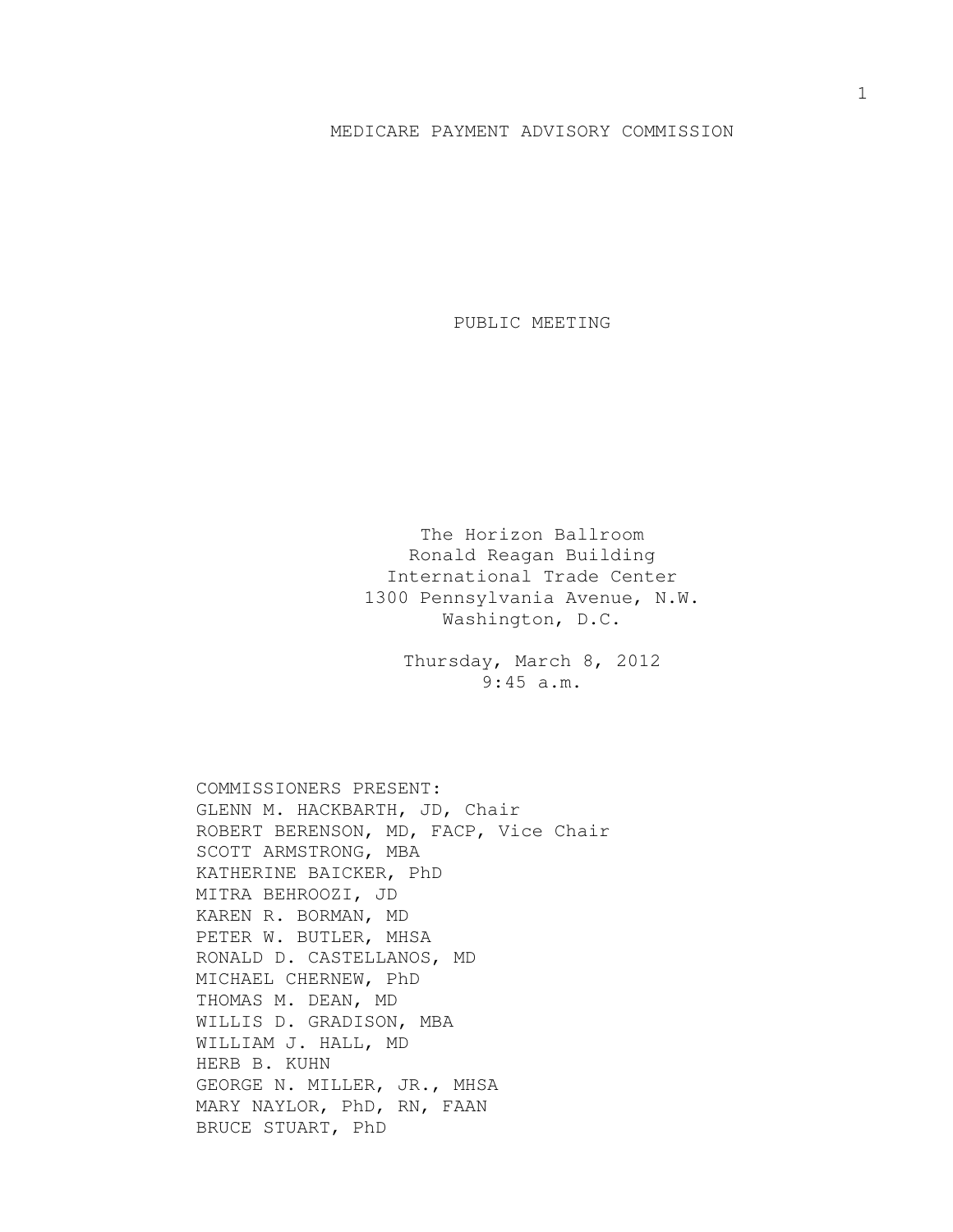|                                                                                               | 2    |
|-----------------------------------------------------------------------------------------------|------|
| AGENDA                                                                                        | PAGE |
| Bundling post-acute care services<br>- Carol Carter, Craig Lisk                               | 3    |
| Care coordination in fee-for-service Medicare<br>- Kate Bloniarz, Kelly Miller                | 102  |
| Public Comment                                                                                | 148  |
| Mandated report: Outpatient therapy services<br>in Medicare<br>- Adaeze Akamigbo              | 152  |
| Reforming Medicare's benefit design<br>- Julie Lee, Scott Harrison, Joan Sokolovsky           | 209  |
| Mandated report: Serving rural Medicare<br>beneficiaries<br>- Jeff Stensland, Adaeze Akamigbo | 289  |
| Public comment                                                                                | 347  |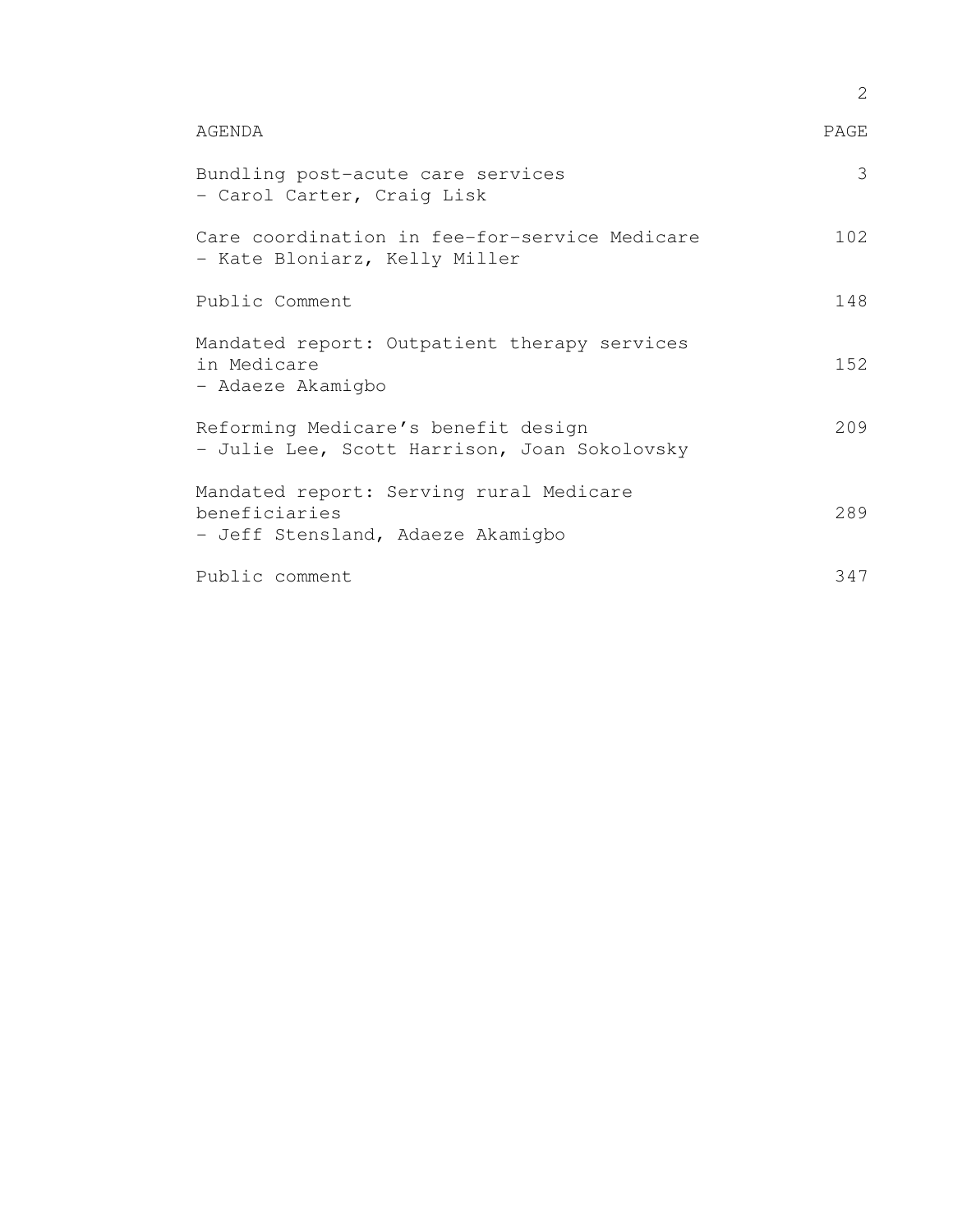| $\mathbf 1$    | PROCEEDINGS [9:45 a.m.]                                      |
|----------------|--------------------------------------------------------------|
| $\mathbf{2}$   | MR. HACKBARTH: Good morning. Welcome to the                  |
| 3              | people in the audience. We have, I think, a very             |
| 4              | interesting and important set of topics today. We are going  |
| 5              | to lead off with two subjects of longstanding interest to    |
| 6              | the Commission -- bundling post-acute care services and care |
| $7\phantom{.}$ | coordination -- and then after lunch we will turn to three   |
| 8              | mandated reports from the Congress on outpatient therapy,    |
| 9              | Medicare benefit design -- actually, that one is not a       |
| 10             | mandated report, I guess -- and then rural beneficiary       |
| 11             | report, rural health care report. And when we talk about     |
| 12             | the benefit design issue, we will also discuss some draft    |
| 13             | recommendations for the Congress.                            |
| 14             | So as I say, we lead off with bundling for post-             |
| 15             | acute care services and, Craig, lead off.                    |
| 16             | MR. LISK: All right. Good morning. Carol and I               |
| 17             | will be talking about bundling today with a focus on         |
| 18             | bundling of post-acute care services. We will discuss many   |
| 19             | of the issues that need to be considered in developing and   |
| 20             | designing a bundled payment that includes post-acute care    |
| 21             | services.                                                    |
| 22             | So why are we examining bundling again? Well, the            |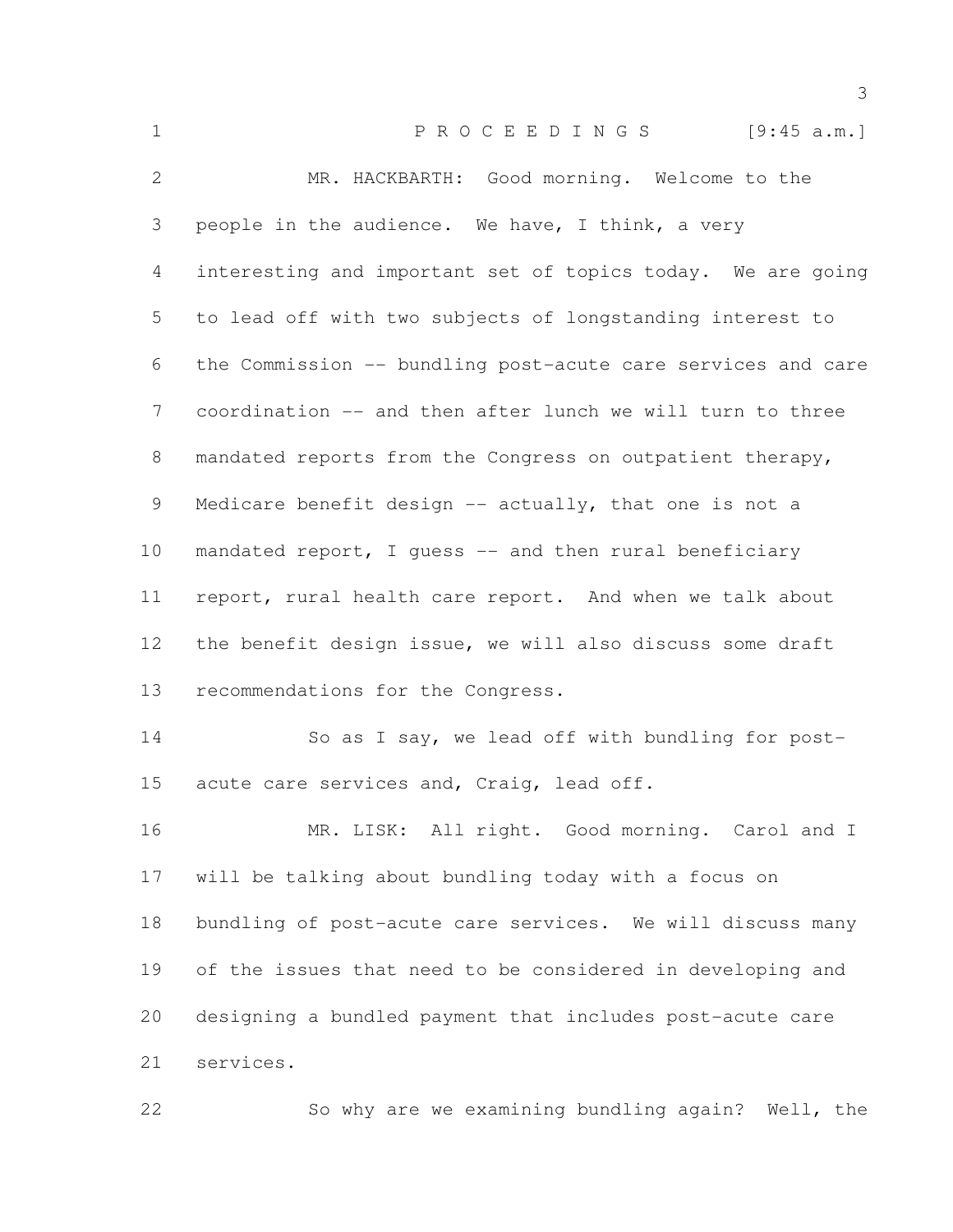policy world has moved forward since the Commission made its recommendations on bundling in 2008 where we recommended that the Secretary create a voluntary pilot program to test the feasibility of bundling around hospitalization episodes. For example, PPACA included a provision for a couple of different bundling pilots, and the CMS Innovation Center has just launched its own effort to pilot test different bundling models which we will discuss a little later in this presentation. The private sector has also had some bundling efforts such as the Geisinger health system's ProvenCare model and the PROMETHEUS model which sets budgets for episodes of care. 14 In addition, the results of the post-acute care demonstration and its use of the CARE Tool have finally been released, and this may provide a major step forward in helping to risk adjust for patient PAC service needs which is important if we want to bundle these services. Bundling also provides an another strategy apart from ACOs to help manage spending while increasing the value of care.

So what do we mean by bundling? Well, in bundling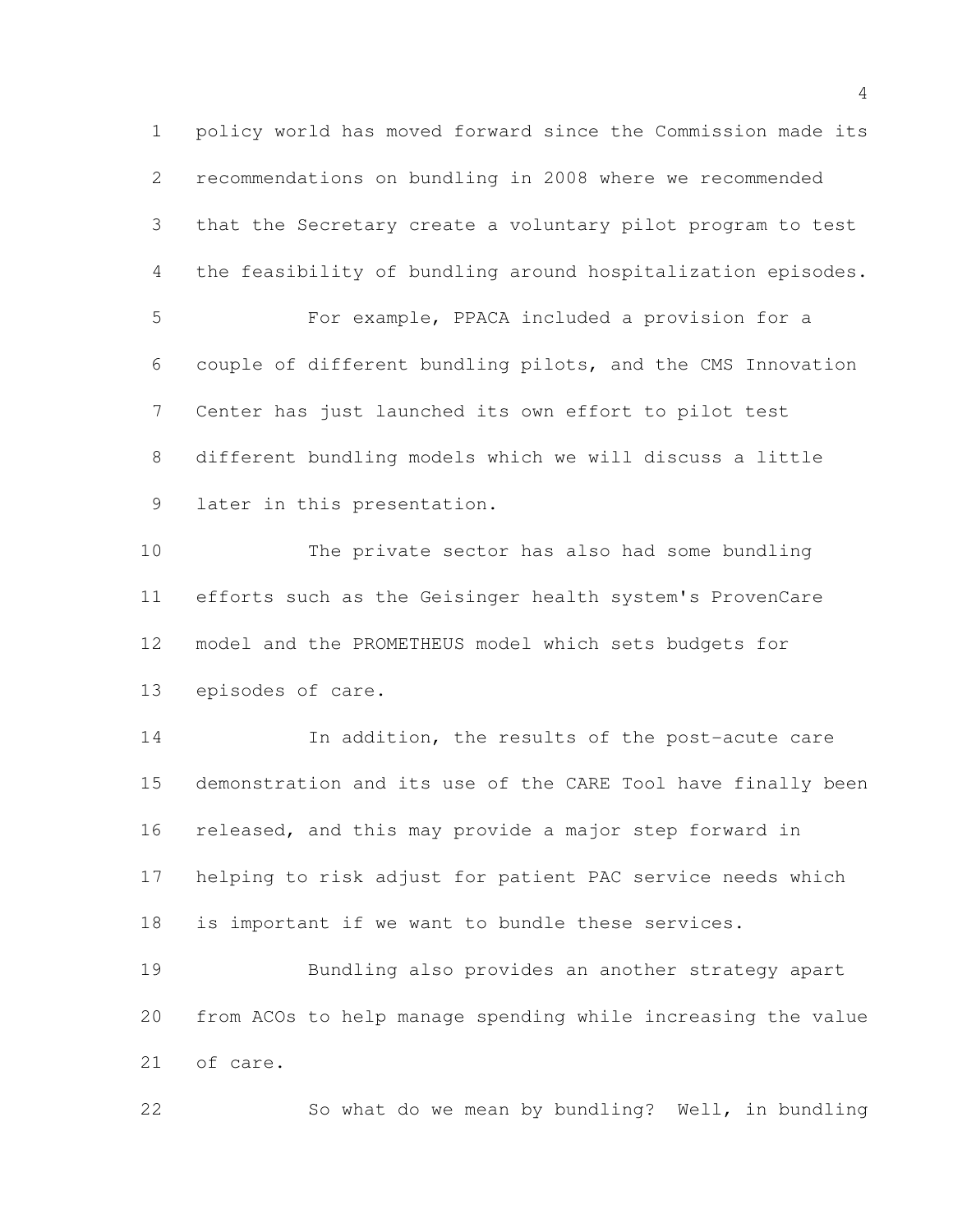we provide a single payment for an array of services.

 Bundles are, in fact, used under current Medicare fee-for service system where we pay fixed rate for 60 days of home health care, or a single payment for a hospital admission, or a day of SNF care, but these bundles within a provider silo.

7 Bundles, however, can be defined more broadly by combining services across settings such as: hospital and physician services during a hospital stay, as has been done with the ACE demo which we discussed in your paper; it also could include the services provided for some time period after discharge from the hospital.

 Conceptually simplifying these points for you, we can look at this figure to show you how we can combine services around a hospital stay.

 Under current policy we have separate payments for hospitals, physicians -- for each of these things in the top 18 part of the figure: PAC providers, physician services, and 19 other services such as outpatient care.

 We potentially can bundle the hospital and physician services together, and if readmissions are included, we have a readmission warranty policy. You can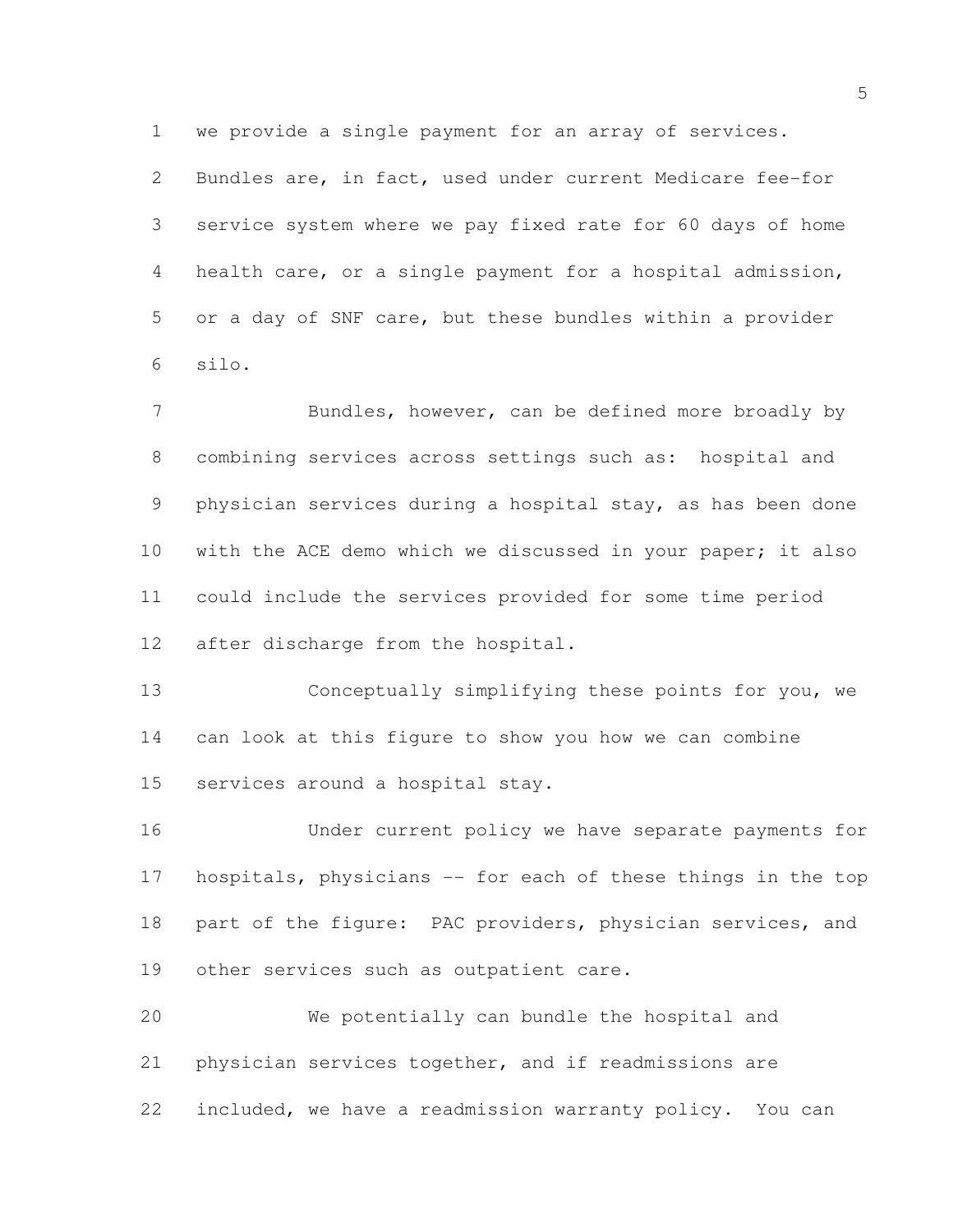also bundle together the post-discharge services shown in red into a single bundle, and readmissions could also be part of that piece as well. Carol will talk a little more about some of the issues in dealing with readmissions in bundling.

 Finally, you can combine all this together into a single hospital and post-acute care bundle that includes readmissions.

 So why bundle? In the paper we talk about some of the problems with fee-for-service reimbursement and how bundling has the potential to overcome some of fee-for-service.

 Bundling should discourage volume of services within a bundle, although you need to be careful about not creating more bundles.

 Bundling should encourage a more efficient use of resources, and because you are paying for services across silos, it should encourage more coordination of care across settings.

 All this could lead to improved quality of care 21 and reduced program spending. There are many issues, though, that need to be considered in designing a bundled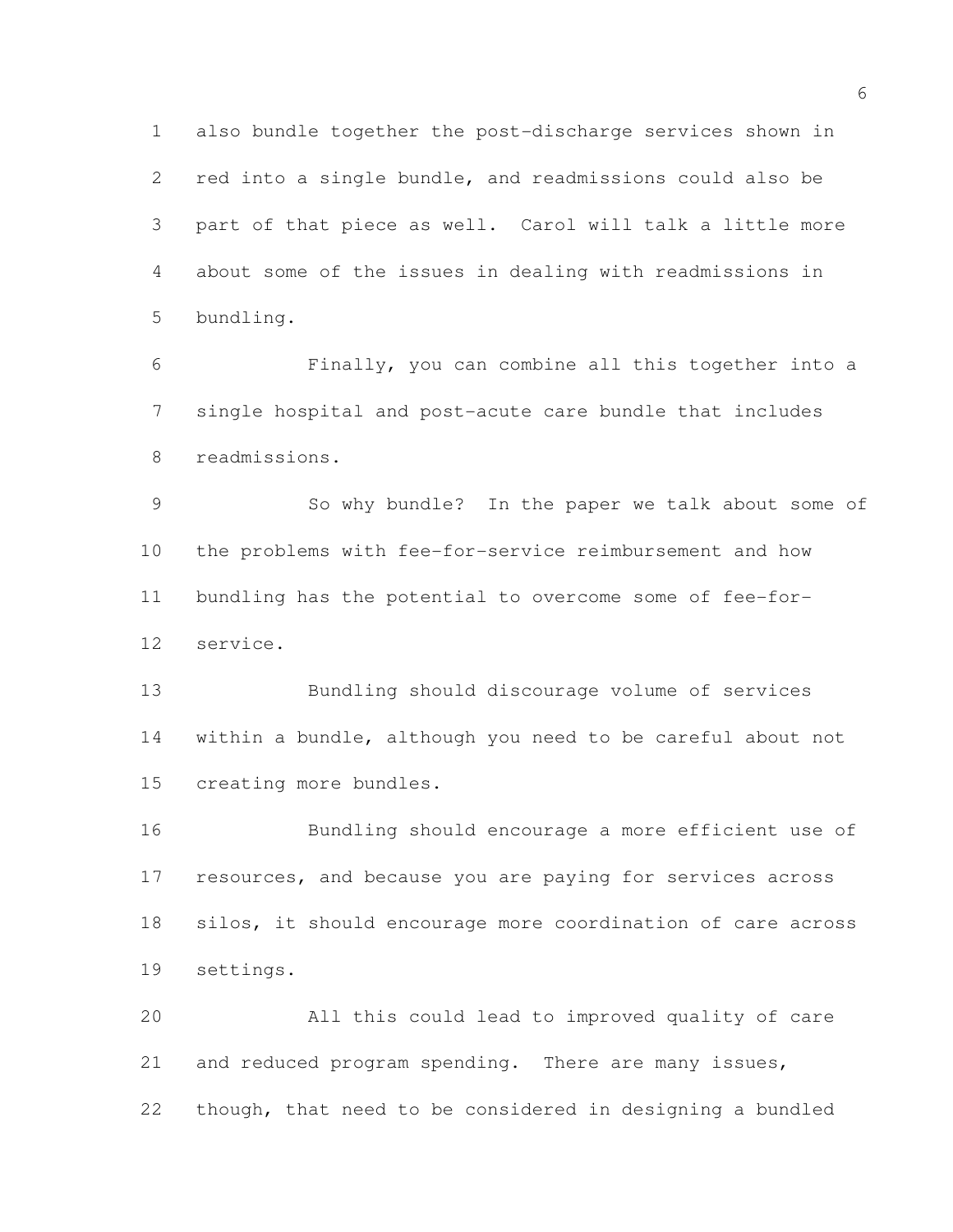payment which Carol will discuss, and there are some potential downsides such as potential incentives for underprovision of services so quality and outcome metrics will need to be part of the mix.

 So why focus on PAC services such as SNF, home health care, and inpatient rehabilitation services as part of the bundle? Well, first, PAC services account for a substantial portion of program spending for many conditions. Moreover, current patterns of post-acute care spending may not reflect efficient care. As we discuss in the paper, the PAC setting used can greatly affect total episode spending. But placements are not always based on the what may be most clinically appropriate.

 This slide, for example, shows that PAC provider services account for a substantial share of 30-day spending for many conditions, if we look at the episode. PAC services here are shown in red. So the PAC Services account for a substantial share of this spending. PAC spending in many cases on average is more than the cost of the inpatient admission.

 We also see substantial variation in PAC spending within condition for the same severity of patient. For hip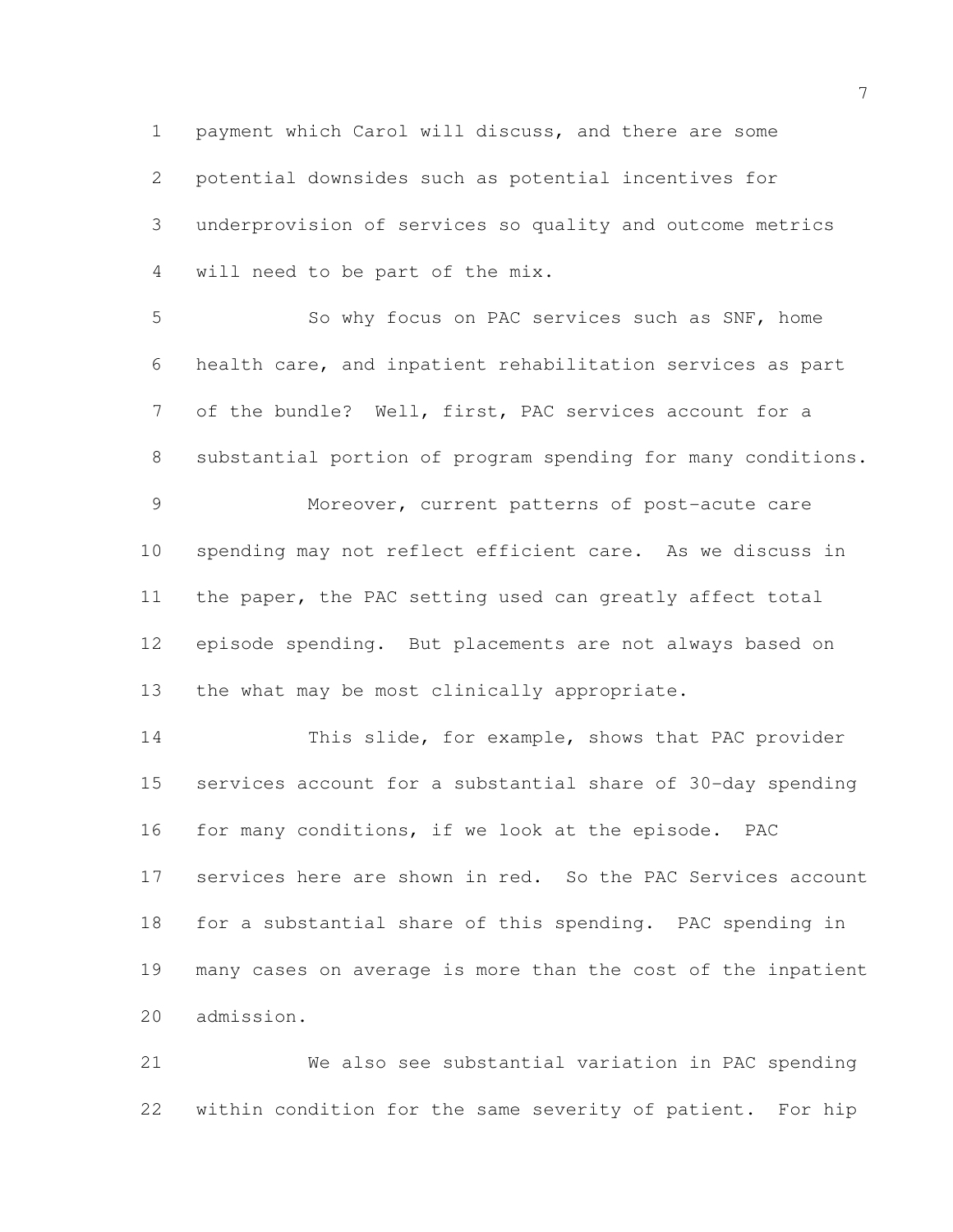and femur patients, we see almost a twofold difference between the 25th and 75th percentile in PAC spending, and for heart failure we see a fourfold difference. Note that some of this variation within types may be due to other risk factors, but if we look nationally by

 markets from our Medicare spending variations report, we see substantial geographic variation in PAC spending, with a twofold difference in PAC spending between the 10th and 90th percentile geographic markets and an eightfold difference between the markets at the lowest and highest end.

 This wide variation is services use and spending provides opportunities for program saving if higher spending areas can be moved more towards national norms.

 The final issue I want to discuss today before we move on to Carol is the CMS bundling initiative which is being launched by the CMS Innovation Center. The initiative is pilot testing four different models of bundling which I have summarized on this slide, and it is in your paper.

 Two of these initiatives, Models 2 and 3, include post-acute care services, Model 2 combined with the hospital services and Model 3 just focuses on the services of the post-acute care side -- for discharges to a post-acute care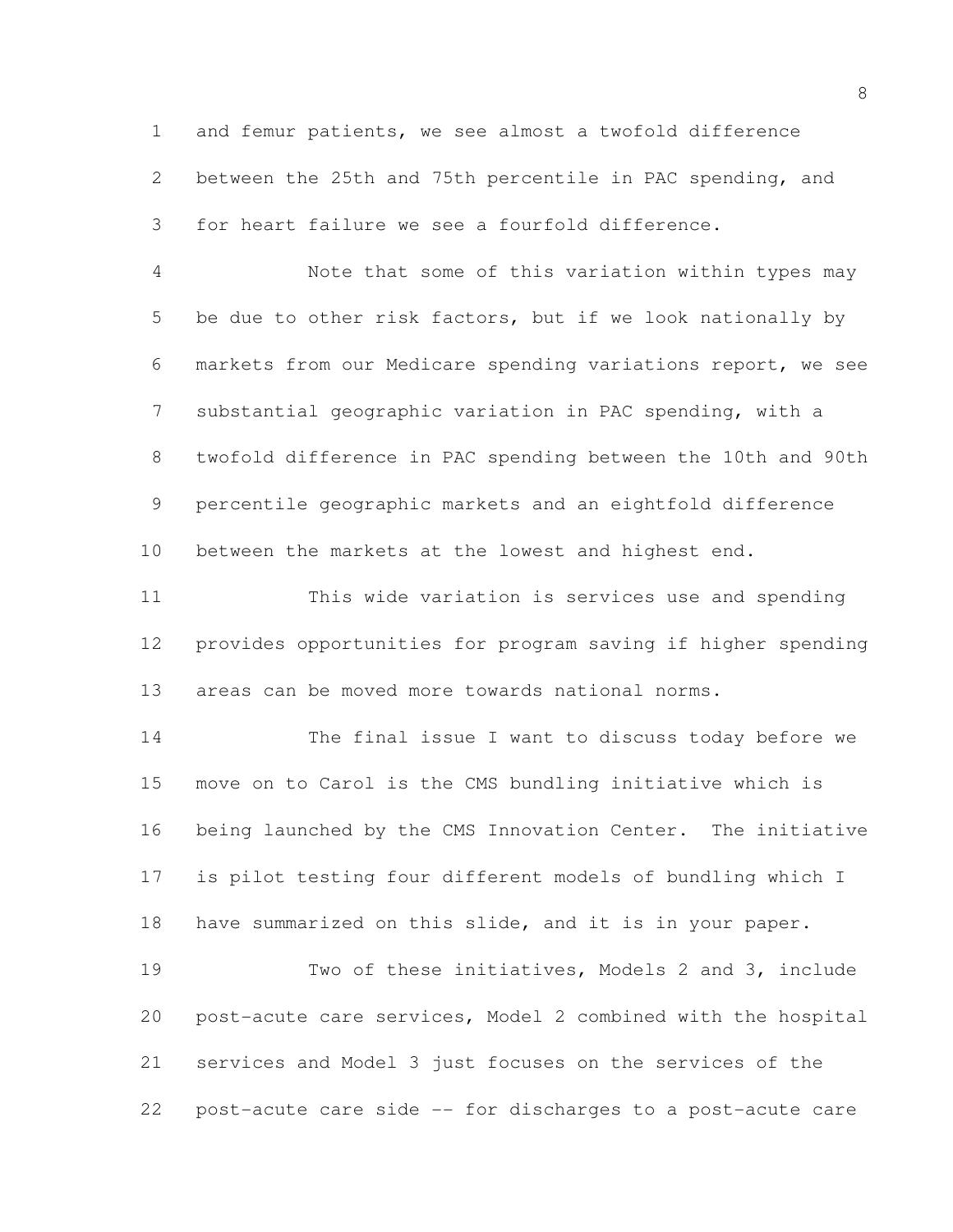provider.

 Applications for Model 1 are currently being reviewed by CMS, and the other three models' applications are due in May. These bundling initiatives are discussed in more detail in your paper, and we'd be happy to answer any questions you may have on them during your discussion. So with that, I will leave it to Carol to discuss the bundling design issues. DR. CARTER: Okay. There are several design issues that we are going to talk about. The first is the scop of the service and whether separate bundles for hospital and PAC services or should there be one combined 14 bundle, and which one of those designs makes sense. Included in that decision will be how to consider readmissions. Another design issue is the time period covered by the bundle, and last is how to establish payments for the bundle. 19 The first decision is the scope and whether there should be separate bundles for hospital and PAC or one combined one. Each one has its pros and cons. Payments are likely to be accurate for separate bundles than with a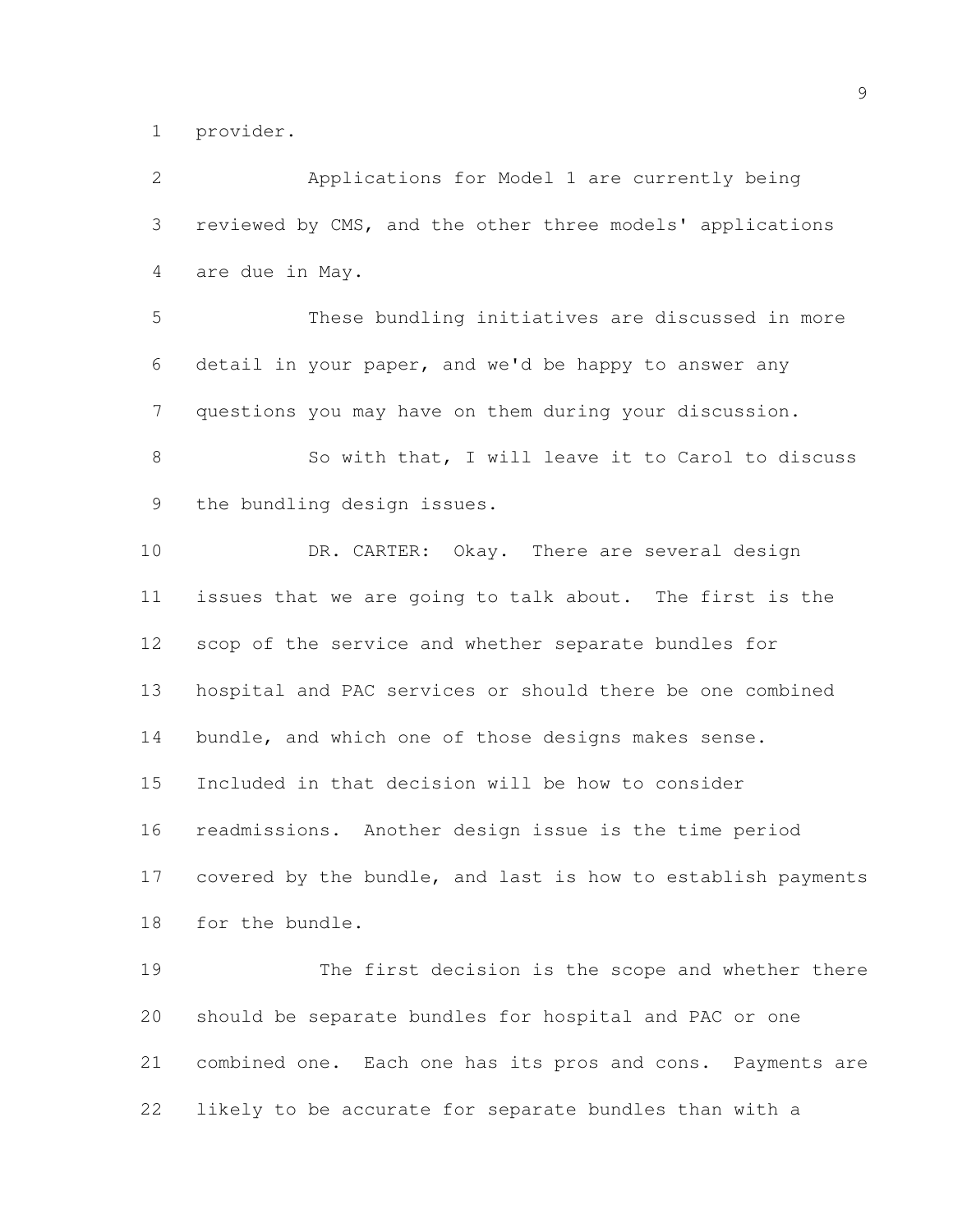combined bundle. This is because a combined payment needs to estimate both who is using PAC and the cost; whereas, with separate bundles you are only trying to estimate the cost of each separate bundle.

 The decision about a separate or combined bundle should be shaped by whether or not PAC services typically follow a hospital stay and how different the spending is with and without PAC.

 On the left, you can see for select conditions that the share of beneficiaries using PAC services varies from 40 percent for beneficiaries with COPD to 87 percent of those hospitalized for hip replacement.

13 On the right, we have taken one condition, and 14 that is stroke, severity level 4. And you can see the difference in spending between PAC users and beneficiaries who do not use PAC. The average 30-day spending for stroke patients was about twice as high for those who used PAC services compared to patients who did not, and spending after the hospital discharge was about 10 times higher.

 The spending difference between non-users and users is typical of many other conditions. Payments based on the average of these two will end up being too high for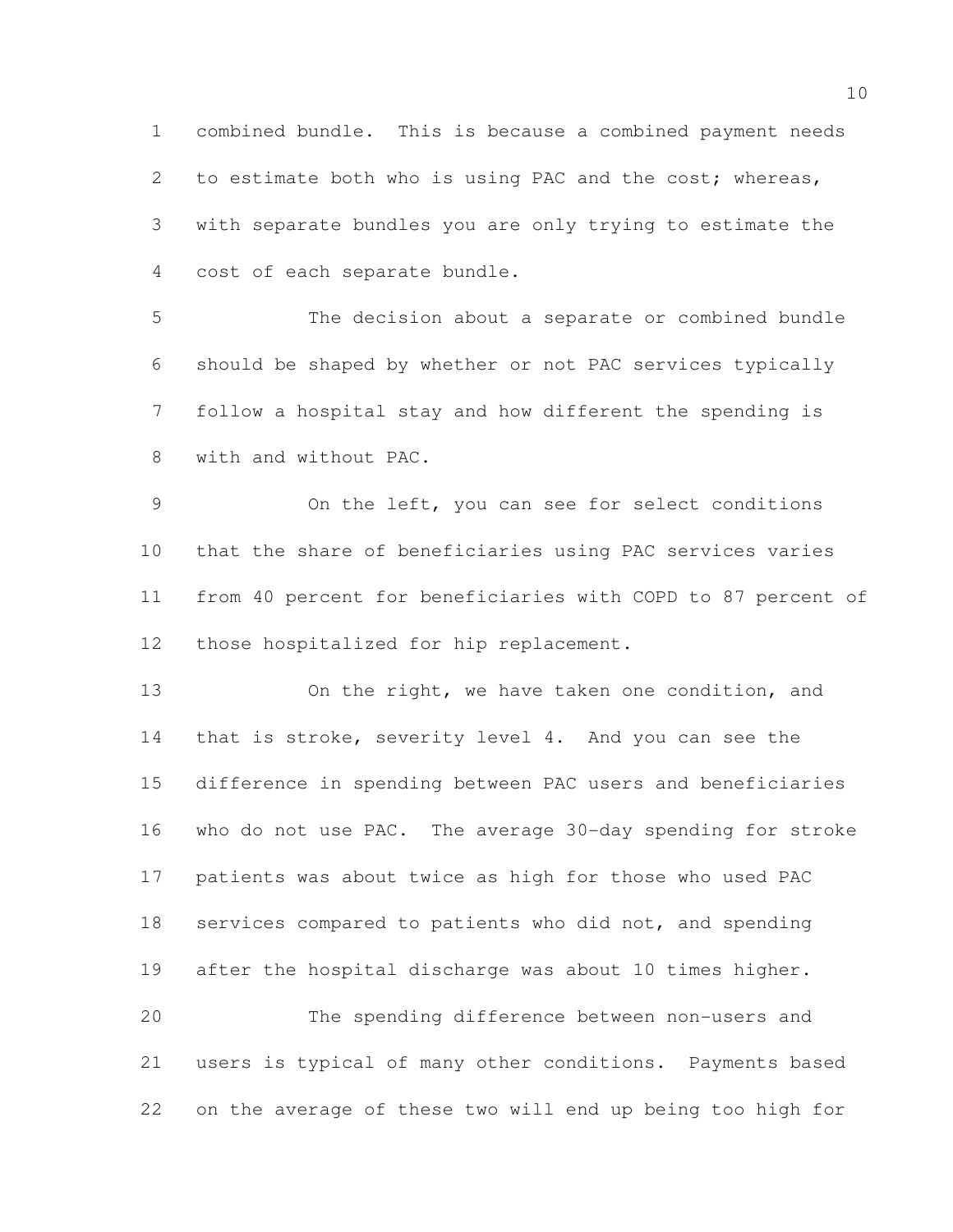episodes that do not include PAC and too low for those that do.

 Another advantage of separate bundles is that patient selection would be minimized because the payments would be more accurate. In addition, decisions about PAC use are more likely to be made based on clinical and not financial reasons. However, if a PAC bundle is triggered by the use of a PAC setting, then the selection of the setting has already been made, and there will be less opportunity for savings. To encourage that the most clinically appropriate setting is used, a third entity could be paid the PAC bundle and then it could decide on the setting. One downside of separate bundles is that if the hospital and PAC entities are not actually independent, then separate bundles could result in more PAC bundles than are necessary and could lower the savings opportunities.

 With combined bundles, there are strong incentives to coordinate care to prevent more costly service use down the road, such as avoidable rehospitalizations, and to control PAC use. However, by aligning all providers' interests, a combined payment may put beneficiaries at more risk for underprovision of care and not getting the services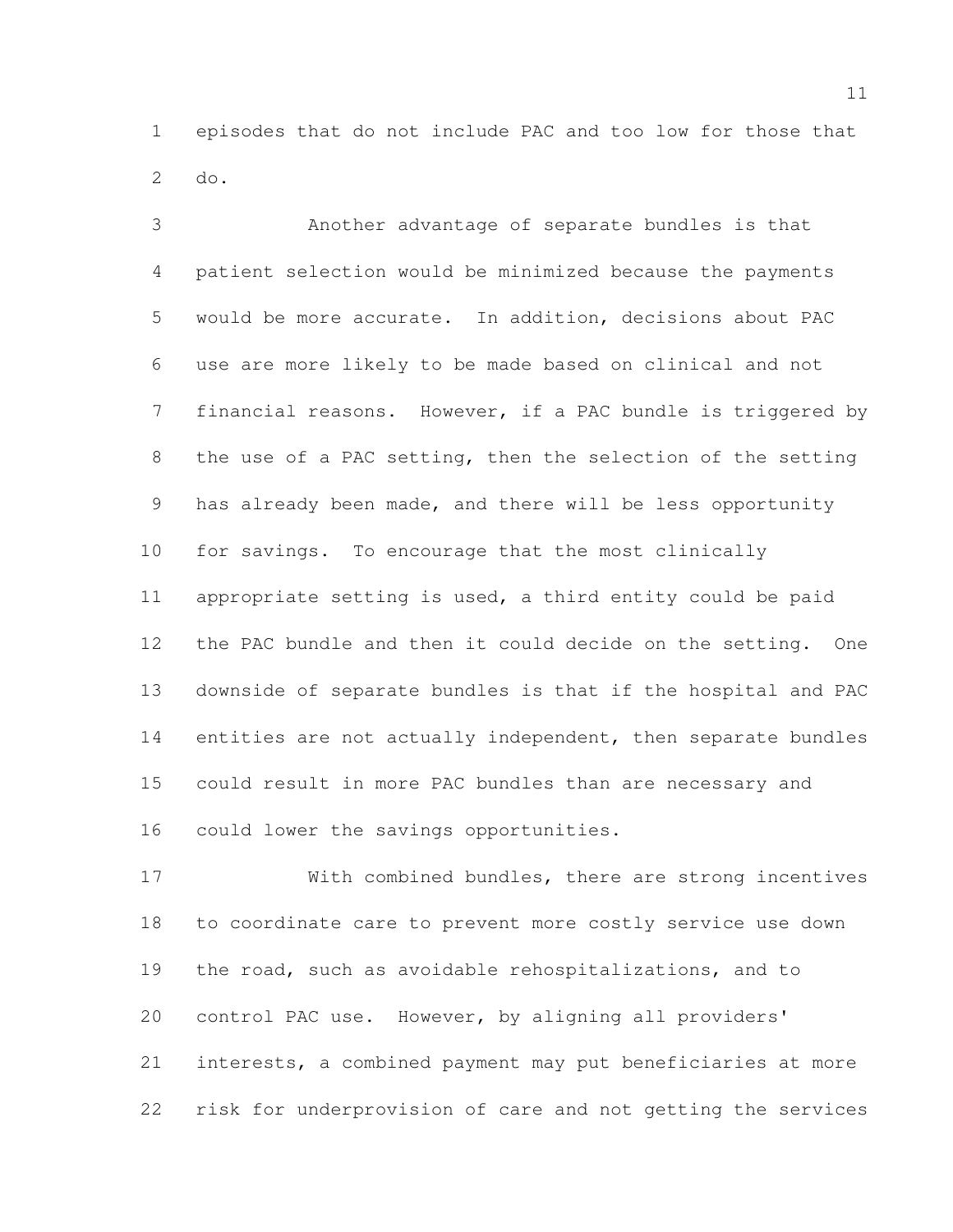that they need.

| $\mathbf{2}$ | Related to the scope of service is how to handle            |
|--------------|-------------------------------------------------------------|
| 3            | readmissions. Although readmissions occur in the minority   |
| 4            | of cases, they are costly when they do. The first option is |
| 5            | to include readmissions in the bundle and then build some   |
| 6            | portion of those costs into the payment. If there are       |
| 7            | separate bundles for the hospital and the PAC services,     |
| 8            | policymakers will need to decide whether both the hospital  |
| 9            | and the PAC entities would be at risk for readmissions and  |
| 10           | how to apportion the costs of them.                         |
| 11           | For example, hospitals could be at risk for                 |
| 12           | readmissions that occur within a few days, to discourage    |
| 13           | premature discharges and poor transitions between those     |
| 14           | settings, and PAC providers could be at risk for            |
| 15           | readmissions that occur after this point.                   |
| 16           | Alternatively, readmissions could be paid for               |
| 17           | separately -- again, maybe at a discounted rate -- but      |
| 18           | discouraged by extending readmission policies across PAC    |
| 19           | providers, similar to the readmission policy that was       |
| 20           | recommended this March for SNFs.                            |
| 21           | Another design issue is the time frame of the               |

bundle. There are many permutations of the time period, but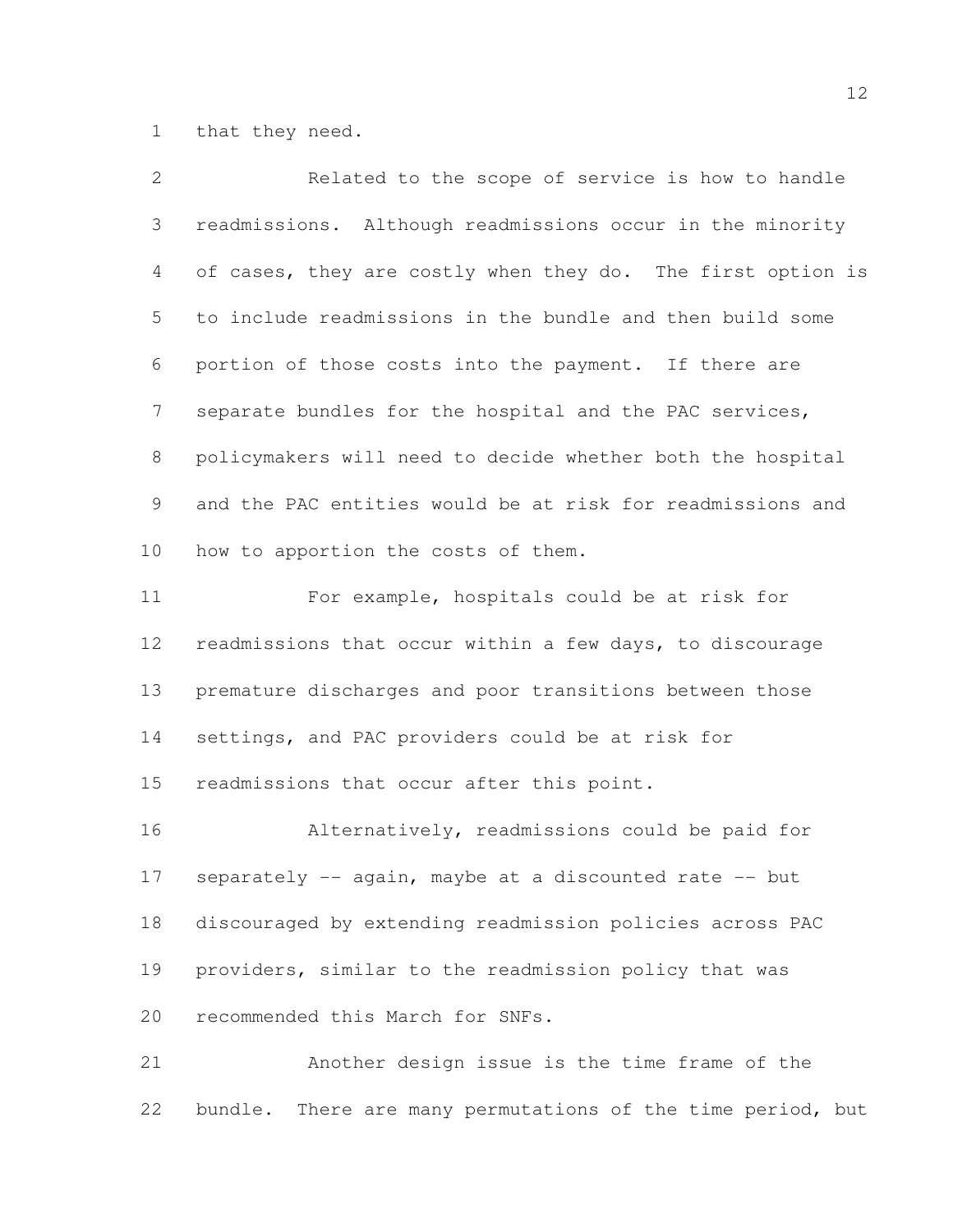we're going to simplify this discussion for now.

| $\overline{2}$ | One option is a short period, say one that                 |
|----------------|------------------------------------------------------------|
| 3              | parallels the 30-day hospital readmission penalty. A       |
| 4              | shorter period of time would limit liability for PAC care  |
| 5              | but would exclude a sizable share of PAC use. For example, |
| 6              | one-third of SNF stays are longer than 30 days, and the    |
| 7              | average home health user has two 60-day episodes.          |
| 8              | Longer periods, such as 90 days, would include             |
| 9              | most PAC services in the bundle. The larger bundle would   |
| 10             | give providers more flexibility to consider the mix of     |
| 11             | services they furnish to keep their costs below the larger |
| 12             | bundled payment. It also would accommodate the variation   |
| 13             | across beneficiaries in the time that they need to achieve |
| 14             | similar outcomes.                                          |

 In terms of setting the payment, Medicare should establish payments based on care needs not the site of service. The recent PAC demo results suggest that a common case-mix system for routine and therapy costs could be established across inpatient sites. Policymakers will need to consider how much of current practice patterns to incorporate into the rate. We know that current PAC spending does not represent a good benchmark because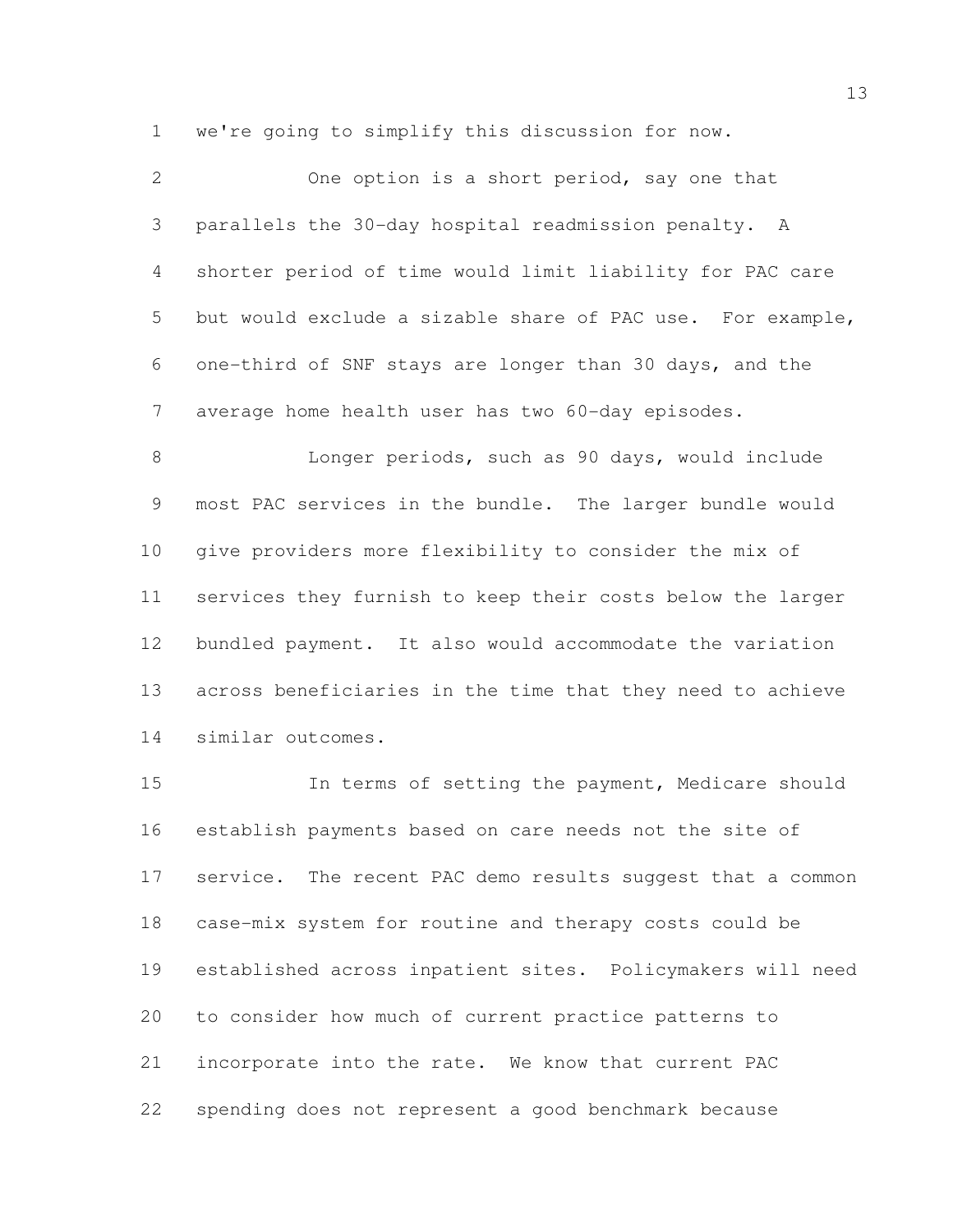Medicare margins are high in some sectors and services are not necessarily furnished in the most clinically appropriate setting or in the right amount. Given that some growth in spending in some sectors is unrelated to care needs, it would be possible to lower service use without harming quality. At the same time, payments need to adequate so that providers do not have an incentive to stint on services or select sites that do not meet a patient's care needs. Turning to the payment method, policymakers may

 want to think about using different methods to pay for different types of conditions as a way to match the degree of risk associated with each. Conditions vary in whether 13 quality is hard to measure, care needs are less clear, and best practices and guidelines are available. Fully prospective rates could be used for conditions where the need for the hospitalization is clear, and there are well- established clinical guidelines and outcome measures to detect stinting. Hip replacement might be a good example of this.

 Conversely, methods that blend cost basis and a prospective rate could be used for medically complex patients, where quality measures are less well developed,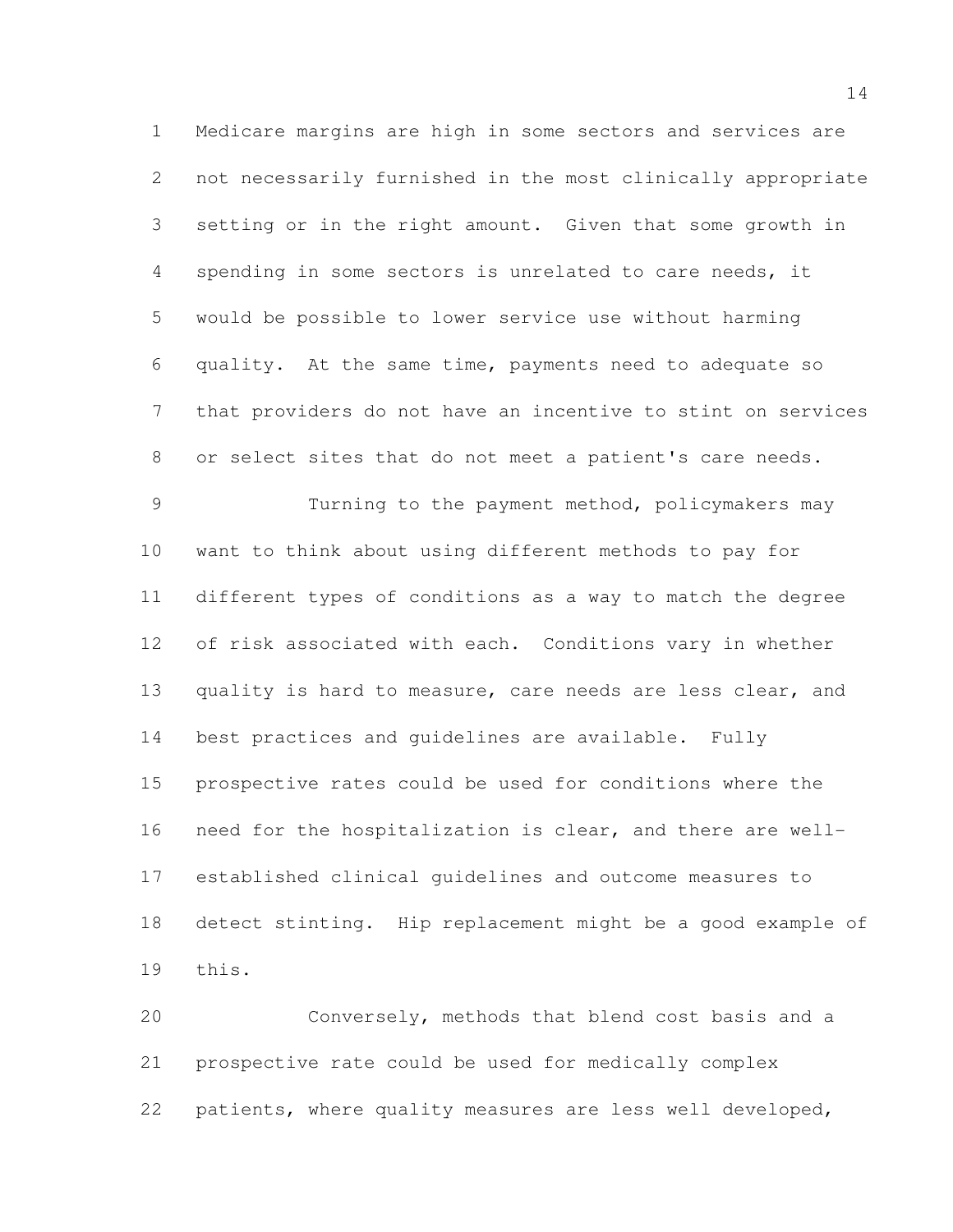care needs are hard to predict, and there is disagreement about best practice. And here we are thinking about conditions that straddle inpatient and LTCHs and some of the medically complex patients that end up in LTCHs. In terms of risk adjustment, this is obviously key to ensuring that payments do not encourage patient selection or stinting. Risk adjustment also allows for fair comparisons to be made across providers. Although the intention of any risk adjustment is to establish accurate payment, to date no method, including those currently used on the fee-for-service and MA plans, is perfect and some selection is probably unavoidable. Our work suggests that risk adjustment based only on the information from the hospital stay will not be sufficient to risk adjust payments. We have work underway to incorporate a beneficiary's history of comorbidities and their functional status at admission to a PAC setting into the risk adjustment.

 We will also in bundling need to consider how to gauge performance across many dimensions, including spending, patient outcomes, clinical quality, and the patient experience. Given the incentives to increase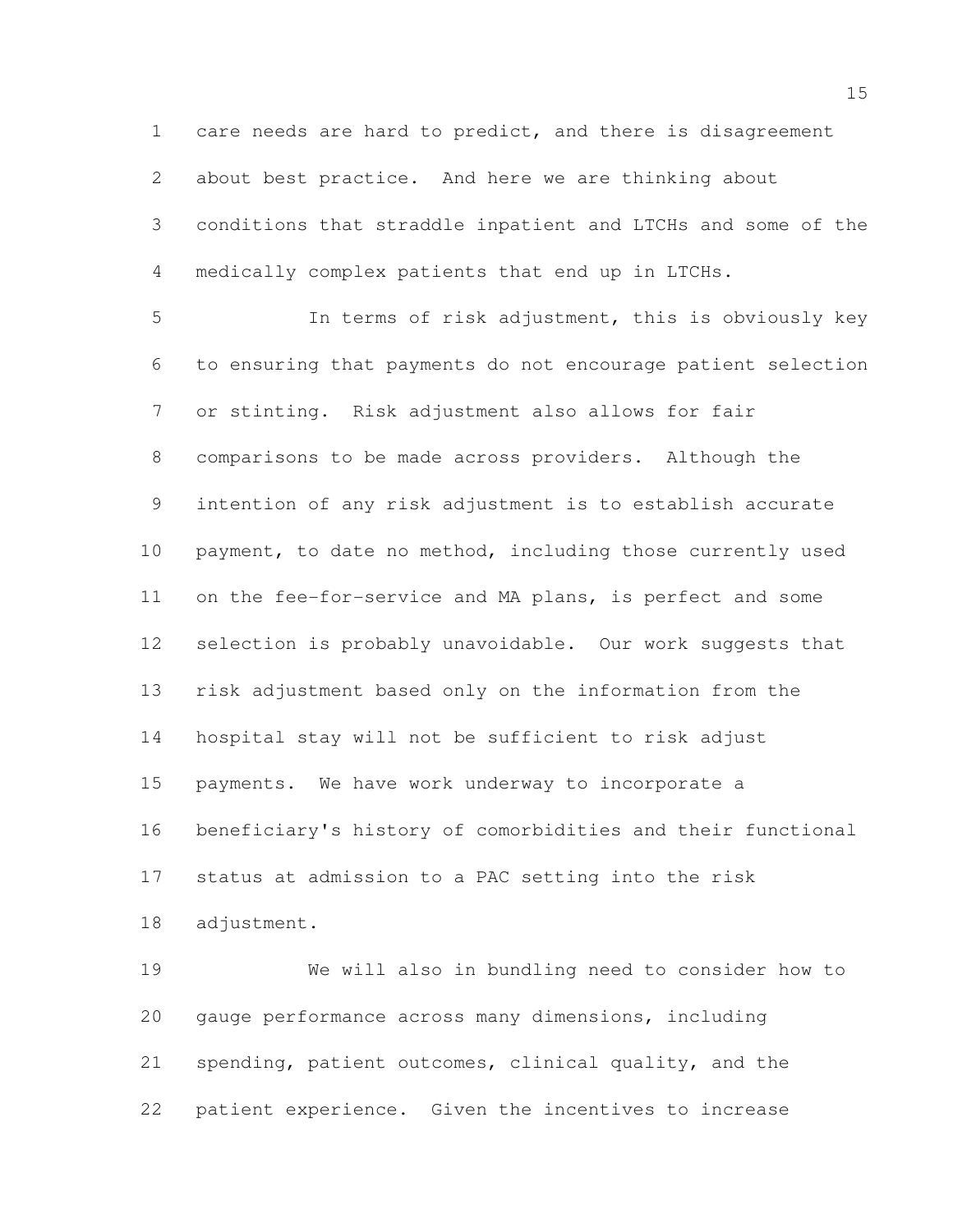bundles, CMS may want to monitor and consider admission policies to penalize entities with high admission rates. To counter the incentive to stint, pay-for-performance policies or inlier policies for very short or low-cost episodes could be adopted. Using some form of cost basis or fee-for- service in a blended kind of way would also dampen incentives to stint on services.

 One issue to address also is that entities accepting a bundled payment will need to be able to bear the financial risk of potentially large losses. The paper mentions possible ways to protect against potentially large losses.

 Another issue is the balance between having a large network to retain beneficiary choice among providers and a tighter one to manage and coordinate their care. Ideally, bundled payments would prompt partnerships with high-quality, low-cost providers that coordinate beneficiary care. But networks could include poor-quality providers or require beneficiaries' families to travel longer distances. Although beneficiaries can still choose their provider, the network would try to influence the decisions that are made about where they seek care.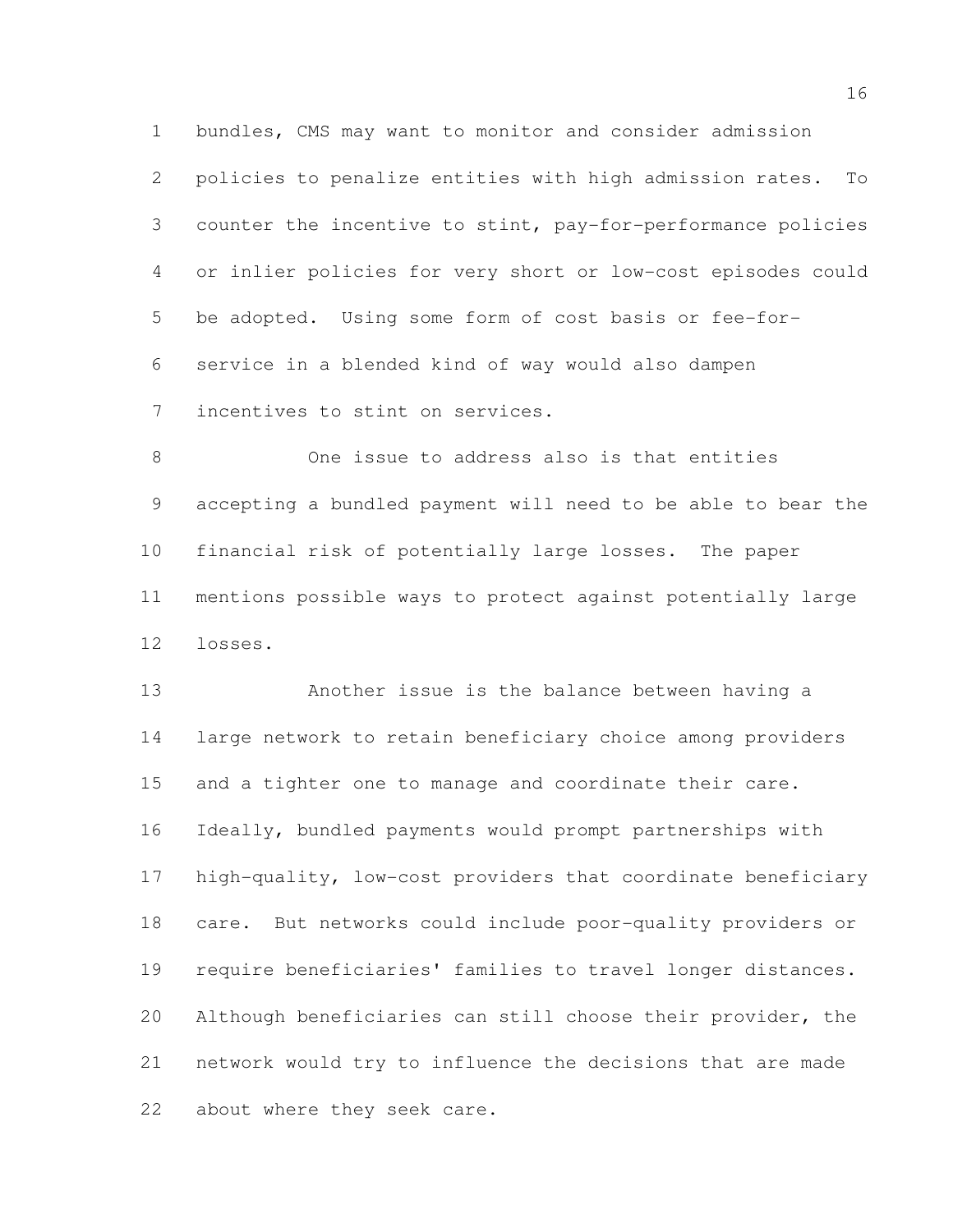Our next steps are to refine the risk adjustment methods and then develop a data set so we can examine different bundling options. We plan to look at the variation in spending to consider the payment amounts and to model alternative payment amounts including one price across all institutional PAC settings.

 We would like to hear your thoughts about what additional analyses would help you consider the scope of the bundle, the time frames, the level of payments, or the payment method. And we would like to know if there are designs you think would be most fruitful, or if there are some that should be excluded from our work.

 With that, we look forward to your discussion. 14 DR. MARK MILLER: I'll just take a second here. Glenn was asking me to try and pull some of this together. 16 A couple of things to keep in mind. We made this recommendation a few years ago, and I know for myself and Glenn, we have always had this view that you don't just say, 19 "Somebody should go do something," and then kind of let them take all of the responsibility. We continue to try and do

directions that CMS should take. And so we've been doing

work to support CMS' efforts or to advise the Congress on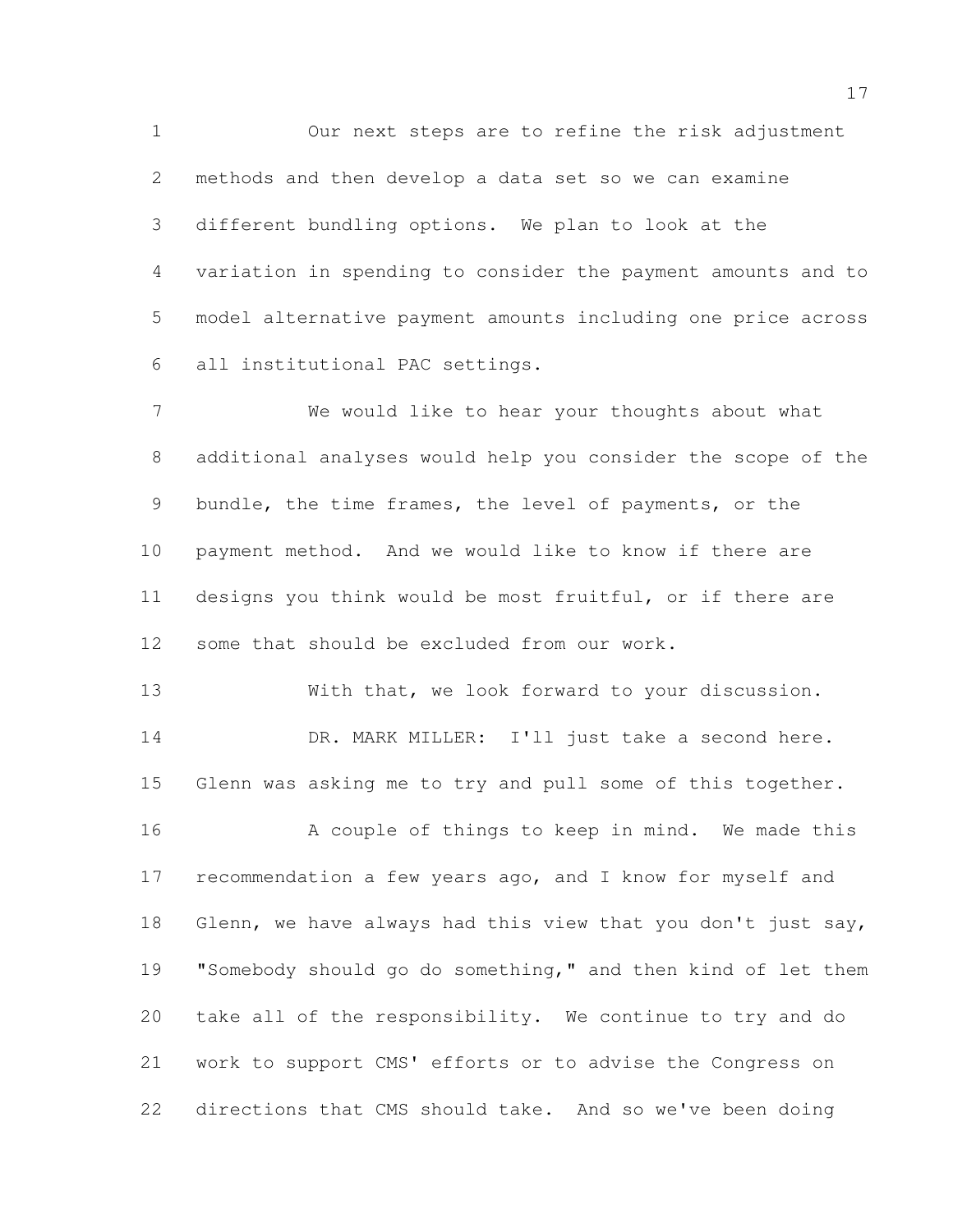work on this in the back room right along.

| $\overline{2}$ | So, you know, why don't we just sort of let the            |
|----------------|------------------------------------------------------------|
| 3 <sup>7</sup> | demonstrations go? And there are a few reasons why you     |
| $4 -$          | might want to re-engage on this front. One very clear one  |
| 5              | is risk adjustment. When you start to put things together  |
| 6              | with the hospital or even to put things around the post-   |
| 7              | acute care setting, different factors begin to come into   |
| 8              | play. Functionality comes to mind right off the top, and   |
| 9              | there is some intellectual technology out there, but there |
| 10             | is not a lot.                                              |

11 Now, the CARE Tool has just recently shown up, so 12 that might be a direction. But, meanwhile, these guys have been working with people outside of MedPAC to look at risk adjustment. And this is something that could help the demonstration. This is something that could also help if you wanted to go in some different directions than the demonstration.

 You could consider some of the comments and points that you make here as advising CMS in how they think about the demonstration. For example, one of the last issues that Carol touched on was the notion of sort of freedom of choice and steering. You can think of risk a couple ways from a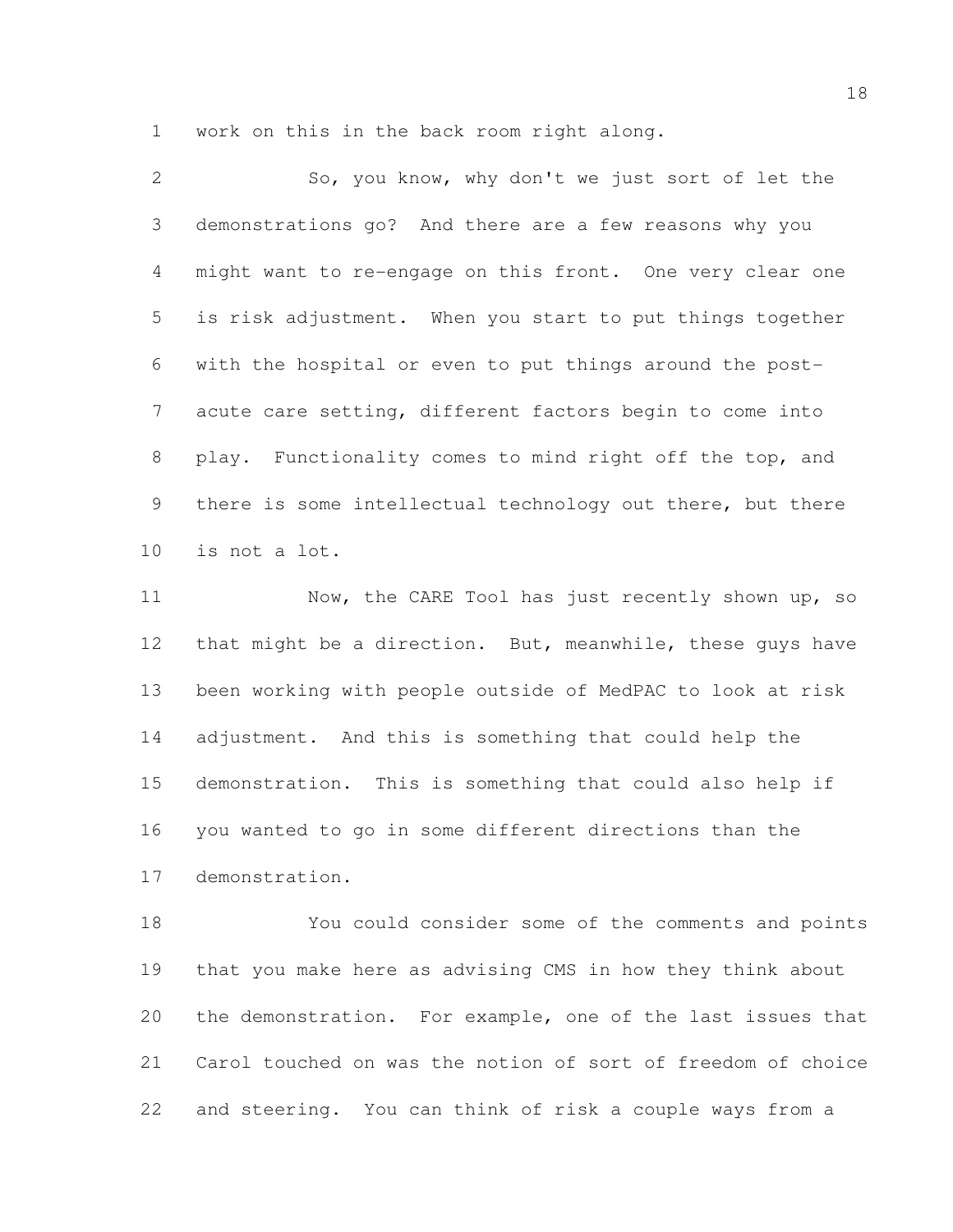provider's point of view. Do I have to take anybody that presents themselves to me even if they do not take my advice, they do not go to the first setting that I suggest they go to? The data suggests that decision is pretty critical.

 On the other hand, you could think of a design that says, well, if you accept my advice, then I accept the risk. If I don't accept the advice, then the risk is played differently. And that's something that you could think about within the context of the demonstration or outside of it.

 There's also a couple of other issues that I think are why we should be talking about this. When we talk about post-acute care bundles, you could think about it as everything, meaning everything that happens to the patient 16 after they leave the hospital -- institutional, home health, 17 physician, whatever the case may be. But the other way you could think about it as a first steps is to think about it as the institutional providers, where you might be able to get your arms around that faster than the broader bundle, and as a stepping stone in some of the conversation you were having about how do you move from one point to another. The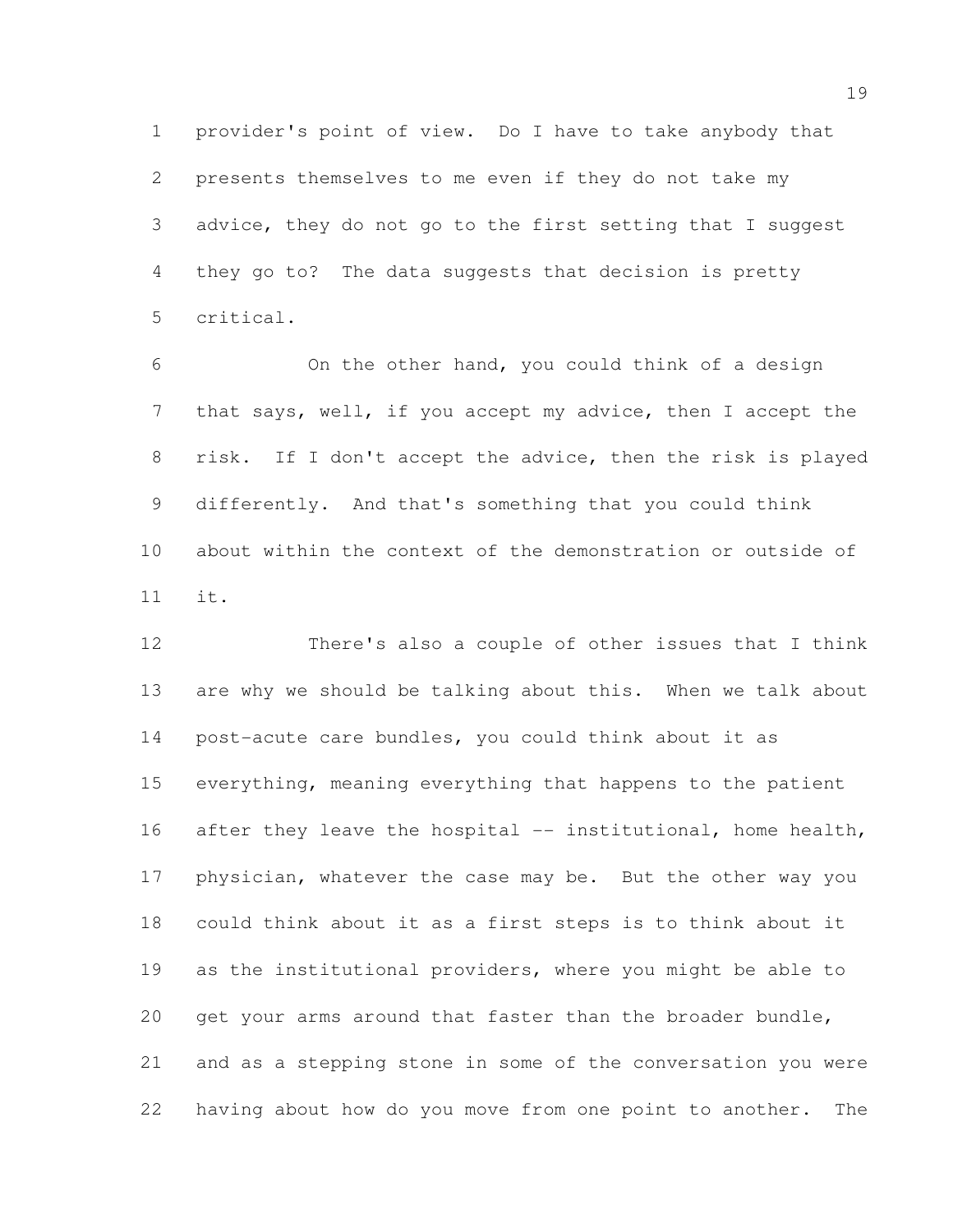Commission has raised this issue of normalizing prices across settings, so you could use some of this research to begin to take those steps to pave the way to a bundled payment.

 A couple of last things I will mention that I think, you know, we are uniquely -- or have some critical mass on is: What do you do with readmissions? Are they in the bundle or do you kind of keep them separately as a penalty? We have now introduced this hybrid idea. There are some things where you pay a bundle. Are there others where you have maybe costs and a fixed payment? And then while it was not discussed here, we are also looking at some private sector data to see what the patterns and the levels are because that will become very critical to setting the right price if we think that the current patterns are distorted by fee-for-service.

 So maybe that was too much information, but I'm trying to give you a couple of places that we could weigh in on.

 MR. HACKBARTH: Okay. Thanks, Mark. That's helpful.

22 As usual, we will do two rounds, a round of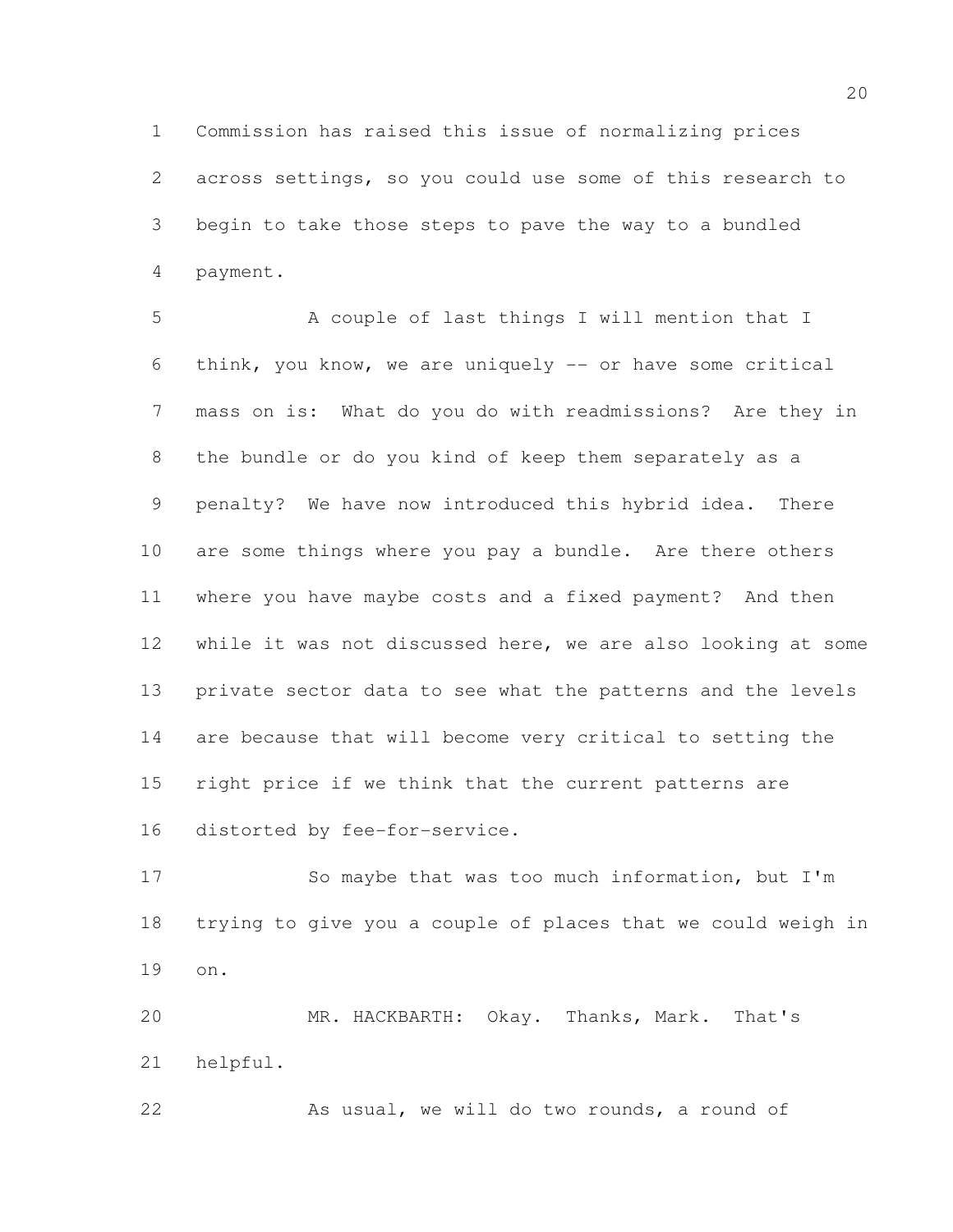clarifying questions and then a second round of deeper questions and comments. Bill, would you be willing to kick off the clarifying questions?

 DR. HALL: Sure. I have some more substantive comments when we come back to the second round, but can I just raise sort of an issue in terms of vocabulary? We are using the term "stinting" a lot. Could you define that for me in this context?

 DR. CARTER: We refer to sort of the underprovision of services, so that would be given a patient's care needs, a patient isn't getting that level of service.

13 DR. HALL: And the motivation being?

 DR. CARTER: From a provider's perspective would be to save money.

16 DR. HALL: So if I may say, I think that might be somewhat of an oversimplification of what the problem really is in terms of choosing between post-acute care services. I wanted to put that as a bookmark, and I will come back in 20 the second round on that.

 DR. NAYLOR: Yes, I was wondering, on the additional analyses, thinking about this longer term to 90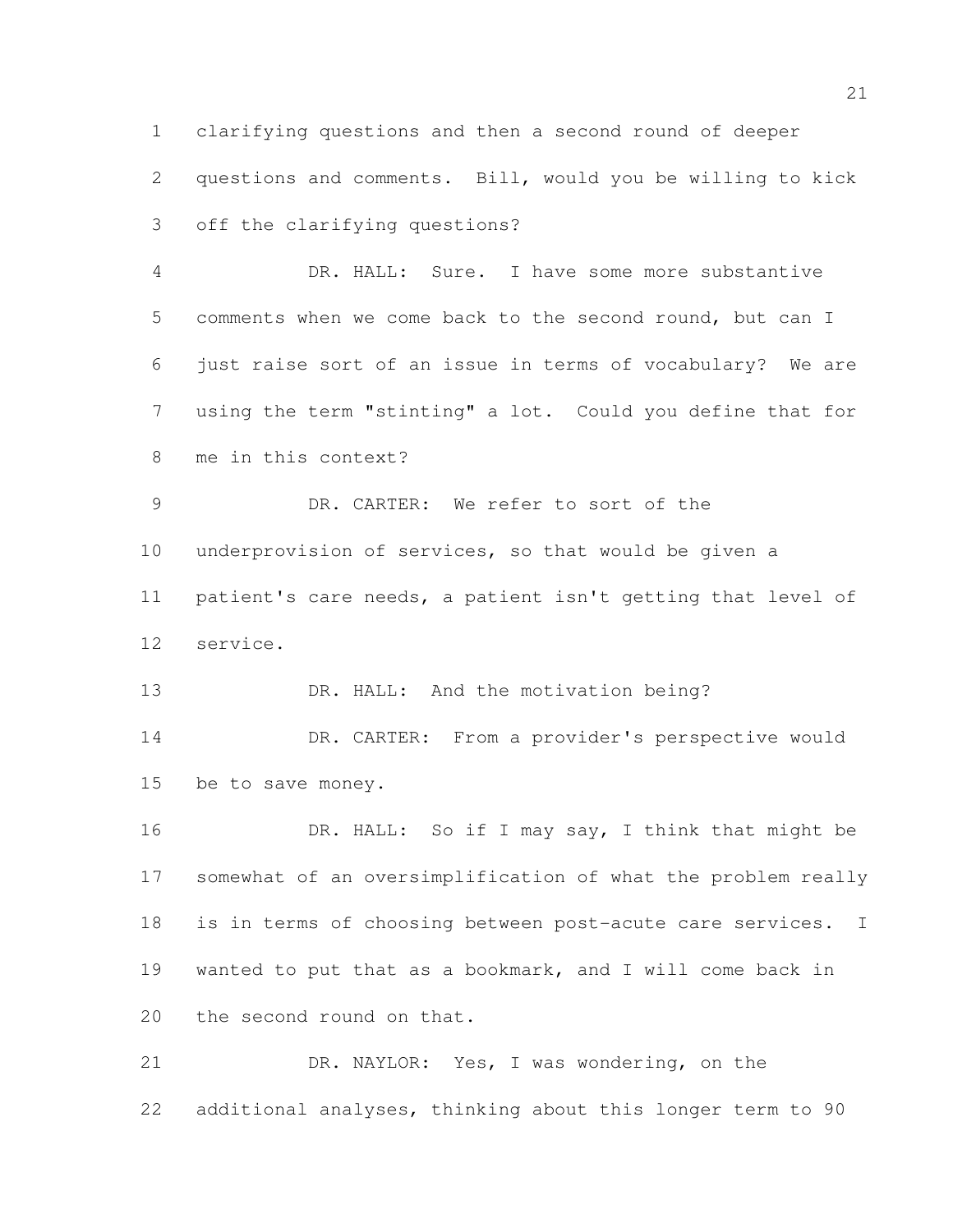days, whether or not we have the capacity on Table 3 to take the information that you provided about what showed variations in the post-acute spending, to show what it would look like over 90 days. And so now it's this spending plus 30 days, and one way to think about how to get to higher value is to look at what are we seeing in terms of differences. And in that, I'm wondering if it's possible to clarify where readmission takes place. So for some people, we know if they're hospitalized, they go home, there's no post-acute referrals. For others -- and we know sometimes we don't target the right people for those referrals. And for others, they go home and they receive these post-acute services and then are readmitted. So where readmission, which is also a 15 significant -- spending is highly variable in readmissions. So having an understanding of whether it's taking place in 17 the episode, if you use that language, because there's -- when post-acute services are taking place, or if it follows, people who don't get it and then are readmitted and then get post-acute services, I think that longer 90-day look would be helpful. I don't know if it's possible.

DR. CARTER: We do plan on looking at the spending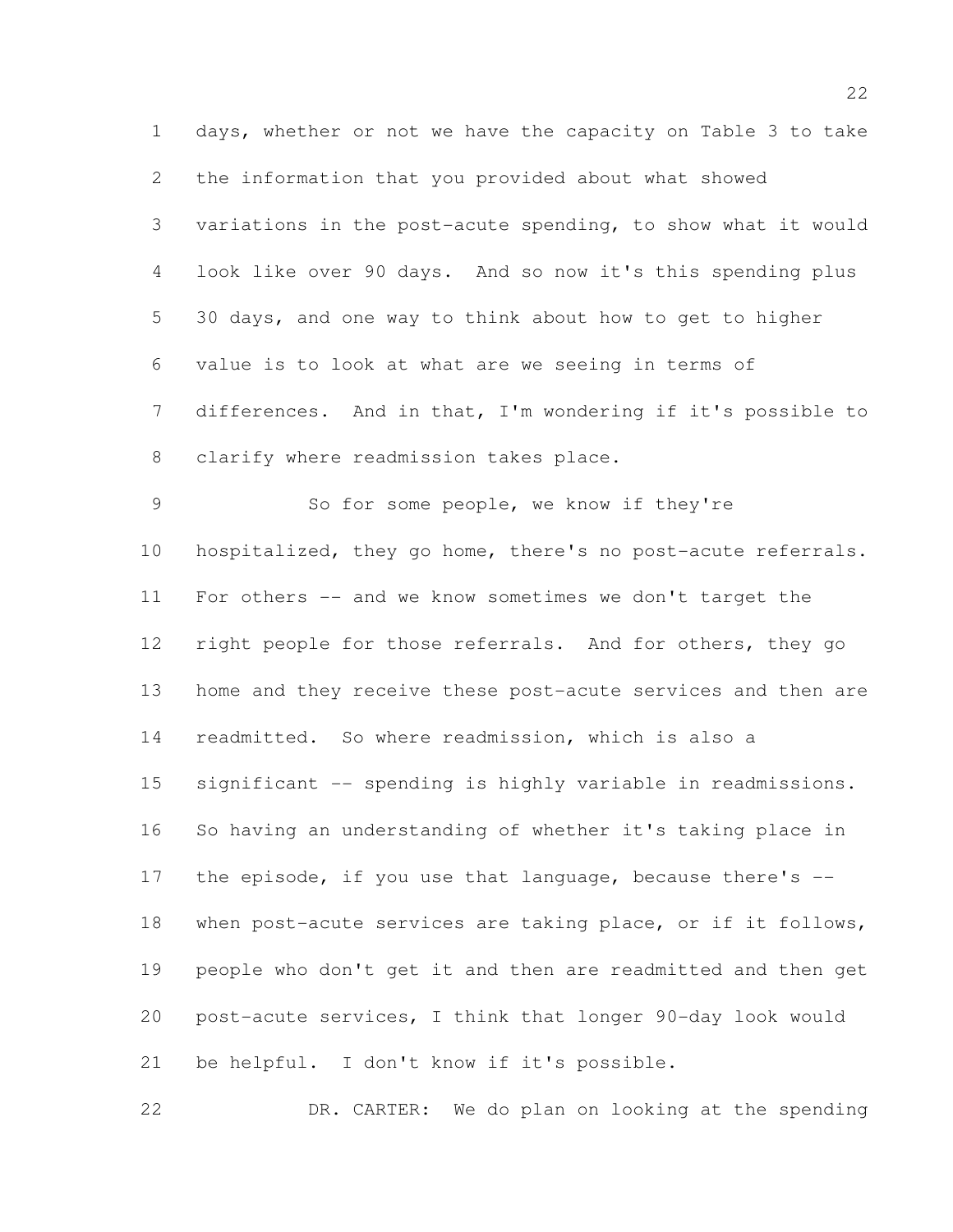within 90 days as an example of a longer bundle than 30 days. And, Craig, I am going to ask you, my guess is we have data of readmission, so we can look at where during the episode -- or certainly keeping our hands on the readmission -- the costs associated with the readmission, we know the date, so we can look at that, if that's something you're interested in.

 MR. LISK: The readmission is more likely to occur earlier on. It goes down like a distribution like this, and that's true for the people who are admitted home without post-acute care and for the people who have post-acute care. However, the people who use post-acute care tend to be sicker and tend to be more likely to be readmitted because 14 they are sicker on average.

 DR. NAYLOR: Two last questions. Are these the 16 only bundling models that we should be looking at, meaning these are the four options CMS -- I mean, can you think about bundling as hospital, ED, back to home, and a bundled payment for, you know, a care delivery innovation that creates a different scenario? Or should we be limiting our attention to these four that are presented?

MR. HACKBARTH: So you're raising the question of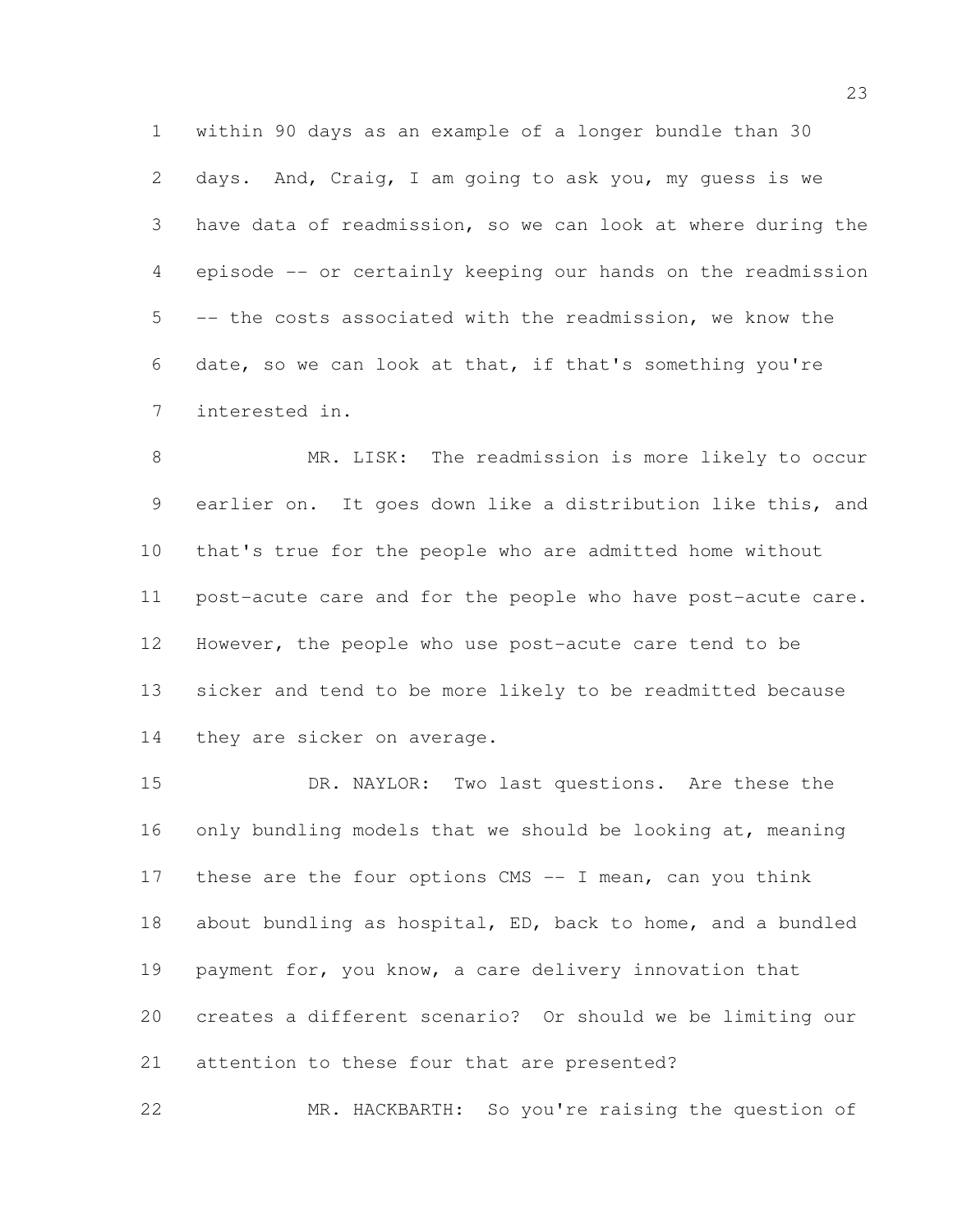-- some people have talked about bundling on the ambulatory side alone that doesn't involve any inpatient admission, and you're raising whether that's something we should -- DR. NAYLOR: Or people that go to the emergency room who could immediately go back home with more -- MR. HACKBARTH: Never admitted. 7 DR. NAYLOR: And never get admitted. So I'm 8 wondering, are we to, you know -- is the conversation now about the models as CMS has presented them, or should we think alternatively as well? DR. MARK MILLER: I would answer that question and 12 say that is very much the point, is whether these are the models, and I think they are ones we would -- there are variants that we would suggest being looked at, even in the post-acute and hospital world. To your other question, I would keep in mind we are going to talk about care coordination in a primary care 18 acute type of setting momentarily -- or in a session or two,

there is some other work that Nancy and Anne Mutti are

working on. You've seen bits and pieces of it, but it's

still going on in the background, where we're looking at the

19 and so that conversation can come up there, too. And also,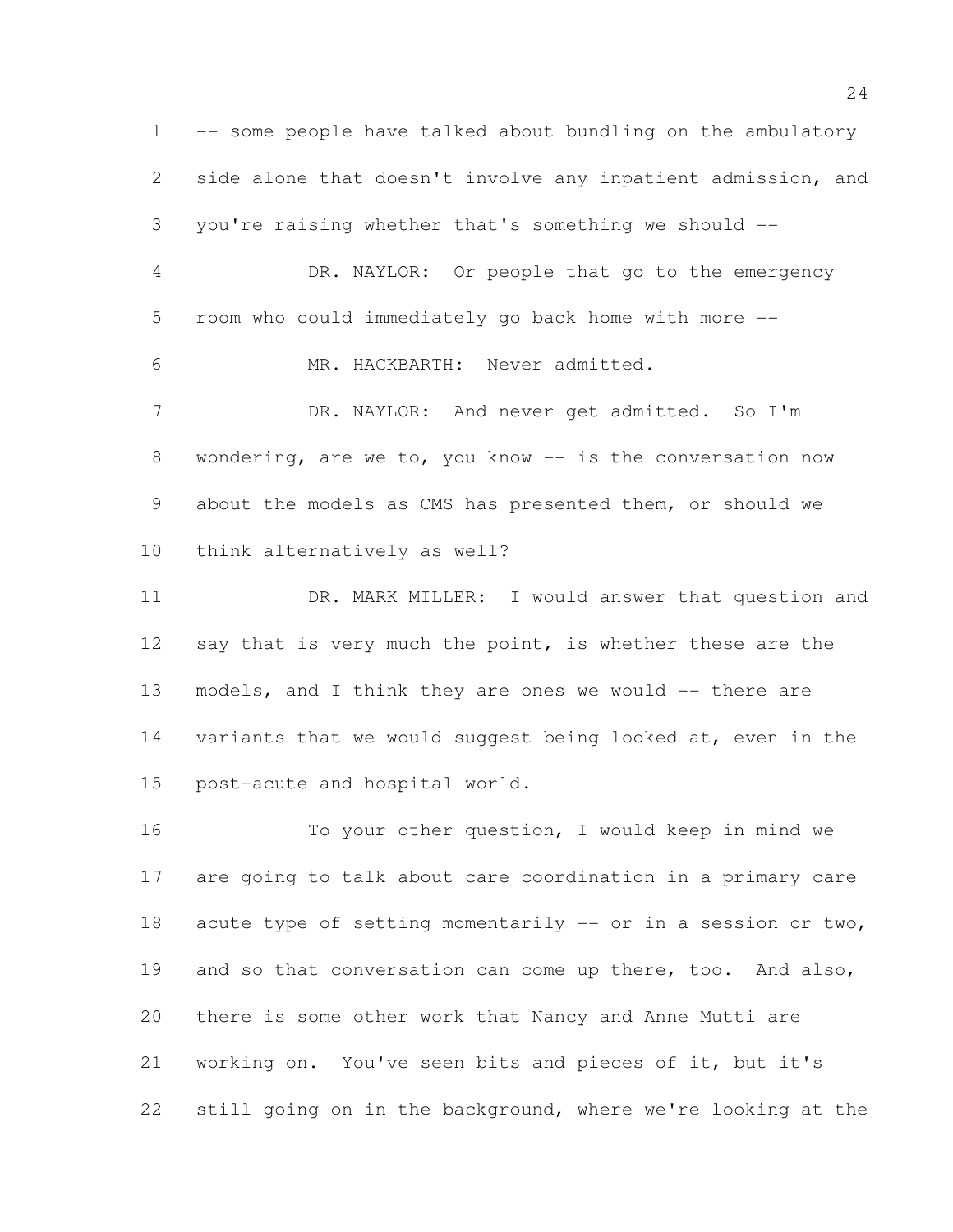Are they using a lot of emergency room? What is the admitting patterns for this community? And there may be some opportunity there to have that discussion in that work, which is not on the agenda for today, but it's definitely in the mix.

experience of the patient before they go to the hospital.

7 MR. HACKBARTH: Clarifying questions? 8 MR. BUTLER: I could ask a lot, because there are a lot of interesting things, but I'll try to use one slide to focus on a couple questions that will help my own thinking about the issues, Slide 7.

 It seems that most of the data in most of the slides and the written material we've got almost says there are two basic populations. One is cardiovascular disease that has all these complexities and variation in terms of what the post-acute care may involve, and it is not just variations in the risk but variations in the options, and 18 the variation is much greater for that population than, say, for basically an orthopedic population. And I know there are many more groups than that, but everything we keep showing is kind of cardiovascular disease versus kind of orthopedics.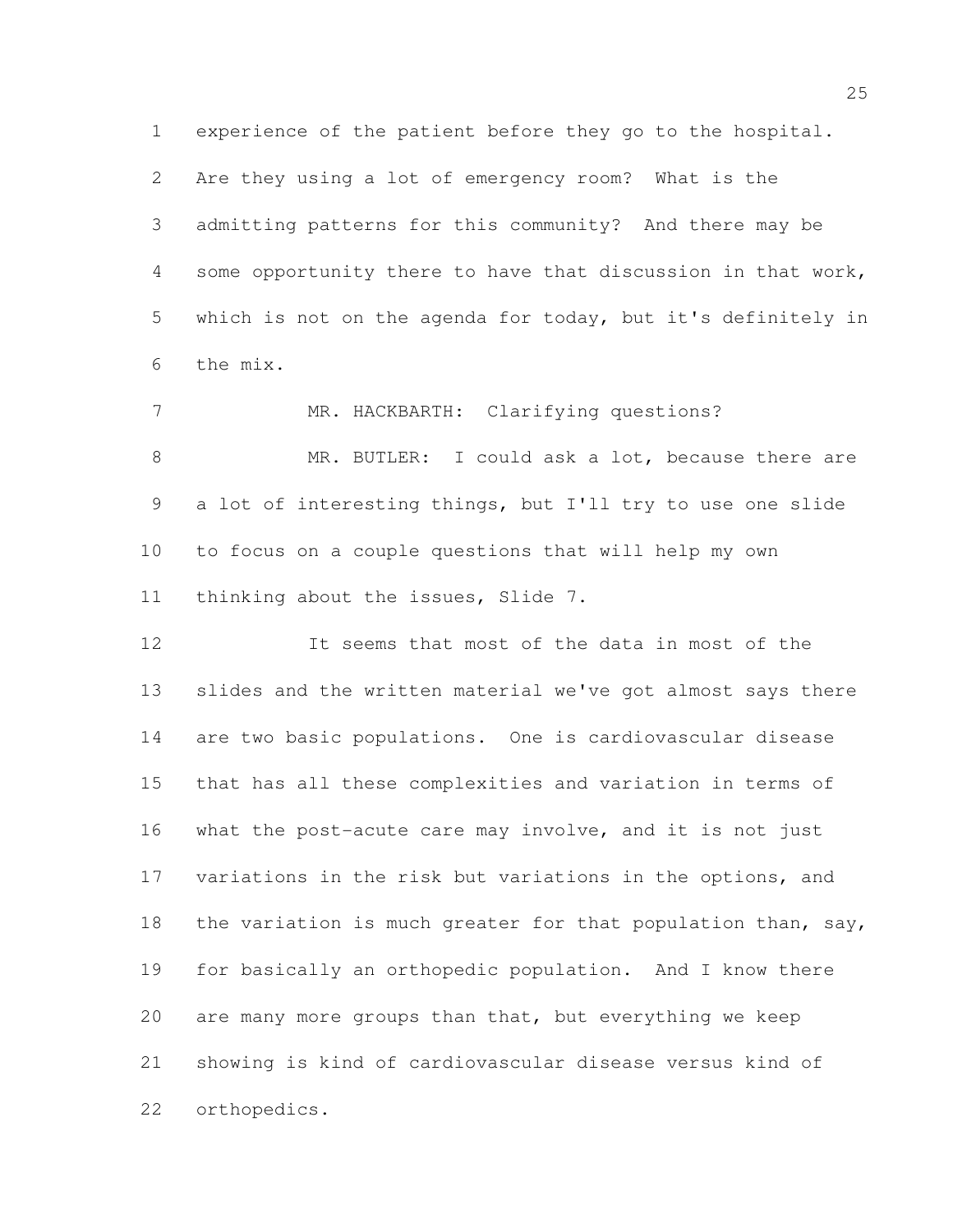Now, within the hip and -- I assume that a good percentage of this are joint replacements, but you could have a fracture from a fall --

 MR. LISK: This one is actually hip and femur procedures that result from trauma, so this would be falls. Some of them will be getting hip replacements. Some will be getting other things done in terms of this group here.

 MR. BUTLER: Okay. So then maybe go back to Slide 8 that shows the -- no, what's the one that has the joint procedures on it? What I want to get at is within the joint procedures, there's one where we've already kind of 12 addressed some things through, whether it's the 60 percent 13 or 75 percent rule on IRFs and so forth. You don't have any data that shows the components of the post-acute care for what I would view as a fairly homogeneous set of activities or diagnoses without as much variation on risk around which you could have a prospective rate that includes the hospital piece and all the rest.

 So I would like to see what the components -- what has happened to the components of post-acute care, for example, for the most homogeneous cases we have and what that might look like if we proceed at that, as one end of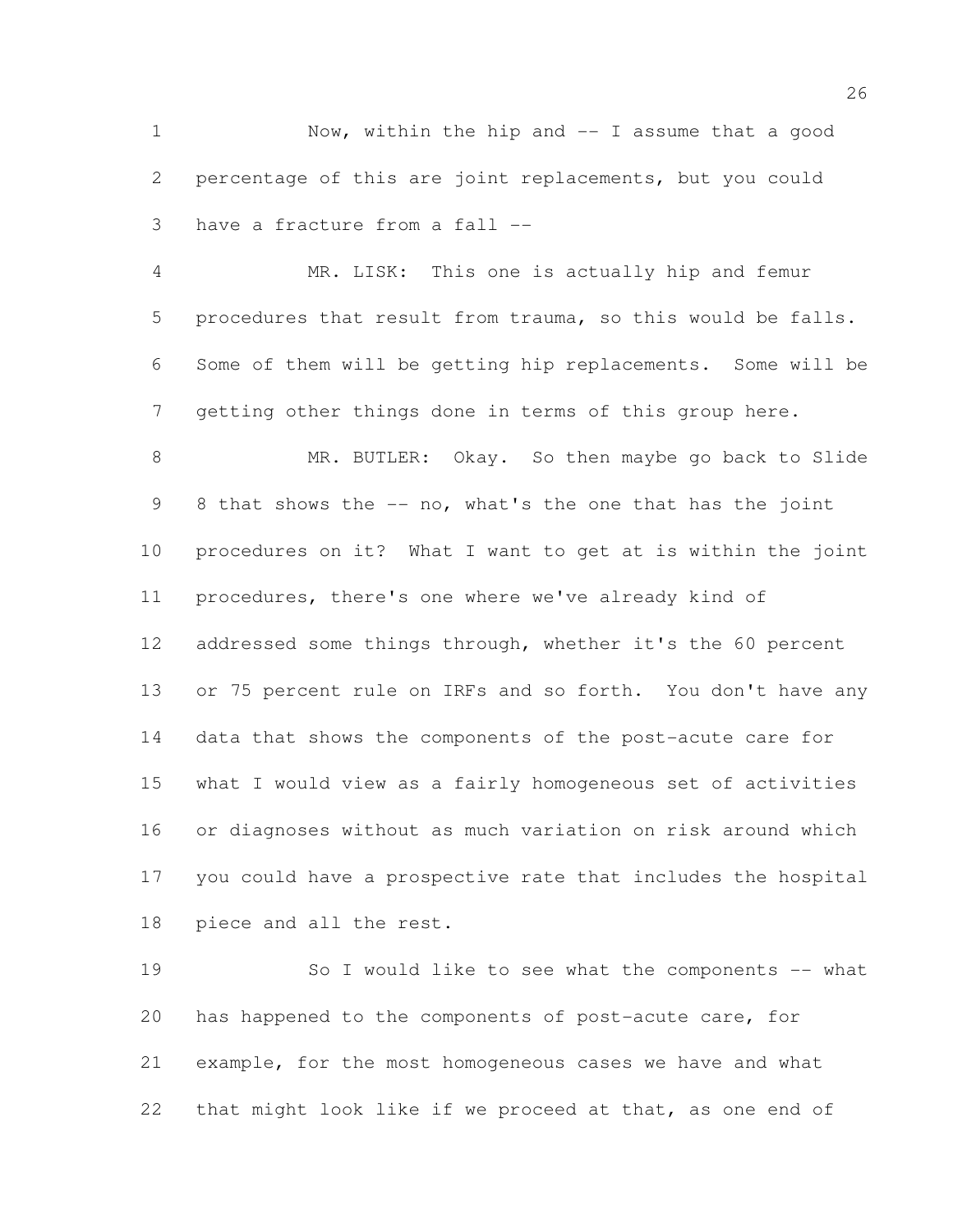the spectrum, because I would think that we probably would say, for some things, there are prospective rates. They ought to include the hospital business. And others, maybe, we would leave just to the post-acute care bundling, with or without home health. So I'm trying to get at those kinds of understandings of the populations.

7 MR. HACKBARTH: So further -- one potential example would be the hip and knee replacements. Are there others that sort of leap out from the data where there's relatively limited variation?

11 MR. LISK: Hip and knee replacements have very limited -- have much less variation than anything else, and hip and femur procedures related to trauma and stuff also 14 don't, although there may be a broader mix of patients who are in that population. So there may be some other confounding factors in that population. But for this group, it's over -- it's about 90 percent of the people who are using post-acute care afterwards. It's very high -- MR. BUTLER: Yes. Your data says, interestingly - - you point out -- or the others, there's only 30 percent

 that -- well, the number that even use post-acute versus doesn't is very dramatic. But for that population, you're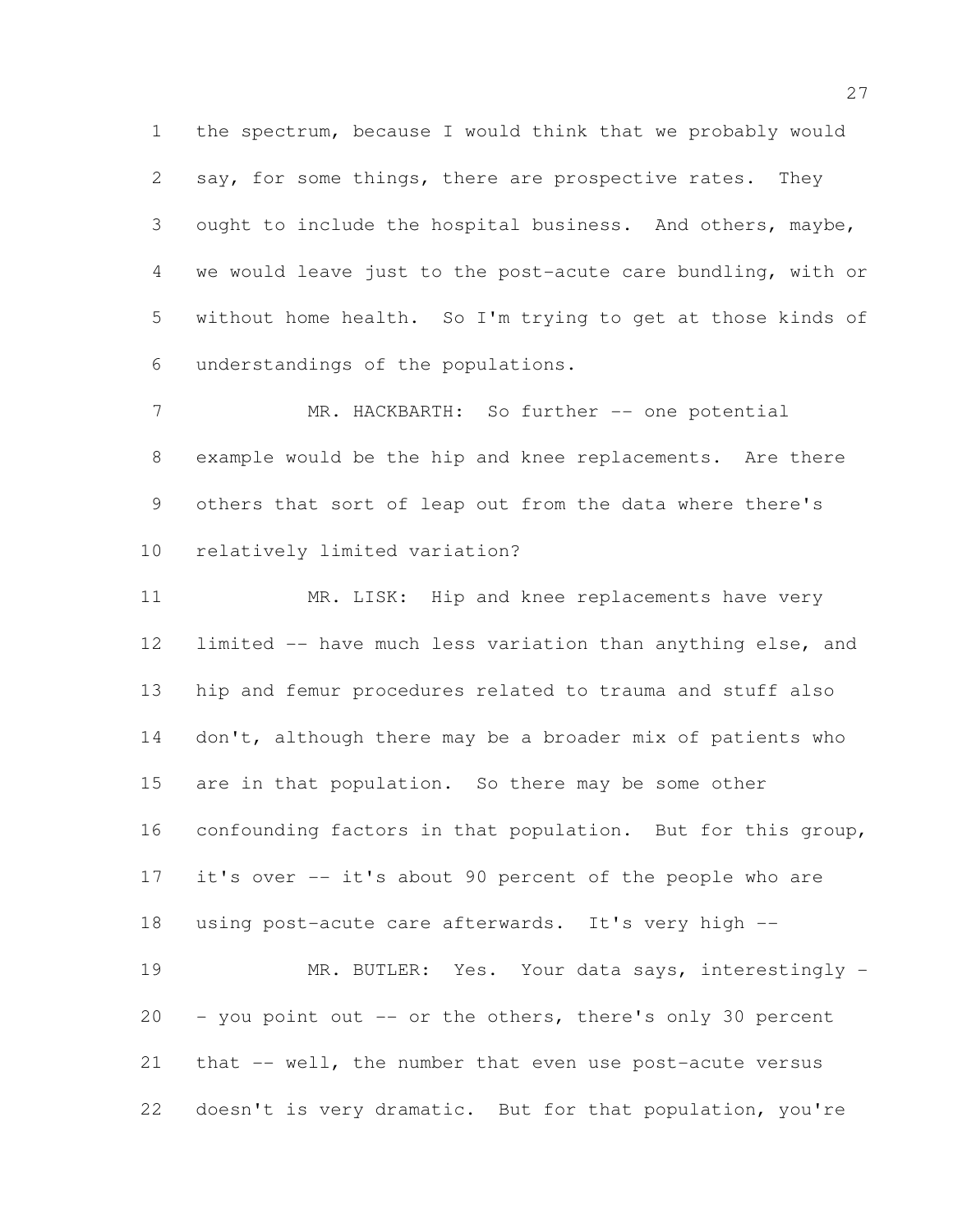right, it's almost 90 percent use it. So we ought to be able to understand that one better than some others. MR. HACKBARTH: So it is the orthopedic-related -- MR. LISK: I think, actually, the orthopedic. So if you talked about spinal fusion and stuff, it probably might be a similar type of situation -- MR. HACKBARTH: Yes -- 8 MR. LISK: -- and some things like that. So the 9 orthopedics may be a good candidate. You know, when you think about stroke, there's a lot of use for that. But right now, what we have is a diagnosis from the hospital and that's where you need the functional stuff and stuff maybe from the care tool to really decide what their care needs 14 are, and then stroke might be a candidate. But given just hospital diagnosis information, it's probably not sufficient. 17 MR. HACKBARTH: Yes. MR. LISK: But you see quite a bit of variation there. DR. MARK MILLER: I just want to tease out maybe the significance of your comment, or the direction that you're giving in the sense that you're saying. You might --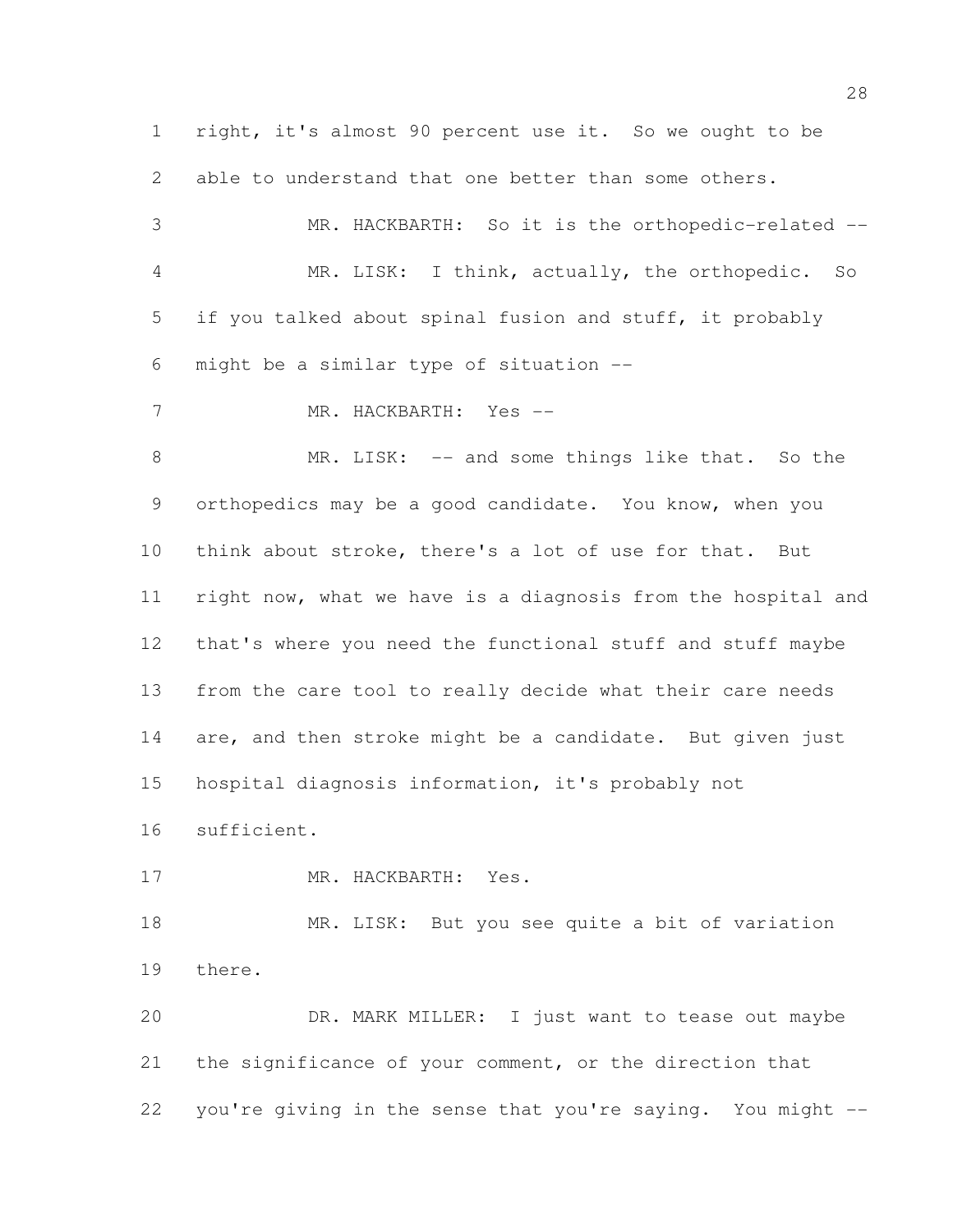just confirm or deny -- you might see that a way to sort through this is to say less variation, more variation, and then you would build bundles accordingly. Like less variation, you can capture more bigger. More variation, maybe you do have to think about some segmentation. Is that what you are saying?

7 MR. BUTLER: I would pair that, also, with who is driving the care model, because in the orthopedics, I can see working with the orthopods and saying, you know what? Let's do the whole package. And you know what? On the post-acute, forgot not only the IRFs and the SNFs, but let's just do a home health package and we really could cut the cost down if we just assembled this whole thing together. So part of it is kind of the cultural piece, too, not just the homogeneity. But we've got a team that actually could deliver on that bundle. I can envision who

would be at the table and make it happen.

18 DR. CHERNEW: This is a simpler version of, I think, some of the things Peter was getting at. How do these overlap with each other? Do we have to worry about overlapping at all? Are there people that have hip and femur procedure and then they have a, you know, heart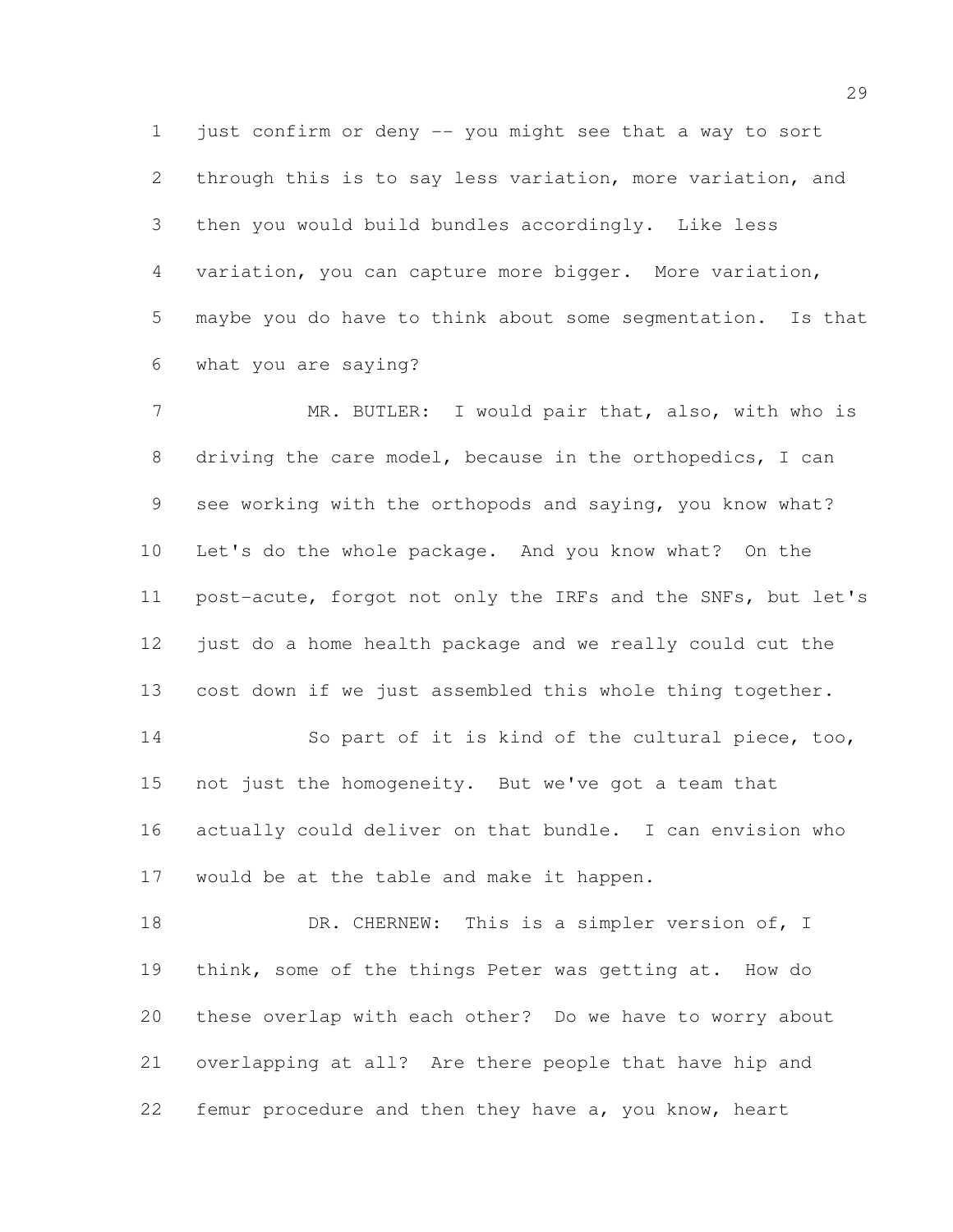failure admission at the same time?

| $\overline{2}$ | MR. LISK: No. In this one -- I mean, the                     |
|----------------|--------------------------------------------------------------|
| 3              | readmission might be for heart failure, but in this, in what |
| 4              | we're showing you here, these don't overlap.                 |
| 5              | DR. CHERNEW: And I guess so my question, then --             |
| 6              | another way to ask my clarifying question is, did you have   |
| $7\phantom{.}$ | to exclude a lot of people when you got rid of all the       |
| $8\,$          | potential overlaps?                                          |
| $\mathcal{G}$  | MR. LISK: Well, actually, I'm sorry. I should                |
| 10             | say that they may have some other post-hospital treatment    |
| 11             | that is for another condition that is not related to this.   |
| 12             | So we didn't use the ETG software to, let's say, just pick   |
| 13             | up what's related for this. This is just saying what's       |
| 14             | happened. But we didn't -- in terms of defining episodes,    |
| 15             | we had to have a clean break for defining a new episode for  |
| 16             | what would be a heart failure episode, for instance.         |
| 17             | DR. MARK MILLER: So it's a time defined --                   |
| 18             | MR. LISK: It's time defined --                               |
| 19             | DR. MARK MILLER: -- and it's not related to the              |
| 20             | service, or related to the condition defined.                |
| 21             | DR. CHERNEW: If you had a hip and femur procedure            |
| 22             | and you're going out for some period of time, as you were    |
|                |                                                              |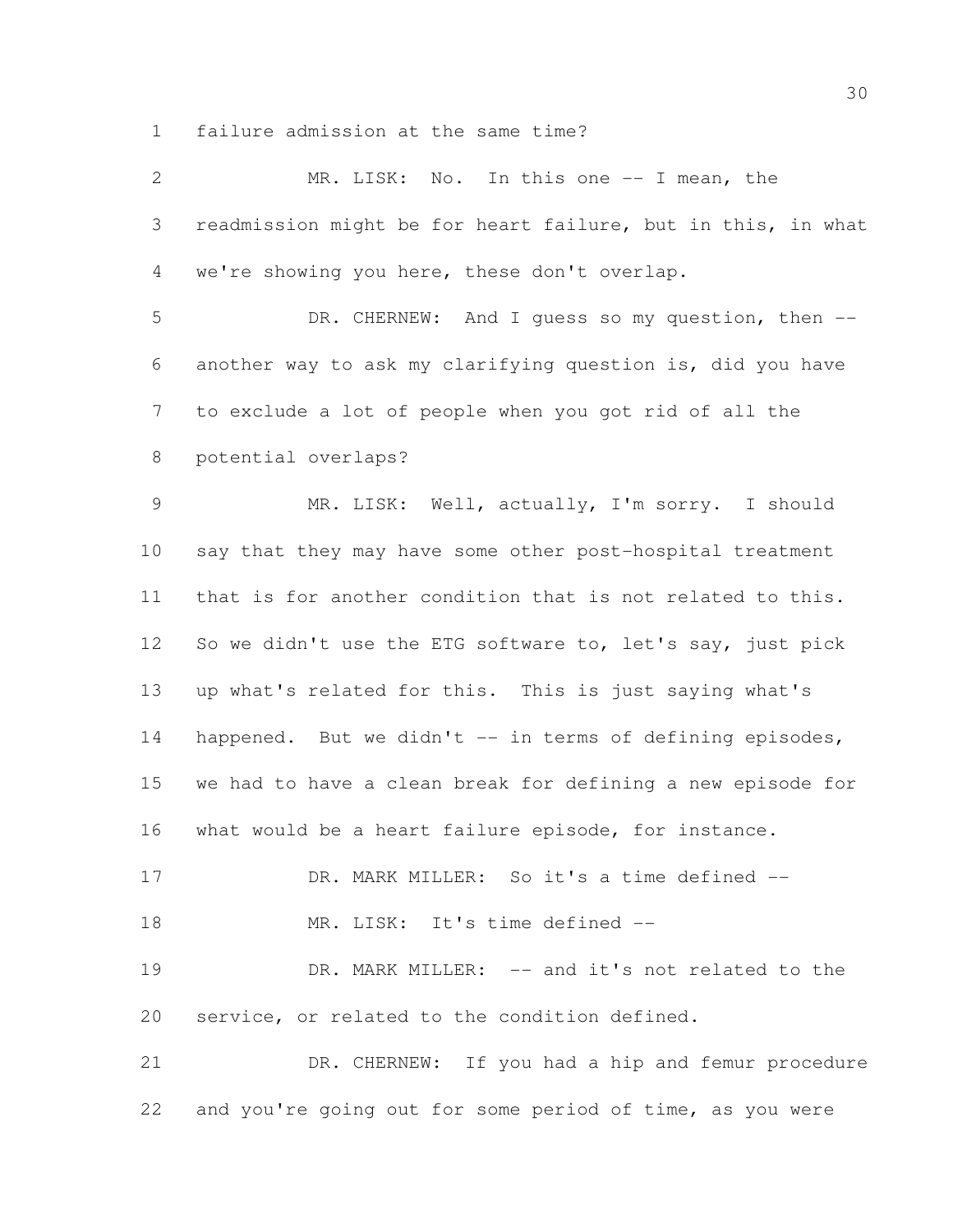discussing, and then you have a stroke within the window of time, you could have, at least in my mind, some overlap. That could be two observations that are just treated separately, or you could exclude the person where that happens, or maybe it just doesn't happen all that much -- MR. LISK: I mean, that would end up being a readmission -- counted as a readmission expense. 8 DR. MARK MILLER: [Off microphone.] In this case. 9 MR. LISK: In this data. 10 DR. CARTER: But they would be categorized in one bucket and it's based on what they were hospitalized for, right. DR. CHERNEW: And a new one doesn't start for the new thing. So a readmission is never an index on a new thing. 16 DR. MARK MILLER: [Off microphone.] In this data. 17 DR. CHERNEW: No, I understand. That just was --18 MR. ARMSTRONG: Just a couple of things. Actually, building on the line of thinking Peter was pursuing, it really raises the question -- I mean, there's a lot of reasons for variation, and I think in your analysis, you just look at variation and don't distinguish between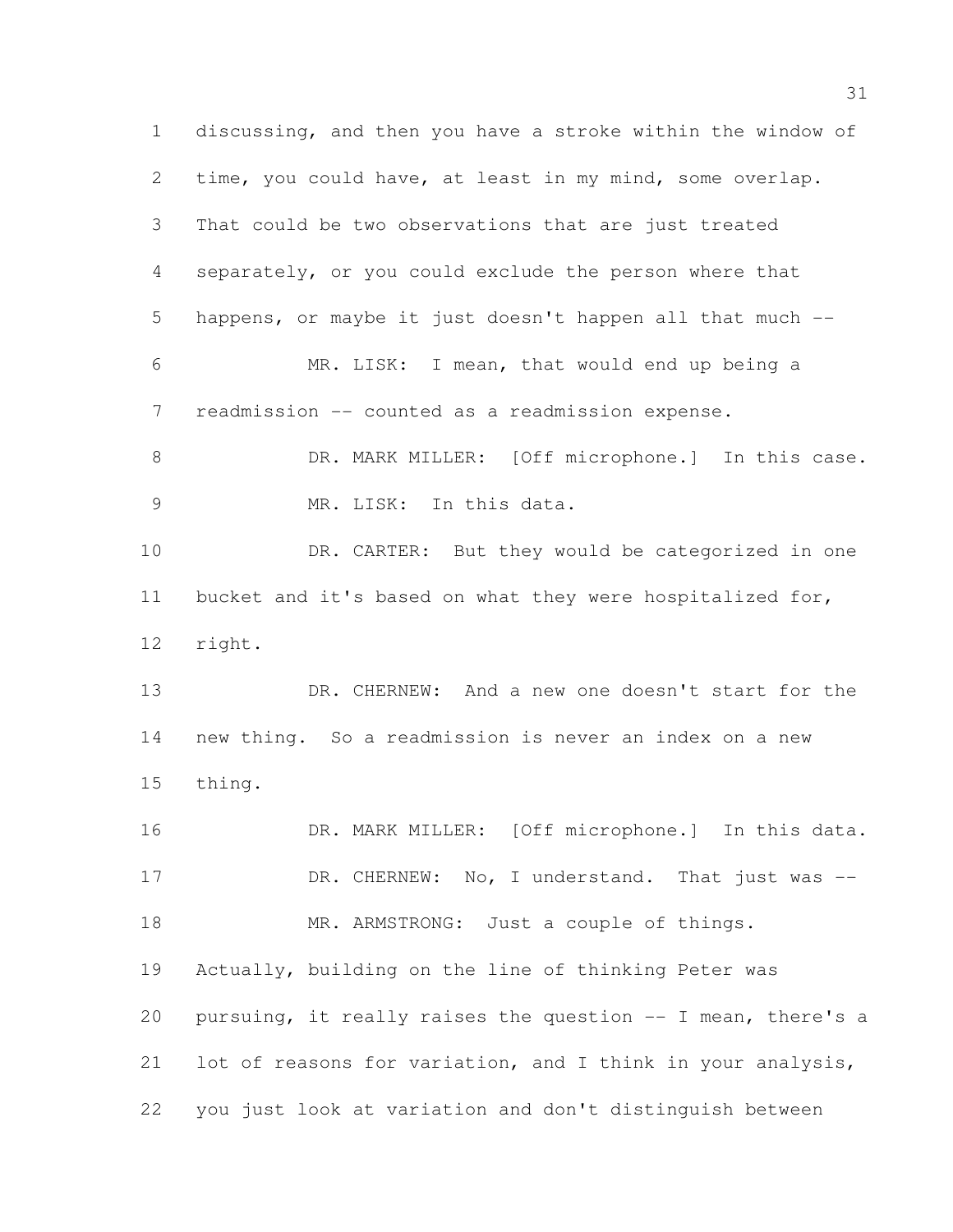variation because different patients have different clinical issues versus variation that is unwarranted by the clinical issues but is really geographic or for other reasons. So we just treat variation generically as a variation, is that correct?

MR. LISK: Yes.

7 DR. CARTER: But the data have been risk -- they've been risk adjusted, at least here, for severity 9 level. And the geographic differences in the area, that's been taken out. But, you're right. There's still a lot of variation.

 MR. ARMSTRONG: So this may be the second round, but if we're looking at different bundling options driven by the degree of variation, we have to just be careful because the degree of variation is part of what we're trying to solve for, and so we just have to kind of think that through.

 We make a good case for why this is important, and I don't want to belabor it too much, but could you just remind me of our total \$500-and-some billion annual spend, how much of it is on post-acute services, just generally? MR. HACKBARTH: All of them combined?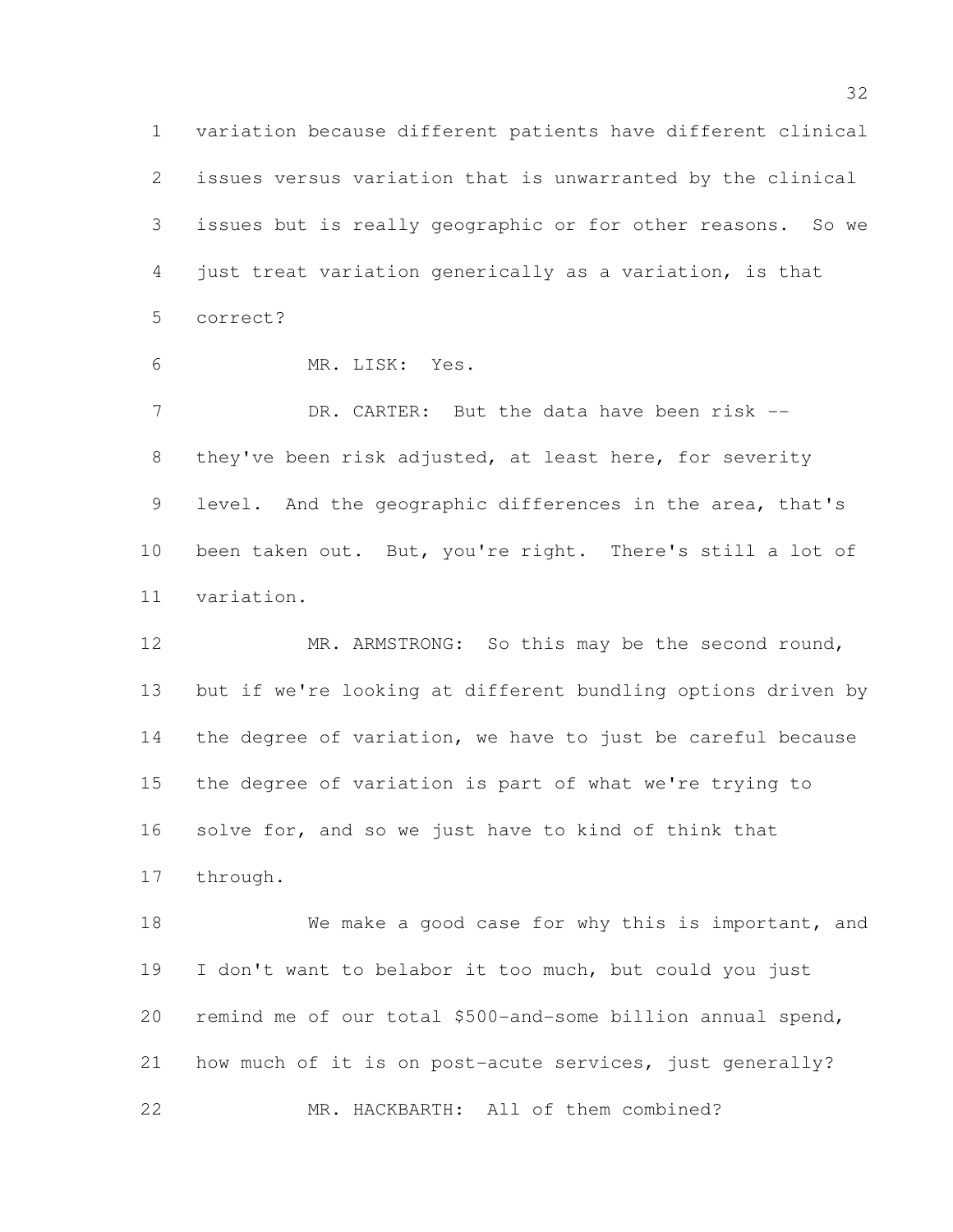MR. CHRISTMAN: [Off microphone.] It's about \$51 billion across, and that includes both parts of home health, including -- MR. ARMSTRONG: Okay. So it's ten percent or so of the total annual Medicare spend. I don't need to be more  $6 - -$ 7 DR. MARK MILLER: Wait a second. Wait. Fifty billion was what, Evan? 9 MR. CHRISTMAN: [Off microphone.] That's all -- your home health -- DR. MARK MILLER: [Off microphone.] Post-acute care facilities -- 13 MR. CHRISTMAN: [Off microphone.] Right --14 DR. MARK MILLER: -- facilities, and we'll get you an answer to this question. MR. ARMSTRONG: Okay. 17 DR. MARK MILLER: But the other thing to keep in mind here, you may be capturing more than those services in these bundles. It is a question, ultimately, how you want to design it, but you could be capturing the physician service provided after, you know, in 30 days and all the rest of it. So that question -- the answer to that question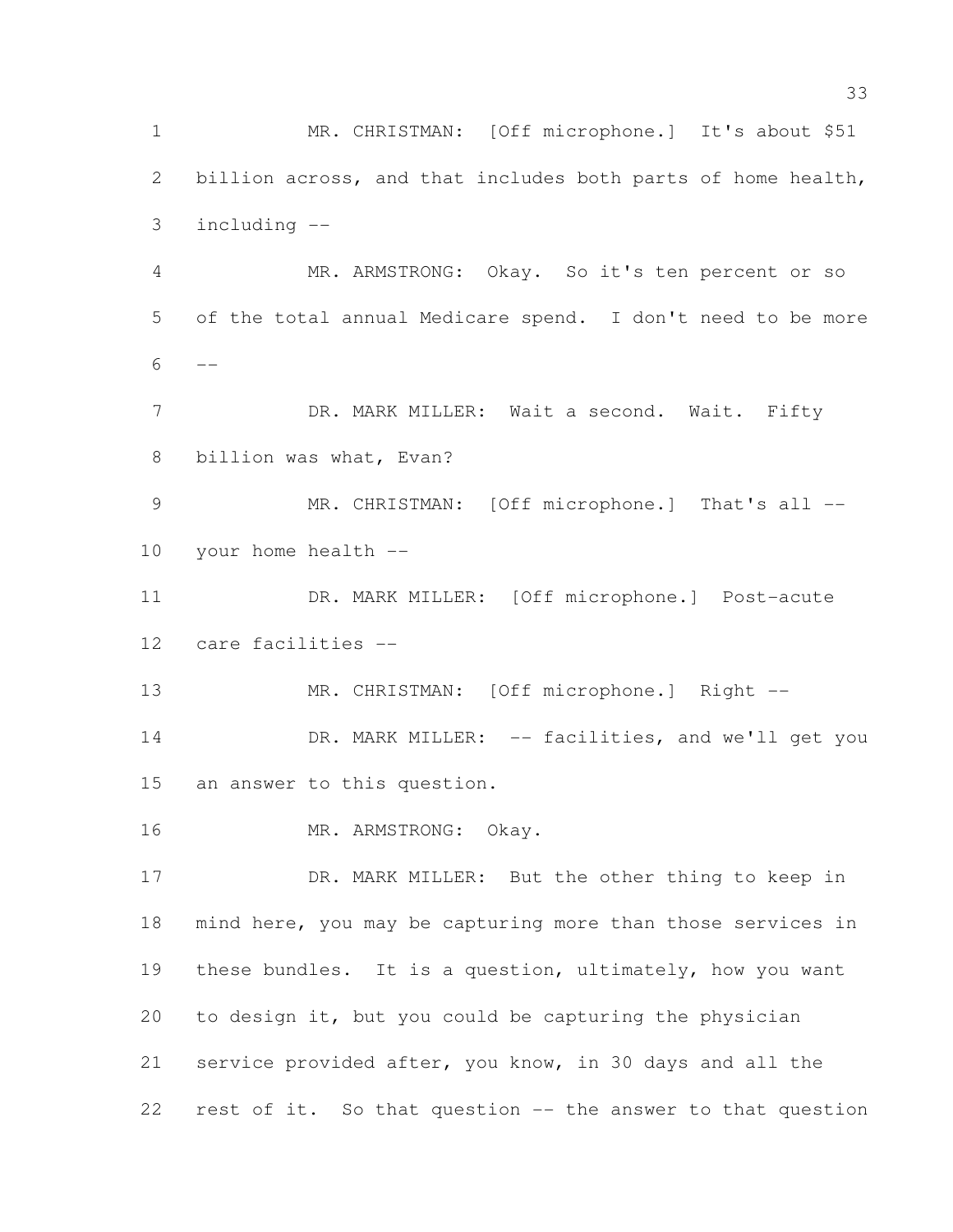depends on what you mean by what you want to count in there. But we'll give you an answer to it.

MR. ARMSTRONG: I know --

 DR. CARTER: The other thing I wanted to add was something like a third of beneficiaries who are hospitalized go on to use PAC, so the PAC spending that Evan was talking about is going to include something like two-thirds of home health use isn't preceded by a hospitalization. So that's a 9 broader measure of -- it's not post-acute because there's no acute, if you get what I mean.

11 MR. ARMSTRONG: I just -- you know, we know what the margins are. We know the variation. We know the cost 13 of the disconnects and so forth. But it just seems the case for why this would be a priority for us could also be made by how much of an impact on the overall spend will these kinds of policy changes impact us.

17 And then, finally, to what degree do we look at the experience in Medicare Advantage plans around how they manage the transitions and the kind -- because they have many of the choices and are doing a lot of these things. Have we been able to study that at all to see what that -- MR. HACKBARTH: This is where Bruce raises his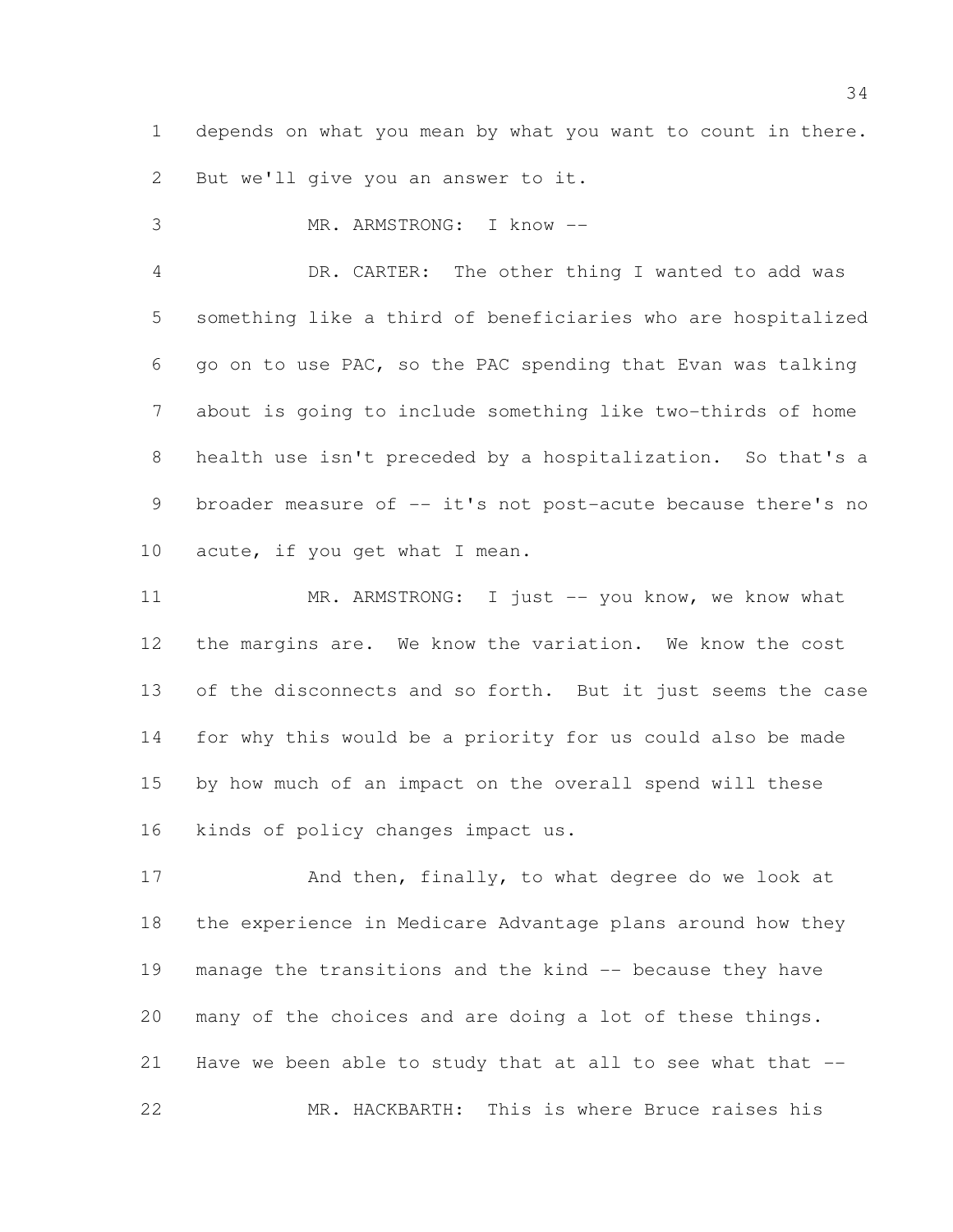question about when are we going to get encounter data from Medicare Advantage plans --

 DR. CARTER: Well, that was what I was going to say  $-$  MR. HACKBARTH: -- so we can evaluate that. DR. STUART: [Off microphone.] DR. CARTER: But what Mark mentioned was we are in 8 the process of -- I mean, we have acquired some encounter data from MA plans and we'll be looking at the kind of variation and site selection that they make. But mostly, we've been limited by the lack of encounter data. 12 DR. BORMAN: I have two. First, as we look -- and this slide is particularly -- we're pulling -- and this relates to some of the questions over there -- this is basically by a DRG, so that stroke is the discharge DRG? MR. LISK: Yes.

17 DR. BORMAN: Okay, so that -- but it includes stroke with or without comorbidities or complications? So it would be -- there is some diversity within there -- MR. LISK: Oh, yes. No --

21 DR. BORMAN: -- so that, for example --

MR. LISK: -- this is --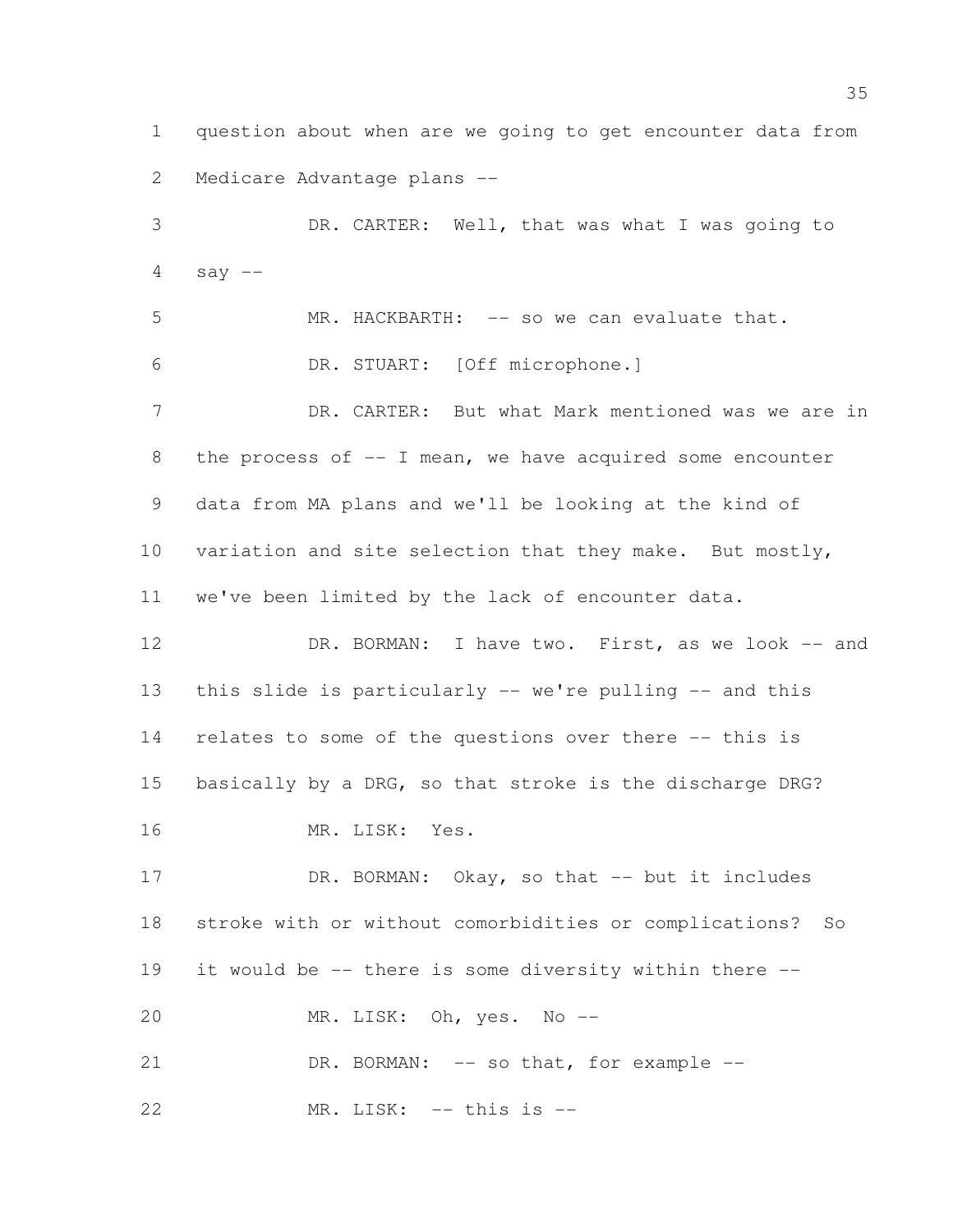DR. BORMAN: -- the stroke with complications, one might think, would be more likely to be a PAC user, right? MR. LISK: Right. The tendency is -- DR. BORMAN: Or a particular type of PAC user. MR. LISK: You can go to this slide here between what the spending is for the stroke with and without -- 7 DR. BORMAN: Right. But, I mean, just even setting the severity of the stroke itself aside, this is also, the with or without complications and with or without comorbidities is where you're going to pick up some of these alternative things like the congestive heart failure that manifests during the stroke recovery or something like that. So this is a pretty big group, and it may be that as we look 14 at more specific interventions or targets or whatever, you may have to break this down to just the pure stroke, if you will, versus the patient who developed complications or something in order to make it a meaningful understanding experience. So that's one. And then my second clarifying point would be,

 because I think I've heard -- I've not understood this well -- when you talk about -- when we talk about home health in this analysis, are we talking about home health as covered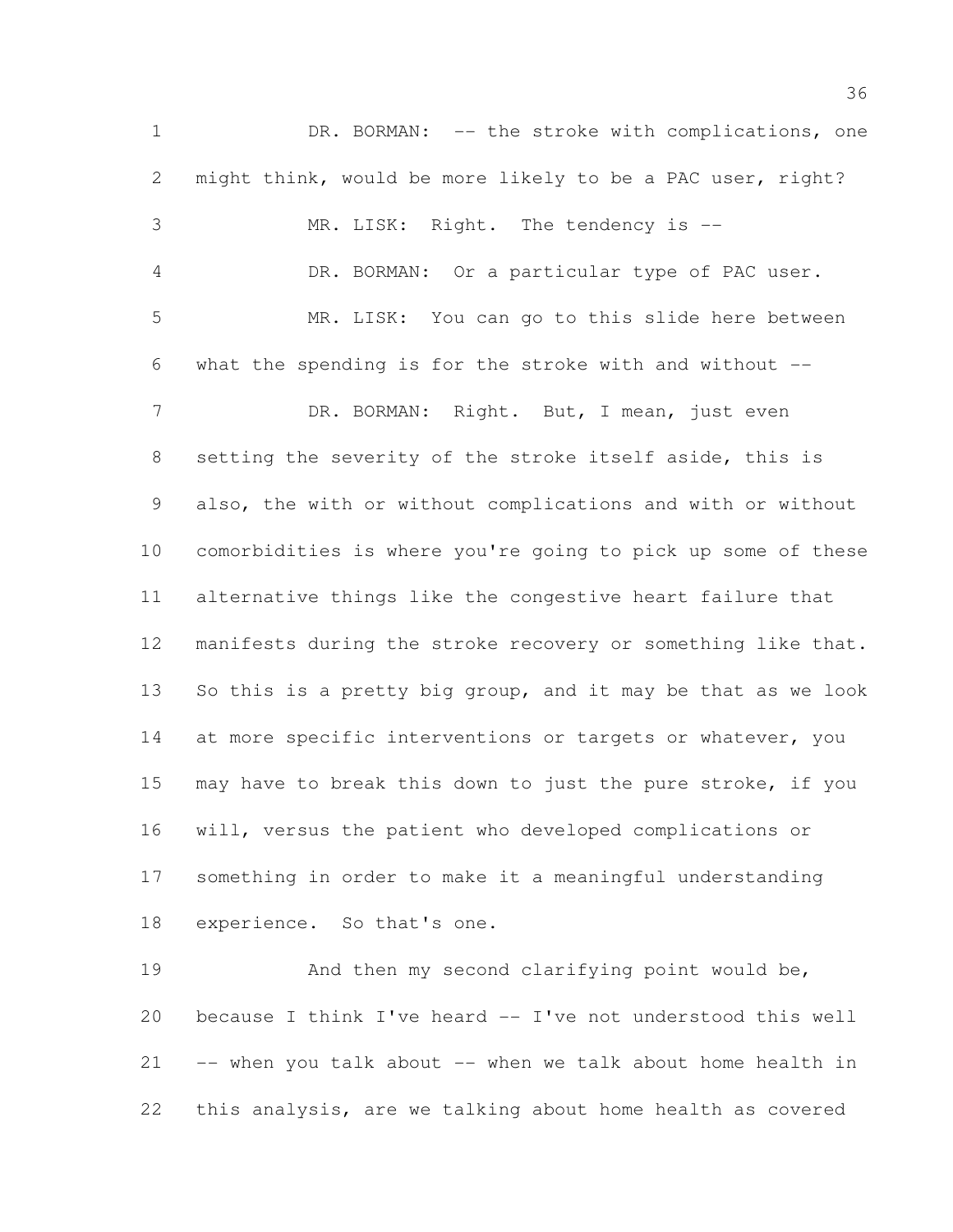by Part A and Part B home health coverage, or are we talking -- so it is. It's the totality of home health care.

 MR. GRADISON: At a later stage in your work, I'd be interested in what may be somewhat speculative, but what may be the impact, if any, of this kind of bundling on whether the hospital, which I assume would get the money, is negotiating with an independent organization or with some entity which they control themselves, or to be more specific, the extent to which bundling might encourage the acquisition or merger of hospitals and some of these post- acute organizations perhaps beyond what we have right now. I'm not sure whether it's a good thing or a bad

13 thing. I'm just interested in what that -- and the reason I raise it is because there are questions that arise with regard to the ACO concept as to whether it is encouraging further mergers and raising perhaps, arguably, conflicts with some of the anti-trust concerns that have been raised in the past.

 MR. HACKBARTH: So let me address that one, Bill. So to me, that's a policy decision, whether the money should go to the hospital or some other entity as opposed to a foregone conclusion, okay.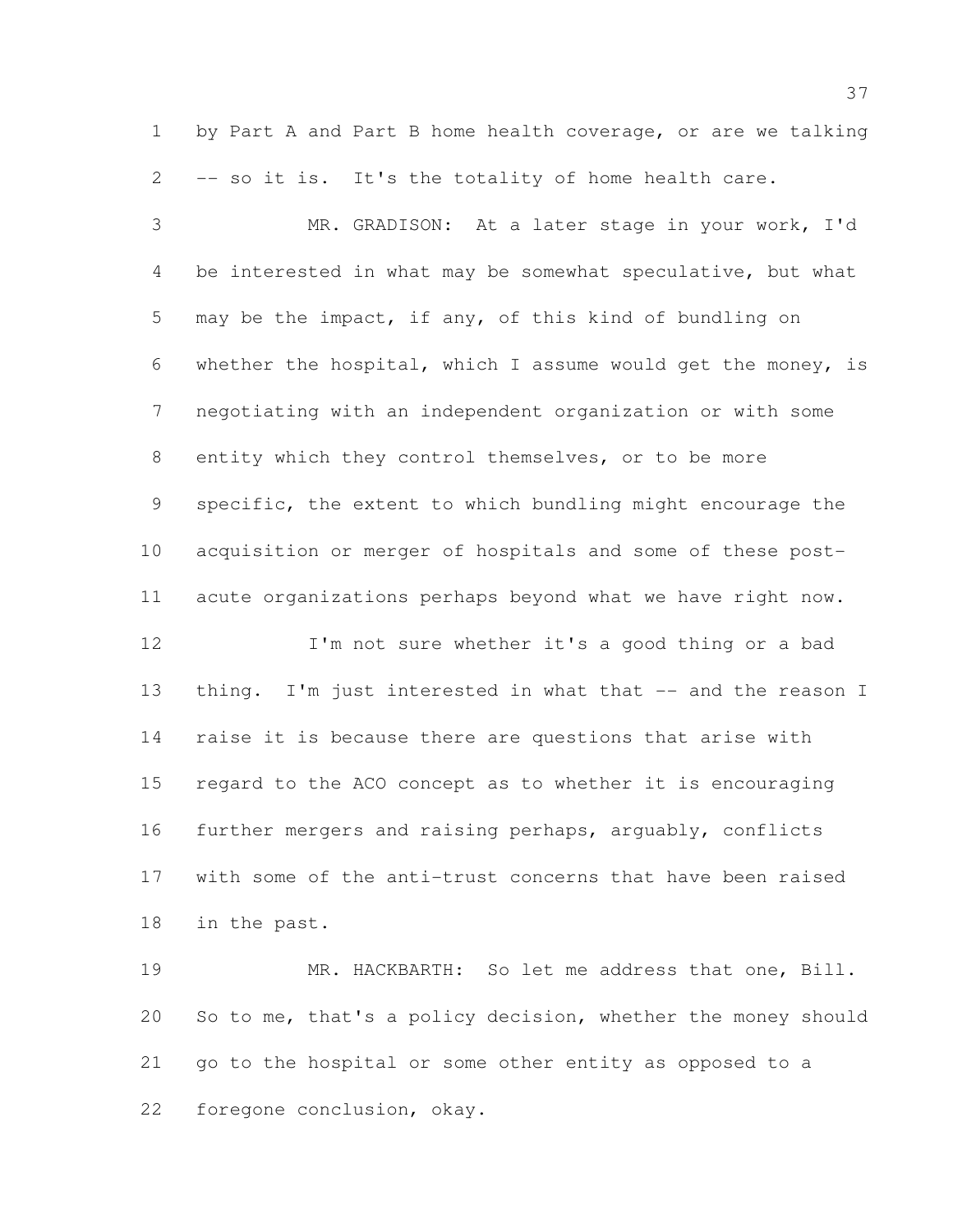DR. MARK MILLER: And in some of these ways you can conceive of these models is you keep a fee-for-service - - even keep a fee-for-service framework. You're sort of conceptually saying the bundle is this much. You continue with the fee-for-service, withhold some dollars, and then say, if you don't hit the target of the bundle, then you don't get those dollars back. You could almost think of them that way, as well. And I'm correct that some of the 9 CMS demonstrations proceed that way. So that's a \$64,000 question that you guys can comment on. 11 MR. LISK: Yes. That's how the pilot -- that's how the model two and model three -- 13 DR. MARK MILLER: Right. 14 MR. LISK: -- include the post-acute care, are being done. 16 DR. MARK MILLER: Right. MR. HACKBARTH: Ron. 18 DR. CASTELLANOS: First of all, great presentation. Carol, in your discussion earlier, you said the use of PACs was usually based on clinical grounds, and I agree with you. I think it should be. There's been a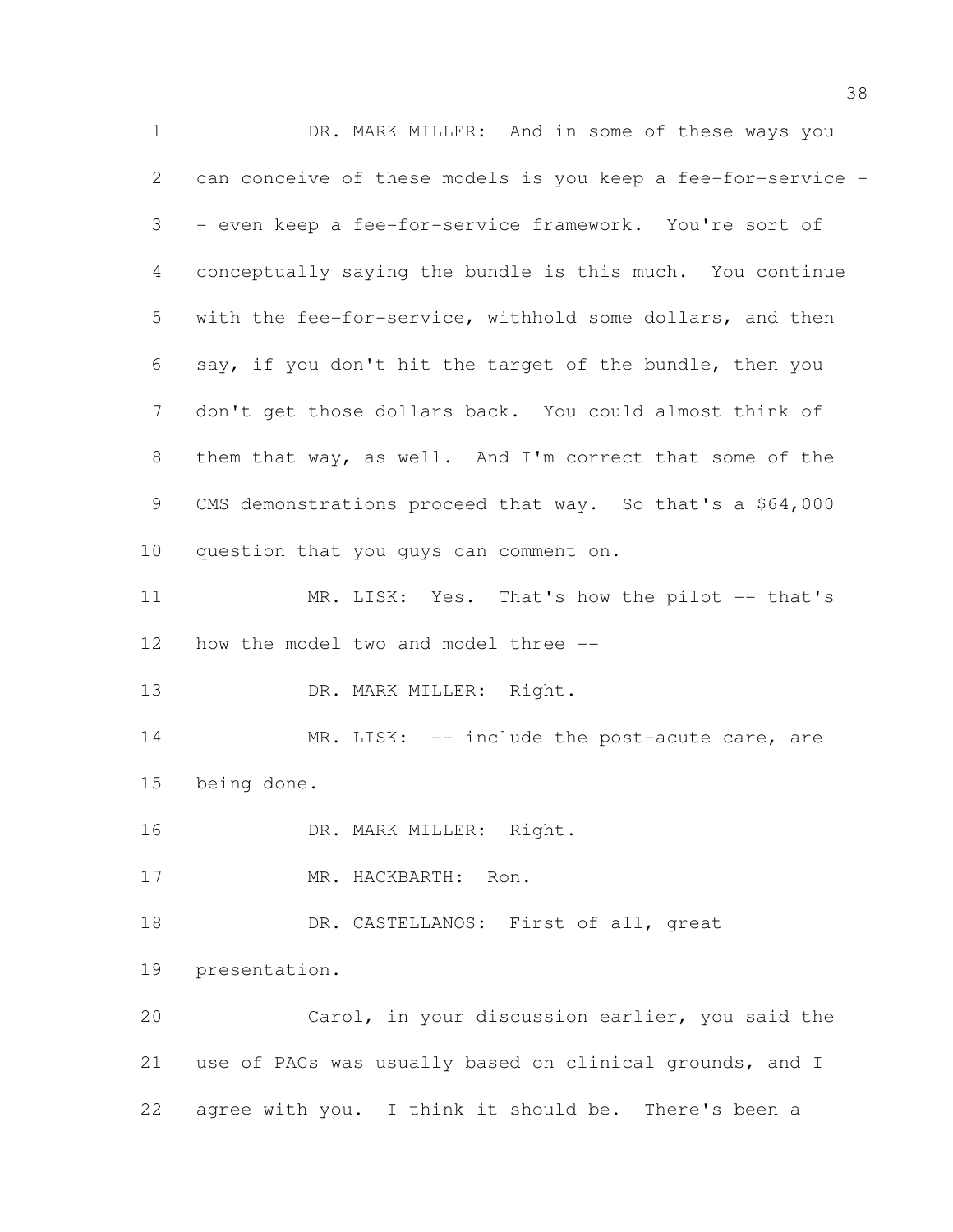significant discussion with Peter starting in on the variation, and as some of the material that you sent out, you described significant variation in PAC use across geographic areas and you said areas of low service use also had a low PAC usage. So we do know, in general, there is a significant variation, and that's concerning to me.

 But maybe I'm drilling down a little bit too much. Maybe this is one and a half. But could you put Slide 17 9 on? Peter kind of brought up the 60 -- yes, that's a good one. Peter brought up the 60 percent rule with the hip replacement and the inpatient rehab, and I think it's really clearly cut cuts and it's made appropriate clinical decisions where that patient qualifies for that setting or a different setting.

 You know, this fully prospective statement, we clearly have quality measures. We do have care needs. And we have best practices that are known. I find it disturbing that in some of the more complex things, we do have best practices. Why aren't they being implemented? We do know about care needs. Why aren't they being implemented? And we do know about quality.

So I'm going to get back on my bandwagon about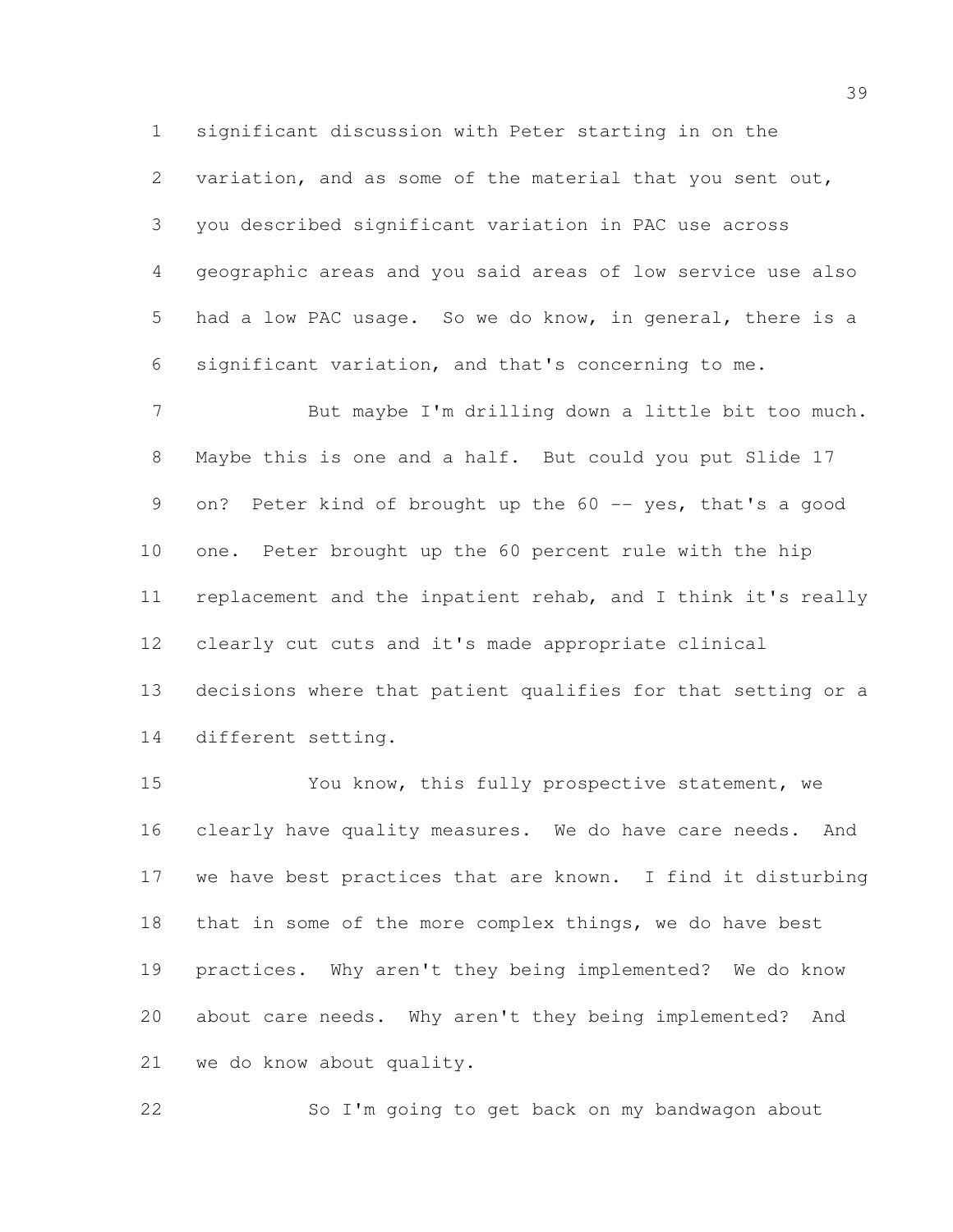appropriateness, and I think in the orthopedic groups, as Peter suggested, they've done a great job. They've looked at their patients. They've looked at what needs were there. They made appropriate decisions. And I think if we use that, I think we can think about that also in some of these more medically complex cases.

7 DR. STUART: I'm not going to say anything about MA encounter data.

9 [Laughter.]

 DR. STUART: There are lots of -- I think the common theme that we're talking about is -- it really is variability and what variability actually encompasses, and this is a particularly good slide for that. The one we had before on 12 was also good.

 But I think in terms of the way in which the Commission decides to put its resources, which I think is 17 the point that Mark was talking about, also is really relevant to -- this issue is really relevant to that. So when I look at that green side, I'm thinking, well, this is an area in which you probably would want to think about a prospective payment system that included all of post-acute care, whether it was formal care or informal care. In other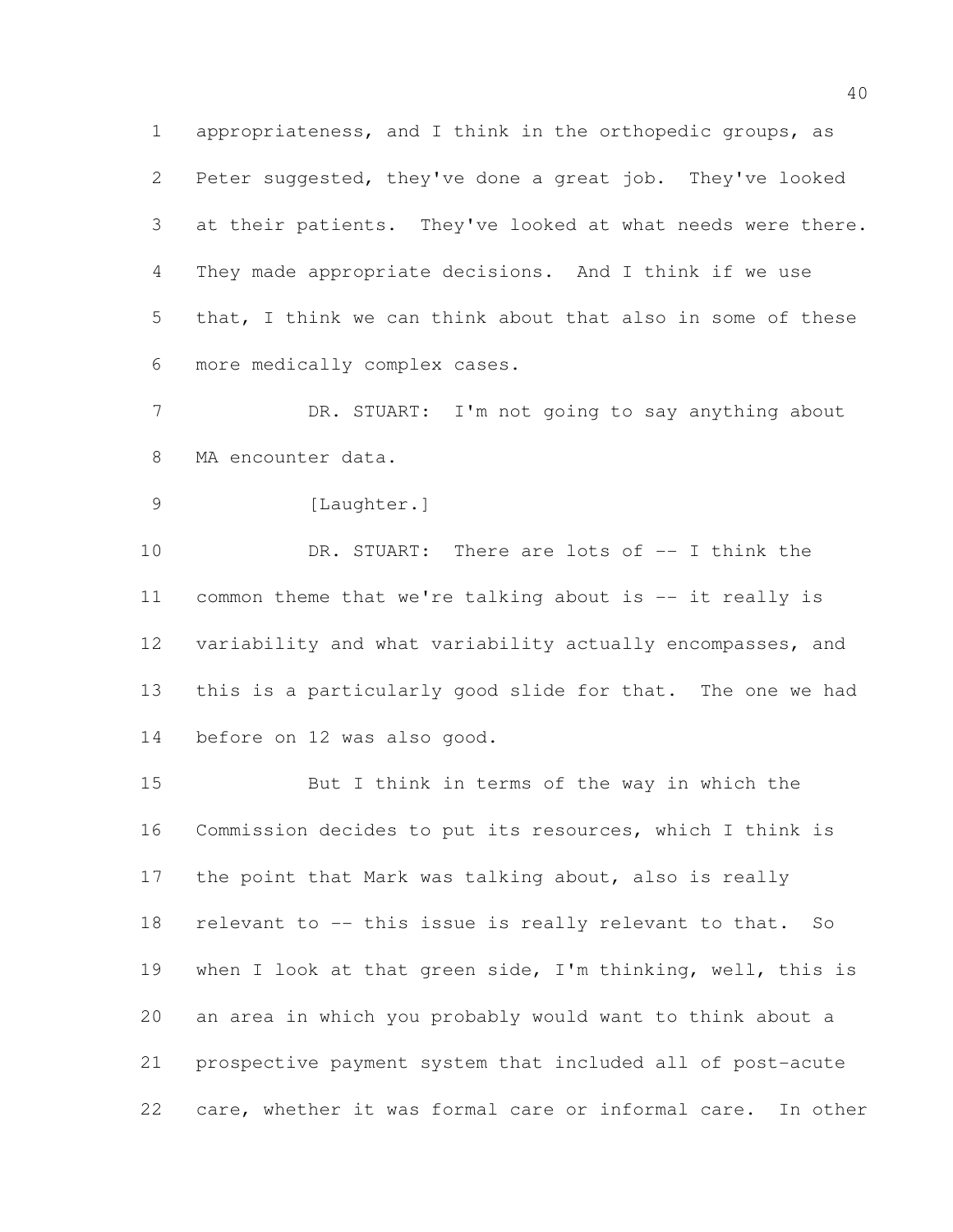words, why would you pull out therapy services, outpatient therapy services, from outpatient therapy that's provided in a home health circumstance where you have high -- where you have fairly tight clinical guidelines?

 And I think it gets back to a point that Mary was talking about, is that are we really focused on formal acute services or are we focused on this whole shebang that happens after an inpatient discharge. And I think that 9 becomes important in terms of where we -- well, again, the resources that are devoted by MedPAC.

 My question really comes back, I think, to 12 whether, in fact, we have examined predictors of any type of post-acute care following discharge. And in those cases where you can predict well based upon patient characteristics, whether somebody ends up in formal acute 16 care, then we can talk about which one they go to, but 17 whether they end up in formal acute care or not, those are the kinds of cases where you would want to think about a 19 broader basis of -- or perhaps a narrower basis -- of payment, but where you really can't predict formal care. You're on the left-hand side over here on this slide. Maybe those are the ones that you put off. But there is some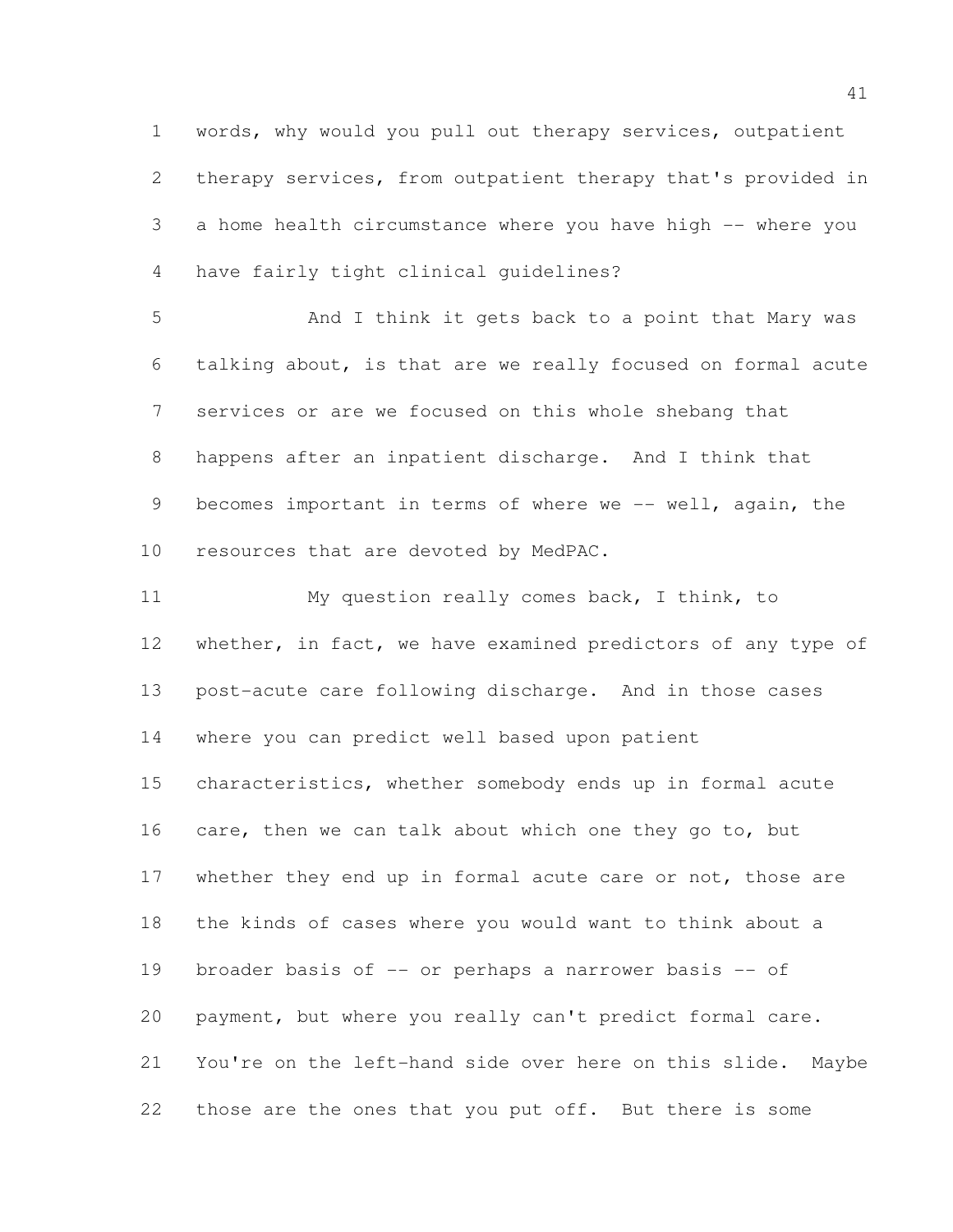clear low-hanging fruit in terms of being able to predict who gets formal care. My guess is -- have you got a list of conditions in terms of where you can and can't predict formal acute care -- formal post-acute care? DR. CARTER: Well, we're just getting our data back and that is one of the things we'll be looking at, is sort of what's the variation in PAC use. 8 I want to caution us to something Glenn said before, which is when you look at your ability to predict, we're usually comparing it to current practice patterns, and I think we're going to have to accept a lower level of explanatory power because we wouldn't want to predict, in certain cases, current practice patterns. The SNFs, when Evan was showing us how good the models were in predicting SNF therapy use, I mean, that looks worse, but it's because we know from our own analysis that the therapy provision in that setting isn't always related to the care needs. So I just caution us in terms of good prediction is going to vary a little bit when we're talking about PAC --

 MR. HACKBARTH: You know, I think Scott captured my uncertainty about how to think about this. On the one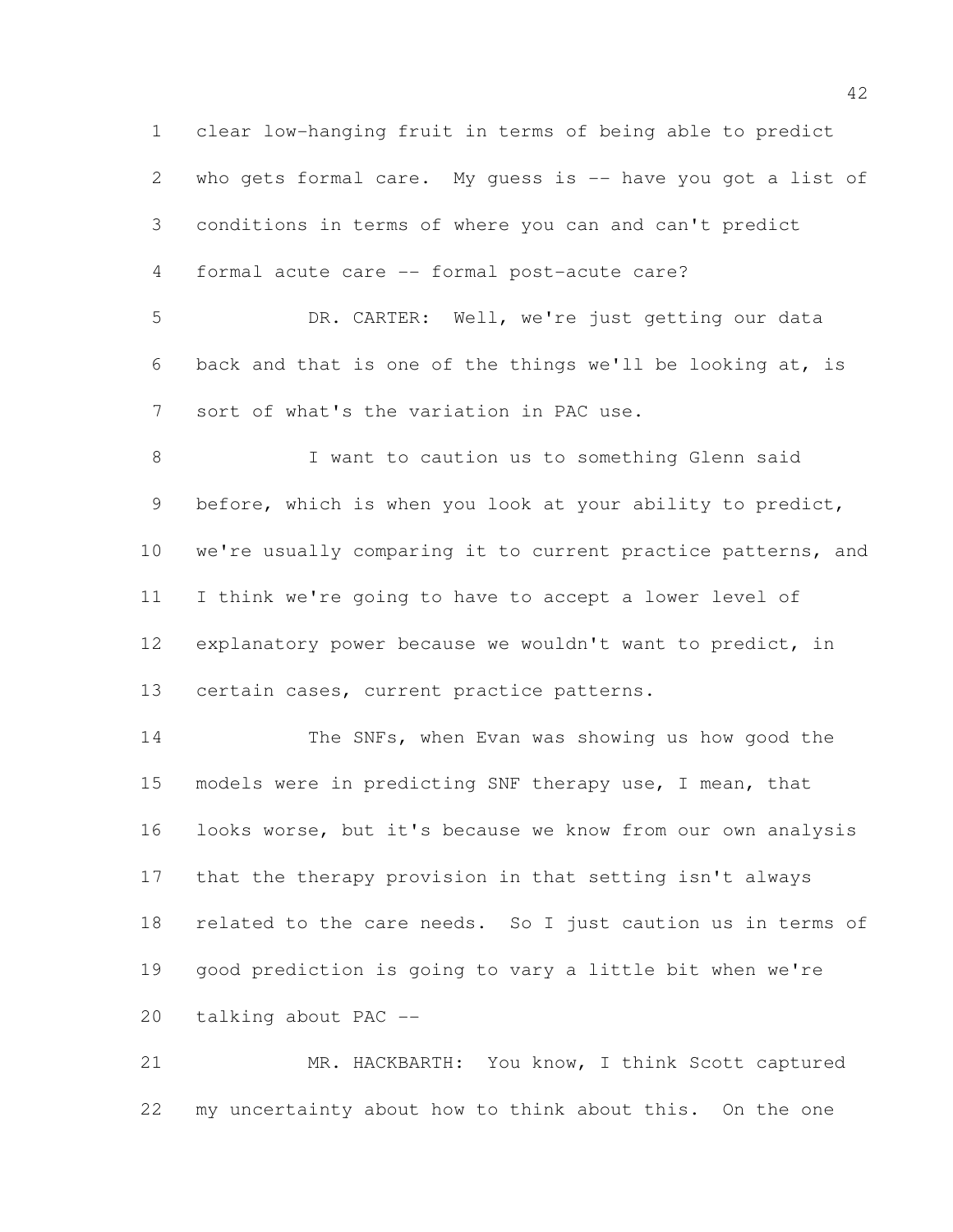hand, if there's little variation at one level, oh, this is easier to do and there's less risk and all of that. On the other hand, there's also less opportunity. It's where there's a lot of variation, which at least in some instances may not be in accord with appropriate clinical practices. That's where you want to -- the change to occur. And if you limit yourself only to the things where, oh, everybody's doing the right thing all the time anyhow, there is little gain from doing this. And I haven't sorted out in my own mind how to balance those two things. I have this ambivalence. Were you finished, Bruce? DR. STUART: Yes. 14 MR. HACKBARTH: George. MR. GEORGE MILLER: Yes, thank you. On Slide 13, 16 just the question comes to my mind, and that is if you were able to discern -- if there was any difference if you

 segmented rural populations and the distance played, any distance as we look at this bundling option, or did you just look at aggregate and total, if there's any impact if there's a rural community and where the folks had to travel distance and would a rural bundle play a difference, or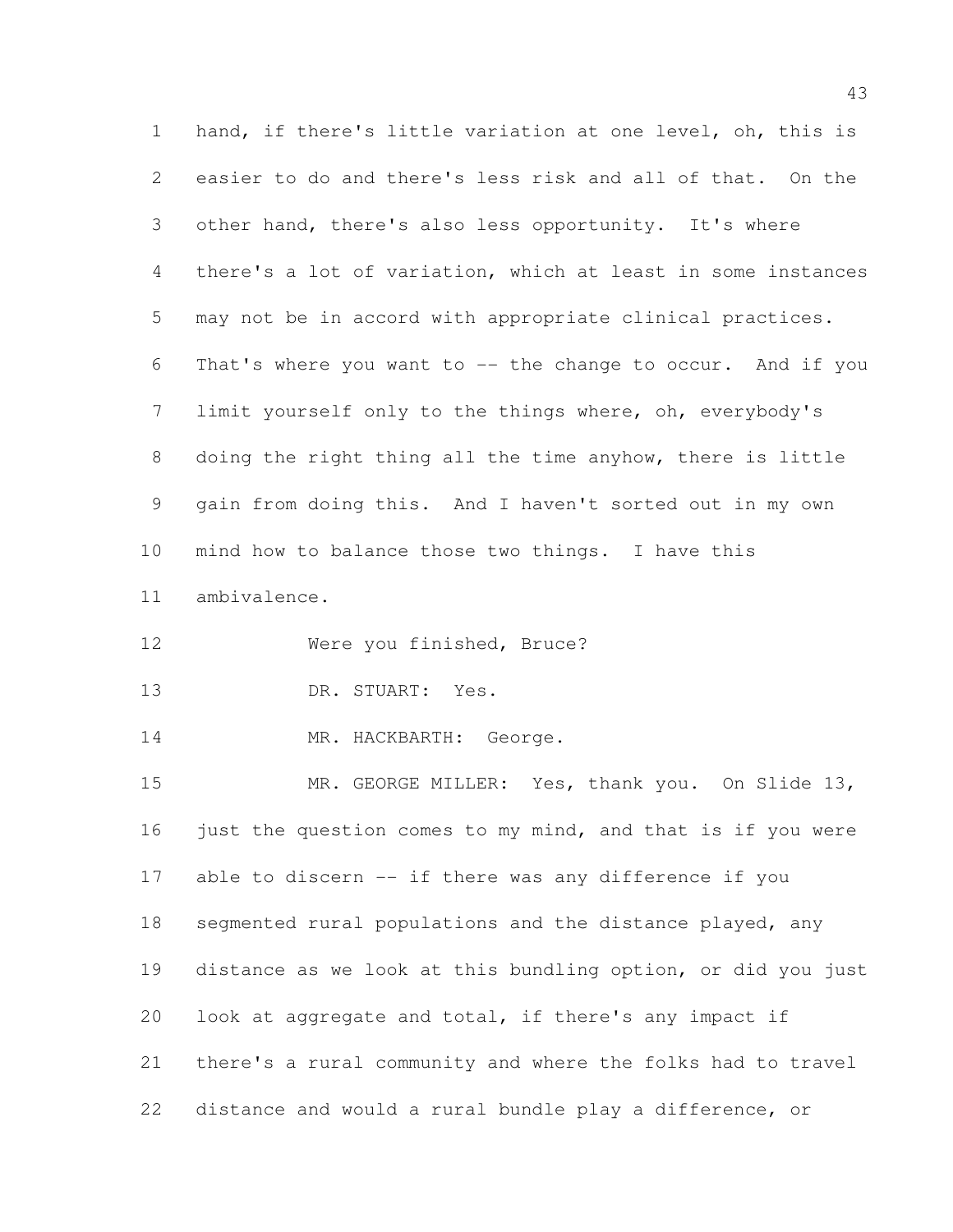would it be looked at differently from a rural perspective. And I don't know if you slice it that way. We just may have done it accurately. But because of the geographic variations, I wonder if that has an impact. I know Tom always talks about the few home care companies in his territory, and would that also have the impact. So home care may be a better post-acute setting, but because there's not that many, then they may choose a different one. My question is, have we looked at that, and has that had an impact in -- 11 DR. MARK MILLER: At this point, we're just getting -- 13 MR. GEORGE MILLER: Just getting started --14 DR. MARK MILLER: -- kind of the assembled data and looking at it at the aggregate level. MR. GEORGE MILLER: Okay. 17 DR. MARK MILLER: We can certainly look at that as we go along. DR. CARTER: And there has been research done that looks at when -- what setting has been used, and sometimes it is predicted by proximity -- MR. GEORGE MILLER: Proximity, right.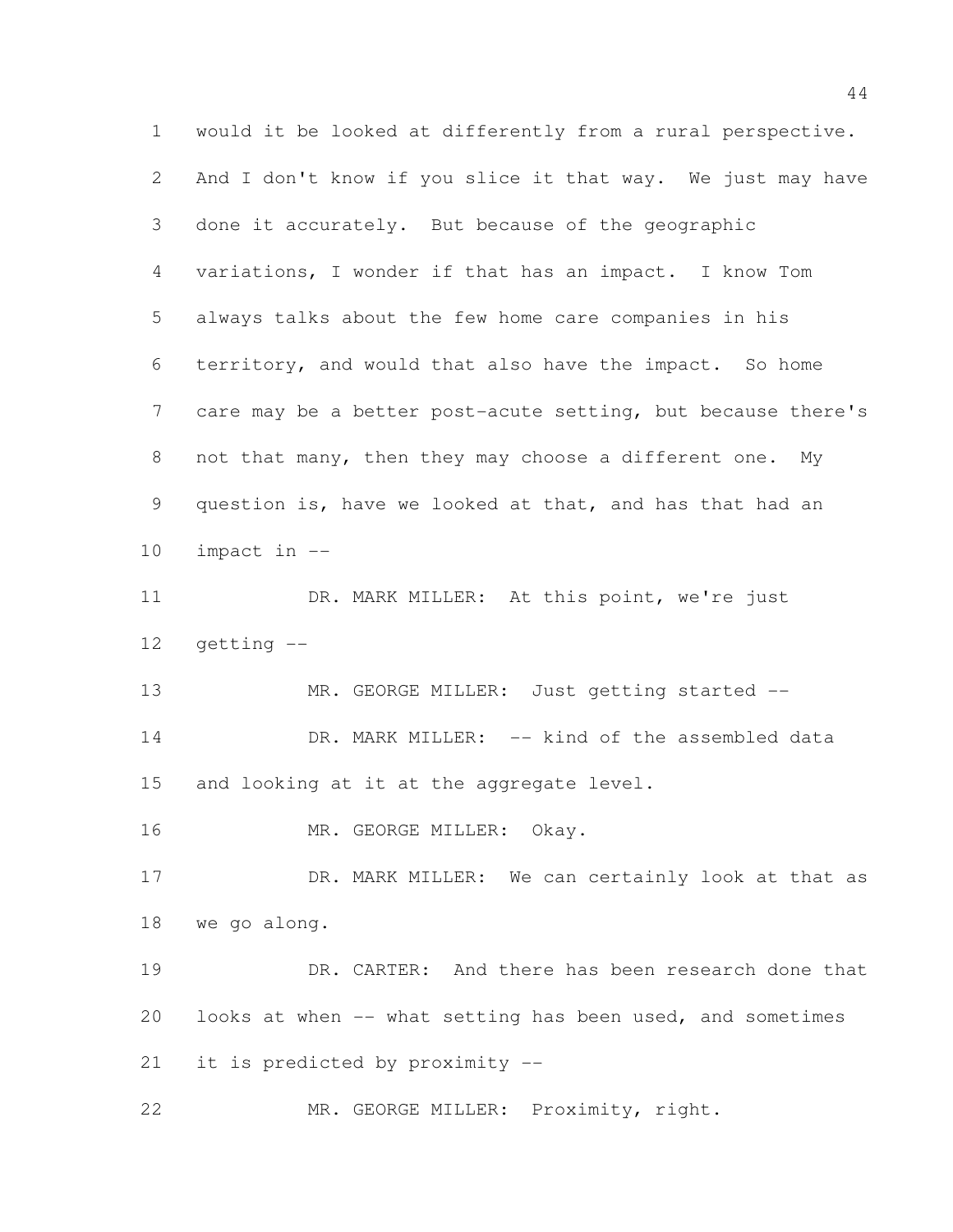DR. CARTER: -- and ownership, and so some of your comments play into that.

MR. GEORGE MILLER: Okay.

 MS. BEHROOZI: Thanks. Can you turn to Slide 9, please. So at the risk of asking simply the \$64,000 question that can't be answered or subsumes all of the answers to all of the questions, in model number two, I think I understand how the payment rate, which is a 9 negotiated target price, works with the payment to provider, which is the fee-for-service with reconciliation to the target. I think that's pretty clear.

 What I don't understand is how they calculate the minimum discount of two to three percent. Discount off of what?

 MR. LISK: That's really what we're talking about in terms of the negotiated target price has to have at least a two to three percent savings.

18 MS. BEHROOZI: Off of what?

MR. LISK: Off of --

MR. HACKBARTH: Current fee-for-service --

MR. LISK: -- current fee-for-service spending.

22 MS. BEHROOZI: For what, though, because if  $-$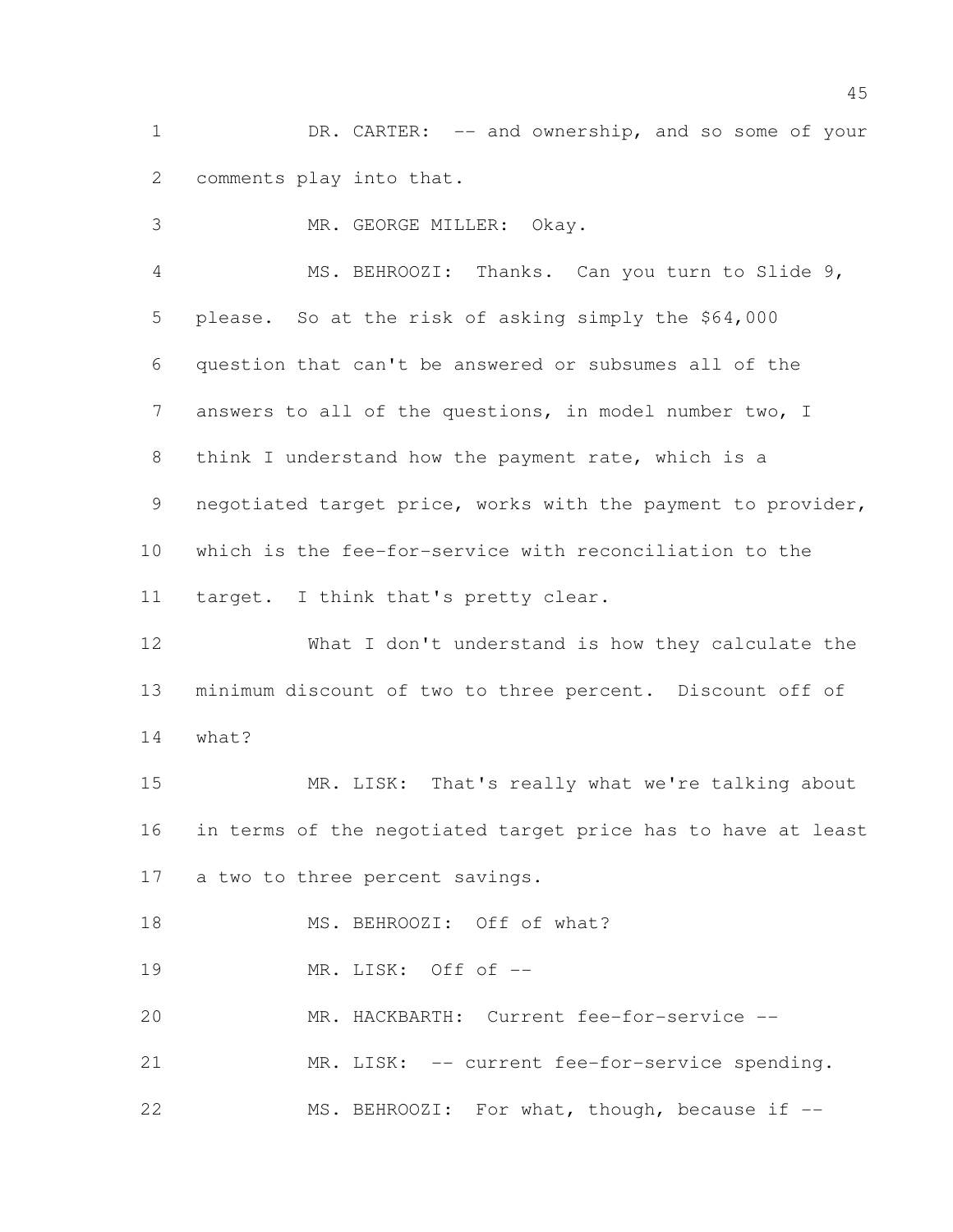MR. LISK: Their historical pattern. MR. HACKBARTH: For that provider. DR. CARTER: These are case type negotiated rates. MS. BEHROOZI: [Off microphone.] For that provider? MR. HACKBARTH: Yes. 7 DR. CARTER: For that provider. 8 MR. LISK: For that provider. MS. BEHROOZI: For that provider for that risk adjusted DRG? 11 MR. LISK: Yes. 12 MS. BEHROOZI: Okay. 13 DR. BAICKER: So my question really follows up on Bruce's in trying to think about whether we would prefer to bundle PAC with hospital or not. In some sense, we want to know how predictable use of PAC is versus not, and how predictable it is based on things that we think are clinically appropriate versus current use patterns that might not be so clinically appropriate, and that's obviously a much harder thing to quantify, but I wonder, do you have a sense of how predictable use of PAC is at all ex ante, and then which variables are driving it? Are they things that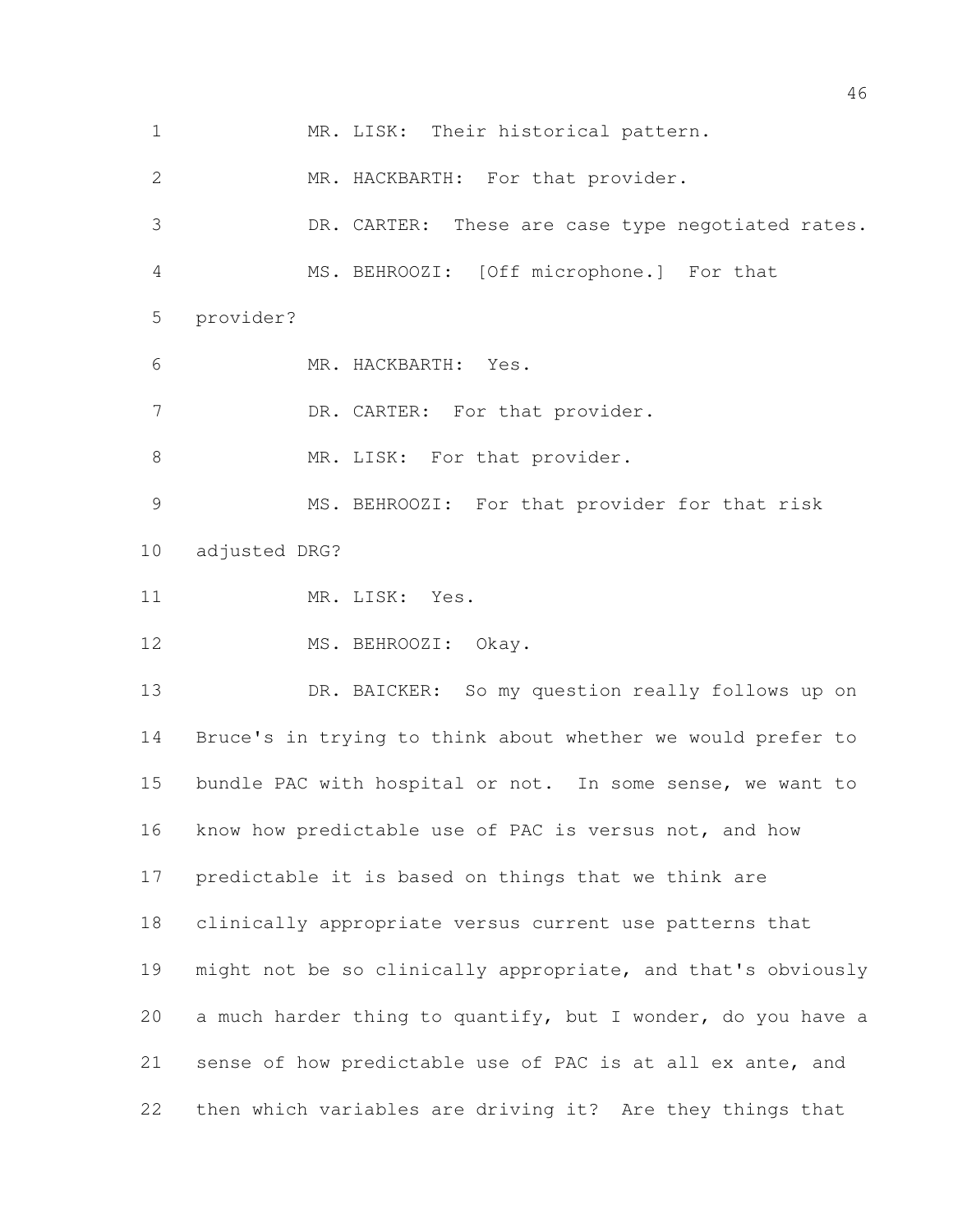we think are relatively immutable, like age and, you know, diagnoses that were made based on previous years ATCs or whatever, or are they things that we think -- are the things that are most predictive things that we think are subject to the patterns of overuse or underuse that we might not want to bake into the new payment model?

 MR. LISK: I think some of the information is stuff we don't necessarily know in terms of where that's where the carrots could come into play and what we're trying to do with some of our work using some other methods to get at that. You know, you can also think about things we don't know. What the patient's situation is at home is probably a major factor there, too. If they have a caregiver at home and what their capabilities are might determine whether they 15 can go home or not. And there are other factors that go in in terms of their functional status. Are they ready? Can they safely be discharged home or not?

 Just going by what we have presented you in the past and just what is the discharge diagnosis and that's probably not sufficient. That's where we need some more information. That's what we're working on to hopefully get some other information that might help with that.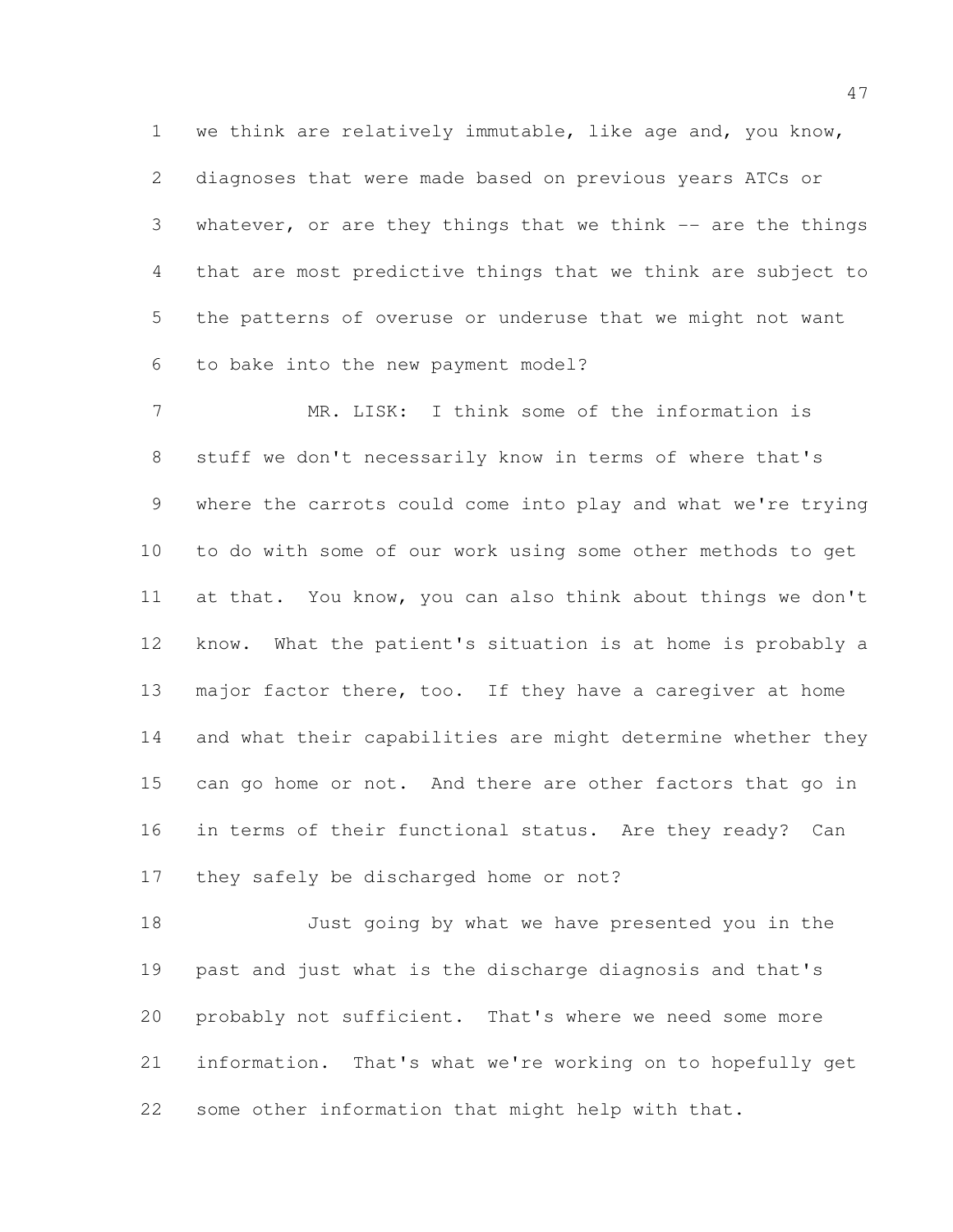MR. KUHN: Maybe two or three quick questions about the CMS pilots or demos that they're looking at right now, just so I've got a better understanding of how they're kind of grappling with some of these issues. We have the issue of low-volume providers, potentially more risk, maybe potential for larger losses with that category of providers. How have they thought through that one? And are they making any kind of adjustments for the low-volume providers? MR. LISK: This is right now -- the effort on the bundling initiative is voluntary, so it's what that provider proposes. If they're a small provider and want to participate, that's that. 14 Now, you know, in some sense, because it's a payment to a target and the discounts are -- savings are potentially small, there's probably not a lot of risk for small providers given how they formed this demonstration for the pilot at this point. MR. KUHN: Thank you. The second question: Technically, how are they managing the issue on readmissions? You know, because we have the PPACA provision for readmissions, and then you might have a readmission in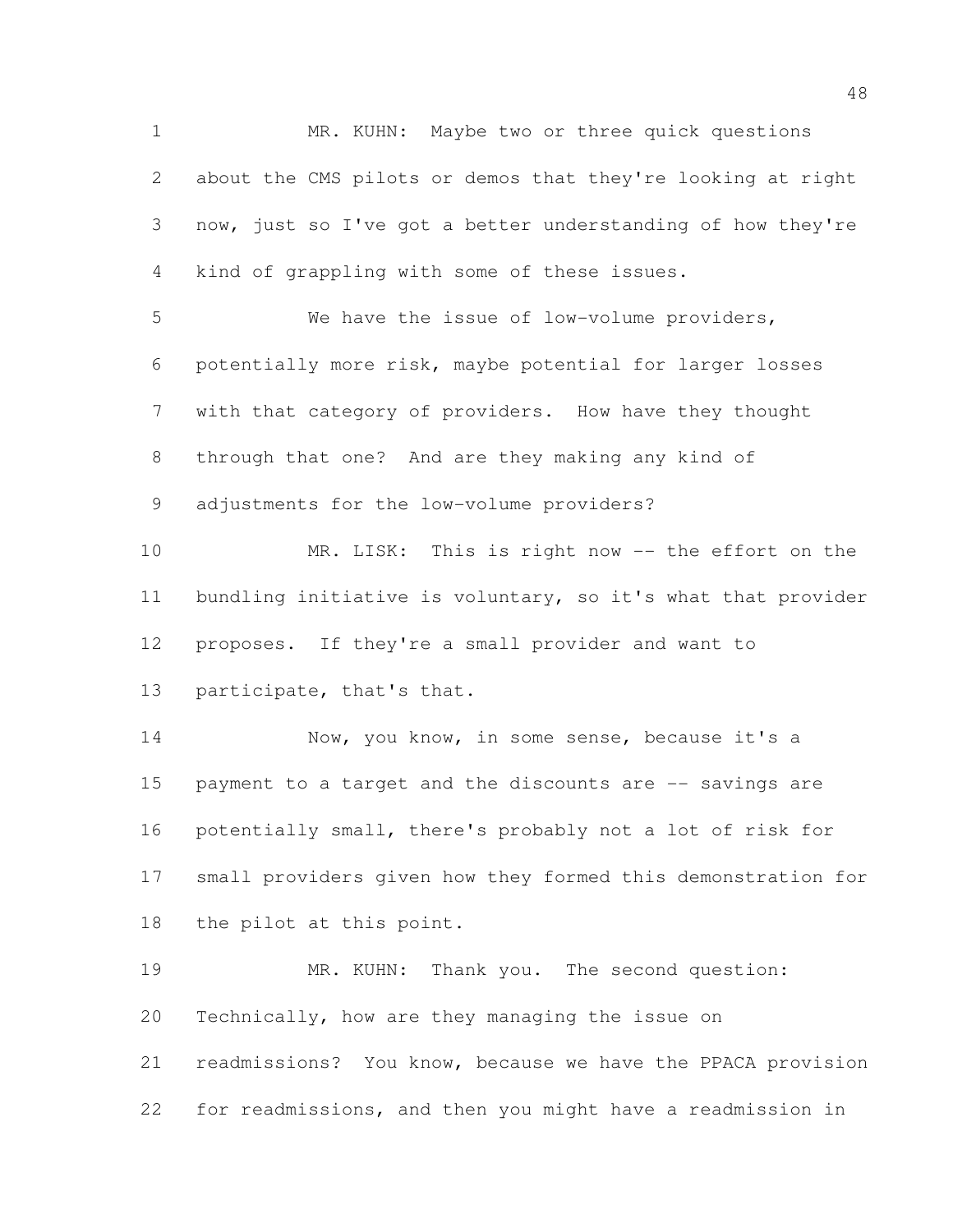the pilot, so you don't want to be in a situation of double jeopardy. So how are they kind of reconciling that, or have they talked much about that yet?

 DR. CARTER: My understanding is both the HAC policy and the readmission policy will remain in effect for the providers that are awarded to go forward, but I can get back to you on that. But that's my understanding.

8 MR. KUHN: So they could be facing double jeopardy presumably on that.

 MR. LISK: But they may decide to do other conditions because the readmission policy is only covering three conditions right now.

 MR. KUHN: Right. And the final thing I was curious about, a little bit what Mark talked about at the beginning, and that had to do with the issue of kind of 16 freedom of choice for the patients out there, and kind of, as Mark said, kind of where does the patient head first and how do they kind of get either steered or moved through the system, because you don't want to undermine the incentives in the structure of what the providers have in order to be able to go to high-value providers, either low-cost, high-quality providers. But if they can move around to others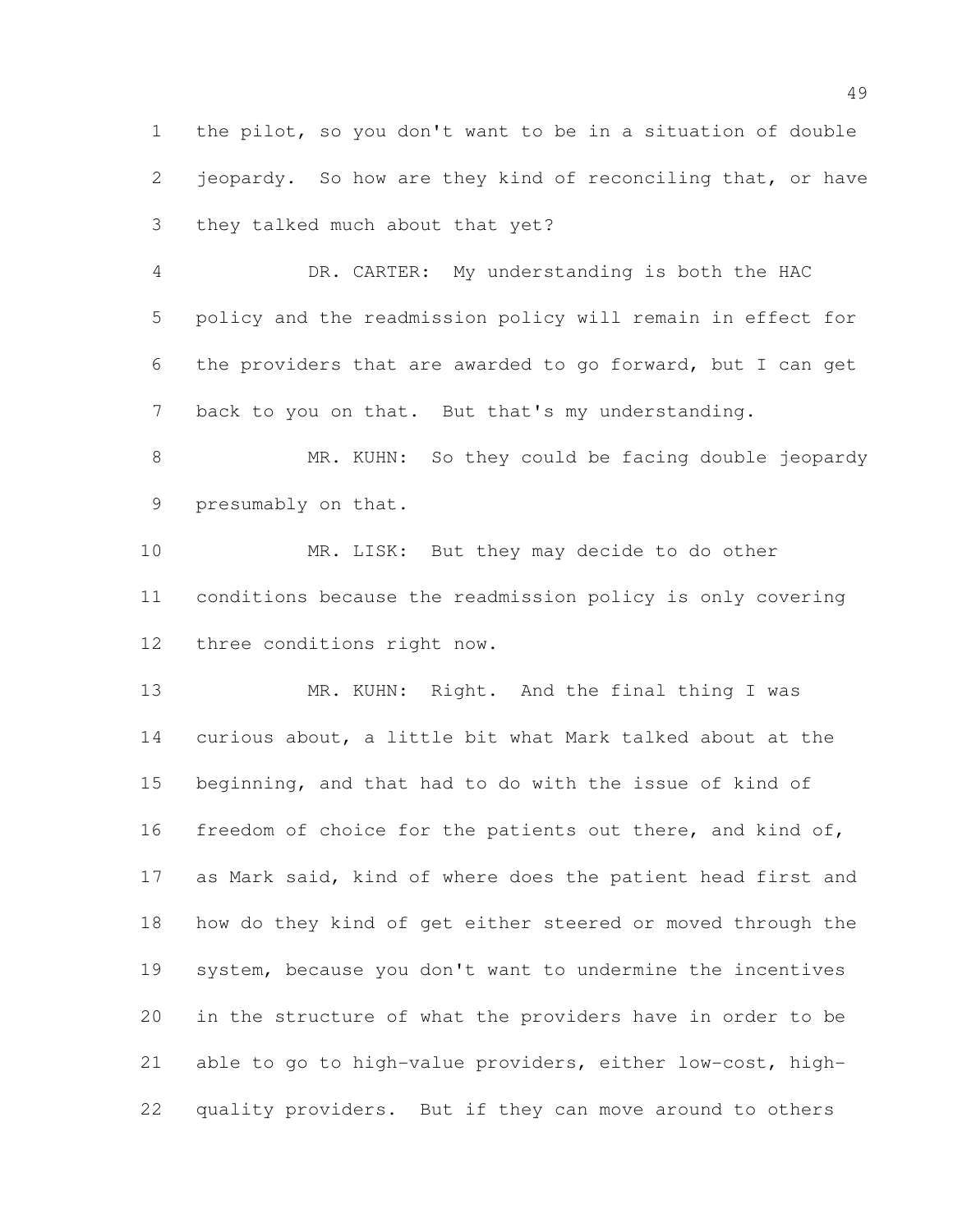out there where they don't have an opportunity to kind of engage them in a way that's most effective, how is CMS thinking about that so far in terms of the freedom of choice notion or kind of more restrictive bundles in terms of the providers that kind of come together to manage that population?

7 DR. CARTER: We've talked with CMS about that, and 8 what they described as -- they expect any of these models for providers to be partnering and working with entities; even if you're not getting a bundle for all of the services, they expect partnering to go on. And they expect that a beneficiary will be explained the advantages of going to a provider that's part of the network.

 The requirement that a beneficiary would get a complete list of their options would still be in place, and so beneficiaries would have the freedom to elect -- I'm using "preferred" not in a formal sense, but, you know, 18 somebody that they are partnering with, or not. But they don't -- I think what I understood from what they were saying is they expect providers to do some steering -- and I don't mean that in a negative way, but they're going to be working with providers who they think are doing a good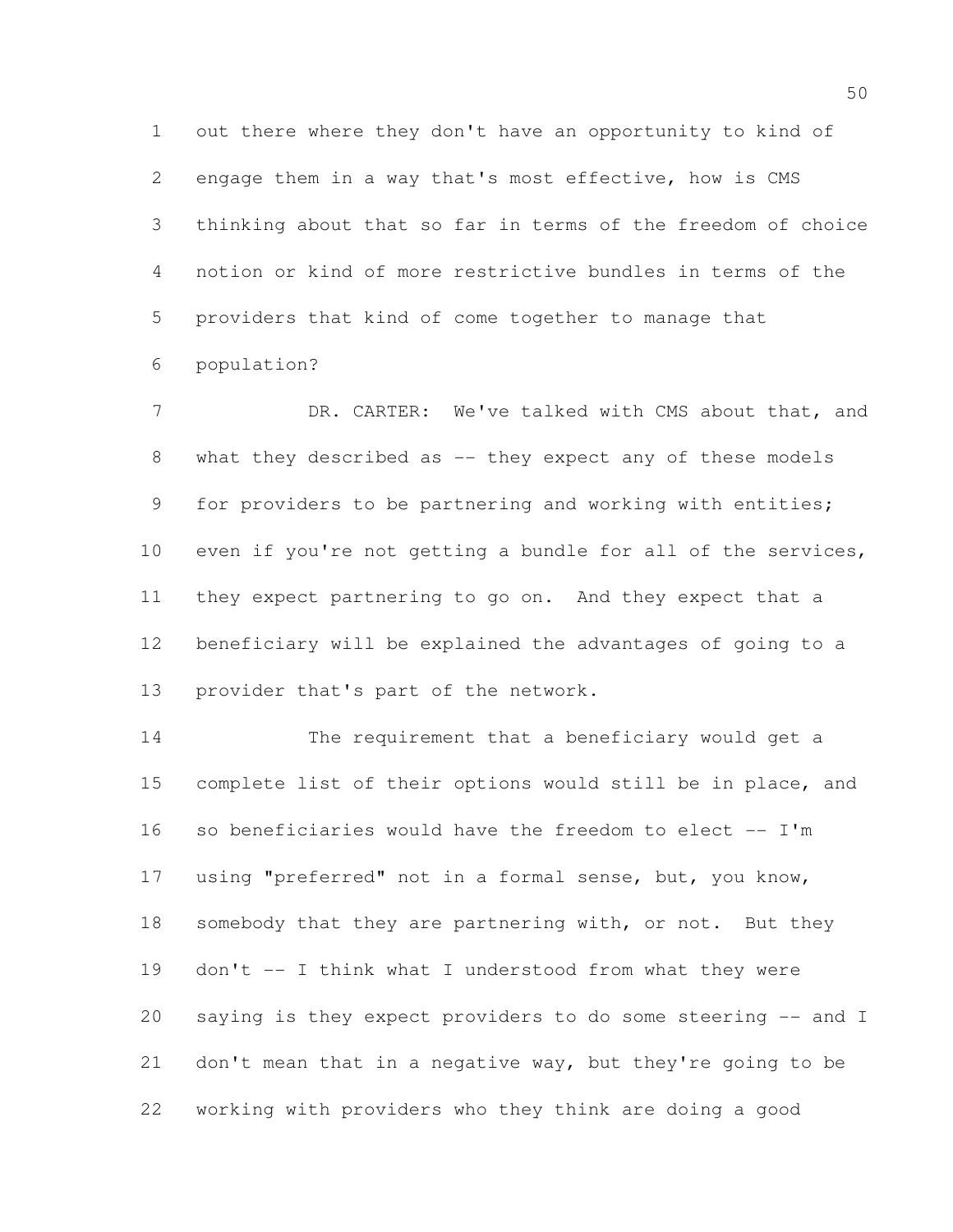thing. And yet beneficiaries will have the choice to pick a provider that isn't one of those.

 MR. KUHN: So, again, kind of reflecting a little about -- as Mark kind of teed up some additional things to think about, if the beneficiary does not accept the provider that they recommend, the providers -- whoever is taking the bundle is still at risk. They are still at risk for that out there, instead of decoupling that accepted risk that's out there. Thank you. DR. MARK MILLER: [off microphone] currently constructed. That's right.

 MR. HACKBARTH: Just one other question about the pilots. So they are referred to as "pilots" in the text, which signifies to me that the Secretary has been granted the authority to extend these nationwide if the actuary signs off at the end that a pilot has reduced costs without hurting quality. Am I correct in that? I know that was true of some of the --

 DR. CARTER: I always heard them described as kind of initiatives, and they are three-year periods with the option of maybe two more years at the end. I haven't read discussion of sort of scaling up.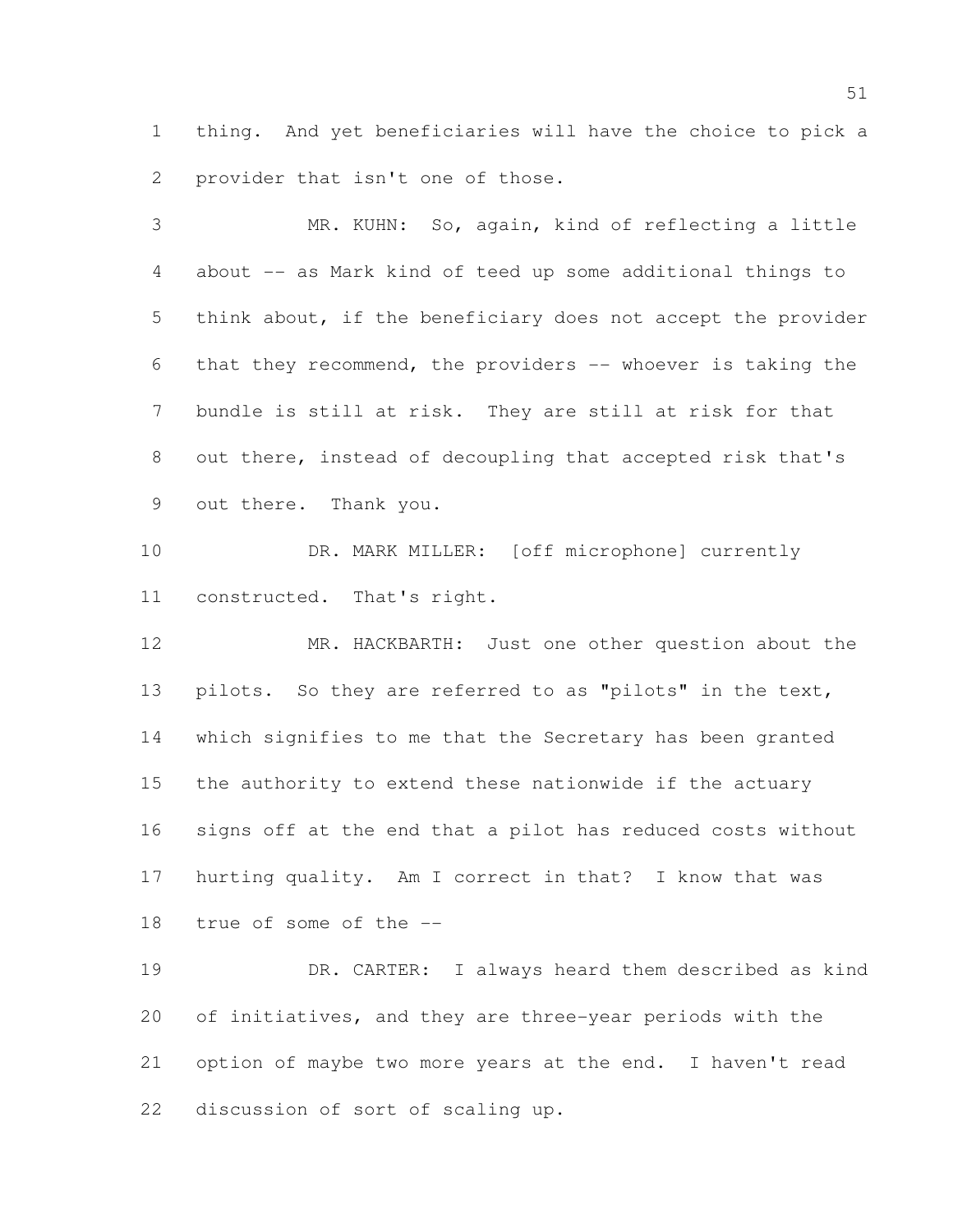MR. HACKBARTH: Could we check on that?

DR. CARTER: Yep.

 MR. HACKBARTH: Because I know some of the provisions for CMMI in PPACA provided for the Secretary to have the authority to extend with OACT certification. Others did not, and I can't remember where this particular one fell. Do you remember?

 DR. BERENSON: I don't know in this case, but that is the distinction between a pilot and a demo, is that the 10 pilot -- that's why Medicare health support was a pilot, and it failed, but I think that's right, but it would be good to clarify.

 I have two Round 1 questions. If you could go to Slide 17, I just want to make sure I understand what you are saying and not saying about hip replacement in terms of why it's a good candidate for fully prospective. All of those 17 bullets -- quality measures available, care needs clear, best practice known -- I assume you're referring to what 19 happens when somebody has a hip replacement, that there are standards. And then, Craig, when you said there's not a lot of variation with these orthopedic procedures, it's for those who have a procedure, how they are treated. You're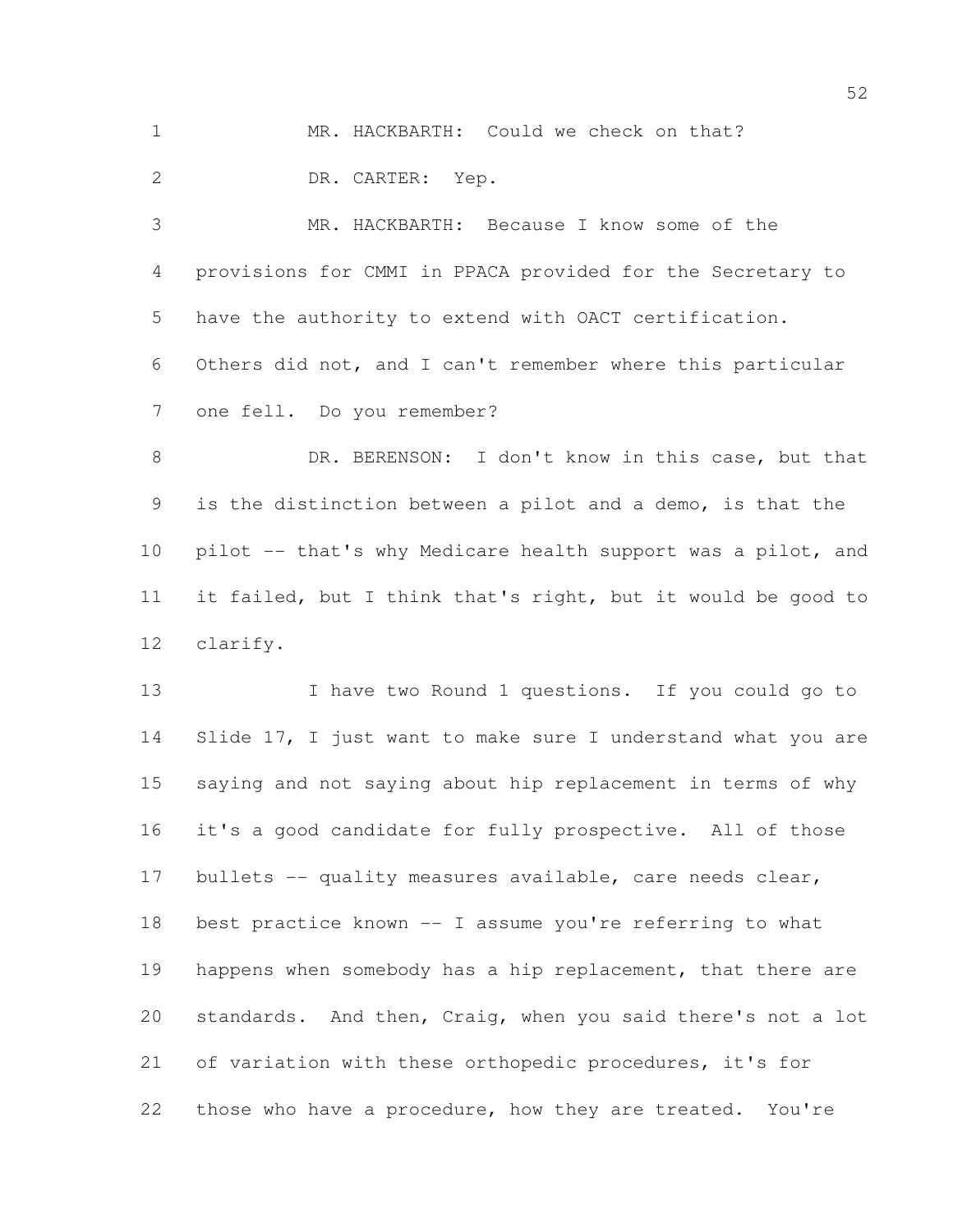not saying there's not a lot of variation in who gets a hip replacement, are you?

 MR. LISK: No. DR. BERENSON: All right. That will set up my Round 2, but I'll deal with that in Round 2. The next one is on Slide 9. I just want to understand a little more the bottom, which is gain sharing 8 with physicians allowed. We now in general -- as I understand it, the OIG has some restrictions on gain sharing and the circumstances under which it might be contemplated and permitted. When you say gain sharing is permitted, is it in these pilots it's permitted only and because we think that we're meeting the OIG's concerns within the pilots? And I guess more generally what is the need for gain sharing if, in fact, you have got a bundled payment that already the physicians have a stake in getting a share of savings? 17 MR. LISK: In terms of how the payments are 18 designed, they have to  $-$ - the people who apply have to  $-$ -

 the places that apply have to determine how they're going to share any savings that come about. In part, that's part of the gain sharing. In Model 1, for instance, it's just current hospital payment rates, and you're asking -- it's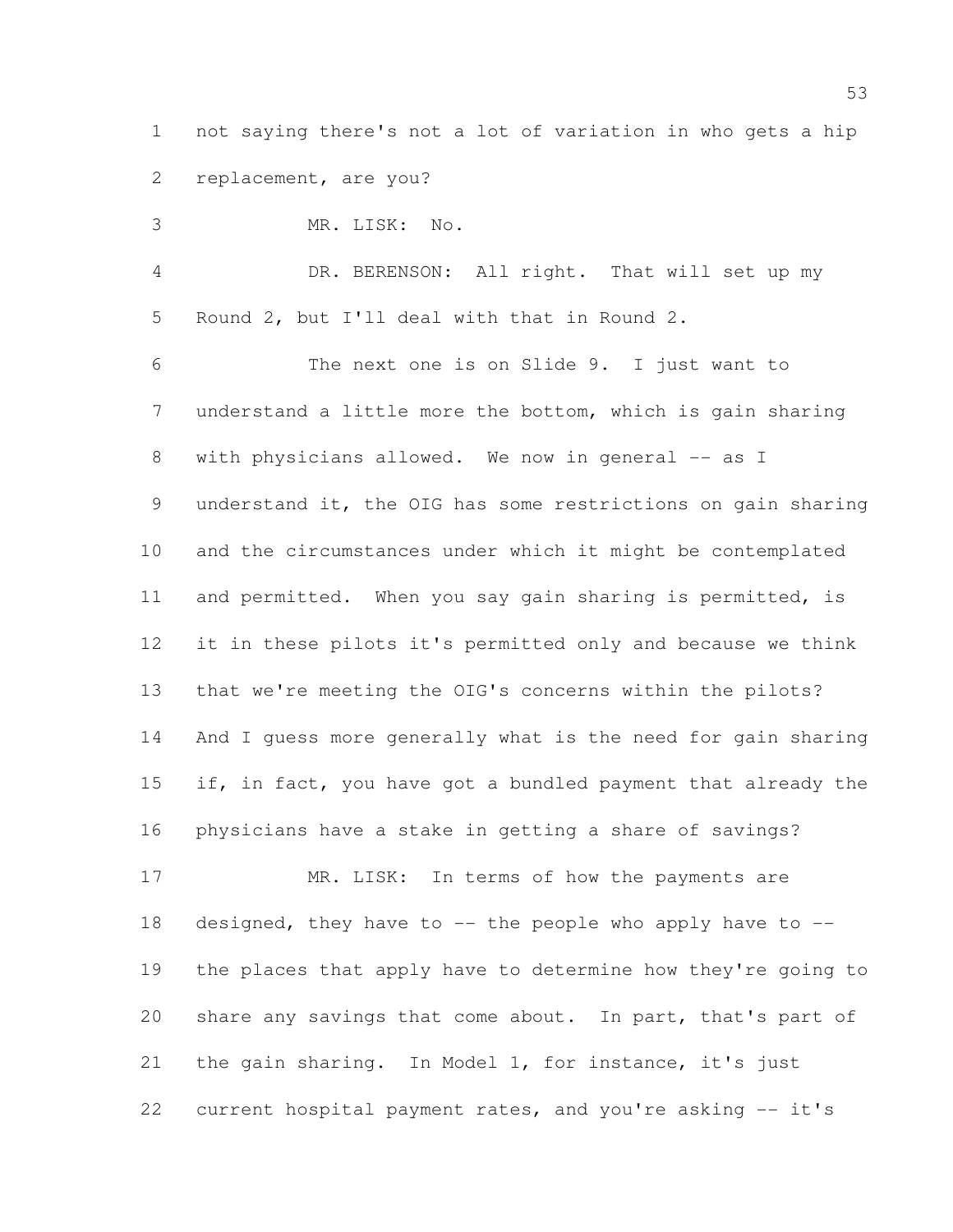basically saying if you want to participate, you can get a - - you are allowed to have gain sharing as long as you don't accept -- as long as you accept a lower PPS rate. DR. BERENSON: So basically they can -- we're basically permitting hospitals to even use their own revenues -- MR. LISK: Yes. 8 DR. BERENSON: -- to potentially sweeten the pie for physicians. MR. LISK: Yes. DR. BERENSON: That's what we're permitting in these -- MR. LISK: Yes. They have to lay it out in their proposal, though, so they're going to have a proposal. So what they're going to do, they have to lay it out in their proposal to CMS, and that's going to be reviewed. So it's 17 not going to be -- you know, they don't know what the type of gain-sharing arrangement is going to be. MR. HACKBARTH: On that issue of gain sharing, for the next discussion it would be helpful, for me at least, to get a reminder about what the current law is on gain sharing. My vague recollection is that, you know, it's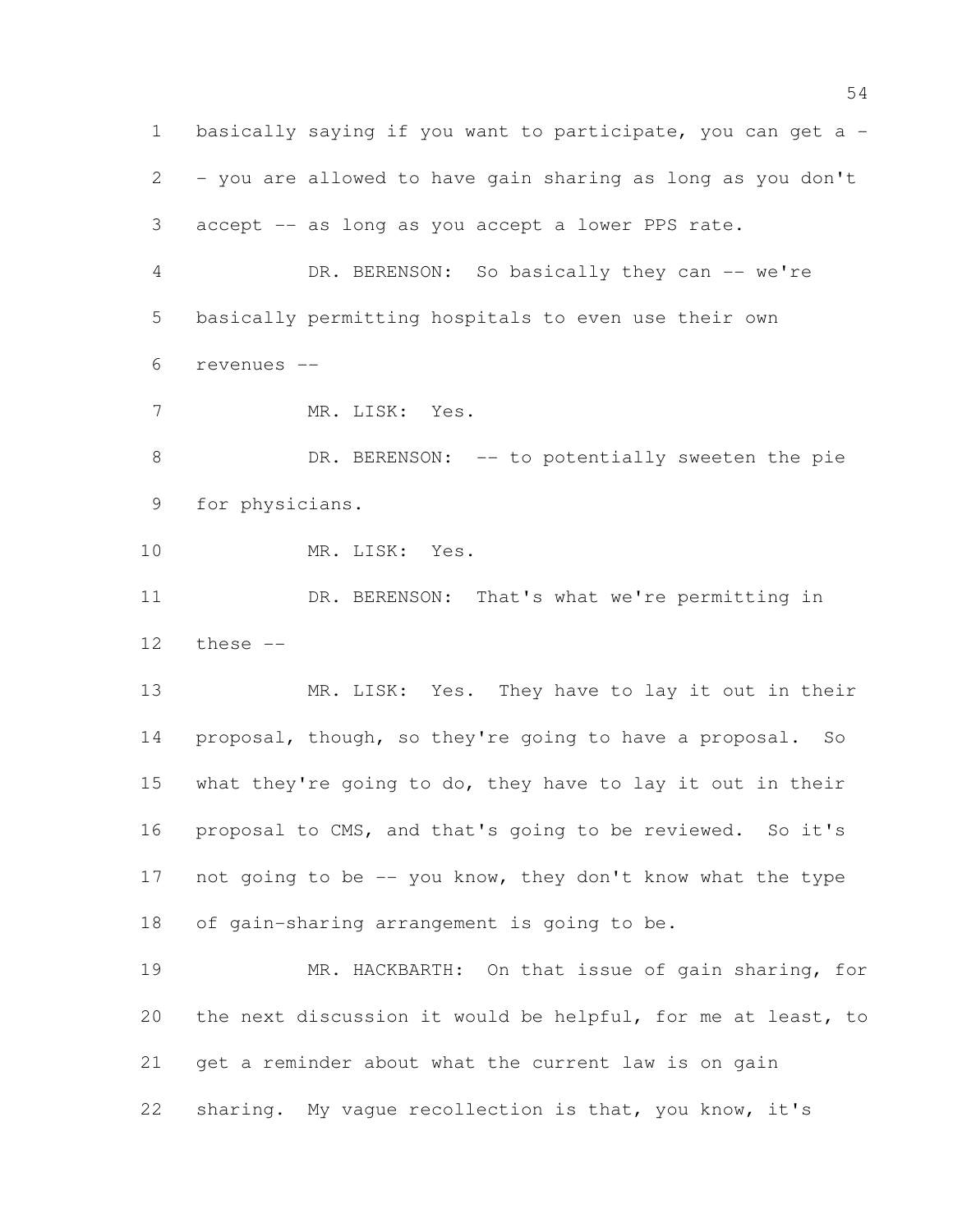still prohibited by statute, but OIG has defined some limited conditions under which it can be done, if you, you know, file basically with OIG and say this is what we plan to do? Is that right, Ariel? MR. WINTER: They've issued advisory opinions that cover just the specific arrangements that they've been asked to give an opinion on. But those opinions only apply to 8 those specific arrangements. There is broader authority -- MR. HACKBARTH: If you want assurance, you need to file for another advisory opinion from OIG. MR. WINTER: Right. Outside of this pilot situation, outside of the ACO situation. Under the pilots, they may have been given -- the Secretary may be given broad 14 authority to allow gain sharing. MR. HACKBARTH: That's my recollection. Okay, Round 2. 17 DR. HALL: Well, this is really an important discussion. Coming out of Round 1, I have sort of two themes I'd just like to mention briefly, hopefully briefly. One, are there methods to satisfy our angst that we may not be capturing all of the confounding variables, even with current risk adjustments, that allow us to make these sort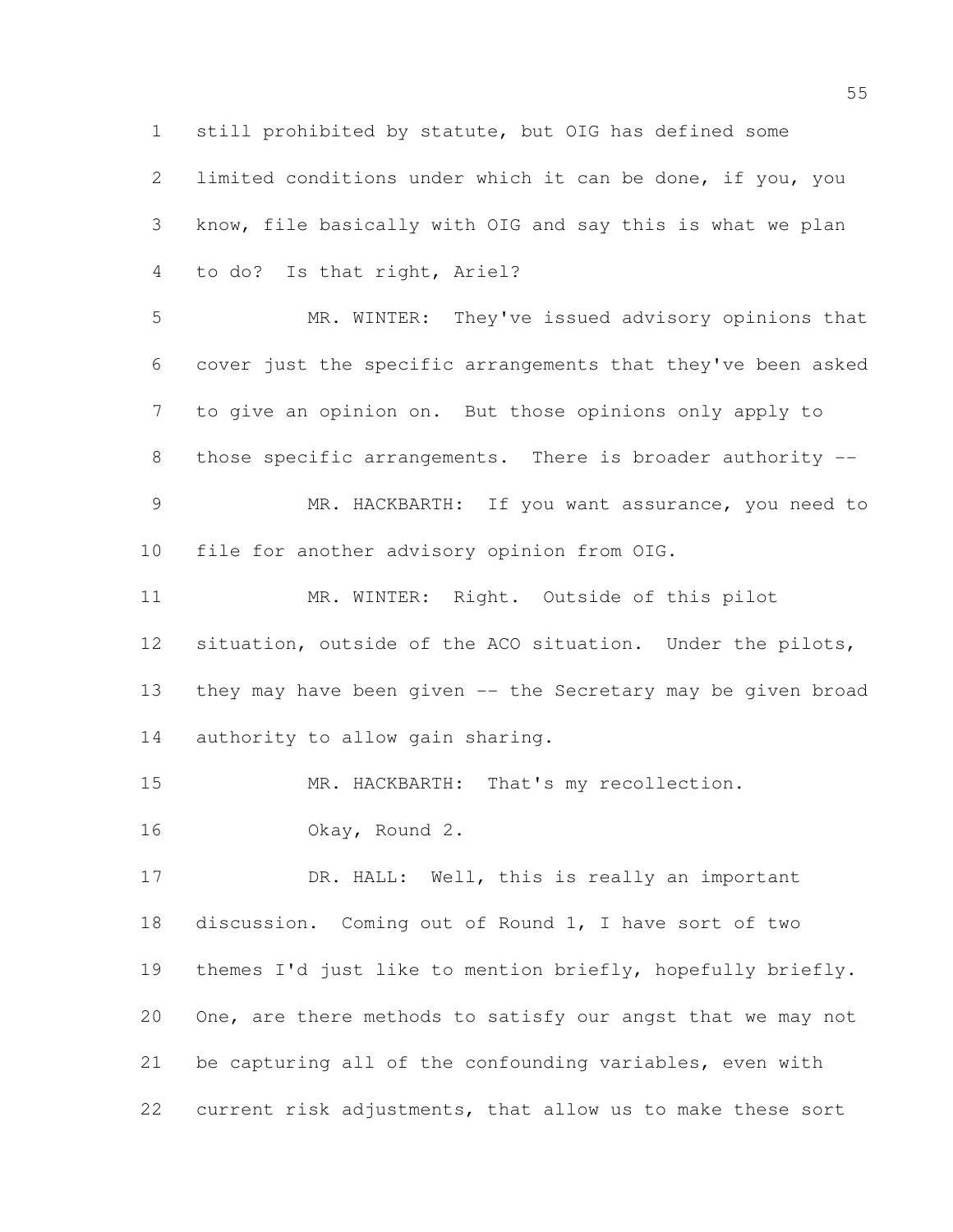of blanket statements about use of post-acute care services and the variability?

 One would be, just as an example, there's such -- I have to put my clinical hat on for a minute. There are just vast differences between the 65-year-old who gets a hip replacement and a 75-year-old who falls down the stairs and needs to have a fracture fixed. It's Mars and Venus.

 So one of the things we might want to do as we look at this is to put a little age stratification into these graphs, and I would suggest maybe take age 75 as a cutoff -- not a cutoff but a division point. And I think 12 what we might find is that in that 65-year-old population, there would be much less variability in application of services, and that even a lot of the medical conditions would look a lot more like hip fractures, just from my own experience. One thing you learn if you care for old people for a long period of time, if nothing else, is to become very humble about prognostication once somebody comes into the hospital. The options are you are going to send them home and they're going to live forever, or you'll put them on advance directives and do nothing. I mean, it's that broad. So that's one way to get at it.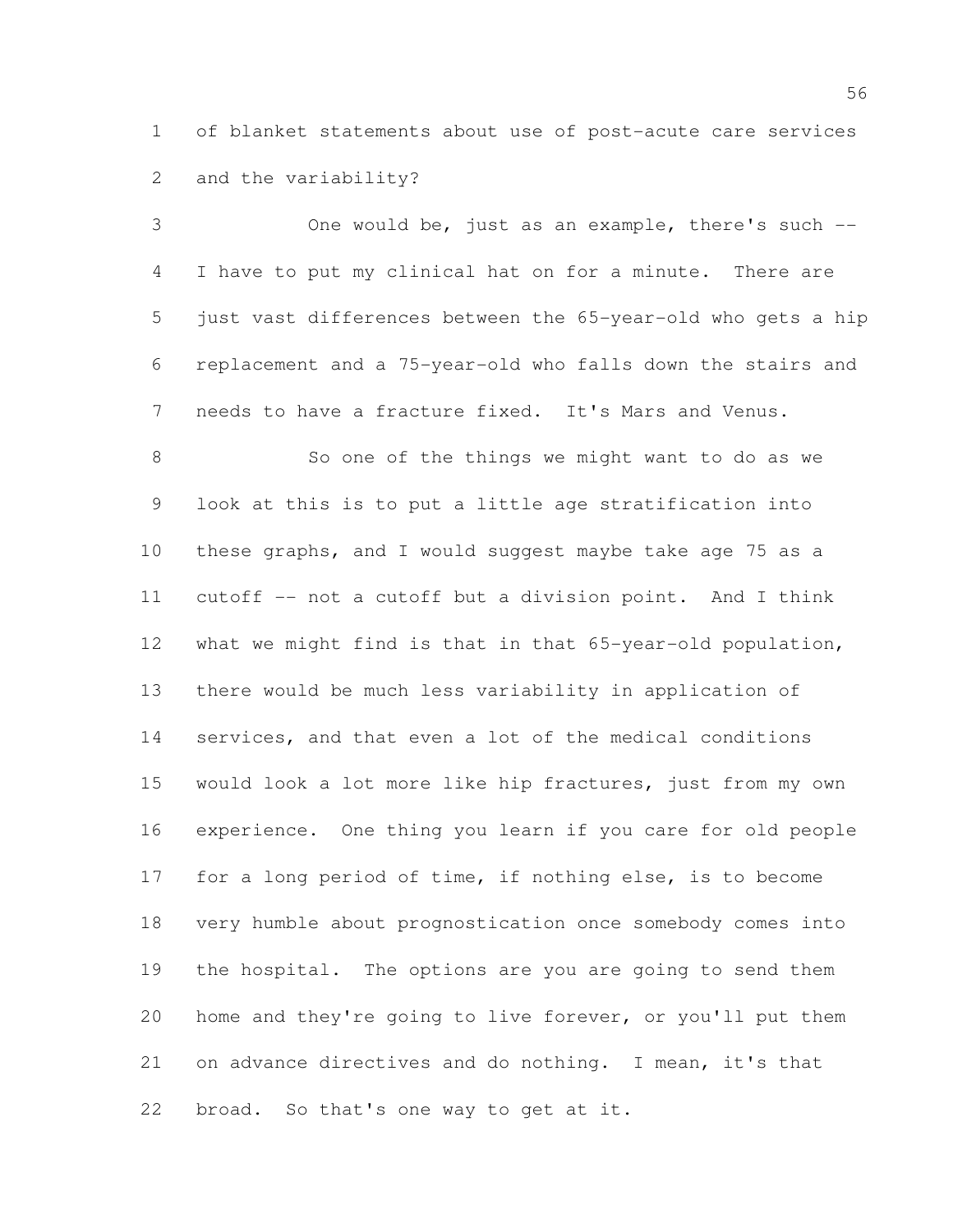Another might be there are systems around the country, I think lots of them, that have what we might call "bundle lite" already, systems that are an acute-care hospital, they may even own a brand, all the variations of post-acute care that exist. They have their own home health care agency. They might have an affiliation, a financial affiliation with a chronic hospital, rehab services, and SNF. And I bet you that some of these would serve as good role models of how people have approached this even before we move into it. Some of these things may have already been approached by innovative health care systems, but I don't know where those are.

 The other I guess I would say is sort of to interject what I think are some of the decisions that are involved when anybody who is involved in acute care wants to decide on post-acute care options, okay? One approach would be to say, well, there's enlightened self-interest. The hospital wants to have low lengths of stay to gain share, 19 stint, the value of the DRG payment.

 More often than not, I think, if you look into this, the decision as to which of the various options that we now bundled as post-acute care is a bit of a crap shoot.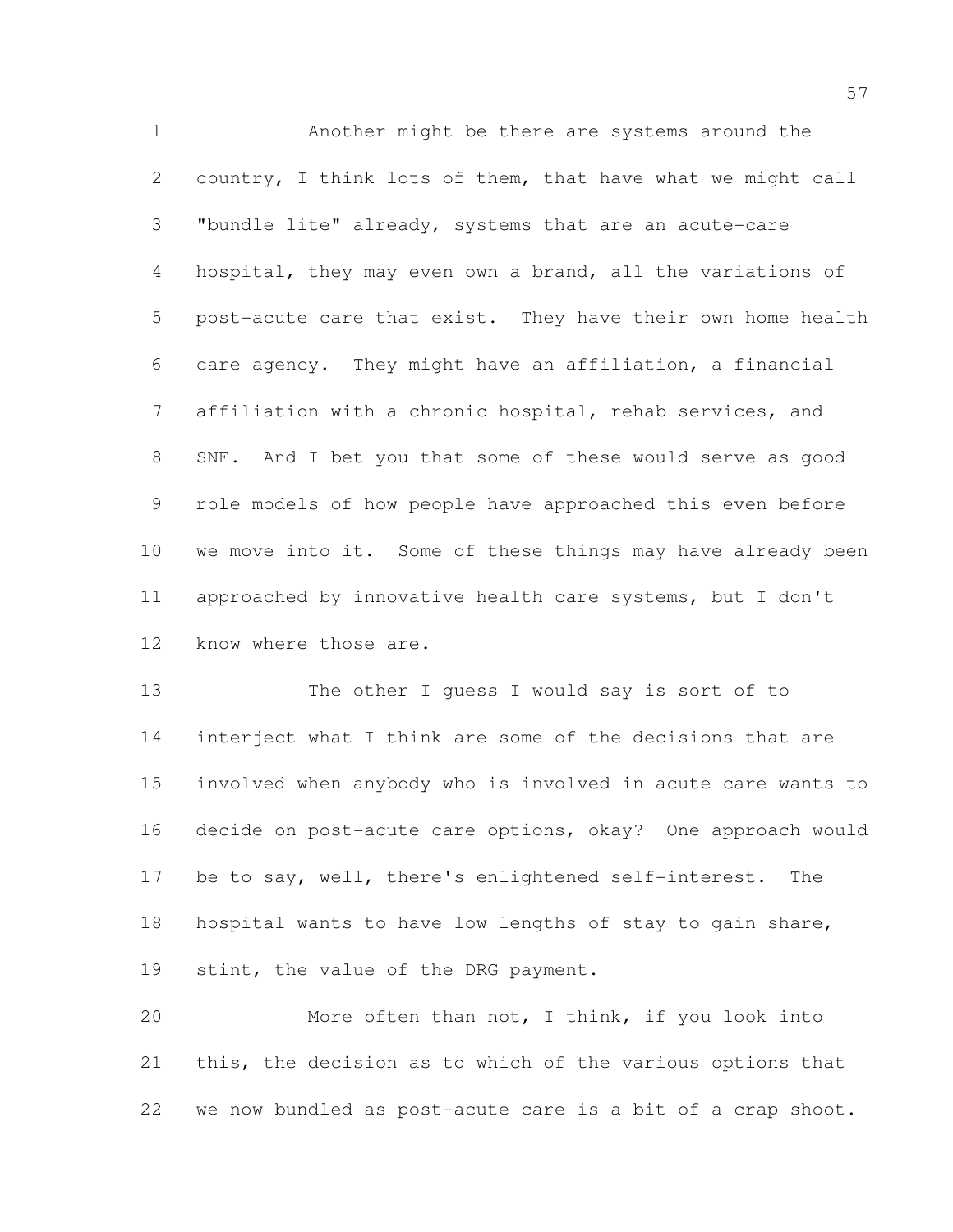It kind of depends on what's available.

| $\overline{2}$ | In New York State, for example, home health care             |
|----------------|--------------------------------------------------------------|
| 3              | services in upstate New York, you'd be lucky to get somebody |
| 4              | in one day a week; whereas, New York City you might get      |
| 5              | seven days, 24 hours. That's how it works out.               |
| 6              | It may be that the nursing homes -- the SNFs that            |
| $\overline{7}$ | you use happen to be full up, although usually that's not    |
| 8              | the case for Medicare patients. It's only afterwards that    |
| 9              | that comes in. It's very difficult sometimes to place        |
| 10             | people in rehab. So sometimes, quite frankly, if there is    |
| 11             | to be some -- if you want to call it "gaming," but whatever  |
| 12             | it is, is to try and do the best you can with the available  |
| 13             | options at that particular point in time. And I don't know   |
| 14             | how we get at that, but I just wanted to add that as, I      |
| 15             | think, something we have to be very cognizant of.            |
| 16             | That's all.                                                  |
| 17             | MR. HACKBARTH: Those are good points. They also              |
| 18             | for me raise a question about if you were to go down this    |
| 19             | path for some definition of a bundle, how are the rates set? |
| 20             | So if you have a provider-specific rate or a rate that's     |
| 21             | partially provider-specific, you may start to capture some   |

of those local differences in available resources. If you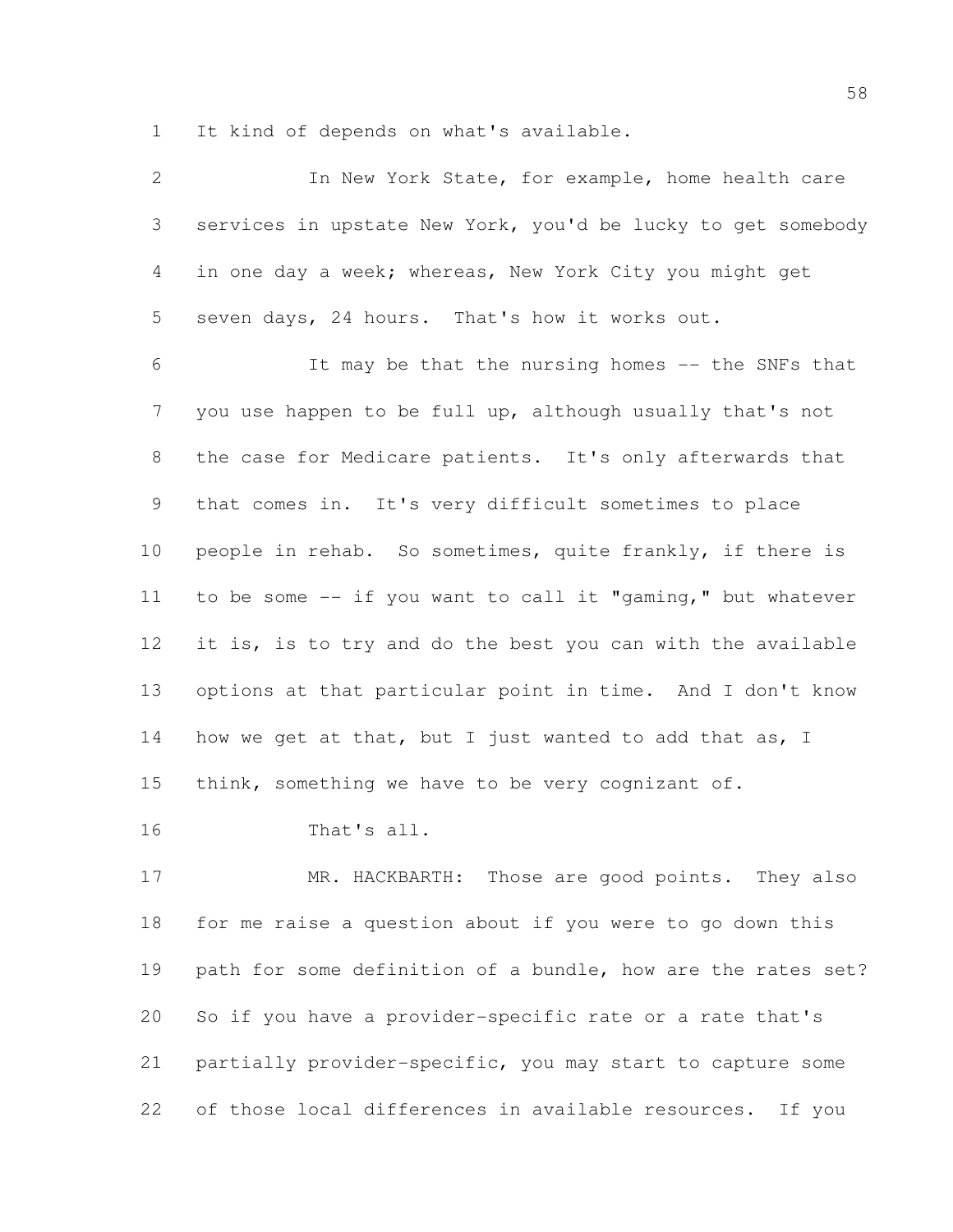were to move to the other end of the continuum and have, you know, all national rates with only adjustment for wage differences, then you would obviously not be capturing that. So that's another policy variable to be considered.

 DR. DEAN: I would echo what Bill just said. This is really an important discussion. This is clearly an area there has been a lot of concern about rapidly rising costs and how do we deal with that. And I find the whole bundling approach very appealing rather than the alternative, which is some sort of regulatory approach, which is just almost impossible to come up with anything that is both doable in any kind of an efficient way and also gets to where we want to get to.

 So I think this is exactly the right direction to 15 go. Obviously it's not easy, but I think beyond that, as we work through these pilots, we really need to make sure that 17 -- and hopefully that's already built into them, but that we 18 get a much better understanding of what each of these services really actually contribute to the improvement of patients and so forth.

 We've operated, I think, for a long time on the idea, well, if people get home health services, that will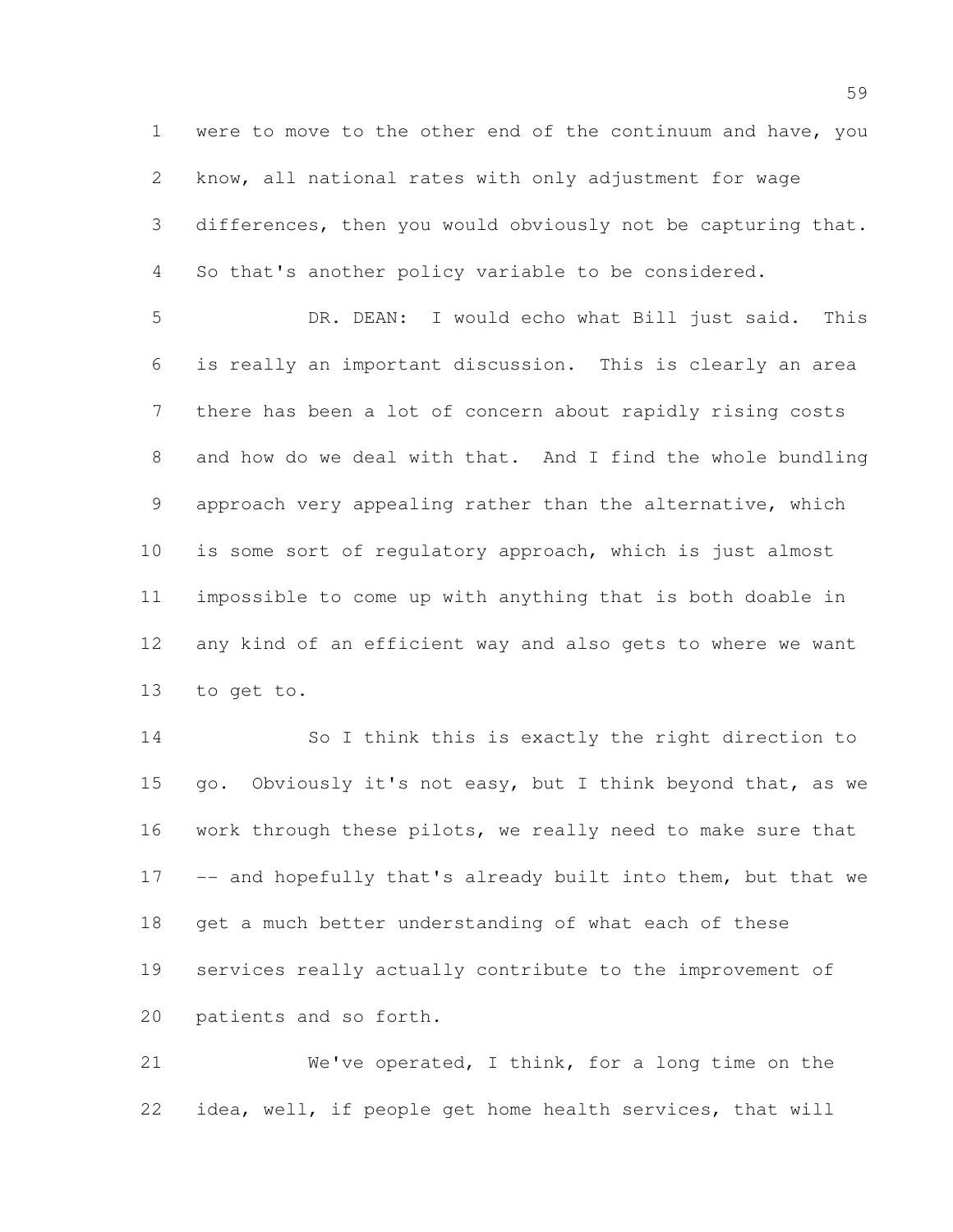2 disturbing data that came from several different places, actually some data that looked at utilization of home health services, and you couple that with some separate data -- I think it was from Commonwealth -- that looked at admissions for ambulatory-sensitive conditions and readmissions, and they were high in all three areas. And if these post-acute services do what we all assume that they should be doing, those other two things ought to be low. And they were also at the highest end of the spectrum.

 So we clearly have some major misuse of these 12 services, and the question is how to get at that, and I think hopefully these pilots will help us to understand what -- and so I think it's really important that we get -- that we measure outcomes from these bundles and how much did patients improve, and I think the readmission stuff is really important, and it needs to be included so that we really can understand what exactly did these services continue -- I mean, so we need to look at things like readmission and functional status and all that stuff so we really know, in fact, are beneficiaries benefitting. DR. NAYLOR: So this is a great report. It

keep them out of the hospital. I just saw some very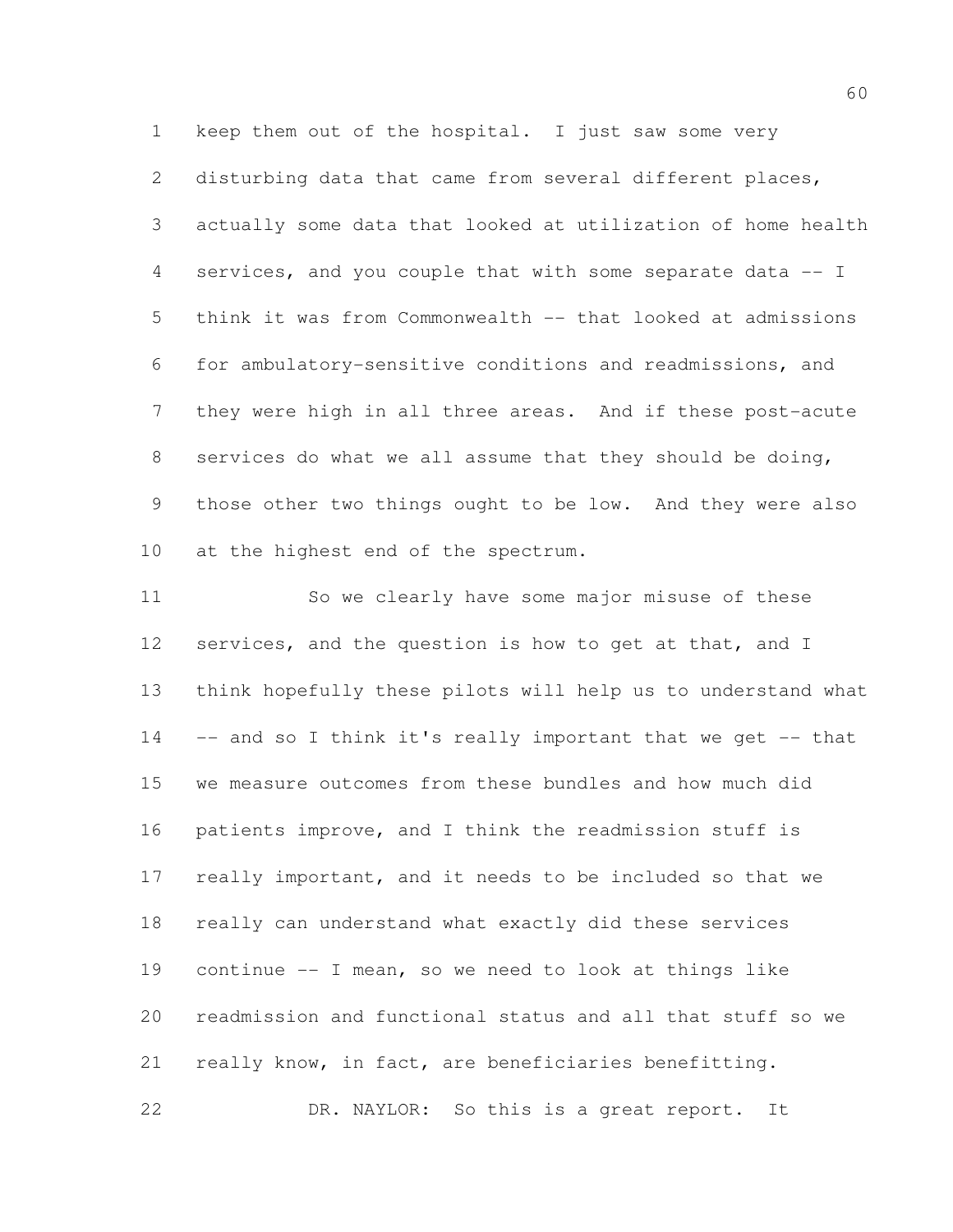highlights the complexity of the issue, but I think it also highlights the huge opportunity that a payment model with the right delivery model could get us to. So just a couple of things.

 Intuitively, with the data that you have, it seems like Model 2 that says let's put it all in may give us the best opportunity to get to higher value. But I think being 8 open to what might be other models -- I mean, one way 9 bundling could potentially work -- and we don't think about it in this context -- is maybe to help shorten lengths of stay, to get people earlier to really high-quality post- acute services where in a length of stay they may not be as at risk for some of the negative sequelae or questions from hospitalization.

 So I would really like us to know how, if we targeted that 10 percent of the population that consumes 30 17 percent of the spending, that medically complex -- you know, I totally agree with Bill. Hip fracture is a hip fracture for one population, but for an 85-year-old, they are medically complex. And when they come in with those falls, 21 et cetera, it's an entirely different game.

So I think here is an opportunity to really think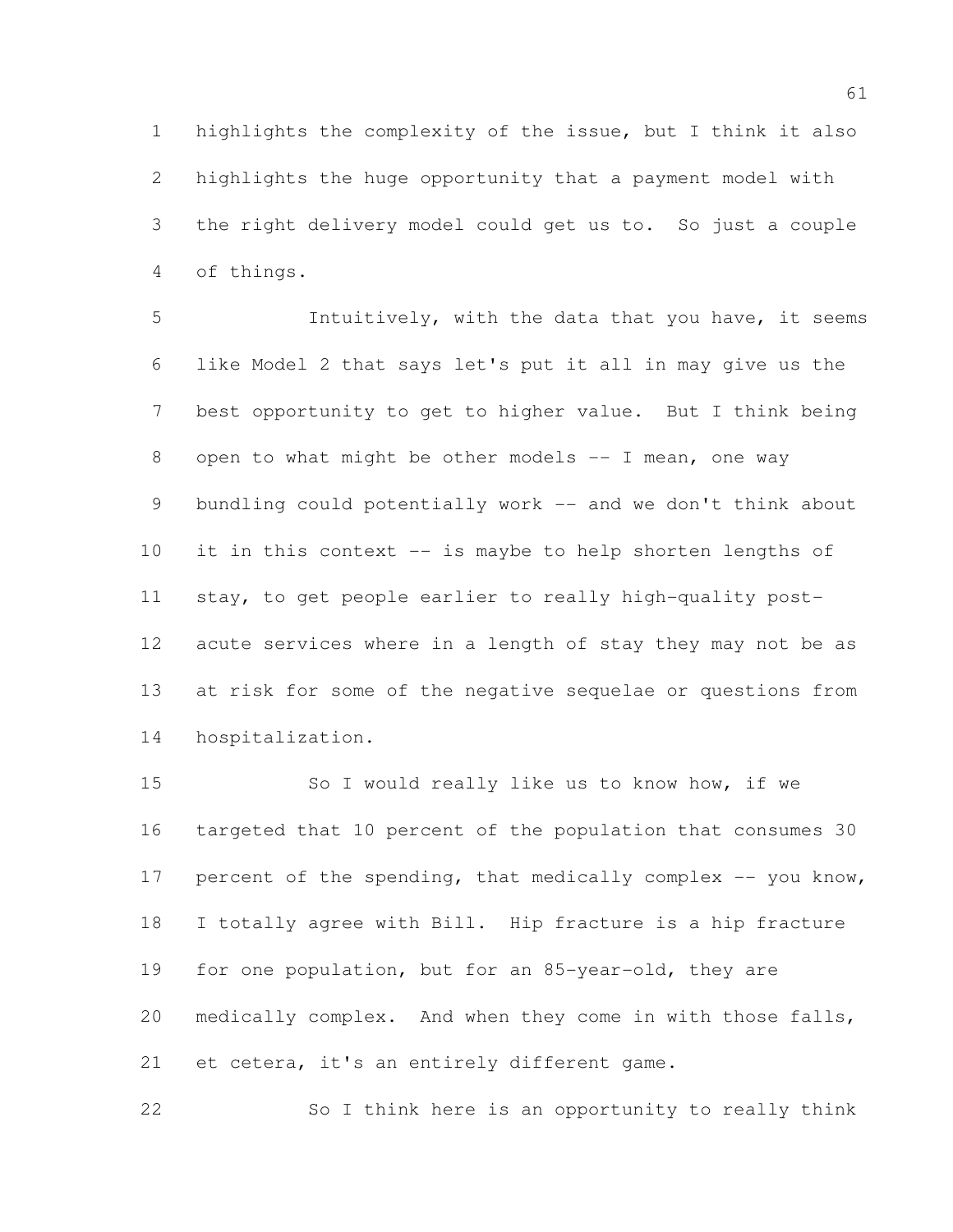about a population that even though we don't have all of the answers on that left side, is where maybe we have the best opportunity to effect change. And even with that, you know, hip fractures, they could be readmitted with heart failure, et cetera. But there is a great chance to prevent that readmission for infection, for heart failure. So I think that's a group that I would focus on.

 I think in terms of risk adjustment we do know who 9 -- we don't know necessarily who should -- in post-acute care from current data, but we do know from data who's at risk for poor outcomes. And so thinking about targeting that population who needs a whole range of services over an episode of acute illness is good.

14 Variation, I think obviously we need to -- this is a really good opportunity to prevent the variation in care and trajectories that I think look -- I like the fact that the quality domains have been identified, and I know we have 18 a long term to get to the measures, and I would really emphasize how it is that we could use this, not to focus on 30-day readmissions but longer-term value, 90 days. 21 MR. BUTLER: I have four points.

The first is related to what I said in Round 1,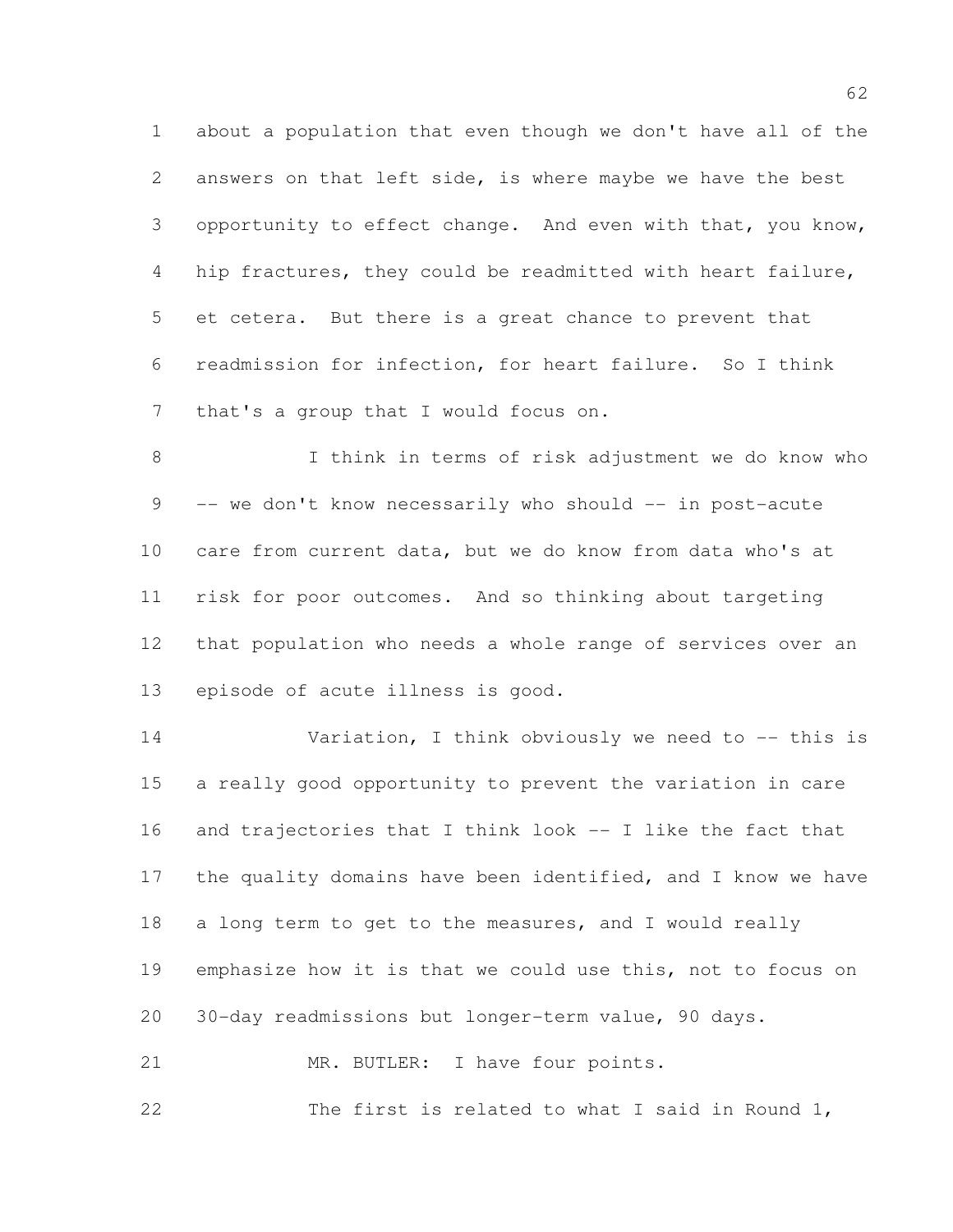and that is, how to frame this. And, Glenn, you started to put words in my mouth I think that were pretty accurate, but I think if you looked at one axis as the -- not the variation, as Scott was pointing out, in the services delivered, but the variation in clinical condition, the best you could measure it. And another axis would be at one end a fully prospective payment that included everything, from hospital care -- that's one end. And then the other end is kind of you got to have all kinds of outliers and other protections, something like that. And then if you could 11 say, okay, where are the dollar opportunities within there, you begin to plot where you want to make your mark.

 By the way, I think we're still using -- we're 14 almost to the 30th anniversary of prospective payment, and I'm still waiting to get paid ahead of time. I thought that's what it meant.

17 [Laughter.]

18 MR. BUTLER: The second point, which is just not to forget, we've loosely referred to risk adjustment. It is very important. It's mentioned in the narrative. And then it will bring up IME and DSH and all those other things that you have to think about and not complicate this with, so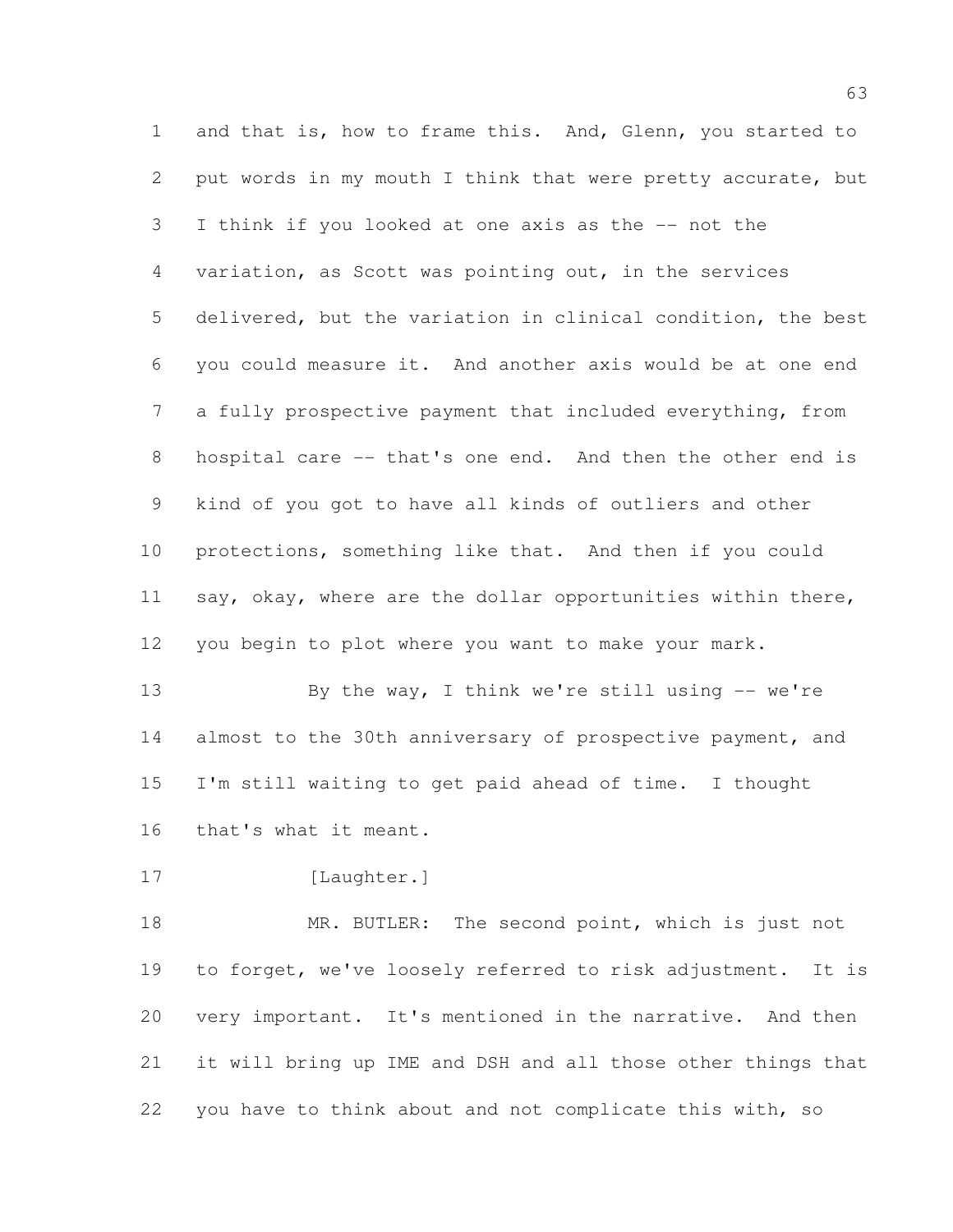that's just a sidebar comment.

 The third is there's a lot of interest in bundling in providers I know, a lot of participation in CMMI, a lot of enthusiasm for this. But I'm going to trump probably a little bit of what Bob would say in that ACO level is really -- and above, is really still where the action is. That's 7 the ultimate, because I can say, Boy, our stroke team does amazing things for strokes, and the more strokes we have, the more we celebrate our market share, and they take care of the acute, but are they really preventing stroke? You know, I can see how they can really work on the post-acute 12 side, but -- and also I'm certainly on the "Do you really need the joint replacement to begin with?" kinds of questions is still where a lot of the money is. And so I still think that this is in the end an incredibly important analytical tool, an incredibly important way to actually manage the care, but I am still less optimistic as it ultimately being the payment mechanism that's going to be our salvation.

 And, finally, a little bit more controversial, but I'm not sure where hospice is in this. We don't call it a post-acute service, yet it is, and often is, and it's very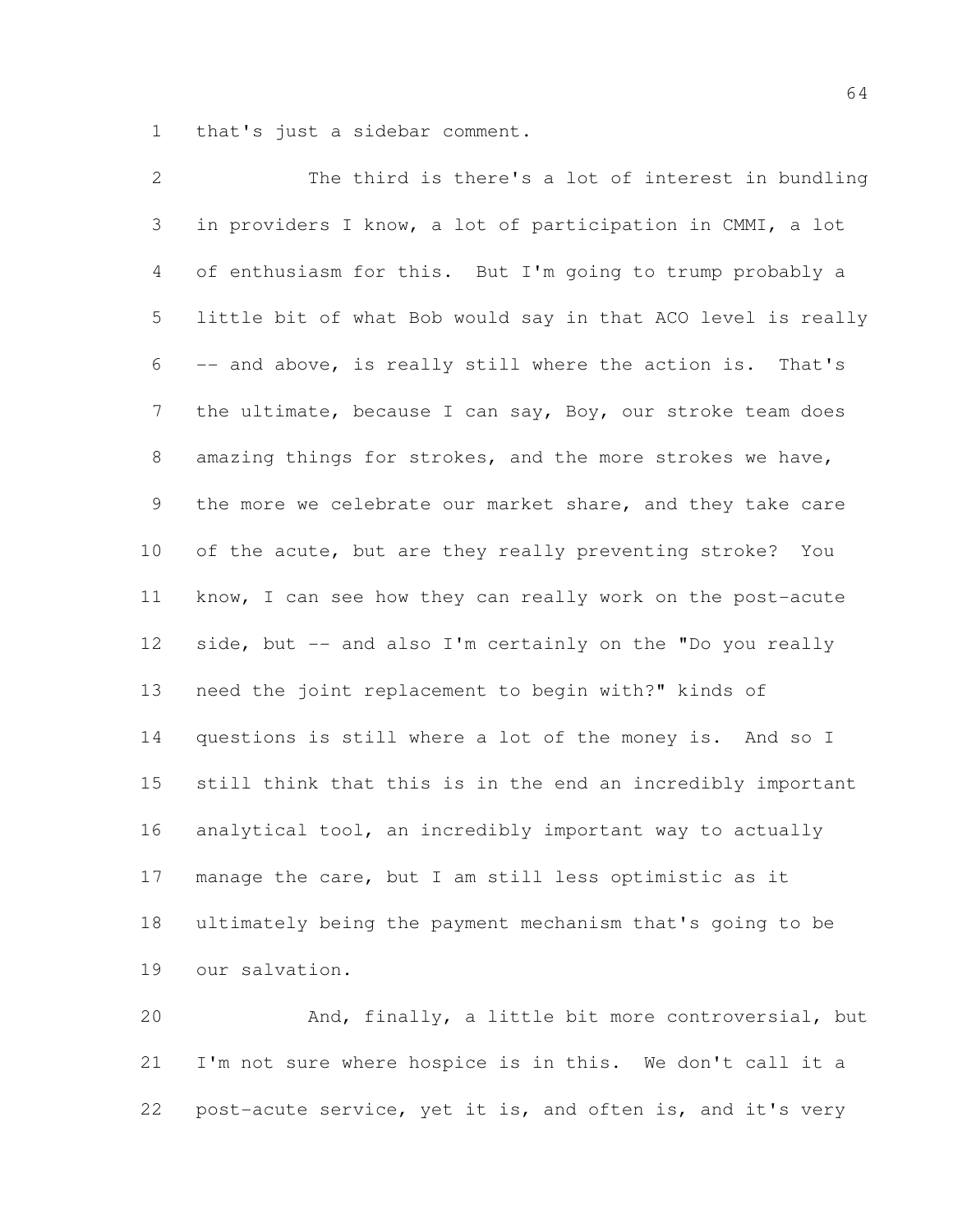much a human dimension. It reminds me that this just isn't about payment. It's about how do we help people navigate when, frankly, hospitals and doctors often kind of wash their hands of a patient after they've left the institution. We still are not too good at figuring out how to really add the human touch of navigating through this system. And we have to think about who's really going to do this, because that in the end was what the beneficiary wants in addition to obviously having cost-effective and great outcomes. 10 DR. MARK MILLER: Will you guys remind me of the data set that we build as the hospice? That's one of the blocks that can be put in or out? 13 MR. LISK: Yes, it can. DR. MARK MILLER: There's a lot going on here, so we didn't burden you further with here's the structure of the data set, and you can kind of pull elements in and out 17 of it. As you have your discussions, we'll try and back in behind that. MR. BUTLER: I just didn't want to get the death panel thing in there. 21 [Laughter.] 22 DR. MARK MILLER: And, you know, we almost got out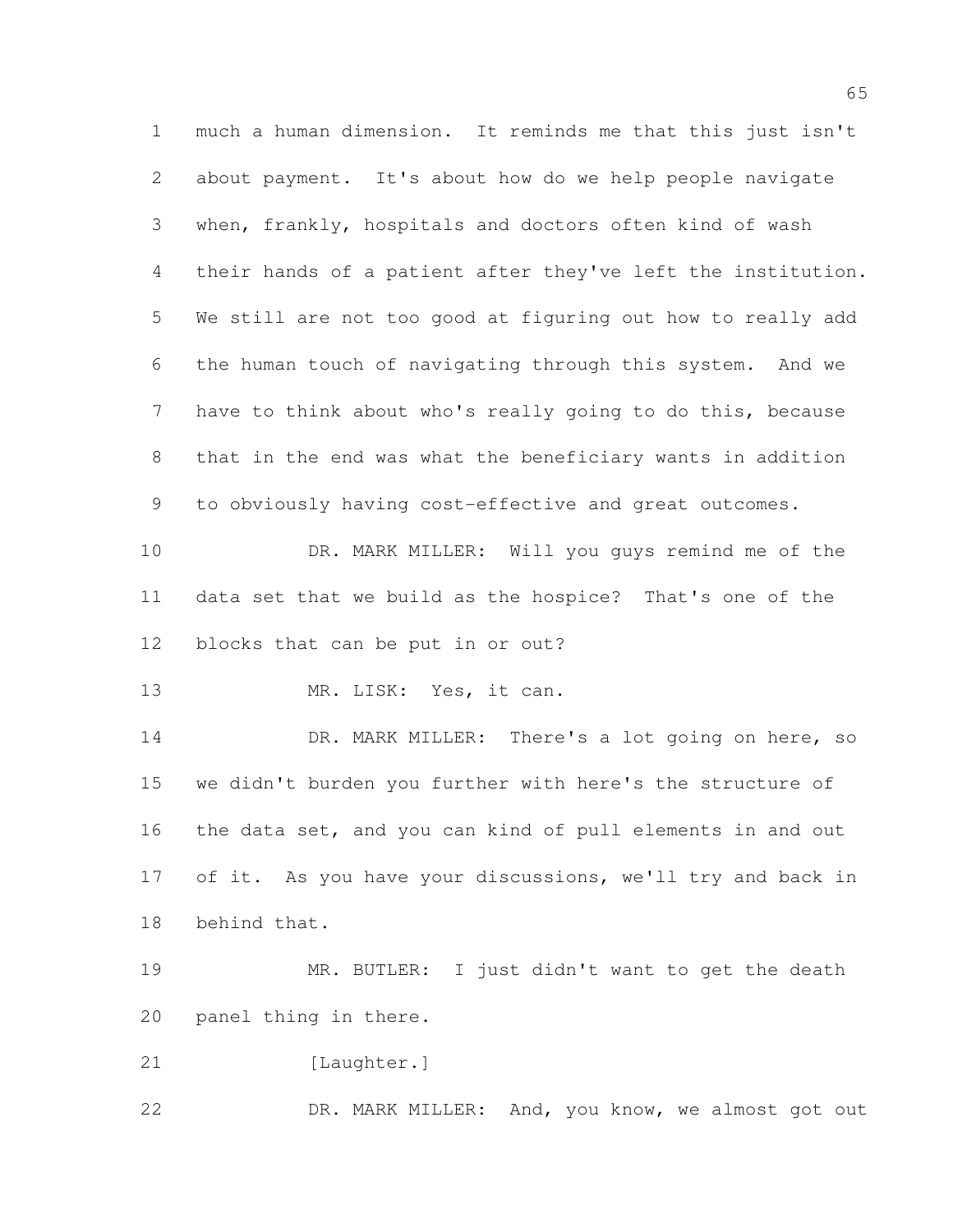of this comment without anyone saying --

| $\mathbf{2}$ | MR. BUTLER: I know. I couldn't help myself.                  |
|--------------|--------------------------------------------------------------|
| 3            | DR. MARK MILLER: You know you're --                          |
| 4            | [Laughter.]                                                  |
| 5            | MR. HACKBARTH: It's up to me to take charge here.            |
| 6            | I think -- I know when we get around to Bob we'll            |
| 7            | hear more about this issue of whether bundling around an     |
| 8            | admission, wherever you define it, is on the critical path   |
| 9            | to delivery system reform. I would invite other              |
| 10           | Commissioners to address that issue as well as we go around. |
| 11           | Mike, Round 2.                                               |
| 12           | DR. CHERNEW: So first let me say the patient                 |
| 13           | orientation surrounding this I think is a fundamental        |
| 14           | paradigm shift that we should encourage, celebrate, laud,    |
| 15           | take to lunch, whatever it is. It's just -- I can't          |
| 16           | emphasize the importance of beginning to think about this as |
| 17           | a patient-oriented kind of thing, just conceptually apart    |
| 18           | from any of the details.                                     |
| 19           | The second thing I'd say is we're not going to get           |
| 20           | this perfect, but our bar is to do better than fee-for-      |
| 21           | service, and fee-for-service stinks, so you don't to have to |
| 22           | run faster than the bear. You have to run faster than the    |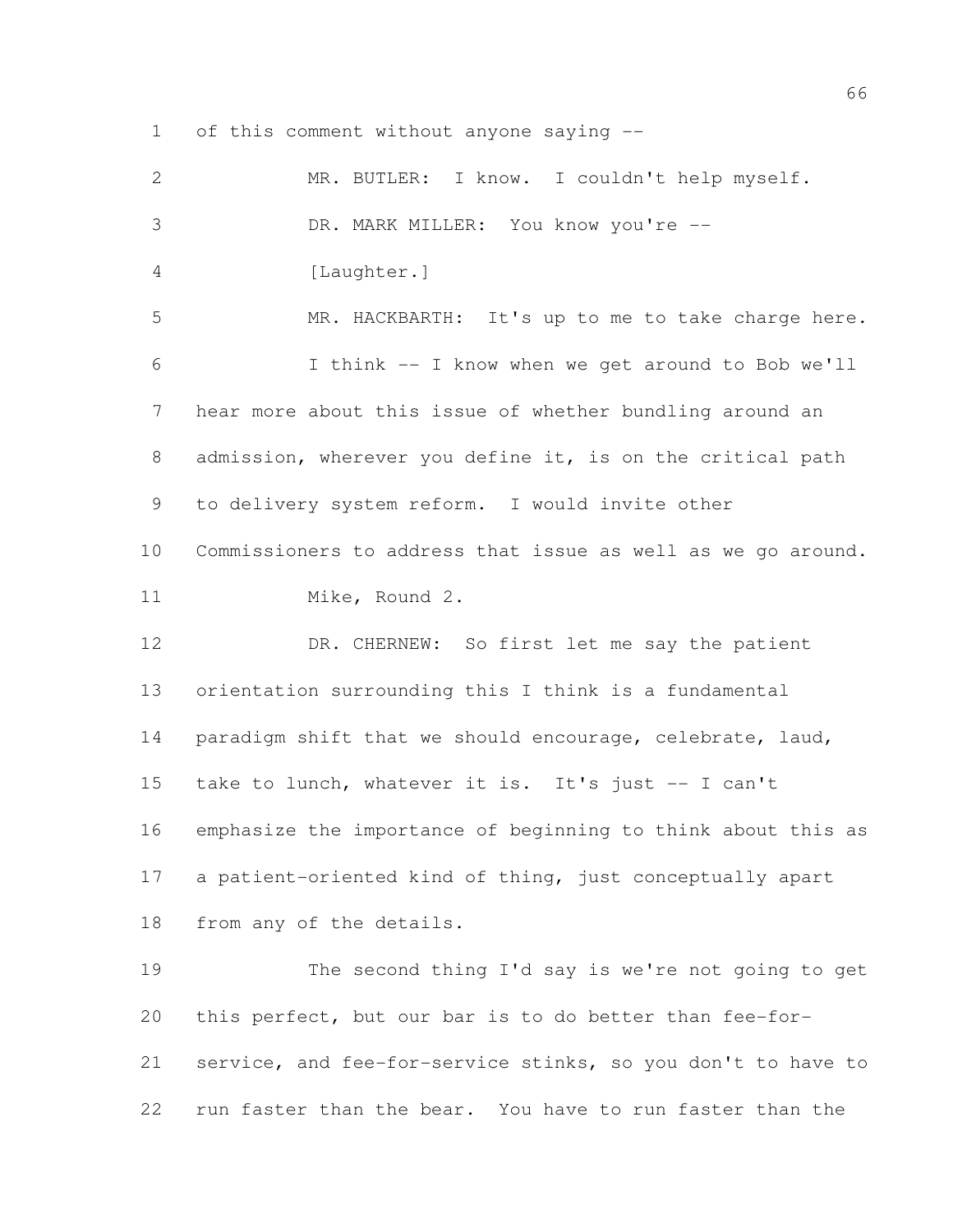guy you're with to run away from the bear, right? And so we 2 just have to do better than fee-for-service. And we spend half our meetings sitting around talking about how fee-for- service has made this horrible. This has got to be better than that despite all the flaws, and we could go around and I'll say a few things in a minute, but we're not going to do worse, in my opinion, in general, than fee-for-service, particularly in this general area.

 One thing that I would like to emphasize as sort of a little wonkier is we don't need to predict it at a person level right. We need to predict sort facility 12 averages right. So facilities aren't going to get it right, but what I'd really like to see is not how much of the variation of the individual level stuff. I would like to know how big a mean is there, so if stroke patients get 80 16 percent post-acute care, so that's fine, but I don't -- what I really care about is: Is that at a facility level averaging from 10 percent to 100 percent, or is that averaging from, you know, 75 percent to 85 percent? And what is talking about that? Because if we get the mean right, the whole point of bundling is you don't have to get it right for everyone. There will be patients in a bundled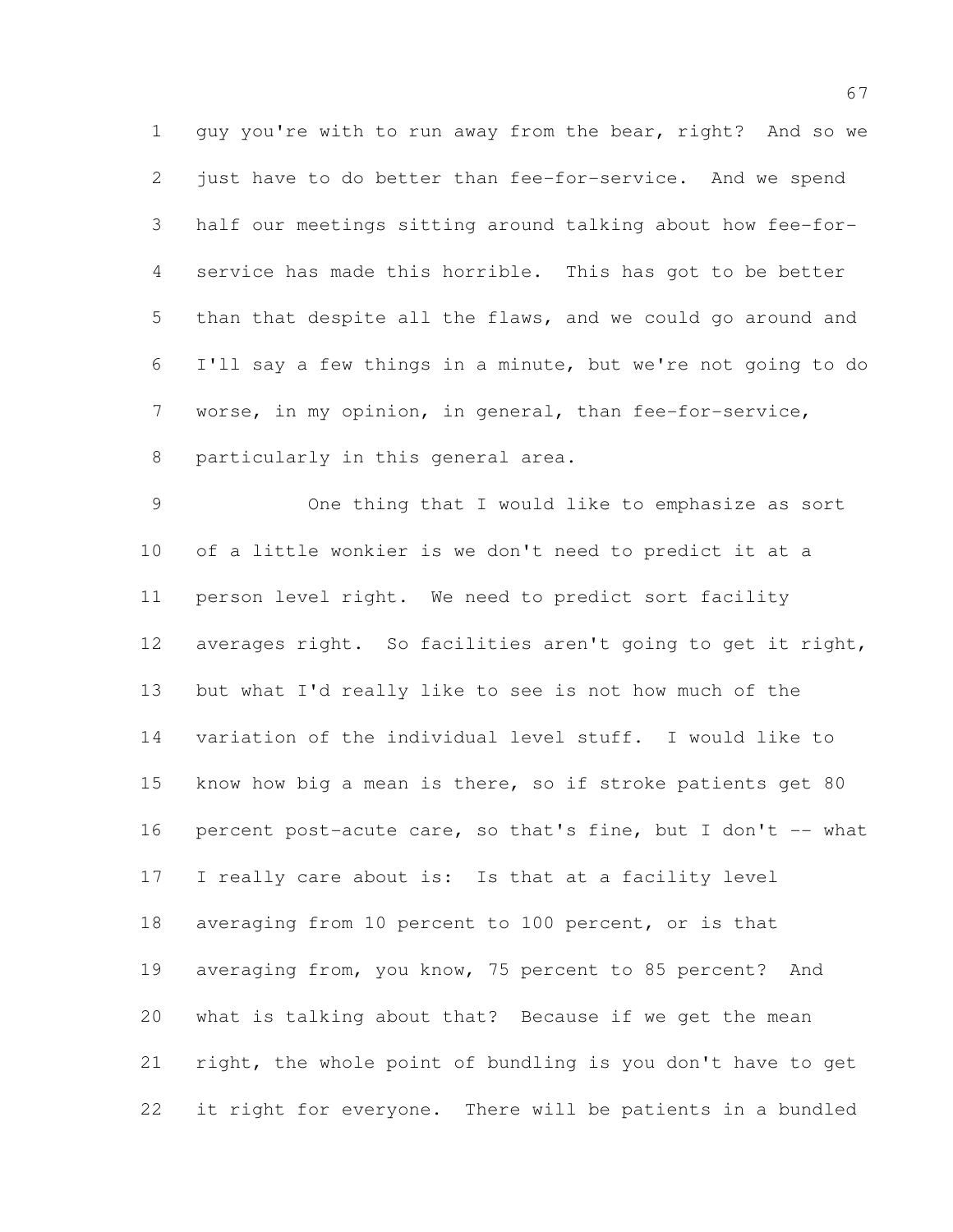model that the providers lose money on and patients that they make money on. You do have to worry about the incentives to skimp on some and select on others. So there's aspects of that that matter. But we don't have this high hurdle of being able to predict the exact right payment for the exact right person in all the settings.

 MR. HACKBARTH: Can I just pick up on that? Going back to when we did prospective payment for inpatient hospital services, of course, this was one of the central issues, and the basic idea is just what Mike describes. It doesn't have to be right for every individual patient. There's an averaging process that goes on.

 So the question that occurs to me when I heard Bill Hall's comments is: Is there a way analytically to look at whether post-acute care is different from inpatient in the likely effectiveness of that averaging process? Are 17 there analytic tools, analytic measures that we can use to assess whether this is a different sort of problem or not? 19 DR. CHERNEW: That requires more thought. I'm not prepared to answer that question. I hope that was rhetorical.

[Laughter.]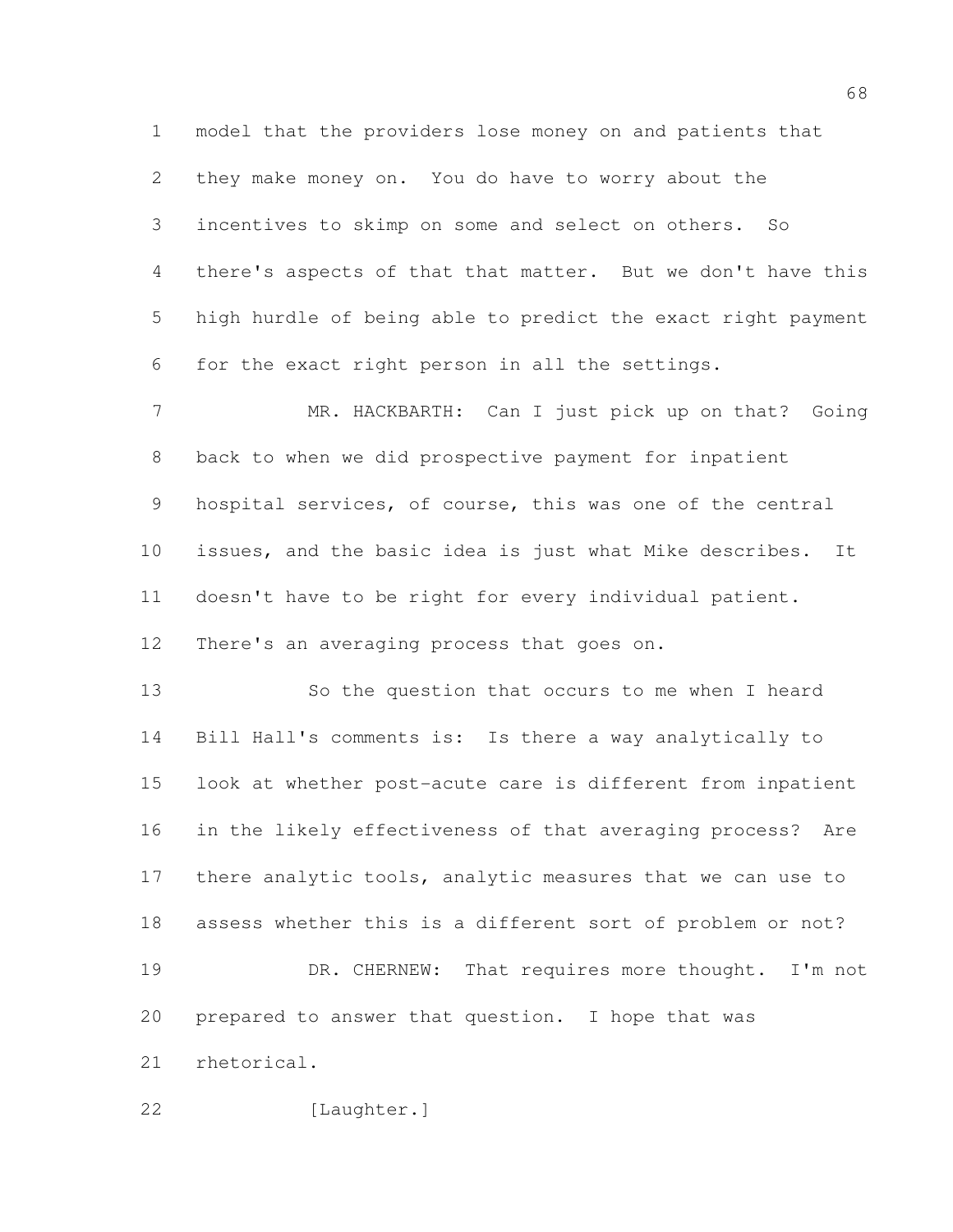DR. CHERNEW: Kate will answer it. You've got ten people, Kate.

 I do think the big issue is really it's a 4 selection, though. So, in other words, it's not -- you know, if you can really pick -- it's not just you get the average right, but if it's really under the control of the providers, you have to worry a lot about that and risk adjustment and stuff, and I think that is really actually a big deal.

 The other implementation thing that I think is mildly problematic in this -- which incidentally I love this -- is that there's going to be these issues of overlapping bundles, how it fits in with other initiatives. That's why I actually am where Peter is. I think an ACO-type model is much better because it is much less complex to deal with all of the nuances that will occur on the ground when you try 17 and expand this beyond some select areas, and you're going to have to build these micromanagerial rules about periods of time and when it ends and when it does this and how you switch over to that and if you have this care then you're no longer in it. I just find that really challenging.

So I tend to like the ACO sort of orientation, but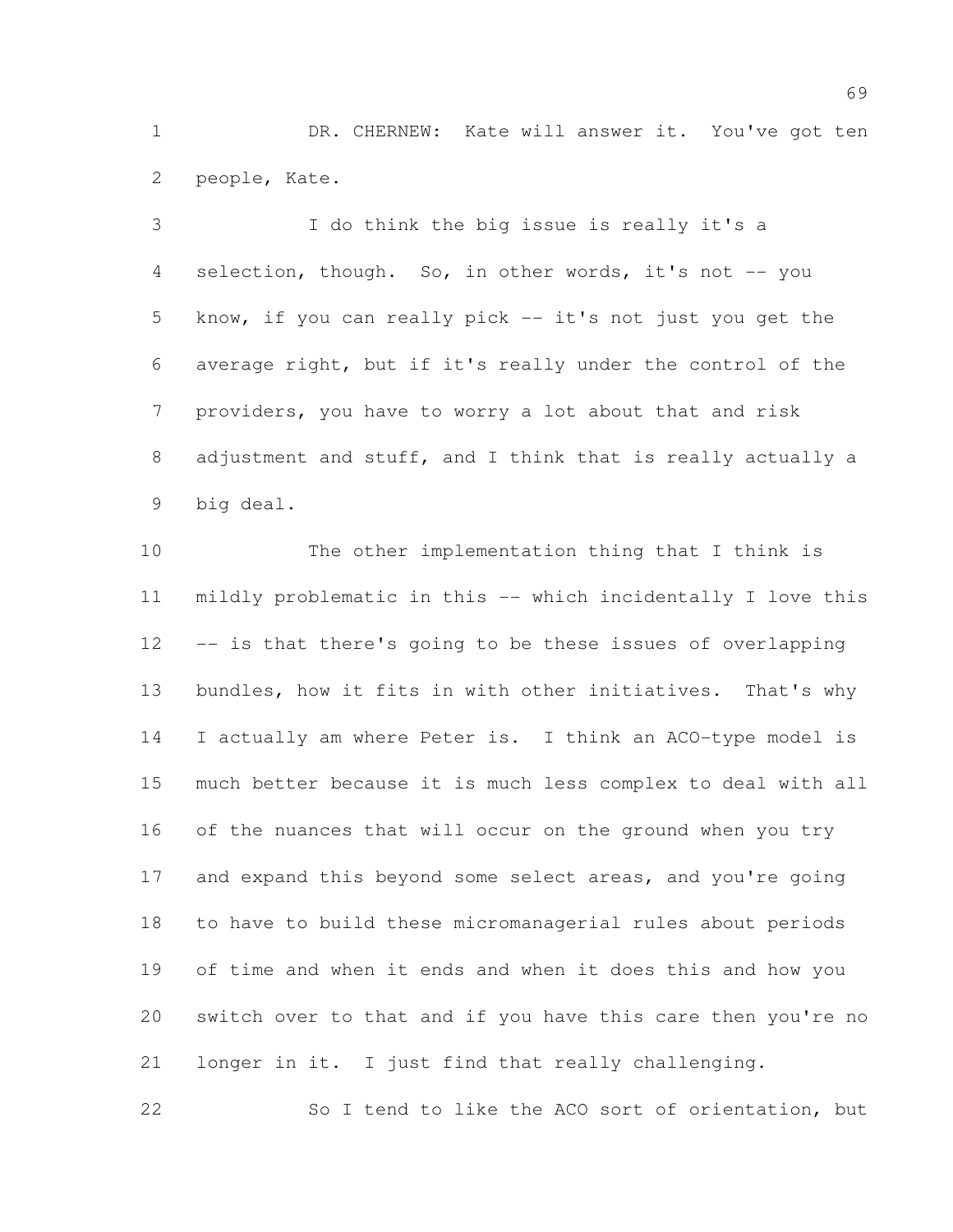I do think, incidentally, underneath the ACO you would see some of these types of bundled payments develop, and I think this is still better than fee-for-service. But my overall sense, at least of the question on the table, is I advocate broad bundles in terms of inclusive services; I advocate relatively long bundles to capture as much of the care. 7 But, of course, when you have these overlapping bundles, the problem with -- you know, there's going to be some sweet spot there that I've have to think through or have others think through with a more clinical sense of what that is. 11 But I think the more we can get into the brew, the better it is.

 MR. HACKBARTH: Even among people who believe that 14 -- and I'm one of those -- there's still the question of, well, what if not everybody is ready to do the ACO? As a policy matter, do we need to provide a path that involves smaller steps that people might feel more comfortable taking?

 DR. CHERNEW: I think this is a plus [off microphone].

MR. HACKBARTH: Yeah.

MR. ARMSTRONG: So just a few points. They're a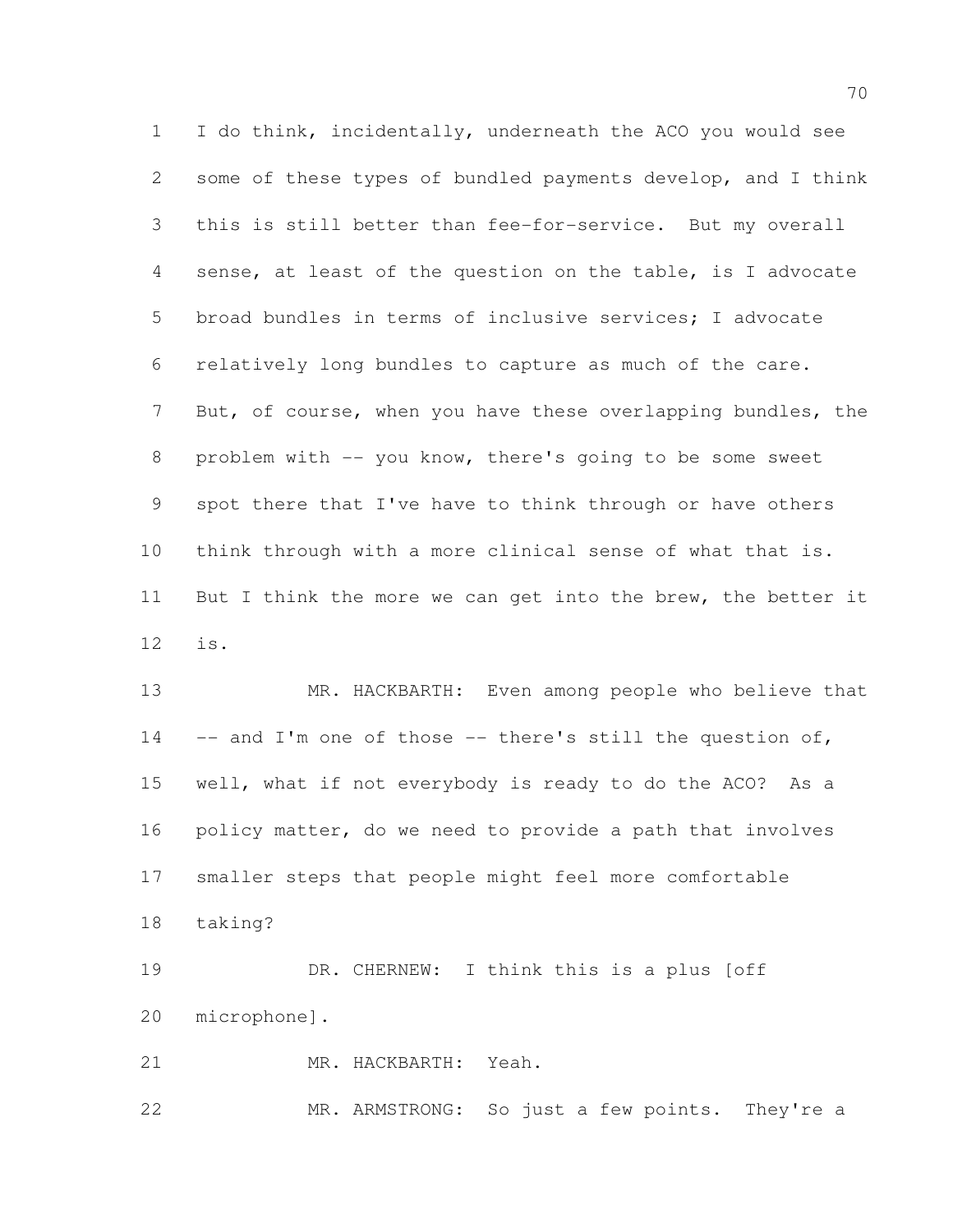little redundant, but I want to make them, and I'll make them quickly.

 First, I agree that this is important, we should go forward. The approach you're taking to the different models I don't have any comment that hasn't been made about that.

7 I think we can't overstate, though, that this isn't just about the financial implications and the margins and so forth. This is also about individuals who are in skilled nursing facilities or other facilities like this who are simply not getting taken care of as well as they should be, and that discoordination of care and the way that payment doesn't reinforce this organized approach is our 14 beneficiaries aren't getting what they deserve through this, and let's not forget that.

16 The second point, I agree with what has been said, 17 the broader the bundle, the better. I don't really know -- I'm interested in hearing Bob's comment or perhaps this is a dialogue for MedPAC going forward as to how this -- it is better than fee-for-service, but how does this contribute ultimately to where we would imagine payment reform going? I think it's a step in that direction. MA is the ultimate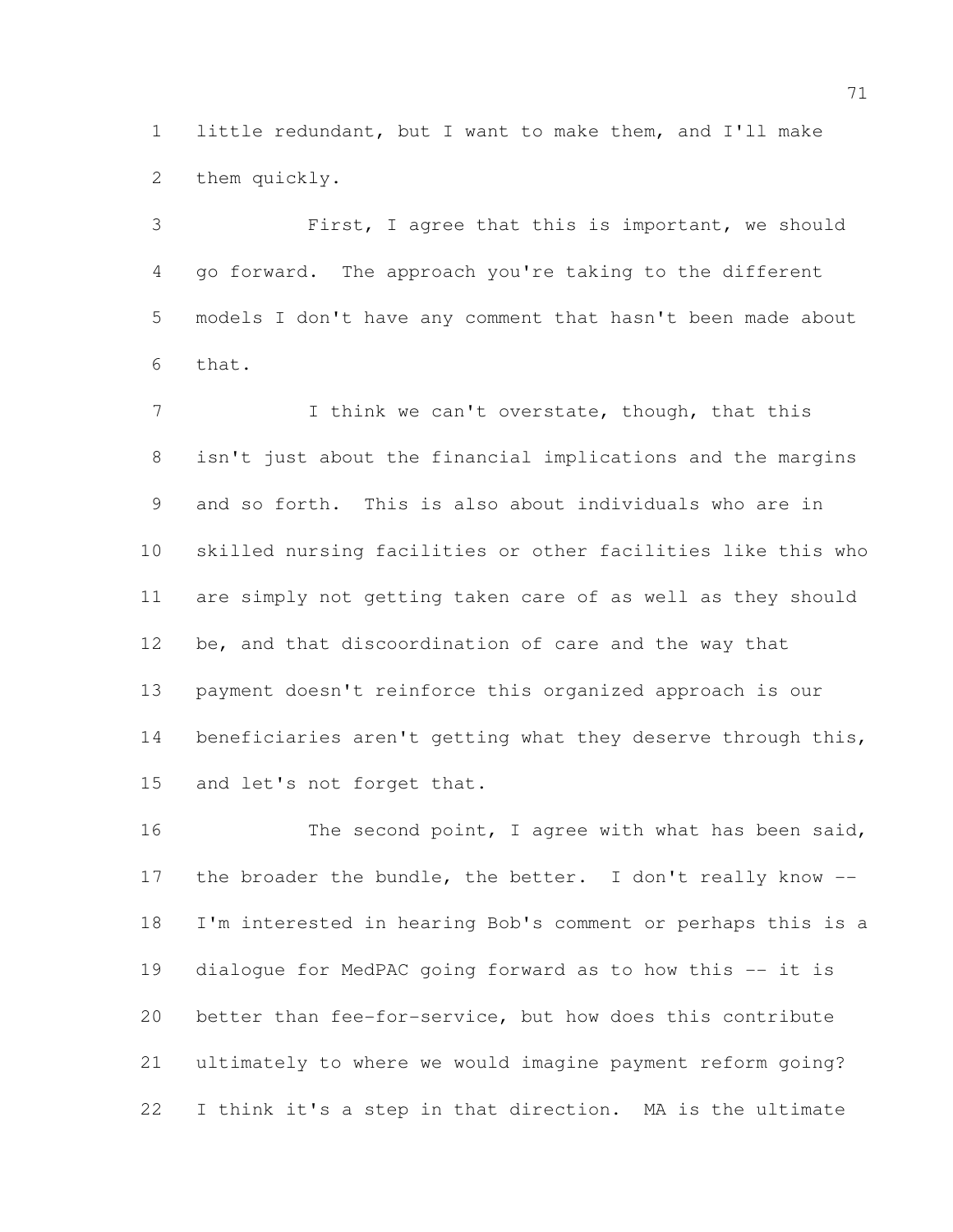bundle, as far as I'm concerned, and even that's just a silo. That's just Medicare. But I think you have to take steps to get there.

 Third, it has been raised, but this whole issue around patient choice, I think through the whole ACO dialogue, we were not firm enough about the fact that patients need to be in a relationship with care systems, and that will limit choice, and it won't work if we don't confront that. And I think we're a little light on that issue so far and that somehow we're going to have to speak to that.

 Then, finally, Peter's comments allude to this frequently, but this implies a kind of organization in our care delivery systems. It's just so dramatically different from the way in which different providers are working together today. There's an infrastructure behind that. There's a whole lot that this payment policy just presumes will get built, and that, too, I think we just need to speak a little bit more specifically to.

 DR. BORMAN: First, if I could just ask a question or confirm my understanding. This would not capture patients that had ambulatory surgery center procedures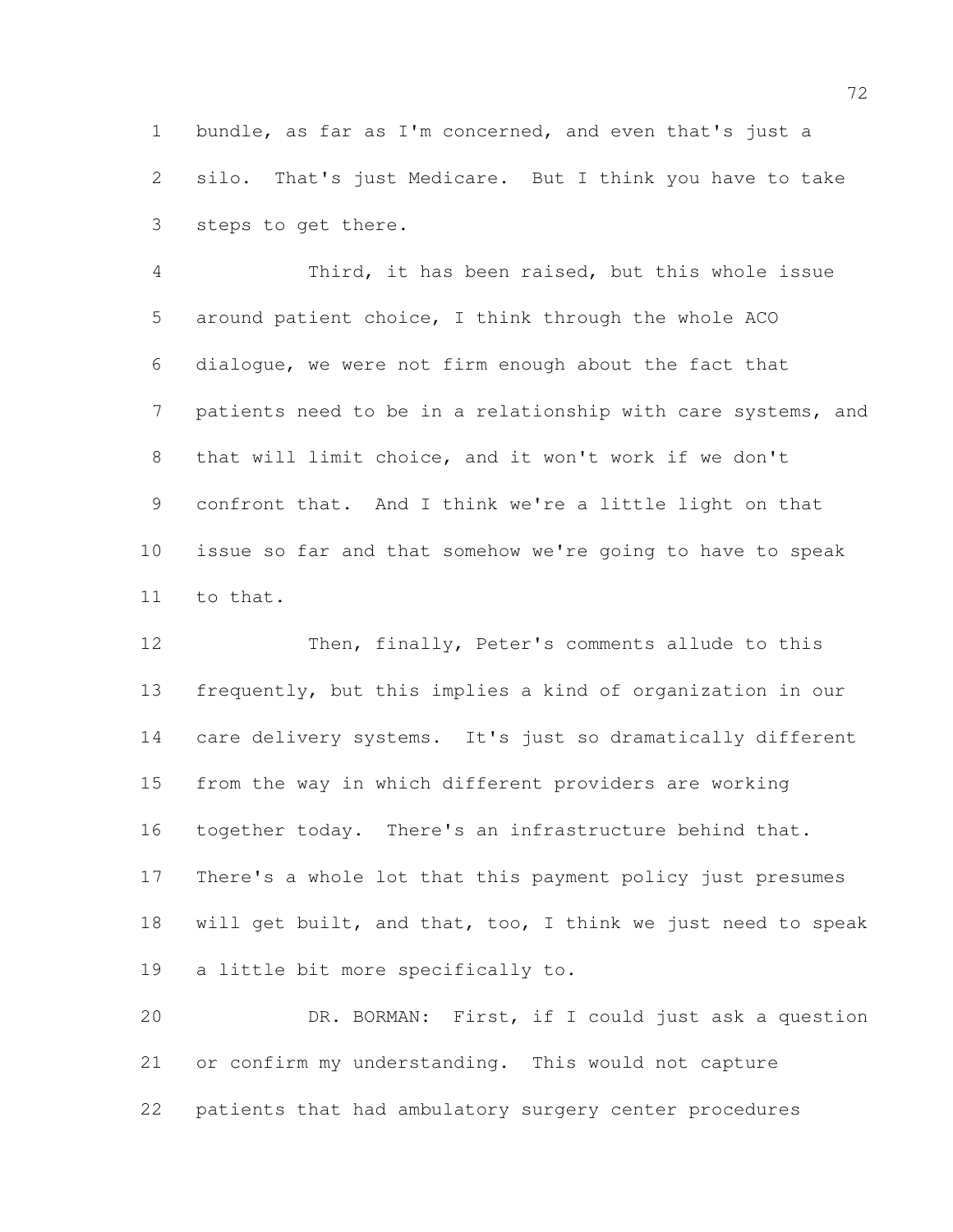because they weren't admitted, correct? But it certainly is conceivable that, given how much has migrated to the ambulatory surgical world, a block of those patients, perhaps inappropriately selected for that venue to start with -- who knows? --- but indeed also had required some PAC services. So at some point in the analysis, you may want to see if you can figure out is there a group there and are 8 they different or are they the same, whatever, because I just worry a little bit that we could be missing something important by not thinking about that piece of it.

 Obviously, if they got admitted for some major complication, then they would fall into whatever of these groups they got admitted for. But I'm just saying there's a whole -- you know, now doing total joints and a variety of 15 procedures that are pretty high volume, you know, is moving to truly an ambulatory structure, and so I would just think there might be some data there worth capturing.

 My second thing would be I think what we're -- there are a couple of pieces here. There's who should get post-acute care, and I think that's kind of a clinical decision, by and large. But what I think we can do is say who does get it, which you're doing a nice job of coming at,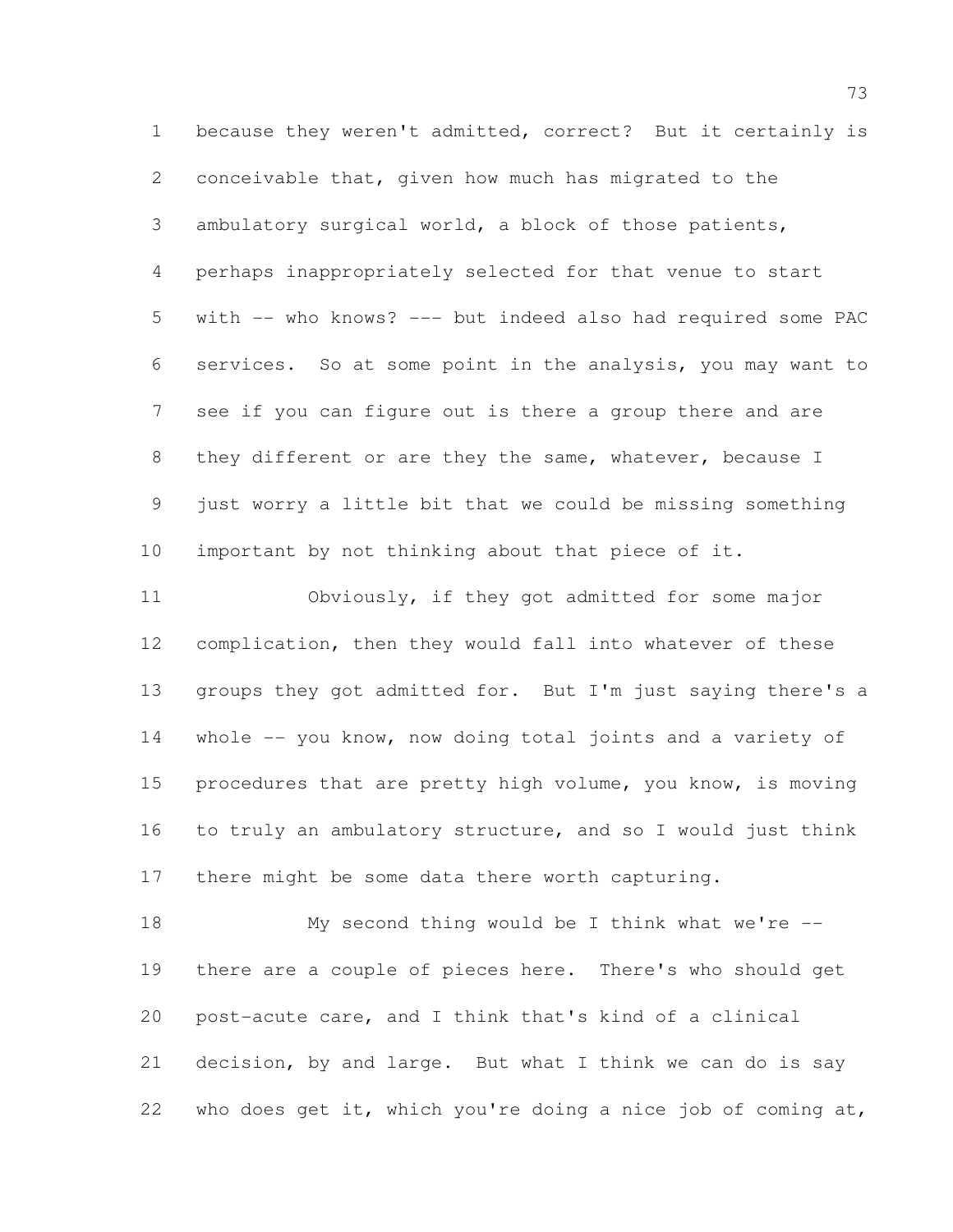and presumably that can feed back on the appropriateness piece, as Ron gets to, to put pressure on those that should define who benefits from it, let's get there, to exert that pressure.

 Then the other piece is what kind of PAC should be available to whom, to the beneficiaries, I think clearly is the work of the Commission, and in a very broad way, I would say that at the end of the day we want to be outcomes-driven 9 -- that is, for a patient with stroke with, you know, some categorization of deficit that enters this, what would we want to see come out of that? What's the minimum threshold that we want to come out of that? And then measure performance against that. Those become the quality metrics and kind of not worry quite so much about did they get it in 15 a SNF, did they get it with home health, whatever. Really, 16 if we start trying to press this to be outcomes-driven, I think it gets us down the road more toward where we want to be over the longer haul and is less -- because we're never going to resolve all these geographic and market variation pieces, or at least not for a very long period of time until the ideal system is in place everywhere, or whatever. So I think to live within that, we absolutely need to be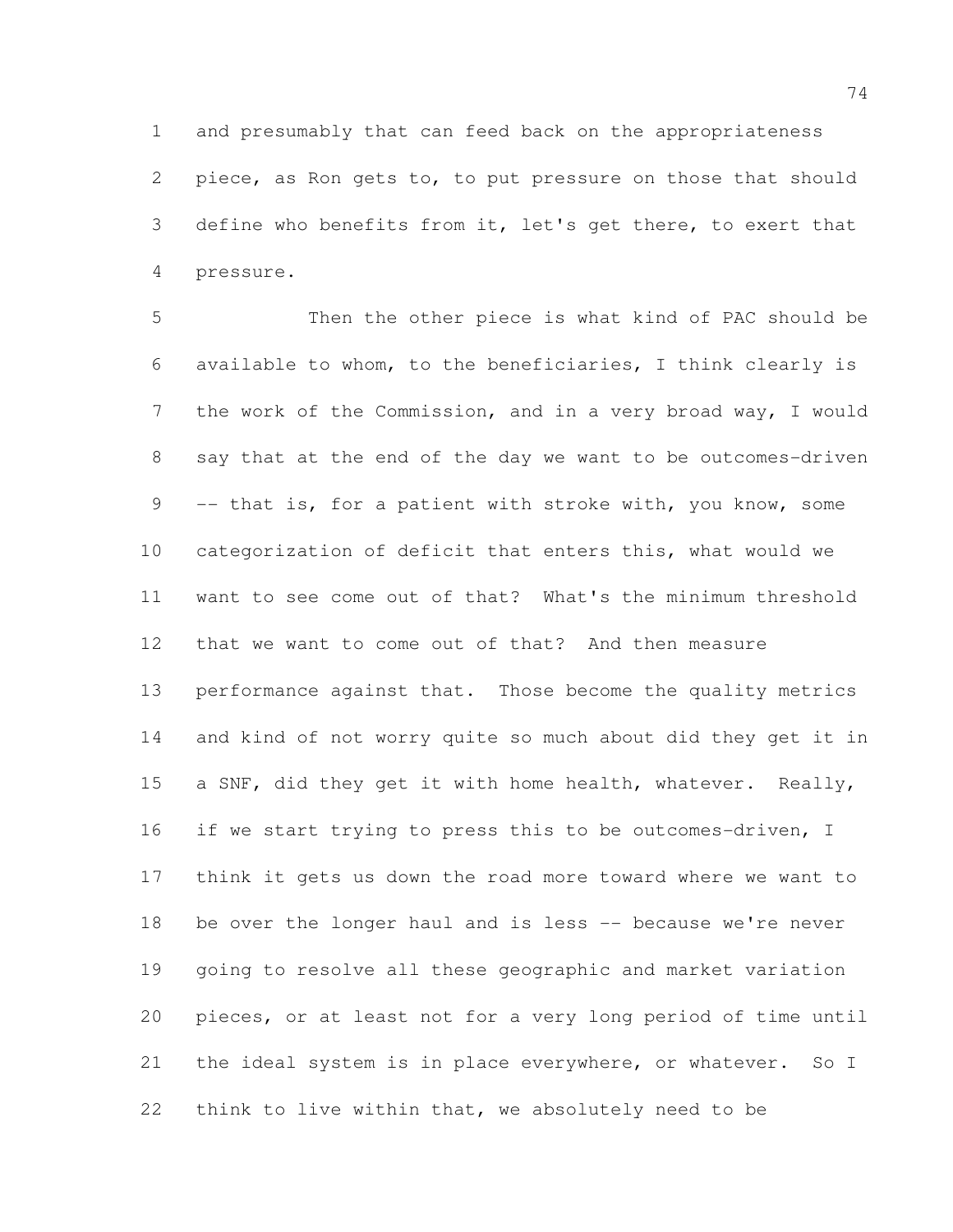outcomes-driven.

| $\mathbf{2}$   | I'm reminded of Nick Wolter telling us all the               |
|----------------|--------------------------------------------------------------|
| 3              | time to focus on where the money is, and I would suggest     |
| 4              | that as we look for data that we really should focus on, it  |
| 5              | should be about the top ten or whatever conditions that      |
| 6              | precipitate, see where the commonality is across the         |
| $7\phantom{.}$ | different settings, and if stroke is being cared for         |
| 8              | everywhere as the first place out of the box, see if there's |
| 9              | some message there around building a bundle; whereas, if     |
| 10             | there's exclusively things that almost always go to SNF or   |
| 11             | always go to home health, then maybe there's kind of less of |
| 12             | something to waste time and precious staff energy on.        |
| 13             | And then the other thing might be to more crisply            |
| 14             | define the demographics that might get you into one or the   |
| 15             | other thing, that is, my quess would be just given the       |
| 16             | nature of the Medicare population, this is going to be       |
| 17             | biased to female gender and to older age groups. But there   |
| 18             | are things that we need to know about that aren't just sort  |
| 19             | of co-driven by that, something about -- and you've already  |
| 20             | identified the geography piece as almost a piece unto        |
| 21             | itself. But I think knowing the top conditions and then the  |
| 22             | nature of the top people, if you will, then maybe that would |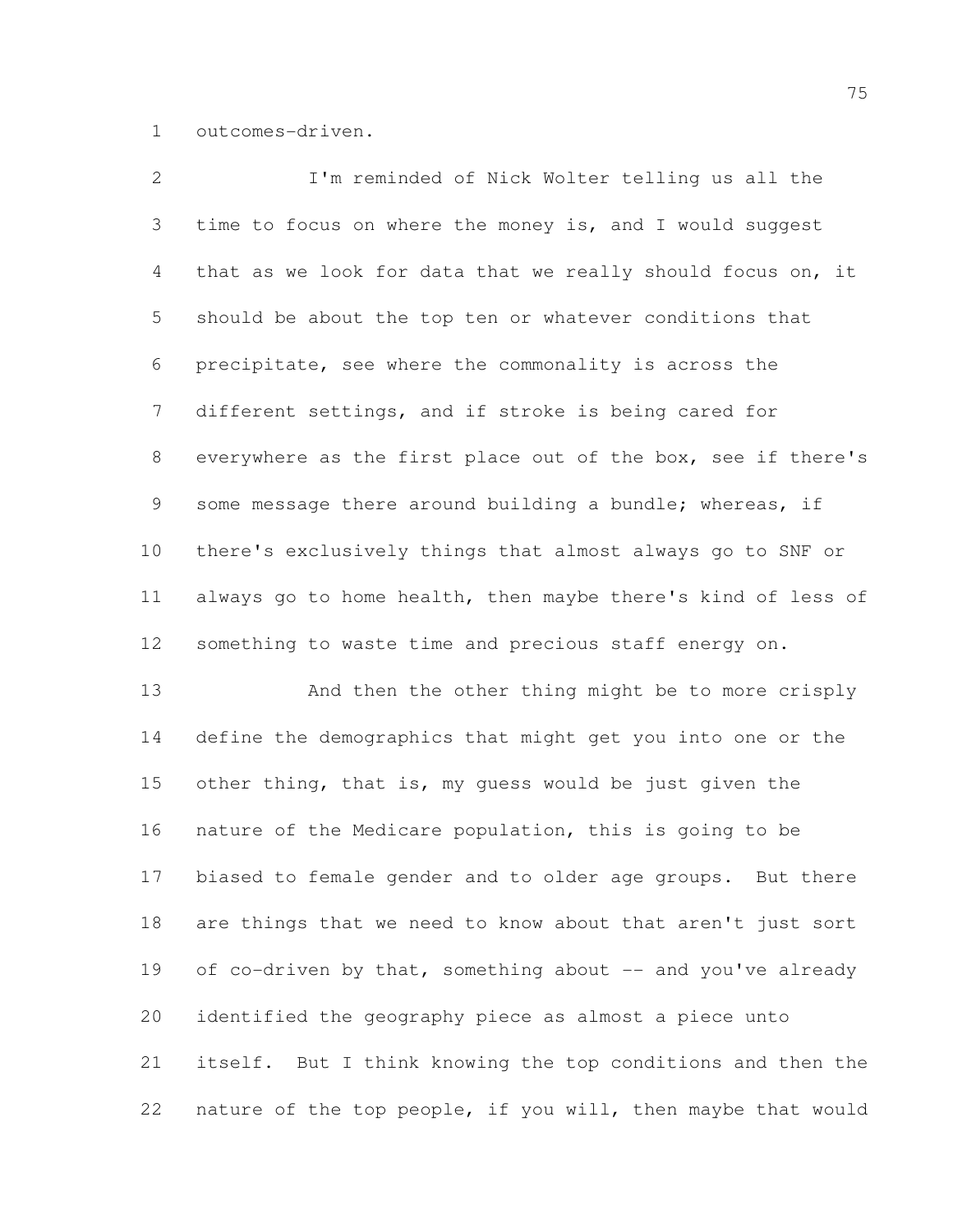help us come toward defining outcomes.

| $\mathbf{2}$   | Then the other thing I'm struck about in sort of             |
|----------------|--------------------------------------------------------------|
| 3              | thinking about former Commissioners is home health -- there  |
| $\overline{4}$ | are many wonderful things that are achieved by home health   |
| 5              | services, but I think to paraphrase maybe some of Bill       |
| 6              | Scanlon's comments in the past, home health is almost like a |
| $\overline{7}$ | benefit looking for a definition. It's just such a broad     |
| $8\,$          | possibility of services, and we struggle with that here, and |
| 9              | that's going to argue that it's going to be harder to keep   |
| 10             | in this mix if we're trying for a very global definition.    |
| 11             | I think as has been alluded to, a lot of this is             |
| 12             | about the choice that's made by a patient and/or patient's   |
| 13             | families at the time of discharge. And we can sit here and,  |
| 14             | you know, think about, well, they should be choosing by      |
| 15             | quality or this, that, or the other thing, and the           |
| 16             | likelihood is that within a couple of days -- within a day   |
| 17             | or two of discharge, all of a sudden, you know, somebody --  |
| 18             | the physicians decide, oops, they're getting pretty close to |
| 19             | discharge, and somebody has got to pull together a plan of   |
| 20             | resources and so forth in a fairly big hurry and do the      |
| 21             | coverage investigations and whatever, and all of a sudden a  |
| 22             | family or a patient is confronted with, you know, your       |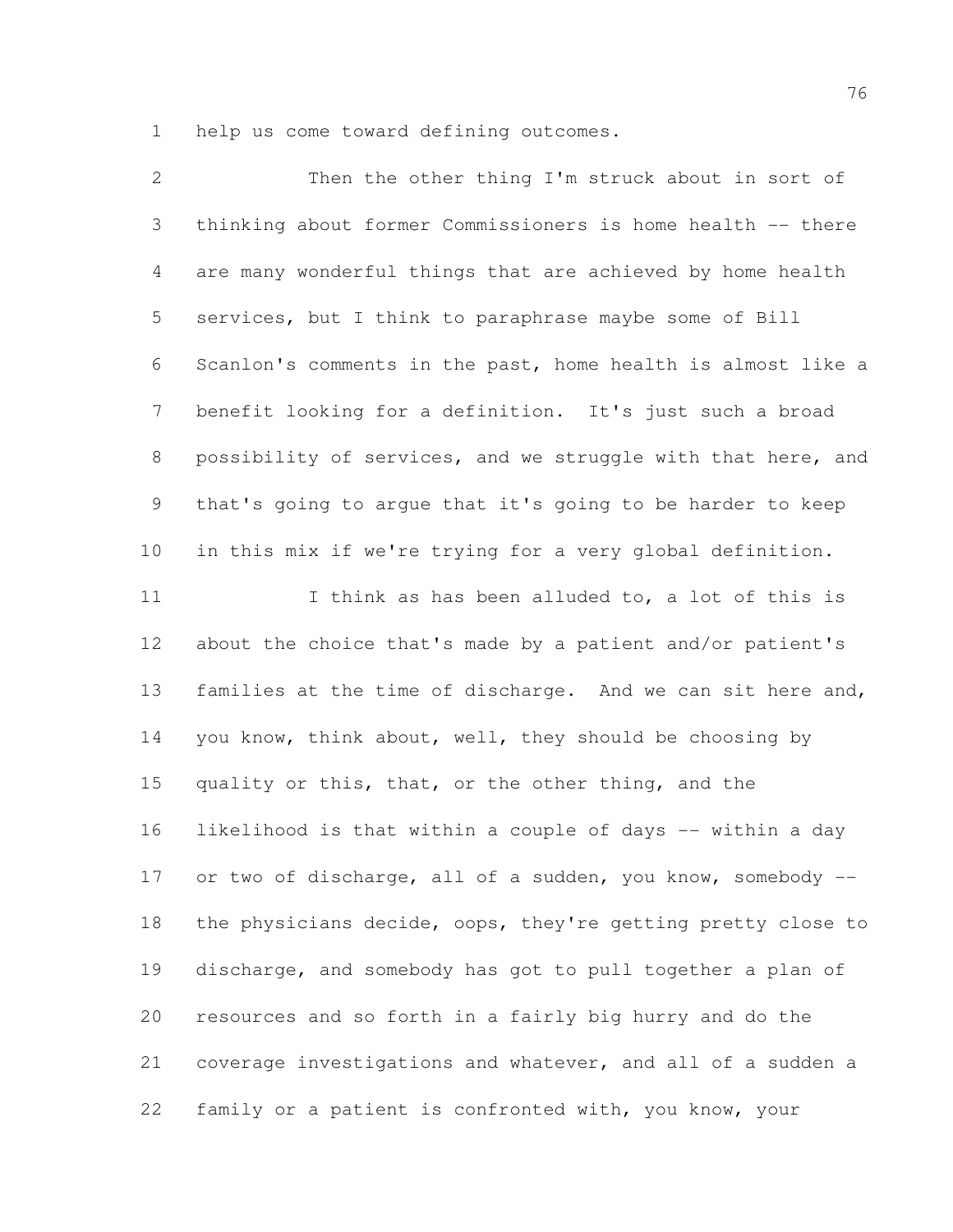doctor recommends that you go to an X kind of situation, and here's the ones around here, and very quickly your decision gets made on not necessarily great rationales that would be made other than in the heat of battle.

 So I think the practical import of that is that, consistent with some of the work that Joan and others have done for us about health literacy and about decisionmaking, we should be reminded in whatever chapter comes out of this about just sort of the impact of health literacy and decisionmaking generally, and that it would apply to this potentially pressured circumstance also.

 And then, finally, that wherever the Commission 13 gets to on this in the end, the recommendations should, I think, work toward directing us to where we want to be. But, Glenn, as you point out, some steps along the road rather than just leapfrogging the interim period, which we may think may be five years but practice would suggest that it may be a good bit longer than that.

 MR. HACKBARTH: I also think of Nick Wolter often in this regard, and as Karen said, Nick often said, you know, go where the money is. But he also often said go after the low-hanging fruit, which is an expression that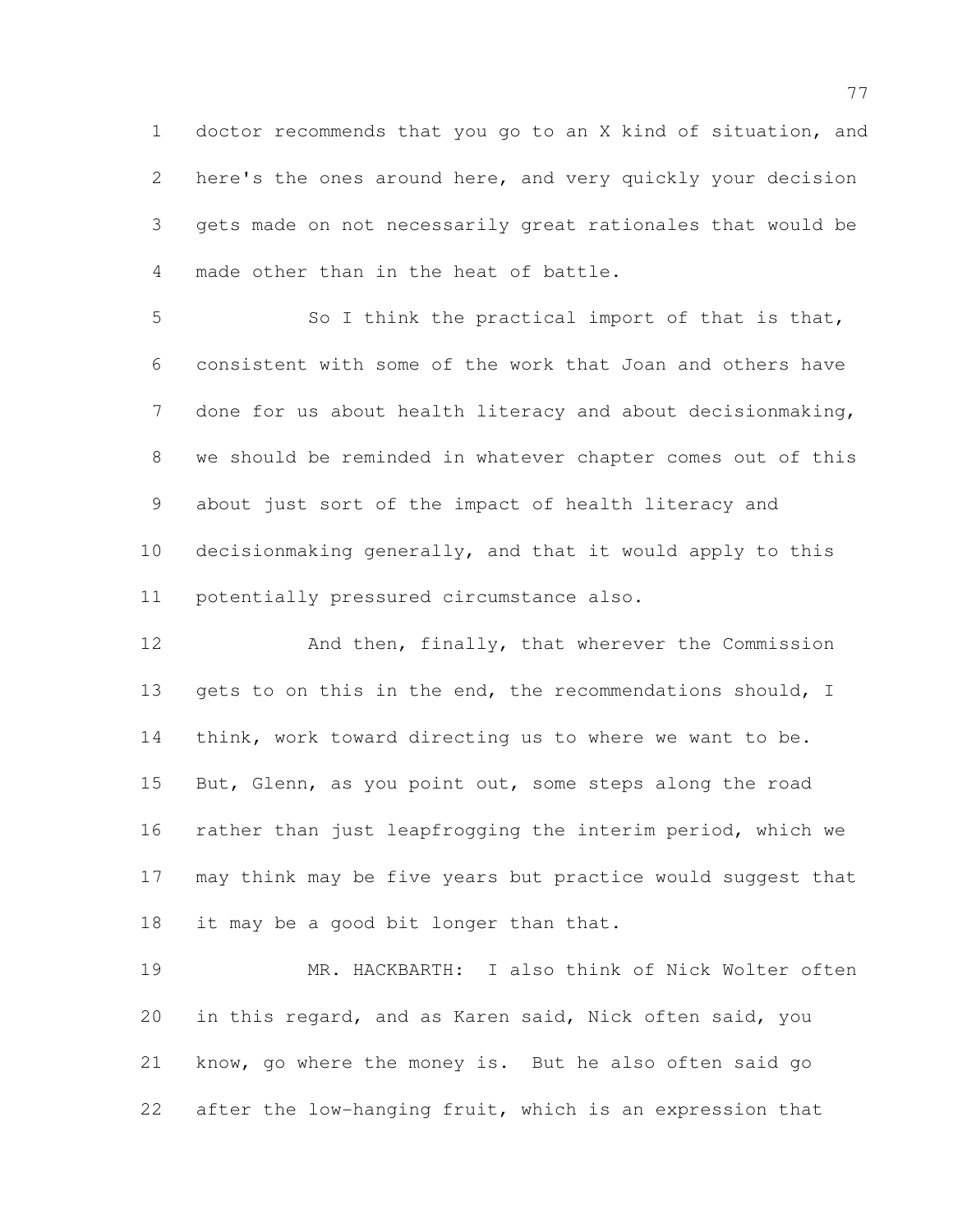somebody else used. And I think there was some wisdom in that. He would say don't define the problem so that it's so big it's going to take you forever wrestling with it, and you're inevitably going to come up with an unsatisfactory result or maybe no result at all. There are some easy things to do, do them quickly, and then move on and keep the process moving ahead.

8 MR. GRADISON: I am all for what we're doing here, but I approach this with a considerable amount of skepticism because I'm far from clear whether it's leading to where we really need eventually to be. Let me be a little more specific.

13 The way this is set up -- and I'd say the same thing about ACOs – is that if they are totally successful 15 and we save 3 or 4 percent, we will say, "Success." That's not going to save this program. It barely takes care of the normal experience in the past of one year's excess inflation. It just raises the line a little -- drops the line just a little bit, but it doesn't really fundamentally change anything.

 So I would hope as we think this through a little bit further that we have a little more discussion maybe than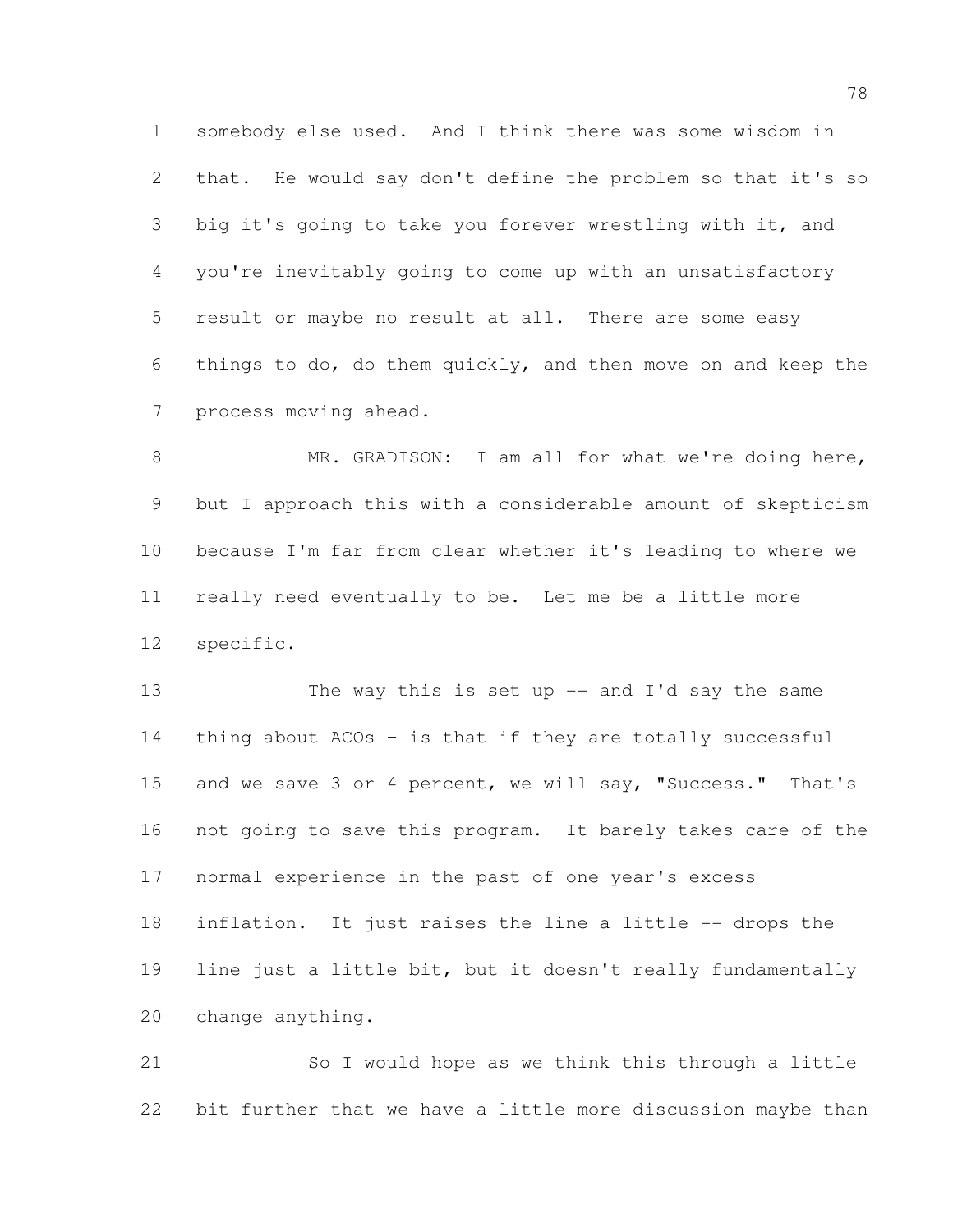we've had so far about what might this best be designed to lead to.

 In that connection, I understand why we focus on the orthopedic, certain orthopedic procedures and a lot of other things, that in the case of a lot of other things it's not so clear whether this would work. But to limit this to just the ones where we're reasonably sure what the clinical appropriate next place is once you leave the hospital kind of begs the question. If we can't figure out how to apply this in some conceptual way elsewhere, okay, it's low- hanging fruit, but I don't see that it really leads anywhere.

 One final point and I guess it relates to what I 14 just said. In the case of an ACO, I haven't heard an explanation that satisfies me yet as to how or why the ACO should be held responsible when the patient can go anywhere. The ACO is being held responsible for a case where the 18 patient may not even know they're part of the ACO, which is a little weird to me, to be frank. And I think in this situation, the parallel is very direct. You're going to leave the hospital, and you should be going to a SNF, fine. Here's a list of the SNFs. We recommend the one that we own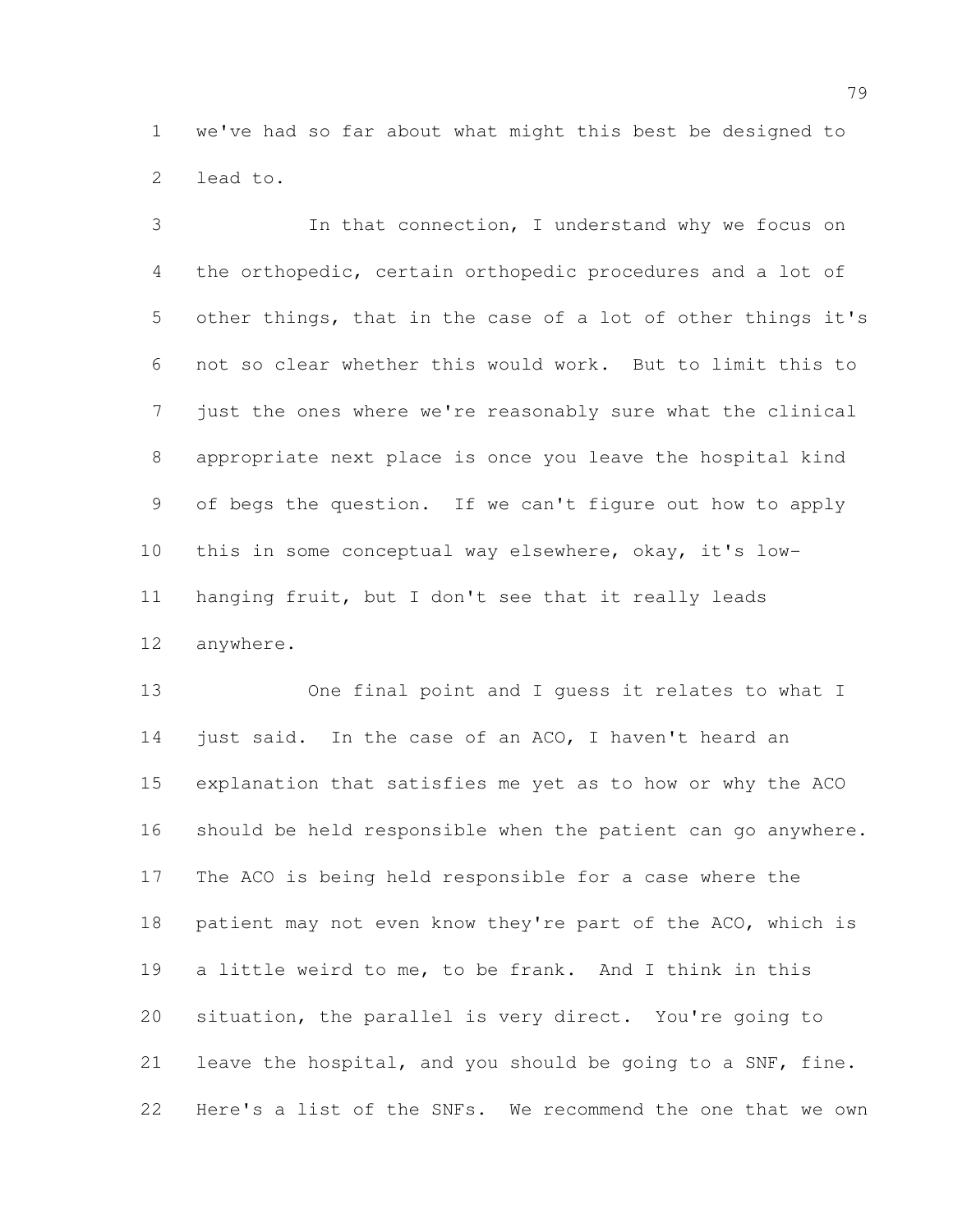or the one we're affiliated with or the one that we think is the best one in town. But then the hospital is going to be responsible for some bundle of payment when they have no power at all to influence the price as well as the quality of that referral? There's something in that I -- if somebody could explain that to me over lunch.

Thank you.

 MR. HACKBARTH: Bill, on the ACO issue, since this pre-dated your being on the Commission, I think the single biggest issue that we took with both the CMS proposed regulation and the final regulation was on this issue of this being invisible from the beneficiaries' perspective. And we strongly urged that they engage beneficiaries in making choices and even consider the possibility of beneficiaries' sharing in the savings from that choice as opposed to all the savings going to either the government or 17 the providers. But, obviously, CMS saw it differently and went a different path.

 DR. CASTELLANOS: There's a lot of good discussion, and I appreciate everybody's comments. I kind of like what Mike and Scott said about a

continuum of care and getting away from these silos,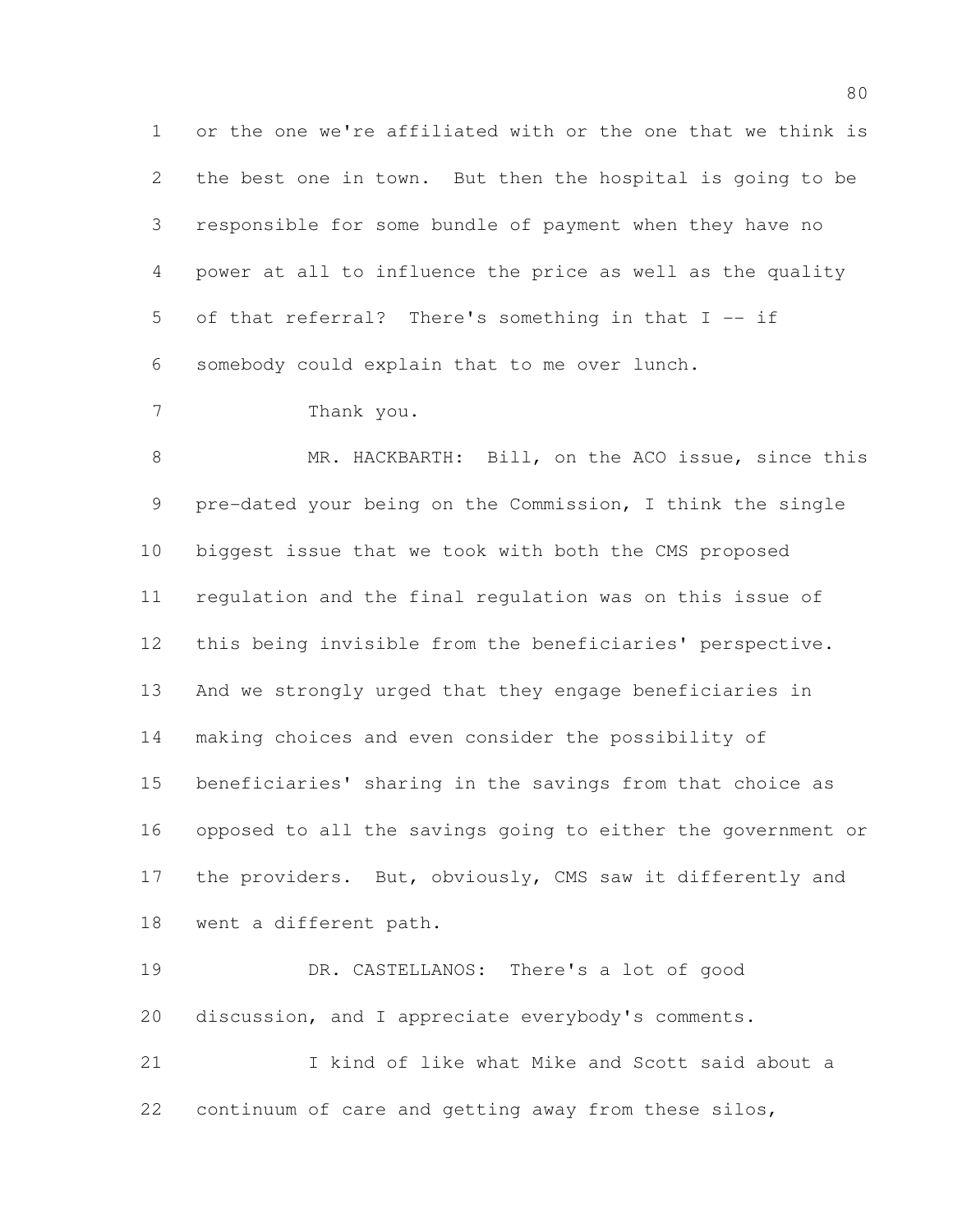because, you know, a PAC is a silo. Yes, we're talking about payment, but if you really think about it, it's really a silo, and we're really getting away from a small silo to a bigger silo.

 I like the idea of some form of care system being responsible for providing care. I really like that, whether it's an ACO or what it is, I really like that, where you have a continuity -- you have care and some continuation or continuum of care.

 Bill, you started out with stinting, and I thought you were going somewhere else, but you did talk a little bit about stinting. PACs stint. They stint all the time. If you're sick and you have to go to the hospital and the hospital has to take care of you whether you have insurance 15 or not, whether you have Medicare or not, whether you're dual eligible, Peter, you're stuck with taking care of that patient to the best of your abilities. But try to get this person into a PAC, it's going to be very difficult. They have the ability to say, "No, I don't want to take this person. He takes too much care. It's going to be too expensive."

So there is some stinting there, and I don't know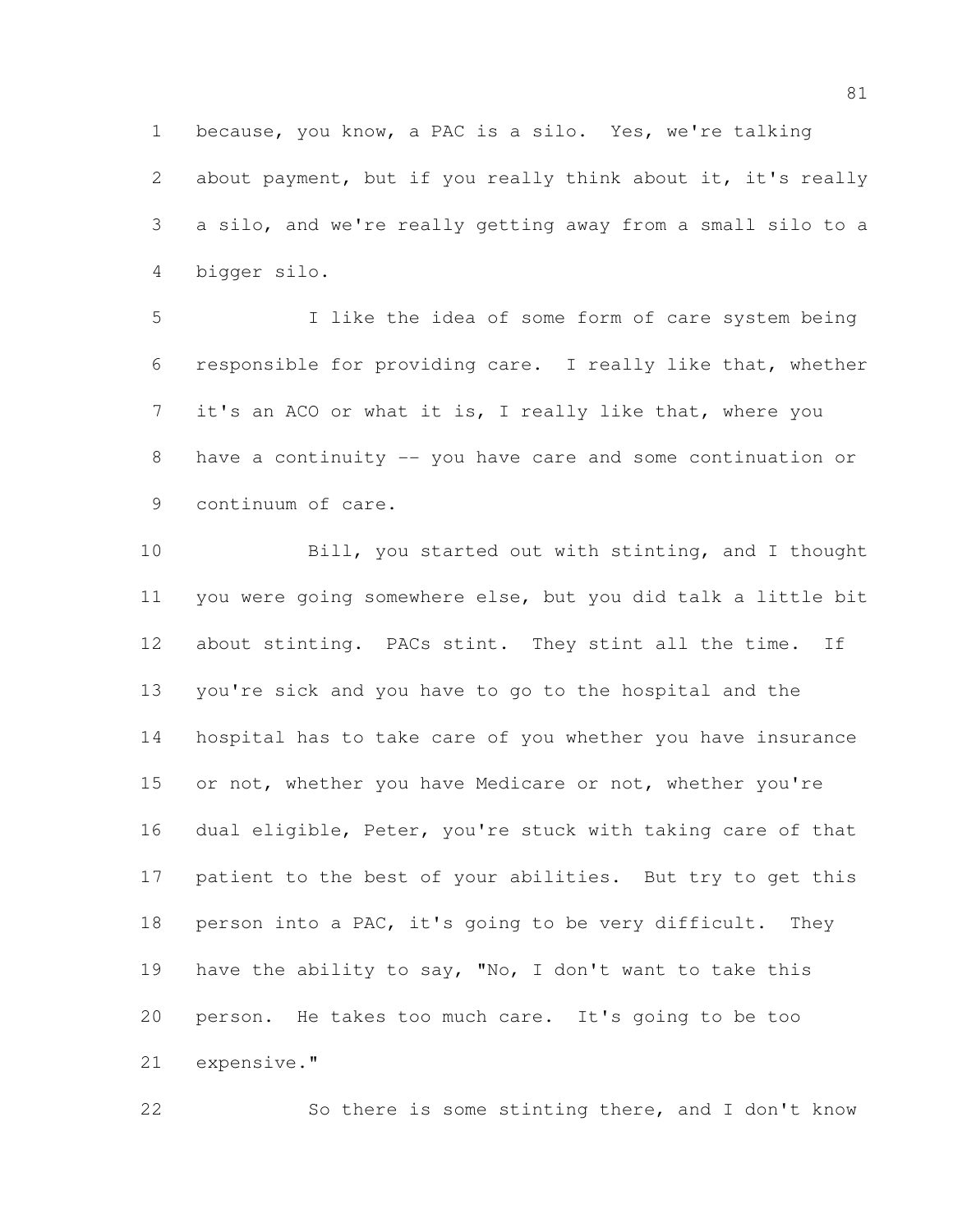how we can avoid that. I can only tell you, if you have Medicaid in my community, you're not going to find any PAC that's going to take care of that patient. Often what happens is the hospital takes the patient to get it out of the DRG and puts it in their PAC.

 So there's a lot of stinting going on, and I'm not sure how to avoid that. But I think it needs to be recognized. And I'm sure some of the industry people here will defend it, but it happens.

```
10 Thank you.
```
 DR. STUART: I think this is in a way an example of kind of buyer's remorse. We've had this idea that bundling actually is going to help us out on theoretic grounds, and we realize that it's kind of a stepping stone between, you know, bigger bundles. But the more we learn 16 about it, the more we have concerns about where it's going to go. And when we bring in the patient-centered idea about 18 being good for a particular patient, we're going away from what Mike had to say about as long as you're there on average, then as far as the financial incentives, you're okay, and then it's up to the individual organization that is accepting the payment to do whatever it does.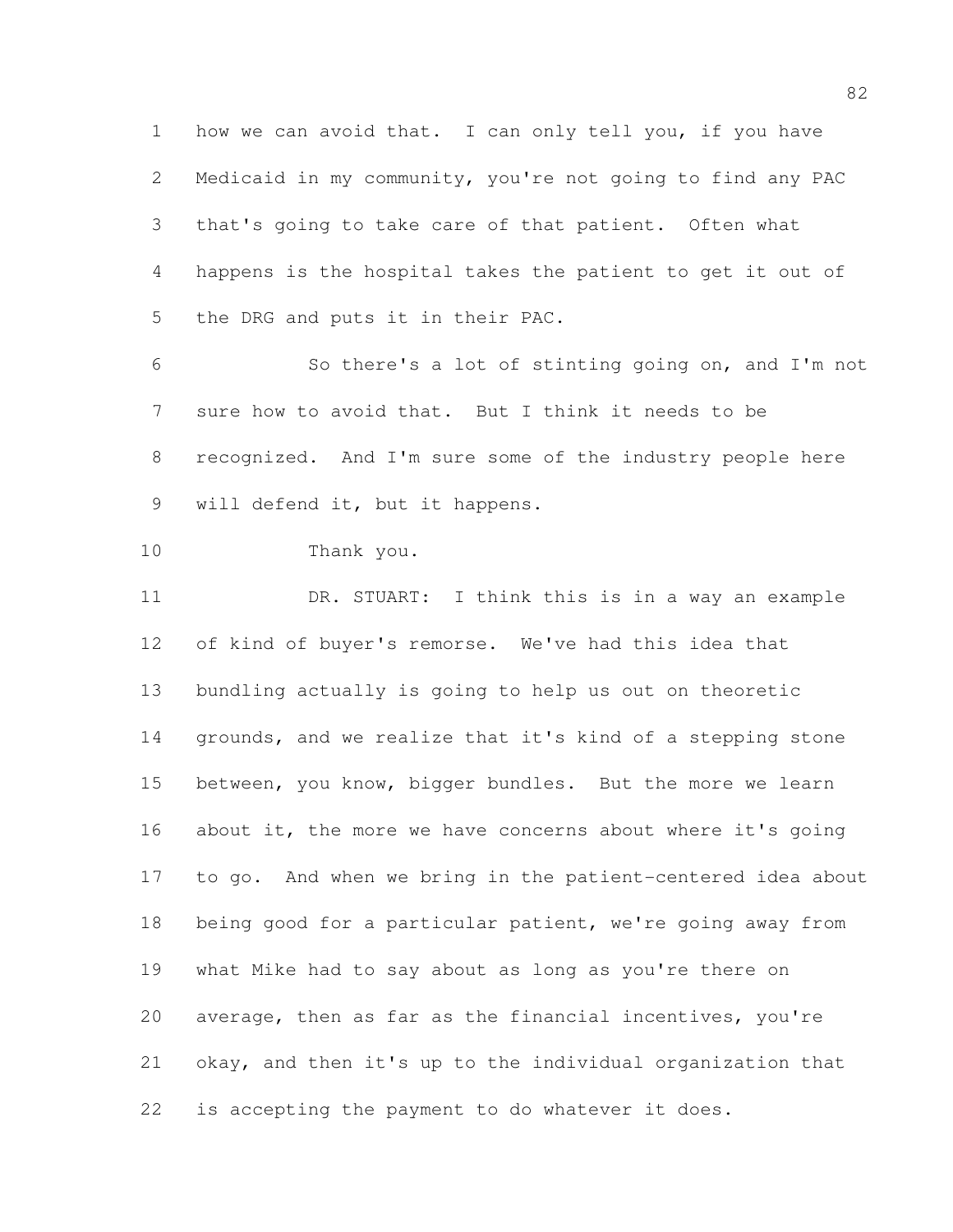One thing that I would note about this is that if you don't know what the range of variation is around the mean that you're establishing -- and you're not going to know with some of these things because they're going to have selection effects, they're going to have all kinds of other things, they're going to influence whether you get into the nursing home or not. You probably also want to think about some of the long-term monitoring issues that come about that you really want to pay attention to up front. And I didn't see any discussion at this point about how you monitor whether these things are actually working. And I think that's particularly important. Karen was talking about health literacy as an issue. You know, that's not in the payment system. You don't know whether people are going to be able to take care of themselves or not.

16 The other point that I'd like to note -- and this is a big deal in the literature on skilled nursing facilities in particular, but for other types of long-term care as well, and that is the issue about the ability of caregivers to provide services that would either substitute for or complement other kinds of long-term care services, and we just don't have that information in terms of how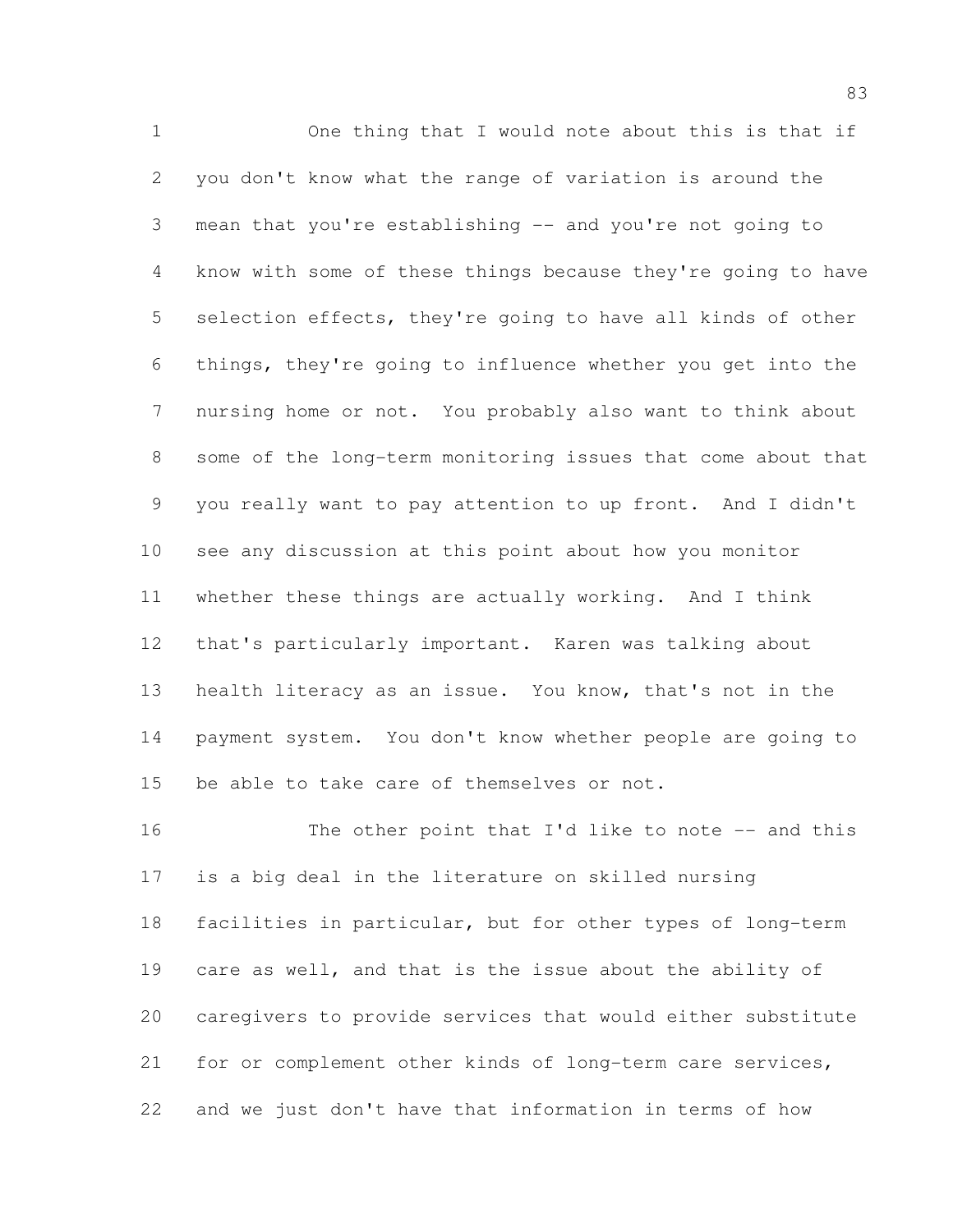that's going to affect these bundles.

| 2               | So where are we going to get that kind of                    |
|-----------------|--------------------------------------------------------------|
| 3               | information? Well, we've got this whole information          |
| $\overline{4}$  | technology initiative going forward in terms of these        |
| 5               | information systems, both at the facility level as well as   |
| 6               | at the individual practice level, and it strikes me that if  |
| 7               | you were to have an electronic record of the discharge       |
| 8               | planning process in facilities, at least that would offer an |
| 9               | opportunity for some monitoring and gathering information in |
| 10 <sub>o</sub> | terms of where people actually are -- what the reasonable    |
| 11              | alternatives are for the channeling of services for both     |
| 12              | formal post-acute care as well as release to caregivers at   |
| 13              | home.                                                        |
| 14              | MR. GEORGE MILLER: Thank you. This has been a                |
| 15              | very rich and very helpful discussion for me, and for Peter, |
| 16              | in honor of the 30-year anniversary of PPS, I propose we     |
| 17              | change the name to "Please Pay Us Something."                |
| 18              | [Laughter.]                                                  |
| 19              | MR. GEORGE MILLER: But, again, I think bundling              |
| 20              | is the right track, and I think this is an opportunity -- I  |
| 21              | think Karen said it, and I had it in my notes -- that we     |
| 22              | should follow the money, and Karen reminded us of what Nick  |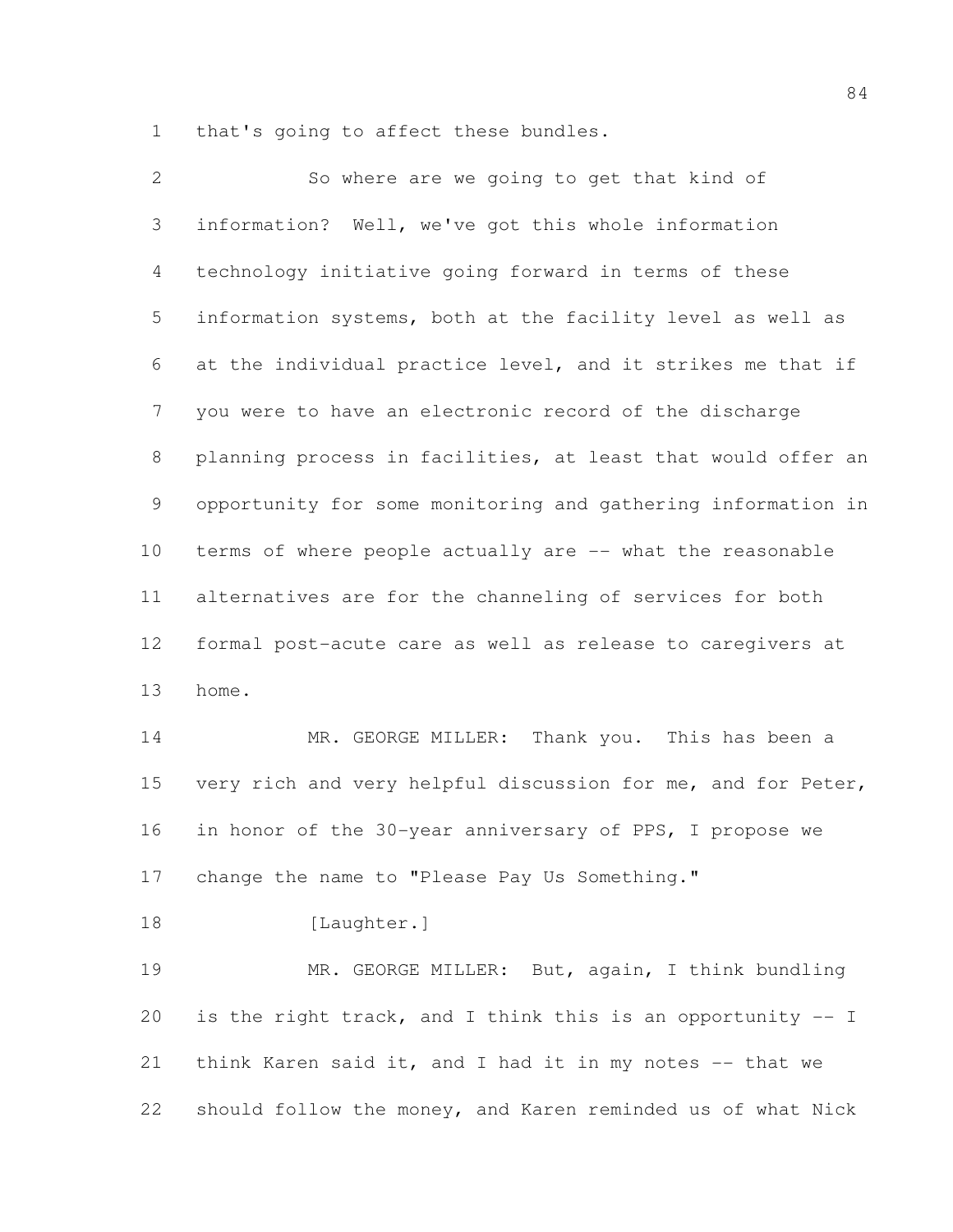would always say. And I think this is an opportunity for us, with the right bundling, to create bundles that guy us where we want quality of care and patient outcomes to go and use that possibly as a lever.

 I think it was Mary or Peter who mentioned about hospice and/or palliative care. There are times when palliative care may be appropriate. We create a bundle that would end up with palliative care, that also, I think, could help us derive the type of outcome and really, as Bill talked about, lower the real cost. I mean, if you want to follow the money, lower the cost. And that may be a way to do so.

 Also, as you have heard me talk about before, I'm wondering if this is an opportunity for us to at least address and make sure that all patients get the same level of care to deal with health care disparities by

appropriately bundling are.

18 But, conversely, on the other side, I wonder as we look at this, where does the patient have responsibility? We often recommend that a patient as an example needs to fill a script for blood pressure medicine and they can't 22 afford it, they are making a decision between eating, rent,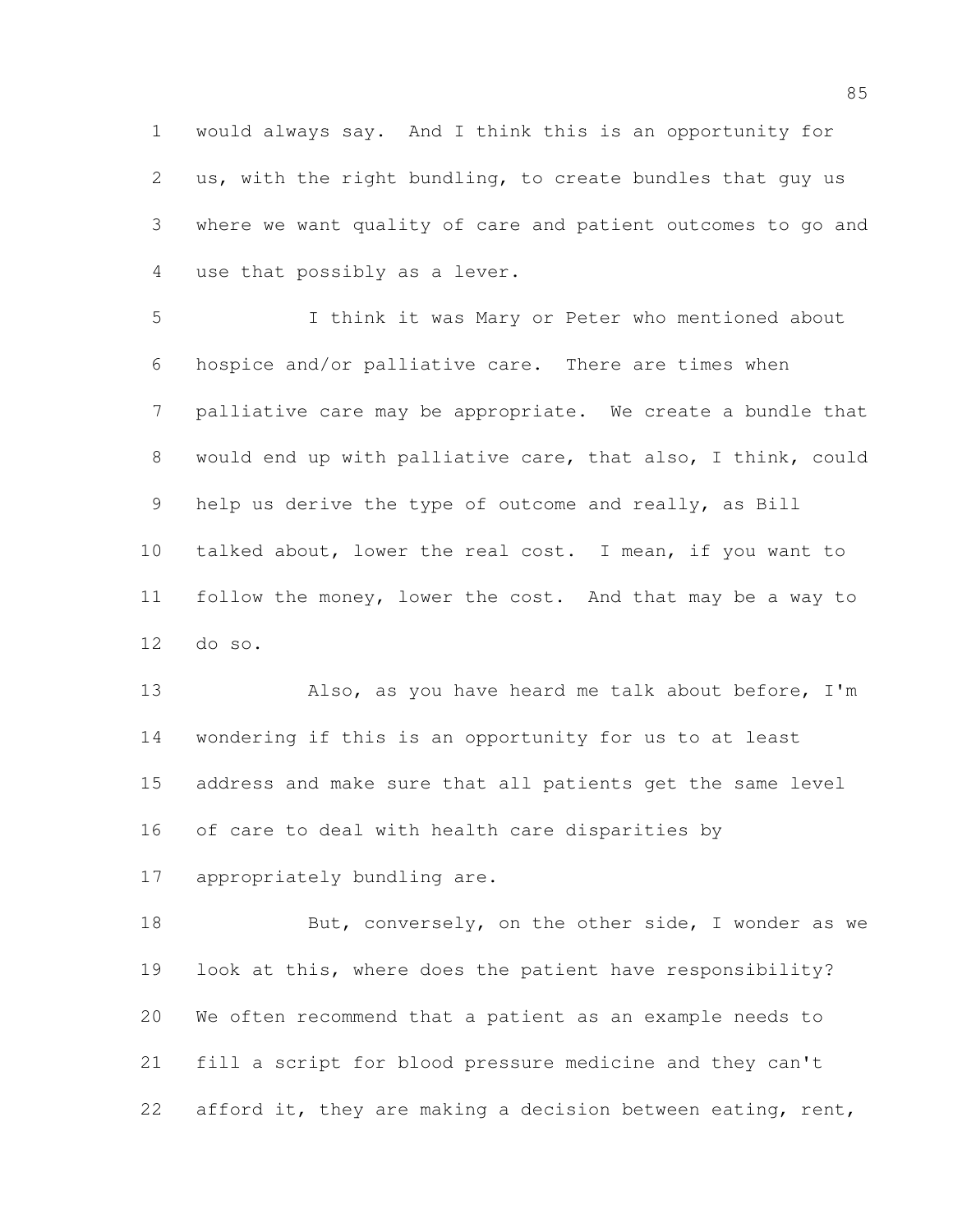and the prescription. So we get them back in our system because they can't afford that, and so I don't know if bundling has an opportunity to deal with that issue, but it's something we should at least think about.

 I also wonder if psych data are in these numbers. I know we often have patients that have heart failure, and that leads to depression, although it's not necessarily post-acute, but is that quantified in this data? Do we look at that as a post-acute care issue? I'm just raising that as a question.

11 Then, finally, I think this is an opportunity with bundling also to redirect care with primary care physicians as well to direct the appropriate care if we really want to make a significant sea change involving the primary care as a major focus of bundling care. I could see a system, just thinking out loud, where you get a different payment stream if you start with a primary care physician versus if you started with a cardiologist -- I'm not picking on cardiologists. I don't want any letters. But using that as an example, and that may be a way that we could really change the sea change --

MR. HACKBARTH: In a minute we're going to start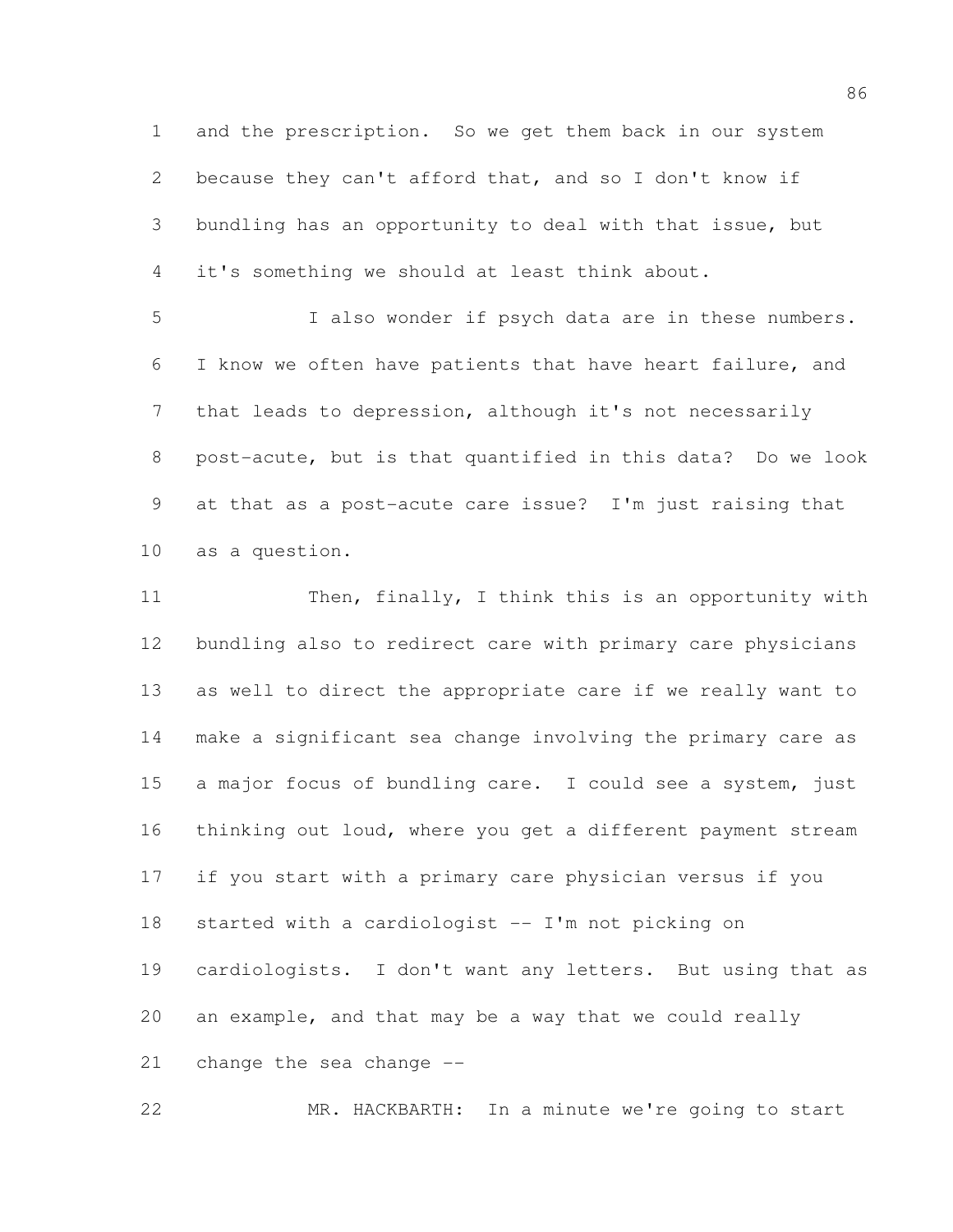talking about care coordination.

| $\mathbf{2}$    | MR. GEORGE MILLER: Yes, I know.                              |
|-----------------|--------------------------------------------------------------|
| 3               | MR. HACKBARTH: These two topics --                           |
| $\overline{4}$  | MR. GEORGE MILLER: -- can intertwine.                        |
| 5               | MR. HACKBARTH: -- overlap with one another.                  |
| 6               | MR. GEORGE MILLER: All right. Thank you                      |
| $7\phantom{.0}$ | MS. BEHROOZI: So, a lot of important issues about            |
| 8               | how to address variability, variability of patient needs,    |
| 9               | and I think a lot of, as people have said, a lot of the      |
| 10              | important focus that the Commission can put on it, that the  |
| 11              | staff can spend important time on, is on risk adjustment.    |
| 12              | And, of course, what we want to really get at is practice    |
| 13              | variability, and I really liked what Peter said, actually,   |
| 14              | in the first round about -- not so much about the            |
| 15              | predictability of what's needed, but who's in control of the |
| 16              | decisions about how the patient should get treated, and the  |
| 17              | more you know where that control is and that there, in fact, |
| 18              | is control by the provider, that that presents               |
| 19              | opportunities.                                               |
| 20              | Just in that whole area of practice variability, I           |
| 21              | just wonder about the places where there are no LTCHs,       |

right, no LTCHs for providers or for people, too, and what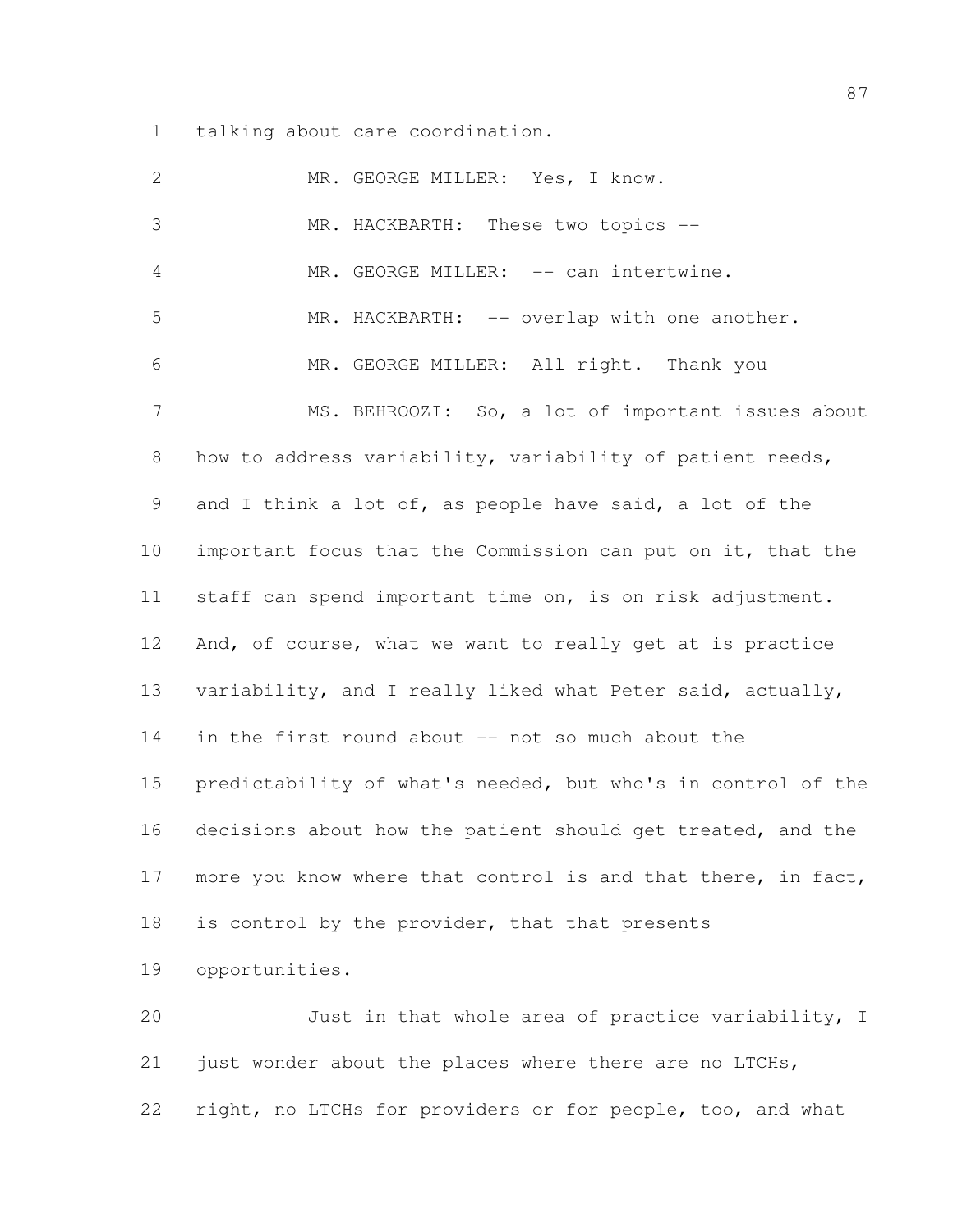we have talked about in some of the prior post-acute care work is that a lot of those people who might otherwise be in LTCHs probably are in home care, which is sort of way down at the other end of the intensity level, or they may be in SNFs or they may be staying longer in hospitals, maybe kind of bringing some of that back into this analysis, because to the extent that that stands there as one of those institutional areas but it doesn't exist everywhere, I wonder what we can learn from that.

10 But, anyway, so all of those things need to be examined and reconciled and whatever to make a really robust system. But going back to the Nick Wolter approach, the little, whatever, adage that I had written down, not low- hanging fruit, was don't let the perfect be the enemy of the good.

16 And when I look at -- that's kind of why I asked the question about model two or model four. It's the same thing. As a payer, if I could get two to three percent off of what I paid that provider last year -- instead of five percent more, you know, instead of a trend factor of an additional seven percent, if I could get, like, a net ten percent reduction from what I would have expected to pay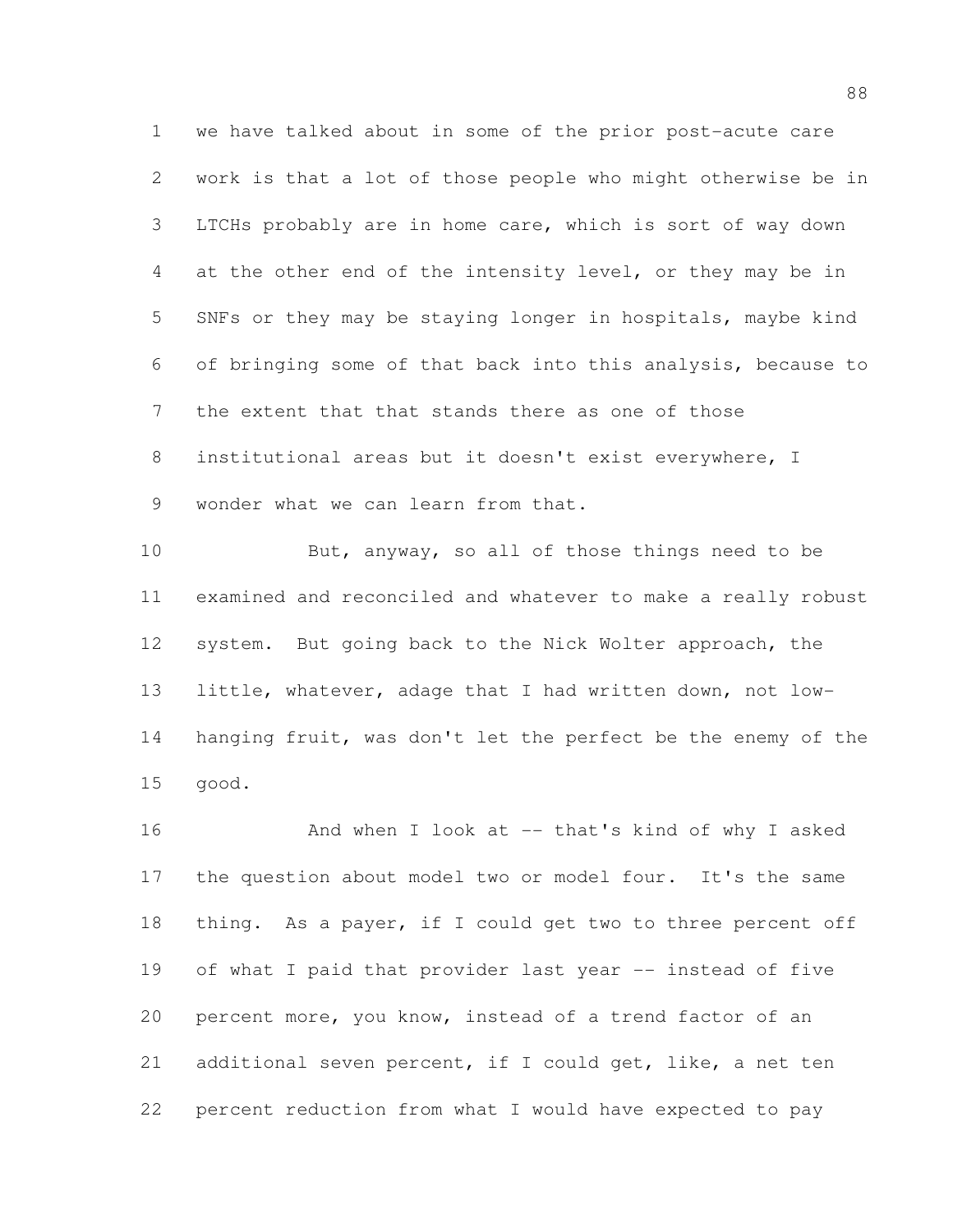this year, I'd say this is money on the table. Great. Grab it. You don't need to fix all that other stuff before moving to some of these areas that clearly aren't designed to reduce geographic variation, right, if you're just going based on what that particular provider did before. It's not really necessarily going to produce tremendous corrections in what might be practice patterns that are excessive in terms of the amount of treatment or whatever. But it's a great start and it puts providers, I think, on the track to thinking about how to come in at those targets. 11 But, having said all of that, I think that, again, the important work that the -- the important additional work that the Commission can do is on then protecting the patients against the providers making purely economic choices, and people have used the term stinting, and I think Ron's, actually, description of the many different forms of stinting is a very important one. So I think we really do

protect patients and the quality of care they receive. But

otherwise, go for that two to three percent right now.

need to be sure that we are offering policy levers to

 DR. BAICKER: I agree that the move towards bigger bundles is better, and all else equal, we want to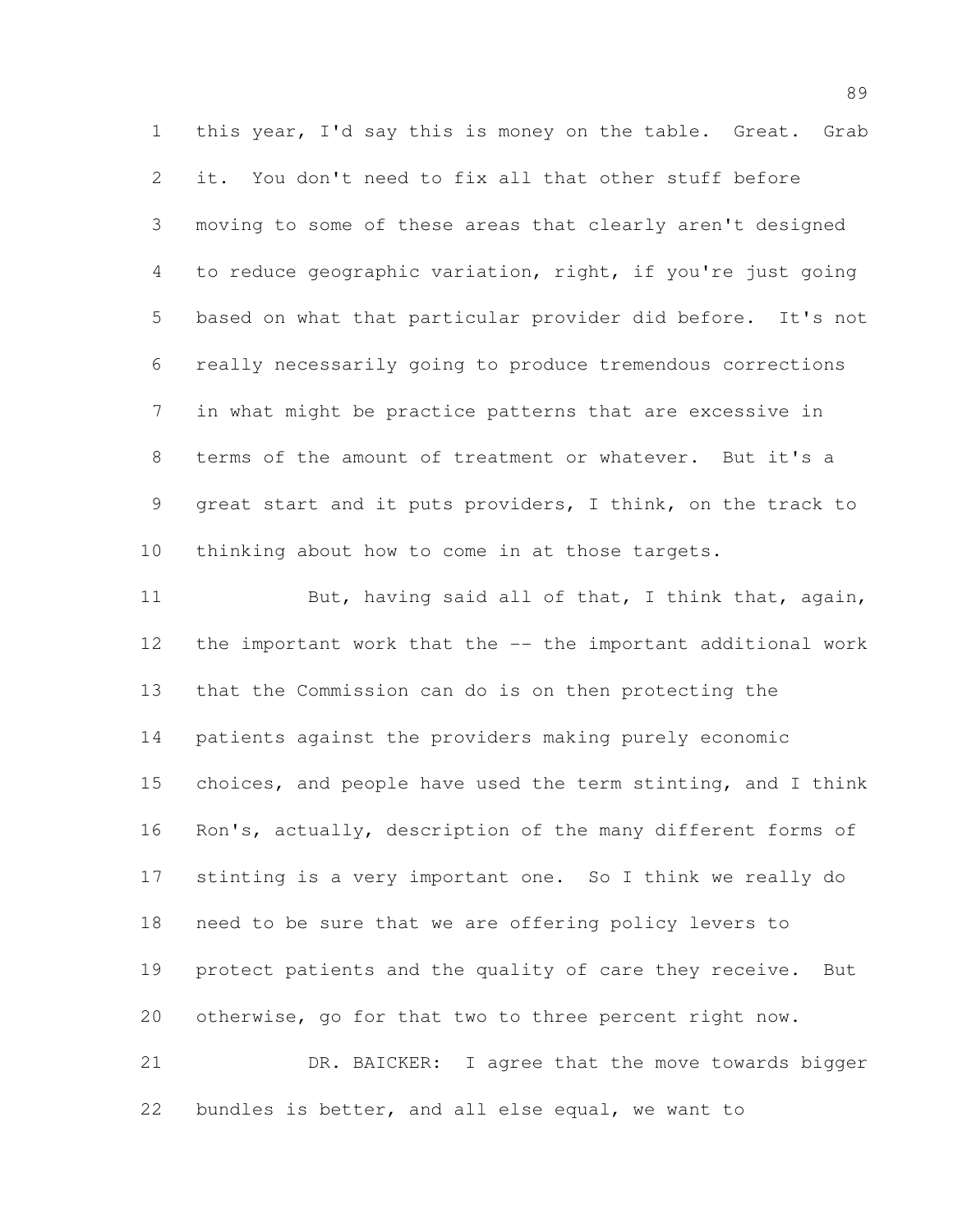incorporate a longer period of time and a greater number of entities and that the real challenge comes in as -- both with the stinting but also with the selection of patients and that seems like a bigger problem when you're trying to contract across separately operating entities, that the selection is going to play a much more destabilizing role when there's nobody who can internalize the spillovers to other downstream entities.

 And that's part of why I was asking, in particular, about the predictability of future PAC needs, and if the hospital knows well which patients are going to 12 go on to PACs or which ones should go on to PACs, that's a different story from if it's less predictable ahead of time. And if you can get it right on average and it's not so 15 predictable post-risk adjustment -- obviously, the risk adjustment is key -- then it seems like it works even better than if the risk adjustment is inadequate or it's 18 particularly predictable and, thus, amenable to the kind of selection that would lead to patients not having access to the providers that we want them to.

 MR. HACKBARTH: But wouldn't those two go hand-in hand? if it is predictable, then isn't it amenable to risk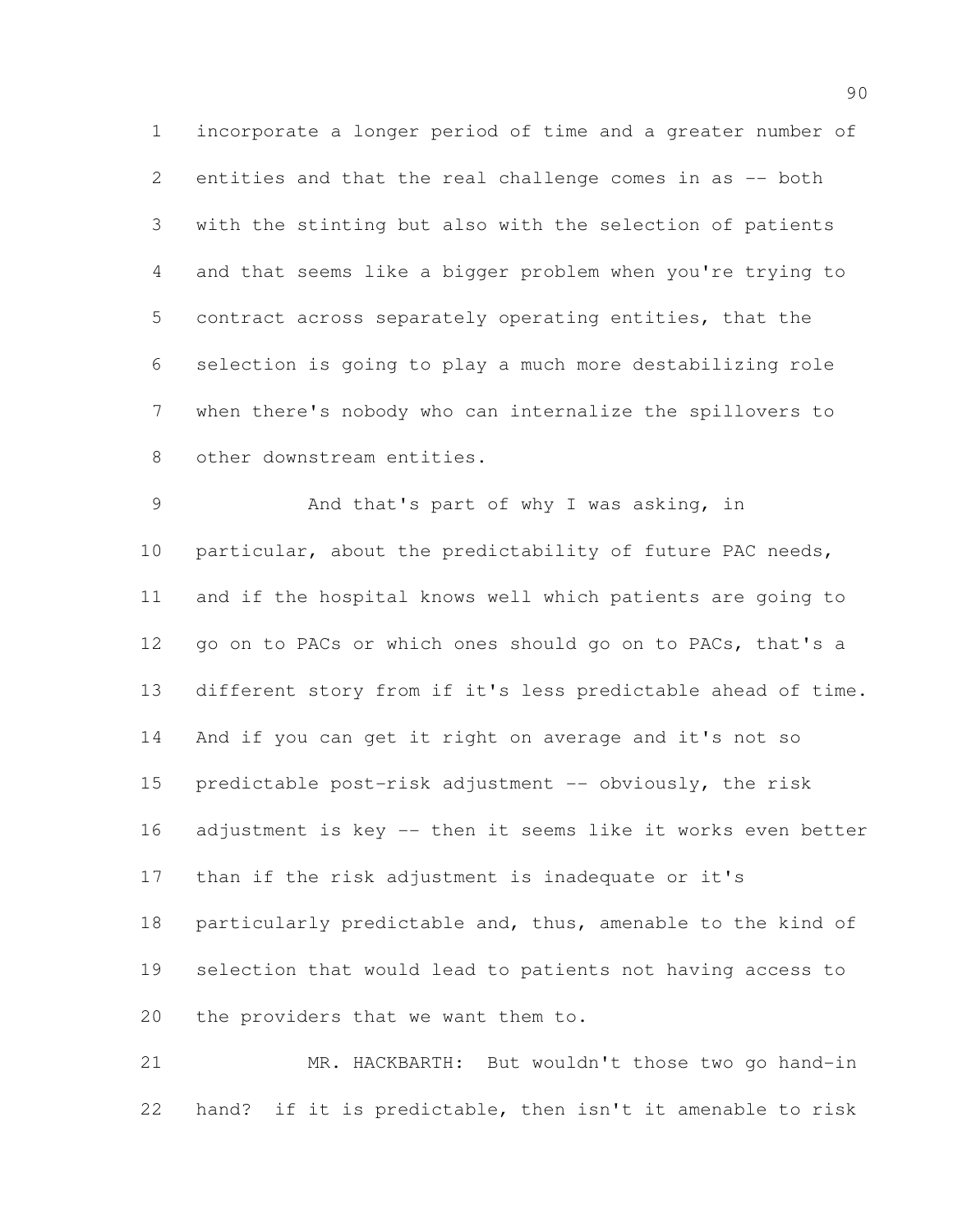adjustment?

| $\overline{2}$ | DR. BAICKER: Yes. So the question is -- well,               |
|----------------|-------------------------------------------------------------|
| 3 <sup>7</sup> | there are two factors that go into the predictability.      |
| 4              | There's the stuff that we observe in our risk adjustors and |
| 5              | then there's potentially other stuff that the providers     |
| 6              | observe. Right. So how good a job do our risk adjustors do  |
| 7 <sup>7</sup> | in predicting what they can see, and I love the bear        |
| 8              | analogy. We don't need to do perfect risk adjustment.<br>We |
| 9              | just need to do risk adjustment that's as valid or as good  |
| 10             | as anybody else can do.                                     |
|                |                                                             |

11 MR. HACKBARTH: Right.

12 DR. BAICKER: And so is there a divide in what they observe versus what shows up in the claims or whatever we're using.

 DR. DEAN: Just a quick comment on risk adjustment. There was a very interesting article just a couple of months ago in the Annals of Internal Medicine about complexity, and they took a group of primary care doctors and asked them to identify which of their patients were complex, and then they ran those same patients through the usual risk adjustment. There was very poor correlation. So I think it just says how difficult this is, and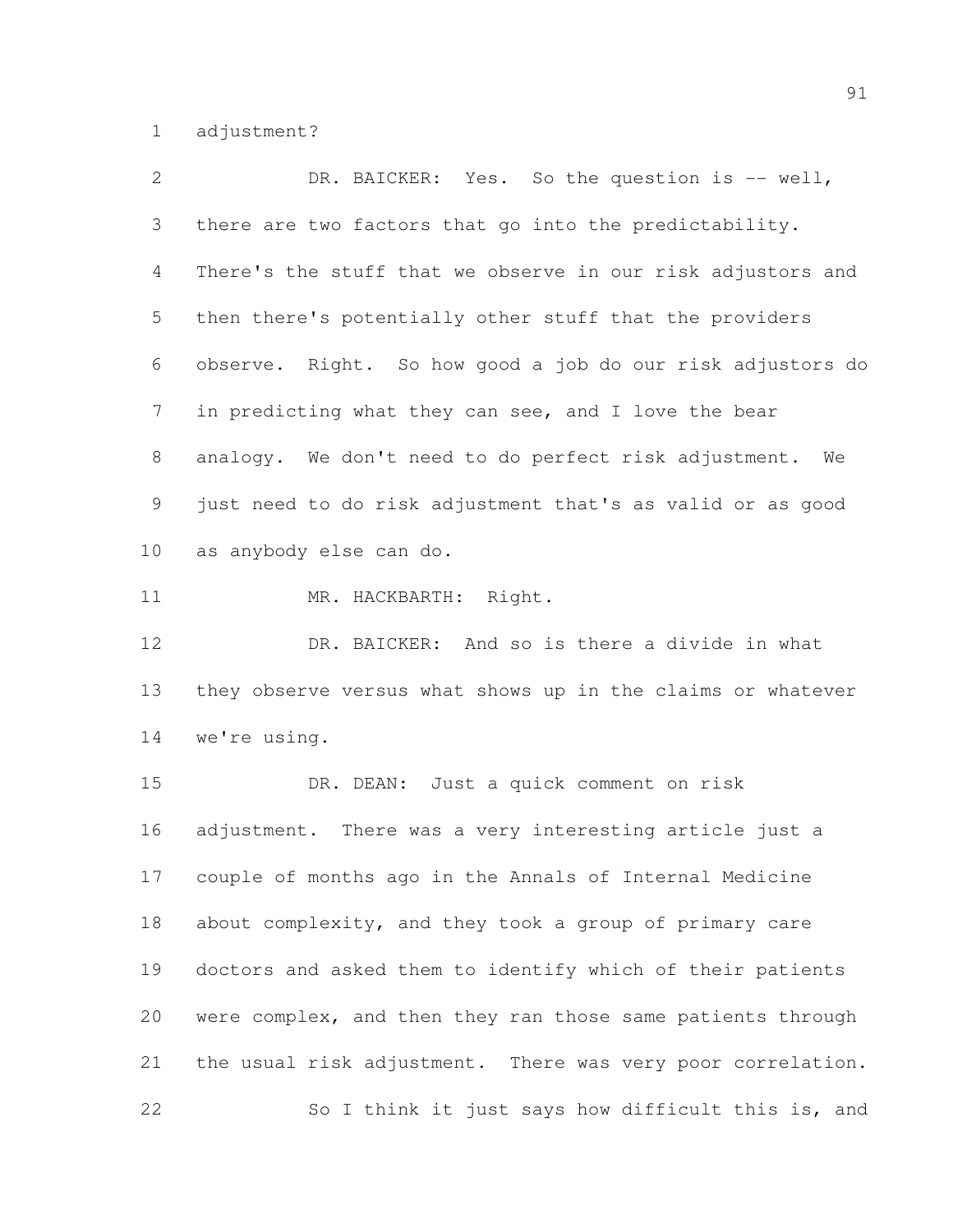it had to do with -- you know, somebody brought up the issue of mental health issues, a whole lot of social, depression, all those things. Our ability to risk adjust is good, but it is way short of perfect.

 MR. KUHN: Three points. The first one, on this issue of risk adjustment and kind of the averaging process that I think Mike and Glenn and many others have talked about, you know, I understand and I agree with it, the concept that's out there. I just want to make sure that we think about low-volume providers, because if this bundling is going to be scalable, we have to make sure that we don't leave anybody behind in the process. So I think that would be on our "to do" list as we go forward.

14 The second issue, in terms of variation, a lot of people have spoken to that and I agree with all the comments that have been said. There's a real opportunity to get at some big wins early, hopefully looking at where the greatest variation and where there's an opportunity to really kind of incent some change that we think is appropriate, that we can move faster on than before, kind of a little bit what Mitra was saying. Where are the big gains we can get and get them early as part of this process.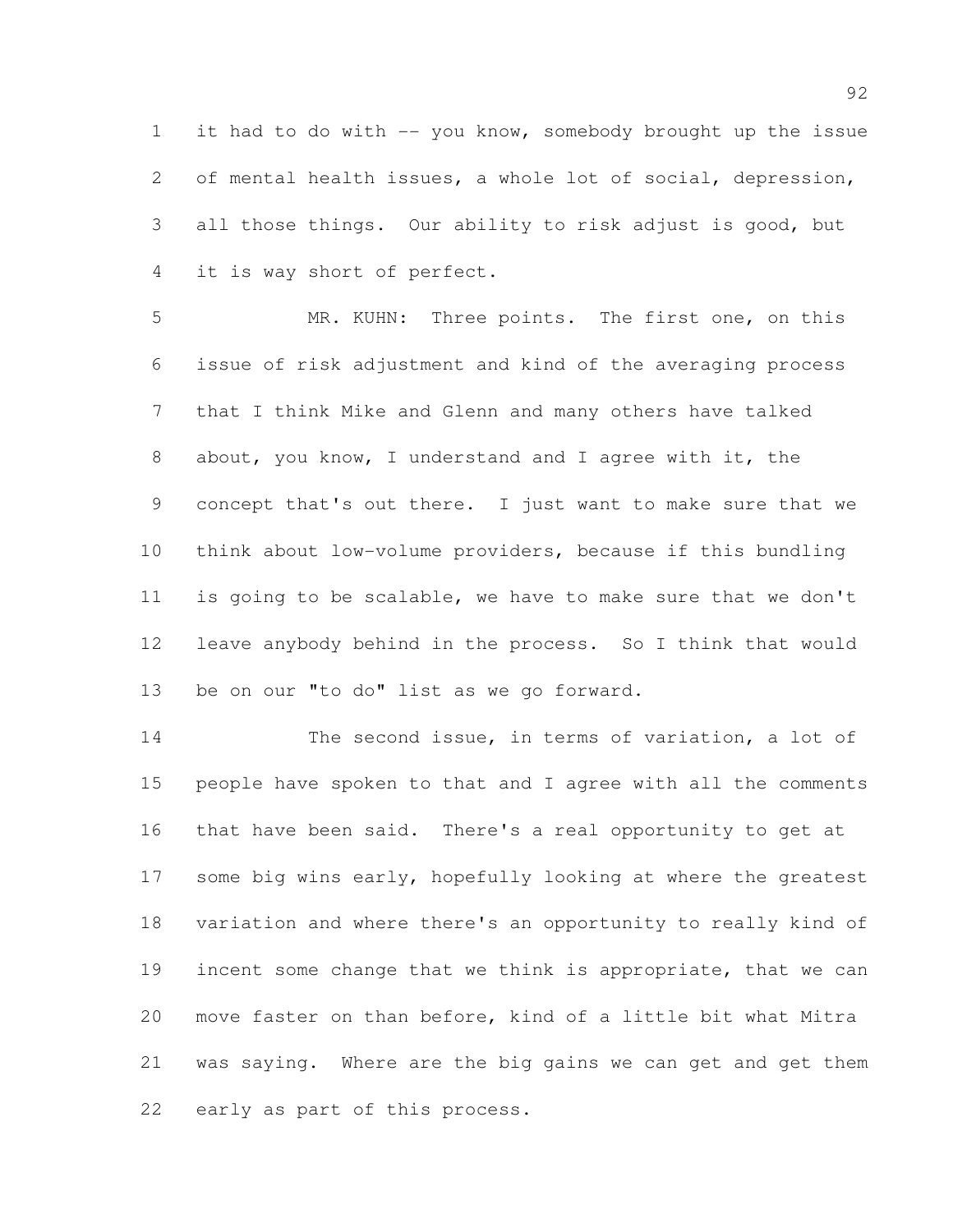1 And then the third thing that we've all kind of -- many of us have talked about, but I think it's pretty important to come back to it, and that is how are we going to establish the baseline when we believe the utilization might be high in certain post-acute care areas, particularly in some of the therapy services. And I think establishing that baseline is absolutely going to be essential and trying to get that as accurate, or at least have a methodology that we can defend going forward on that would be very helpful. 10 DR. BERENSON: Happily, some people have started articulating some of my concerns. First, let me say I am happy this pilot is going on. One is there are a lot of very smart people who think it's an important improvement, 14 so I think we will want to test that and see what we learn. 15 And under one scenario that I'll lay out in a few moments, I actually think it could compliment more fundamental payment

and organizational delivery reform.

 But I've got major concerns about both some of the issues around episode-based payment and then particular 20 concerns about bundled episode-based payment. One -- and we haven't talked about it much except Mike sort of brought it up in round one, is operationally, it is very difficult. I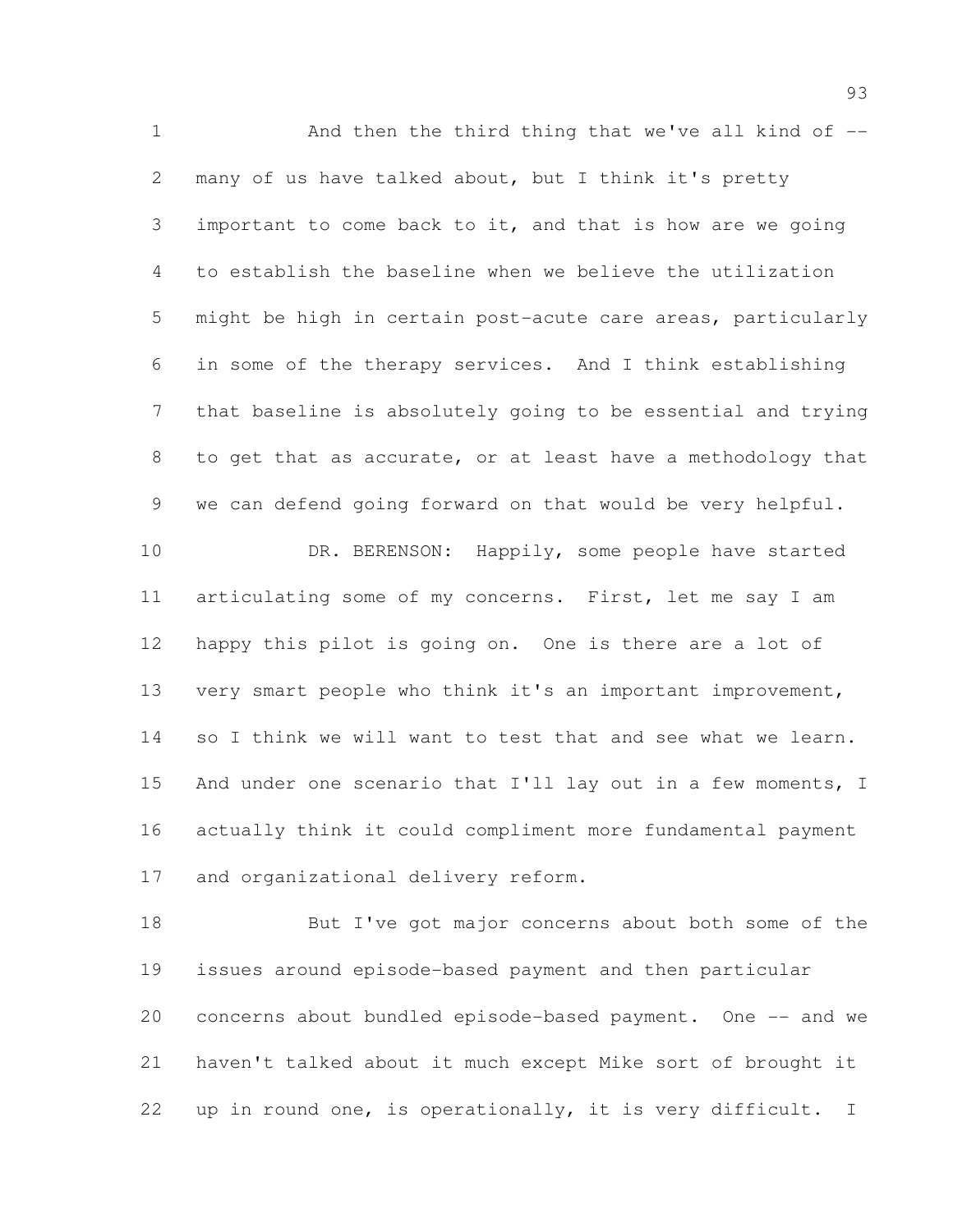mean, if you just take the typical scenarios of what happens to patients after a hospital discharge, let's say they go to a PAC and then there's an ER visit and there's potentially another hospitalization, you can deal with an episode payment to, say, the hospital, which says that they're going to be responsible for a readmission, but are all the doctors who see the patients for other purposes, are they part of the bundle? Are they outside of the bundle? Does it create a new bundle? But sometimes there's no new bundle. It was just we ruled out a pulmonary embolism and there is no new - 11 - it's just very complicated stuff.

 I would point to the Health Affairs article that looked at PROMETHEUS, which they've been trying to do this for years, and it pointed to lots of operational issues. So even if conceptually it makes sense, I think it's actually more complicated than capitation or global payment to actually implement episode-based payments.

 My second and major concern goes to the issue of the incentive for volume increase, and that's why I asked the question in round one about what we did or didn't know about hip surgery. A major driver of health care spending is inappropriate services. I've seen a recent literature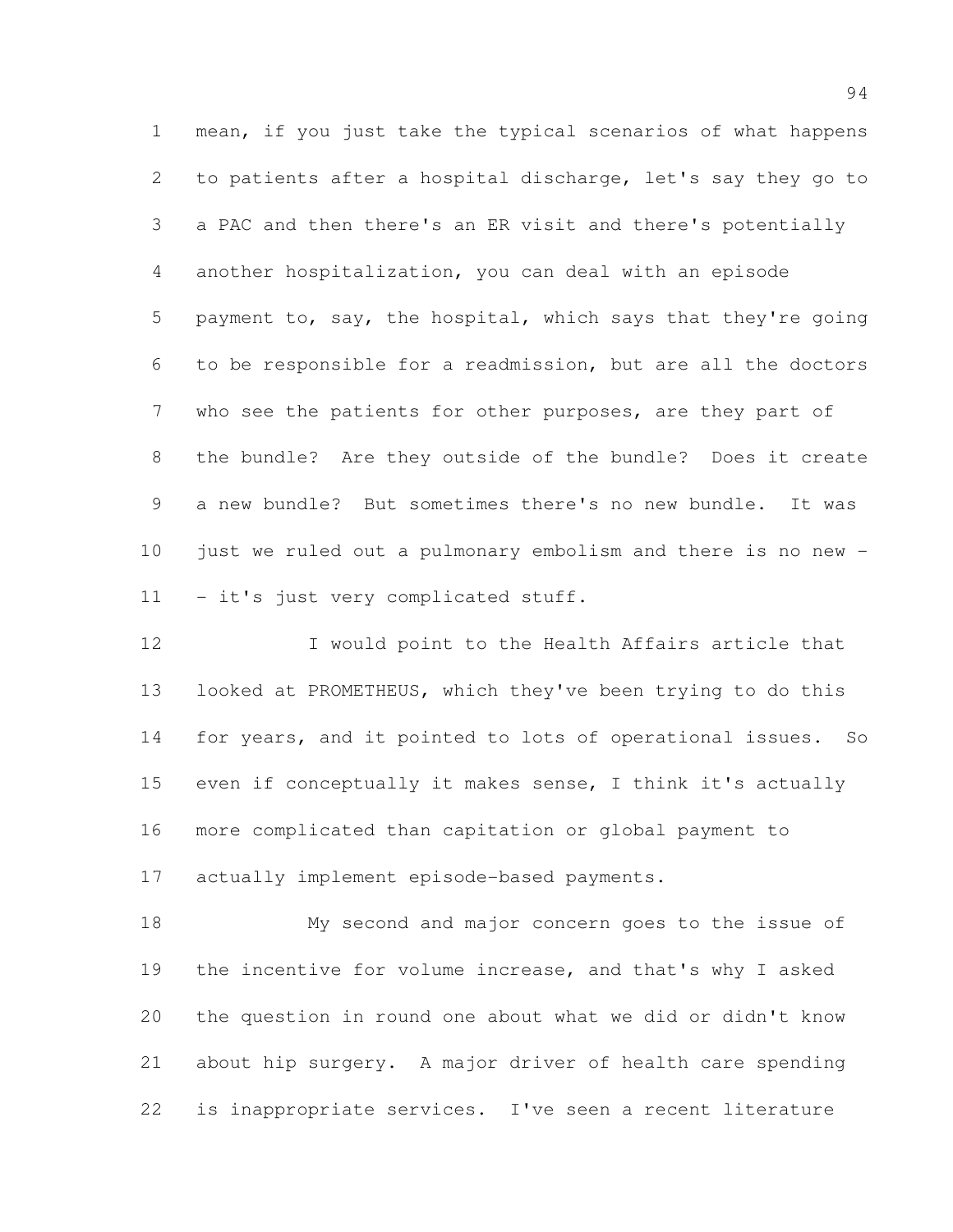review which actually it turns out the literature is mostly concentrated in particular cardiac and orthopedic and a few other procedures. But we've just got the recent information, the COURAGE trial, which pretty well has documented that medical management of chronic stable angina is as effective as stent placement. In a world of shared decision making, some patients might select the stent. But clearly, there hasn't been any real change in the incident of stent payment, which about 30 percent of stents are placed for chronic stable angina.

 We have a fee-for-service engine driving inappropriate services, and so let me just go to the data in the material you sent us. One center in the ASIS demo [phonetic] saw a 28 percent increase in volume for cardiology services and a 31 percent increase for orthopedic procedures. Now, I like the notion that CMS might do some admissions policies, but how do we interpret that? On the one hand, it could be what they're doing is people are moving from other institutions to this high-value, high- quality place and the total number of procedures in the community are not increasing, we've had a shift. But I would suspect that at least part of this is consistent with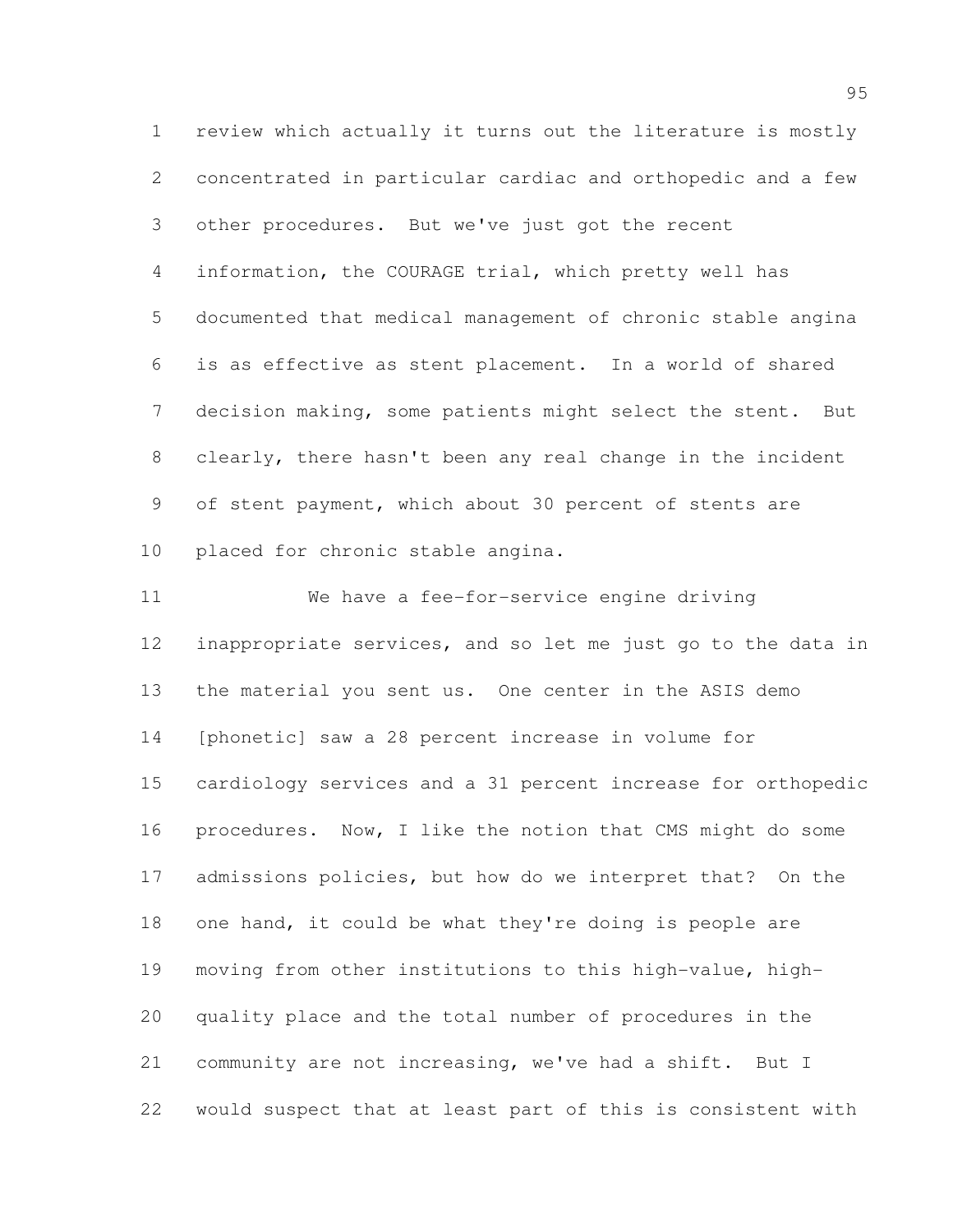the notion of a medical arms race that Hal Luft and Jamie Robinson defined about 20 years ago, which is non-price competition, basically competition to attract patients based on the latest and greatest of new technology, in some cases giving people what they don't need. There's also operationally developed service line competition, is how it gets called.

8 And so we might save two or three percent, Mitra, on the cost within the bundle, and you might be losing ten 10 or 15 percent for inappropriate services. And so we can say 11 -- and I think this is right -- that we have those incentives currently in fee-for-service so we're at least not making it worse. I'm not so sure of that. You put all these parties together, particularly the doctors and the hospitals together in a service line focus factory and I'm not sure we wouldn't have higher volume than we have in the baseline. I don't know that, but I don't think in any case it solves the current problem that we have in fee-for- service. It sort of institutionalizes it. So we might be kidding ourselves with -- I mean, looking at this data, I'd be real concerned that CMS is actually losing money in the ASIS demo [phonetic] despite saving two or three percent on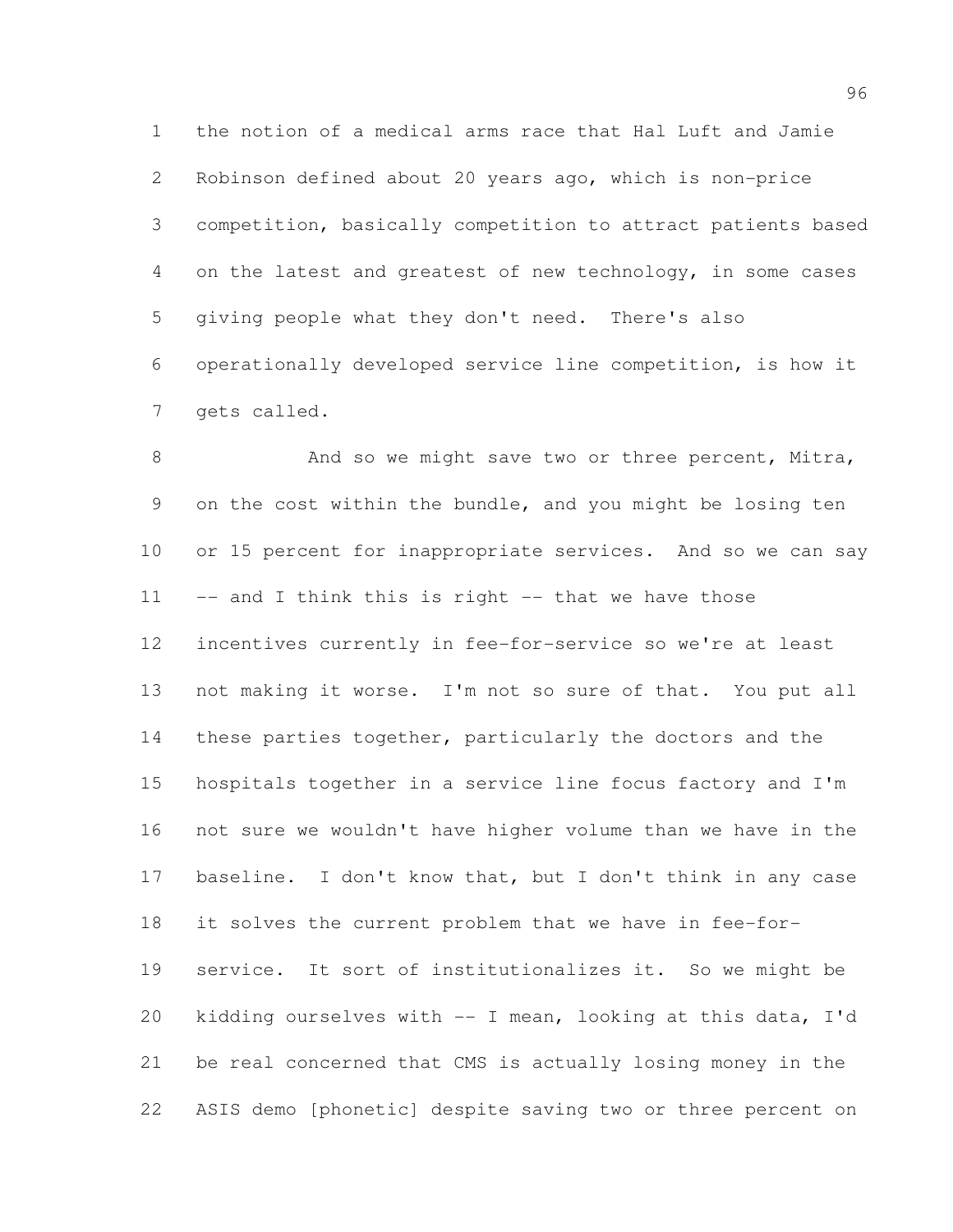each case.

| $\overline{2}$  | In the first -- another point I'd want to make is           |
|-----------------|-------------------------------------------------------------|
| 3               | around another concern that we don't give -- haven't given  |
| 4               | much attention to, and Bill and Mark and Glenn had a very   |
| 5               | brief conversation about it in round one, which are sort of |
| 6               | the business issues. If I'm a home health agency, how do I  |
| $7\phantom{.}$  | develop a business plan and a budget if my cash flow is     |
| 8               | going to a different entity? Now, it's possible you can     |
| 9               | sort of have the payments flow through, but sort of by      |
| 10 <sup>°</sup> | definition, some other entity -- and I assume for practical |
| 11              | purposes it's going to be the new hospital and not new      |
| 12              | entities we're going to be creating -- is in control of     |
| 13              | steerage.                                                   |

 So now we have given my, if I'm a home health agency, virtually all of my potential revenue is actually in the hands of a hospital and that, for better or for worse, that creates a whole different set of relationships. And I would distinguish an ACO in which there are contractual business relationships amongst the parties where they work these things out from just having these relationships based around payment. I'm not sure how the market would respond to that, but I think we would want to really try to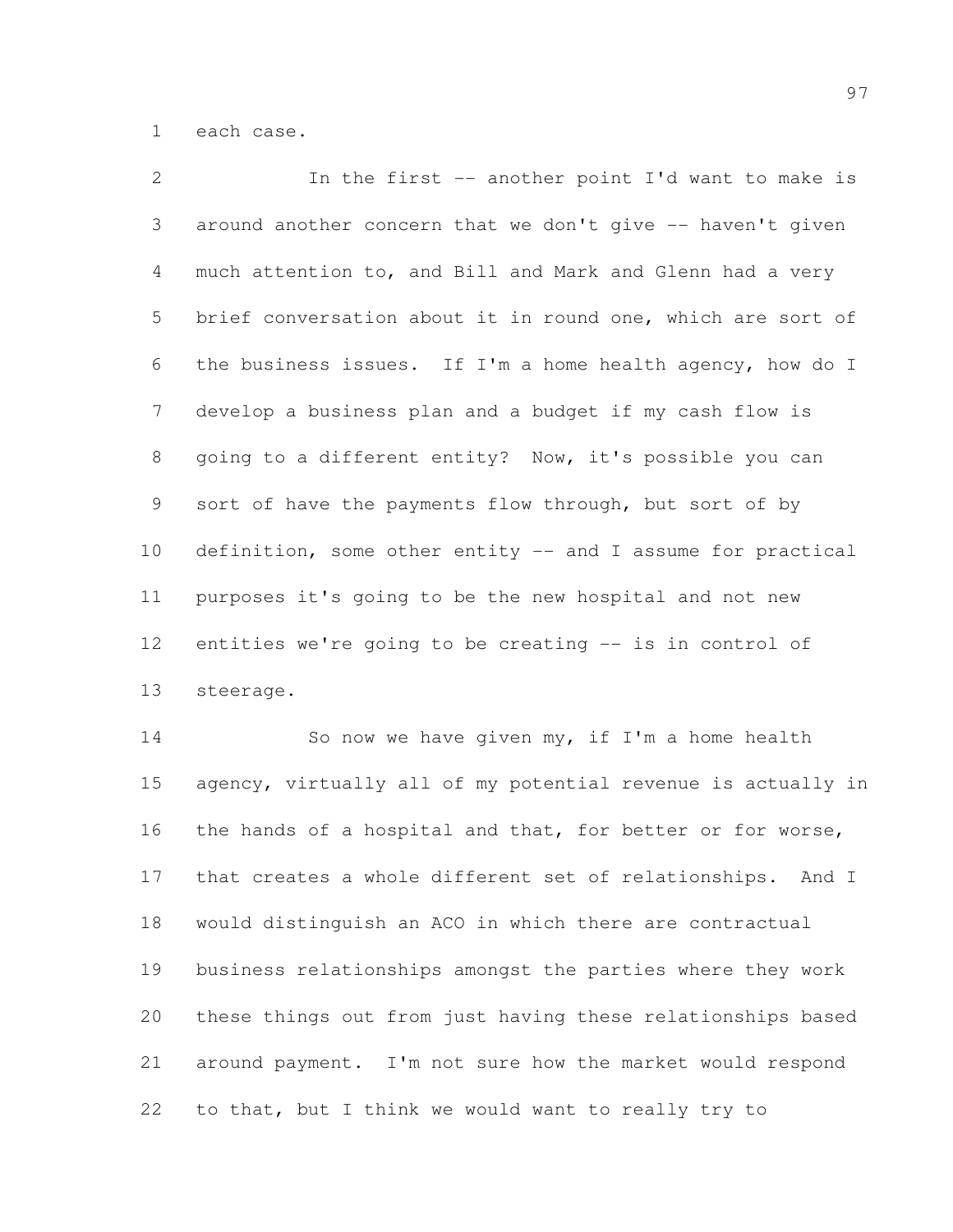understand those bundled relationships, sort of the business aspects of those bundled relationships. How would it actually happen?

 That's why I've thought for a long time that rather than actually having to bundle the payment to hospitals and doctors and in dealing with the, in many cases, the relationship issues between doctors and hospitals in many communities, just be more liberal on your use of gain sharing and the bulk of at least the payment to hospitals and doctors for a hospitalization is the hospital's money. If we want them to cooperate and use 12 joint purchasing to get lower price appliances, et cetera, do gain sharing and not have to deal with the complexity of 14 actually giving the doctors' money to the hospital.

 So in any case, I don't know exactly where I would come out on this, but I don't think we've explored those very practical, how would the market respond to a complete different cash flow situation.

19 And so the last point I'd want to make, and this is what some of the other Commissioners have addressed, is does this get us on the path to where we want to go, or as I would say, is it potentially a cul-de-sac where we would go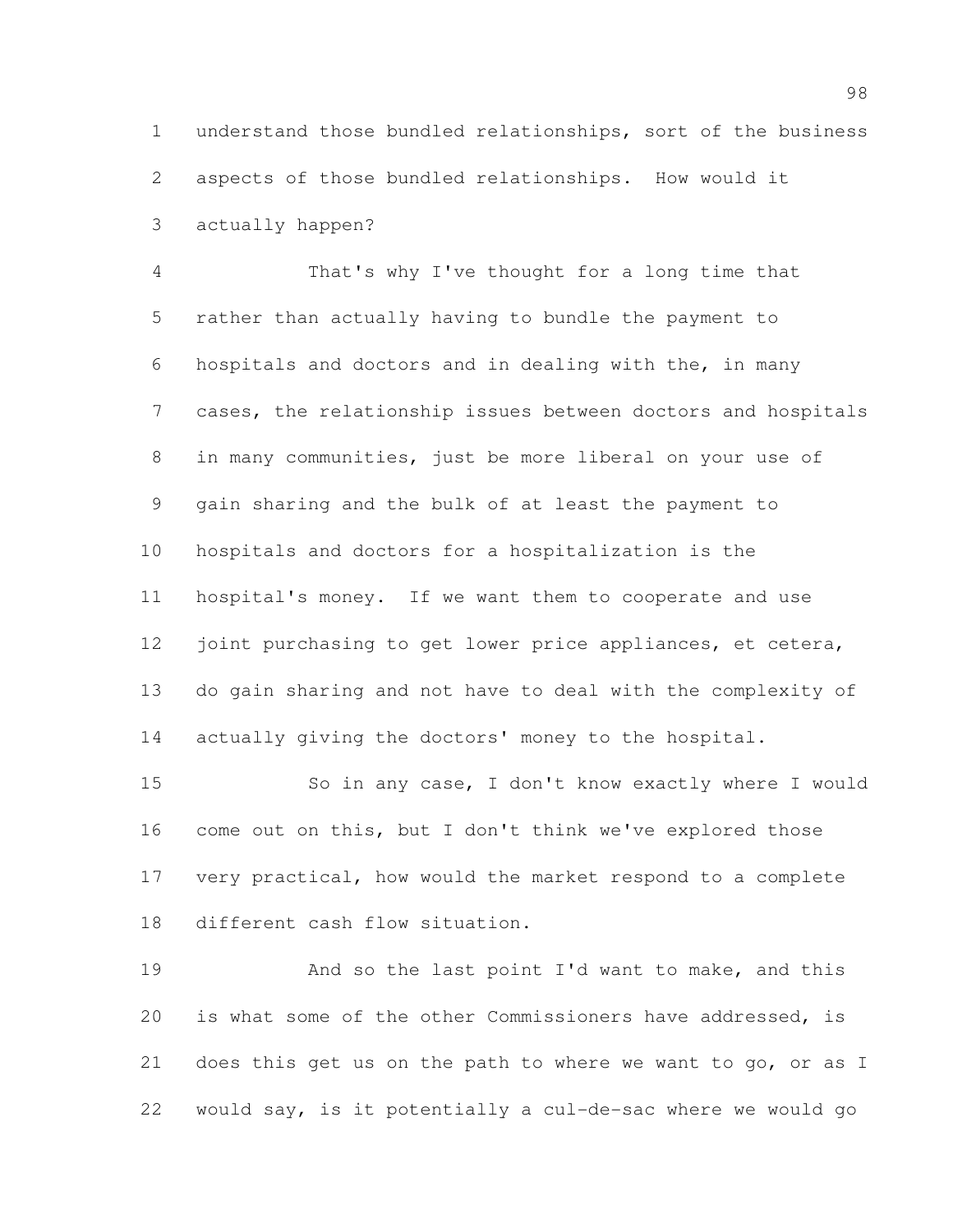in and never get out and spend a lot of time. So I guess it was Mike saying it can't be worse than what we've got, it might be better, but there's a lot of opportunity costs if we really spend a lot of effort going to something that might be marginally better.

 Here's the scenario in which I think it could fit into a long-term strategy. If we actually had ACOs that were paid global payment or some combination of global payment with some fee-for-service sort of a partial capitation, but something where they're really taking risk, and it was based on physician organizations, and they were 12 controlling referrals to the hospital, appropriateness, then having a bundled episode -- or having an episode, broader episodes, including the readmission, et cetera, would be a better payment vehicle for them to be reimbursing the hospitals than a DRG that stops at the discharge. We have a mechanism for controlling appropriateness.

18 If, in fact, we don't have physician-based ACOs, then I think we've got a problem of that a bundled payment in and of itself doesn't do anything to address the fee-for- service incentive to generate lots of inappropriate services and I don't think it gets us -- it doesn't move enough away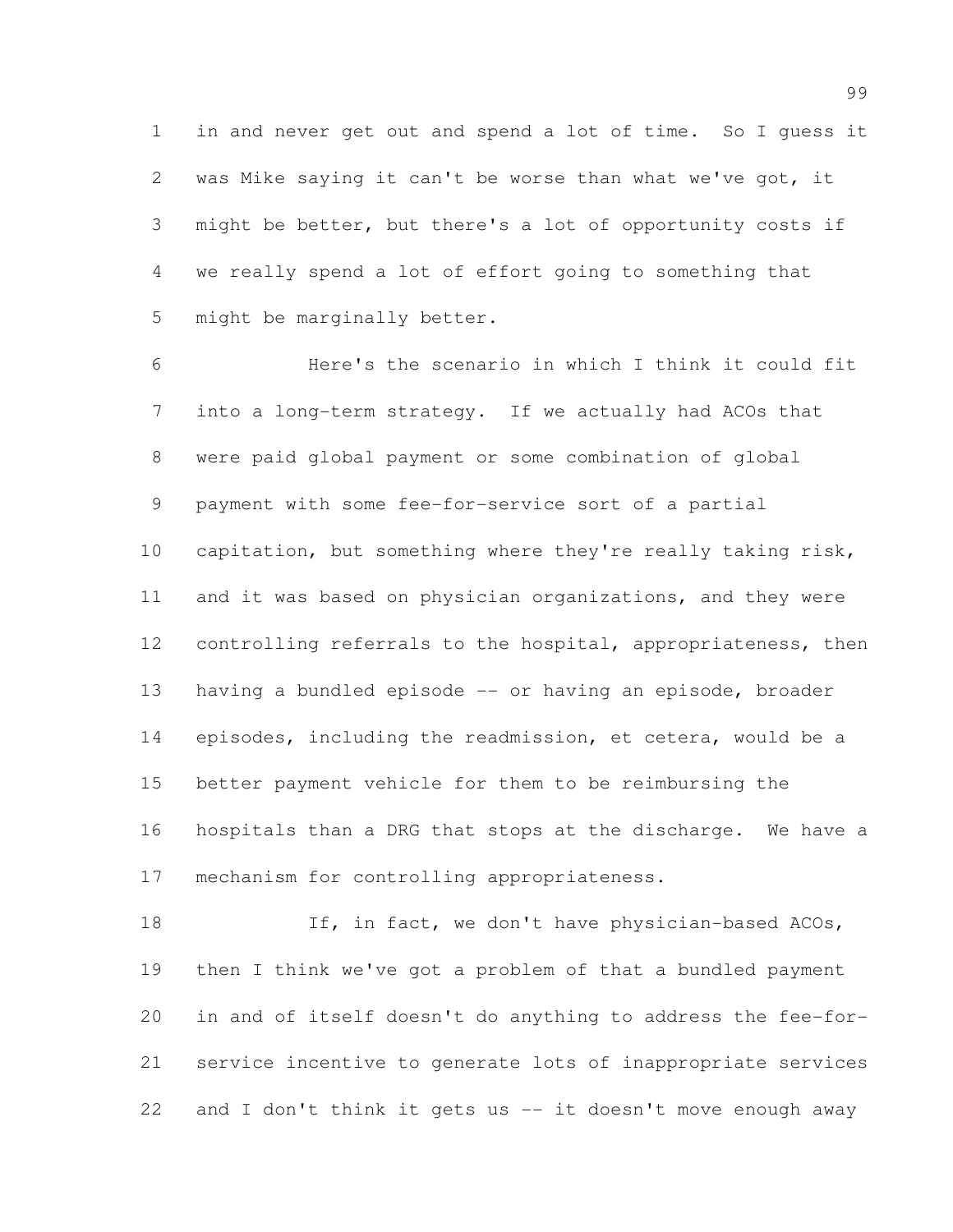from fee-for-service that it's worth it.

 And under, I guess it was Carol laid out the possibility of having complementary payment systems. There would be some services that would meet criteria for a bundled episode payment, but then all sorts of other services wouldn't. So we're going to have another payment system to administer simultaneously, and what is that? If we have 15 or 20 or 25 percent of care flowing through bundles, I'm not sure -- we still have to address the other 10 75 or 80 percent and I don't know how, short of -- it's conceivable that maybe you're better off than you are now, but I could imagine us not being much better off than we are now.

 So those would be my concerns about this. I would reiterate that I think -- and I support the fact that this is happening. I think we will learn a lot, which will have some potential application, or maybe that some of these models actually -- it may be -- well, here's what I would urge strongly, is that CMS would actually explicitly think about the issue of appropriateness, and if Carol is right that there might be some strategies around admissions policies and things like that, that should really be part of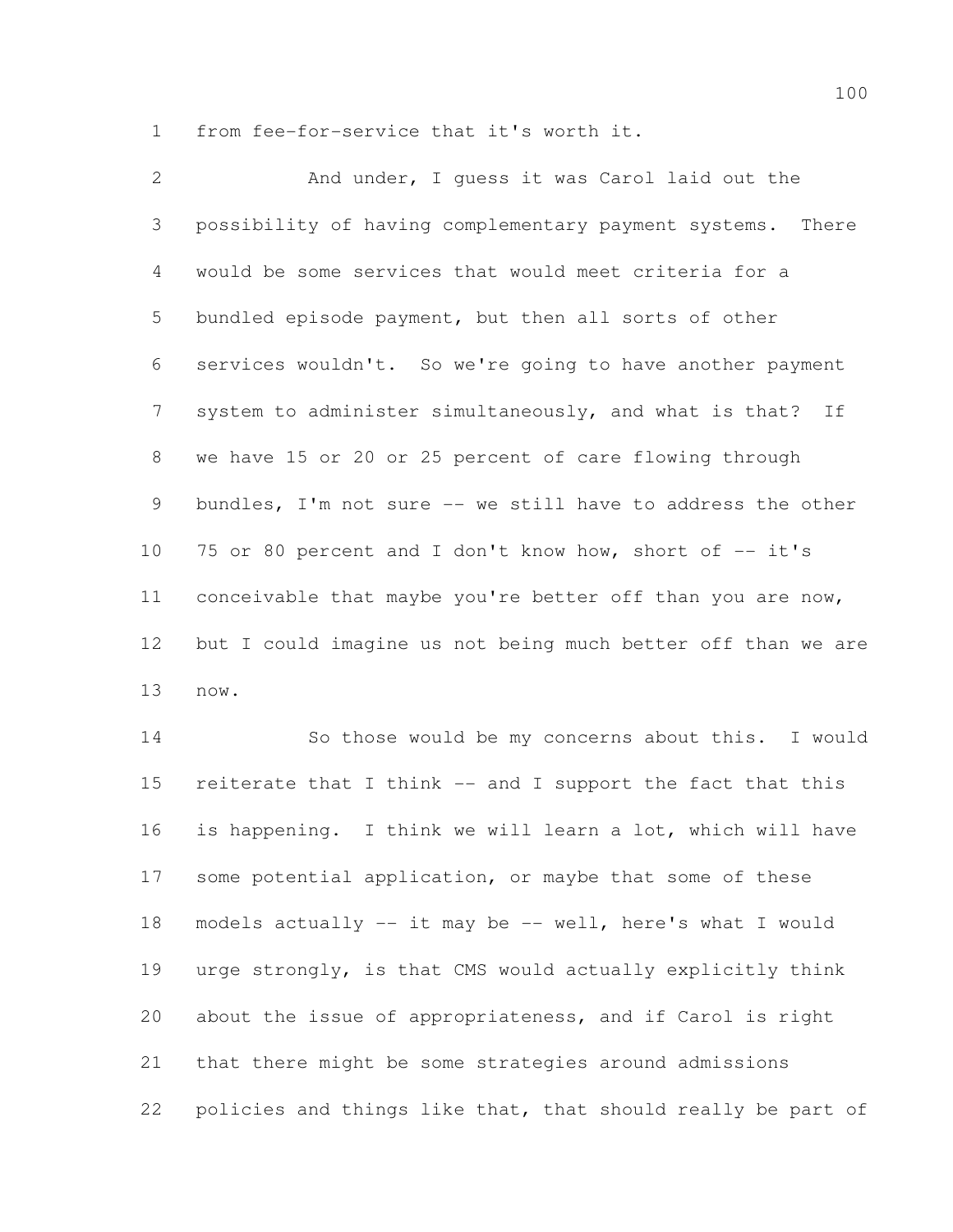the pilots, to try to address this issue. So at the end of the day, I would want to know whether this institution that has a 30 percent increase in volume is at the cost of some other provider or is at the cost of Medicare.

 MR. HACKBARTH: So, for me, I have no regrets, to use Bruce's expression, no buyer's remorse about the pilots 7 that are now being established. I think that -- I thought it was a good thing before, I think it's a good thing now.

 On the question of is this ultimately going to be a critical piece of the transition that we hope to make towards more organized and efficient, higher quality care delivery, on that, I'm less sure. I believe in global payment. I don't see global payment happening now or anytime soon. You know, when I look at the details of these bundling pilots or proposals and all the difficult issues you need to work through, the blood drains from my face. But I remember well going through in detail the ACO stuff 18 and more than once thought, oh, my God, there's got to be a better way than this. We are just in the weeds. We are so tangled in this ACO regulation that we've lost sight of what 21 the objective is here. And ended up with an approach that, as I said earlier, I think is fundamentally compromised by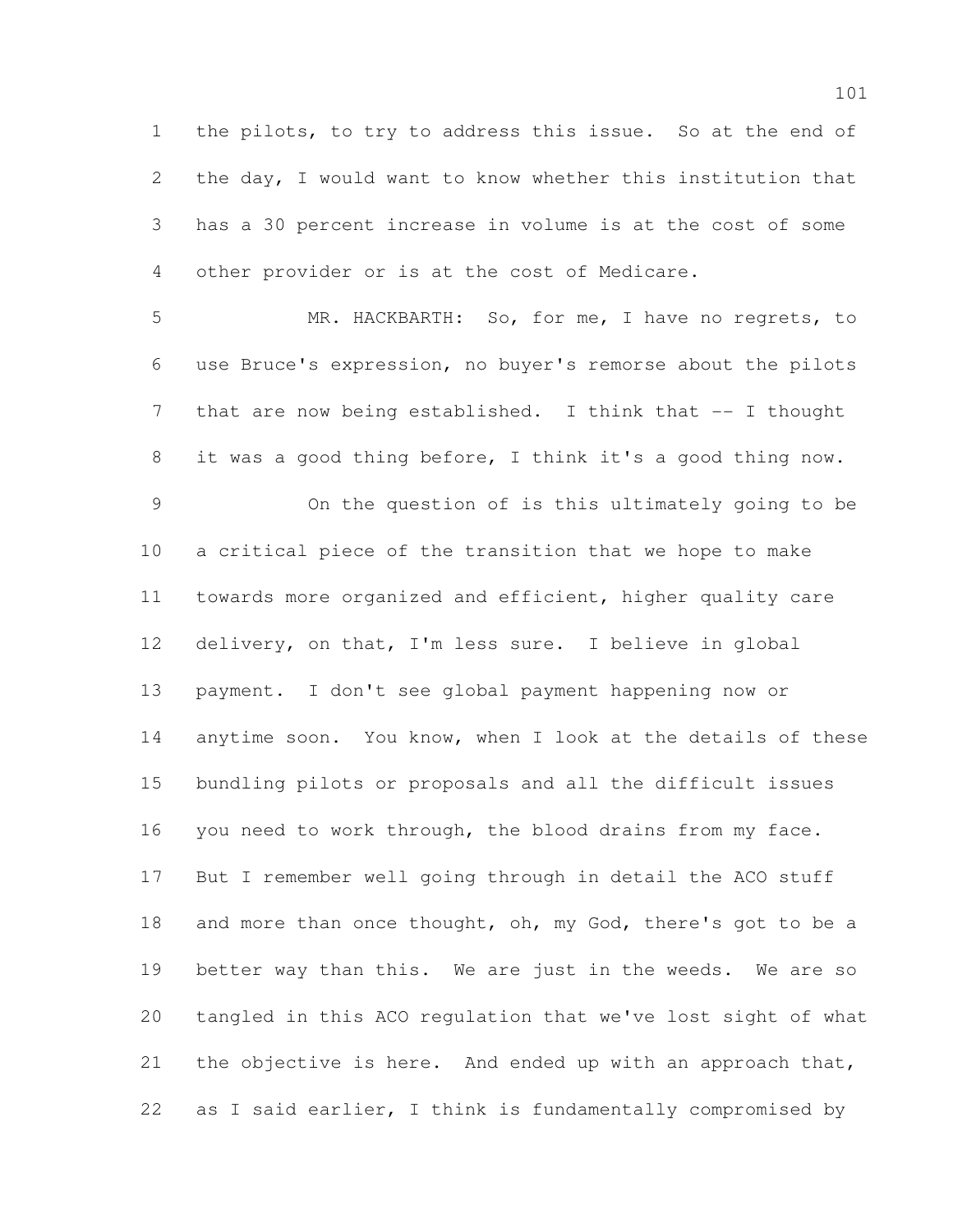not engaging the patients and making choices.

| $\mathbf{2}$    | And so none of these options is going to be a                |
|-----------------|--------------------------------------------------------------|
| 3               | clean, simple fast track to the destination that at least I  |
| 4               | want to go to. There's going to be complexity in every       |
| 5               | direction and struggles in every direction.                  |
| 6               | But I agree with George. This was a rich and very            |
| 7               | helpful discussion and we'll digest it and come back with    |
| $8\,$           | some thoughts about how to proceed.                          |
| $\mathcal{G}$   | Now that we are enormously behind schedule, we'll            |
| 10              | turn to care coordination, and I suspect have some of the    |
| 11              | same issues arise. Maybe the second time through we can do   |
| 12 <sup>°</sup> | it in a faster, more streamlined way.                        |
| 13              | Thank you, Carol and Craig, for your work on this.           |
| 14              | Whenever you're ready, Kate.                                 |
| 15              | MS. BLONIARZ: Good morning. Throughout the                   |
| 16              | Commission's work on a variety of different issues, you have |
| 17              | expressed concern that gaps exist in care coordination in    |
| 18              | fee-for-service Medicare and that beneficiaries are          |
| 19              | undersupported in transitioning between settings and across  |
| 20              | providers, accessing medical information and supports when   |
| 21              | they need them, and may receive conflicting information      |
| 22              | about how to manage their illness because providers are not  |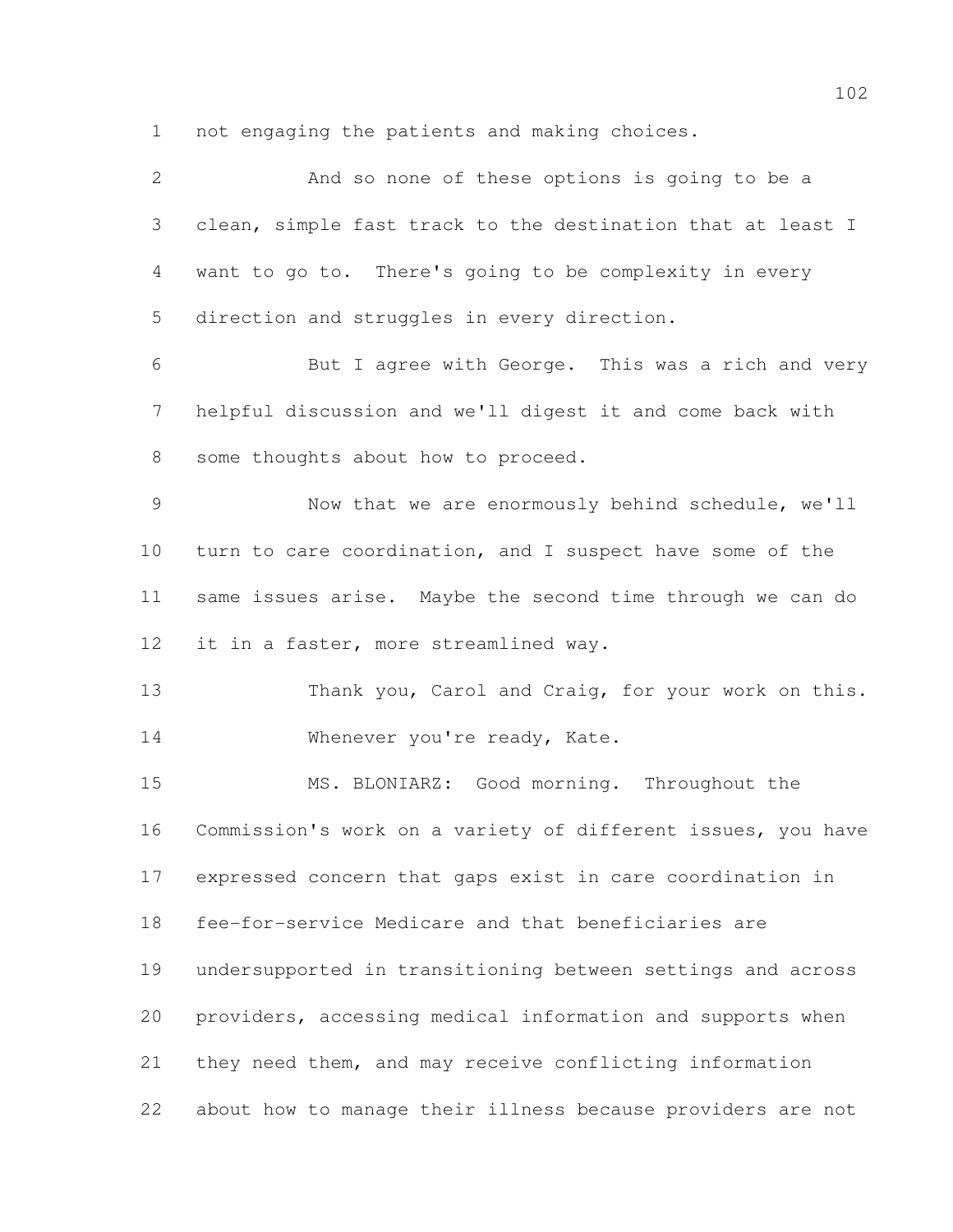communicating effectively about managing the beneficiary's care.

 This lack of effective care coordination in fee- for-service is particularly concerning because Medicare beneficiaries are more likely to have multiple chronic and acute conditions requiring systematic coordination. And when the care is not coordinated, the risk of an adverse health event increases.

 Today the presentation will discuss indicators of poor care coordination in fee-for-service, discuss different care coordination models, and evidence to date from some Medicare demonstrations. Then I'll discuss challenges in applying care coordination models to fee-for-service Medicare and outline some possible next steps. This work benefitted from the assistance of Kelly Miller, Kim Newman, and John Richardson.

 There are many indications that care coordination in fee-for-service Medicare is poor.

 First, providers request repeated histories and often do not have access to medical records from other providers, meaning that the beneficiary is the sole source of information about their prior care.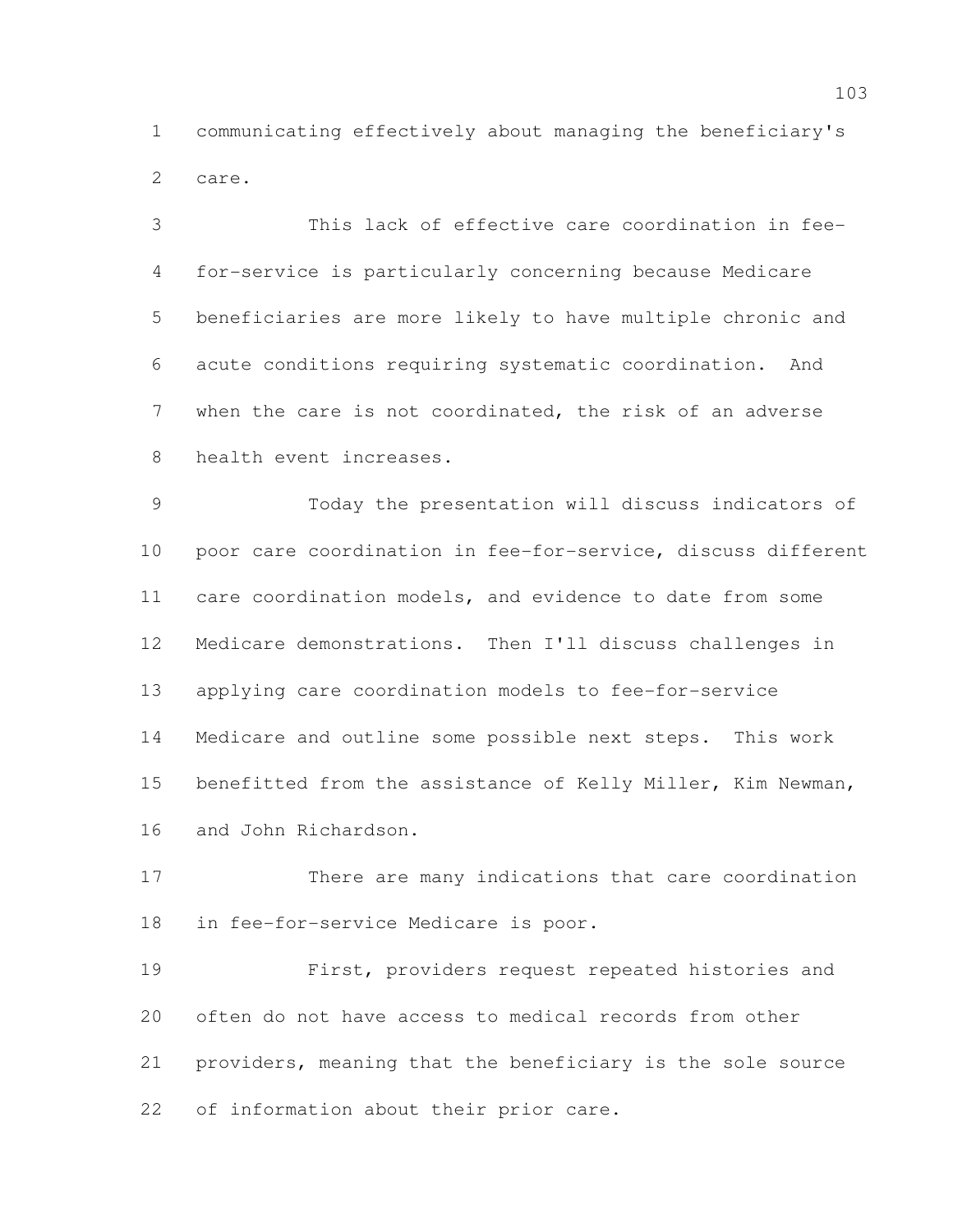Second, adverse drug events occur with some frequency among the Medicare population, resulting both from contraindicated medications as well as under- and overuse of appropriate medications.

 Third, transitions between settings and across providers are poor, particularly discharges from hospitals to a community setting, where a beneficiary must learn new tools of self-care and how to recognize dangerous complications.

10 And, fourth, beneficiaries may use an emergency department or hospital for non-urgent illnesses or an acute exacerbation of an illness, that could have been managed in the community because their care was not well coordinated in the ambulatory setting or they were unable to access appropriate medical care in a timely way.

 Now that I've laid out the evidence around gaps in care coordination, this slide presents a framework that you could use in thinking about future work in this area.

 Incentives for care coordination could result from a number of different policies, ranging from narrow policies to broad ones as you move down the slide.

At the narrowest end or the top box are changes to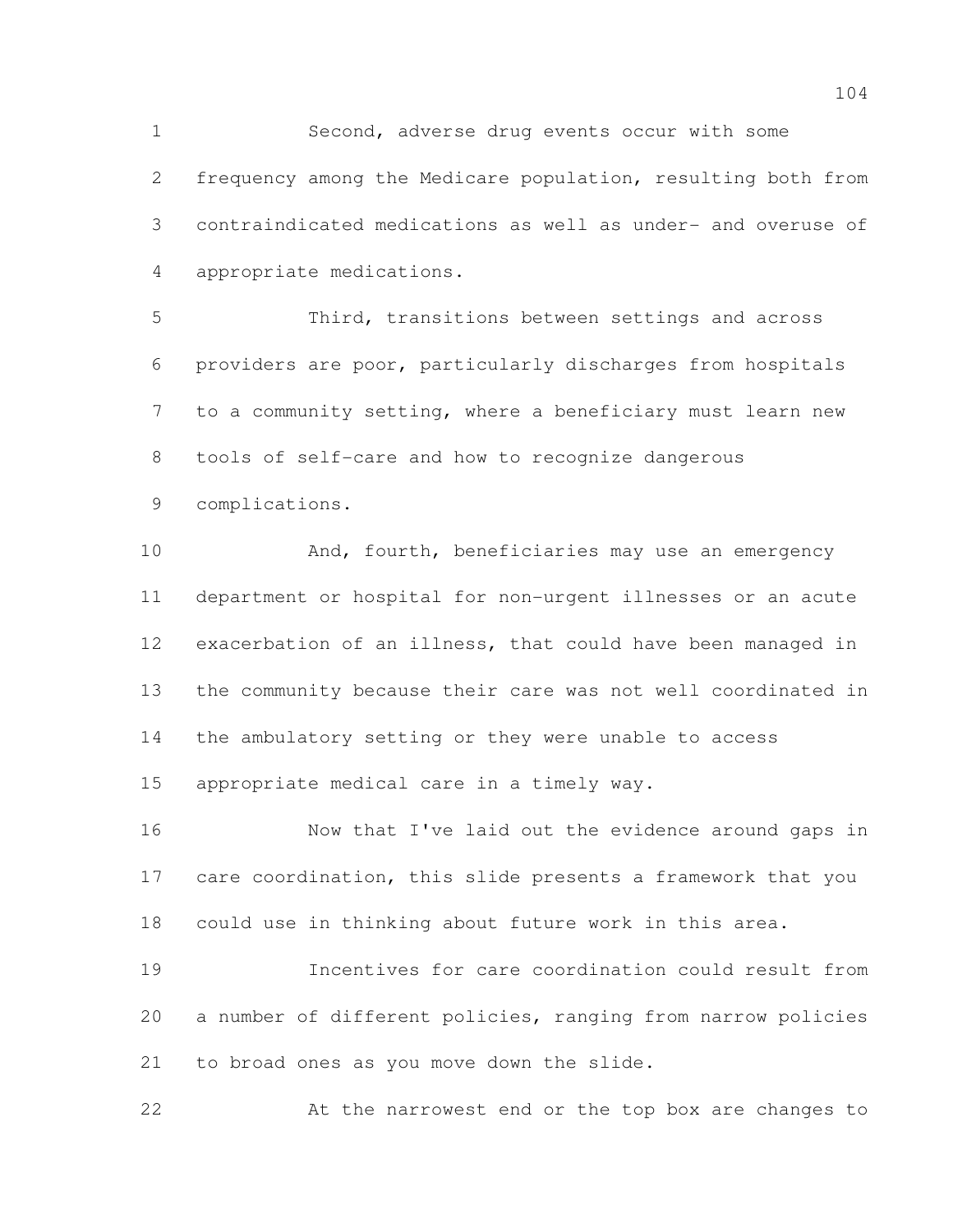the fee schedule to direct resources towards care

 coordination. Examples could include expanding codes for transitional care or establishing additional codes for taking care of patients with chronic conditions. The next box, moving down the page, are policies that would establish a dedicated payment for care management, including a per-member per-month payment to coordinate care for a group of beneficiaries, or a payment for a transitional care intervention for patients getting

discharged from the hospital.

11 Then, next on the continuum are policies that pay for outcomes resulting from good or bad care coordination. One example is the policy to reduce Medicare payment to hospitals with excess readmissions.

15 And, finally, in the broadest category are payment reform models that make the provider responsible for delivering a certain quality of care at a fixed level of spending, with wide leeway on how to do so. These include accountable care organizations, bundling, or capitation. While this presentation is generally focused on

 policies in the second category, your discussion could pivot off of all four.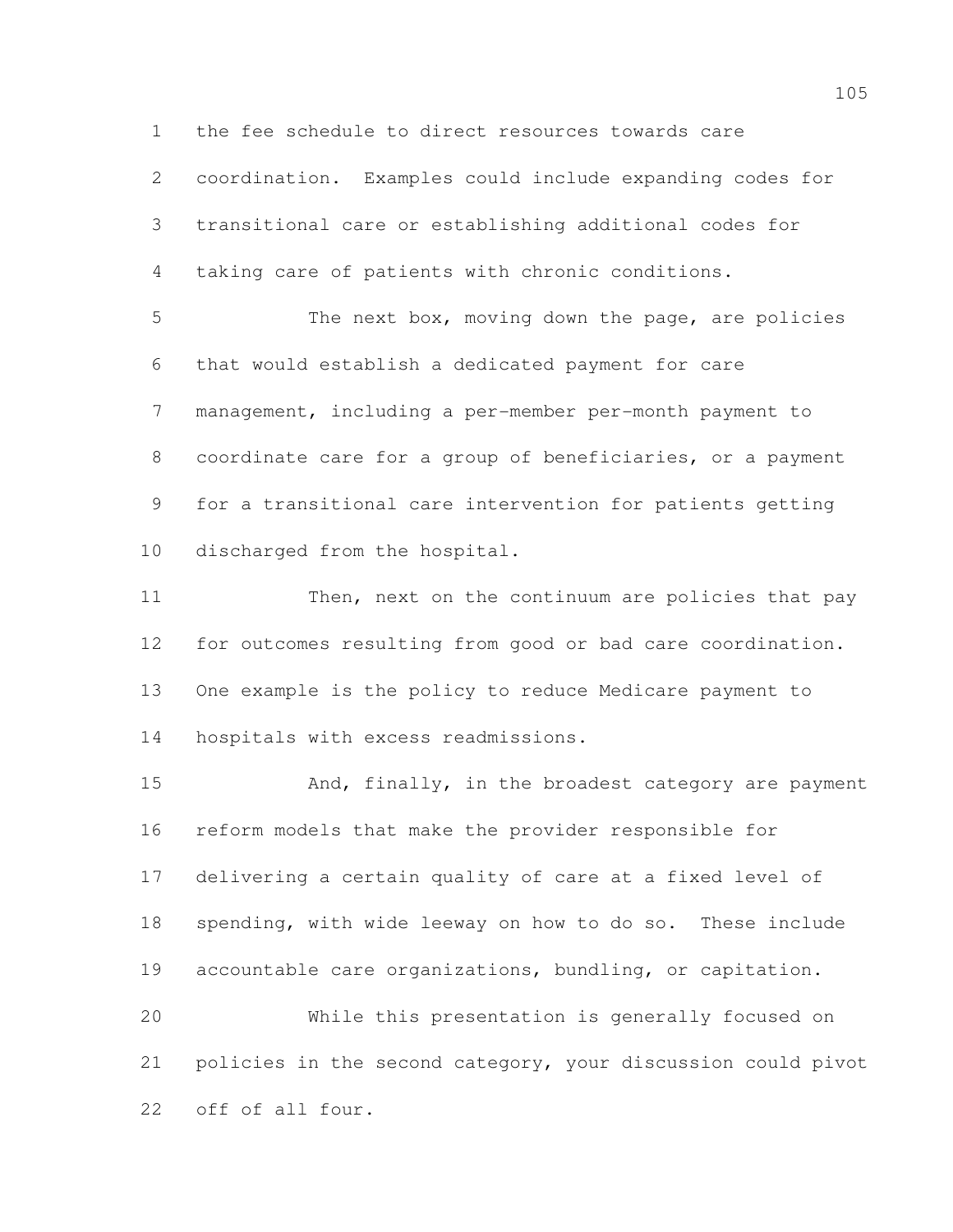So within that second category of care coordination policies, this slide has the types of models that entail a specific care management function and establish a payment for them, and I'm going to just cover these quickly in the interest of time.

 First are practice transformation models so that medical practices can improve the delivery of coordinated care. These include the medical home model or the chronic care model.

 The second group are embedded care manager models, where care managers are trained in care coordination processes and then located (or embedded) within a medical practice.

 The third group are interventions to facilitate transitions across settings, following a beneficiary from the hospital through their first medical appointment and for a specific time period beyond.

18 The fourth group are external care manager models, where the care managers operate outside of the medical practice.

21 I want to spend a little bit of time talking about care coordination over the life cycle as well as how the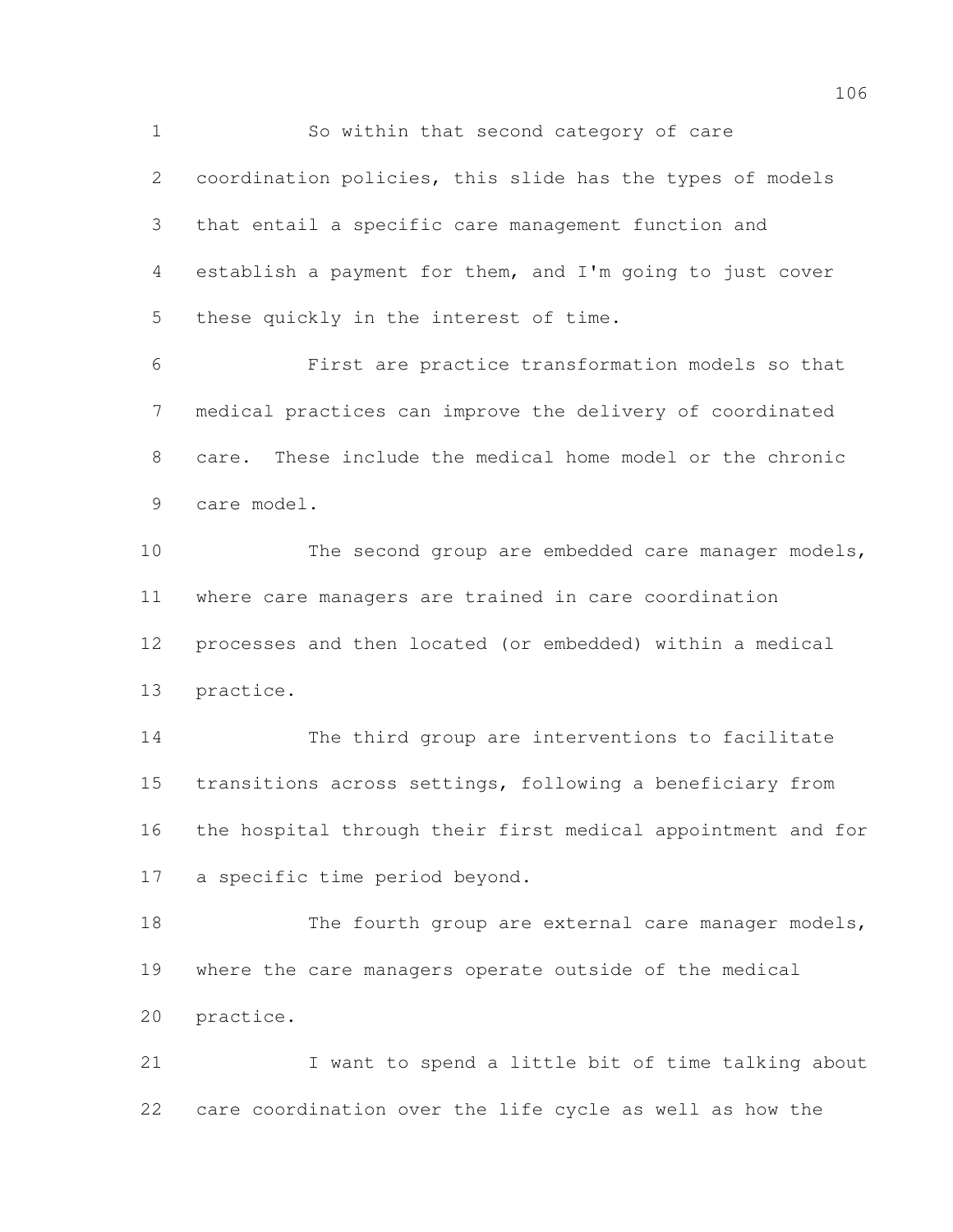principles of palliative care fit into this.

| $\overline{2}$ | Many of the care coordination models focus on                |
|----------------|--------------------------------------------------------------|
| 3              | beneficiary-centered, goal-focused care that facilitates     |
| 4              | access to social and medical supports. This includes         |
| 5              | eliciting the beneficiary's preferences about their care and |
| 6              | making sure their care plan reflects those preferences.      |
| 7              | And they emphasize making sure the beneficiary               |
| $8\,$          | knows how to manage their symptoms, understands their        |
| 9              | illness and care options, and is able to successfully        |
| 10             | communicate with their medical staff to get the information  |
| 11             | they need.                                                   |
| 12             | These principles are very much in line with                  |
| 13             | palliative care, which, in addition to emphasizing           |
| 14             | beneficiary-centered care, also emphasizes symptom           |

 management or goal-focused care -- for example, minimizing pain, reducing side effects, or maintaining a certain level of mobility.

 Palliative care can be appropriate for beneficiaries at advanced stages of both curable and non-curable diseases, such as beneficiaries with treatable cancers that cause significant pain, beneficiaries struggling to manage a complex drug regimen, or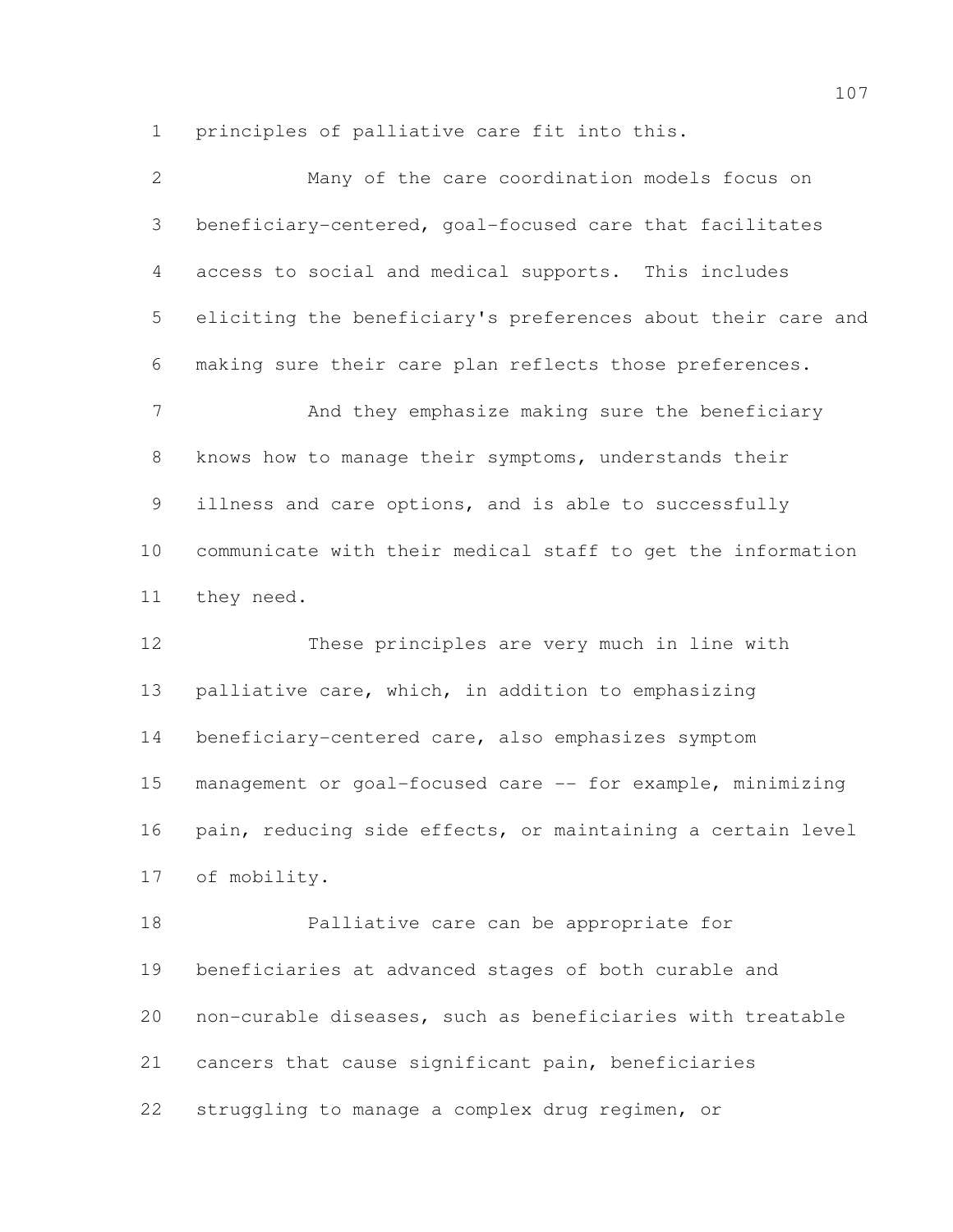beneficiaries with serious illnesses and many complications.

 As a beneficiary moves through different stages of their disease progression, beneficiary-centered palliative care may become more important in the overall framework of their care, bringing together both care coordination and palliative care principles.

 There's a lot of evidence out in the literature about the efficacy of care coordination models discussed on Slide 5, and this slide presents information about Medicare's experience with care coordination models. Medicare has conducted three large-scale, multi-year demonstrations of care manager models of the type we have been discussing. In these demonstrations, CMS paid 14 an care management fee to providers, disease management organizations, or other groups to coordinate care for Medicare beneficiaries with chronic diseases. In total, there were 29 programs among the three demonstrations. The last two columns on the slide has the reported outcomes from the evaluation of the demonstrations, and generally, the results were quite modest. Overall, the programs did not make significant improvement in clinical

process or outcomes measures. And out of all 29 programs,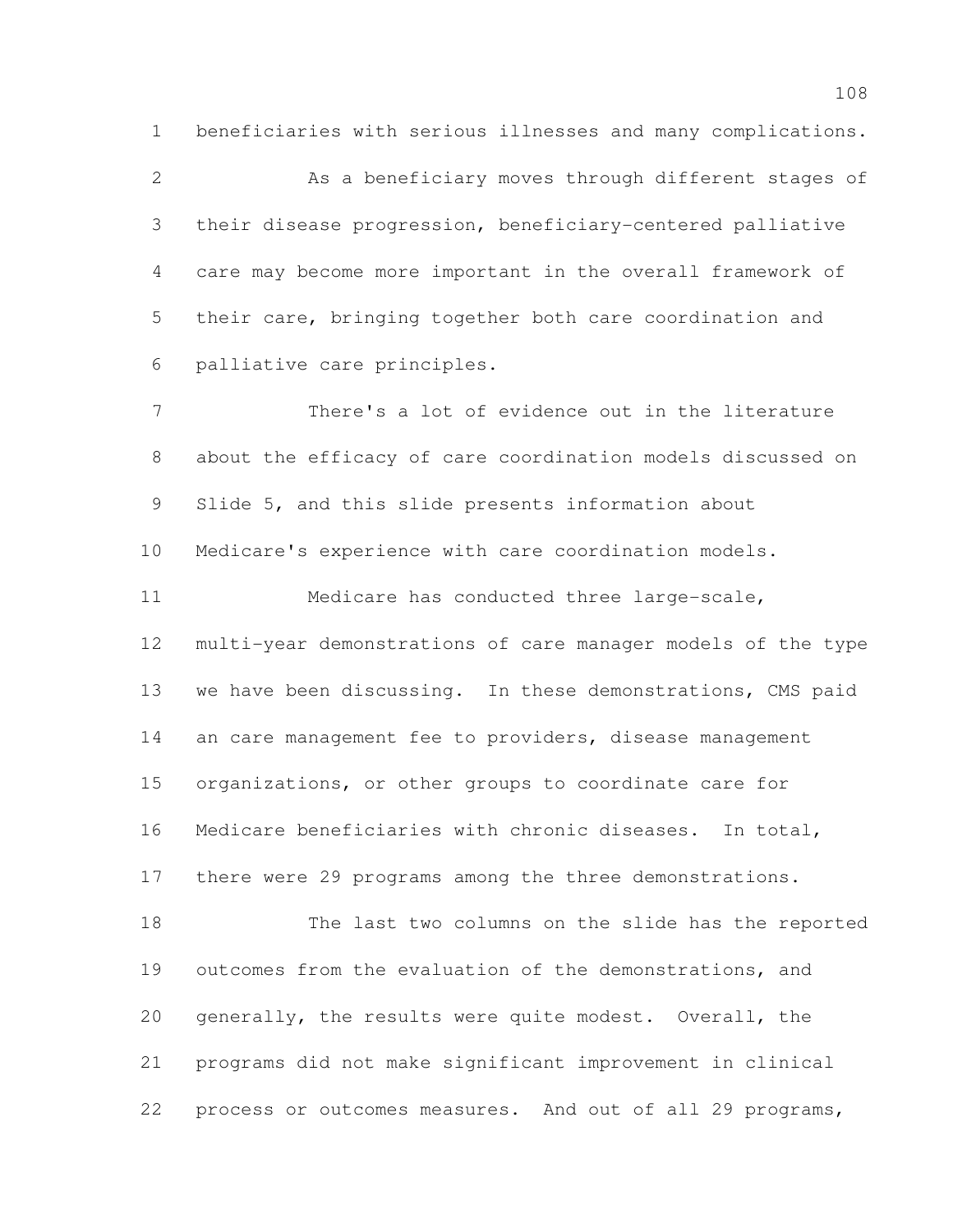only one program significantly reduced Medicare expenditures enough to recoup the cost of the intervention.

 You might here see a disconnect between Medicare's experience testing care coordination models and experiences in the private sector or evidence in the literature. So this slides discusses some of the challenges and the reasons that evidence in one setting may not be applicable to fee- for-service Medicare. First, interventions will have to work in different places and different settings. Some of the Medicare demonstrations were not prescriptive about the type 12 or design of the intervention, recognizing that a model may

work in some areas and not in others.

 Second, identifying beneficiaries for whom care coordination is cost effective and who would recoup significant benefit is challenging. The Medicare demonstrations were generally most likely to be cost- effective if they targeted beneficiaries with spending about twice as high as the average. However, the evidence on poor coordination leads in a different direction -- to beneficiaries with very high Medicare spending and a significant disease burden. These findings may suggest that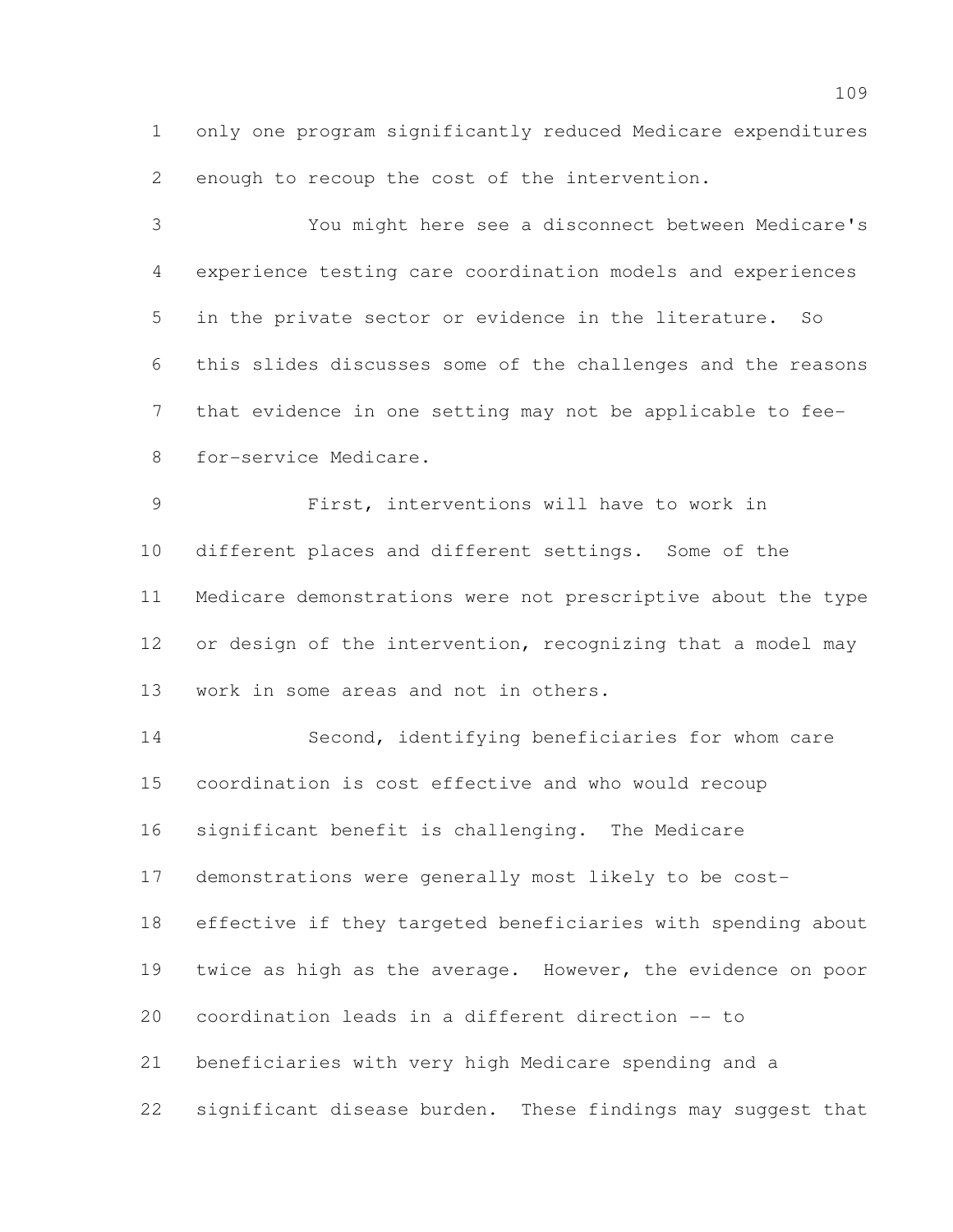a range of different care coordination approaches is appropriate depending on the disease burden of the beneficiary.

 Third, models of care coordination that rely on significant patient engagement may not work well in populations facing dementia or other cognitive challenges, so they may need to be modified.

 And, fourth, ensuring that beneficiaries remain in the model or connected to the care manager is a particular challenge for Medicare because the beneficiary can seek care from any willing provider.

 With the evidence to date from the Medicare demonstrations and the other models of care coordination described on Slide 5, there are three elements that appear to be key.

 First, managing transitions, reconciling medications, and otherwise facilitating a beneficiary's discharge from one setting to another is a key part in nearly all of the models. Beneficiaries face a special vulnerability at these points, and it is particularly acute for older people.

Second, establishing both robust information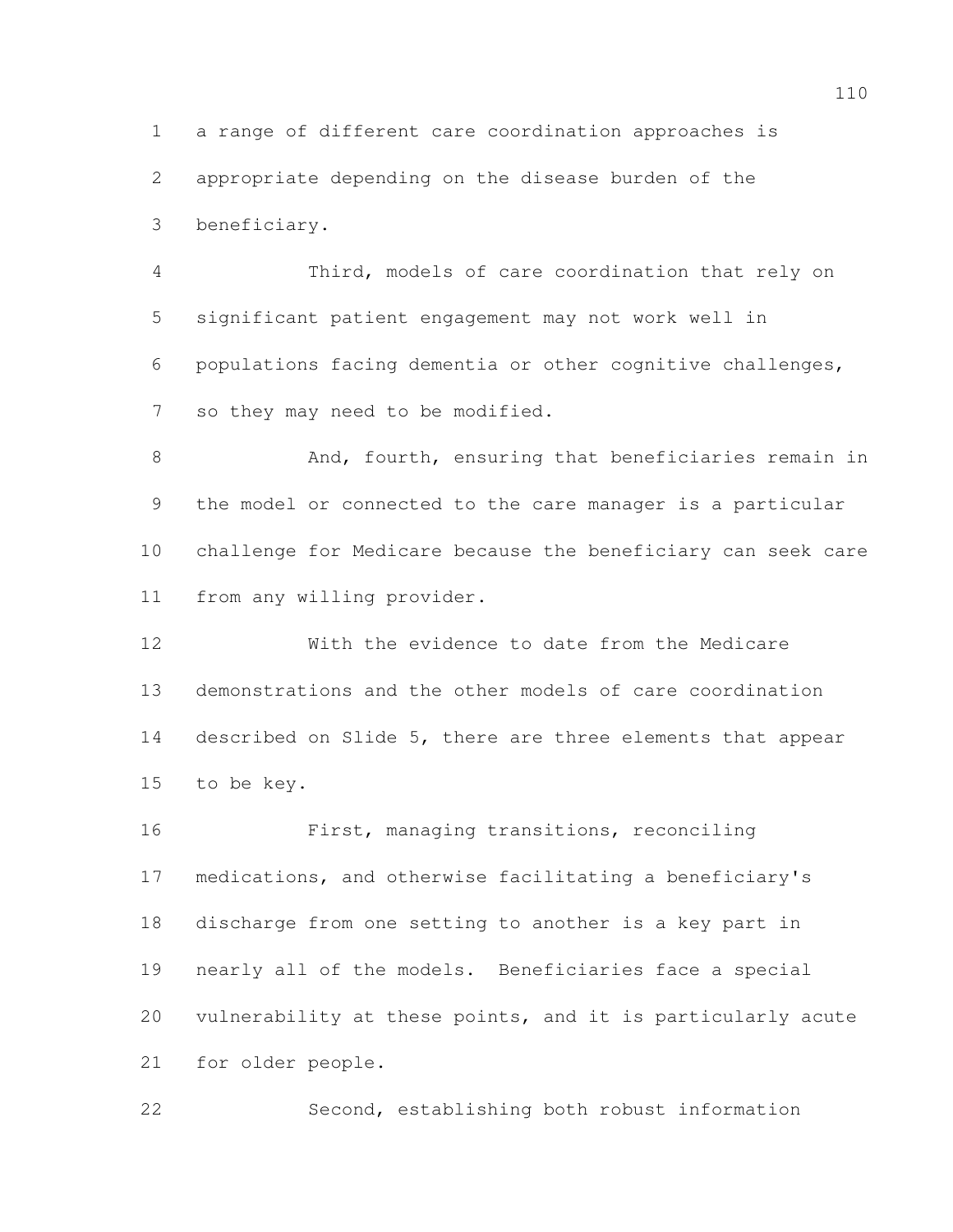technology that is interoperable with other systems as well as process changes to facilitate communication across settings and providers is another important component.

 And, third, the models that have shown the most promise had significant communication between the care manager and the beneficiary's direct medical staff. This last point does not mean that the medical practice staff have to do the care management activities themselves. Some models embed a care manager in the medical practice, and other models have the care manager attend the doctor's appointments with the beneficiary.

 So now I will turn to some upcoming activities. The Center for Medicare and Medicaid Innovation, or CMMI, was established to test models of care that have the potential to reduce costs and improve quality. CMMI, as you know, has undertaken a wide range of projects, and four are directly germane to this discussion: the Independence at Home demo; the Community-based Care Transitions program, 19 which is part of the Partnership for Patients; three projects testing the medical home model; and the Health Care Innovation Challenge. In the interest of time I am not going to go through these but can answer questions.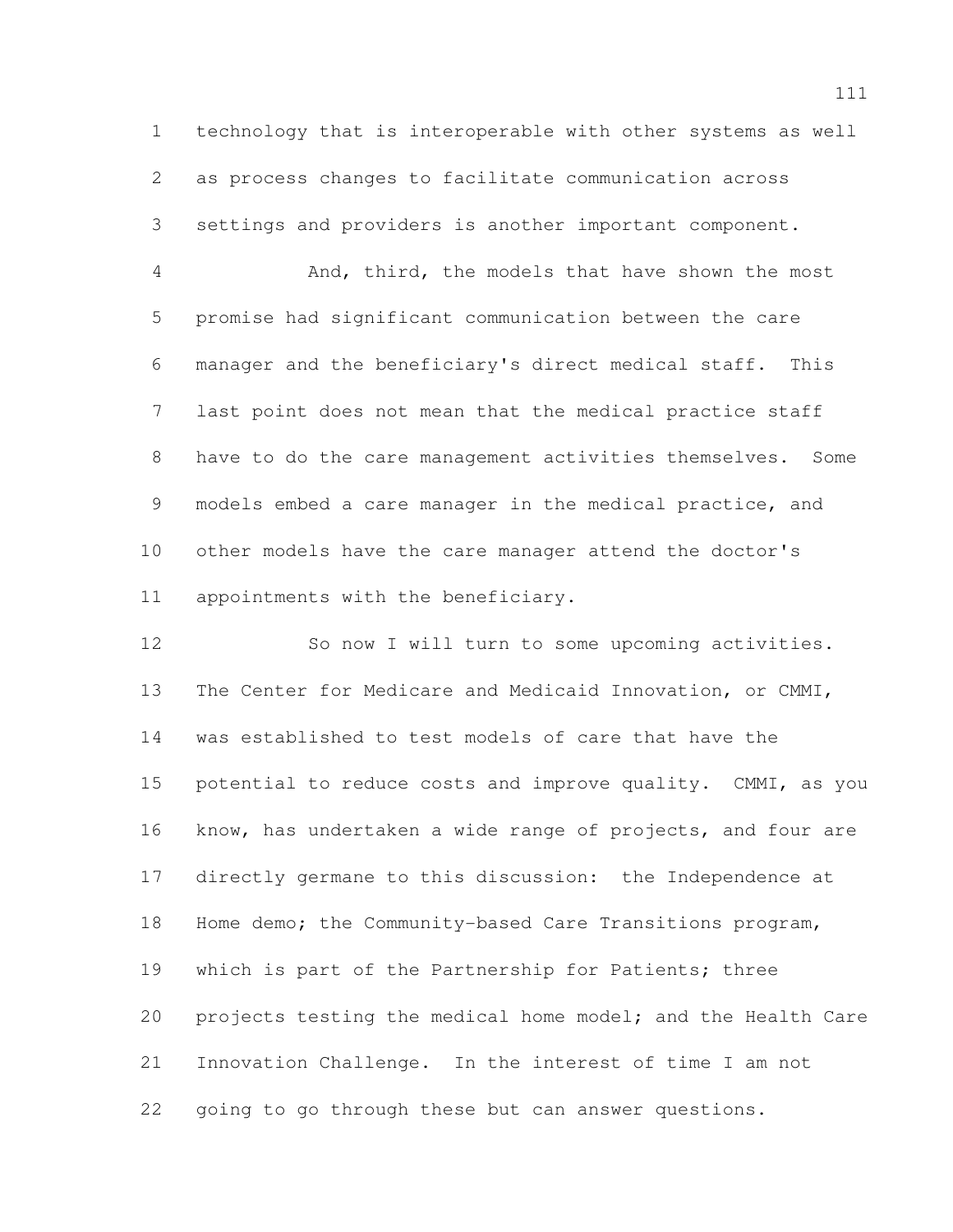So to bring it back to the framework I laid out at the beginning of the presentation, there are also broad ways of incentivizing care coordination in fee-for-service Medicare. These types of approaches implicate a wide range of the Commission's work, including readmissions, bundling, and ACOs, as well as your work on different models of care for dual eligibles.

 For example, one path is to focus attention on reforming the payment system to change the incentives more broadly. Under a bundled payment or ACO, if the return on investment for care coordination is positive, then there's a direct financial incentive for providers to invest in it.

 Another path is to pursue using payment policy to reward positive outcomes resulting from coordinated care, such a low hospital readmissions, or penalizing negative 16 outcomes resulting from fragmented care, such as high avoidable emergency department visits.

 The Commission could also pursue more narrowly targeted policies for care coordination of the kinds we have been discussing.

 First, the fee schedule could be changed to more fully capture care coordination activities. We haven't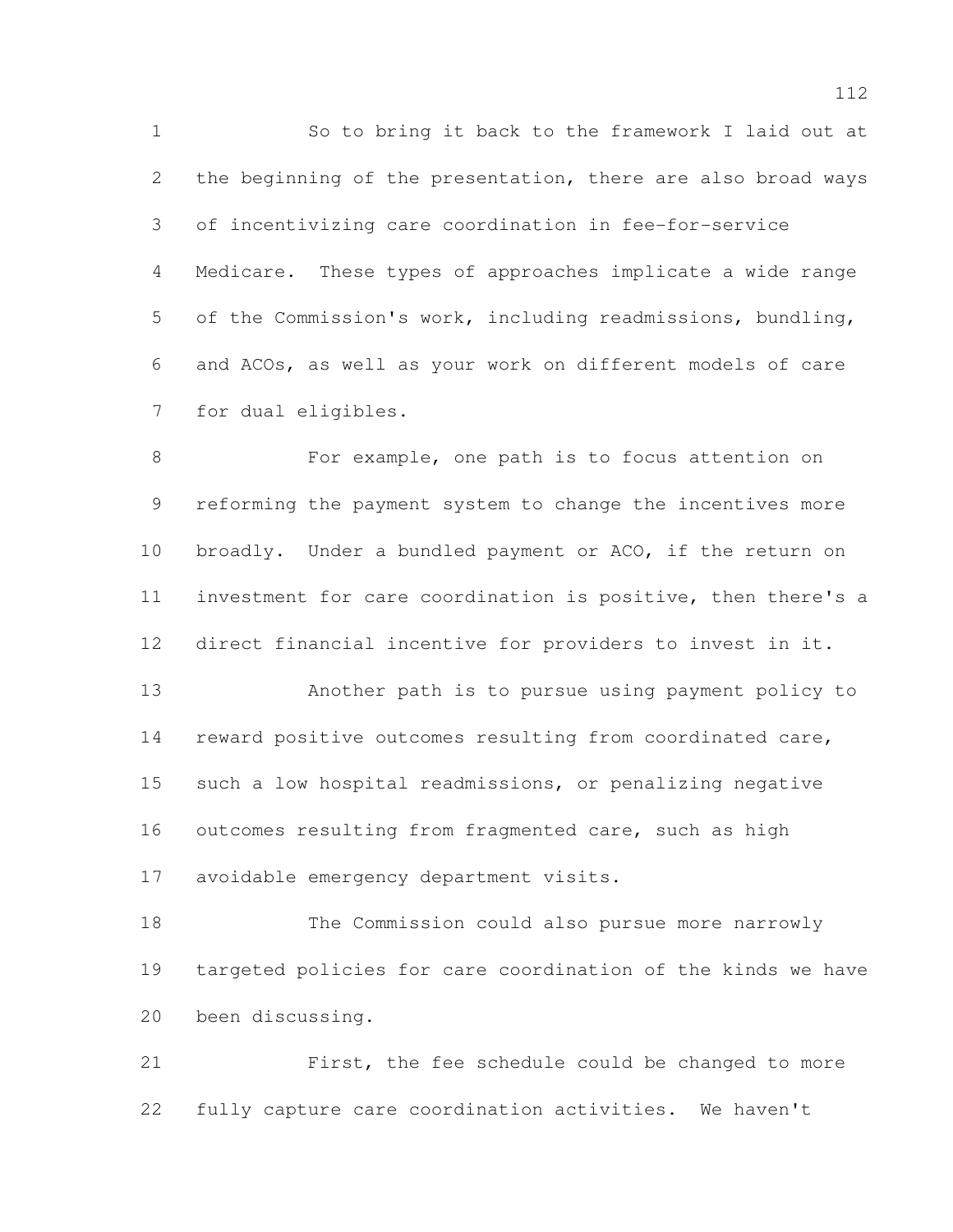talked about this in the presentation although there is more information in your briefing materials.

 The second option is to establish a dedicated care management payment, such as a per-member per-month payment for a medical practice, like in the medical home model, or to an external care manager.

 The third option is to define a specific set of activities that facilitate good transitions between settings and to establish a payment policy around them.

 And, finally, the authority given to CMMI to test models of care could provide more evidence on how best to improve care coordination in fee-for-service. CMMI is planning to implement a rapid cycle evaluation strategy, which could mean that the results would be available in a more timely way than some of the prior Medicare demonstrations. On the other hand, the results to date from the Medicare demonstrations have been modest. 18 With that, I'll close and can take questions.

 MR. HACKBARTH: Mary, why don't we start with you this time? Clarifying questions.

 DR. NAYLOR: Just clarifying. All of the investment of Medicare in the multiple Medicare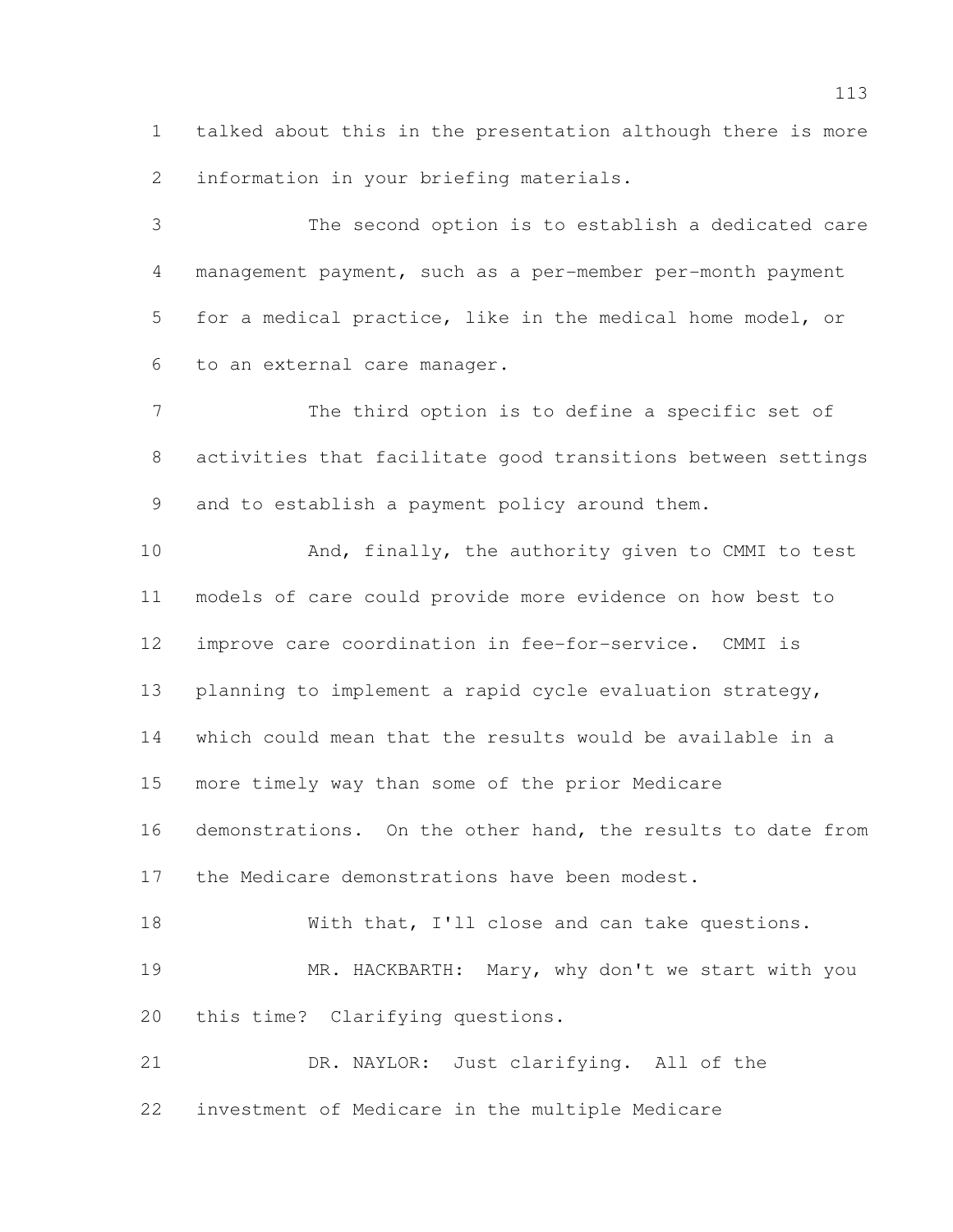demonstrations over time and, indeed, much of the

 investments in private or NIH-supported models would really raise questions about the value of care coordination. I'm wondering how you -- have we looked at what we can learn that's underneath all of those demos? I mean, have we had a chance to interact with the people that are conducting the demos or leading these models that have overall shown

limited positive impact?

 MS. BLONIARZ: So a couple of papers have looked at kind of the synthesis of all of the demos overall, and so there's a lot of information about -- there was a paper that Dave Bott and colleagues at CMS did in 2009 and then a more recent one that Lyle Nelson at CBO did where they looked at, you know, okay, so overall there's limited evidence, but certain facets of certain models seem to be promising, and 16 it was things like interfacing with the medical staff and, 17 you know, the intensity of contact between the care manager and the beneficiary. And so they've done some work to try to tease that out, and we can look into that more as well. MR. HACKBARTH: Could you put up Slide 7 for a second, the one with the summary? In the care management for high-cost beneficiaries, one was significant savings.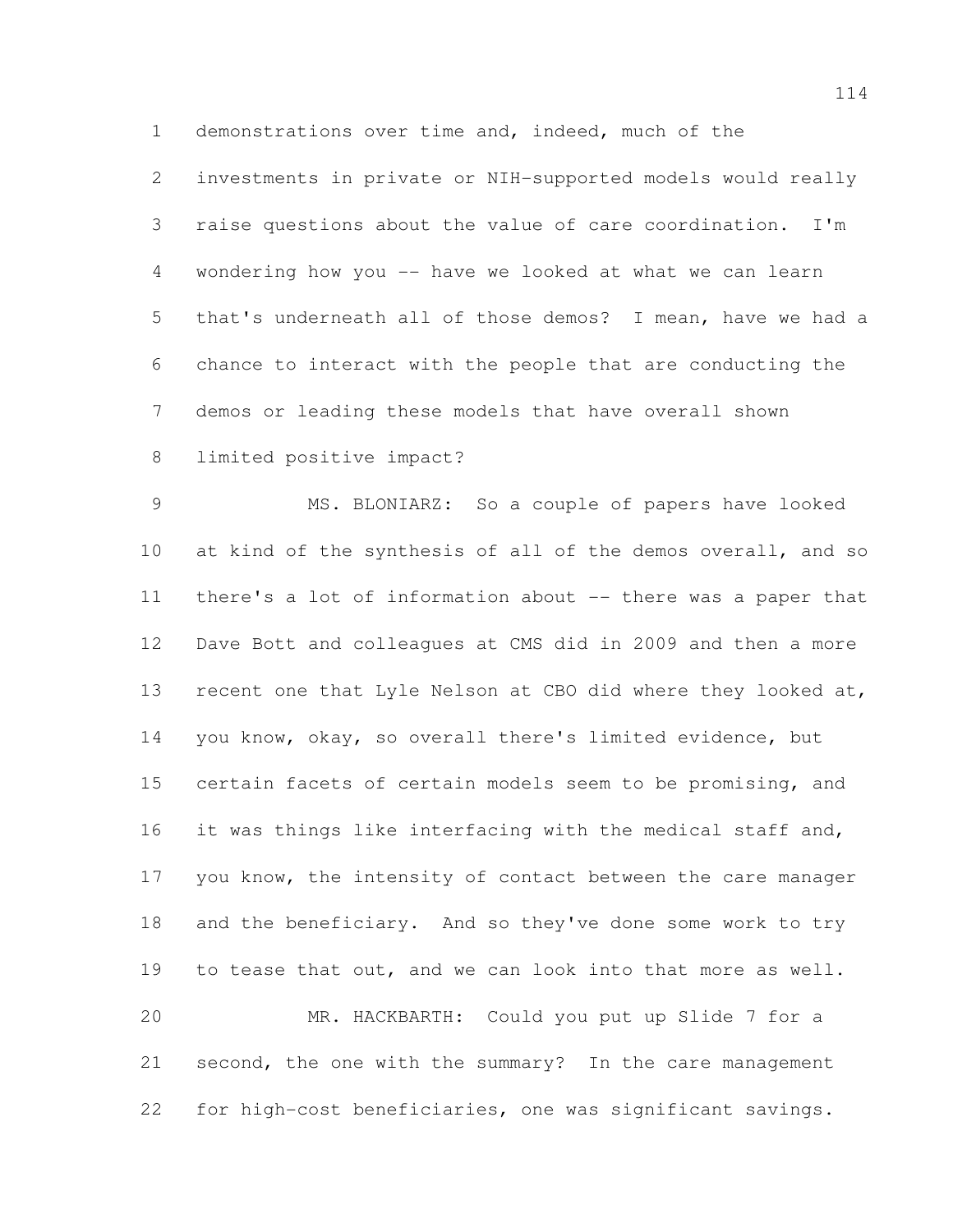Was that the Mass General?

2 MS. BLONIARZ: It was.

 MR. HACKBARTH: To me that's sort of an interesting illustration. All I know about the Mass General project is what I heard one day at a meeting, and I was impressed at what seemed to be very significant effects. You would think Mass General, this is about as improbable a 8 place to get really positive results, as you could imagine, given the historical culture of the organization. Yet they were able to make it work by engaging some really smart people in doing the work, and they had strong institutional support.

13 And so, you know, when I look at these and, you 14 know, no result, no effect, no effect, no effect, you know, the immediate impulse is to be discouraged by it. But I think that the real focus should be on those that succeeded, and then the process of how do we teach those lessons to 18 other places as opposed to just saying, oh, care management for high-cost beneficiaries doesn't work because it only worked one place and the balance of the evidence is negative. I don't think that's the inference that we ought to draw here.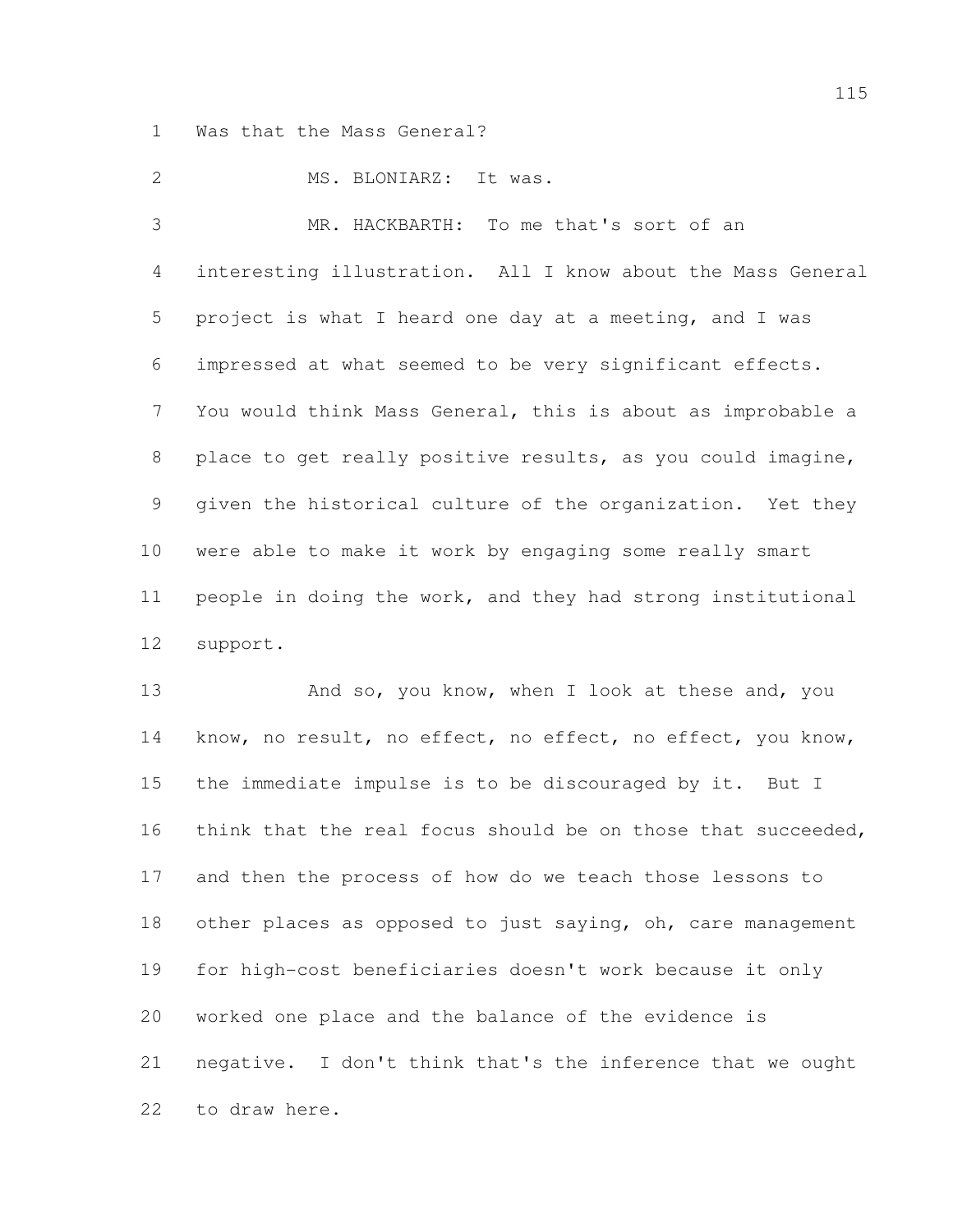MR. KUHN: Just to kind of dig in a little deeper on those demos to get a sense, did any of the data or any of the studies show if there was a particular disease or particular patient that performed better in these kind of care coordinations? For example, did heart failure or diabetes or a CKD patient, you know, to delay the onset of full-blown renal failure, any sense of the types of patients that might have done better?

 MS. BLONIARZ: So some of the -- each of the demonstrations had specific groups that it was targeting. 11 Some were condition specific and some were just, you know, you had to have a hospitalization the prior year. I think one thing that did seem to come out is that the demos were most -- the programs were most effective if they kind of had this band of beneficiaries who had higher-than-average spending but not spending that was so high that they were having many hospitalizations and very advanced disease burden.

 And so I think that's where we're trying to say that maybe these types of models are most appropriate for 21 that group that's kind of, you know, prior to crisis but, you know, kind of moving in that direction.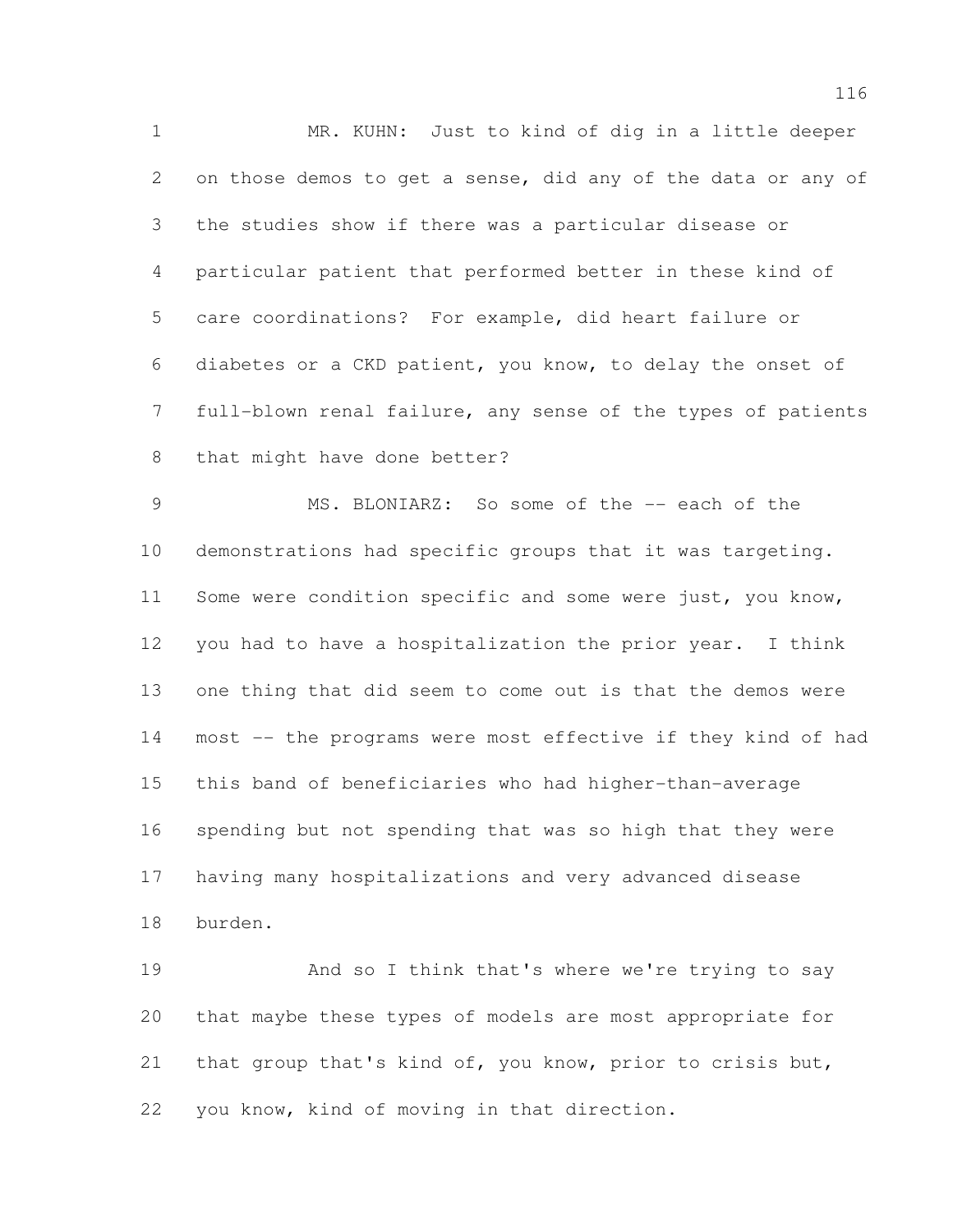MR. KUHN: Okay, that's helpful. So it's basically those that have high spending but not the real train wrecks, is kind of what they're saying here.

 And then the other question I had had to do with on some of the -- like the Medicare Health Support Demo, I know one of the problems with that one, as I recall, is that the data fees that they were able to get back on the patients, because of then it was the old fiscal intermediary system, it would be 60 days before they could get any data on a patient. So they might be trying to intervene with someone, and all of a sudden they find out 45 days later, 12 oh, by the way, this person had an encounter at the ED, they had no idea, so how could they manage them. Or they were 14 getting a new prescription from their physician, so they weren't getting Part D claims.

 So how much better are the information systems to support almost real-time management of these patients on a go-forward basis?

 MS. BLONIARZ: So there are two points I'd make on that. The first is that CMMI has put in a lot of effort to 21 get claims data back to the providers more quickly, and I know this is a specific interest in the Pioneer ACO demo. I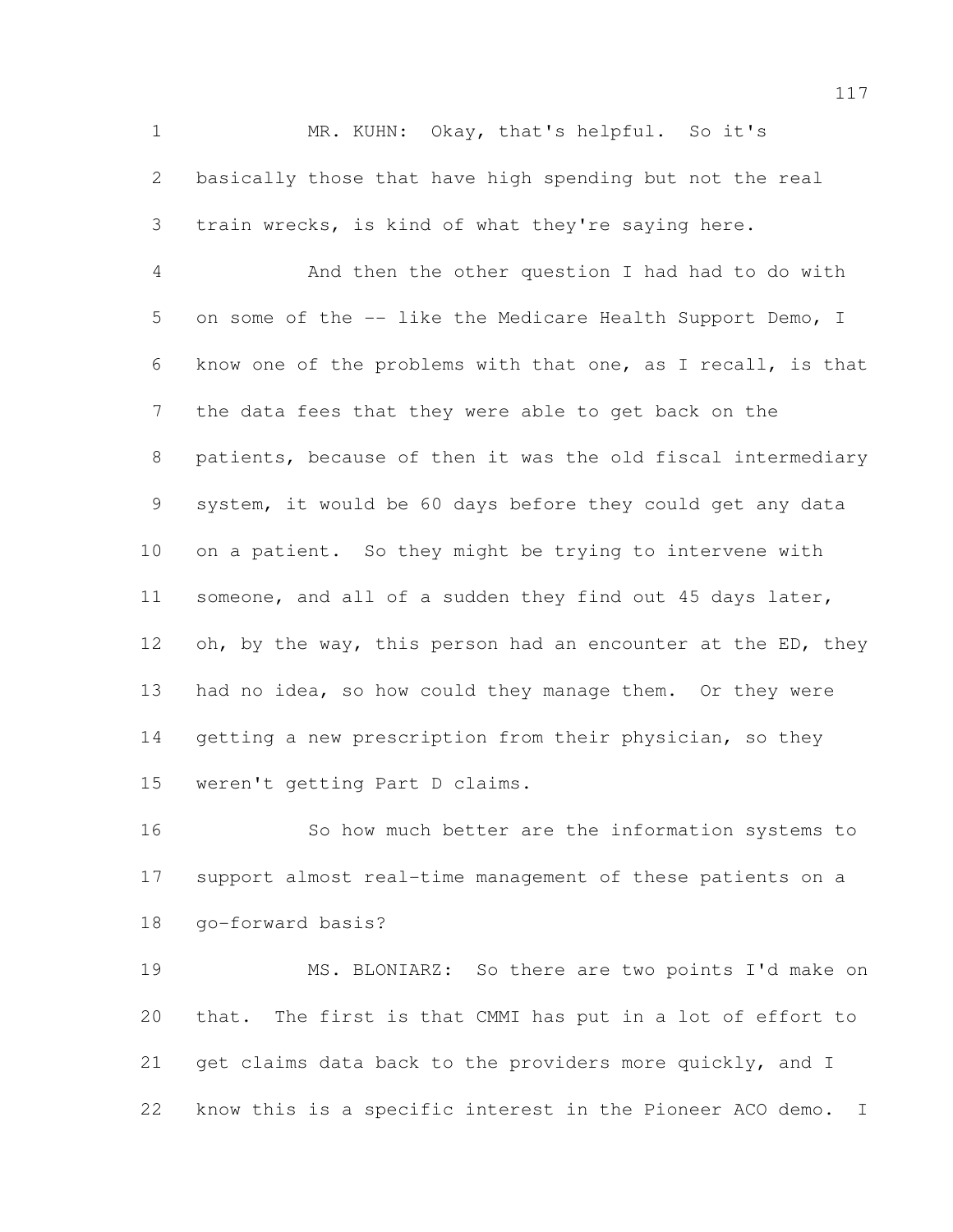think the other thing I would say -- and this is something Mark and I have talked about -- is that there's also a feeling that the providers should also have other ways of getting that information, whether it's establishing relationships with hospitals or other providers in the area, because reliance on claims information means that you're always going to be getting that information significantly after the hospitalization occurred. So there's just kind of two answers to that.

10 DR. MARK MILLER: My take is that as a result of some of the things that they learned from that demonstration, when they're thinking about actors in 13 subsequent demonstrations, it was, What capacity do you have to know or touch the patient as things are going on? 15 Because even in the private sector, you don't see the claim on the hospitalization until after the fact.

 The other thing I'll say -- and I don't want to push this too hard because I can't remember precisely where I was getting this. I also thought there was some sense 20 from that demonstration that they had -- even though they had very little success, that to the extent that they could show success, it was more likely for congestive heart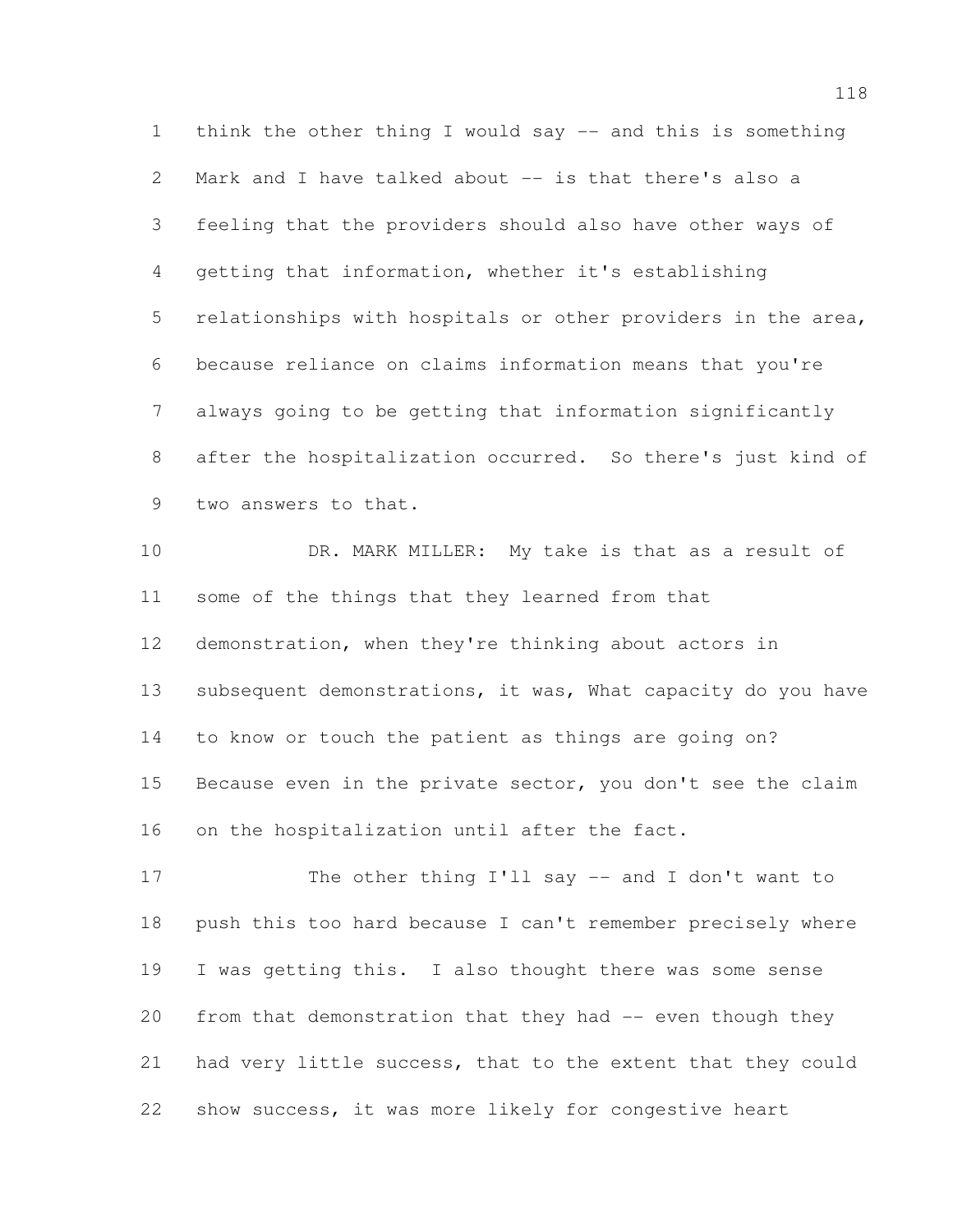failure than it was, say, for diabetes. Those are some of the things that I remember some of the actors coming out of that were saying. But that's not science. That's what people were saying coming out of the demonstration.

 DR. STUART: Just briefly on the IT and communication protocol, I think it's obvious that you have to have information in order to coordinate. But I think it's also dangerous to assume that if you have information you are going to coordinate, and particularly if you're going to coordinate to save money. There was a piece that just -- I haven't even had a chance to read it. I just saw the abstract of a paper that was just published in Health Affairs that showed that medical groups that had a high level of information systems actually were more likely -- the physicians were more likely to prescribe more laboratory tests and more high-cost imaging than physicians that didn't have those services.

 So I think we have to be a little bit careful here in terms of what we can expect just from the information technology part.

 DR. CASTELLANOS: Kate, good presentation. I know there has been a lot of work done in the medical community,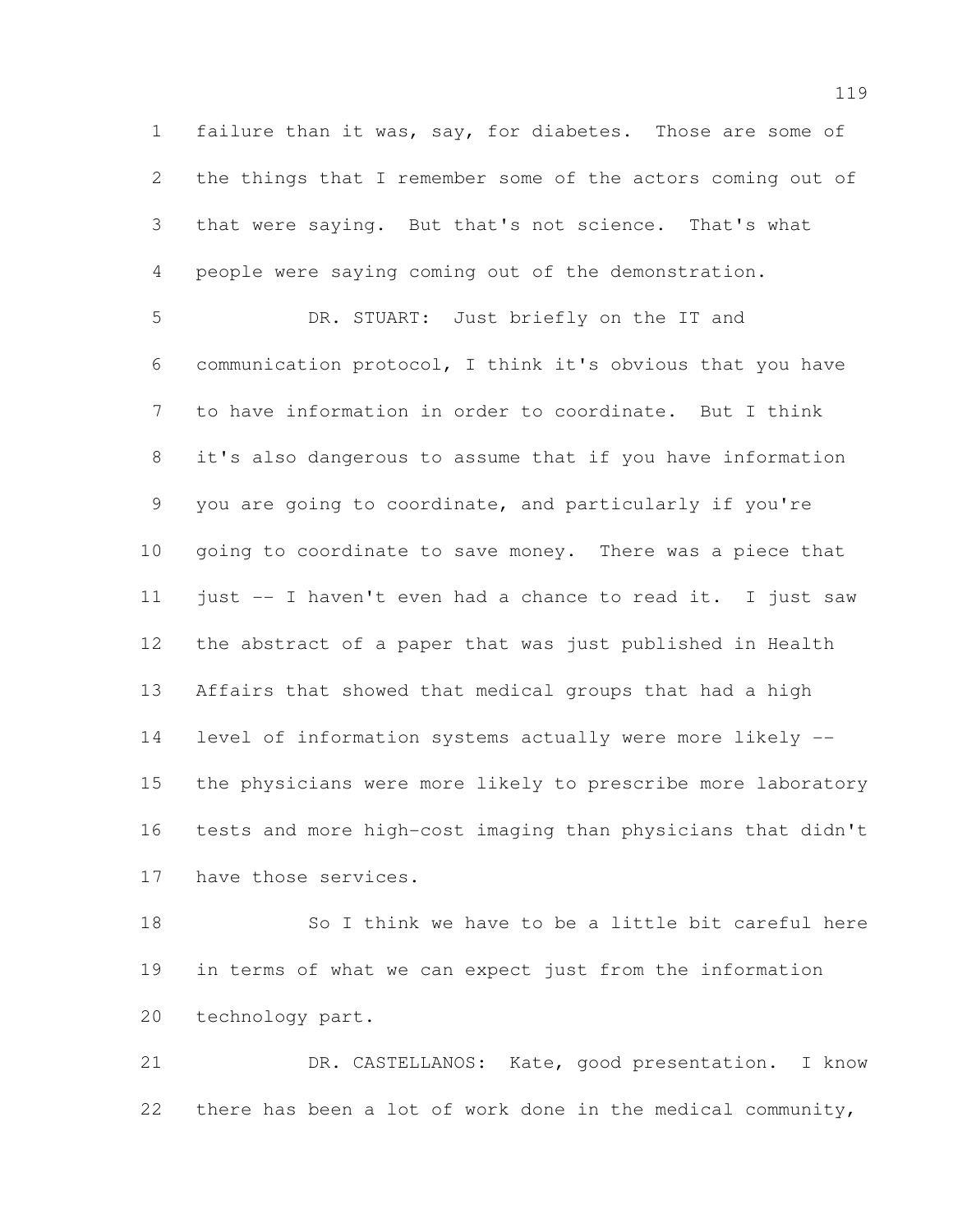in various medical societies, I think CMS has done some work on this. In fact, I think Herb will tell you, when we were there, when I was with Herb at CMS, we discussed care coordination, and I know the RUC has done quite a bit. You made reference in the footnotes to some codes. I'm just curious where we stand. I mean, there's been a lot of work done. Where do we stand with that? 8 MS. BLONIARZ: So I can speak to a couple things and then maybe Bob or Kevin would want to jump in, too. In the physician fee schedule rule this year, there was -- a proposed physician fee schedule, CMS asked for, you know, input on care coordination and chronic care codes and things of that nature. And ultimately they decided not to make any changes because there's a bunch of ongoing work in this area. The Office of the Assistant Secretary for Planning and Evaluation is doing a study on kind of care coordination and the fee schedule, so that's ongoing. I know that the RUC also has a group that is focusing on care coordination, and I believe they have fed some suggestions to CMS.

 Those are the things I can speak to, and maybe Bob wants to speak to some others.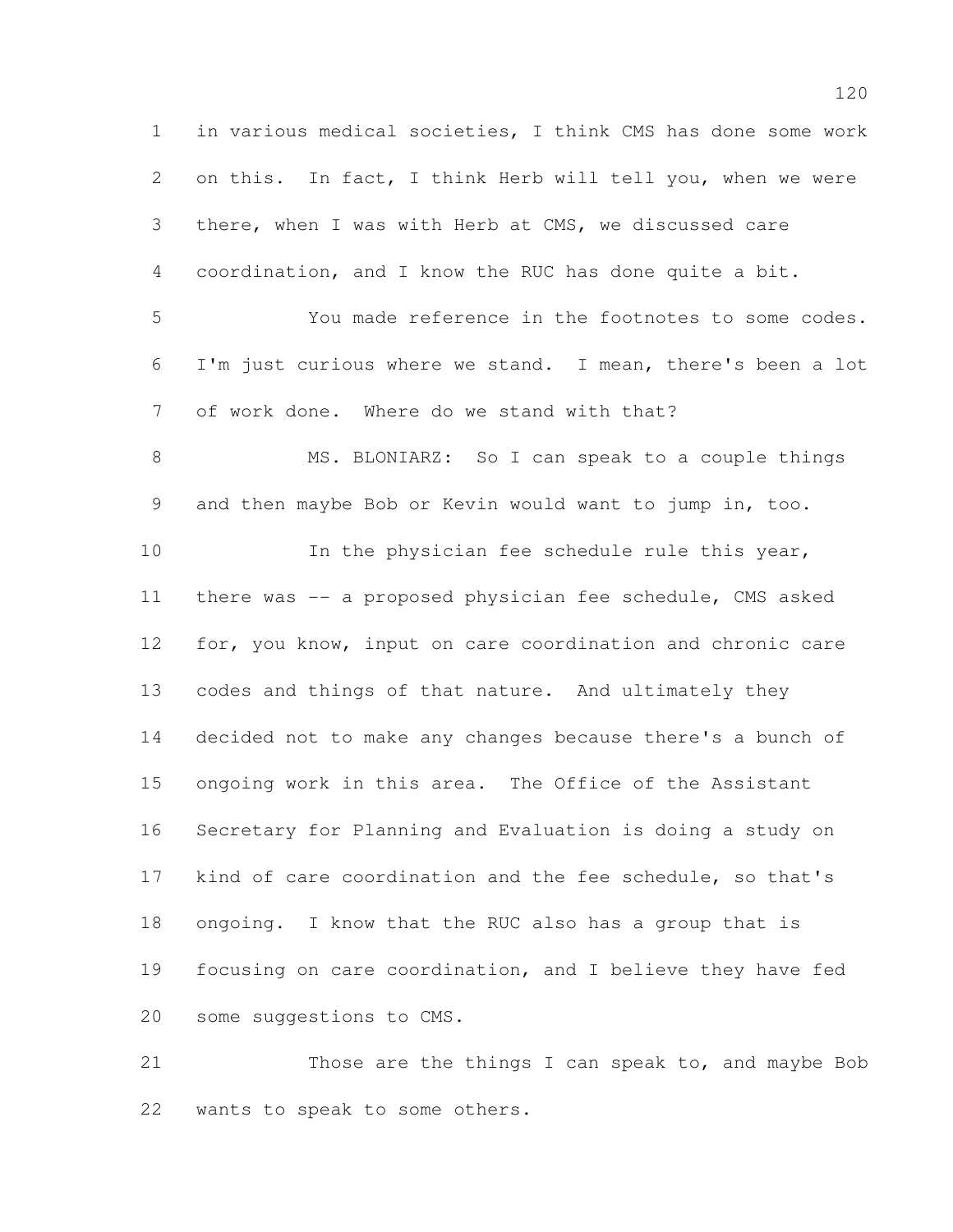DR. BERENSON: Yes, which is, I mean, the RUC is actively engaged in this issue. In reading what they have submitted to CMS, I guess I would observe that some of what they've suggested are very discrete, concrete activities, like anticoagulation management, which in my view lend themselves to CPT coding pretty well.

7 Another area that I think -- I forget if it's in 8 theirs, but I know others have proposed it -- is a very targeted definition of physician activities related to a patient discharged from the hospital related to communication with the hospitalist, medication reconciliation, a very concrete, definable thing. 13 I had some more concerns in the area of just

 opening up fee-for-service reimbursement for phone calls and related communication. I'm not sure you can capture in a fee-for-service system some of that activity.

17 But to your basic question, the RUC is very active and has been pretty constructive in providing some advice in this area. I think a lot of people think that you can't do everything in a fee-for-service construct that you want to do to promote care coordination.

DR. CASTELLANOS: Good. Thank you.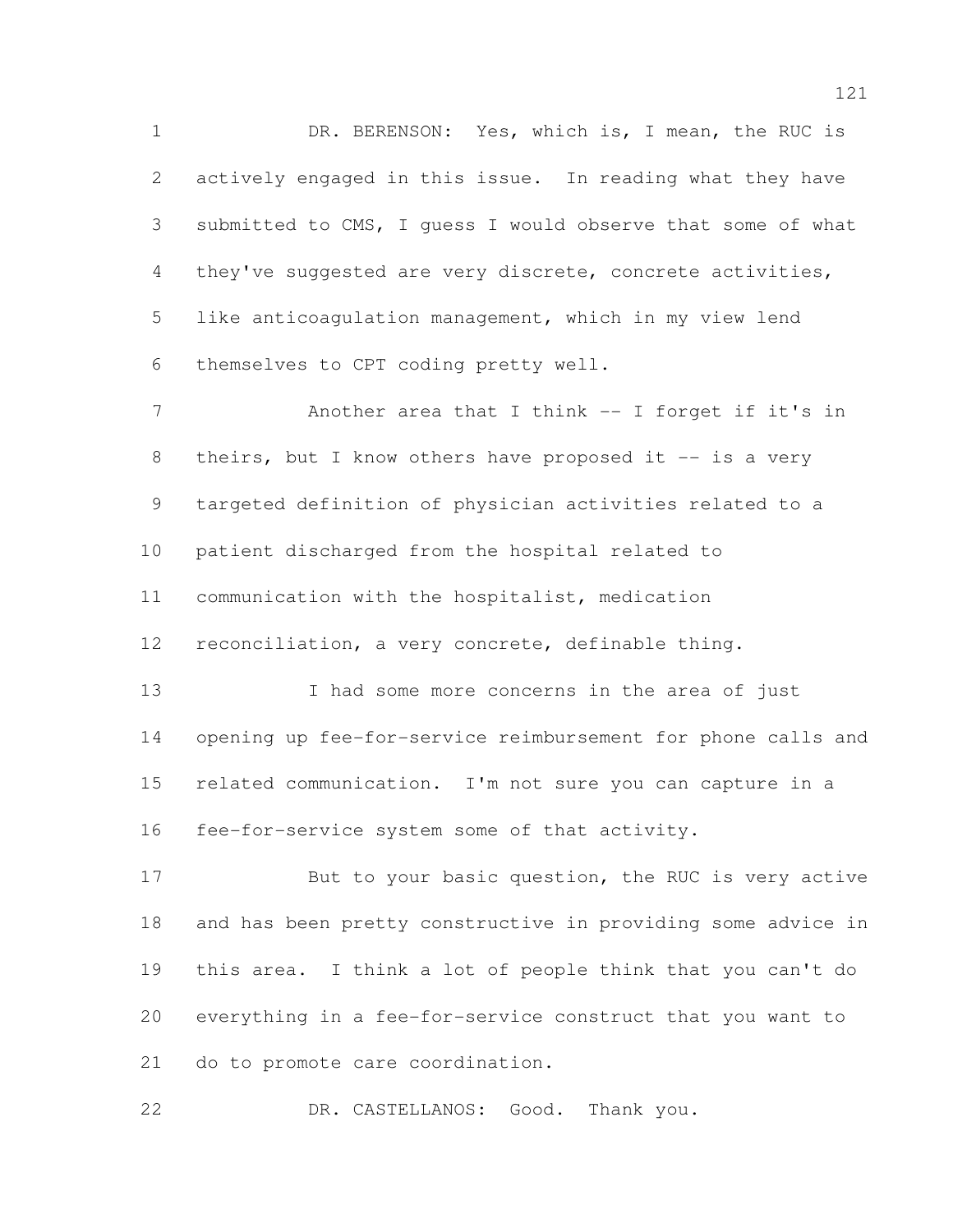DR. HAYES: The only other thing I would add to that would be that Kate's right, there is a lot of interest at CMS in trying to promote primary care more generally and care coordination in particular. And there's an openness to ideas such as those that would come from this technical evaluation panel that's been convened by the Assistant Secretary for Planning and Evaluation. So it's just kind of an ongoing process and one that we'll have to keep an eye on. MR. HACKBARTH: Didn't the RUC also do a build-up of how you might set a capitation payment for the medical home demos as well? 13 DR. BERENSON: Well, the initial medical home demo that never happened. MR. HACKBARTH: Right. DR. BERENSON: They did have a set of specific recommendations. 18 MR. GRADISON: Thank you. Kate, a quick naive question. You say here some care coordination programs in the Medicare demonstrations dropped out midway. I'm curious how many -- well, not exactly how many, but were there a lot. And then, why? Why did they drop out?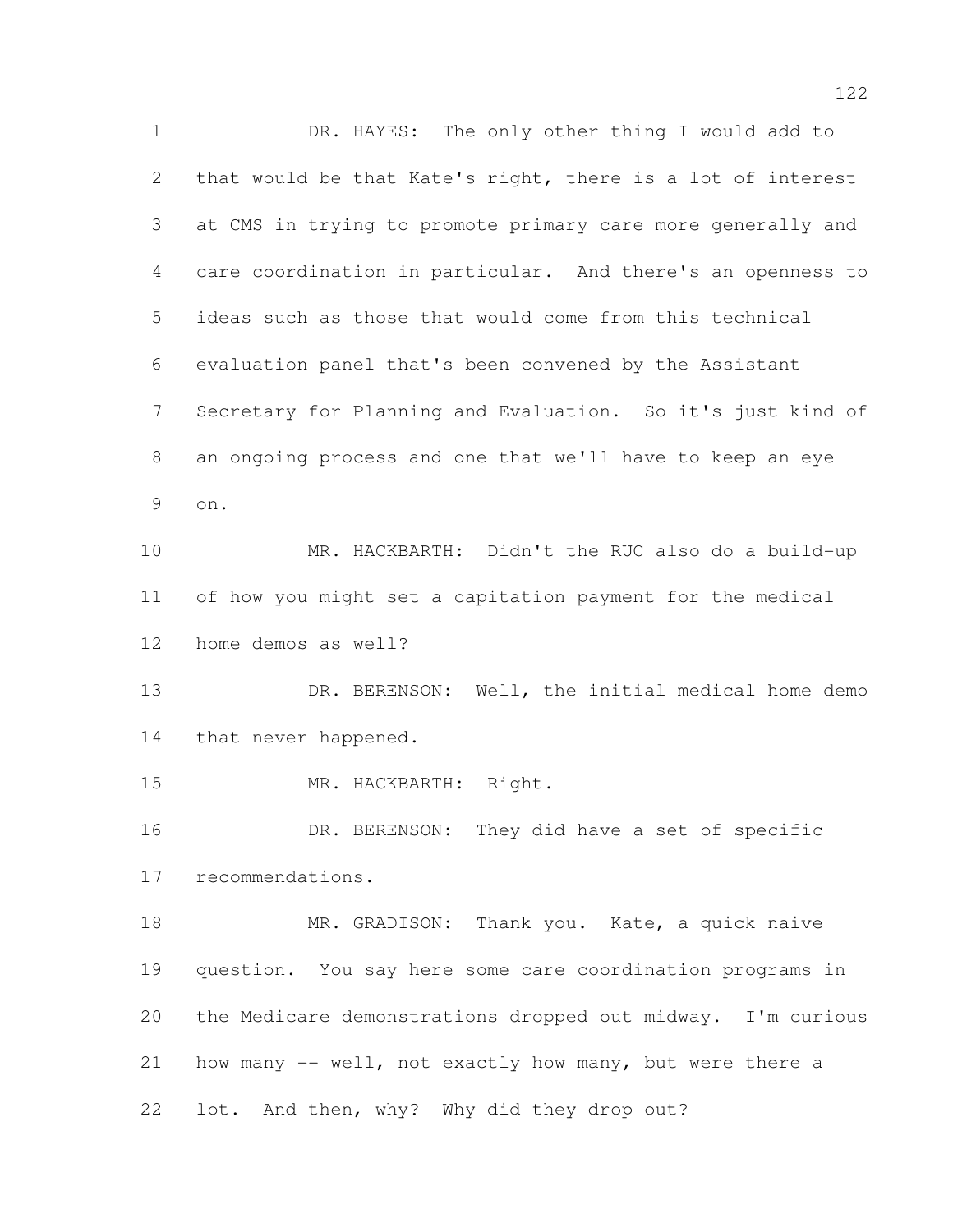MS. BLONIARZ: So there were a fair number of them, and I can get you the specifics. But, generally, especially for the demonstrations where the fees were at risk, they did not see it as being financially viable once we were getting information on avoidable hospitalizations. You know, some programs actually increased spending as compared with the comparison group, and so I think there was a financial decision for a lot of them. I know Georgetown also dropped out early, I think, in one of the demos because it was unable to recruit a sufficient patient panel to make it worth their while to run the program. DR. BORMAN: I guess I'm a little struck in this conversation about how coordination of care is starting to remind me of the terms "accountable care organization," "medical home," in that for as many people as there are in the room, there's probably 2x times that understanding of what the terminology is. And I guess if we're going to specifically address this in some fashion, I think perhaps one of the things we have to do early on is sort of identify what we're trying to come at. And just from a fair number of years of being pretty close to the CPT process, I can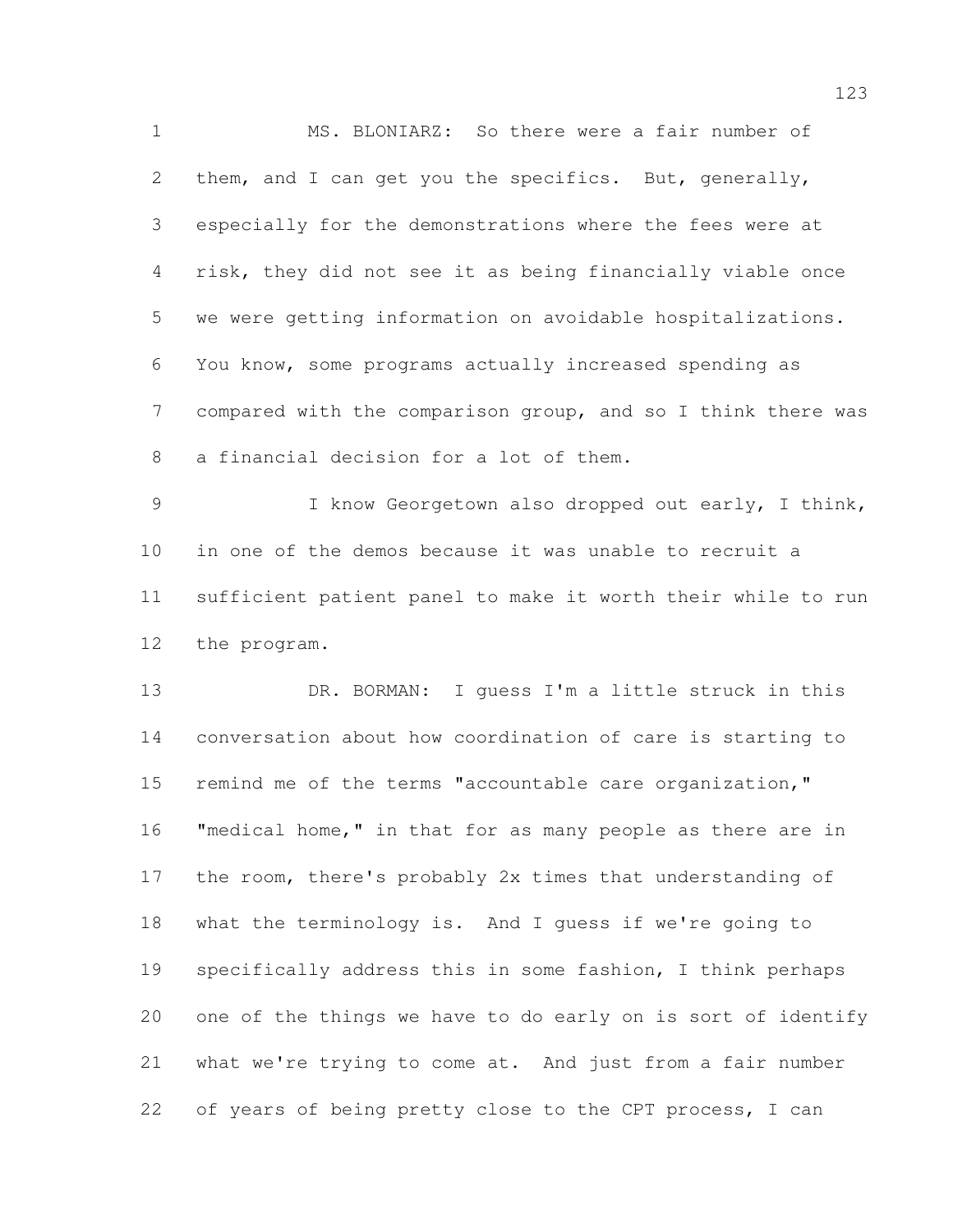tell you that the gazillion of proposals to come and

 fragment this and the most incredible number of codes that you can sort of bundle up remind me of the things that you can bundle up -- not to pick on any one in particular, but complex spine surgery.

 So I really have some concern about what we're doing here because is this for every phone call, or whatever. Just because I might be someone who chooses not 9 to go to the hospital anymore, why should I get extra money for having to find out what happened to my patient in the hospital? I guess I have a little bit of, you know, ethical angst about that.

 So I think as we go down this road, I'd just like to clarify what it is that we as a Commission are considering, or is our role to say coordination of care can 16 mean all these many things, and here appear to be the ones, based on the data, where there may be areas of high value, low-hanging fruit, you know, achievable savings. I'm struggling a little bit with where we want to go. MR. HACKBARTH: My short answer would be it would be the latter. There are a lot of things that fly under

this banner of care coordination, and I think a way that we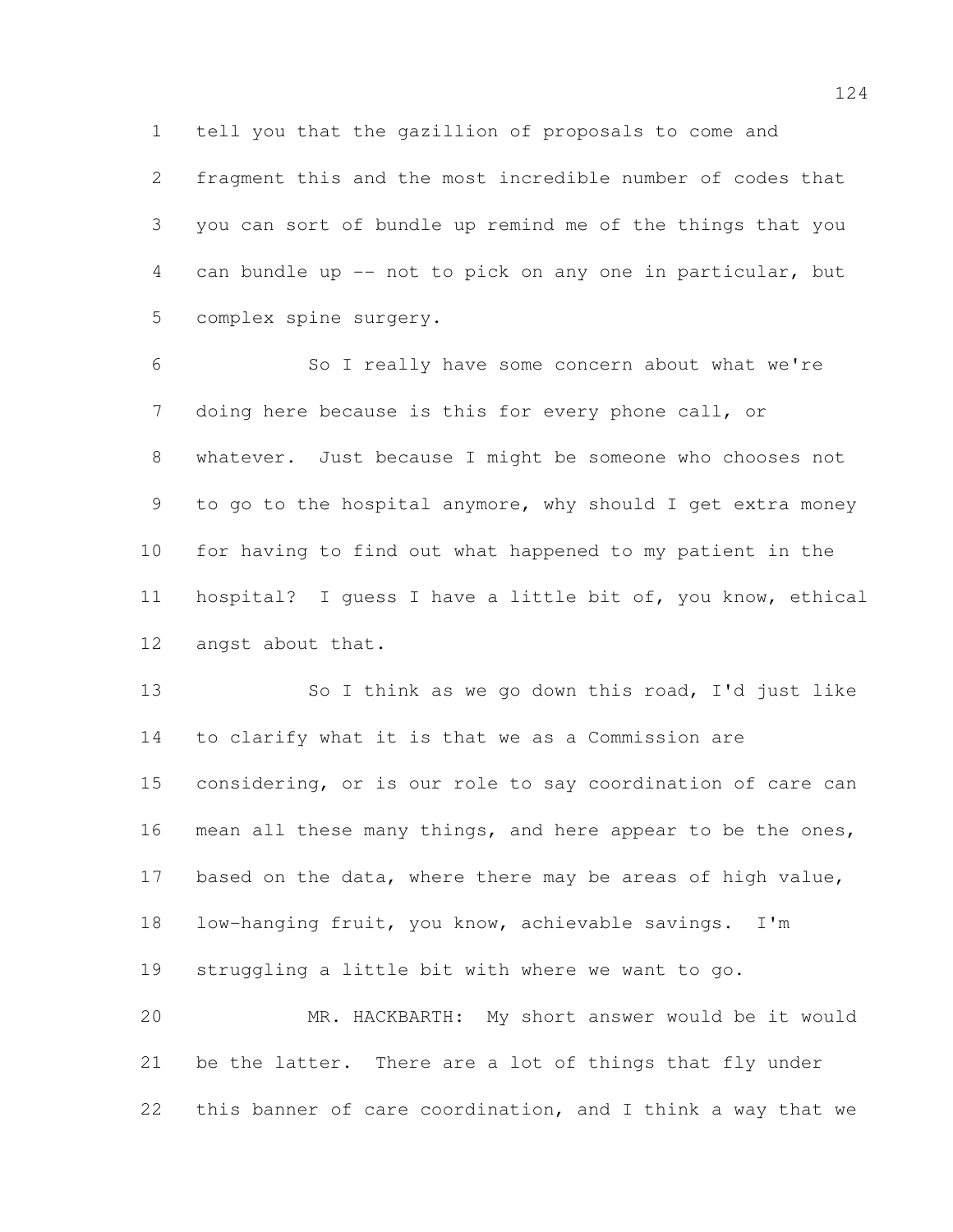can help is sort of go through that and say these look particularly productive to us and these might not be on the path.

 DR. NAYLOR: So I would build on Karen's comment. I do think that there's a really important need for clarity around what these words mean, and a lot of work has been done in this area. McDowell did a major report for ARHQ and distinguishes care coordination from transitional care. And they're not the same thing. So I think a really important starting point is just this language around the concept. 11 I also think that there's been a huge amount of

 work done understanding the needs of people along a continuum. So a lot of emphasis on which models have been effective for whom at what point in time that help to promote downstream, or is it upstream, better self-care to prevent longer-term outcomes versus those that have been really effective, and that's in the areas around most vulnerable transitions at most vulnerable times and getting a short-term impact, et cetera.

 So there are systematic reviews that I think would help us to understand what are the core components of effective interventions at which point in time along these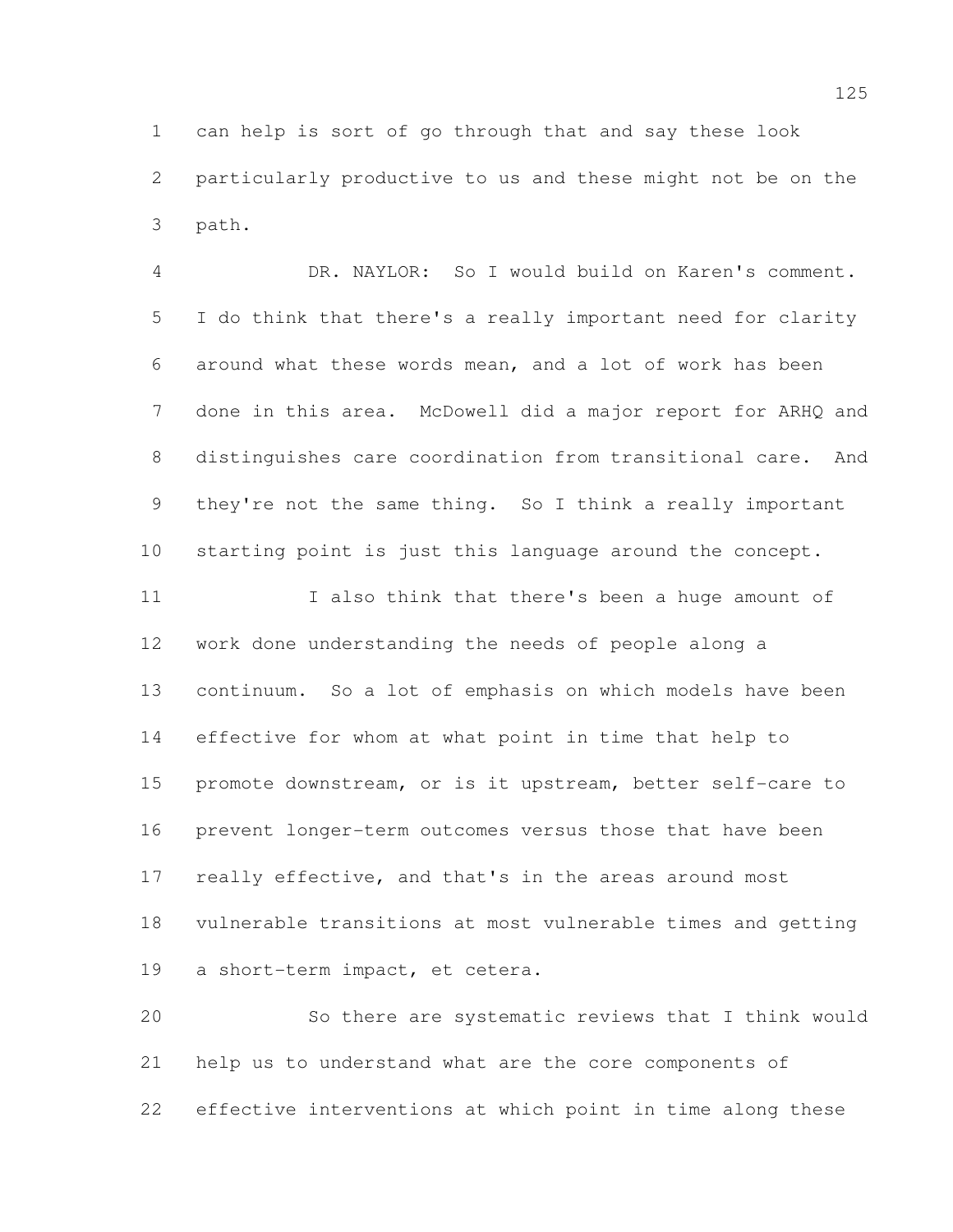trajectories. And I think, you know, they constantly clarify -- you know, one of the things about the Medicare demo is -- many of them is that they didn't start with what we knew about what's the best approach, evidence, et cetera.

 So often they recast some ideas that we maybe shouldn't have gone to. But that's the past. And I think what we know now is that it's multi-dimensional. Nurses have been seen in the most effective interventions as being central and hubs. And, you know, so we have a sense of who are the players that need to be working here and what are the core components that we should be supporting.

 So I think this is a really important path. It's not simple. And yet, I think there is a critical opportunity along the entire trajectory of the beneficiaries that we're serving to get to higher value through the right kind of investments.

17 The policies. I think, you know, looking at how do we promote the processes that are evidence-based and work 19 along with creating the accountable systems that say, We're paying for performance, I think the combination of the two makes sense in advancing this field very, very quickly. DR. DEAN: This has been an area that I've been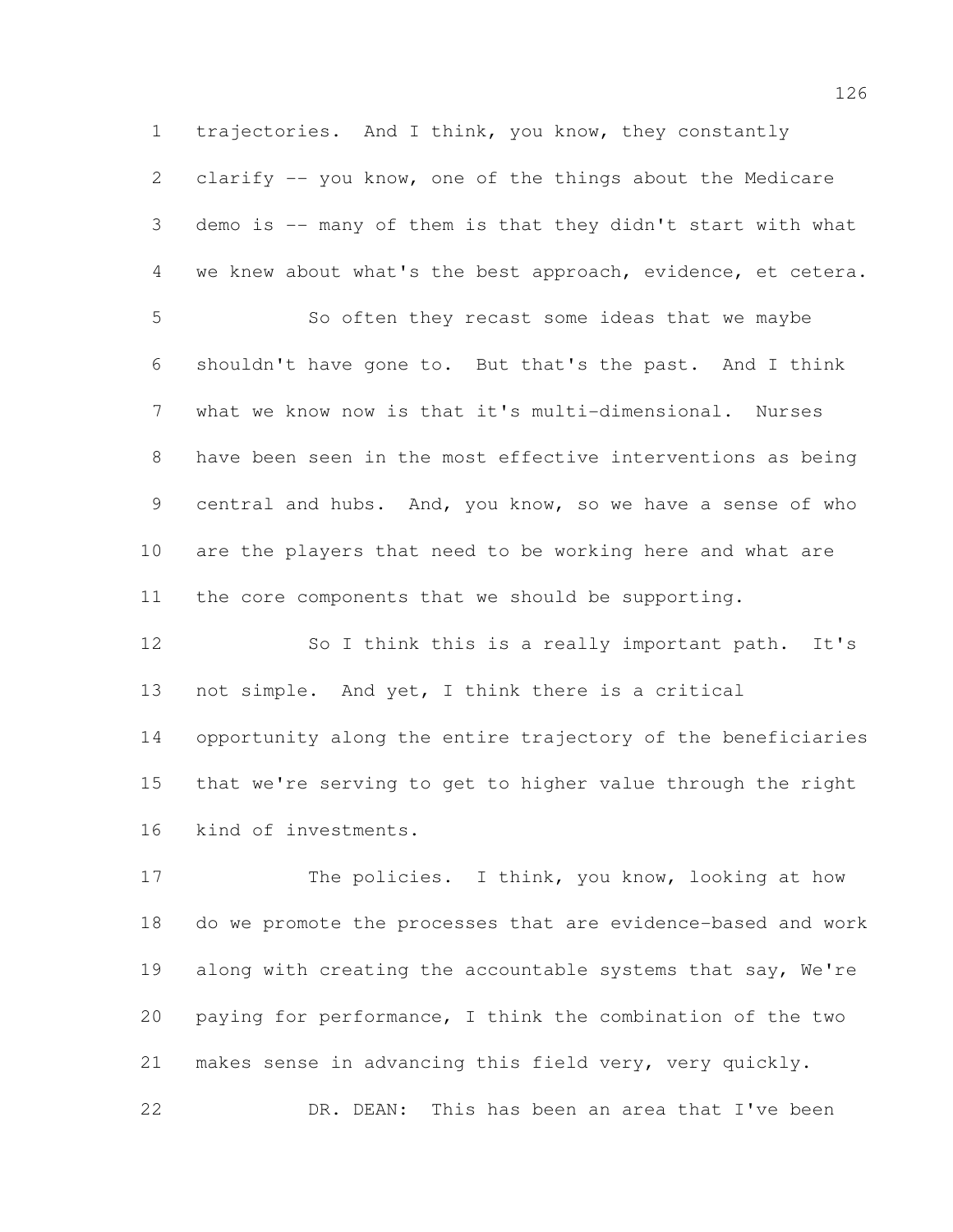concerned about for a long time. I would certainly support what Bob and Karen said, that I think the idea of trying to set up a separate payment for coordination of care is just 4 the wrong direction. It's too hard -- and fee-for-service, yeah.

 And I would hark back to the comment I made before. I thought this article that talked about a primary care provider's view of who is complex compared to what the 9 standard measures show us is complex, and they didn't correlate, and I think most of us who have been on the front line can think of, you know, any number of patients. And 12 yet, we need to be sure that the coordination gets to the people that really are the complex patients, and they're not real well identified by our current measures. That's me. So I think that argues that we have to build these payments into some kind of global payment. I mean, I

 realize, you know, how you define that is a huge issue, but a separate fee-for-service payment just sets up another set 19 of providers that may or may not be contributing much, and I think that's the problem with some of these demos.

21 And I quess that would lead to the second point, is that for these things to be effective, I feel really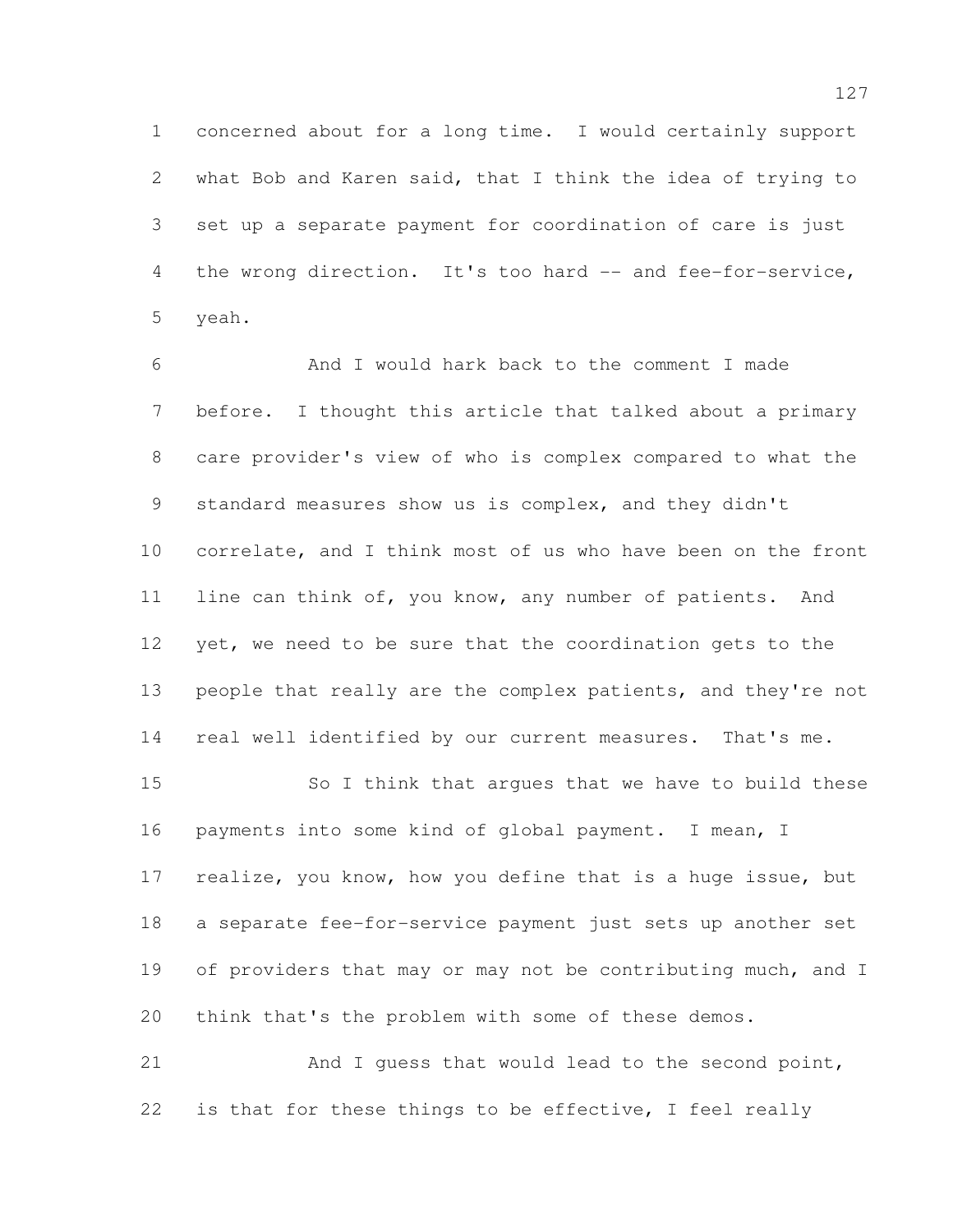strongly they've got to be closely integrated with the care- givers. It can't be a separate outside agency. I just remembered an amusing thing with one of the first special needs -- what am I trying to say -- payment programs, and one old fellow came in and he says, Oh, yeah, they sent me this book that I was supposed to read, but I just threw it away. And it's got to be part of the overall payment system. Finally, I would really argue that the transfer of information is just so important. We've put a lot of emphasis on the importance, especially in the rural context, of the value and the need for people or us, as rural providers, to make sure that the information about the patient gets sent to the referral center. We've put almost

no emphasis on the reverse.

 And we have to sometimes -- it's like pulling teeth sometimes to get the information for the transition 17 back. When they come back to us, they will be on a bunch of drugs, we really don't know why, and a whole list. I can give you a whole list of unpleasant scenarios.

 But I think we know that those transitions are important. That's where things fall apart often and we've got to emphasize that the need for information transfer has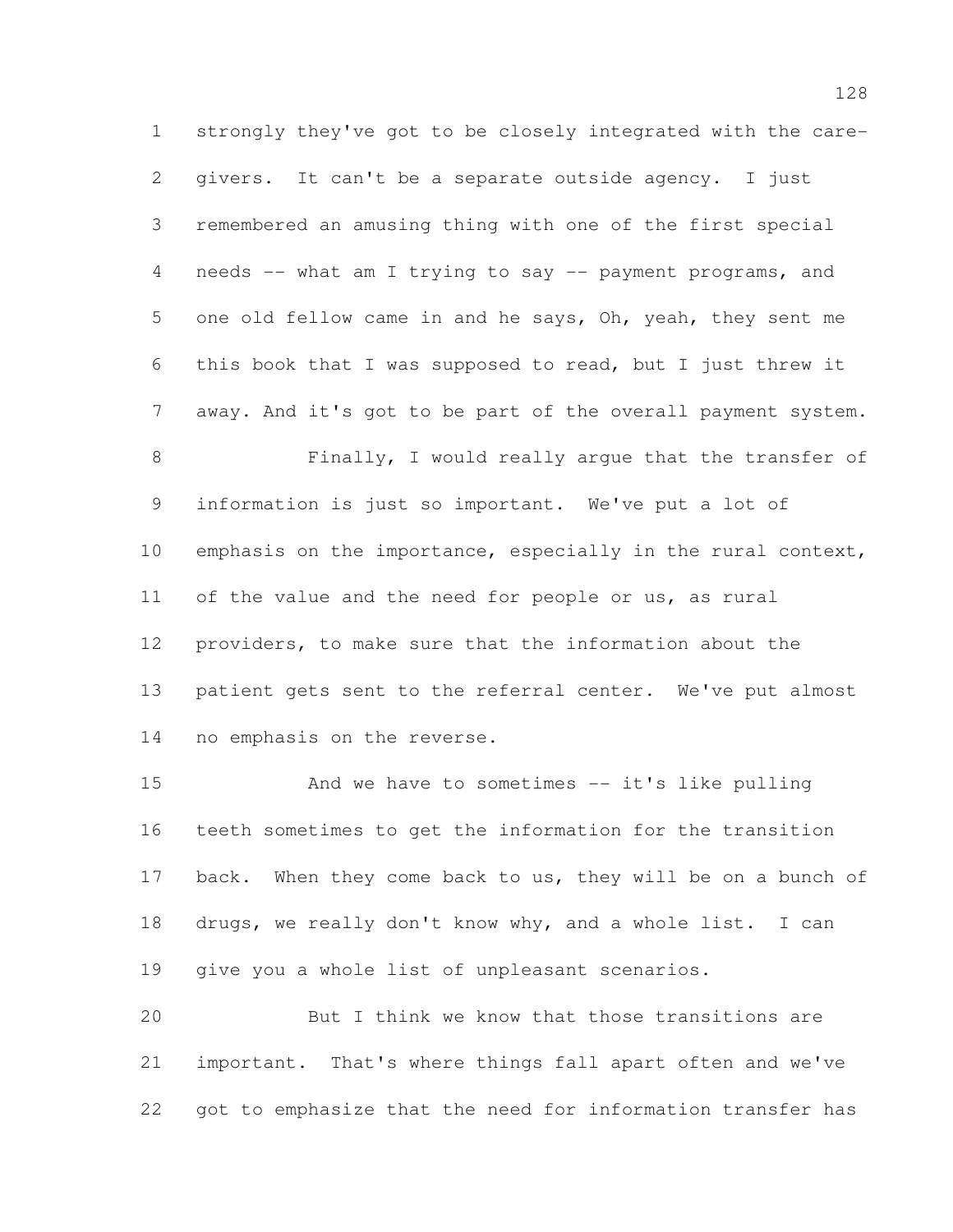to go every time there's a transition. It isn't just in the acute situation.

 DR. HALL: Well, when you can't find any positive studies after a number of people have done something, it probably means that because of publication bias, that for every one negative study that's published, there are probably a hundred that never see the light of day because nobody wanted to report negative data.

 So some people describe folly as doing the same thing over and over again and expecting a different result. But I think this is such an important topic and is so central to any kind of health care reform that we can't give it up, even in the face of these negative studies.

 I think one variable that's still out there right now, and it's at various stages at various parts of the country, is sort of the acceptance and utility of the electronic medical record. You would think that it would be a no-brainer that something like medication reconciliation between being out of the hospital, in the hospital, in another care venue, at home, would be a piece of cake. In point of fact, what's proving to happen in many

parts of the country, even with the standard packages that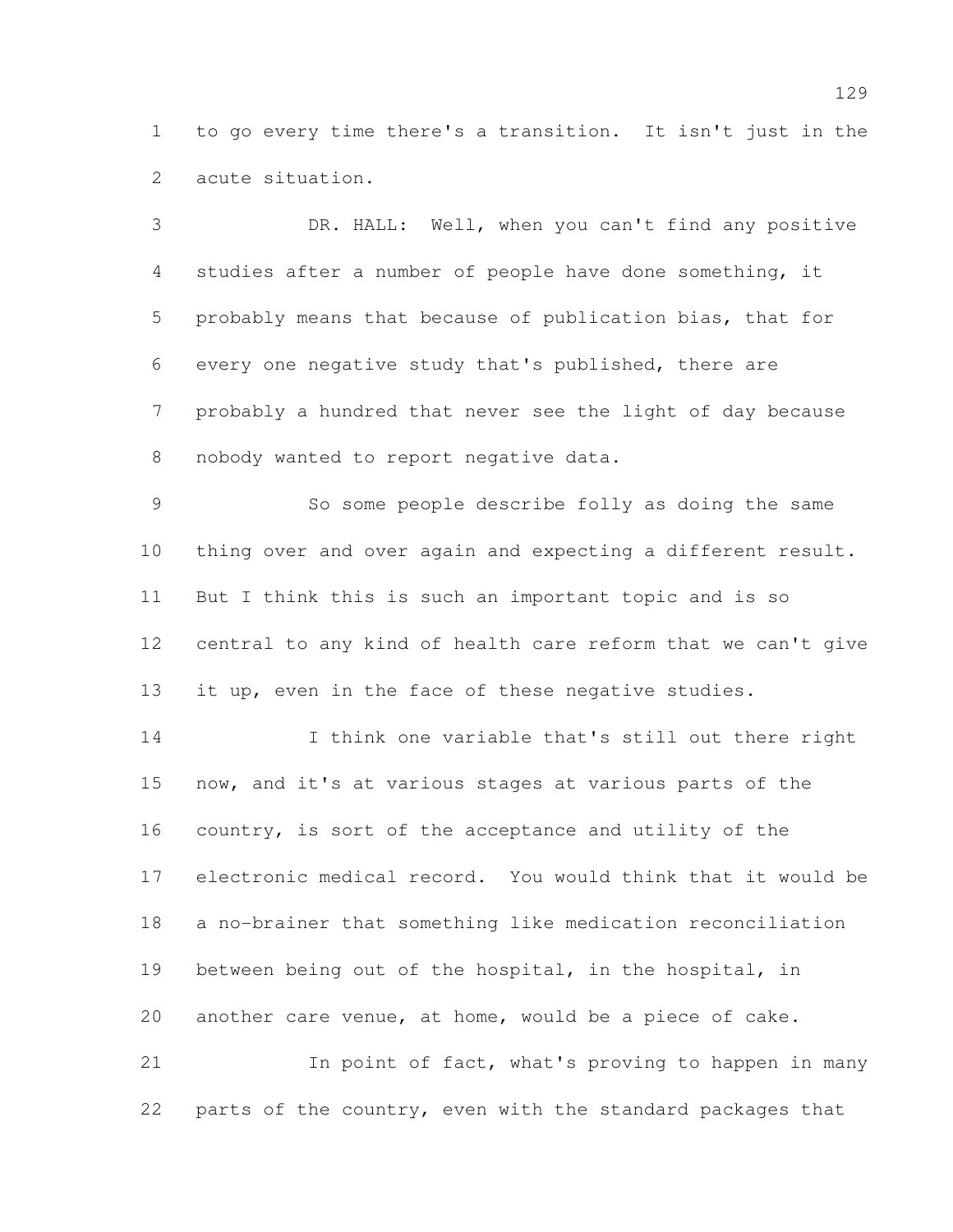are available, it's required huge amounts of time and the error level is very, very high, and the only way people have been able to get through that is to put in huge numbers of people hours.

 So we're at the very kind of cusp of a major change in having information around. So we need to sort of, I think, see whether in systems that have really successfully and maturely accepted electronic health records for the entire system of care, if they're doing a little bit better, and there certainly are some examples, but not a whole lot yet.

12 DR. BERENSON: I much appreciate the work and this is real important and I hope we continue. You found the Randy Brown piece and cited it, but I actually would like to 15 give it a little more emphasis. There is a -- sort of the headline is that the CMS demos didn't work. Underneath the headline, people like Randy Brown, who's at Mathematica and knows as much about these demos as any single human, wrote a paper a few years ago in which in the middle of the failed demos there were successful interventions and successful components of effective programs.

The three that he identified as worthy of emphasis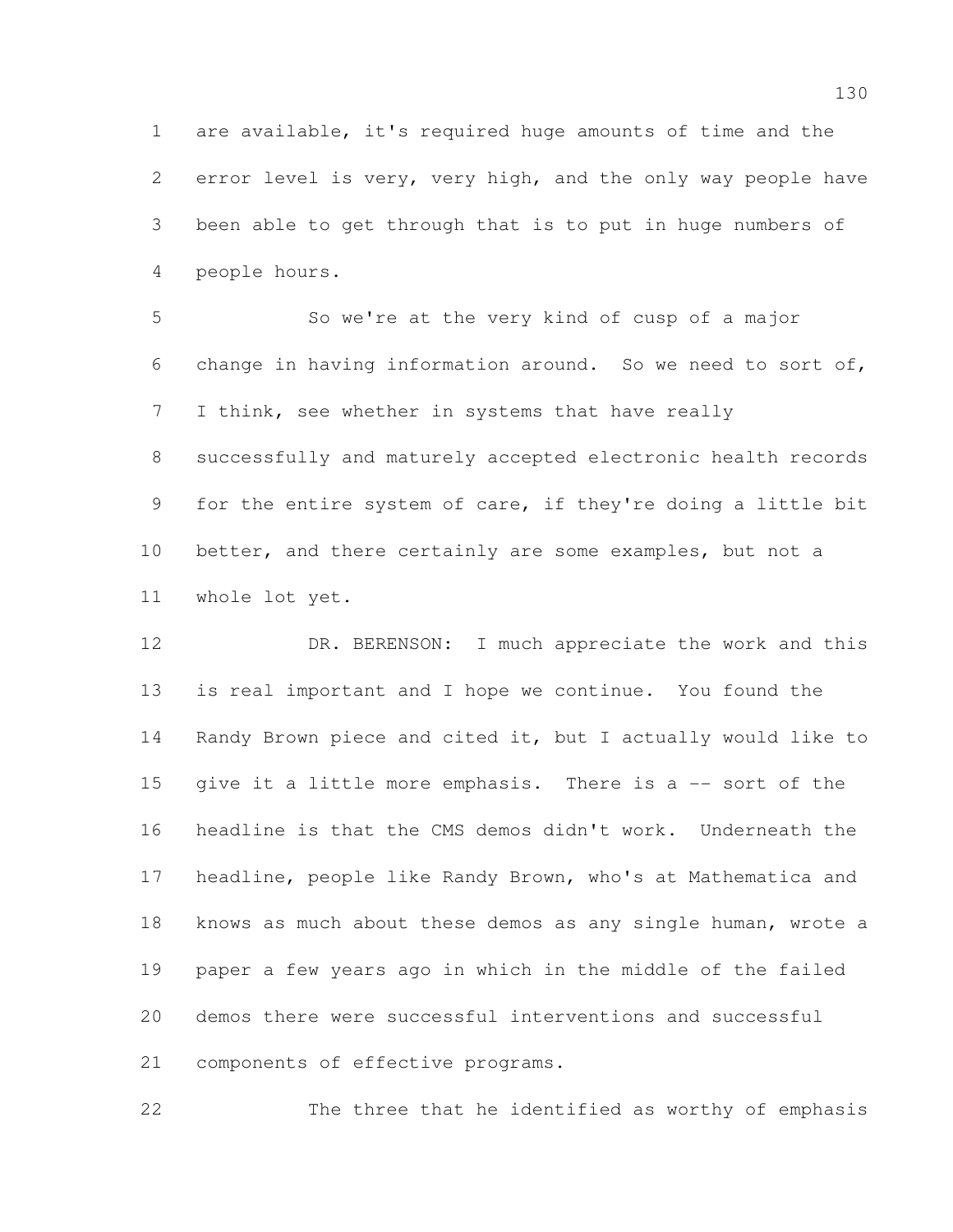are transitional care interventions, what Mary knows all about; self-management education interventions, and I didn't think he gave -- was that in your chapter? I'm not sure. DR. NAYLOR: I didn't talk about that. DR. BERENSON: Kate Lorig's approach based in Stanford about basically teaching patients self-management skills. And then number three is what he calls coordinated care interventions, but basically this, instead of disease management, telephonic disease management, and is focusing on patients with particular chronic conditions at high risk for hospitalization and having a central role for the practice in that activity, with the ultimate role being to 13 base the support, whether it's often an advance practice nurse actually being in the physician's practice, that those three across the failed demonstrations have great promise for success.

17 He goes on to say one other, I think, important thing, which is that in definitions of medical homes, rather than having everything, including the kitchen sink -- he 20 didn't use those terms, I'm using those terms -- everybody's idea of what a medical home should be, go where the evidence says.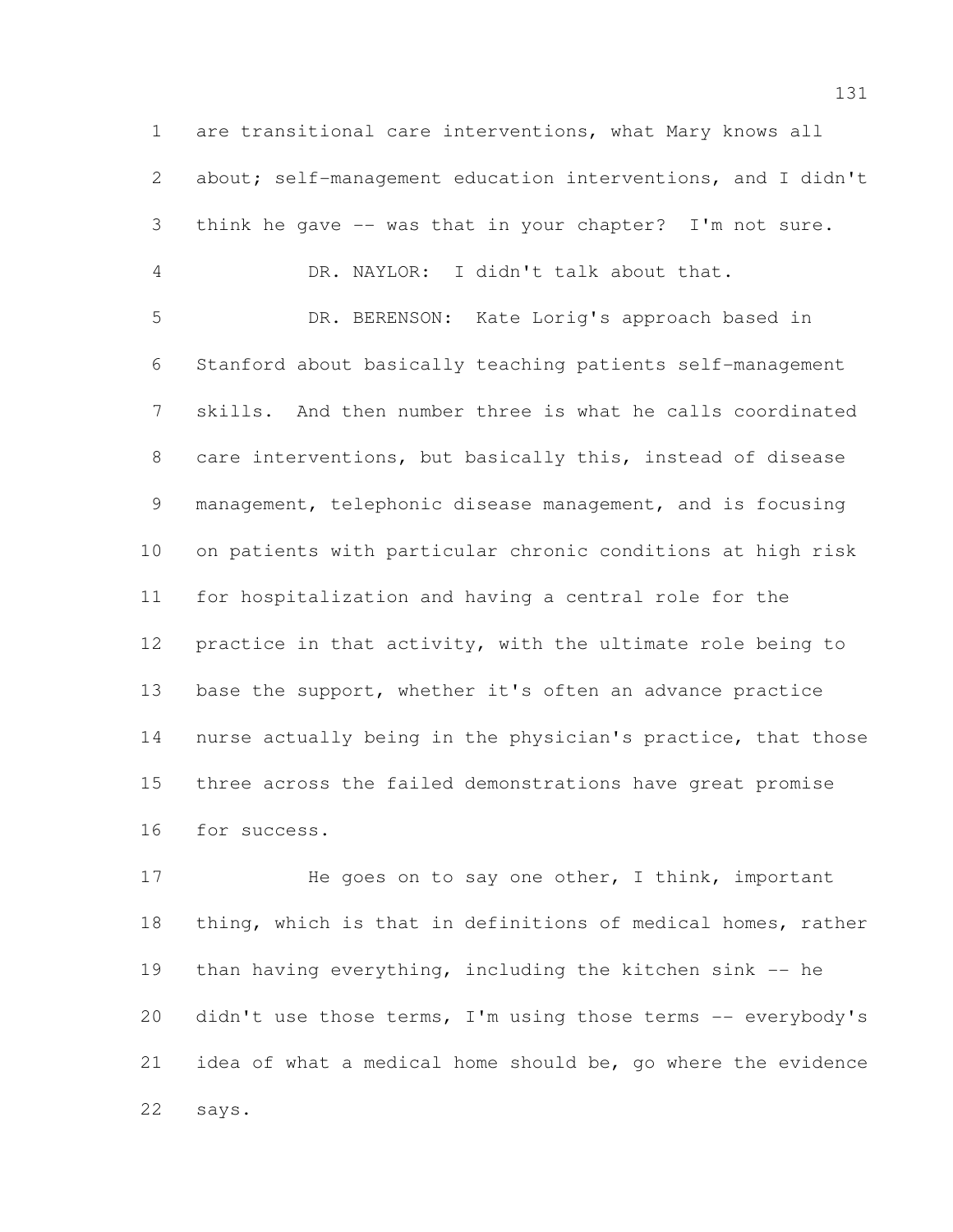We have three interventions that work. If you add sort of the traditional pillars of primary care around access and comprehensiveness, et cetera, you would have a much simpler and probably much more powerful definition of advanced primary care or medical homes than, in my view, what we've got now.

7 And so I think that's the point I wanted to make, is that these are not necessarily failed demonstrations. They ultimately would need to be revised and targeted to achieve.

11 And then I wanted to address Karen's point, which 12 I think is an important one, about, well, our primary care doc is going to not go to the hospital and no longer be doing what they were doing, but still get additional payments. I have some sympathy with that point of view. In fact, I co-authored a couple of articles on payment models for medical homes, and one of them was to actually reduce the fee-for-service component of payment to primary care, 19 put a larger piece of it into a care management fee, consistent with the notion that real good care management, care coordination, is not based in office visits, but there should be some more freed up money for physicians to not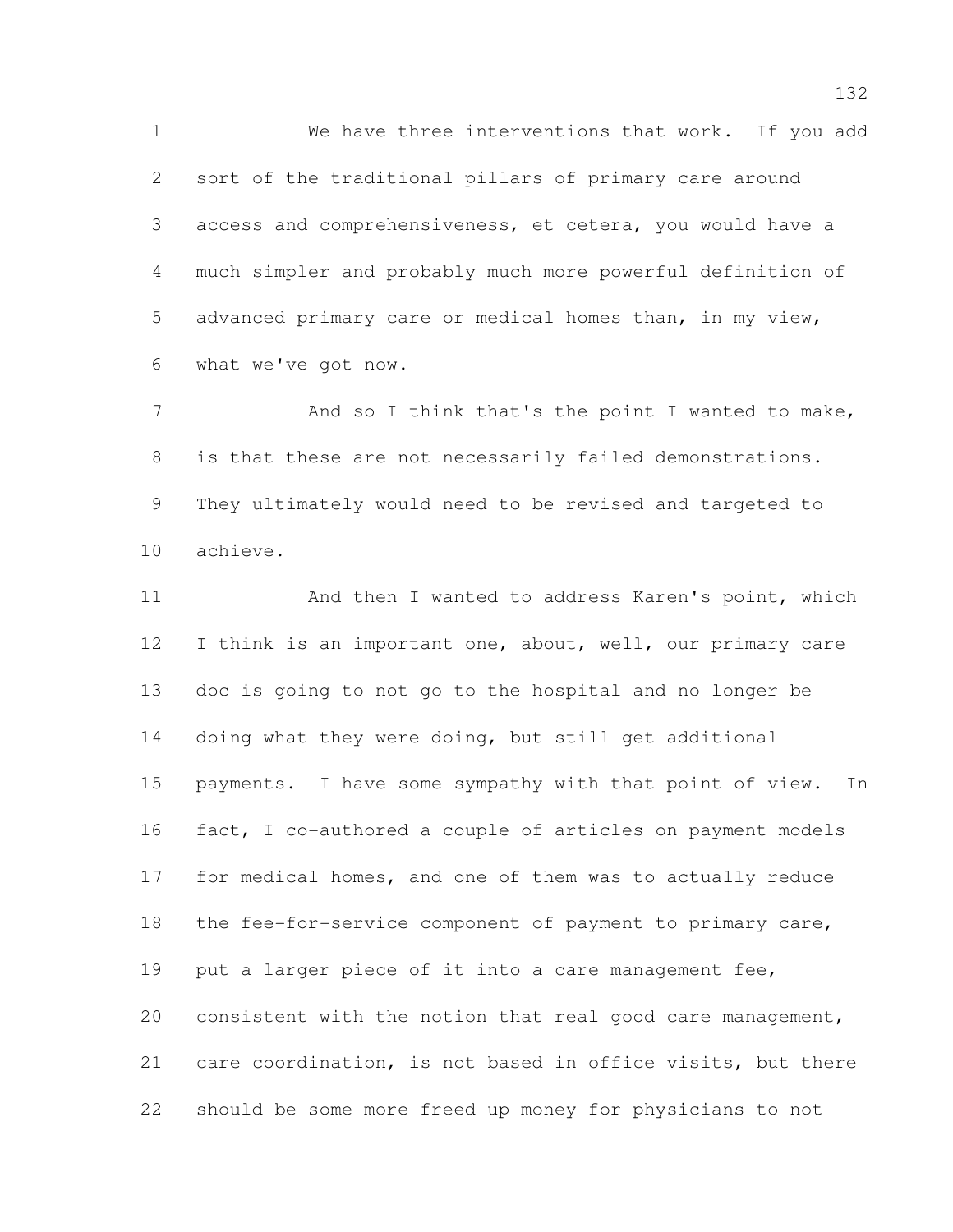only be communicating more often with their patients, but with other physicians, with social service agencies, et cetera.

 And so, even if you don't increase the payment -- and separately I think we should be increasing the payment, but that's a separate discussion -- it's changing the distribution of how the payment occurs. I would point to the Netherlands and to Denmark as two countries that now 9 have that as the payment model for primary care, about a third of it coming -- a third to 40 percent coming in the form of a monthly care management fee, and the rest of it coming as fee-for-service.

 And so not only does the relative generosity of the payment count, in which we can agree or disagree with each other, but sort of the division of the payment from fee-for-service to a sort of monthly payment, I think, is also important to free up some opportunity for the practices to behave differently, essentially.

 DR. BAICKER: I think the dual emphasis on the quality outcomes and the financial outcomes is important because we have a natural tendency to want these things to save money, and it seems like they should save money if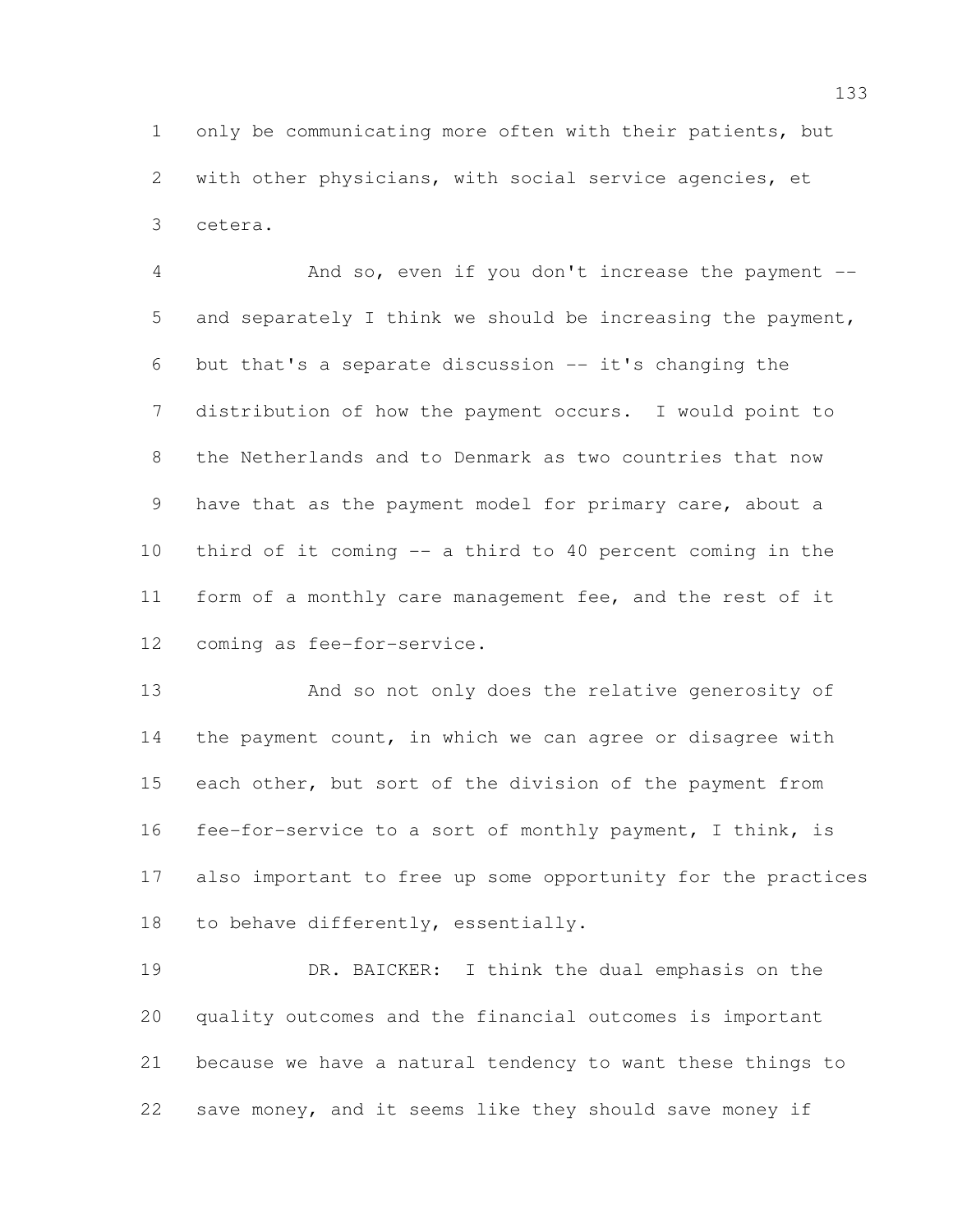you're reducing duplicated tests, if you're improving hand-offs and reducing readmissions and all of that.

 But I wouldn't want that to be the main benchmark by which we evaluate success because here's a case where we could potentially improve quality at a low, but positive cost. And that would be a good thing. And so, obviously you want to watch both metrics, but I don't want the rhetoric that this is a failure if it's not cost savings to enter in too much.

 MS. BEHROOZI: I'm so glad you said that because it occurred to me that like if there was some new treatment 12 that came on the market, we don't yet do least costly 13 alternative or whatever, right? We don't judge whether this is going to be cost-neutral or cost-saving. We pay for it 15 because we presume, or whatever, the way things are now, it's presumed that it will improve health outcomes.

17 And, Kate, I thought one of the really wonderful things about this paper was that you were so compassionate in describing the impact on individuals of the lack of care coordination, and there is so much opportunity for improvement of their lives, not necessarily all measured in outcomes like avoidable hospitalizations that cost X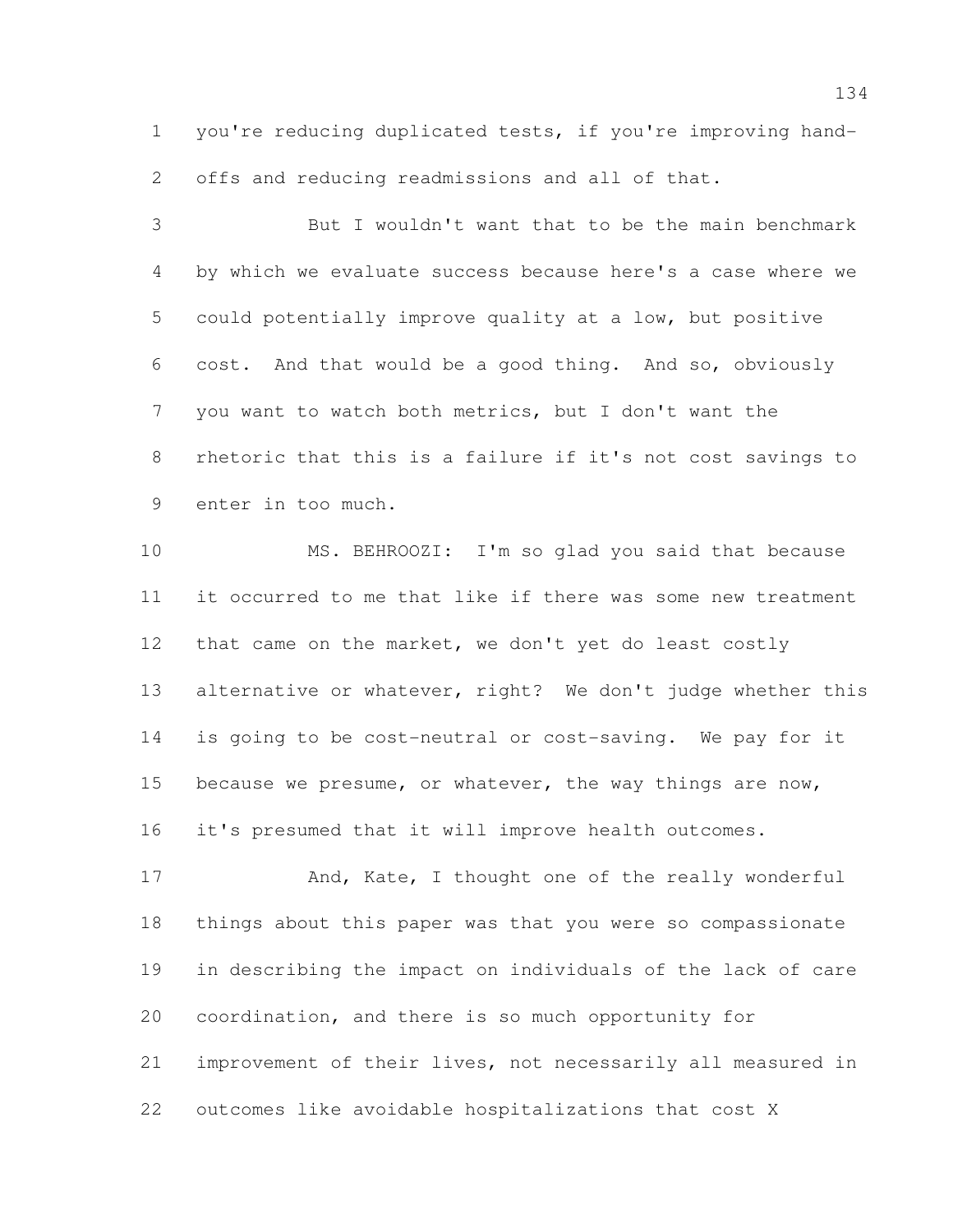dollars, but in being less confused, being less frightened, being less terrified to go home when they don't understand their instructions.

 I think that was just a real strength of the paper, and I agree with Kate that that drives in the direction of not -- it's not like bundled payments where it's all about the payment, you know. This is really about care, it's really about treatment.

 Clearly we care about the sustain ability of the program and we don't want to open up a whole Pandora's Box of additional spending that isn't tied to better outcomes. 12 So we absolutely should be looking for outcomes. And yeah, 13 the intuitive thing that this improves -- or money is better spent this way, I think we should also be looking for that for that result.

 One thing I want to say, a little bit coming off of Bob's comment about freeing up money, you know, not having it be so tied to the sort of high-level provider, whether it's a physician or a physician extender, advance practice nurse, or physician assistant, you talk a lot in the paper and in the discussion we talk about care managers. But something that's being discussed out there a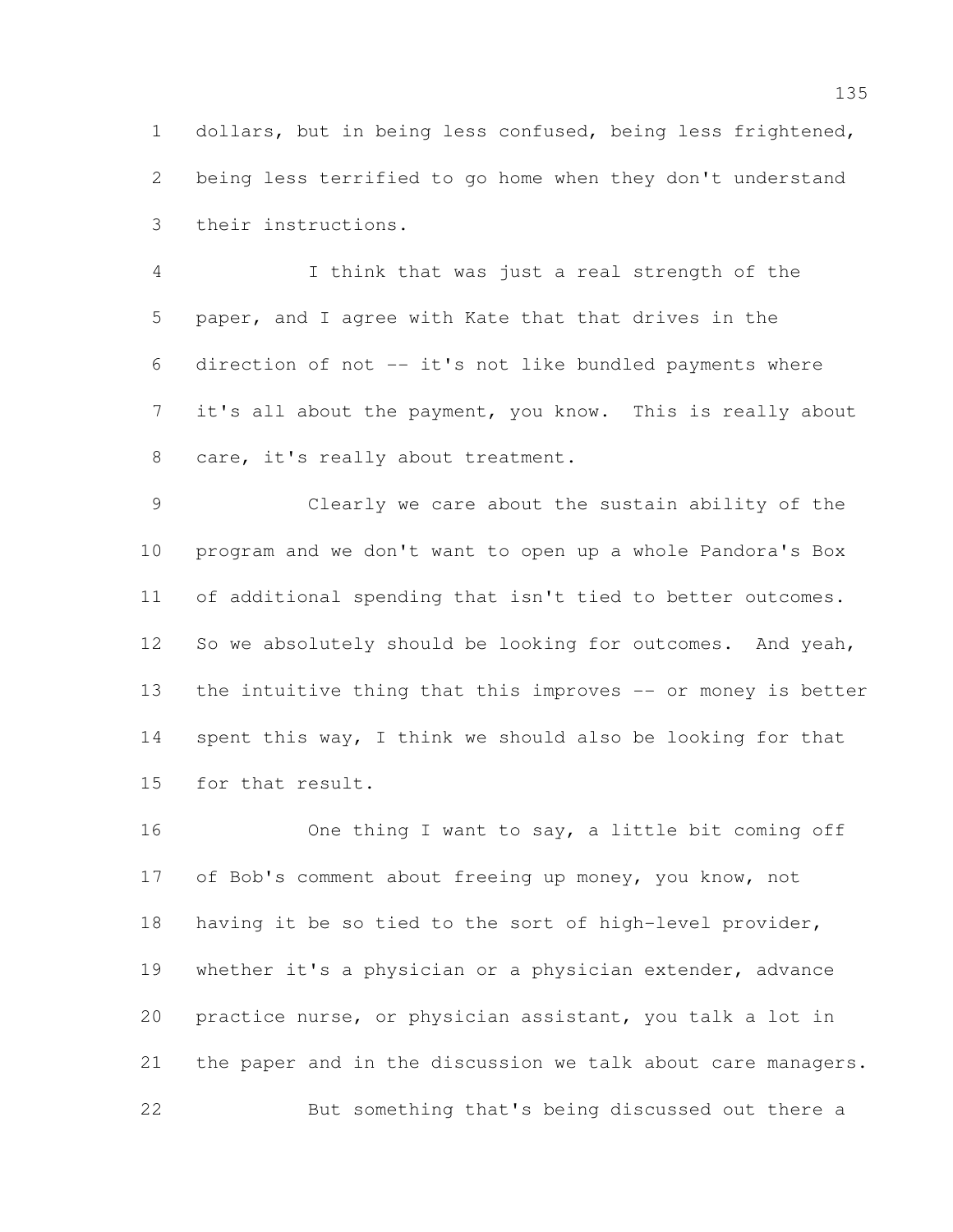1 lot, and maybe Scott has something to say about this -- I'm 2 not sure if you're there yet -- is community health workers, people who are not professionals at all, maybe don't even have a background in health care, who really extend the ability of physicians, of clinics, you know, and FQHCs and PCMHs, they're looking a lot to people who can make a decent living doing this, but they're not going to get paid doctors or other advance practice professional rates to do so. But there's no room for them in the fee schedule now.

10 So I think that that does argue in favor of, you know, what people are trying to do out there. It argues in favor of additional payments. I think it's taken into account in the FQHC structure and maybe we need to look at 14 its availability a little broader.

 MR. GEORGE MILLER: Yes. Both Mitra and Kate teed up my very limited comment because I agree with Mitra. I thought the chapter was very good on dealing with the compassion and what a difference care management can make in a beneficiary's life.

 And although it wasn't the goal of the chapter, and I certainly understand that, but I certainly would like to see that translated to my -- my passion about health care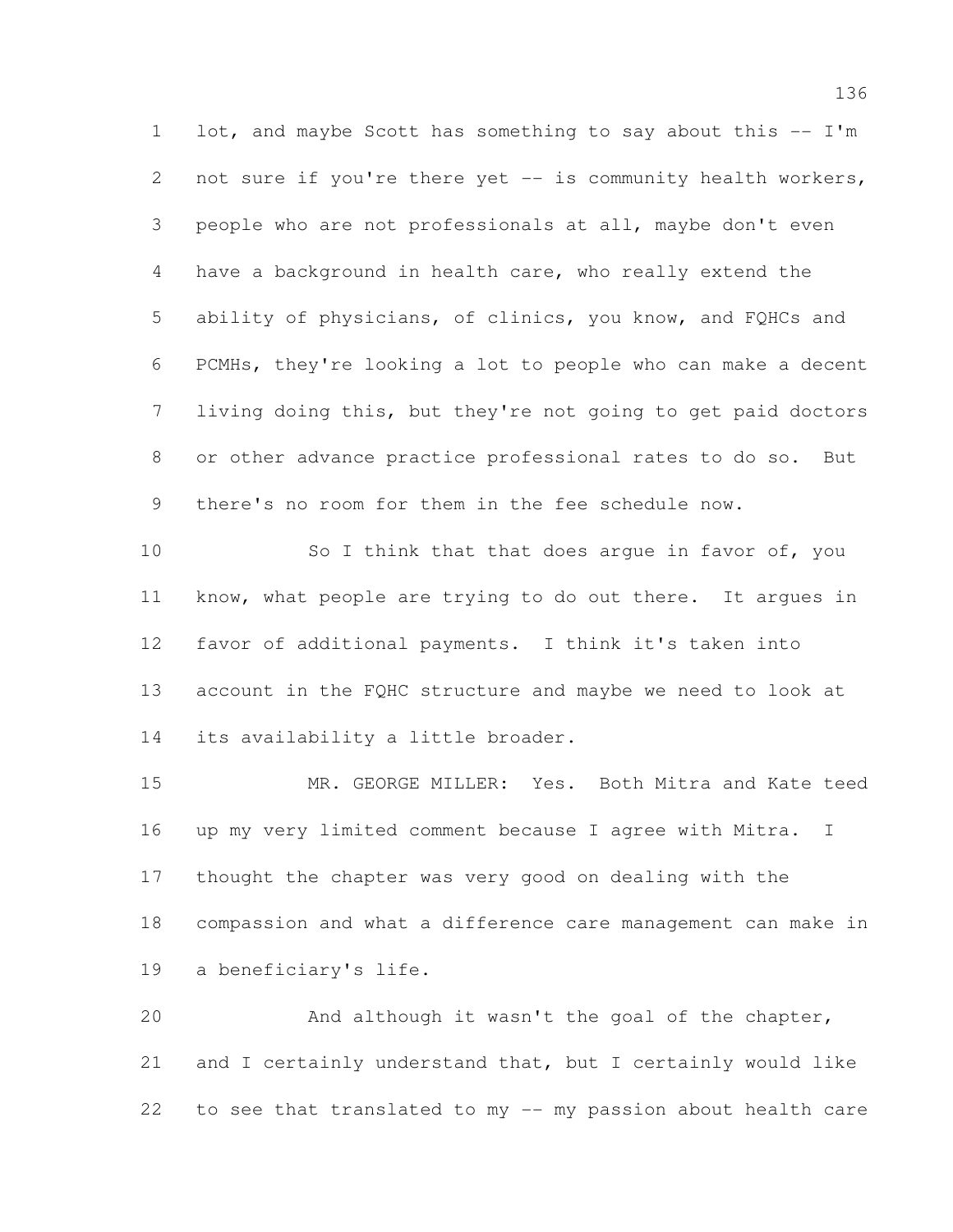disparities and how care coordination can deal with that issue.

 And this may not be the appropriate place, but at some point in time, care management can make that difference and we should have that as a measurement tool, especially in large communities where there may be significant health disparities in communities. So I just wanted to add that point.

 DR. STUART: Just very briefly I want to follow up 10 on a point that Bob made about these failed demonstrations. And we want to make sure that the information we take away from this is not that the organizations themselves necessarily failed to achieve their outcomes.

 The other part of this is the place -- the role of CMS in terms of setting these things up, and this is just anecdotal, but I know of at least two of the contractors on the Medicare Health Support side were very, very critical of CMS in terms of their ability to identify patients for enrollment, and also in terms of getting information back in a timely manner to the organizations so that they could act upon it.

Now, I don't want to go there. I don't know how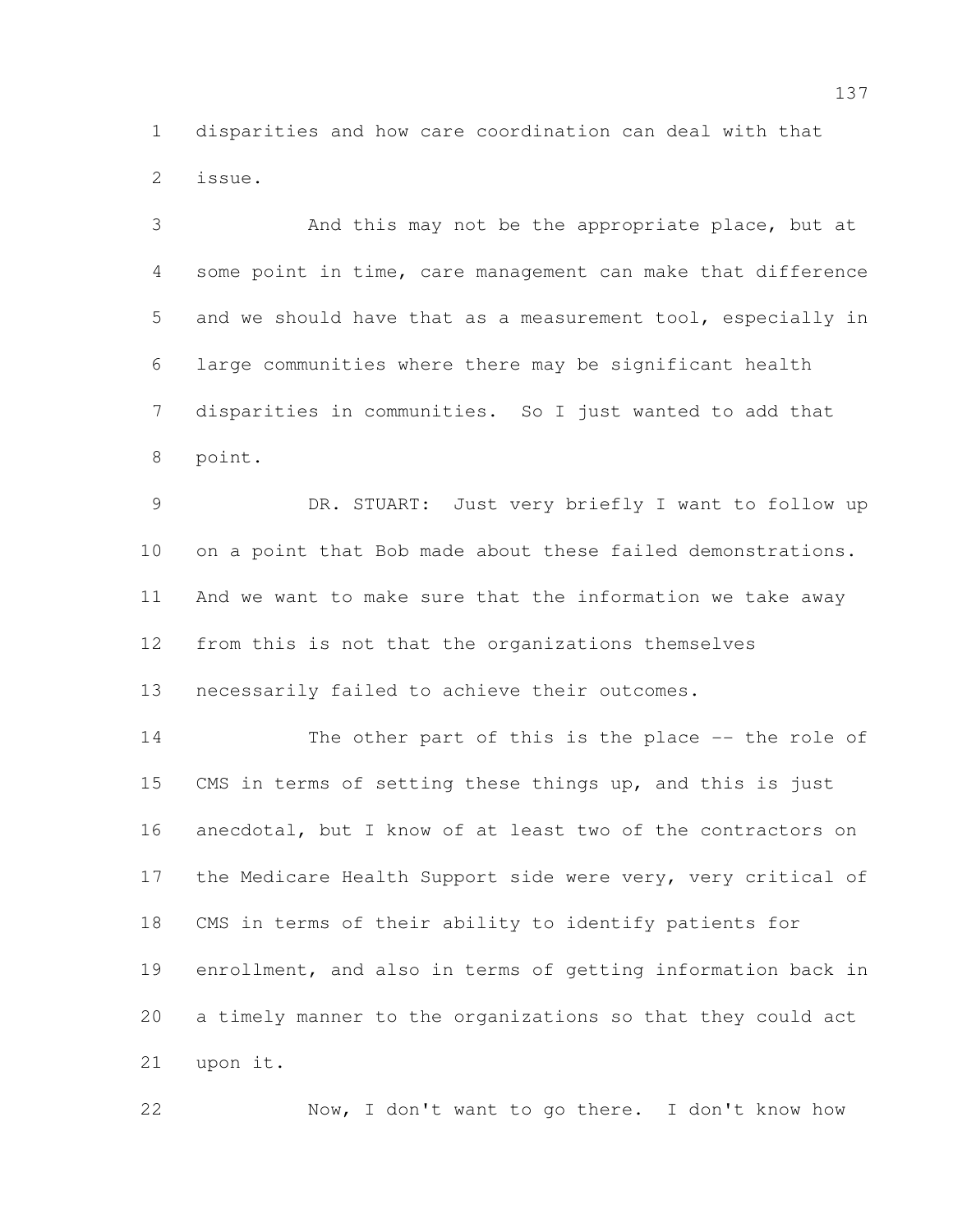serious that is, but I think the point being that with this new set of demonstrations that the Innovation Center is going through, I think it's going to be really important to understand right now whether they're set up in a way so that they could at least avoid those two major problems that were apparently an issue with the Health Support demos.

7 DR. CASTELLANOS: I think this is a terribly important thing and I think there's a significant benefit that we can do to the Medicare system with cost savings. There's just no question that we can prevent excessive tests, et cetera, et cetera. We can increase quality, but we also can do something that we really need to do, is to help the beneficiary. In the real world, this is a significant problem.

 Can we go to Slide 9? I think it answers a lot of the questions. We already talked about managing transitions. IT and communication, I think, Bruce, you've 18 mentioned that. We need to improve that.

 Interface with the direct medical team. The person that does this does not have to be a physician and probably shouldn't be a physician. I know in primary care, Tom, 40 percent of what you guys do is uncompensated, but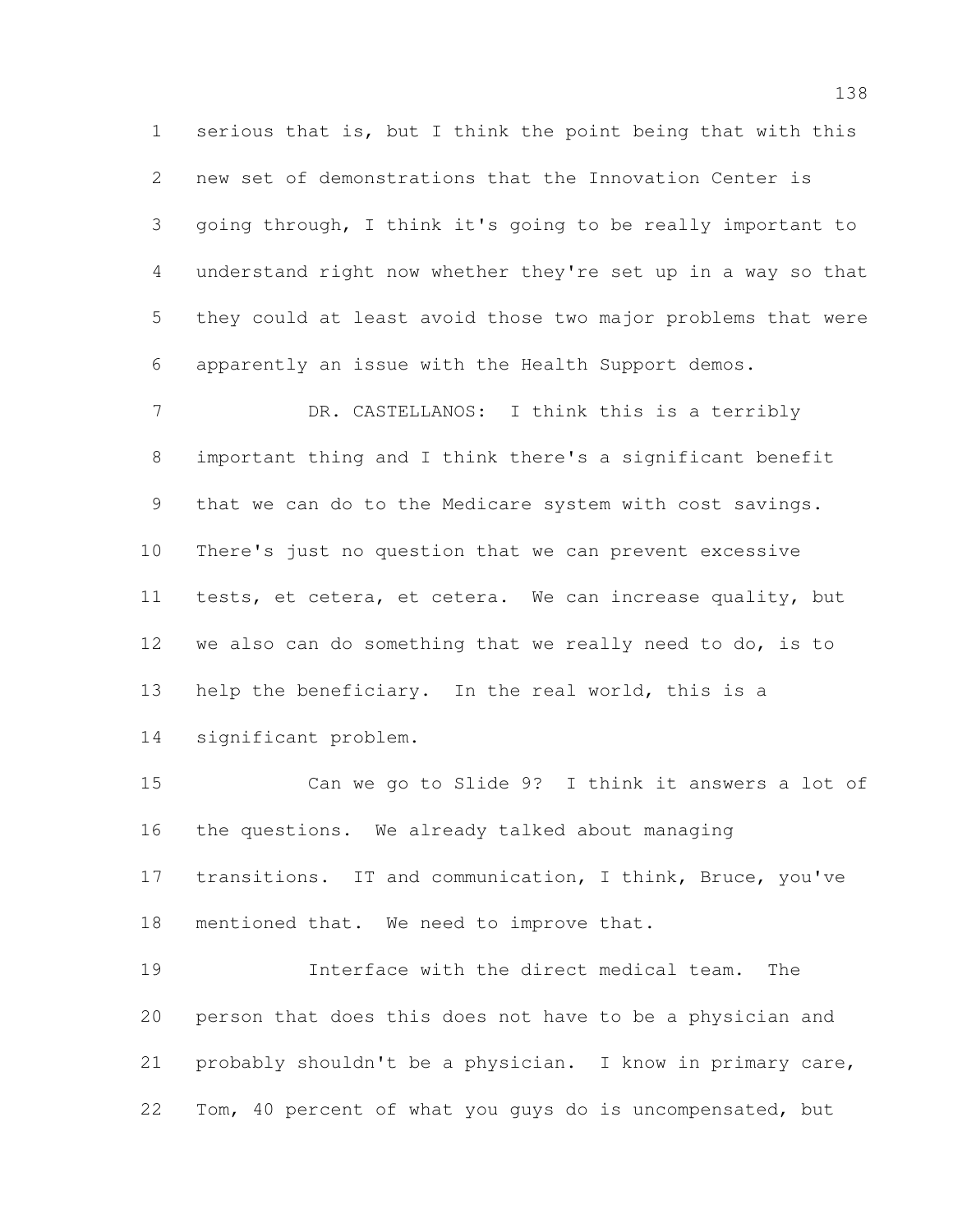it's terribly important to the patient and to the delivery system.

 I would like to talk -- I think you need somebody in the system, and when Mary talked about PACE, one of the most important persons on her team, and it is a team, it was the bus driver because he noticed there was problems. And we need that in the office or in a clinic.

8 I was part of one of those demonstration projects 9 where they had an external person, and, you know, that person interfaced between the patient and the medical care team, and we never really got any feedback from them. And I kept telling them, You need to talk to us, you need to let us know what's going on. Well, that's not our role. Our role is just to talk to the patient.

15 And nobody wants to talk about money, and I agree. I don't think this belongs in fee-for-service, but there are two parts of fee-for-service where we have this now, and I was wondering if you have any experience. I know they pay for this with hospice and they pay for this for home health. Has it been beneficial? Is it a positive or negative? I think we need some feedback on that.

22 I don't have any feedback, for sure, and I'm not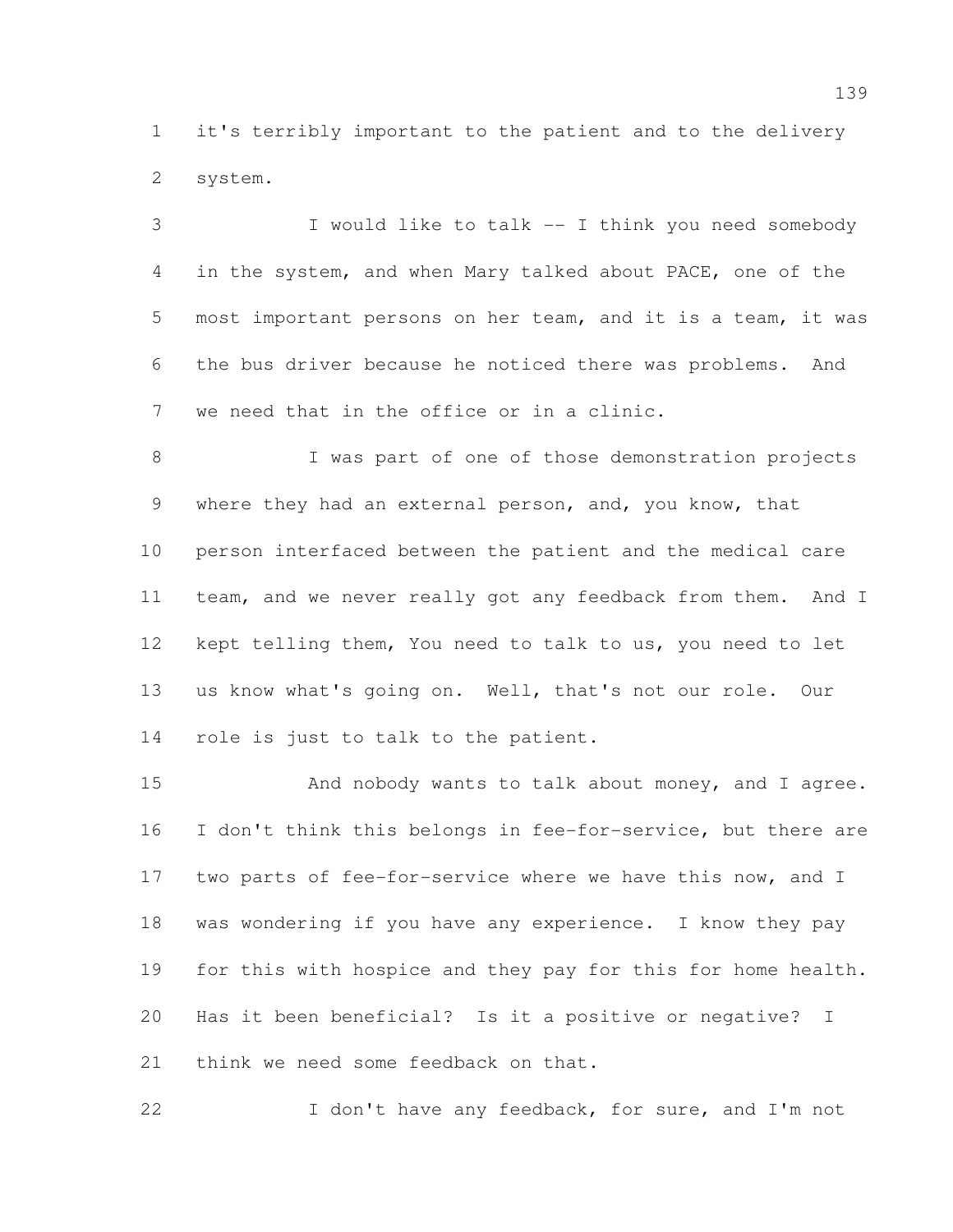sure how you get that. But to get somebody into the office as an advance practitioner or a nurse practitioner, or whatever, they play a vital role and that person needs to be compensated and there needs to be some part of the bundle or some part of something where this service is recognized and valued and paid for.

7 DR. MARK MILLER: Can I just ask one thing really quick? I just want to clarify. When you said it's paid for in hospice and home health, you were saying the physician gets compensated for developing the plan of care? Is that what you were referring to or were you referring to

something else?

13 DR. CASTELLANOS: I'm really not -- yes. In fee- for-service, it is the physician. They get some compensation, but it's part of a team. I want to know how successful that care management is for home health, how successful it is with hospice, not just to pay the physician, but we're already --

19 DR. MARK MILLER: I see. I got you. MR. HACKBARTH: Right. I have to scrutinize at least once a meeting.

MR. ARMSTRONG: So first I would just say, I would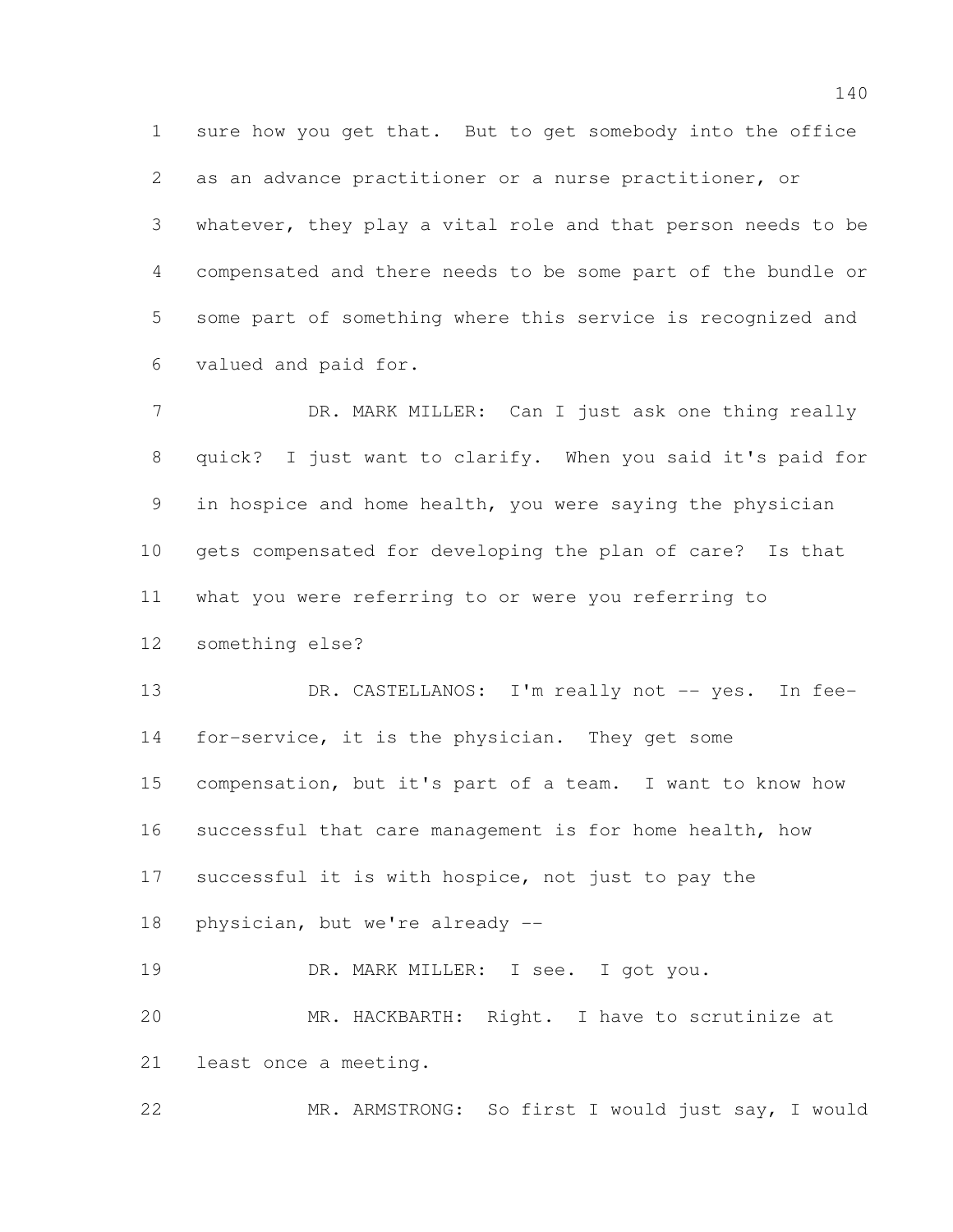agree with many of the points, that this is a very

 important, interesting topic. I look forward to the work that we'll be doing on this. I'm glad we're doing this. I have to say that if there are no positive results from these studies, why am I doing every single one of them in the organization that I work for?

7 And I guess part of -- so I'm looking for you answering that question for me. But I think first, this is not something that you buy. This is a feature of a system that's working well.

 And I think the other key that I hope we can really push forward as we go through this is that these interventions really represent a portfolio of different tools that we have. Our key is to apply the right intervention to the right patient.

16 And so, I don't know how that affects the impact 17 of the study, but it seems that the competency we're trying to build in our care delivery system is not care coordination, as defined by these different interventions that we're trying to evaluate, but actually it's connecting a patient and their individual care needs to the right intervention.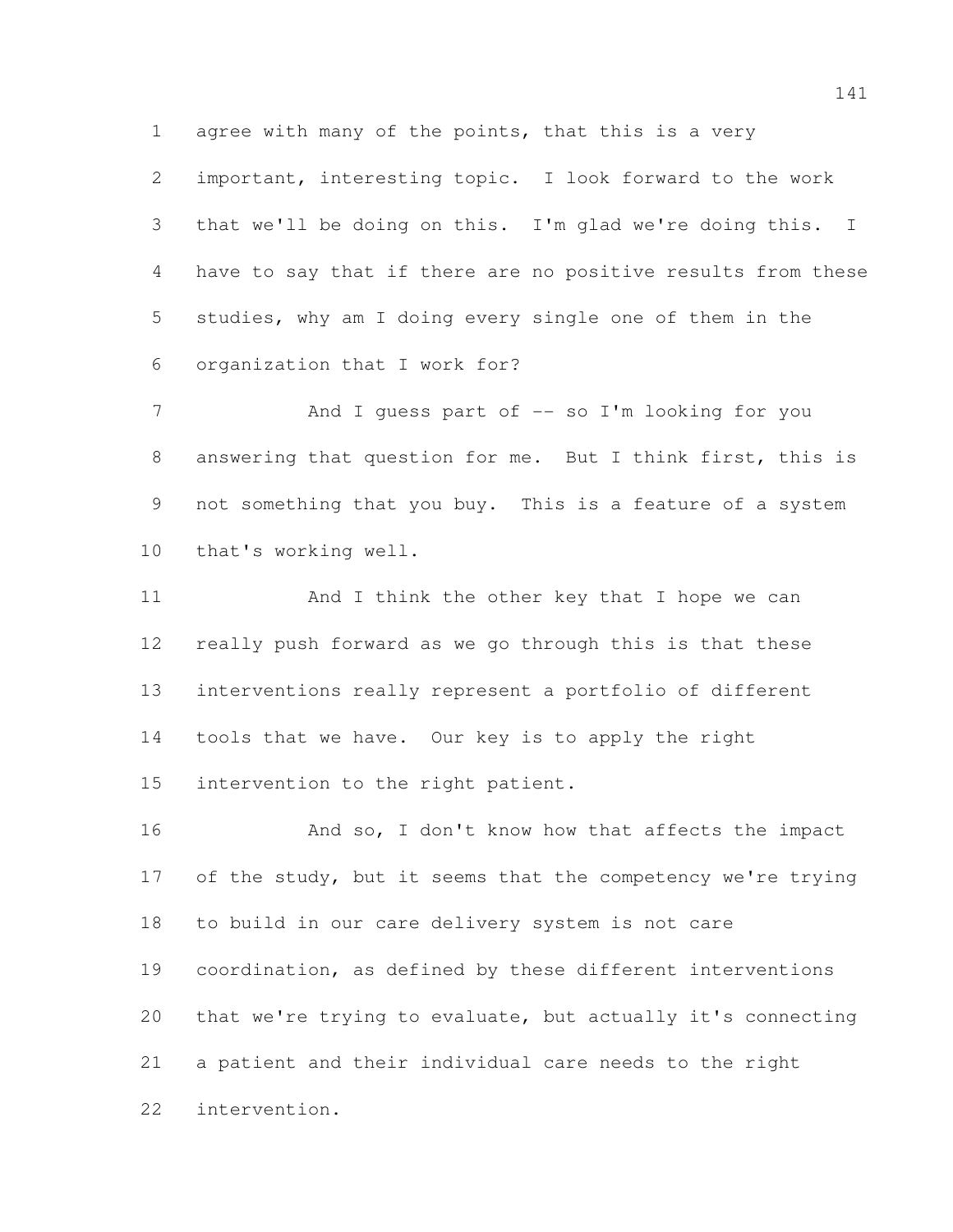I think that's the best explanation that I could offer for why literally every one of these different ideas that we've studied and have proven not to show results when they're analyzed in the way that we do are interventions that are an important part of how we run our system. Just briefly, one other point I want to make is

7 that I think part of why it works, too, is that as you note in the report that care coordination interventions really have to be placed in the context of a lot of other features that make good systems work well.

 Information technology has been mentioned. I really agree with the fact that care coordination needs to be grounded in care teams. This is part of clinical decision-making that is very difficult to do from a call center in the Midwest somewhere.

 And another feature of a care delivery system that we have begun to believe really works with respect to care coordination is to Mitra's point, and that is that even the health care system, as we think about it, is too narrowly defined. Most of the health that our populations achieve is a function of who they hang out with and who their friends 22 are, what church they go to, and to the degree health care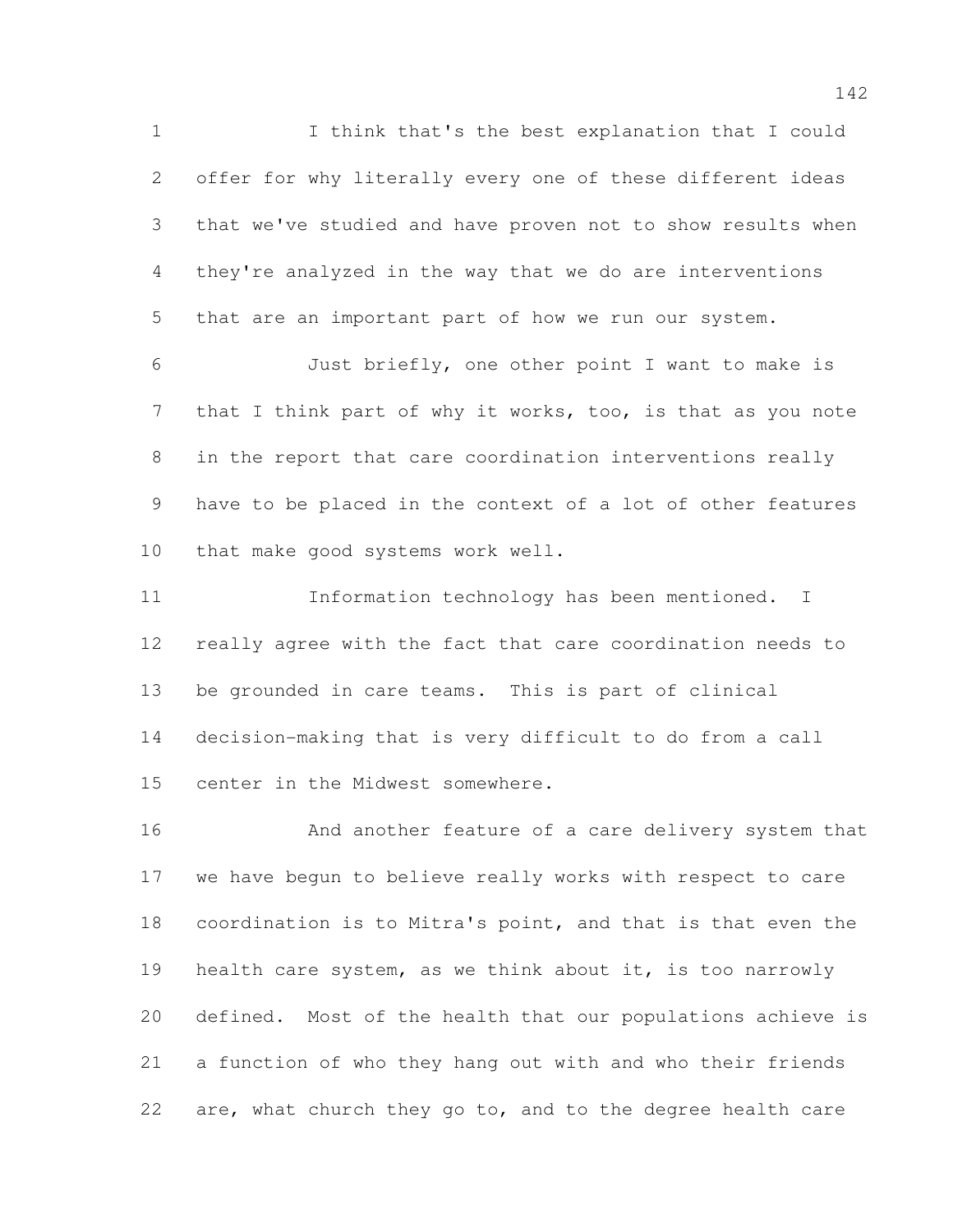systems in this coordination of care is finding ways of recognizing that it's far beyond doctors' offices and it's into the community that's having a real impact on overall population health needs to extend.

 Actually, the final point I would make is that, I think we have to acknowledge, as we look for ways of advancing within fee-for-service some of these ideas in ways that will really get a result, that one of the hardest practical issues is that Medicare is only a small part of most practices.

 And that we're talking about changing clinical practices and the way we work, it's very difficult for practices or hospitals or others to do when it's only a 14 subset, a relatively small subset of the patients that need them. So I think we can't not acknowledge that as well. 16 DR. CHERNEW: So, the first thing I'd like to say is despite the complaints about how CMS operationalizes some of these demonstrations, I think the evidence from the private sector is actually not stunningly optimistic as well. With that said, different things will work in 21 different groups. In Seattle, I think they work great, but other places I'm not so sure.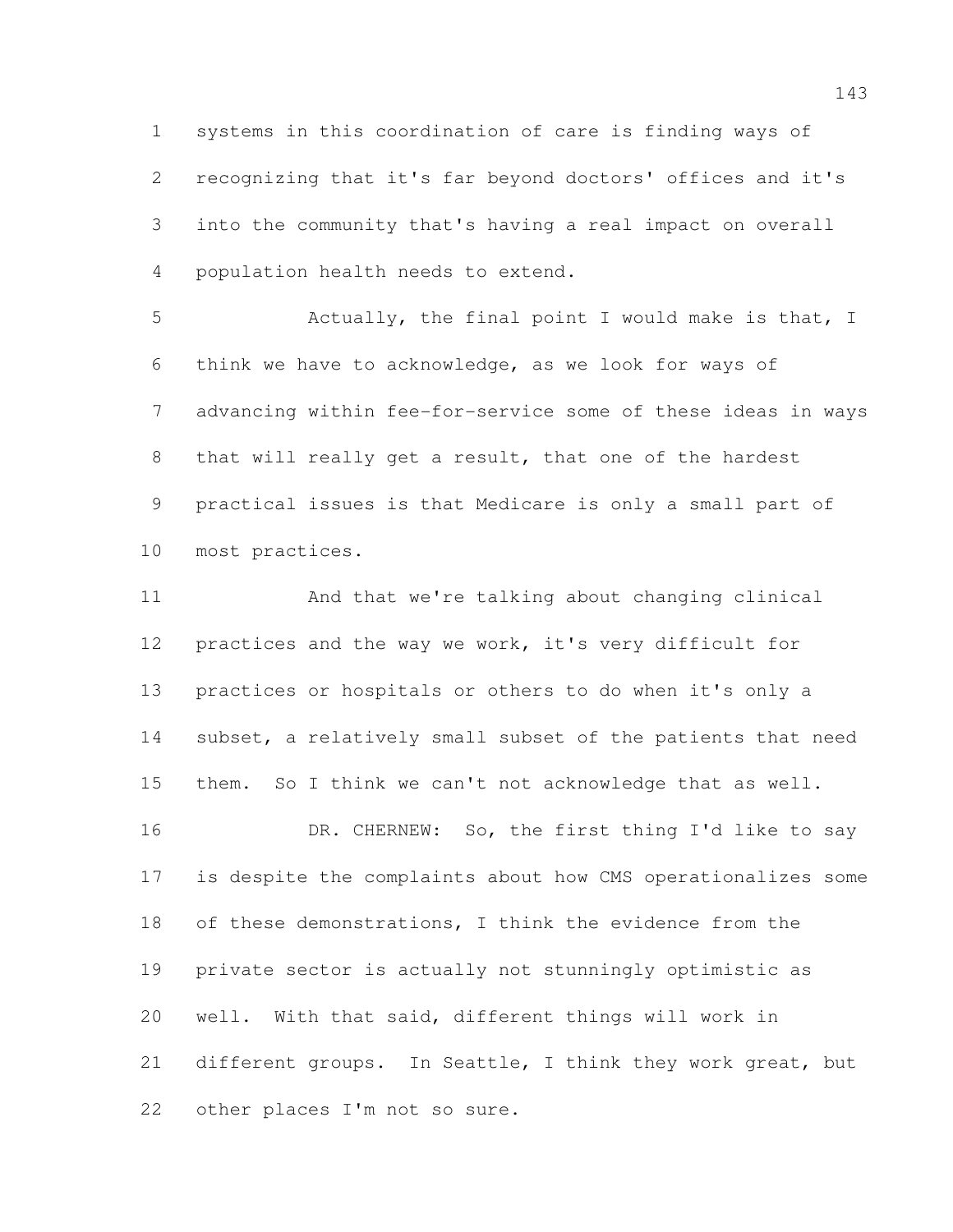So you have different groups that may be able to implement them in ways, different approaches that will work, and again, it's going to be constellation of activities that 4 matter. So it's very hard to go through this thing and say, Oh, if you just had this, it would work. It's this whole constellation set of things.

 My general view, because I'm an economist, is that the financial incentives are a prerequisite to having those things work, but they're by no means sufficient to make them all work. And so we have the sort of financial system that would support it.

12 I'm pretty strongly opposed to the idea of building some extra payment modifier into the fee-for-14 service system. I think that's moving in the wrong way. I think it's going to add a whole lot of administrative and regulatory burdens. And what I would say to groups that 17 turn out to be very good at these types of activities, they 18 should try and migrate to new settings, to the extent they 19 can, or they will be rewarded for doing all of that stuff. And I think just think it's remarkably hard to

 move to a paradigm. It's almost the opposite of what I said before. We were thinking about things in a patient sort of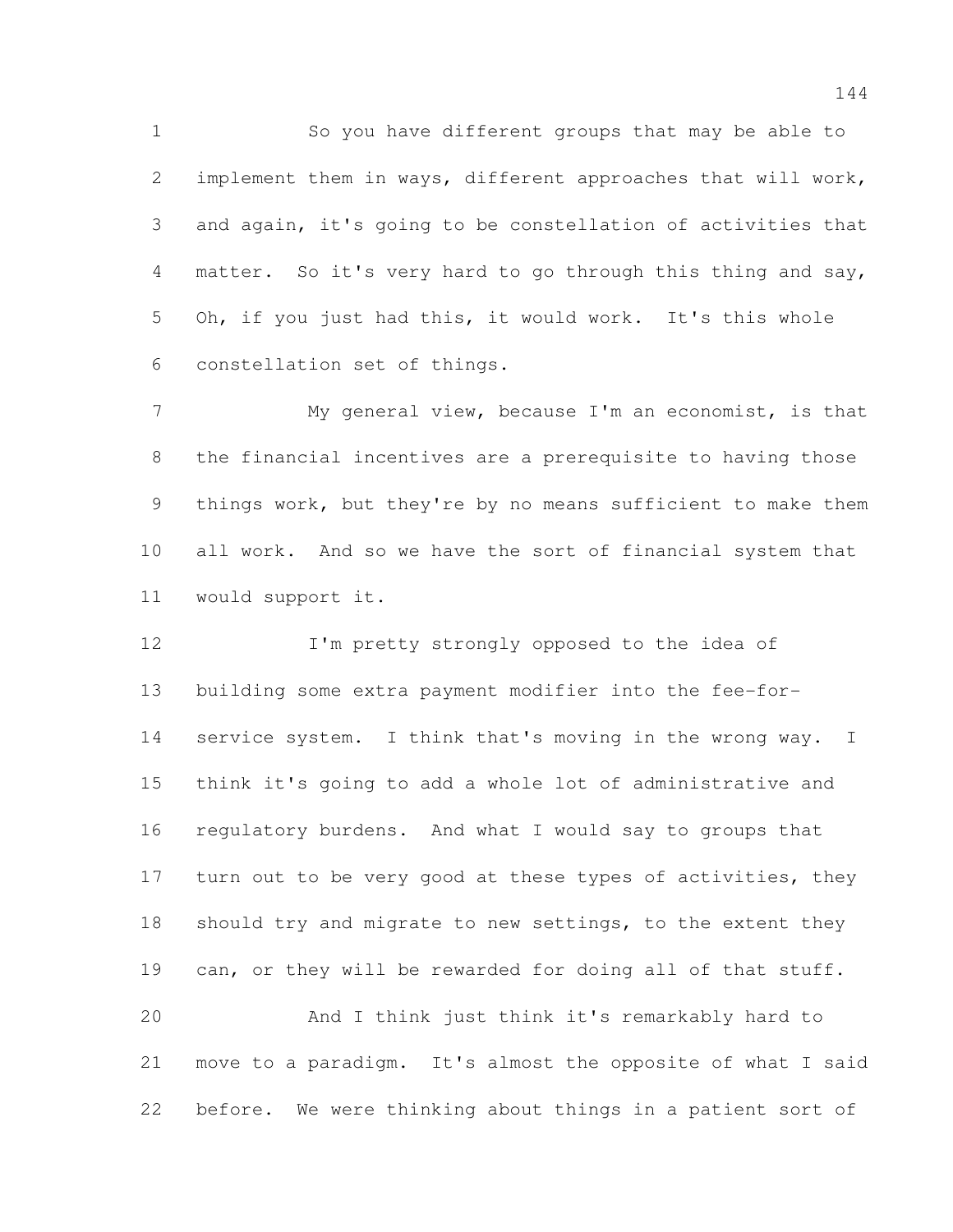concentric way. I think that's sort of a better way of thinking about it than moving to a paradigm where we figure out everything you've done and then figure out exactly how to reward it, because then you're going to have to figure out, What's the cost for it? What happens if it was done by these types of people in this setting? What if you did two of the activities instead of just one of the activities?

 You know, if you have a separate person call, you know, all these questions about how to micro manage this fee-for-service system seems to philosophically move in the exact wrong direction. And frankly, and maybe it's just because we've been sitting here for a while I'm mildly grumpy, I think some of this is just to try and cover the fact that we're under-paying certain providers for providing really important things and we're trying to find some big justification to give them more for all the various things they do, when a better approach would be to just pay them 18 more adequately in the first place. Of course, by more adequately, in my mind, I mean in a more integrated and bundled way, but at least at a minimum to give them more adequate payment instead of looking for other ways to find all the literal things they did to bolster their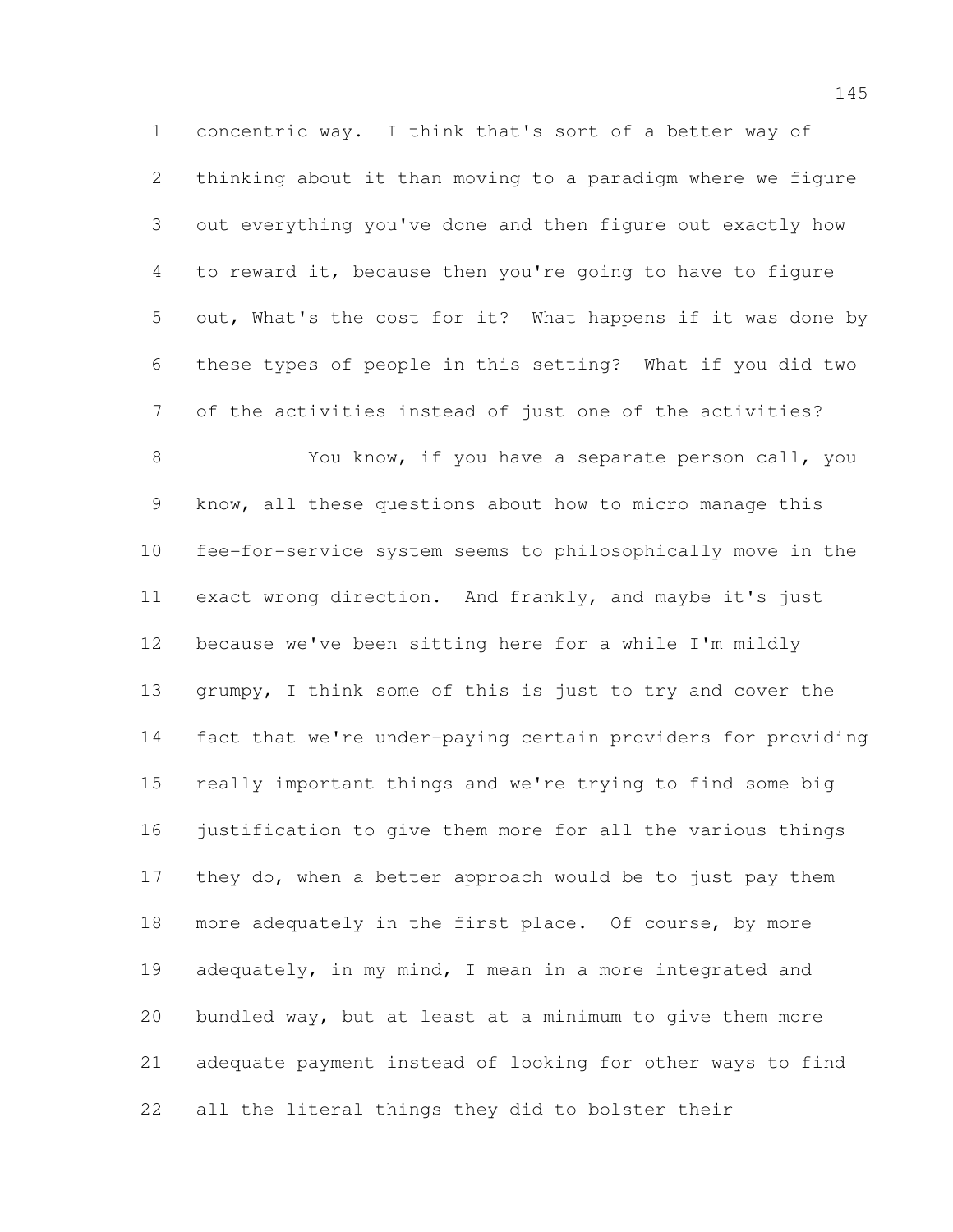reimbursement.

 So I think moving away -- I just would not go down the let's have a new set of codes for these new set of activities -- MR. BUTLER: So to make my point, I will coordinate the points of four Commissioners, but try to do it efficiently. Bill, you mentioned early on the similarities to pediatrics. In my simple mind, I think the closer you are to death, the closer you are to birth, the more often you contact and need the doctor and the more often there is somebody in between that can handle the issue, even though ultimately you need the physician to sign the order or move the patient. But it's that in-between person, closer to the time of birth or closer to the time of death that needs the coordination.

16 And, Mary, your point is the nurse is often the 17 most effective, not the only, but the most effective one to do that is part of this. And then, Tom, your point is whatever you do, don't put it out in a warehouse and a third party because ultimately it does, in our system, require the physician. And then Bob's fourth point is really, it still is about an expanded recognition in importance of a primary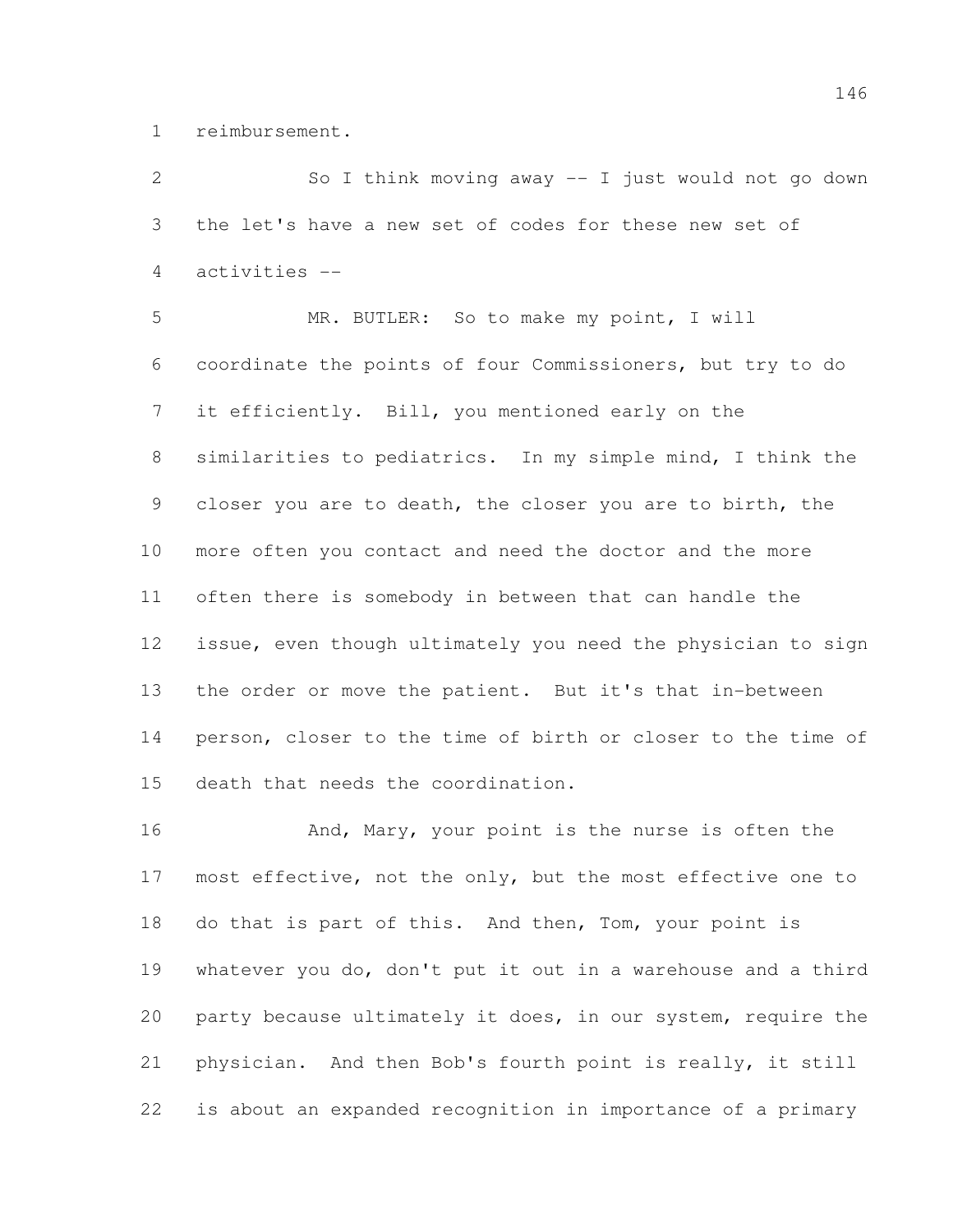care model, and with an aging, fragile, elderly population, this is more important than ever and we'd better make sure that the payment, however we do it, supports that kind of environment.

 So that's -- I kind of threaded it together. And I would say, we have a contract with a payer in pay-for- performance that paid us reasonably well based on the number of NCQA-designated medical homes we could put in place. And guess what? We did that far more rapidly than we would have otherwise and have them up and running and they're effective.

 I'm not sure that that is the path to go if we don't have the science to say that that works, but if you paired something like that with -- by the way, you also have to participate in some risk-sharing direction that we're going on Medicare so that you're kind of both supporting the revised delivery system, and we'll give you a little kicker to get something going.

 Maybe there is a way to kind of thread the payment incentives in the short run as well as the primary care payment model in the longer run to support this.

MR. HACKBARTH: Okay. Again, a good discussion.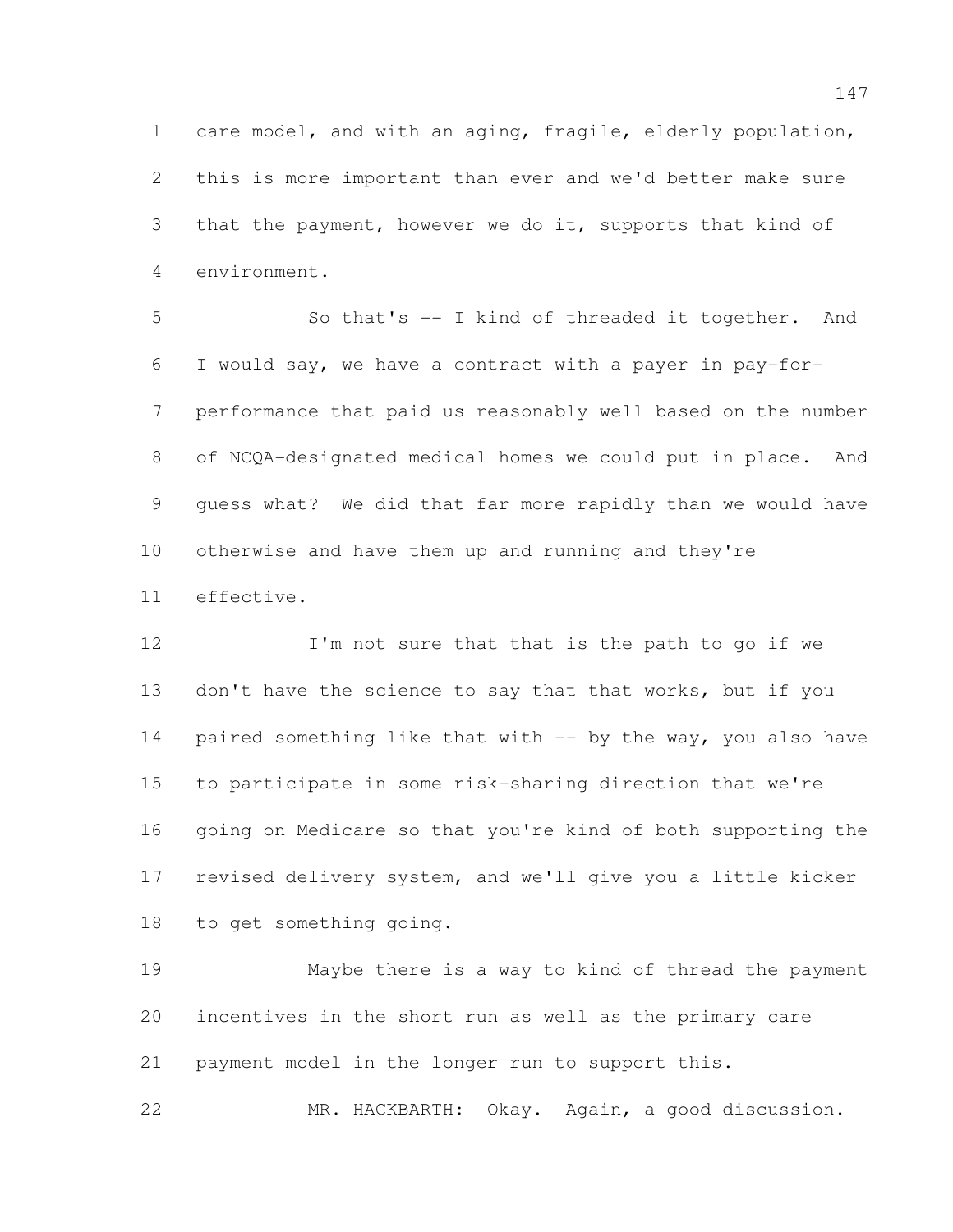And, Kate, appreciate your work on this and I look forward to hearing more in the future.

 So now we'll have our public comment period before adjourning for lunch.

 So let me just remind you of the rules, which I think you know. Please limit your comments to no more than two minutes. Begin by identifying yourself and your organization, and when the red light comes back on, that signifies the end of your time.

 MS. CONROY: Great. Thank you. My name is Joanne Conroy, and I am here from the Association of American Medical Colleges representing teaching hospitals and health systems.

 We'd like to comment on the great discussion on bundling. We are applying as a facilitator-convener with 22 academic medical centers, so I have been eating, drinking, sleeping bundling for the last four months.

18 Number one, we do appreciate the fact that you recognize that IME, DME, and DSH payments as special payments should be considered separately. But I want to talk a little bit about risk adjustment.

We have spent a lot of time considering how the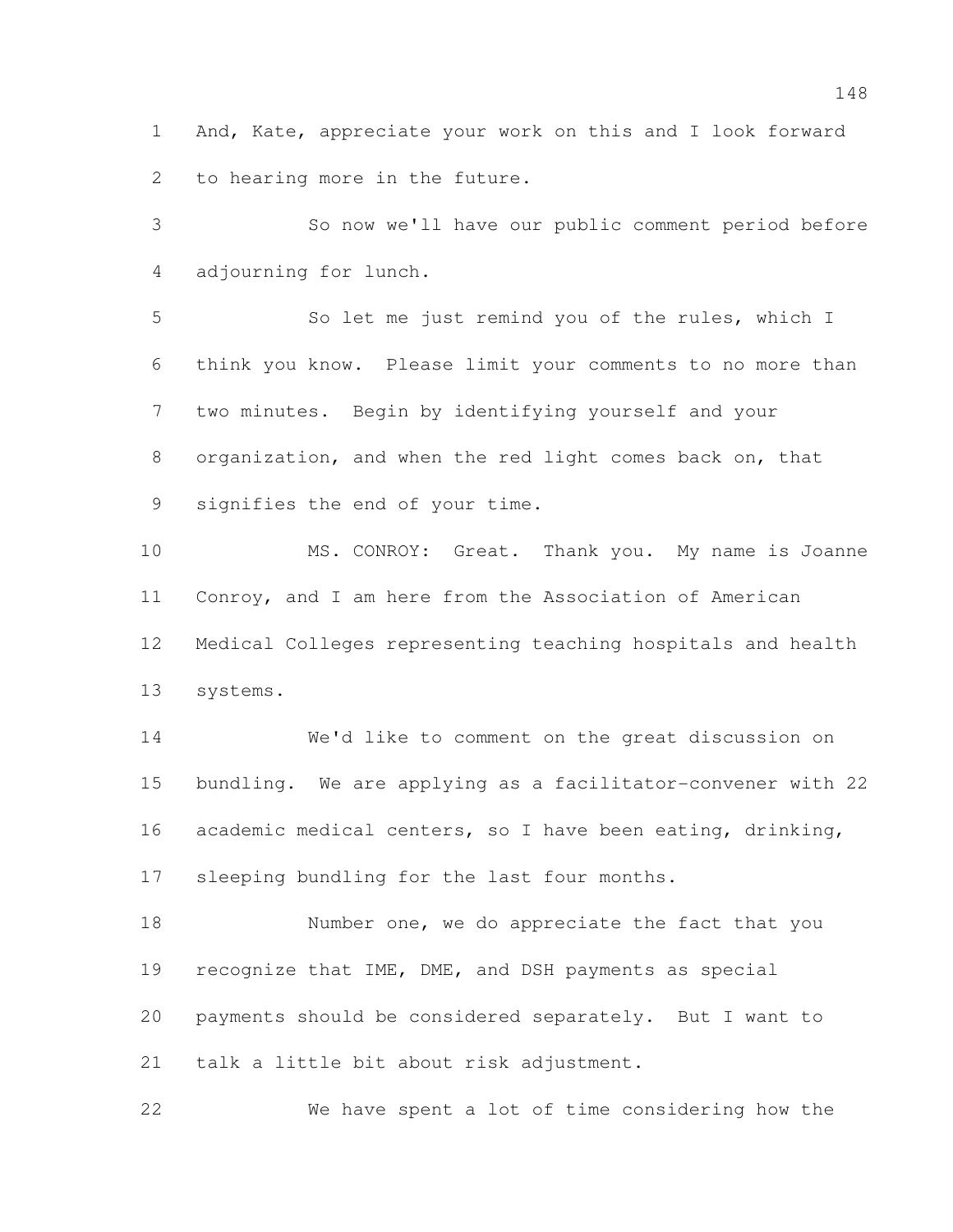risk adjustment could be modified, and we've made a couple observations.

 Number one, there are certain disease-specific severity adjusters that could be included, and we're planning on doing that on our application to CMMI. Another thing is that transfer patients, patients 7 that travel from remote locations, we know not only are they more expensive but they're more complex. And how do we really adjust for those? But I think more broadly there are other ways to actually mitigate risk, and it's not just on the risk adjustment. It's really in the definition of the bundle and what's in and what's not in the bundle. And that allows 14 people to understand really what they need to manage around, 15 number one; but, number two, figuring out what that balance is between mitigating risk and including enough services in that bundle so you actually can re-engineer and improve care. And all of our members are focusing on care transitions. They're focusing on how they integrate care coordination in order to achieve this. Thank you.

MS. CARLSON: Hi. I'm Eileen Carlson from the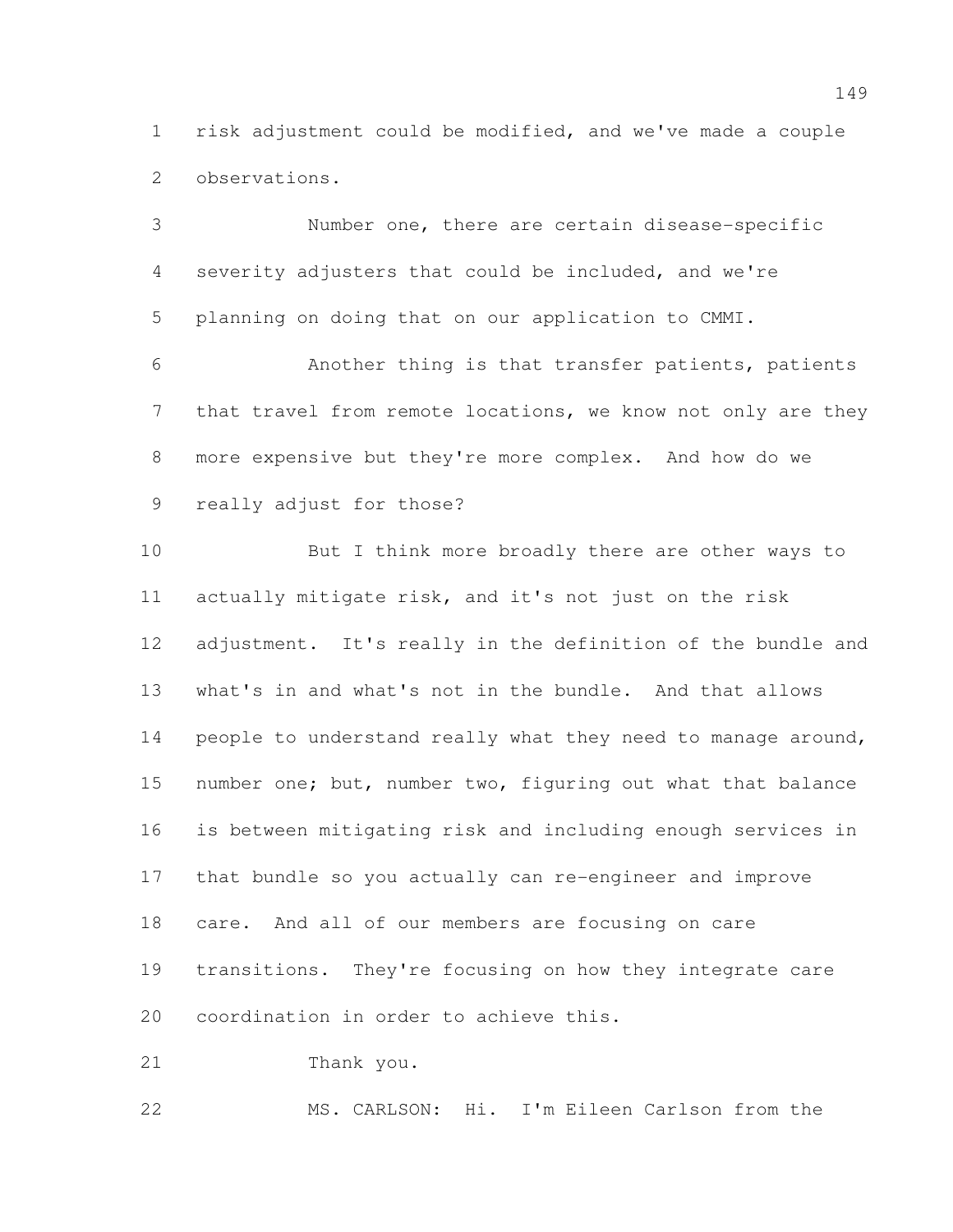American Nurses Association. I wasn't going to say anything about coordination of care, but now I feel like I have to.

 We are part of some of the people in the RUC process who are grappling with this horrible issue of how to figure out how to pay providers who are now delivering coordination of care services. Some physicians doing it themselves who have said that, "If I actually got money for this, I could actually hire a registered nurse or somebody else to do this for me."

 I think there is great recognition of the value of 11 this service. One of -- and I'm not an expert on the data, but one of my initial concerns is the value of care coordination is primarily in the prevention of complications. And one of the concerns that I would have is 15 -- and maybe, Bob, you're aware of what the data actually s how -- how do you demonstrate that a complication has been prevented?

 You know, one of the Commissioners mentioned the importance of baselines, and I would just hope that the data really drills down to looking at whether or not the true value of care coordination has been demonstrated. And we'd also appreciate any wisdom you all can provide in this area.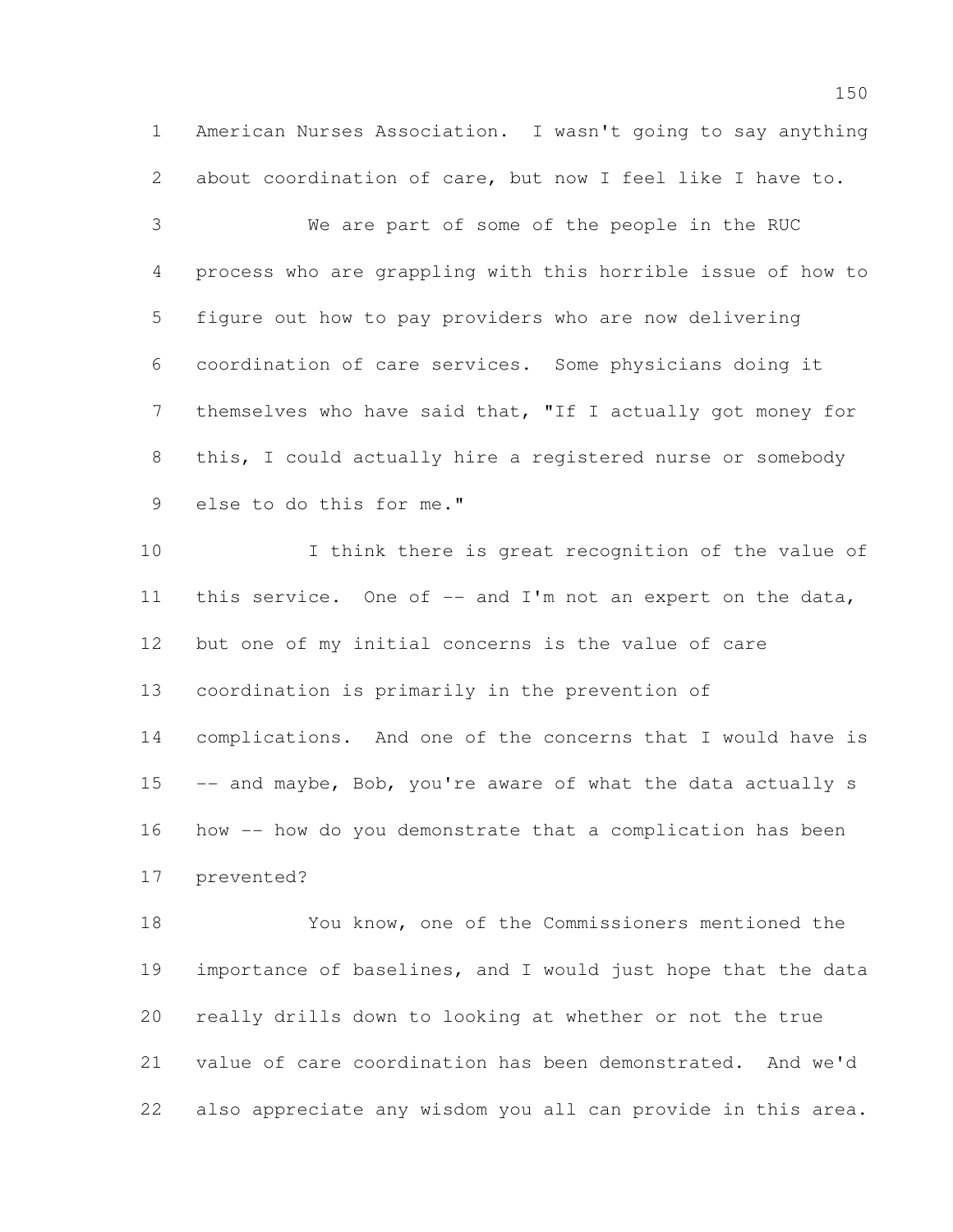Thank you.

 MR. COHEN: Hi. I'm Rob Cohen. I also wasn't going to say anything, but as long as you're talking about care coordination, I thought I would mention, just following upon Commissioner Miller's point about disparities, we recently had an article published in Health Affairs that showed a tremendous impact. When we segregated our population into the white and the non-white population, we showed that overall we made a strong difference in increasing the use of physician services, reducing hospitalization, readmissions, you know, outpatient 12 services, all the hospital services. And, importantly, we really brought together the white and the non-white 14 populations on fee-for-service, the usage rate, the much lower physician services, much higher hospital services on 16 the fee-for-service side; whereas, in our population they 17 pretty much came together. So I thought that showed a nice value of care coordination and an impact on disparities. MR. HACKBARTH: Okay. We will adjourn for lunch and reconvene at 2 o'clock.

21 [Whereupon, at 12:57 p.m., the meeting was recessed, to reconvene at 2:00 p.m., this same day.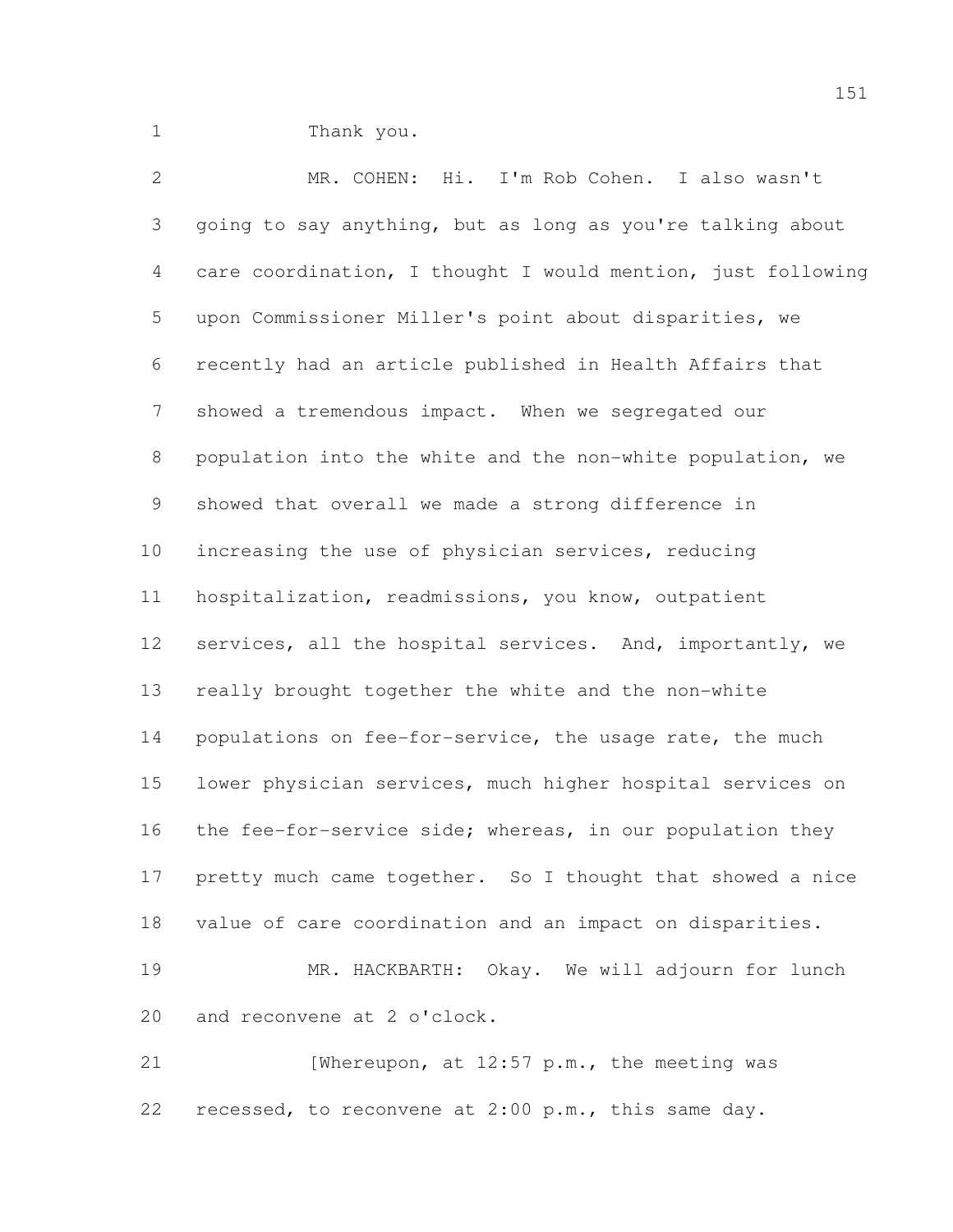1 AFTERNOON SESSION [2:00 P.M.] MR. HACKBARTH: Would everybody take their seats, please? Okay, Adaeze, whenever you're ready you can start. DR. AKAMIGBO: Good afternoon. The Middle Class Tax Relief and Job Creation Act of 2012 requires MedPAC to study the payment system for outpatient therapy services and to address how it can be reformed to better reflect the therapy needs of the patient. The mandate requires MedPAC to come up with recommendations on how to reform the payment system under Part B to better reflect individual acuity, condition, and therapy needs of the patient. The law also requires MedPAC to evaluate how therapy services are managed in the private 14 sector. The mandated report is due on June 15, 2013. Today we will begin with an overview of outpatient therapy services in Medicare. I will describe the Medicare 17 benefit, including therapy types and providers; present 18 findings on spending across the different therapy types; discuss therapy caps; exceptions to the caps, the renewal of 20 which requires Congressional action every year; and present some policy concerns the Commission may begin to discuss. Outpatient therapy services should improve and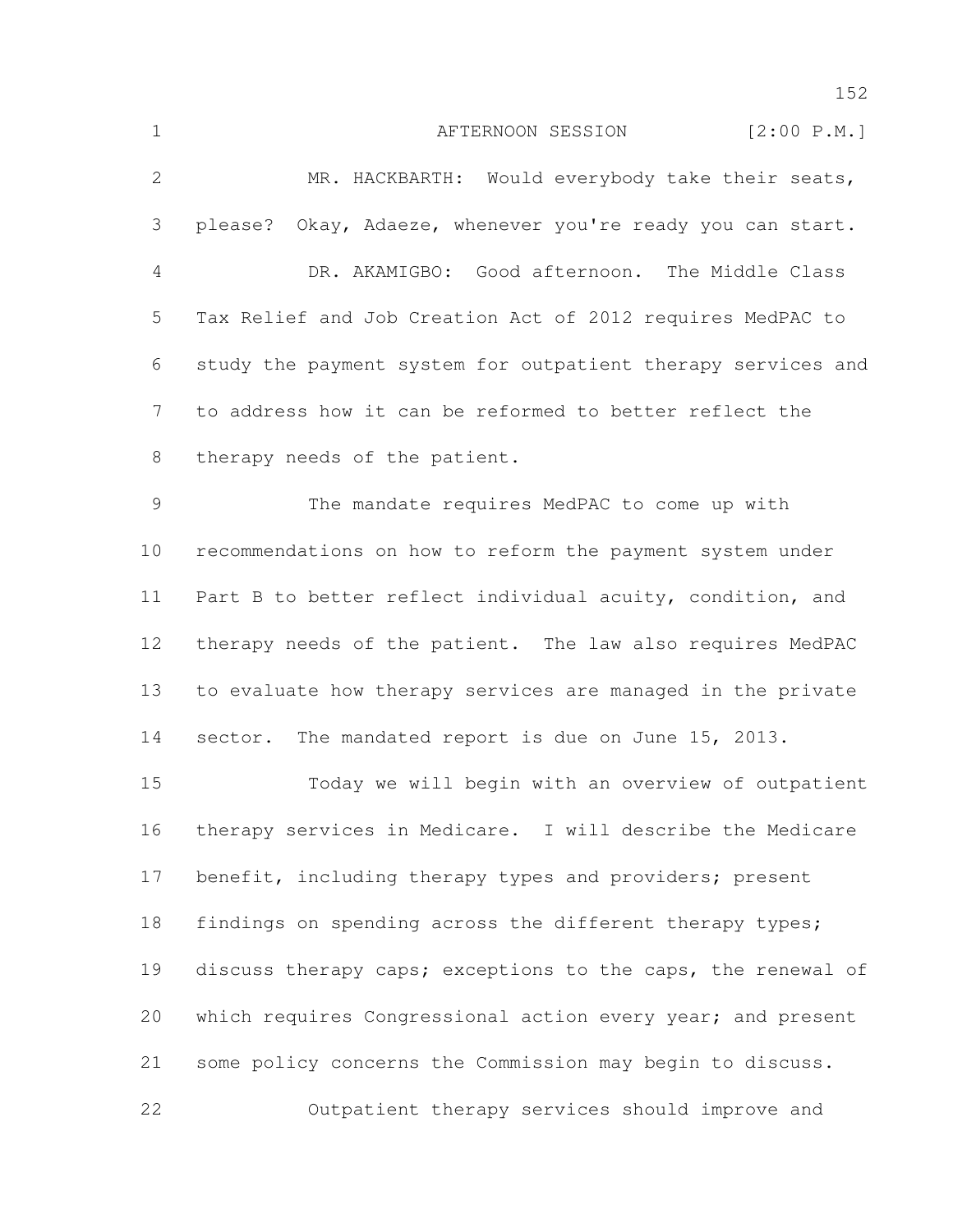restore function after an illness or injury. Covered services in each of these categories include evaluation and an intervention plan under the scope of each practice area.

 There are three distinct services that comprise outpatient therapy: physical therapy, which focuses on treatments to restore or improve function; occupational therapy, which focuses on independence in performing 8 activities of daily living such as bathing; and speech language pathology, which focuses on assisting patients with communication and swallowing.

 Now, under the Medicare benefit, conditions for services to be provided must include the following: a verifiable need for outpatient therapy services; a treatment plan which must include at a minimum, diagnosis, long-term treatment goals; the type, amount, duration, and frequency 16 of therapy services; the beneficiary must also be under the care of a physician or a non-physician practitioner who 18 certifies the plan of care; and outpatient therapy services are identified by one of the designated HCPC codes and paid the physician fee schedule rate regardless of the site of care.

Therapy services may be furnished by the providers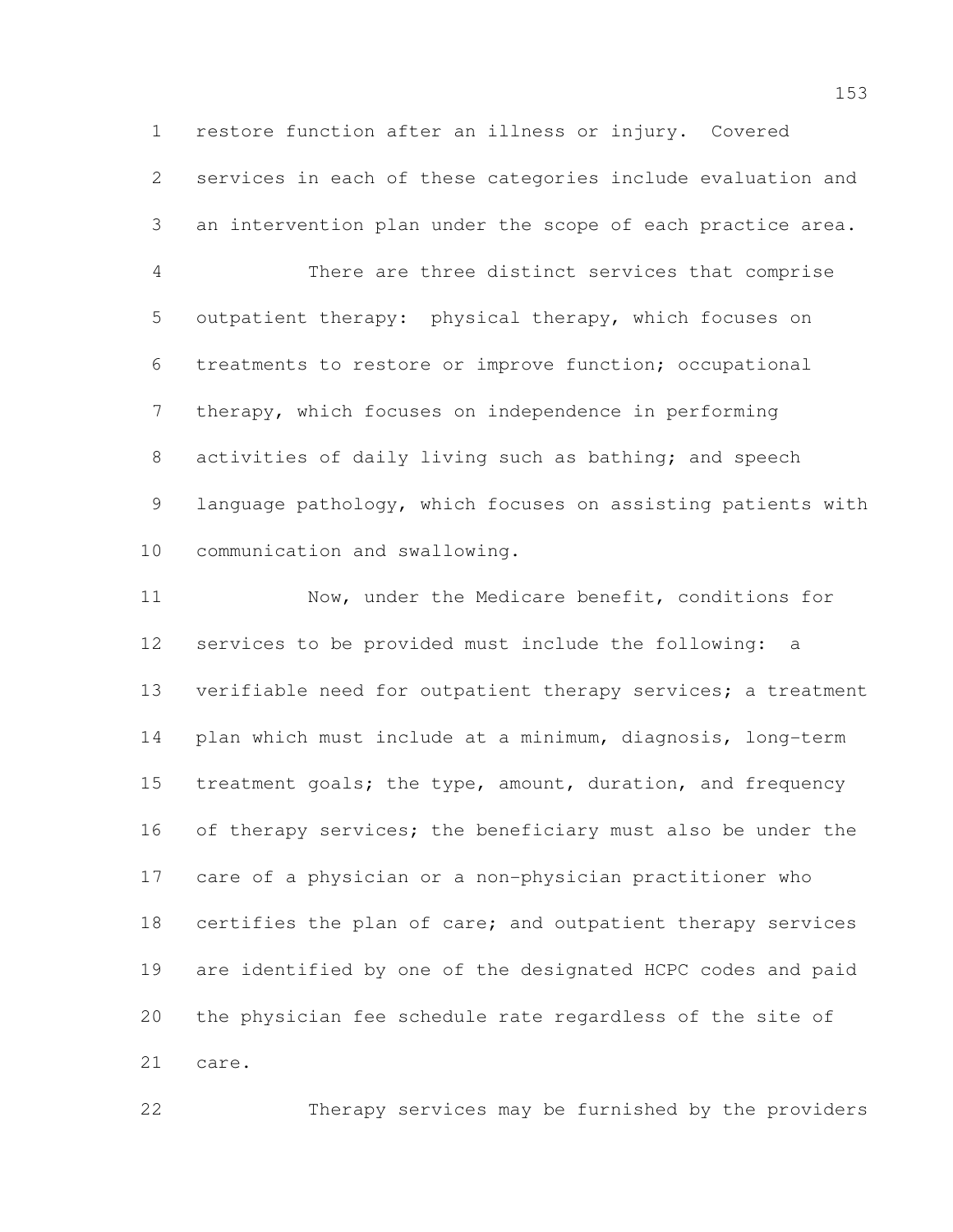listed on the slide including physical therapists,

 occupational therapists, and speech and language pathologists. Qualified PT and OT assistants must be supervised. Aides, athletic trainers, chiropractors, and nurses cannot bill Medicare for therapy services.

 So a bit about spending. Medicare spent a total of 5.3 billion dollars on outpatient therapy in 2009: 73 percent of total spending was on physical therapy while 20 percent and 7 percent were for occupational and speech- language pathology, respectively. About 4.5 million beneficiaries used outpatient therapy services, and overall, per beneficiary spending on all therapy was \$1,165.

13 Not shown here but in your mailing materials, beneficiaries who receive outpatient therapy tend to be a bit older, there are more women, and more dual eligibles than the general Medicare population.

**In Medicare, outpatient therapy services are**  provided in ten different settings, split between facilities such as outpatient rehab facilities, and private practice settings such as physical therapist's private practice.

 Medicare Part B covers ambulatory patients, but services may also be furnished to an inpatient of a hospital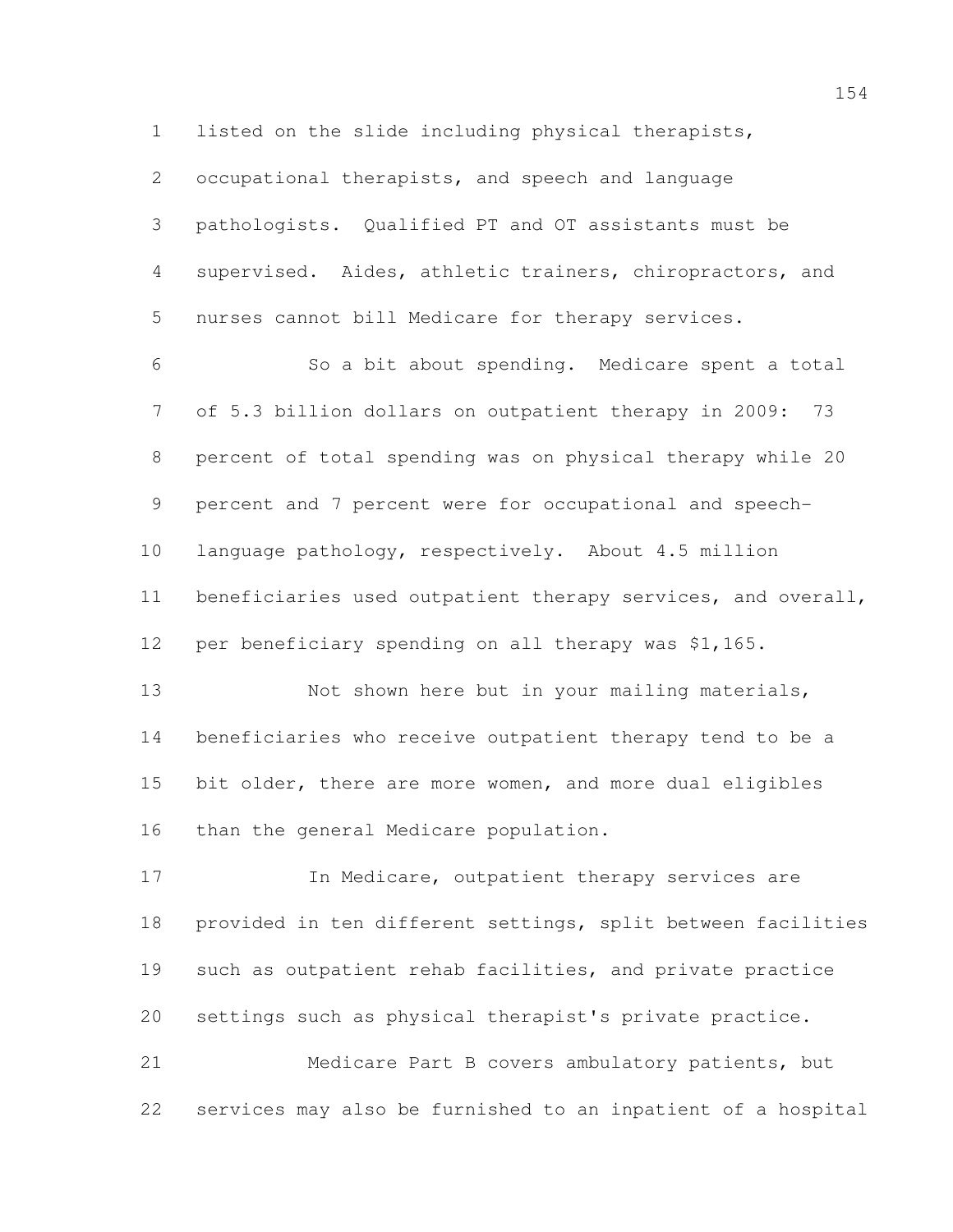or a nursing home who requires these services but has exhausted or is ineligible for benefit days under Medicare Part A.

 This chart shows the breakout of spending from some of the larger billing sites in 2009. Spending varied significantly across sites. Nursing facilities accounted for about 35 percent of total spending, physical therapists in private practice accounted for about 29 percent. And hospital outpatient departments and outpatient rehab facilities accounted for 15 percent and 11 percent, respectively.

 Medicare has experienced significant growth in outpatient therapy services. Across all settings, total spending has grown by 23 percent or by an average annual rate of 4 percent over five years. But while the average annual growth rates over five years appear modest, one year 17 growth rates are more stark. From 2008 to 2009 -- that's the last column on this slide -- spending in nursing facilities grew by 21 percent. So it remains unclear what is driving the growth rates in nursing facilities, but this is one of the issues we plan to examine. In all facilities, spending grew by 10 percent. Among private practices, the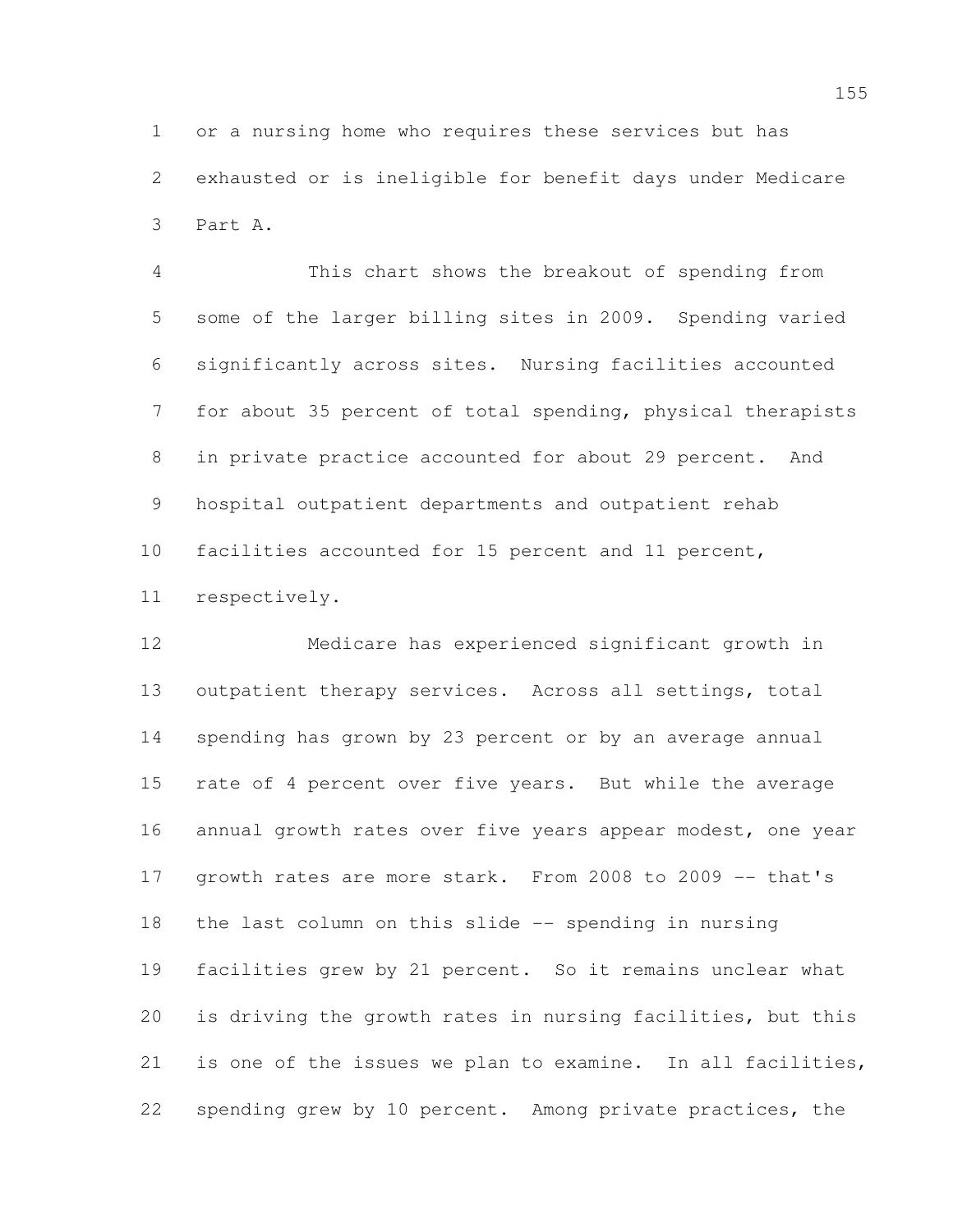largest, physical therapists, grew by 13 percent from 2008 to 2009, and for all providers, total spending increased by about 11 percent from 2008 to 2009.

 Here we show spending per therapy user on outpatient therapy services among high- and low-spending counties. The national average, remember, is \$1,165. Mean per user spending among the top 1 percent of counties is \$2,072, while it is \$496 among the lowest- spending counties. The average user in Miami-Dade County used almost \$4,500 in outpatient therapy services in 2009, almost four times the national average and almost \$2000 higher than the next-highest-spending county, Kings County New York, in Brooklyn. The top-spending counties are concentrated in southern states like Texas, Florida, and Louisiana, while the lowest-spending counties are concentrated in the Midwestern states of Minnesota and Iowa.

 On this chart, we show per user spending (in green) and the share of fee-for-service beneficiaries who use therapy (in yellow) over five years. In that period, the share of users has remained relatively constant, at around 14 percent, while per user spending has grown over the same time frame. One possible explanation is that the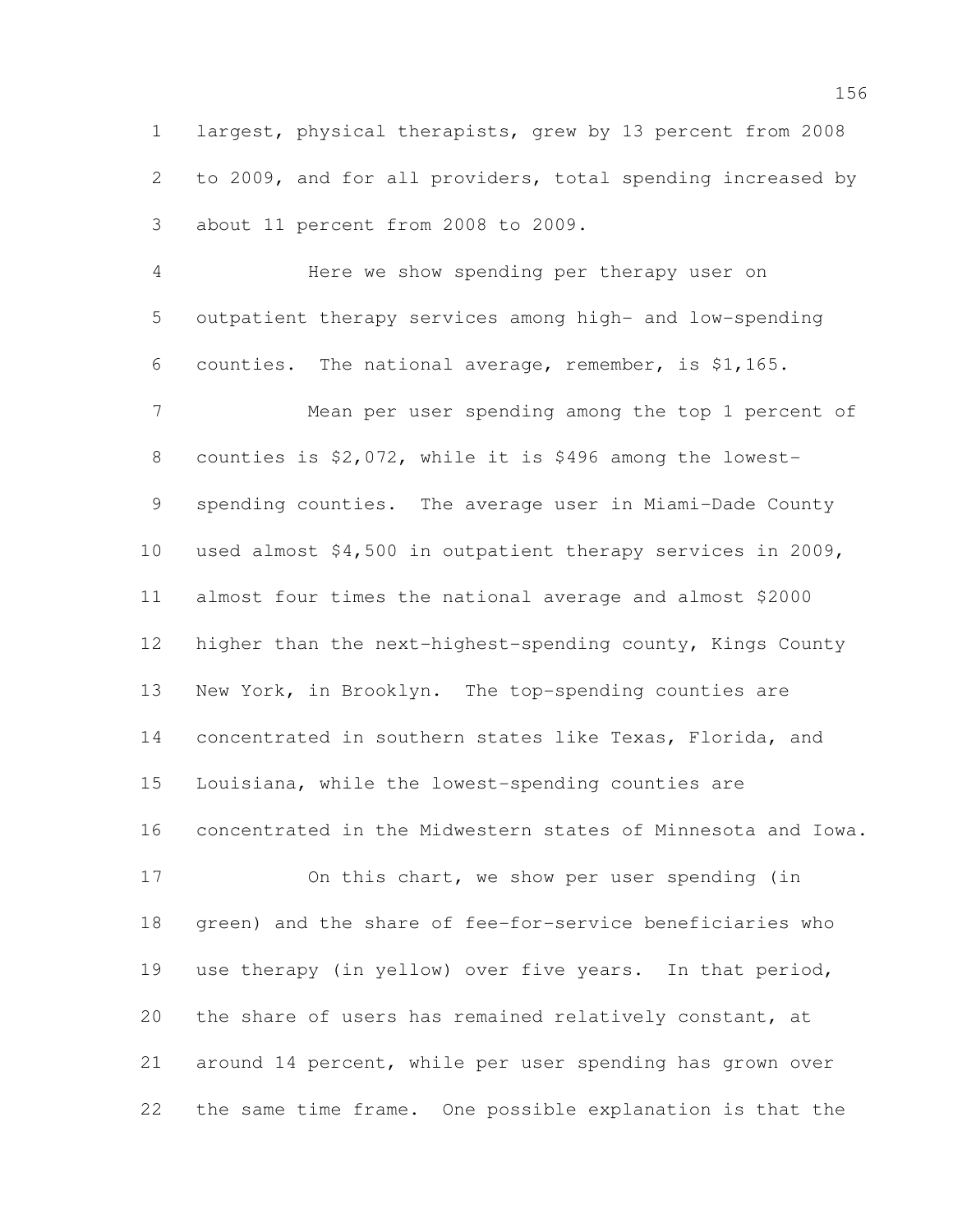volume of therapy services per user has increased while the number of users has remained relatively constant.

 The Medicare outpatient therapy benefit includes annual caps on per beneficiary spending. The caps reflect an effort to control spending on therapy services given the absence of functional status and diagnosis information, or clear information on services beneficiaries receive. The adoption of therapy caps raised concerns about restricted access to services, and so this led to an exceptions process around the caps which I'll discuss in a moment.

11 The caps were introduced in 1997, suspended twice, 12 but they have been in place since 2006. There are two cap limits: one for physical therapy and speech pathology combined, and another for occupational therapy. Therapy caps are adjusted annually for inflation, and for the 2012 16 spending year, the cap is \$1,880.

17 A couple of points about the caps:

18 Therapy caps are not wage adjusted and, therefore, do not reflect the differences in cost of services across regions.

 Second, until later this year, therapy caps have not applied to services received in HOPDs. So beneficiaries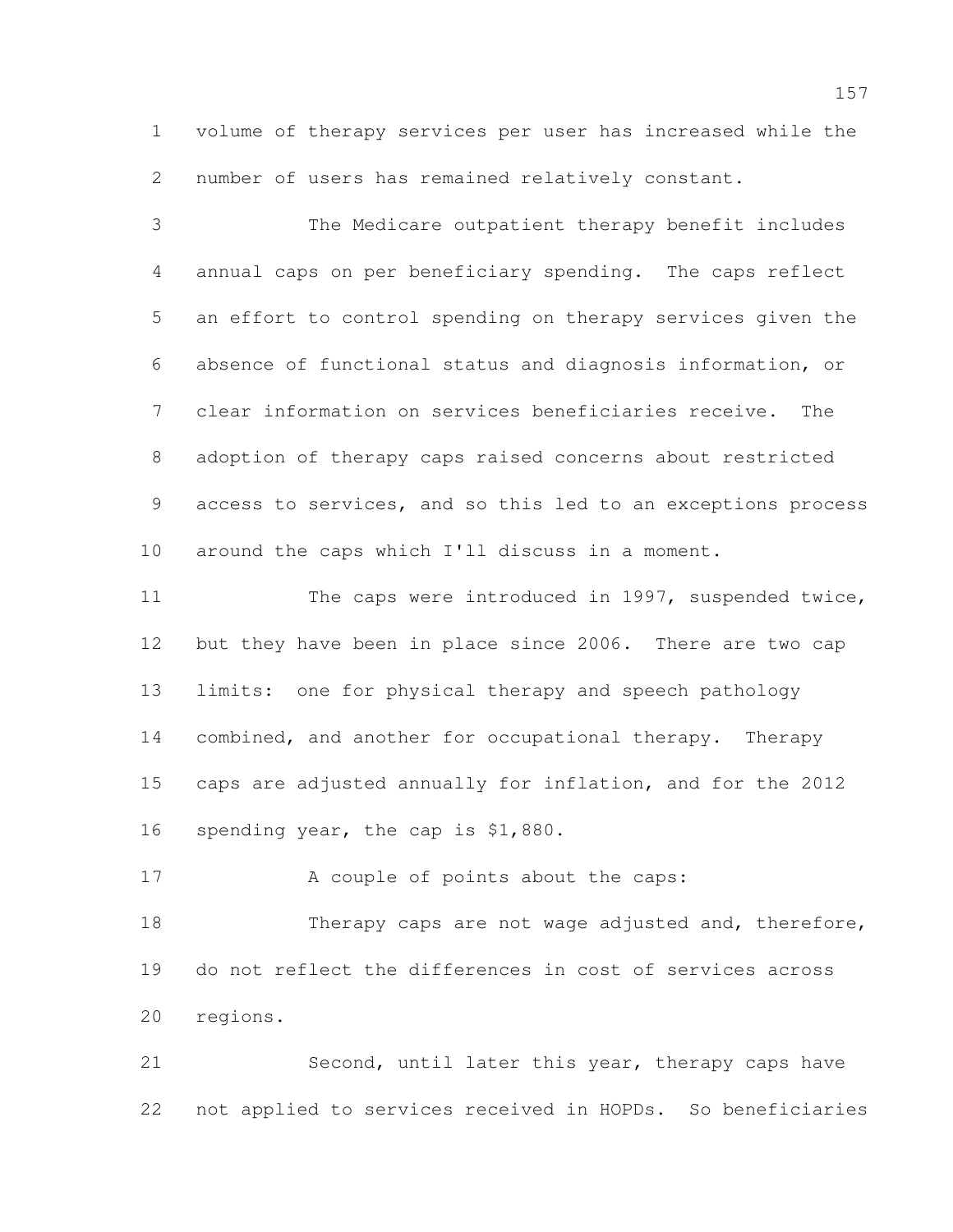who incur services up to the limit in other settings could simply go and obtain more services in hospital outpatient departments if they chose to do so. HOPDs will be included under the cap under current law from October to December of this year, three months.

 Now, as I just mentioned, given the concern that caps could impede access to therapy services, an exceptions process was adopted in 2006, and this allows Medicare beneficiaries to receive services above the cap limits in non-hospital settings. These exceptions are indicated on the claim with a KX modifier, which is an attestation by the therapist that services incurred above the cap limits are medically necessary and documented in the medical record. The list of conditions beneficiaries could have to qualify 15 for an exception is broad, and the exceptions process has made therapy caps essentially an ineffective tool to control 17 costs. The exceptions process expires every year and requires legislative action to be extended every year. It has been extended until December 31, 2012.

 Now, a significant share of therapy beneficiaries benefitted from the caps exceptions process. In 2009, about 23 percent of users exceeded the physical therapy/speech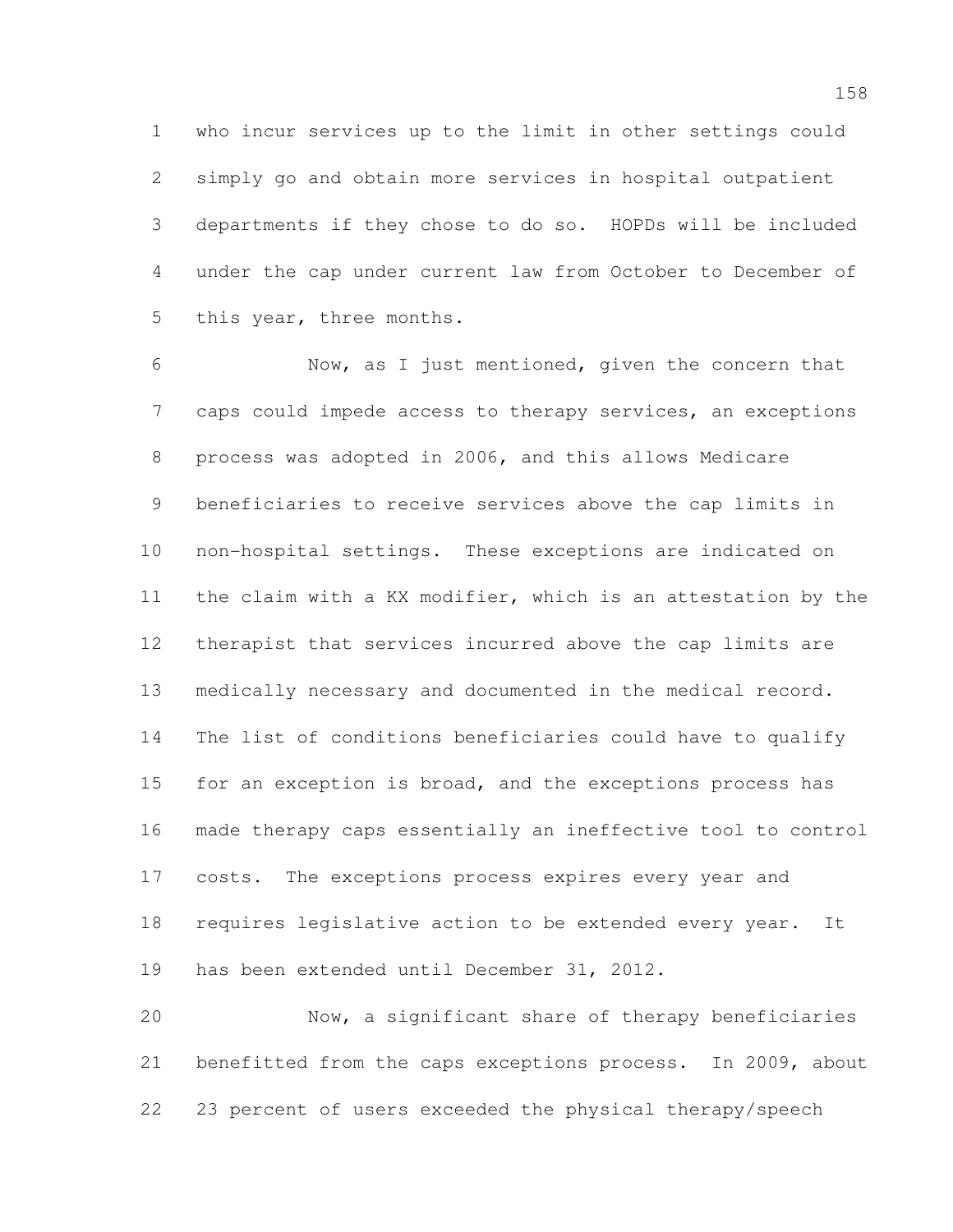pathology cap, and 29 percent of occupational therapy users exceeded that cap. The mean spending for users who exceeded the caps was significantly higher than the national average.

 Now we switch to some of the concerns about payment policy in outpatient therapy.

 Medicare spends over \$5 billion a year on outpatient therapy, and there are no clear diagnosis codes that yield meaningful information about the condition or acuity of the beneficiaries. Most of the diagnosis codes used in therapy are non-specific codes such as lumbago or low-back pain. The most commonly used code is a V- code, V57.1 for "other non-specific physical therapy," which is a description of the service rather than a diagnosis.

 Of the 75 or so HCPC/CPT codes used for outpatient therapy in 2009, the top six codes displayed on this table account for almost 80 percent of total spending. The top 20 codes account for about 98 percent of all spending, which leaves about 55 therapy codes that are either infrequently used or not used at all.

 The codes are not always very descriptive and are sometimes difficult to distinguish from one another. In addition, most service codes used by therapists are billed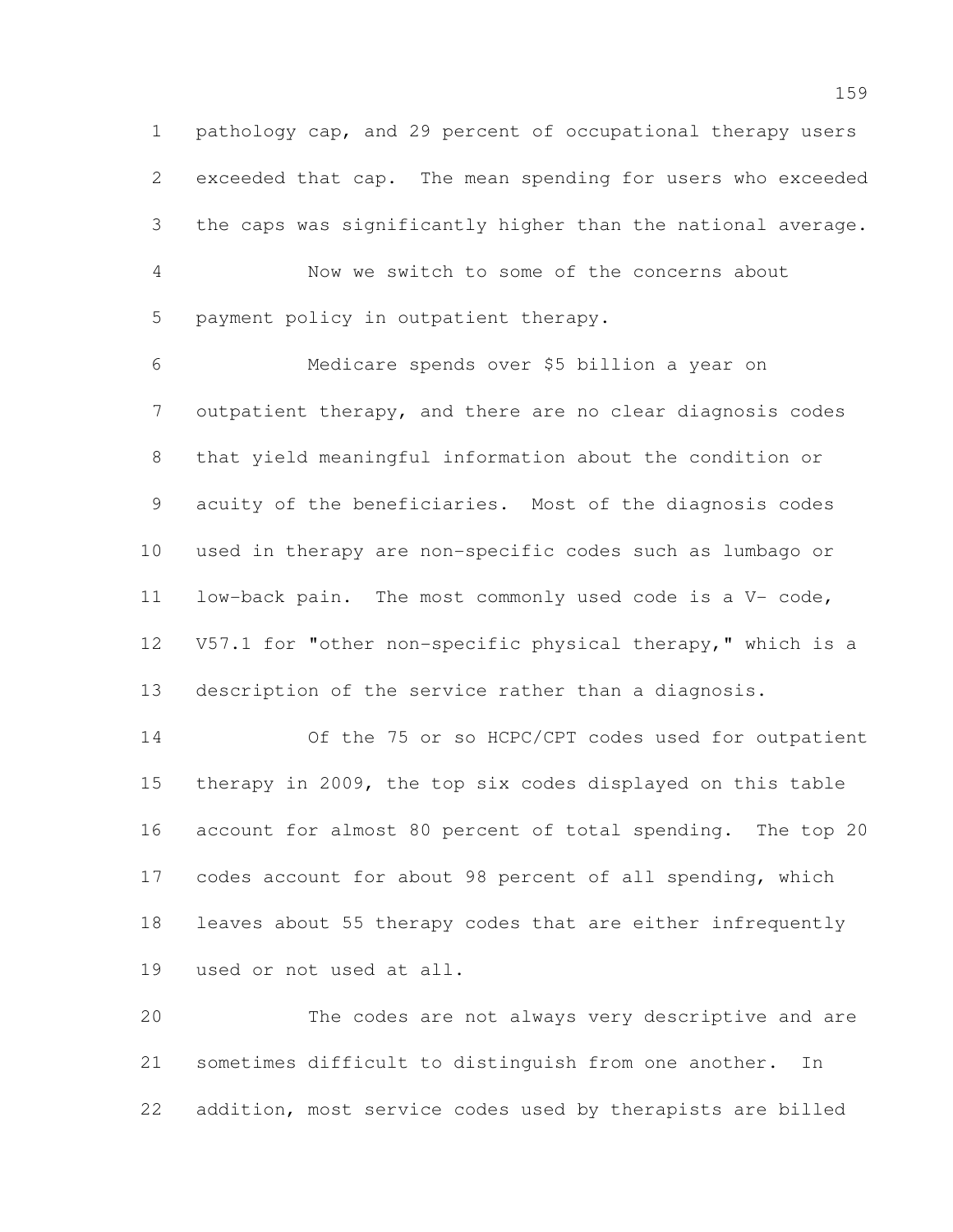in 15-minute increments which can only represent the volume of units rather than the intensity of the service provided. Given that there are no patient assessment tools in wide use among therapists, poor diagnosis codes make it difficult to determine therapy needs, the severity, and complexity of the patients.

 Poor diagnosis codes could also pose challenges for Medicare's ability determine the conditions and acuity of beneficiaries who seek therapy and the ability to determine standards and clearly define the benefit. Outpatient therapy service codes could also be

 improved to better reflect services patients receive, and the intensity of each service, ideally over an episode rather than in 15-minute increments.

 In addition to poor diagnosis and service codes, there are no functional status measures for outpatient therapy beneficiaries at baseline or functional improvement at discharge. There are some instruments available for physical therapy and speech-language pathology, but they do not appear to be in wide use. It is, therefore, difficult to determine the progress patients make once therapy is initiated. Two CARE tools for outpatient therapy delivered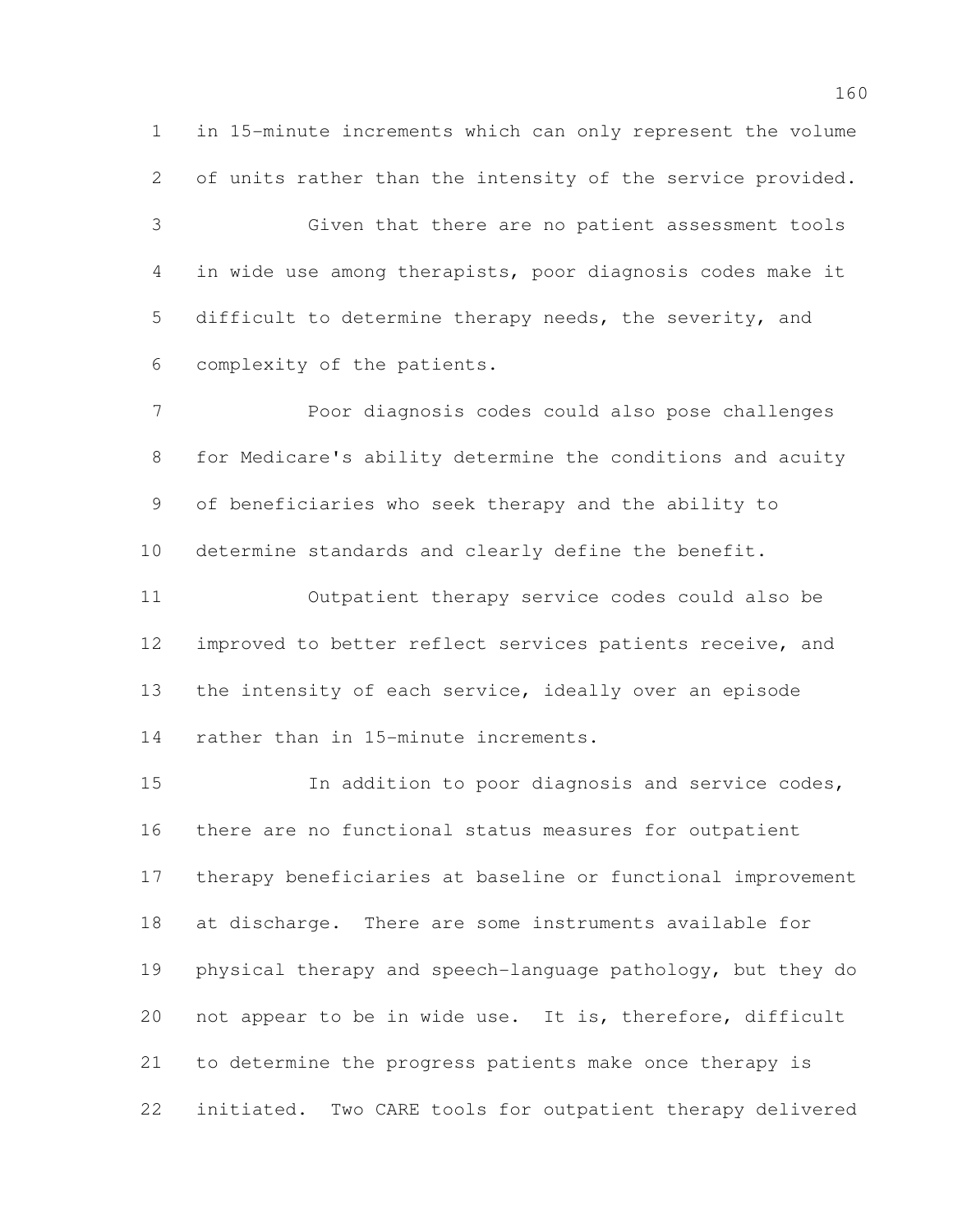in community and facility settings are currently under study by CMS, but we are a few years away from any results. Here are some issues the Commission could discuss to address some of the reforms called for in the mandate. The first group reflects major systems reform such as data on patients' functional status and long-term improvements in service codes and diagnosis. Changing the payment system is also a long term effort if we think about paying by episodes or in greater 10 bundles. We would need much better data than we have today, particularly patient assessment information, to determine severity and thereby classify patients by therapy need and risk. The second category reflects issues around coding

 that could be addressed in the short term. Towards that end, we could discuss potentially requiring that all submitted claims have clear and specific diagnosis codes, and not use non-specific V codes as a primary diagnosis in order to be reimbursed.

 The Commission could also discuss requiring more information about the need to exceed therapy caps. This could involve refining the modifier that goes on the claim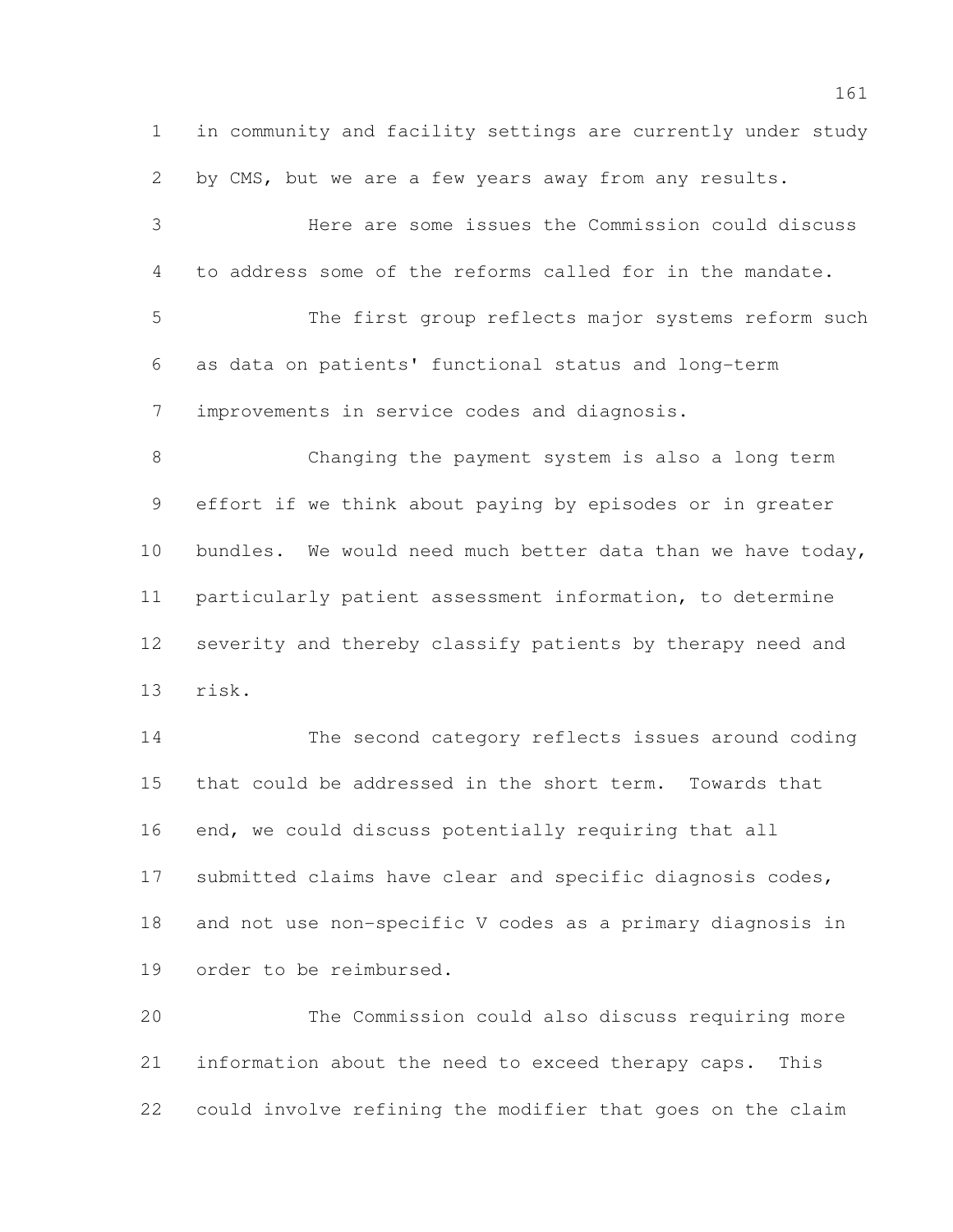which currently yields no information about the necessity for more therapy.

 The third category here reflects other program integrity issues the Commission may choose to discuss. One is as a way to gain better control of outpatient therapy benefit while data are collected and the payment system is refined. So until this year, HOPDs have not been included under the therapy cap, but the new law will include them under the cap starting in October through December this year. So the Commission could discuss making this more permanent.

 Next, we could consider edits that target high utilization geographic areas or individual providers for additional scrutiny.

 Next is physician attestation, and just as a quick reminder, the physician has to order outpatient therapy services before beneficiaries can receive them. The Commission could consider whether there should be a stronger reminder on the document that they sign to ensure that services are absolutely medically necessary.

 Next, the list of conditions on the exceptions list is very broad and includes common conditions among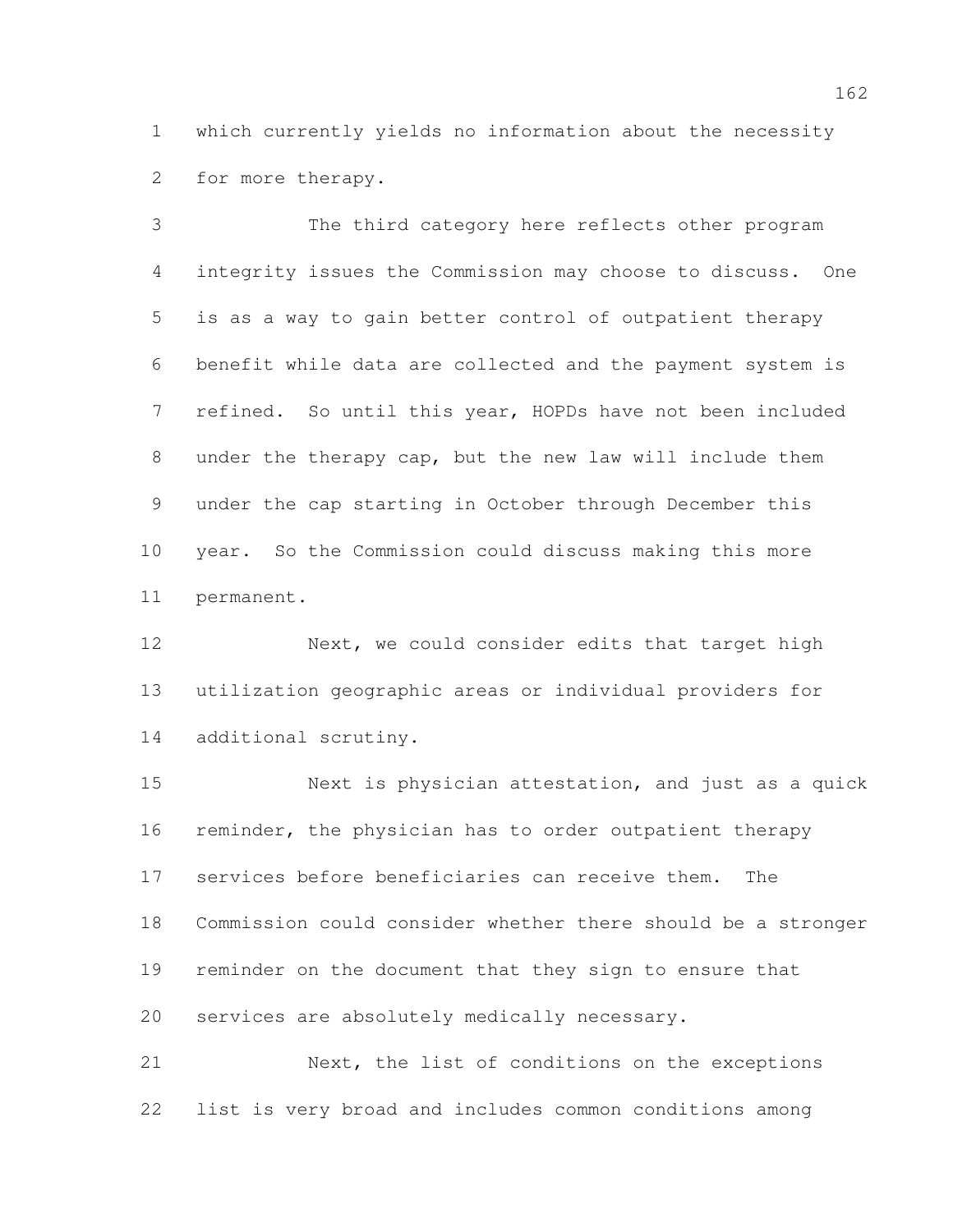beneficiaries. The Commission could discuss whether there are opportunities to tighten that list.

 We could also discuss whether the annual increases to therapy caps should be linked to improved diagnosis coding, collecting functional status measures, or some other specified target.

7 Finally, in the near future, we plan to conduct an evaluation of benefit management policies used in the private sector, and plan to present those findings later this year.

 With that, I'll turn it over to Glenn. MR. HACKBARTH: Would you put up Slide 9 for a second? I need help in understanding the payment in nursing facilities. For patients that are in a SNF under the Part A benefit, the therapy is paid for under the SNF payment system, a point we have often discussed in the Commission. Under what circumstances is therapy paid for under Part B? I'm having difficulty understanding that. 19 DR. AKAMIGBO: So if a patient -- so the SNF benefit is a Part A designation, and if a patient is in a skilled nursing facility paid under Part A, if that Part A benefit expires and they flip to Part B, outpatient therapy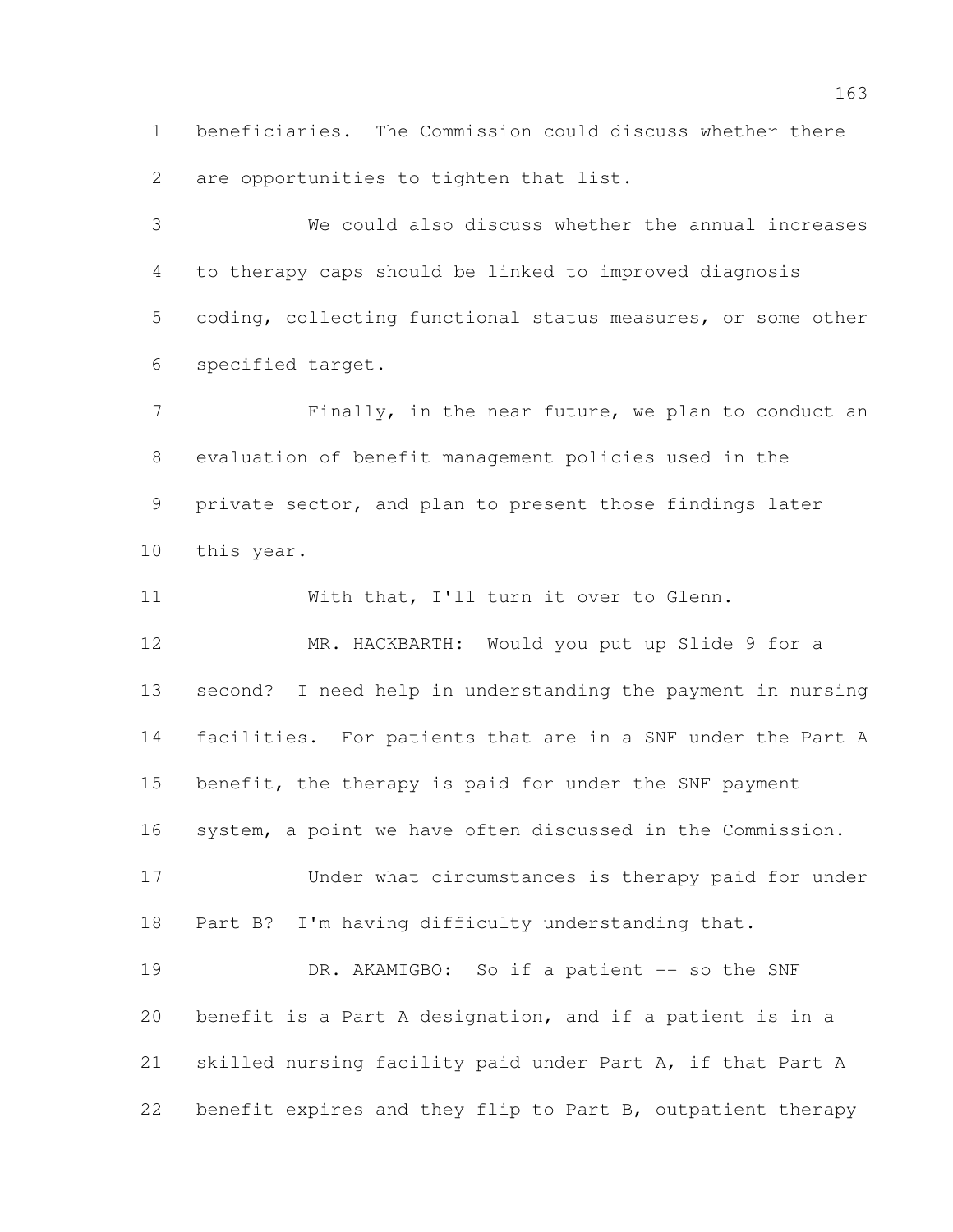services received while they're under Part B would be covered on the Part B side.

 MR. HACKBARTH: If, for example, the Medicare beneficiary is a long-term resident of a nursing home, then all the therapy they get is going to be the Part B benefit that we're talking about here.

DR. AKAMIGBO: Yes.

 MR. HACKBARTH: But so long as they're on a Part A-covered SNF stay, it's exclusive through the Part A.

DR. AKAMIGBO: Yes.

 MR. HACKBARTH: Okay. I just wanted to make sure. MS. BEHROOZI: A minor point. I thought there was a reference in the paper to therapy being available after an inpatient or SNF stay. Is that a requirement? Could it be that someone is just at home and is prescribed therapy?

 DR. AKAMIGBO: Oh, yeah. You can be prescribed physical therapy and get it as a community admit, if you will. So you can walk into a nursing facility that has sort 19 of, you know, a therapy setting and get therapy from home. MS. BEHROOZI: One other question. It's actually on your last slide where you suggest one of the improvements

in management of the benefit, the physician attestation of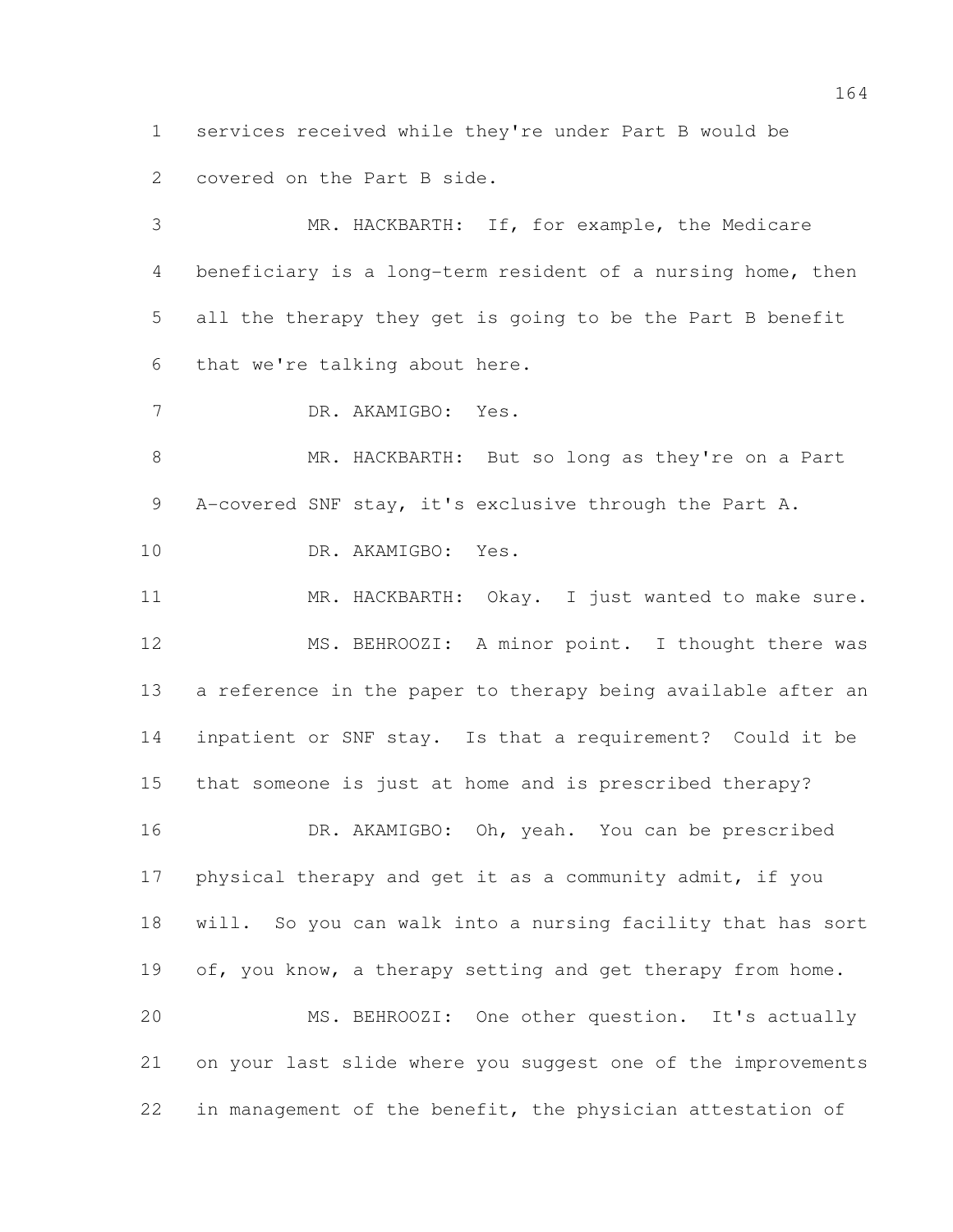medical necessity when ordering therapy. Can you explain a little how that would differ from the physician or nurse practitioner certifying the plan of care and, you know, whatever the current requirements are, how that would differ? DR. AKAMIGBO: Yeah, Mark likes this. This is the physician attestation. 8 [Laughter.] DR. MARK MILLER: [off microphone] numerous times about not characterizing my views. 11 [Laughter.] DR. AKAMIGBO: This basically would be a stronger 13 statement that says if you order -- so this is at the front 14 end, not just certifying the plan. You know, once you prescribe therapy, the physician attestation question, once you prescribe therapy, a strong statement where the physician signs reminding them that this needs to be absolutely medically necessary, basically to get at overuse or fraud, yes, at the front end. DR. MARK MILLER: Just to go through some of this, 21 for those of you who have been through some of  $-$ - you know,

have some of these scars, you know, put yourself in mind of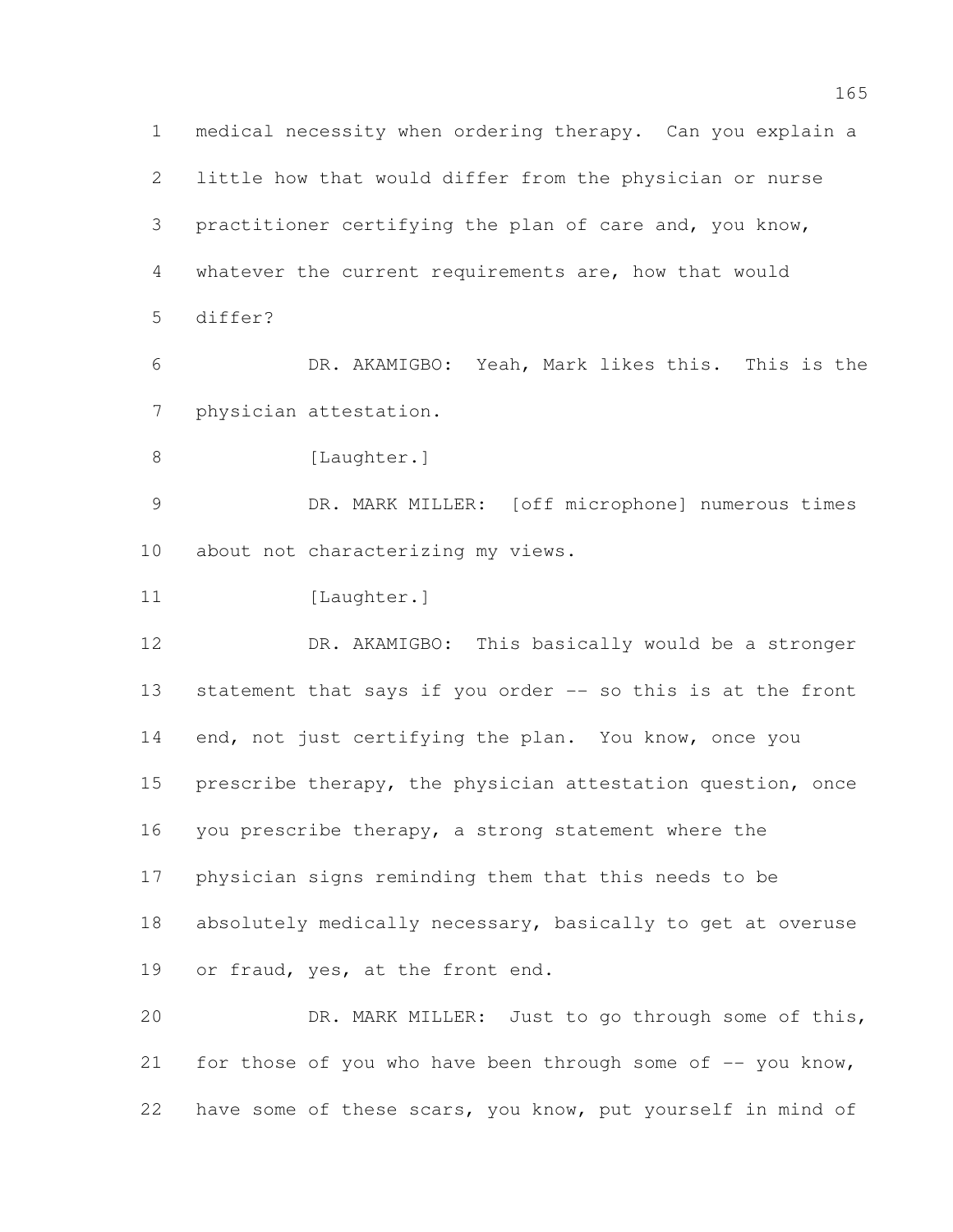the hospice conversations we had where you have this benefit churning, you want to get a better sense of really how to design a payment system, but you're lacking all the tools of that. And some of your mind has to move over in the short term to almost program integrity things to try and manage it while you build a better house or, you know, what the case may be.

8 We're in that mode here, and the Congress is very much tell us about the perfect system, and I think where we're going to be -- they're going to be frustrated is we're going to say you might be able to build a better system, but here's everything you're lacking to do it. And so I think we have to also think about some other tools to put in their 14 hands to manage things in the short term.

 On this, there's a couple ways you can think about this particular concept. We're just trying to get your minds working in a couple of directions.

 One is very much what Adaeze said, the notion that 19 you put on the form, when you sign this, you're saying it's medically necessary and you, just to remind you, are liable 21 if, in fact, it turns out that's not the case.

The second thing you can think of is whether upon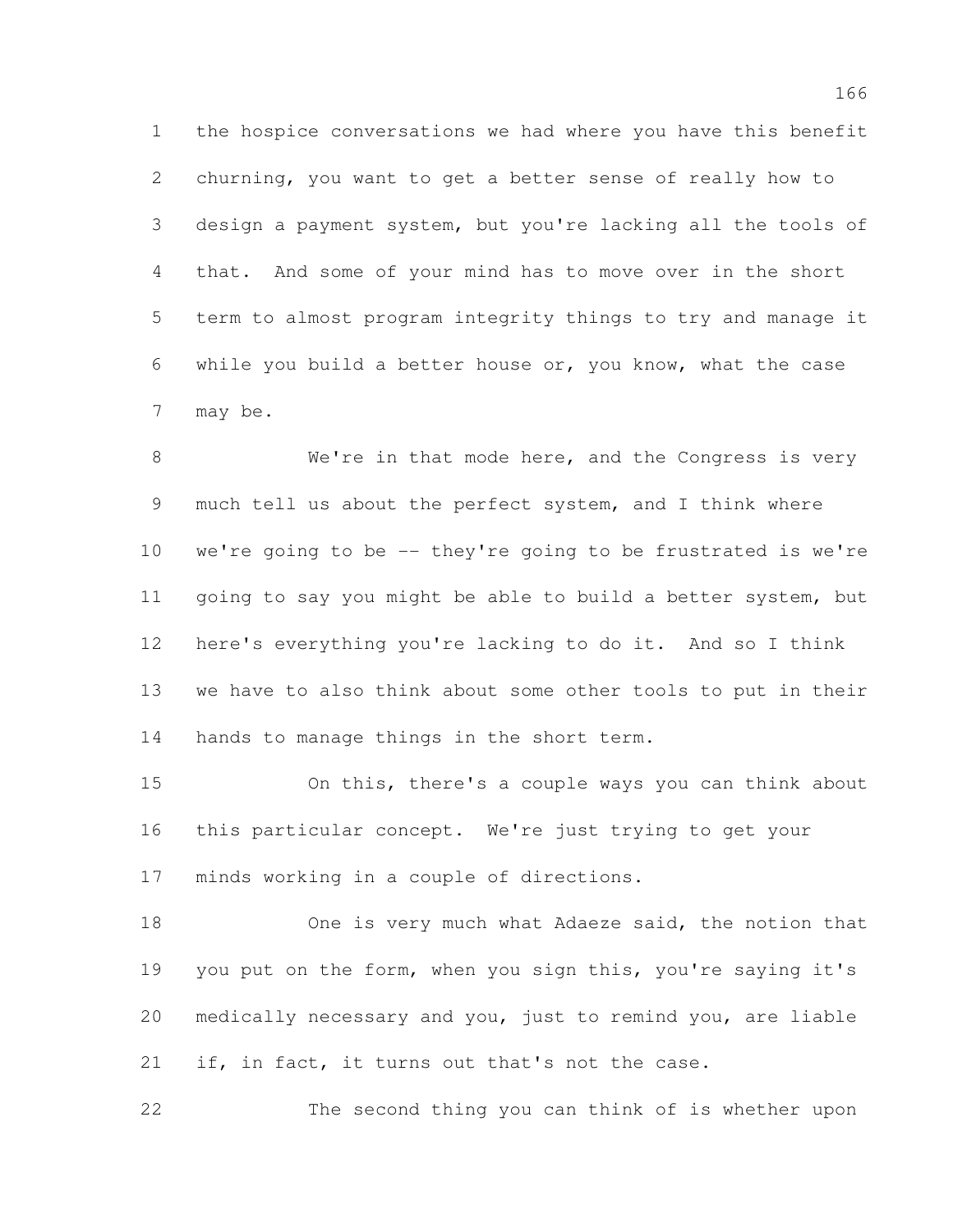recertification you kind of require it to come back and how frequently you require it to come back through the physician, because that's really the only control point. After that, it's in the therapist's hands, and it's less clear, you know, where...

 MR. GEORGE MILLER: Yes, just to follow up on that point, looking at this Slide 20, it would seem to me that our overarching goal is to improve care, and I guess my question is along the same lines: Are these the elements we need to assure that we improve care to the beneficiary? And I understand some of the other things that you want to happen just as Mark just described, but the ultimate goal, I would think, that we need to assess if the beneficiary is 14 getting the optimal care, and this is the best setting.

 So my clarifying question would be: Are these all the right tools that help us achieve that ultimate goal or 17 some of these issues are really around payment and/or, as Mark just described, to make sure that we certify? But because the physician certifies that the care is necessarily needed doesn't still mean that that patient gets the optimum care. And we don't have a way to measure that in what I've read.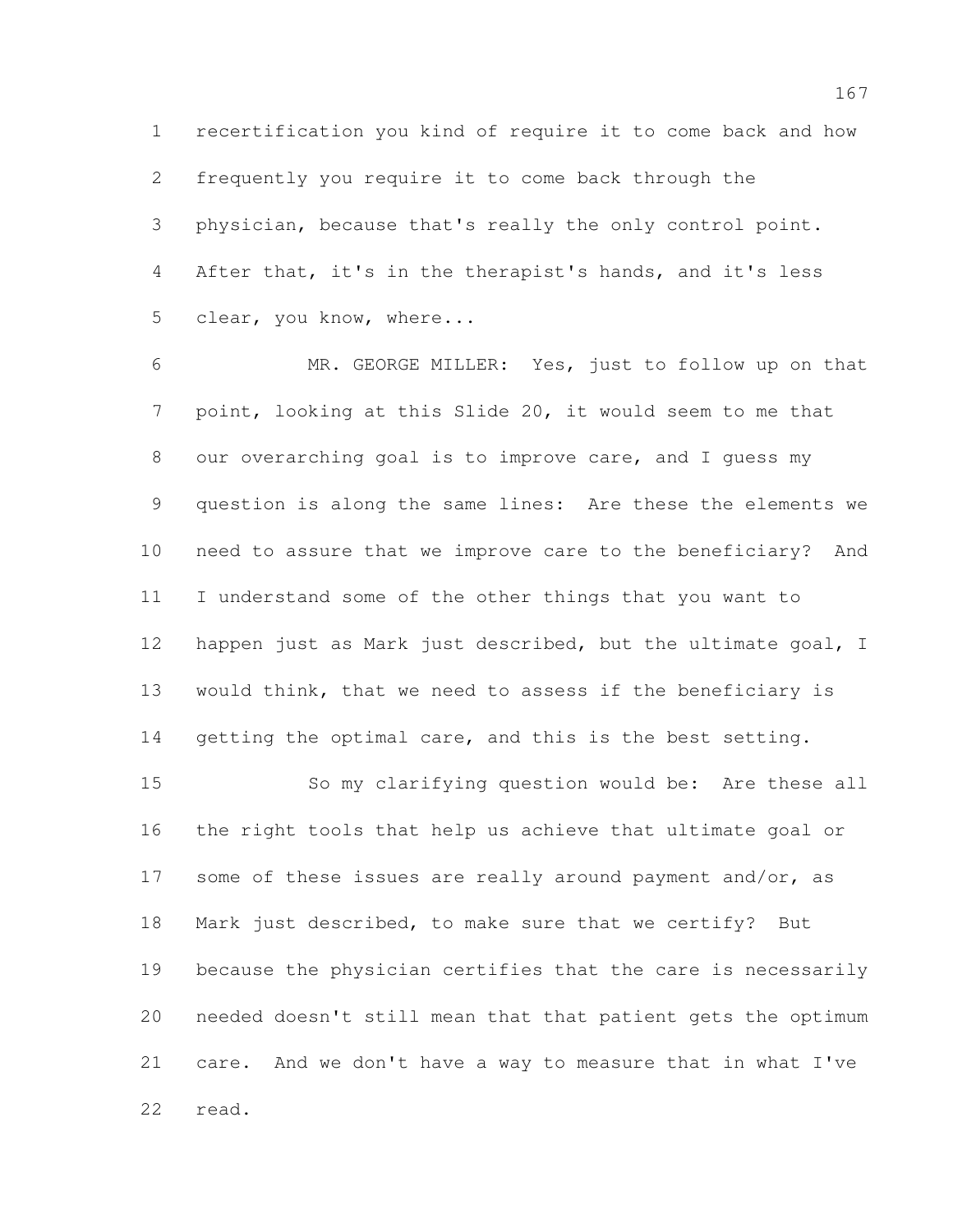DR. MARK MILLER: Agreed. And here's the other way to think about it: Put your mind in the discussion that we had of the CARE tool in post-acute care, just for simplicity, institutional settings and having a tool that says I'm going to assess your needs at the beginning of your stay, I'm going to then assess your functional status, let's 7 say, at the end of your process. In a perfect world, what you would have here is also a tool like that that's useful in all settings for all patients that says these are your needs, this is what we think you need, you go through a process, and it turns out that now you are more functional, you can walk from Point A to Point B or whatever it is. But that is what is not available right now, and we can talk 14 more about that, but that's -- then at least you'd have some way of measuring what you think they need and then what happened to them at the end of the process.

 DR. STUART: Didn't we hear that CMS is actually testing to see whether the CARE system would work for outpatient therapy?

 DR. AKAMIGBO: Yeah, so there are several CARE tools. The CARE tool that I think Evan discussed, the results from that, is from a different one that applied to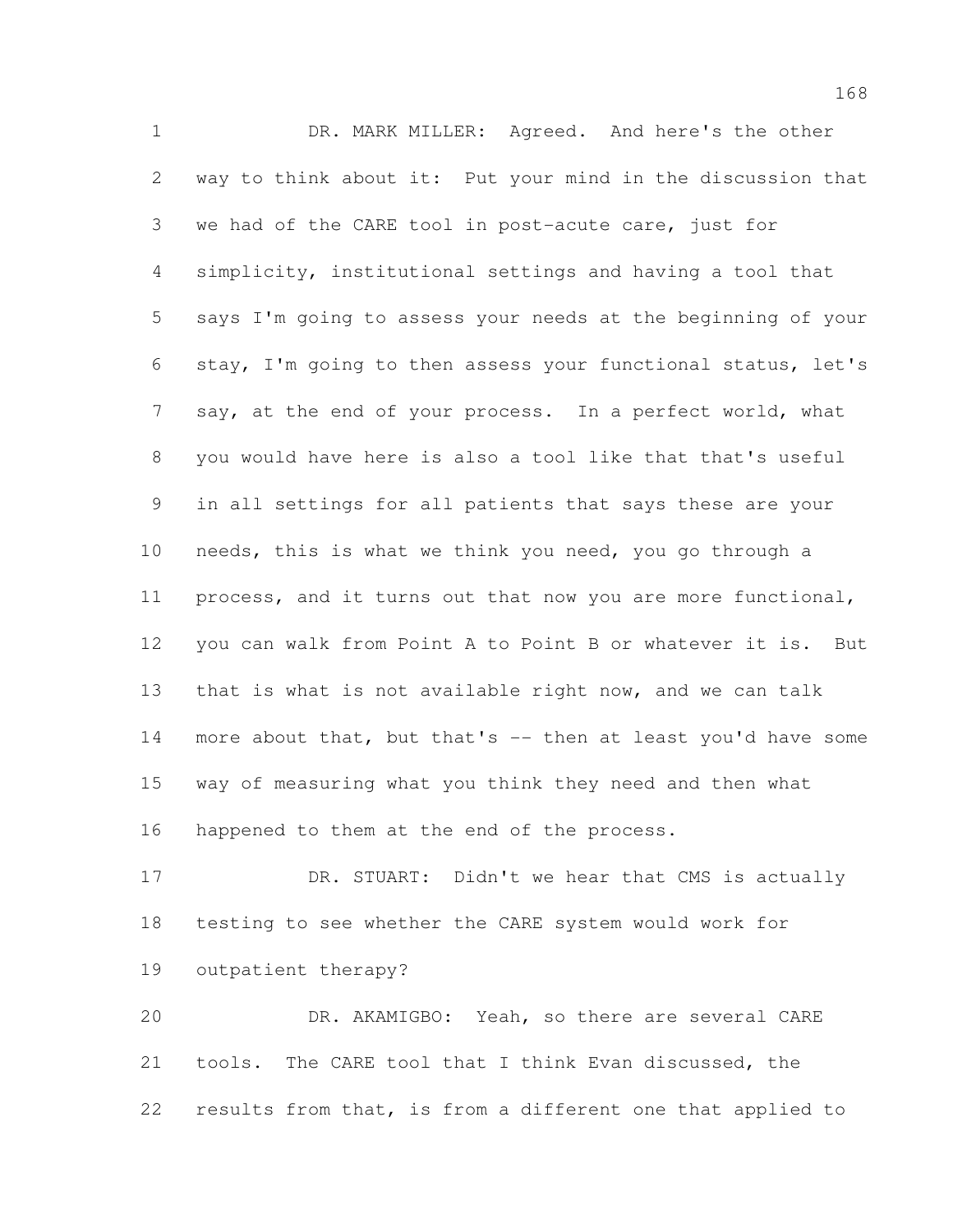institutional PAC settings. For outpatient therapy, there are two different tools currently under study for therapy. So they're quite different.

 DR. STUART: But not the CARE tool that we heard about this morning.

 DR. AKAMIGBO: Unfortunately, yeah, they have the 7 same name, but they're different.

8 DR. STUART: But I do have a question, trying to 9 bring this together. Do we have a sense of -- and this follows up on Mitra -- the volume of these services that might be considered post-acute care, such as those that are provided 30 days after an inpatient hospitalization?

13 DR. AKAMIGBO: That's something we need to study using more current data. The data from several years ago 15 showed that not a lot of -- a small minority of them, of outpatient therapy services, were received immediately following a hospitalization. But I can't say definitively what the trend is, but it has not been large.

 DR. STUART: Right, okay. It was just a thought that if we're thinking about PAC services more broadly, this is something, because of its difficulty in terms of trying to define what it is, I would think would be part of that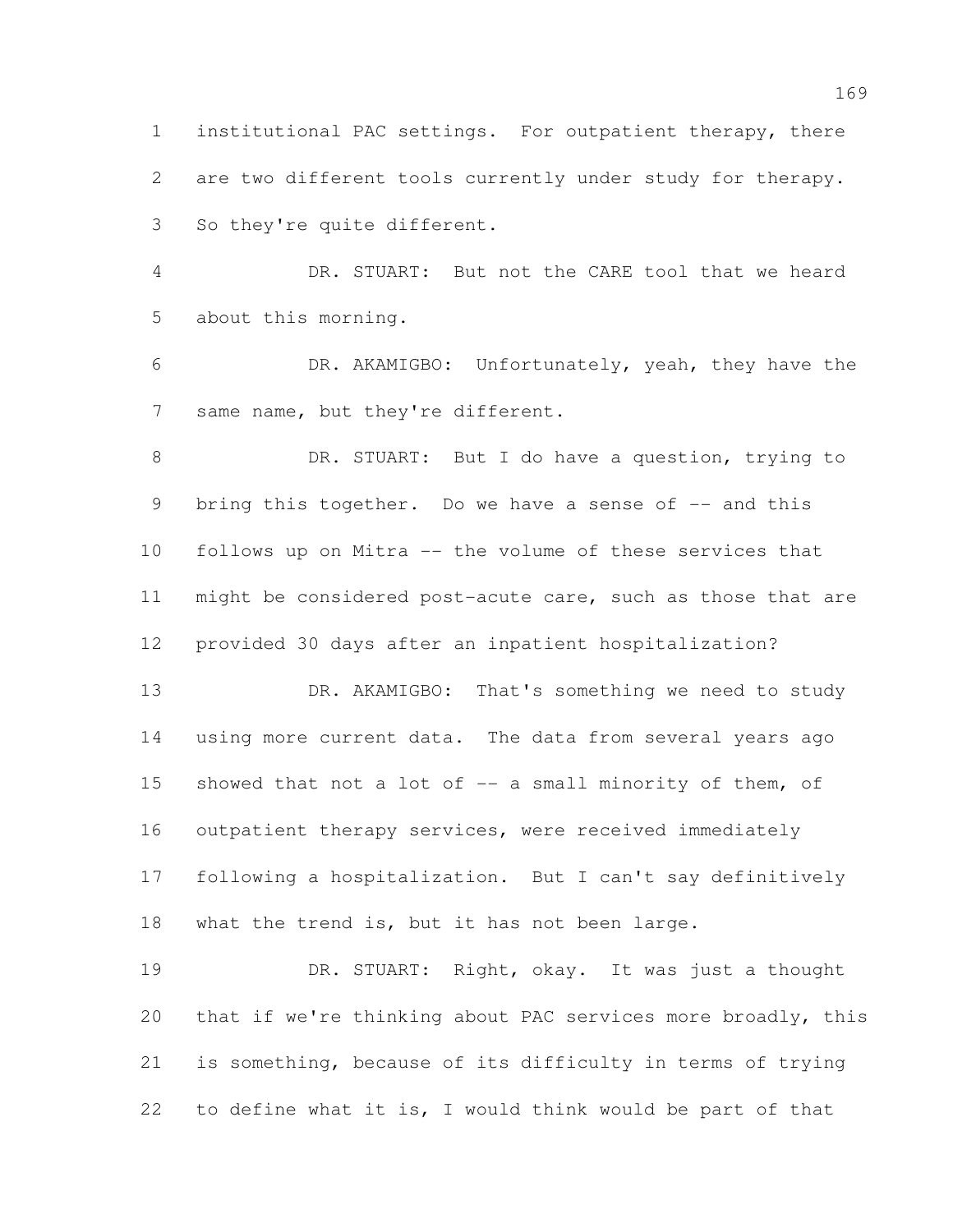conversation as well.

| $\overline{2}$  | DR. CASTELLANOS: You mentioned the caps on HOPD              |
|-----------------|--------------------------------------------------------------|
| 3               | was stopped in October to December. I thought you said that  |
| 4               | we needed to do something to make sure it's extended?        |
| 5               | DR. AKAMIGBO: No. The caps -- so services                    |
| 6               | received in HOPDs have not traditionally been under the cap. |
| $7\phantom{.0}$ | DR. CASTELLANOS: Right.                                      |
| 8               | DR. AKAMIGBO: But current law basically they will            |
| 9               | start -- so services received in HOPDs will start to count   |
| 10              | under the caps starting in October, but the law expires in   |
| 11              | December.                                                    |
| 12              | DR. CASTELLANOS: Right.                                      |
| 13              | DR. AKAMIGBO: So in that ten-month extension,                |
| 14              | you've got this three-month --                               |
| 15              | DR. CASTELLANOS: So we're going to have it for               |
| 16              | three months, but then it expires.                           |
| 17              | DR. AKAMIGBO: Right.                                         |
| 18              | DR. CASTELLANOS: So if we're going to do                     |
| 19              | something, we should make a recommendation that we extend    |
| 20              | the cap.                                                     |
| 21              | DR. MARK MILLER: It is one of the things you                 |
| 22              | could choose to do, and I think she's just trying to         |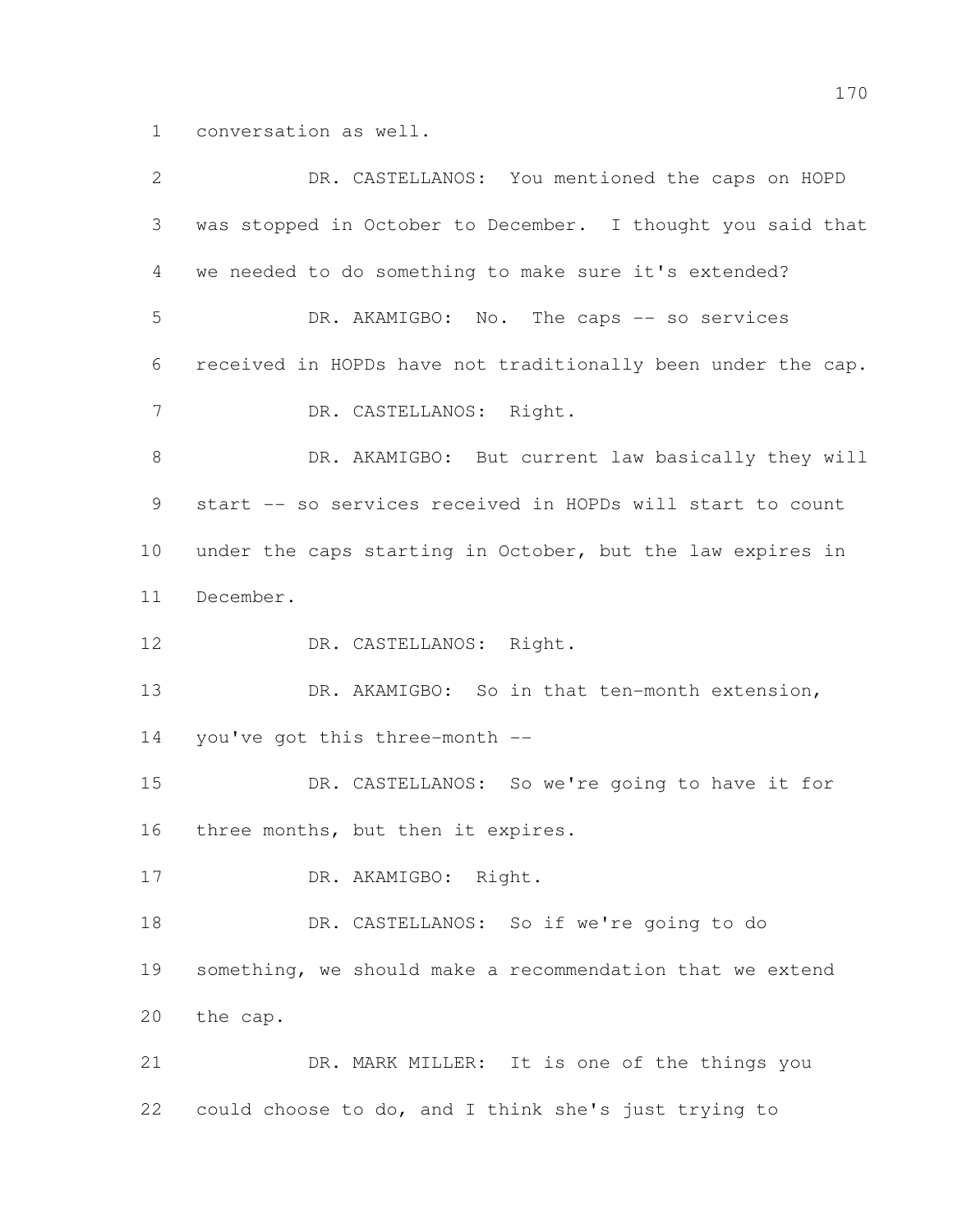highlight that's a thing --

| 2               | DR. CASTELLANOS: That's what I'm trying --                   |
|-----------------|--------------------------------------------------------------|
| 3               | DR. MARK MILLER: -- you could do.                            |
| $\overline{4}$  | DR. CASTELLANOS: That's why I picked that up.                |
| 5               | Second, can you go to Slide 16? The ICD-9 codes              |
| 6               | are very non-specific. Now, we're soon to have ICD-10        |
| 7               | codes. Are you familiar with those with physical therapy?    |
| 8               | And are they more specific?                                  |
| 9               | DR. AKAMIGBO: I can't say how they sort of expand            |
| 10 <sub>o</sub> | or refine the current ICD-9 version with respect to physical |
| 11              | therapy codes. And I say that also knowing that the          |
| 12              | implementation of ICD-10 has been delayed again. But it's    |
| 13              | another sort of piece of the puzzle, but I don't know, I     |
| 14              | can't say specifically what it does to the therapy           |
| 15              | diagnoses, the usual therapy diagnoses.                      |
| 16              | DR. CASTELLANOS: Okay. Those codes are expanded              |
| 17              | in every other field. I'm not sure what they are --          |
| 18              | DR. AKAMIGBO: For therapy, right.                            |
| 19              | DR. CASTELLANOS: And we're still on                          |
| 20              | clarification, right? Slide 11, please.                      |
| 21              | MR. HACKBARTH: Yes.                                          |
| 22              | DR. CASTELLANOS: And this is really for Mike's               |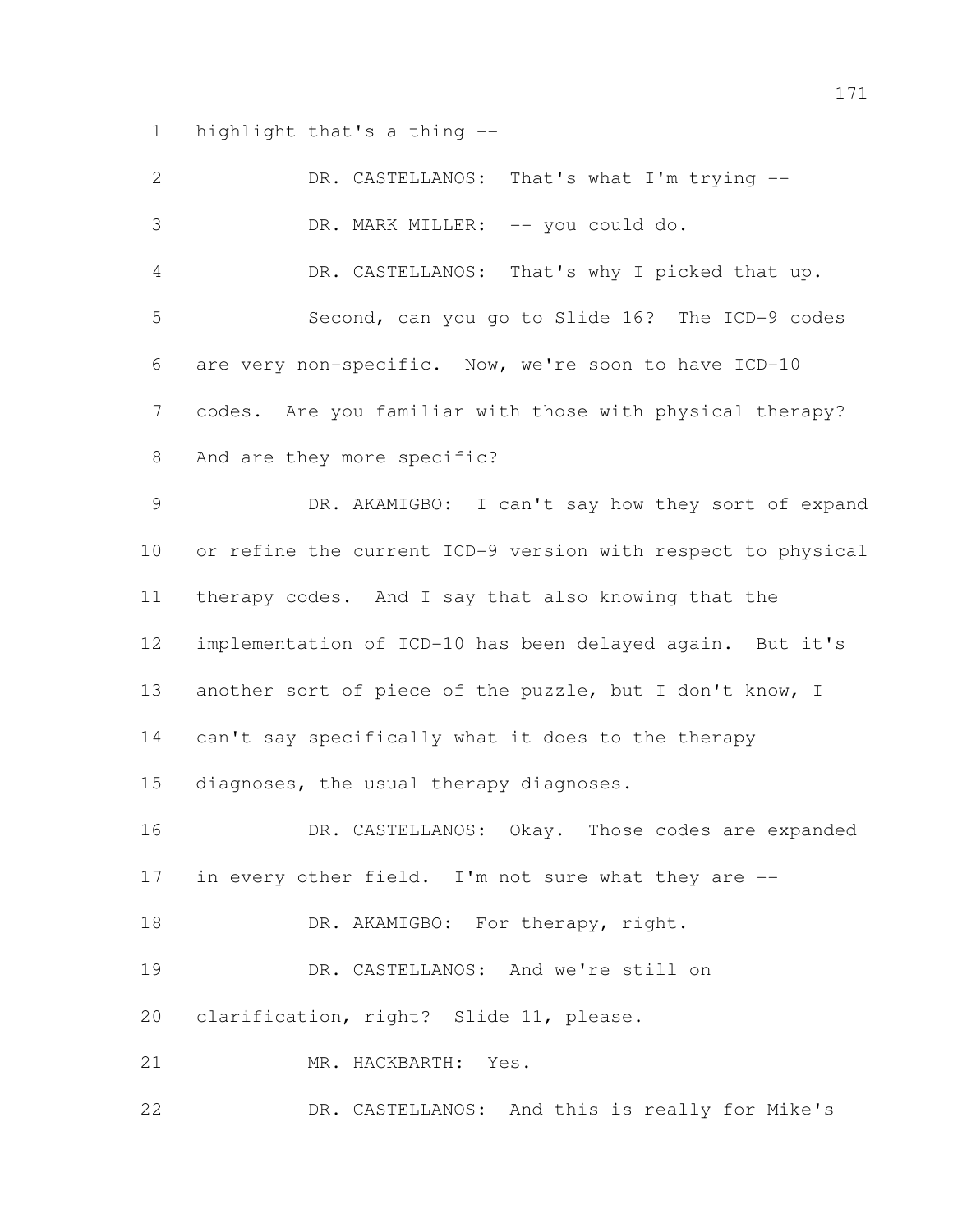benefit. Mike, I do not live in Miami-Dade. I want to

clarify that. Okay?

3 [Laughter.]

 DR. CASTELLANOS: I really don't. There's so much infectious problems there that I don't even travel there. Thank you.

7 [Laughter.]

8 MR. GRADISON: I quess it's just an observation. I realize how the numbers can work out with the exception process, but to get to \$4,400 where you have a cap that's a very small fraction of that, you'd have to have almost -- I mean, I don't see everybody, but you'd have to have a very high proportion of those who receive these services get an exception and then come in and be using whatever, three or 15 four times whatever the cap is, I can understand why there might be some CMS focus on what's going on down there.

 DR. MARK MILLER: And I think the reason that 18 we're putting things like this up -- and, again, for those of you who have gone through some of the battles, you'll remember that we've also looked at things like this for home health and DME and that type of thing. And so you could imagine policies that run along these lines.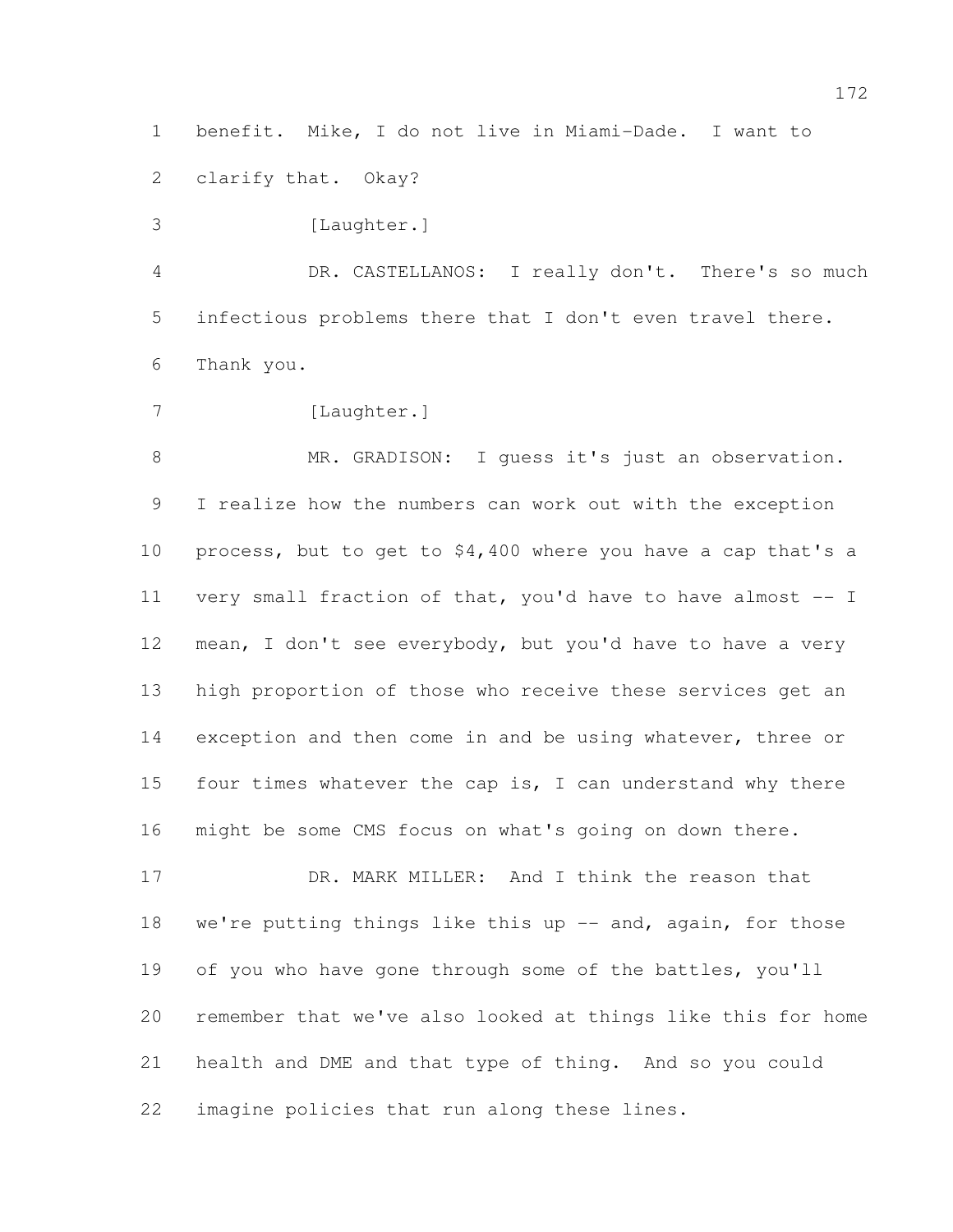Just to be very direct about it, a number like that, it may not be that patients are receiving \$4,000 of services. It may be just IDs are being billed, you know, over -- but you could imagine -- and there was just some things in the press on this recently, and that's -- you do it. That's one of the ways you can do it. But then you can look at some of the other places, and there's probably a fair amount of utilization. But you could imagine screening criteria that the Commission could come forward and say I think there's some screening criteria, and any provider or any area of the country where this pattern is expressing itself should be prior authorization, medical review, 13 something. You could begin to make statements like that, 14 and I think that's the point of showing those numbers. MR. GRADISON: What struck me, just in reading the news articles about that, \$375 million or thereabouts of 17 contested payments, it wasn't just the amount, it's how many years it covered, how long it took, frankly, to get somebody's attention.

 MR. HACKBARTH: Let me just pick up on Bill's question because I was confused about this. So if the cap is \$1,800 per beneficiary -- I assume that's per use,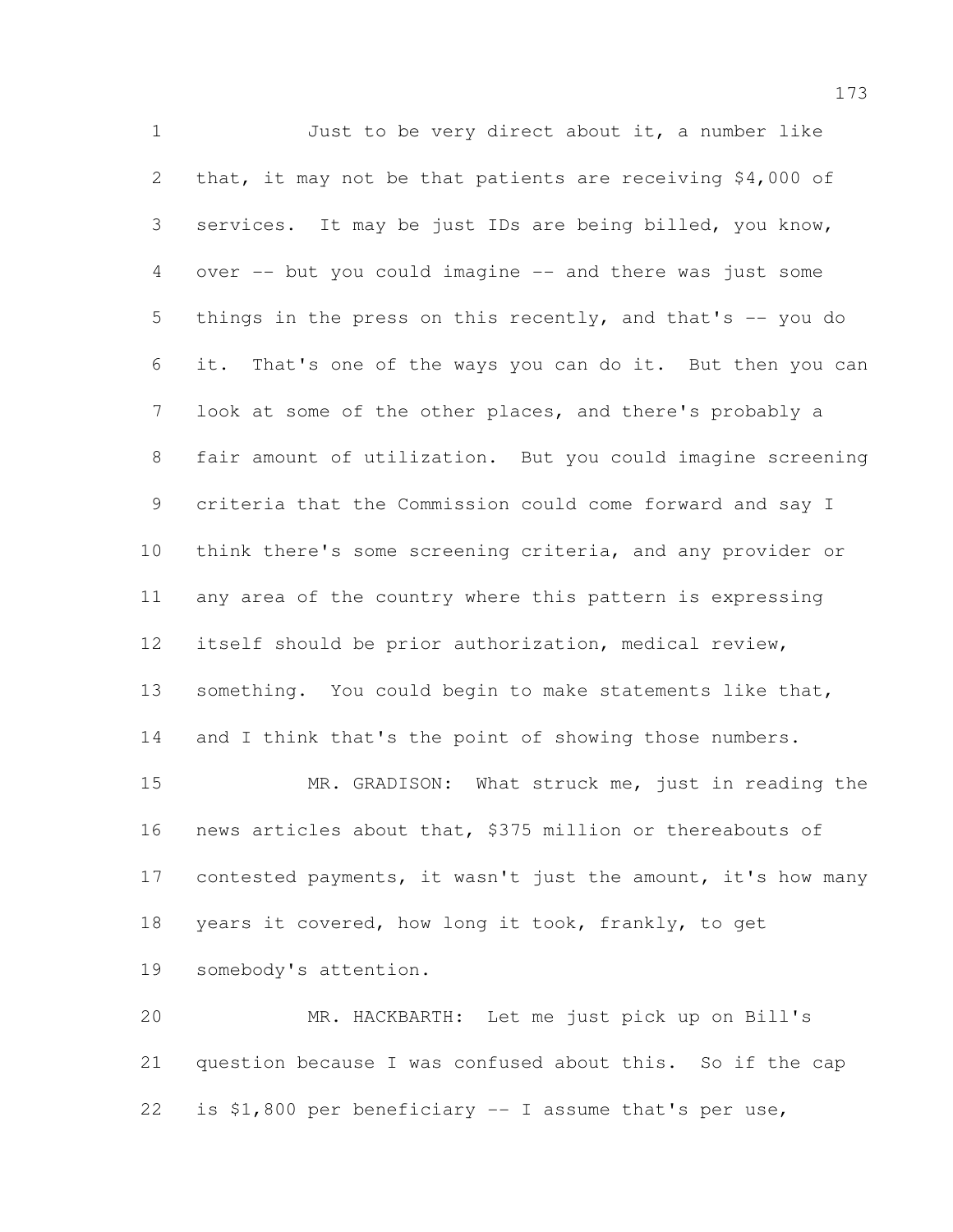beneficiary using the service.

 DR. AKAMIGBO: Yes. For 2009, the cap was \$1,840, but, yes, per beneficiary. DR. MARK MILLER: Aren't there two caps? DR. AKAMIGBO: Well, each cap was \$1,840, so PT and speech and language pathology is a combined cap. MR. HACKBARTH: Oh, okay. I was reading it as they were combined \$1,800. So it's actually \$3,600 or \$3,700. DR. AKAMIGBO: Yeah. 11 MR. HACKBARTH: But still, that's less than \$4,400. 13 DR. MARK MILLER: But -- MR. HACKBARTH: But we're not even supposed to be paying over the \$3,700. DR. MARK MILLER: No, but remember, then there's 17 an exceptions process, and if you put a code on the bill, a KX code, if you put a KX code, then you can go above the cap. DR. AKAMIGBO: Yes. DR. MARK MILLER: And how much scrutiny and what is required to get that code is yet another question.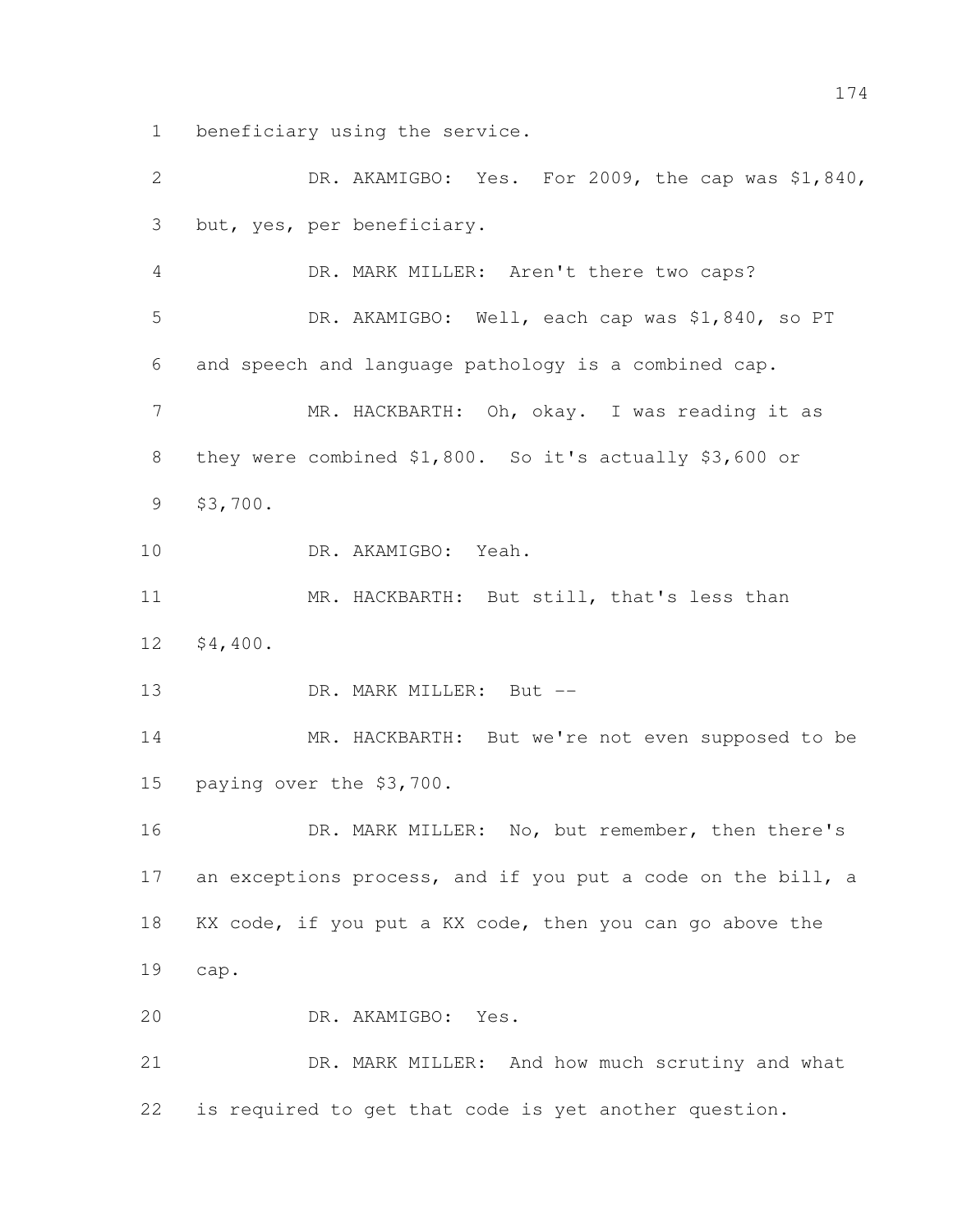1 DR. BORMAN: Just a couple of questions. One would be the diagnosis category or diagnosis codes that allow the exception were determined in a national coverage process rather than these are not done at a carrier coverage process. DR. AKAMIGBO: You mean the conditions on the exceptions list? 8 DR. BORMAN: Yes. 9 DR. AKAMIGBO: Yes, they're determined nationally. DR. BORMAN: So that's a program, not done at each state or regional carrier DR. AKAMIGBO: No, no. Yes. 13 DR. BORMAN: So they're uniform. 14 DR. AKAMIGBO: Yeah. 15 DR. BORMAN: The second thing would be, if I understood you correctly, these claims will be paid with only a V-code as a diagnostic code. 18 DR. AKAMIGBO: Yes. DR. BORMAN: That's pretty inconsistent with most of the rest of the program, at least to my understanding. So that's certainly -- I think it would be helpful to understand why that is so. I mean, it seems odd and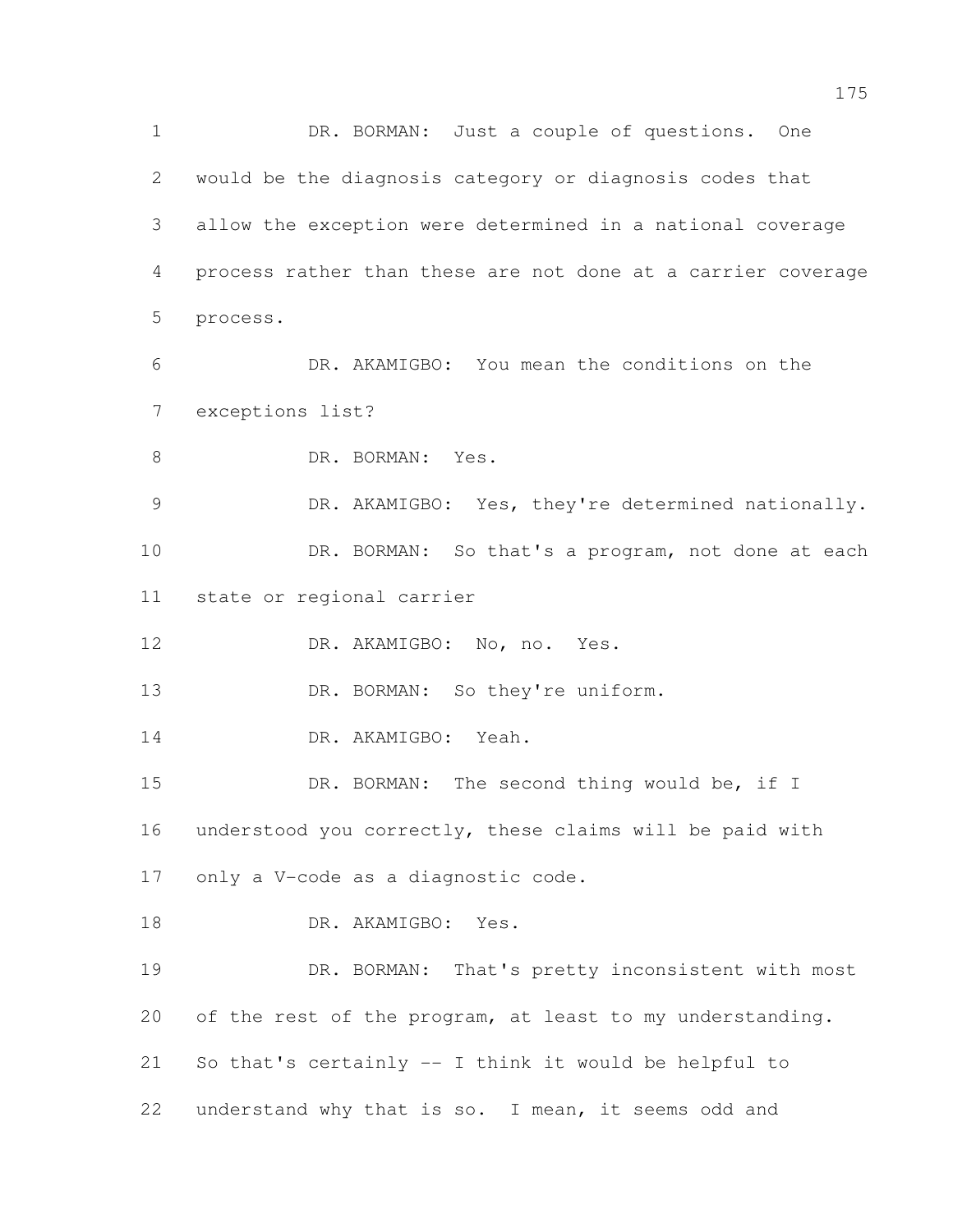inappropriate, but before we sort of slam that, probably we should say is there some history we should know about why that's the case.

 And then the other thing I would ask is, you know, the ICD codes do seem to be relatively non-specific. Rather than saying is ICD-10 going to fix it, are there more specific codes, for example, within ICD that could be used yet these other ones will be accepted? Because one could envision that one of the options might be requiring -- shortening the list to get ones that do go out to a fifth digit of specificity, which would be as high as you could get in ICD-9.

 And then my final question would be related to you have some material in the chapter that professionals delivering these services have within themselves some lack 16 of clarity about what these things really describe, and, for example, the overlap, I think, between the exercises and the activities, for example, that you discuss in the mailed materials or the website materials. Do we know if the professional groups have tried to bring forward improvements in that coding structure because there is a whole parallel CPT process for other than services delivered by physicians,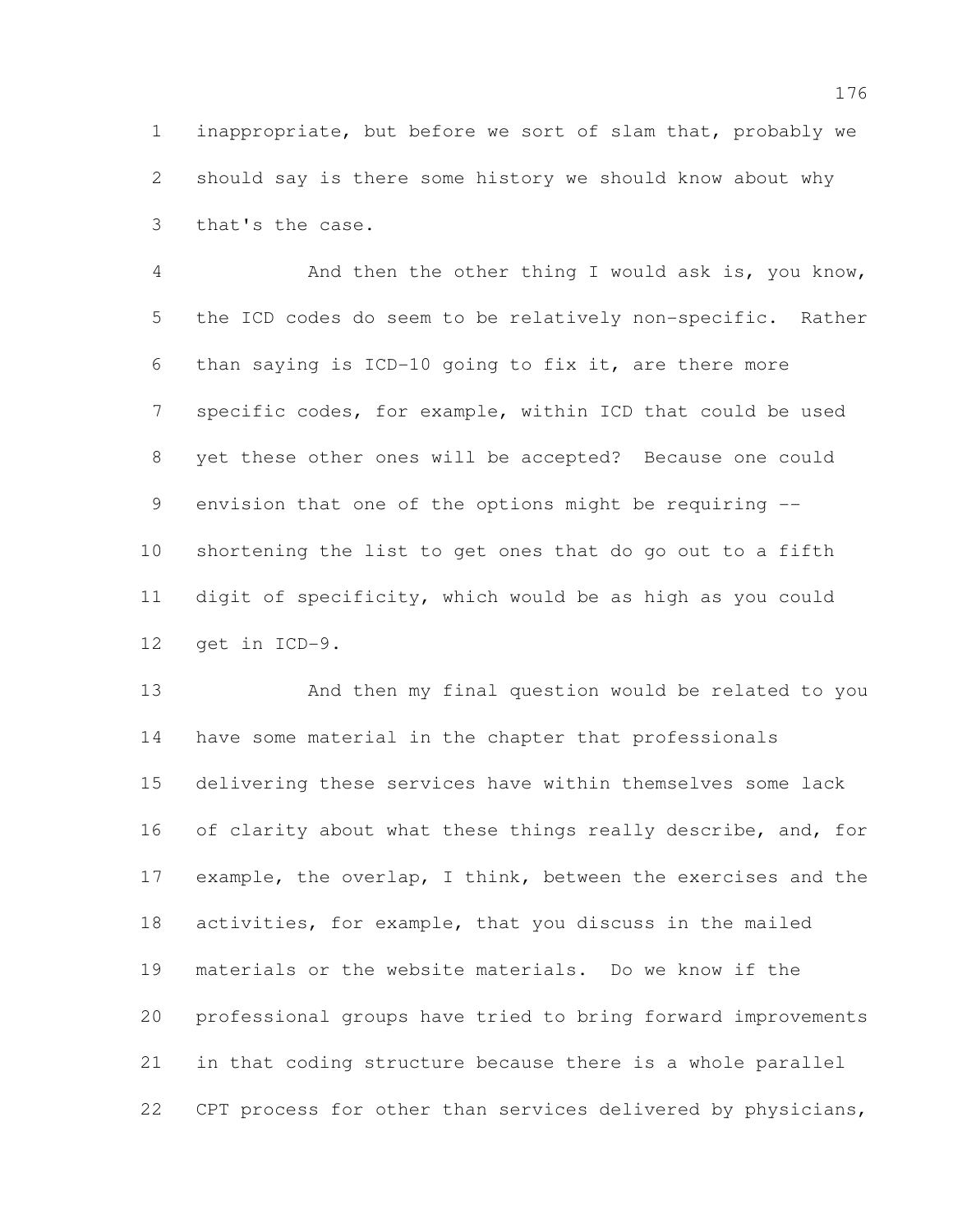and one might think that if there is this fuzziness about 2 this, that there is clearly a pathway to get better. So is there work going on on that that could lead to greater specificity and give us better data over the long haul? So those would be maybe some things to find out if we don't know.

7 DR. AKAMIGBO: So we know that some of the 8 professional groups have -- there are ongoing discussions. I think that they definitely recognize that there's some specificity issues around the therapy service codes. How far along they are in that discussion I couldn't say, and we'll keep trying to find out. But there have been talks, certainly, around those issues.

 DR. BORMAN: I think the folks at the CPT Editorial Panel offices would know are there things in the pipeline that are underway, and then the coordinating 17 committee for ICD would probably know, you know, are there things in process, because it's one thing if we recognize there's a problem and we're sort of en route to fixing it as opposed to there's this problem but kind of all we're doing is wringing our hands about it.

MR. ARMSTRONG: Part of why we're focusing on this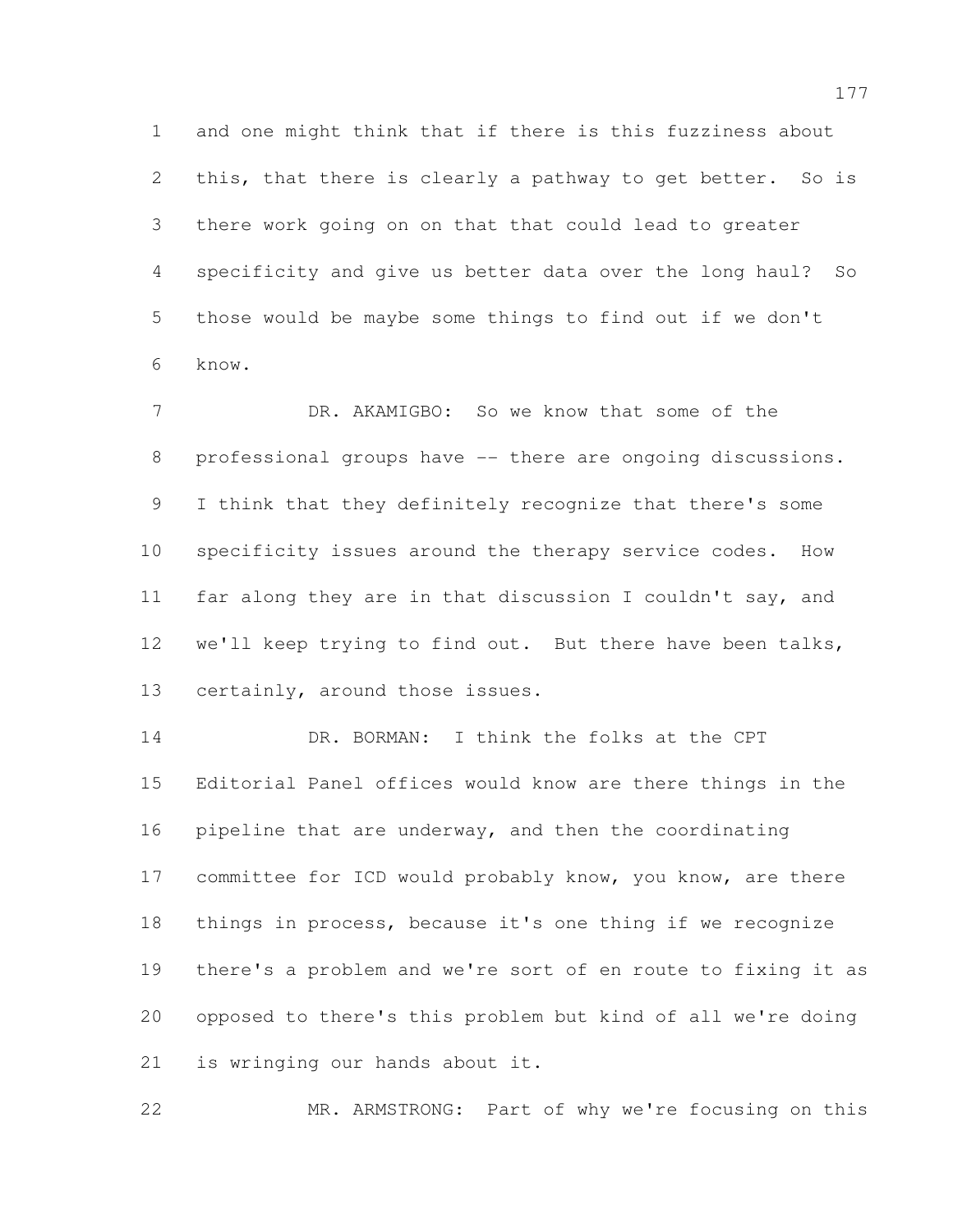is the increasing cost to the program for a five-year period from 2004 to 2009, but in particular, it was the last year inflation rate in certain areas. Do we know anything about what has happened since 2009? Do we have any information that would tell us that that was a really particularly unique year or that was the beginning of a spectacular increase in trends?

8 DR. MARK MILLER: Yes, Adaeze was running this down in anticipation of this question. We started to move things quickly because of Congress' -- the other reason we're looking at this is because we've been asked to. And there has been a general slowdown in utilization broadly, as we've discussed in the physician world. Adaeze, when we talked about this, I remember the number was 7 percent between 2009 and 2010.

 DR. AKAMIGBO: Overall growth, yes. 2009 was impressive in the growth rate, but 2010 has also been quite healthy.

 DR. MARK MILLER: And this is in a context where utilization in a lot of other areas had slowed down significantly. So this seems like there's still a healthy clip. Of course, we could come -- that's the latest we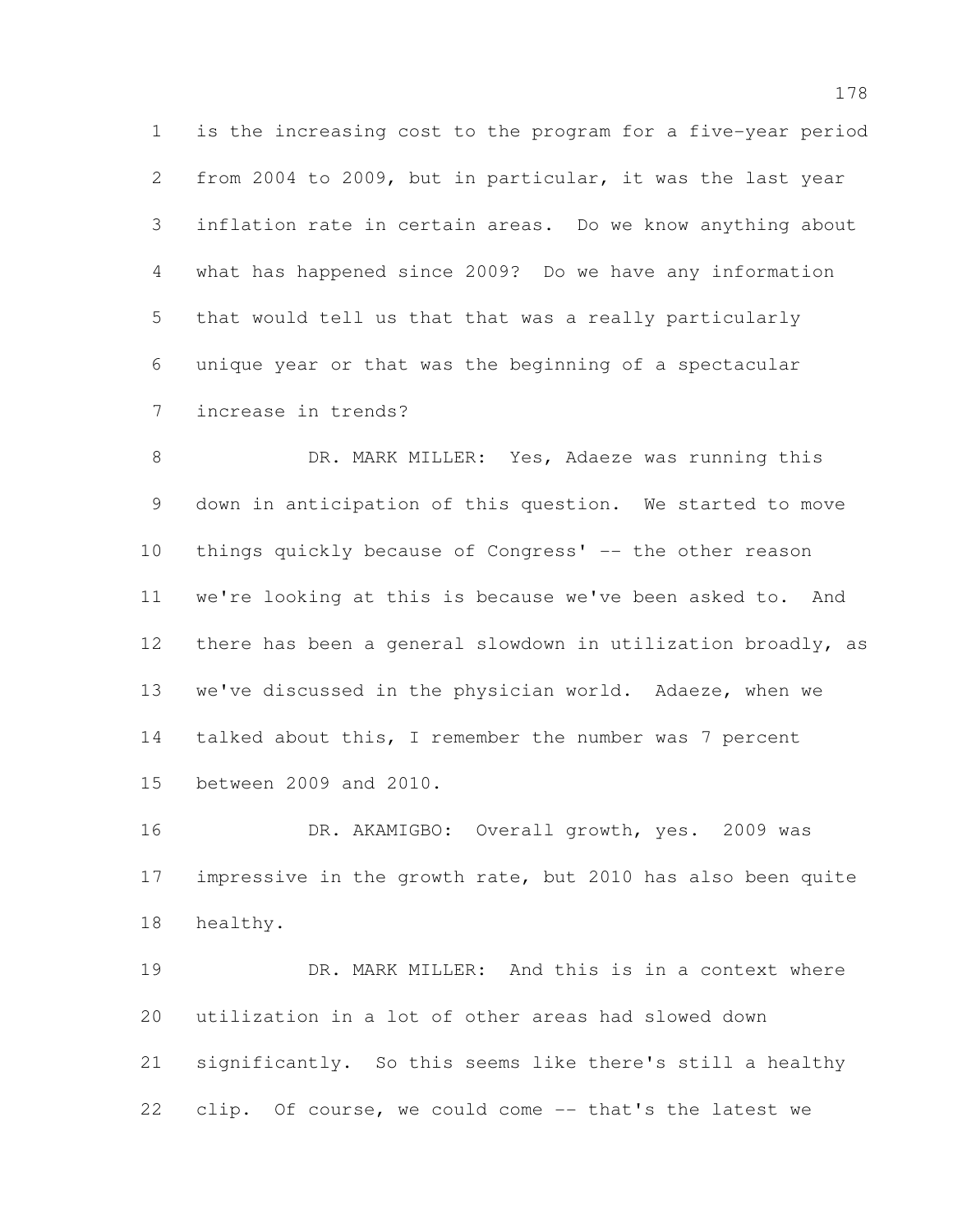have. We could show up here 2011 data and there might be yet another shift.

 The other thing which Adaeze points out when we talk internally is, as you look across those settings, there's radically different growth rates. Some are actually declining, and others are growing astronomically. 7 MR. ARMSTRONG: Right. 8 DR. MARK MILLER: And we don't exactly understand all that. MR. ARMSTRONG: I ask partly because different interventions will deal with the overall trend versus the huge variation in different geographic markets. I think I'm more concerned about the huge variation in geographic markets than I am the overall trend. But without any of the outcomes data, you don't know if the increase in overall trend is good or bad, to be frank. My last question would be: We talk about concerns

 when we look at that geographic variation with overspending in high-cost markets. Is there any information we have about whether our beneficiaries are not as healthy as they could be in those underspending markets? Is that something we should be concerned about?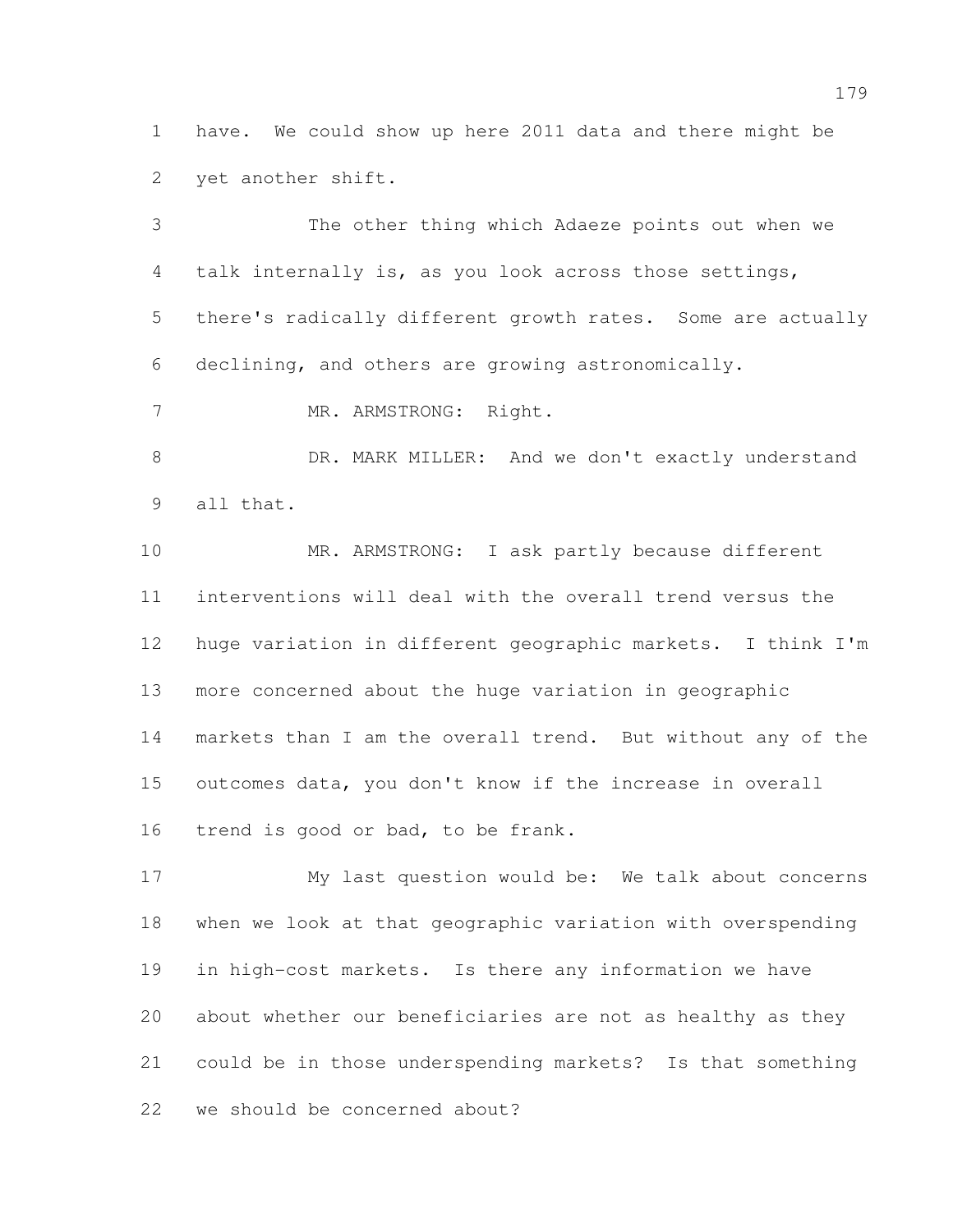DR. AKAMIGBO: Well, that's sort of a natural first question. What's different about the patients or the beneficiaries in certain markets, depending on spending? And it was really hard to get at that, with these really poor, opaque diagnoses that you have through claims. And given that claims are really all we have, it's hard to figure out. And there's no functional status information for Medicare. But it's absolutely the first-order question, 9 but we haven't  $-$  yeah.

10 DR. CHERNEW: There are sort of two contradictory senses I have from the presentation, and I'm not sure which is right what I think about it, although I have a guess. 13 Part of this leads you to believe that, in fact, the 14 indications are really vaque, you don't know, even 15 physicians don't know, it's just kind of -- no one's sure when these things are indicated. So there's a lot of uncertainty about the merits of this in a whole bunch of different cases. And then there's another part of it, like 19 the attestation part, where we're asking people to say, yes, 20 I attest this is necessary.

 So should I think about this as something where, if I got a bunch of people around there would be some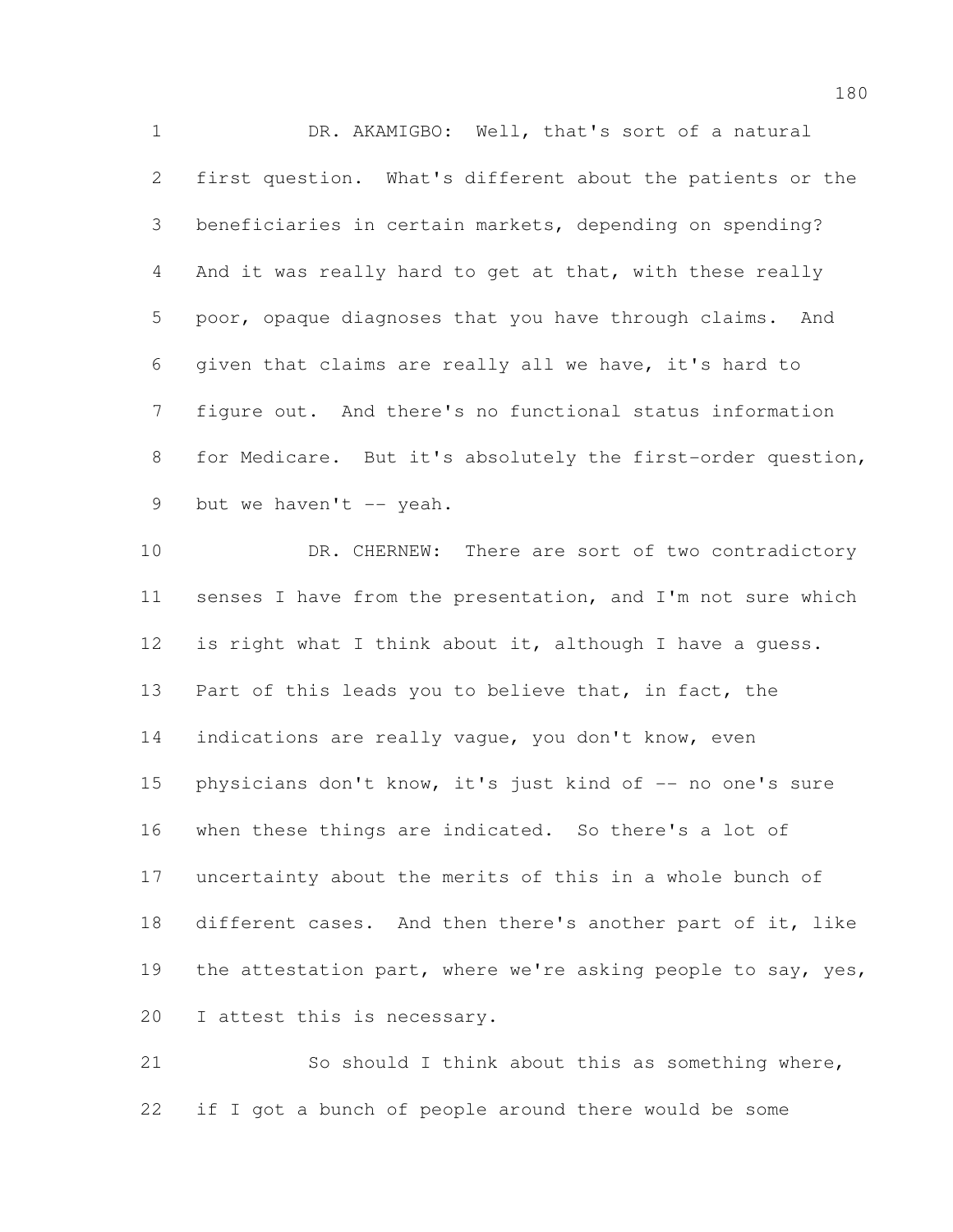agreement, yes, this is necessary, no, it's not, we could think about that? Or should I think about this as an area where there's so much play about what the clinical indications are and what's coded and who deserves or who doesn't deserve it that it's virtually impossible to know sort of what's right or wrong? There's two different ways of thinking about the services compared to some of these other things.

 MR. HACKBARTH: Do any of the physicians want to respond to that?

11 DR. BORMAN: Well, I think it's hard to say that therapy will absolutely not benefit someone, if that helps to answer the question. In any given patient, they might 14 get some improvement, and so part of the question would be, you know, do they get enough improvement to justify the service? Is there ever a patient for whom you can say, absolutely, PT, OT, speech-language, whatever, will not do this person one bit of good?

19 DR. CHERNEW: But if I were to say, alternatively, you know, Karen, certify that this person needs this, is your reaction, all right, I'm really going to think about this and decide? Or is your reaction something like how the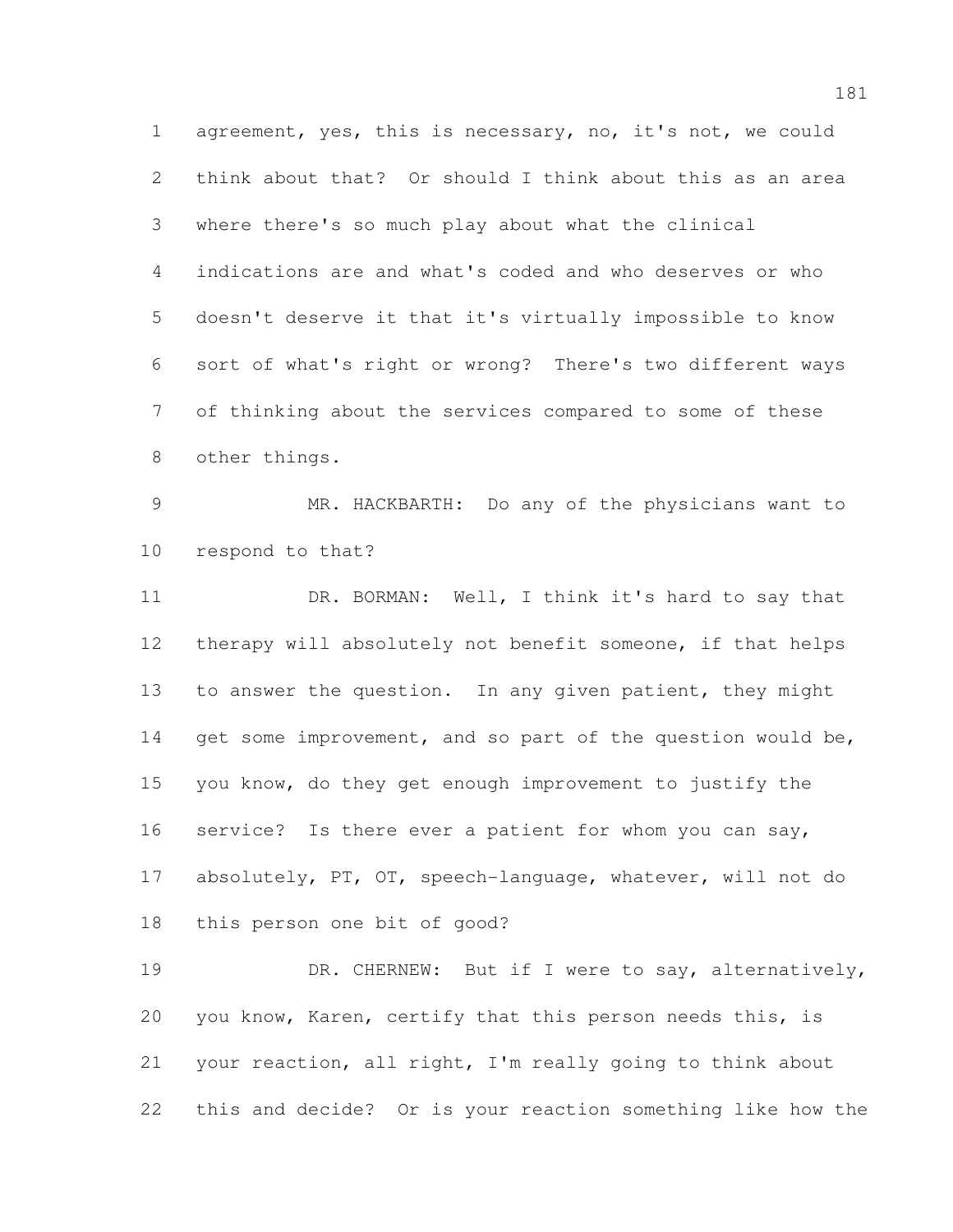heck should we know?

| $\overline{2}$ | DR. BORMAN: Well, I think that you picture that               |
|----------------|---------------------------------------------------------------|
| 3              | the environment in which this comes in is your stack of       |
| 4              | paperwork for the day on which you're signing off on a whole  |
| 5              | variety of things. And so the amount of time that you         |
| 6              | invest in that and the data that you really have on which to  |
| 7              | make that judgment are both pretty poor.                      |
| $8\,$          | MR. HACKBARTH: So in the context of physician                 |
| 9              | attestation of home health, I think Tom was in the "what the  |
| 10             | heck" school of thought. You know, how am I supposed to       |
| 11             | know exactly how much home health this person needs?<br>There |
| 12             | aren't well-defined clinical standards. I don't mean to put   |
| 13             | words in your mouth, Tom, but that's my recollection.         |
| 14             | DR. DEAN: They're exactly the right words. I                  |
| 15             | will say some more about attestation -- [off microphone]      |
| 16             | -- I think it's really important, and I think it's a mess     |
| 17             | the way it is now.                                            |
| 18             | DR. BORMAN: I think, Mike, maybe there are some               |
| 19             | clear things. If I'm an orthopedic surgeon and I'm doing a    |
| 20             | total knee, then it's pretty clean about what -- and this     |
| 21             | patient has this degree of motion, you know, that's very      |
| 22             | But once you start to get outside of that,<br>clean.          |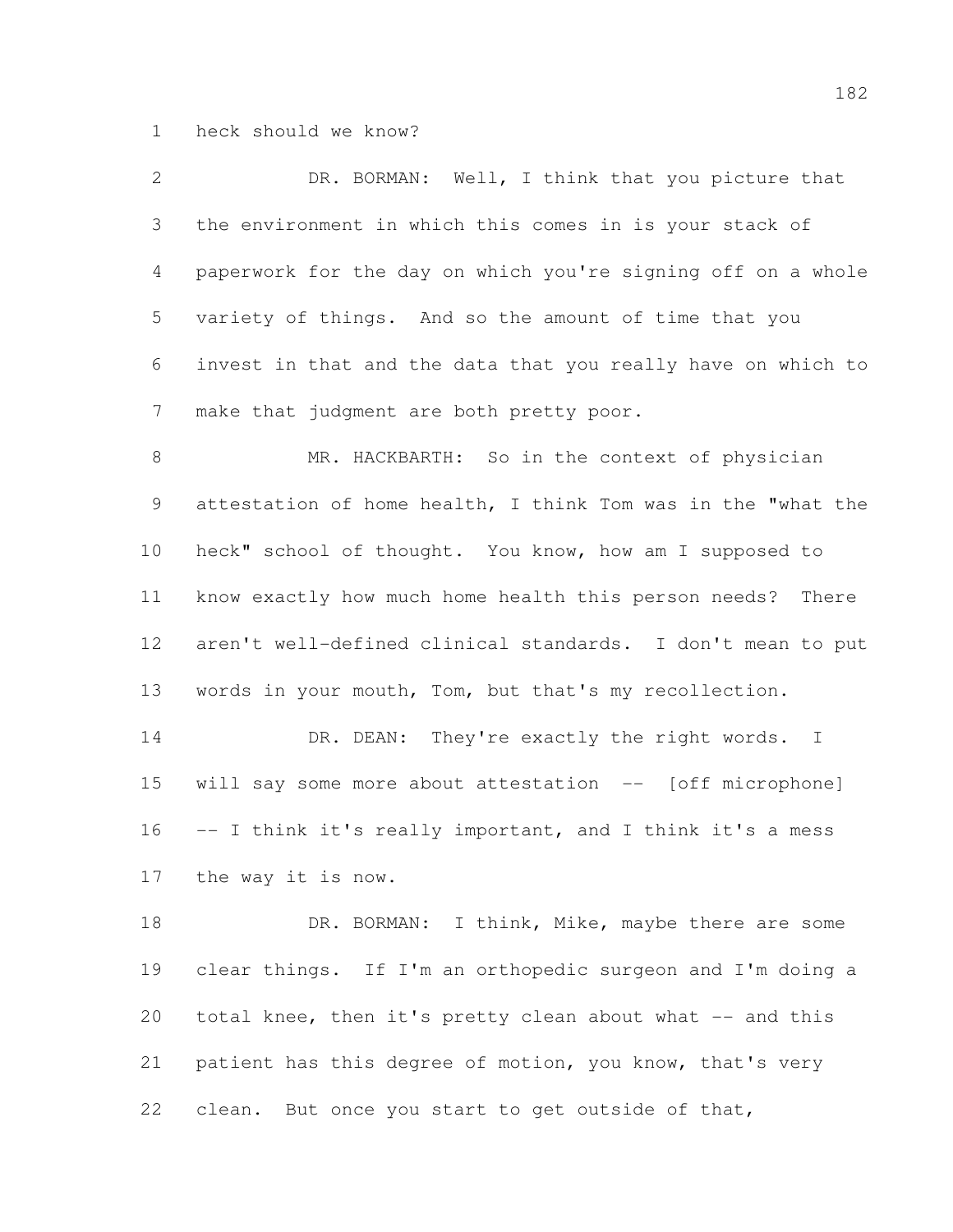particularly in these some really fuzzy things, low back pain, whatever, we're in "what the heck."

 DR. DEAN: I completely agree with what Karen said.

 MR. BUTLER: One, in the text that you gave us, the hospital utilization has been flat since 2004, and yet that has been an area that has not been subjected to caps. Do you have any thoughts about why? Is it just the lucrative --

10 DR. AKAMIGBO: I had thoughts, yeah.

11 MR. BUTLER: -- nature of the non-hospital business? Or is there --

13 DR. AKAMIGBO: No, so we looked at -- because I had the same question. There has generally been a shift among practitioners away from hospitals or under physicians into private practice, and you see that with the latest group of therapists, speech-language pathologists to get their independent -- who can bill Medicare independently as of 2009. That was the first year.

 But beyond that, when you look at the distribution of payments from first percentile to the 100th percentile, and you separate it by including HOPDs and excluding HOPDs,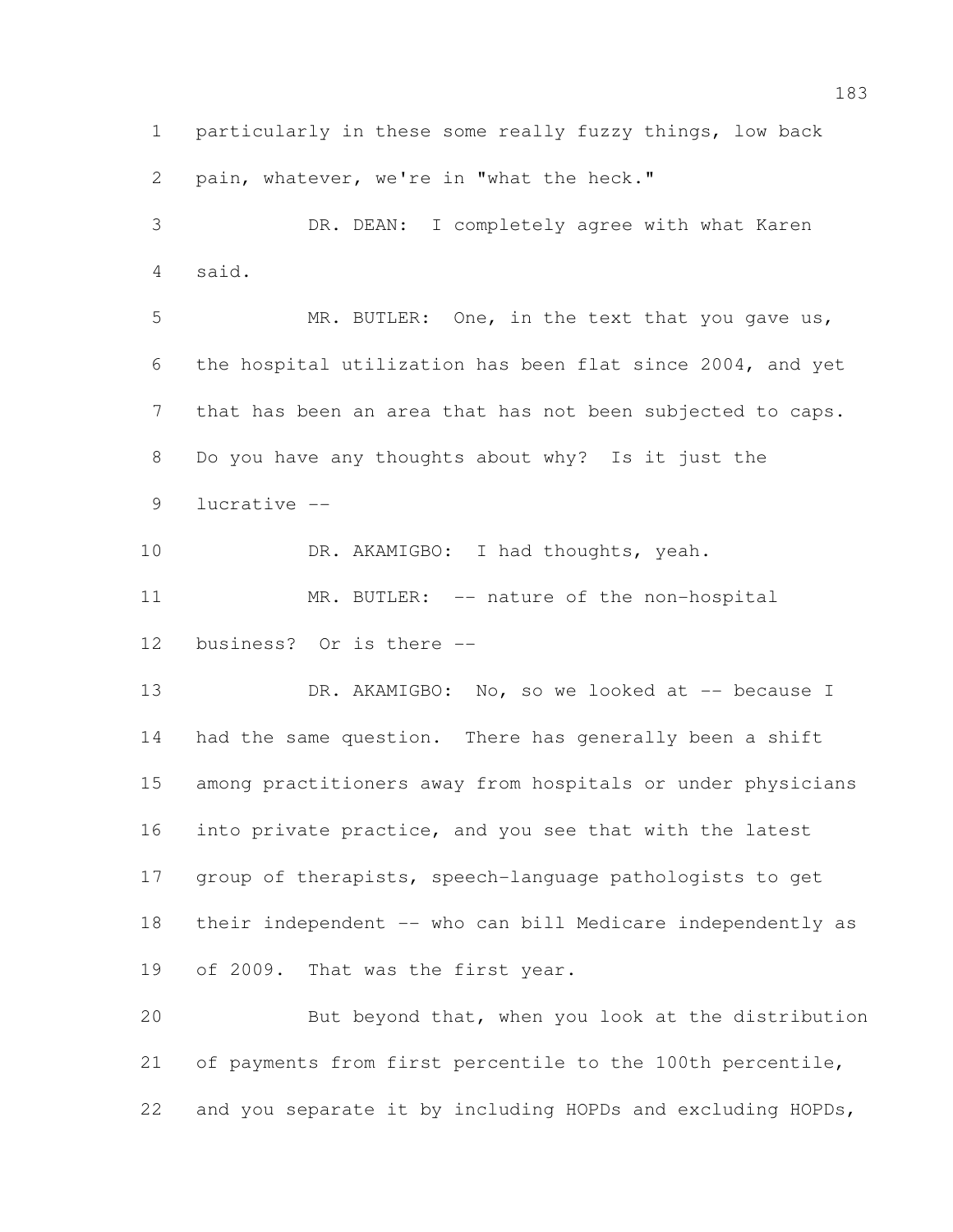you find that the HOPD spending tends to be front-loaded, or at least at the lower end of the spectrum. And I think the only -- the one explanation that I could offer -- and I can certainly track this down a little bit more -- is that they basically get outpatient therapy either immediately following some acute incident, and they get little of it, and it ends there. Well, that's really the only plausible thing that I could come up with. But I can chase that down a little bit more, but I think the practitioners, not focusing on hospital or under physician and moving more towards independent practice, is one of the major drivers. MR. HACKBARTH: So, Adaeze, here again I need some help understanding about the intersection of different payment systems. In the hospital outpatient department, we've got the outpatient PPS system, and then here we have outpatient therapy paid under Part B. How do those two fit? I assume that there are codes in the outpatient PPS system for therapy. Or am I wrong on that? DR. AKAMIGBO: Is Dan here? MR. WINTER: I'll take that. Actually, therapy

 services, they receive the same payment rate regardless of the setting under Part B. So there's not -- I believe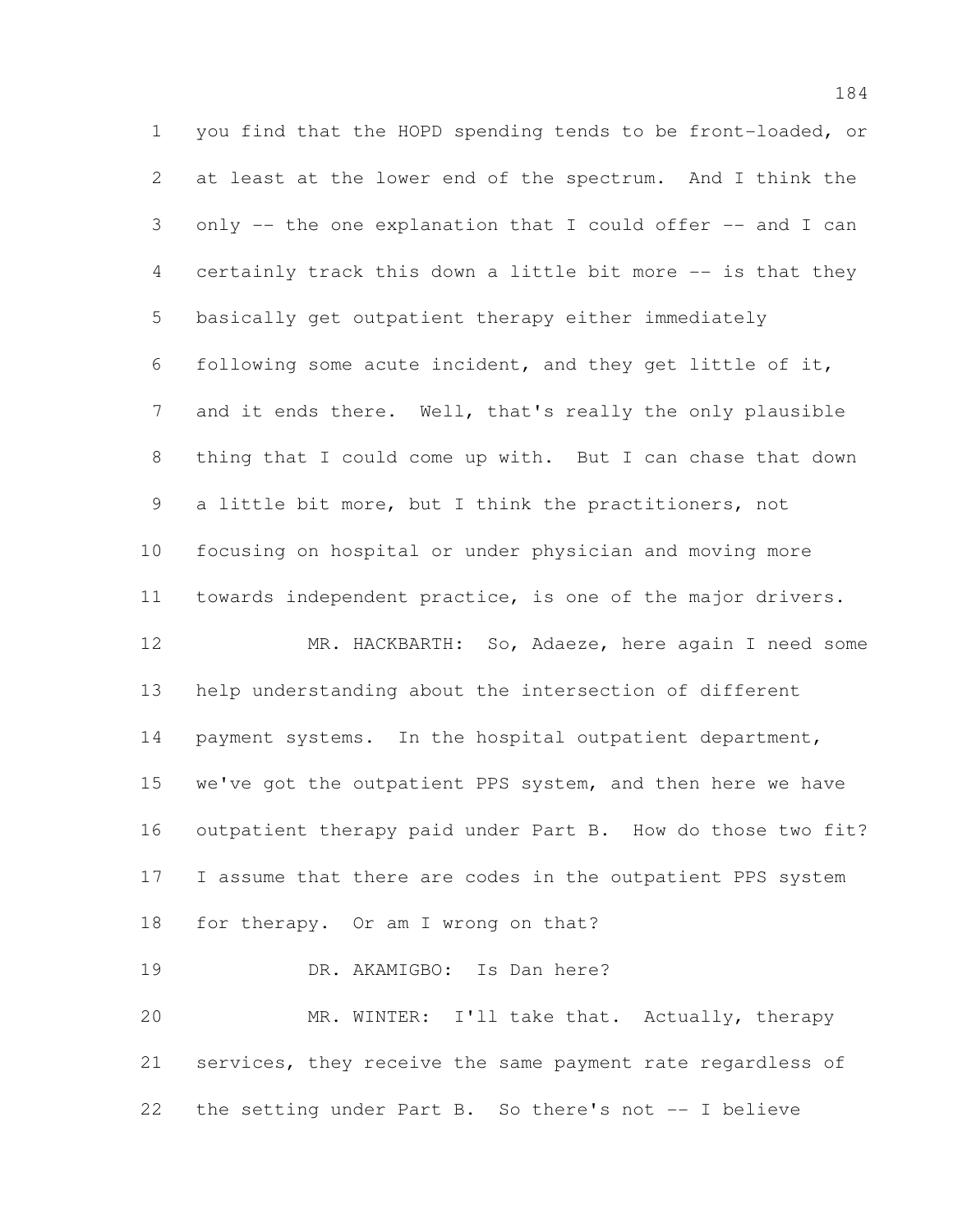they're actually not considered part of the outpatient PPS. If they're provided in an outpatient department, they're paid the same rate they would be paid in a physician's office or in a nursing home under -- you know, not under a Part A stay. MR. HACKBARTH: Okay, so there's -- 7 MR. WINTER: Those rates are set under the physician fee schedule using that rate-setting methodology. MR. HACKBARTH: So we already have an example of equal payment -- 11 MR. WINTER: And there's no extra facility -- MR. HACKBARTH: -- for a hospital and physician office. DR. MARK MILLER: That's actually one of the things that we were saying inside the office. Here is a case where it's paid the same everywhere, but nobody has any idea exactly what it is and how much and all the rest of it. 18 [Laughter.] 19 DR. MARK MILLER: On the one hand. For the public, that's Ariel Winter, who is on the staff. He didn't just sort of step up and -- [Laughter.]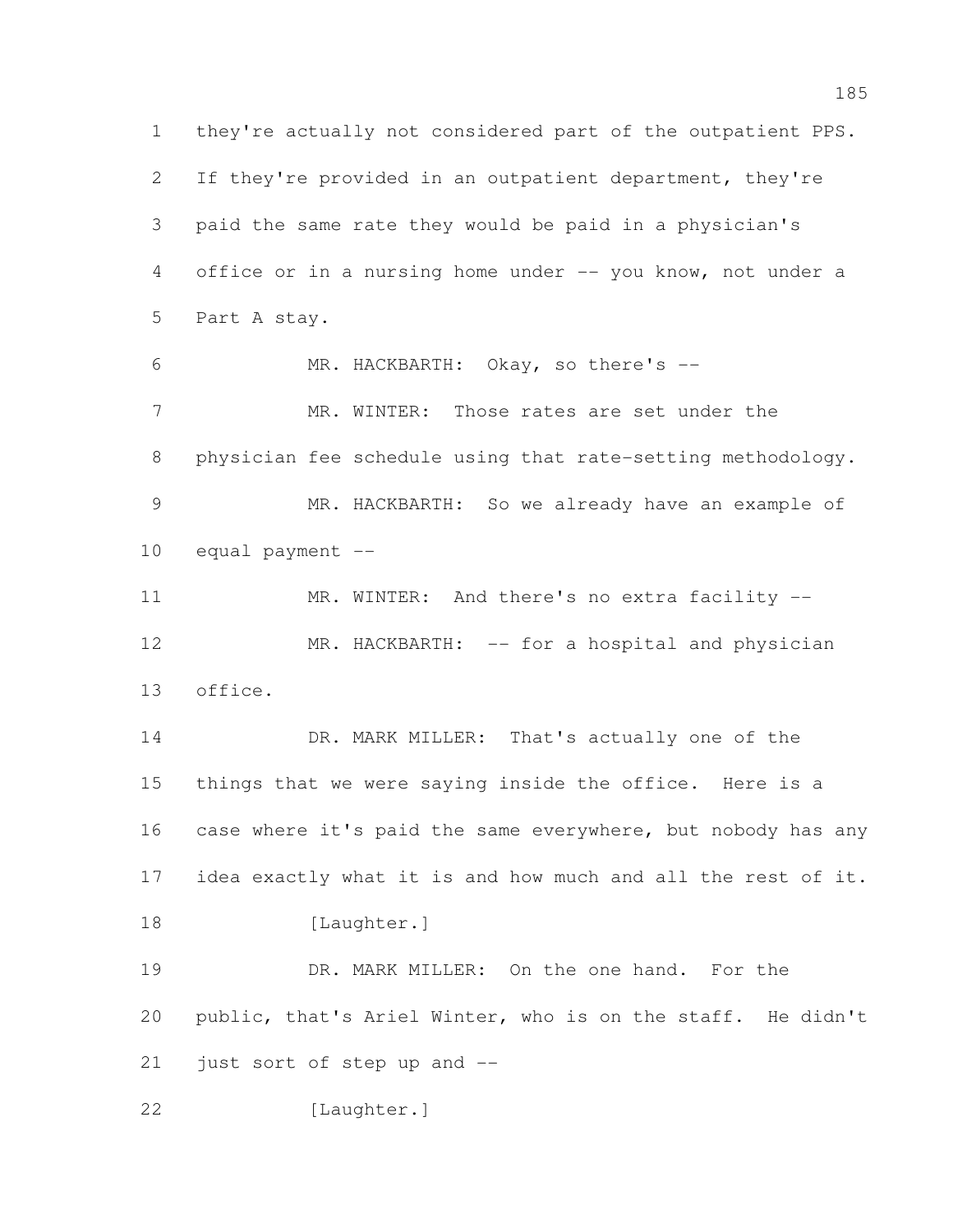MR. BUTLER: He didn't take the oath, though.

 MR. WINTER: As Karen pointed out, there is no extra facility fee when it's provided in a hospital as there is with other kinds of services.

 MR. BUTLER: But I would have thought that if caps were at all effective, you would get some flight from those other settings back into the hospital where they were not subjected to a cap. So I wouldn't expect flat utilization because the beneficiary, how much the hospital gets paid versus the others, whether it's the same or not --

 MR. HACKBARTH: If there was unmet need and people were bumping up against the caps, you would say, well, where can we go and get the needed additional therapy, and it

would pop up in hospital. But --

 DR. AKAMIGBO: So that hasn't been so much in play because of the exceptions process, so the HOPD as an escape route hasn't been really needed or necessary since wherever you are, you can --

19 MR. HACKBARTH: The caps aren't --

DR. AKAMIGBO: Yeah.

 MR. BUTLER: Okay. So then my other question, totally unrelated, is it looks like about a third of the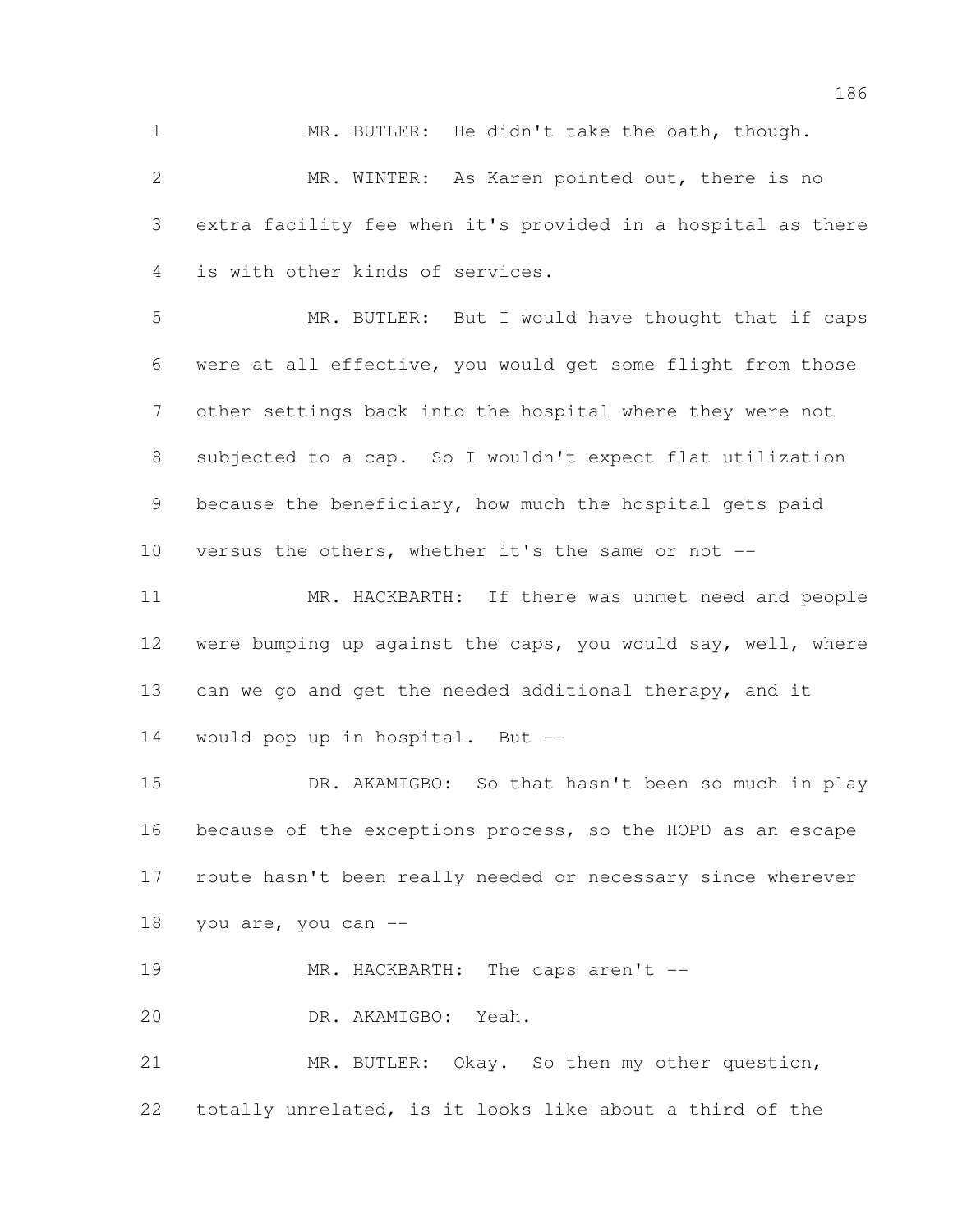spending is for physical therapy in skilled nursing facilities. I was trying to just cross-walk where the action is and where the dollars are and maybe where to a large extent the increases are. So what happens if that intersection seems to be important? It's partly a question, partly a comment. The question part is do we -- we know the service codes. We don't know the diagnoses of the patients that are sitting in the skilled nursing facilities that are getting these services, right? So they're strokes, it could be whatever. But is there anything about the characteristics of those patients that might be a little different than patients that are not in nursing homes that are getting the therapies?

 DR. AKAMIGBO: So we can look at this a little bit more, but the diagnosis of the patients who get outpatient therapy in the nursing facility setting is not clearer than 17 -- it's not any more clear than the diagnoses for the other patients.

 DR. MARK MILLER: [off microphone] But -- DR. STUART: Part A, Part B [off microphone]. DR. AKAMIGBO: Oh, so I should probably give a little bit more information about that. So all the patients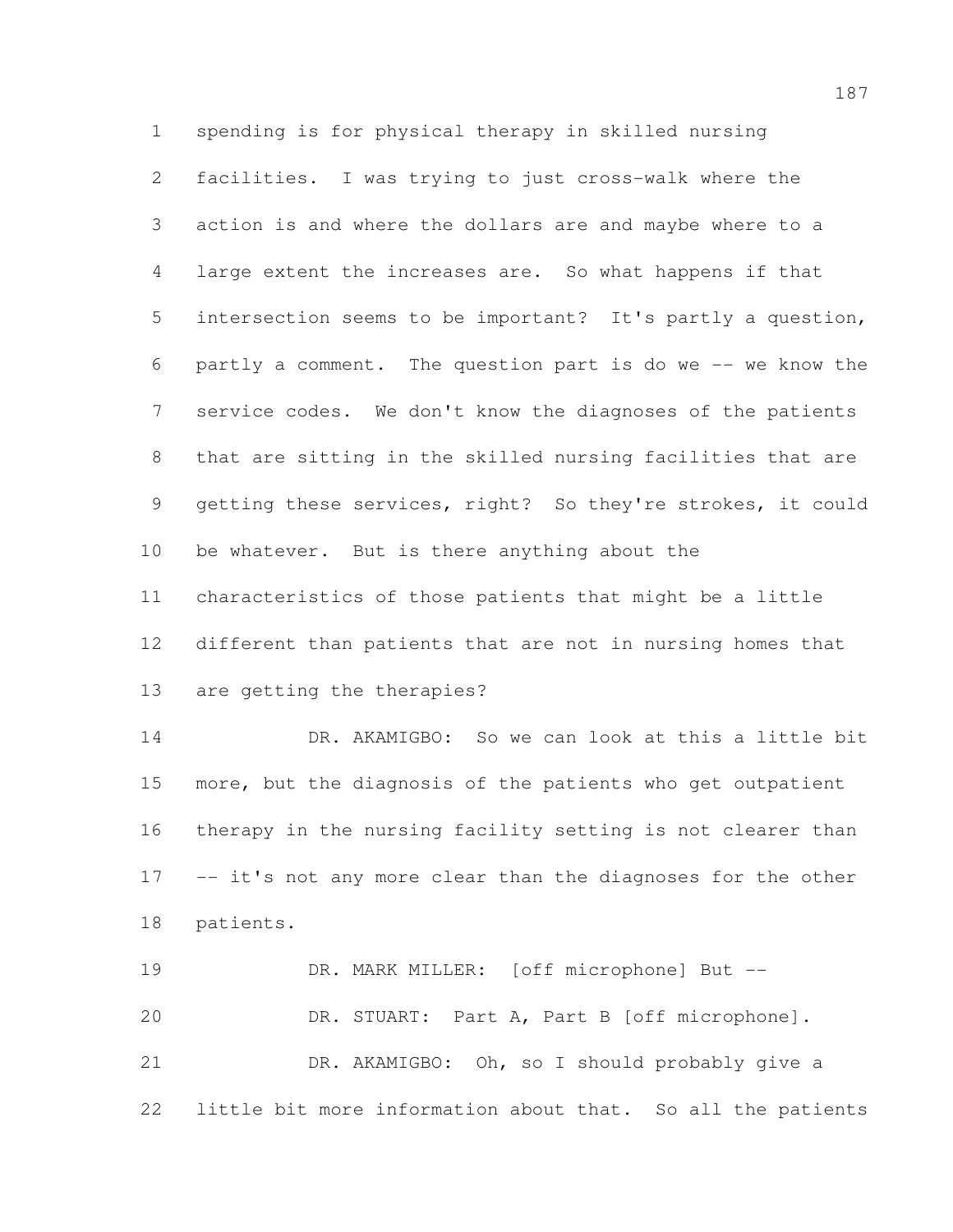or the beneficiaries who are getting outpatient therapy services from nursing facilities are not necessarily residents. Many of them are community walk-ins or people 4 who come from somewhere else, get therapy, yeah. So they're not necessarily residents of the -- DR. STUART: Well, now I am really -- 7 DR. MARK MILLER: Hold it. We can do a few things. We are able to array, however informative it will be, the differences in the diagnosis or services that are provided by setting. That is correct, right? So we can look at it, but it may turn out to be very uninformative. Then what I would say on this last point is we might want to also parse and compare how many of them are dual and then how many of them are either resident or walk-15 in, because the other thing is that you can have some dual eligibles that are in that part -- 17 MR. BUTLER: Of course, if they could walk in, 18 they probably didn't need the therapy. 19 [Laughter.] DR. MARK MILLER: And just for the record, that's two for you, Peter, today. **[Off-microphone discussion.]**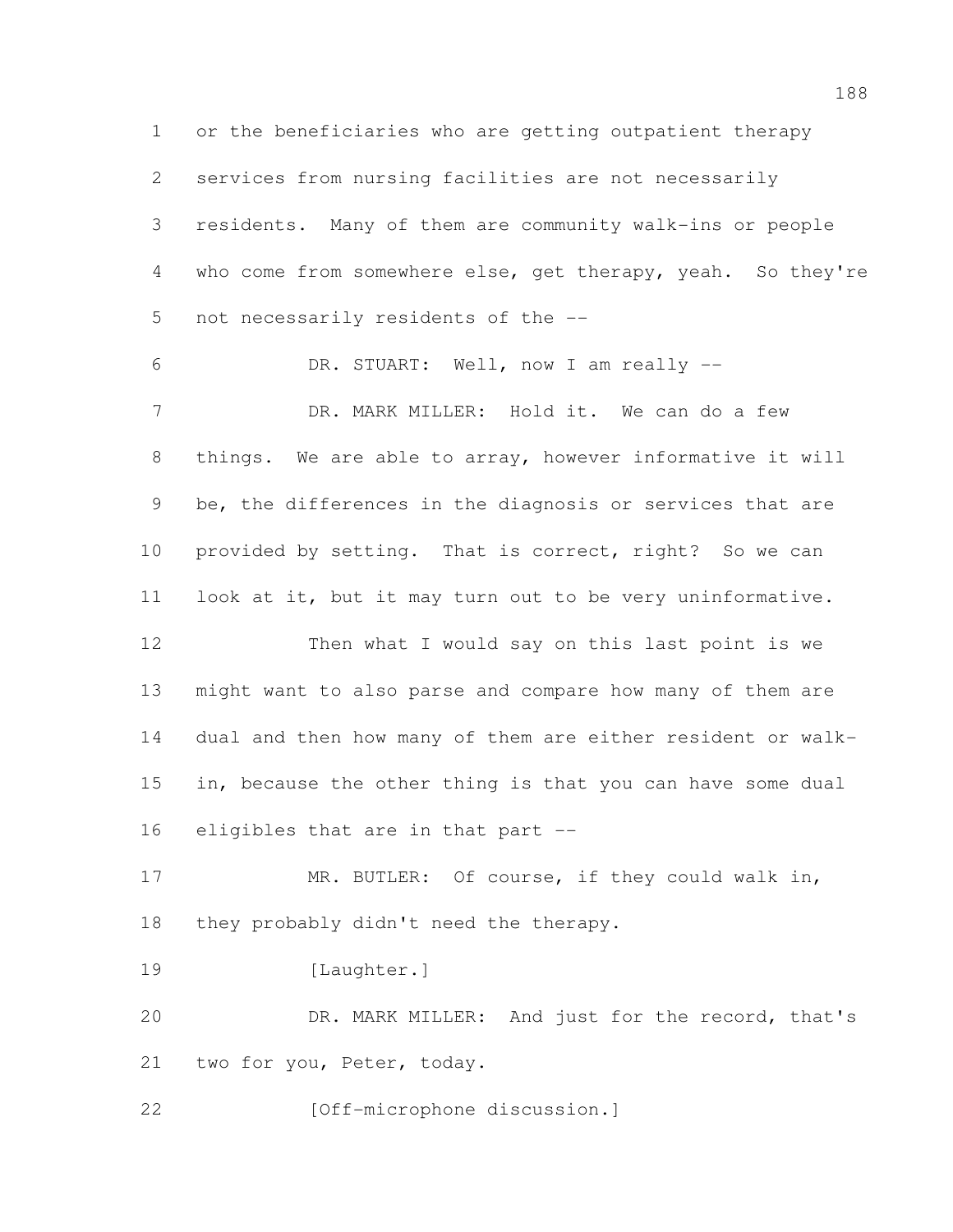DR. NAYLOR: Quickly, the person who is a recipient, must they have had an injury or illness to be -- when you look at the criteria about who can, it seems as if this notion of medical treatment is services are required because they need therapy and the treatment plan says that they can gain from the therapy.

7 So I'm wondering about, you know, this older population, largely dual eligible, who are at very high risk for falls. Could a therapy plan be in place to improve gait and balance and strength in order to prevent falls? I'm trying to figure out who is the recipient?

12 DR. AKAMIGBO: Yeah, I think -- and I'm just sort of going on. I think if the physician who prescribes 14 therapy deems it necessary for that reason, then  $I$  -- obviously with a diagnosis to back it up and a plan of care 16 in the medical record, then, yeah, it would be.

17 DR. NAYLOR: Thank you.

 DR. MARK MILLER: I think we should looking at 19 that a bit. It may be going on. I think your question is, you know, if one took a strict look at the rules and regulations, is that what it is for? Because I took your point as preventing falls.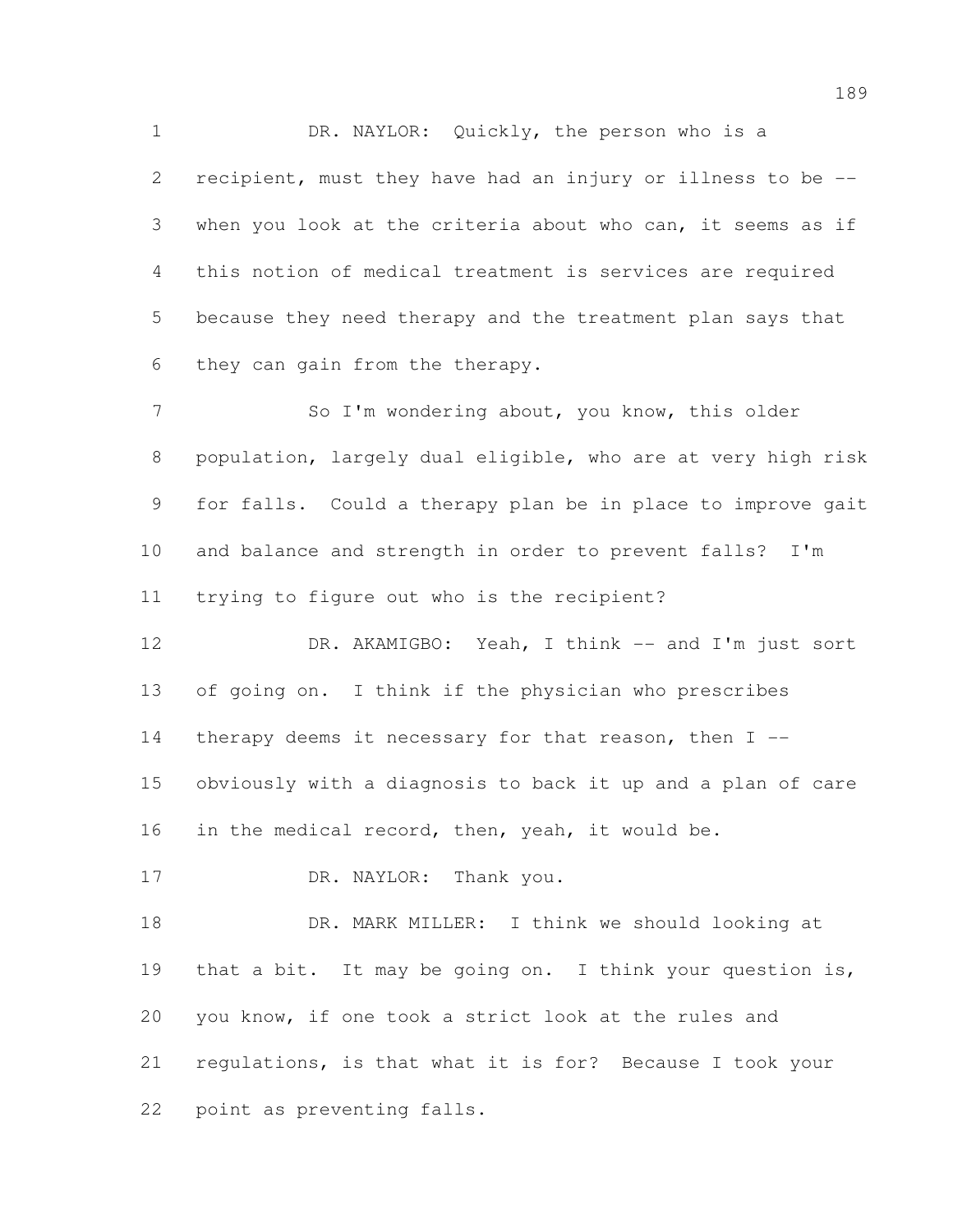DR. NAYLOR: Yeah, I think there's been a lot of evidence about the value of physical therapy in function, cognition, prevention of falls, which are a big cost to the Medicare program. So I'm just wondering, as we're looking at this, can we frame it in the context of who is being 6 served currently, and so we think about  $-$ 

7 DR. MARK MILLER: Right. And without any expression of, you know, judgment on the utility of it, I think the one thing we should check very clearly is whether it's allowable under current rules. It may very well be going on, since it's hard to tell, and then we can certainly express it any way you collectively want to look at it.

13 DR. DEAN: I was going to say, I have ordered it numerous times for that very purpose, but whether it was legal or not, I don't know.

16 [Laughter.]

17 DR. MARK MILLER: There is a transcript here. 18 MR. GEORGE MILLER: Your attorney just spoke for you.

[Laughter.]

21 DR. DEAN: Oh, okay. We better change the subject.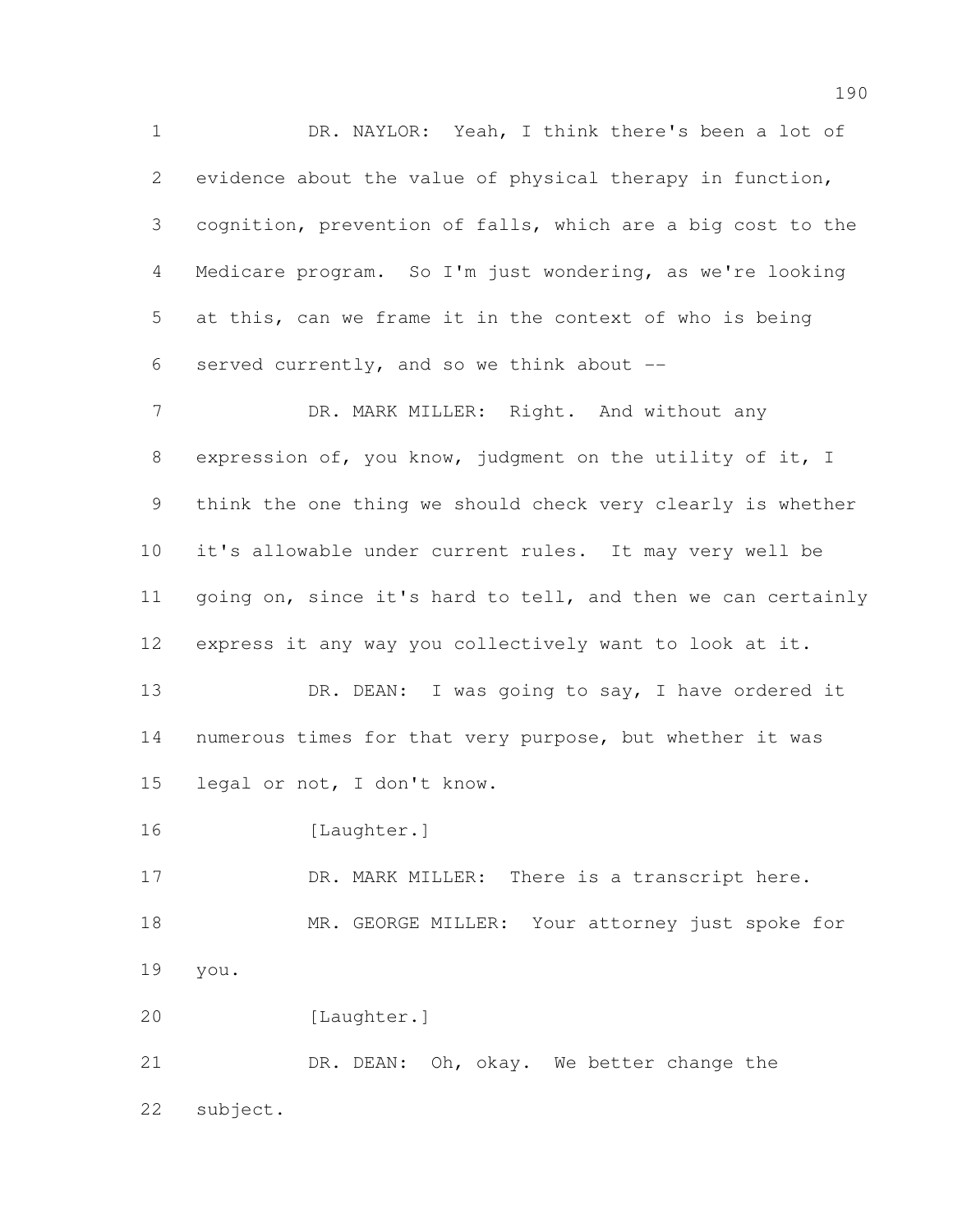1 Back to Slide 11, just out of interest, if you look at that right-hand column, Olmstead, Minnesota, is where the Mayo Clinic is located, just for your interest, which is, I think, an interesting observation. 5 The one question I had, I have always been told by our physical therapists, especially with patients on our swing bed program, that in order for them to continue to qualify, the therapist had to document that they were progressing, and as soon as they hit a plateau, then they no longer qualified. 11 Now, is that -- I mean, you said there's no 12 functional measures or -- can you clarify that? DR. AKAMIGBO: It could be that it's for non-14 Medicare. I don't know if they're all --15 DR. DEAN: No, this is all Medicare. 16 DR. AKAMIGBO: All Medicare. 17 DR. DEAN: That's all that we do. 18 DR. AKAMIGBO: Well, it's not data that is currently available to the Medicare program at this point. So it could be that that documentation basically stays in the medical record in the different clinics, but it's not something CMS has available to them.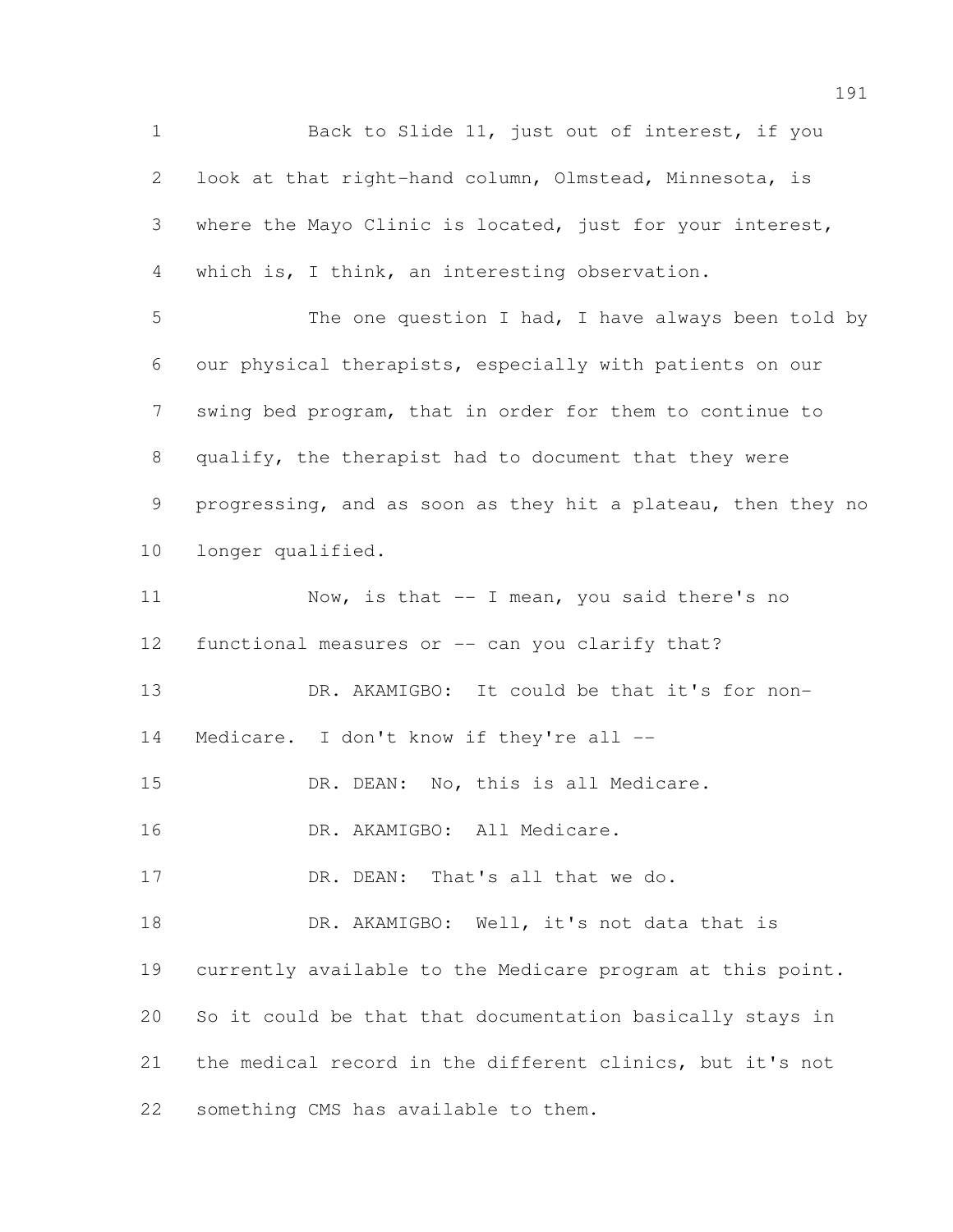DR. DEAN: Really? Okay, because it always seemed to me to be a very logical requirement, that as long as they were improving, the therapy was justified. And as soon as they hit the plateau, then it wasn't. But, on the other hand, you know, I work in a fairly conservative institution, which is also losing money. DR. HALL: I assume from the Round Robin here that you think that the bump in 2009 may have had something to do with the independent billing provision. Is that correct, or am I wrong on that? The therapists could bill independently of anybody else? 12 DR. AKAMIGBO: No, that didn't start -- that only started for speech-language pathologists in 2009. DR. HALL: In '09. DR. AKAMIGBO: Yeah. DR. HALL: Because there's no biological explanation for this, and so one would think that it must have something to do with some kind of an awareness or incentivization for things to change. Sometimes that can be that a new procedure comes along, a new gizmo or toy that people use. Or it could be a professional association that puts a very concerted effort to get their members to be more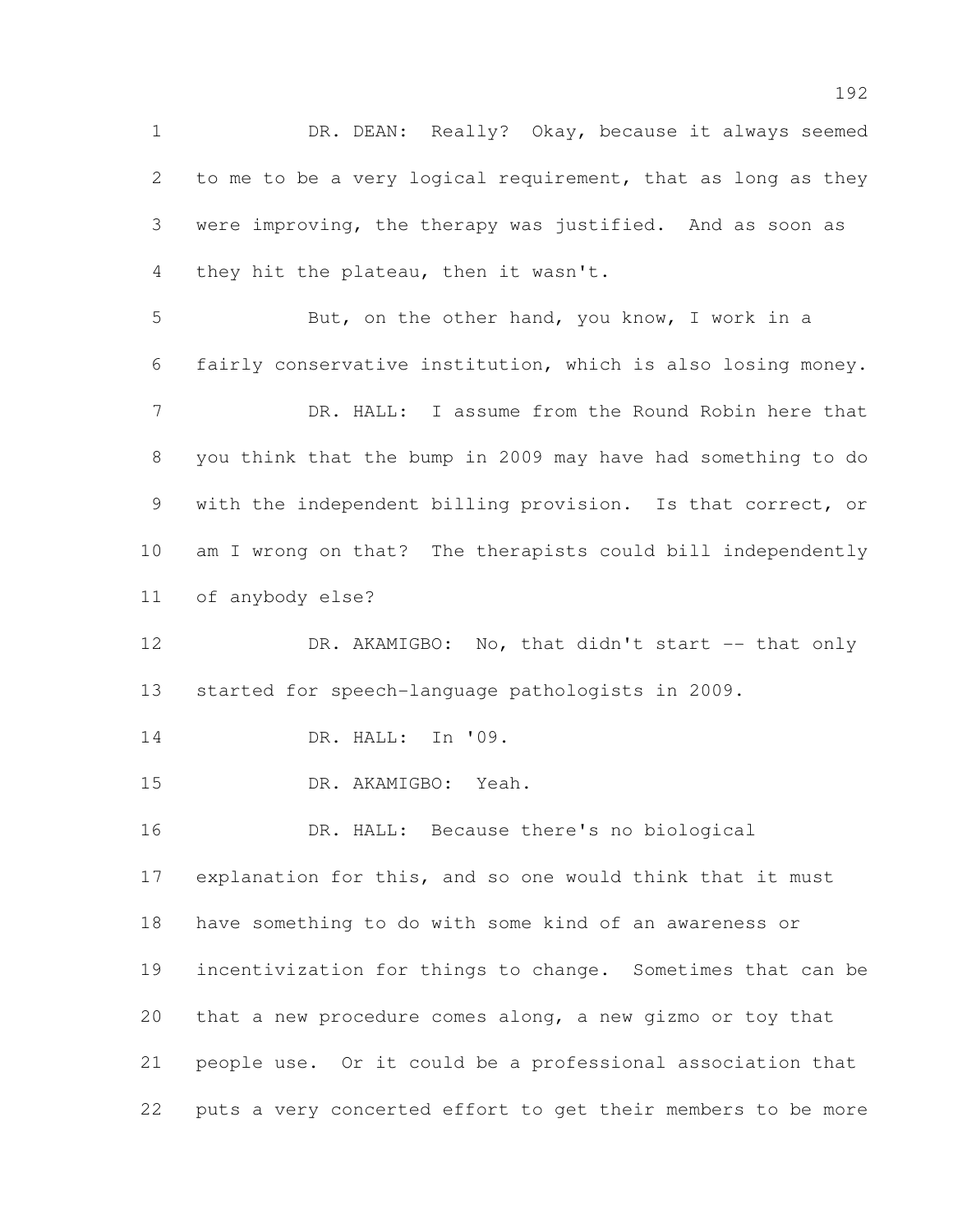cognizant of the unmet needs of a population. I think

that's probably where we're going to see this.

 But even if it turned out that it was a one-time aberration, I guess the major issue that still begs to be addressed is: Is there some way to kind of rationalize the payment system, whether it is in coding, changes in coding, or whether, as difficult as it is, we ought to look for more stringent outcome measures? And I agree with Karen that, you know, it's like my mother said about cod liver oil: "It's good for you. Don't argue with me." It is. Look how long I've lived.

12 But I think there are some areas where you can --13 indeed, most of these forms that, incidentally, most of us fill out well after the service has been provided, right? Like electrocardiograms. I think that the idea that the therapy should stop when there is no change is always there. The same person who's doing it is making that observation, so you could argue that that's a problem.

19 But the sort of things that Mary mentioned, this is used in nursing homes, it's generally for a very defined reason. It's not just because they're growing old, but it has to do with a fear of falling or inability to achieve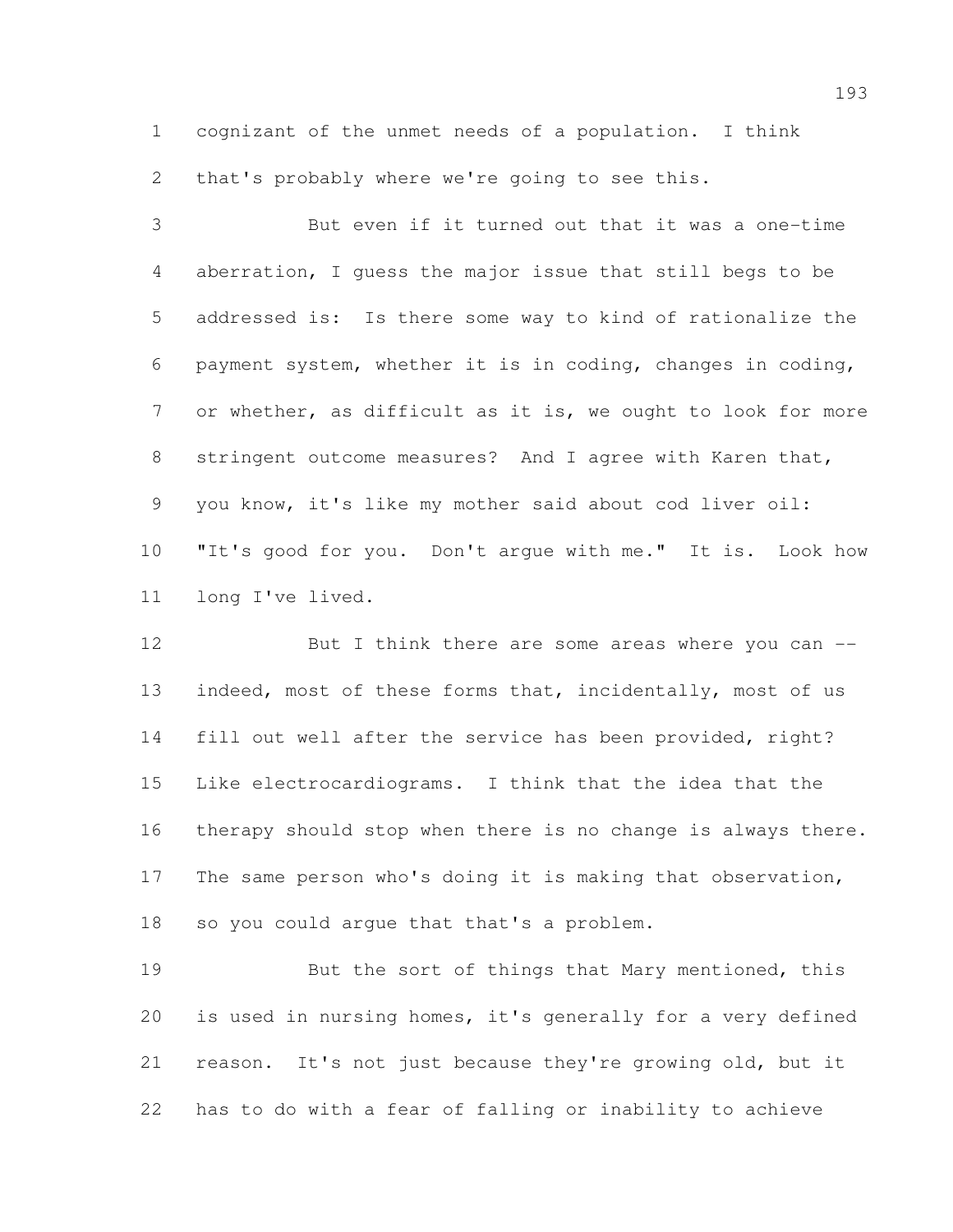enough level of independence so they can walk to the bathroom or something that's actually quite concrete. So I wouldn't despair if this is -- if we're being asked to add something that is perceived as a problem, there may well be some solutions, I think.

 DR. MARK MILLER: Just to your point on independent, you were saying, Adaeze, the speech and language pathology change was in 2009, and the spending there went from about \$1 million to \$8 million.

DR. AKAMIGBO: In 2010.

11 DR. MARK MILLER: In one year. And her numbers were all 2009, so this wasn't in that number. But to your point, in 2010 there was a big jump. And I guess what Glenn was saying when I mentioned that to him is it sort of raises this question of oversight versus a new opportunity and exactly how you --

17 DR. HALL: Right, right.

18 DR. MARK MILLER: -- get an eightfold increase, if that's right, in one year. That's kind of the question.

 DR. BERENSON: True, I guess. On Slide 16, where -- actually I've compared 16 with 17. With 16, the first five conditions here represent 15 percent -- I'm discarding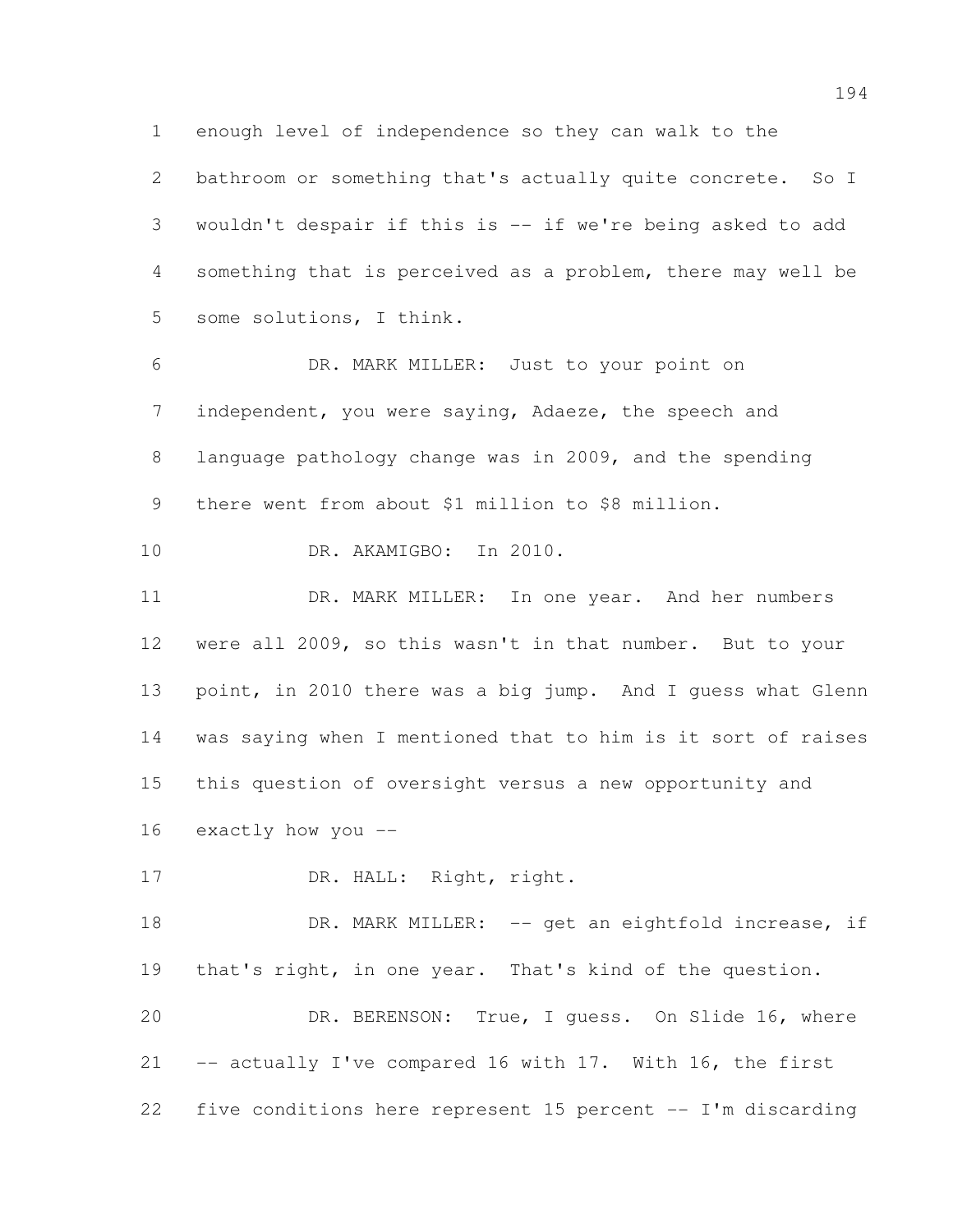one because it's non-specific. We know about 15 percent of diagnoses. In 17, the first five HCPC codes were up to 75 percent of services provided.

 I guess what I'm interested in, have you looked to see if there's any way to sort of aggregate all of the different diagnoses so we actually can get some picture of what percentage is for back problems and what percentage is for gait or some meaningful categories so we can figure out how to hone in? In Round 2 I'm going to make a couple of other comments about honing in. Is that something you've looked at or can you look at it?

12 DR. AKAMIGBO: I can, yes.

 DR. BERENSON: I was surprised at how small a percent -- we're already -- at the fifth condition we're only down to 3 percent of diagnoses, so I'm wondering if we could do that.

 My second one would go to this difficult issue of 18 figuring out if -- Ron, to use the word again,

19 "appropriate," where therapy is appropriate. Have there been attempts by the administrative contractors or the OIG to do medical review looking at medical records and seeing if medical records provide information that one can use? I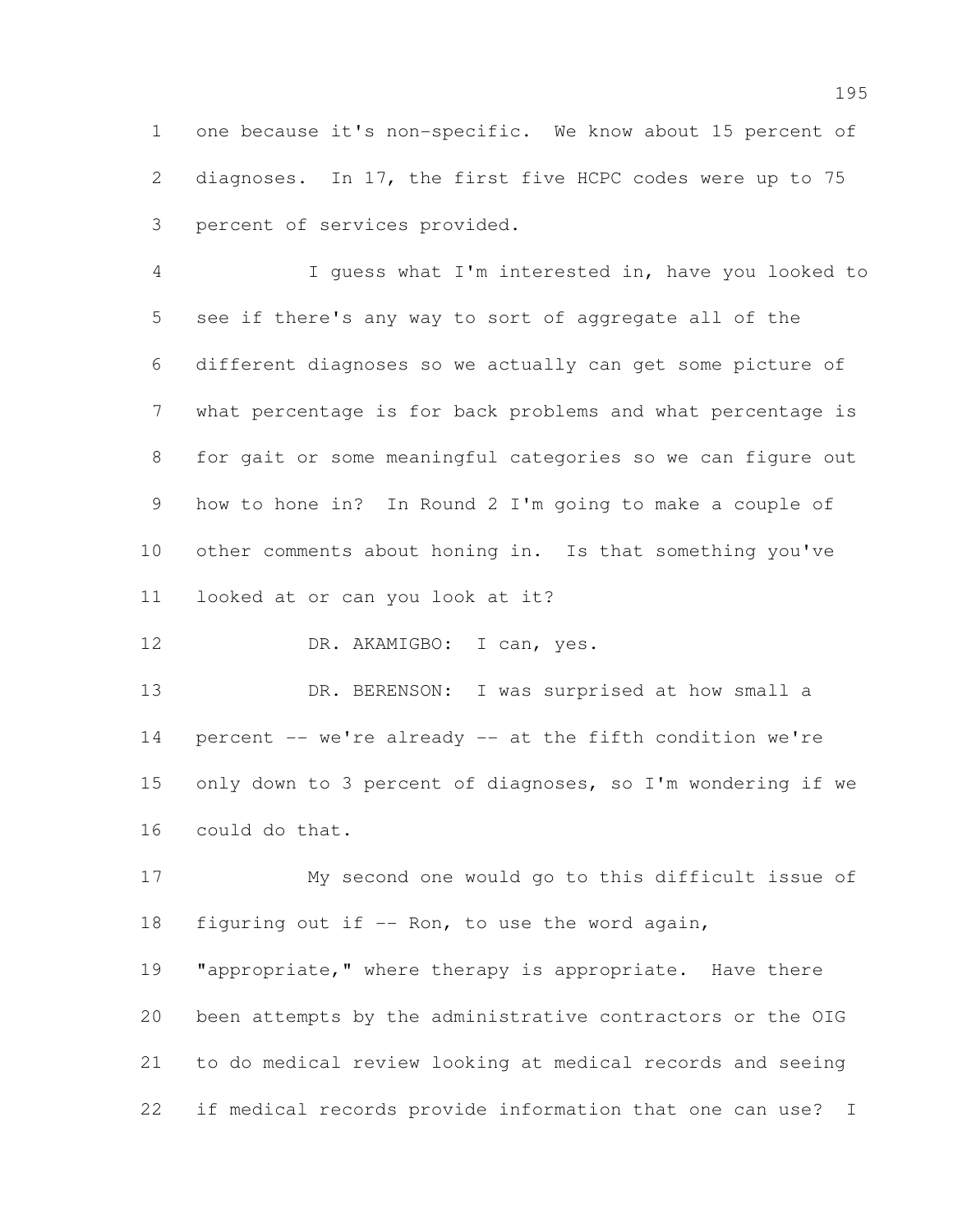mean, I think my suspicion is that in the area of physical therapy it's pretty difficult that there will be a loose diagnosis and therapy is indicated and probably not a lot, but do you know if there have been attempts to do that? DR. AKAMIGBO: I don't know about attempts to look at medical records specifically by the OIG. They did do -- 7 they put out a study in December 2010 based on claims, looking at aberrant patterns by geographic area and some potential ways to begin to get a handle on that. But I don't remember -- I don't think they looked at medical records.

 The MACs in the past couple of years where you've seen a major sort of either fraud issue and some of the Southern states have -- I believe when they developed edits to get at some of their billing concerns looked at lot at claims data, but, again, medical records specifically I'm not -- I'm not remembering anyone looking at those.

18 DR. BERENSON: Because it is, I think reasonably common practice where you see sort of a billing pattern of concern, you just do medical review, look at medical records and see if there's documentation for what's being claimed. And I assume in some cases there would be evidence that the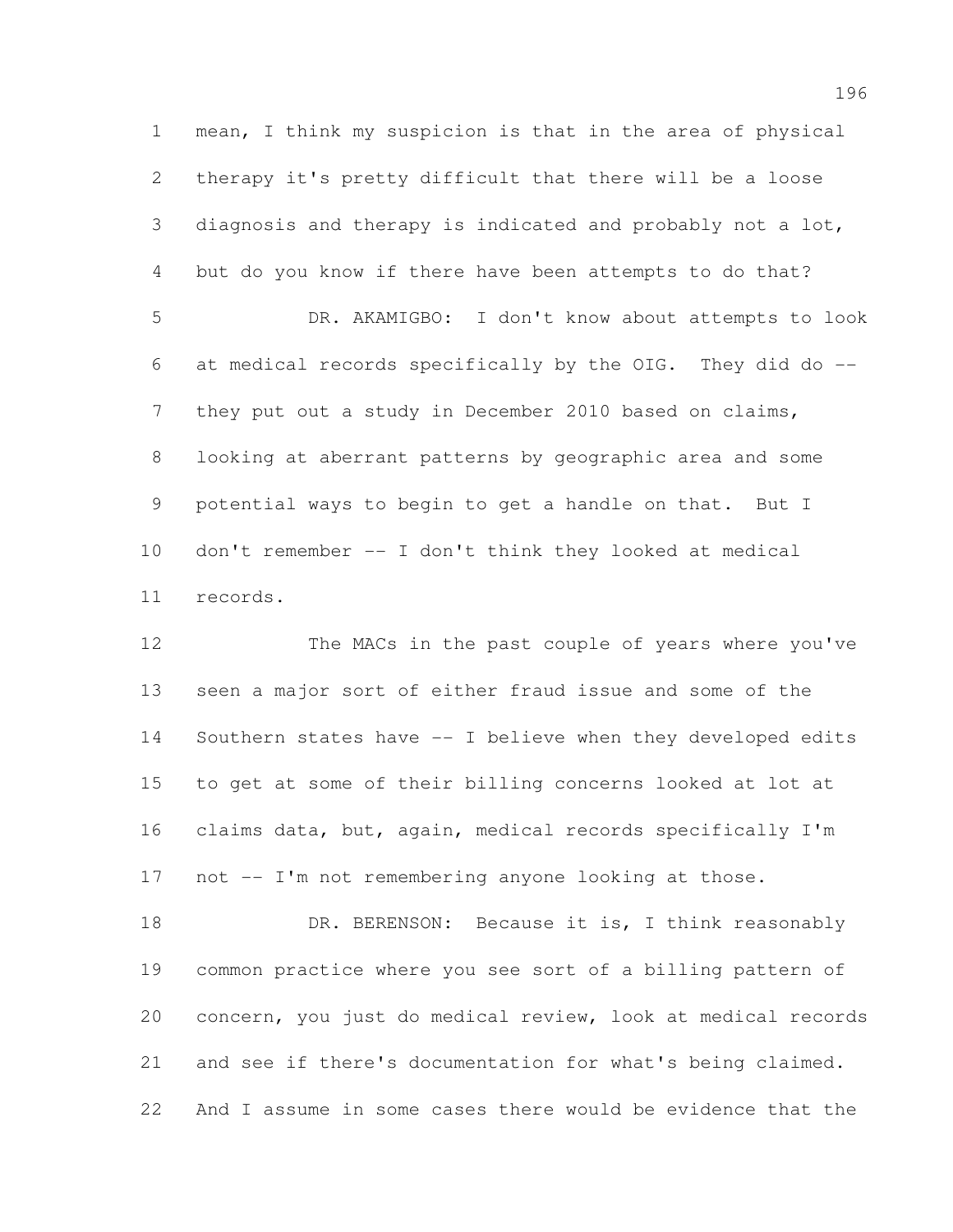service wasn't provided. But my hypothesis is that, in fact, in many cases or most cases, the service is provided and the information in the medical record really doesn't help very much, but it would be interesting to know if any of the contractors actually have experience in that area, if there's a way to get that.

 MR. HACKBARTH: Adaeze, part of our charge from the Congress is to look at what private payers do. Because this is so new, you haven't had a chance to really begin that part of the work yet. Is that right?

11 DR. AKAMIGBO: Not in earnest, no.

MR. HACKBARTH: Yeah, okay. Herb, Round 2?

 MR. KUHN: One question before I -- I'd like to go up to Slide 20, if I could for a moment. I want to maybe add another category for us to look at. But before I get to that, I just want to ask a question about the CARE tool.

17 I went back and re-read the information that you shared with us, and you make an interesting observation here 19 that, based on conversations with therapists and people who are actually doing the work, and others, CMS is having a difficult time getting individuals to sign up to help evaluate the tool that's out there. And, you know, maybe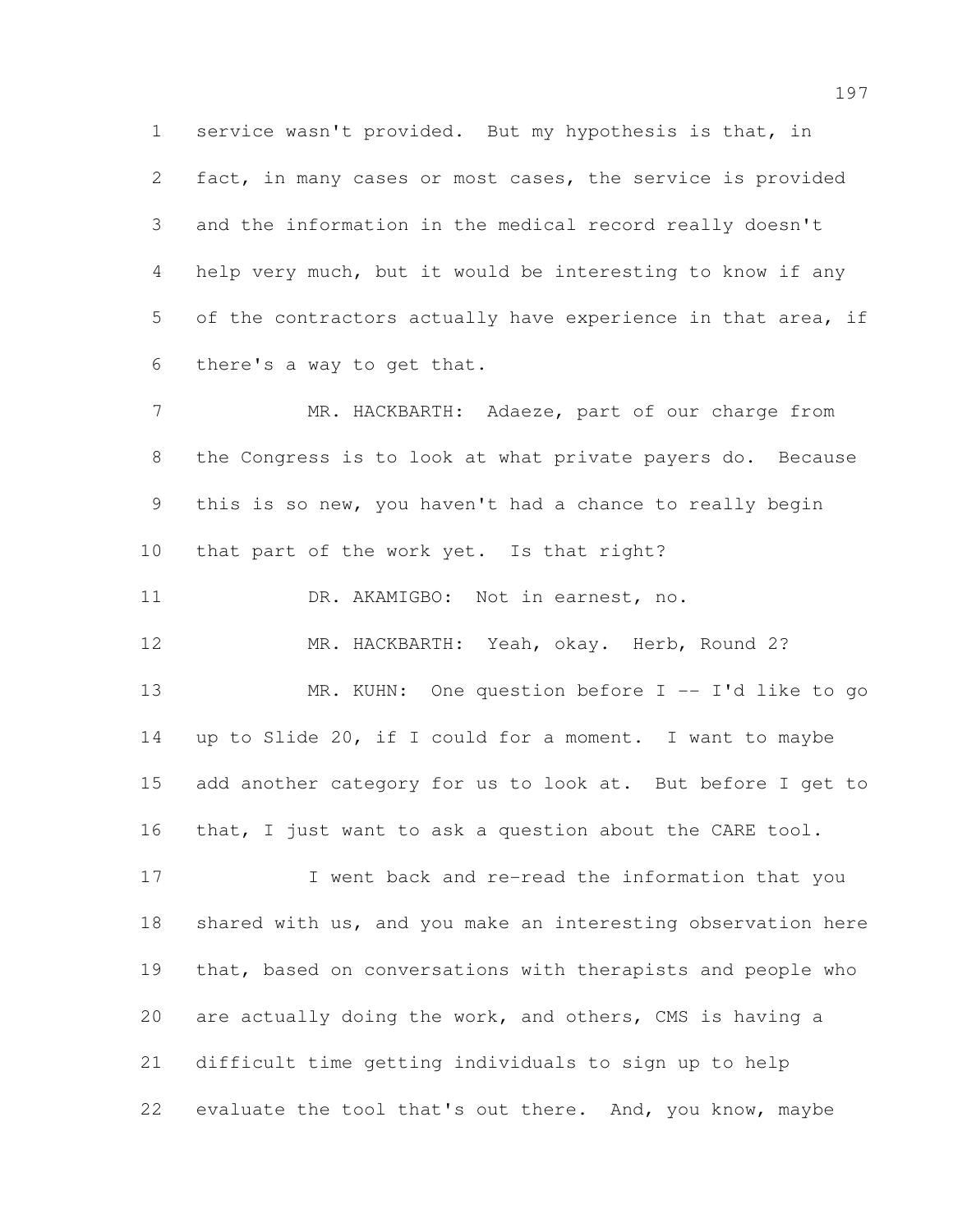this is an uninformed observation, but it seems to me if that's kind of the problem that they're seeing with this CARE tool now -- and we know that the facility CARE tool that RTI published a report on last month took seven years to get done, if they're having trouble with this particular tool getting therapists to even help demo it early on, that 7 ought to be a good signal that maybe they -- instead of forcing that one through, trying to put a square peg in a round hole, and then three years later find out, oh, we got to go back and start again, it will be the end of the decade before we see a CARE tool on this thing.

 So, you know, again, maybe an uninformed comment, but to me that's a signal that hopefully they get it right the first time, because I would hate to lose valuable time on the development of this CARE tool.

16 Anyway, the point I want to make on this one, 17 you've got three areas that we could look at, but let me add a fourth. All these look at really kind of the payment system, but as there has been some conversations around here in Round 1, it seems to me that we could begin to talk a little bit more about the benefit itself and to better define the benefit that's out there. And what I would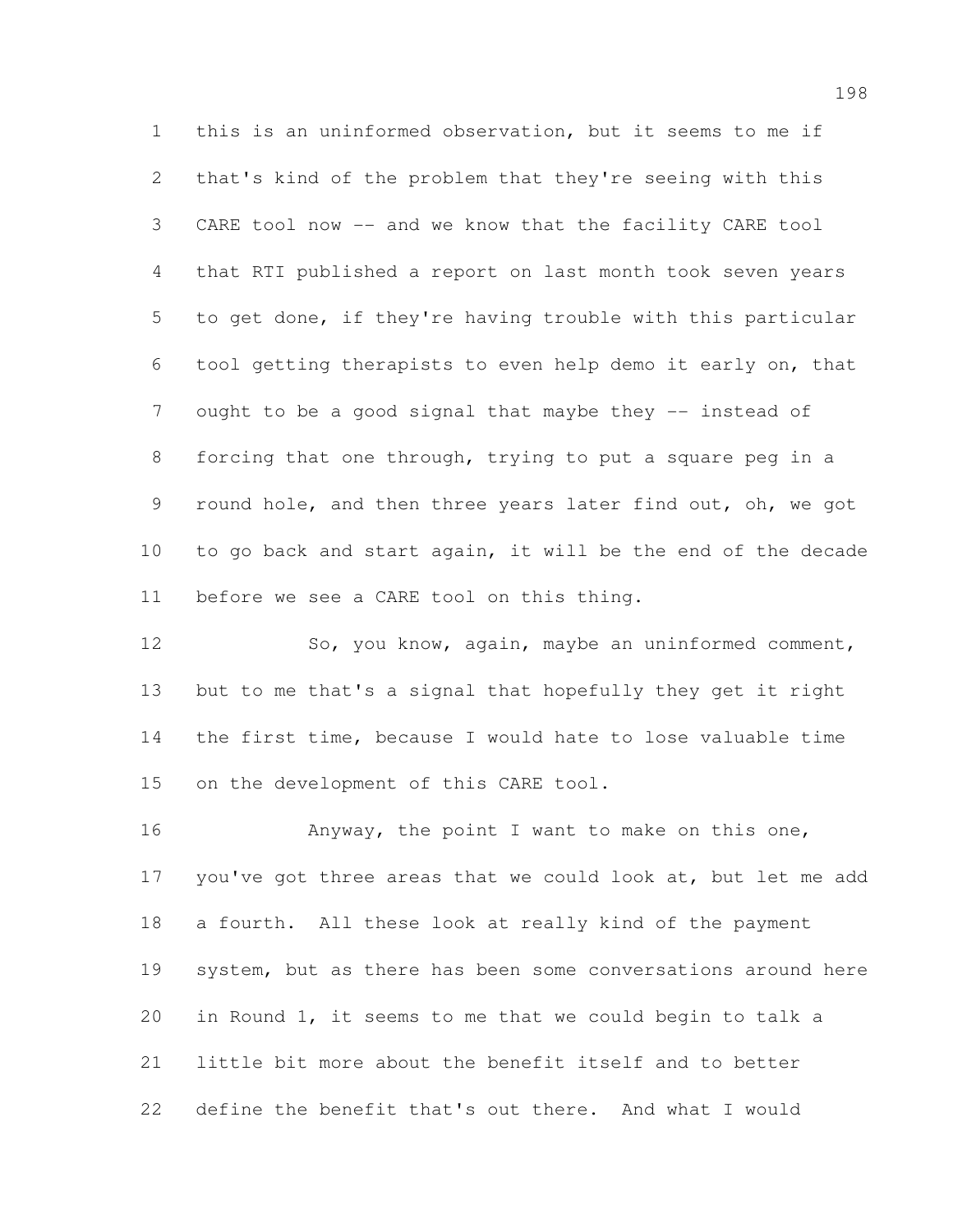suggest that we might want to do is like we did in the home infusion report, do a bit of a literature search here to kind of better understand the science behind this benefit, where the real value of the benefit is, to the extent that we can understand the science, if it tells us anything. And even to take a bit of a stretch here -- and I'm not saying this is where I think we ought to go, but I think it's worth 8 a policy consideration -- if the science is suspect in this area, instead of making broad recommendations, we could say, well, hey, CMS, why don't you do a national coverage determination on outpatient therapy and have them take a 12 look at that and see if that might be an option -- yes, Bob's laughing. Yeah, it's bold, but I think it's something we might want to add to the menu of things to at least consider. So just an option out there to think about. MR. HACKBARTH: It's 3 o'clock, and so we're running behind. So as we go through Round 2, I'd urge people to be as concise as possible. MS. BEHROOZI: Okay, really quickly, the thing

 that looked really great up there was, you know, putting it into episodes until we learned that it's really not connected to other treatments a lot of the time, so it sort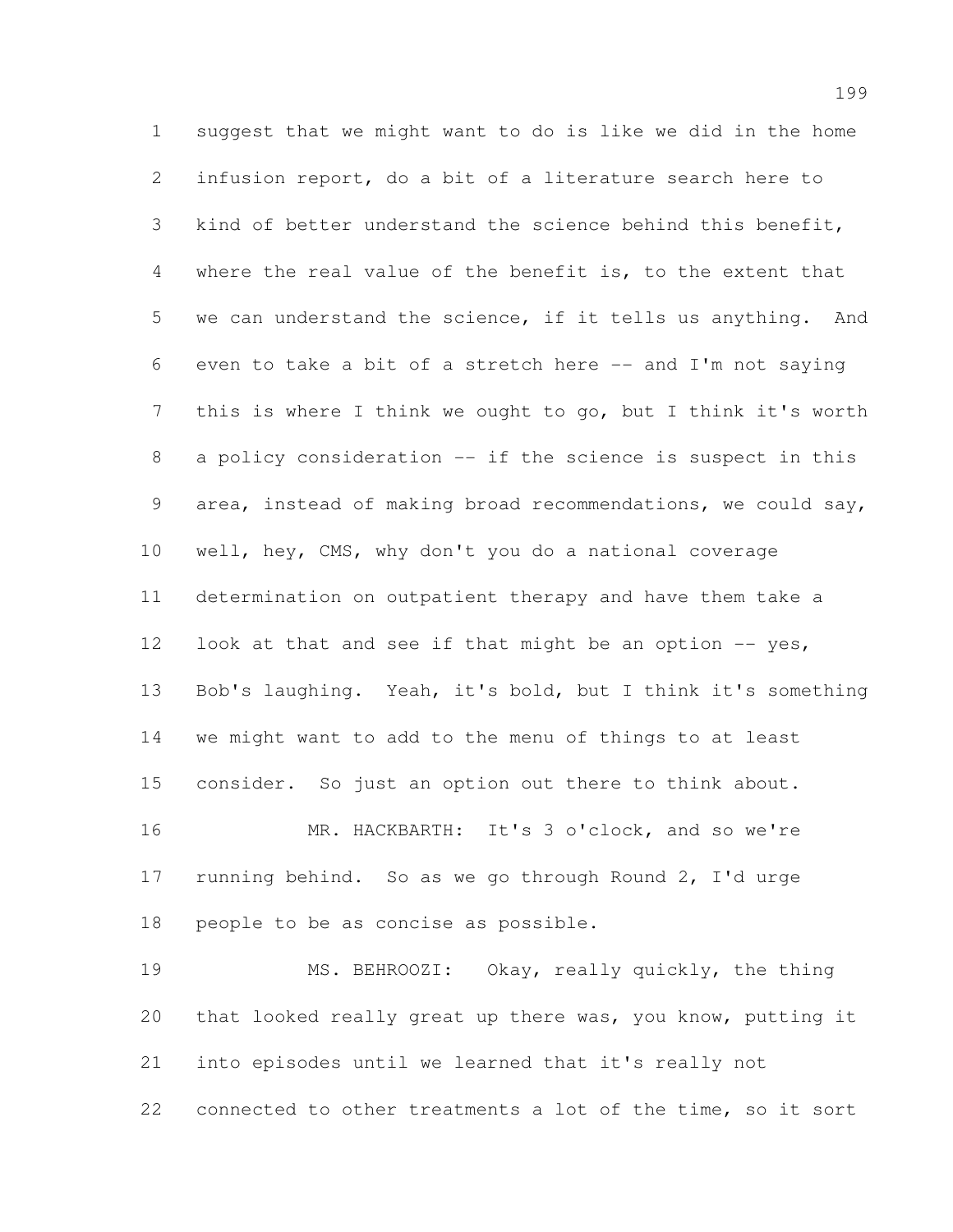of goes back to more what Glenn said about global cap, which then, you know, it should be part of the whole comprehensive way you take care of a patient, as Mary said, can be preventive, right?

 So then, yeah, that leads to looking at what the private sector does, whether it's MA plans or commercial insurers. We do visit limits with prior authorization for time beyond that, so that's somewhat related to the caps except that limits also kind of goes a little more to what the therapy is that's being received and requires a little bit more information, which I think is a really important point being made here, it requires much more information in the coding and the nature of the diagnosis and the nature of 14 the patient and what the reason for the therapy is and, yeah, the fraud.

 I do live in Brooklyn. I can't get away from 17 whatever the infection is that's going on there, except that it is in a very small part of Brooklyn, and there's a lot of home health abuse there, too, and I don't live near there. But I can tell you that while Brooklyn and Queens counties appear on that list of high utilization, the Bronx doesn't, and I can't say that Brooklyn looks demographic or health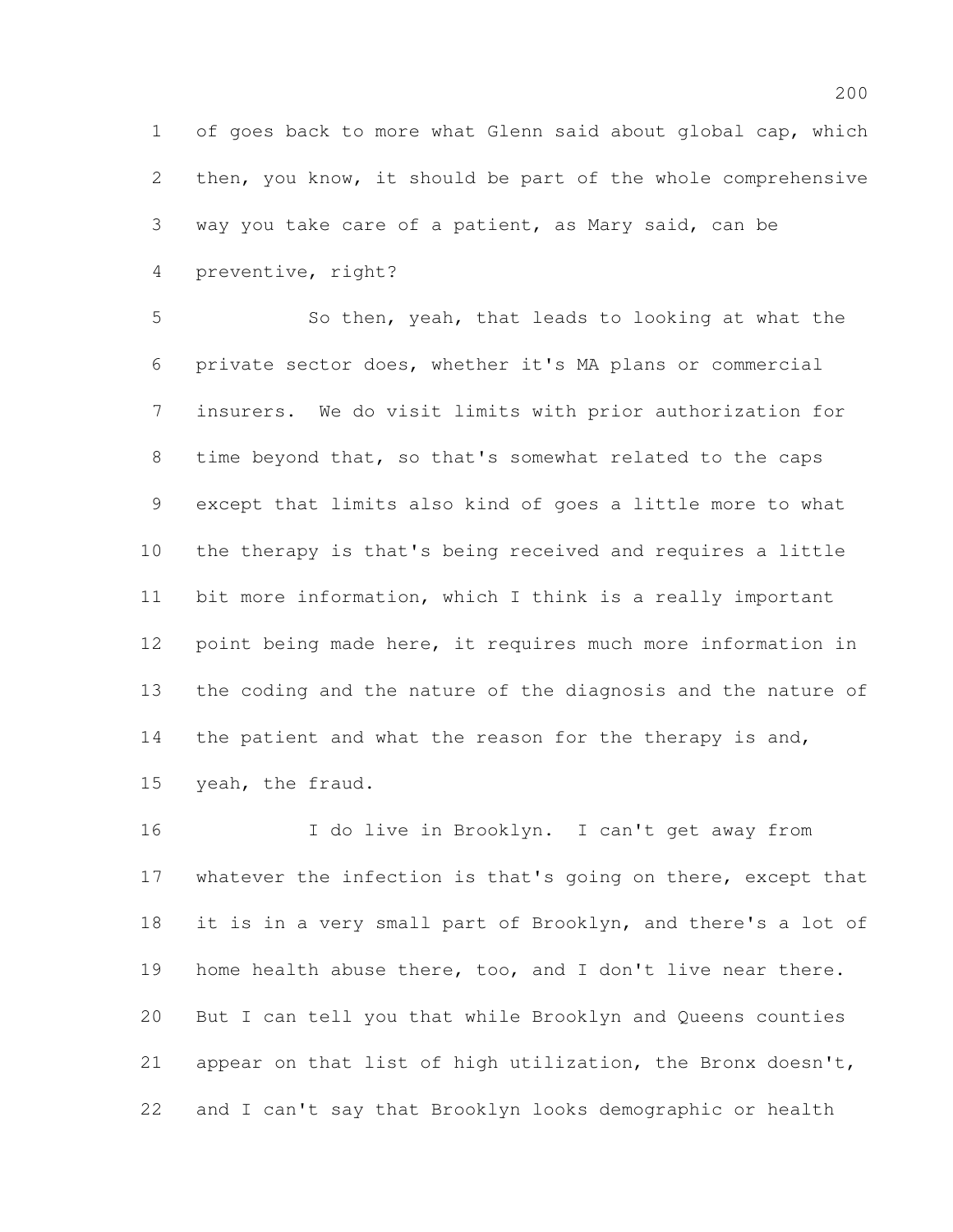status-wise a whole lot different than the Bronx, certainly 2 not better than the Bronx. So, you know, I can't emphasize enough the Secretary's authority and all the other tools that we could use to go after the fraud. DR. MARK MILLER: One real quick thing. I know there's time. When you get that extra information, who and how do you get it? 8 MS. BEHROOZI: [off microphone]. DR. MARK MILLER: I'm sorry. We can talk [off microphone]. 11 MR. HACKBARTH: George, Round 2? 12 MR. GEORGE MILLER: Concise. DR. STUART: I was looking in the chapter about this drop-in business that apparently nursing homes are developing, and I couldn't find it. How do you determine whether a beneficiary is receiving therapy in a nursing home if that person is not a resident? DR. AKAMIGBO: I went back and looked at some of 19 the large post-acute companies, Kindred, for instance, you 20 read their 10Ks, it's an explicit -- sorry. DR. MARK MILLER: I think his question is more narrow. Don't we just get it through the provider ID? Is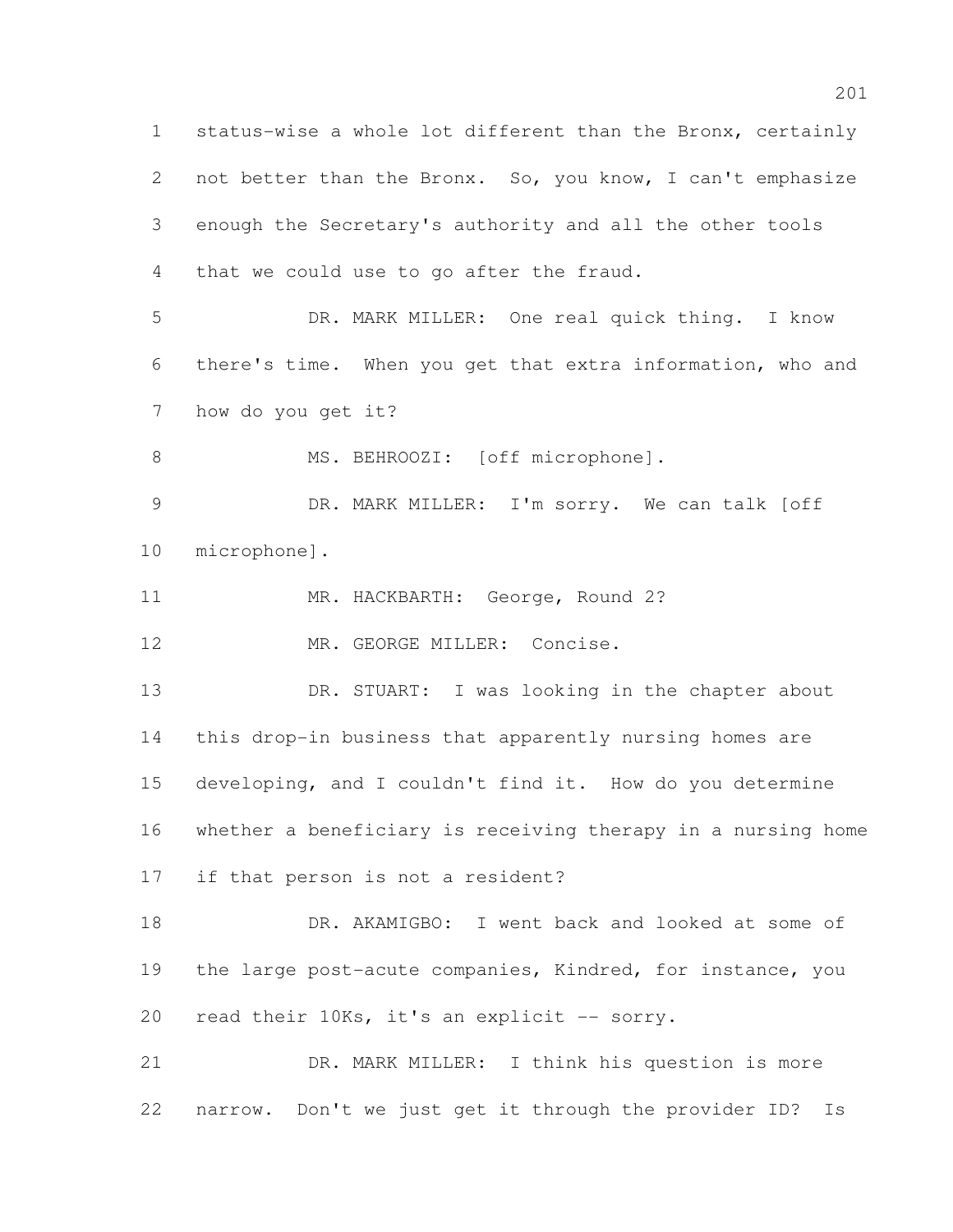that how you --

 DR. AKAMIGBO: Maybe I misunderstand the question. Go ahead.

 DR. MARK MILLER: Is that what you're asking? DR. STUART: Yeah. Is it the provider ID? DR. MARK MILLER: Yes.

7 MR. HACKBARTH: How do we know the location? 8 DR. AKAMIGBO: That's pretty clear from claims, the provider ID and the -- we can tell with claims the billing site for each of these.

 DR. CASTELLANOS: Consistent with our previous feelings of paying the same over the same site of service, I would like to permanently include services from HOPD under 14 the therapy caps. It expires December, and I would like to make some recommendation that it's continued.

16 DR. BORMAN: The one thing that the fuzziness about both the diagnostic classification scheme and the service provision scheme suggests here is that maybe those are two criteria that cry out for a benefit management approach to this. I think what we're circling around is that there's enough "what the heck" in this that it does go down to the level of the individual in the record. And it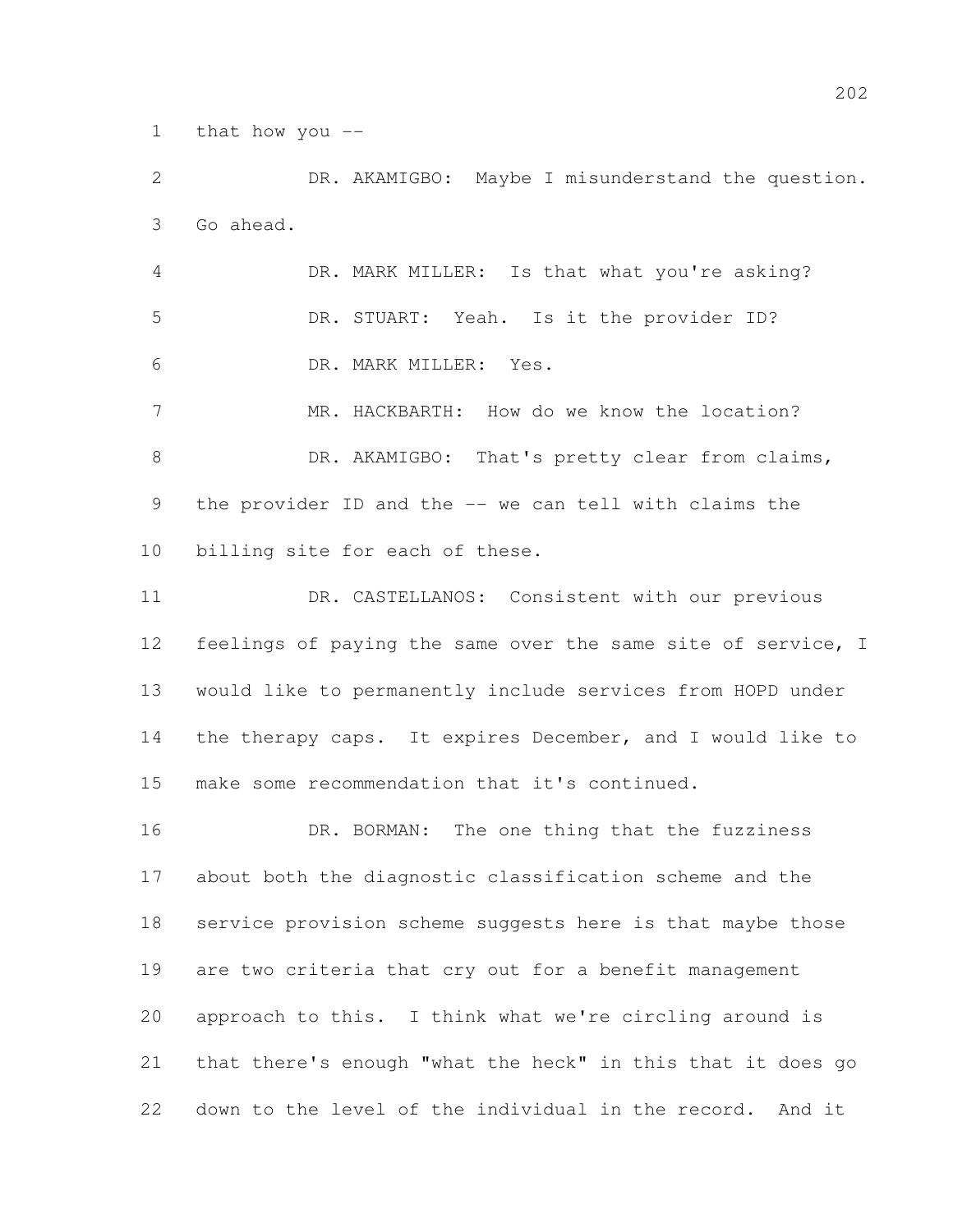seems to me those would be the kinds of circumstances in which a benefit manager probably has the greatest value by virtue of being to engage at the individual level. MR. HACKBARTH: And based on what Mitra described, that's sort of what you're doing. There's a certain amount that's automatically approved, if you will, and then when you go beyond that, there's got to be specific authorization, including document of the reason. MS. BEHROOZI: Yeah. When you say automatically, it's still got to be justified by the diagnosis. MR. HACKBARTH: Yeah. 12 MS. BEHROOZI: I think we require more than Medicare probably does. 14 DR. MARK MILLER: Yeah, we'll be curious about that. MR. HACKBARTH: Round 2. 17 DR. CHERNEW: First I'll say that despite the 18 banter, I think these actually really are very important services that we have to make sure beneficiaries have access to. And that said, my biggest concern is that as we move forward and examine these options, that we carefully weigh the administrative burden and other complexities of trying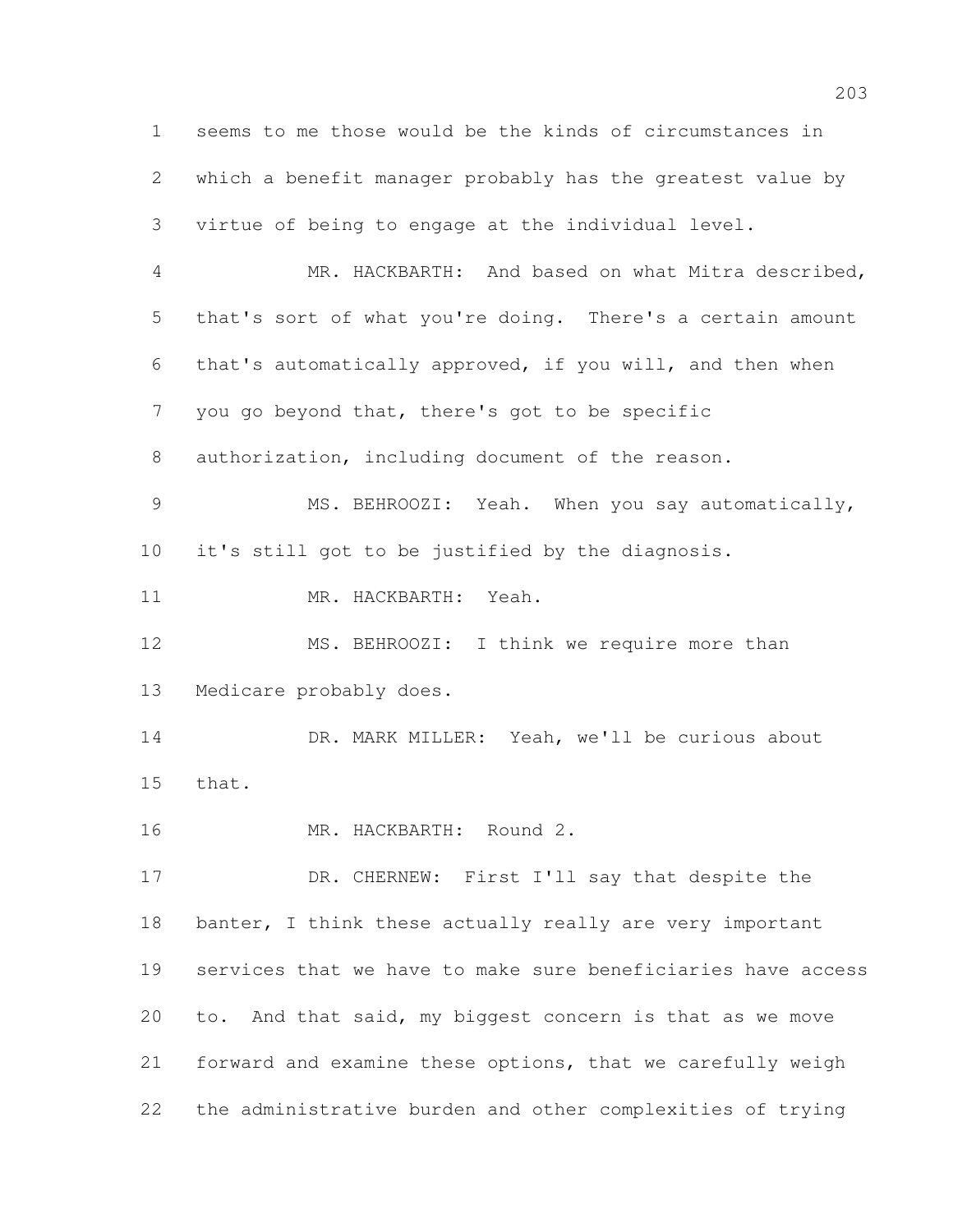to get the darn thing right, because I think with this much vagueness between outright fraud and stunning need, you know, there's a wide range in there that's going to be hard to get right away, and we have to think about the cost and the burden associated with that.

 MR. BUTLER: I'm afraid what I might say, but I'll try to -- okay. I agree with this is a good list to work off of. The one thing that troubles me a little bit is where the patient fits into it, and based on personal experience and a number of incidences, the lack of or 11 willingness of engagement, where does the -- you know, 12 sometimes it's prescribed, and the patient -- you know, I've 13 seen such cases, you've got to be kidding, they're not ready to do that. So I don't know how you get -- and it's not one 15 of those things that you cost share on, but I'm not sure where that becomes a criteria, patients' willingness to 17 engage in the therapy. It's a vague concept, but I think a lot of the utilization -- not a lot -- some may be without 19 the engagement of the patient. It's not worth it, yet it's still prescribed.

 MR. HACKBARTH: And I assume that the cost-sharing requirements are the same as for all Part B services,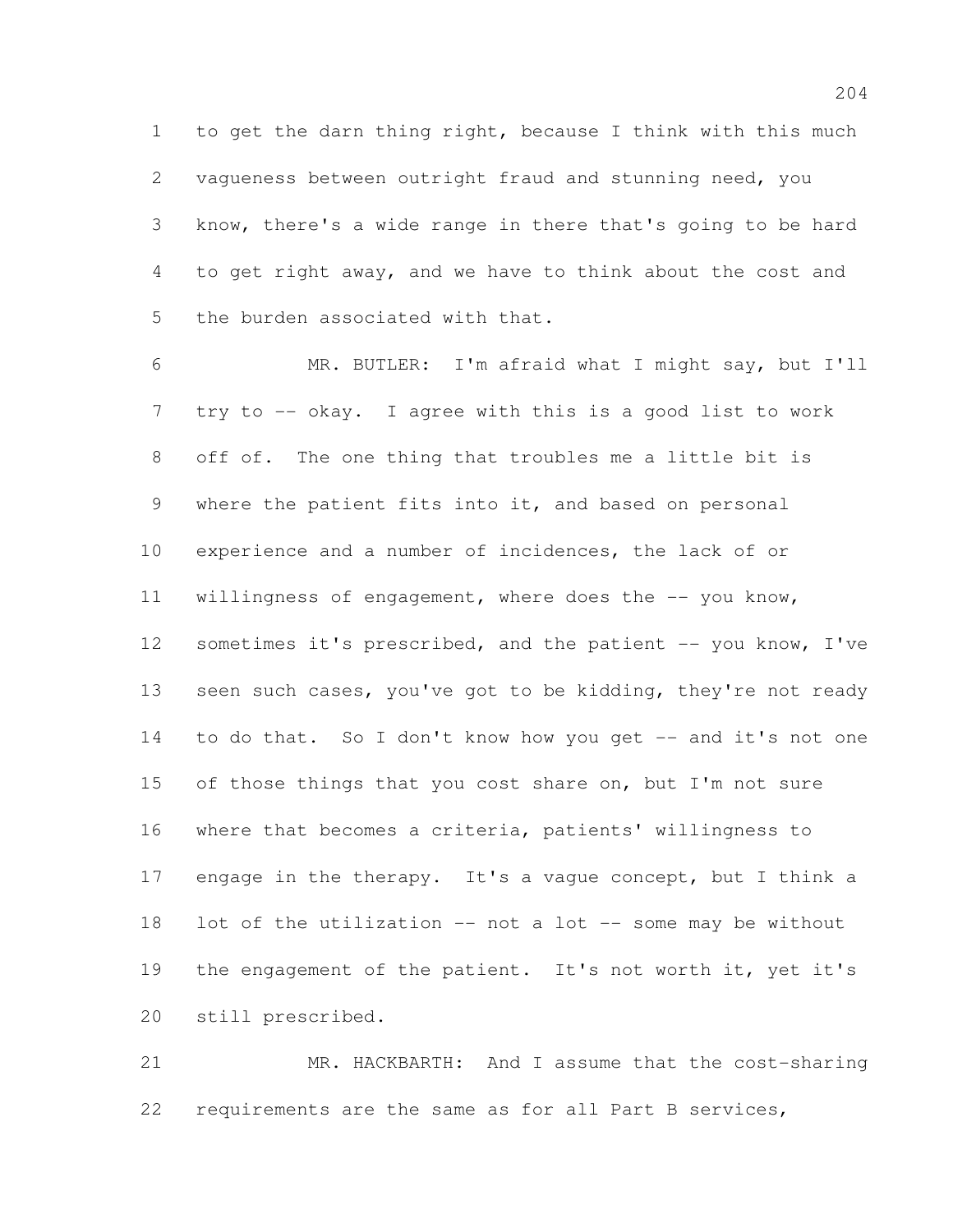DR. NAYLOR: Just to echo many of the comments, but I think this issue about the CARE tool is really important and wonder -- I honestly had conceptualized it as a tool that carried across multiple systems and functional status as a core measure in the PAC part of it. So I'm wondering if we can't come to some recommendation around how critically important it is that we have a tool that goes with the patient across these settings and that enables the kind of measurement of functional status and other core domains going forward.

subject to the deductible and 20 percent co-insurance.

12 DR. DEAN: Yeah, I wanted to say a few words about the whole attestation thing. It really is a concern. Karen outlined that. For the first certification, it often times is reasonably clear-cut. Certainly if it's somebody that I see in the office and recommend physical therapy, I'm certainly perfectly willing to take responsibility for the legitimacy of that order.

 The ones that really are a problem are the recertifications, and we get a lot of them, and, unfortunately, I get a fair number of forms, some of which are legible and some of which are not, and that they want to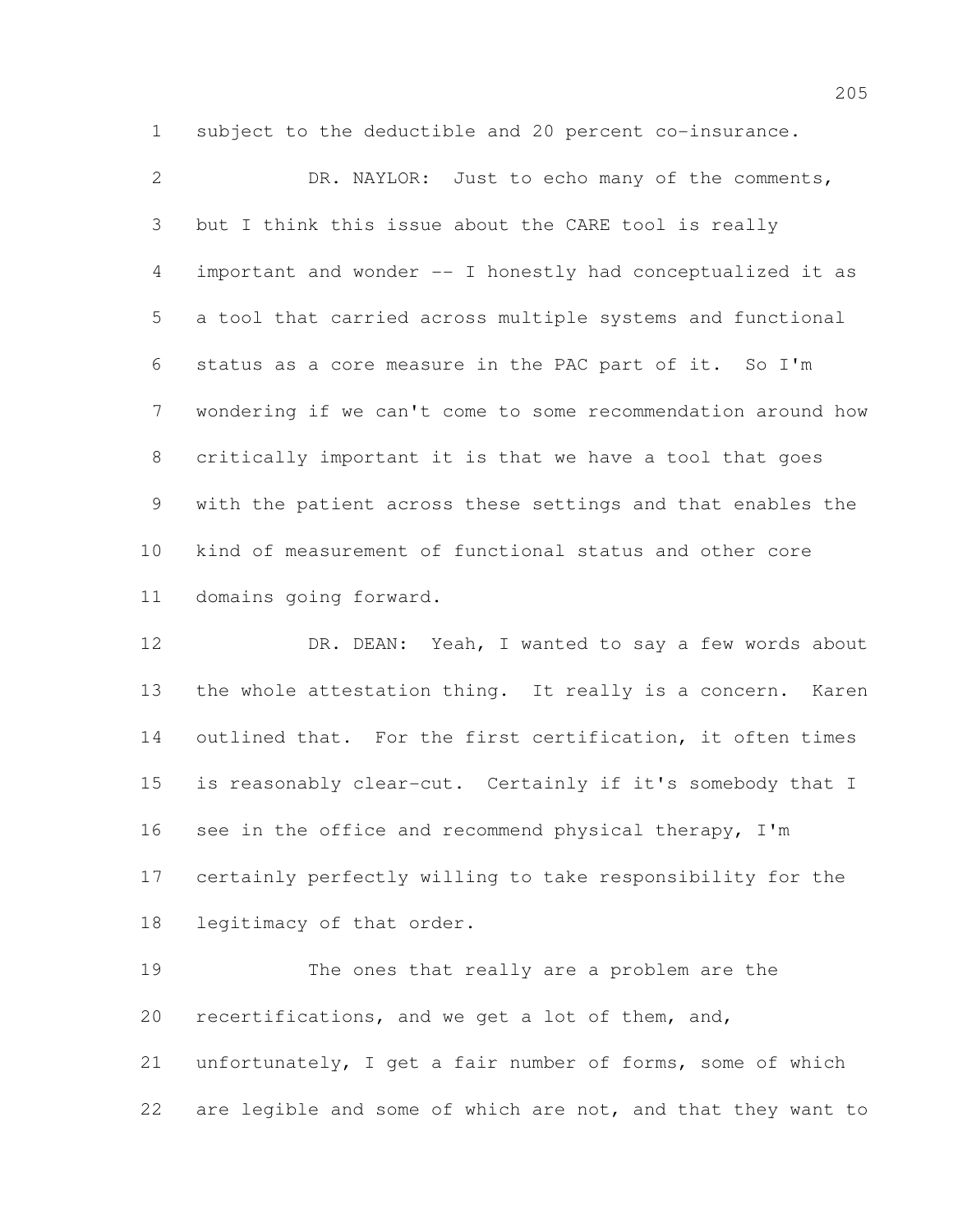continue this, and it may well be somebody I haven't seen for a while, and do I go through all the rigmarole of bringing them back in, trying to figure out if they're progressing or not, or whatever? Or do I just sign the thing? And, like Karen says, it comes at the end of the day in the stack of the papers. And so, you know, you more often than not just sign it.

8 It seems to me that, you know, one thought that crossed my mind, why does it have to be a physician attestation? I would think the therapist attestation ought 11 to be considered. I mean, they need to be able to take some responsibility that they really are showing some improvement 13 and their documentation should verify that, it seems to me. MR. HACKBARTH: So could I just ask a clarifying question about your first point, Tom?

DR. DEAN: Go ahead.

 MR. HACKBARTH: You said there's a difference between the initial certification and recertification. Is the challenging part of the recertification the fact that often you don't have the patient in front of you? Or is it because there's something inherently different about the recertification, even if the patient is there, you know, how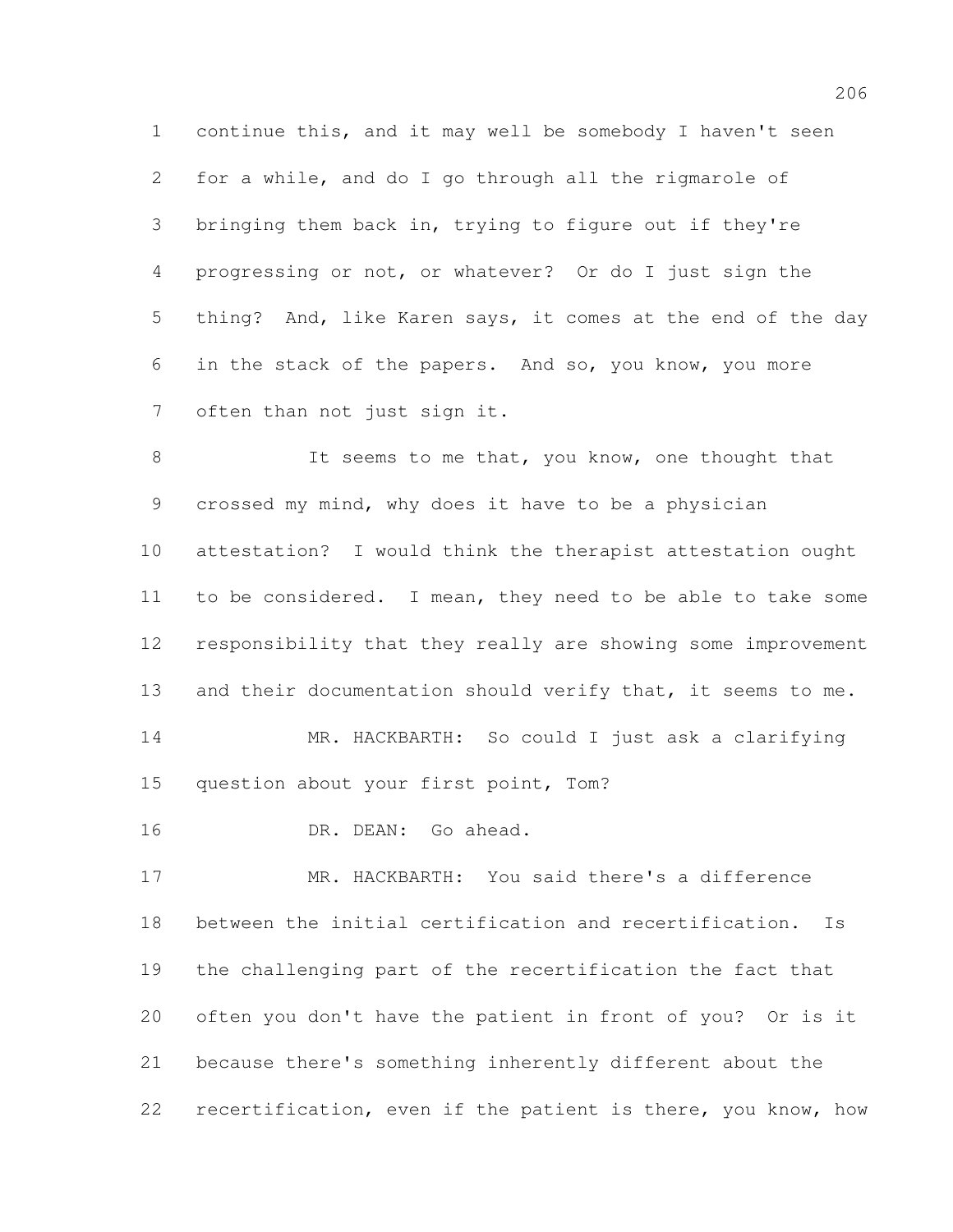much improvement have they made, or do they have potential to continue to improve? So is it just the lack of a face-to-face that makes it --

 DR. DEAN: I would say they are almost never there for the recertification. All I get is the form.

 MR. HACKBARTH: Right, and that's what makes it really tough, is the lack of patient contact at that point. 8 DR. DEAN: Yeah. And, certainly, some better measure -- "measure" isn't the right word, but diagnoses, some more precise diagnoses, and some measure of functional change. I mean, for instance, with speech therapy it's 12 going to be really tough for me to decide, you know, what their progress is, have they reached a plateau, what are the 14 prospects that they are going to continue to improve, those are judgments that I really don't feel qualified at all to make. I mean, the therapists are the ones that generally make that and I think appropriately make that judgment. And if that's the case, then it seems to me they should be the ones doing the attestation. So I don't know.

 DR. BERENSON: I like Slide 20. I think this whole -- you're getting a good handle on this whole issue sort of as an overview, and I like the work that you've laid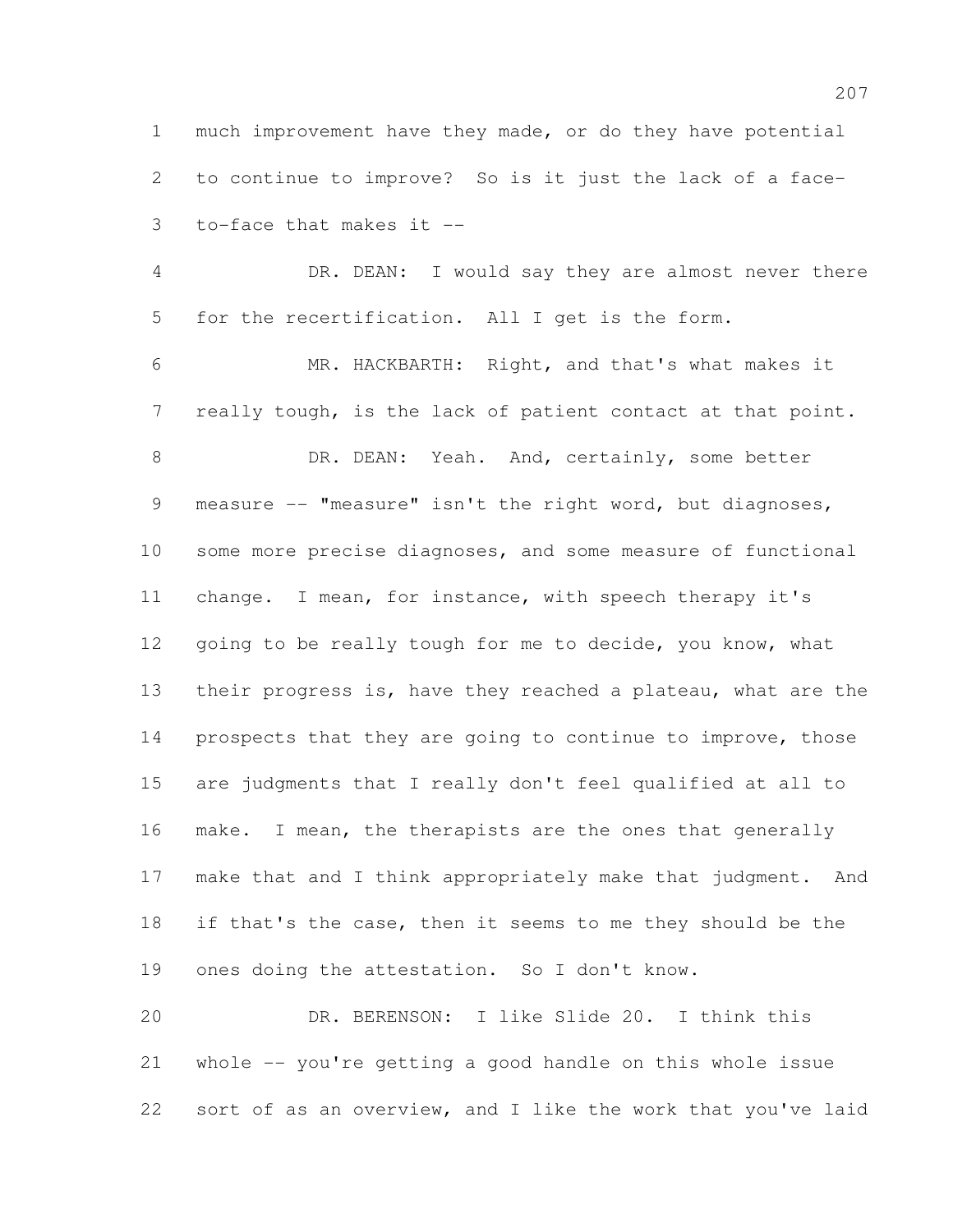out.

| $\mathbf{2}$    | I think sort of consistent with Mike's notion of              |
|-----------------|---------------------------------------------------------------|
| 3               | not making this more difficult than maybe it would be, I      |
| 4               | wonder if we can hone in a little bit. And my own             |
| 5               | experience with practice is that the indications for speech   |
| 6               | therapy $--$ and I agree, the continuation of speech therapy, |
| 7               | I don't know, but identifying that there's a problem that     |
| 8               | would benefit from speech therapy, and I would say            |
| 9               | occupational therapy is much more straightforward than        |
| 10 <sub>o</sub> | physical therapy where I sort of agree with Karen that        |
| 11              | everybody could benefit -- in fact, having sat here all day,  |
| 12              | I could --                                                    |
| 13              | [Laughter.]                                                   |
| 14              | DR. BERENSON: I could benefit from physical                   |
| 15              | therapy.                                                      |
| 16              | I also note that on your data on Slide 7, by my               |
| 17              | calculation, 87 percent of the users of therapy are using     |
| 18              | physical therapy and 73 percent of the spending is in         |
| 19              | physical therapy. I'm wondering if we could hone in on        |
| 20              | physical therapy. I have one suggestion which may be to       |
| 21              | test my hypothesis. Whereas in Slide 11 you've done           |
| 22              | spending per therapy user, I'm wondering if we could also     |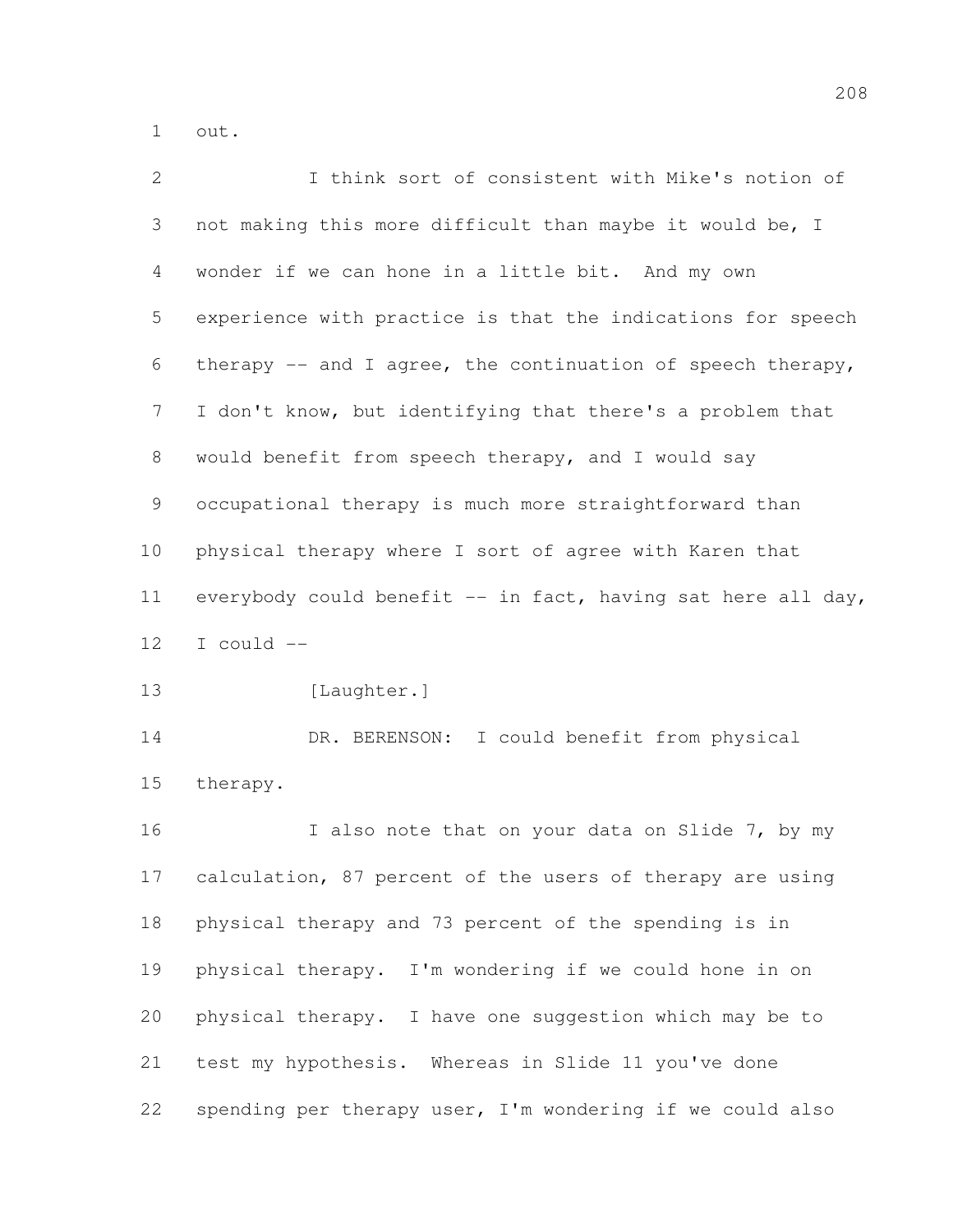erase spending per beneficiary and break it down by the three categories of therapy and see if there is a difference in the variation across the country with my hypothesis being that speech therapy, there won't be nearly the same variations in use and spending that there would be in physical therapy with occupational somewhere in the middle but closer to speech. If it turns out that the variation is really in physical therapy, maybe we don't have to worry too much about what's going on with speech and occupational, which isn't where the spending is anyway, and we could really try to hone in on how do we verify the need for physical therapy, which is tough. But it might permit us to focus a little more. MR. HACKBARTH: Okay, thank you, Adaeze. Good start on this. Let's see. Our next topic is reforming Medicare's benefit design. Whenever you're ready, Julie. 18 DR. LEE: Good afternoon. In today's presentation, we'll summarize our discussions to date on reforming Medicare's benefit design. First, we began with the policy goals; then we deal with the key design issues in changing the fee-for-service benefit, and go over the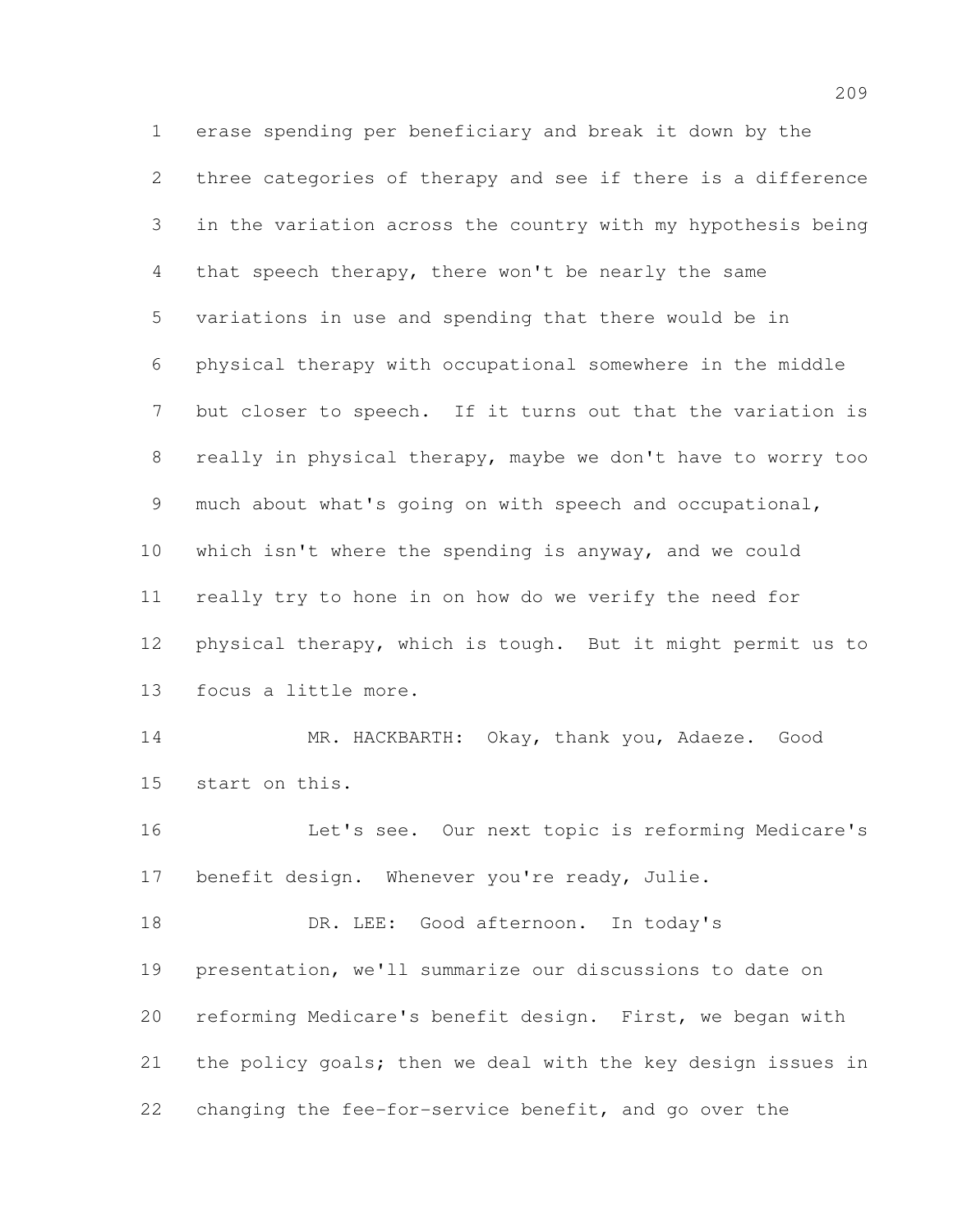illustrative benefit package from January's meeting,

 including a surcharge on supplementary insurance. Finally, we conclude with the Chairman's draft recommendation.

 The Commission has been considering ways to reform the traditional Medicare benefit for several years to give beneficiaries better protection against the high out-of- pocket spending and to create the incentives for beneficiaries to make informed decisions about the use of care.

 The Commission has been also particularly concerned about the potential impact of such changes on low- income beneficiaries and those in poor health. The Commission's discussions on potential changes in the fee- for-service benefit have focused on three key design elements.

 First, an out-of-pocket maximum would protect beneficiaries from the financial risk of very high Medicare costs. The current fee-for-service benefit does not have such a limit on cost-sharing, and each year a small percentage of Medicare beneficiaries incur a very high level of costs. But without additional changes in the benefit, an out-of-pocket cap would increase the program spending.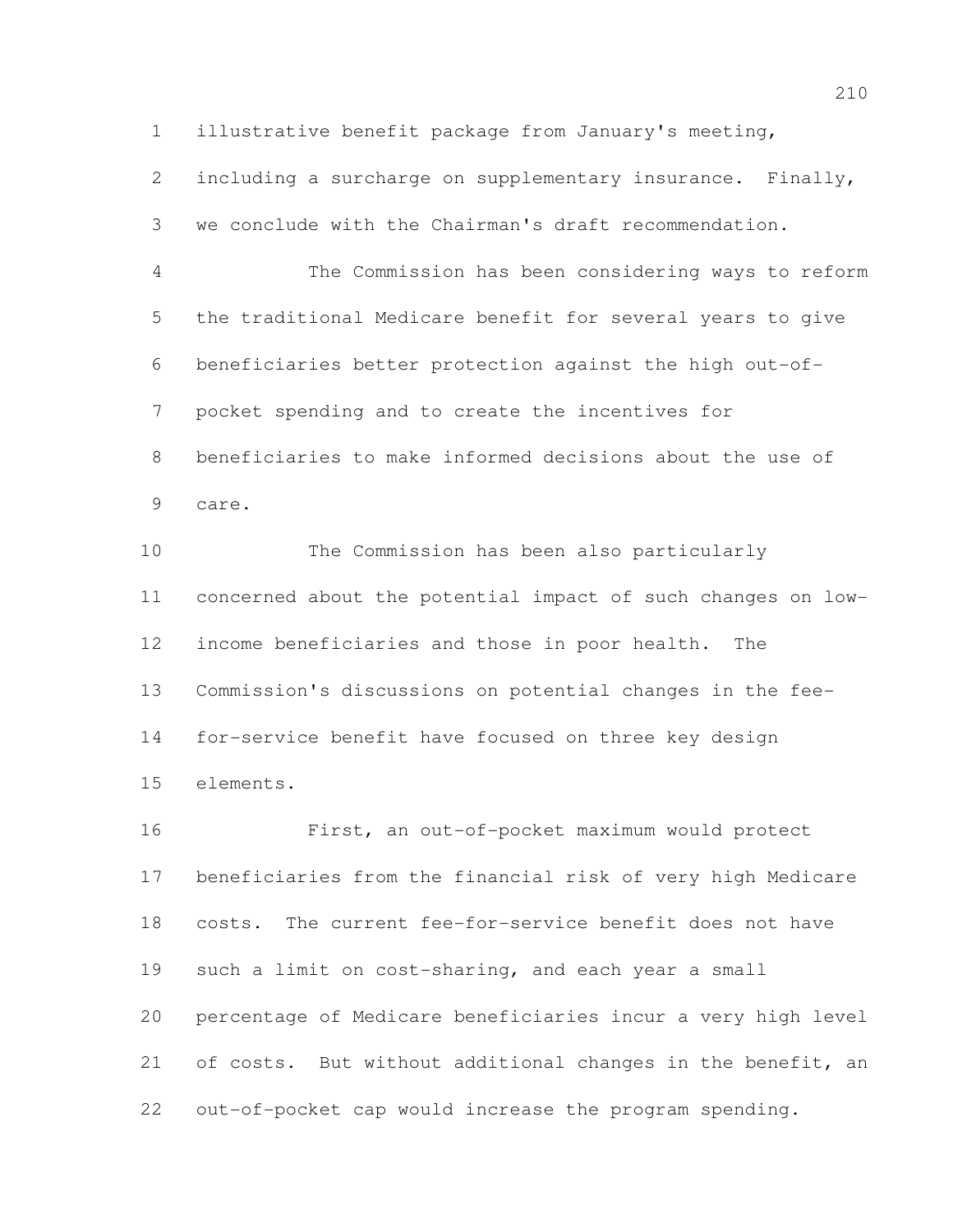A combined deductible for Part A and Part B services would be more intuitive and simple than the two separate deductibles that exist under the current benefit. In general, a deductible is mainly used to reduce the cost of other aspects of the benefit package such as the premiums, co-payments, and co-insurance.

 For some beneficiaries, a deductible would be financially burdensome, but their overall costs might be lower if a deductible can buy down the premium and cost- sharing. The Commission has expressed a preference for co- payments rather than co-insurance for Medicare services because they are more predictable for beneficiaries.

 Co-payments, which are set dollar amounts known in 14 advance, would be easier to understand, compare, and respond to. Therefore, they could be used more effectively in creating incentive support beneficiaries to make better informed decisions about their use of care.

18 As we noted previously, a small percentage of beneficiaries incur very high cost-sharing each year. Therefore, an out-of-pocket maximum would lower their cost- sharing, but a larger percentage of beneficiaries would reach the out-of-pocket maximum at some point over time.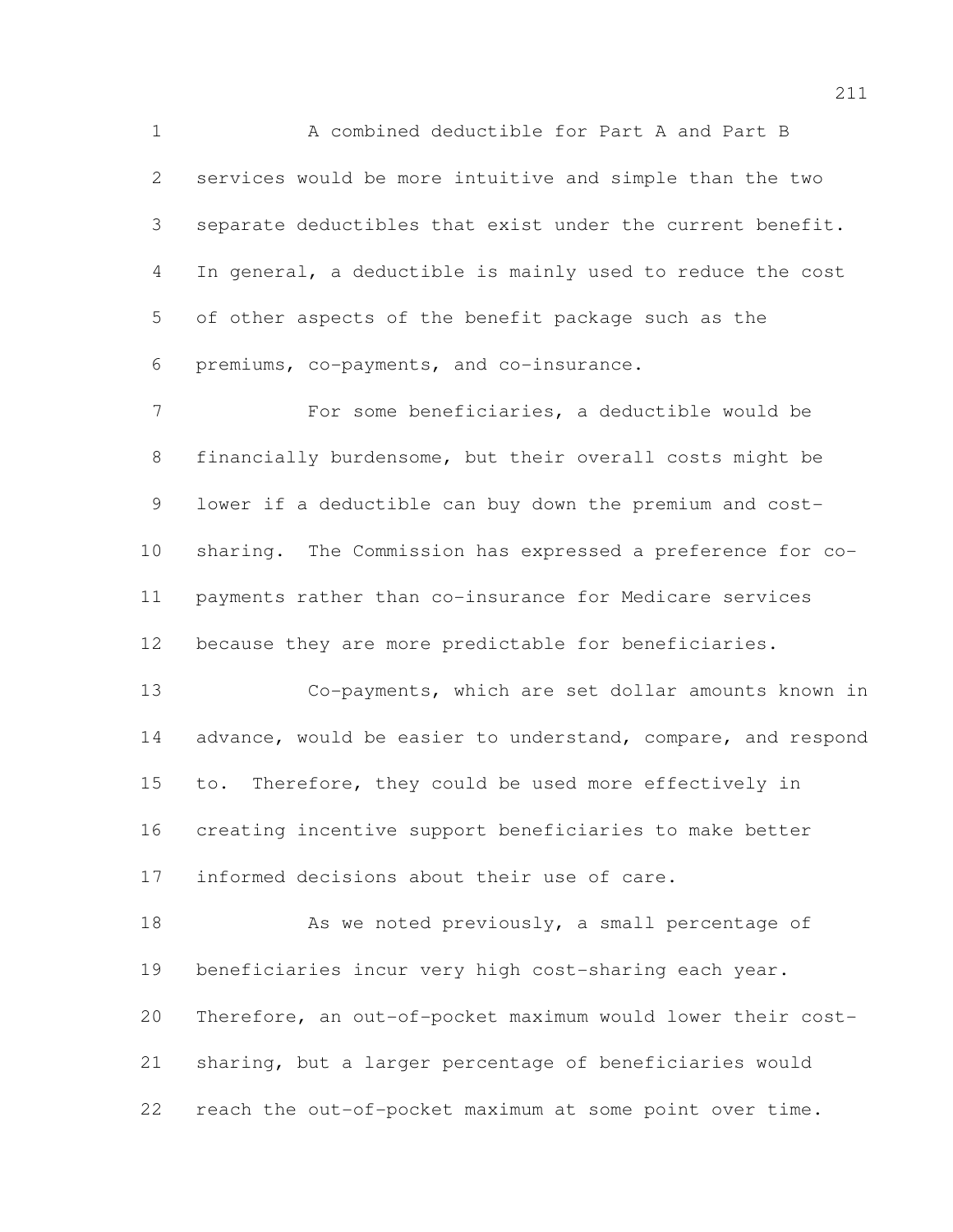This slide compares the beneficiaries' hospitalization and spending over one year versus four years.

 For example, in 2009, 19 percent of full year fee- for-service beneficiaries had at least one hospitalization; whereas, 46 percent did from 2006 to 2009. Similarly, 6 percent of full year fee-for-service beneficiaries had \$5,000 or more in cost-sharing liability in 2009; whereas, 13 percent had at least one year of \$5,000 or more in cost-sharing liability over four years.

 In general, an out-of-pocket maximum would be valuable to the beneficiary in two ways. First, it will protect those who actually reach catastrophic levels of Medicare costs. And second, even those beneficiaries who don't reach the maximum level still would lower the risk of paying very high cost-sharing liability and for risk-averse beneficiaries that lower risk and uncertainty would be valuable.

 We want to point out here that there's no one perfect or correct combination of design elements. We can trade off various levels of cost-sharing amounts and different definitions of the services to which they are applied. But a budgetary target for the new benefit design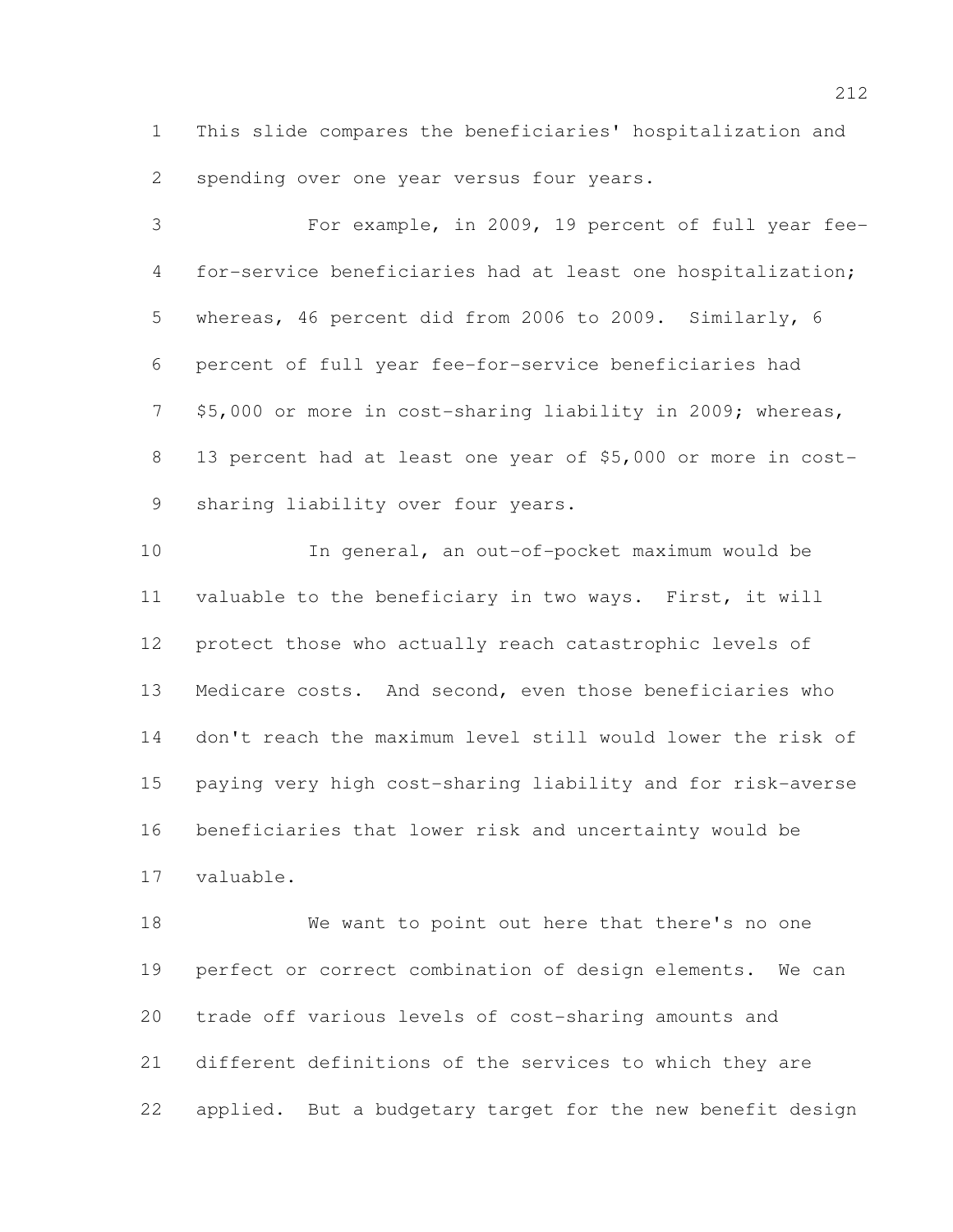will limit the set of feasible design combinations.

 So the key question is, given the trade-offs between the design elements, can we find a combination that represents a reasonable compromise between competing policy goals within the budgetary target? 6 As we state at the beginning of the presentation, one of the policy objectives for reforming the fee-for- service benefit is to create the incentives to discourage the use of lower value services. As we have discussed over the past several years, beneficiaries tend to respond to higher cost-sharing by reducing both the effective and the ineffective care. This behavior is particularly worrisome for low-income beneficiaries and those in poor health. Within the fee-for-service environment, however, change in cost-sharing may be the only policy tool available. Unfortunately, first dollar coverage provided by many supplemental plans effectively eliminates any price signals that might exist in Medicare's cost-sharing requirements. The Commission has considered two approaches to mitigate the effects of first dollar coverage. Under the

regulatory approach, we looked at different policy options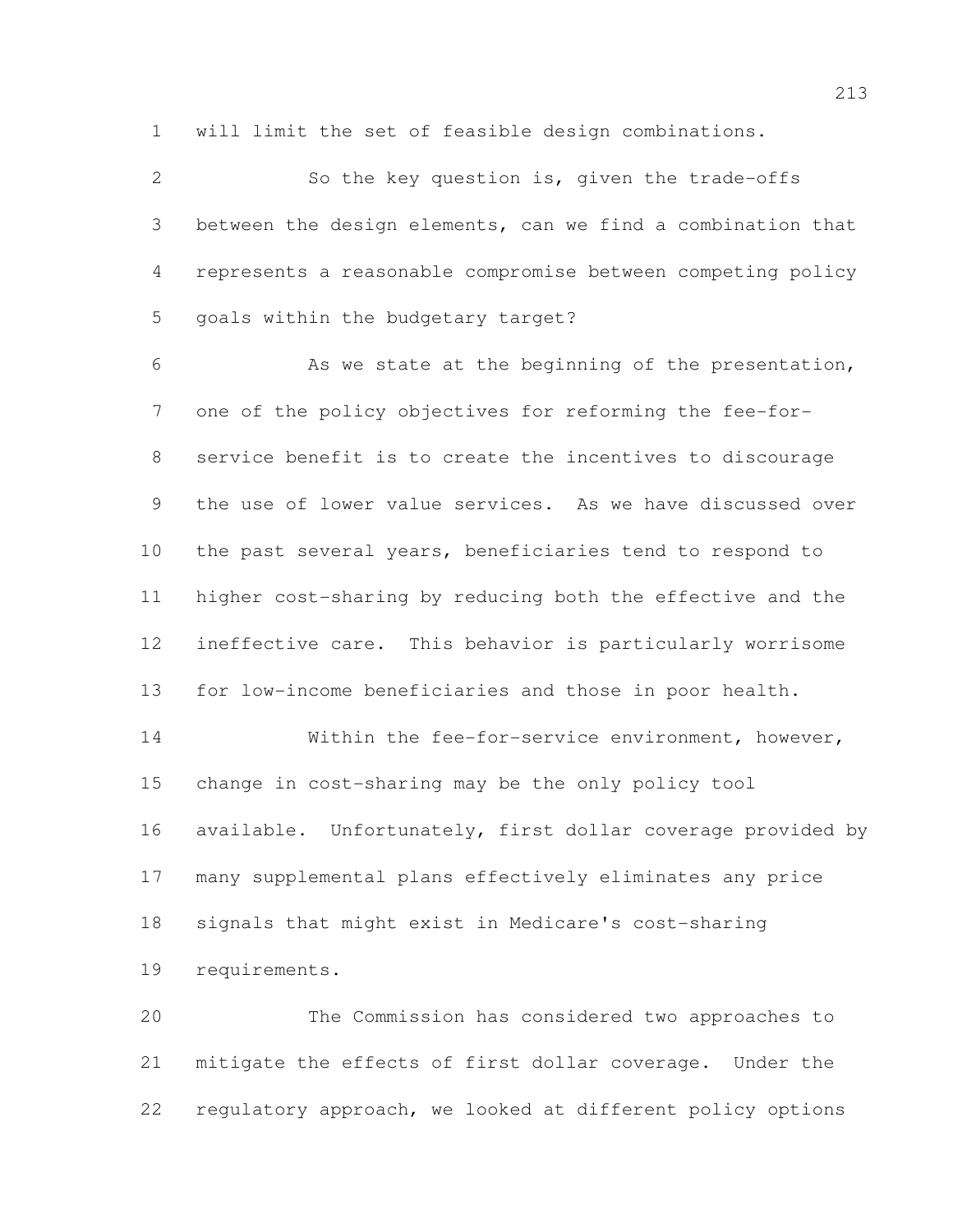that restricted what supplemental insurance can and cannot do. At that time, the Commission expressed a strong preference for imposing a surcharge on supplemental insurance rather than regulating supplemental benefits. So instead of restricting how supplemental coverage can fill in Medicare's cost-sharing, the surcharge would make the insurer pay for at least some of the added costs imposed on Medicare of having such comprehensive coverage.

 There are two main effects of a surcharge on supplemental policies. First, it would provide the revenues to help recoup some of the additional Medicare spending associated with the supplemental coverage. Second, as the insurers pass along the surcharge by raising premiums, it may provide the incentives for beneficiaries to switch or drop supplemental insurance.

 Here's an illustrative benefit package that shows some trade-offs between some design elements. If you recall, this is the beneficiary-neutral package from January. Under this package, average beneficiary cost- sharing liability would be about the same as under current law. We want to emphasize that this is for illustration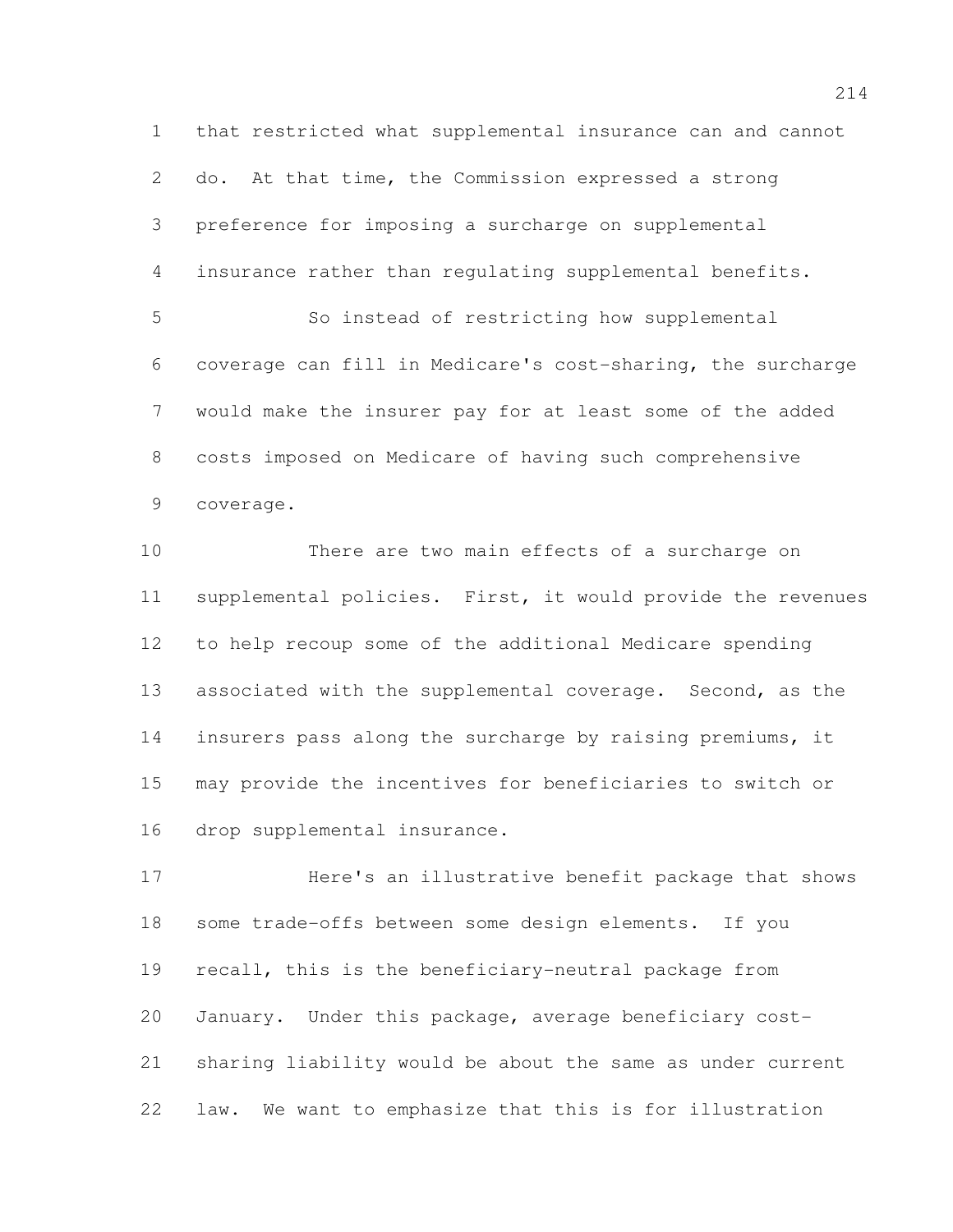only, and the Commission is not endorsing this specific benefit package. It represents only one example of the many possible solutions to that design problem that we discussed earlier.

 You are already familiar with this package, so let me highlight just a few elements. The illustrative package has a \$5,000 out-of-pocket maximum and a combined deductible of \$500 for Part A and Part B services. The co-payment on hospital is \$750 per stay and it has different co-payments for primary care and specialist visits.

 This slide summarizes the relative change in annual Medicare program spending under the illustrative benefit package from the previous slide, combined with a 20 percent surcharge. Before we look at the numbers, we want to repeat that this is only a one-year snapshot of relative changes and it is not a score. The table also lists our modeling assumptions which are discussed in your mailing materials.

 So remember that the illustrative benefit package held beneficiary cost-sharing liability roughly equal to current law that resulted in an increase of program spending by about 1 percent. That's mainly due to the catastrophic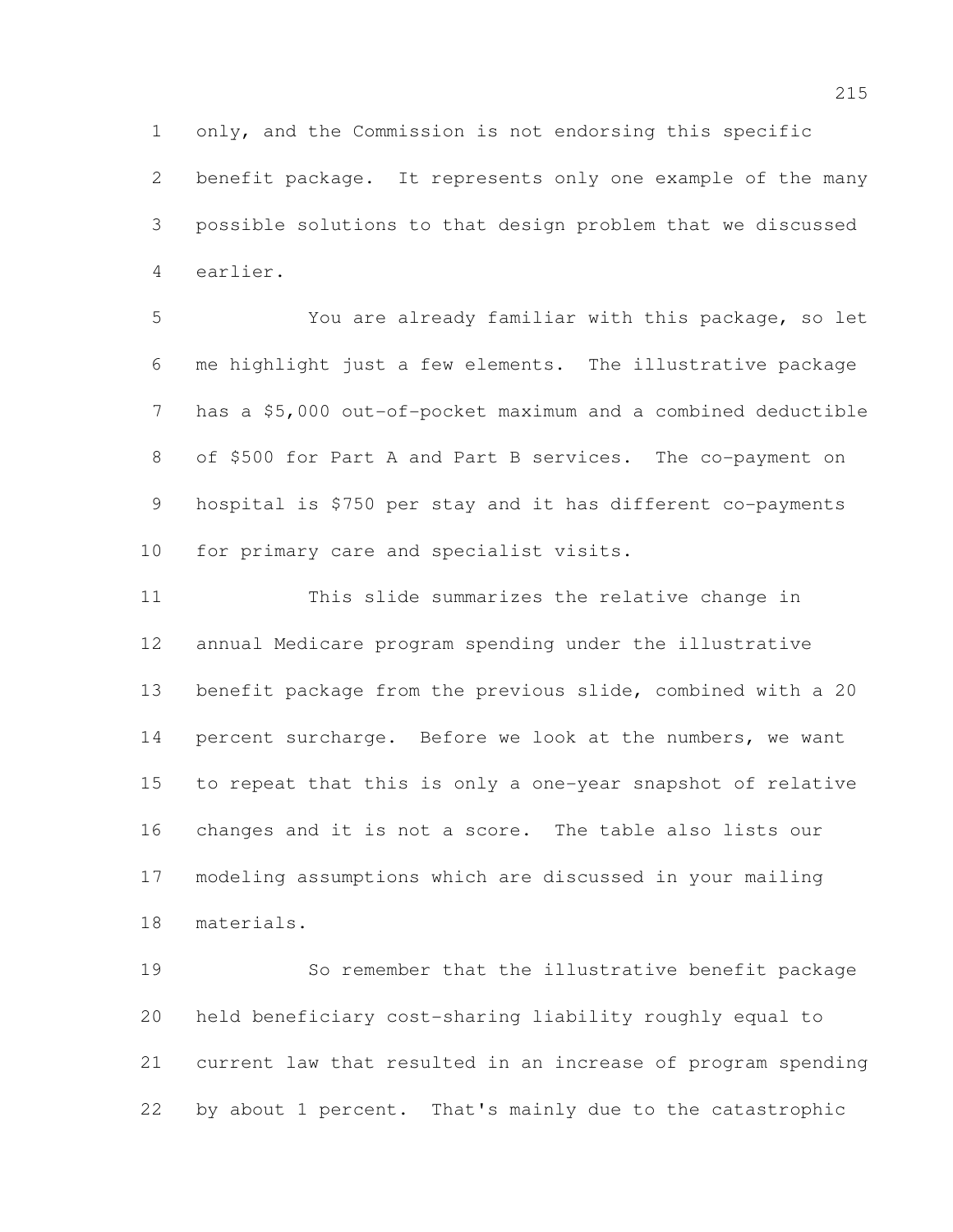protection for high-cost beneficiaries.

| $\mathbf{2}$ | In addition, the 20 percent surcharge on                     |
|--------------|--------------------------------------------------------------|
| 3            | supplemental insurance generated revenue offsets of about    |
| 4            | 1.5 percent. On net, the change in program spending was      |
| 5            | about 0.5 percent in savings, that is adding plus 1 percent  |
| 6            | and minus 1.5 percent equals minus 0.5 percent.              |
| 7            | This chart you have seen before. It shows the                |
| $8\,$        | results of simulating changes in out-of-pocket spending and  |
| 9            | supplemental premiums for 2009 if the illustrative benefit   |
| 10           | package had been in place. So let's start with the first     |
| 11           | bar on the left, which corresponds to the illustrative       |
| 12           | package without the surcharge.                               |
| 13           | At the bottom part of the bar, 9 percent of                  |
| 14           | beneficiaries had their out-of-pocket spending go down by    |
| 15           | \$250 or more under the new benefit. On the other hand, at   |
| 16           | the top, a little over 20 percent of beneficiaries had their |
| 17           | out-of-pocket spending go up by \$250 or more. Mostly these  |
| 18           | are the beneficiaries who are spending more out-of-pocket    |
| 19           | due to their deductible. But for 70 percent of               |
| 20           | beneficiaries in the middle part of the bar, their out-of-   |
| 21           | pocket spending basically remained unchanged.                |
| 22           | Now, the second bar on the right shows the                   |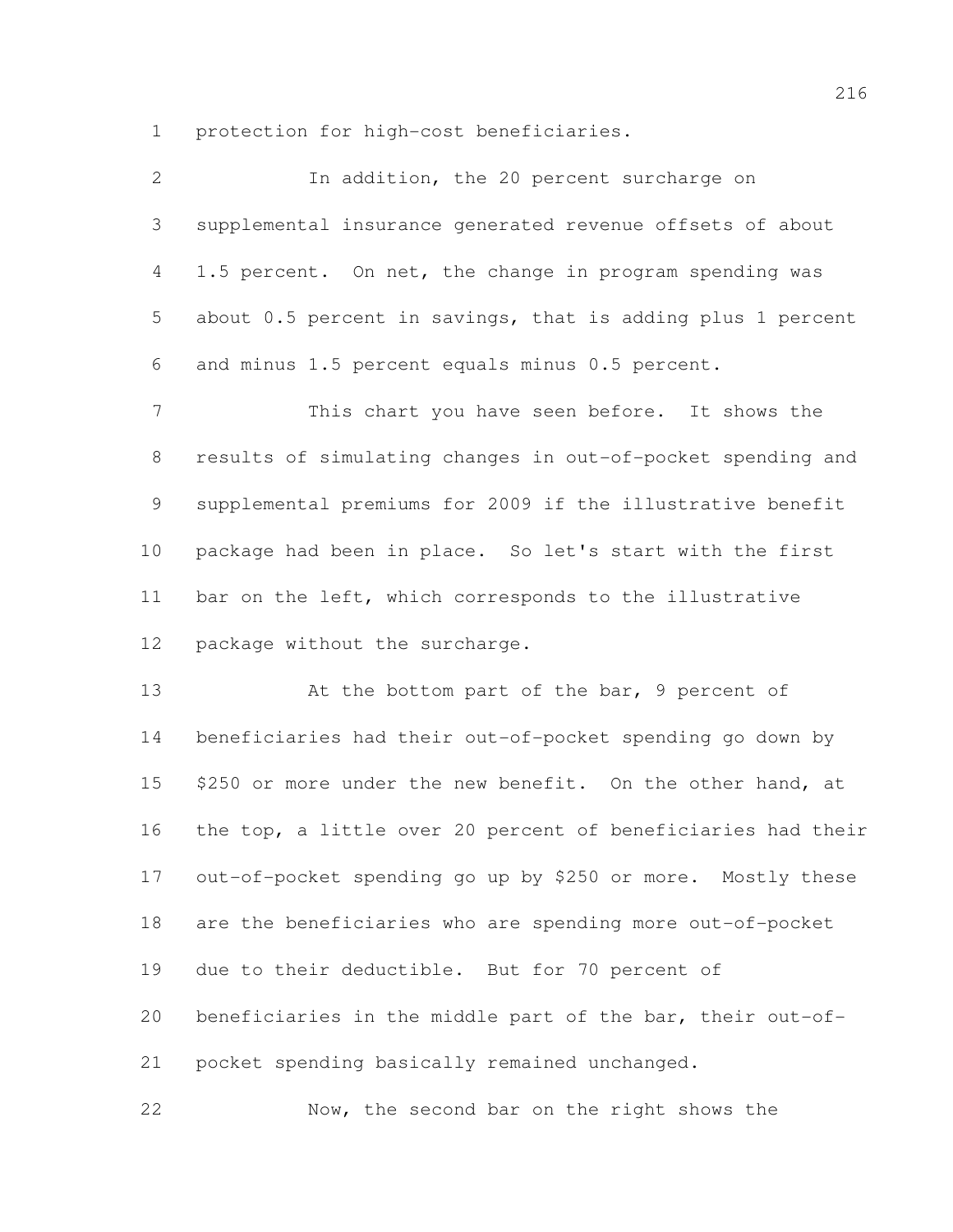distributional effect with a 20 percent surcharge on supplemental coverage. We made a very simplistic assumption that a 20 percent surcharge would mean that beneficiaries' annual expenses will be \$420 higher for those with Medigap, and \$200 higher for those with retiree benefits, even before we consider any changes in their cost-sharing liability.

 You can see the effects of the surcharge reflected in this chart where we see a noticeably bigger change 9 compared to the bar on the left. Looking at the top part of the bar, we now see that 70 percent of beneficiaries had their total out-of-pocket spending go up by \$250 or more; whereas, 7 percent of beneficiaries had a decrease, about \$250 or more. But the relative magnitude of the increase was smaller than that of the decrease. As a result, the average change in out-of-pocket spending was about \$220 to \$240 per year.

 Here are some additional issues important to restructuring the Medicare benefit. First, with the new benefit applied to all beneficiaries or only new beneficiaries, as mentioned in the previous slide or earlier slide, a combined deductible is problematic for those enrolled in either Part A or Part B only. This issue would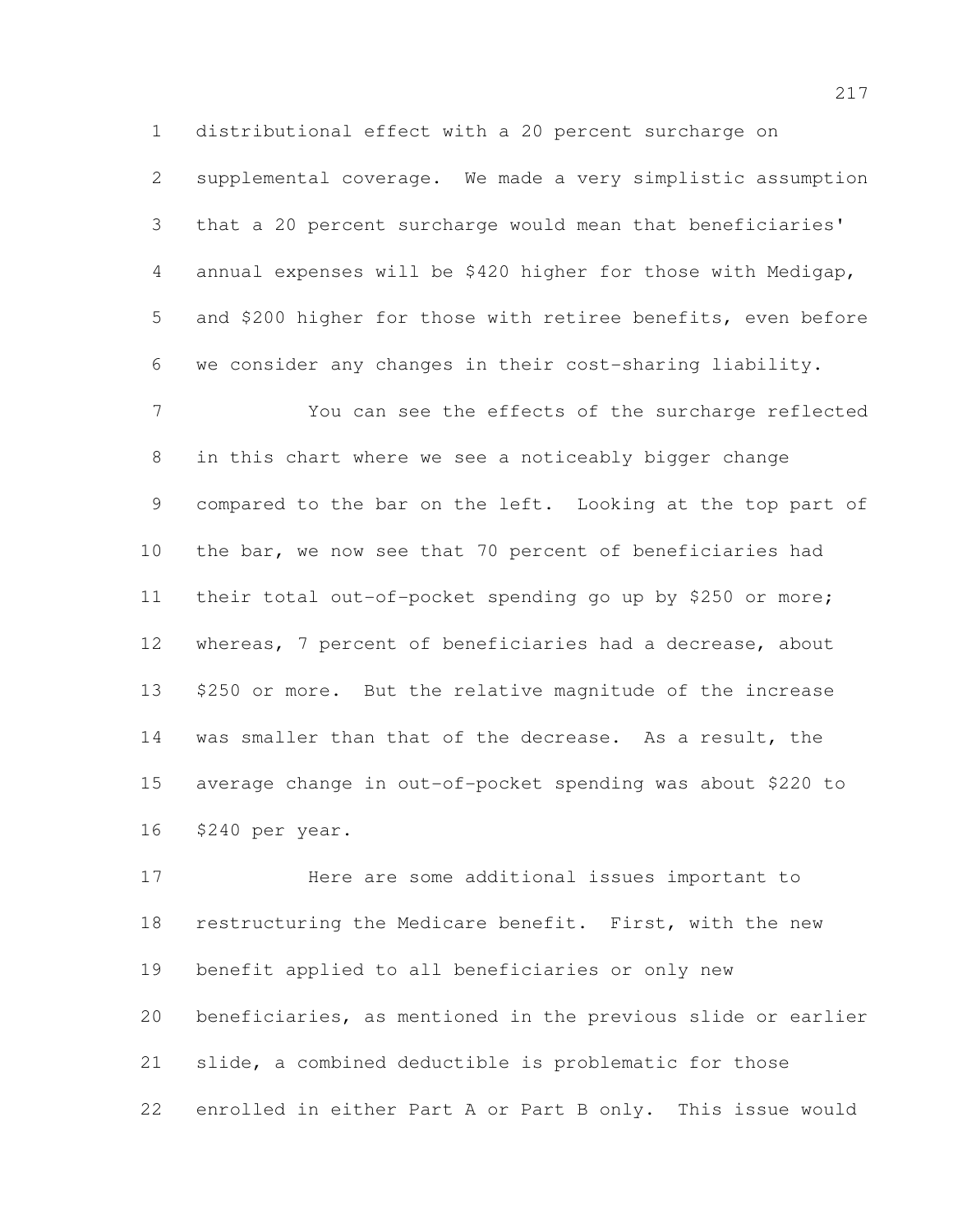need to be resolved in implementing the new benefit.

 Moreover, if there's a shift in the distribution between Part A and Part B spending under the new benefit, Part B premiums would be affected. We haven't discussed this effect, but such a change in Part B premiums would be included in the CBO score as a change in offsetting receipts to the program.

 Here is the Chairman's draft recommendation. It reads: The Congress should direct the Secretary to develop a new fee-for-service benefit design that includes an out- of-pocket maximum, a combined deductible for Part A and Part B services, co-payments that may vary by type of service and provider, Secretarial authority to alter cost-sharing based 14 on the evidence of the value of services.

15 And we want to make two quick points here. First, the Secretarial authority to alter cost-sharing can mean either increasing or decreasing cost-sharing based on utilization and clinical evidence. And second point, we would like to clarify that in making such changes in cost- sharing, the Secretary would determine that they would not compromise the quality and the Office of the Actuary would certify that they would not increase program costs. The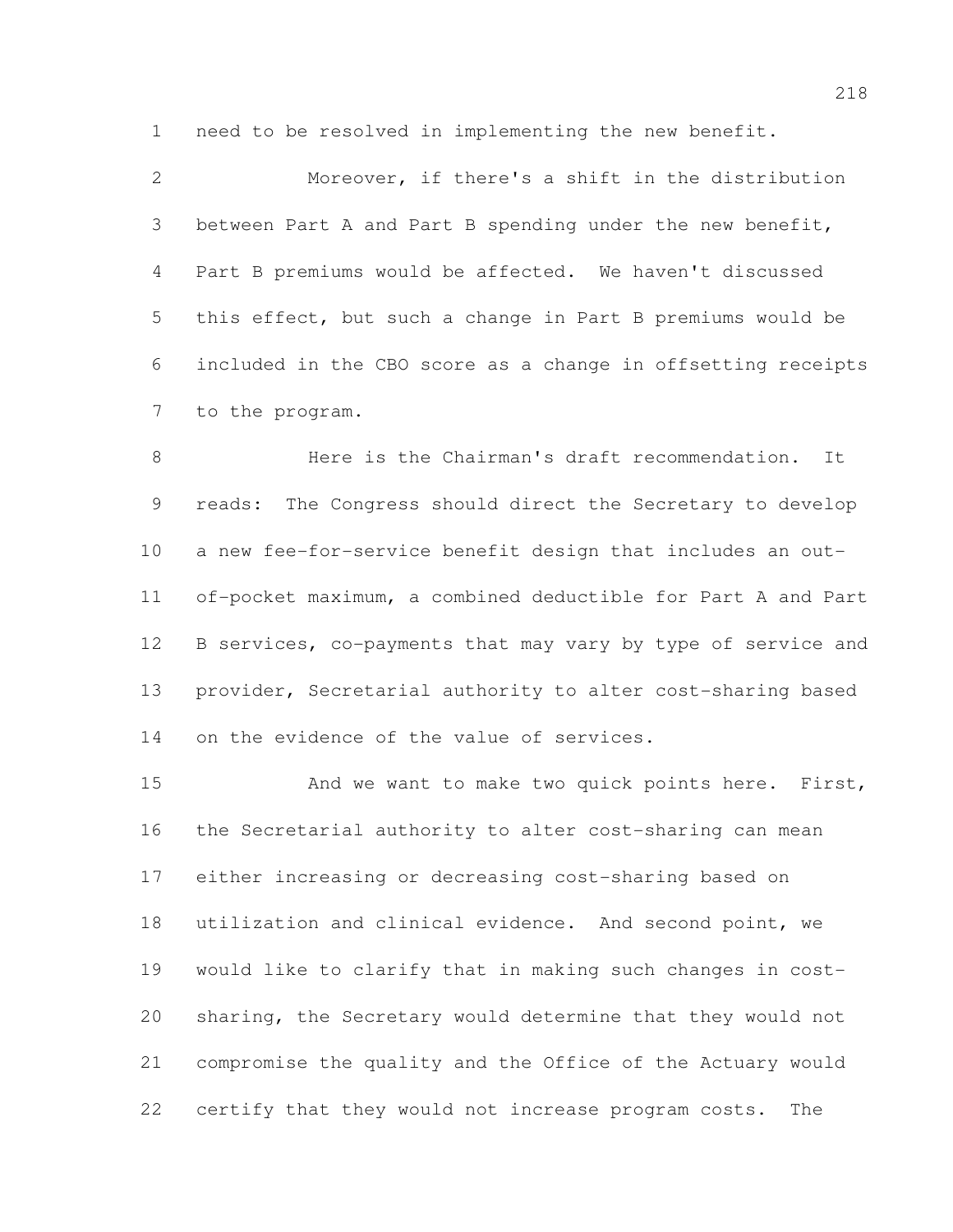second point is not yet in the paper, but will be included in the next draft.

 So now returning to the draft recommendation, the last two bullet points read: No change in beneficiaries' aggregate cost-sharing liability, a surcharge on supplemental insurance. The draft recommendation may have the following effects: For the Medicare program, spending would depend on the levels of the cost-sharing and surcharge specified in the ultimate benefit package.

10 Under the new benefit and surcharge, most beneficiaries would pay slightly more on average for their Medicare and supplemental benefits, but an out-of-pocket maximum would provide protection against the very high spending and also reduce the risk and uncertainty of potentially very high spending. If the individual's cost- sharing were to go up, he or she is likely to reduce both the effective and ineffective care and some beneficiaries may experience worse health because of it.

 Finally, those beneficiaries with supplemental insurance would pay the surcharge if they decide to keep their coverage. For Medigap plans, the surcharge would increase their premiums and some beneficiaries might drop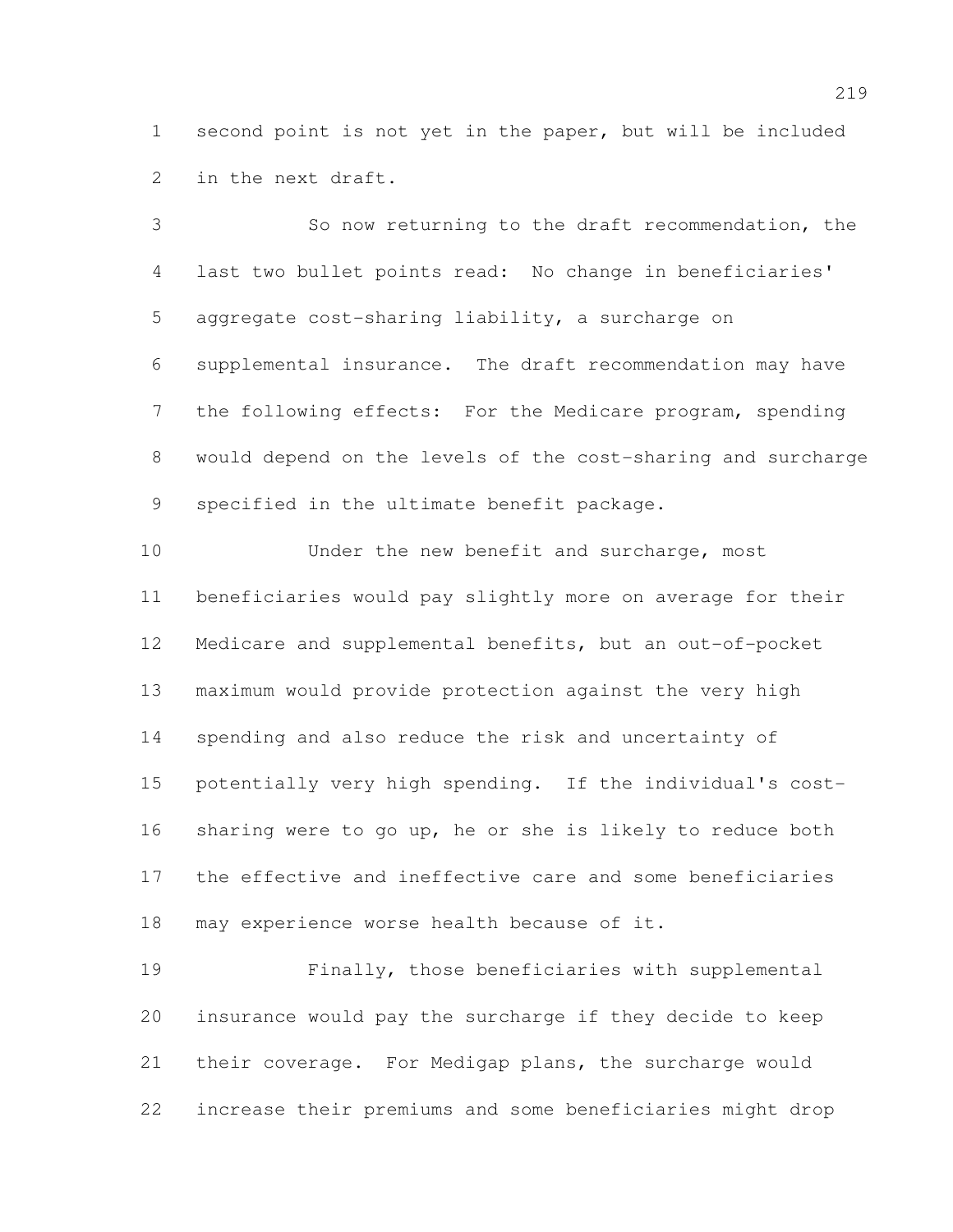their Medigap or move to Medicare Advantage in response to the Medicare benefit change and higher Medigap premiums. The effects on employers offering retiree benefits are quite uncertain and will depend on various factors.

 That concludes our presentation and we look forward to your discussion.

 MR. HACKBARTH: Okay. Thank you, Julie. Well done. Let me ask a couple questions on Page 9. So in your modeling of this, you excluded dual eligibles. Could you just say a little bit about why and whether that might buy us the results one way or the other?

 DR. LEE: So our simplifying assumption was that whatever happens to the fee-for-service benefit, the Medicaid will wrap around the cost-sharing of the changed benefit in the same way that they do now.

16 MR. HACKBARTH: And then on the bottom part of the page, the modeling uses the 20 percent surcharge. Could you just say a little bit more about why 20 percent as opposed to some other number?

DR. MARK MILLER: Probably not.

21 MR. HACKBARTH: That's fair enough.

DR. MARK MILLER: I mean, just to give you a sense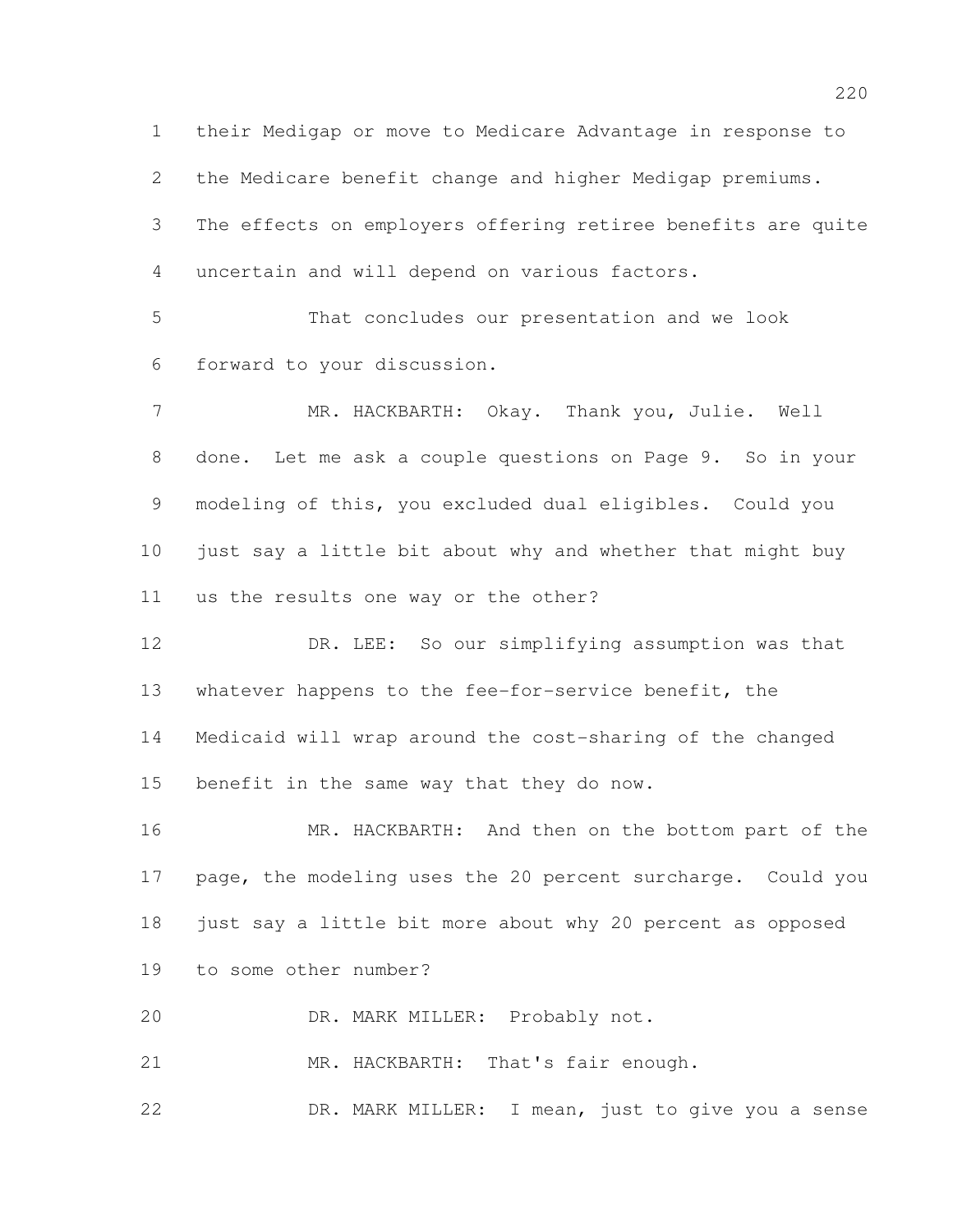of a few things about this, if you look at the added costs that wrap around policies impose on the program, you actually end up with a larger number than 20 percent. I think some of our thinking was to have a placeholder number to kind of focus people's attention. The other thing about this is the surcharge, if the premium is higher because the benefit package is larger, then you're paying 20 percent of a larger number versus 20 percent of a lower number. But this is just a placeholder. This number could 10 be higher, smaller, whatever the case may be. But the one empirical point is, is the actual cost imposed is much higher than 20 percent. 13 MR. HACKBARTH: And then also in the surcharge, so this surcharge, of course, applies to individually purchased supplemental coverage. It would also apply to employer- sponsored insurance for retirees? 17 DR. LEE: That's correct. 18 MR. HACKBARTH: But it would not apply to Medicare Advantage plans on the basis that the Medicare Advantage plan is responsible for the full cost. So their structure of what we would think of as supplemental benefits, they fully bear the cost of that monthly?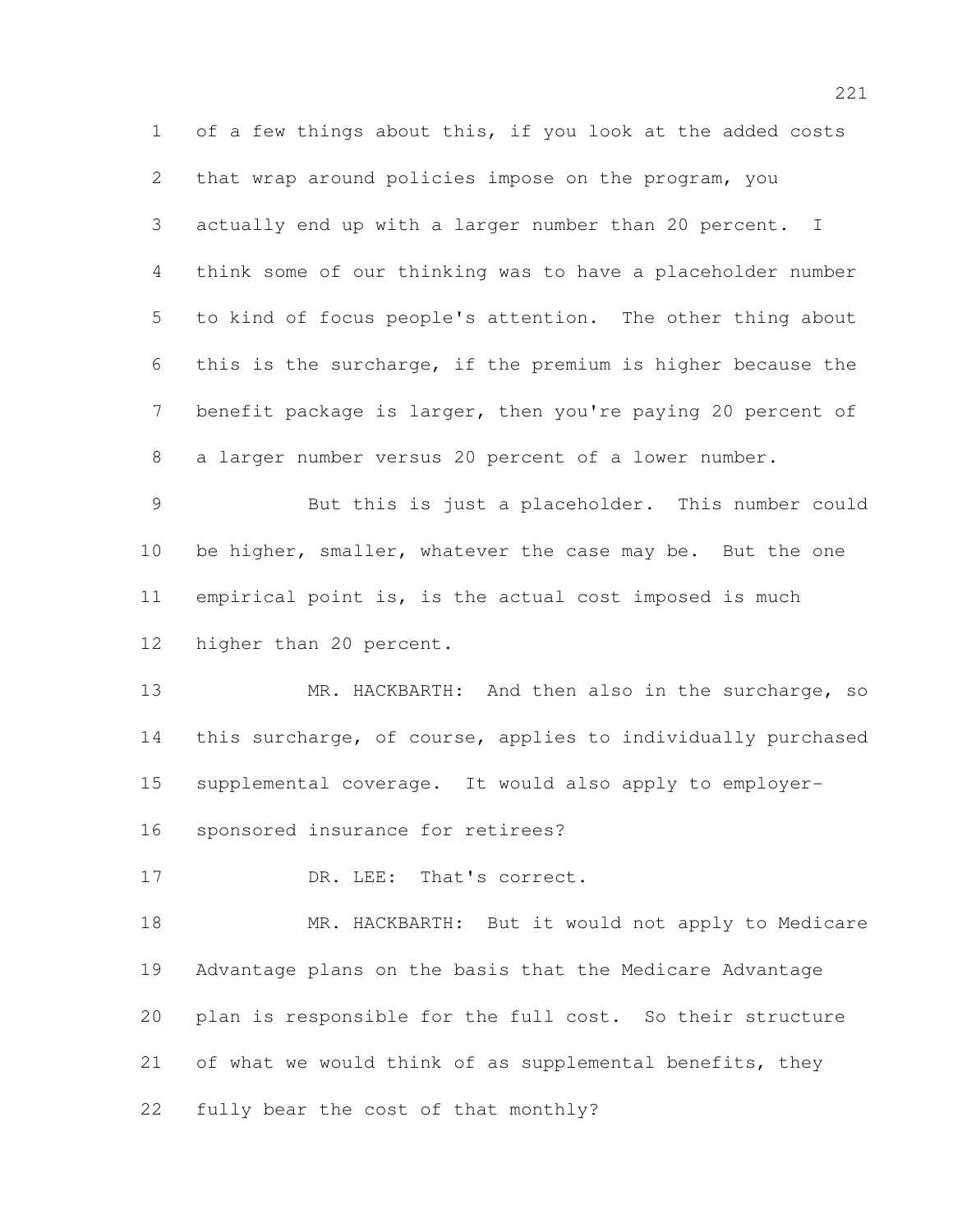DR. LEE: Yes. We think of it as within the Medicare Advantage program.

 MR. HACKBARTH: Right, right. And then on Page 10 in the bar chart on benefit changes with surcharge, as I recall our discussion at the last meeting, our working assumption, after consulting with actuaries, was that the surcharge, at least in the short-run, would not dramatically alter purchasing behavior of supplemental coverage, the type of supplemental coverage purchased. And so, this sort of assumes static levels of supplemental coverage. Is that right?

 DR. LEE: That's correct. At least the actuaries that we consulted, among the current beneficiaries who have supplemental coverage, the switching was going to be relatively small. So for this particular chart, we have assumed static.

17 MR. HACKBARTH: Okay. And then my last one is on Page 12 with the wording of the draft recommendation. Since this is my draft recommendation, this should have occurred to me before, but it did not. So the wording is, the Congress should direct the Secretary.

It just occurred to me that some people -- that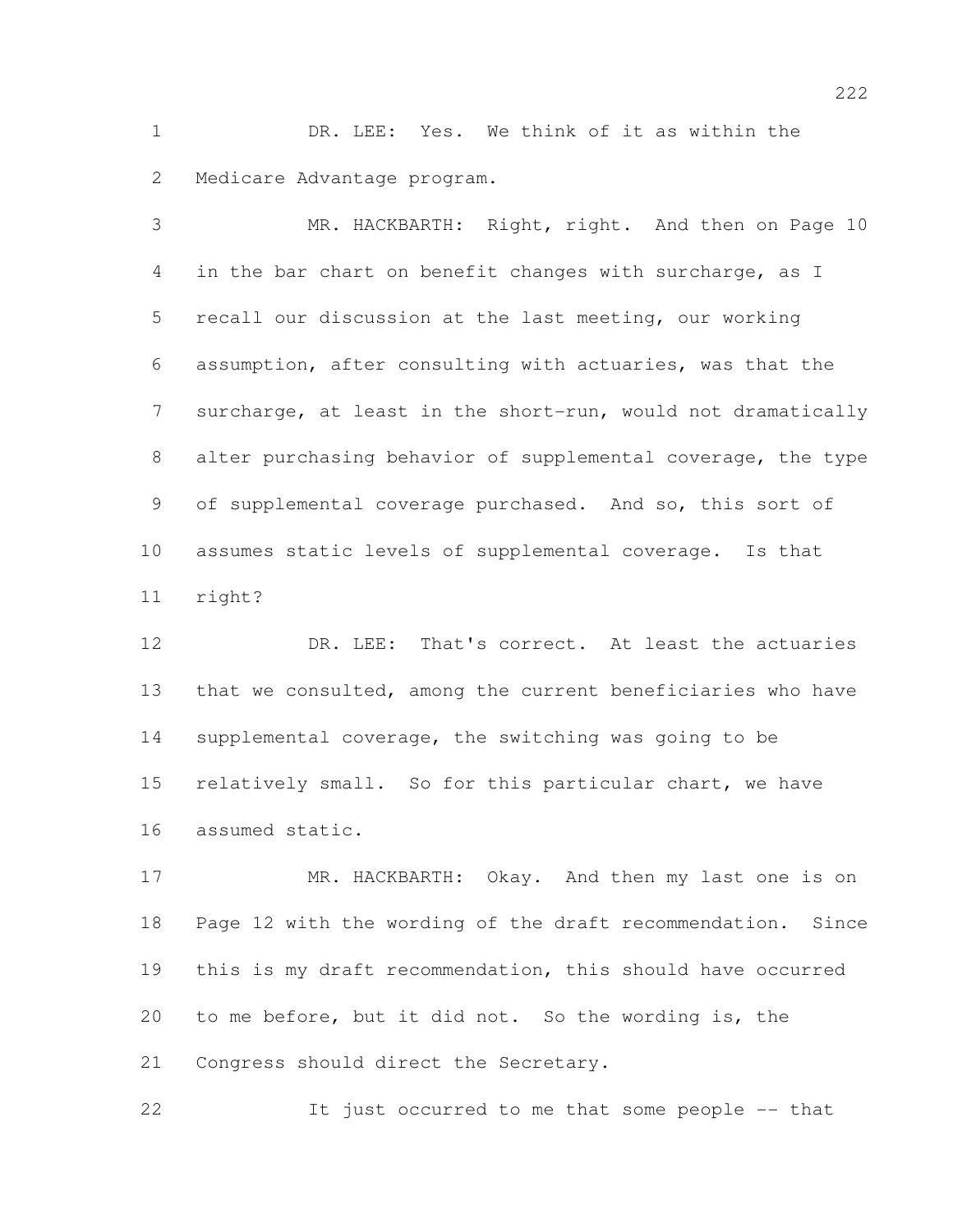could be construed in different ways. One potential

 interpretation of that is, we think this should be done and the details should be developed through a thoughtful process by the Secretary, and we have an illustrative package. So that's one interpretation.

 The other interpretation is that this is a mandated study from the Congress to the Secretary of HHS. This is just something we think should be studied, because there's no further action beyond the Secretary working on it. I offered the draft recommendation with the first interpretation in mind. I didn't think of this as a mandated study to the Department. And we may want to think, for the final version, about how to modify the words to make that clear.

 DR. MARK MILLER: And just so you know, we understood that that's your intent and that was what we meant when we wrote it, but I do see the ambiguity and we'll get that right.

 MR. HACKBARTH: Okay. So let's move. Bruce, you look like you're primed for clarifying questions.

 DR. STUART: Actually, I do have a clarifying question and it's on Slide 5. Glenn asked the question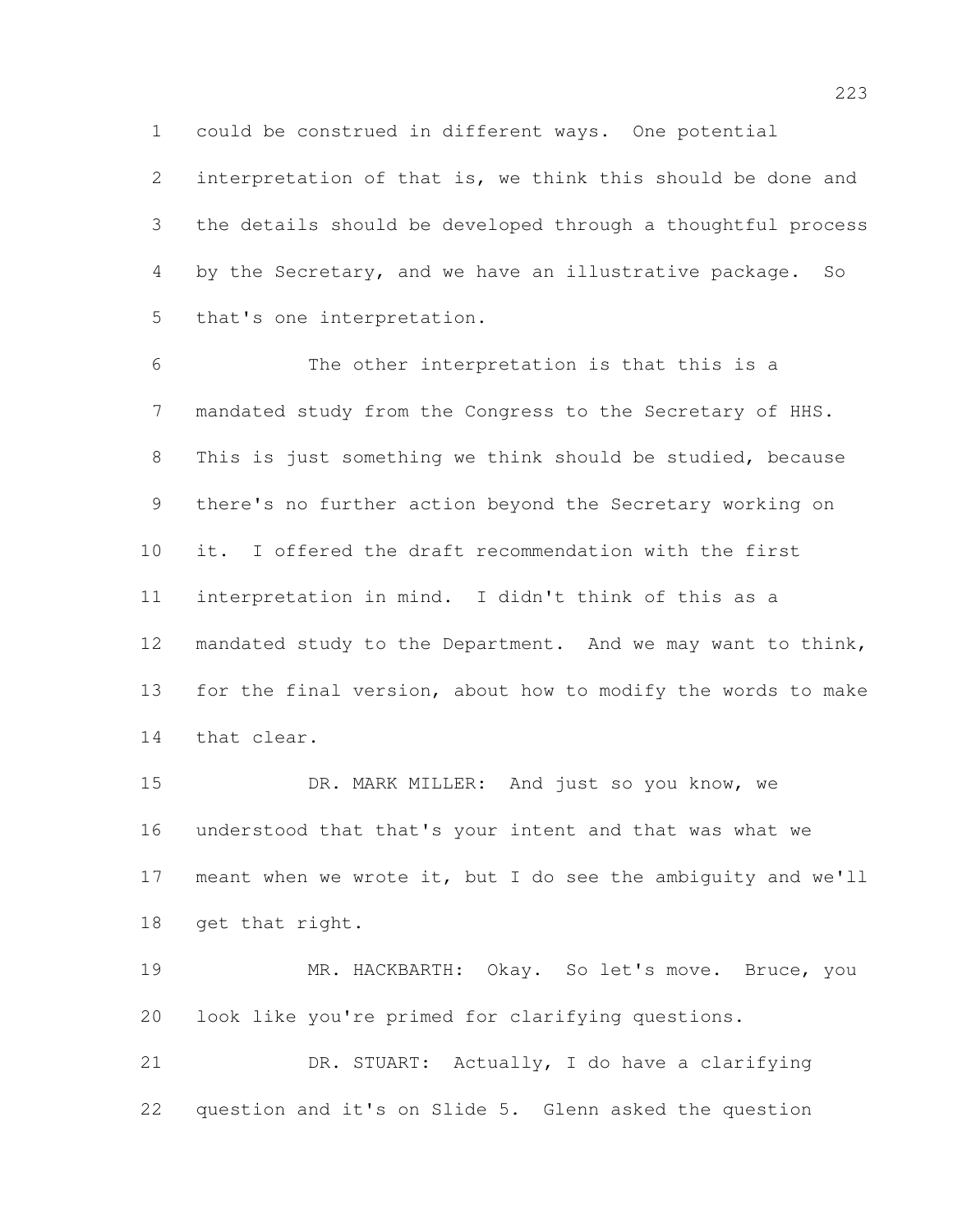about excluding duals. Can I assume that duals are excluded from this analysis?

 DR. LEE: They are actually included, but they had to have been involved for the full four years. DR. STUART: Harrumph. If you're a dual eligible, then you would not have any liability for these services. So I'm not sure what that would mean. If duals are included 8 and duals are generally more expensive, then that suggests to me that less than 6 percent of the non-duals are going to have liabilities of 5,000 or greater. 11 DR. LEE: Actually, I think I would need to clarify the semantics, so the duals would have a cost- sharing liability, but they might not have out-of-pocket spending if Medicaid isn't paying for their liability. So this one is just showing the liability under Medicare. DR. STUART: I'm not sure I understand that. 17 DR. MARK MILLER: The dual has liability. Somebody else pays it so they don't incur the out-of-pocket. So I think what she's saying is, this is a calculation of

 DR. STUART: Well, in many cases, there is no liability because Medicaid pays at a lower rate and it's

the liability.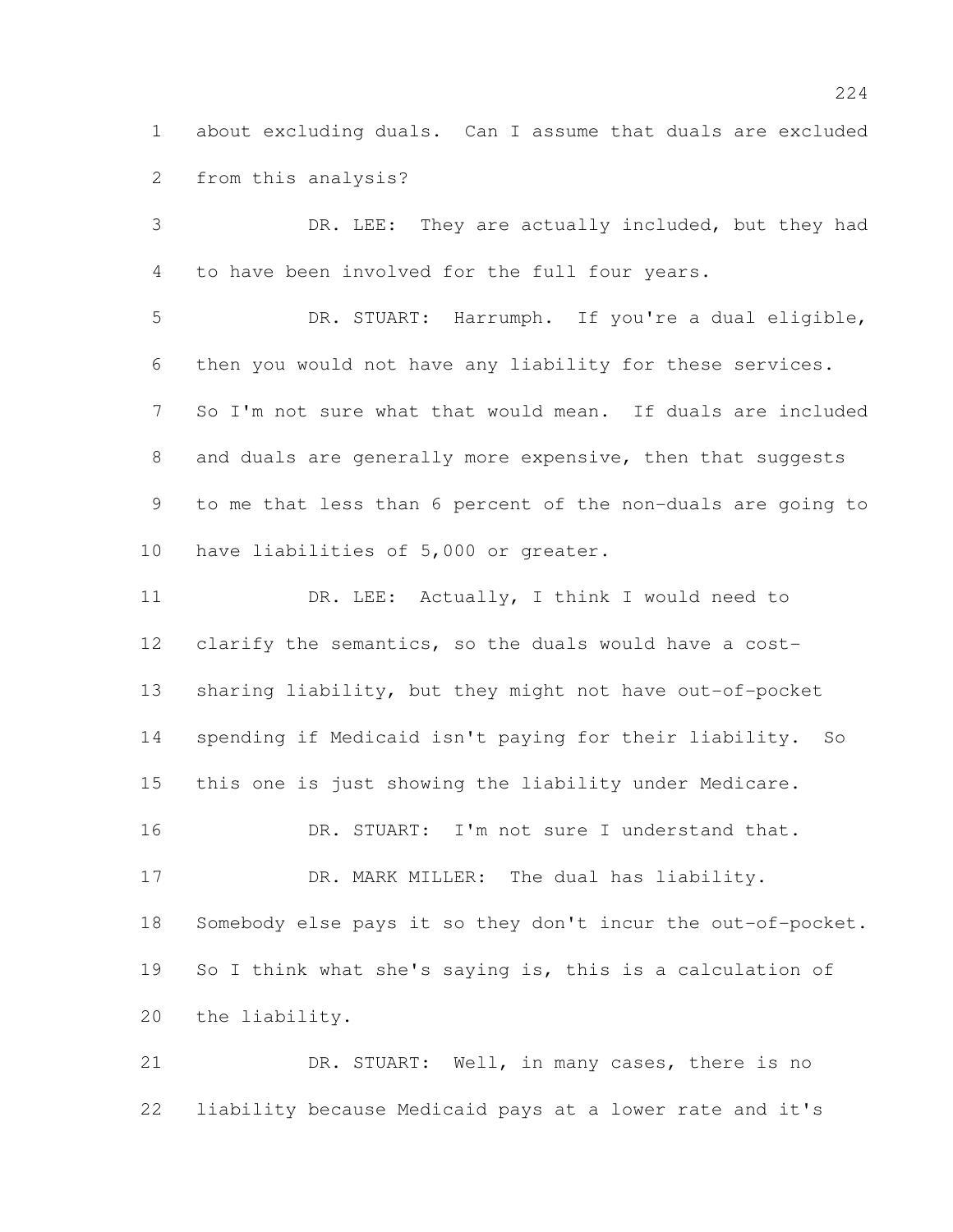1 just simply wiped off the -- you know, it's an accounting --

2 MS. BEHROOZI: Non-Medicare only.

MR. HACKBARTH: Yeah.

 DR. STUART: Well, that was one question, a clarifying question, and so I would just suggest that we think about that, because I think that the message that I took away from this is that if people have a liability, then they're expected to pay for it.

 But that leads to the other question and that is, do we have any sense of people who actually have the personal liability that would not be duals in that range of 5,000 or more who actually pay the liability? Because if we look at the income distribution of the Medicare population and we take out the duals and we look at that big bolus of people that have incomes between 100 and 200 percent of the poverty level, they're not going to be paying \$10,000 out-of-pocket. They just simply don't have it.

18 And so, one of the factors here that I'm wondering whether you've had a chance to think about, is whether this is helping institutions with their bad debts or is it actually reducing the true financial obligations of beneficiaries.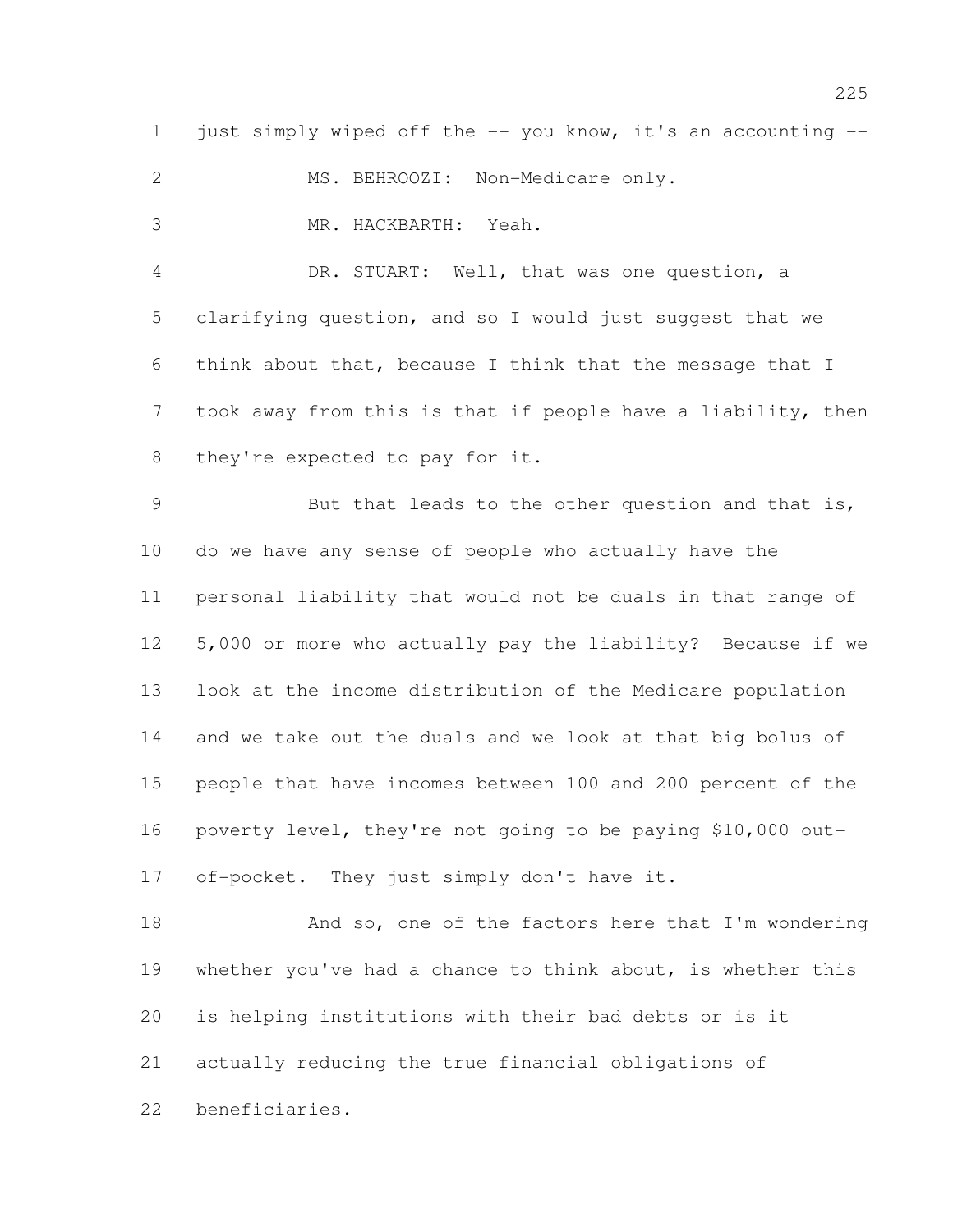MR. HACKBARTH: Is there any way to get at that question?

 DR. LEE: In terms of bad debt, we actually would not know that from the claims data. One thing that I will just kind of raise is that even though the income and savings or people's assets are correlated, in some cases, people are using their savings. That's another source of their financial resources. DR. STUART: Is that an assumption or do you know that? DR. LEE: There are some studies that indicate 12 that, suggest that. Now, I actually cannot say to what extent that we can generalize that. DR. STUART: But there is information on assets in the MCBS, in the income and asset supplementation that you might be able to address this question. And, in fact, there's a question in that INA supplement about whether you have medical liability.

 DR. MARK MILLER: And maybe you'll talk about this the second time through. I mean, notwithstanding the 21 ability to quantify it, I think one of your statements stands, which is in some instances, what we're doing is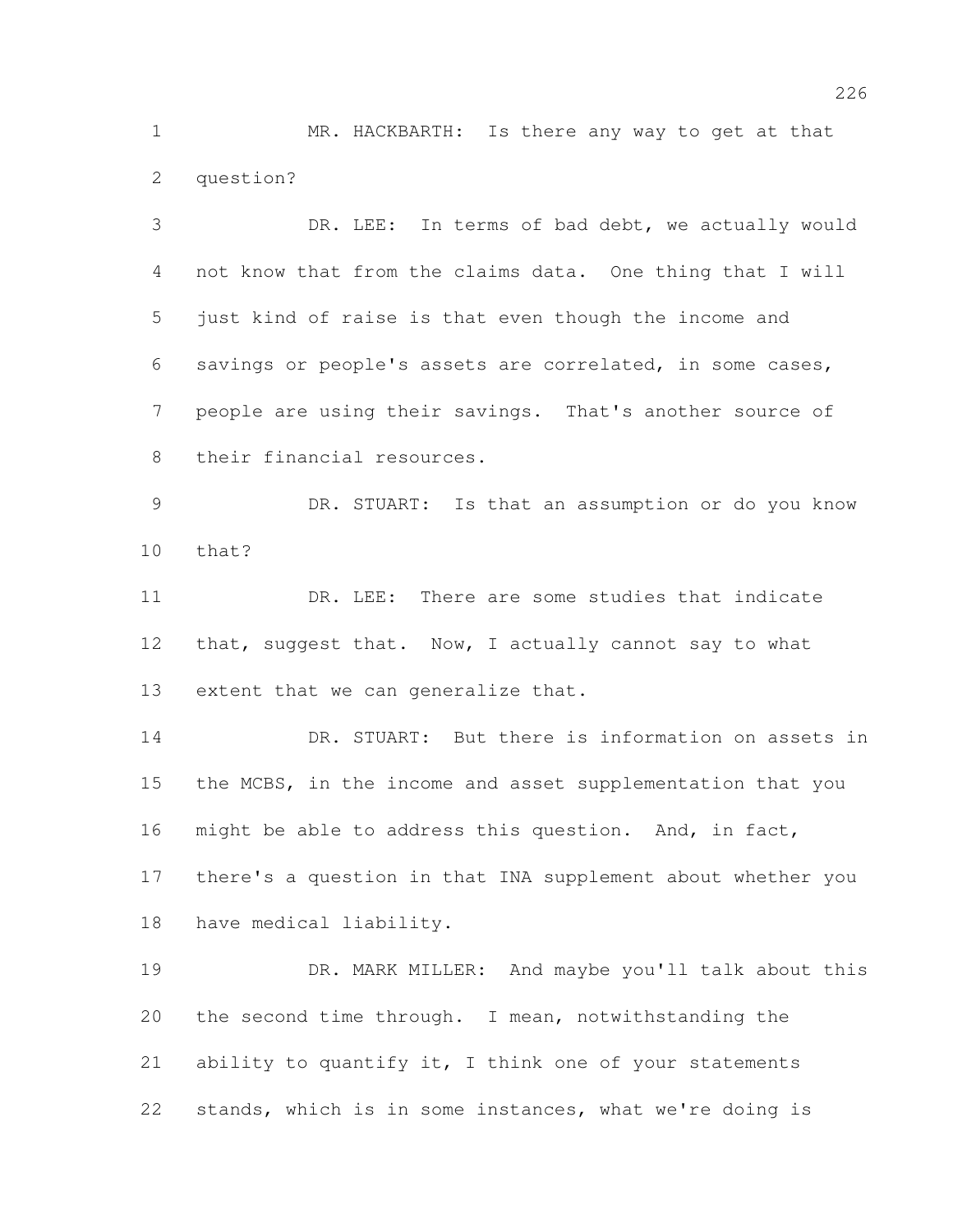probably helping the institution because the beneficiary 2 doesn't, in the end, end up paying that, although it can be, you know, there's peace of mind and that type of thing because they can be continued to be pursued for it, at least at some level.

 And so, yeah, maybe the second time around you might, if there's some significance that that would lead you in a different direction, speak to it.

 MR. HACKBARTH: George, clarifying questions? 10 MR. GEORGE MILLER: Just a quick one about demographically, do we know if this would have an adverse impact financially on inner-city or those who may have lower economic status? I think you've already covered dual eligibles. Have we broken this down by demographic information, race, in any way? DR. LEE: This particular slide or the more

18 MR. GEORGE MILLER: The more general information, but this slide as well. Do we have a disproportionate impact just demographically?

general?

21 DR. LEE: Demographic information as to age, sex, race.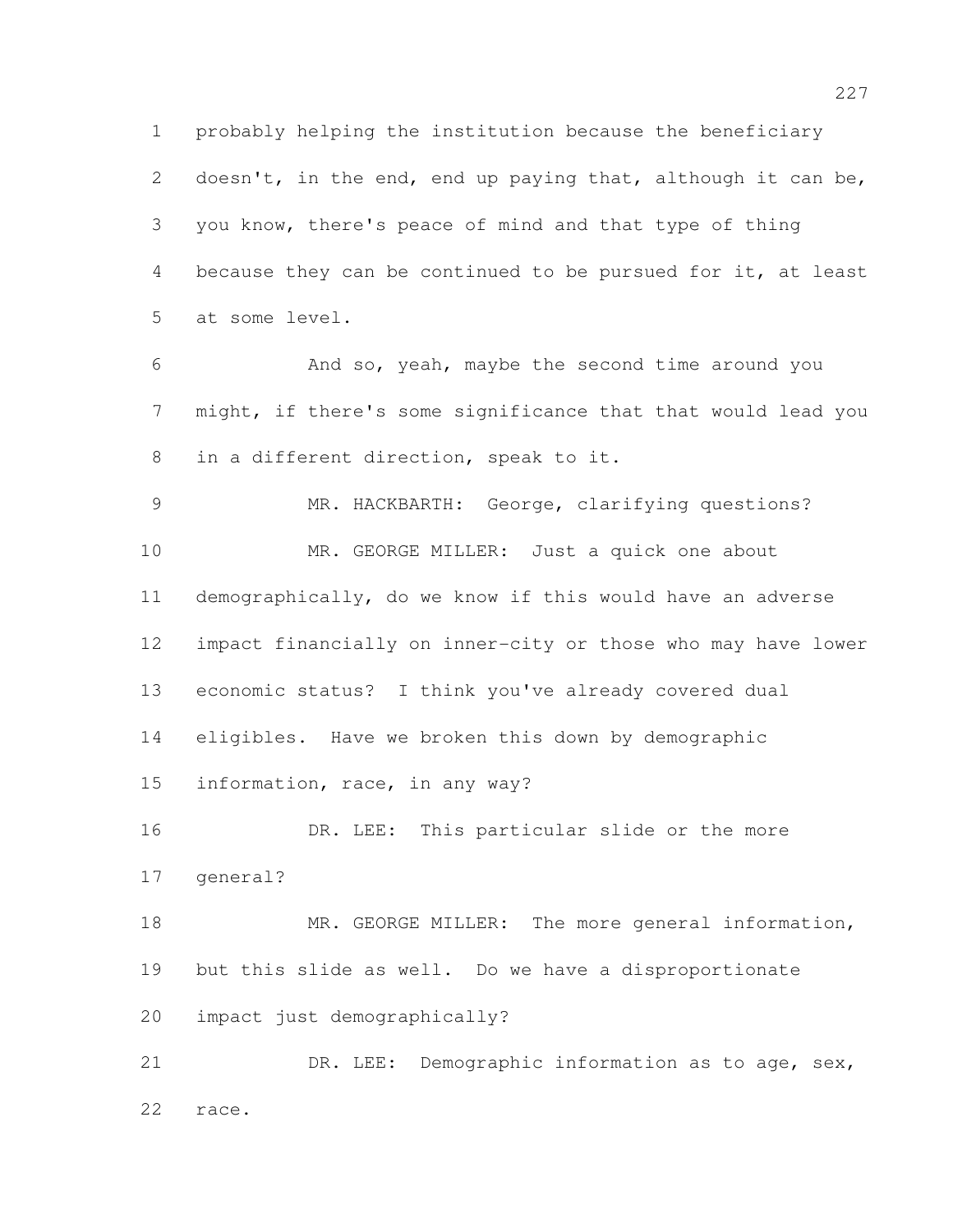1 MR. GEORGE MILLER: Okay.

 DR. LEE: That information we can get. MR. GEORGE MILLER: Okay. DR. LEE: Income would not be, although we have used the Part D LIS status as an indicator, and I don't believe we have actually seen anything that's disproportionately. 8 MR. GEORGE MILLER: Disproportionately? DR. LEE: Yeah. MR. GEORGE MILLER: Okay. Yeah, I'd like to see that. Thank you. DR. BAICKER: Two quick clarifying questions on the assumptions in Slide 9. So for supplemental coverage, you're assuming that the premiums stay the same except for the surcharge when you layer that on? I would have thought that premiums would change because the liability that the plan faces is changing because of the changing Medicare benefit. 19 DR. LEE: But overall, we held to the cost-sharing liability about the same, so we introduced out-of-pocket maximum, but we raised the cost-sharing on other parts, like

home health. So the kind of aggregate remained about the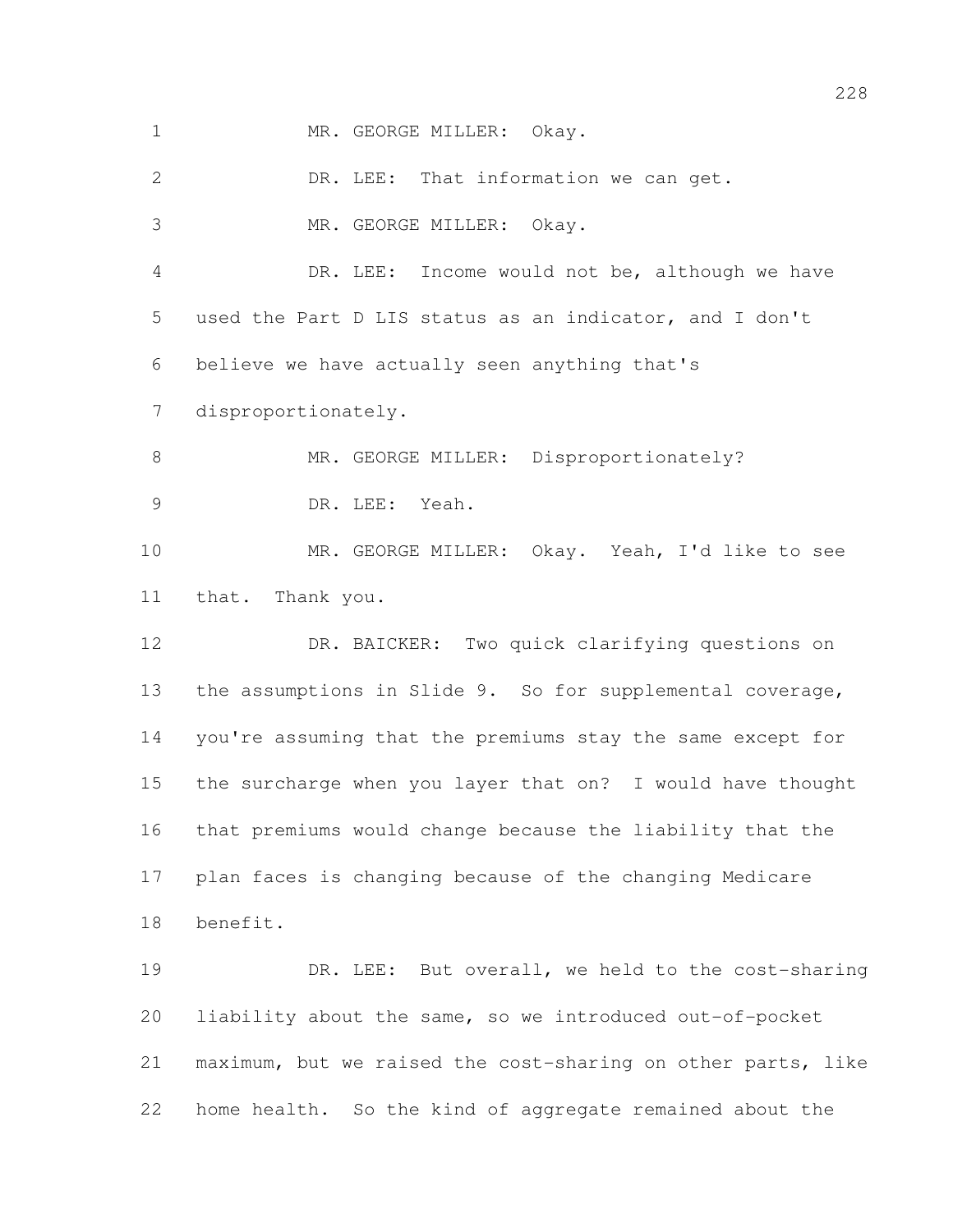same.

| $\overline{2}$ | DR. BAICKER: And that plays out the same? It's               |
|----------------|--------------------------------------------------------------|
| 3              | changing the composition in a way that's neutral to the      |
| 4              | Medigap policy because their coverage is the same across     |
| 5              | those different dimensions that you've changed?              |
| 6              | DR. LEE: Yes, the kind of average we held it                 |
| 7              | roughly the same.                                            |
| $8\,$          | DR. BAICKER: And then in terms of the behavioral             |
| 9              | assumptions, you're building in some elasticity based on the |
| 10             | price. Is that only applying to people who don't have        |
| 11             | Medigap coverage? Because the people with Medigap coverage   |
| 12             | are still not seeing a price change, so you're getting very  |
| 13             | little behavioral change because it's only a few people?     |
| 14             | DR. LEE: That's correct. So we applied the                   |
| 15             | behavioral assumption to how -- you know, there have been    |
| 16             | changes in the cost-sharing liability. It works through      |
| 17             | their supplemental, so it changes whatever the change in     |
| 18             | out-of-pocket spending that comes out, and that's the number |
| 19             | to which the behavior was applied. So it's the -- your       |
| 20             | supplemental status changes or not changes your out-of-      |
| 21             | pocket even though that Medicare benefit might have changed, |
| 22             | and your behavior is a function of what you are paying out-  |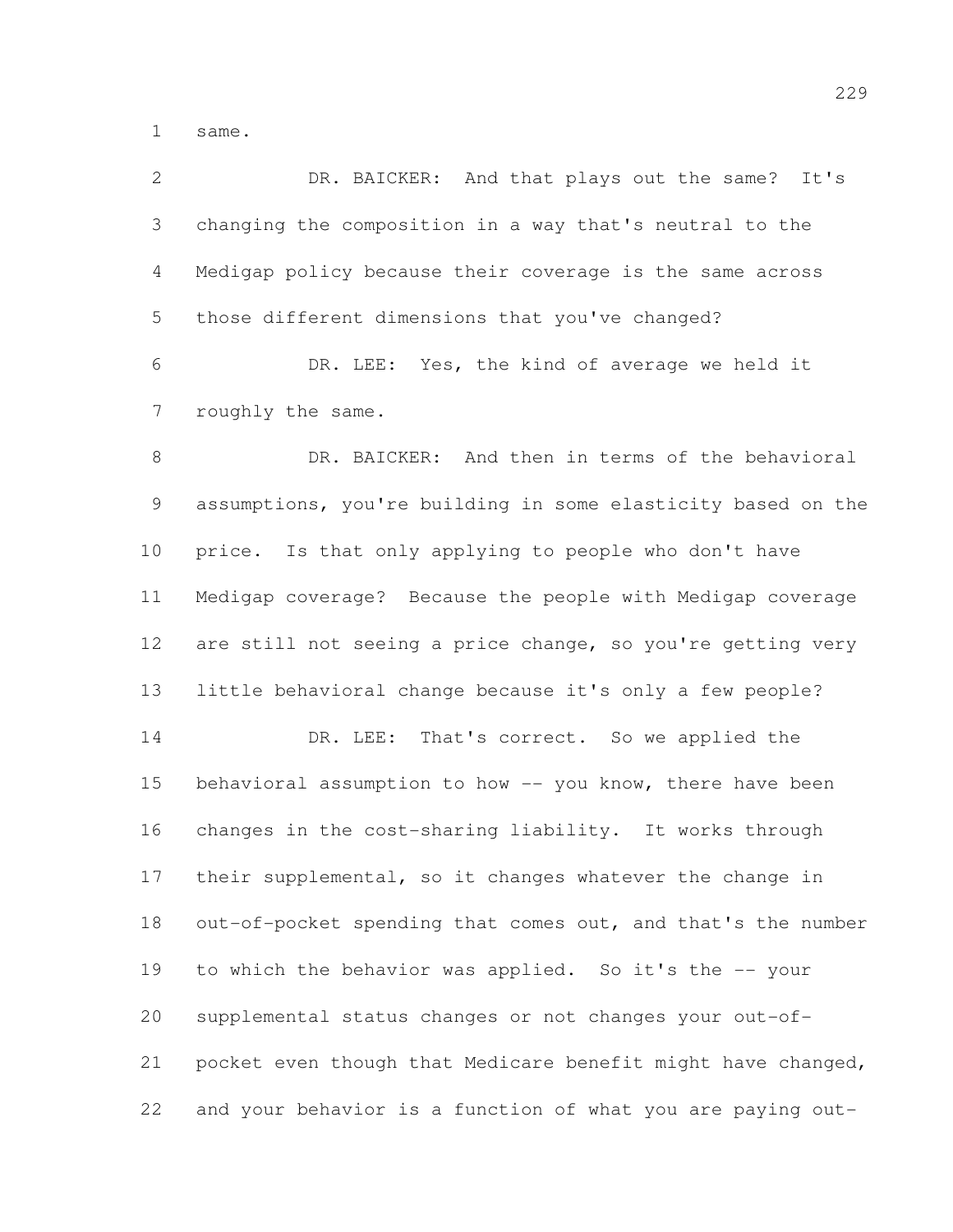of-pocket.

| $\mathbf{2}$    | DR. BAICKER: And then the last question under the            |
|-----------------|--------------------------------------------------------------|
| 3               | assumptions, is the only change in Medigap policies that     |
| 4               | you're modeling is that a small share of people drop in      |
| 5               | response to the increased share -- in response to the excise |
| 6               | tax or whatever --                                           |
| 7               | MR. HACKBARTH: Surcharge.                                    |
| $8\,$           | DR. BAICKER: Surcharge, surcharge -- there are no            |
| 9               | taxes here -- in response to surcharge, but not the form of  |
| 10 <sub>o</sub> | insurance coverage. So the plans all still look the same?    |
| 11              | DR. LEE: That's correct.                                     |
| 12              | DR. BAICKER: It's just some people don't take                |
| 13              | them out. Okay, thank you.                                   |
| 14              | MS. BEHROOZI: Sorry. I thought of a question                 |
| 15              | that I had when I was reading the paper. You do a chart of   |
| 16              | the Medigap policy, the standard policies and what they      |
| 17              | cover. K and L include more cost-sharing and then have the   |
| 18              | out-of-pocket cap a little bit later on, I guess, than some  |
| 19              | of the other ones do.                                        |
| 20              | I know you've talked about this before.<br>In what           |
| 21              | proportion do people who choose Medigap policies choose K    |
|                 |                                                              |

and L? Are they down at the lower end or do people prefer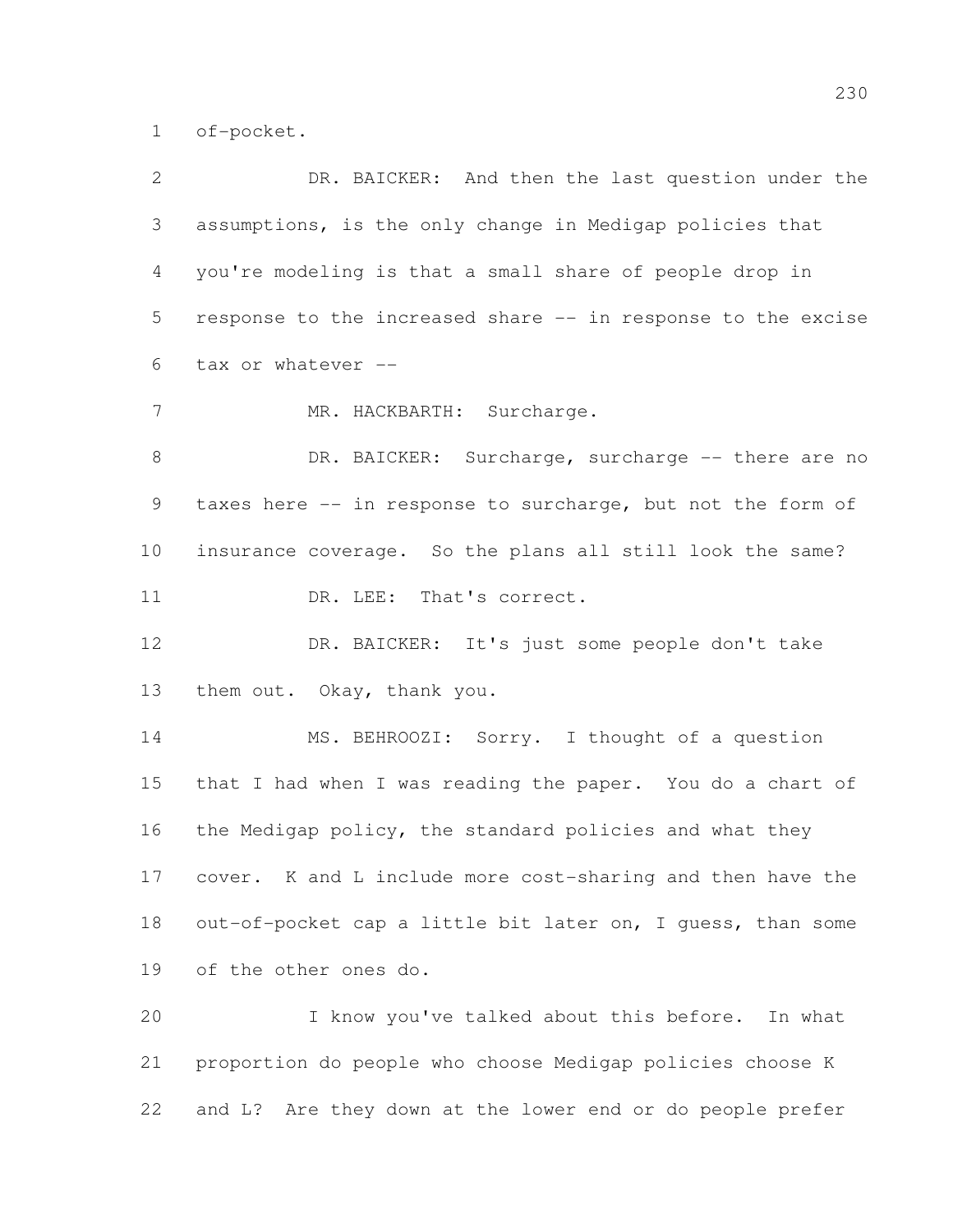those?

 DR. HARRISON: K and L are not popular. I think it's a total of less than 1 percent of policies. The newer N has become popular, though. DR. BERENSON: Yeah, a couple are clarifying. Could you go to Slide 10, please? I just want to make sure I understand. The note says that you're not including beneficiaries enrolled in Medicare Advantage in Medicaid. You are including those without any supplemental insurance. So they would be in the second group, benefit changes with surcharge. They presumably wouldn't be affected by adding a surcharge because they don't have it. So they're included in that calculation? 14 DR. LEE: That's correct. So for that group, between the two bars, their underlying data would be the same. 17 DR. BERENSON: So I just want to pursue so I understand. First Glenn asked and then Kate followed up. The advice you've gotten from actuaries, was it that the surcharge, they wouldn't be willing to estimate with the 20 percent surcharge that there would be any choice changes, or was it that with this whole benefit package change, they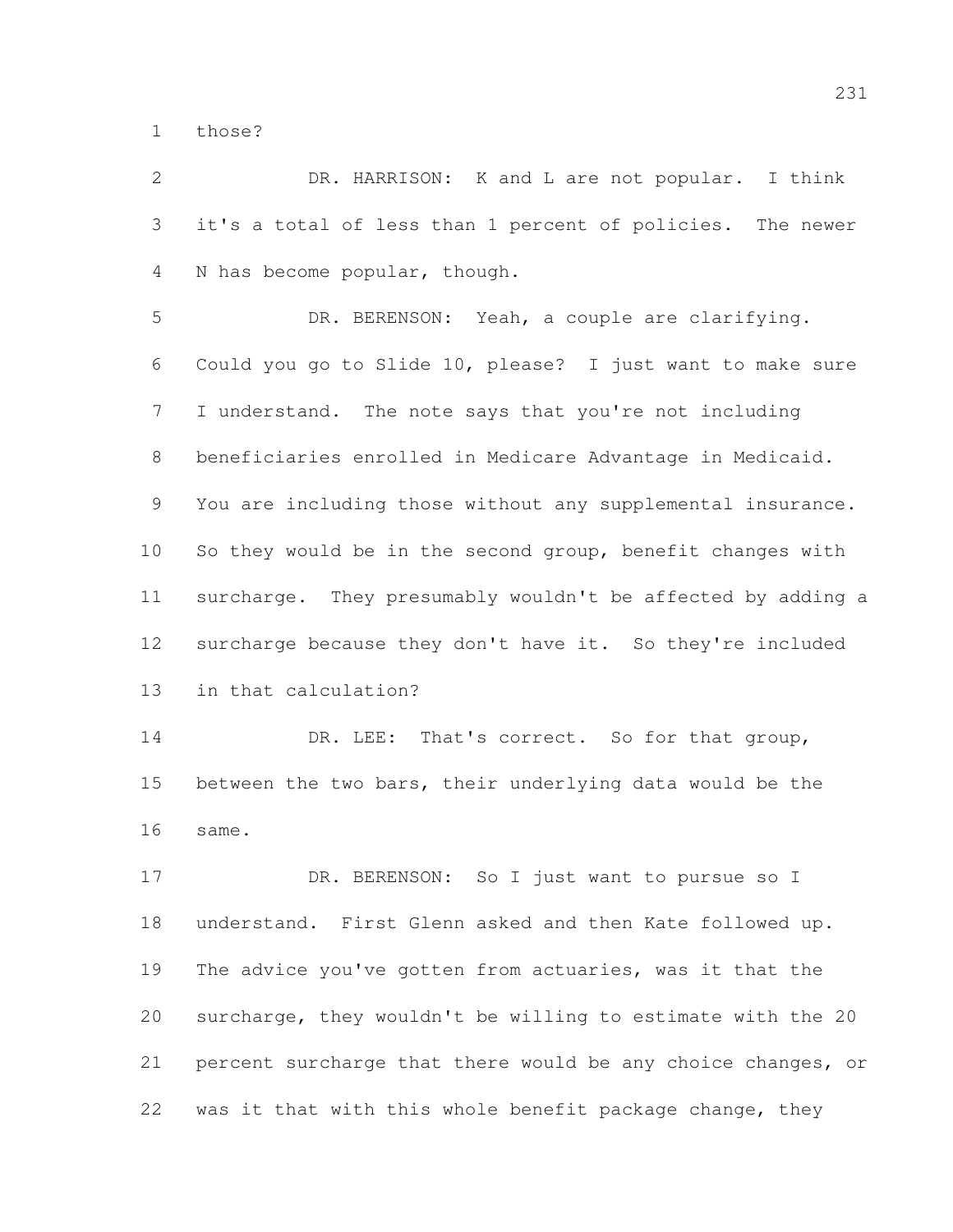would not be able to estimate how many people might drop getting supplemental insurance in the first place, or both? Would you clarify that for me?

 DR. LEE: So their kind of opinion was that people who currently have a supplemental insurance, they like having that coverage. So their decision is going to be sticky because they're already starting with the state of having that insurance. So whether the benefit, the basic benefit has changed or that the price of their supplemental benefit has changed, it's relative how they are comparing the benefit -- the advantage of having the supplemental insurance versus the cost of having that insurance.

 But it's at least among the current beneficiaries 14 with the supplemental coverage, that will be not very 15 sensitive. Now, they did also, I think, believe that if you are starting out at age 65 trying to decide whether to get 17 supplemental coverage or not, then that decision probably is going to be different.

19 DR. BERENSON: Have you tried to quantitate for, let's say, the low user, the average user, and the high user? If somebody who has Medigap insurance today dropped it, what the net would be on their out-of-pocket spending?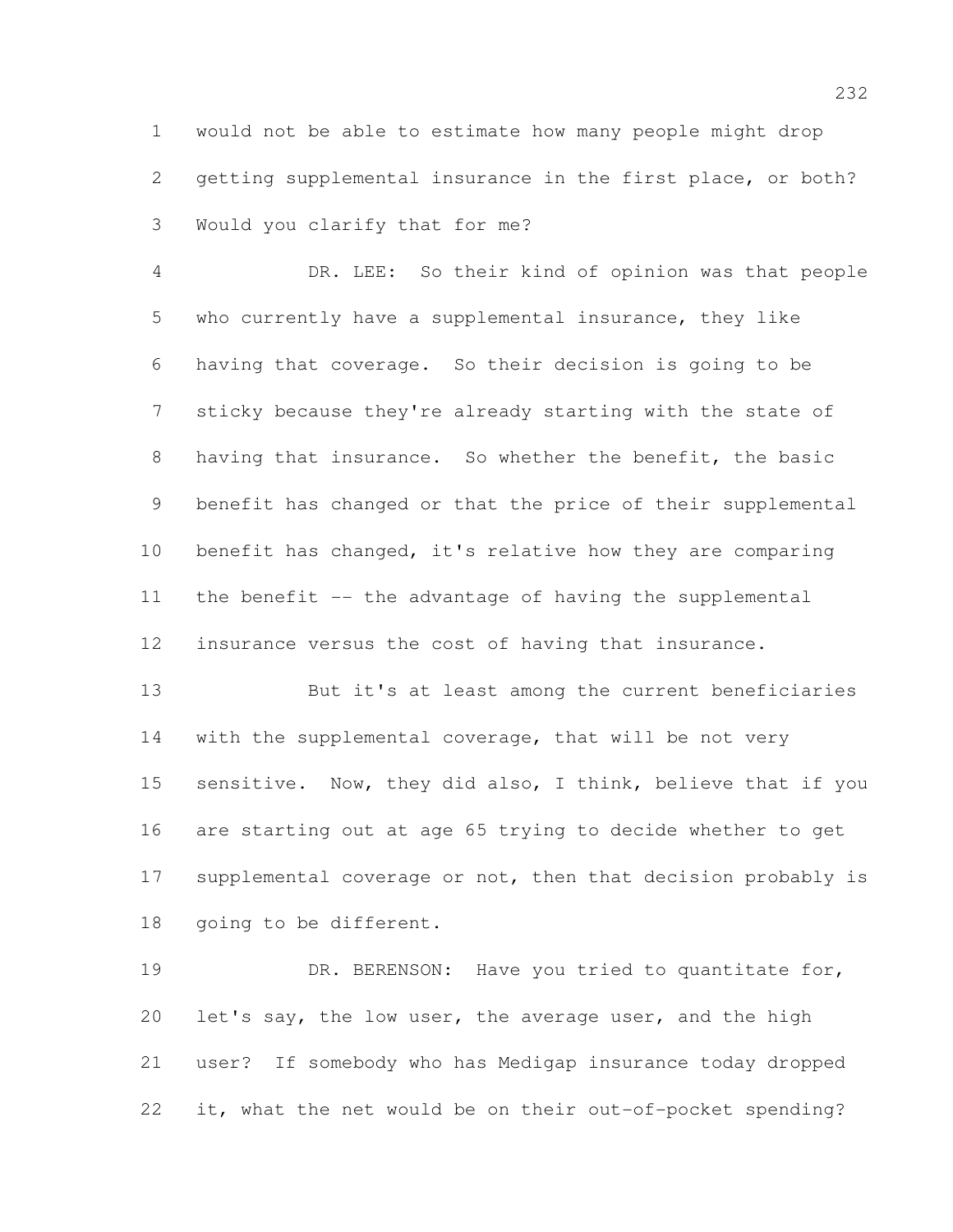1 DR. LEE: The short answer is that we have not. The -- yes, I'll end there.

| 3              | DR. BERENSON: I quess if I were -- I'm not an                |
|----------------|--------------------------------------------------------------|
| 4              | actuary happily, but I'd want to know the degree to which    |
| 5              | the amount of benefit -- I mean, I'm assuming there would be |
| 6              | some net benefit if you're no longer paying very high        |
| 7              | premiums and relatively high premiums and you're going to    |
| 8              | avoid the surcharge that's going to be applied.              |
| $\overline{9}$ | At the same time you have more direct out-of-                |
| 10             | pocket spending for co-insurance, and now you have out-of-   |
| 11             | pocket protection for catastrophic expenses, that the net is |
| 12             | going to be a positive. I think it might be helpful to sort  |
| 13             | of see how much we're talking about for different kinds of   |
| 14             | beneficiaries, to at least challenge the actuaries to, you   |
| 15             | really don't think people would make a different selection   |
| 16             | with this kind of savings?                                   |
| 17             | If it turned out it was 38 cents, then maybe                 |
| 18             | that's one thing. If it was in the hundreds of dollars, one  |
| 19             | might be in a better position to assess whether their        |
| 20             | judgment sort of has credibility. Does that make any sense?  |
| 21             | DR. LEE: Yes. So I think one simple way of                   |
|                |                                                              |

looking at the kind of a comparison that a beneficiary could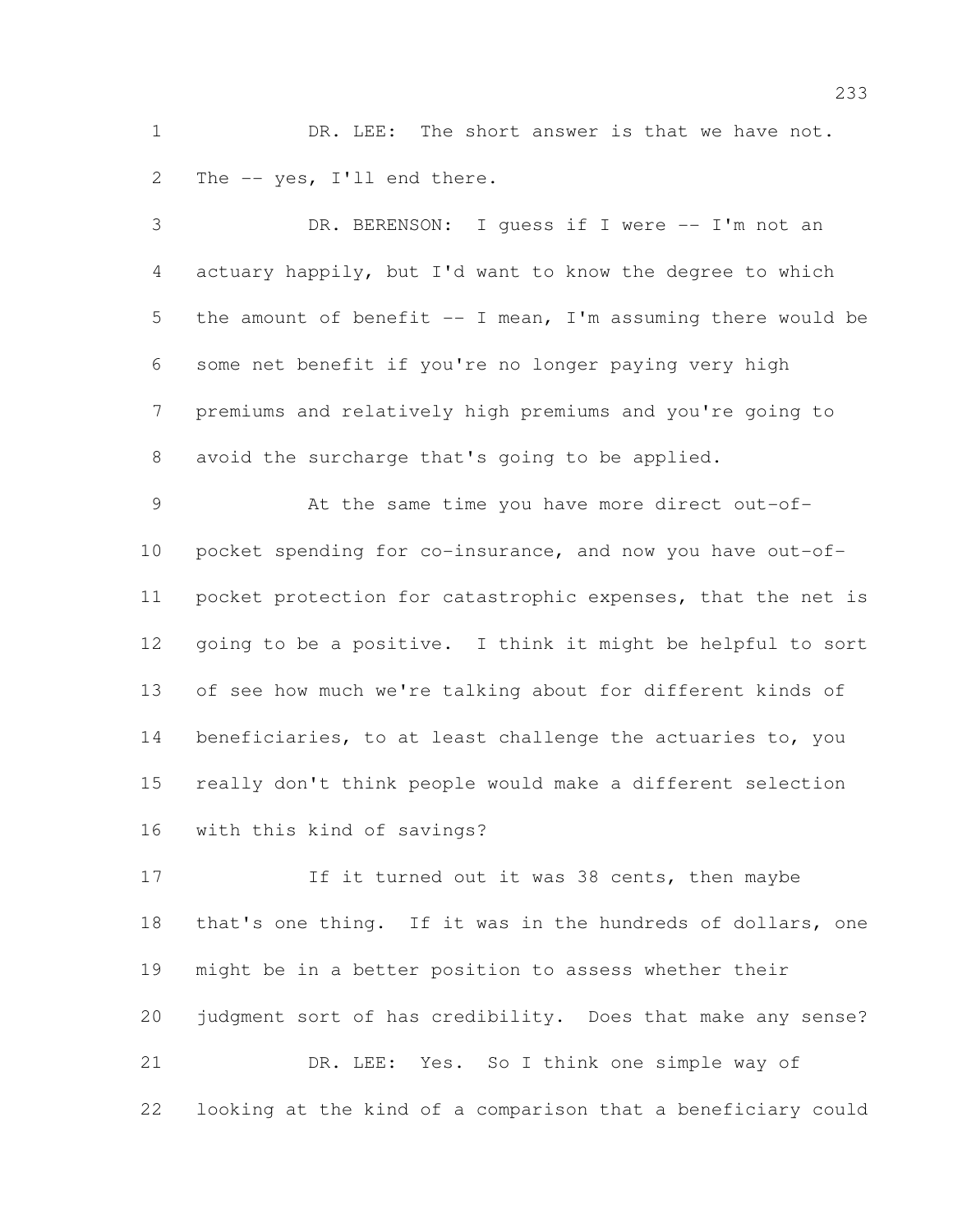make, and this is just only in terms of what an expected benefit would be, is if you are paying \$2,000 a year for Medigap coverage, that means if you don't have it, that's \$2,000 in cost-sharing liability under Medicare that you could actually use those premiums for.

 \$2,000 in cost-sharing liability, that implies more than \$10,000 into Medicare or spending for Medicare services. That's quite a high number. One thing that actuaries did point out is that with out-of-pocket maximum at \$5,000, that is statistically, it's good protection. But for some people, 5,000 is still too high and they want to protect, or maybe at 2,000 or at a lower level.

 So supplemental coverage, the extra protection they are providing for 5,000 -- between 5,000 and 2,000, or some lower number, that still might be valuable to them and that might be one of the reasons why they might still consider it.

 MR. HACKBARTH: I'm just glad Cori wasn't here to hear your hurtful comments about actuaries.

 MR. GRADISON: Julie, this is a comment more on me than on actuaries.

MR. HACKBARTH: Bill?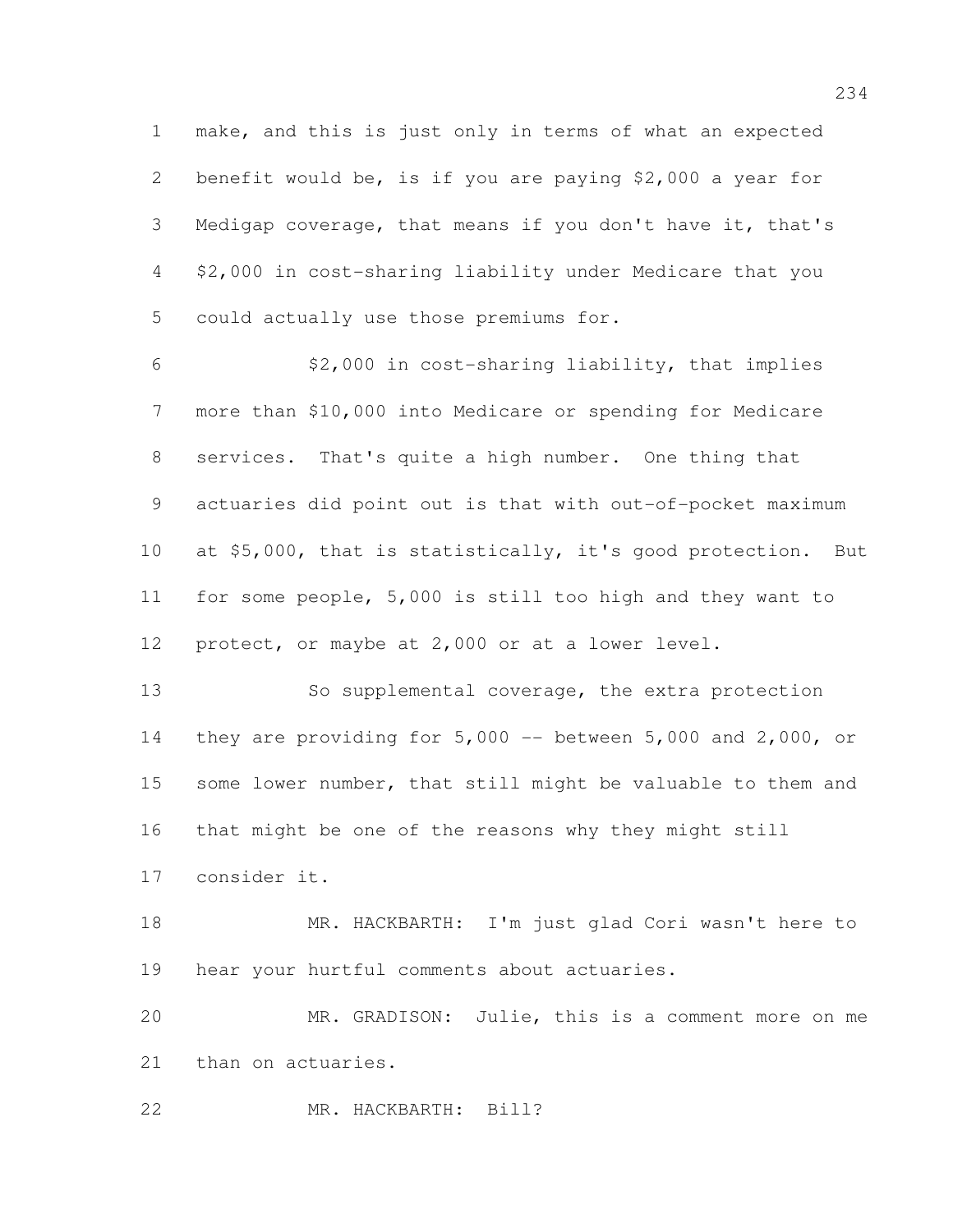MR. GRADISON: Could you remind me, Julie, what happens with beneficiary responsibility for preventive services? DR. LEE: The idea is that they will be carved out of the cost-sharing. MR. GRADISON: Do we have to specifically say that 7 in a statement that says -- do we have to specifically mention that in this or would the provisions of the ACA cover that already? I don't know. 10 DR. MARK MILLER: We can discuss this. DR. HARRISON: I think that would be contemplated in the Secretarial discretion to raise and lower co-payments by the type of service. 14 DR. HALL: But I thought we had sort of made the principle that it doesn't make a lot of sense to allow people to not take advantage of preventive services, that the cost is -- 18 DR. HARRISON: We sort of assumed that preventive services would not have cost-sharing. DR. DEAN: Does the calculations of what beneficiaries would end up paying, does that include Part B premiums? Because, I mean, do you have any projections to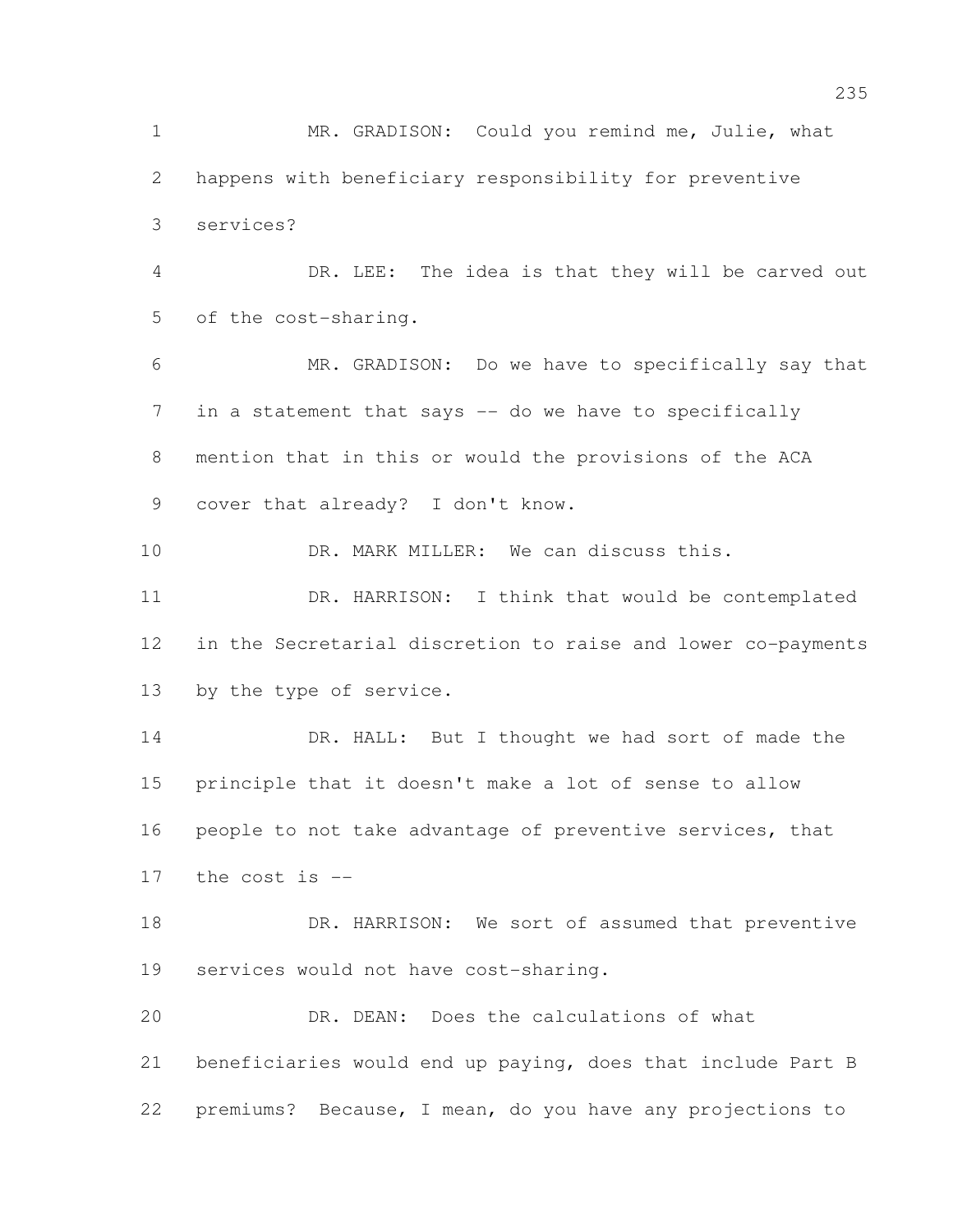what would happen with Part B premiums, because it seems like if the incentive is to use less low-valued care, those possibly could go down. On the other hand, if the benefit 4 package changes, they might not. I mean, is there any projection about that?

 DR. LEE: So this one of the items that we included on other issues because we have not actually included what the change in Part B premiums would be. Now, with cost-sharing changes, that's going to have an effect on Part B or Part A service use, and for Part B services, if it goes down, in our modeling of the illustrative package, it did slightly.

 Then the 25 percent of the Part B costs will be smaller, so that the Part B premiums would decrease. But it's going to change and it will be -- even though we have not included it in our analysis, a score would include that. DR. DEAN: I just wondered if that would offset

 any of these other costs, but I realize it's a lot of speculation.

 MR. BUTLER: So you've really done a great job, in my mind, of taking a whole set of complex things and I can, I think, even understand them. So congratulations. Slide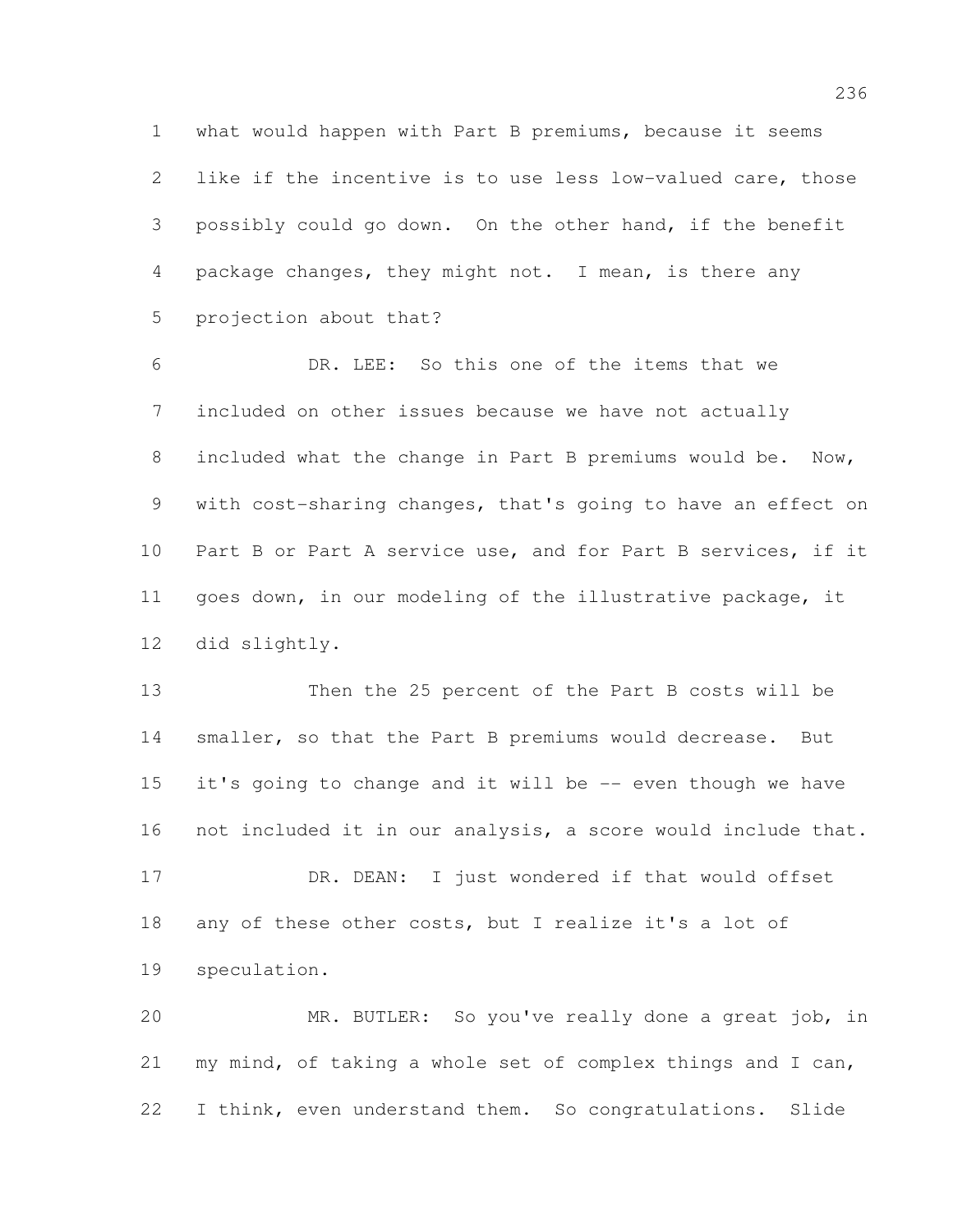9, to show you how well I understand them, maybe we shouldn't call it tax or surcharge. You're really only paying a portion of what the downstream impact on Medicare spending is. Something like that is what it's about. And I understand from the chapter the individual is, on average, going to pay about \$420 more a year, the surcharge estimate for the average premium. 8 DR. LEE: For Medigap. MR. BUTLER: For the Medigap policy? In other words, they will have out-of-pocket an additional 420 for their supplemental insurance, right? Now, the 20 percent Mark already said, he's not sure how he came up with it or you came up with it. 14 DR. MARK MILLER: Careful now. MR. BUTLER: But this is you. You're fair game. I'm really nervous now. I assume one of the things is budget neutrality and kind of what makes sense and what might be bearable, and that's why I was thinking about the 19 420. But then I was also trying to think of, if you were to have Cori here, what is the actuarial number that you would charge? And you also say in the chapter it's a little over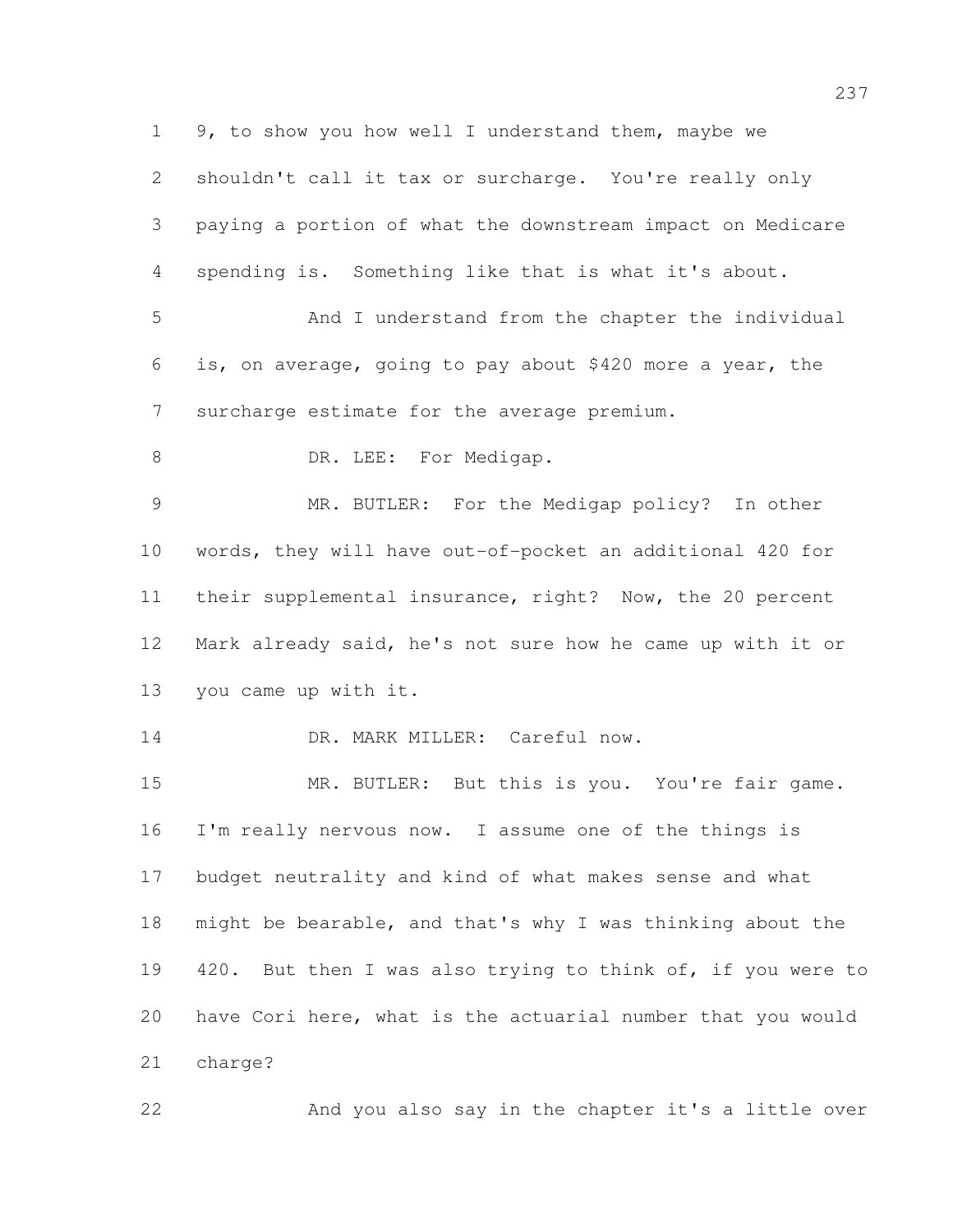8,000, on average, for the 90 percent that have Medigap, and it's about 5,800 a year for those that do not, although that does not have the risk adjustment in it, but you have a \$3,200 a year, if they were exactly the same populations -- I'm jumping ahead -- you'd be paying for 420 of the \$3,200 gap from an actuarial standpoint. Is that right? 7 DR. LEE: So the difference that is in the chapter is not adjusting for risk. 9 MR. BUTLER: Right. DR. LEE: And the people who have just Medicare 11 only, they tend to be younger and, you know, so that there are risk differences there. MR. BUTLER: Less than 3,200. I don't know how much less, but I assume that the 420 is less than the actuary -- I'm just trying to get a sense. Is the 420 still a lot less than the actuarial -- than the impact on the strength of spending? DR. LEE: Yes. So the conventional or the rule of thumb that the number that people use for the difference between people just with Medicare and people with supplemental or first dollar coverage adjusting for risk is about 25 percent higher spending. So if you kind of apply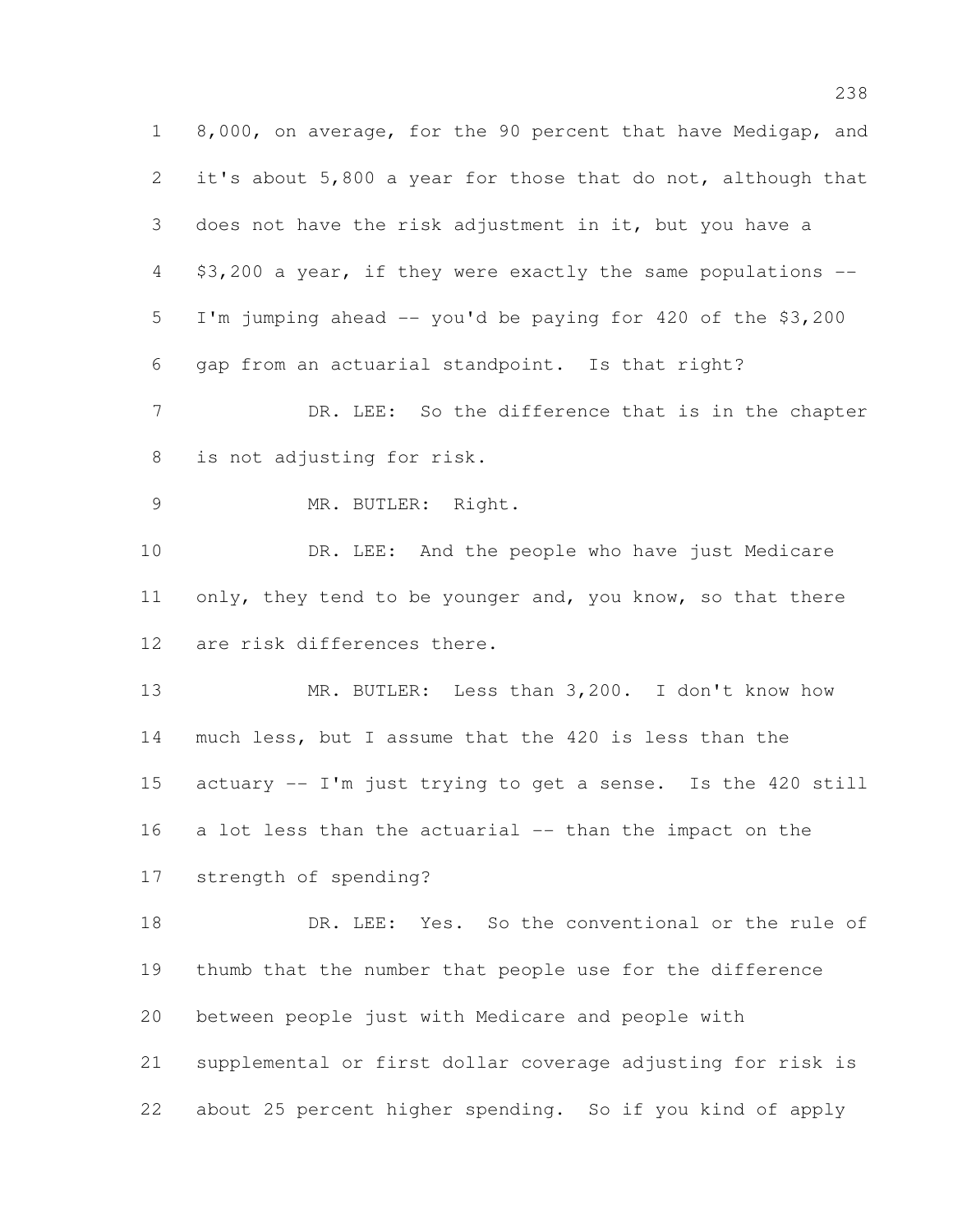that to a much smaller base of Medigap premiums, it is --

2 the number is much higher than 20 percent.

 MR. BUTLER: So it's probably covering less than half of the actual impact? DR. LEE: Yes. MR. BUTLER: Okay. DR. MARK MILLER: That's correct. 8 MR. BUTLER: I'm trying to get it in my mind. So this isn't such a bad -- I'm trying to get the high-level message in my mind how I would sell this. And so, you're still not paying for the full impact of what the supplemental insurance is actually creating downstream? Okay. 14 DR. CHERNEW: I have a question about the out-of- pocket max. is constructed so that if there was low-value services used by people that had serious illness, so they're 17 going to pay their out-of-pocket max, there would be no way to charge or use any financial incentive to discourage use of that service once they hit it? DR. LEE: In our modeling, we have not made any – 21 DR. CHERNEW: I understand, but in the policy --

the way that this is applied, if there was a service that we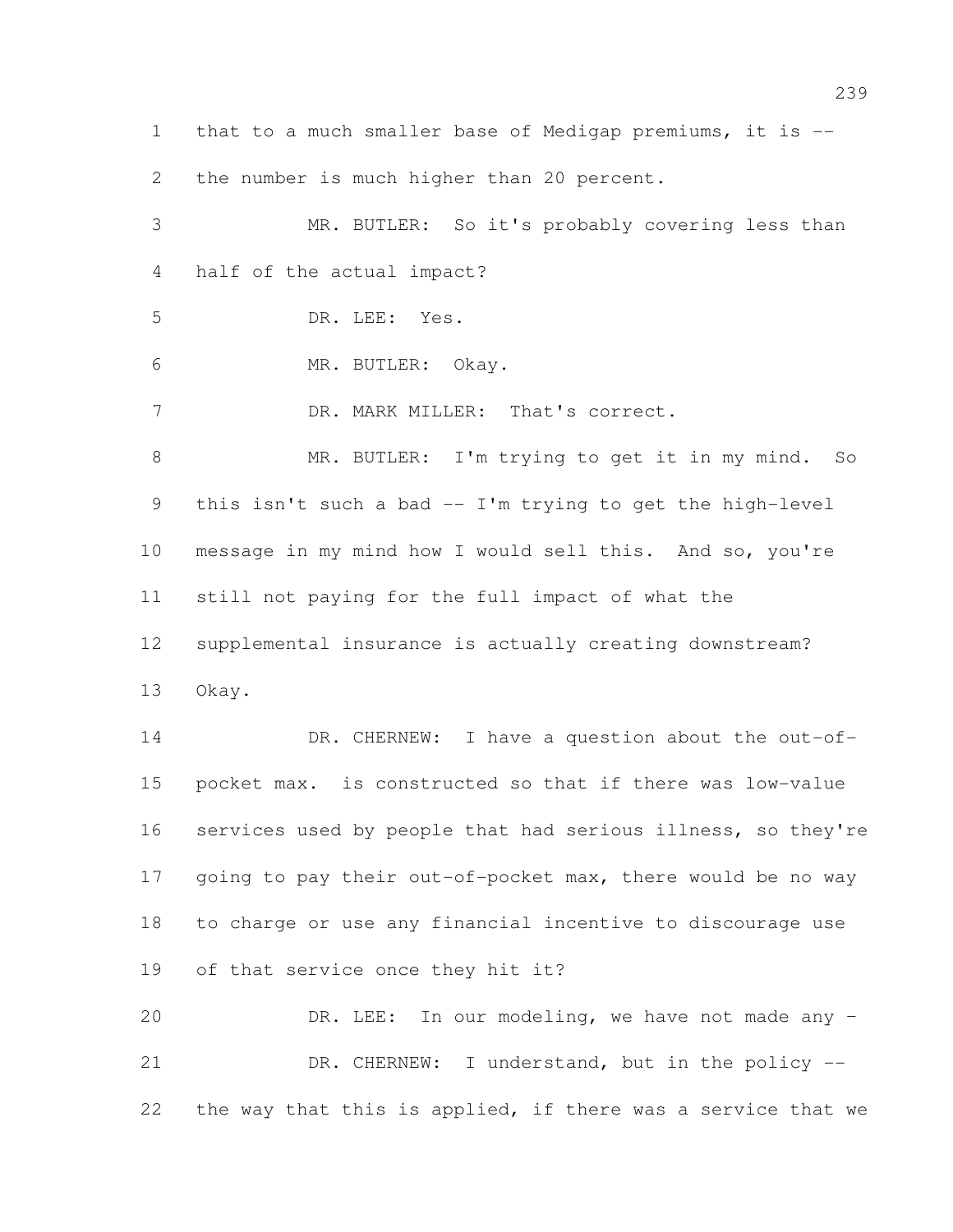thought was low-value, but it was used for people that had some other serious ailment, whatever it was, so they're -- the other cost-sharing range, it would work the same as catastrophic in Part D works this way, which is no matter what you think you have in your cost-sharing requirements in Part D to discourage low-value use, if you're sick enough that you hit the catastrophic cap, there's no more cost- sharing no matter what it is. Is that the way this is envisioned?

 DR. MARK MILLER: Yeah, let me draw a distinction between modeling and policy and then what D does, and some 12 of the D folks, make sure that they're paying attention here. So the way this was modeled is, when you hit the catastrophic cap, you have no more liability. That's it. Okay? And, of course, you're saying, but that's not what I want to talk about. I want to talk about the policy. I'm with you.

18 And on the policy, as I understand D, when you hit the cap, it's not that you're relieved of all liability. What happens is the beneficiary still has a 5 percent liability. The plan, I think, has 20 or 15, somewhere in there. I'm getting some nods, but I can't tell the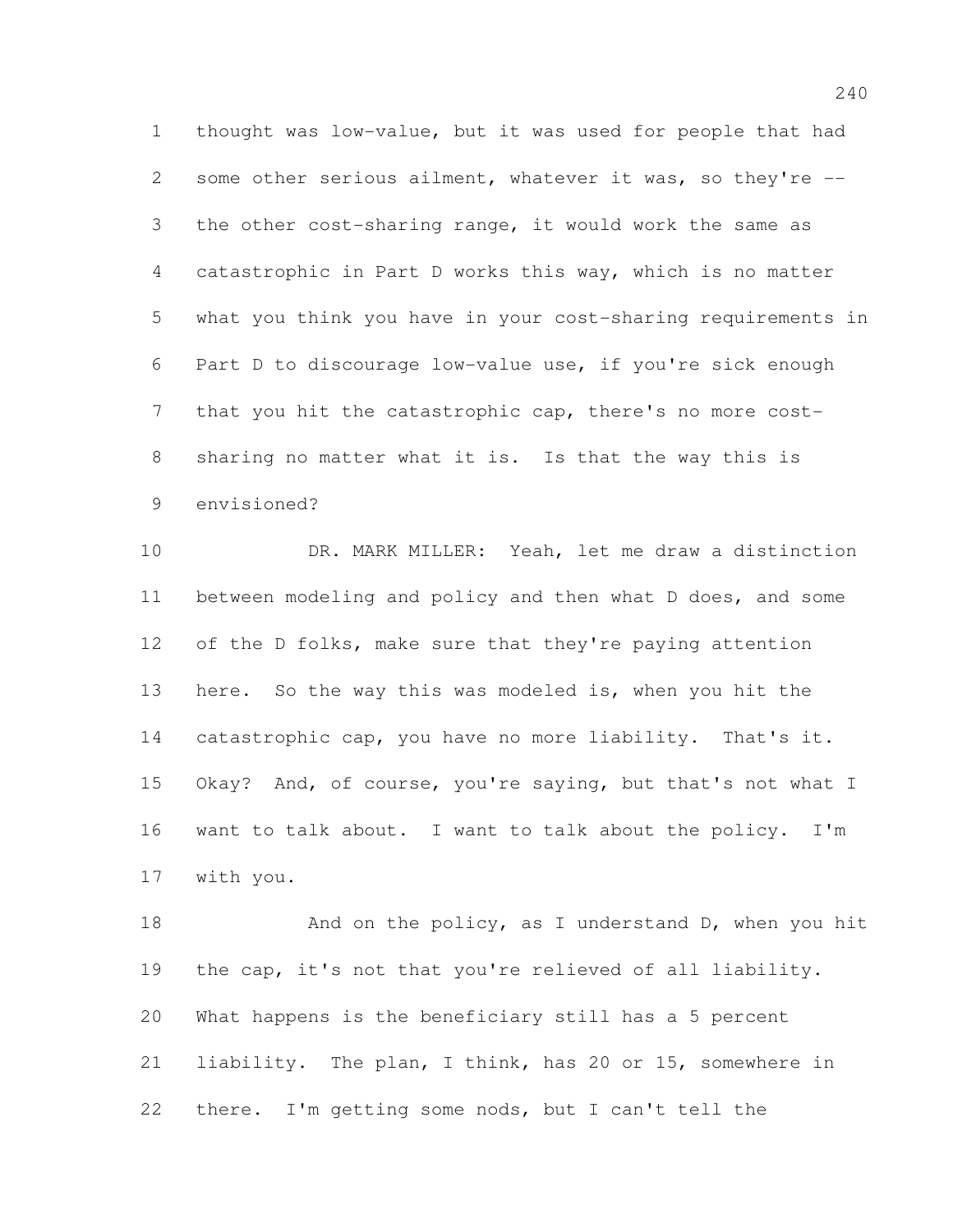difference between a 15 and a 20 percent nod. I'm getting a 15.

 And then the program takes the rest of it over. If you could think of some kind of wrinkle like that in here, but you almost had even a more precise one, which is, can I go in and go after a specific low-volume service. 7 DR. CHERNEW: Low-value. 8 DR. MARK MILLER: Sorry. I'm sorry. I mean value. 10 DR. CHERNEW: I think your answer is, that hasn't while you were thinking about it, but that's open for discussion. 13 DR. MARK MILLER: Absolutely. You could design the policy like D and say, the beneficiary still has a 5 percent liability. You have to think about the distributional impacts that get set, all the rest of it. But yeah, D has that sliver that the beneficiary still is beholding for. 19 MR. ARMSTRONG: Just for the record, I admire actuaries and thanks to them, I can ask stupid questions like the one I'm about to ask, and that is, so this is a little bit broader. I mean, a lot of this, 3 percent seems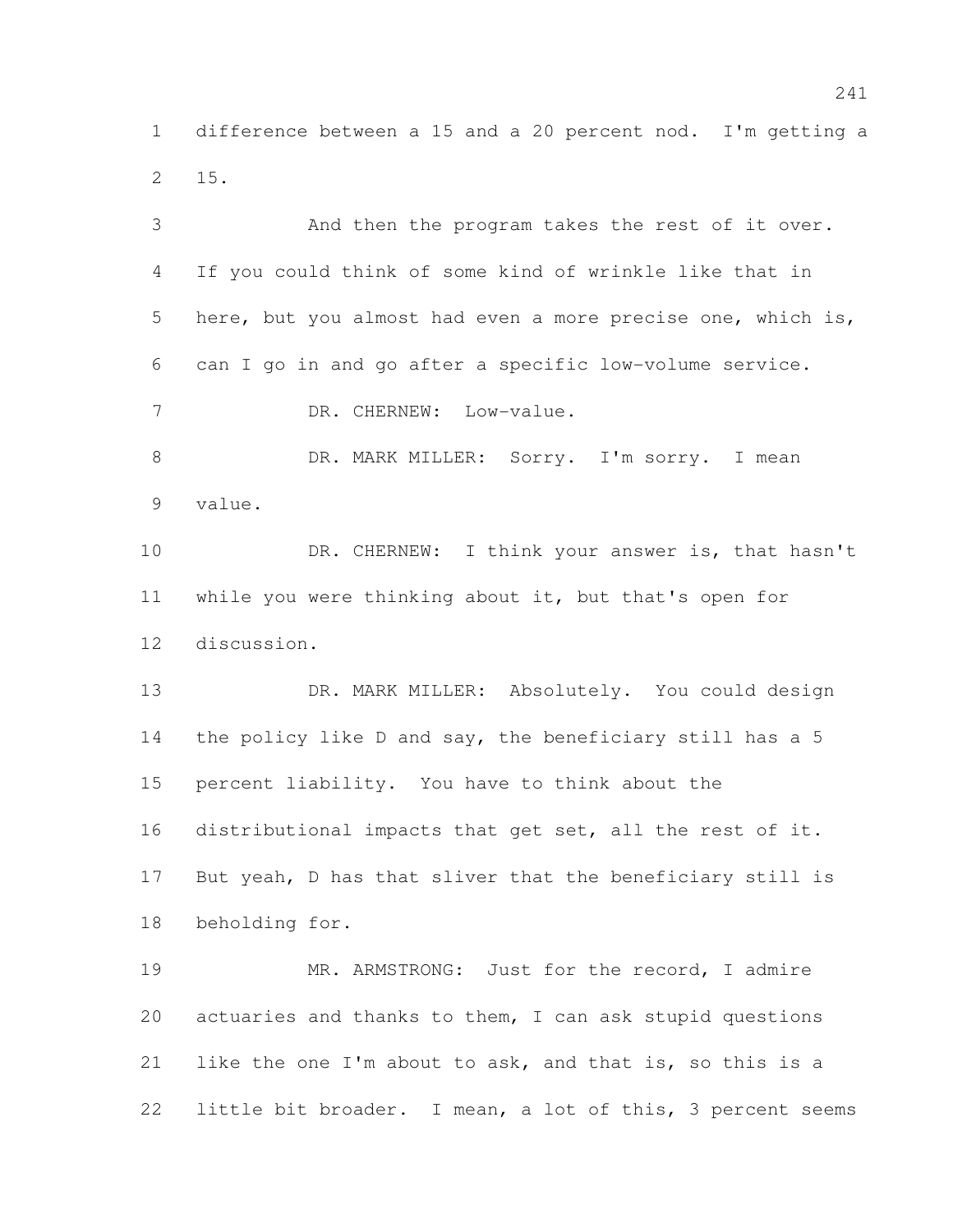like a small impact from some of these changes, but I just trust that that analysis was done right.

 But stepping back half a step, I assume we are assuming through all of this work that we're really just focusing on the impact of the -- on the beneficiaries and the cost to the Medicare program of making these benefits available. But what kind of assumption are we making about the overall expense trends based on the net of these benefit design changes? Are we assuming that there's no impact on that? Or is that really part of this analysis?

 MR. HACKBARTH: There is a net fiscal effect of minus 1.5 percent when you take into account the increased outlays from the beneficiary-neutral policy, benefit redesign with the offsetting effect of the 20 percent surcharge. The net effect of those two is the 1.5 percent reduction in Medicare outlays.

 MR. ARMSTRONG: That's exactly what I wanted to hear. That's kind of what I was counting on. But we keep talking --

 DR. MARK MILLER: Can I just pin a fact down? The net effect is minus 1.5 or 0.5.

MR. HACKBARTH: Oh, I'm sorry. You're right. I'm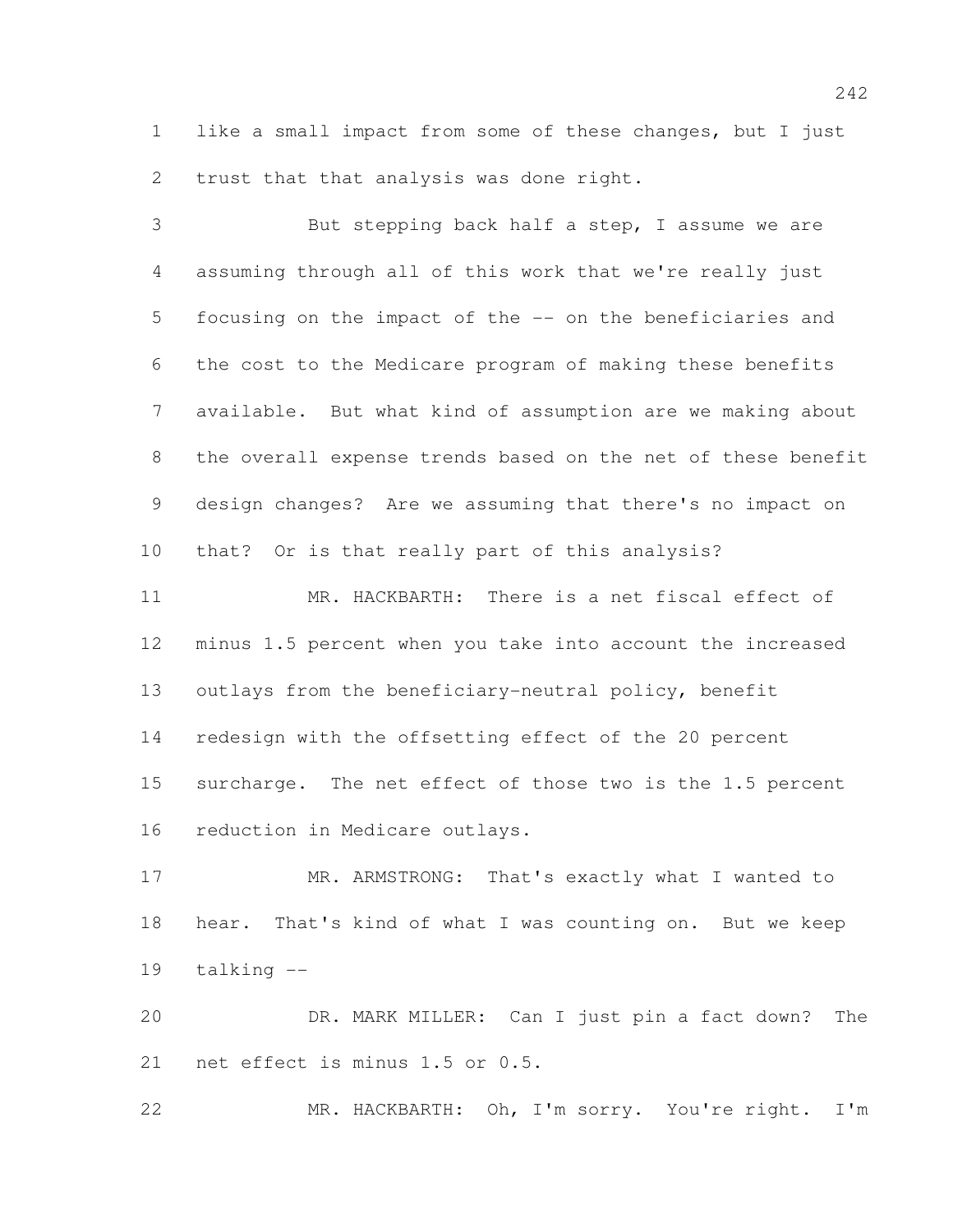sorry.

| 2              | DR. MARK MILLER: You have to do the arithmetic               |
|----------------|--------------------------------------------------------------|
| 3              | and the way I would have answered Scott's question is, what  |
| $\overline{4}$ | this does is, is it says off of baseline. You're at half a   |
| 5              | point less, but I don't think we're making any assumptions   |
| 6              | about changing the growth trajectory. So in a sense, if      |
| $7\phantom{.}$ | this is what the line looked like, it's a half a point lower |
| 8              | as you net those two numbers out. Right?                     |
| 9              | DR. LEE: It is just the one year. We just took a             |
| 10             | snapshot of what this new benefit would mean in terms of how |
| 11             | people's spending changed.                                   |
| 12             | MR. ARMSTRONG: Okay. So I think that does answer             |
| 13             | my question and on Round 2 I'll make it --                   |
| 14             | MR. HACKBARTH: Okay. Karen, clarifying                       |
| 15             | questions? Bill?                                             |
| 16             | MR. GRADISON: I just want to make sure I                     |
| 17             | understand this. So I'm picking up from Bruce's point,       |
| 18             | which is, as I understood it, focused on the impact on very  |
| 19             | low-income beneficiaries of the cap, of the \$5,000 or       |
| 20             | whatever. The bottom line, I think I can support this, but   |
| 21             | my understanding is that there could be a fair number of     |
| 22             | people whose income is just above the poverty line,          |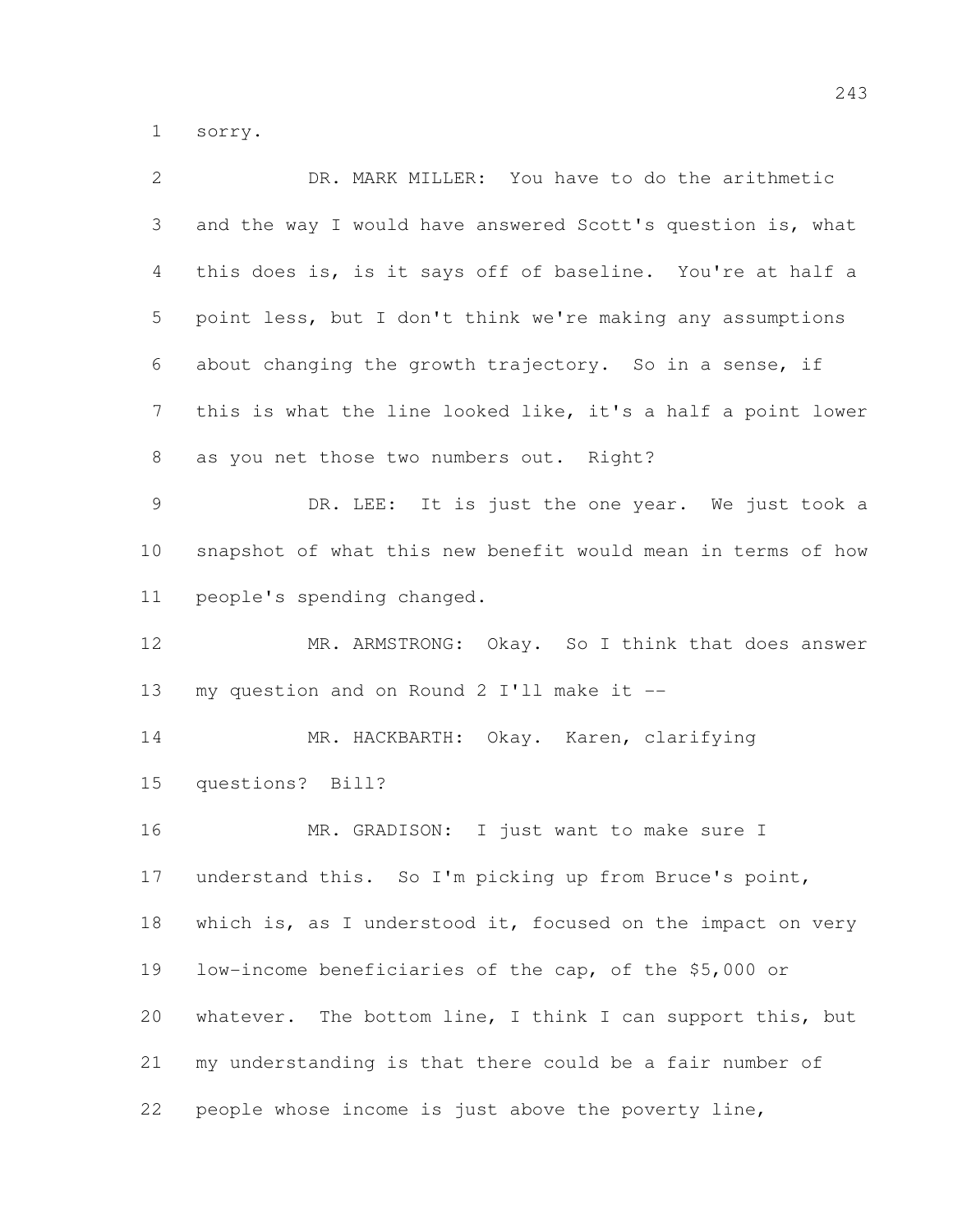therefore not dual eligibles, that are going to get hit as part of the 68 percent who are in the plus \$250 to \$999 a year.

 And I just think if we go into this, we ought to do it with our eyes open because there are going to be a lot of low-income folks that aren't going to think this is a very good idea. I kind of like it because I think it does correct a defect in the program, but on that point, I'd just like to think a little bit more about it.

 And I've worked with accountants and actuaries for a long time and I never could quite it get clear which way it was. Some people said that accountants are people that are good with numbers, but don't have the personality to be actuaries. And others said it was the other way around.

 DR. STUART: Let's see. Where do we go with this? I'm worried politically. I'm on Page 10 right here. I'm worried politically about the right hand bar because if you 18 do the -- there are a couple ways you can do the math. If I split that 24 percent into half, gain a little half, lose a little, I still end up with about 80 percent of the population worse off. And some of them are worse off by a lot. And it's not just the 68 percent.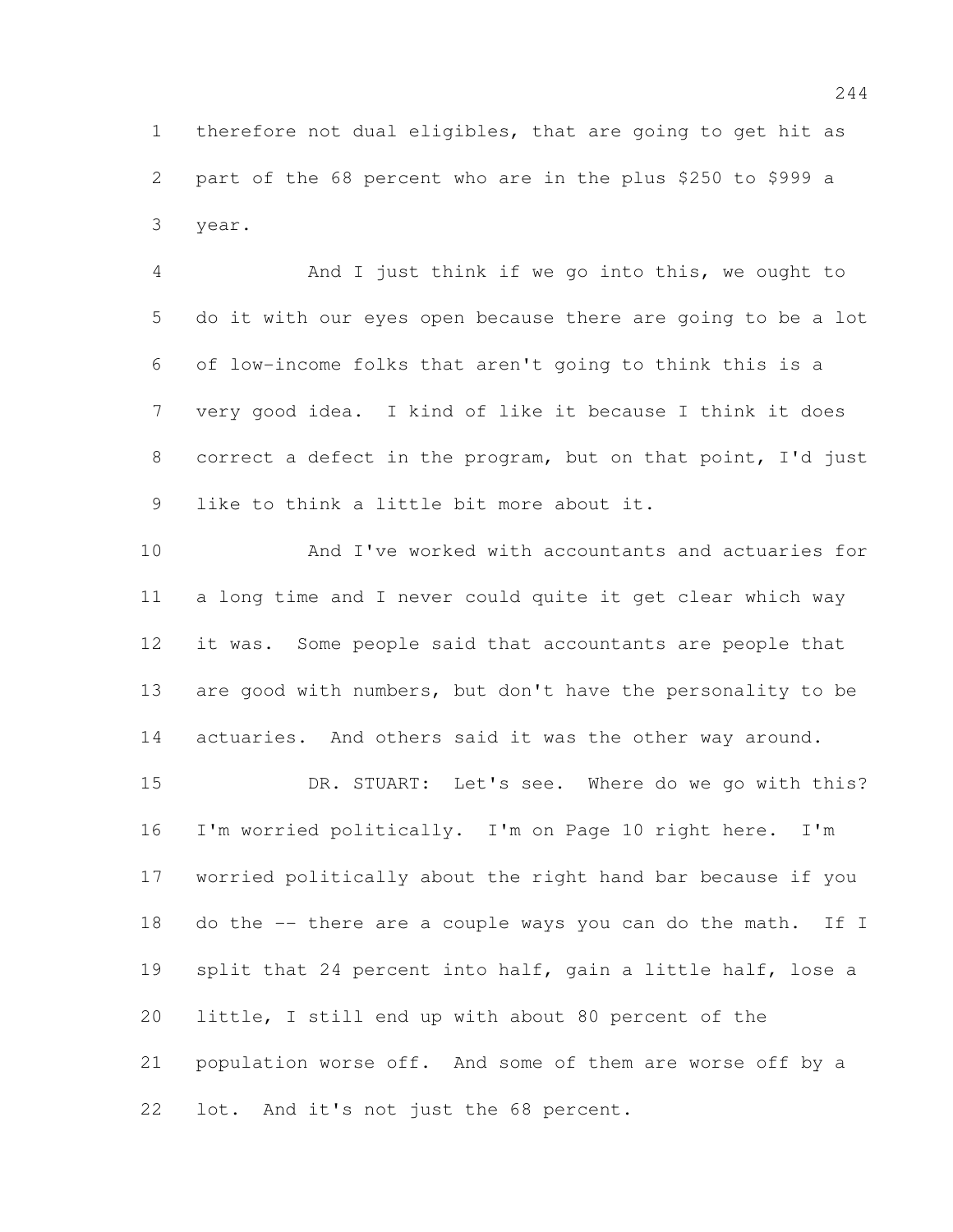1 That 2 percent at the top actually worries me. And that sounds like just a tiny number of people, but we've got a program that has almost 50 million people, and that means about a million people are going to be facing higher annual costs, higher than \$1,000, and that's really big. The other thing when I put this in trying to figure out how we should go about modifying this program, I really do think that there are two pieces here. I'd like to see them separated. And the first piece is, what do we do about the current benefit design? Forget about supplementation at this point. Let's just make this more rational, which is the left-hand column.

13 And that left-hand column, to me, makes a lot of sense, although to be honest, I'm a little worried about the 1 percent at the very top, but that's not my major issue. The way I would look at this on the left-hand column is to say, that is budget neutrality as we have applied it on the reimbursement side.

 In other words, what we're trying to do is to come up with a policy that some people are going to win, some people are going to lose, but on net, there's not going to be any greater or lesser outlay for the program.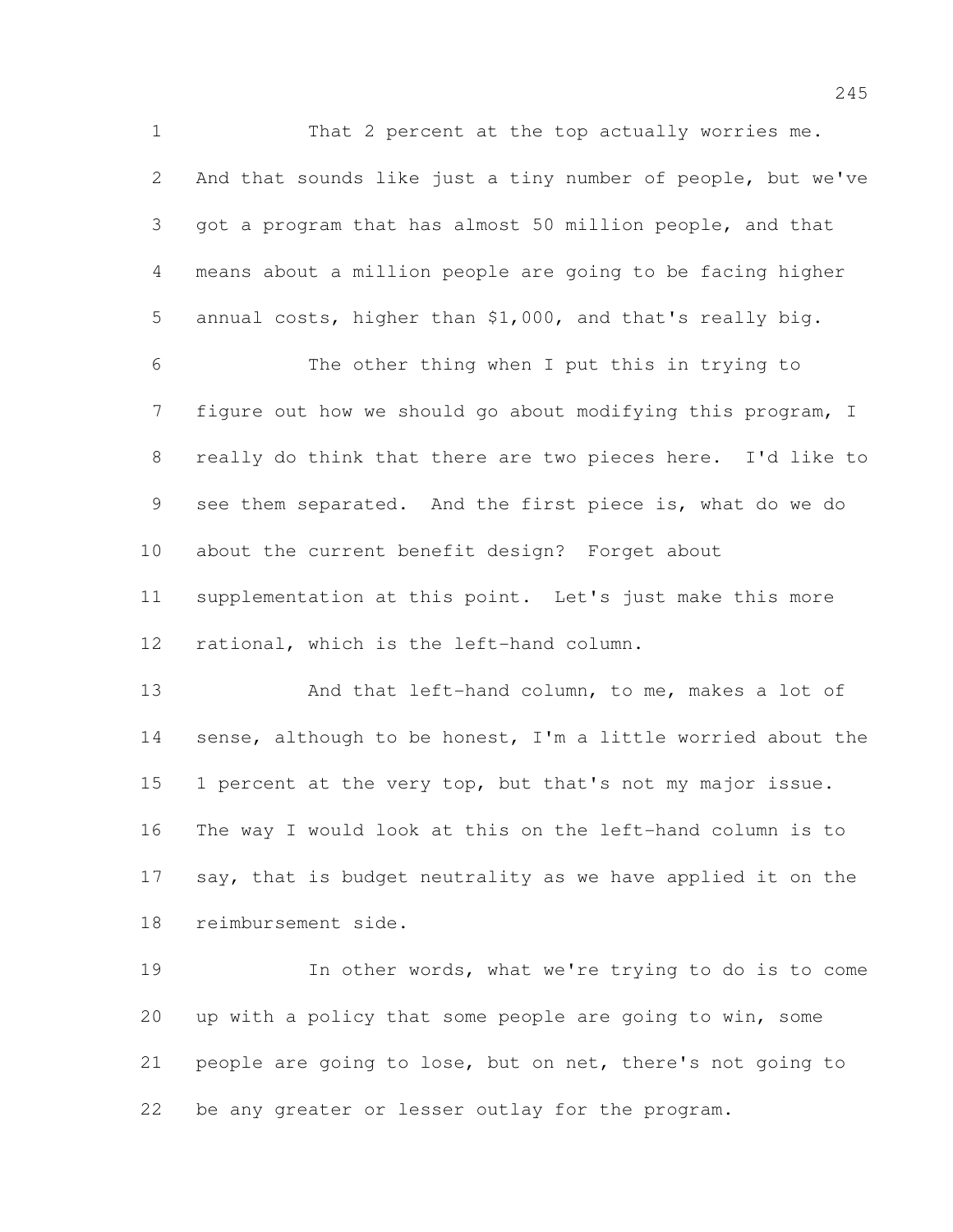MR. HACKBARTH: Just to be clear, the left-hand column is not budget neutral. It results in an increase in program outlays of about 1 percent.

 DR. STUART: Of 1 percent. Okay, all right. Well, that's a good point because that kind of makes my point. I mean, that increases it 1 percent and the other column decreases it 1.5 percent. So I guess what I would think would be, let's have one that is truly budget neutral and then let's think about supplementation and its implicit subsidy of the Medicare, current Medicare beneficiaries in the Medicare program. That's been around for, you know, that's been around since year one.

 That's an important issue, but to me it's a different issue. And one can think about that issue in saying, Okay, for the long term sustainability of the program, let's phase out this subsidy and let's phase it 17 out, as we've talked about other kinds of payment reforms that affect providers. So it wouldn't be just the 1.5 percent cut. It would be the whole shebang, whatever that happens to be. But it would be put in in phases over time, because I think that's really a different question than changing the current budget, than changing the current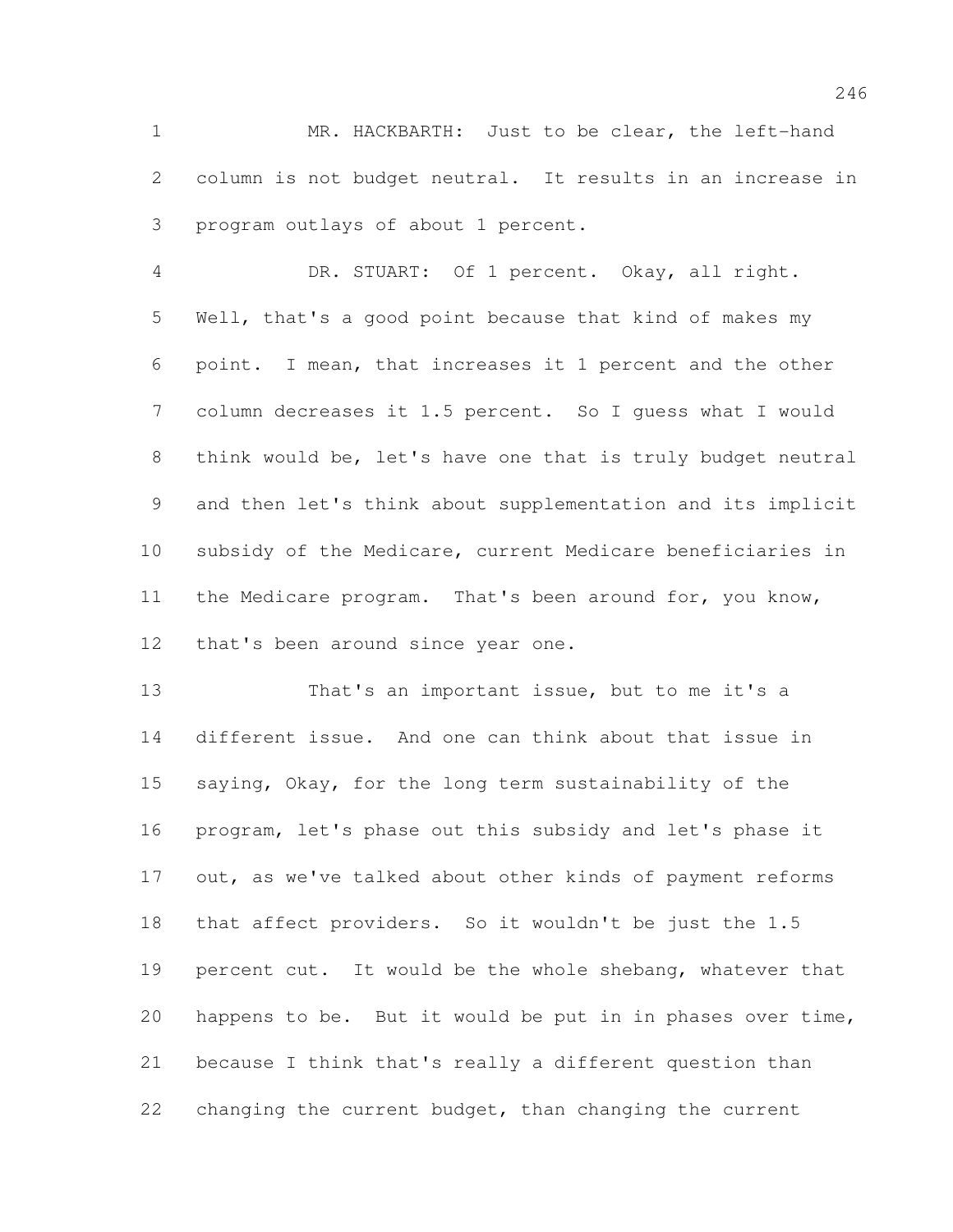benefit structure.

| $\overline{2}$  | And if you had the two together, I think you might           |
|-----------------|--------------------------------------------------------------|
| 3               | have a better chance of actually having Congress look at it  |
| $\overline{4}$  | favorably because, frankly, making 80 percent worse off, I   |
| 5               | think, is politically--you know, it's just not going to fly. |
| 6               | I just think that's going to be a very --                    |
| $7\phantom{.}$  | MR. HACKBARTH: So that's a useful way of framing             |
| 8               | the issue. So the left-hand column that results in a one     |
| 9               | percent increase in outlays, we looked at both versions. We  |
| 10              | looked at making it a program neutral restructuring, or a    |
| 11              | beneficiary neutral restructuring. This is the beneficiary   |
| 12 <sup>°</sup> | neutral version. And the reason that we went to that was     |
| 13              | because of the significantly higher deductible that was      |
| 14              | required to make the program neutral model work. Now, in     |
| 15              | fairness, there are different ways you can do it. You can    |
| 16              | greatly increase the catastrophic limit or increase the      |
| 17              | deductible. Julie, help me out. If you kept the              |
| 18              | catastrophic constant and tried to do it on a program        |
| 19              | neutral basis, the deductible had to increase by how much?   |
| 20              | MS. LEE: So the program neutral package that we              |
| 21              | considered in January was the deductible was the 700 and it  |
| 22              | also had, you know, higher copays and I think SNF stays.     |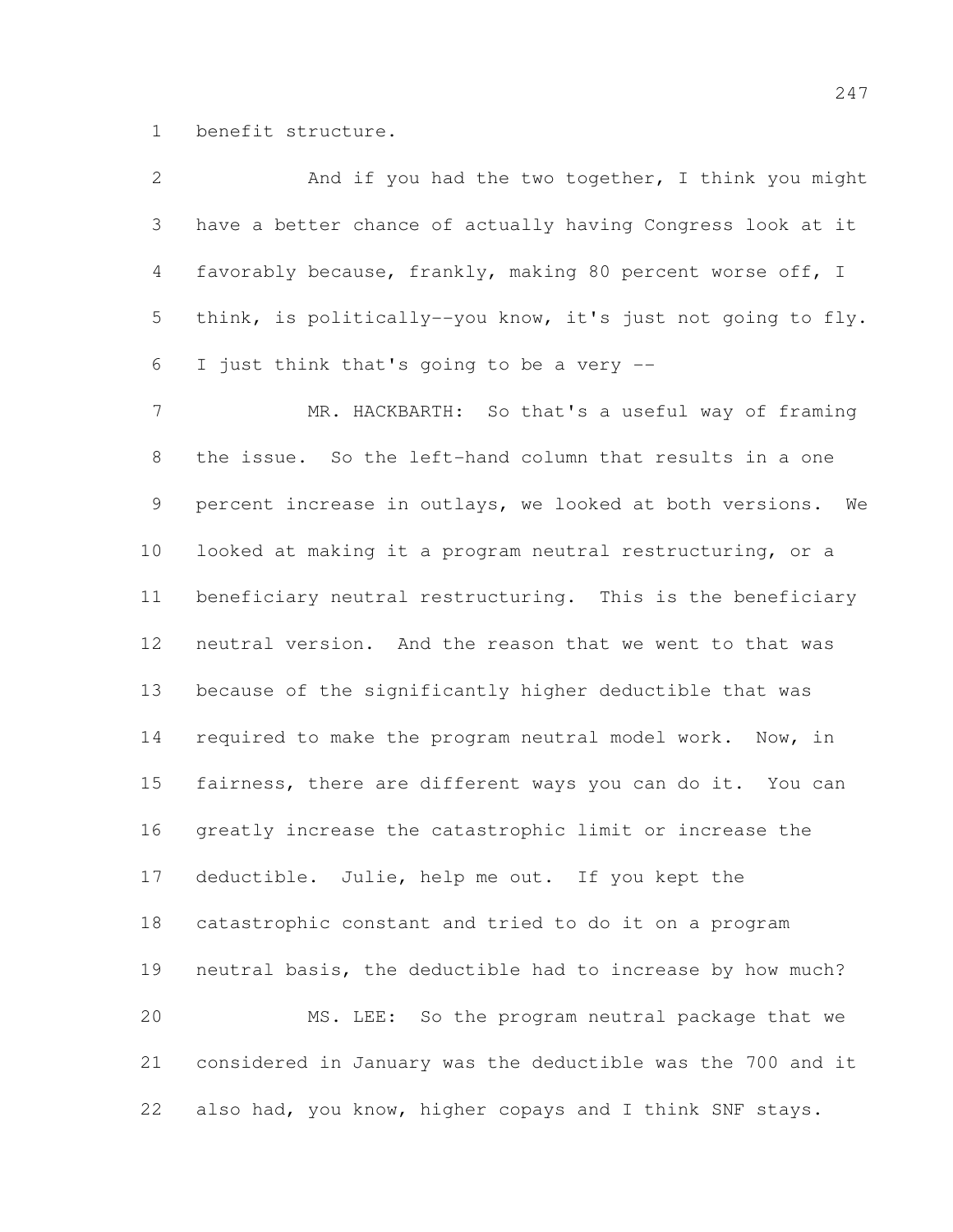But mainly that it was the deductible that had to move noticeably.

 MR. HACKBARTH: Yes. And so when we talked about that, there was some preference for keeping that deductible lower, the number as low as possible, as we opted for, therefore, the beneficiary neutral approach, but it cost the one percent.

8 DR. MARK MILLER: And the way I would think about this, Bruce, because I think there's kind of a difficult 10 choice whichever way you go. I mean, if you say, okay, I want to build the left-hand side and I want to rationalize 12 the benefit, and I'm using our terms, and I want to remain 13 program neutral -- program neutral -- then you're taking the average liability for the beneficiary up. And so you will have increased cost sharing widely through that distribution and that bar will look very different. And the same problem 17 that you run into of, wait a minute, the beneficiaries 18 aren't going to like it, that's is going to occur there, as well. And the right-hand side, it's basically saying, you're putting the cost on an item, and I know that there are issues with income and poor, but you're putting on an item that's a choice for the beneficiary.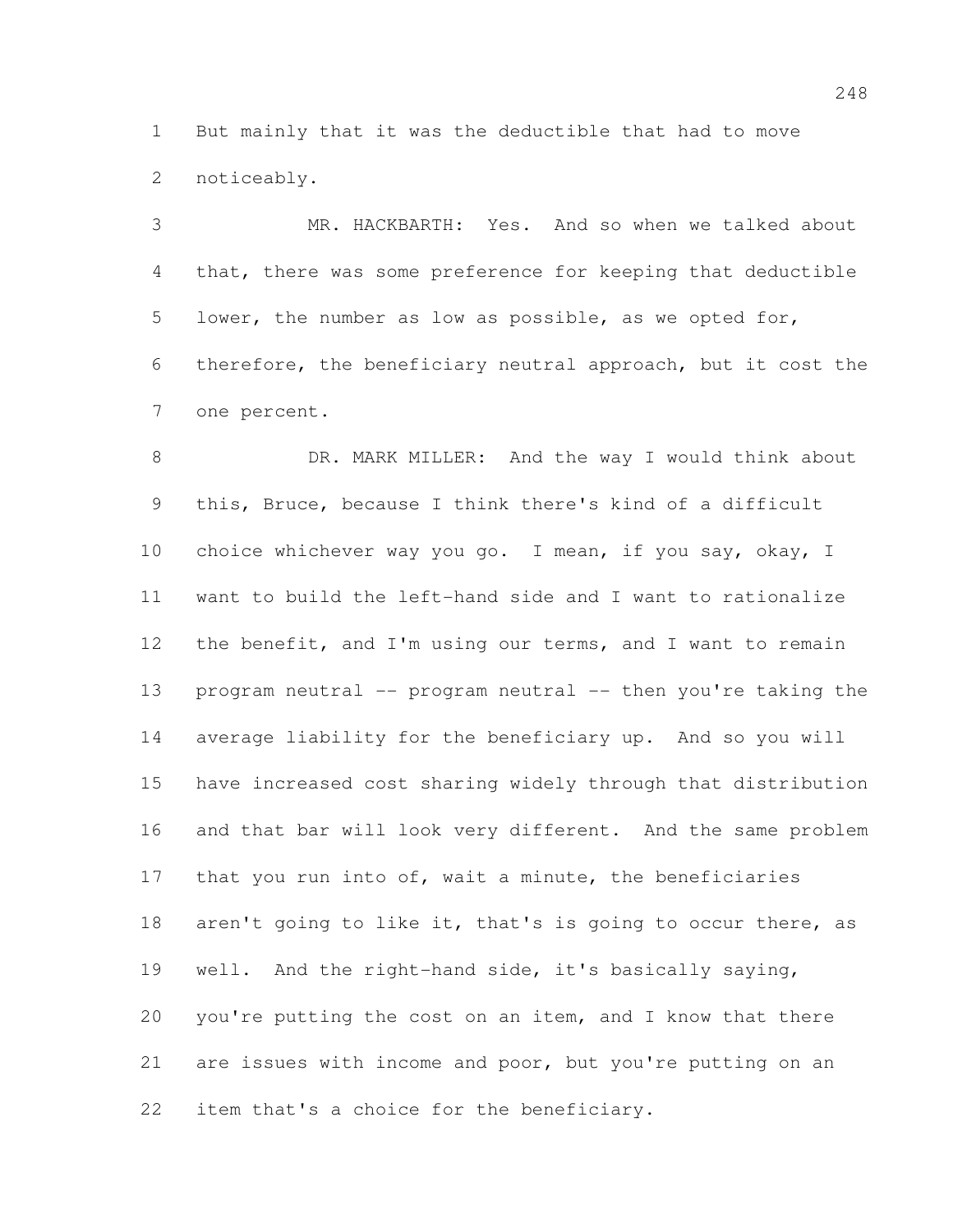DR. STUART: I guess I'm thinking of it two ways. One, I think that if we go with the Chairman's recommendation, which includes a surcharge on benefits, on supplementation, then nobody is going to pay any attention to the left-hand column because we're going to be saying what we're really looking at is that right-hand column, or some variant of that. Everybody recognizes that this could be redone and would be redone. I'm just afraid of giving a recommendation that might just be dead in the water and so that it won't be considered. So I'm actually in favor of changing the program so that that implicit subsidy, in fact, is recouped. But if it were done over time, then I think that it would be more likely to be considered as opposed to what it looks like here. 16 MR. HACKBARTH: Yes. So help me understand, 17 Julie, the numbers here. We say that a 20 percent surcharge

decision to buy supplemental coverage. What is that

represents only a fraction of the downstream effects of the

fraction?

21 MS. LEE: Umm –

MR. HACKBARTH: If we were to set the charge,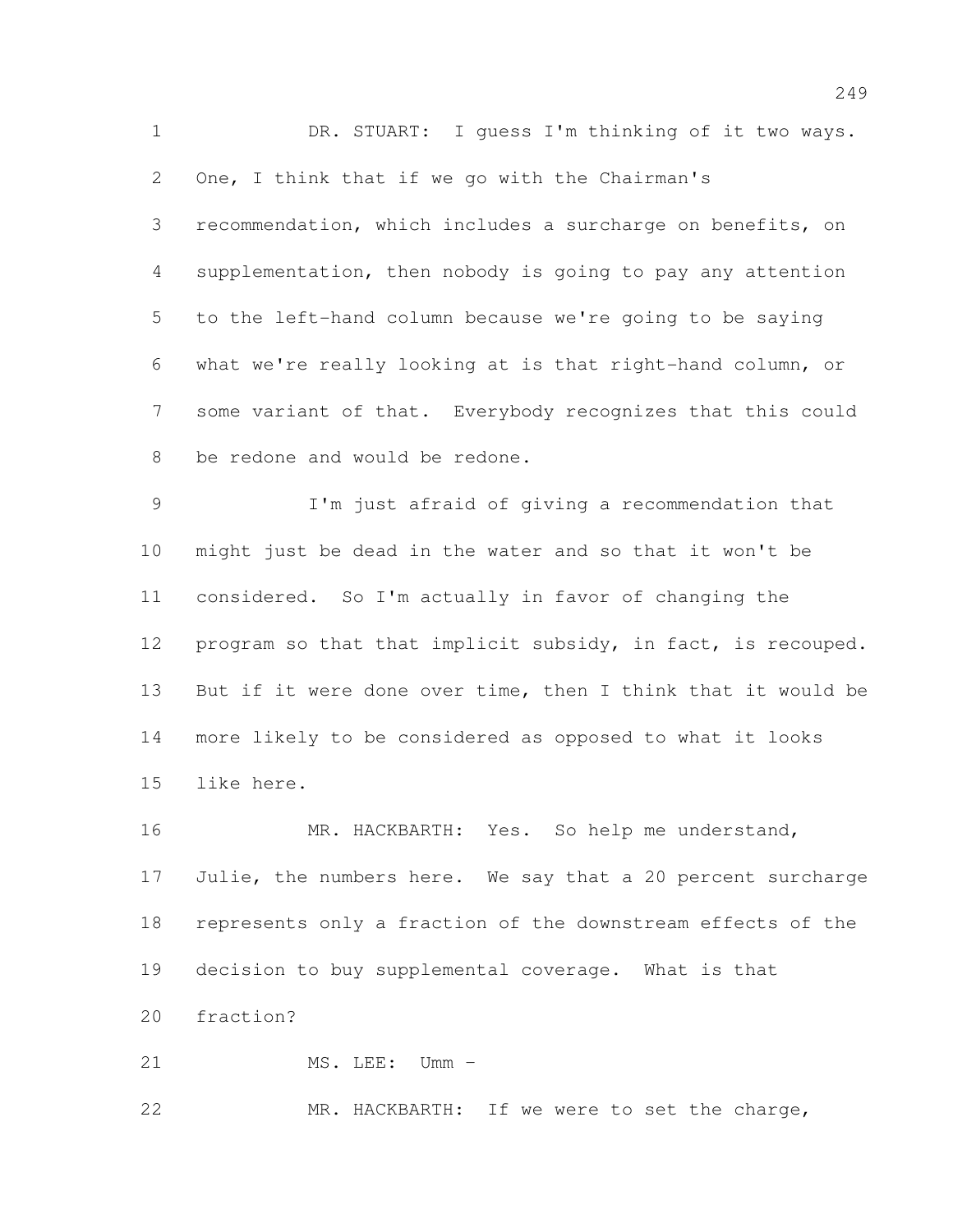surcharge to offset the full downstream effect, how high would it be?

 MS. LEE: I think one time we calculated what the back-of-the-envelope number was, so, like, 70 percent – MR. HACKBARTH: Yes. MS. LEE: -- so -- MR. HACKBARTH: So we're talking about a small first step in your phase-in to the full effect, and you're saying, oh, I can't even accept this, it's going to make this politically unacceptable, while you come in and say, well, this is the first of four steps, and that will be a political problem. DR. STUART: [Off microphone.] I think there are two issues and I'm worried about putting them together. 15 MR. HACKBARTH: And you're absolutely right. There are two distinct issues here. There's no disagreement with that. 18 Any other points, Bruce, that you want to make? George. Mitra. MS. BEHROOZI: So, I'll start with what I like. I really do appreciate in the evolution of this work that I really feel like you have listened to all of the commentary.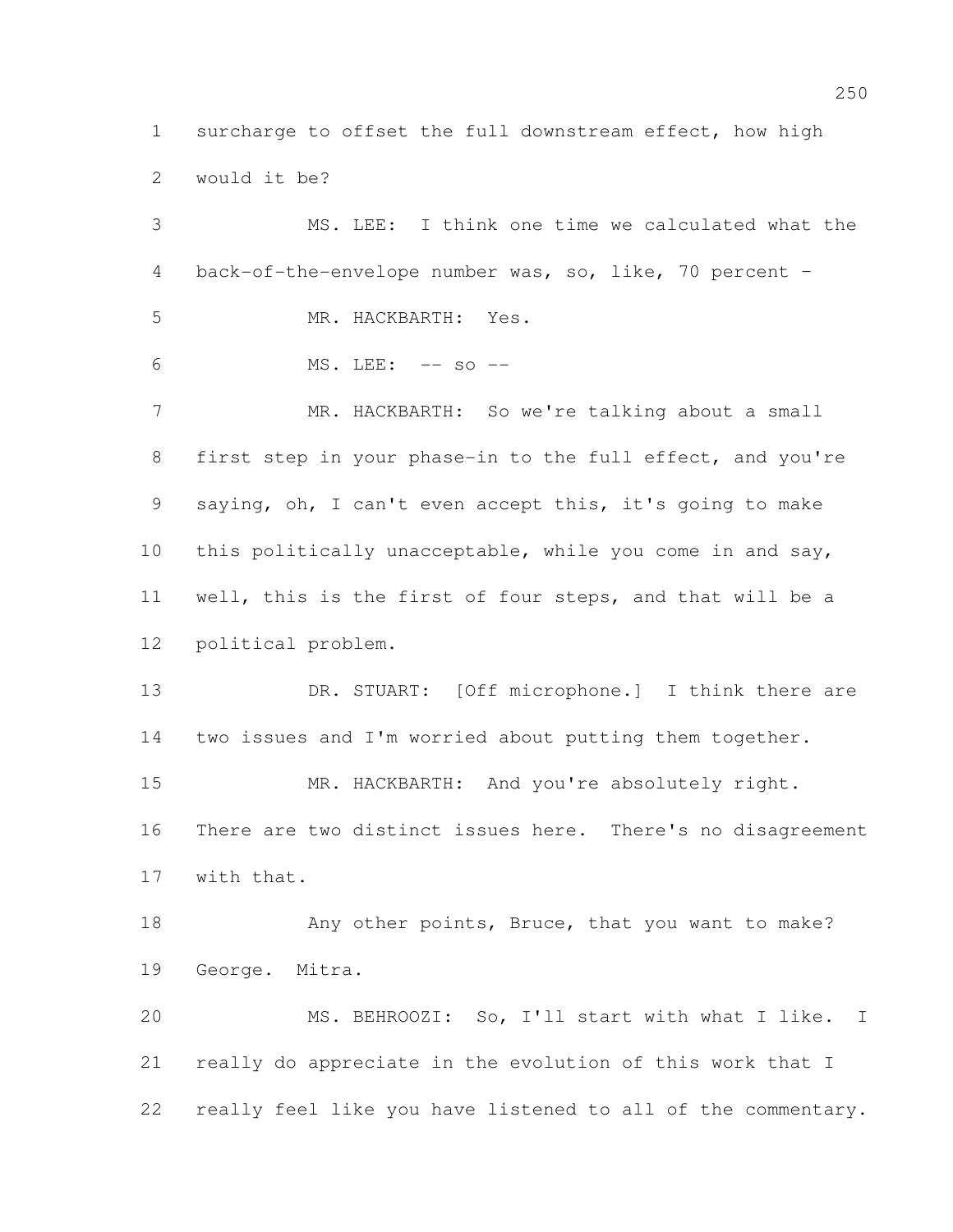I feel like I've been heard. I really appreciate that. I think that you have not just looked at it, with all due respect to my dear economist friends -- can I pick on them now that the actuaries have been picked on? I know it's going to come around to lawyers eventually. It always does. Lawyers always, always --

7 [Off microphone discussion.]

8 MS. BEHROOZI: We'll get it in the end. But anyway, it's not just about the numbers. I feel like the emphasis has shifted more to look at the impact on people. So I really do appreciate the evolution of the work and of the recommendation, I think, that's come out of that work.

 So would you mind putting on Slide 12, please. So what I like about the recommendation. An out-of-pocket maximum, I think, is fine. It's good. I'm not against it. I share Bruce's concern that it's not necessarily going to 17 benefit that many beneficiaries, and I think I tried to get 18 at this a little bit the last time we talked about it, you know, the ten percent of people who don't have any kind of supplemental coverage are the -- they're poorer, but they're also healthier. They're younger, so less than six percent of them are the ones who are likely to exceed the \$5,000,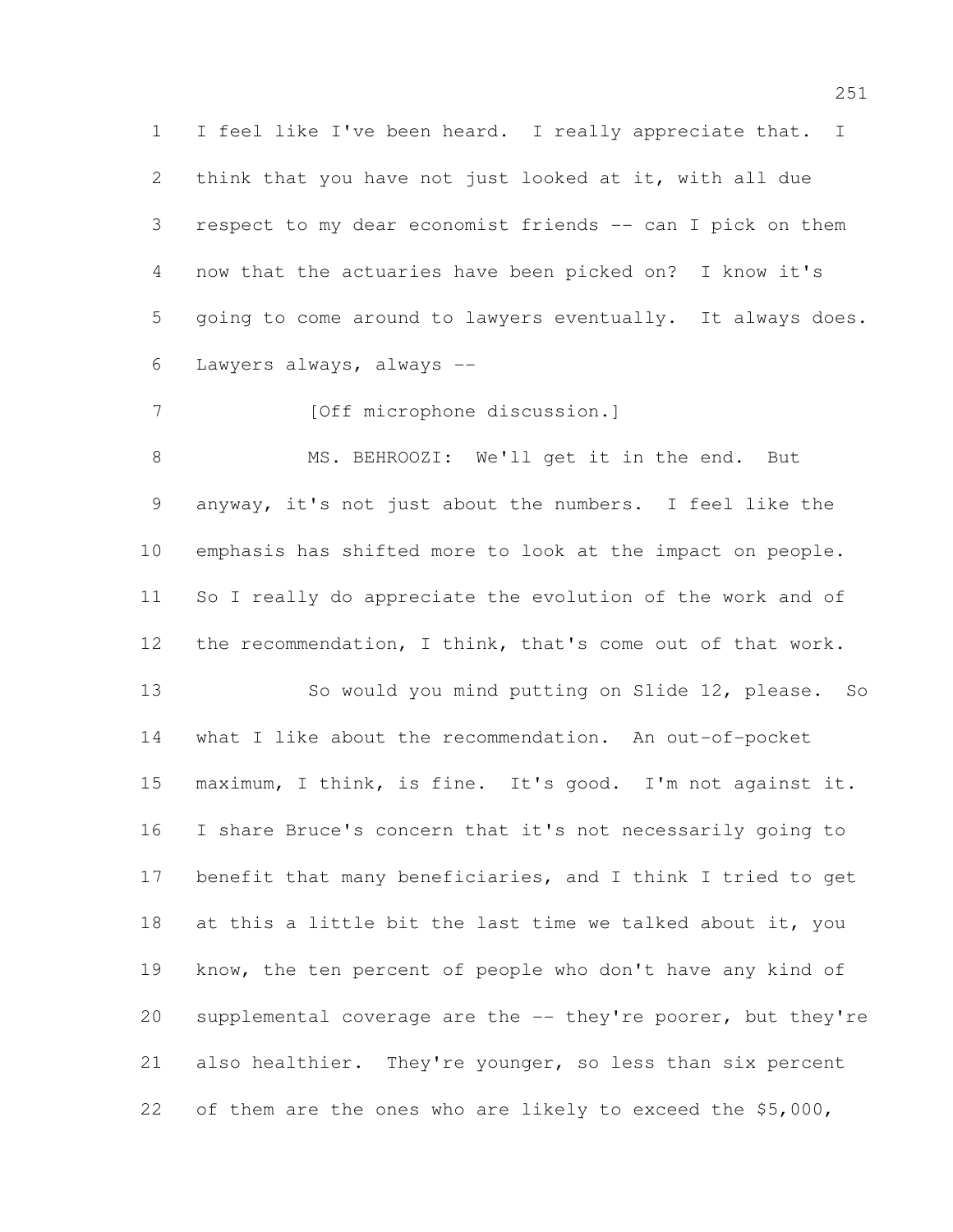that whole thing. And they will more than likely go into the bad debt and charity pool. I don't think that's a good way for society to deal with coverage of health care costs. So it's a good thing. It's fine.

I'm going to skip over number two.

 Copayments that may vary by the type of services and provider that allows for all the kinds of things that we're talking about in all the other discussions that we 9 have. Secretarial authority to alter -- I would add, or eliminate cost sharing based on the evidence of the value of the services, because I think that goes to the point that Bill Hall raised earlier about, so what does that mean about preventive services, let's be explicit, and all of that.

14 MR. HACKBARTH: And that's what was intended, was to go all the way to zero if the Secretary deemed it.

 MS. BEHROOZI: Great. No change in benefits -- in beneficiaries', I'm sorry, aggregate cost sharing liability. 18 I'm going to come back to that in a minute because that, to me, relates to the second point. I'm sorry -- yes, the second point.

21 And then the last point, a surcharge on supplemental insurance. I came to that somewhat reluctantly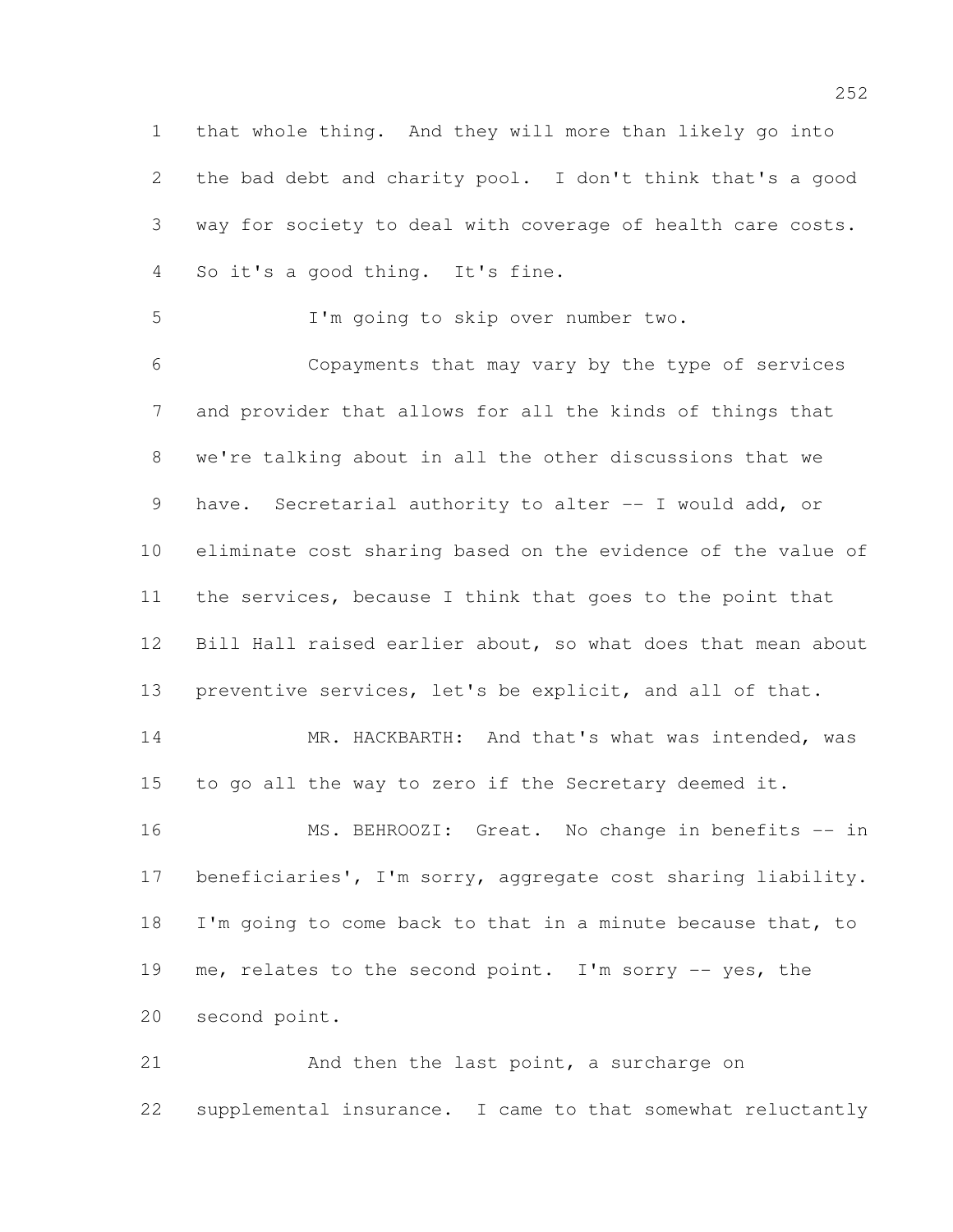1 just because there is a lot of concern about the added cost brought on by supplemental insurance. I think that people like their supplemental insurance. They're not looking just for out-of-pocket -- I'm sorry, maximum spending, catastrophic coverage. There's a reference in the paper to auto insurance and the catastrophic coverage. Actually, I was talking about this with colleagues the other day and somebody said, yes, right. When you decide what kind of coverage you get on your car, of course, there's the insurance that covers collision and all that, but then you can also buy a maintenance contract and that's what people are looking for, it seems to me, in the Medigap policies that they're buying, right. So I don't think it's necessarily a bad thing. I think that's the value that people are looking for in their coverage, not just insurance coverage but health care coverage. It's a broader kind of a package.

 But to the extent that that extra cost should be recouped and paid for differently, I would suggest that we don't necessarily need to recoup a percent and a half so that the net savings in this whole thing is a negative-point-five. Maybe we can look at balancing it out to more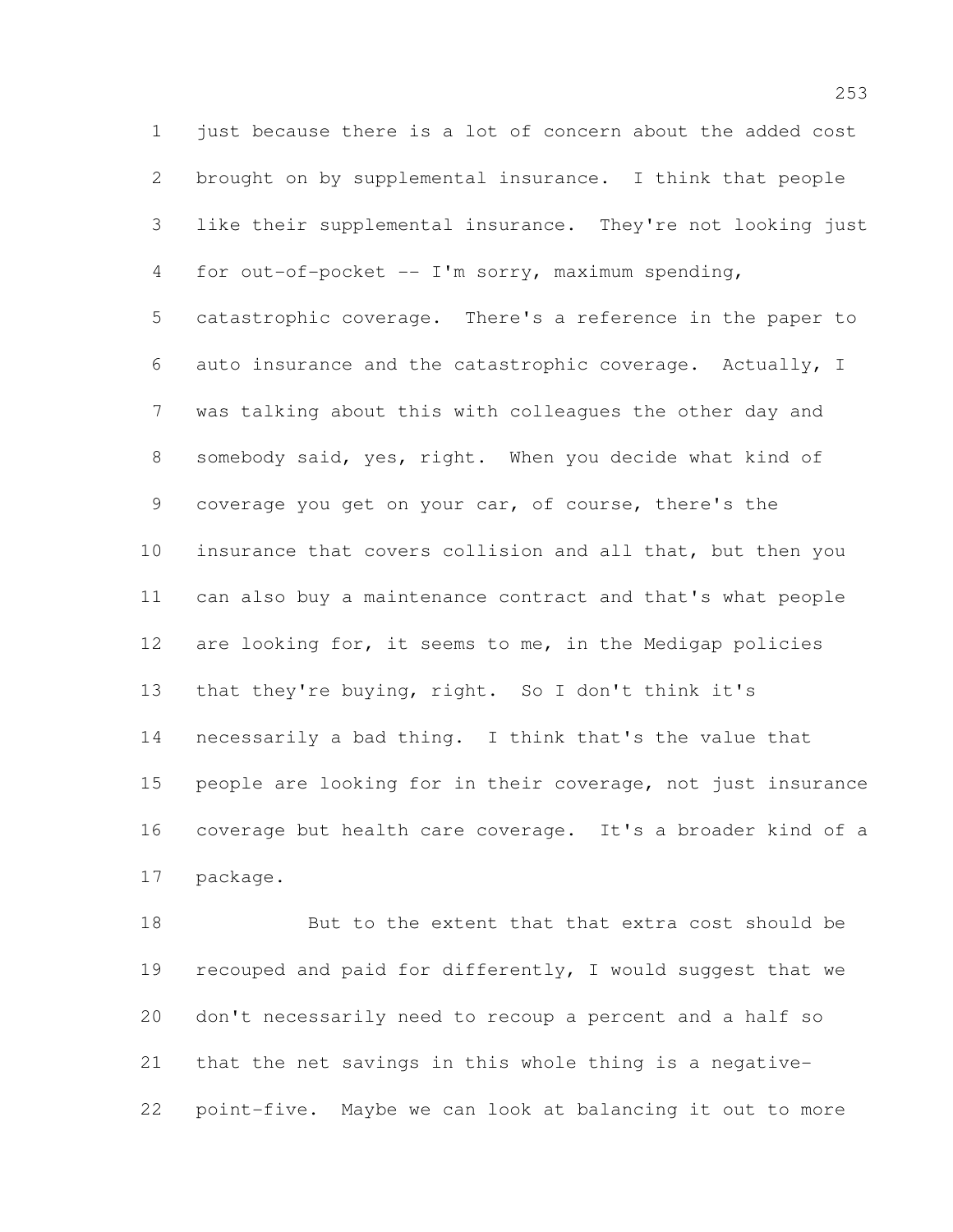of a zero. Twenty percent is a lot. I would suggest that we look at varying it by the value of the plan, by how much additional coverage there is.

 And I also think that it would be good if we could say something -- there's a text box in the paper about a public plan -- oh, God, I almost said public option. I don't want to open that can of worms. A public Medigap plan that has a lot of apparent advantages, not least of which is to lower the load, the administrative cost, and allow for policy choices to be made that are consistent with the kinds 11 of things that we're encouraging the Secretary to look at. 12 So I would sort of put that a little more up front, maybe recommending that the Secretary study the viability,

perhaps, of a publicly financed Medigap plan.

 But then to the unified deductible, the combined deductible. And my big problem with that is that I just 17 really don't agree with some of the premises, I think, that underlie it. I don't find it more intuitive or simple. You know, I talked with colleagues in the benefit design world and I say, yes, and so to pay for the out-of-pocket max they're talking about a combined deductible. They're, like, why? Why would you combine the deductible?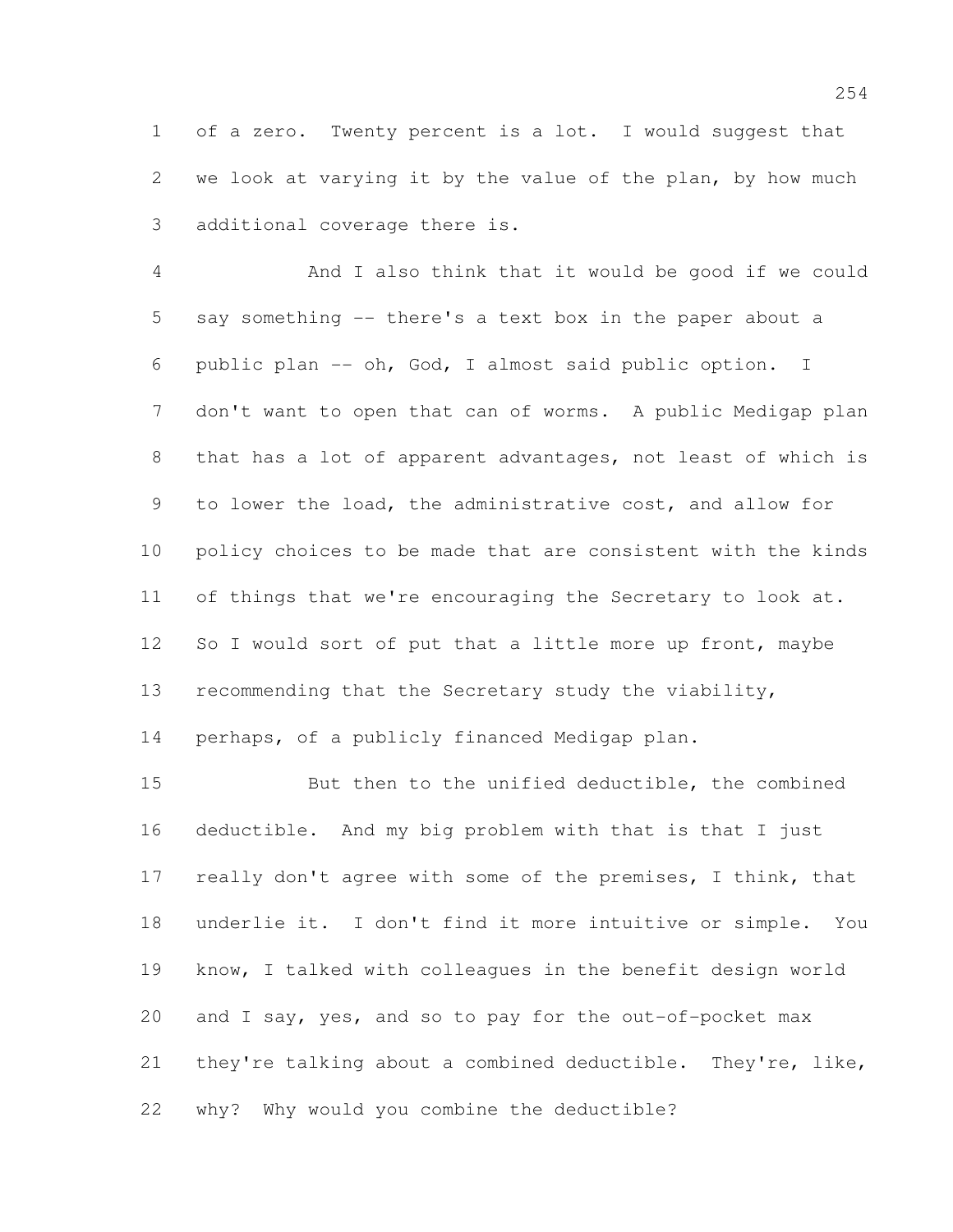You know, they are different dollar amounts right now, the Part A and Part B deductibles, but there's a reference to them being relatively -- to bring them -- yes, they're relatively out of whack or whatever. But the thing is, relative to the benefit they're paying for, they're not so out of whack. And if you look at the benefit design, the potential benefit design that you've suggested, that relatively to have the same -- the one deductible for both 9 hospital and, say, physician services, but then you're okay with charging a \$750 copayment for a hospital stay but only a \$20 copayment for a primary care doctor visit. So the person who's now paying \$140 deductible until they get coverage for their doctor's visit would have to pay \$360 more, which relatively is the value of 18 primary care doctor visits, or nine specialist doctor visits, just in our proposed alternate plan. But the deductible would be even less than the copay for one hospital stay.

18 I mean, I'm not trying to, like, say, okay, so it has to be this or it has to be that, but I don't think there is an intuitive logic to making it one deductible for both 21 sets of services, both types of services.

MR. HACKBARTH: To help me understand, Mitra, if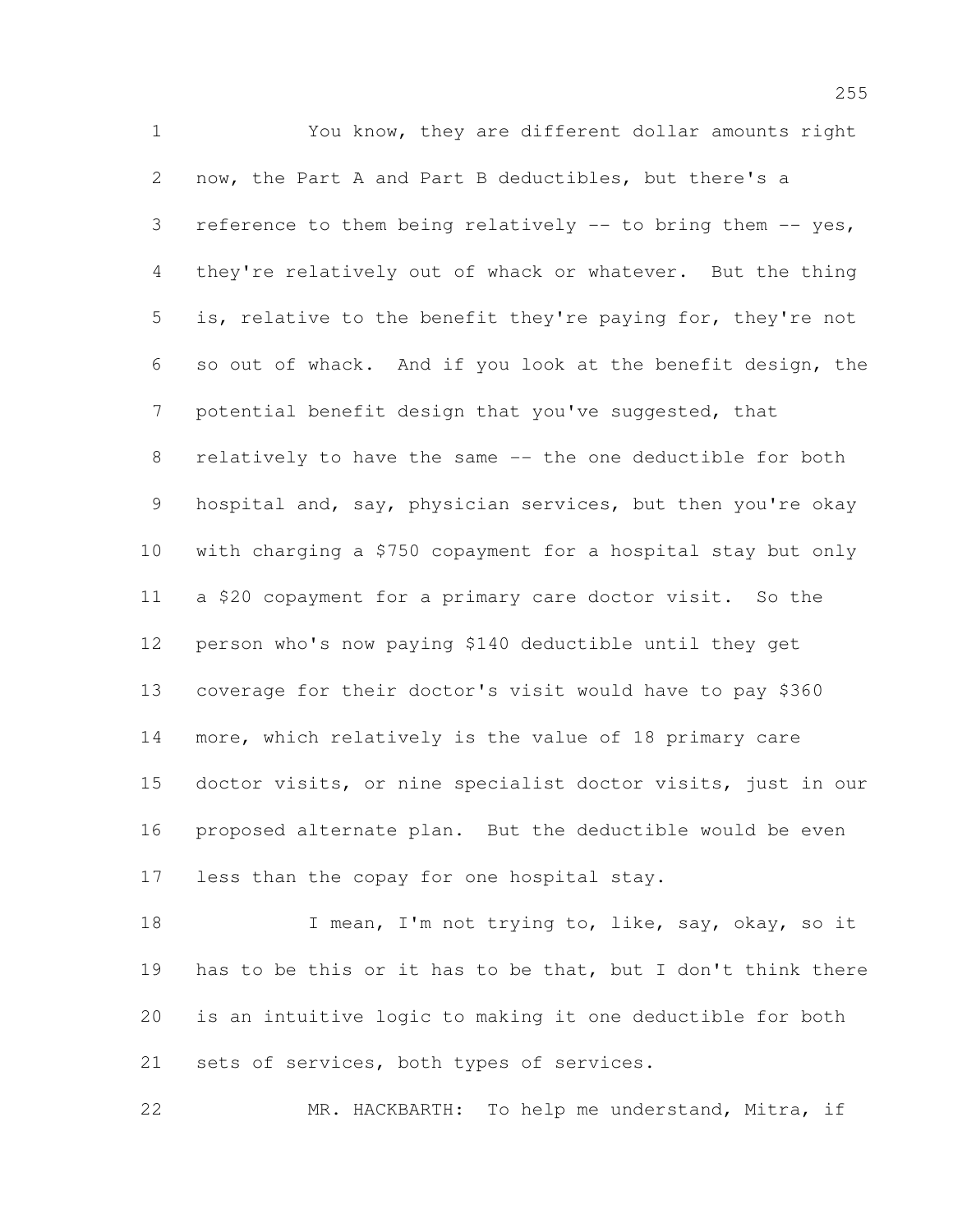we were to have two separate deductibles, holding everything else constant, and set them at a level so that all of the numbers balance out in terms of not increasing the cost of the package, would you prefer that relative to a single combined deductible of equal actuarial value?

 MS. BEHROOZI: I think it's consistent to keep costs on the doctors' side lower, whether by deductible or by copayment, with everything else that's been said in the paper about cost barriers. You know, there's a phrase in there, mitigating the impact of first dollar payment, of first dollar coverage. Well, I would say mitigating the impact of cost barriers is essential. And everything that we have in here about bigger impact on lower-income people 14 and, you know, that includes more minorities, we're going to exacerbate disparities by loading more costs onto the front end.

 So that's where I get to the second-to-last point, no change in beneficiaries' aggregate cost-sharing liability. It's not about aggregate. That's what matters to the Medigap payer, perhaps. That's what matters to the Medicare program, perhaps. But to the individual beneficiary, it matters a lot where those costs come in, if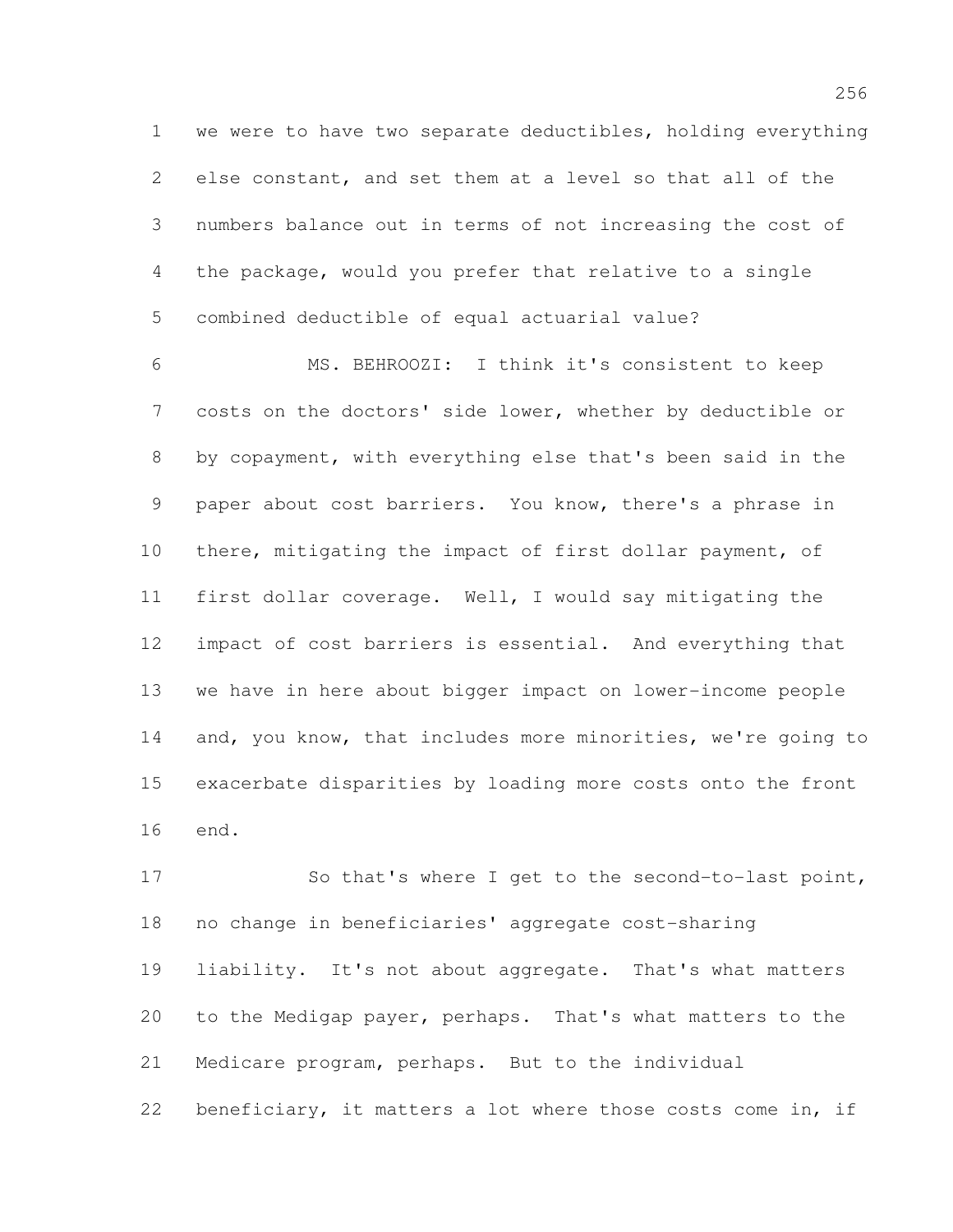they're paying for it in a premium that's knowable and all that or if they're paying for it at the point of service, which will deter them from getting the service.

 So the answer is, yes, I recognize that that means that you have to find the dollars elsewhere. I do think Julie's comment about how \$5,000 is still a lot -- for the people who it's going to matter to, it's going to matter a 8 lot. I don't know that maybe \$10,000 isn't the right out- of-pocket maximum, especially if you take into consideration what Michael said about keeping some copayments on services beyond a certain point to drive behavior.

12 There are other ways to do it. I mean, Part D imposes doughnut hole later on. But that up front point of service, not letting somebody get to the doctor until they have paid for 18 visits' worth, basically -- I mean, you know, they don't go 18 times, but it's the value of 18 visits' worth in addition to what has already been the deductible, I don't think is enlightened benefit design. I don't think that makes it a better benefit, particularly for those ten percent with no additional coverage who are less likely to get to the hospital but more likely to need doctor services.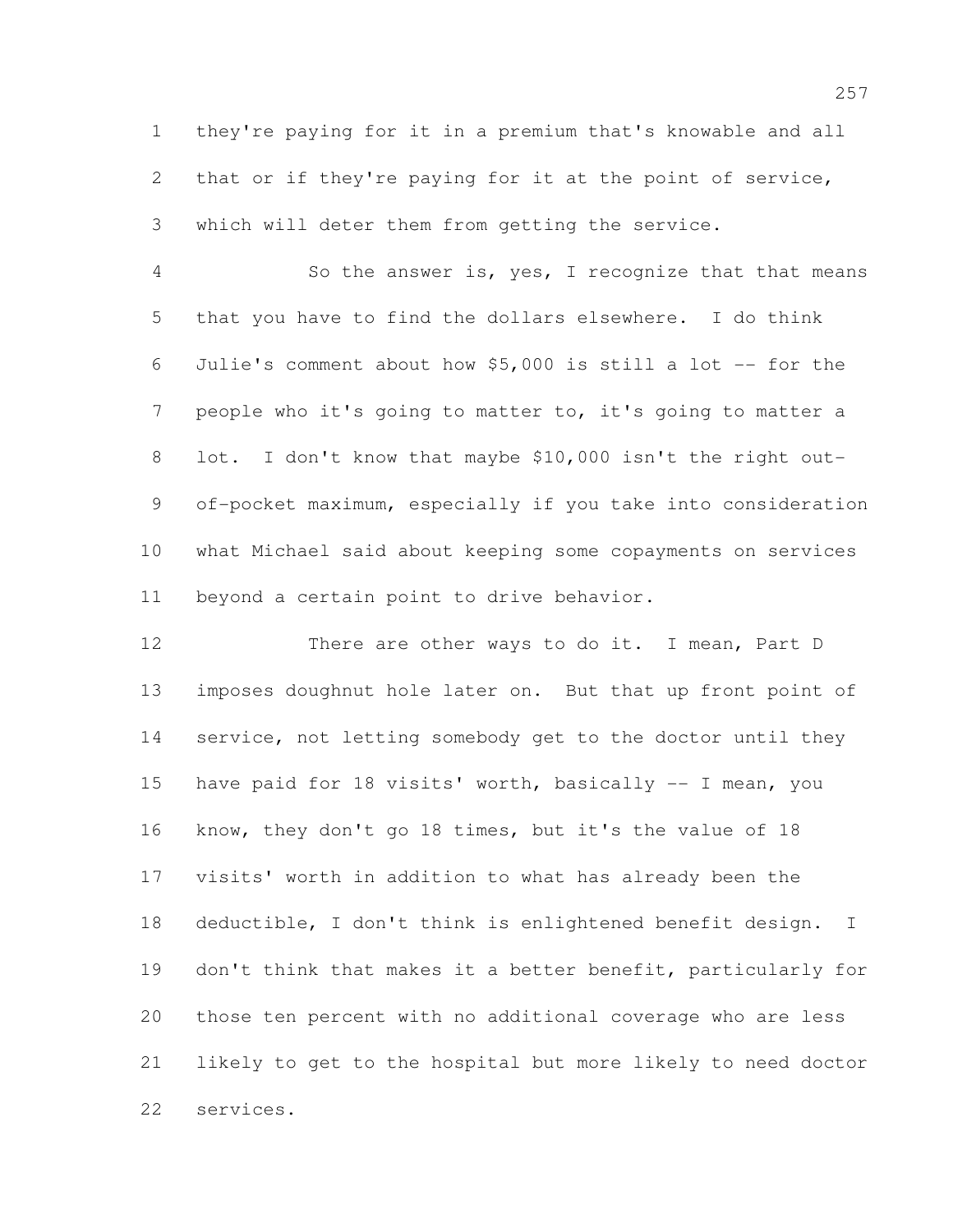MR. HACKBARTH: So as we go through the rest of the second round, if people could react to some of the ideas that have already come up. Two in particular that I'd like people to react to are this idea of having two distinct deductibles and a lower deductible on the Part B services, again, assuming that it's all within a fiscal constraint, and we've got to make the numbers add up. Do people prefer that to a single combined deductible or not.

 The other issue that I invite reaction to is on the idea of, well, let's structure the combination of the two, the surcharge and the benefit redesign, to net out at zero. And at the end, I'll explain why I didn't do that, but I invite people to react to that idea, as well.

14 DR. MARK MILLER: Can I just ask one thing? So 15 just to understand what you are saying, Mitra, because I have to think about, when we go back, how to design this, if there's any place where we have to let off steam as a result of moving these deductibles, I also seem -- I don't want to 19 put words in your mouth -- seem to hear you're saying, and if the catastrophic cap has to either go up or the beneficiary has to share some cost above that catastrophic cap like D, that's okay.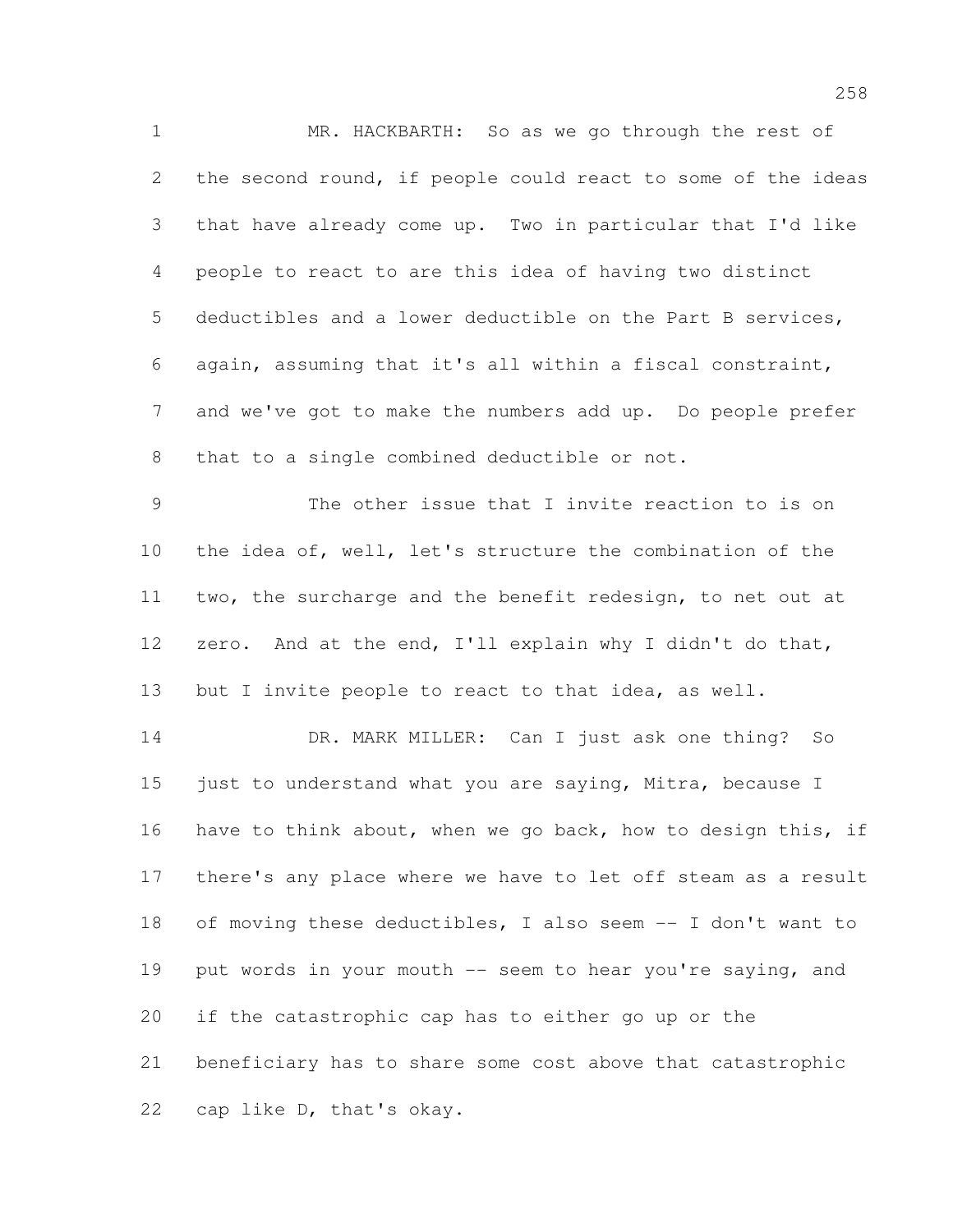MS. BEHROOZI: I think that's a better thing. It's not my favorite thing. You know, I don't like cost sharing altogether. I like other forms of management. So it's a little hard for me to advocate for what I would suggest beneficiaries should be paying for more than, you know, is recommended. But, yes, I think the worst place to 7 put it is right up front before any services are paid for, so someplace later, or spreading it across different silos in different ways, that kind of thing. MR. HACKBARTH: And as you well know, Mitra, that's where the challenge here is, that changing deductibles have big dollar impacts, and so that means there need to be significant changes other places when you reduce them. MS. BEHROOZI: I would just say, you know, the question earlier about do people choose K and L very much, no, people are willing to pay higher premiums for more comprehensive coverage. I'm not advocating that premiums go

 choose to take on that total aggregate cost in a premium way rather than --

up, but I do think there is some evidence that people will

MR. HACKBARTH: Absolutely, and that's why we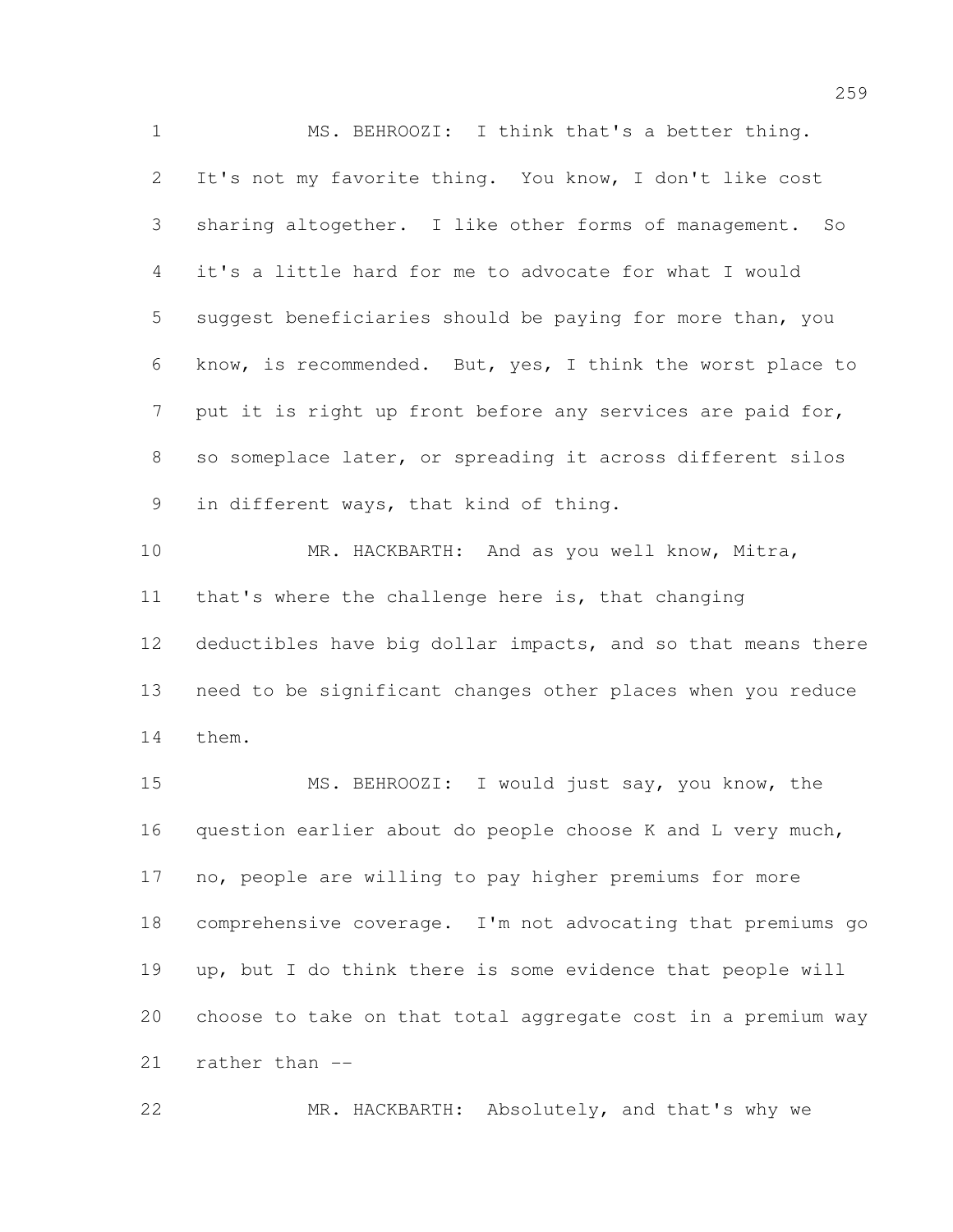reached the collective judgment that we would not interfere 2 with that choice, but there needs to be -- at least some of the additional cost to the program and the taxpayer needs to be reflected, and that's the reason for the surcharge.

Kate.

 DR. BAICKER: Okay. So first to react to the question about the separate versus unified deductibles, there's clearly an argument that the deductible poses a cost barrier and that you want to set the deductible at the appropriate level, and you're maybe arguing for the deductible to be smaller. The separate deductible, to me, seems like if you're going to have a car accident and say, you know, my insurance covers the motor with this deductible but the bumper with this deductible and you're getting hit 15 from the front, in some ways, having those separate deductibles doesn't change much. It's the marginal cost sharing, where you're saying people are not going to go to the physician if the cost sharing is too high. That might suggest a lower deductible overall but then dialing up the cost sharing in a value-based way so that the marginal cost for the extra physician visit is relatively low compared to the marginal cost for the extra service of lower value.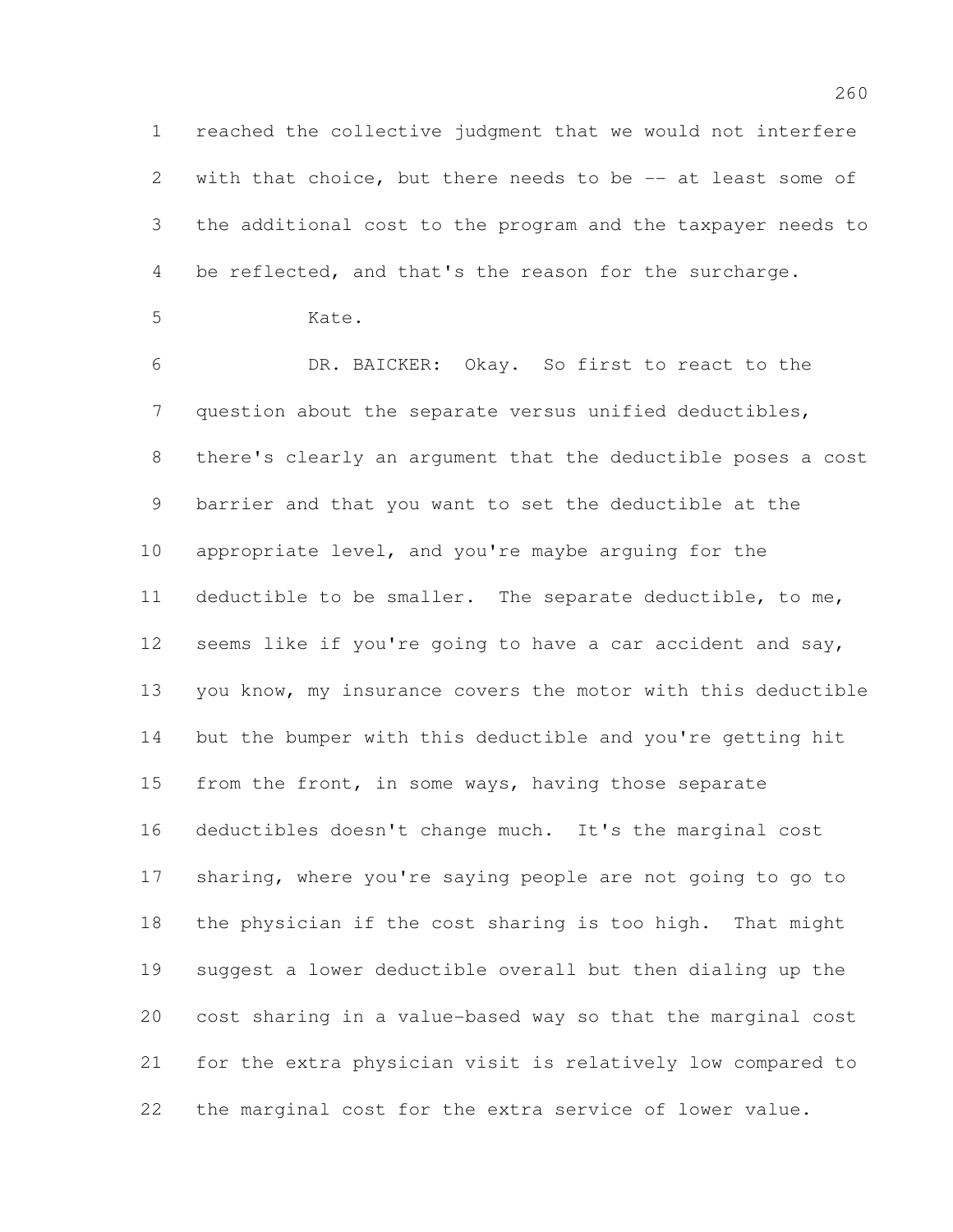Now, the question of whether people are willing to pay a deductible up front, there's a little bit of a disconnect there to me between saying people are willing to pay a \$100 higher premium, but they're not willing to have a \$100 lower premium and a \$100 deductible for care where they're almost surely going to consume more than \$100. That's really a marketing or psychological question. If everybody's consuming some health services, whether you call it a deductible or premium, in some sense, they're paying the same thing out of pocket with very high certainty. So I, in some sense, from an economics perspective, you're sort of neutral on that if you think everybody's going to be above that deductible. How it appeals to people is not really a question of economics.

 That said, Slide 9 makes me very nervous, Figure 1, for I think -- or Slide 10 -- Slide 10, Figure 1 -- for slightly different reasons from Bruce. I really like the text box on the value of insurance. You know I'm all about 19 the insurance value of insurance. In some ways, I worry that that text box leaves people with the impression that it's a rationale -- it's an apology for still having cost sharing despite the fact that people value insurance rather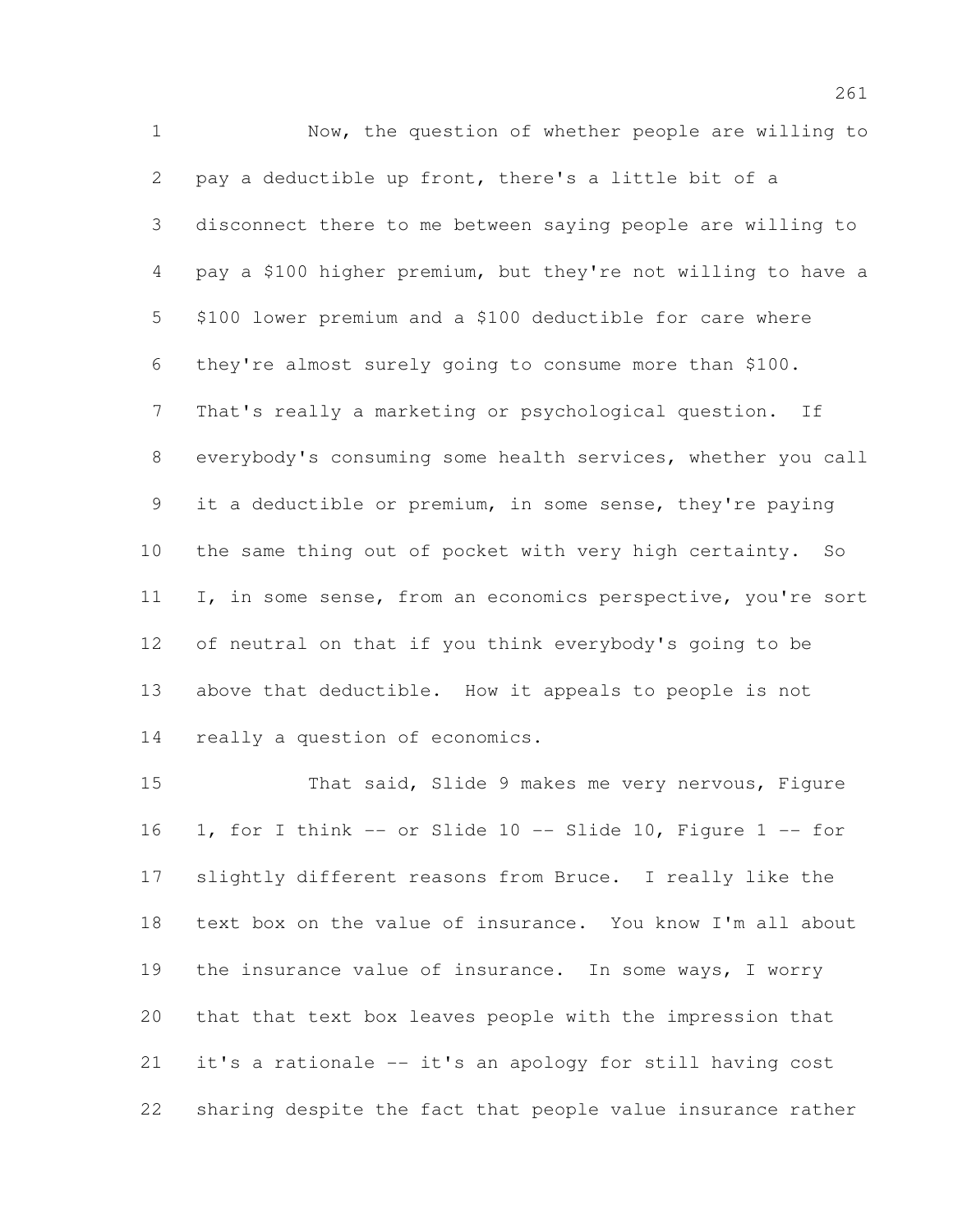than touting the fact that changing the benefit design in this way makes the Medicare benefit better. This means that imposing an out-of-pocket maximum provides people with something that they value highly and there's sort of no meat on that part in the text box.

 And then that's what makes me nervous about mapping to a picture like this. Because people are risk averse, they're willing to trade off means for variance. 9 And I know we can't say it like that. I know that. But you know what I mean.

 Suppose, on average, everybody's costs went up by 12 \$5, but variance disappeared. People would be better off. And we're telling half that story. This picture is telling the means story but it's not telling the variance story. And so you're left with the impression that imposing an out- of-pocket maximum makes everybody worse off somehow and that 17 can't be the story that we want to convey. So that makes me a little nervous about displaying things this way, is it makes it -- we're characterizing people's losses in a way that doesn't build in some of the gains that I think they're getting.

Now, the gains are actually undermined by the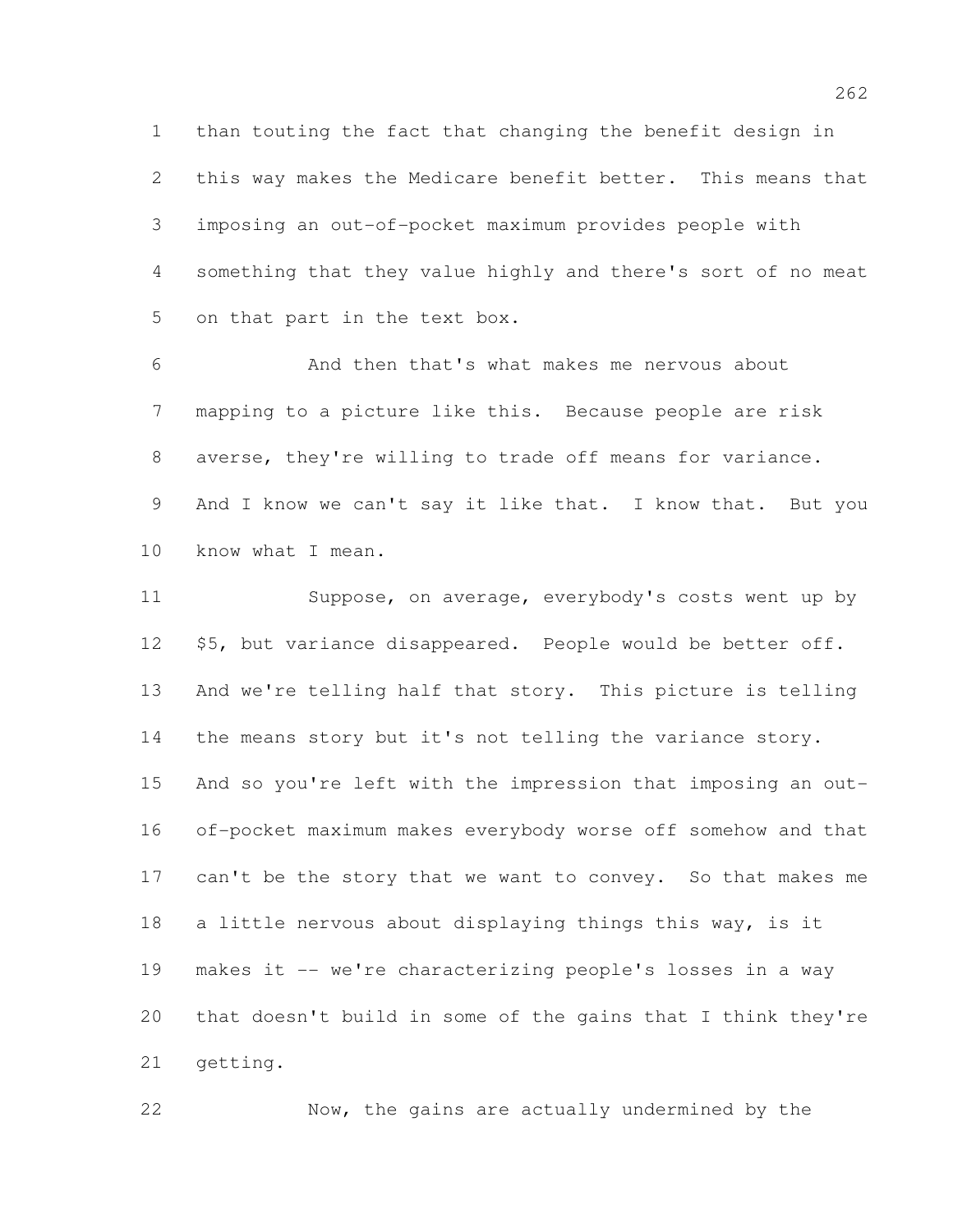existence of these first dollar Medigap policies that are basically filling in the value that people wish they could get out of Medicare and are willing to pay for in Medigap. So we know they value it. And it's not an efficient way to provide that kind of backstop. It comes with all of these costs that we've been talking about.

7 So then the fact that we're not getting any aggregate benefit out of the package that we're proposing, 9 if you look at these graphs, is because of that first fact, that we're maybe not capturing the risk reduction that people are getting, but also the fact that because of the assumptions that are sort of necessary to make the model tractable at this point, we're also assuming away all of the gains and efficiency that we think we're going to get by replacing this Medigap inefficient backfilling of the failure of the basic Medicare benefit with a better Medicare benefit that would then have less of a bad Medigap wrap- around. We've assumed away the gains that we get from that shift by not really letting people switch to more efficient Medigap policies, by not allowing the types of Medigap policies that are offered to change in response to this. We kind of assumed away all of the reasons for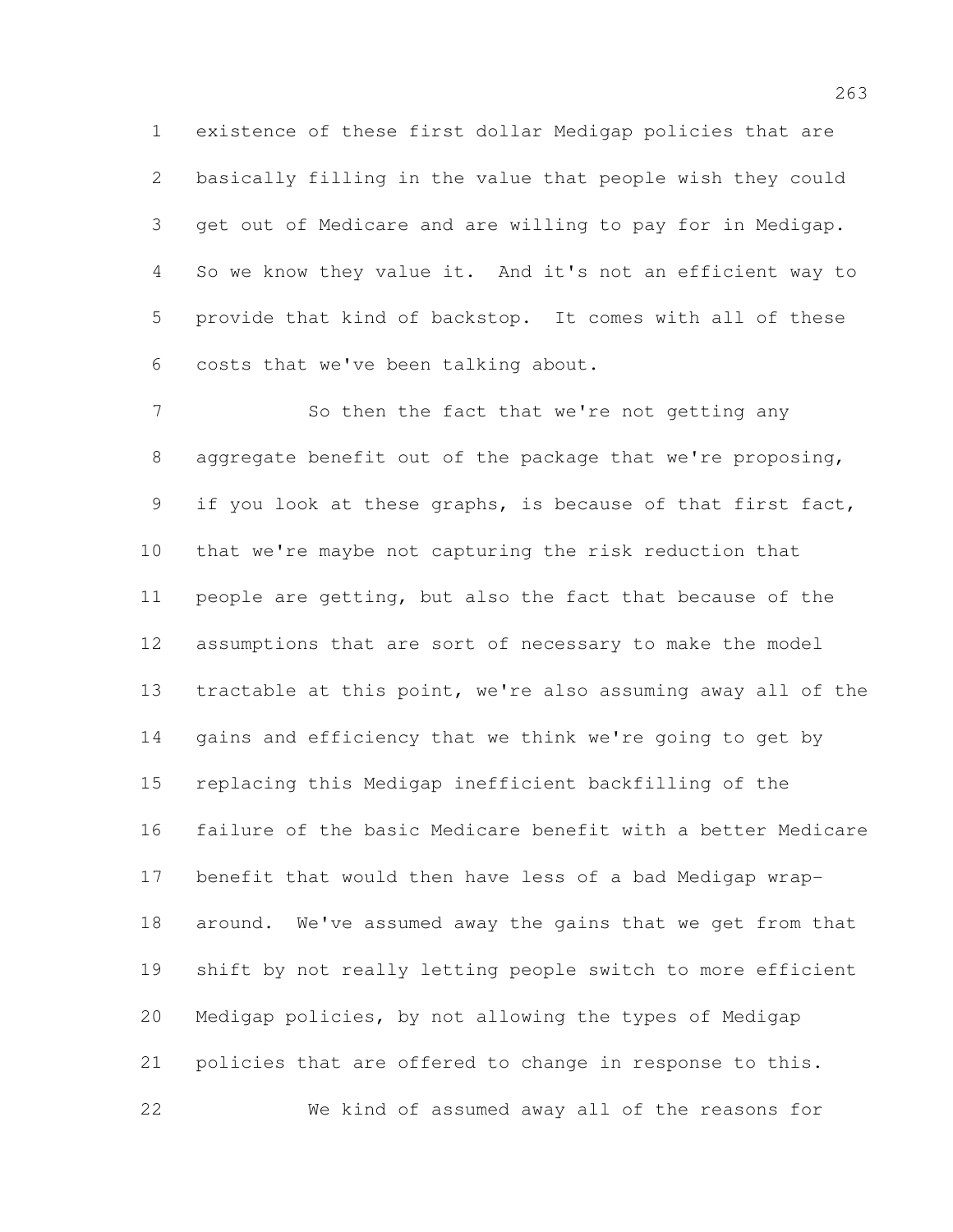doing this switch in the first place because we're moving from a world in which people have Medigap filling in the holes into a world in which there are fewer holes. That's kind of all the same if you thought they were equally efficient. We think that they're not, but we're not letting those gains come through in the behaviors that we're trying to promote.

8 That was very roundabout. I hope you get a sense of what I was getting at.

 MR. HACKBARTH: So the bottom line is that, in a 11 sense, these are sort of worst case, sort of, presentations 12 of the impact, because, as you say, they assume away some of the desirable --

14 DR. BAICKER: All of the good stuff.

15 MR. HACKBARTH: -- impact.

 DR. BAICKER: So there's two things. There's that and there's the absence of this other dimension that I realize is harder to quantify but that we're not talking about enough. DR. MARK MILLER: I did follow what you said, and

 $21 - -$ 

DR. BAICKER: Good for you.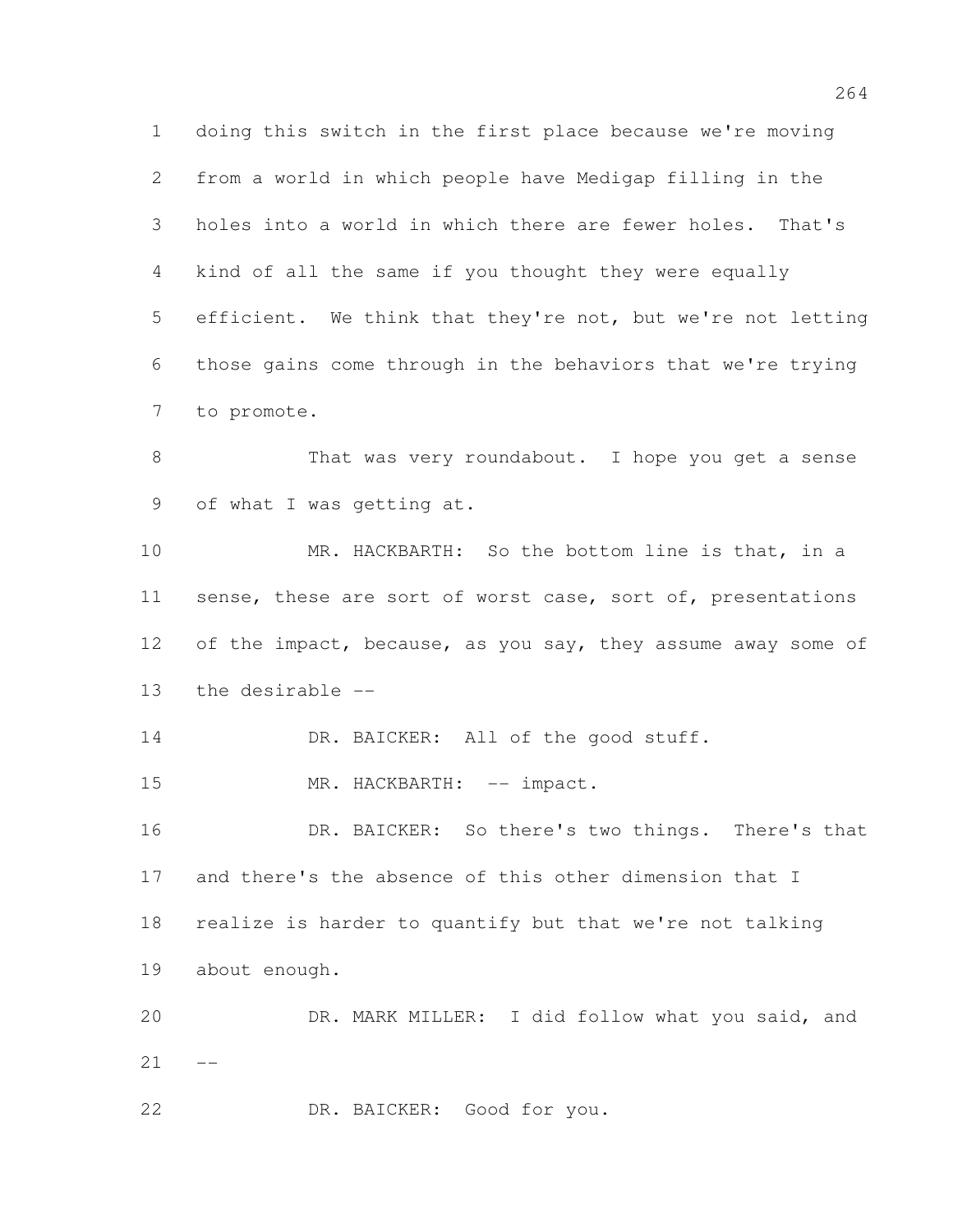1 [Laughter.]

DR. BAICKER: Tricky.

 DR. MARK MILLER: No, I really do think I did -- I 4 do think I followed it, and I think the -- all right. One thing that we did is a different slide, of which I have forgotten which one, but the one where we were trying to show the impacts over multiple years was one way to bring some information to that. You know, it may be only a couple 9 of percent in the one year, but over four years, more people would be helped. So there was a bit of that.

11 I mean, I suppose on the key slide that has everybody hung up -- and it is the most conservative and we're also trying to be very clear about what people are walking into -- you know, the actuaries that we consulted 15 were very adamant that, in the short run, people wouldn't change. I suppose we could try some kind of sensitivity, and I don't know how much evidence there is out there to vary something and say that picture could look like this. You know, the actuaries we consulted said no change in the short run, but over the long run, if X percent changed -- and this definitely goes to what Bob was saying -- but wait a minute. If the arithmetic looks like this, why wouldn't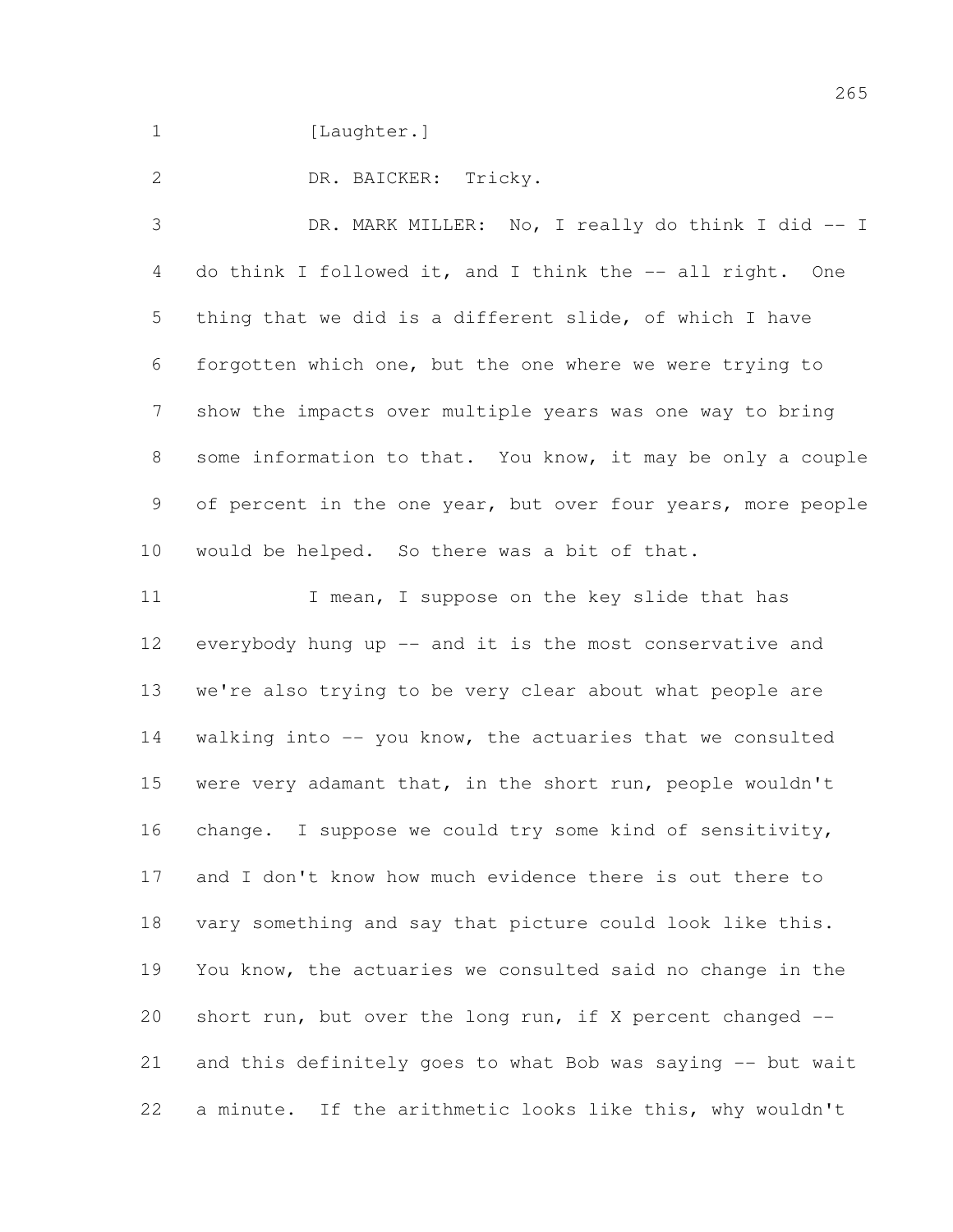people shift?

 We could try to play around with something like that, or am I getting a look from you guys of, like, this guy is really killing me here.

 DR. HARRISON: I might remember a few iterations ago, we had the same charts but instead we had the regulatory policy where you couldn't have Medigap. Well, that looked wonderful because you were taking away the value of insurance, which is invisible, and you were cashing it all out and so the benes looked like they were much better off. So there is an optical problem that we haven't solved yet.

 DR. BAICKER: And the fact that people won't switch in the short run is surely true. But then if that's all you're willing to graph, what you're basically saying is, we've assumed that there's no movement along this thing that we said was the cause of the problem because everyone was responding to it. So I think that's what drives the disconnect, that if you're not willing to say that people will move in response to the change but you're attributing where they are to the preexisting incentives, then you've stacked the deck against being able to find the thing that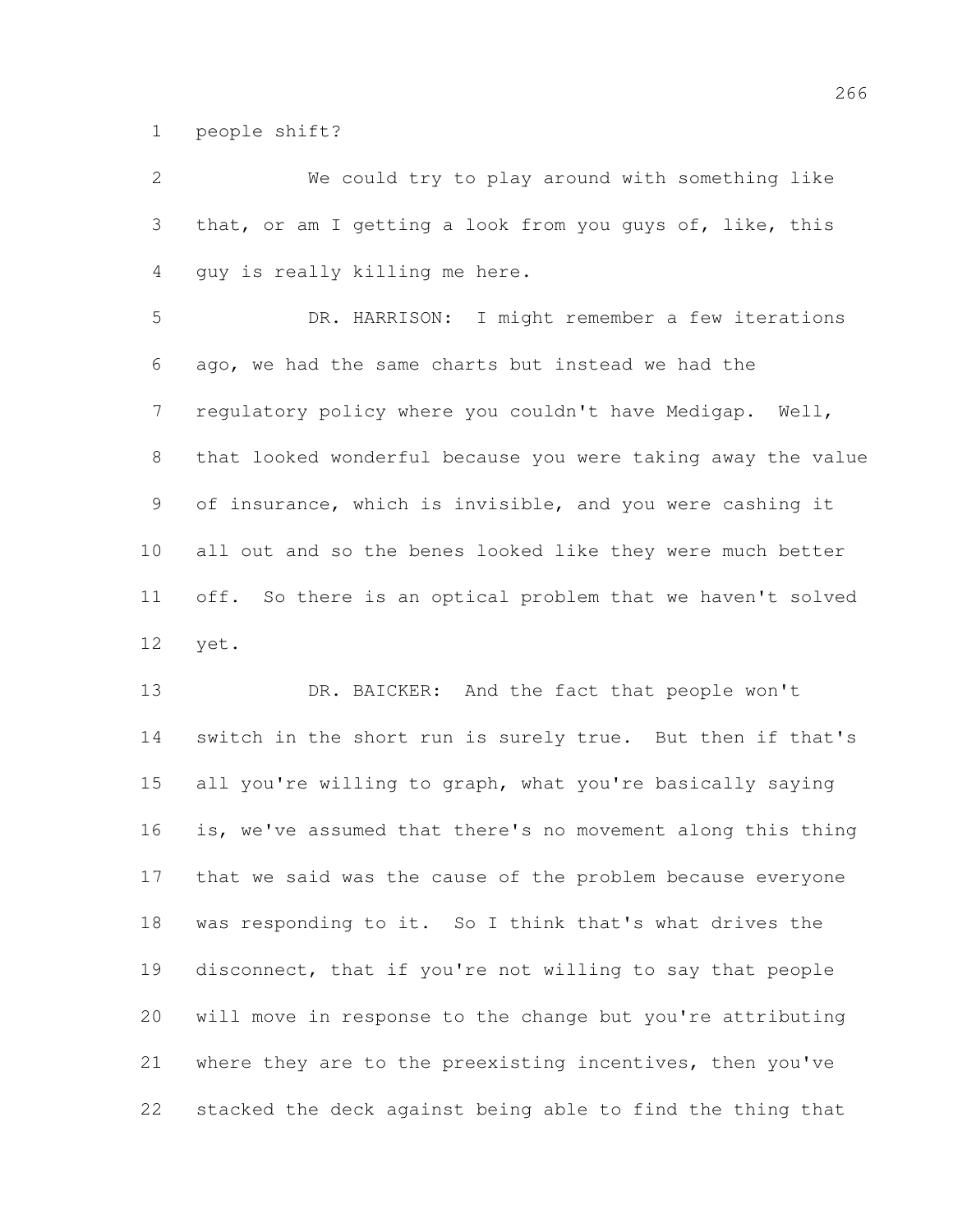we think should definitely emerge over time, in which case it's not clear that that's a useful exercise. To assume a problem exists and then assume that the absence of the pathway that caused the problem doesn't fix the problem, you've doomed yourself.

 MR. HACKBARTH: Kate, are you aware of any literature that we could use to try to construct a model that is different than the assumption the actuaries gave us of no change in the short run?

 DR. BAICKER: Not from the Medigap literature. There's an older literature looking at the responsiveness of 12 insurance purchase to copayments and to -- and to tax rates 13 or -- not taxes -- the surcharges. I am so untrainable.

```
14 [Laughter.]
```
 DR. BAICKER: That you could port over and there'd be all sorts of reasons to be hesitant about porting something from a commercially insured population over to a Medigap purchase. But in some sense, the assumptions that drove the initial discussion and then the assumptions that show up later are a little bit in conflict with each other. So you might just not want to do that exercise and try to do instead back-of-the-envelope calculations about what the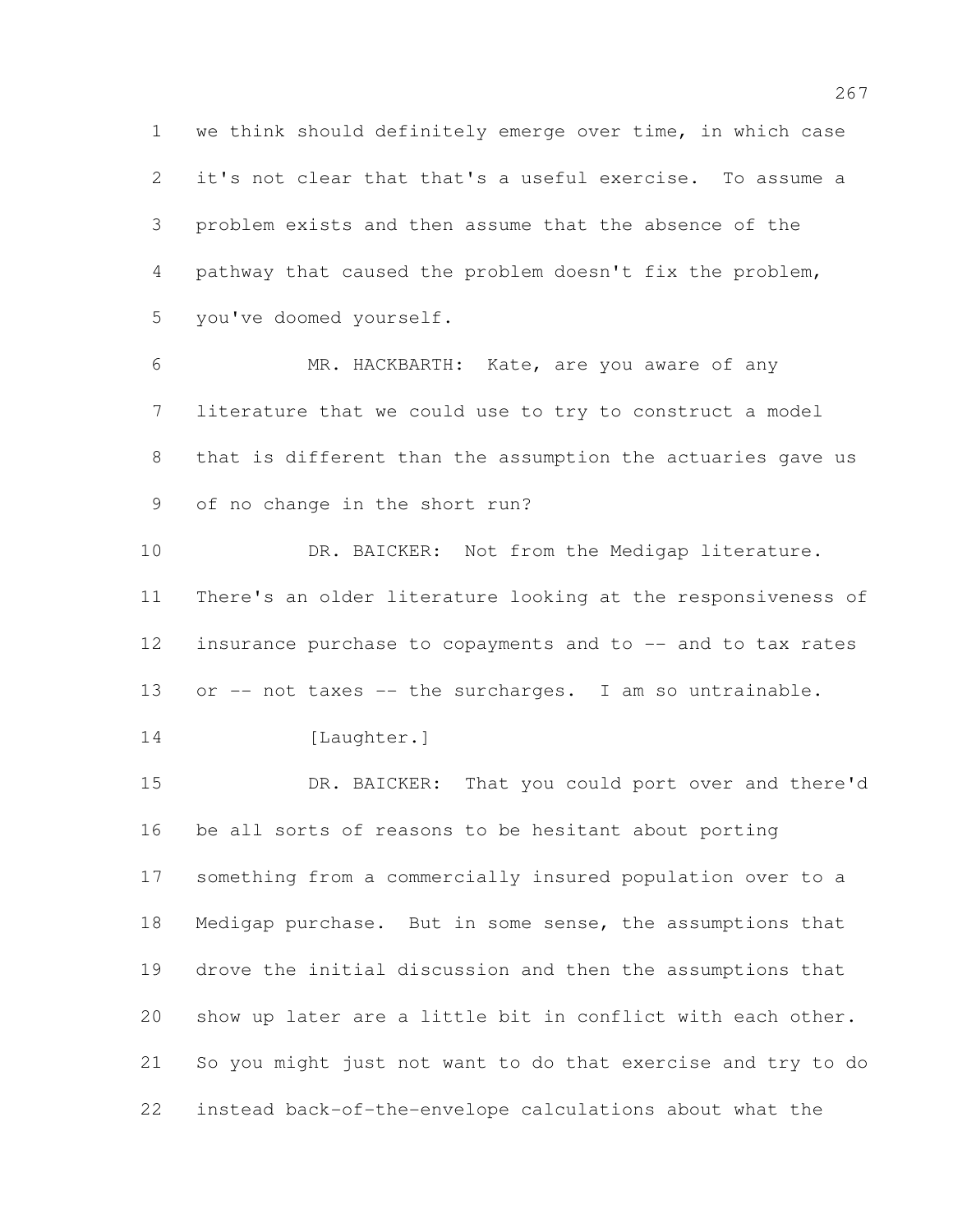value of insurance protection is and how you would expect that to change. I don't know what the graphical answer is.

 DR. MARK MILLER: [Off microphone.] I know we are getting jammed on time, but the other way maybe to bring these thoughts together is to think about what Bob said early on the first round, if I was following that, where maybe there is some arithmetic we can bring out of the model that the beneficiary distribution of the cost of the supplemental versus the change in the benefit and showing some of the arithmetic and least being able to say, you know, if these actuaries aren't right, this is what the kind 12 of cost frontier that people are facing, and maybe more people would be willing to move with this kind of arithmetic facing them and maybe we can draw that out. Maybe we can also do some kind of sensitivity assumption to get to your point, because this is clearly vexing more than just you here.

 The other thing I think you said that I don't want to lose track of -- and I want to have this discussion when we get back -- she's also kind of made this point off of Mitra's point of, you know, if I'm not willing to -- I don't want to face a deductible, why am I willing to pay the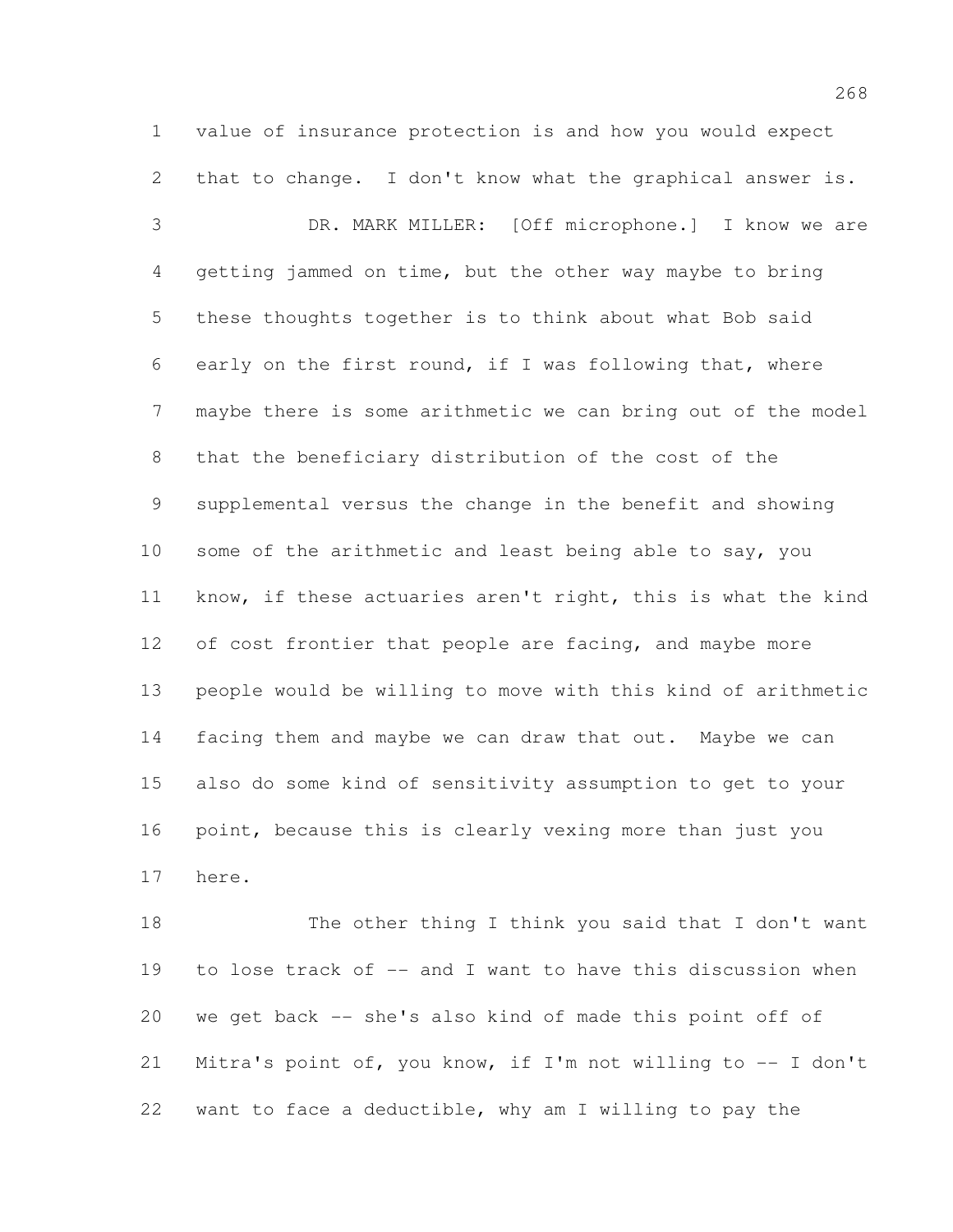premium for the Medigap, and there is definitely a logical - - and I want to think about that more. So I don't want to lose that point. I wanted to say it out loud and make sure that we, after we get out of here, start talking about that. Okay. I'm really sorry.

MR. HACKBARTH: Okay.

 MR. KUHN: I don't think I have anything to add on the lower deductible. It's something I want to think about some more.

 In terms of the net out to zero that you kind of mentioned earlier, that doesn't bother me. The narrow band that you have of the negative one and a half, I'm fine with that.

14 And generally, I think the draft recommendations - - obviously, we're going to be doing some refinements here, it sounds like, as we go forward, but I think what you've laid out is a pretty good framework to continue the conversation.

 DR. BERENSON: Well, first, I want to be able to say some of my best friends are actuaries, but I don't have any  $-$ 

[Laughter.]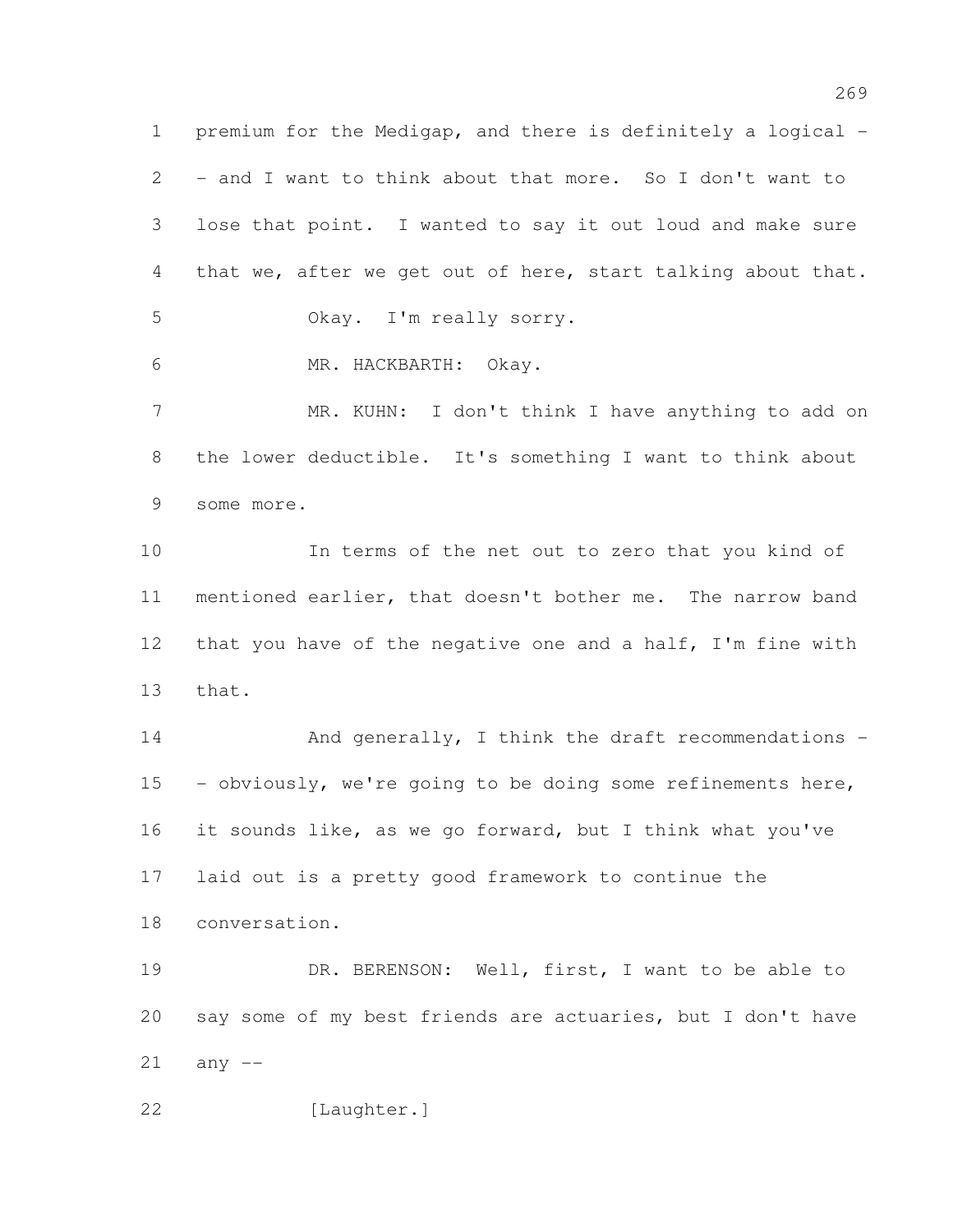DR. BERENSON: But more seriously, picking up on what sort of Bruce got us into is the optics, and then Mitra's discussion of the deductible, and Kate, who I think I'm pretty much on board with how you said it, and I think I support what I said in round one, if Mark thinks he interpreted it right.

 Two questions around -- could you go back to Number 10, the famous Number 10. In the second one, and I agree with Bruce, the optic of 80 percent of people worse off is a problem. How much of that is because of the combined deductible, I guess is my question. I assume -- well, you are moving a lot of people -- 80 percent of people who are not hospitalized are now paying a much higher deductible and 20 percent of people are getting some benefit. So is that a major factor for this, the fact that more people are worse off?

17 MS. LEE: For the one on the right, that went down to 70 percent --

19 DR. BERENSON: Right.

 MS. LEE: -- increased out-of-pocket spending, that is actually the surcharge, because, you know, even before anything happens with your cost sharing, you have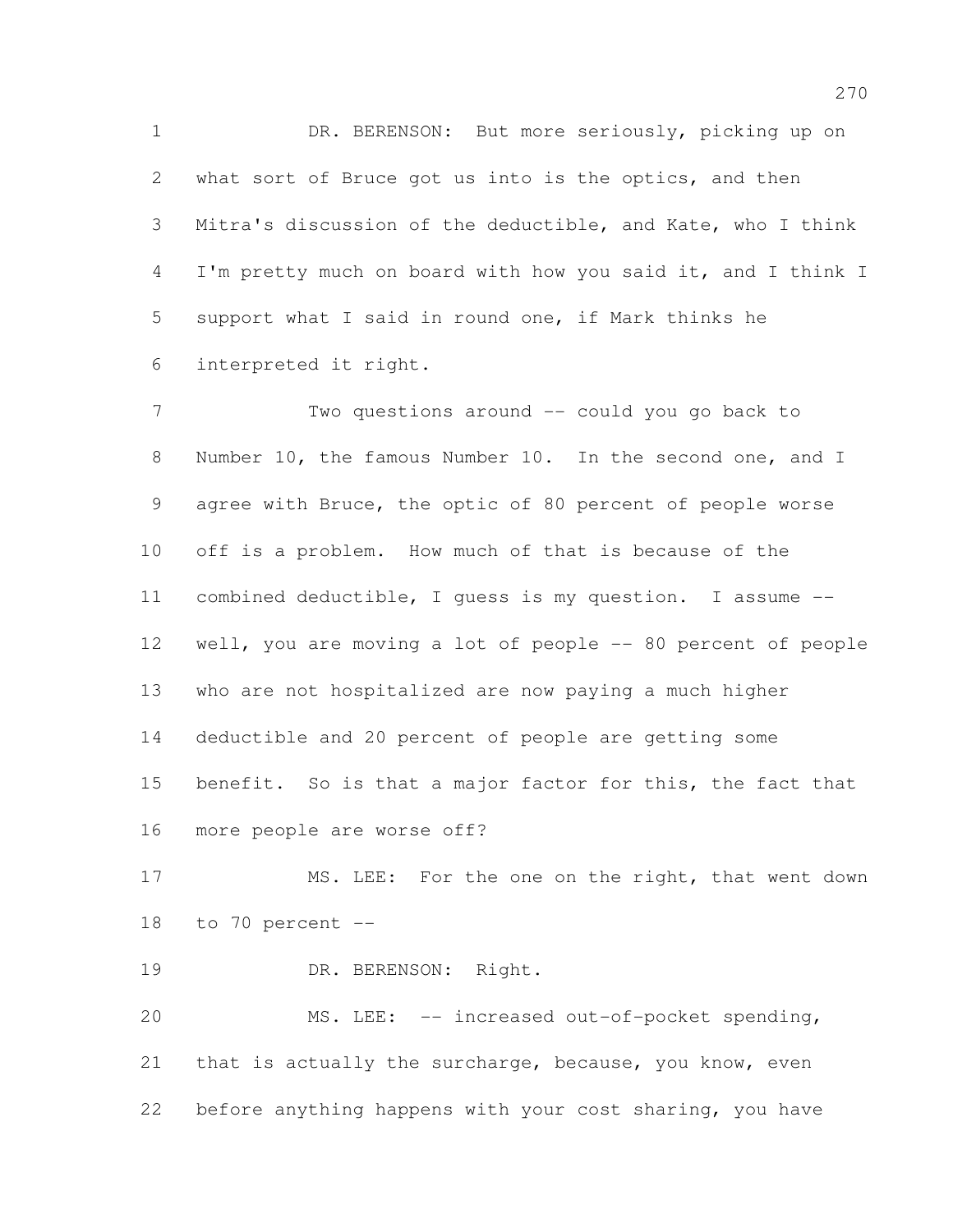\$200 or \$400 that has increased. The one on the left gives you a better sense of what that deductible is doing.

 DR. BERENSON: Yes, and I misspoke. You're right. 4 So the one on the left, with people being worse off, is that a major function of the combined deductible?

 MS. LEE: If you do not have hospitalization and only Part B spending, that combined deductible, since it compares to \$140, that is a significant factor.

 DR. BERENSON: Okay. Well, I mean, in the handout you gave us, we only have, like, two sentences for why we think a combined deductible makes sense. It's intuitive and simple and it's easier to track. I think it would be good for us to try to articulate the benefits of a combined deductible. I'd be interested in Scott's view and others' about sort of the tradeoff. I think that's an important thing. I personally could go either way with it. I'd like to be convinced that the combined deductible does make sense and it does affect these distributions.

 And I guess the second question I would have in terms of optics is can we do the calculations of both, of benefit changes only and benefit changes with surcharge, 22 over a multi-year period, also? We can't do that -- you're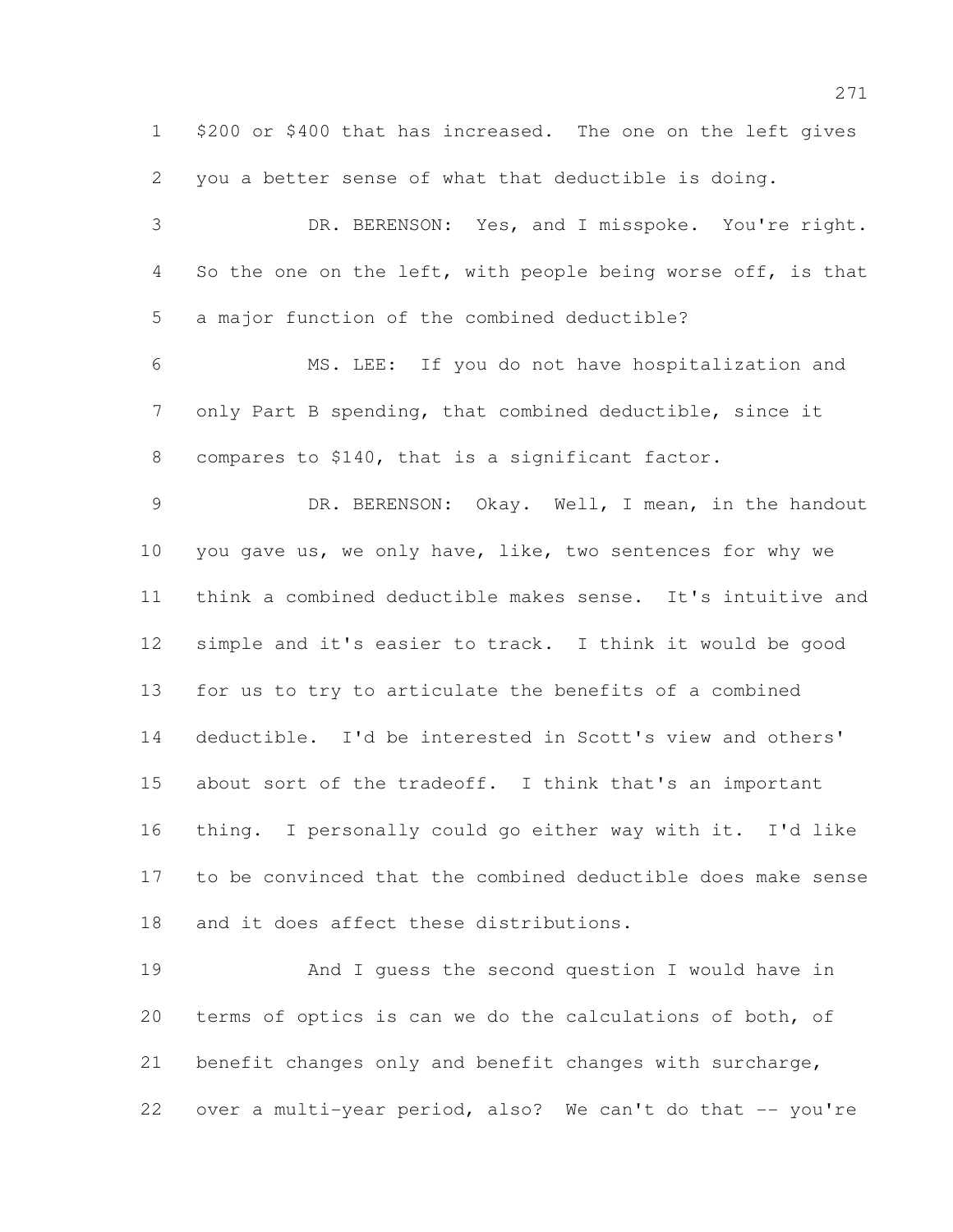shaking your head -- to demonstrate what we want to demonstrate, that more people -- fewer people are negatively affected when you go out. We can't do that? MR. HACKBARTH: You do have -- DR. HARRISON: In the future, we may have more years of data, but we really only have one year of data for this exercise. 8 MR. HACKBARTH: You can see the table, though -- DR. BERENSON: No, I saw the table, but that would be in terms -- again, I think I'm -- well, I don't think. I'm clearly with Kate that if we just lay out this by itself, it gives a very different picture of what it is that we're proposing and we do need to work a little bit. It's nice to have that other table around, but I think we've got to work on presentation here because I actually think we're 16 in better shape than this table would suggest. 17 DR. HALL: Well, if we go back to the original objectives of this whole exercise, I think this plan 19 addresses them. I mean, one thing we can't do is suggest change that makes people more responsible for health care

 decisions without causing some pain. No matter what plan we talk about, we're going to deal with that.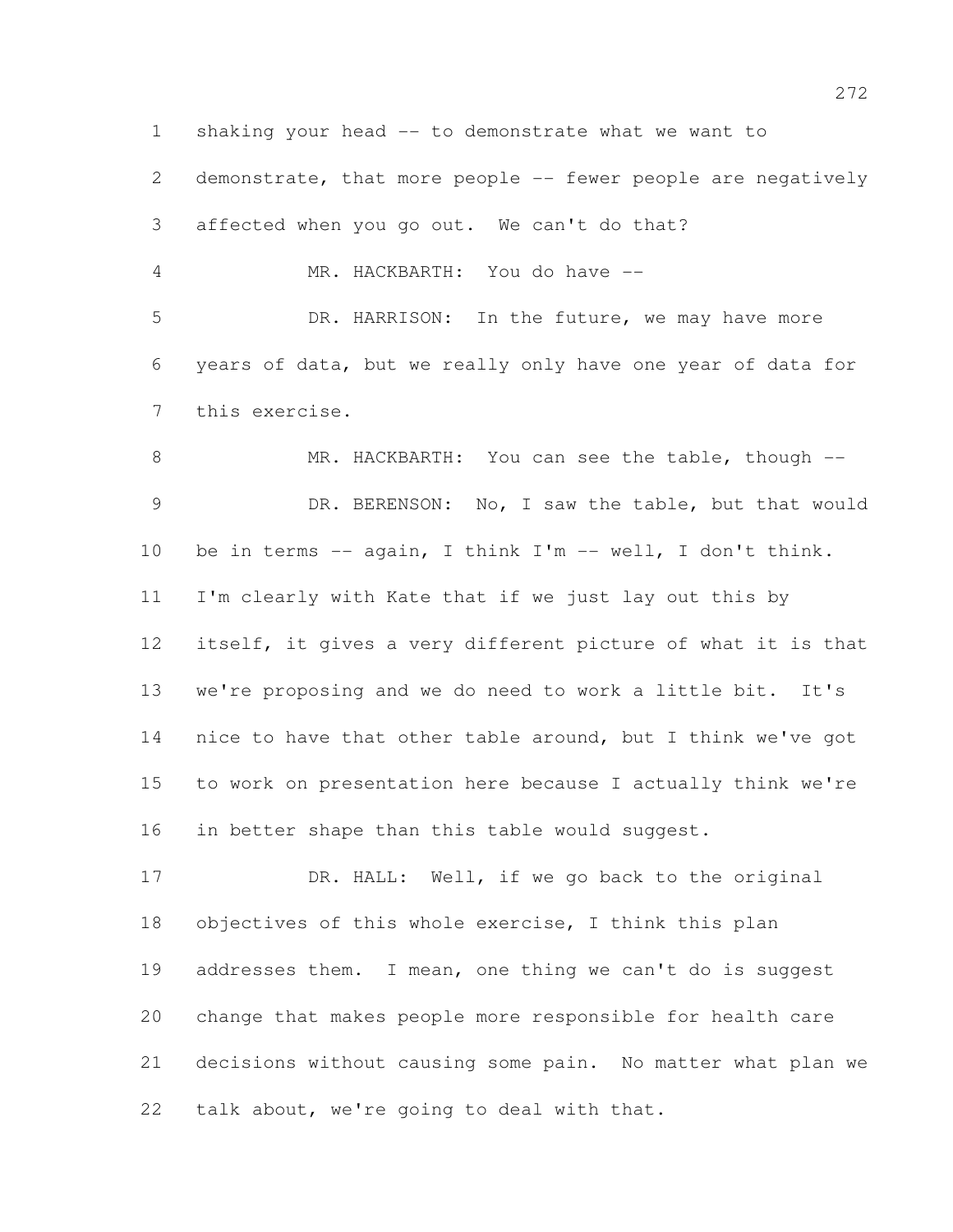I think a single deductible rather than -- or 2 combined deductible rather than pay me now, pay me later, is going to cause a lot of confusion. And so I agree with Bob that I think what we're talking about here is we have sort of a marketing problem rather than a fundamental problem of meeting the objectives that we started out with here.

 DR. DEAN: I'm out of my element here. I don't really have strong feelings either way. It seems to me that Mitra's concerns about the combined deductible makes some sense, but I really don't have a good understanding of the implications of all of that, and how much we try to recover from a surcharge, also, I don't have a real clear sense of it.

 MR. BUTLER: No strong feeling on the separate deductibles. I do think this 20 percent needs a little bit more rationale behind it rather than we're just trying to be a little bit better than budget neutral. So it'd be easier 18 to say, if we were to be budget neutral to the program, this is the number and actuarially, given the downstream impact, this is what it would be if you really wanted to capture all of it and then let them make some judgment. It would be another way to frame it.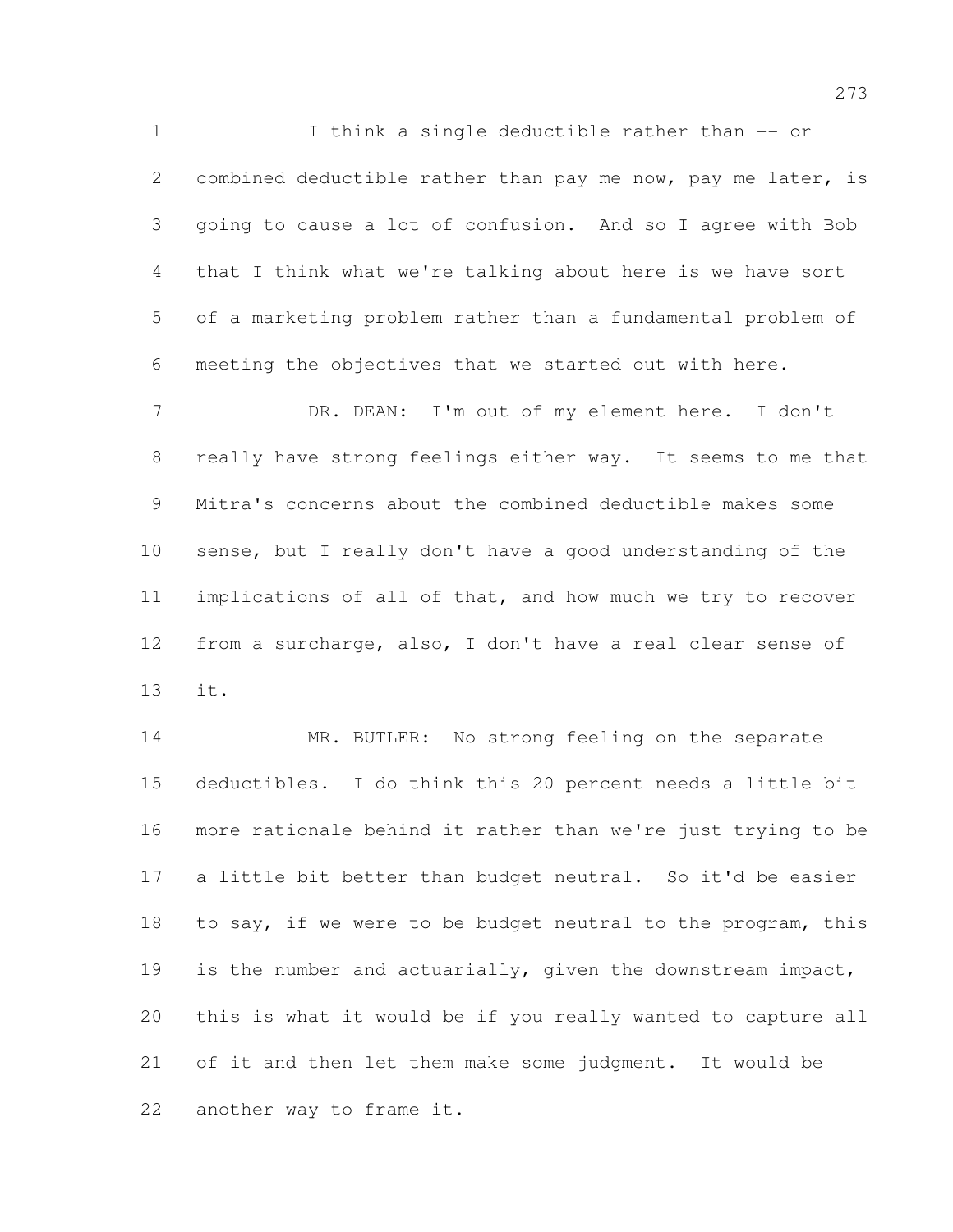I do think we're losing a little bit of sight of maybe -- we're almost tinkering with something that is very important and it's going to enter a political context, as we talked about earlier in the day, that's going to have much bigger things, like are we going to start at age 65 or 67, or are we going to do this or are we going to do that. And, I think, let's not lose sight of the major points we're trying to make, and that is that the supplemental insurance really has a downstream impact on utilization. I don't think in health reform that was acknowledged at all because of the minimum basic packages for Medicaid expansion, some 12 of these things, just, you know, not taking those kinds of things into consideration at all. So let's not lose sight 14 of some of that point as well as the benefit redesign, that 15 this doesn't make much sense, even though only ten percent 16 of the people are really subjected to that, that don't have supplemental insurance. So those are my points.

18 DR. CHERNEW: So I agree with a lot that was said. A few basic points. The first one is that I don't think we should constrain in the recommendation there to be one single deductible. I actually think if you spent more time thinking about this, you'd realize for many cases, it's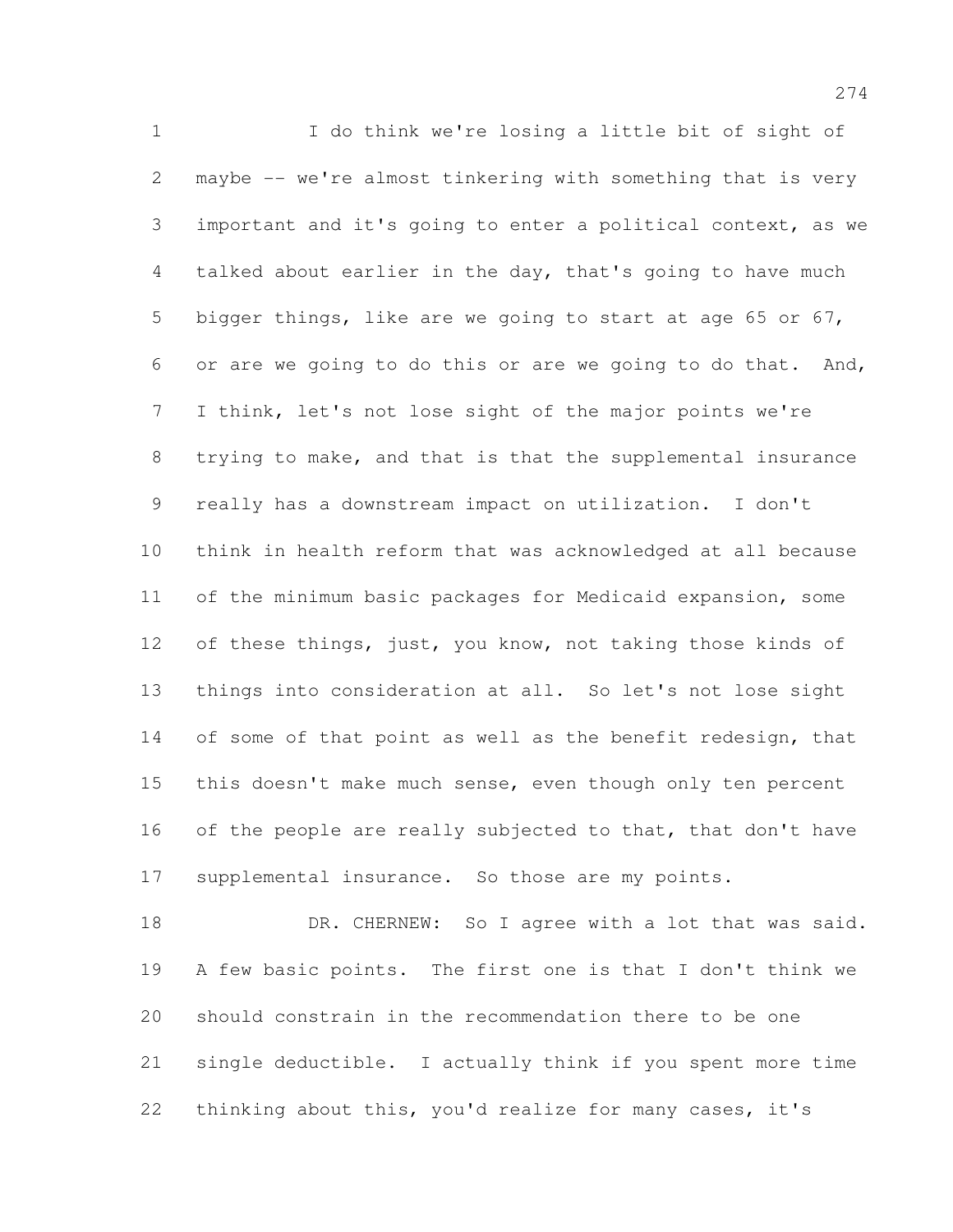crazy to have an inpatient deductible. There's no incentive effect. It's just a tax on people that get sick, right. Whereas the outpatient deductible has these remarkably complicated properties. On one hand, it discourages overuse. On the other hand, it discourages really appropriate use and you need to think about it more intelligently. We're not going to resolve all of that now, but I wouldn't constrain in our recommendation the Secretary to have a combined deductible. I think that's too limiting. The second thing I would say is I have some real problems with aspects of the out-of-pocket max because I think there's a lot of low-value services that will be consumed above the out-of-pocket max, and I don't want to discuss that, but I recognize the risk issues and I think Kate was 100 percent correct on that.

 But I would want to make sure that if you were a Medicare Advantage plan, you wouldn't be constrained, for example, not to charge some high cost sharing on some low- value services that really expensive people use. So within this fee-for-service world where there's not management, I think there's an appropriate risk thing.

In terms of the optics related to that, and again,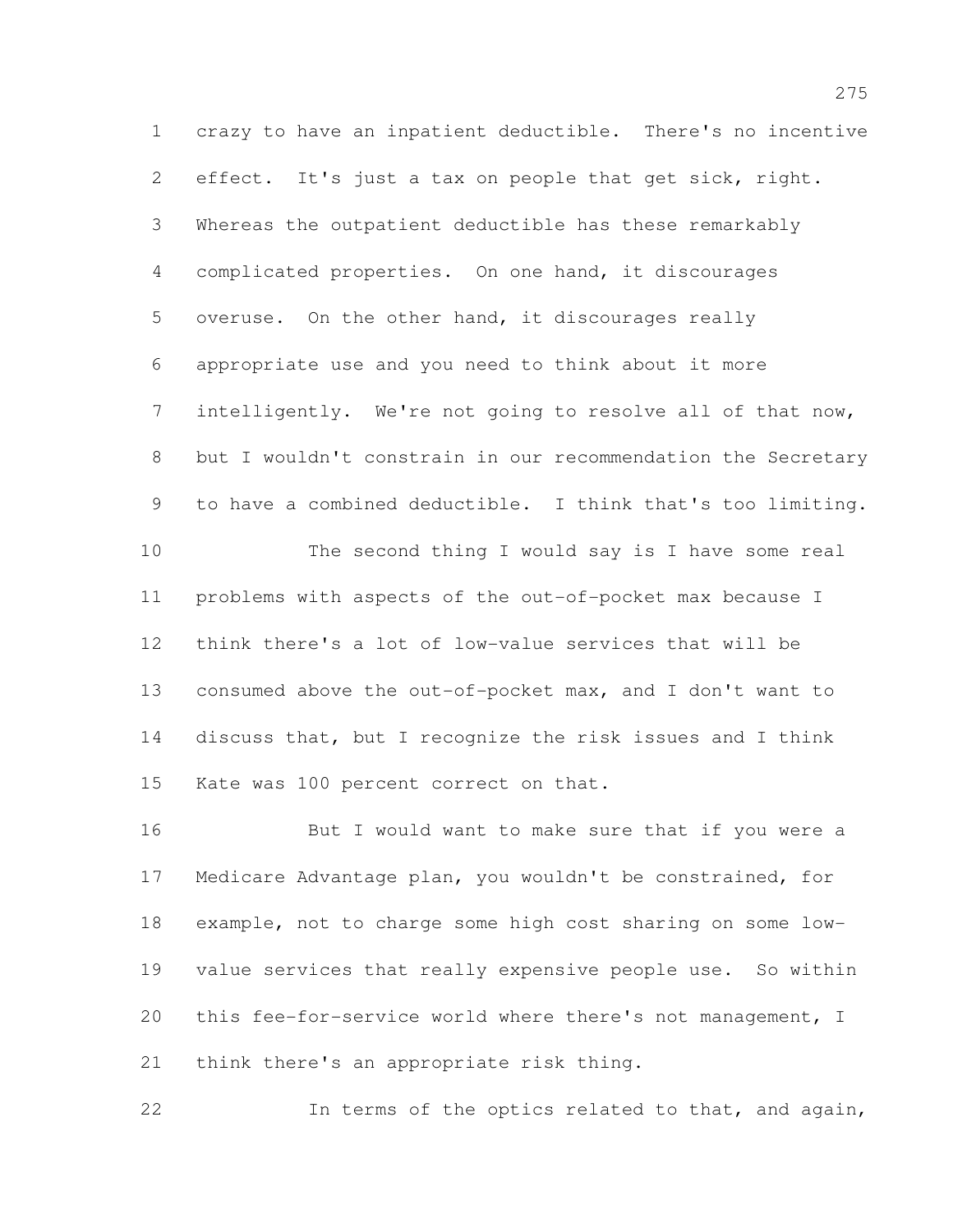I agree completely with everything Kate said, and Mark, I think you gave the exact right answer, presenting this over a long period of time so that people understand that even if you're in the top two percent in one year, you could save a ton of money if you have a heart attack or if you have whatever it is. That's what has to be conveyed.

7 And I really would try -- I recognize the importance of not completely ignoring the politics, but I really would try to strive with starting out with what we think the most sort of efficient set-up is to the extent that we can get there, and then we kind of finagle how we can present it in a way that convinces people, as opposed to start with a premise of we need to make sure that more people are winners than losers and so we need to end up with 15 a design that does this or does that. We're never going to 16 get this perfect, obviously. And again, we have a low bar in the current system.

 So I would focus on the two key deficiencies of 19 the current system. The first one is that the supplemental insurance has a big distortion. That's what Peter said. The second one is there's way too much risk for people to bear. We don't do a good job of managing the risk in that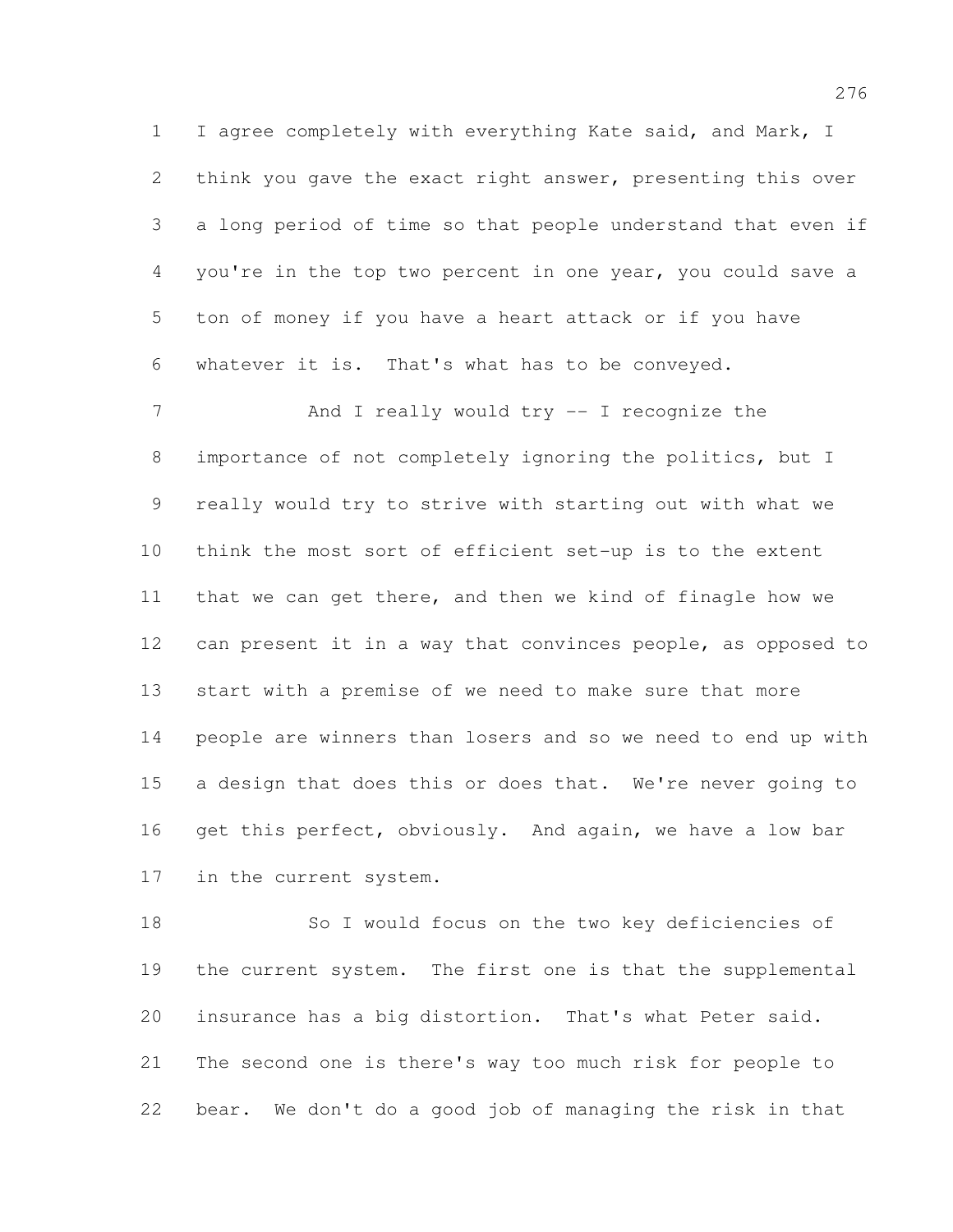way. We don't think about the right behavioral responses. 2 The other thing I would say just in general, which is by way of just a huge compliment, is I believe employers are going to start cutting back on the subsidies that they pay for retiree health insurance, and a lot of times when we think about the world that people are going to be in when they face this market, we don't really fully understand the fact that a lot of people aren't really paying the premium. Someone is subsidizing the premium and stuff is going on. But when employers start dropping, which I think commonly they will, this is going to become a much, much bigger issue. So it requires, I think, a lot more thought. 13 So, essentially, the type of recommendations you have, I could always nitpick one way or another, but I think

15 this is completely on the right track.

 MR. HACKBARTH: So let me just ask Scott about the intersection of this with Medicare Advantage. One of the points Mike just made is he doesn't want to tie the hands of MA plans to have high cost sharing on low-value services even after a catastrophic limit. It used to be that there were no restrictions on plans' ability to have high cost 22 sharing on services. Then there was a reaction to that and,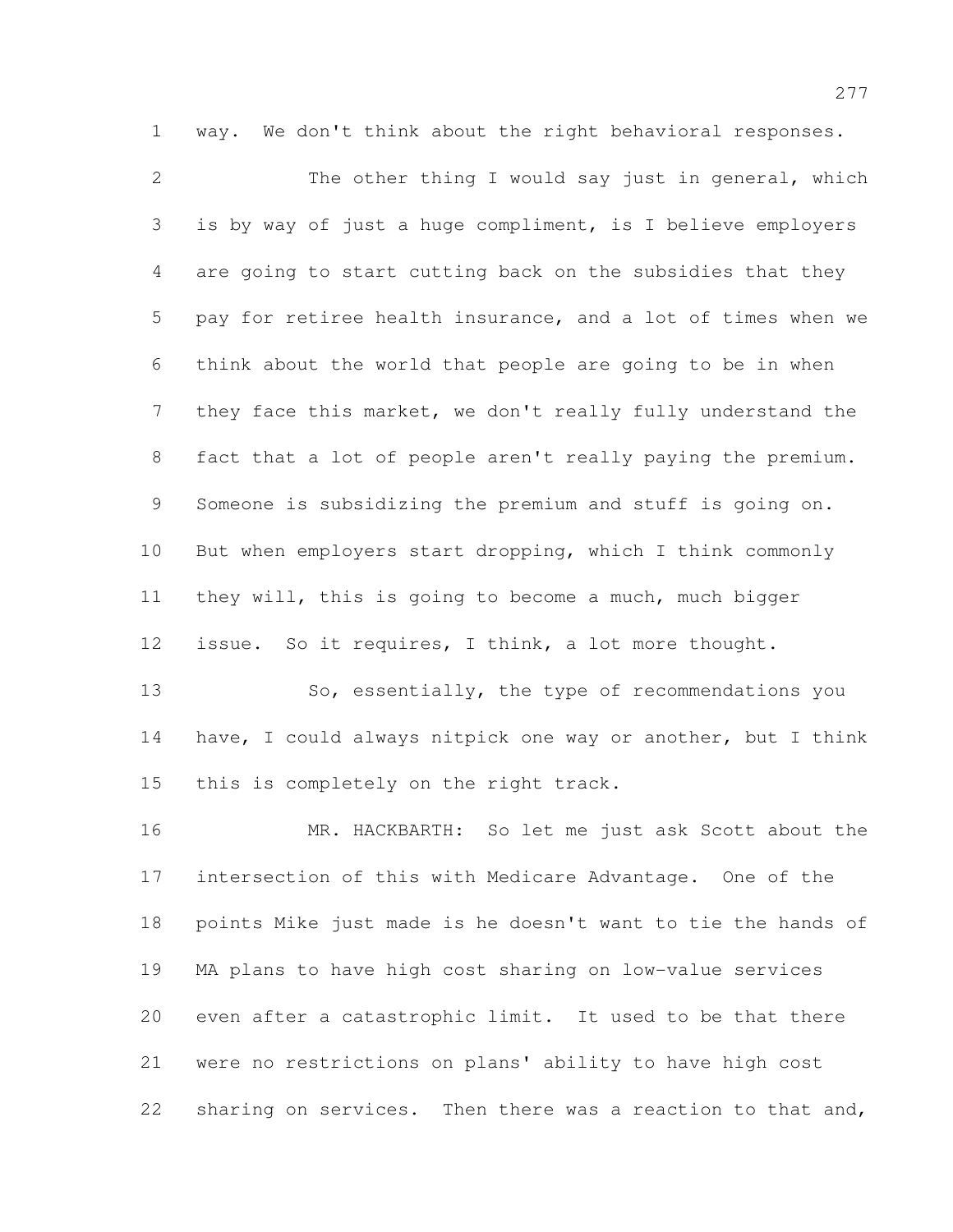as I recall, there were some restrictions imposed by legislation/regulation. What do those restrictions now say? DR. HARRISON: Right. Well, it used to be that you couldn't charge discriminatory cost sharing -- MR. HACKBARTH: Right. DR. HARRISON: -- so you'd be discriminating 7 against the sick. But now --8 MR. HACKBARTH: And that was loosely interpreted. DR. HARRISON: Right. 10 MR. HACKBARTH: So there were very -- was very high cost sharing in some MA plans on oncology services, for example -- DR. HARRISON: Right. 14 MR. HACKBARTH: -- and that was found consistent with non-discriminatory -- 16 DR. HARRISON: Although it turns out that if you have low cost sharing on other things and have the Medicare level on some things, it's also considered high, but -- 19 MR. HACKBARTH: Yes, right. DR. HARRISON: But now they actually have out-of- pocket caps on all -- plans have to have an out-of-pocket cap, and it's somewhere just under \$7,000, I think.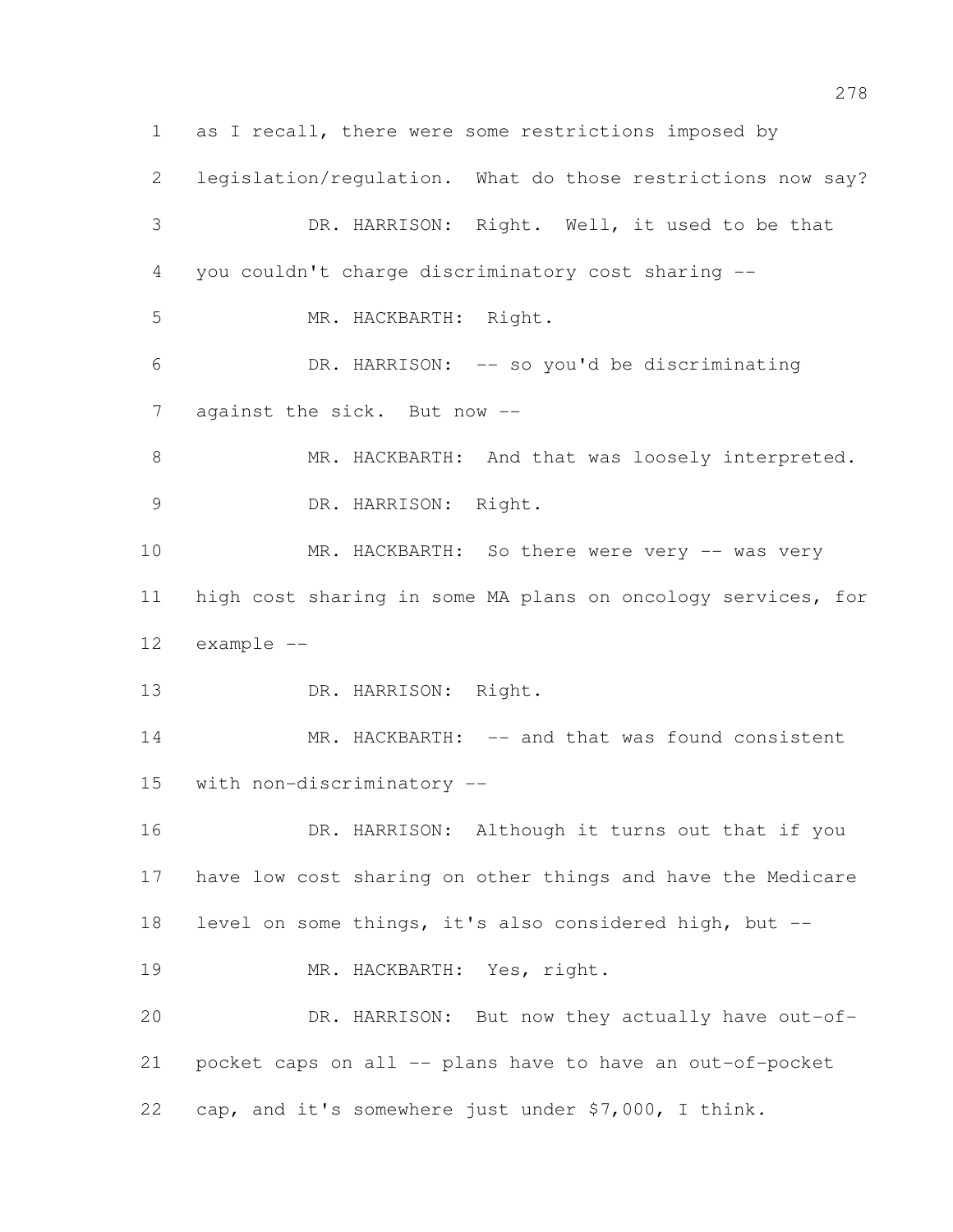MR. HACKBARTH: And it's an absolute cap once the  $\overline{2}$  DR. HARRISON: It's an absolute cap, and if they have a lower-level cap, and I'm forgetting exactly where that is, somewhere around \$5,000 -- it might even be a little lower -- then CMS doesn't look as hard at the cost sharing on individual services. 8 MR. HACKBARTH: Yes. DR. HARRISON: So you'll see two clumps of where the caps are. 11 MR. HACKBARTH: Okay. Scott. MR. ARMSTRONG: So, at this point, I'm probably 13 amplifying a number of points that have already been made, but I'd like to do that briefly. First, I think this work is fantastic. It doesn't have to be said, but it probably just should be said again. The importance to MedPAC in our role of complementing our provider payment work with this kind of work, I think, is really important. I think it's long overdue. Generally, my view of this conversation, the recommendations, is we're being too conservative and too slow to make changes that are already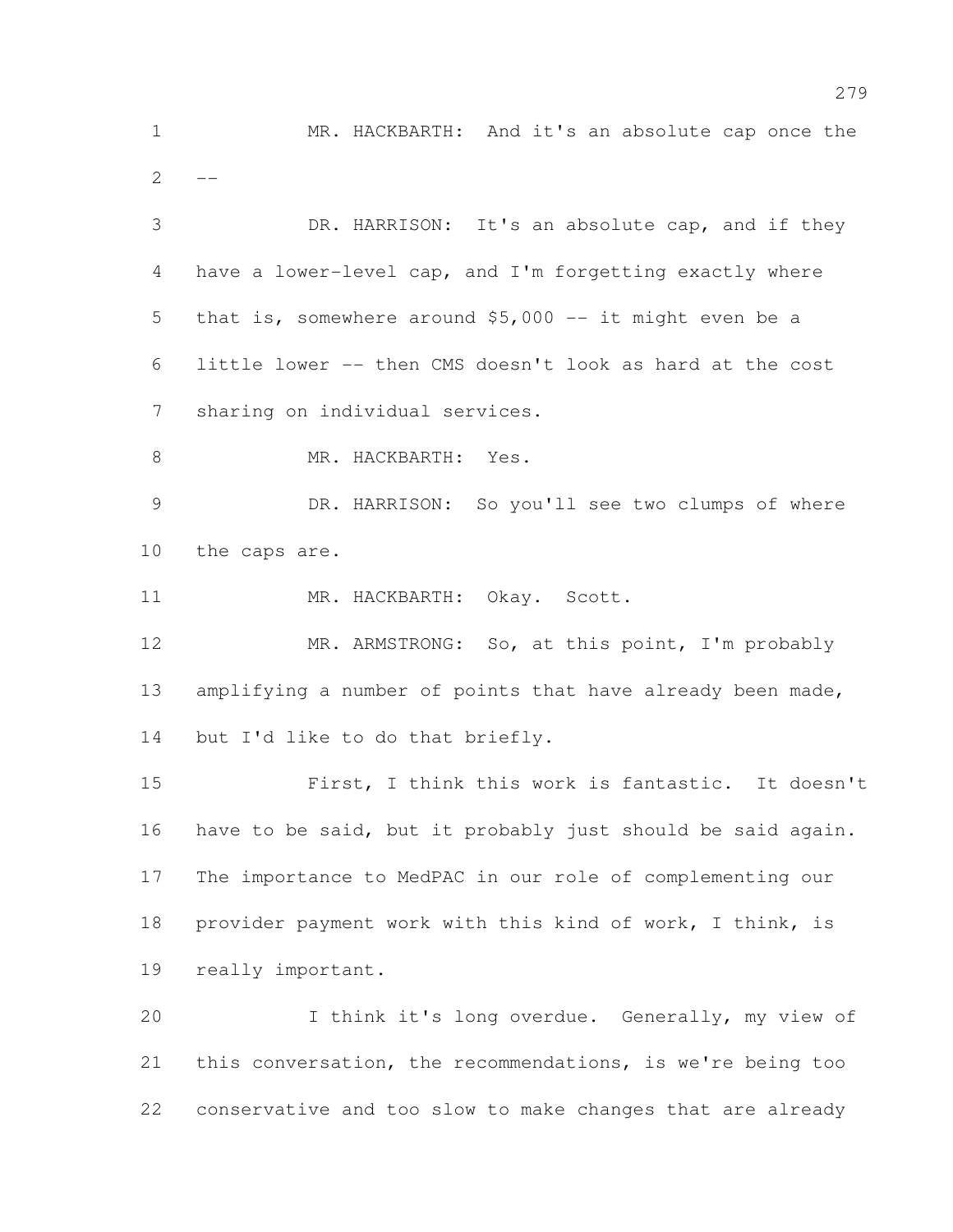the standard in our industry and that -- and to a point

several of you have made, I think we're seriously

 understating the value to our beneficiaries of some of the things that we're doing in here, like the out-of-pocket caps and some of the other things.

 With respect to two different deductibles, I don't have a strong point of view on that, but I'm just not aware 8 that that works anywhere else, and so I think it's good that we'll continue to talk about this, but I wouldn't have come into this discussion encouraging us to really do that. The 20 percent surcharge on the supplemental plans, to me, is a very conservative approach to dealing with what we've acknowledged is a significant issue, and I think we're going down this path of a surcharge as opposed to some other regulatory change or elimination of the supplemental plans altogether and I don't remember -- I mean, I don't know what the right solution is, but the underlying problems created by the availability of the supplemental plans and their ability to mask the real problems we have with a core benefit, to me, are still only superficially addressed with a 20 percent surcharge on these plans.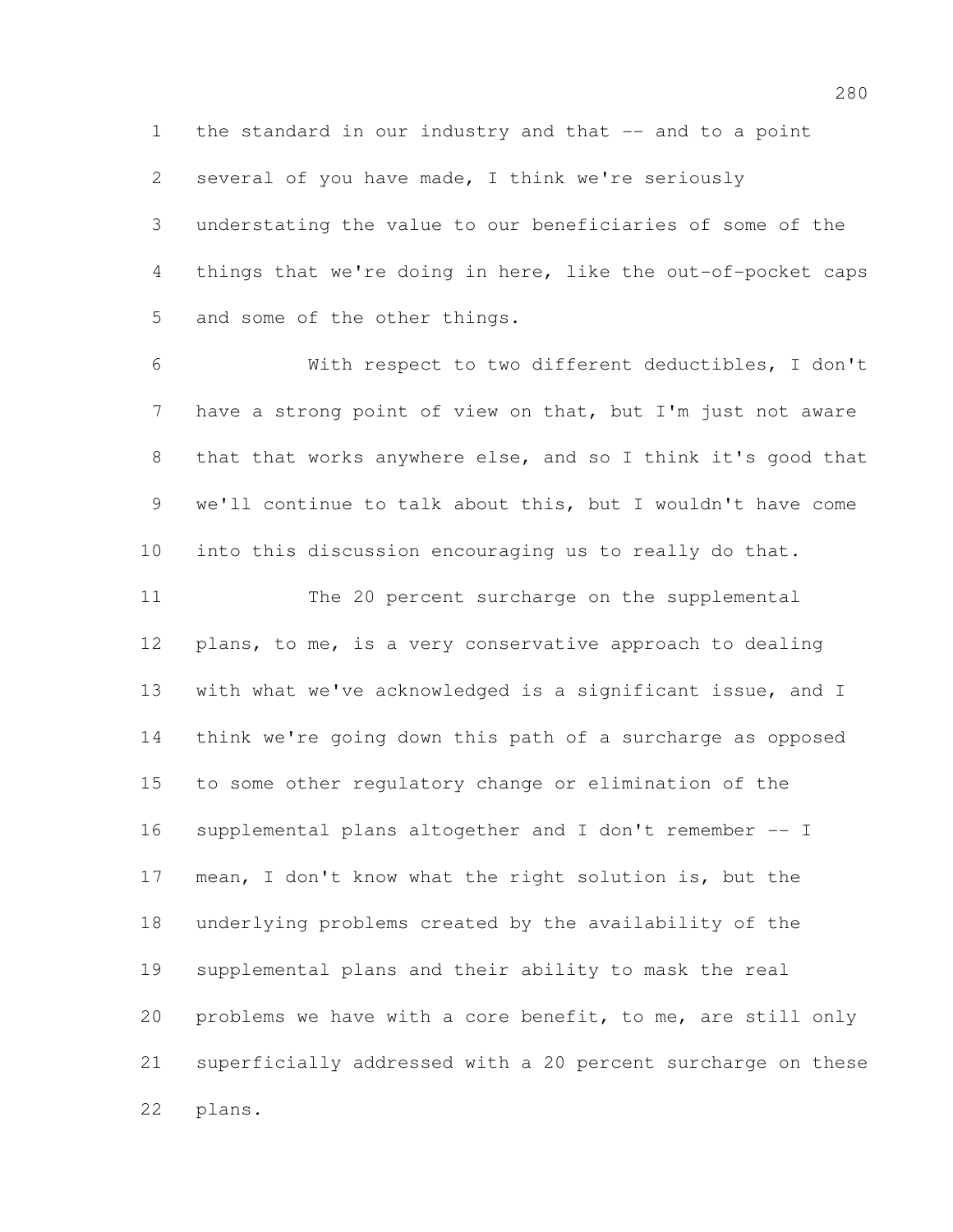1 And then, finally, I made this point earlier, but we look at the objectives that we've laid out for this work in general and we talk about reducing the beneficiaries' exposure, requiring cost sharing to discourage low-value services, being mindful of the impact on low-income beneficiaries. I really agree with all those things. But I think we also have to balance those with our other obligation and that is to be stewards for the overall cost trends for the Medicare program. I just -- I think we need to be a little more assertive about balancing the impact of these program changes on the overall expense trends and just recognize that -- or at least my view is we're being far too sensitive to the impact on the beneficiaries themselves in 14 the absence of weighing that against this other goal.

 DR. BORMAN: I do think this is one of the most important avenues or items we explored, and certainly in the 17 time that I've been here, and you've really done strong work yet again at a staff level.

 I think that this is -- there's so much that's good here, but I do think that there's a tremendous marketing burden, if you will, and marketing is not something that is intrinsic to Medicare, and I think that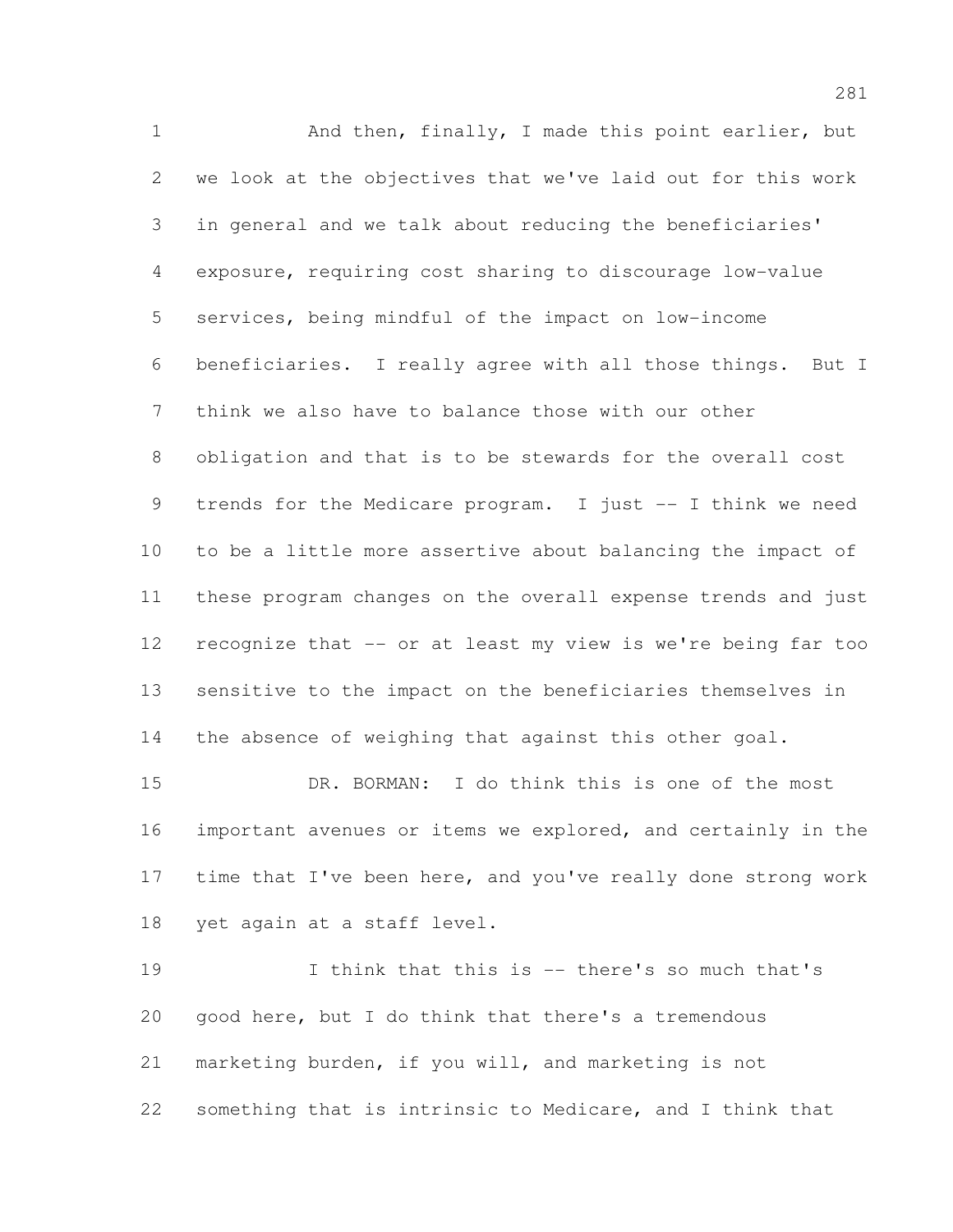will be a huge challenge. And I'm struck by some of the things that physicians are accused, for example, of always talking about changes in relative risk rather than absolute risk as we present interventions to patients.

 This is somewhat the same in the beneficiary viewing this in terms of what happened to me this past year, what I know I paid, as opposed to what might happen to me 8 and the fact that if it happens to me, it's 100 percent for me versus zero percent for me. This is going to take just an enormous amount of explaining and thinking about when your natural tendency, I think, as you age, is probably 12 going to be to get more scared of the expense that you may face.

14 And so I think that we need to somewhere be pretty eloquent about the education and -- marketing maybe isn't 16 the best term, but something, really the education and conveying that is going to be a huge piece of this if it's going to work the way that we want it to work and to meet all the laudable goals.

 In terms of the specific piece about the deductible, I could go both ways on it except there's a piece I really like about the combined deductible in that it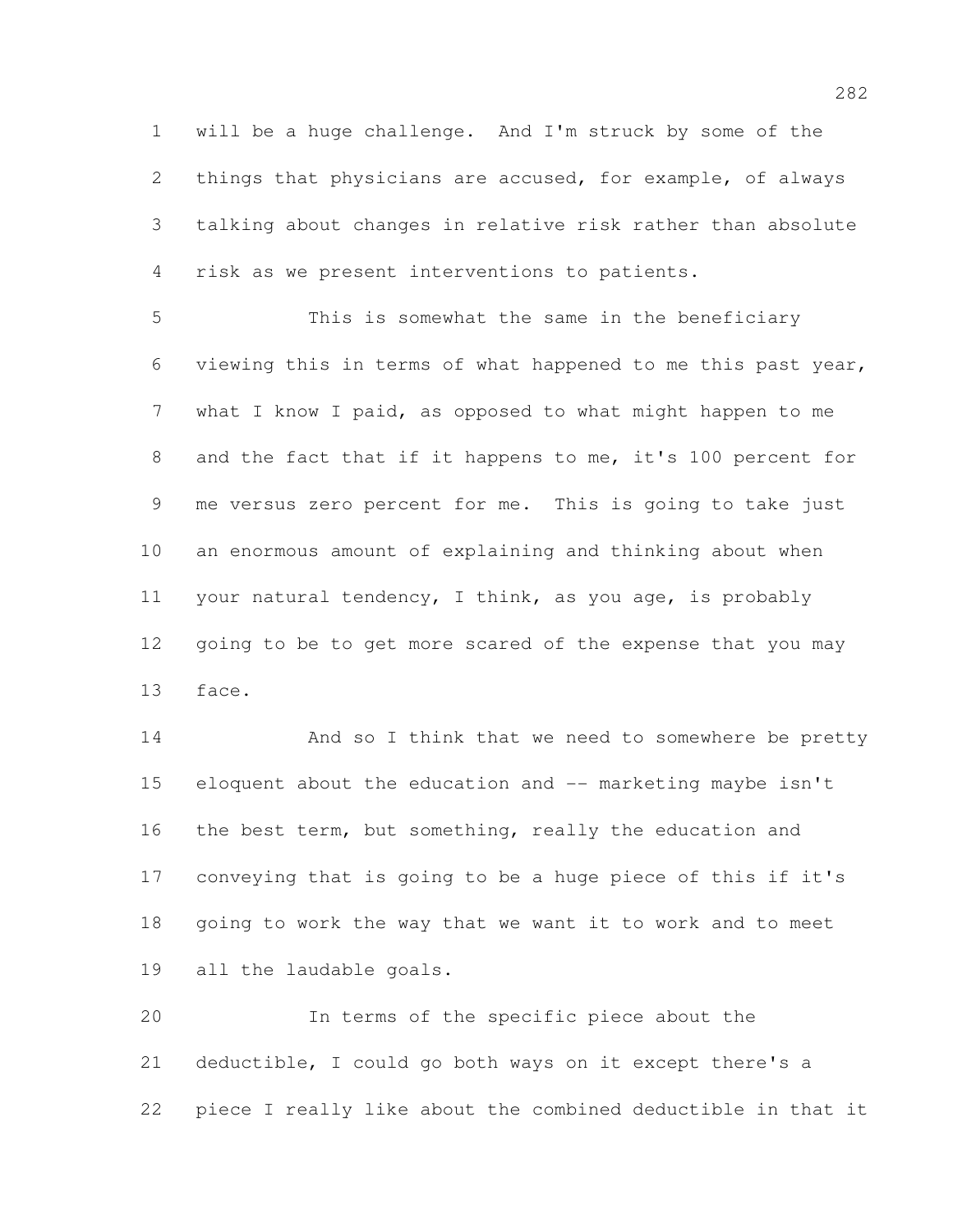makes no sense to me that we allow someone to be injured, if you will, for Part A when we believe that the services that they receive under Part B are of such value -- that so many of them are of such value and there's things that we want them to have. I mean, why would we want Part B to be voluntary, and essentially what this does is it converts it to involuntary, so that while politically the word "involuntary" probably is a death knell, if we can find some 9 other word, I think there's really value to just getting -- to acknowledging -- that to say one piece of care, you've absolutely got to have without having that other piece, I 12 think, is -- to fix that is probably a good outcome of having a combined deductible. Getting people to understand the arithmetic of it, I think, is a huge issue and, I think, will present challenges.

 In terms, Glenn, of your specific question about discomfort with zeroing it out or whatever, I'm fine with that.

 MR. GRADISON: Talk about deja vu, I was burned pretty badly, like a lot of people, as a member of Congress when this came up the last time. We remember it as Medicare Catastrophic but often forget that this legislation also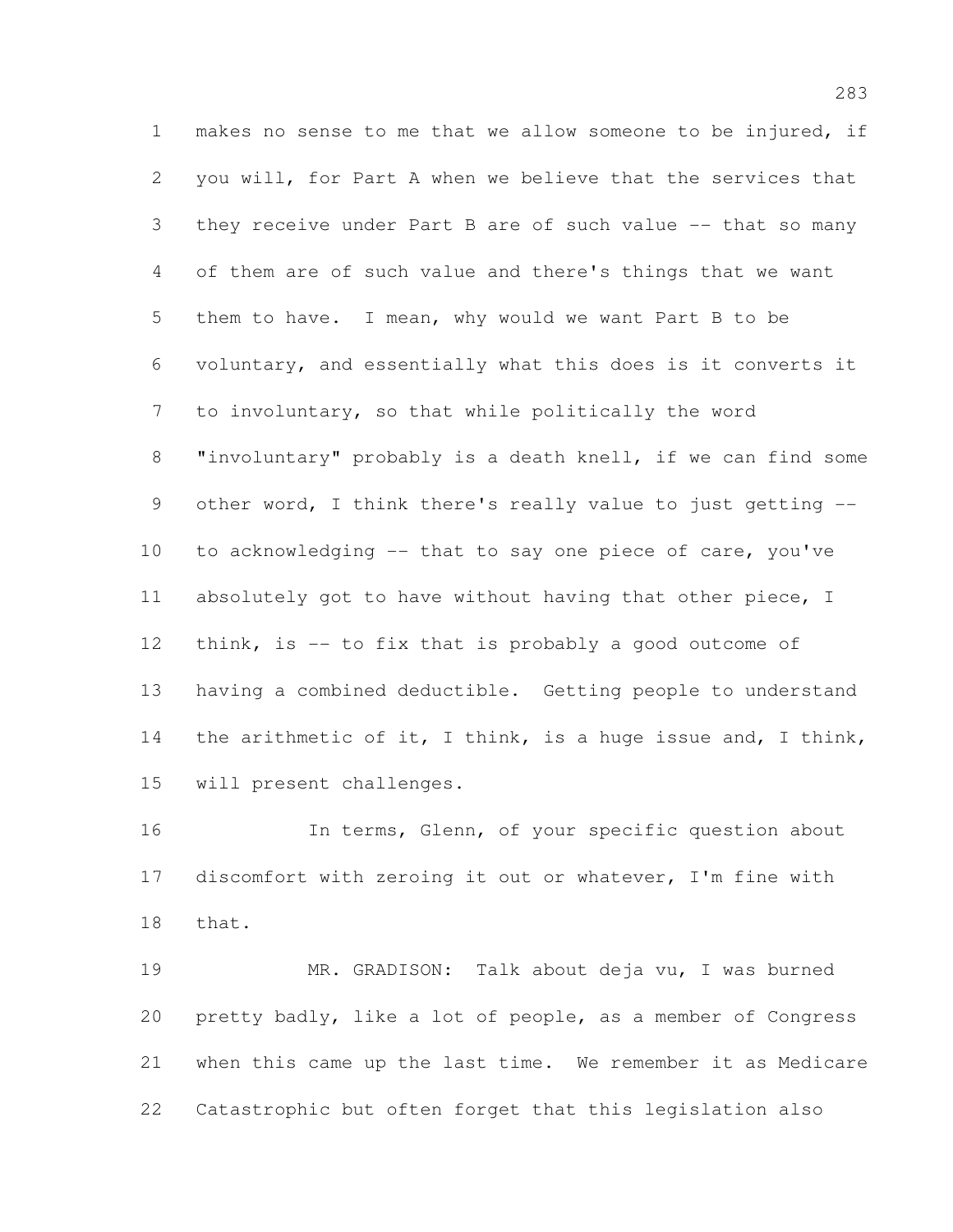included for the first time a Medicare prescription drug benefit. What killed it was a relatively small proportion of high-income people were objecting to the income-related premium which they would have to pay and that sunk the whole thing. A handful of us stayed with it right to the end. I support this. Consistency being the hobgoblin

 of little minds, I am trying to be consistent. But what does strike me about this as compared with the prior experience is that, here, the increase is actually not limited to people at the top at all, who will hardly notice the fact that they've got to pay 20 percent more on their Medigap policies, but a much larger percentage than was true 13 then of people of far more modest means.

 Finally, though, I recall one of my favorite members of Congress from years ago whose aphorism was, when in doubt, do right, and I think that's about where I end up on this.

18 DR. CASTELLANOS: Well, I'm going to be a little outspoken, as usual. Like Tom, I think I'm way out of my element, so I would like to be in my element, which is called the real world.

Scott, you say we're not very sensitive to the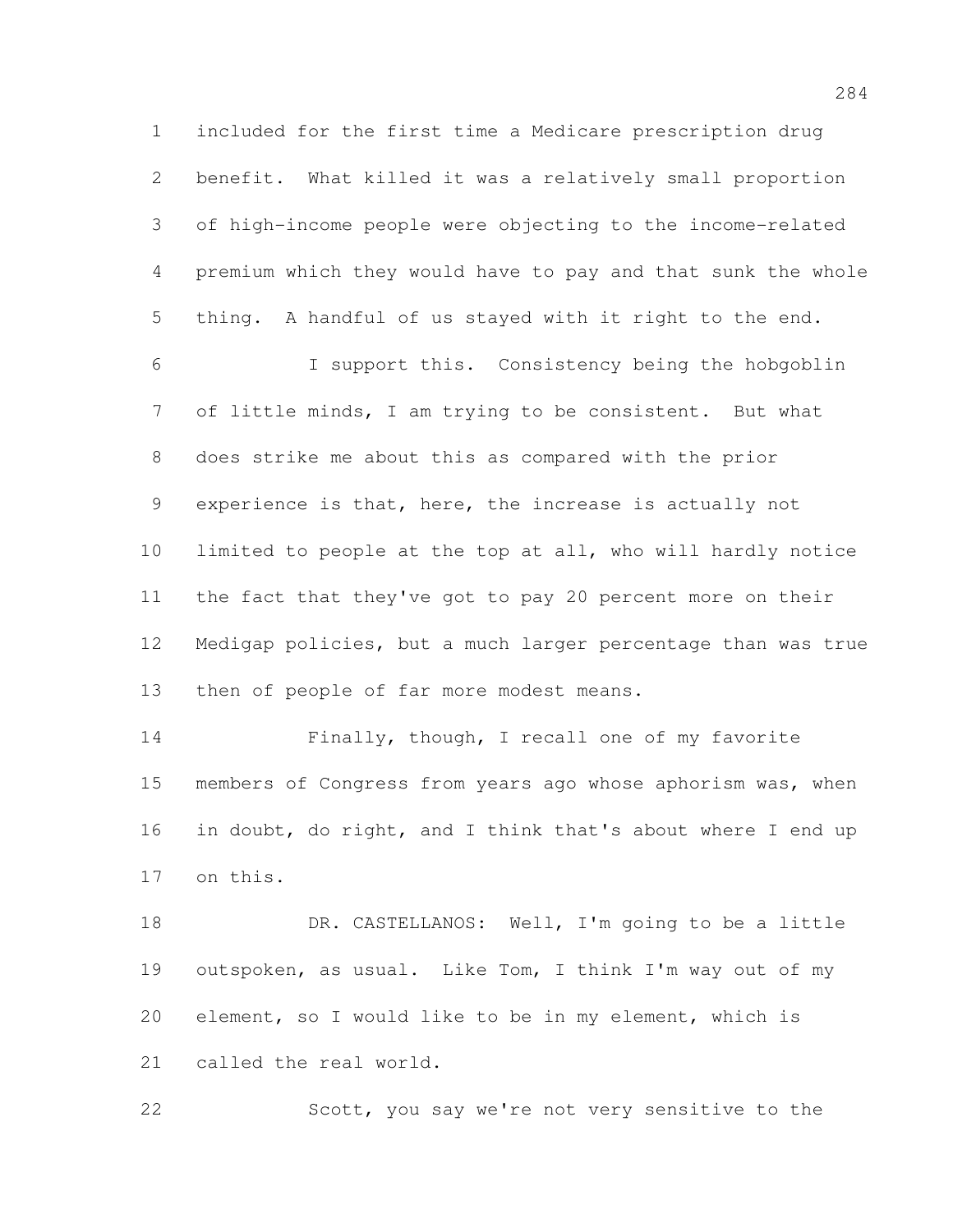impact -- we shouldn't be as sensitive to the impact on the beneficiary. I just remind you that the beneficiaries are the voters for Congress and Congress wants to do one thing. They want to get reelected. And when you have 80 percent of the people that are worse off, I don't think Congress is going to take this with a lump of sugar at all. I think we have a real, real issue there.

 I think what this is going to do, it's going to cause you a lot more business because it's going to force everybody into MA. Why would you want to stay in fee-for- service? I think you want to go into MA, and I think we have to realize that's what's going to -- in my opinion, that's what's going to really happen.

14 I also have -- you know, Karen's point is extremely important. We need to have a better beneficiary and provider education on these options to at all get anywhere.

18 I guess another concern I have, and maybe it's really not a concern, but it's a concern, is that when we present -- if this is presented as it is now in the Chairman's draft recommendation to Congress, I just wonder what the real world is going to think of MedPAC's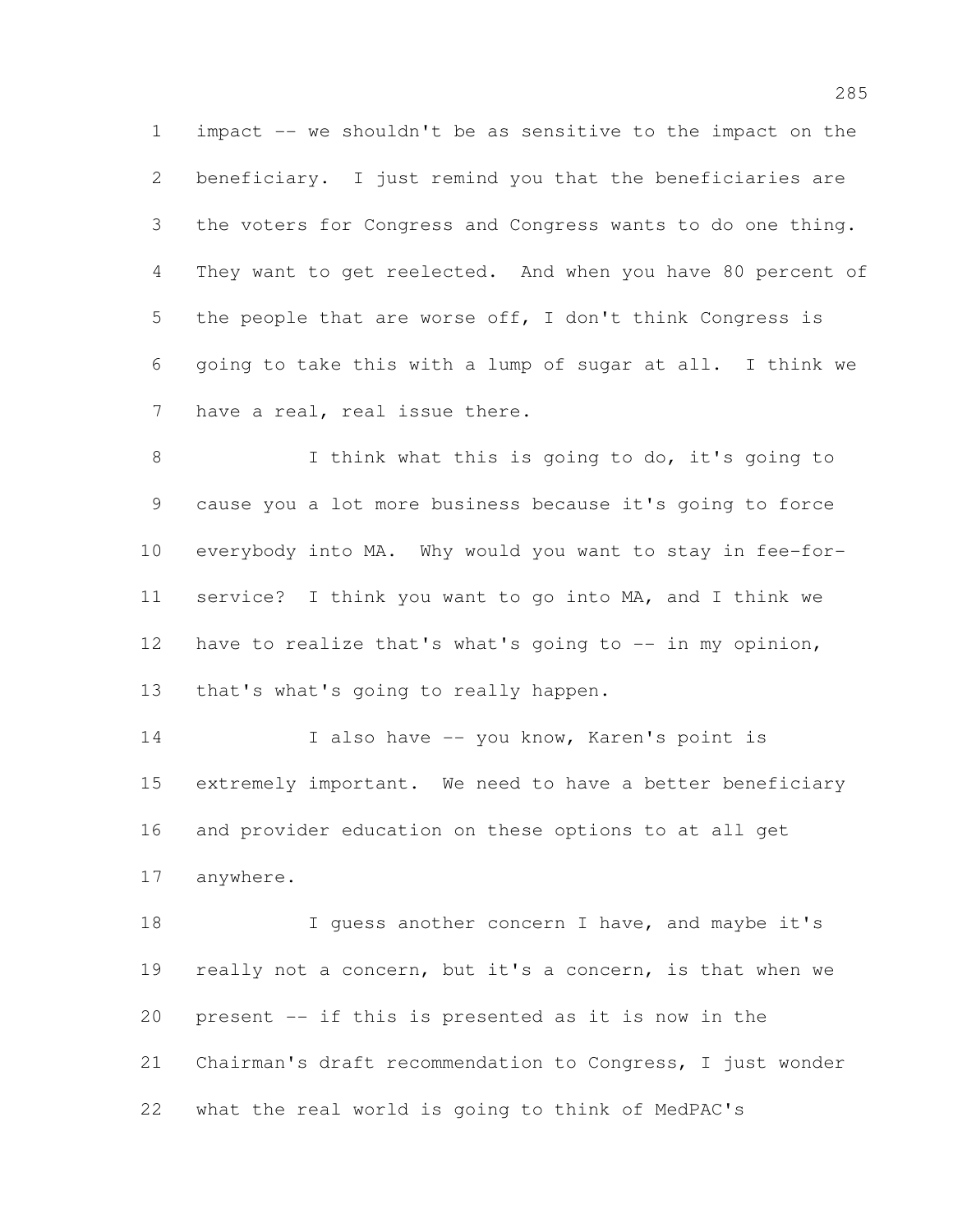credibility.

 MR. HACKBARTH: So, there's a lot here that I could touch on, but let me just focus on one point because we're very late. You know, I think this is a controversial recommendation and I think the most controversial piece of it is the surcharge. And so the question is, people want comprehensive coverage, as evidenced by their decisions on purchasing supplemental plans, but they want first dollar coverage without the management of the care that goes with it in Medicare Advantage. So they want the cake and eat it, too, and the current arrangement allows people to shift the cost to the taxpayers and that's the policy problem. And people like that, but in the current fiscal situation, for my money, that's a situation that we can no longer tolerate. And I think if people want first dollar coverage, 16 they should be entitled to buy it, but they should see at least some portion of the additional cost that the taxpayers incur because of that. And then there are lots of different ways that you could think about whether it ought to be 20 percent or some different number. But for me, that's the bottom line. If you want the combination of open system, no management of care, and comprehensive coverage, you need to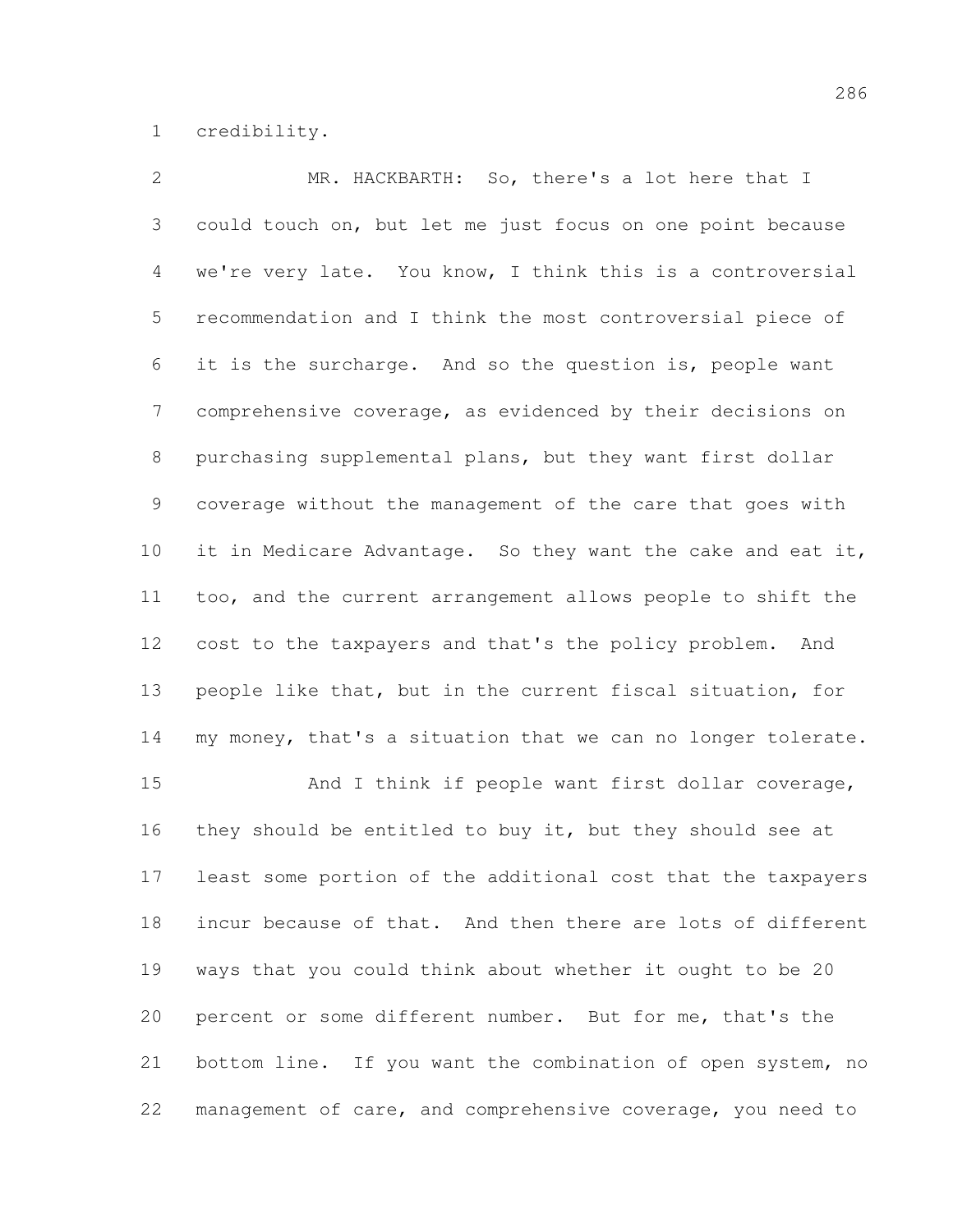see some of the cost of that choice.

 The other alternative for the Congress is that as we face these increasingly severe fiscal pressures, the only way we can get that money is take it out of the providers. Beneficiaries, no, it's always too controversial to touch the beneficiaries. We'll just continue to take it out of the providers. And I think I'm all in favor of taking some out of the providers. We spend 90 percent of our time talking about the best ways to try to do that. But I think, 10 at the end of the day, the beneficiaries are going to have to contribute some piece to it, and that's what brings me to this conclusion.

13 DR. MARK MILLER: The other thing I was going to 14 add to that, after Kate's comment and Bob's and yours and some over there, maybe Mike, I mean, the other way you could almost express that right-hand column is how much the subsidy is now and then how much you're asking the beneficiary to pay of the subsidy, because you could express that as the people who are getting Medigap now. There's a subsidized portion of that and we're saying, okay, there's some charge against that now, and maybe reconfigure how we express that using that kind of a metric. So I'm just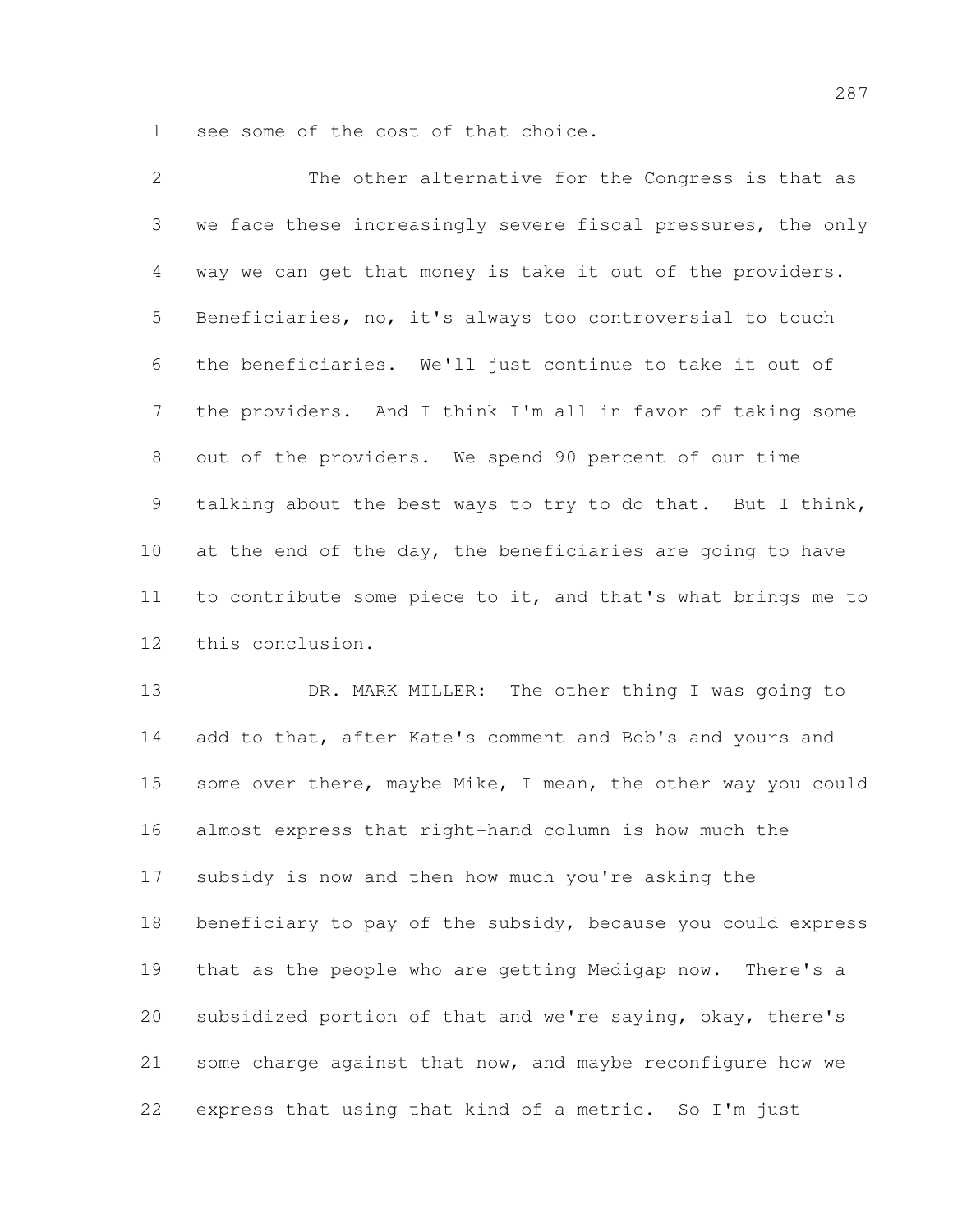trying to think about how to operationalize some of the things that you've been --

 MR. HACKBARTH: And just one last thought. You know, one of the properties of the surcharge is that the payment, the amount the beneficiaries pay, will be directly related to the costs incurred in their area. Unlike the Part B premium, which is a flat national amount and the low- cost parts of the country are probably overpaying their fair share and the high-cost parts of the country are underpaying, this is a way to introduce some beneficiary contribution to the program that is directly related to the costs incurred in their parts of the country and also by the supplemental insurance coverage that they purchase. If they choose a more elaborate package, a richer package, they'll pay -- the 20 percent would be a higher dollar figure than if they choose a leaner version. And I think those properties are an important way to add -- if we're going to 18 have some more costs for the beneficiary, I like those two features of the surcharge. Okay. So we're not quite to the finish line on

 this. Obviously, we'll be back in touch and talking with people more about this in the next few weeks.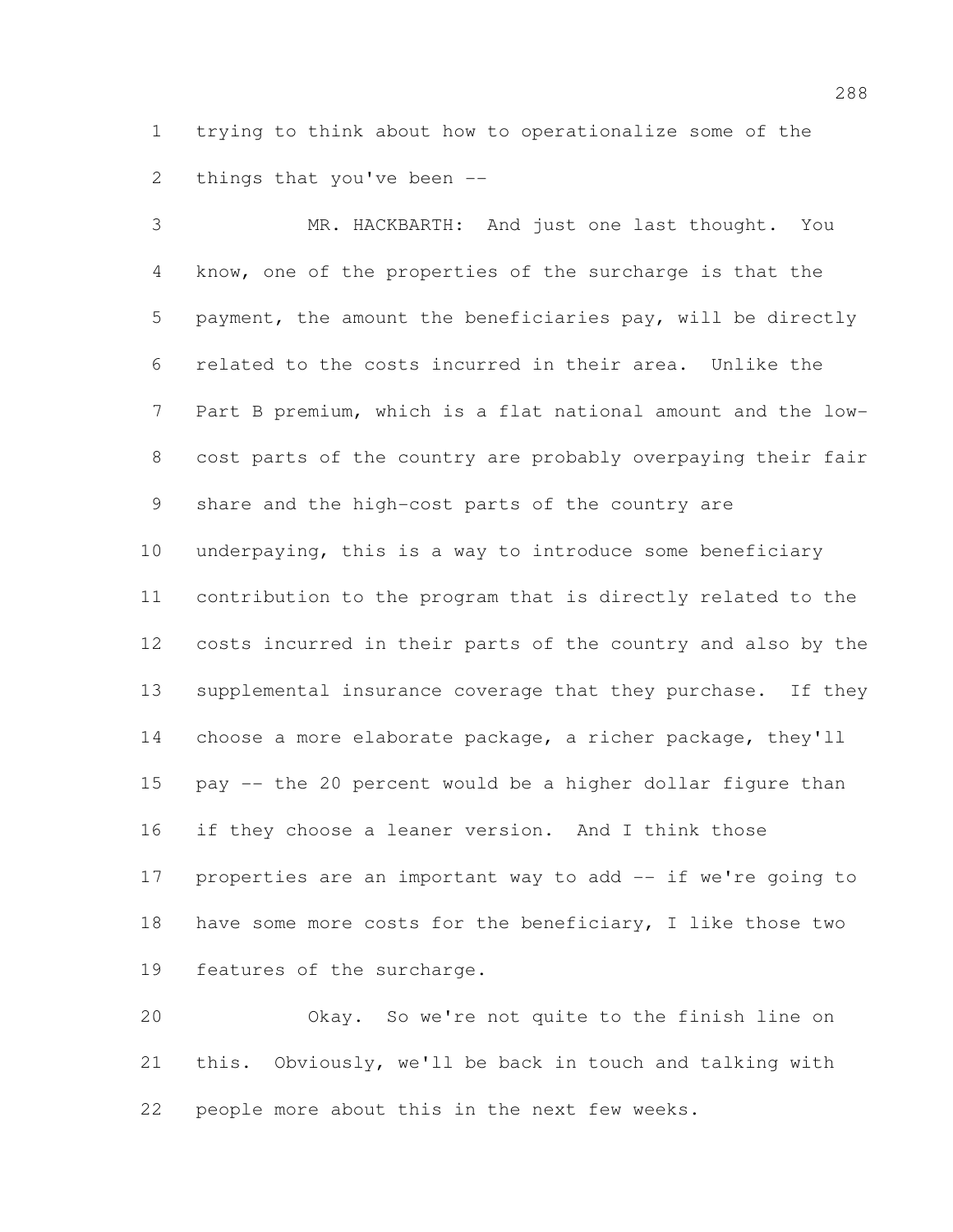Thank you, Julie and Scott. Terrific work.

 And now we will move to our last session of the day, which is the mandated report on rural health care. DR. AKAMIGBO: Good afternoon. So this is the final presentation on the rural report which began in 2010. We've presented various components of the report in detail in prior meetings, and you have a draft of the report in your mailing materials. We will summarize the highlights today, and we look forward to any comments you may have for us before we submit the final report in June.

11 Before we start, we wanted to take a moment to thank David Glass and Joan Sokolovsky who've contributed immensely to the report, and our RAs – Matlin Gilman and Kelly Miller.

 So this report, as mandated by the Patient Protection and Affordable Care Act, requires that we examine 17 four issues. The first is access to care, which we discussed last February. Second is quality, which was discussed in October. Third is adequacy of rural payments, which was discussed in detail in each sector in December and summarized in January, for rural areas specifically. And the last issue was payment adjustments to rural payment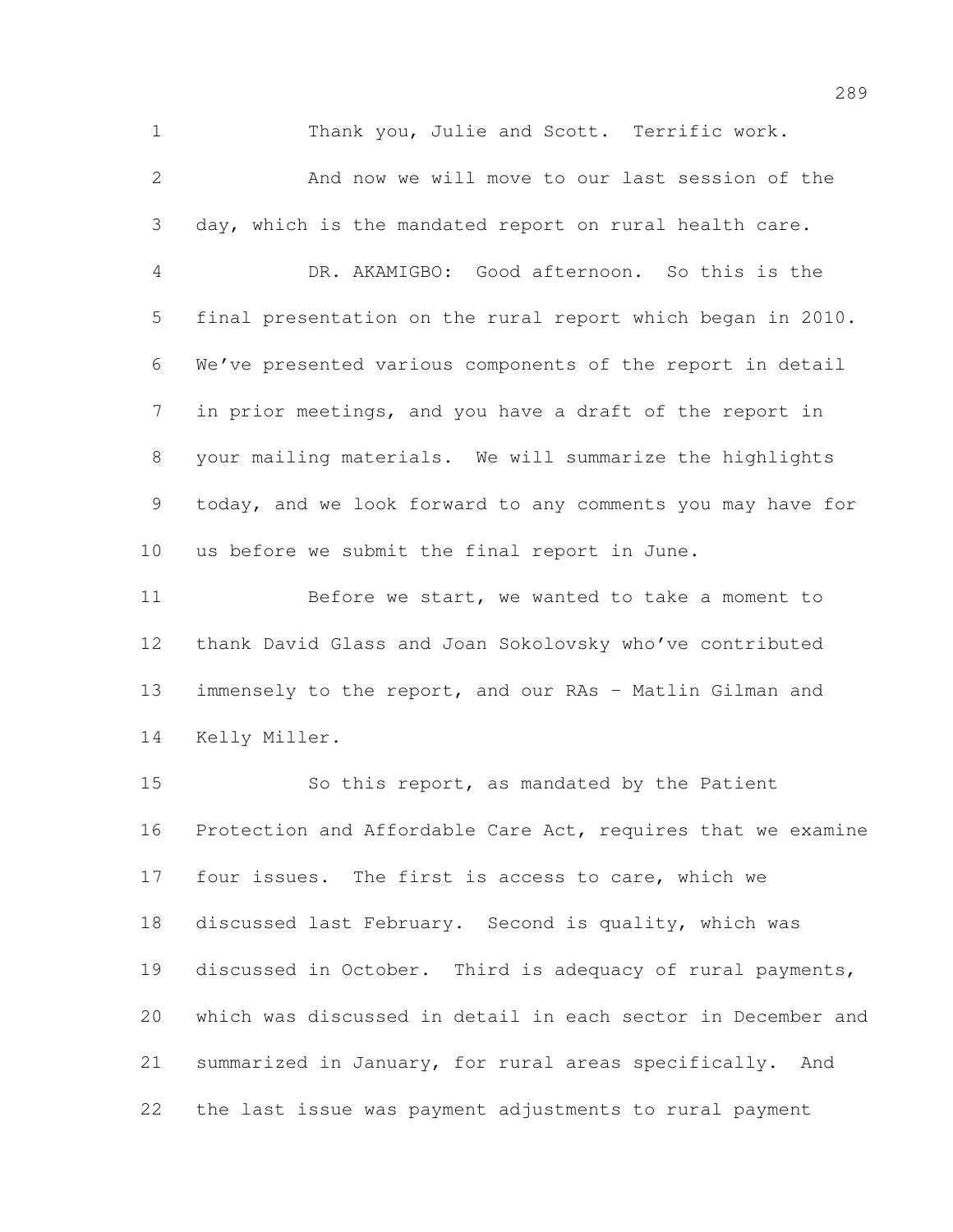rates, which we discussed last September.

| $\overline{2}$ | I will start with a summary of our findings on              |
|----------------|-------------------------------------------------------------|
| 3              | access to care. We have found, as others have, that there   |
| $\overline{4}$ | are fewer physicians per capita in rural areas,             |
| 5              | subspecialists are even more likely to concentrate in urban |
| 6              | areas, and recruitment of physicians continues to be a      |
| $\overline{7}$ | serious challenge for many rural communities.               |
| 8              | However, despite these differences, we showed back          |
| 9              | in February that access to care is relatively equal in both |
| 10             | rural areas and urban areas as measured by volume of        |
| 11             | hospital services, physician visits and utilization of      |
| 12             | skilled nursing, home health and pharmacy services. So,     |
| 13             | equal volumes may be explained by the fact that rural       |
| 14             | beneficiaries get about 30 percent of their care in urban   |
| 15             | facilities.                                                 |
| 16             | So in some cases, rural residents may have to               |
| 17             | drive further distances to access care and average travel   |
| 18             | times were slightly longer for rural residents. While, on   |
| 19             | average, that difference in travel time was about 7 minutes |
| 20             | higher, or longer, for rural residents, there is some       |

variation about that average as evidenced by one finding

that 41 percent of rural versus 25 percent of urban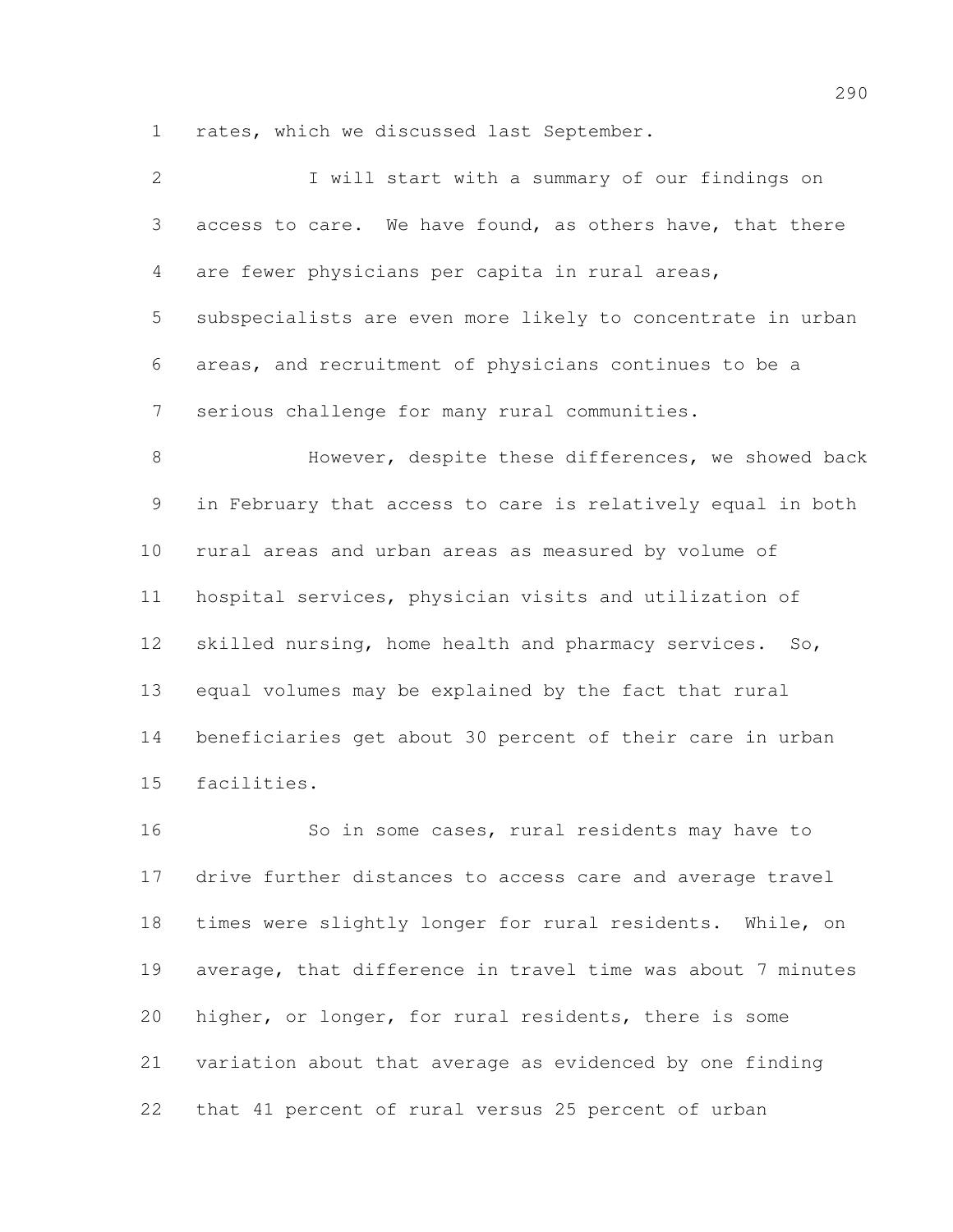residents drive for more than 30 minutes to access their care.

 Our analysis of Medicare surveys confirmed that beneficiaries' satisfaction with their access in rural and urban areas were relatively equal. For example, among the very few beneficiaries who expressed concern with their access, the same share of rural and urban beneficiaries cited travel as the source of their concern.

 So while we don't find significant differences in service use among rural and urban Medicare beneficiaries, we do find more pronounced differences by what region of the country beneficiaries live in. Here, we see that overall -- nationally, in bold there -- rural urban differences in service use is negligible, but when we look at regions of the country with high utilization rates per beneficiary, like Louisiana, we see higher rates for rural and urban areas, like Monroe. Low use areas like Wisconsin show the same rates for both rural areas and urban areas, like Madison. In some, access and use of services tend not to differ by very much, by rural-urban status, but there are 21 differences by geographic region.

So given our findings on rural access to care, the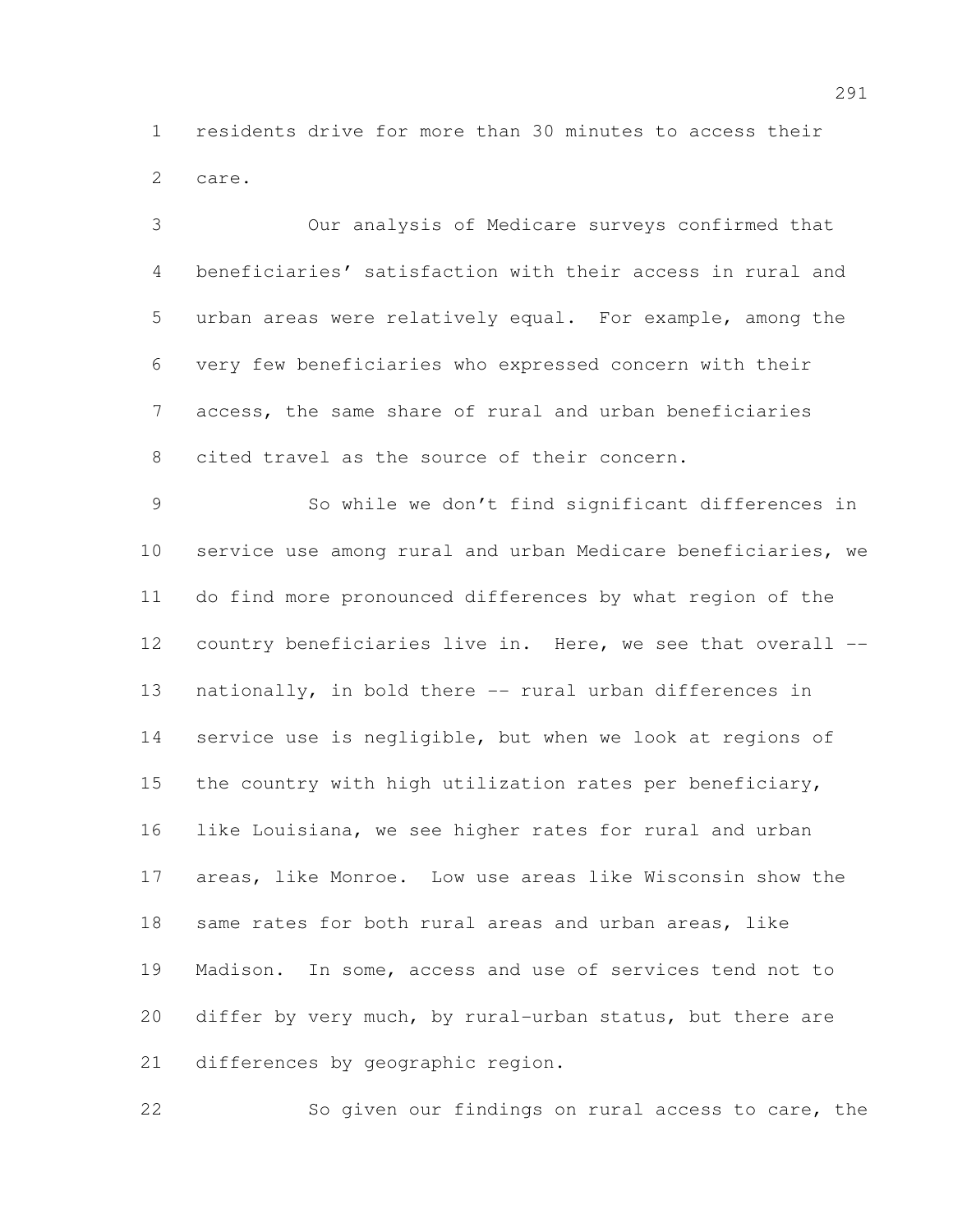Commission has developed guiding principles to examine rural health care for Medicare beneficiaries. The principle for access posits that rural beneficiaries should have equitable access to services. Equity in access can be measured by volume of services, visits, prescriptions as well as beneficiaries' reports of their experience. And when we discuss equity in access, we recognize that some rural beneficiaries may drive longer distances than their urban counterparts.

 The quality findings we presented in October 2011, which informed our principles, are summarized on this slide. Overall, we found that rural and urban quality, as measured in each setting, is similar in skilled nursing facilities, home health agencies and dialysis facilities.

 On the other hand, hospital quality across rural and urban areas is mixed. First, readmission rates are roughly equal between urban and rural areas. Process measures, as reported on Hospital Compare, were generally worse for rural providers and tended to worsen as providers became smaller. Mortality rates are worse in rural areas. And while, on average, larger hospitals have lower mortality rates than smaller hospitals, hospital volume only partially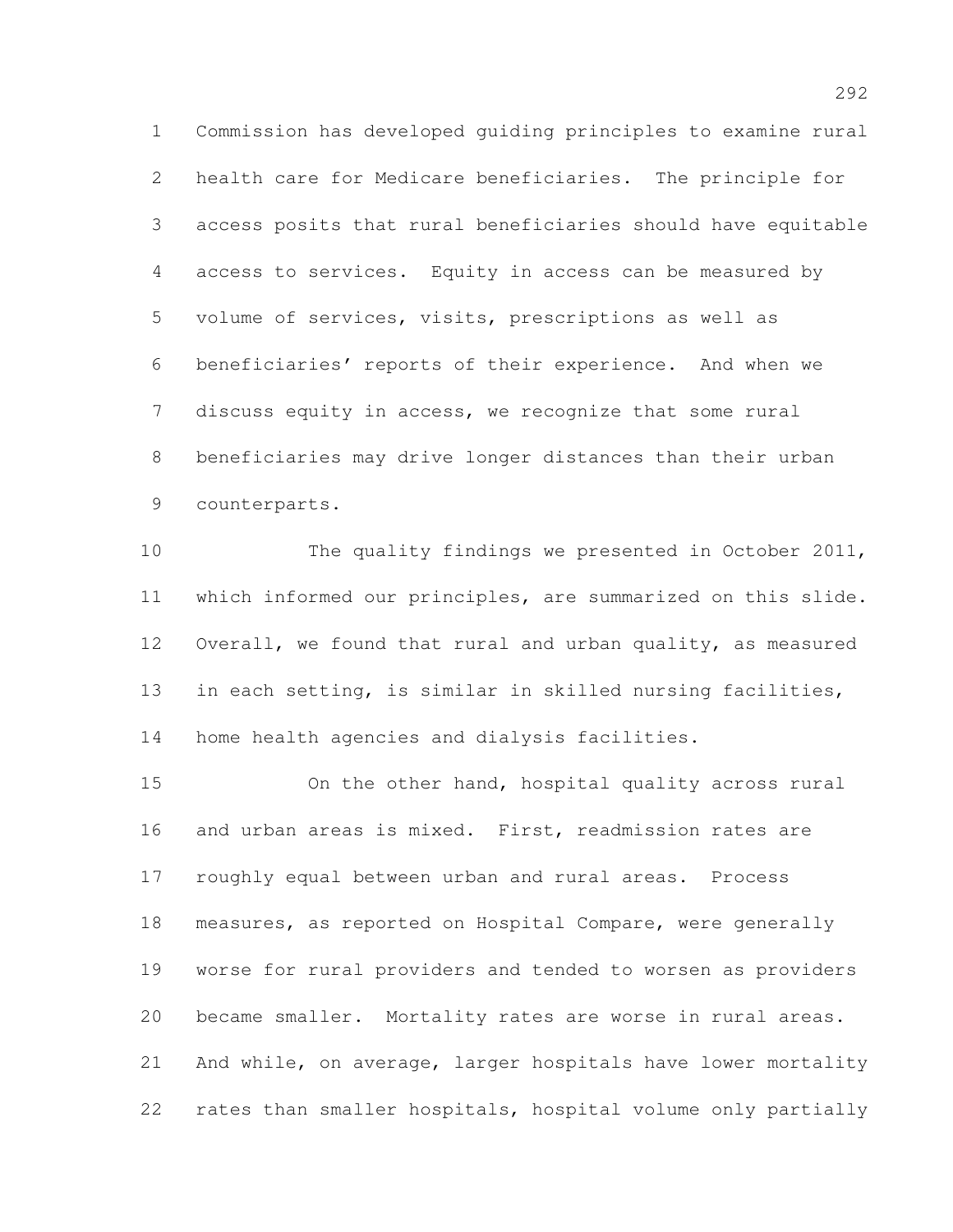explains the gap between rural and urban providers. It

could be that it is more difficult to achieve high

 performance scores when hospital clinical staff see certain patients less often and there are potentially different staffing levels and ratios in rural areas.

 Now on to guiding principles for rural quality of care -- first, the quality of non-emergency care delivered in rural areas should be equal to that of urban areas. This 9 reflects the reality that for non-emergency care, where there is a choice of whether to treat the patient locally or transport them to a larger urban facility, the rural facility should be held to the same standards as the urban facility. The small rural facility should be as good as the alternative site of care.

 However, emergency care is different. There may be no alternative and small rural hospitals are obligated to treat those patients. In these emergency situations, our expectation for outcomes at small rural hospitals may not be as high as they are for larger facilities. Our expectations, therefore, should reflect the inherent limitations that exist in small rural hospitals compared to large urban hospitals.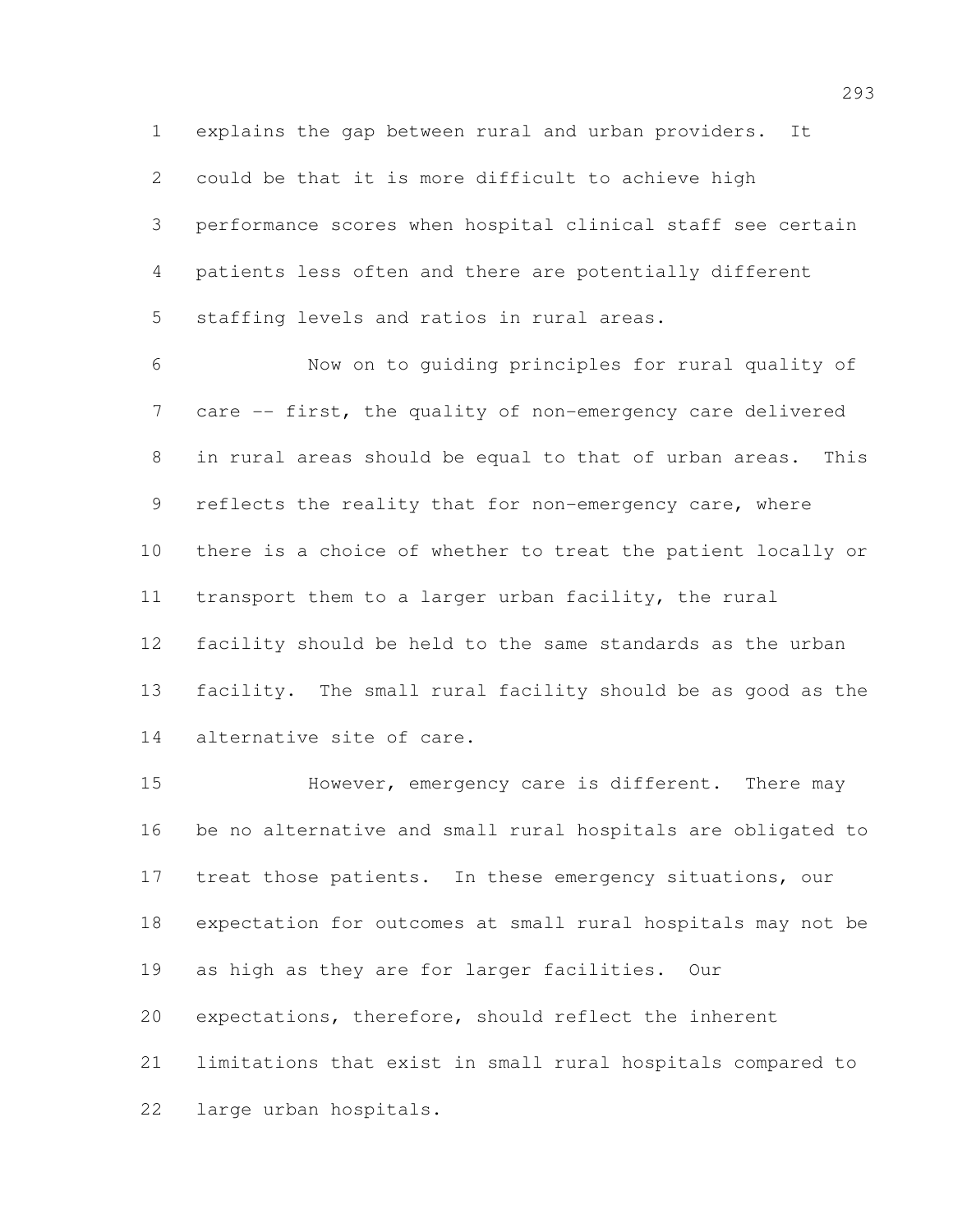Finally, most hospitals are currently evaluated on the care they provide to Medicare beneficiaries, and their performance is publically reported on Hospital Compare. However, critical access hospitals have been exempted from some quality reporting requirements.

 And as the Commission has stated, providers should be evaluated on all the services they provide. This includes measures common among rural and urban providers as well as measures that are specific to rural providers such as timely communication of patient information after a transfer. The Commission's principle here emphasizes that evaluations should include measures common among rural and urban providers and measures that are more specific to rural providers.

 So to allow equal access to information for all patients, all hospitals should be subject to public disclosure of their performance scores. This may improve accountability and hopefully improve the quality of care delivered in small facilities.

 Jeff will now pick up with our findings and principles for payment adequacy and special payments. DR. STENSLAND: As we discussed in January, rural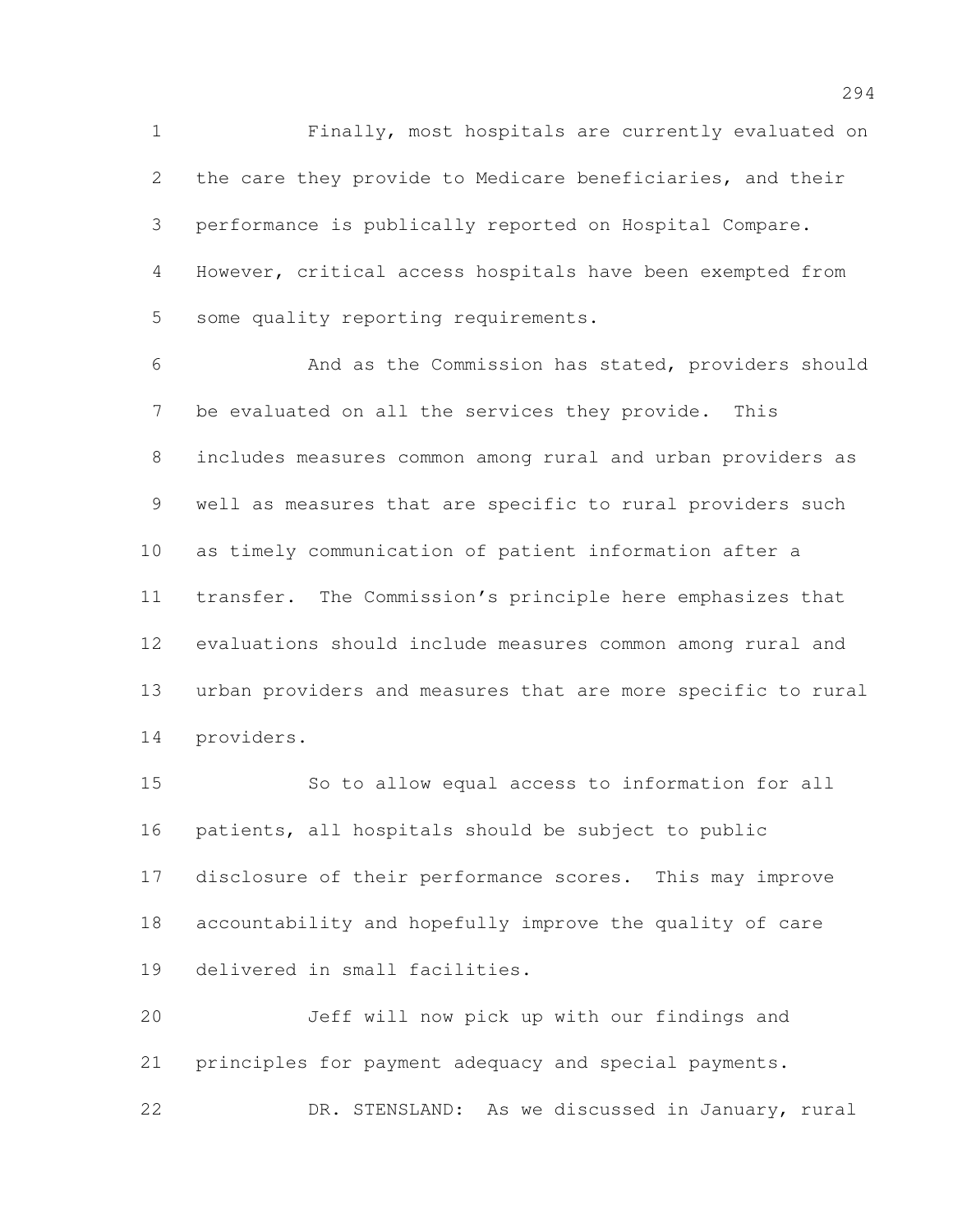and urban payments are adequate for most sectors. In general, volumes of care, other indicators of access, profit margins are all similar in rural and urban areas and indicate adequacy of payments for physicians, home health agencies, skilled nursing facilities, hospices, IRFs and hospitals.

 However, there is one area that needs further work, and that's dialysis. There's a new payment adjuster for dialysis facilities that started in 2011 that will increase payments for all low volume facilities including many rural facilities. While the low volume concept fits with the principles we will show you in this paper, there is some concern that the dialysis policy is not targeted to isolated facilities, and we'll be examining the issue in the fall of 2012 when the new data become available.

16 For hospitals, we find that payments are adequate 17 relative to urban payments. However, this differs from the MedPAC's finding from the 2001 report, and I have a graphic here that will explain a little bit why it differs.

 As you can see on this slide, rural Medicare margins for hospitals were far below urban margins from 2000 to 2002. And during this time I think there were two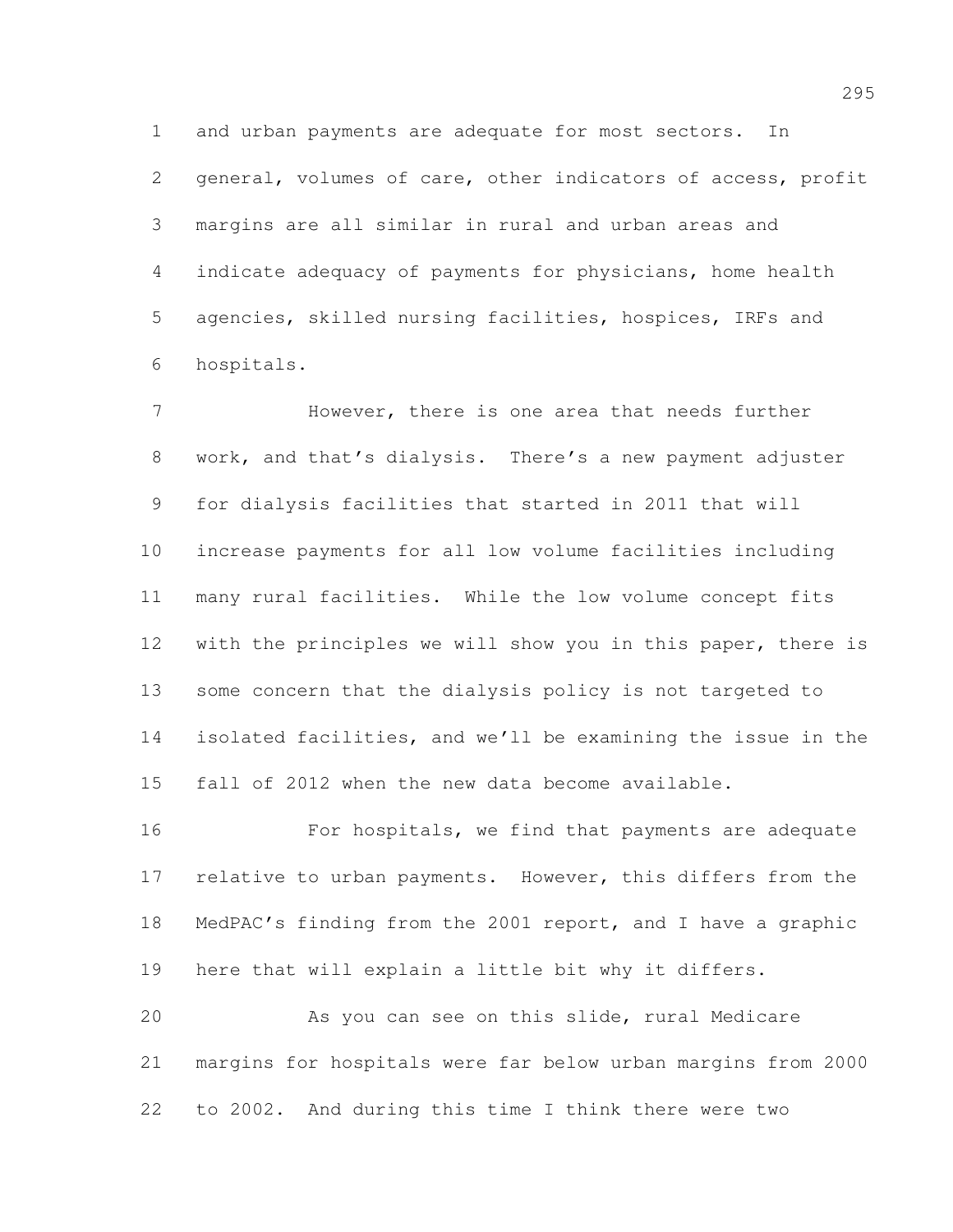problems that the Commission identified. One was that the payment rates were biased towards large urban providers, and the Commission recommended some changes. Second, small isolated providers that had suffered from low volumes, in part due to low population density and not due to any shortcomings of their own, were not getting the help that they needed, and the Commission also recommended a low volume adjustment which fits into the principles we've talked about here. And when those two policies were enacted, the gap between rural and urban margins started to close.

 Then there was also a series of other adjustments that took place, and the gap not only closed, but now rural margins tend to be slightly above urban margins.

 This slide shows a list of recently enacted payment adjusters for rural hospitals, and it starts at the top with a couple that MedPAC recommended. And I guess the main points from this slide are:

 First, that there are many different adjustors. That's the one point.

 The second is some of these adjusters and some of these changes were necessary for fairness and for access.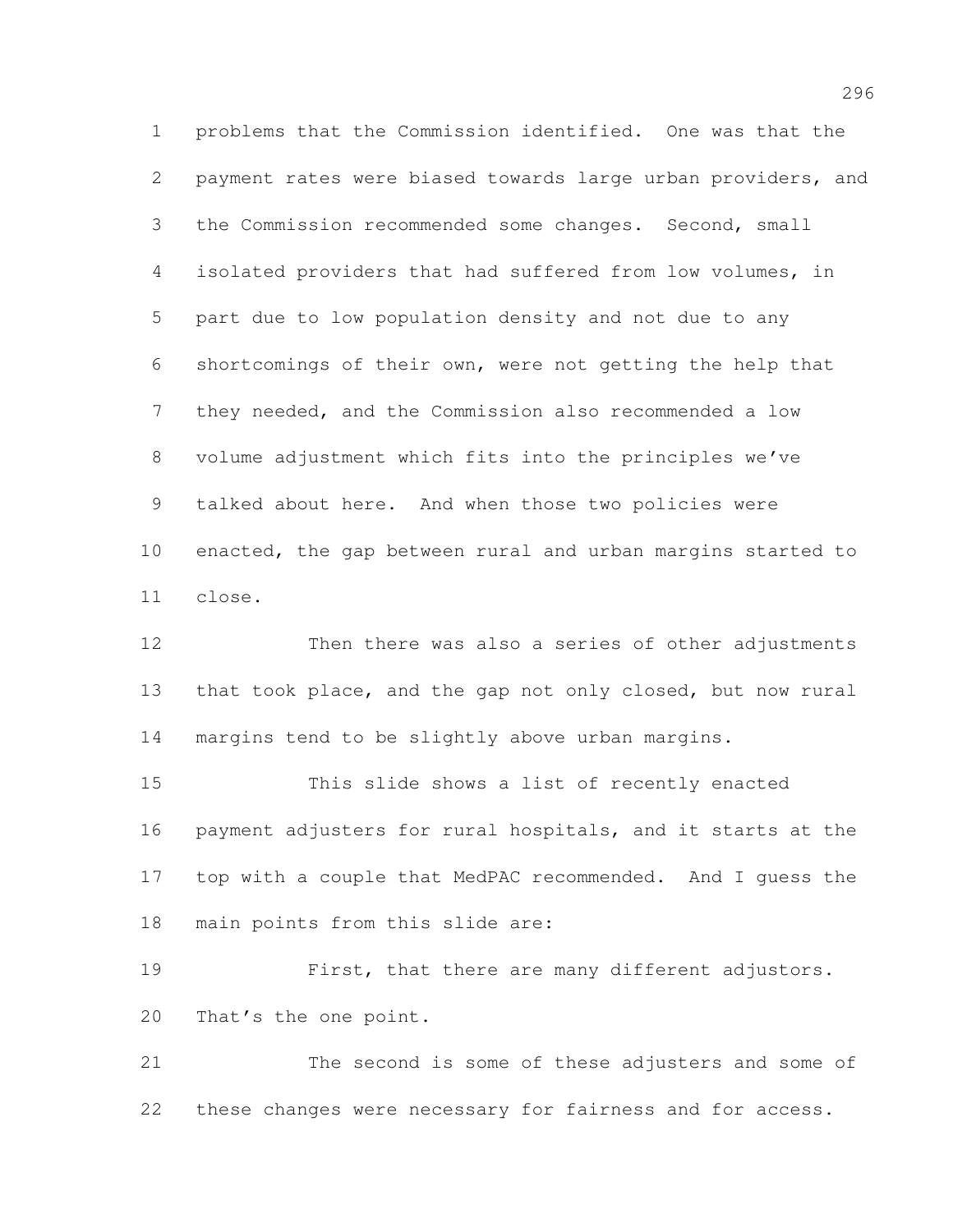And I would say some of the fairness adjusters were the first two adjusters where we moved rural payments up toward the urban rates, their base payments, and some of the things that might be necessary for access may be a low volume adjuster for the isolated hospitals if we didn't have the critical access hospital program.

7 And third, as we discussed in the past meeting, some of these adjusters do not meet the principles the 9 Commission has discussed and developed over the past year, and we'll turn now to those principles.

 The first principle is that low volume adjustments should be targeted to isolated providers. It does not make sense to provide a low volume adjuster to two competing 14 providers that are ten miles from each other.

 Second, we want the amount of the adjustments to be empirically justified. With respect to low volume adjustments, the adjustment should be tied to the total volume of patients and not just Medicare volume. In addition, the low volume adjustment should not duplicate other adjustments as they currently do for some hospital payments.

Finally, it's important to think about incentives.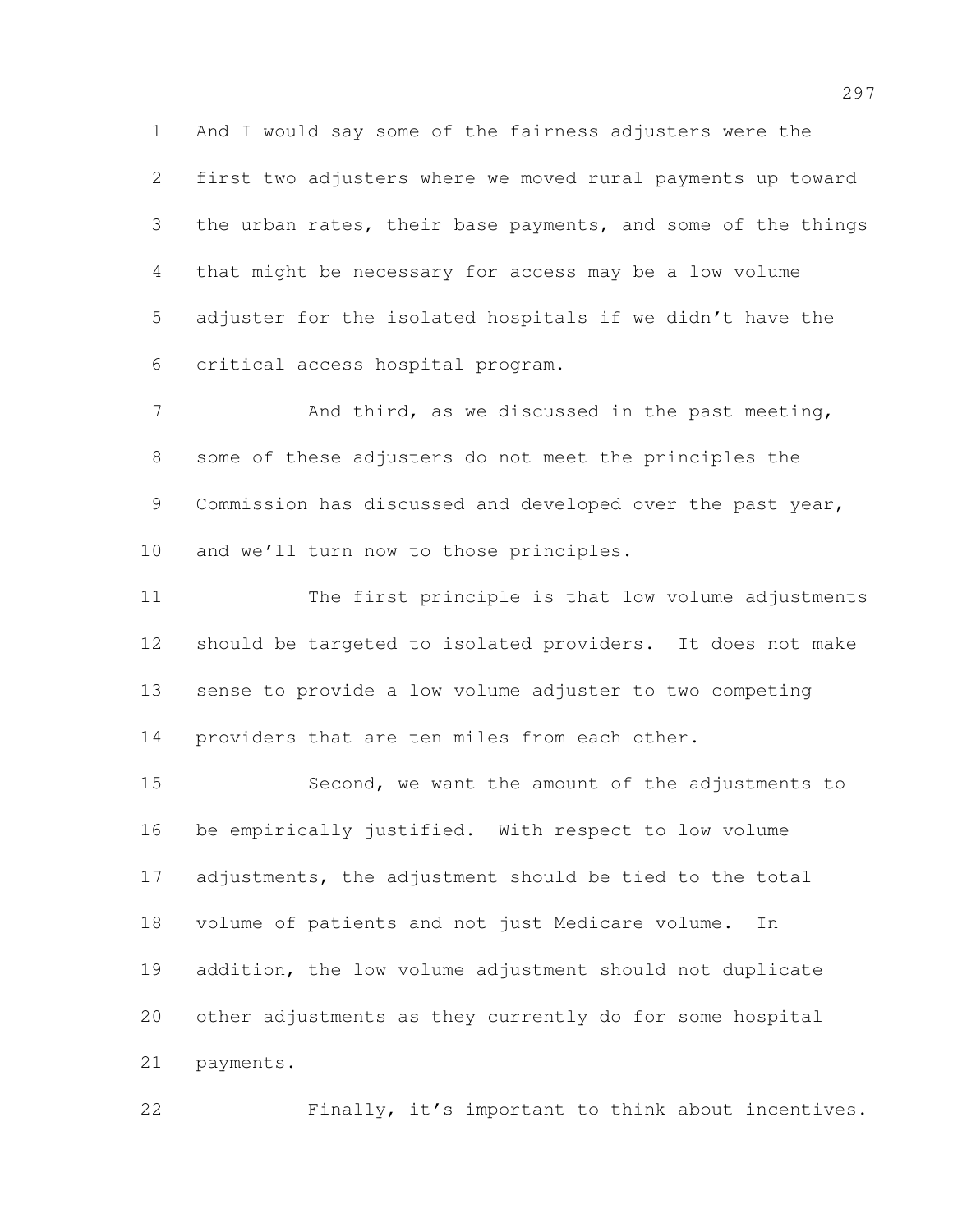Different ways of payment carry different incentives. While all hospitals have some incentive to control costs due to receiving prospective payment from some payers, Medicare creates stronger incentives for cost control to the degree that its payment are prospective and reduces incentives for cost control to the degree that its payments are based on cost.

8 So that's the summary of the findings in the full 9 report, which you've all received in your mailing materials, at least in draft form. We've tried to summarize the principles the commissioners developed over the past year, and now we'd like to hear your comments on the principles, the draft report and its finding, and any other guidance you have as we move forward to finalizing the report over the next month or so.

16 I now turn it back to Glenn.

17 MR. HACKBARTH: Thank you.

 So as you might imagine, we've had lots of conversations about both the content of this report and how particular issues are framed and discussed. In the last week or 10 days, we've had multiple conversations with Tom 22 and Herb about the report, and I think those conversations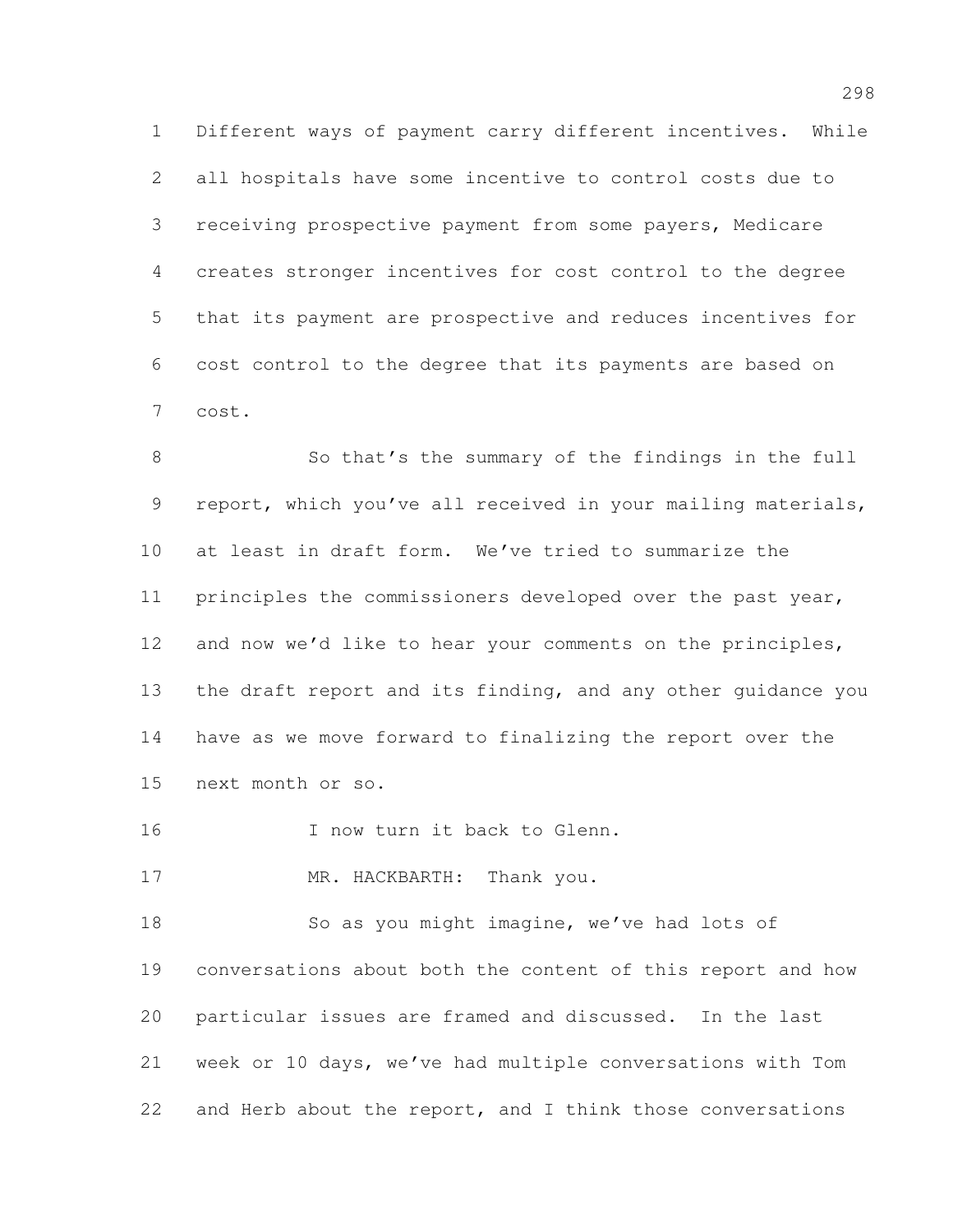have been very productive, and we're working towards a better product than we would have without them.

 There have actually been some changes made that I don't even think are in the materials that were distributed for the meeting. So the briefing materials went out last Thursday or something, and even some modifications have been made since then. Again, I think they've been making the report better. Two common themes, and I'm going to turn it over to Tom to lead off the clarifying round. Two common themes in these conversations have been that the important part of the message is that the various changes that Jeff summarized, that have been made in the payments for rural providers, have done a lot of good things and helped a lot of institutions that otherwise would have had a very difficult time financially and may have closed

 with detrimental effects for the populations they serve. So that's an important message that should come through in the report.

 The second theme is that we've talked a lot about averages, and by definition, there is always variation around the average and there are always exceptional cases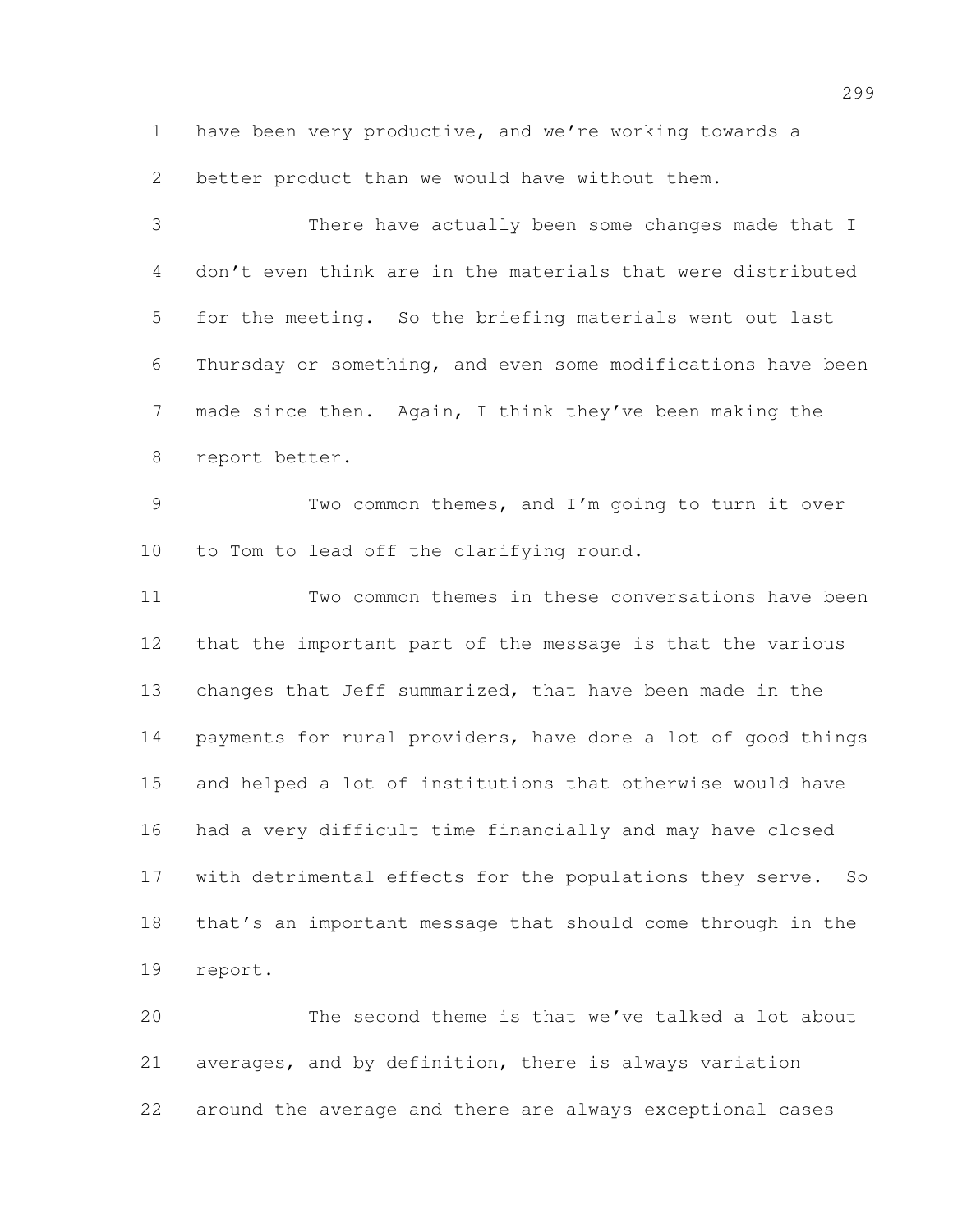and circumstances. And we need to take care that in reporting about averages, people don't lose sight of the variation that exists around them.

 In some instances, we try to enrich the discussion by doing subcategories of rural, and of course, as everybody well knows at this point, the label "rural" covers hugely different circumstances around the country. And so in many instances, we use various gradations of rural to try to get at some of that variation. But even after all of that, there are still exceptional circumstances that we need to be cognizant of.

12 Now to be fair, that's not just true when we talk 13 about the rural label; that's also true when we talk about the urban label as well. It's just the nature of the issues that we deal with.

16 At the end of the day, you cannot have a sensible conversation about these things without talking about averages. You can't talk about every individual institution or adapt payment to every individual institution. The only payment mechanism that is adapted to every institutional -- individual institution is cost

reimbursement, which comes with its own problems, some of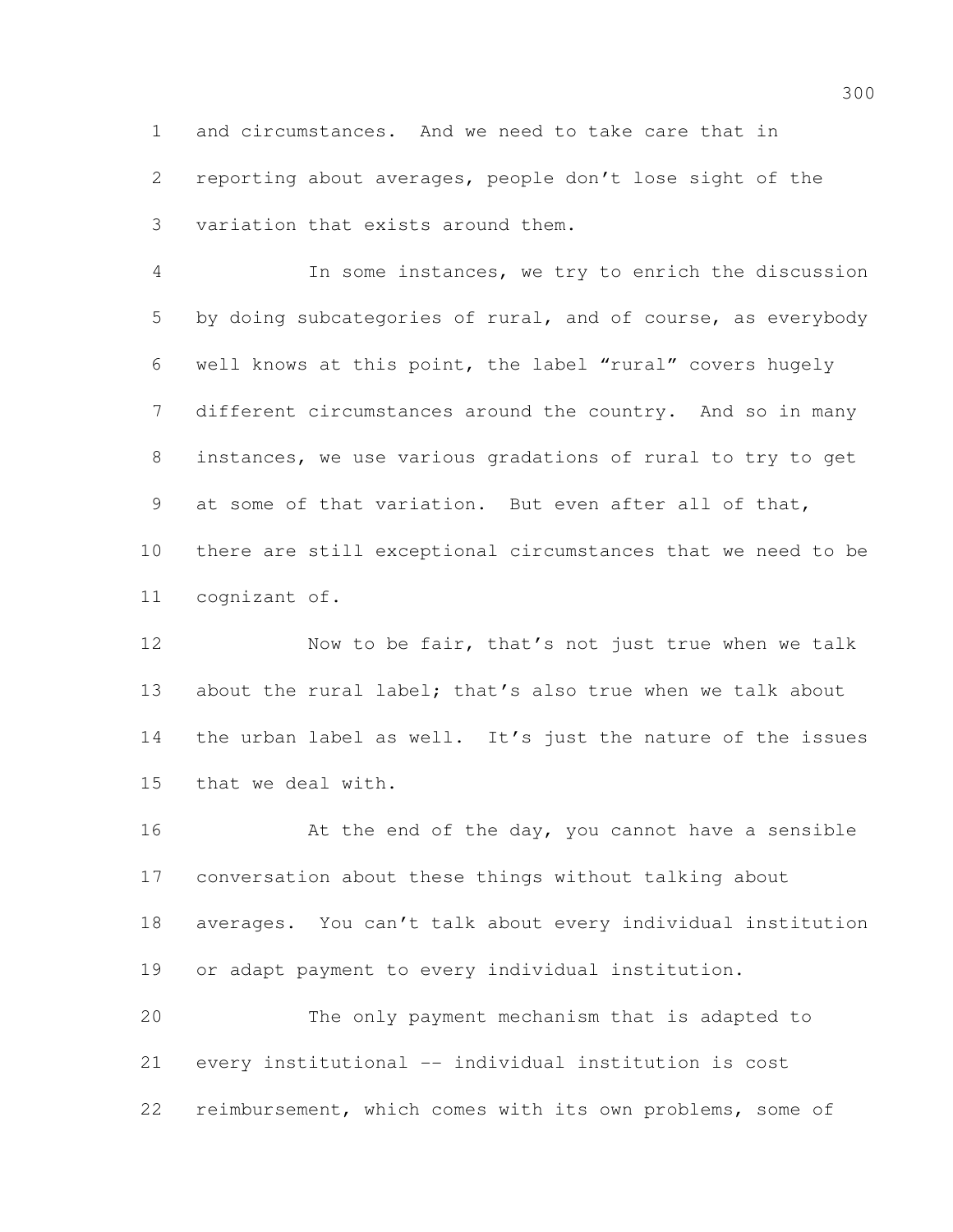which are discussed in the report. And among them are consequences that can be quite detrimental to Medicare beneficiaries. If we use cost reimbursement to prop up institutions that are really not a reasonable size and not able to do a good job for Medicare beneficiaries, that's a problem too.

7 So I'm afraid there's no way of talking about -- getting around talking about averages or using payment mechanisms that are often based on averages, but we do need to acknowledge that there is, of course, variation.

11 With that, Tom, let me turn it over to you. I think what I'm going to propose is since we've been over this topic I don't think we need to do a clarifying round. And why don't we just focus on going right to our round two comments and questions?

Tom.

17 DR. DEAN: I do have a couple of clarifying questions.

 MR. HACKBARTH: Well, you're entitled to do that. DR. DEAN: Okay.

 MR. HACKBARTH: As opposed to going around two times, we'll just do once.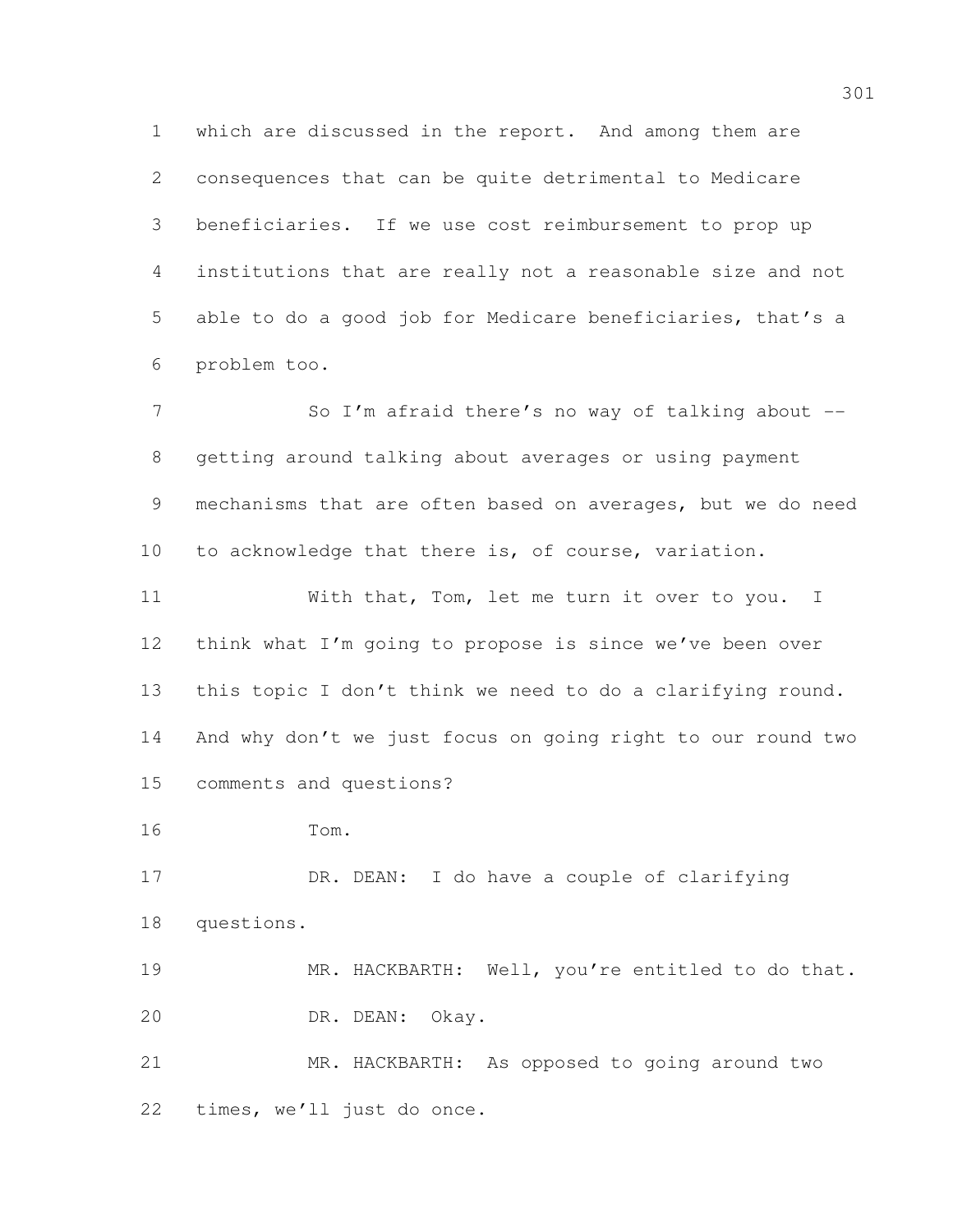DR. DEAN: There were a couple of things in the report, that just I didn't quite see a long list of concerns, but that just didn't quite fit. One of them was the map on page 31 which is basically the counties where people had to drive a significant distance for pharmacy services, and it shows none of those counties in Wyoming, for instance. That just doesn't fit with my knowledge of what the geography of Wyoming is. And also -- I mean, it's also Arizona, California, Washington, Oklahoma. These are very sparsely populated areas, and it just didn't fit.

 DR. STENSLAND: Well, I guess the clarifying comment on this map is this was developed by Acumen, and they looked at the addresses of every beneficiary and every pharmacy, and looked at the different distances traveled.

16 And first, I'll say what they're not saying. They're not saying no one in Wyoming traveled more than 18 miles to get to the pharmacist.

 What they are saying is that all the counties in Wyoming, for the people in that county, the average travel time was less than 18 miles. And that could mean that you would have maybe one town that would be here and most of the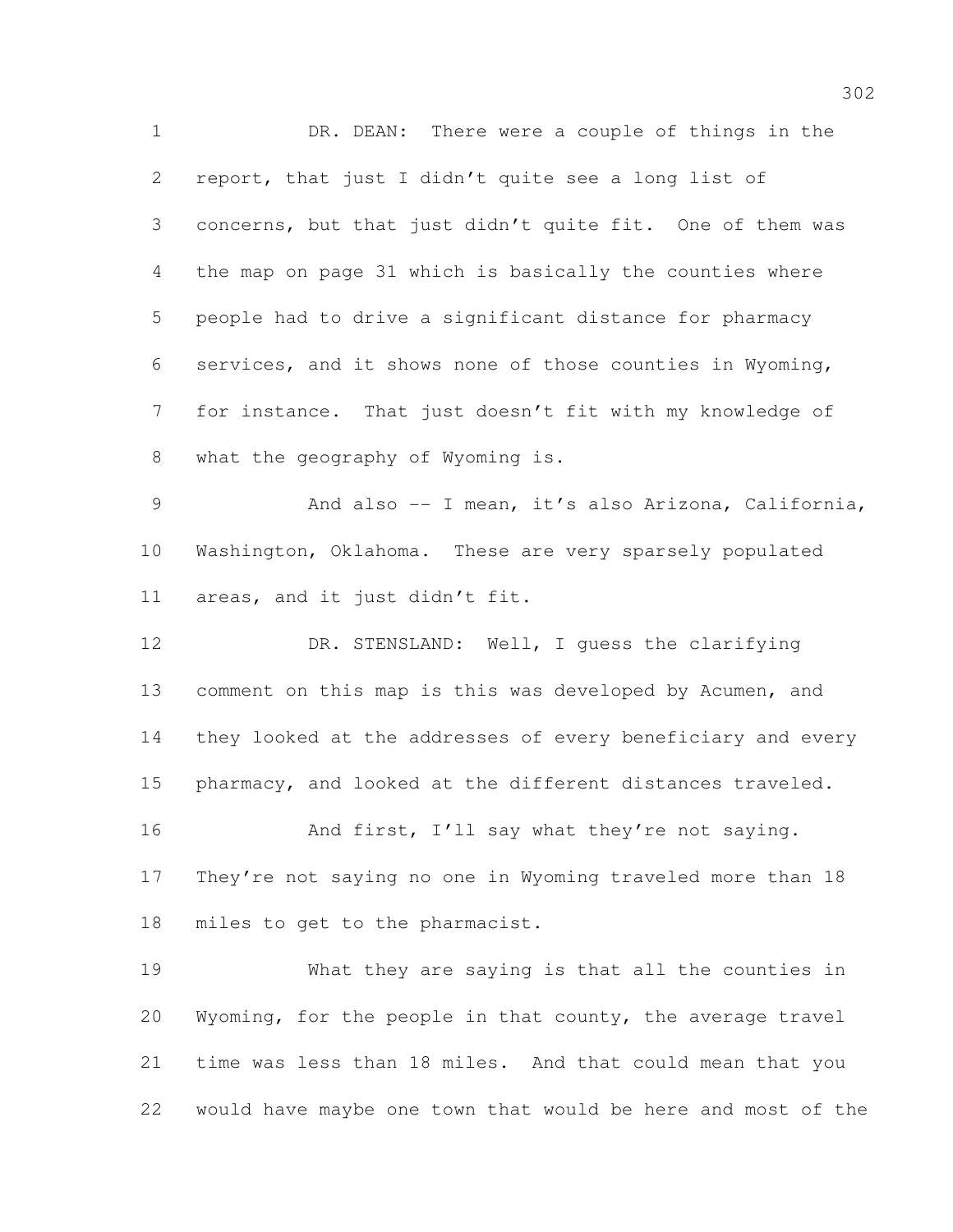people live in the town and very few people live out in the ranching area, or whatever else, and most of the people have less than an 18-mile drive. So that's, I think, why you see things like that in Wyoming.

 And maybe in some other towns, like when I think of some of these counties that I've been to, like in northwestern South Dakota, you do have little towns around 8 there -- what I would call grain elevator towns -- where maybe you're not big enough for McDonald's but you've got a grain elevator. And in those kinds of places, those people might be commuting into the main town and it might be more than 18 miles on an average for those people to go into the main town and county that happens to have that pharmacy, or 14 to the next county over that has the pharmacy.

15 And we can show you maps where they -- and give those to you, where it has little dots for every person and where they're traveling to.

18 DR. DEAN: I guess -- I mean, I don't disagree with that. The question is: Does this map really represent what the real issues are or the real problem is?

 So I mean, I don't know. I don't know what the answer is.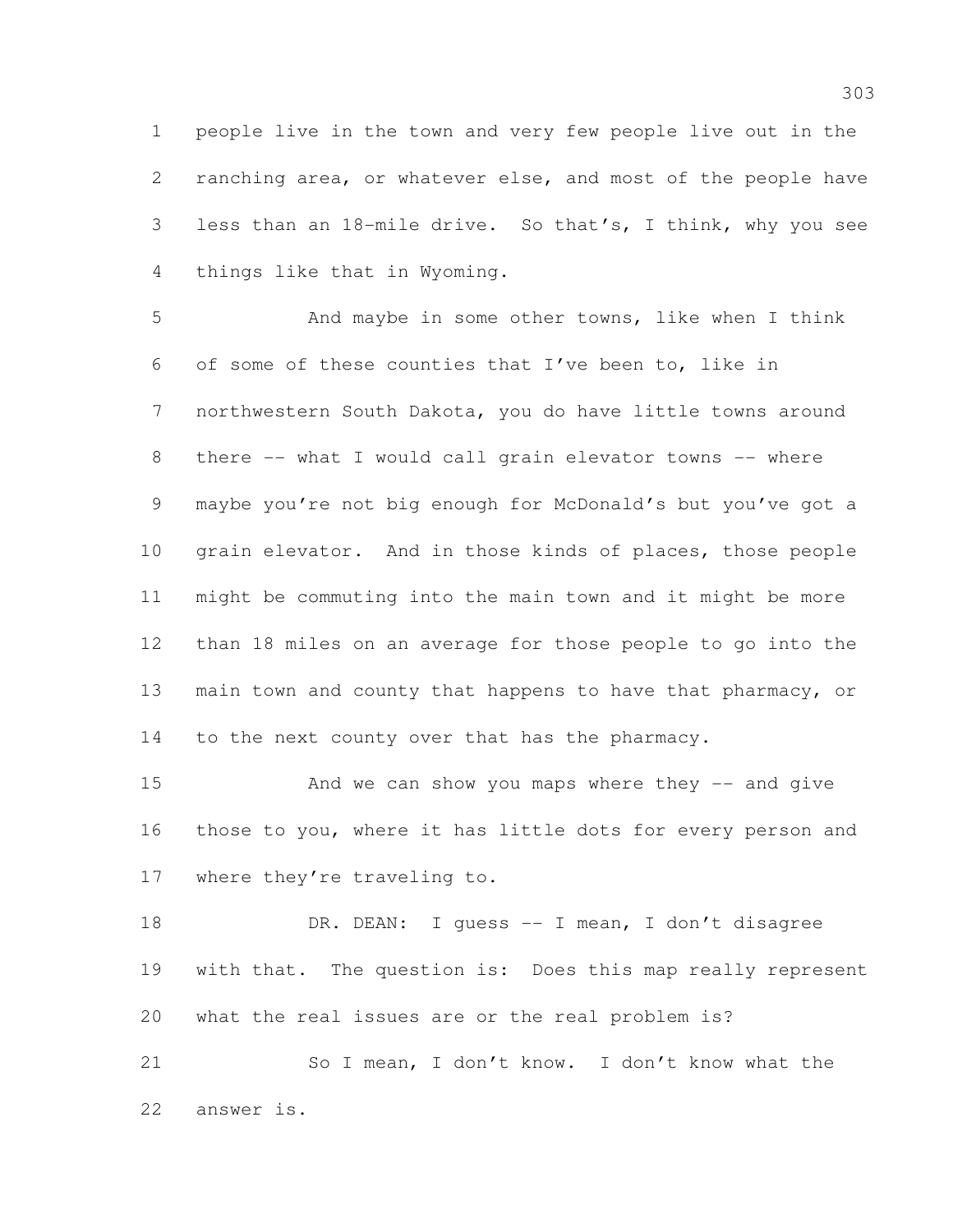By the way, grain elevators are disappearing because they're inefficient and OSHA is insisting that they may be closed down, but that's probably not -- doesn't need to go into the report. We'll keep it -- [laughing.] The second issue, there was talk -- and I know 7 some of this has already been changed -- about home health agencies and the profitability and so forth. But it was a concern, and I think you've heard me talk about this before, that provider-based home health agencies are not included. And the justification has always been that well, we can't really trust those cost reports because of hospital CFOs shifting cost and so on. But they tell me that they have to fill out a separate cost report for their home health services. I mean, is that true? 17 DR. STENSLAND: That is true, but they take some of the hospital overhead and it goes onto the home health 19 agency. So the question is: Is that really overhead allocation correct? And I think part of the reason they might think it's not profitable anymore is now if you're a critical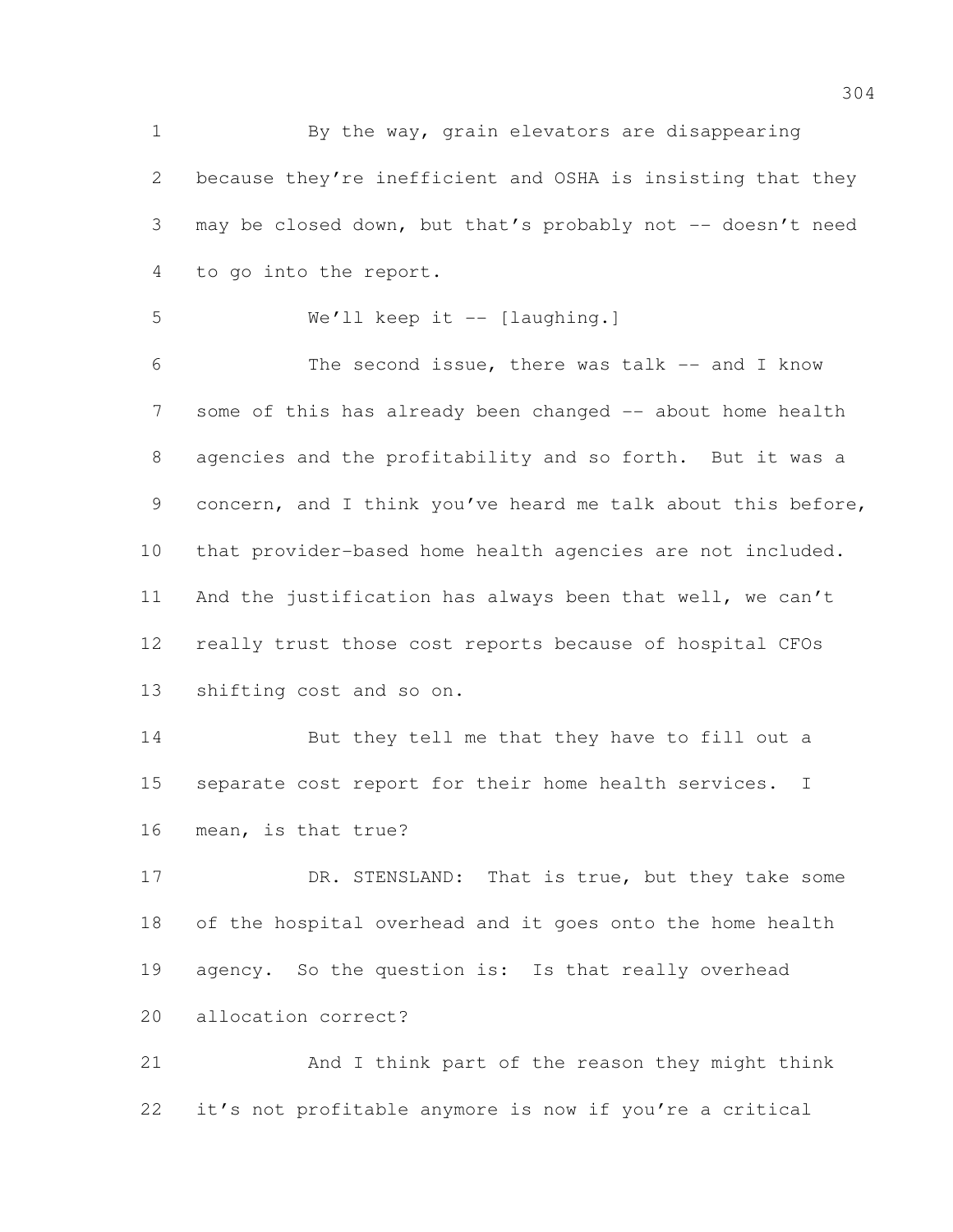access hospital you're getting cost-based reimbursement.

 And then, you have a home health agency that's getting paid prospective payment. If you take some of your costs away from the hospital and shift it, shift some of the overhead onto your home health agency, you're going to get less cost- based payment for your outpatient and inpatient services from Medicare because there's less cost to be allocated to 8 those two services.

 DR. DEAN: Okay. I mean, I'm certainly no 10 accountant, but we've had several in my area where they've actually closed because they said they couldn't support the cost. And I don't think you would do that if you were worried just about accounting issues. So I don't know what the answer is, but I have some concerns about that explanation.

16 And I quess I'm particularly concerned because in South Dakota, as you've heard me say more than once, you know probably three-quarters or more of the home health 19 agencies are provider-based. In fact, there's only about -- there's only two-quarters of the state where we have any free-standing facilities.

MR. HACKBARTH: Tom, there are two distinct points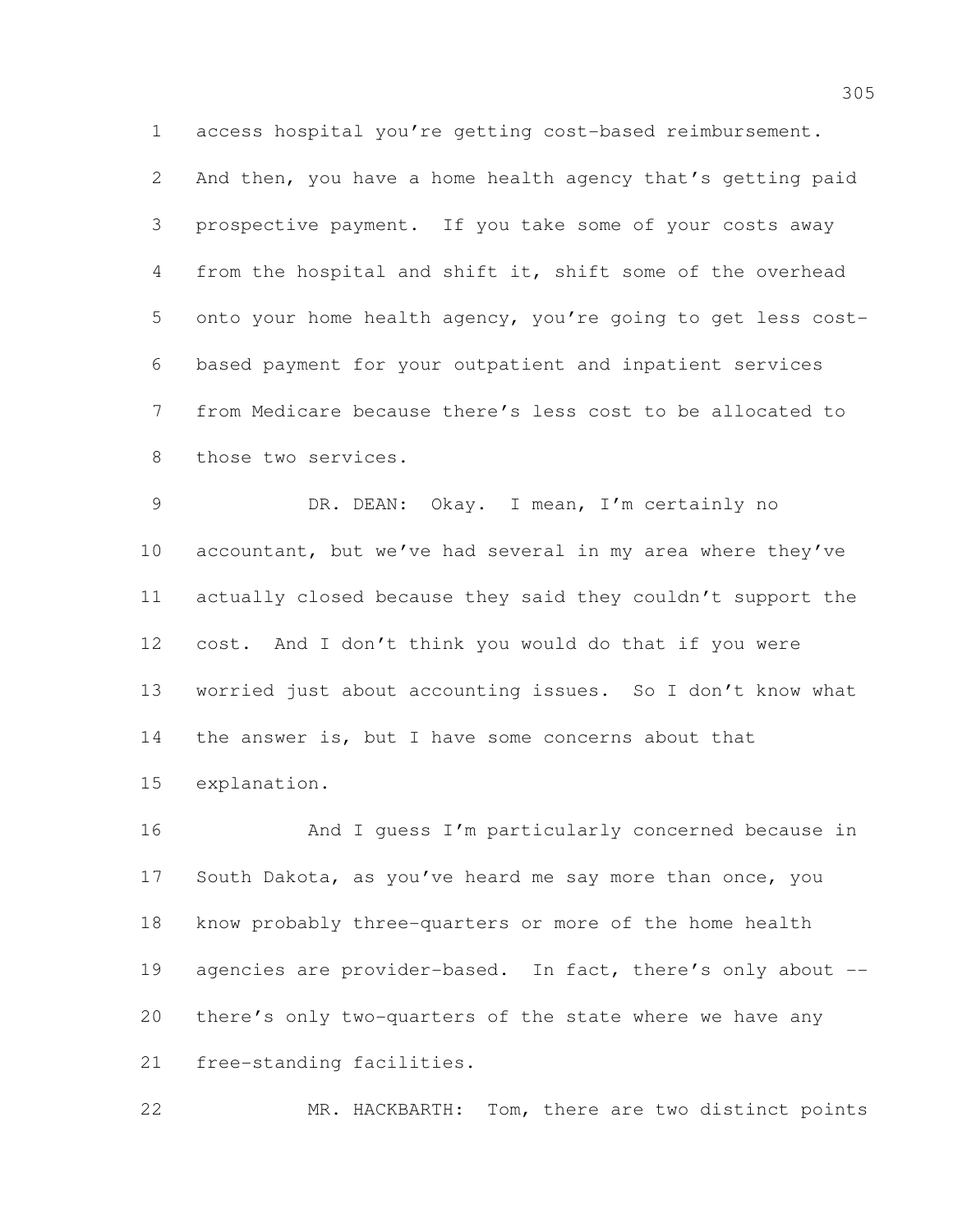here. One is that, for the reasons that Jeff described, it doesn't make sense to routinely report separately the costs of hospital-based home health agencies. It does not follow from that, that we're saying that every hospital home health agency is, in fact, profitable. Some of them may lose money.

7 And so, both things can be true. This isn't a good way to look at the profitability of the home health business, and not all of them are profitable.

10 It just, I guess, makes me uncomfortable; they 11 don't even get included in the analysis, but -- you know. MR. HACKBARTH: The effect would be to distort the analysis and make it a less clear picture of the financial

14 performance, but that's not to deny that there are some that lose money.

16 DR. DEAN: Okay. The final one on the clarification issues, you talked about the hospital -- rural hospital margins being now better than urban although if you look at that graph, rural hospital margins were -2 in 2000 20 and they're still -2. The change is not in rural hospitals; it's what's happened to urban hospitals, which have been basically hammered by cuts. So I think it's a little -- it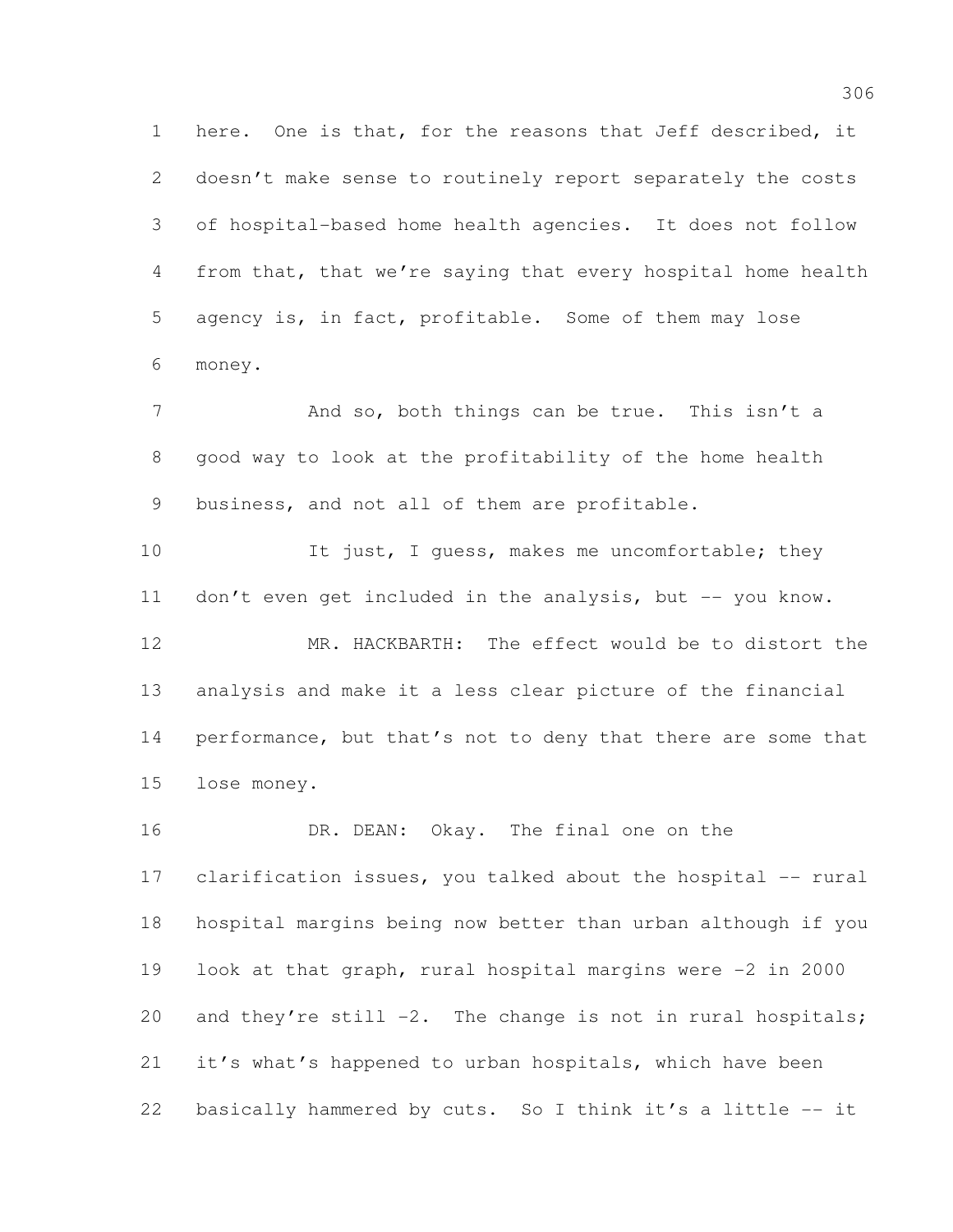isn't entirely accurate to say that.

| $\mathbf{2}$    | You know, some of these programs clearly have               |
|-----------------|-------------------------------------------------------------|
| 3               | helped rural hospitals, but to say that they have done well |
| $\overline{4}$  | isn't exactly, I think, a good representation. I think the  |
| 5               | problem -- where the changes come -- is in urban hospitals. |
| 6               | So I'm not sure that statement is really justified.         |
| $7\phantom{.0}$ | MR. HACKBARTH: You don't need to do it right now,           |
| 8               | but why don't you show us which statement that goes along   |
| 9               | with this graph you think is inaccurate?                    |
| 10              | DR. DEAN: Okay, we can do that later.                       |
| 11              | DR. MARK MILLER: The other thing is if you were             |
| 12              | to fold CAHs into it, it would look different because there |
| 13              | are 1,300 hospitals that are paid on cost that are not in   |
| 14              | that picture, in an attempt to be fair, to show PPS to PPS. |
| 15              | But if you're just showing urban and rural, there are 1,300 |
| 16              | hospitals that aren't on that graph.                        |
| 17              | DR. DEAN: I'm not sure how that would -- I don't            |
| 18              | think we can say how it changed because at least the        |
| 19              | information I have is that roughly 40 percent of CAHs have  |
| 20              | negative bottom lines.                                      |
| 21              | MR. HACKBARTH: Medicare -- they'll have positive            |

Medicare margins, and these are all Medicare margins.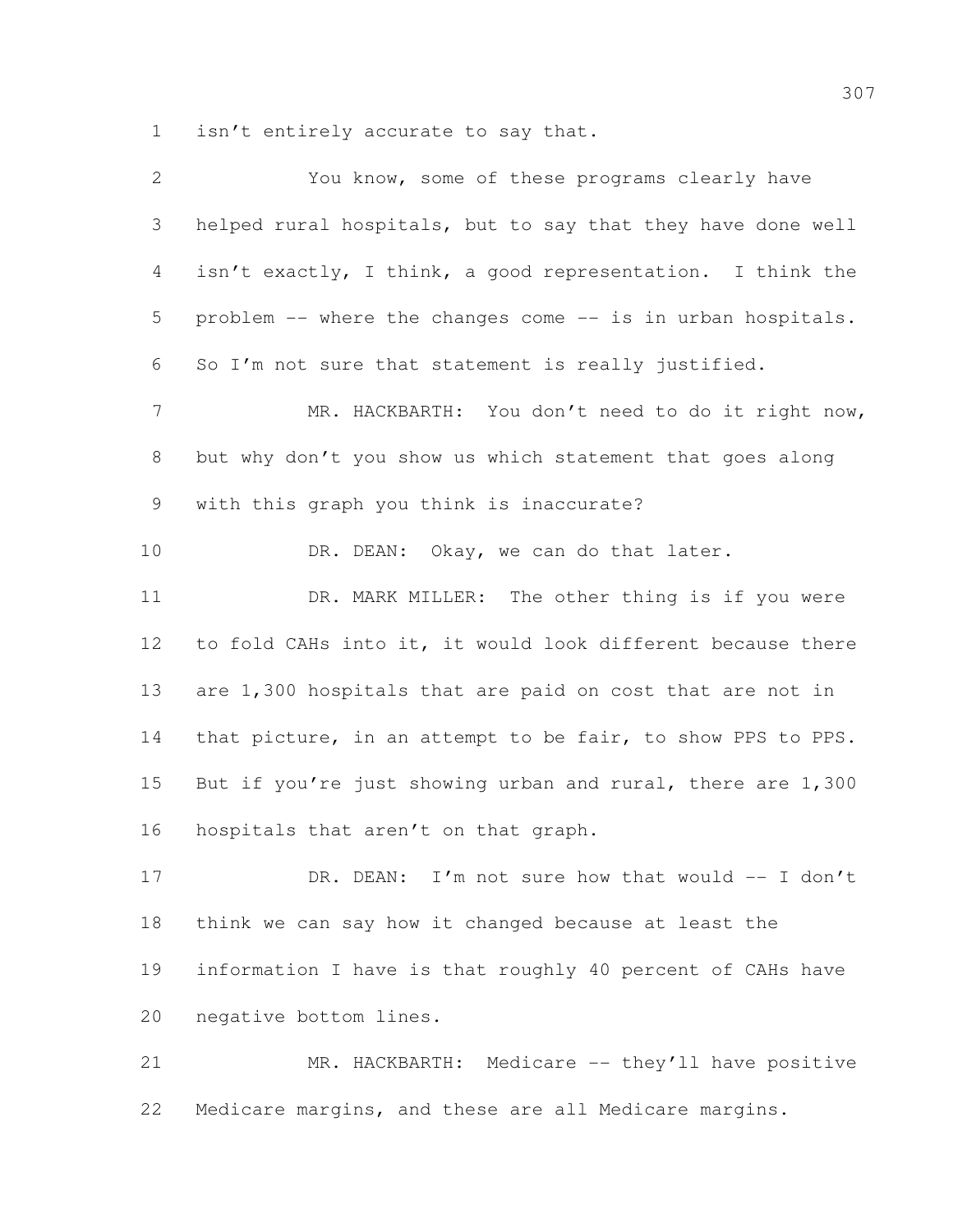1 DR. DEAN: Okay. Well, again -- okay.

 DR. MARK MILLER: [Off microphone.] In some ways, this chart could have looked much --

DR. DEAN: Yes, okay.

 Okay, but on to the more general things, you know, there's a lot -- as critical as I've been about some of this, there's certainly a lot of good observations in this work, and I know that there's a lot of work that's been done. So I don't want to sound too critical or too negative.

11 On the other hand, I am really worried that there's a risk of misinterpretation for a number of the statements that are in here. And I think it's going to be read by a number of people that really aren't particularly familiar with these particular areas or these particular issues, or the unique problems that exist. And I think the problems are unique in some sense, not always. But I guess that's where my worry is.

 You know, we -- I understand, Glenn, the issue of averages. I've complained about focusing on averages. And to some degree, we don't have any choice although I think whenever we do use an average it's also important to state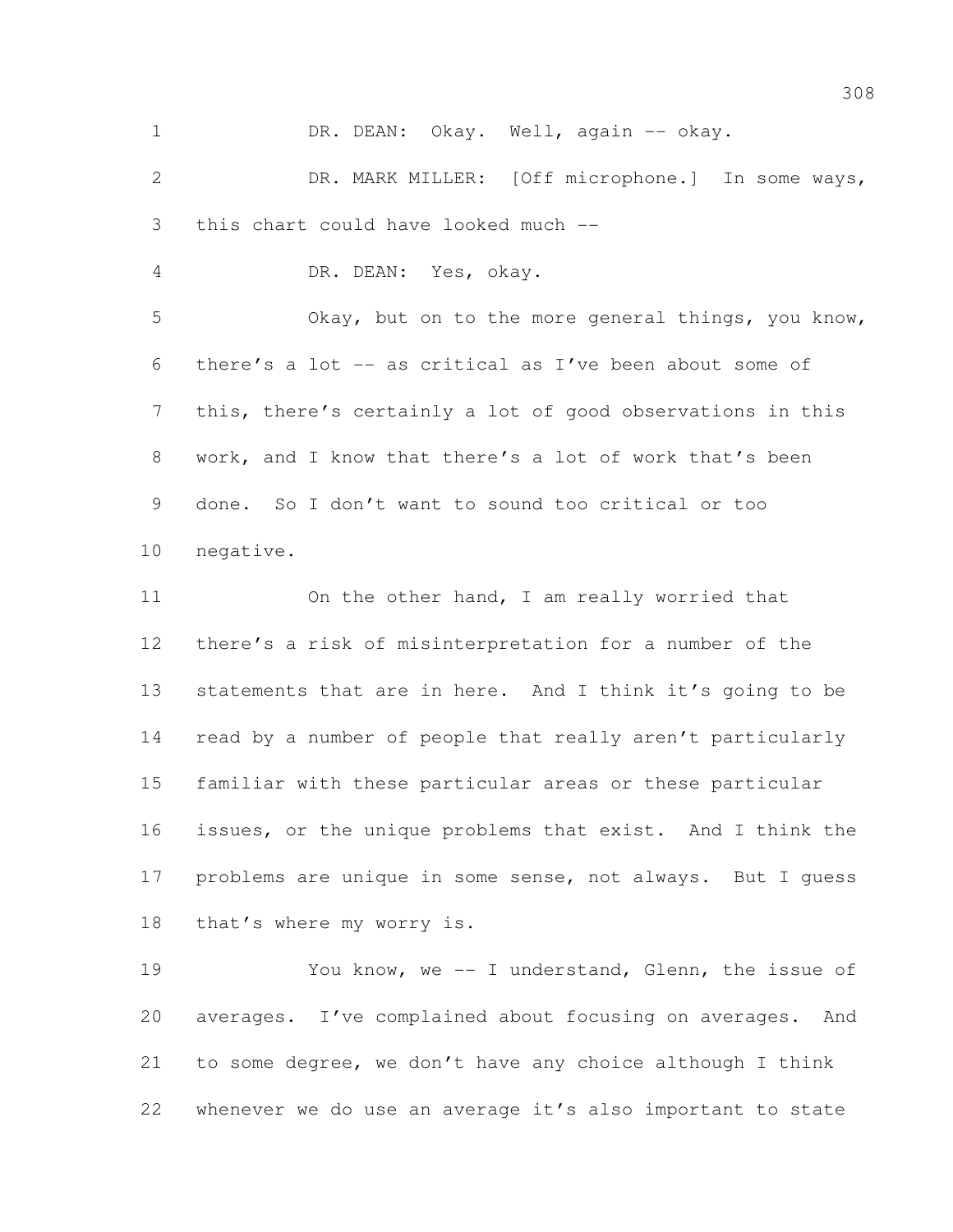what the variation is and what the range is, and what the high and low numbers are, and that oftentimes did not show up in some of these numbers. So that's one concern I have.

 I'm also concerned about the tone in a number of areas. And just to pick out one, there was a comment about independent pharmacy closure, and the statement, I think, in 7 the report is something about most of the pharmacies that -- most of the independent pharmacies that closed were in communities where there was a competing pharmacy.

 Over that period of time, there was about, I think 11 you have 922 closures or something. And it's true; the majority of those were in communities where there was 13 another pharmacy. On the other hand, 30 percent of those closures were in communities that did not have another pharmacy. So there actually were 30 percent of those that actually lost access to pharmacy service in their community.

 I think -- and that wasn't mentioned, and I think that's -- 30 percent is enough that it needs to be mentioned 19 because it tended to sort of  $-$  I'm concerned that it tended to kind of gloss over something that is really a significant problem.

22 I don't have a solution for it, but I think there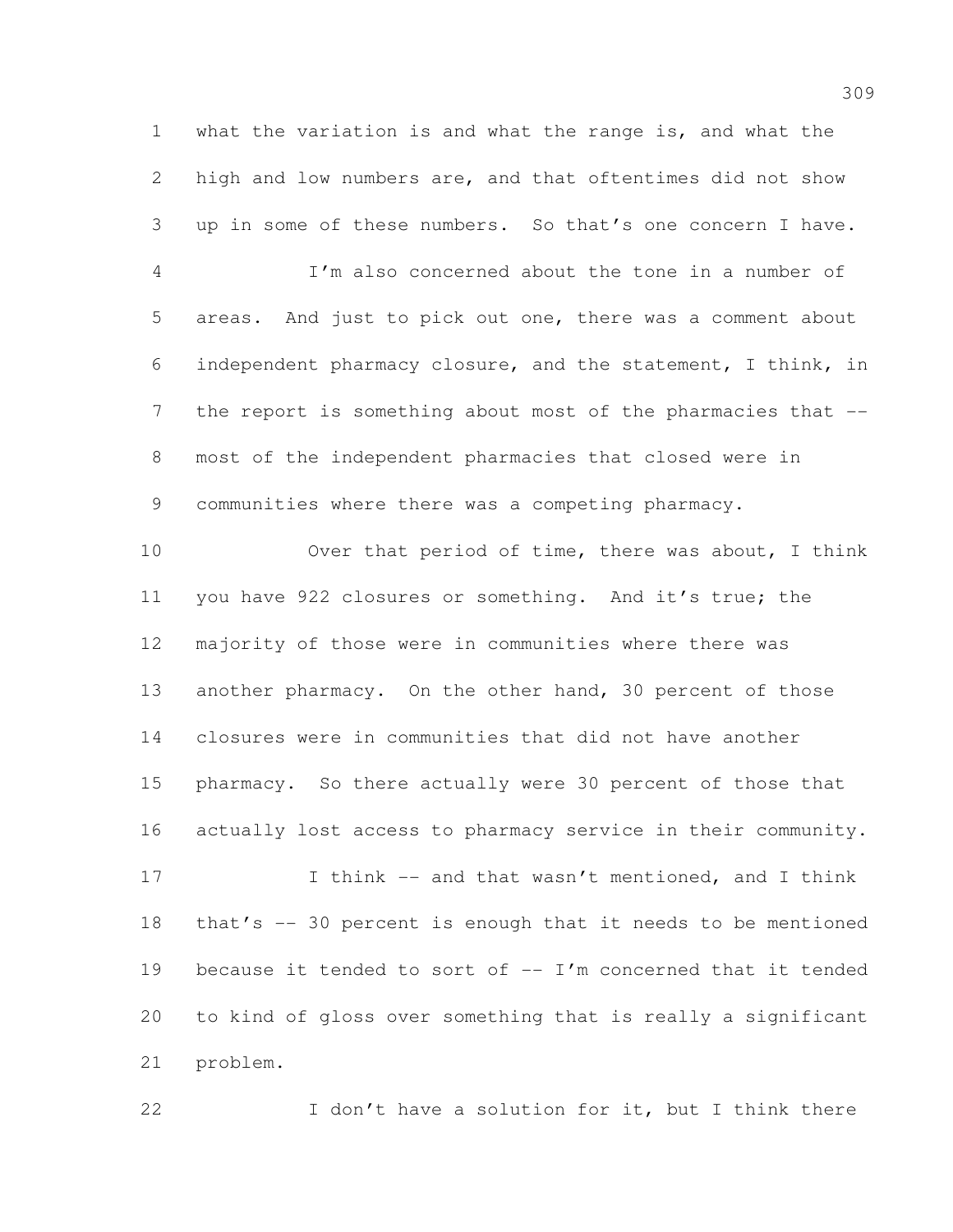is a problem there that wasn't really identified in the area.

 Another concern I have is there were some places in the report where it wasn't really internally consistent. For instance, in the discussion about process measures, there was some really good analysis of the problems with using process measures to define quality -- the fact that in 8 many cases they are poorly correlated with outcomes -- and yet, in other parts of the report we seem to put a lot of emphasis on process measures.

11 And I think we need to do -- we need to be consistent, that if we really don't quite trust these measures, then we shouldn't be overstating their effect in 14 terms of the measurement.

 On the issue of quality, this is a hard one. I probably am a little defensive. I've worked in these facilities for 30-plus years. And it's hard. I mean, these are complex issues, and the struggle between determining the drive that we all have. None of us want to defend poor care 20 or sloppy care or incomplete care. At the same time, we're talking about small staffs, extremely broad ranges of responsibility.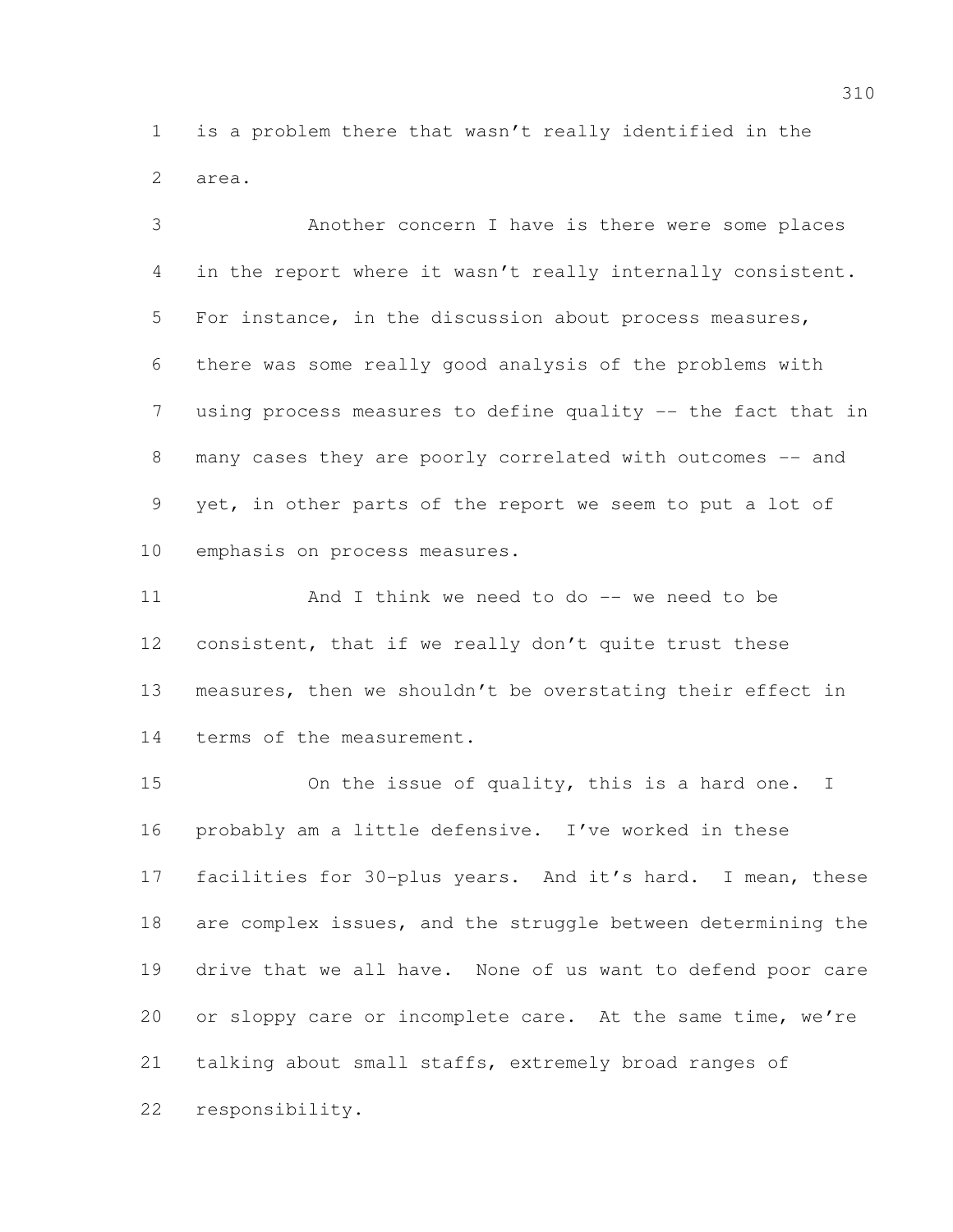1 And we don't want to be -- if we -- I think it came up earlier. If we let the perfect be the enemy of the good, we will end up doing damage, and I don't think anybody wants to do that. So understanding where the balance is, is really tough.

 So I can't really -- I don't have an answer, but I 7 think I don't -- on one hand, I don't want to support care that's inadequate. On the other hand, I don't want to say to overly criticize care for situations where there are barriers to quality that we don't really or certainly don't identify.

12 So I think it's a tough thing. It's something we 13 struggle with. And like I say, I get uneasy about it, and 14 I'm not sure what the answer is. But I think we need to be careful that we're not too quick to use some relatively simple parameters that may or may not really be fair to the situation.

18 DR. MARK MILLER: Can I say something before you go on to your next point?

DR. DEAN: Sure.

 DR. MARK MILLER: On that one, what I thought the Commission came to because of the very things that you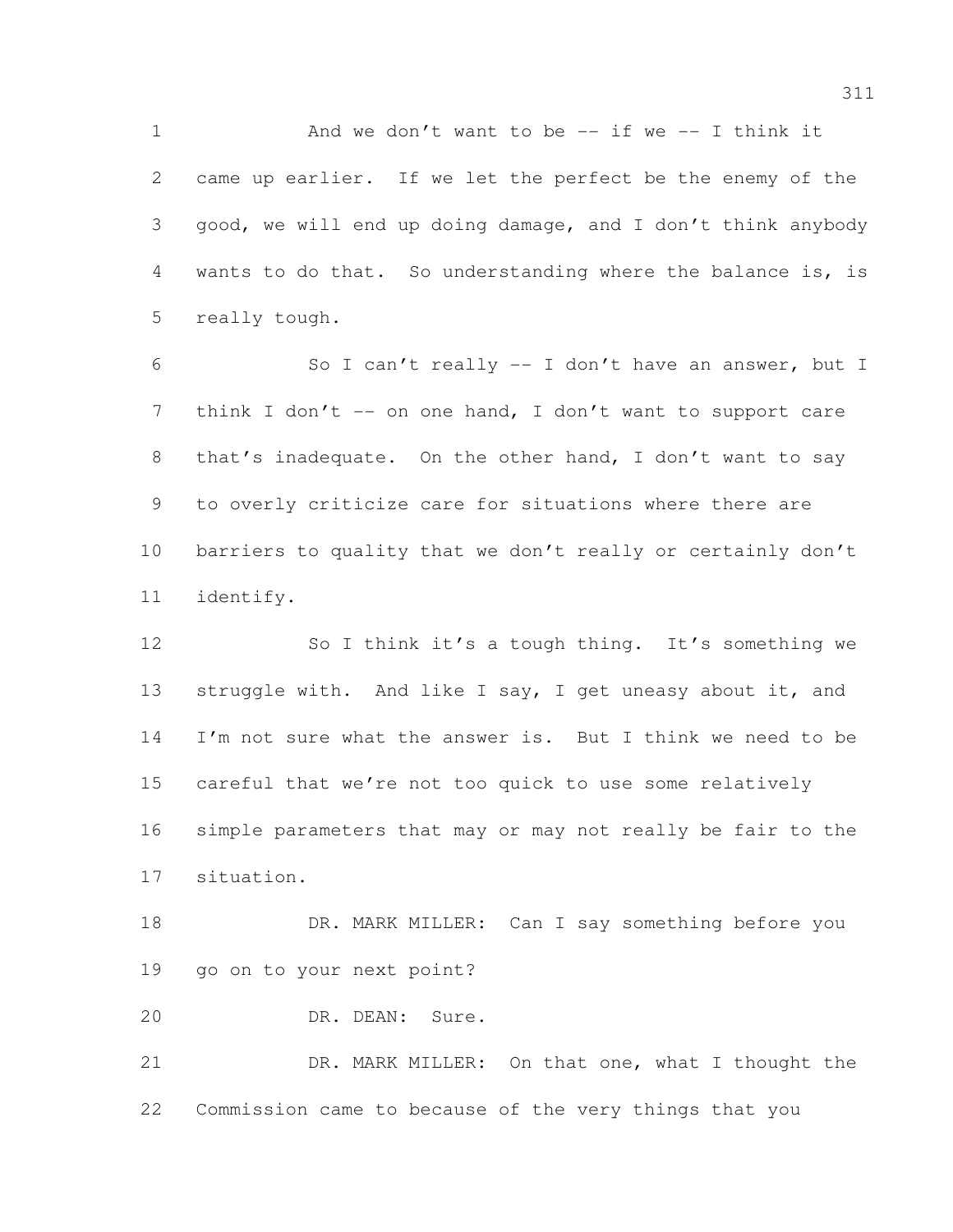pointed out in previous conversations and our own site visits -- the principle that the Commission came to is in the emergent situations you should expect a difference, and I feel like in some ways the Commission report tried to take your very point. And it's not a solution, but the point of the report is this should be recognized when you look at judge -- when you look at quality in a rural setting.

8 So there may be tonal statements that you want us 9 to look at in the report, but the landing point was to try 10 to absorb that very comment.

11 DR. DEAN: Yes, and there is -- you know. I'm not 12 sure that it's as complete as it needs to be, but there was that in there.

 I guess I will -- there's -- you know, I could go on, but I won't.

16 I guess I would -- one -- this one last point. I think the observation that there's more difference in regional variation than there is in rural/urban variation is a very important and extremely useful observation. Having said that, I think we need to be careful 21 that we don't just automatically assume, well, then

everything is okay. I mean, Minnesota is oftentimes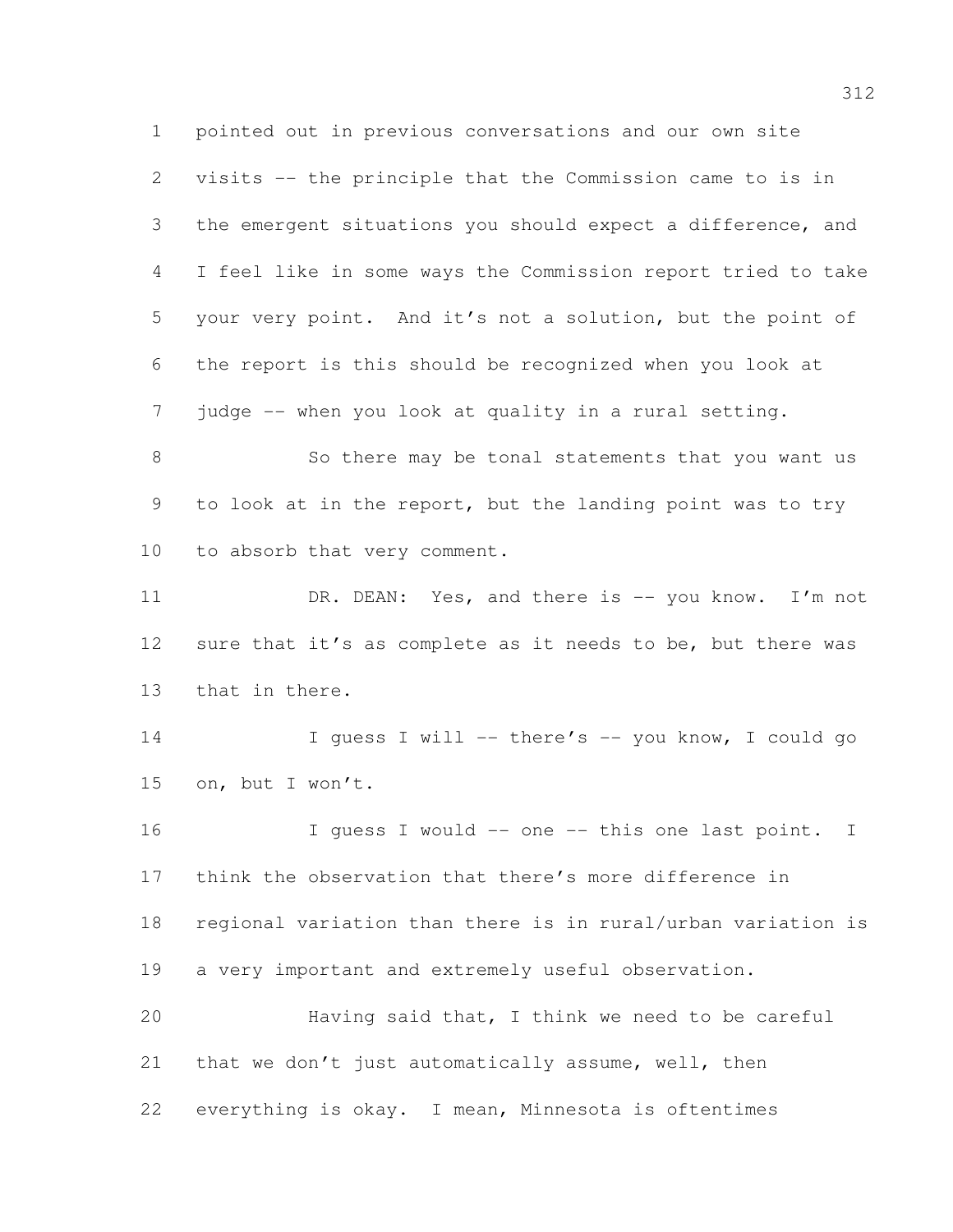identified as a low utilization state, and it is. But I know, talking to the folks in Minnesota, there are significant access problems in some of the remote parts of Minnesota. And so, they are very -- they're low utilization, but it's probably too low in some areas, and it's not uniform across the states. So, you know. I don't know. I think we probably are not using the right parameters to really break it down, but we do what we can, I guess. So, anyway. MR. HACKBARTH: On the Minnesota issue, that's one that you've rightly pointed out before. Just so the other commissioners are aware of that, when we looked into that, 14 we found that in fact what you were reporting was correct. The people in Minnesota said the primary problem is not Medicare payment being inadequate; it's there are a lot of other factors involved here as well. 18 DR. DEAN: It's a complex issue. I don't -- well, 19 I'm not sure that's exactly what they say. That isn't exactly what they told, but I know. I know. DR. MARK MILLER: I know.

DR. DEAN: We've had the discussion, but I–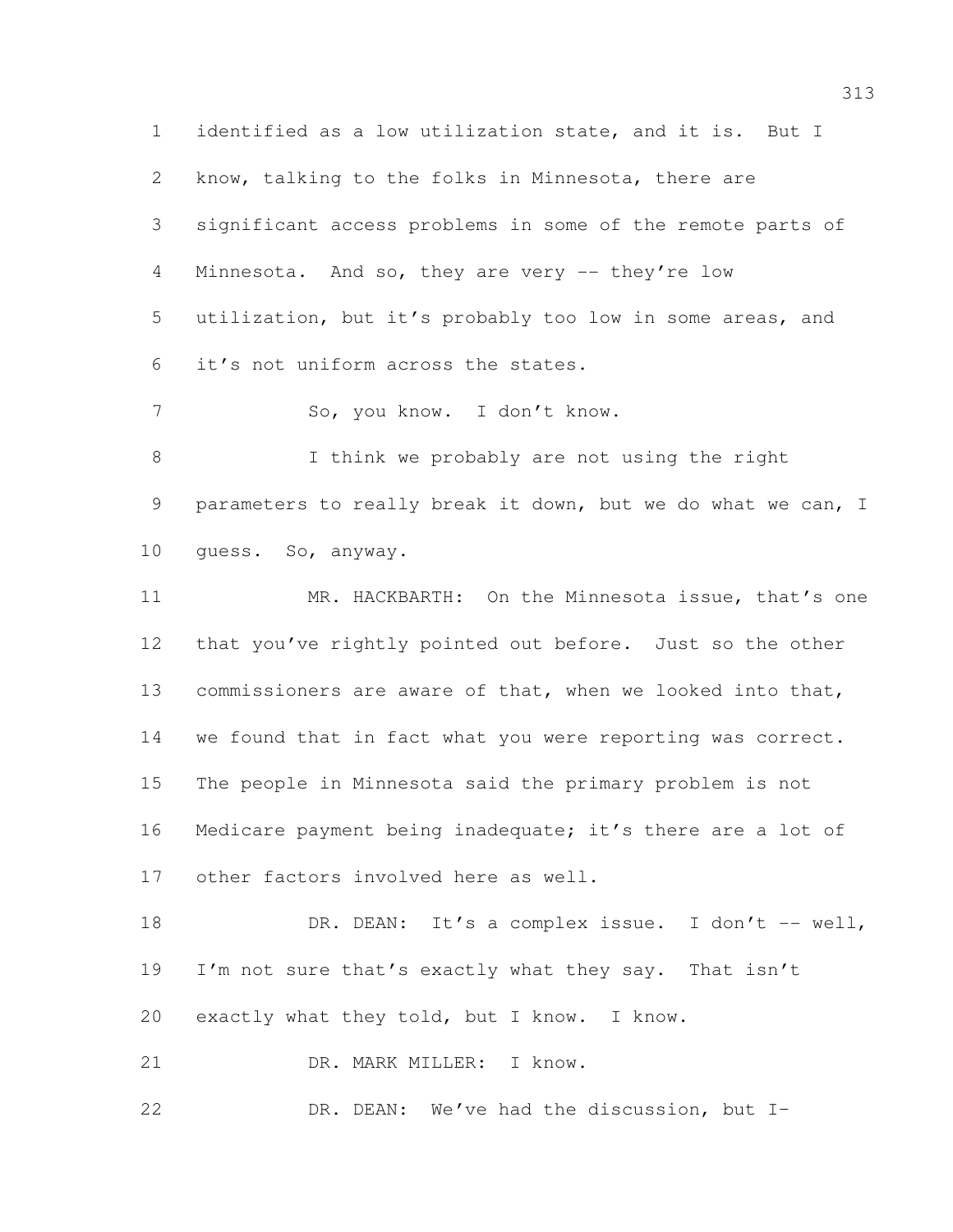DR. MARK MILLER: But I do want to say something else, rather than just dispute that point. When we're on the phone, they said, you guys aren't the problem. Medicaid has pulled out -- pulled back its rates and some counties had pulled back some funding, and that was the problem.

 But nonetheless, what I also want you to know, and others to know, is we have also changed the document, which you don't have in front of you, to be very clear that these utilization levels; these aren't statements about them being the correct utilization levels and that even though you see this variation, in no way is this statement that that's the right level.

13 And so, we went -- based on your comments, we went in and made changes there as well because I think your fundamental point is I still think -- you speaking -- there may be people not getting the services that they need, and I 17 think that's your main point.

18 DR. DEAN: Yes, and I think we had the discussion about we keep trying to struggle to figure out what the right level really is. And we don't -- we're not very -- we don't really know very well.

And I guess even if you accept the issue that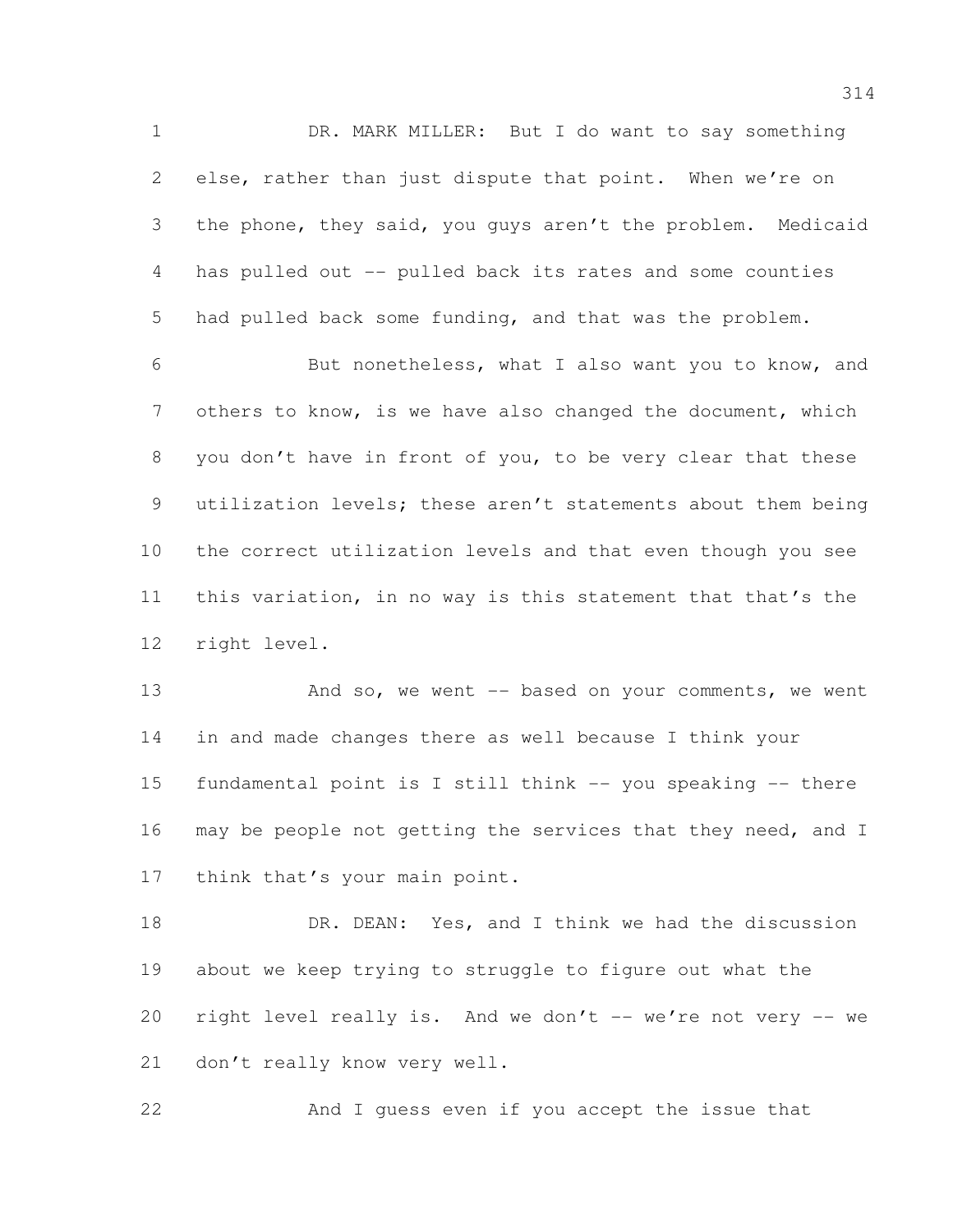Medicare is not the problem, the reality is you've got

 significant areas where Medicare beneficiaries do not have access. So, whatever the problem is.

 DR. BERENSON: Yes, I wanted to talk about two things. First, I like the report very much. I think you did -- I support the recommendations.

7 I wanted to raise one issue that -- I mean, I'll have some comments for editing, but I wanted to ask about one topic, which is the low volume adjustment. And it's a very compelling table you present in the paper: Low volume policy favors hospitals with larger non-Medicare shares. 12 I'm wondering if you could even buttress that argument, but

13 I need to know a little more of the data.

14 If, in fact, of the -- you have a column that says Private Payer and Other Discharges, what the mix is between private payers and Medicaid there. Because from the other work that you've done, and the Commission has done, I assume that a low-volume rural hospital for private payers either has a contract with pretty high rates because there's no competition, or they just are getting paid charges and there's no contract in place at all so that they're actually doing very well on the -- relatively well on the non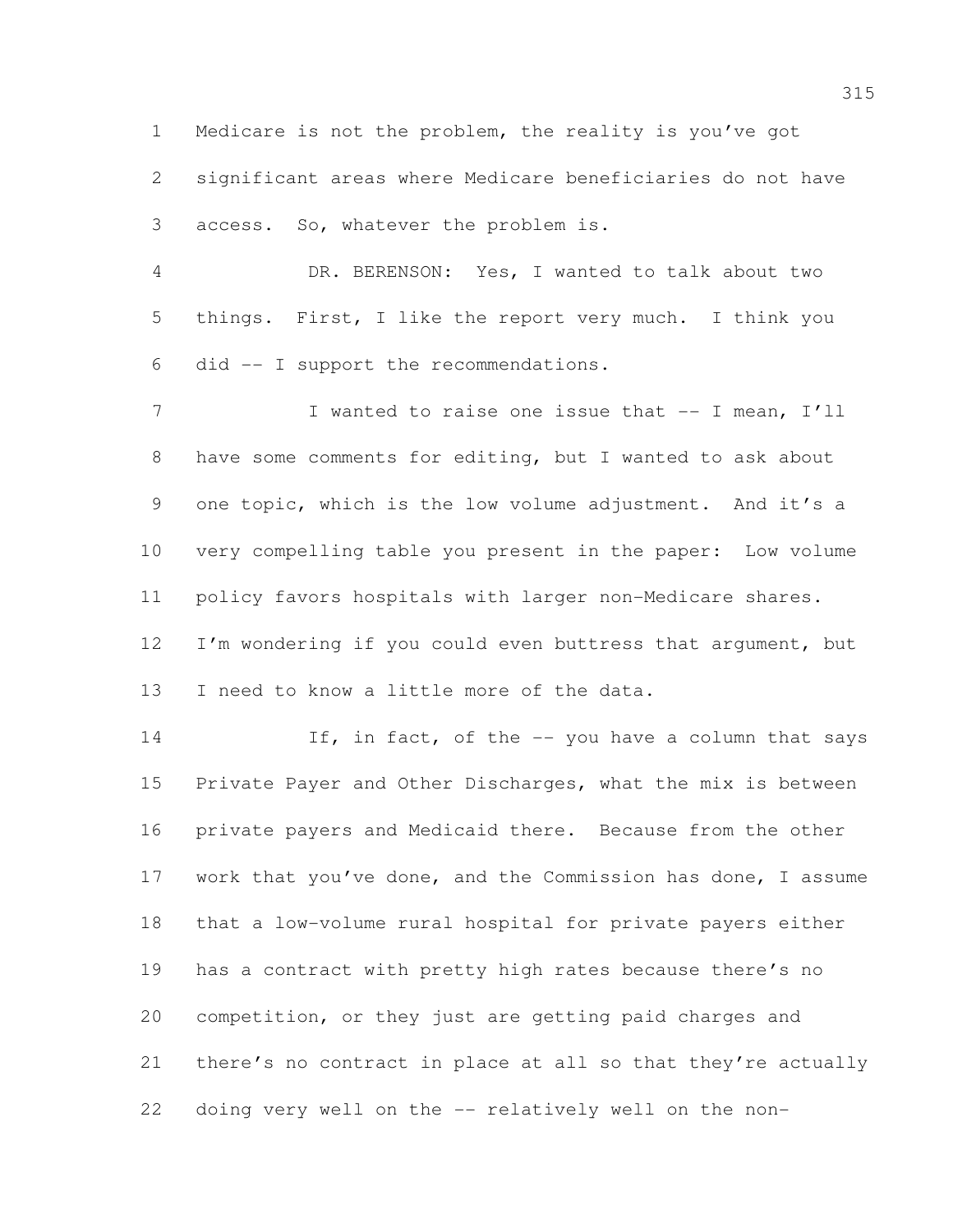Medicare side.

| $\mathbf{2}$ | So disproportionately giving hospitals that have             |
|--------------|--------------------------------------------------------------|
| 3            | larger non-Medicare shares is even compounding. I mean,      |
| 4            | they have less of a compelling need unless they have a high  |
| 5            | proportion of Medicaid patients.                             |
| 6            | And so, I'm just wondering what we know about that           |
| 7            | and whether my reasoning makes sense, question one.          |
| $\,8\,$      | DR. STENSLAND: I don't have the Medicaid number,             |
| 9            | but from the AHA data we do have the profit margins and the  |
| 10           | private pay numbers. And they aren't huge. They're           |
| 11           | somewhere around -- everybody is like 30 percent. But        |
| 12           | nevertheless, if you have a lot of private pay, you're going |
| 13           | to be doing better.                                          |
| 14           | DR. BERENSON: I think you could even buttress the            |
| 15           | argument then because I think the way this has been          |
| 16           | constructed just is the wrong way, and I think you have a    |
| 17           | stronger argument to make.                                   |
| 18           | The second one, I just wanted to briefly comment             |
| 19           | on Tom's concern about process versus outcome measures, and  |
| 20           | I actually am sympathetic to -- I mean, I thought the        |
| 21           | chapter starts getting into some very important issues       |
| 22           | around the emerging literature -- that process measures, at  |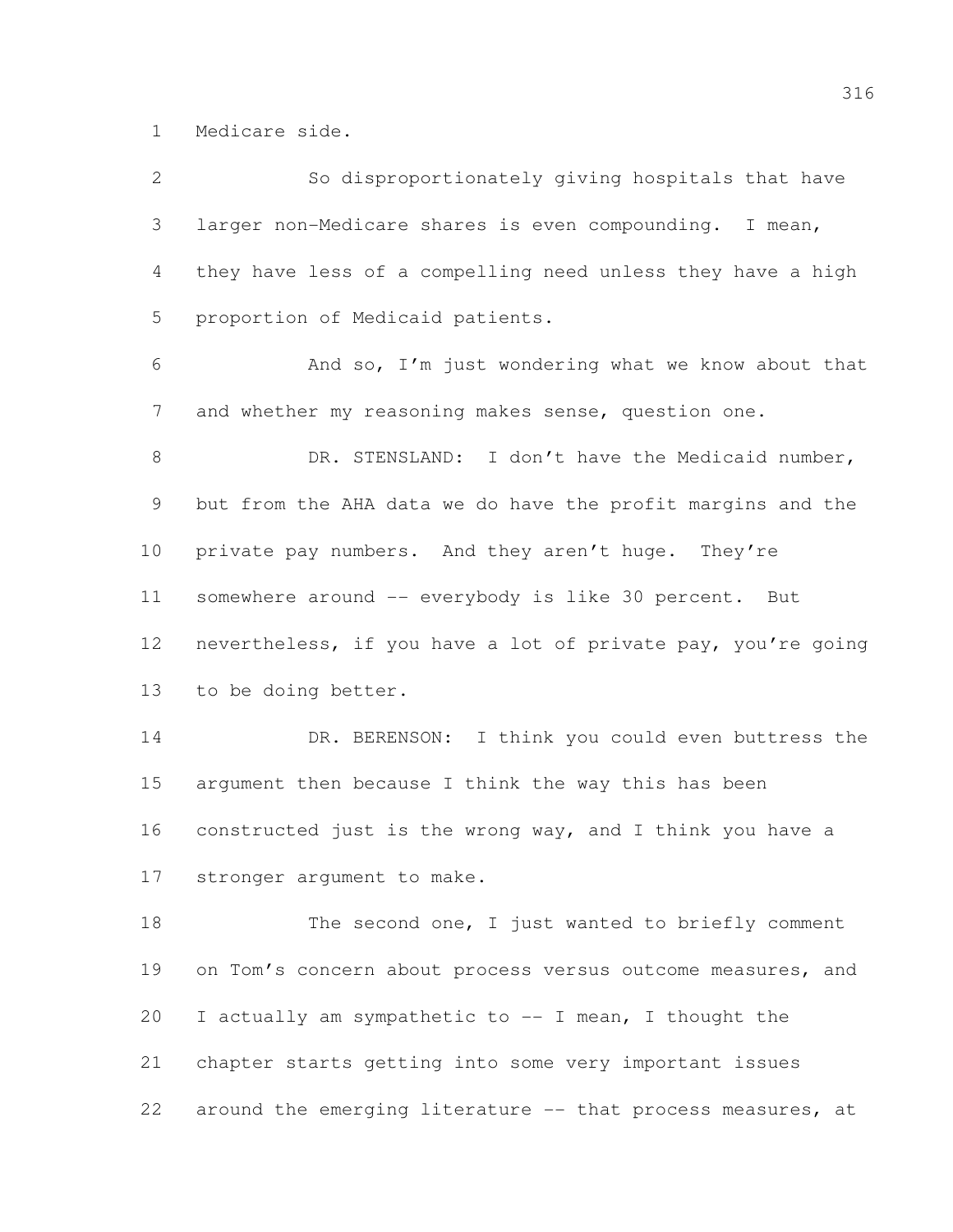least for hospitals, don't seem to predict outcomes very well. And it's worthy saying I hope we actually pursue that more fully outside of burying it in a rural report.

 But it is the existing paradigm right now. I mean, Hospital Compare uses those measures. The value-based purchasing program at CMS is going to use those measures. There are some people who don't necessarily agree with sort of the direction of your argument, and which I think is basically right, and would still have a high priority on process measures.

 So I don't -- I guess what I'm saying is I don't think this is the place for MedPAC to sort of take a strong 13 statement and say we really don't think process measures are what we should be evaluating plans on. I mean performance on, in rural areas. The fact that there's also a problem on 16 mortality rates, I think, suggests that there is a difference probably in quality.

18 So I guess there's probably a balance to find, which is that we need to follow this over time. But at least right now, it is reasonable to make some inferences based on the performance on process measures, if that makes any sense.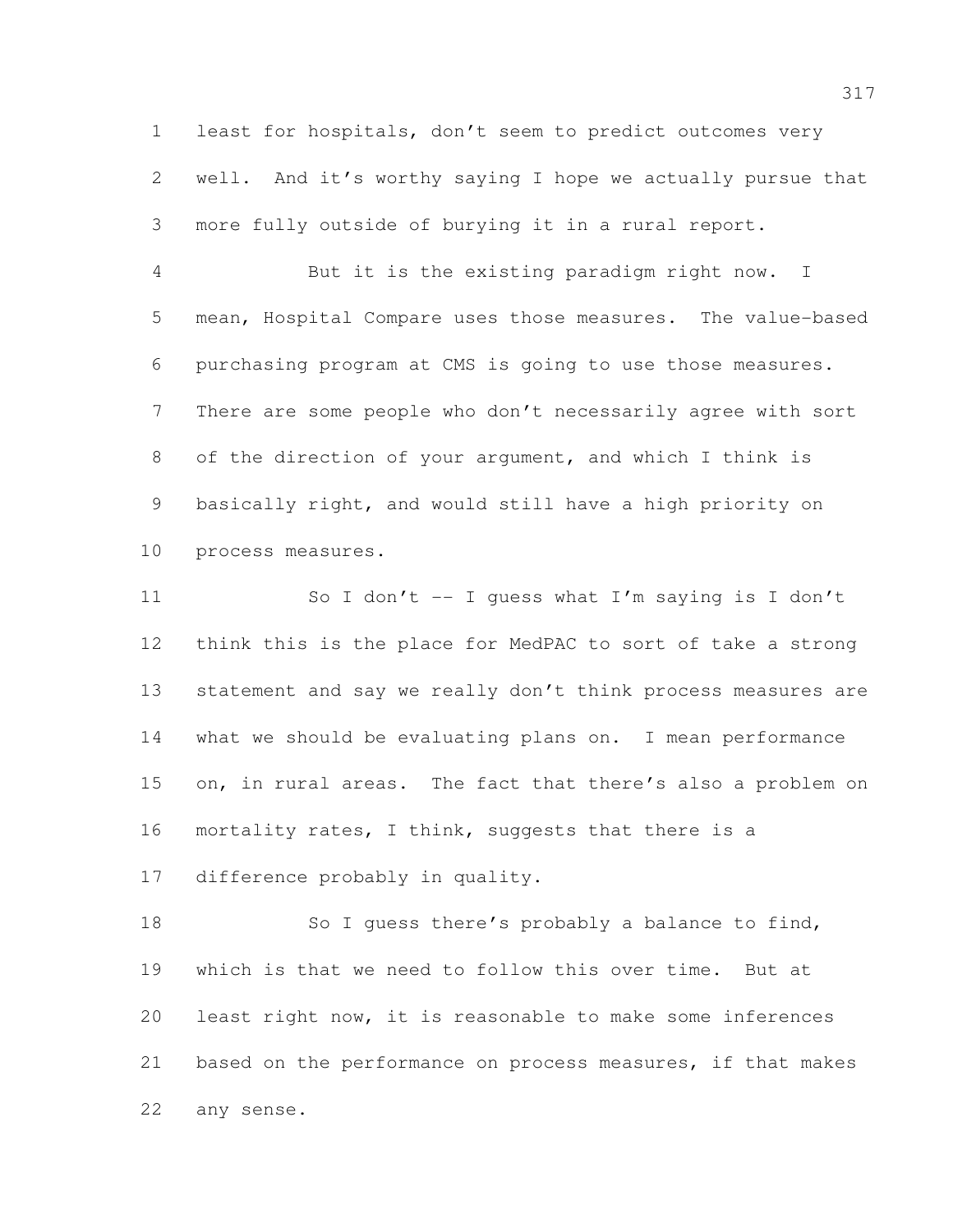1 MR. KUHN: Let me first start by thanking Jeff and Adaeze for putting this report together and getting us to this point. You've done some terrific work here and thank you for that.

 I also want to thank you for taking all the time to go out and visit a lot of rural areas across the country and also meeting with a lot of the various stakeholder groups that have come in to meet with you, to talk about this report. I suspect there will be many more to come in now that we've got a draft report, to talk to you about more details on that.

12 And then also, I want to thank Glenn and Mark for 13 allowing me to bend their ear many times on this report. I know Tom, as well, and George have also done that. So thank you for your sensitivity and your efforts on this.

 Like others, I'm going to have a lot of edits to 17 share with you and will do that after this meeting, but let me just touch on some kind of major themes I have, or some 19 highlights, in the three areas of the report -- the access, the quality and the payment.

 First on the access, one of the findings in this report is that there are fewer local -- there are fewer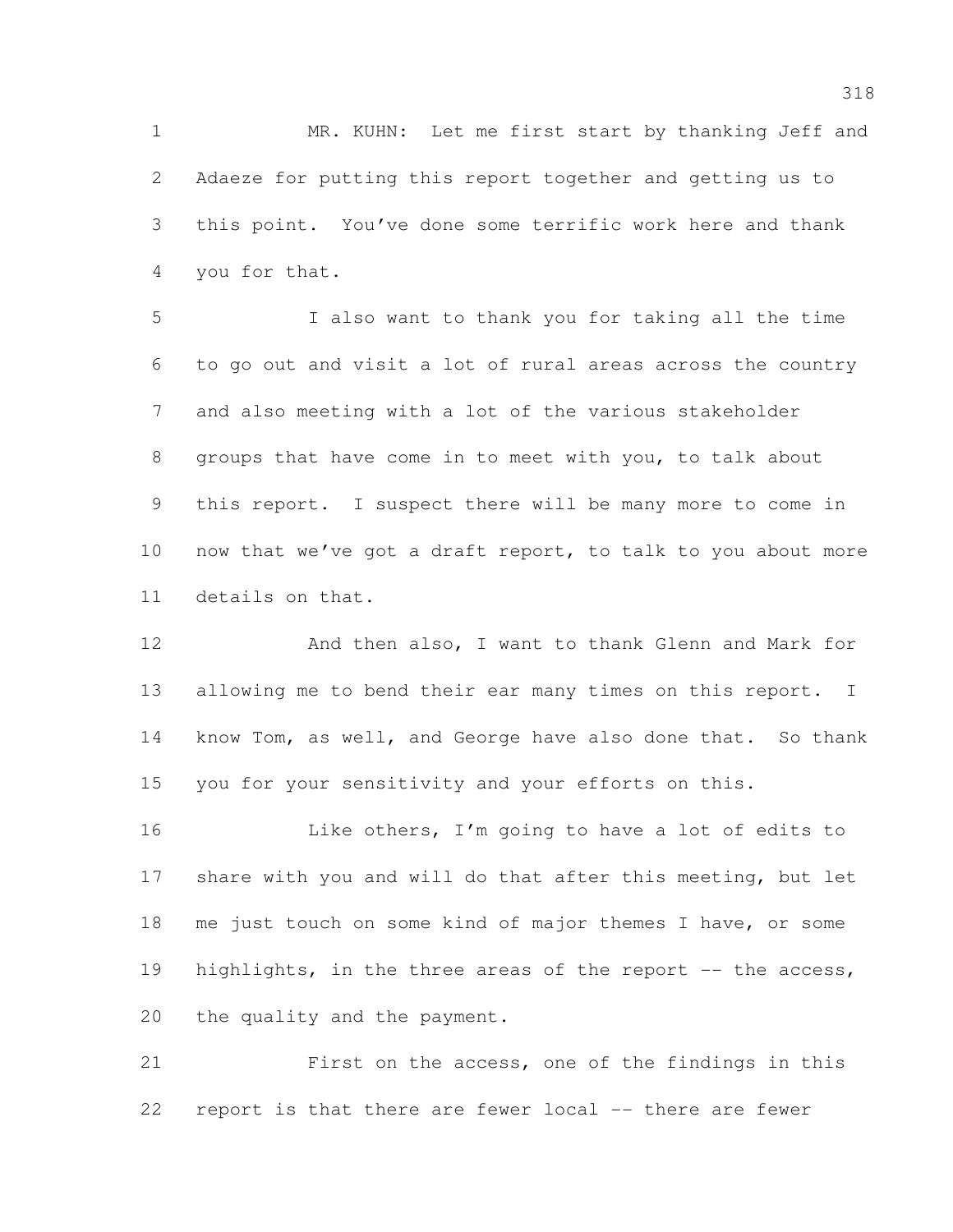physicians in rural areas than urban areas, not a big news flash there. I think we've all known that for years, if not decades.

 But what I think this report shows is that individuals who live in rural areas are getting basically equal access or levels of care that folks in the urban 7 areas, and I think that is news.

 But my takeaway from the report is that in order to achieve that both rural providers as well as rural Medicaid -- Medicare beneficiaries are having to work harder in order to access that care, and I think that is news. And I think that's important.

 Now I think the real question for a lot of us is: Is that a sustainable model into the future?

15 I know I've asked a couple times in the past, and 16 I think the data are hard to come by, but is there a way that we can kind of stratify physicians by age in rural areas versus urban areas so that we can kind of do a little bit of a look forward, to say okay, it's stable now, but look out with perhaps retirements in the future?

 So that would be something still that would be, if that's possible, and if not, at least something that we can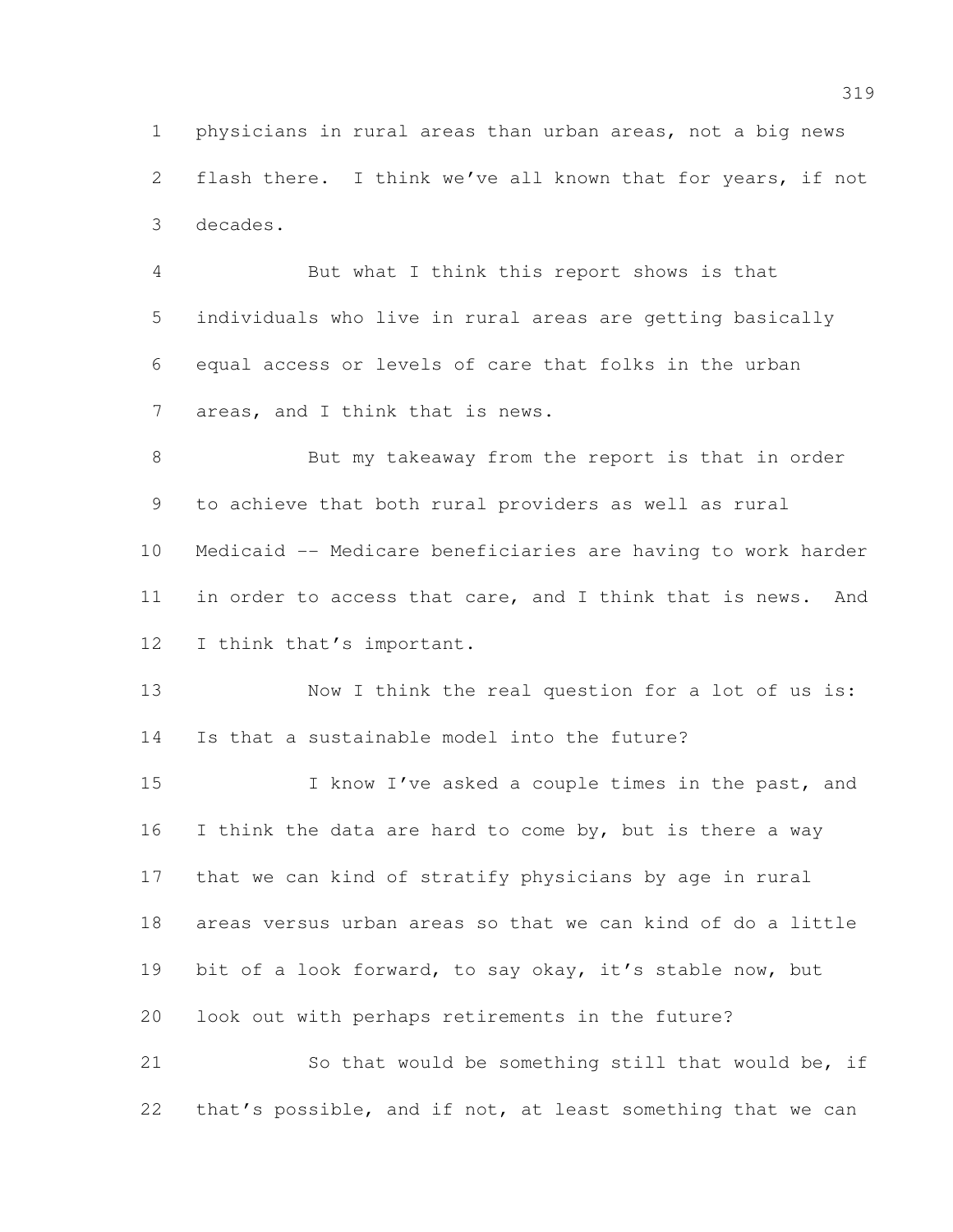talk about in the report a little bit more.

| 2               | The other kind of takeaway on the access, to me,            |
|-----------------|-------------------------------------------------------------|
| 3               | is kind of the underlying culture with rural populations    |
| 4               | that allows them to feel okay about their care even though  |
| 5               | they have to work harder to get access to it. And we see    |
| 6               | that in terms of the self-reported ADLs that are part of    |
| $7\phantom{.0}$ | their -- as well as the CAP scores. So that too was kind of |
| 8               | news to me, and fascinating, that they feel pretty good     |
| 9               | about their care that's out there and kind of what's going  |
| 10              | on.                                                         |
|                 |                                                             |

11 But having said that, I think kind of going to Glenn's point of averages; I think in order to continue to 13 sustain that, some of the special adjusters that are out there have done a lot to kind of stabilize the care that's out there.

 So I think we have to be very careful and a little bit kind of what Tom was talking about in terms of the tone of the report, that people don't interpret some of these things incorrectly because it has created, I think, an interesting equilibrium out there. And so, I think there's got to be some caution here of how these things are described because I think we've reached, like I said, a good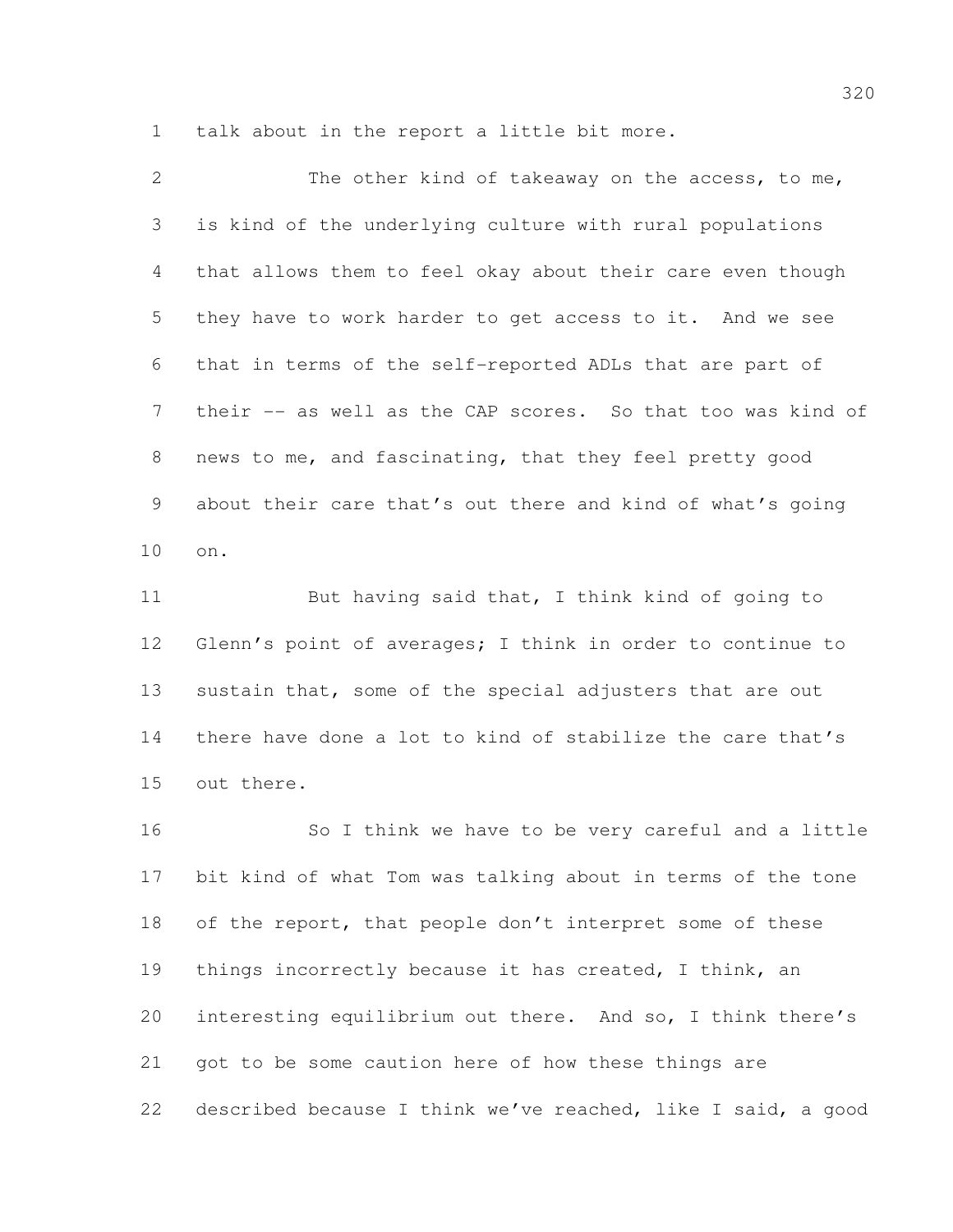equilibrium in rural care in terms of access.

| $\mathbf{2}$   | Let me now kind of talk a little bit about, or                |
|----------------|---------------------------------------------------------------|
| 3              | share some thoughts on, the quality side. And there are the   |
| 4              | gaps in the process measures that are out there. And so,      |
| 5              | what I did is I went back and looked at the 2005 report, in   |
| 6              | June 2005, on critical access hospitals. MedPAC's report,     |
| $7\phantom{.}$ | that is. And it was interesting for me in that two things     |
| 8              | that were kind of pulled out in the report.                   |
| $\mathcal{G}$  | One is that critical access hospitals, and I                  |
| 10             | suspect other rural hospitals, are very thinly staffed.<br>SO |
| 11             | because of that, obviously, their ability to code as          |
| 12             | accurately as urban hospitals is probably -- was the case     |
| 13             | then, as acknowledged in that report, and probably still the  |
| 14             | case today, which could mean some of the differences that     |
| 15             | we're seeing in terms of some of those process measures but   |
| 16             | particularly the coding of the comorbidities and activities   |
| 17             | that are out there.                                           |
| 18             | Plus, as you indicate, we have 1,300 critical                 |
| 19             | access hospitals across this country and there's no           |
| 20             | incentive for them to code more accurately for all those      |

comorbidities.

So I think some of the gaps that we're seeing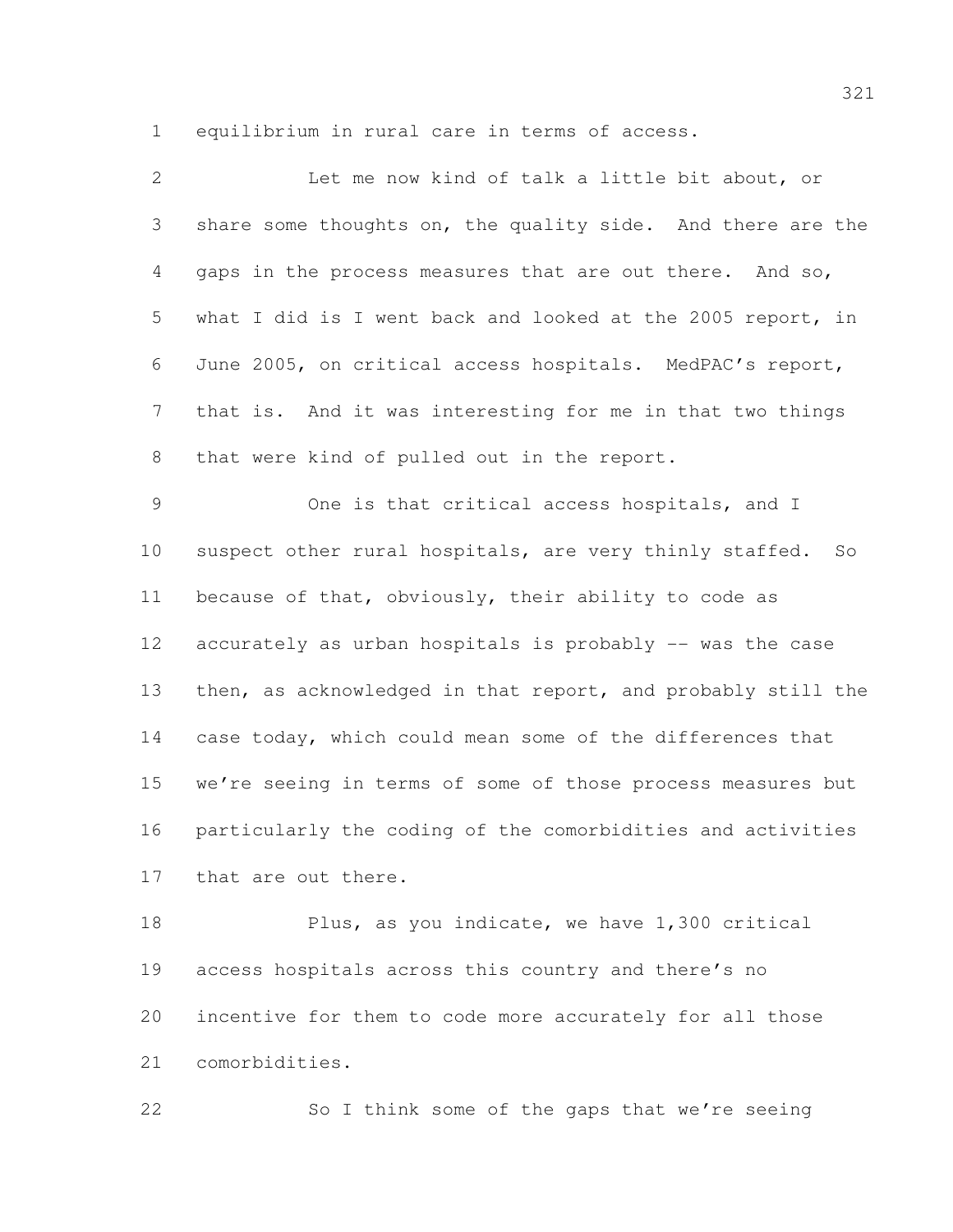there and then the fact that we see in those self-reporting ADLs show two different stories. I think if we could talk about that a little bit more in the paper so folks have a better understanding of that, it might be something we could discuss more as we go forward.

 Also, in the report, I think on page 39 you talk about mental health and the fact that there's not a lot of information on there. But I would just share this observation about mental health and what we're seeing in our State of Missouri, and I suspect in others out there. There's kind of this bad joke among hospital executives, both urban and rural, but a lot more in rural. A lot of them have opened their new mental health unit. 14 It's called their emergency department. People are being flooded in the EDs with behavioral health cases.

16 And I will tell you in rural areas it's particularly problematic because when you get someone in the emergency department with behavioral health issues and you have no place to transfer, particularly at critical access hospitals, I've heard of some critical access hospitals having to board someone for up to six or seven days. It's very disruptive when they're not in a position to manage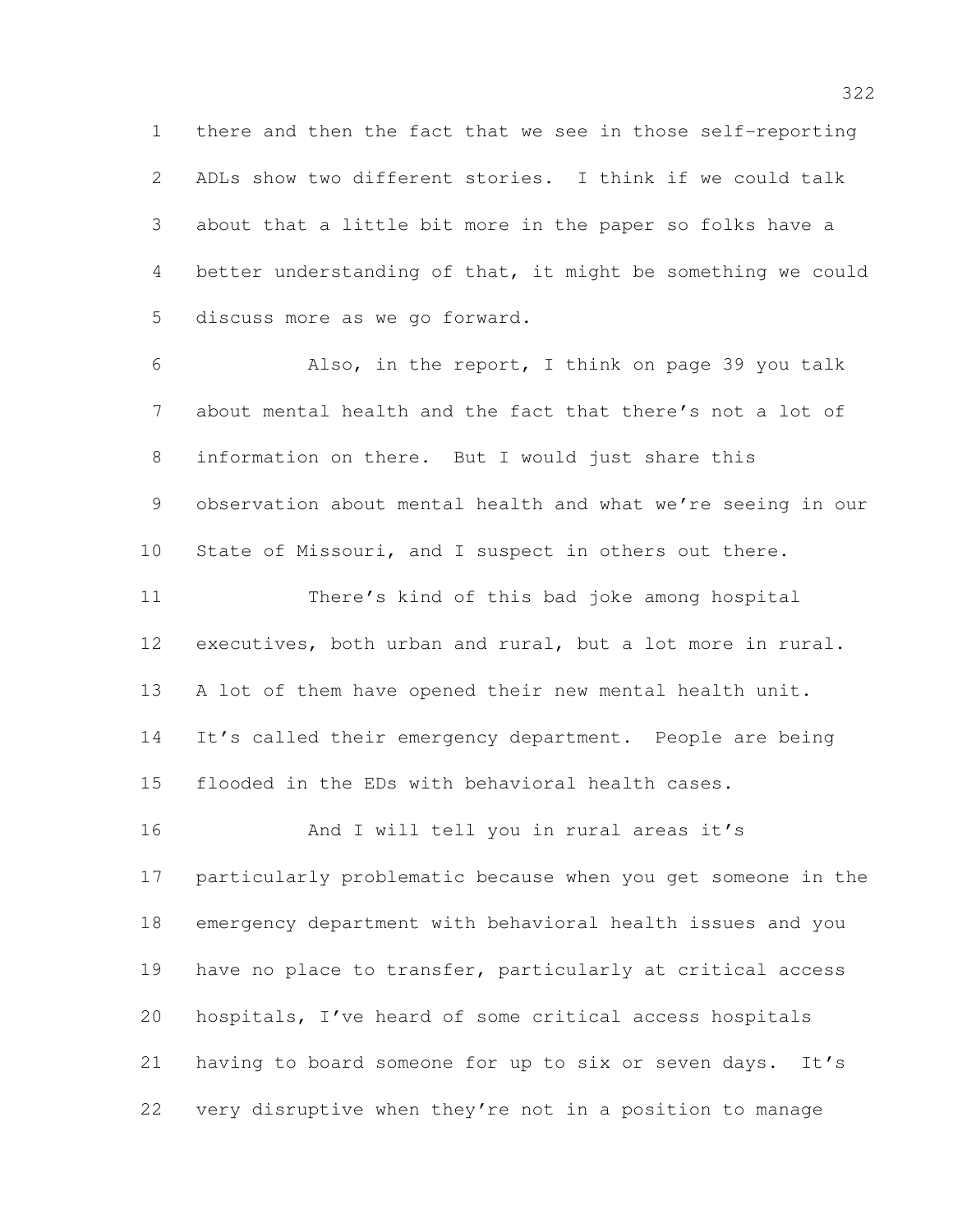that.

| $\mathbf{2}$    | And then, what we're seeing, of course, is for the           |
|-----------------|--------------------------------------------------------------|
| 3               | ambulance crews to transport them when they do find a place, |
| 4               | to move that patient. Generally, a lot of rural ambulance    |
| 5               | crews have a ring of a 50-mile radius. Some are going up to  |
| 6               | 250 miles, and now you're pulling that ambulance out of that |
| 7               | community for the entire day as a result of that transfer.   |
| 8               | So that's an issue.                                          |
| 9               | And I don't know if there's something we can add a           |
| 10 <sub>o</sub> | little bit about those issues and maybe capture some of that |
| 11              | in that ambulance report that's newly required, that's out   |
| 12              | there.                                                       |
| 13              | The final thing on the quality I would just                  |
| 14              | mention is something that we talked about, I think at the    |
| 15              | last meeting, and Karen had some comments on this, but it    |
| 16              | has to do with kind of the mortality issues out there.       |
| 17              | Again, in that 2005 report, MedPAC at the time kind of       |
| 18              | speculated that one of the reasons you might have higher     |
| 19              | mortality in critical access hospitals in rural areas is the |
| 20              | notion of people come home to die. They want to be close to  |
| 21              | family, friends. They want to be with local caregivers who   |
| 22              | they know and in a facility that they know that's out there. |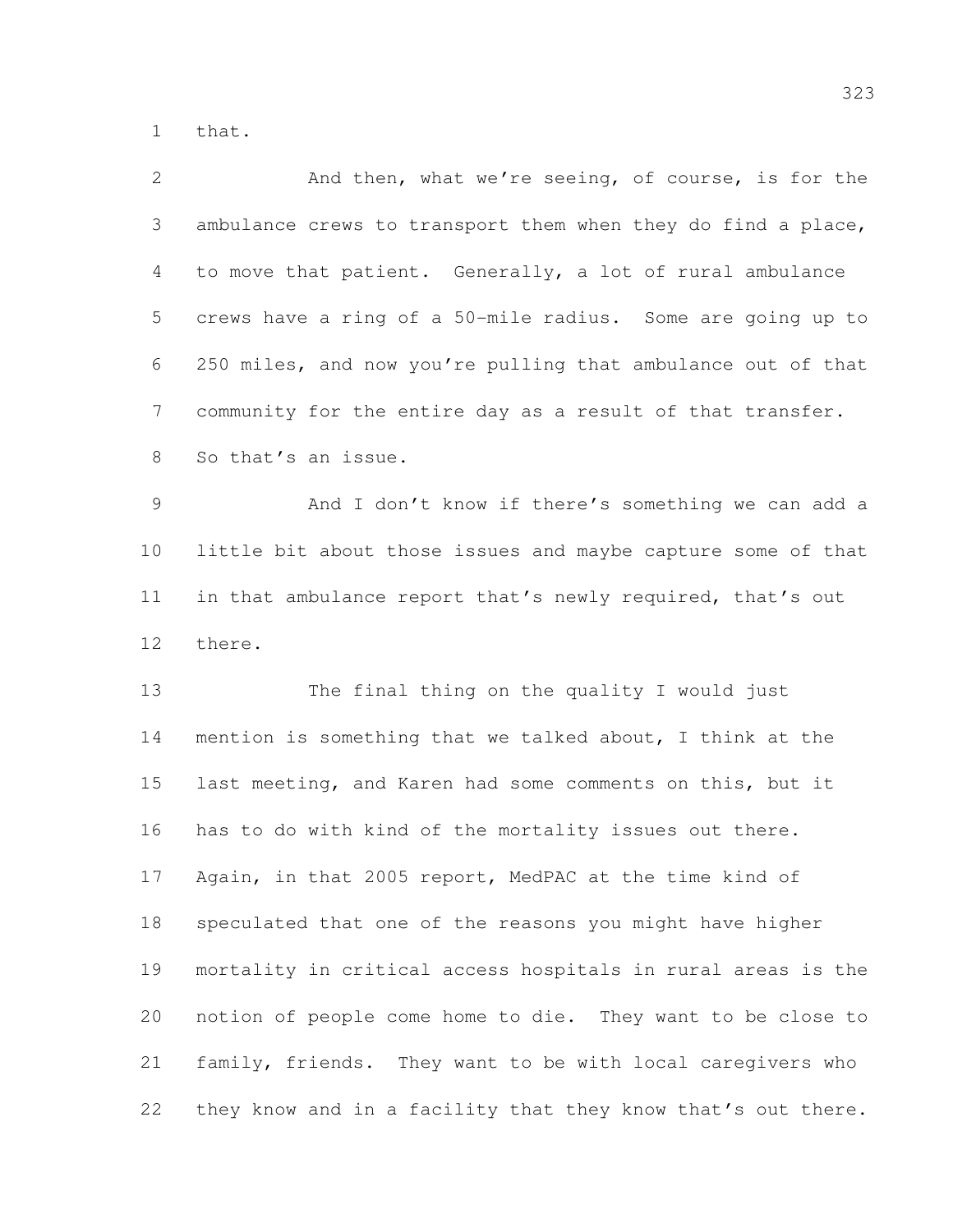Karen, at the same time, talked about that she sees some that come into the urban areas for that very reason.

 And so, one of the things I would be curious about is: Are there some new data or new literature that says in 2005 MedPAC kind of made this assertion and then can we still make it today, or has something changed over the last 7 years that has got us?

 So let me stop for that, if I can get you to answer that, and then I'll finish up here.

11 DR. STENSLAND: I think we said that in 2005, that this is a possibility. And as we go on with looking at this study and looking at more studies, it seems a little less probable.

 And there are a couple reasons. One is that we looked at the spectrum of outcomes and volume, and we see this kind of clearly ticking up in your mortality as you go down in the size of the hospital. So for it to really hold true it would have to be that they're going only to the really small hospitals to die, and not the larger hospitals. I think this is also something that has a -- another way to look at this would be looking at the critical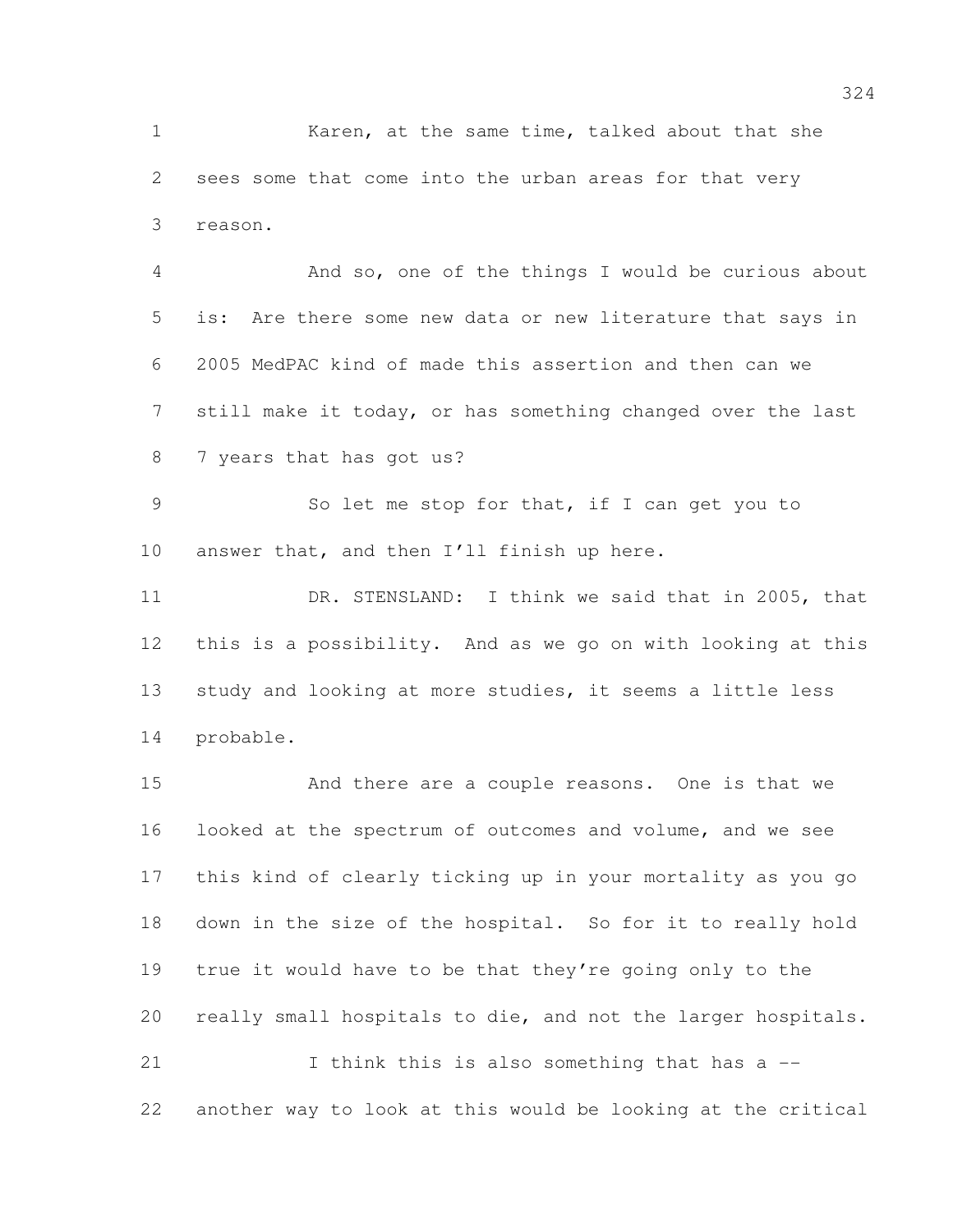access hospitals, and we did see a little bit worse performance in the smaller critical access hospitals than the bigger critical access hospitals. So it would kind of have to be that they want to go to the smaller critical access hospitals with the fewer physicians but not the bigger critical access hospitals with the more physicians. And then, this was also kind of a reoccurring theme that was connected into they don't have hospice maybe in some of these rural communities or they useless hospice in the rural communities. We wanted to see, well, maybe

11 that maybe that is the situation. Maybe you're not -- you're going to the hospital to die rather than stay in the hospice.

14 And I think we have a couple of good data points on that. First, in the new -- that study by Joint and Ashish Jha, they included hospice as a discharge category as 17 one of their control variables in their study, and they still saw that differential.

 And then, when we ran back and ran our numbers to see, well, what happens if you put up the share of people in the county that are using hospice. And that is a smaller share in the more isolated areas, like 30-something percent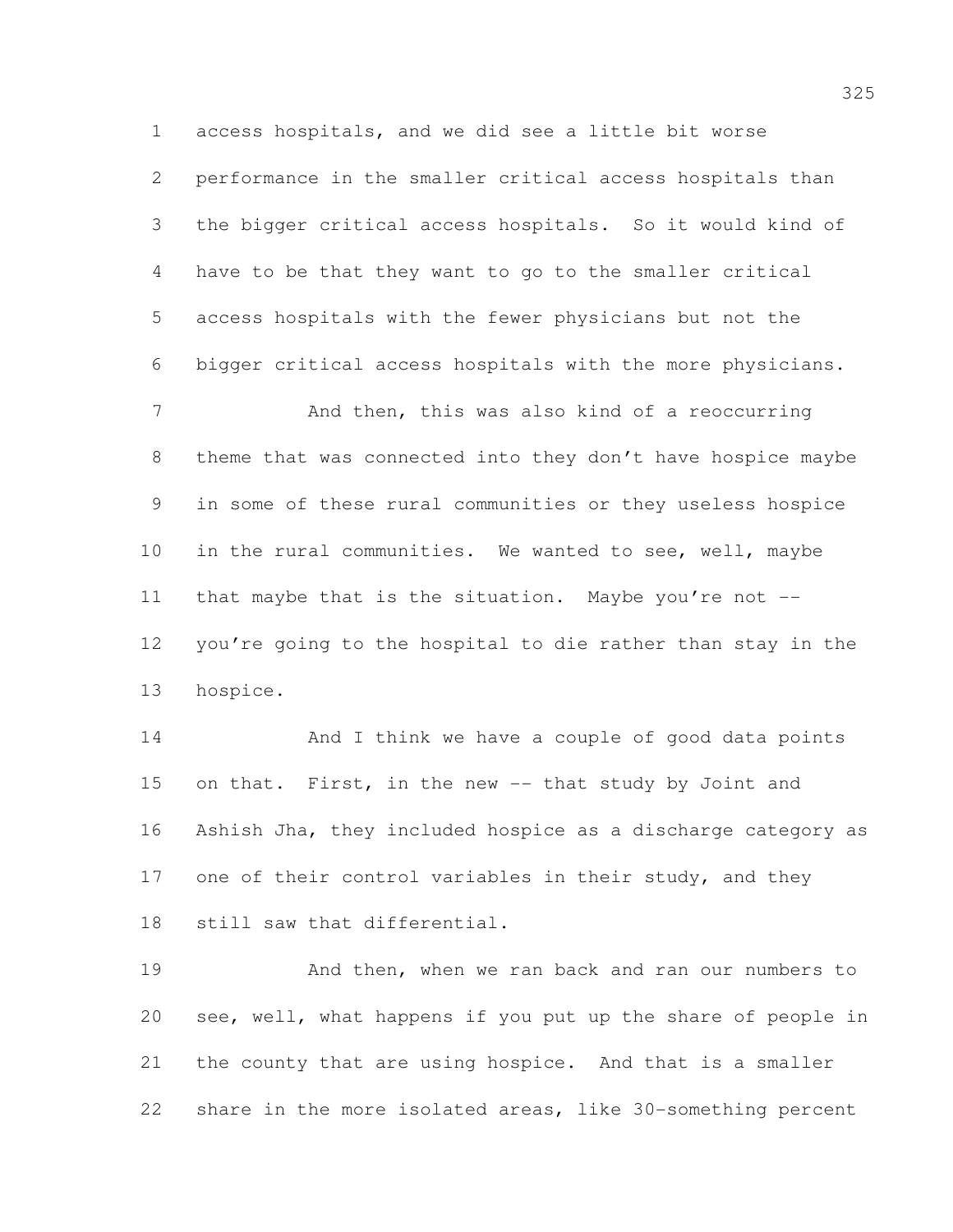versus 40-something percent. And that didn't really affect that differential at all. It just didn't come up as significant in the regressions.

So this is kind of a long answer. Sorry.

 The bottom line why I think why the hospice effect might not really turn out as big as we think it is has a lot to do with exactly how we're measuring mortality. And the 8 way we're measuring mortality is did you die within -- not in the hospital but within 30 days after you were

discharged.

 So if someone goes to the rural hospital and they 12 stay there for 30 days and then they die, or they stay there for 40 days because there's no hospice and they die in the hospital after 40 days, that counts as a mortality for the rural hospital.

 If someone goes to the urban hospital, in there for 20 days and then they get discharged to hospice and they're in hospice for 20 days and they die, well, that counts as a mortality for the urban hospital.

 So because we're counting the mortality on anybody who dies 30 days after discharge and the average hospice stay is only 17 days, I think it explains some of the reason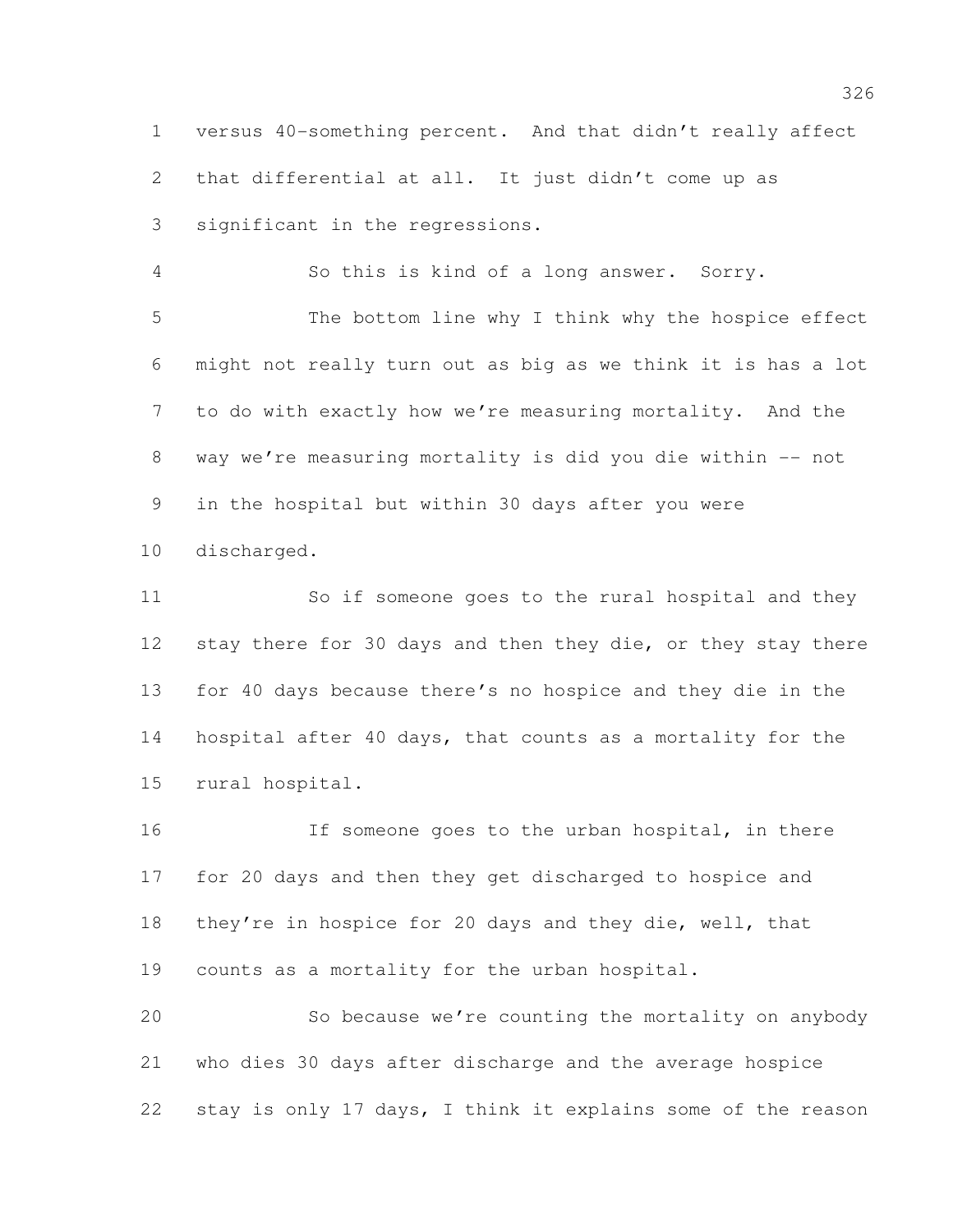why we don't see the effect of whether using hospice or not really affecting the mortality rates and that relationship between size and mortality.

 MR. KUHN: Thanks, Jeff. That information is helpful.

 Like I said, MedPAC postulated on that notion back in 2005, and I think kind of drawing that information into a little bit more of a conversation of what we think the literature shows now, or what the data shows now, I think would be helpful to kind of close that gap.

 Finally, on payment, a couple things here. One is on page 69 and 70 in here we kind of lay out that set of 13 principles in payment -- you know, to preserve access, the isolated provider, the empirically justified and the control 15 of costs. But on those pages, there's a chart that only lists the last three; that is, the isolated provider, the empirically justified and control costs. The preserving access is not part of that. And if there's a way we can complete that chart, to make sure all those things are captured as part of that process, I think would be helpful. The other part on payment is cost base. And

again, going back to the 2005 report, while it did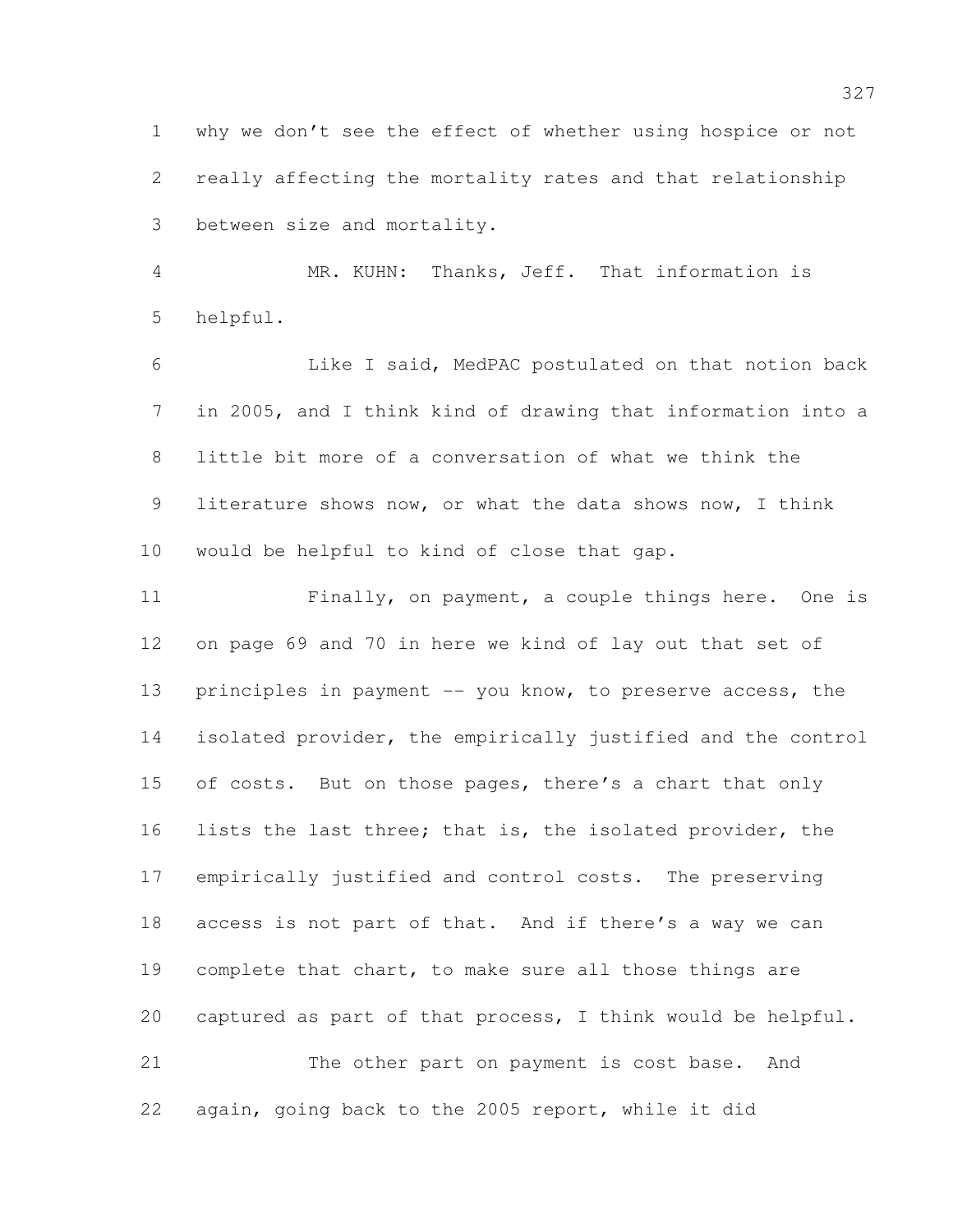acknowledge that cost base is not as strong an incentive in terms of incentives to hold down -- as strong an incentive on payment. There, nevertheless, were incentives in cost base, and those are kind of absent in this report. So I think carrying that forward from 2005 to be consistent would be helpful.

7 And then, finally, we've talked quite a bit about the beneficiary co-payment section, and we still have a conversation on that.

 One final thing there is that we don't kind of get to address this, but at least with the empirically justified conversation and others there are some assumptions that, ultimately, some facilities may merge or close as part of the process as we go forward. And if you look at some of 15 the regulatory underpinnings out there right now with CMS, there are some regs recently in terms of what happens with mergers with critical access hospitals.

18 So if two that are close together want to merge, 19 the one that closes in one community, it's hard to maintain any kind of services, outpatient services in that facility because of these regulations.

Likewise, if a hospital decides to give up its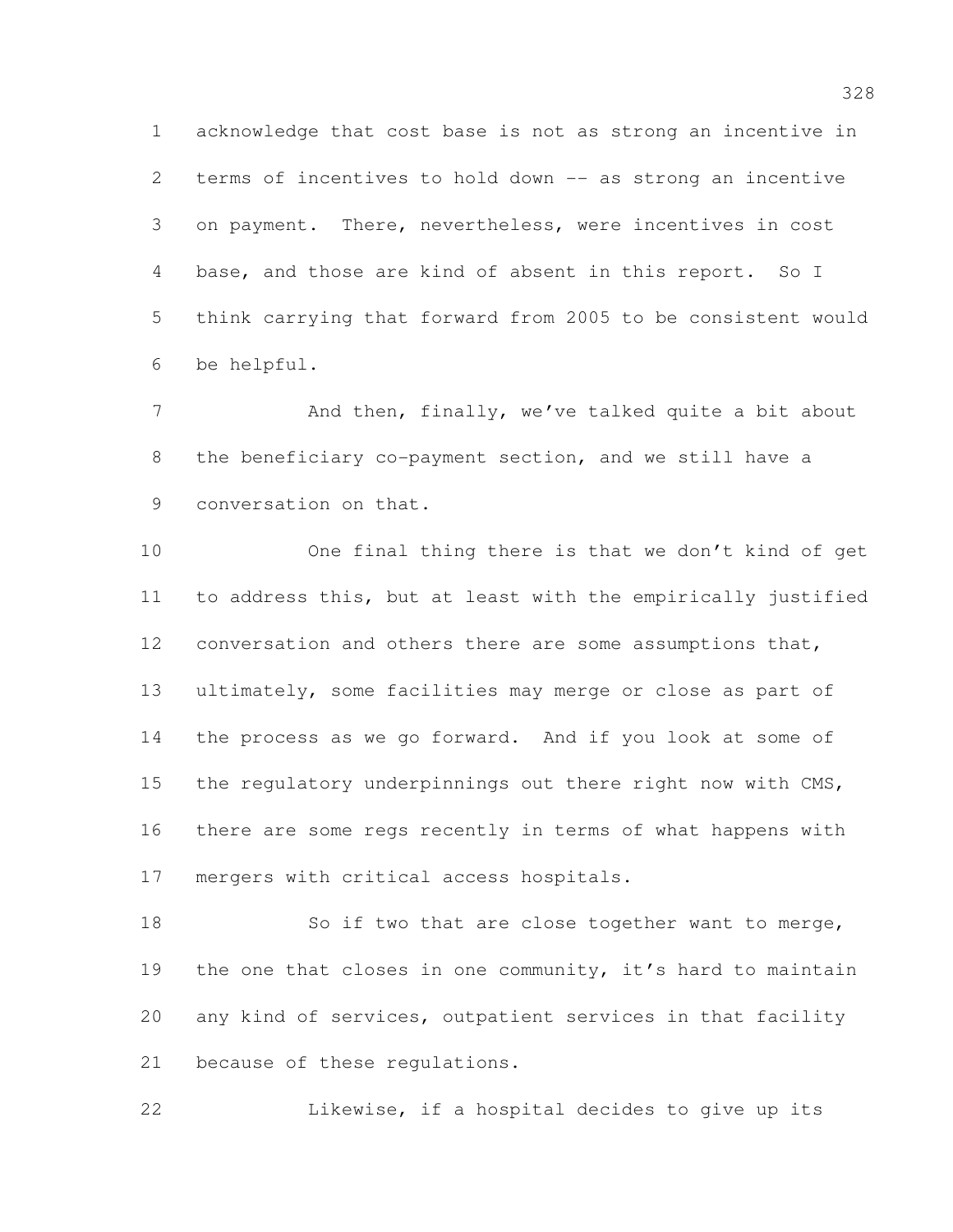cost status, or change and go back to PPS, at least

 currently, my understanding is CMS requires them to get a new provider number. So it makes it very difficult for them to kind of recapture their sole community or Medicare dependents.

 So I'd like us to also talk about that if we are going to do some movement in this community in the future at least we ought to acknowledge that there are some regulatory barriers that make that very difficult, and some conversation about those would be helpful as well.

Thanks.

 DR. MARK MILLER: Jeff, on one of his earlier points about the age of the physicians, we either did or are doing something with that? Can you just remind me? 15 DR. STENSLAND: Okay, I'll try to do these really

quick.

 With respect to the age, there are a lot of state-18 by state studies, some saying rurals are older, some saying rurals are not. I think there was a nice study by the people at WWAMI, who do a lot of work. That's in the University of Washington. They do a lot of workforce stuff. 22 And I think the key statistic there -- and we'll put it in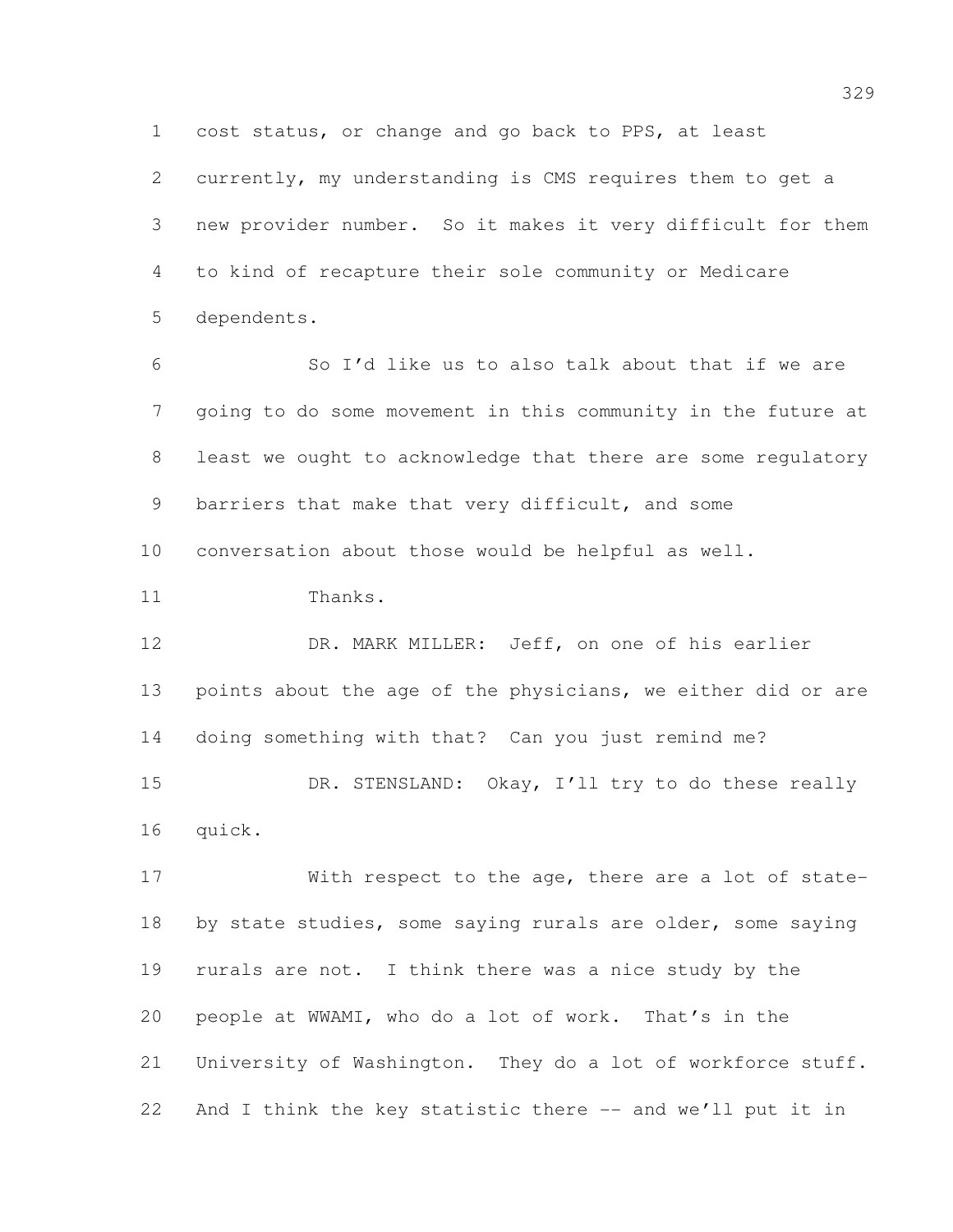the report -- is amongst primary care physicians in rural areas, 27 percent are above age 55, and in urban areas it's 25 percent are above age 55, on a national basis.

 So everybody can kind of judge on their own, how big a magnitude they think that is and how big of a difference it is in the problem.

7 DR. MARK MILLER: And then on the regulatory stuff, you did take a look at it, and I remember the 9 conversation. There is some drag there, and we would put --go ahead.

11 DR. STENSLAND: Yes, we can address that, like if there are two people next to each other and they both have a necessary provider, if they actually are 35 miles away from 14 anybody, then there's no problem.

 But if there are two people next to each other and they both have necessary provider criteria, and there is still somebody, a third one, that's 15 miles away or something, then it might make sense to have some sort of regulatory waiver where if they set up a hospital that's in between these two they can move in between the two with a 21 new hospital. That's one option.

The other option that does exist in current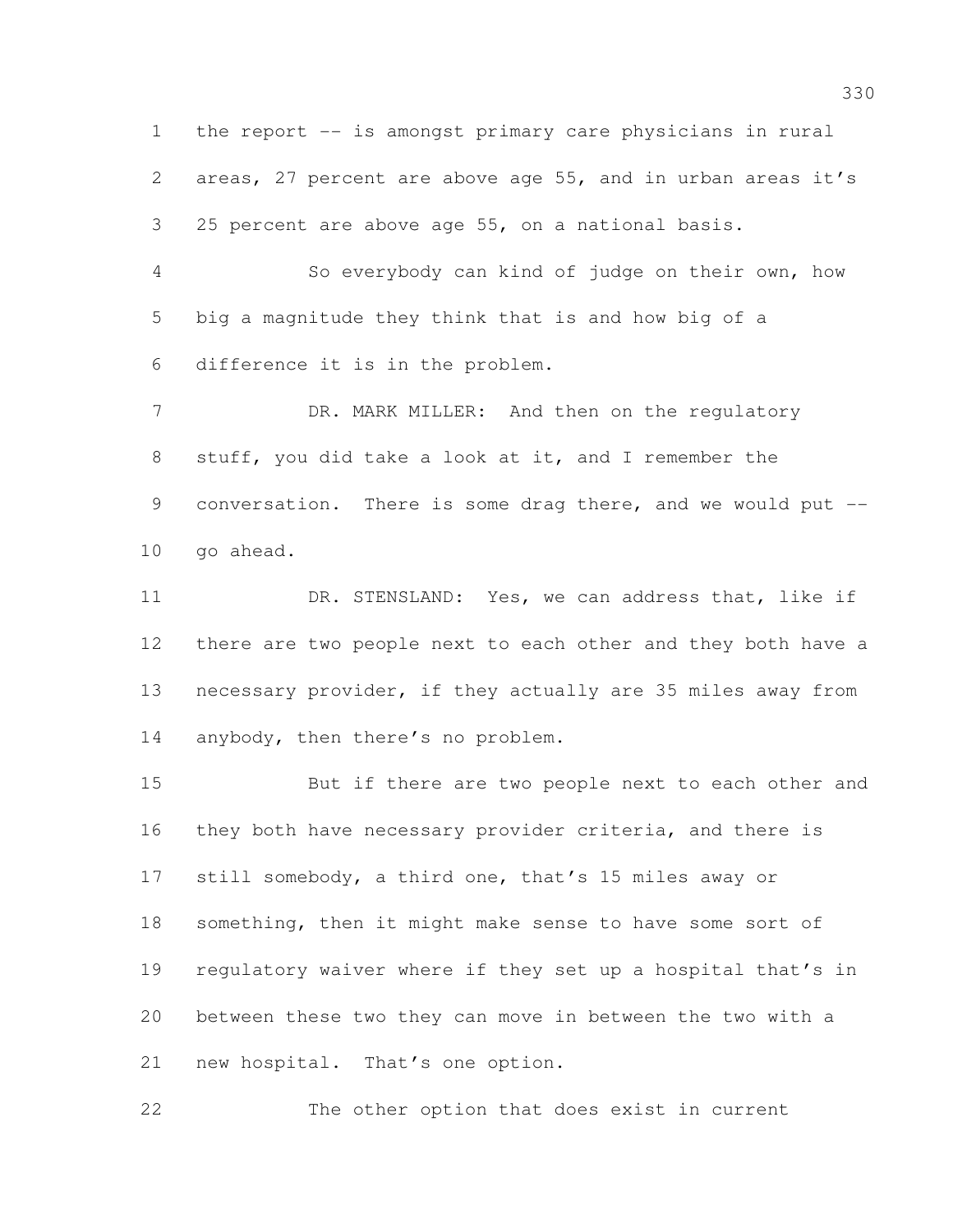regulation is you can have this one continue to be a

 critical access hospital and this one can be a rural health clinic because the rural health clinics have a waiver in that regulation so they can still be a rural health clinic and have that outpatient capability.

 But I think if what you're saying is if they do decide to build a new hospital in between the two, which might make perfect sense, maybe there is a need for a new regulation that would make that allowable.

 The other kind of background story is the one thing they probably wouldn't want to do is allow them to move closer to somebody else because when this was coming up 13 and this critical access hospital was talking about moving, 14 particularly, I remember talking to somebody in one place. And the PPS hospital was kind of mad that the critical access hospital was over here and they got their necessary provider designation. The PPS one is here, and the critical access hospital wanted to move its building over here 19 because there are more people over here, and that is probably not such a good idea.

 MS. BEHROOZI: I'll try to be brief. So I think you've done a really great job of putting out the facts and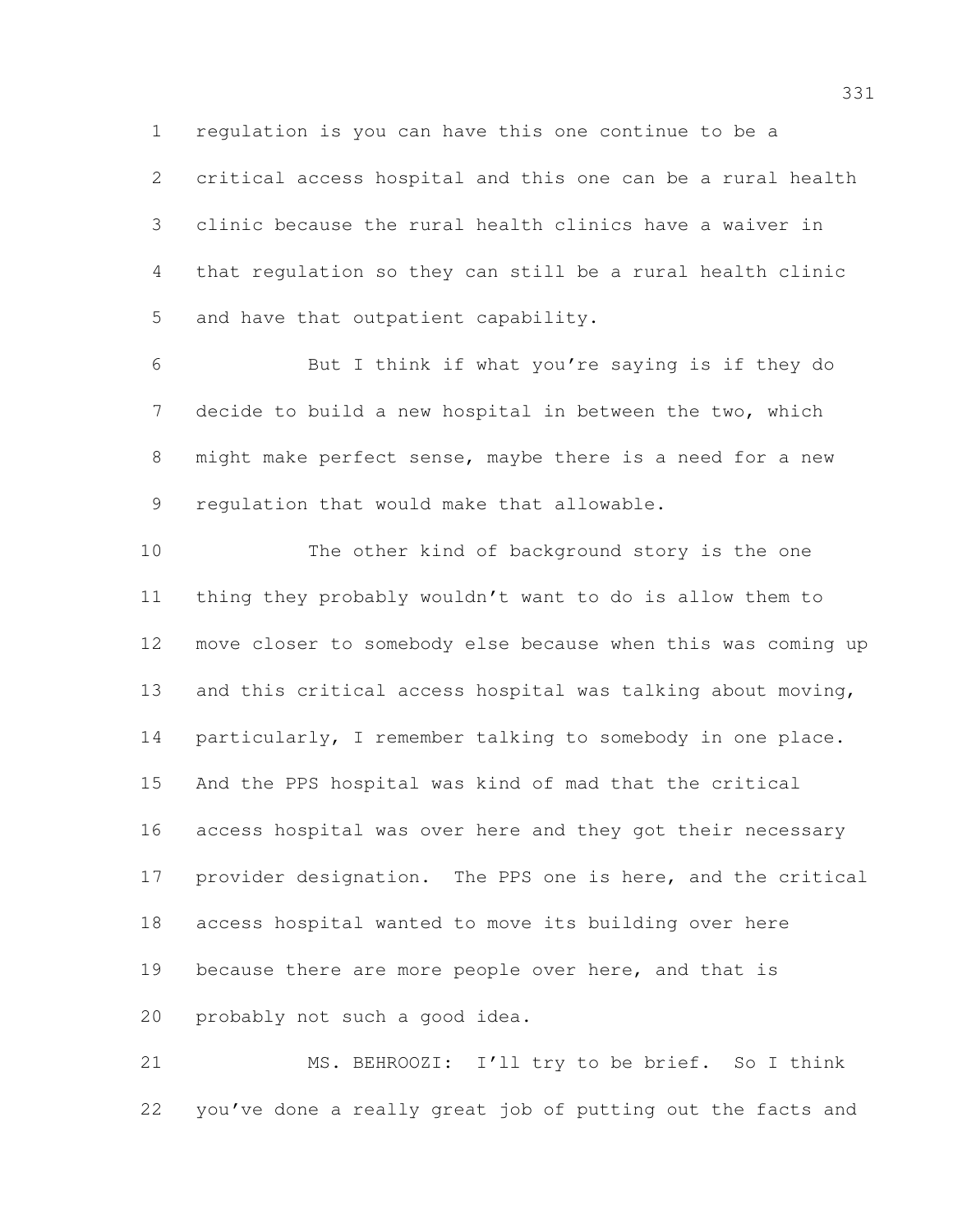not being -- and not just sort of reciting truisms that I think people -- I would have been willing to accept. You know. Old or sick or poor in rural areas, not so, the evidence shows.

 I mean, I'm just looking at the paper. With respect to poverty, it's slightly lower rates of poverty in rural areas than urban residents after adjusting for the cost of living. I mean, all the facts have to be taken into account.

 And there isn't a normative standard of what's the right amount of care, so you have to do relative. I get that. And so, you have to compare averages.

 But I guess I'm sort of on the other side of the coin of Tom's concern about averages, and I've expressed this before, that taking every area that has 50,000 people 16 or more, right -- that's the threshold -- and calling that urban really does not get at the variability, one of the points that Tom raised, doesn't get at the variability within urban.

 Sorry, just a little off-track. Off the top of my head, I have a question about this. Does this reflect all payments like IME and DSH and that kind of stuff?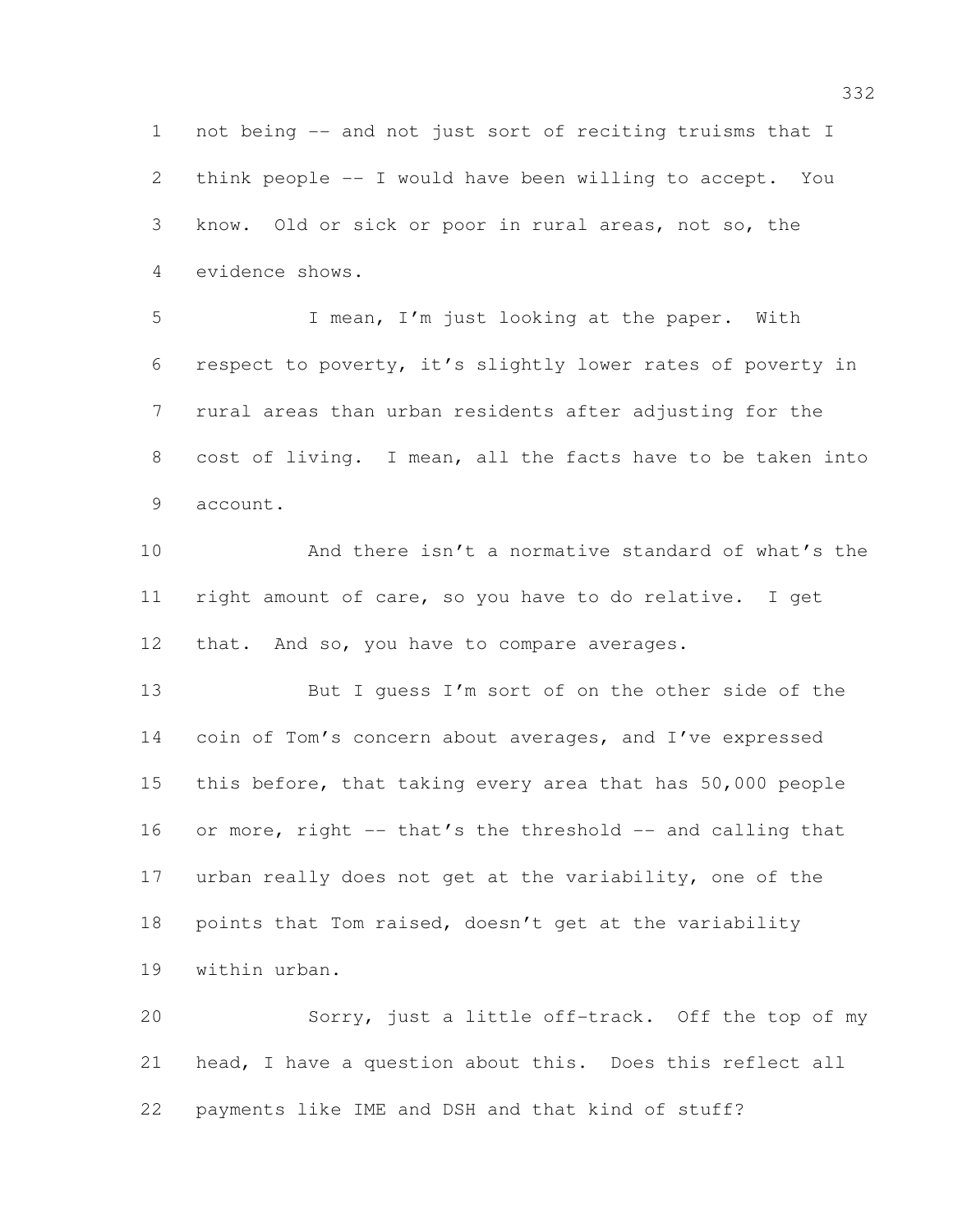1 Like, off the top of my head, it seems to me we ought to include critical access hospitals in there too, and that will really show so-called urban and so-called rural hospitals. As you said the lines will be that much more different from each other.

 I think that would be a fairer comparison, if all 7 the adjustments -- I get those are PPS adjustments, but still, all the extra payments are in on the "urban" side. 9 That's where the major teaching hospitals and whatever are. I mean, I'm sure there is some DSH or whatever on the rural side.

 So anyway, just back to the comparative thing, comparing rural to urban, you know a theme of mine is always about looking at socioeconomic status and disparities based on socioeconomic status and race. And a big concern of mine is that you have more variability, more heterogeneity in the urban group.

 And just based on what it says in the paper about African-American and Hispanic concentrations in this so- called metropolitan urban side, I just think we're not -- it's not a -- a comparison that doesn't really examine all the underlying problems of access within what we call urban.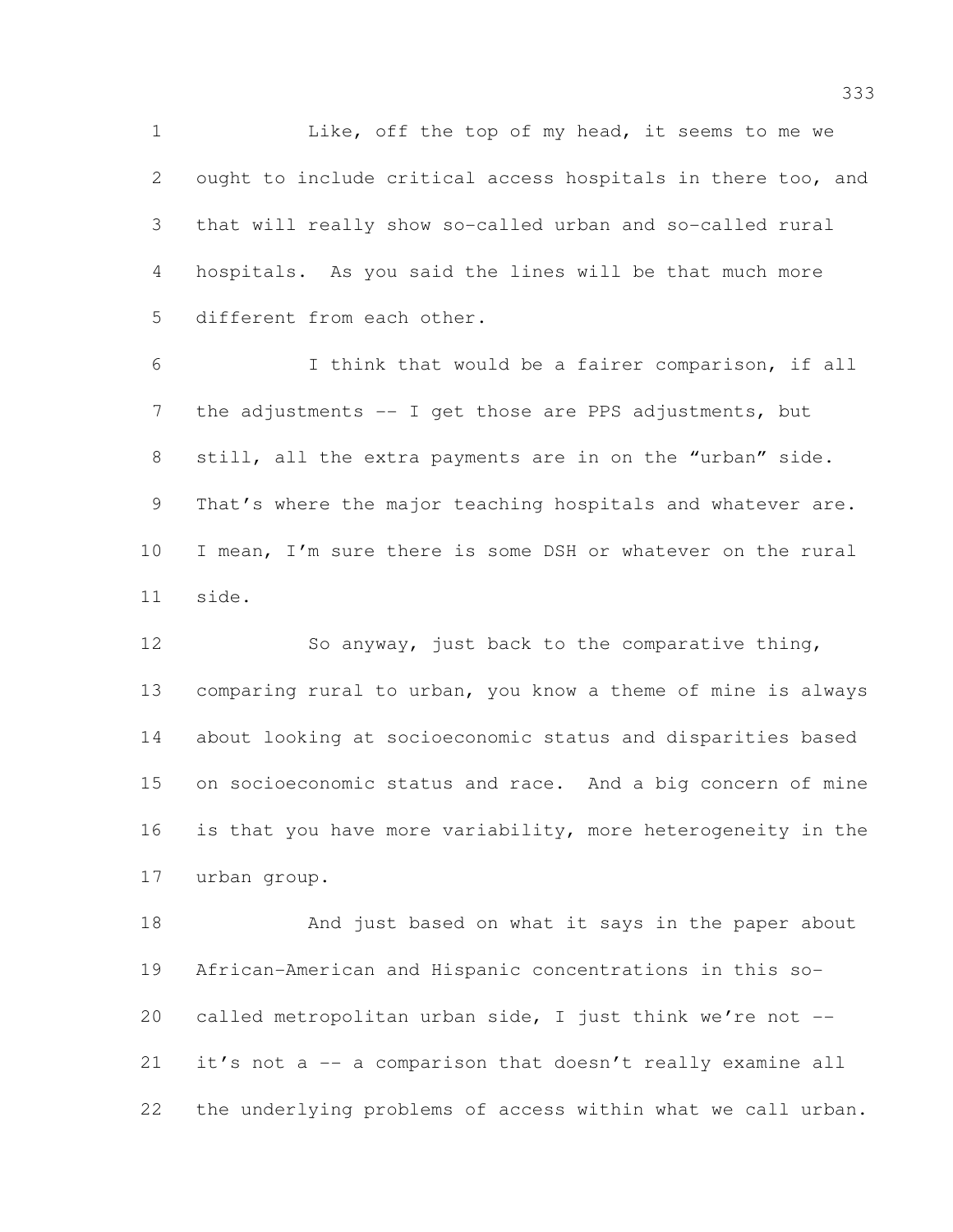There are lots of problems of access by poor people, by people of color, by people in inner cities, people in whatever suburban areas within adequate public transportation, but people are poor so they don't have their own cars. There's a lot of that going on under that 50,000 -- or above that 50,000-person threshold.

7 So, as I said before, it's a great thing that Medicare has addressed, or Congress has addressed, a lot of the issues for rural areas, but I think it's time to turn attention to whether it's urban areas. I don't mean to set it up as a competition, but maybe looking at access by lower socioeconomic status beneficiaries across wherever they live because if you have money you can get care no matter where you live.

 MR. GEORGE MILLER: Yes, I also want to thank you for this report and certainly thank -- I did send comments in to Mark. I trust he got them last Thursday, concerning the report. I sent an email in late. Maybe? DR. MARK MILLER: [Off microphone.] No. MR. GEORGE MILLER: No, did not. All right.

 DR. MARK MILLER: [Off microphone.] I've been all over, and I got all of this.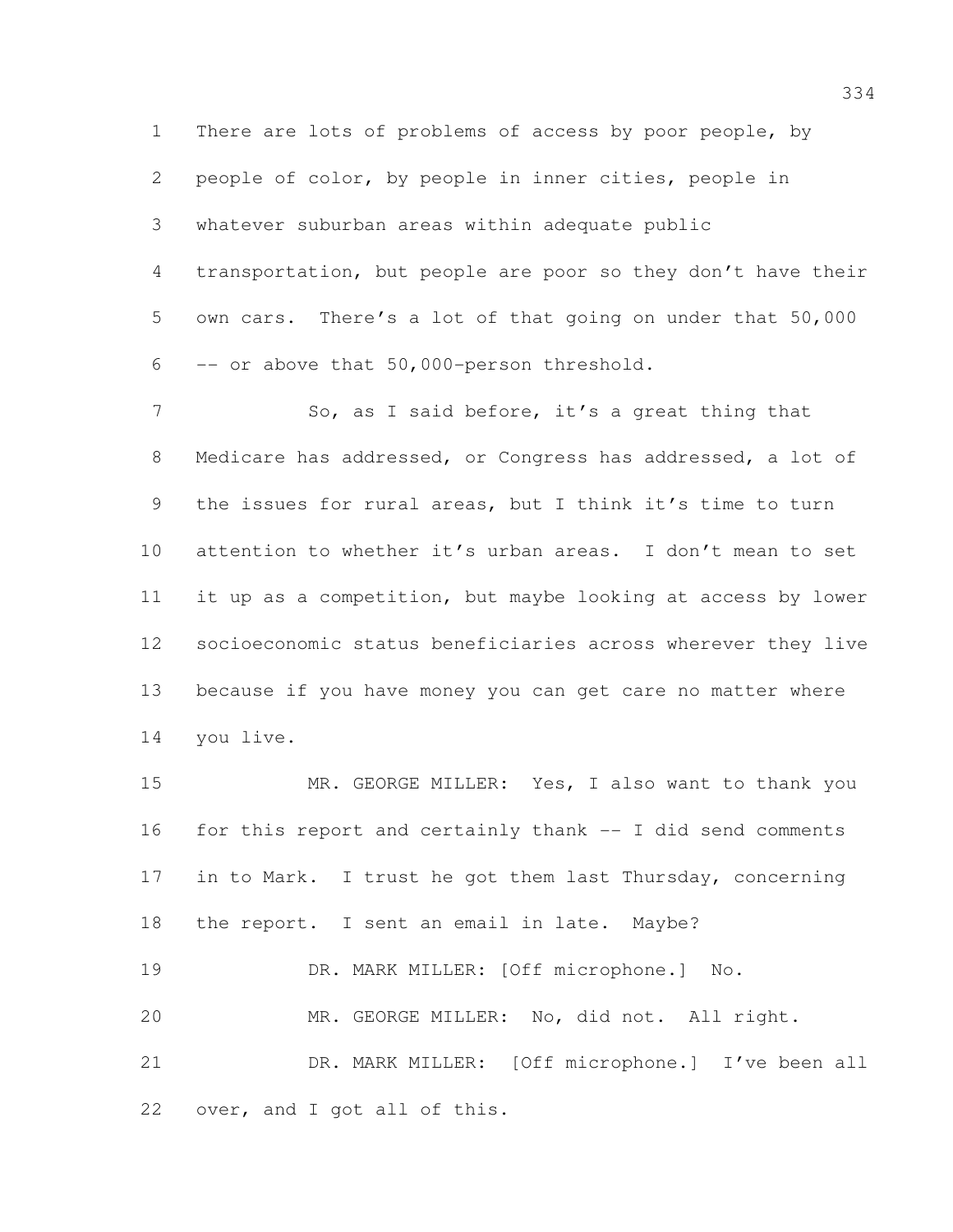MR. GEORGE MILLER: Yes, I know. I know. You sent me an email.

 DR. MARK MILLER: [Off microphone.] To be clear, I've been at work.

 MR. GEORGE MILLER: Yes. I've had -- I'm in a rural area.

7 DR. MARK MILLER: [Off microphone.] Seriously, I 8 didn't find  $-$ 

 MR. GEORGE MILLER: Okay, I'm in a rural area. Maybe my internet didn't get out. I'll go back and check because I sent about two pages.

12 Both Herb and Tom, we have been talking. They have commented on most of what I will cover. So I won't bore you with some of the same things except for one or two things.

16 In the report, I don't know if this has been 17 changed, but it does say -- and I'll read it -- "There is room for improvement in rural hospital quality." I served on the joint commission. There's room for improvement in all quality.

 So I'm not sure why that was picked out in that way and characterized that way. There's room for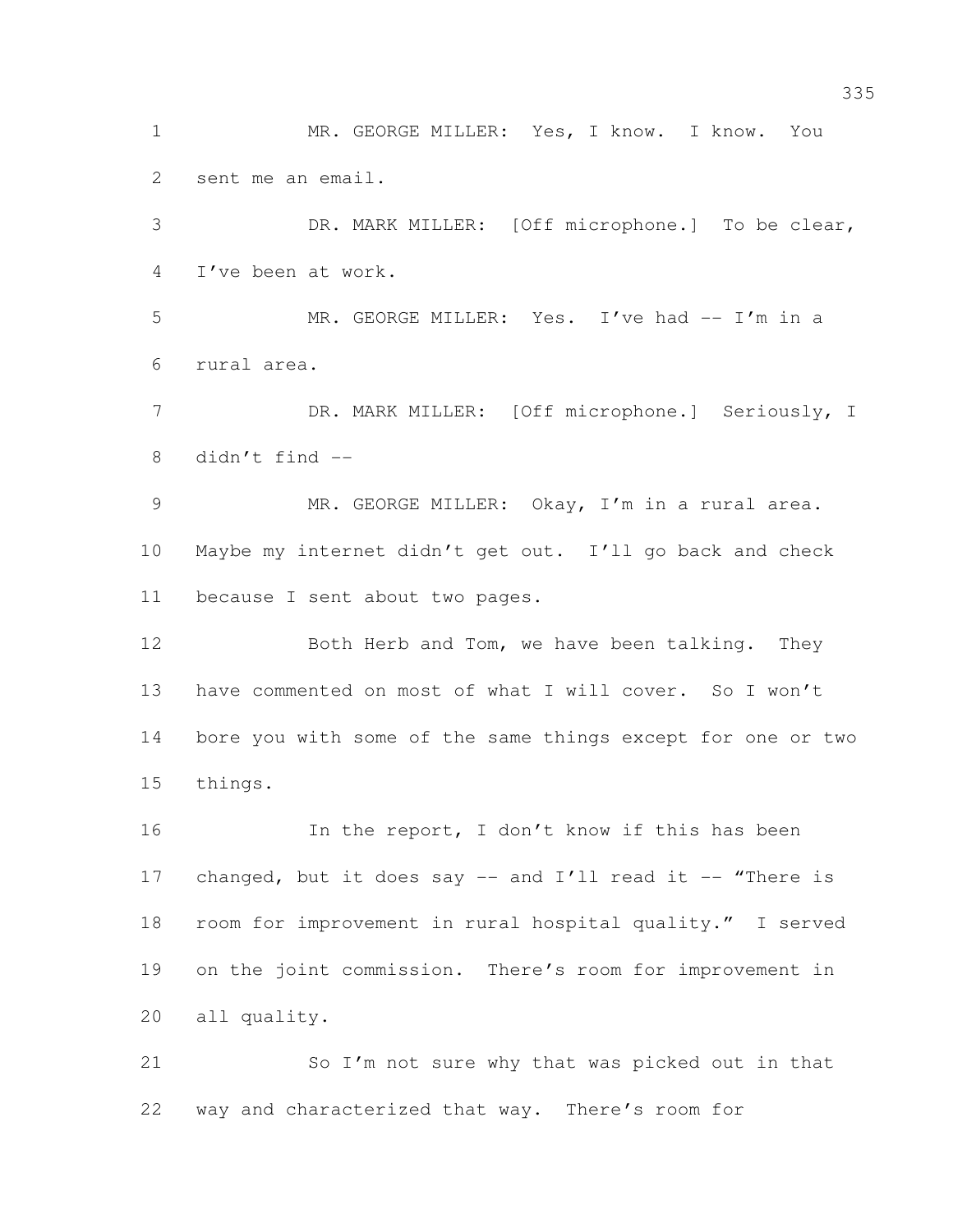improvement everywhere, and we won't dispute that.

 The other issue that Tom brought up, about 30 percent of the pharmacies have been closed, is in my mind an astounding number and is compelling, and I think more attention certainly should be paid to that, that point. That's significant for those communities that have had that one pharmacy close in their community.

 The other issue that Herb brought up that I think is important to highlight and just to take a second or two to talk about it is that the rural beneficiaries; they like their physician, their hospital and the care that they're receiving. And the point is that in the paper it talked 13 about the fact that they're getting the same volume of services, as percentage-wise the access to services is 15 there, but there are fewer providers. So as a result, being fewer providers, they're working harder and the beneficiaries certainly appreciate they're both working harder.

 So that issue will have to be addressed at some point, as Herb mentioned.

 The comment about the rural health care is often asserted as the rural populations are older, sicker and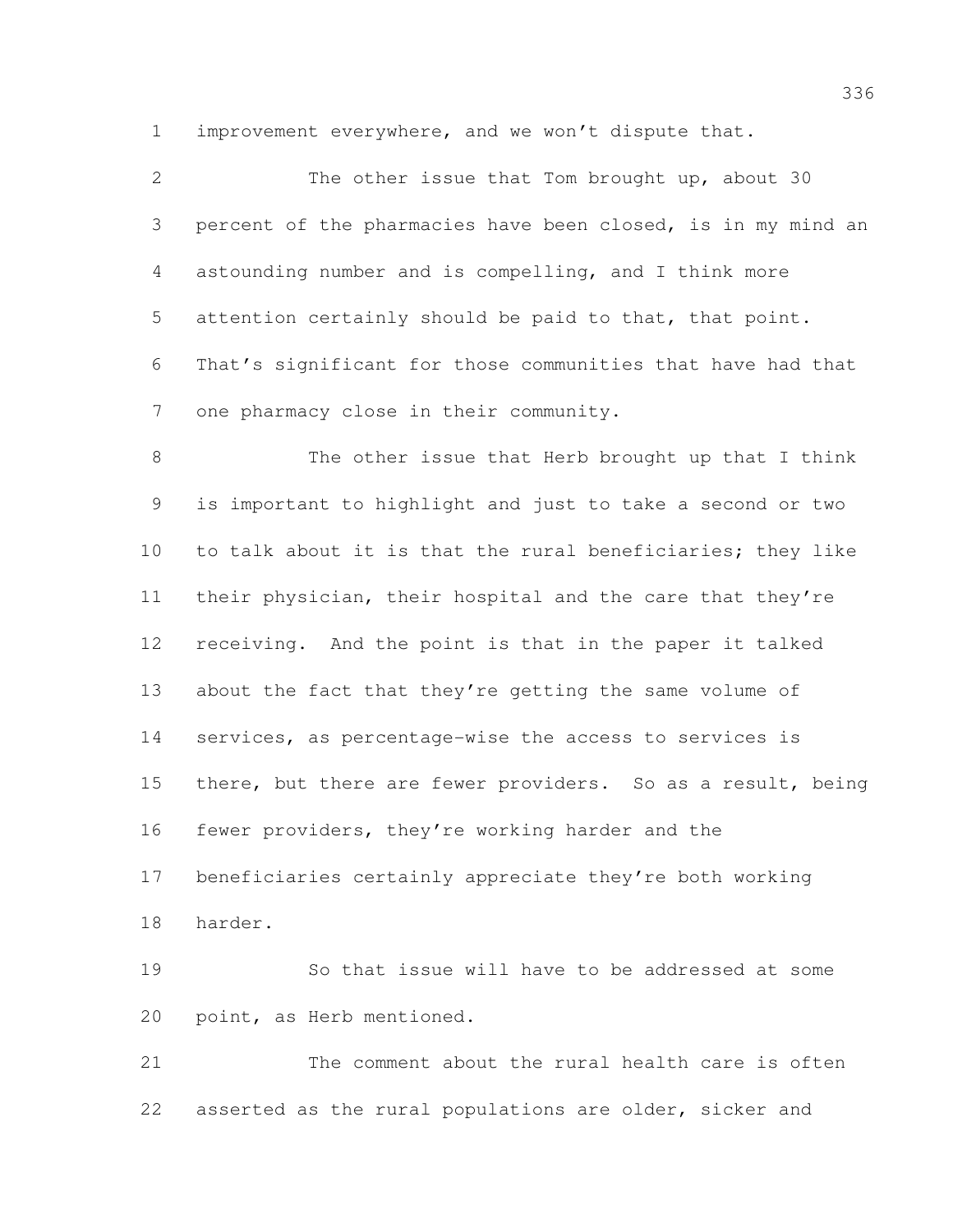poorer, but your literature said that was not true. But,

your literature talked about the Medicare population.

 The comment that was quoted, that rural populations are sicker and poorer -- the Medicare population may not be in those rural communities, but the overall population is sicker.

7 So in my mind, you're comparing apples with oranges because you first said they're not sicker, all rural populations, but then you quote the Medicare population in that community. So I think there's a difference there, and we certainly can take a look at that.

 Also, the comment about slightly lower rates of poverty from urban residents after adjusting for the cost of living -- well, USDA released their new poverty index that says it's much higher nationally in rural areas. So I encourage you to at least look at data from the USDA to see 17 and reconcile who's right. Rural poverty and urban poverty have been converging with the majority of the persistent poverty.

 Now I agree with Mitra about the amount of disparities in urban areas, but still, there's rural poverty as well.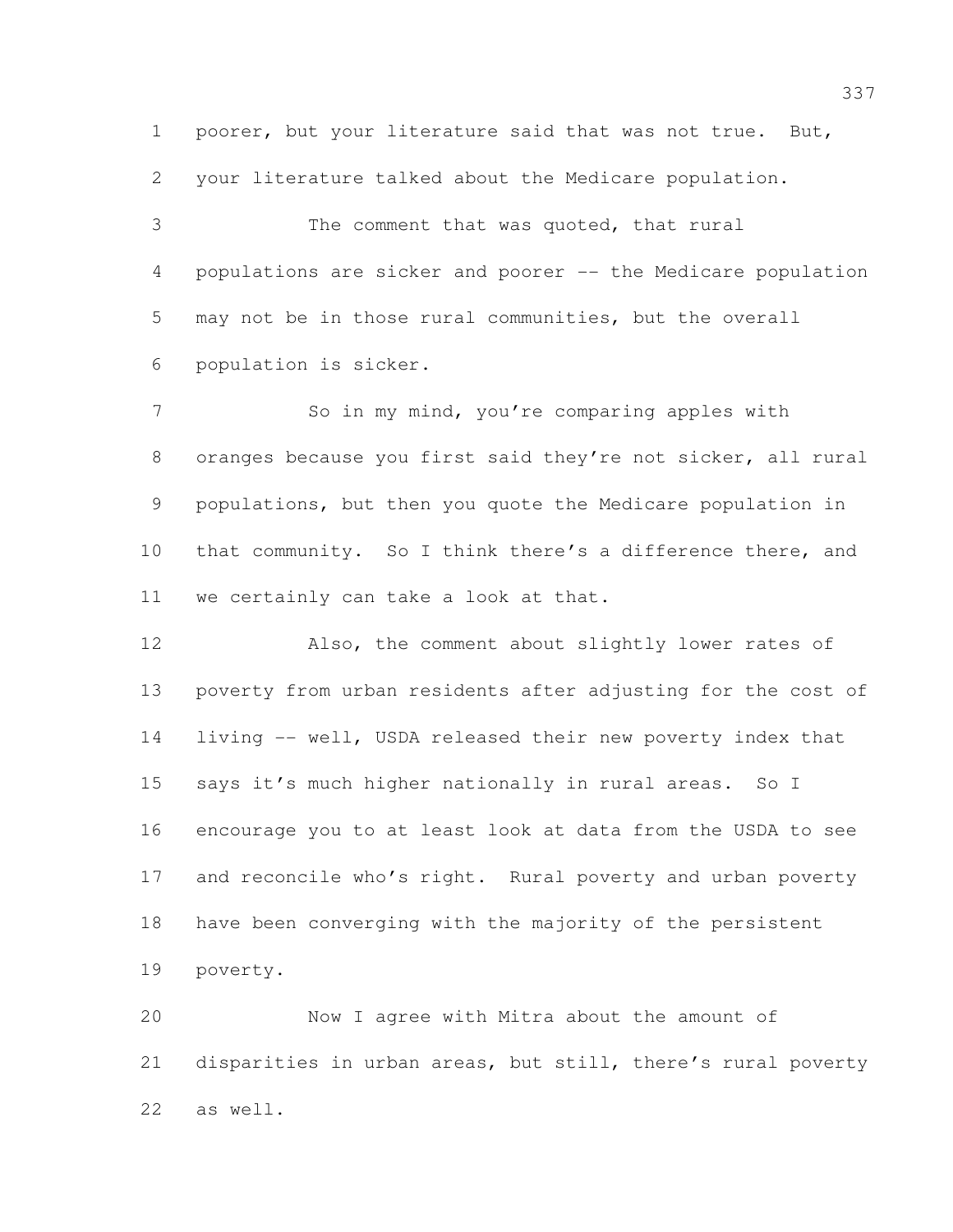1 And then finally, on the tone of the report -- and I agree with Tom's comment about you get a staff that reads this in the tone. Without knowing all the intricacies and doing the talking, the background that you did in the report, they may read this report and get a different opinion. So I agree with the comments about the tone. 7 DR. CASTELLANOS: I think you did a great job. It's been fun to watch you go through this project. It's been educational to all of us, and I really think you did exactly what they asked you to do. They asked you to evaluate what's happening in the rural area. We're all talking about comparing one to the 13 other, but that's not what they asked you to do. They asked you to evaluate, and that's what you've done. You called. You said what was happening. You may have said it in comparison to something else, but I think you've done exactly what you should have done. I think it's well studied. It's well written and very, very well structured. And I congratulate you for

doing exactly what they asked you to do.

 MR. GRADISON: In addition to joining in congratulating you, I have a request that as we get the next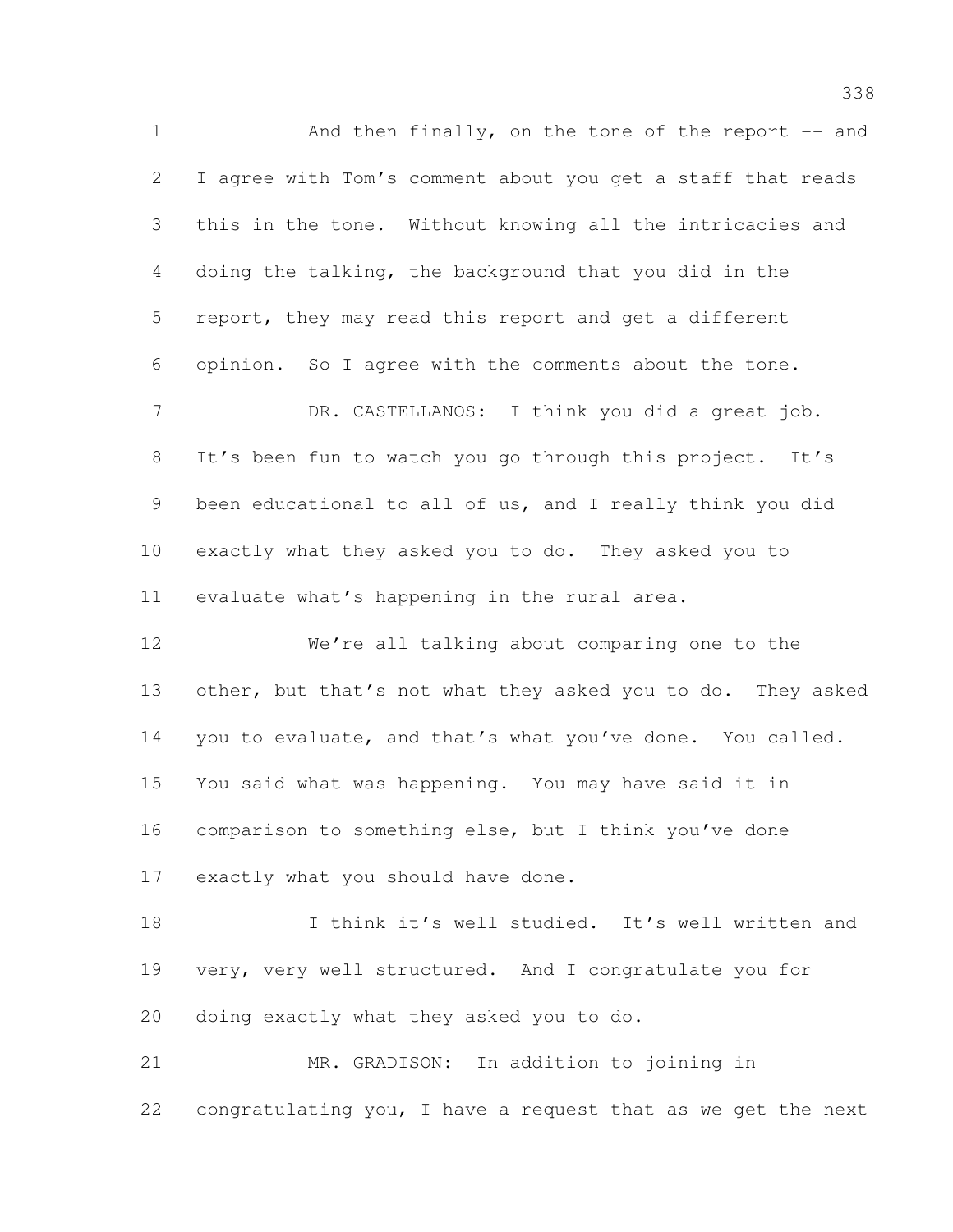version, somehow I'd like you to pinpoint the differences from this version. To be frank, I would have found it helpful with this version as well. I don't mean every word, but any substantive changes, because it's been a while since I've gone over it and there are 90 pages in this document. So I just think that at least for myself it would make it easier to do my job, if I had that crib sheet on the side. Thank you.

 DR. BORMAN: To me, the benefit redesign work and also working on this report have some similarities in that they've presented us some opportunities to really make some comments but offer some significant pitfalls that we've 13 tried to -- you know, we've had to try and avoid. So I'm going to add enormous congratulations to you for the way that you've handled this and for what I perceive as a really balanced attempt to look at this.

 I spent 25 years of my professional career at institutions that were sort of on the receiving end, really 19 focal to being on the receiving end. And I, in that, am struck by the absolute tragedy of care that didn't get delivered to those people. On the other hand, I've been struck by the seeming ka-ching mentality of care that was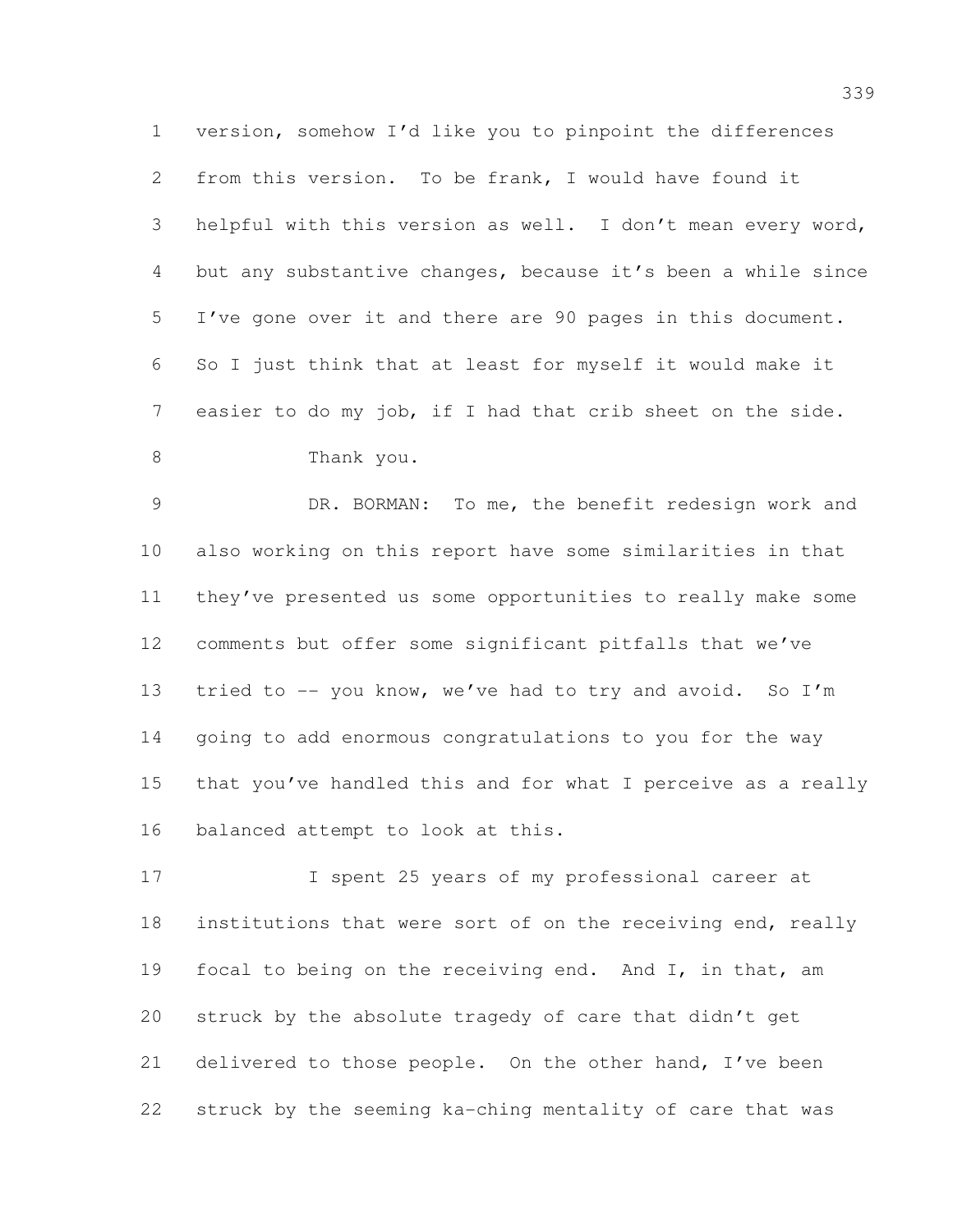delivered in terms of tests done or things done when it was very clear from the get-go that that patient needed to be elsewhere soonest as they're best. And I don't mean just in the emergency situation.

 So I think that there are -- no matter how you look at it, it is -- unfortunately, you can't always get it 7 by the average out, but you can try and present both sides of the equation and try to achieve what is equivalence, given that there are constraints about what you can deliver with a thinner staff, with fewer resources, and whatever. And so, in my mind, you've done a really nice job of bringing what are the data out there.

13 The only suggestion I would have -- and it's pretty late in the game. I would just wonder if there's a place for saying that this is a mandated report and structured in this way, but we feel a responsibility as the Commission just about the sustainability and vision for the program in general, and that we have -- that's also been part of the lens through which we've looked at this and that we've had to consider our recommendations, first, what is appropriate to these populations and these facilities, but that we've also considered it in the context of the future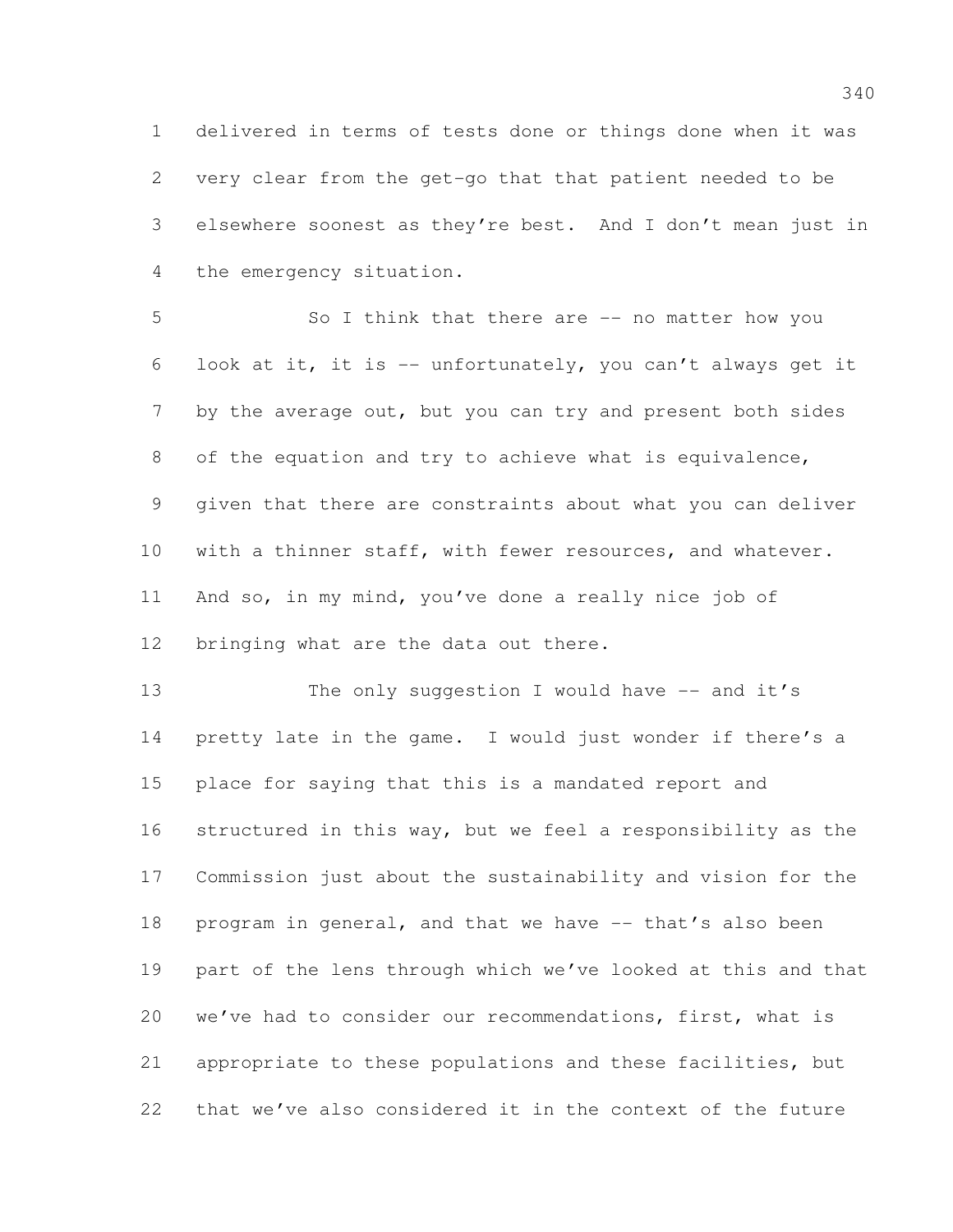of the program for everyone.

| $\mathbf{2}$   | And there may be some value to saying something              |
|----------------|--------------------------------------------------------------|
| 3              | like that. My feelings will not be hurt and my life will     |
| 4              | not end if that doesn't somehow appear in the report.        |
| 5              | MR. ARMSTRONG: I would only -- if you're going to            |
| 6              | -- first compliment the work as others have done that.       |
| $\overline{7}$ | If you are going to try to modify the tone a                 |
| $\,8\,$        | little bit, just the one additional point I would add is     |
| 9              | that we tend to under-represent the fact that actually in    |
| 10             | our rural communities there are solutions to some of the     |
| 11             | issues we're talking about that we, frankly, should be       |
| 12             | paying more attention to and applying to the urban           |
| 13             | communities. We seem to be sort of worried about assuring    |
| 14             | that in rural communities everything is up to our standards, |
| 15             | but in fact, in many ways, it offers insight into how        |
| 16             | standards should be applied to some of the other markets.    |
| 17             | DR. CHERNEW: So, admittedly, I did not read this             |
| 18             | with the same scrutiny or sensitivity or experience as some  |
| 19             | of my colleagues, but I have to say I didn't pick up on the  |
| 20             | tonal issues that have been discussed in the same way and    |
| 21             | maybe I'm more ignorant in that regard.                      |
| 22             | But I think the broad message; I think you did a             |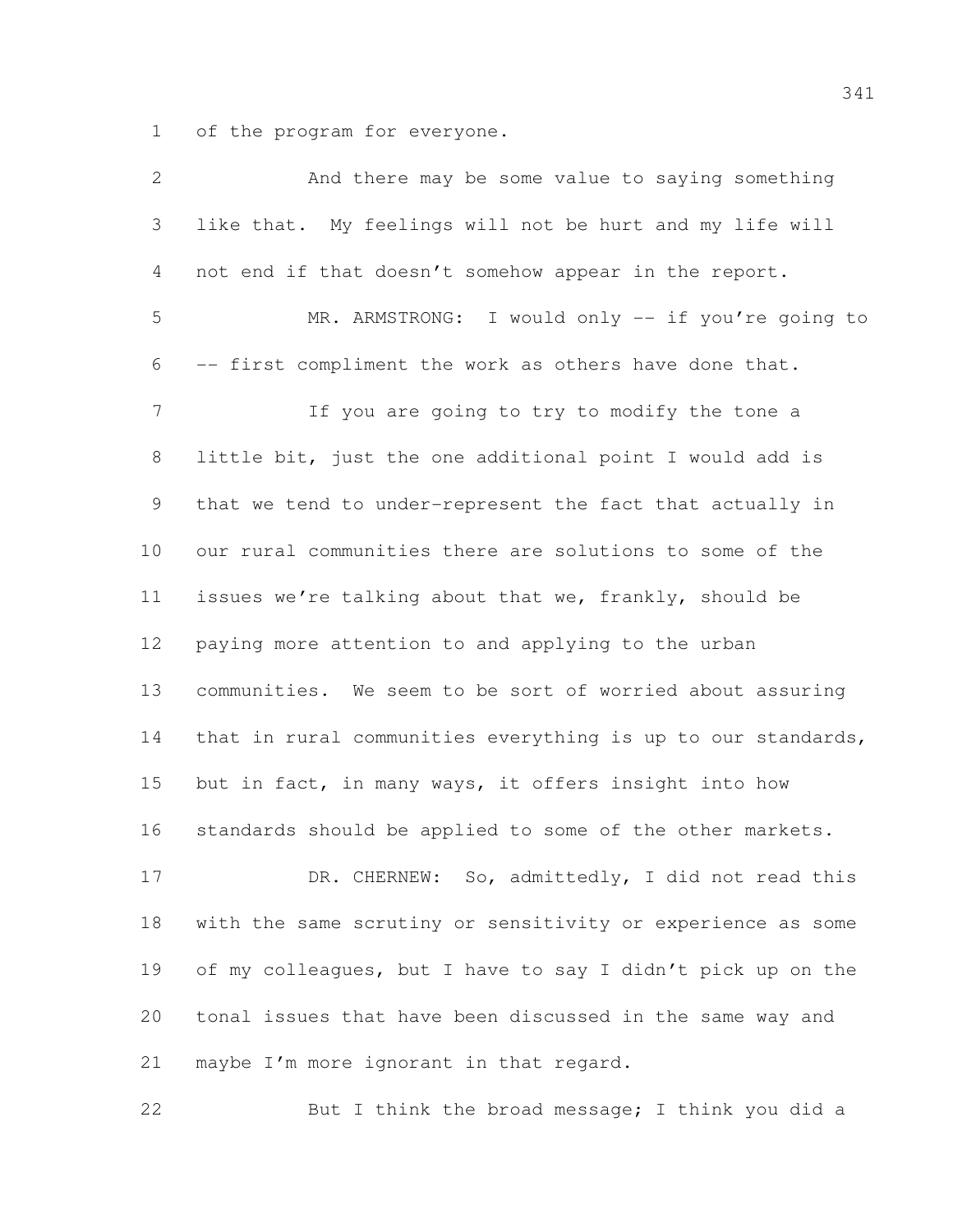wonderful job. And the message that I took from it was that there are some really important and special issues that rural areas have, and I think you've discussed them. Frankly, I read this, not knowing what other people do, as they weren't as serious as I otherwise might have thought they were. We could argue, I guess, about some of the data, but I thought it was at least reasonably convincing. And I agree with what Mitra said, that other areas have special issues as well. I think the real challenge here is to understand that when these issues arrive, to think about what Medicare's responsibility is. So there's a part of this where we run through a whole bunch of things and statistics, and blah, blah, blah. But even when you find a problem, it's not always clear what Medicare's issues are and whether the goal is that everything should be equal between the different places. My general view is that they shouldn't be equal between the places necessarily, but they certainly have to be good enough in all places.

The sort of general concern I have, of course, is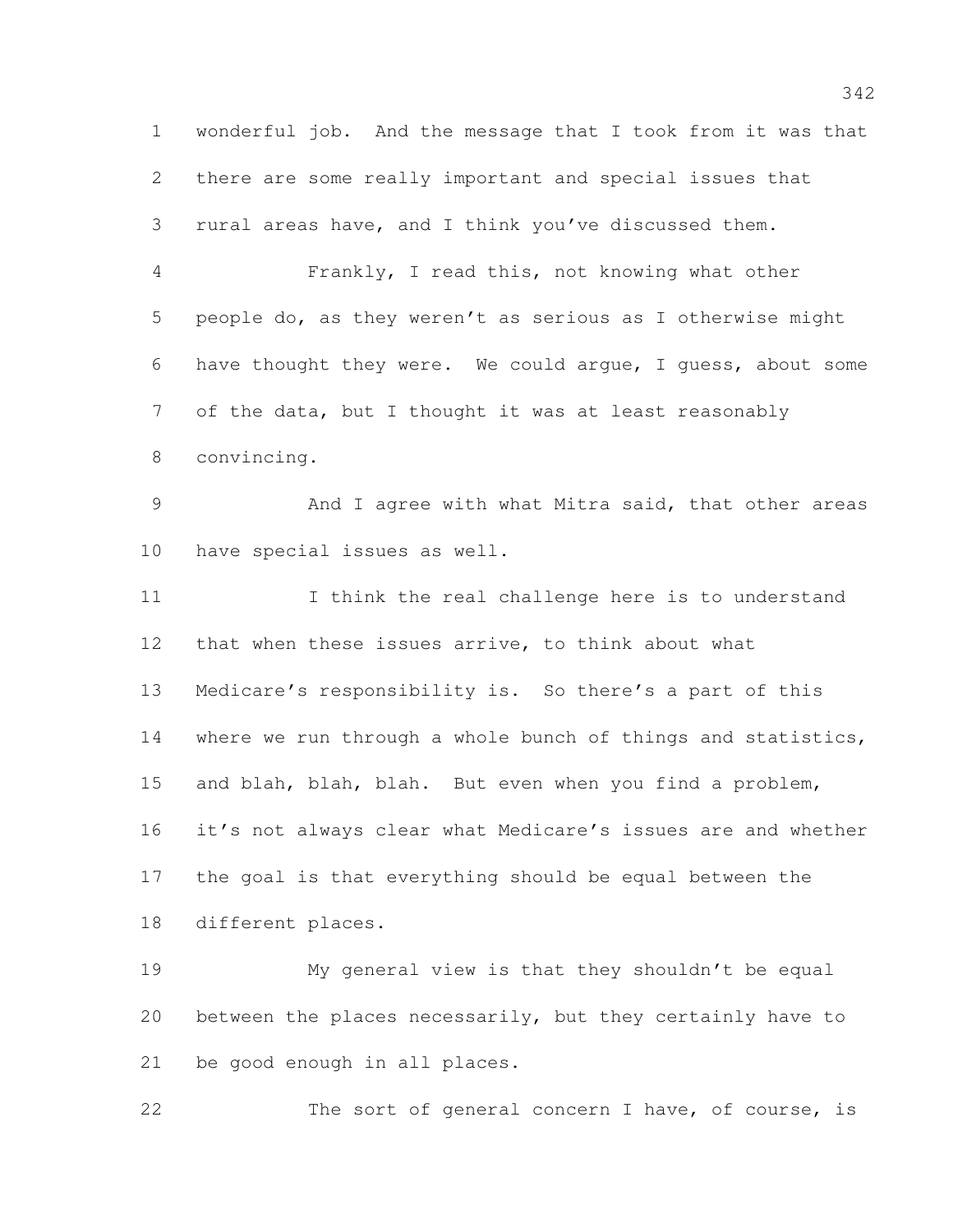what we would do when there are problems in this very cost- constrained world. And I guess a lot of people look to this and read this to think that well, if there's a problem in the rural areas relative to urban areas, we have to figure out how to give more to the rural areas.

 And that may be true because I think there probably are certain places where there's access issues or 8 not although I have to say in general -- let's take physician issues. One of the challenges might be that we're overly generous in maybe urban or other areas.

 So it might not be we just equalize by giving more to rural. You know you could equalize in a lot of different ways, and we seem to be in a world where we're taking away, not in a world where we're giving.

 So I'm not arguing we should take anything away from anybody in this comment. I'm just saying there's a 17 tendency, or at least I perceive a tendency, to read reports to look for places where there's problems and figure out how to give more there.

 And I think that it's going to end up -- you know all of the stuff we do is just sort of budget-neutral, this kind of view in what we're doing, and everything is going to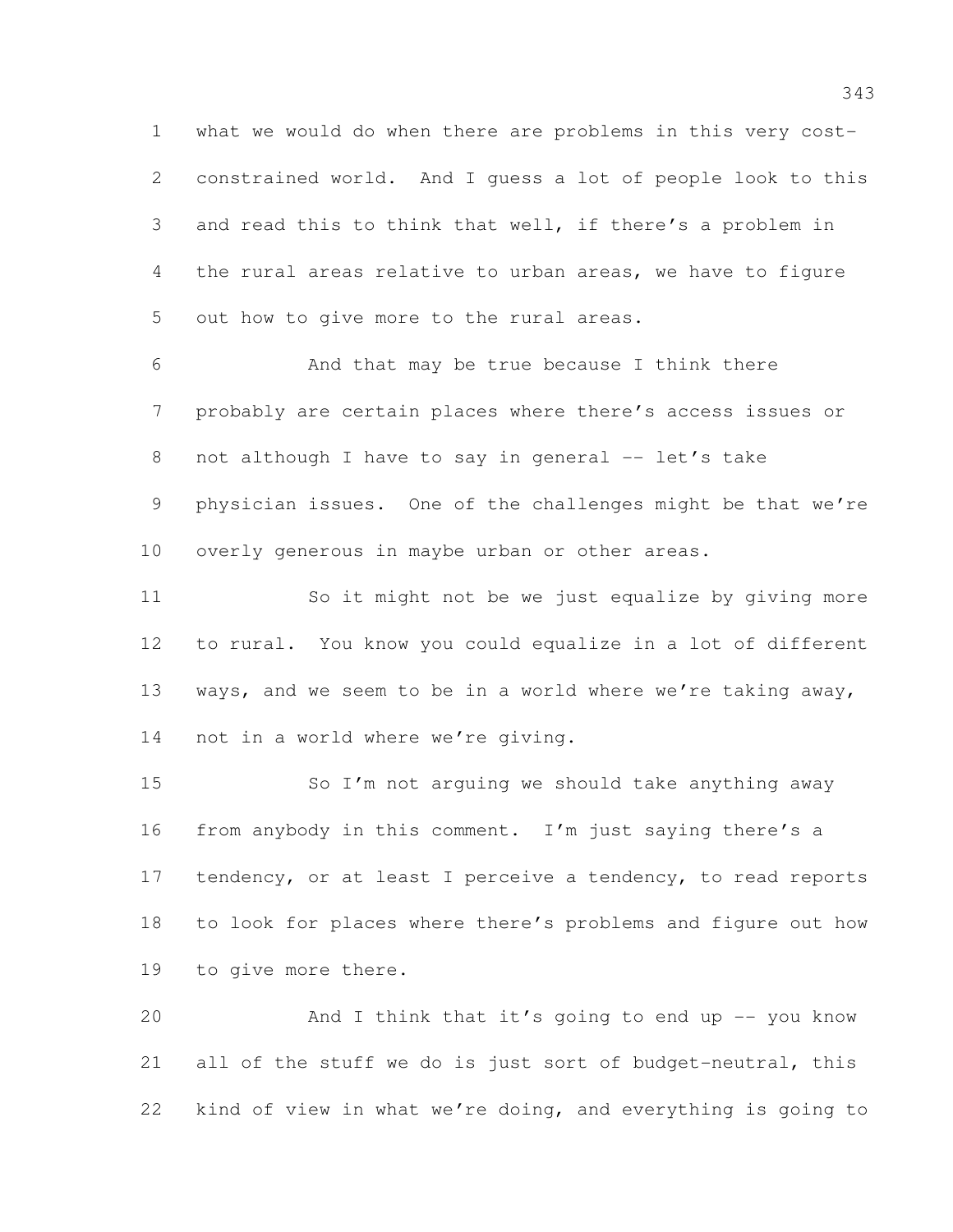get really tough.

| $\mathbf{2}$ | So I very much appreciate what you did, and I                |
|--------------|--------------------------------------------------------------|
| 3            | agree exactly with what Ron said. I think you did exactly    |
| 4            | what you were asked to do, and I think you did that well.    |
| 5            | But the policy ramifications of what we should do            |
| 6            | where there are areas of problems -- and I do think there    |
| 7            | certainly are, as there are everywhere, as George said --    |
| 8            | I'm just really not sure what the right overall solution     |
| 9            | would be.                                                    |
| 10           | And I don't think it's -- you know, it's not                 |
| 11           | appealing to me to pick one area and say, oh, here's a       |
| 12           | problem; let's do this. I think it has to be more            |
| 13           | comprehensive across all the providers, all the areas, all   |
| 14           | the other stuff, which wasn't our charge.                    |
| 15           | MR. BUTLER: So my reading was that it was pretty             |
| 16           | objective, almost too objective in the sense that it didn't  |
| 17           | comment on both the values of the rural or values of urban.  |
| 18           | And I understand if you had a bias going in, how the wording |
| 19           | would not maybe satisfy you or you would interpret it        |
| 20           | differently.                                                 |
|              |                                                              |

 So I was going to really make Scott's point but even be more specific because I think we've heard in some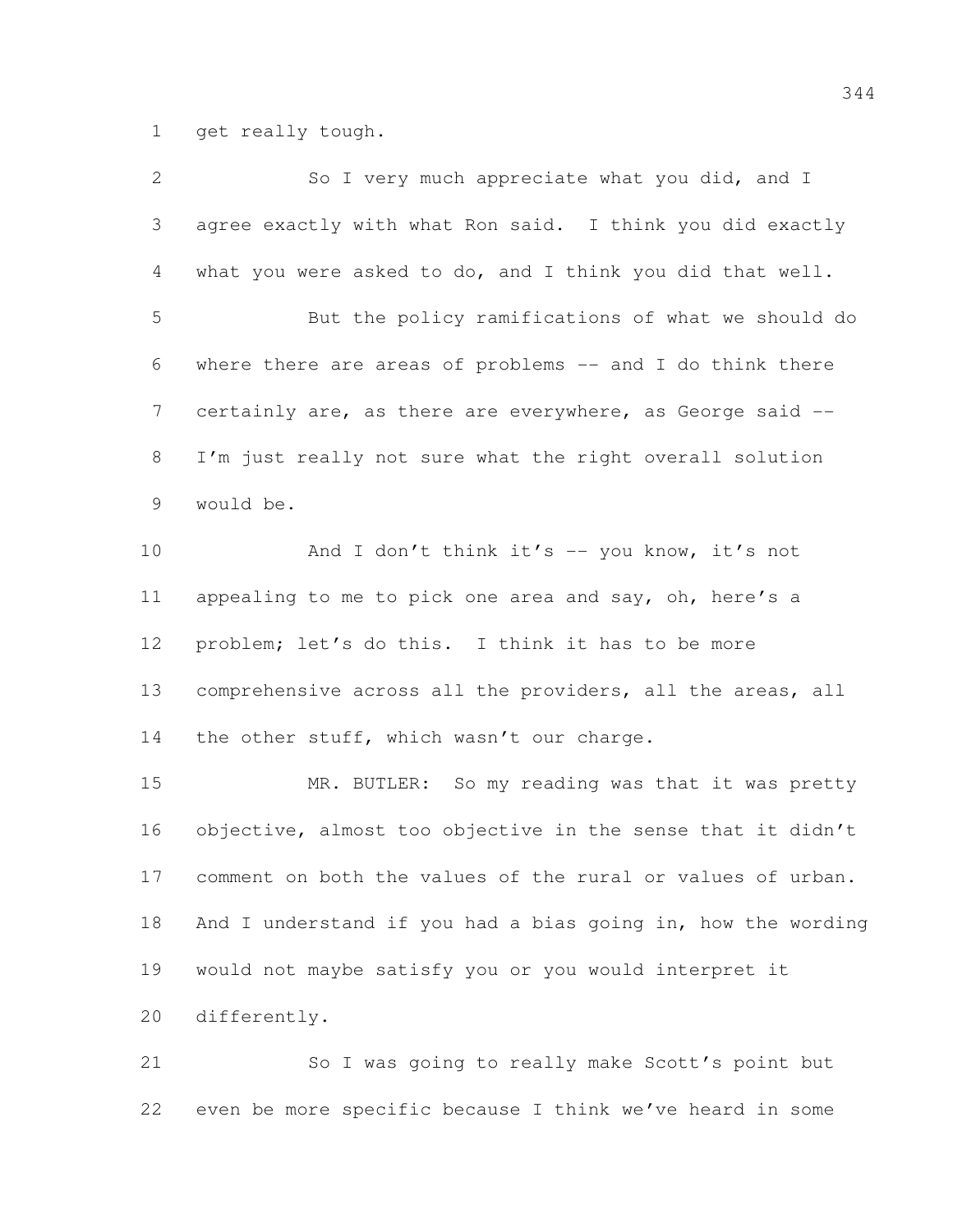sessions, including from myself, some specific examples of where rural care may be done better.

 Now I'm one who brought up tele-health, and it's reported on although it kind of just says well, they've got it but not all that much, where I can point to examples where I see how it's been very effectively used. As much as it's been anecdotal and I don't have the science, I think 8 there are some superb examples how they've made great use of tele-health.

 So maybe if you look back in some of the previous comments, and we not only say there are lessons to be learned, but maybe highlight three or four kinds of things that are worth further emphasizing. It just kind of sets a little different tone maybe, or a little more positive tone. DR. NAYLOR: I thought it was an outstanding 16 report, and I appreciate the depth of knowledge colleagues bring, but I really also thought it was a really balanced view.

19 And I didn't walk away with any sense other than this is a real celebration of MedPAC's investment, and others, over time, and we have a lot to, I think, be really proud of. The Commission does. I had no parts of it.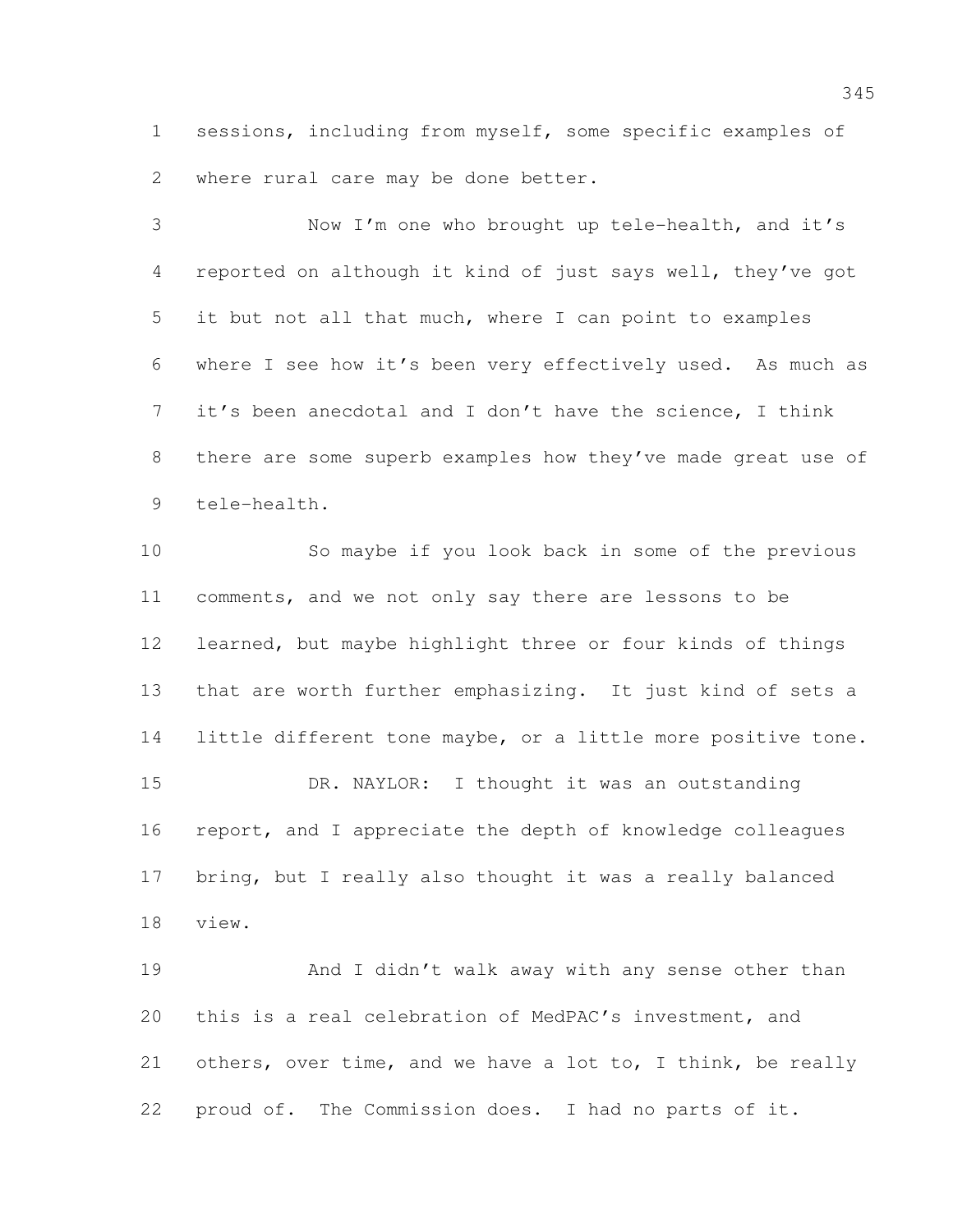I also thought this process of establishing guiding principles and figuring out how a report evolves from that was really quite extraordinary. So the integrity of the process, I really think it's something to celebrate. I also thought the focus on the major outcomes that we do know about -- mortality, where there are only 7 very slight differences, and readmissions -- was a real acknowledgment of what has been accomplished. And so, I don't have anything else to say other than congratulations and thank you for the introduction to new language about rural micropolitan, adjacent rural frontier. I really, honestly, had no understanding, and I 13 really appreciate all that I've learned. MR. HACKBARTH: So this is our last discussion of this report as a Commission. Bill, the only way you will see the next iteration if you sign up as a reviewer with Jim on your blue sheet. 18 MR. GRADISON: I already have. 19 MR. HACKBARTH: You already have, okay. So that's where we are in this process. Thank you, Adaeze and Jeff, for your heroic efforts on this report. You did a great job.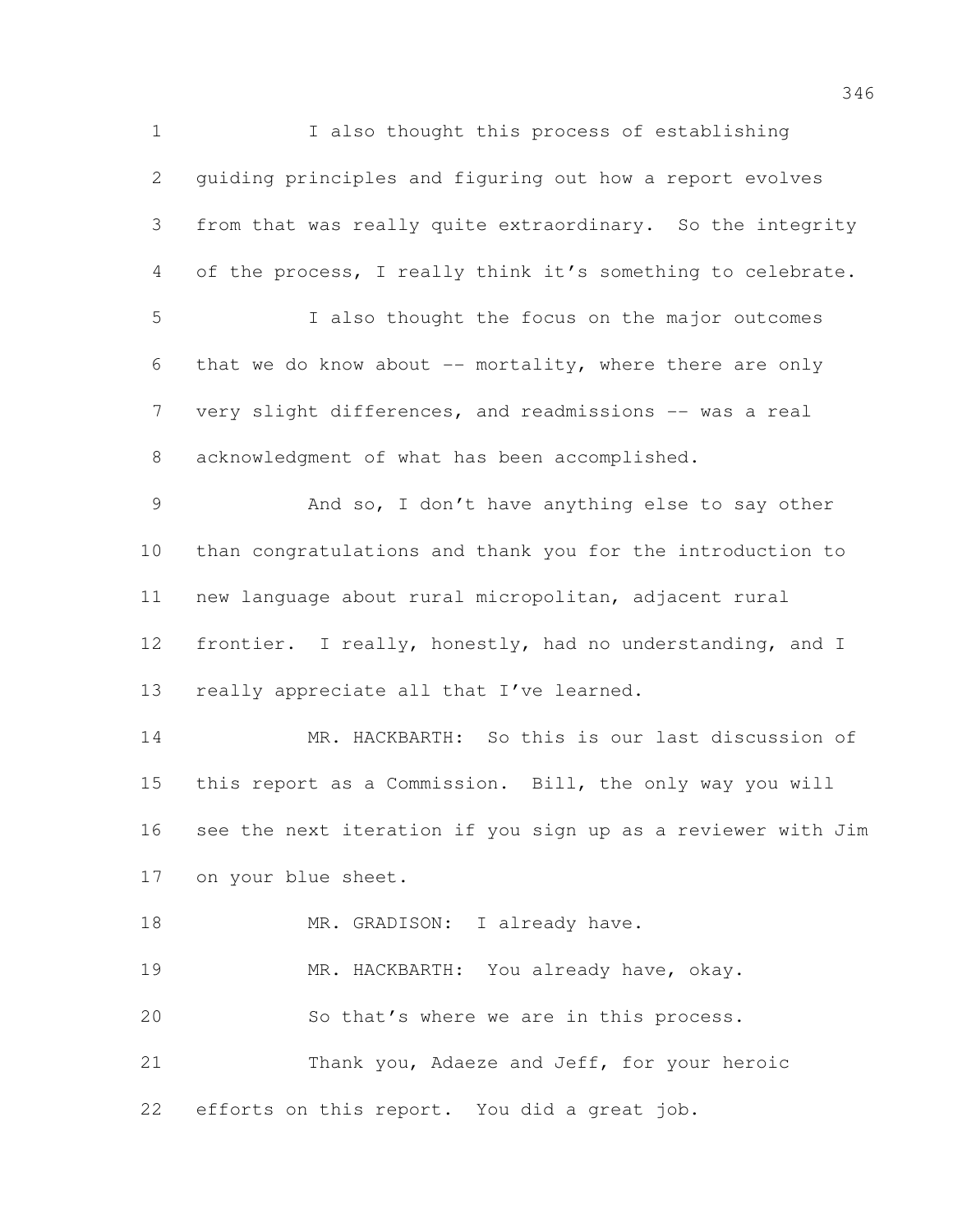1 [Applause.]

| 2               | MR. HACKBARTH: And also, thanks to Tom and Herb              |
|-----------------|--------------------------------------------------------------|
| 3               | and George who have, in particular, spent a lot of time on   |
| 4               | this project. As I said at the outset, I think the final     |
| 5               | report will be better for their efforts.                     |
| 6               | So that's the end of our session today, save for             |
| 7               | the public comment period, for those intrepid people in the  |
| 8               | audience who have stayed to the very end.                    |
| 9               | And before you begin, sir, let me just quickly say           |
| 10 <sub>o</sub> | what the ground rules are. Please begin by introducing       |
| 11              | yourself, your name and your organization. You will be       |
| 12              | limited to two minutes. When this red light comes back on,   |
| 13              | that signifies the end of your two minutes. And I would      |
| 14              | remind people that, of course, this is not your only or your |
| 15              | best opportunity to provide input on the Commission's work.  |
| 16              | Use our website and, of course, continue to talk to staff,   |
| 17              | as people have in the past. Sir.                             |
| 18              | MR. MOORE: Great. Well, good afternoon. I'm                  |
| 19              | Justin Moore, the Vice President of Public Policy at the     |
| 20              | American Physical Therapy Association and also a licensed    |
| 21              | physical therapist.                                          |

As you know, physical therapy allows individuals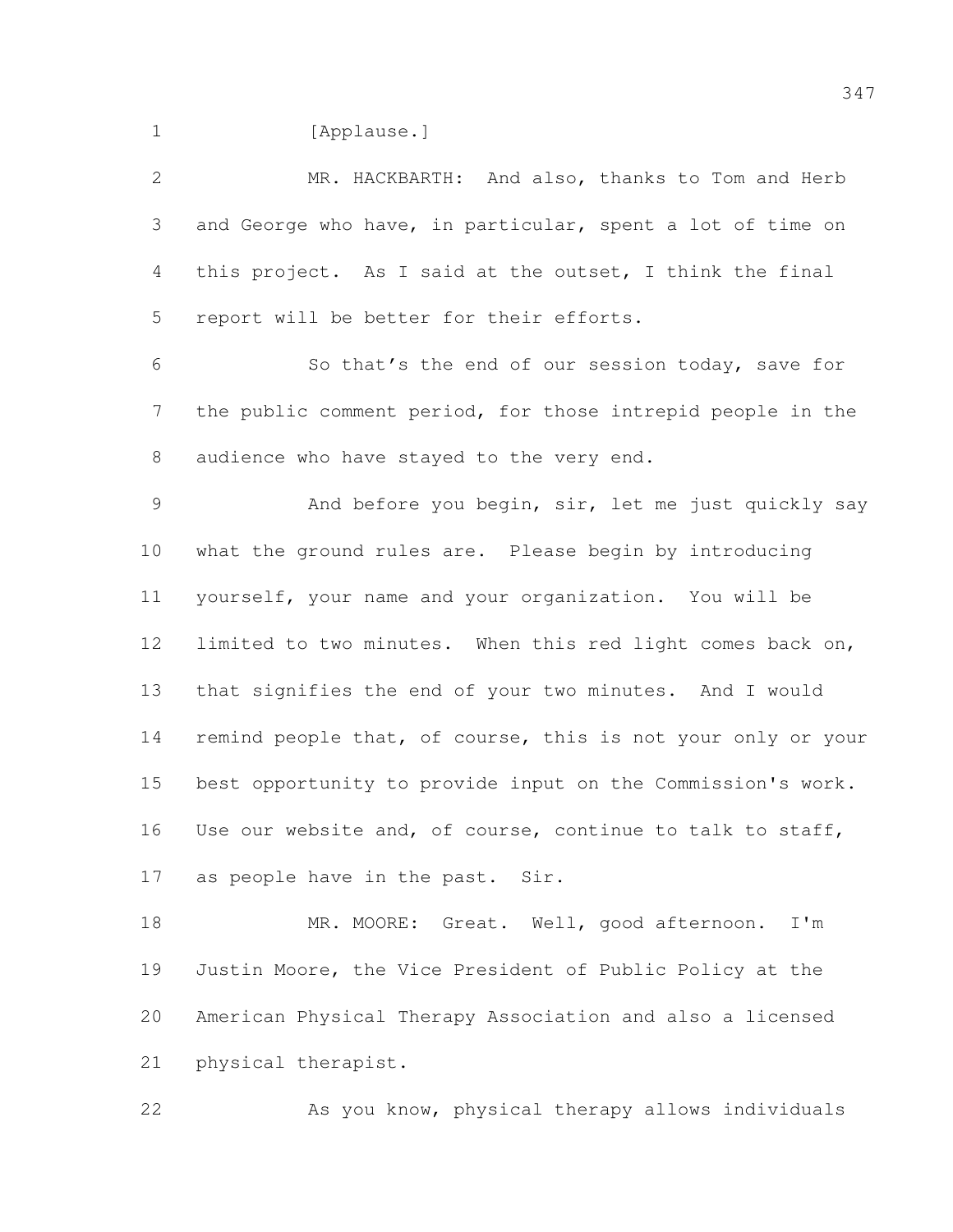to regain function and mobility to remain independent in their homes and communities. The value to improving this quality of life to Medicare beneficiaries is well supported in science and practice. Without physical therapy, Medicare beneficiaries would likely incur higher costs downstream due to patient loss in function, falls, and more intensive interventions or inpatient care.

 The major concern of physical therapy is not so much that value of the service, which provides 14 percent of the beneficiaries' care at three percent of the cost. The concern is its variance and its volume.

 We believe reform needs to be both immediate and in long term. Immediate reforms will begin this year. In addition to the legislation which mandated the report to MedPAC, it also took some necessary steps to better understand the benefit and to apply immediate reforms.

 To understand the benefit, CMS will begin to collect data on functional status from the claims form beginning on January 1, 2013. To reform, CMS will begin to require medical manual review of all services that exceed 3,700 beginning on October 1 of this year.

Finally, APTA [phonetic] is developing a refined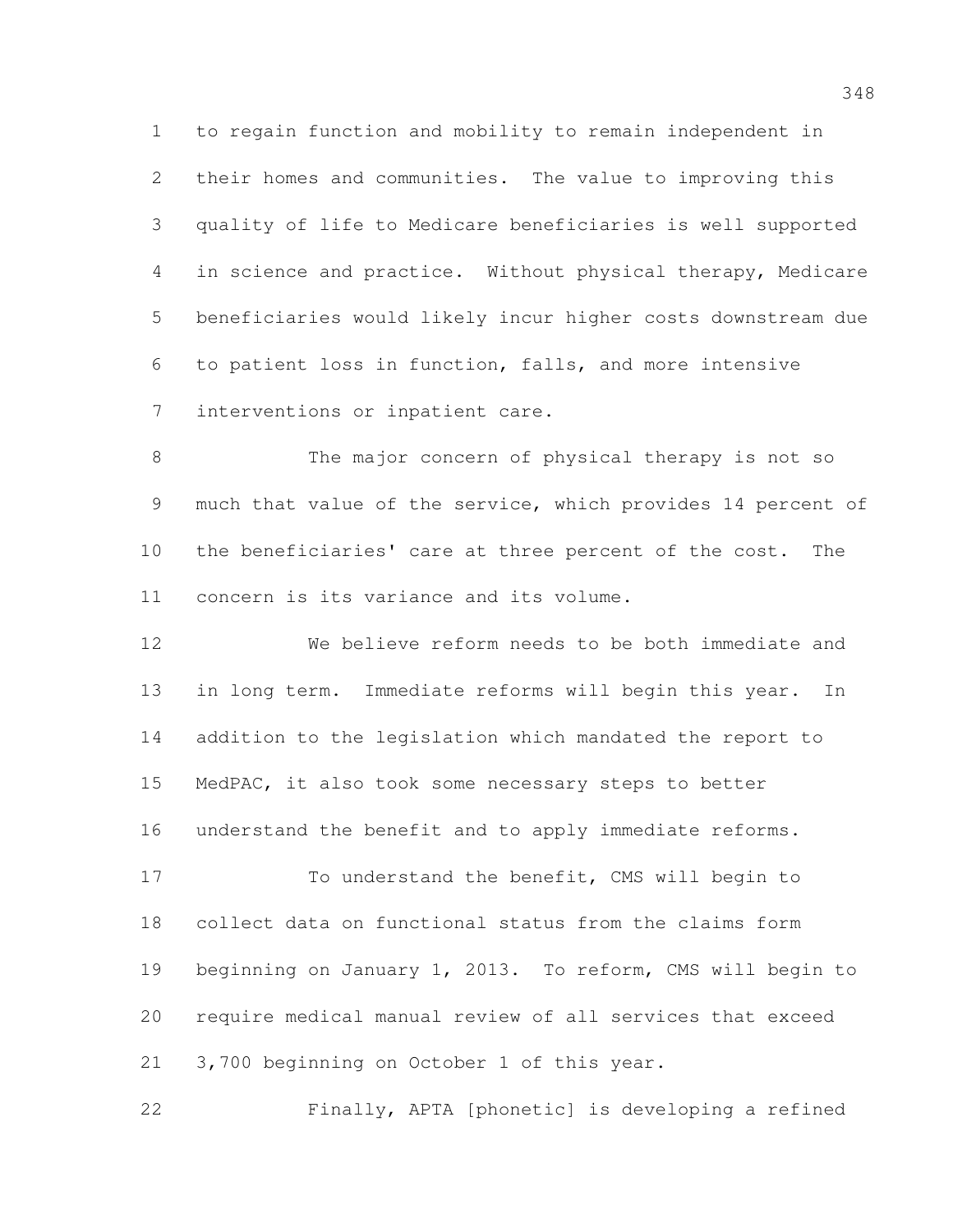payment system for the outpatient physical therapy services that would consolidate our code set and represent the severity of the patients we serve with the intensity of services needed. We found these consistent with a lot of the work that this Commission is doing and look forward to working with the Commission to continue their work in this area.

Thank you.

 MR. CONLEY: Good evening. You've had a long day and I'll be very brief. I'm Jerry Conley and I'd like to speak as a physical therapist on behalf of three organizations, of private practice physical therapists 13 across the country, over 4,000 of them; PTPN, which is a 14 managed care rehabilitation network in 23 States; and Focus on Therapeutic Outcomes, which is a national outcomes database providing quality and functional status outcomes information to patients and to providers, clinicians, in all the States and in over 3,000 settings, both hospitals and other settings, as well.

 I greatly appreciate the levity that you brought to the discussion around outpatient therapy, but I hope that, in seriousness, you will take Commission Mike's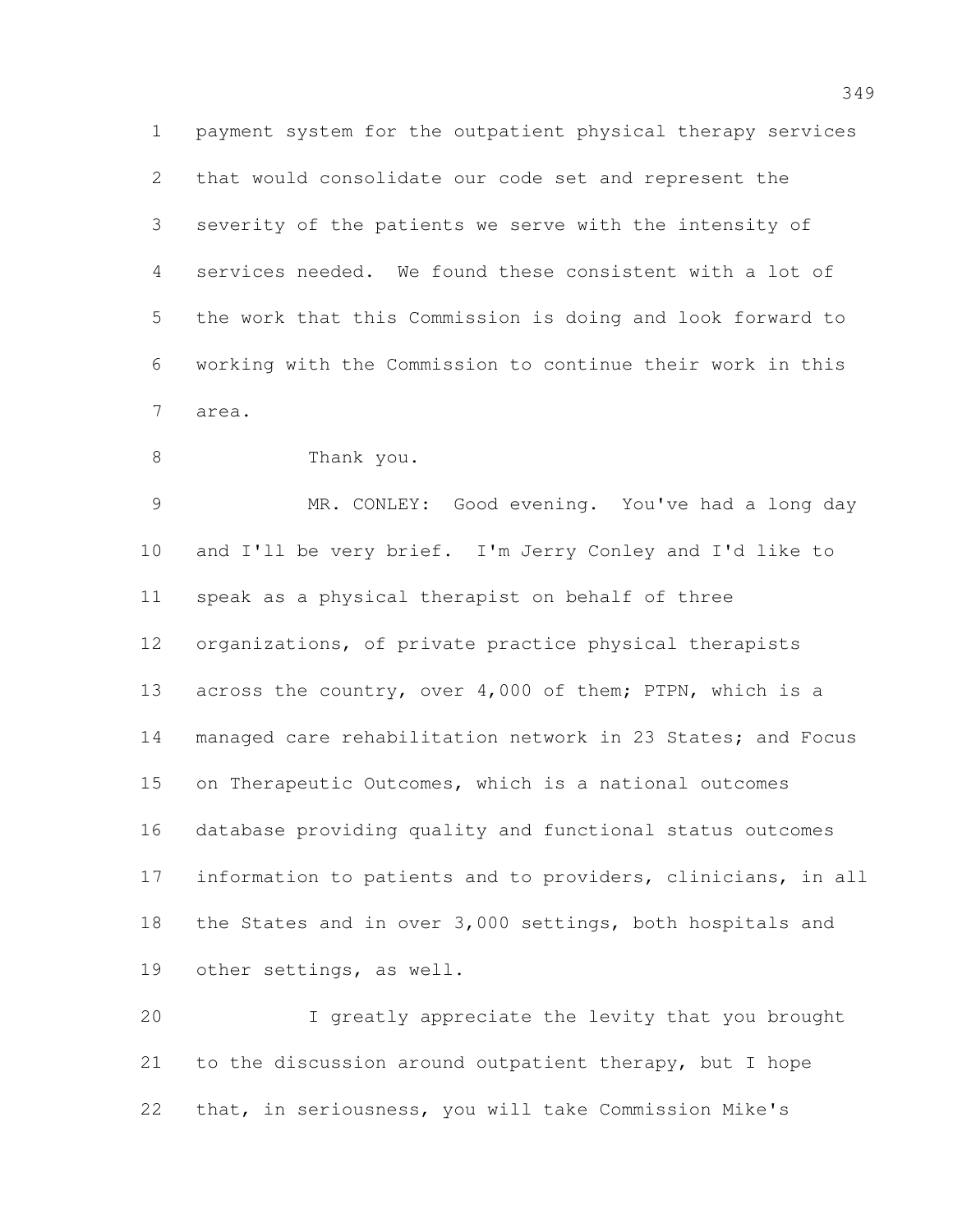comments to heart, and that is this is a critical benefit and it's very important to provide and restore function to the Medicare beneficiaries who are eligible for this function -- for this benefit.

 There's a wide variety of conditions that physical therapists treat and treat effectively, not the least of which is ambulation. But the comment that if a person was able to walk into a skilled nursing facility to get Part B benefits means that they don't get them shows that there really needs to be, if less levity, then certainly more understanding of what physical therapy is and how it is provided and how it is accessed.

 So there are a number of functional status outcomes organizations that measure function for patients and that provide information to the therapists and to the providers around the country. One of those is Focus on Therapeutic Outcomes, which has measures all over the place 18 in all States, recognized by NQF, has provided information to CMS. Now, are these and others widely used across the nation? They are. Are they broadly used across Medicare? No. Are they required? No.

As Justin has just said, because of this latest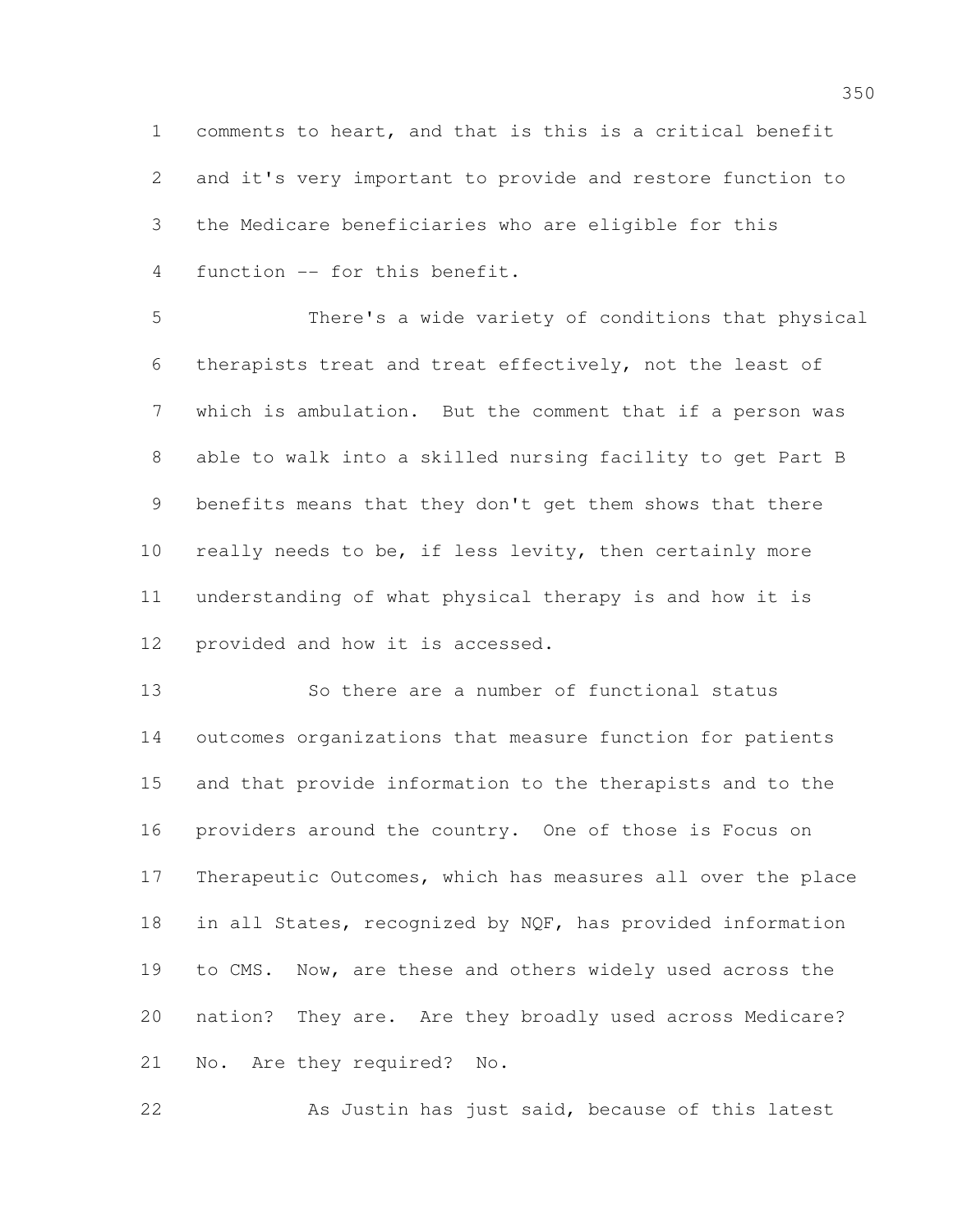extension on SGR and the therapy cap exceptions process, CMS will be required to access and refine this exception process, accessing data collections information. MedPAC can enhance and refine and assist that by making a recommendation to CMS that this information should be functional status information. That would help with the recertification process, because you will know as a physician whether or not the patient has plateaued or has continued to improve. It will help driving the benefit toward more effectiveness and toward, more importantly, the quality of the care that is delivered.

 So outcomes information, which can be available and is available, needs to be available and required through the Medicare program, and MedPAC can help by moving CMS more in that direction. It also will help the interpretation of whether this utilization -- one Commissioner said, well, we don't know whether this increase in utilization is a good increase or if the decrease is bad decrease. Outcomes information and functional status information will answer that question. So it will help cultivate and create the most and best use of the Medicare benefit with respect to outpatient therapy.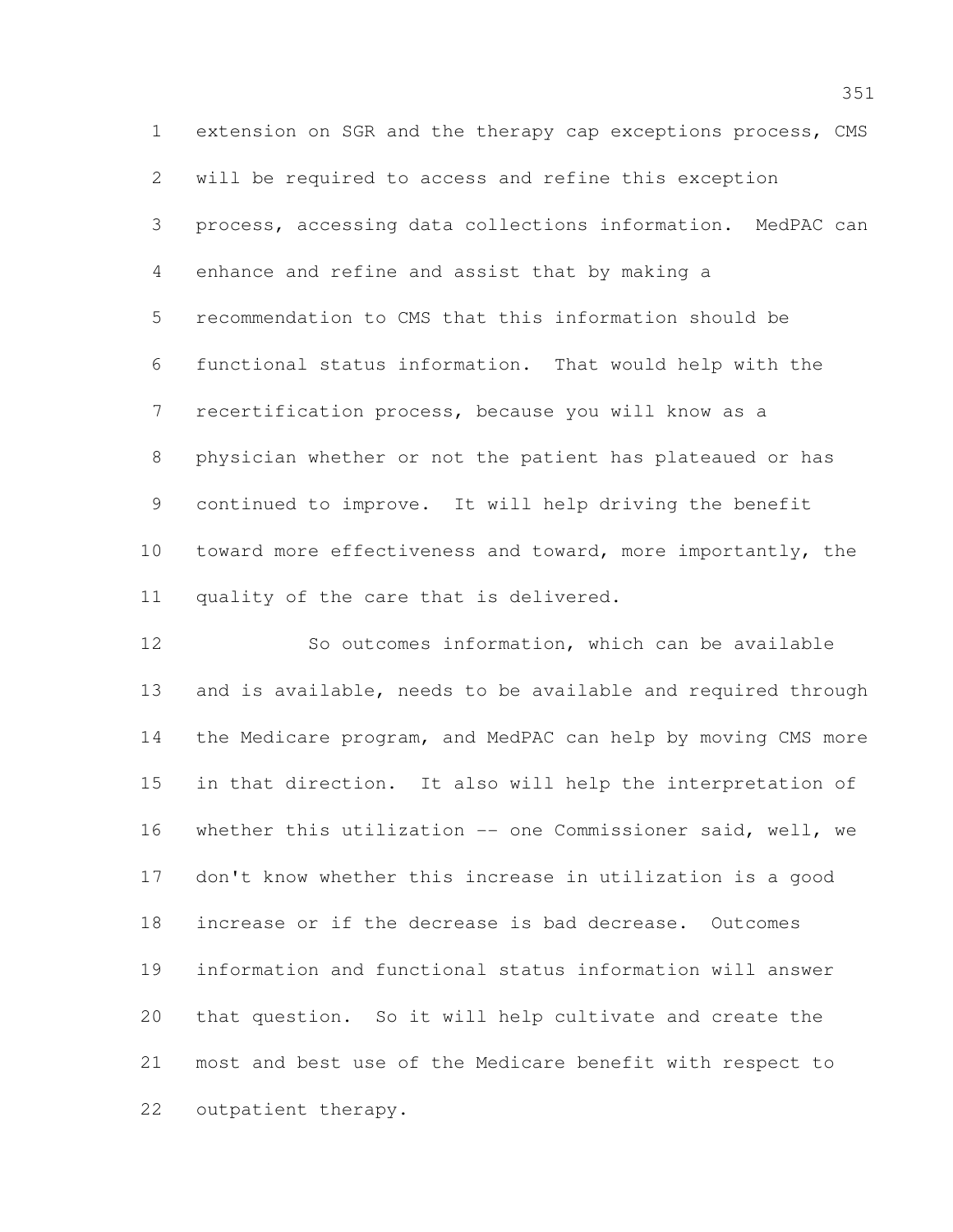So the latest SGR extension does require that CMS grab that -- gather that collective, that functional status information, and I would urge CMS -- or MedPAC to urge CMS to make sure that that is functional status information and that that be required across all settings so that you can gather information as to where that benefit is used all across the PT benefit exposure. 8 Thank you very much. MR. HACKBARTH: Okay. We are adjourned until, let's see, 8:00 a.m. tomorrow morning. 11 [Whereupon, at 6:23 p.m., the Commission was adjourned, to reconvene at 8:00 a.m. on Friday, March 9, 2012.]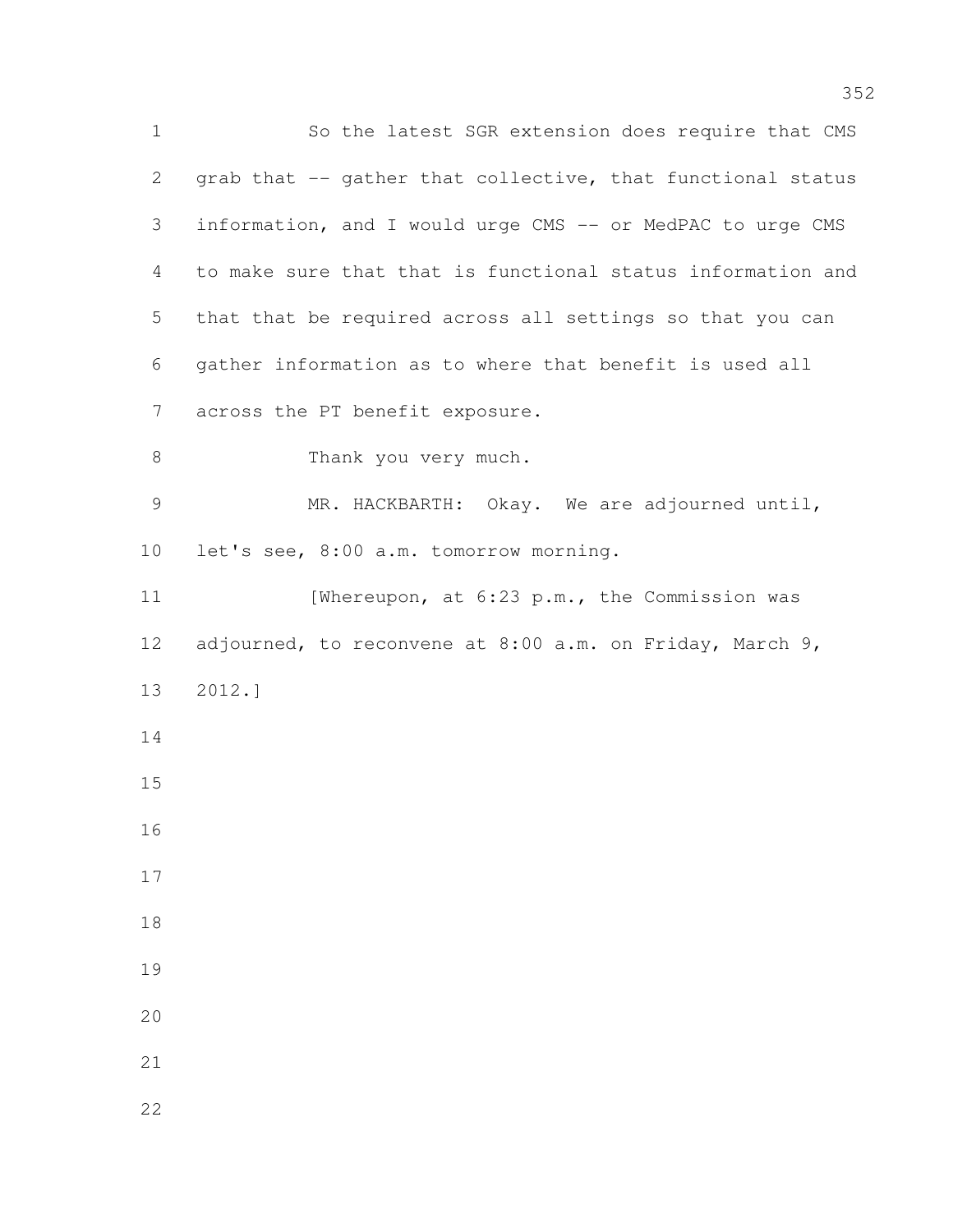## MEDICARE PAYMENT ADVISORY COMMISSION

PUBLIC MEETING

The Horizon Ballroom Ronald Reagan Building International Trade Center 1300 Pennsylvania Avenue, N.W. Washington, D.C.

> Friday, March 9, 2012 8:00 a.m.

COMMISSIONERS PRESENT: GLENN M. HACKBARTH, JD, Chair ROBERT BERENSON, MD, FACP, Vice Chair SCOTT ARMSTRONG, MBA KATHERINE BAICKER, PhD MITRA BEHROOZI, JD KAREN R. BORMAN, MD PETER W. BUTLER, MHSA RONALD D. CASTELLANOS, MD MICHAEL CHERNEW, PhD THOMAS M. DEAN, MD WILLIS D. GRADISON, MBA WILLIAM J. HALL, MD HERB B. KUHN GEORGE N. MILLER, JR., MHSA MARY NAYLOR, PhD, RN, FAAN BRUCE STUART, PhD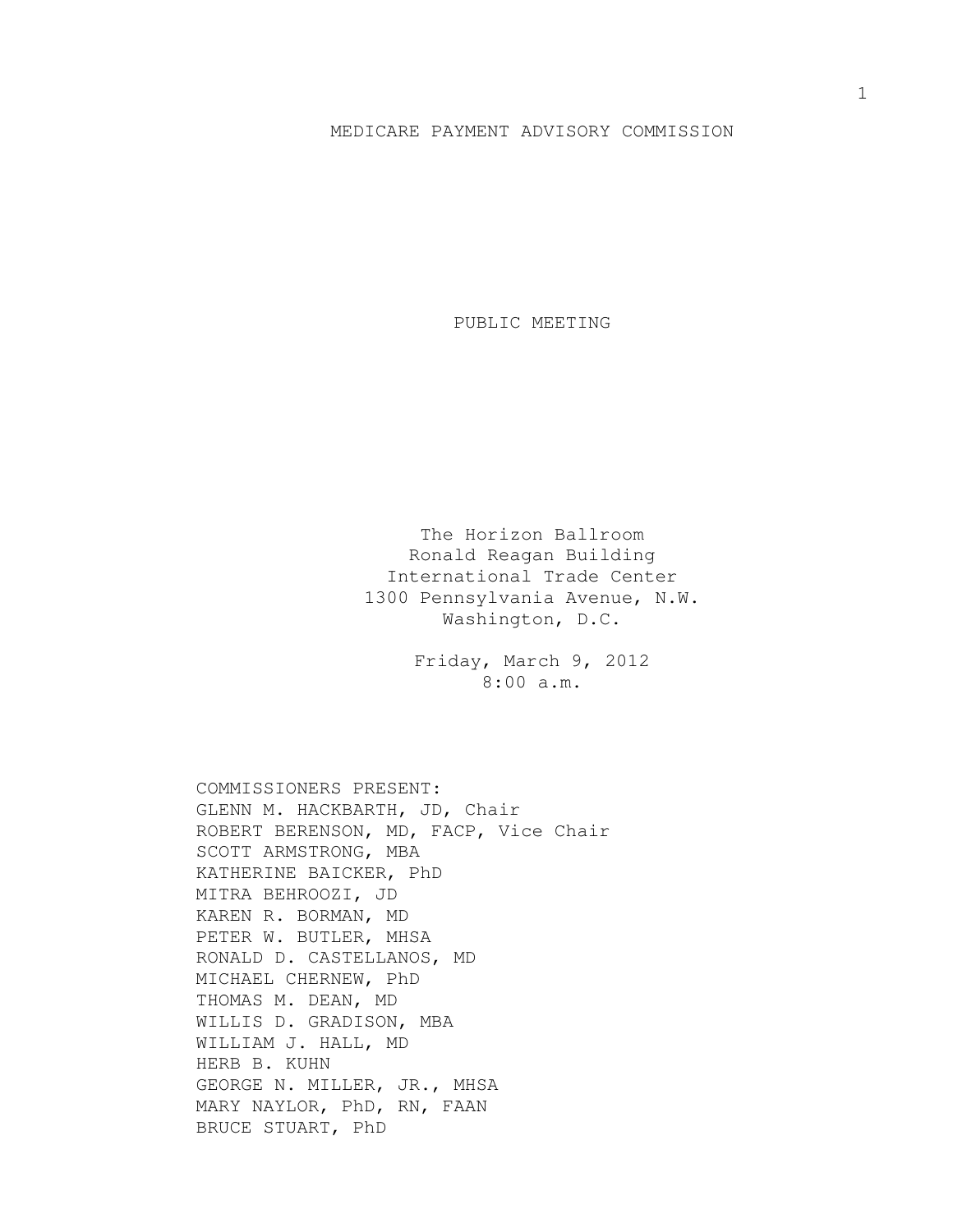|                                                                                                      | 2     |
|------------------------------------------------------------------------------------------------------|-------|
| AGENDA                                                                                               | PAGE  |
| Medicare coverage of and payment home infusion<br>therapy<br>- Joan Sokolovsky, Kim Neuman           | 3     |
| Issues for risk adjustment in Medicare Advantage<br>- Dan Zabinski                                   | 60    |
| Care coordination programs for dual-eligible<br>beneficiaries<br>- Christine Aquiar, Carlos Zarabozo | 116   |
| Public comment                                                                                       | 1 7 1 |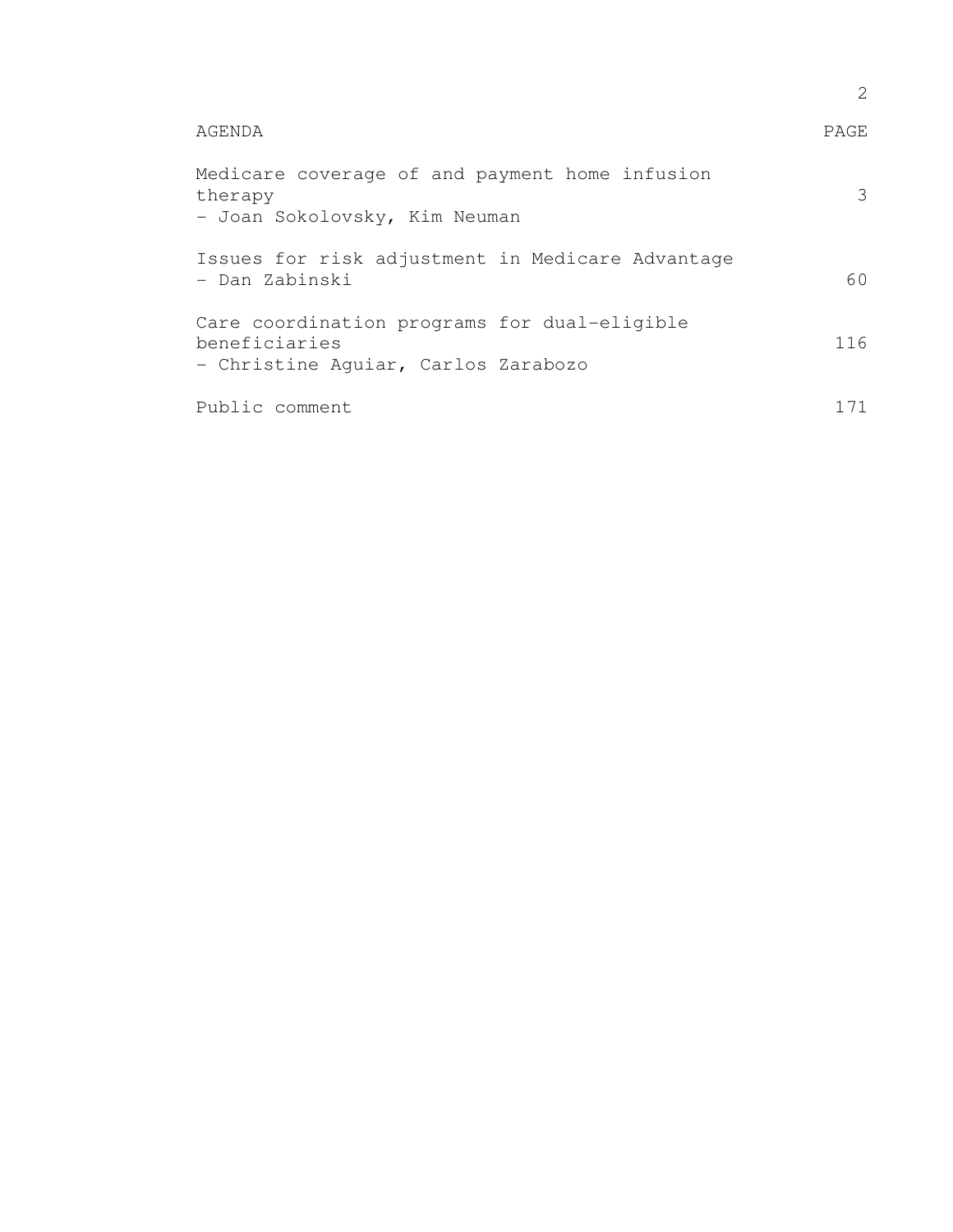| $\mathbf 1$     | PROCEEDINGS [8:00 a.m.]                                      |
|-----------------|--------------------------------------------------------------|
| $\overline{2}$  | MR. HACKBARTH: Good morning. We have three                   |
| 3               | important sessions this morning, the first on a mandated     |
| 4               | report on home infusion therapy, followed by a session on    |
| 5               | risk adjustment for Medicare Advantage, and then dual        |
| 6               | eligibles. Today we will be on time, I promise.              |
| 7               | So who is leading? Kim.                                      |
| 8               | MS. NEUMAN: Good morning. Today we are going to              |
| 9               | continue our discussions of home infusion for a              |
| 10 <sub>o</sub> | congressionally requested report. I won't dwell on this      |
| 11              | slide, but I wanted to briefly remind you of the issues that |
| 12              | the Congress has asked MedPAC to examine. Previously, we     |
| 13              | discussed the third and fourth bullets. Today we're going    |
| 14              | to discuss the remainder.                                    |
| 15              | So this morning, we'll review Medicare coverage of           |
| 16              | home infusion, and then we'll focus on the cost of home      |
| 17              | infusion. As requested, we'll assess sources of data on the  |
| 18              | cost of home infusion that could be used to construct a      |
| 19              | payment system, and we'll assess the cost implications of    |
| 20              | broader home infusion coverage for Medicare. And then Joan   |
| 21              | will discuss design issues that could be considered if       |

Congress wished to expand home infusion coverage.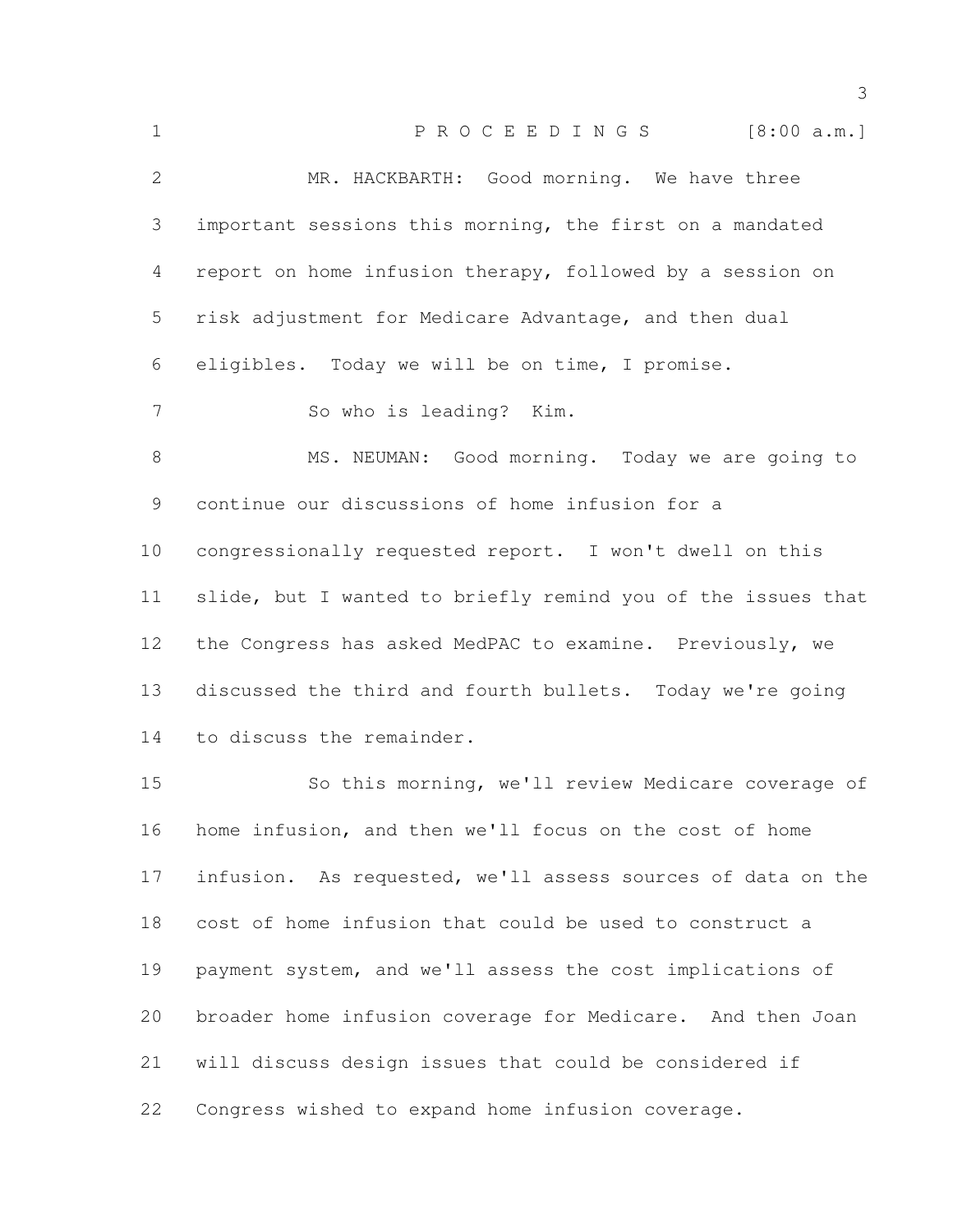Before we do that, we'd like to thank Kelly Miller and Evan Christman for their contributions to this work.

 So you have seen this slide before. It summarizes Medicare's current coverage of home infusion. Medicare's coverage is spread across different payment silos. Coverage for the drugs is split between Part B and Part D. Part B covers roughly 30 drugs requiring a durable medical equipment pump. Part B also covers parenteral nutrition for patients with a permanent impairment and intravenous immune globulin, or IVIG, for patients with primary immune deficiency. Part D covers drugs not covered by Part B that are on the plan's formulary and that meet any plan prior authorization criteria.

 If Part B covers the drugs, the supplies and the equipment are also covered, except for the case of IVIG. If Part D covers the drug, it does not cover supplies or equipment. Nurse visits as well as limited supplies are covered under the home health benefit if the beneficiary is homebound.

 Now we will turn to cost. We were asked to assess sources of cost data that could be used to construct a payment system for home infusion. The data on the cost of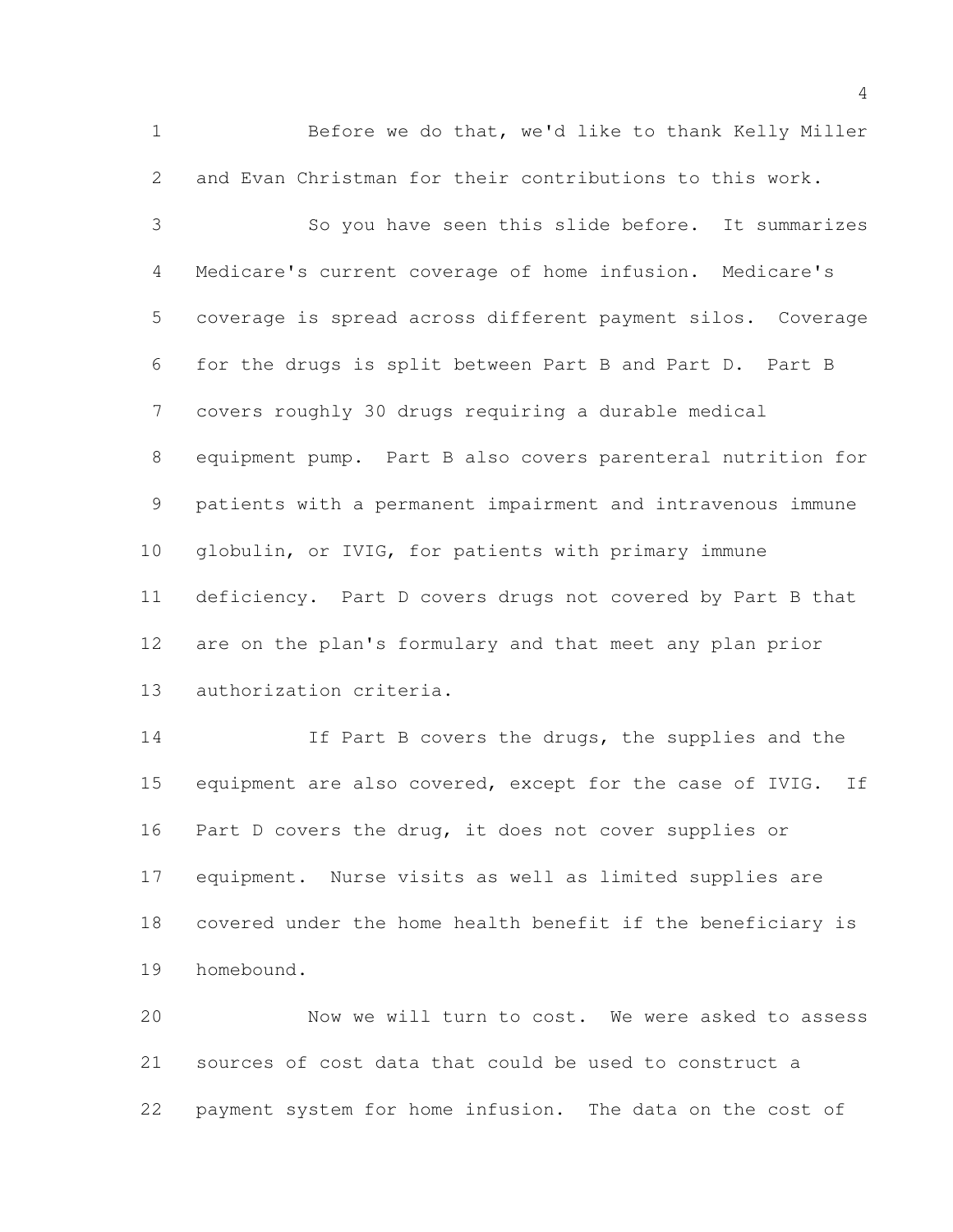providing home infusion are limited. An industry-sponsored by Abt Associates estimated the per diem cost of home infusion, which they defined as all pharmacy costs except the cost of the drug itself and nurse visits.

 This study has limitations that make it not well suited to rate setting. It is based on cost information from a limited number of pharmacy companies. Much of the cost information is obtained at the aggregate level, and the study had to make assumptions to extrapolate those aggregate costs to the drug level, so results would be sensitive to assumptions. We also have some concerns about what types of costs were and were not included, and we were not able to make a judgment about that.

14 14 In terms of other options for cost data, Medicare payment rates for other services might serve as a benchmark such as payment rates for nurse visits under the Medicare home health benefit or the DME fee schedule rate for infusion pumps and supplies, although caution would be needed here since the DME fee schedule pricing in general is thought to be high. Another option might be competitive bidding.

So next we are going to turn to the issue of the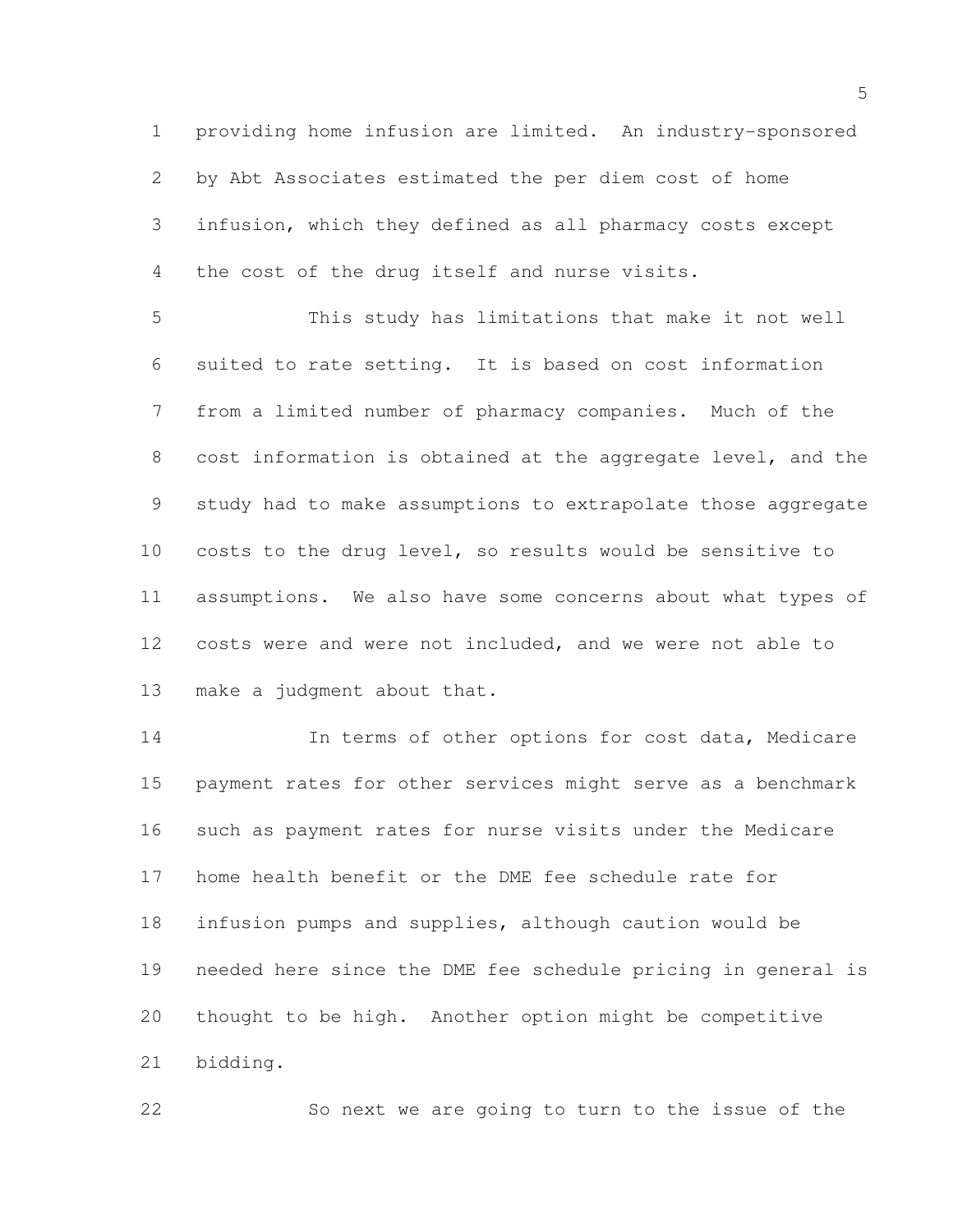cost implications of broader home infusion coverage for Medicare. It may seem intuitive that providing infusions in the home would be less costly than providing them in a skilled nursing facility or other settings. But it turns out that the cost implications for Medicare of broader home infusion coverage are complex and uncertain.

 To look at this issue, we first reviewed the literature and then we did additional analysis. In terms of the literature, most studies are dated and do not examine the implications of home infusion from Medicare's perspective. The main finding in most studies is that a day of home infusion costs less than a day of inpatient hospital or SNF care.

 There is one study that models the effect of a hypothetical Medicare home infusion benefit for antibiotics. The authors conclude that broader home infusion coverage for antibiotics would save Medicare money, but they include a sensitivity analysis that demonstrates that if they modified some of their assumptions, it would be a net cost rather than net savings.

 So to look at this issue, we developed a conceptual framework of the various effects expanded home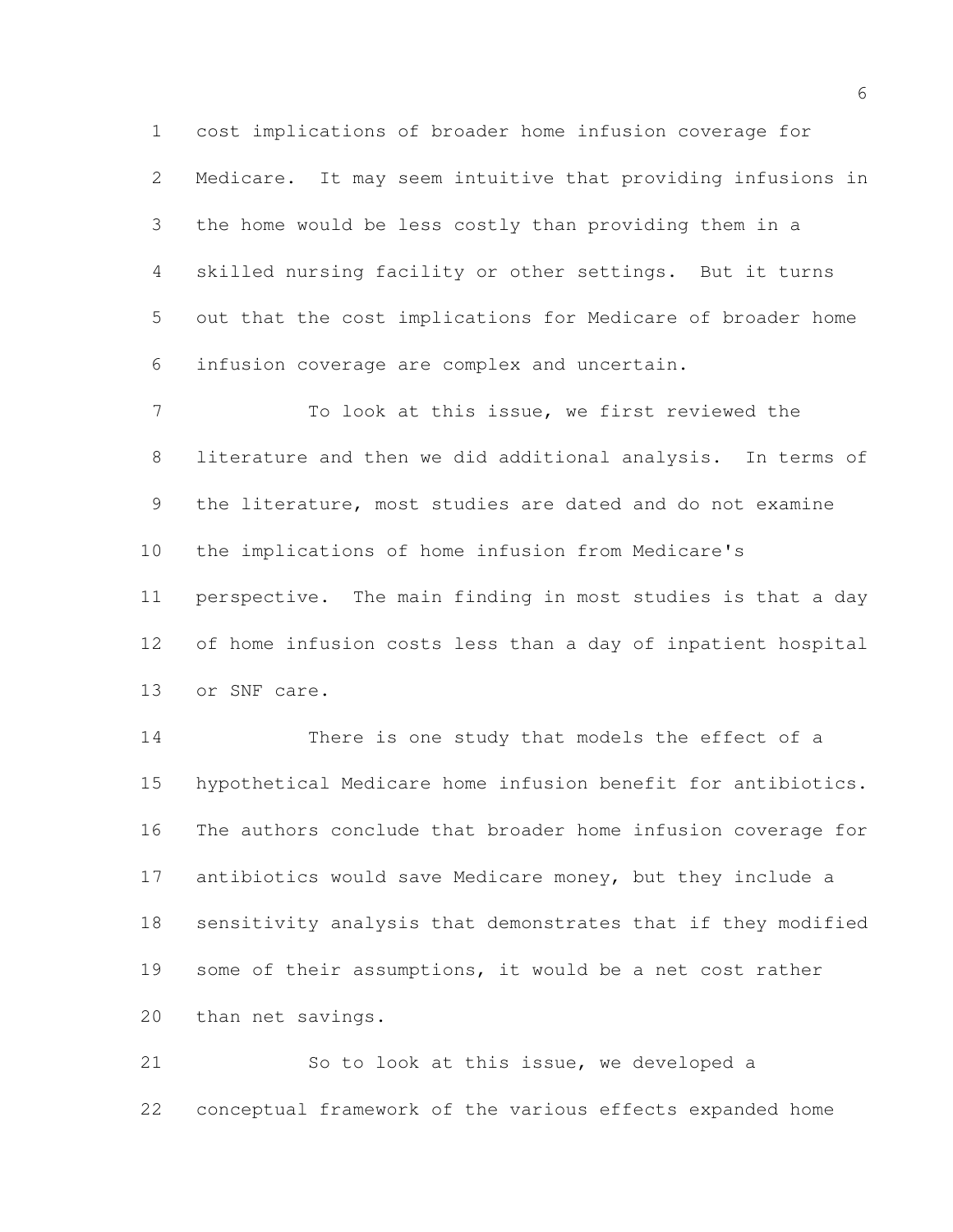infusion coverage could have on Medicare expenditure, and 2 the overall effects depend on many factors.

 First, it depends on what payment rates Medicare establishes for home infusion services and then how those rates compare to how much Medicare would pay for infusions in other settings.

7 So, for example, there is not likely to be significant inpatient hospital savings. That's because if broader home infusion coverage led to shorter hospital stays, Medicare payments to hospitals in most cases wouldn't change because Medicare makes a DRG payment.

 There might, though, be savings on SNF care for some patients if there are beneficiaries who are candidates for home infusion but who enter SNFs because of the out-of-pocket costs associated with home infusion.

 It is also possible that there could be savings from avoided home health episodes for some beneficiaries if the only reason they are receiving the Medicare home health benefit is for assistance with infusion services.

 Now, compared to ambulatory settings like hospital outpatient departments or physician offices, home infusion might save or cost, and it would depend on many factors: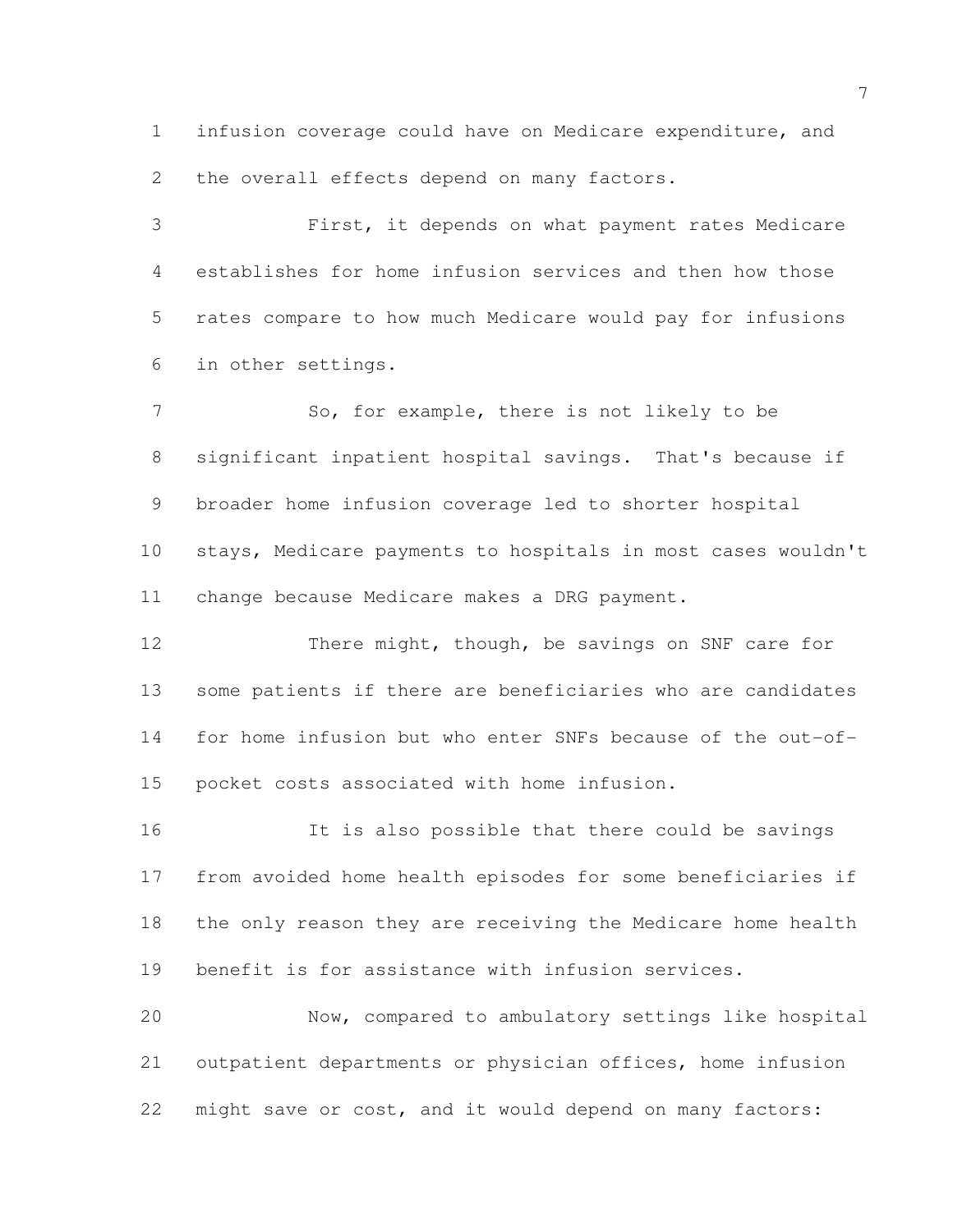the payment rates established for home infusion, how much is paid for the drug in different settings, how frequently the drug is administered, are home nurse visits needed periodically or for every infusion, and would the patient receive separately paid nurse visits or nursing through the Medicare home health benefit.

 So in addition to site-of-service shifts, we also would have to consider the potential for Medicare expenditure to increase due to a crowd-out effect and a woodwork effect.

 Expanded Medicare coverage for home infusion would crowd out spending by other payers since some beneficiaries currently receive infusions in the home with supplies, 14 equipment, and nursing paid for by employer supplements, Medicaid, or beneficiaries themselves. With expanded coverage, Medicare would pick up those costs instead.

 There would also likely be a woodwork effect, meaning that expanded coverage of home infusion would likely result in more beneficiaries receiving intravenous drugs than otherwise would have been the case. For example, some individuals who might have been previously prescribed an oral drug might now get an IV drug, and this would likely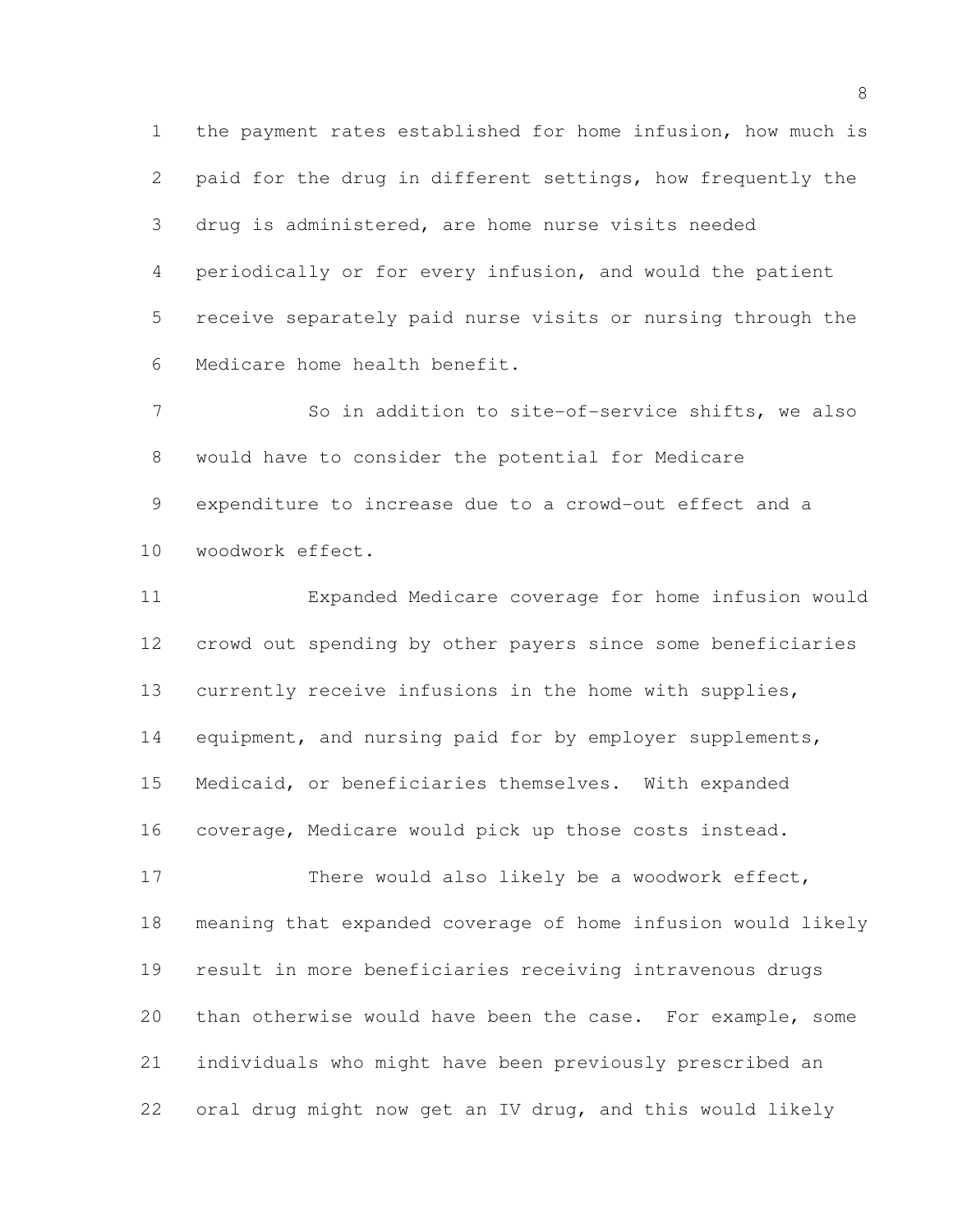increase Medicare expenditures. And, finally, sort of the bottom line of whether Medicare saved or incurred additional costs overall would depend on the combined effect of all of these dynamics.

 So where does all this leave us? First, there are a couple of key points that come out of this. The cost implications of home infusion coverage for Medicare vary by drug and in some cases also by diagnosis. There is a better chance of savings for drugs where home infusion substitutes for SNF stays or possibly home health episodes. And the likelihood of savings is higher if a nurse's presence is only needed periodically and not for every infusion. And, of course, whether on not Medicare would save or incur additional expenditures would depend on the payment rates that were established for home infusion.

 So to make this more concrete, we developed some illustrative scenarios of the potential cost implications of home infusion for two drugs where it seems there may be a possibility, although not a certainty, of savings. We did this for antibiotics covered by Part D and for IVIG covered by Part B for patients with primary immune deficiency.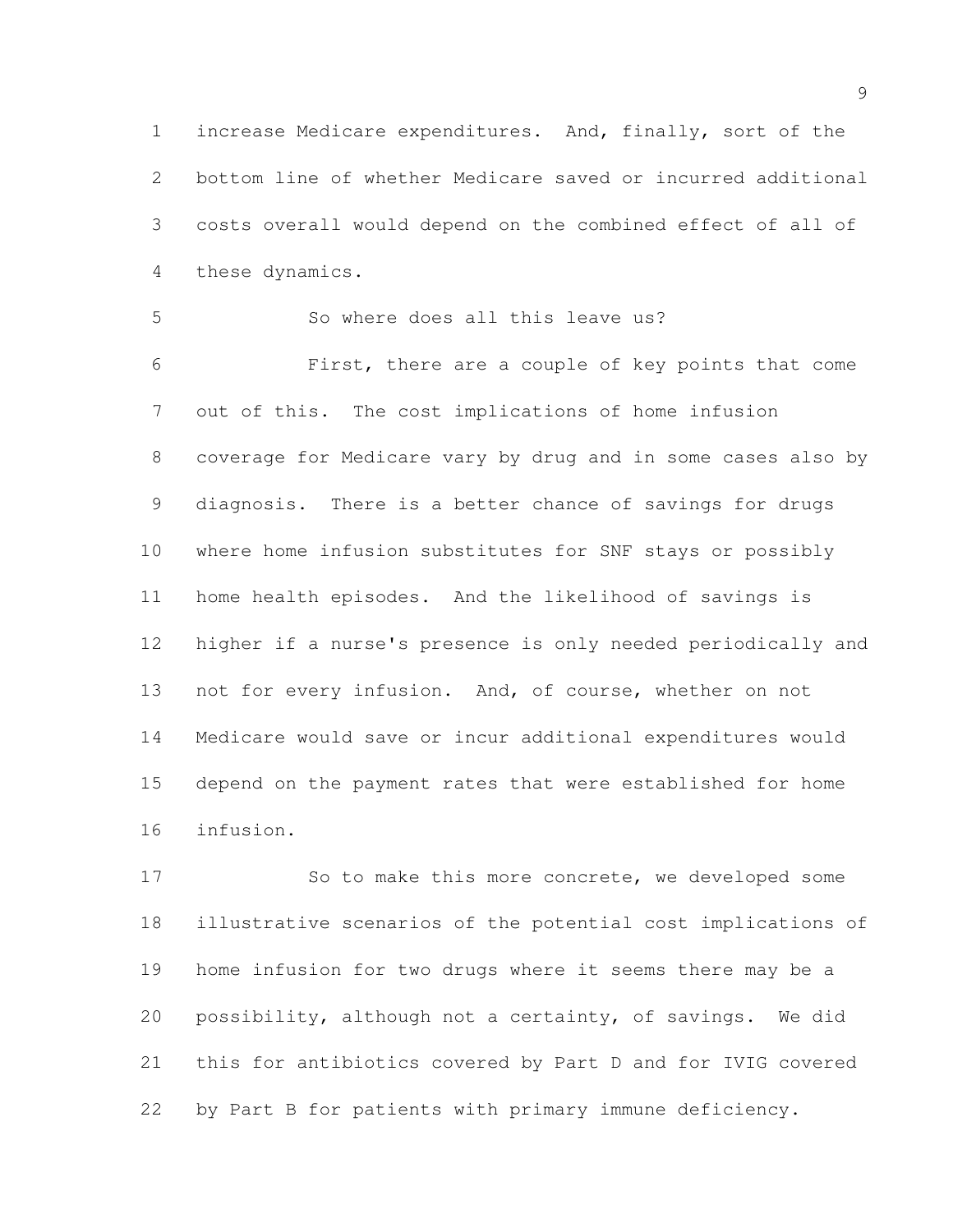To construct these scenarios, we had to make assumptions about how Medicare might pay for home infusion services, including assuming hypothetical payment rates for home infusion nursing, supplies, and equipment. We used several hypothetical rates to illustrate the financial effects of varying payment levels, and all of the scenarios were for illustrative purposes, not to suggest an actual payment structure or payment amount. The detailed tables are in your materials.

 This next chart summarizes the results, and I'll walk through the antibiotics example. The IVIG example is very specific to that product and a particular diagnosis, so 13 I'm not going to go through it, but we could discuss it on question.

 So if we look at the antibiotics column, the first few rows show the potential effects on Medicare expenditures of shifting antibiotic infusions to the home from alternate settings. If antibiotic infusions shifted from SNFs to the 19 home, there generally would be savings. How much savings, though, would depend on how many people are getting IV antibiotics in SNFs and how many of them would be capable of receiving that care in the home.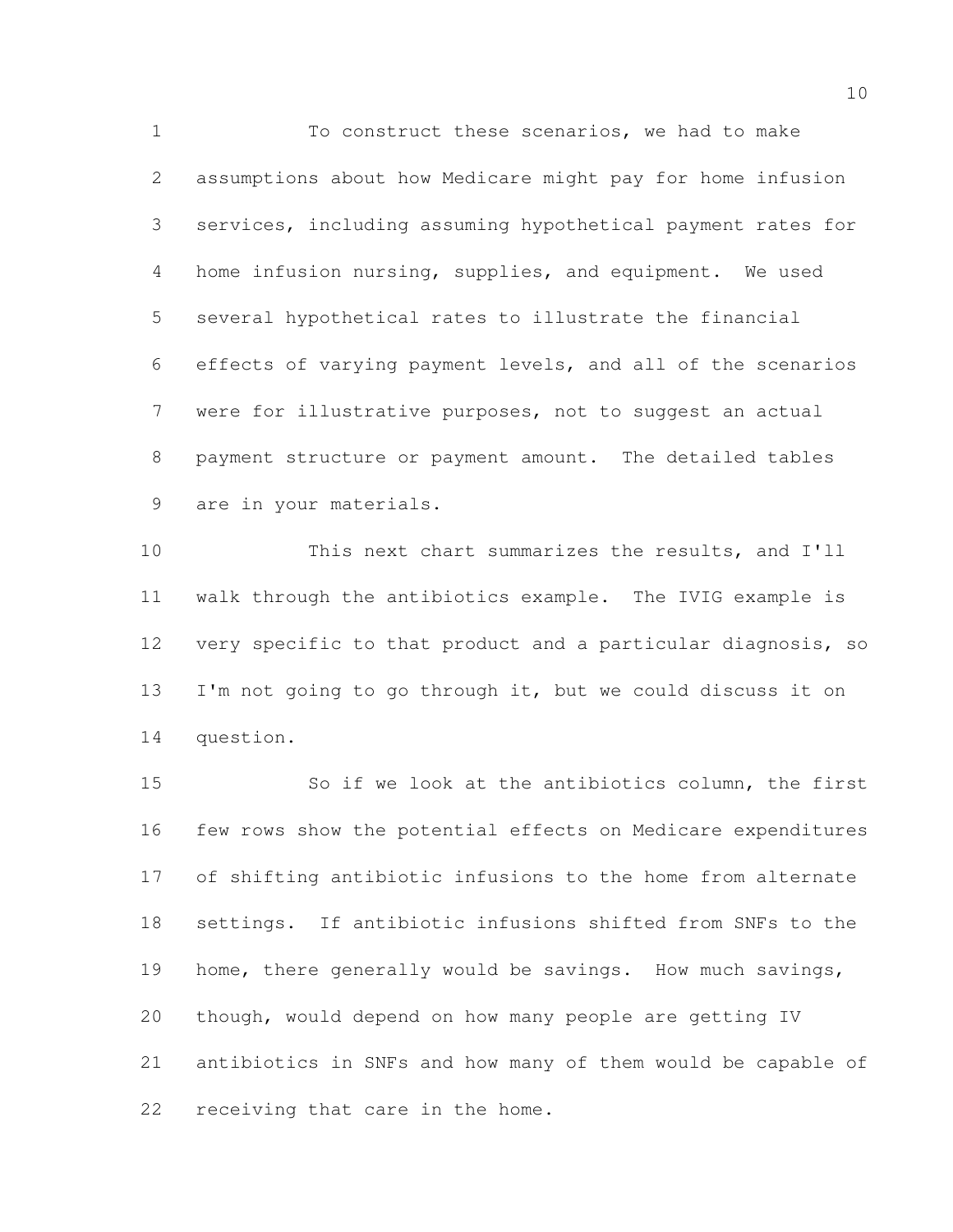If antibiotic infusions shifted from hospital outpatient department to the home, it might save or cost Medicare money depending on the payment rates for home infusion, frequency of nurse visits, and other factors. Also, with broader coverage of home infusion, there might be some avoided home health episodes, and whether this saves or costs depends on assumptions, but the savings possibilities would be greater if the infusion 9 therapy occurred over a very short time frame, one that's shorter than the 60-day home health episode. 11 And then, as we discussed earlier, we would expect Medicare expenditures to increase due to a crowd-out effect and a woodwork effect. And the net of all of these various effects on Medicare expenditures is uncertain, and I know that's not necessarily satisfactory. It's uncertain for a

 couple reasons. It depends on how many beneficiaries are in 17 each row of this table, and we don't generally have data to speak to that. It also depends on the amount of additional 19 savings or costs per beneficiary in each row, which depends on the many factors we've discussed, including the payment rates that would be established for home infusion.

So now I'm going to turn it over to Joan who will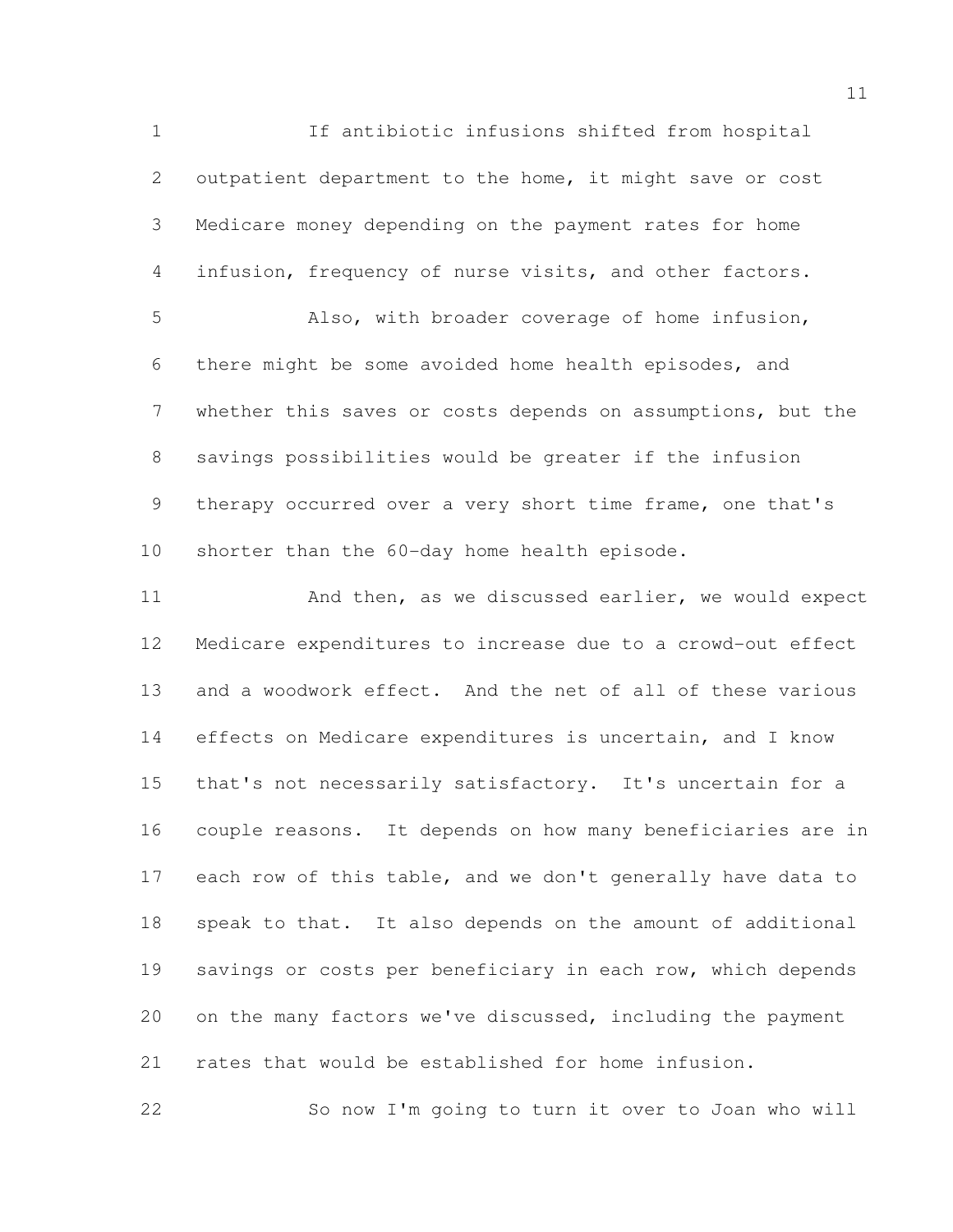talk about potential policy options.

 DR. SOKOLOVSKY: So we have come up with three potential options

 The first option is actually to leave the current system in place. Medicare beneficiaries are accessing home infusion at an increasing rate under the current payment systems.

 For example, Part D drug costs for home infusion drugs grew at an average annual rate of 47 percent between 2006 and 2009, and the number of beneficiaries receiving home infusion grew at an average of 21 percent per year during that time.

 With respect to Medicare Part B-covered home infusion drugs, Medicare spending increased at an average 15 rate of about 17 percent per year, and the number of beneficiaries grew at an average rate of 6 percent during this same 2006-09 period, despite the decline of the fee-for-service population during this time.

 Alternatively, the Congress could decide to fill in some of the coverage gaps that we've identified, for example, providing nursing services for beneficiaries receiving IVIG with primary immune deficiency disease.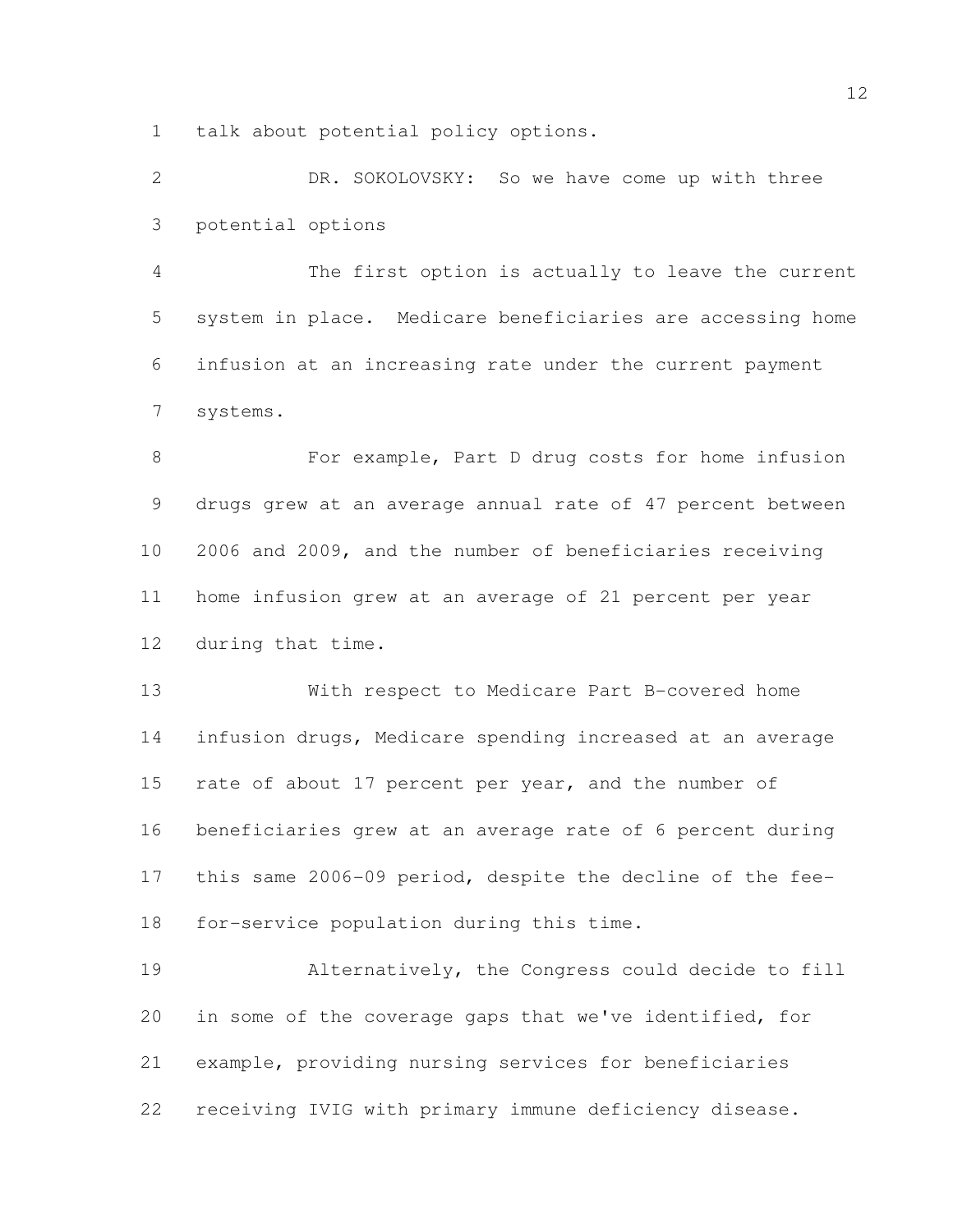Thirdly, the Congress could design a demonstration project testing the effects of broader coverage for home infusion antibiotics. For either of these two options, as Kim emphasized, it would be necessary to take into account increased spending due to the crowd-out effect of current coverage sources and the potential woodwork effect.

 Because Medicare home infusion coverage is divided among so many different payment silos, it's not surprising that coverage gaps exist. Remember, the extent of coverage depends on the prescribed drug, the patient diagnosis, and equipment needs. Congress could fill gaps on a limited basis, for example, covering nursing and related services for primary immune deficiency patients. This has the advantage of dealing with a small population with a specific diagnosis so could be more easily monitored. People with primary immune deficiency disease need IVIG on an ongoing basis. By statute, beneficiaries with this diagnosis can receive IVIG under Part B at home. However, nursing and 19 related services are not covered. And, generally, a nurse must infuse IVIG directly into the patient's vein during each administration. Without coverage for nursing and related supplies, the patient may be unable to use this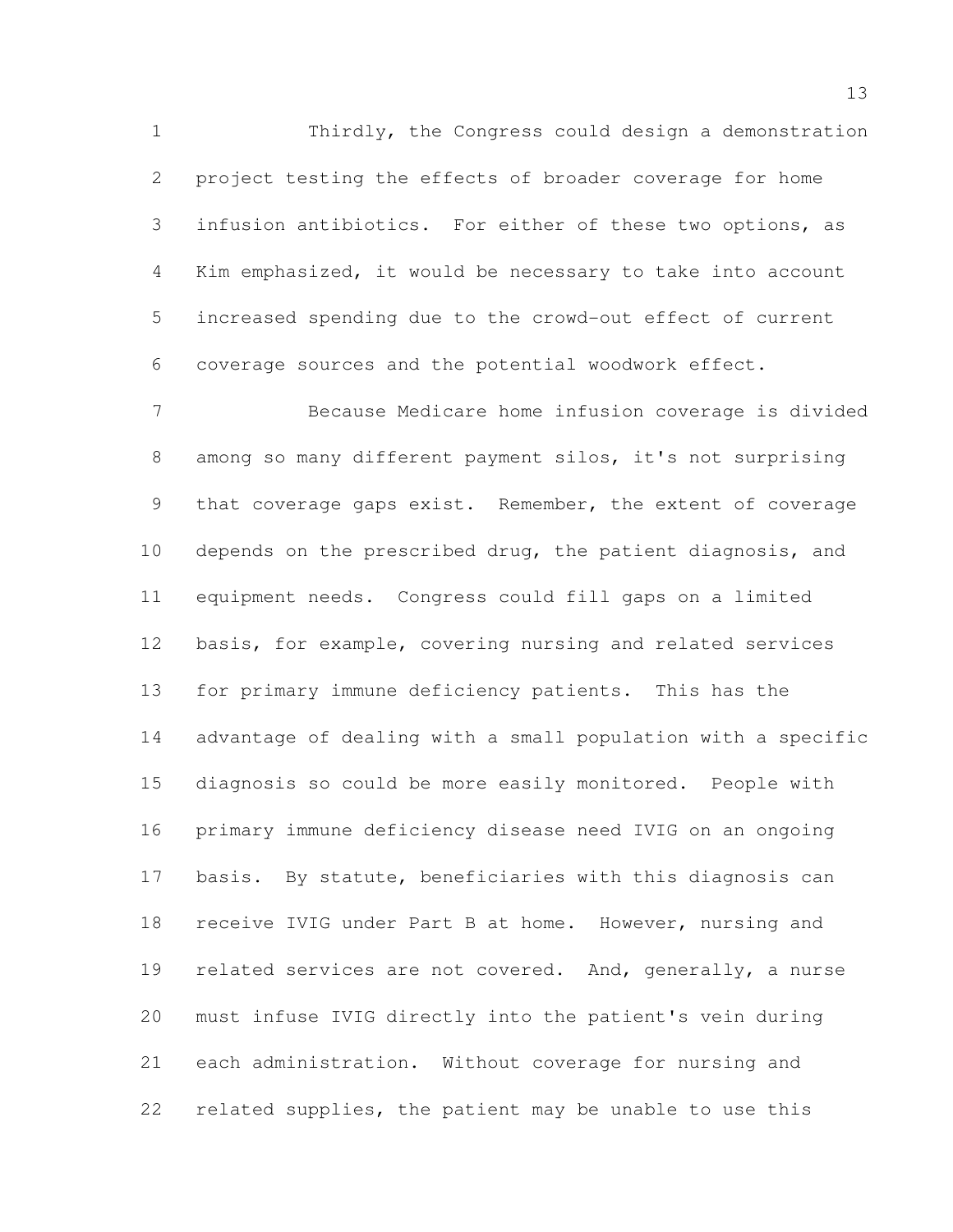benefit and may use the more expensive subcutaneous IG instead. Subcutaneous IG requires a pump that's paid for under DME, so the supplies in that case are covered. The expansion of coverage might increase Medicare costs, but we do have some ideas about ways to help offset this increase.

 On the third option, Medicare could fill gaps more broadly, for example, covering supplies and equipment needed for IV antibiotics. However, managing this broad expansion within FFS would be difficult. The potential for a significant woodwork effect is high, so it could be costly. A third option would be setting up a demonstration project to test the effects of expanded coverage for antibiotics under fee-for-service. It could allow us to evaluate whether a home infusion benefit for antibiotics improves quality and saves money compared to current options.

 Recall that MA plans already have the ability to implement an integrated home infusion benefit and many do. Fee-for-service presents a much greater challenge. The demonstration would need management controls like prior authorization. CMS or its contractors could provide this oversight, but given the agency's limited resources, it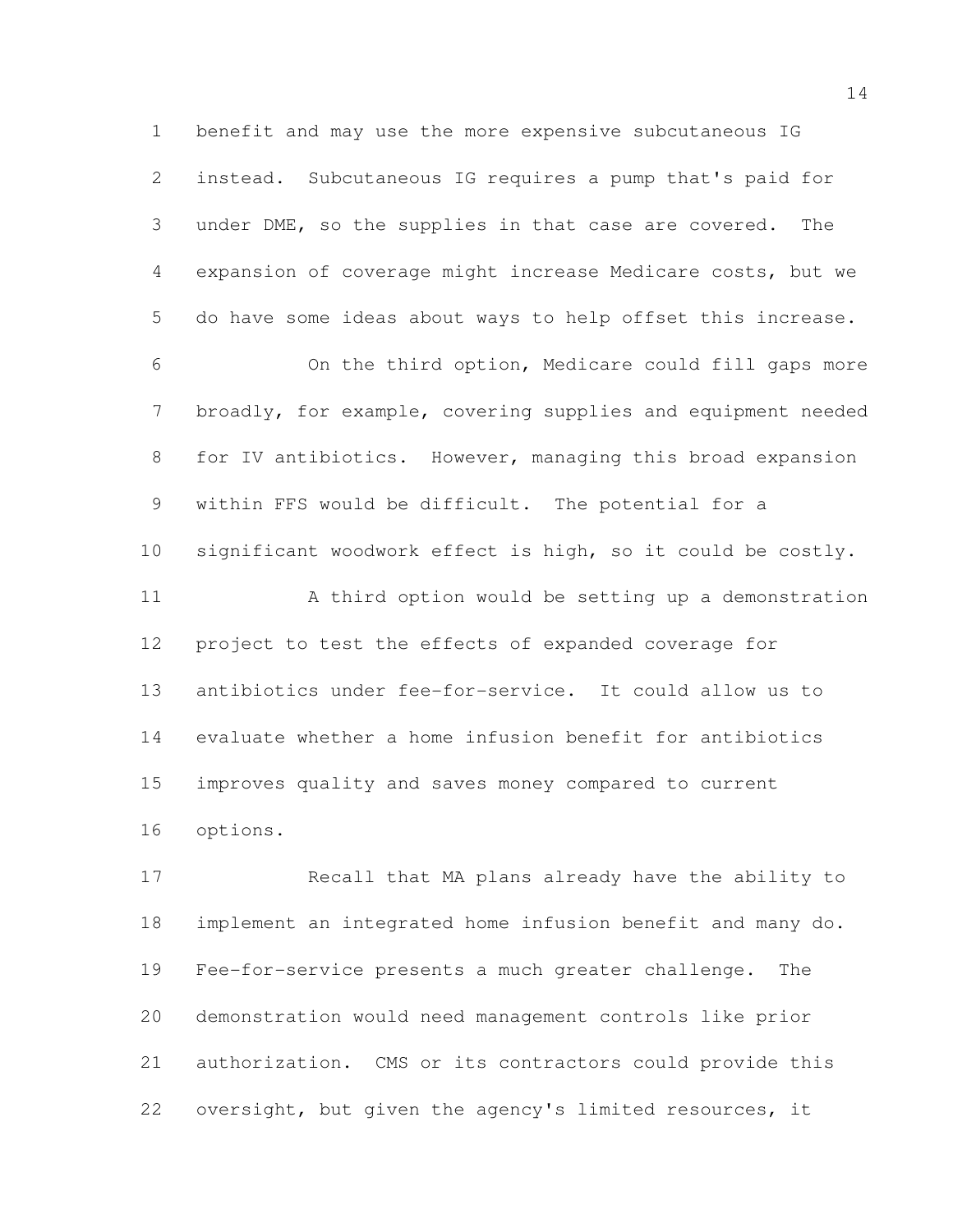could be a challenge.

 Perhaps the biggest challenge is determining an appropriate control group. One strategy might be to select demonstration areas and identify diagnoses that are associated with use of IV antibiotics. The evaluator could measure Medicare payments for episodes of care for all beneficiaries in the areas with these diagnoses, whether they have home infusion or not, and compare it to similar areas outside the demonstration. They could also look at changes over time. However, it may be difficult to disentangle the effects of the demonstration from other unrelated effects if infusions are a low-frequency event even for beneficiaries with these diagnoses or if they account for a small share of their overall expenditures. The evaluator would have to address other methodological issues as well.

 Some of the design questions would include: Who would participate in this kind of demonstration? Since home infusion requires coordination among multiple providers, we can imagine partnerships among physicians, home infusion providers, and home health nurses, for one example.

What would the payment cover? It could cover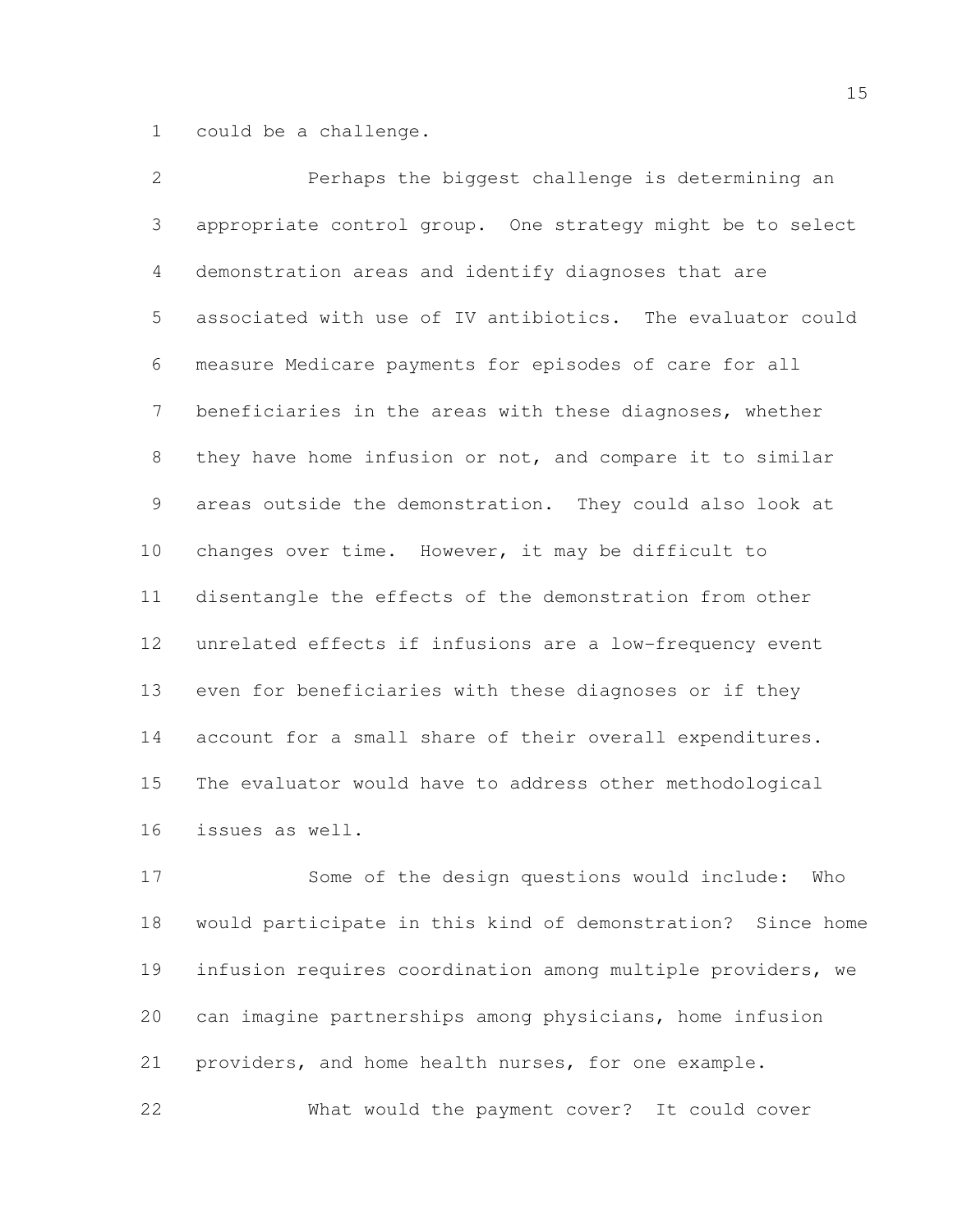supplies, equipment, services, and nursing. If it includes drugs, it would involve another set of issues related to payment and coordination with the beneficiaries' Part D plan.

5 One of the more difficult issues would be how the payment is set. The most common method used in the private market is a separate payment for drugs and nursing and a per diem for supplies, equipment, and other services. The range in payments for the per diem is high, and current data are insufficient to determine a "right price" for Medicare, although Medicare provides some benchmarks, as Kim has shown you. Medicare could use competitive bidding to determine payment rates.

 So now I want to briefly summarize what we've found on the issues that Congress asked us to look at. We were asked whether there was useful literature on the comparative costs of providing Medicare coverage for home infusion therapy. Although there is some literature on the costs of home infusion, it is old and does not take into account the costs of a home infusion program under fee-for- service Medicare. Based on our analyses, whether home infusion yields costs or savings depends on the settings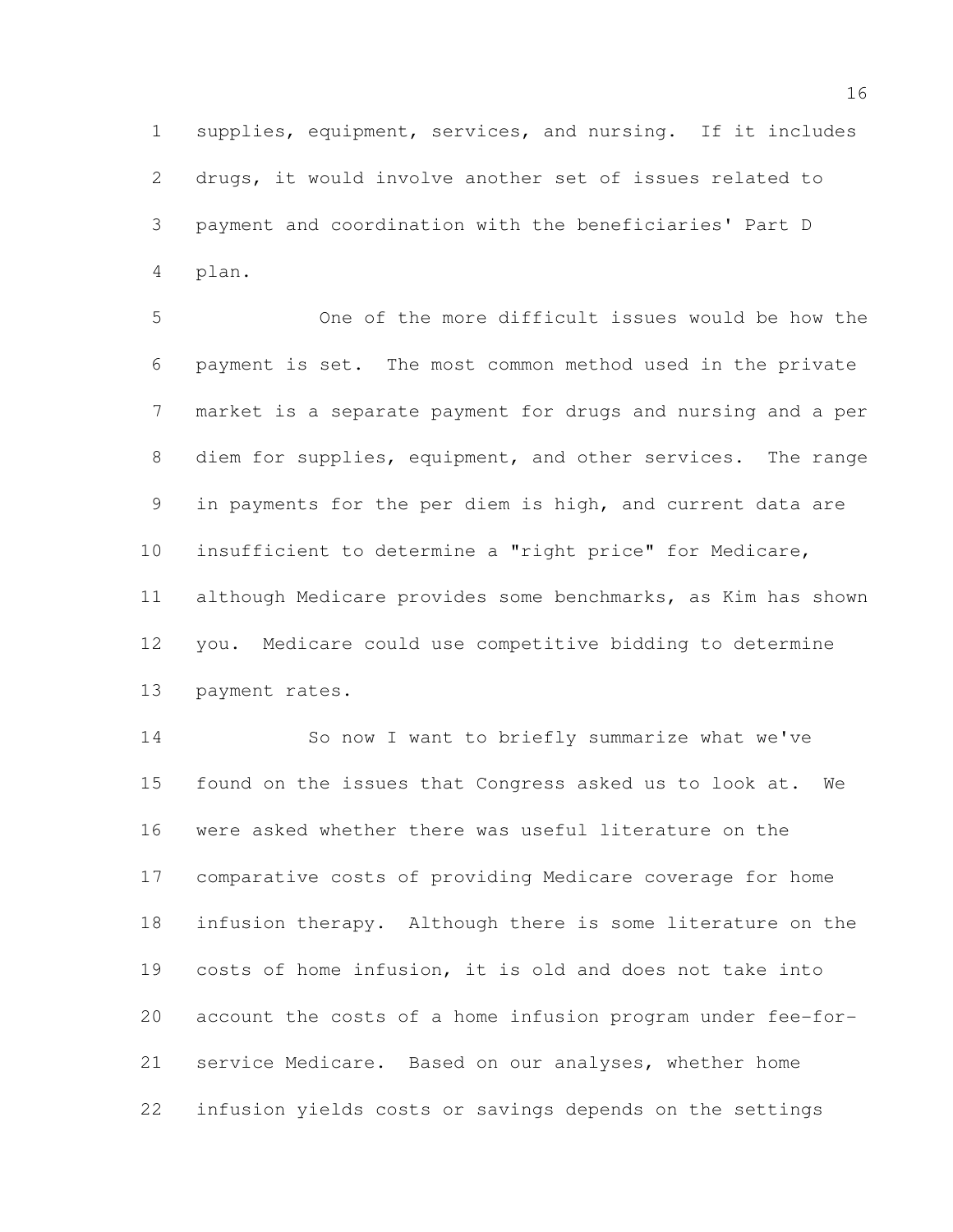which beneficiaries would otherwise use, payment rates, how frequently the drug is infused, and how often home nursing visits are needed. Shifting beneficiaries from SNFs is likely to yield savings.

 We were asked whether there were data sources that could be used to construct a payment method for Medicare. Data on the costs of home infusion services are very limited. We've had some frustration on this. Some Medicare payment rates might serve as benchmarks.

 Are the payment methods used by private plans applicable to Medicare? As we noted before, the most common method used in the private sector is a drug payment, a separate payment for nursing, and a per diem for supplies, equipment, and services, and this payment method could be applicable, although other methods are also possible.

16 Lastly, what are the issues surrounding potential abuse of a home infusion therapy benefit in Medicare? As we discussed in November, the plan representatives we interviewed did not find evidence that abuse is more prevalent in home infusion than in any other service. They all use utilization management techniques like prior authorization and post-utilization review. And some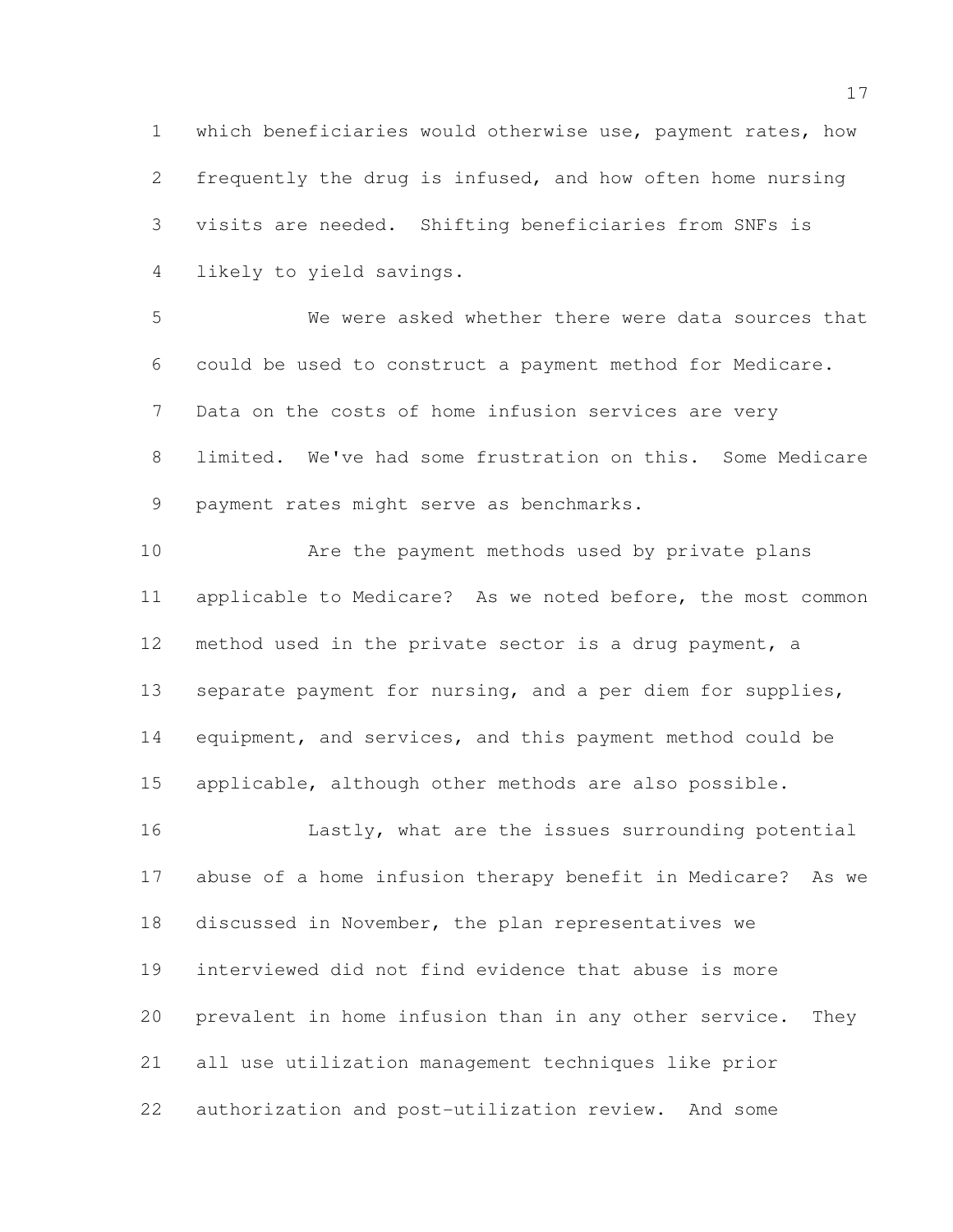wondered how this kind of oversight could be implemented within fee-for-service.

 So this concludes our presentation. We welcome your comments. And are there any issues that we have not addressed that you would like to see further explored? MR. HACKBARTH: Okay. Thank you. Could you put up Slide 10, Kim? I like this slide. I'm trying to get sort of a handle, a construct to think about these issues, and this creates a nice shell. But it raises the question: Is there any way that we can get more data that would help us fill this framework out more completely?

 MS. NEUMAN: So there are, I think, at least three 14 big data holes that we have, and two might be fillable, one is much more difficult. The first is that we do not know which beneficiaries in SNFs are getting IV antibiotics, what those antibiotics are, and for how long they're getting them. And, potentially, you could require more complete reporting on the part of SNFs through claims or the MDS. So that's one hole that you might be able to fill.

 The second hole relates to the idea of how many of these patients would be candidates for home infusion, so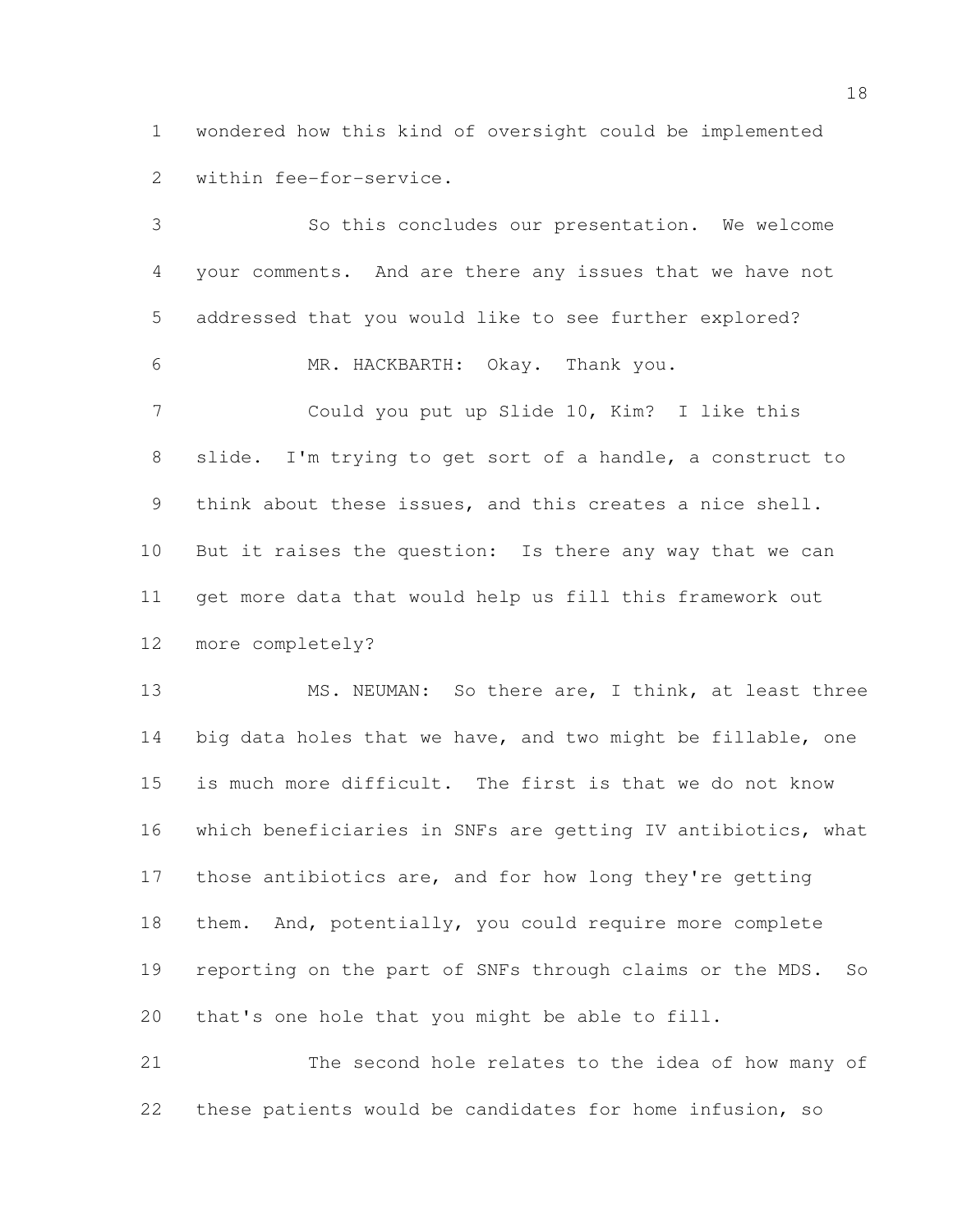you've got people in SNFs getting IV antibiotics or people in hospital outpatient departments getting IV antibiotics. How many of them actually would be able to do it in the home? That's a much harder question. The person who is probably best positioned to know that information is actually the hospital discharge planner, who would have been in collaboration with the physician deciding where to place the patient. So, hypothetically, you could so a survey of hospital discharge planners to collect this kind of information. It would need to be nationally representative. It would probably need to be in a field for a long time. It would probably cost a lot. But, theoretically, it's possible.

14 The last piece is the woodwork effect, so how are prescribing behaviors going to change now that there's this broader coverage in the home? That I'm not sure there is 17 any way to collect data on prospectively, so that's a gap I'm not sure we could fill.

 MR. HACKBARTH: Let's go to Round 1 clarifying questions, Mike.

 DR. CHERNEW: A lot of the challenges in this is because we're paying a bundled payment somewhere. So if you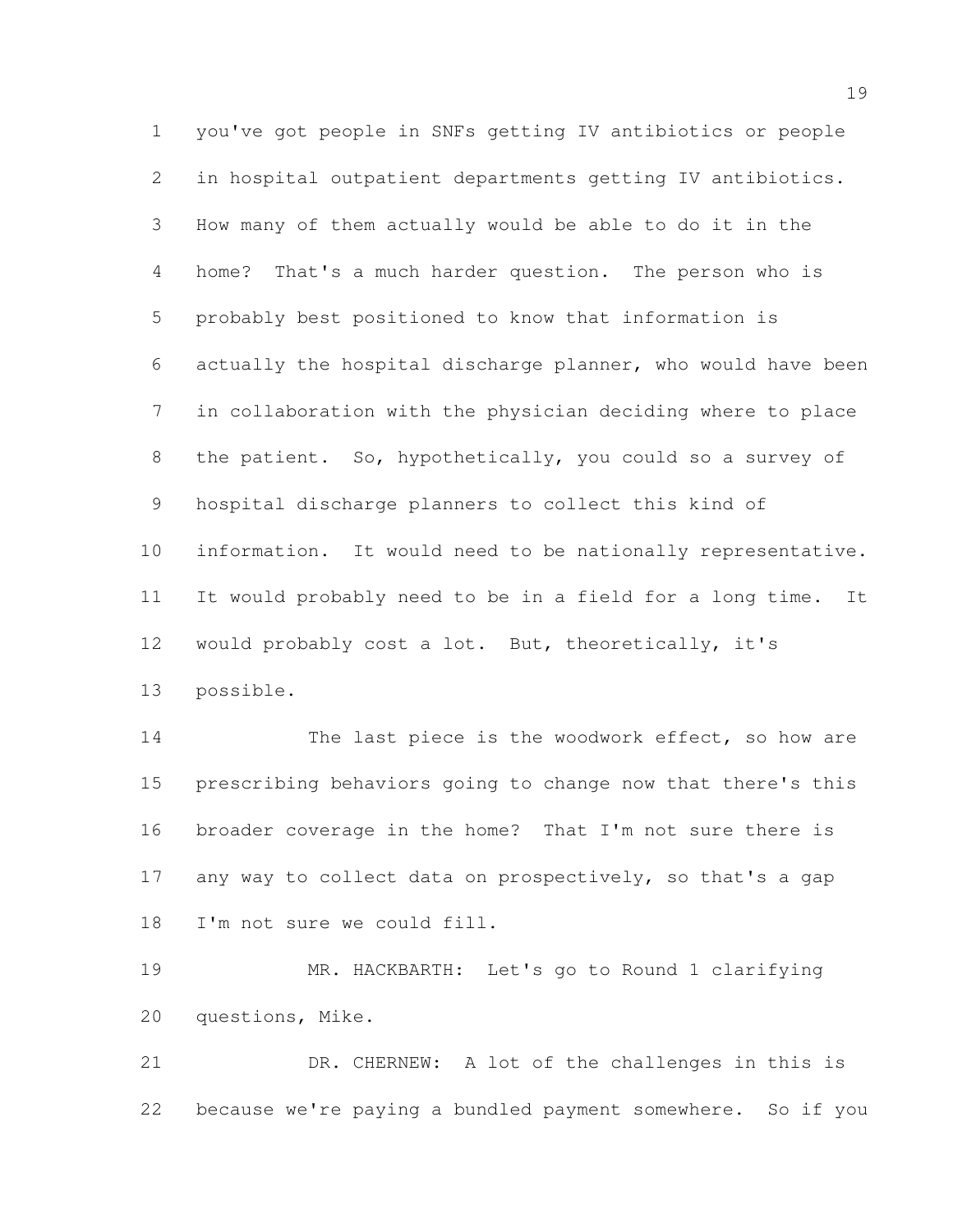1 add something else on to, say, cover something in the home, you don't actually save the money that you would say you saved because it was actually lumped in some other bundle. So my first clarifying question is: Is that basically right? So, for example, if you have inpatient care or -- MS. NEUMAN: Yes, hospital definitely. On the SNF 7 side, we are paying a per day rate there, so --8 DR. CHERNEW: But you would have to avoid the whole day. MS. NEUMAN: You would have to avoid the whole day, or potentially the -- 12 DR. CHERNEW: Or the walk-in. 13 MS. NEUMAN: -- argument that folks make is you could avoid the whole admission. DR. CHERNEW: Yes. If you avoid the whole admission, that part I understand. But the question I had is: Is there some mechanism if this was cheaper? Refresh my memory as to how the actual rates for areas where this would be important, the DRG rate or whatever, would be lowered, because now there's a more efficient way of doing it. So if you were really running this system and someone said, look, it's a lot cheaper to do this at home, we could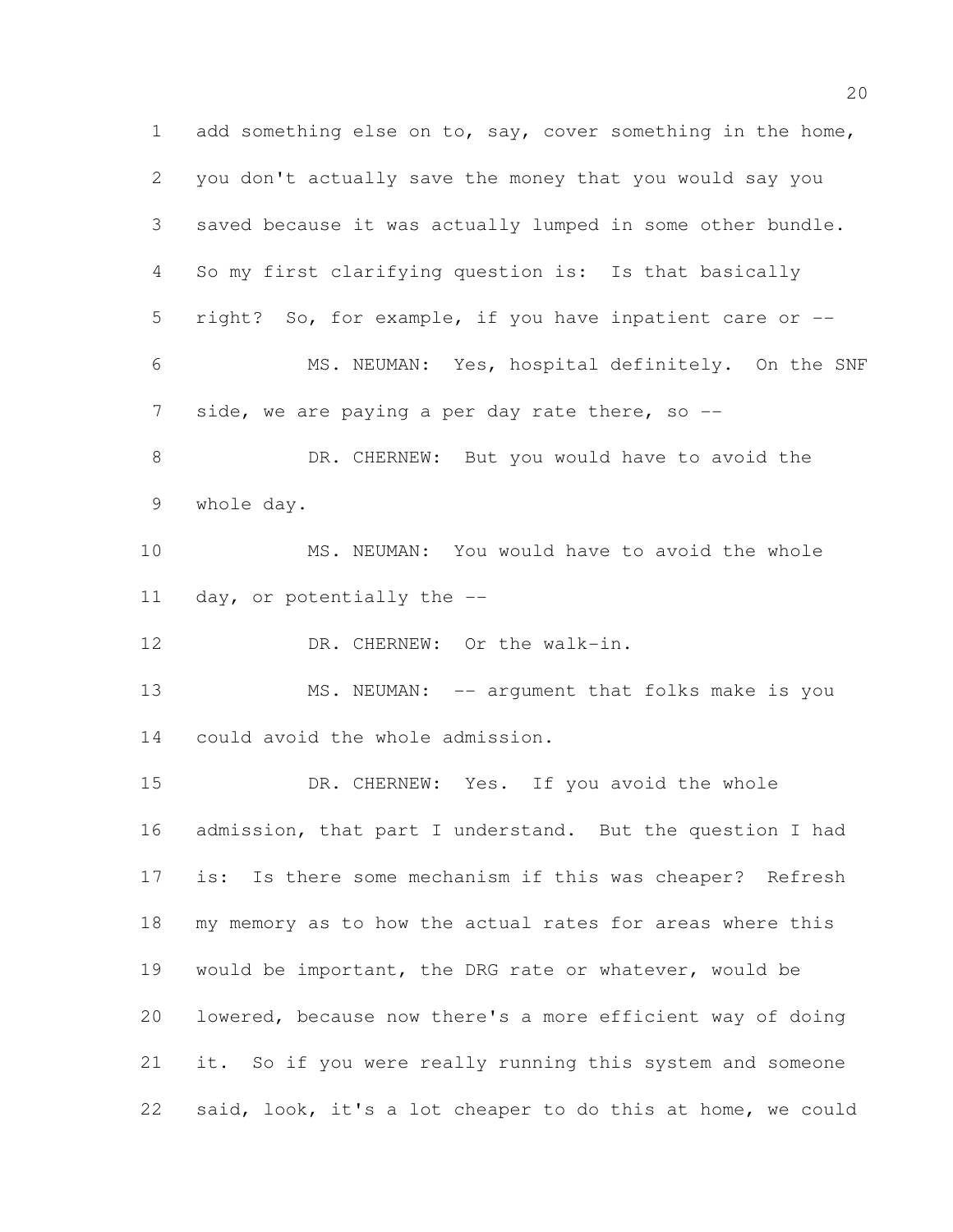discharge you from the hospital a day earlier, or whatever it is, is there a mechanism for the whole DRG rate on a average to be lowered to reflect the efficiency? Would you have to wait for that to work through the cost system for that to happen?

 MS. NEUMAN: I think you would have to wait for it to work through the cost system, and then the other piece of it is that -- and the hospital people should check me on this. When they recalibrate the DRGs, they do it in a budget-neutral way. So if the costs of the DRG for people who have an infectious disease goes down, the payments for 12 the other DRGs go up. So that, on net, the way the system 13 currently works, you wouldn't save.

14 DR. CHERNEW: So now I have to ask another question. This is a clarifying question, though. Are you telling me that if the hospitals become more efficient in 17 any given DRG, there's no way to save money by lowering the price for that DRG because the system automatically gives that efficiency back to every other Deregulation? DR. MARK MILLER: In the short run, that's true.

21 You might see that, for example -- if you just let things run -- and I'll give you two ways to think about it. So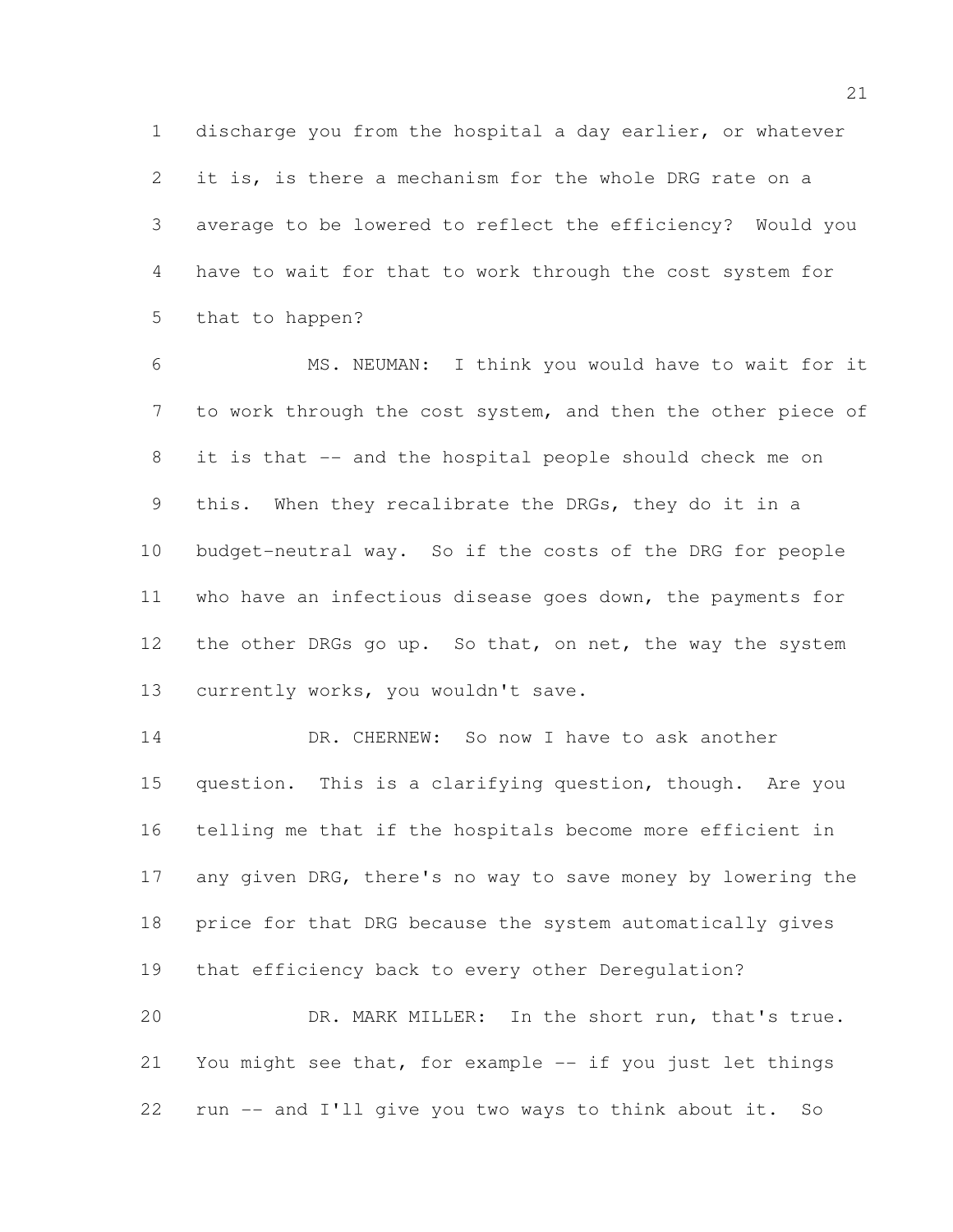let's say they get more efficient, and then maybe the need for an update over time becomes less than it would. Of course, in this world that's probably not going to be something that's going to be very big. But it may be a thing.

 The other way, if you did something like this, is 7 to mechanically -- and, you know, the hospital industry 8 needs to take a deep breath here -- say, okay, we're doing this, and so we are going to assume that these savings are coming out of here, and at the time of the legislation make some adjustment in the overall payment rate. Then you would capture the savings at the time that the change was made. There would be much controversy around, given this, how would you estimate it and know, and there would be a hard argument to make.

 DR. CHERNEW: But at least you could be consistent between the savings you were assuming in one way and the way you were capturing it.

 DR. MARK MILLER: Well, there's just one other 20 thing I want to say on this. So, for example -- you've definitely seized on the right example to have this conversation about, about the hospitalization. But the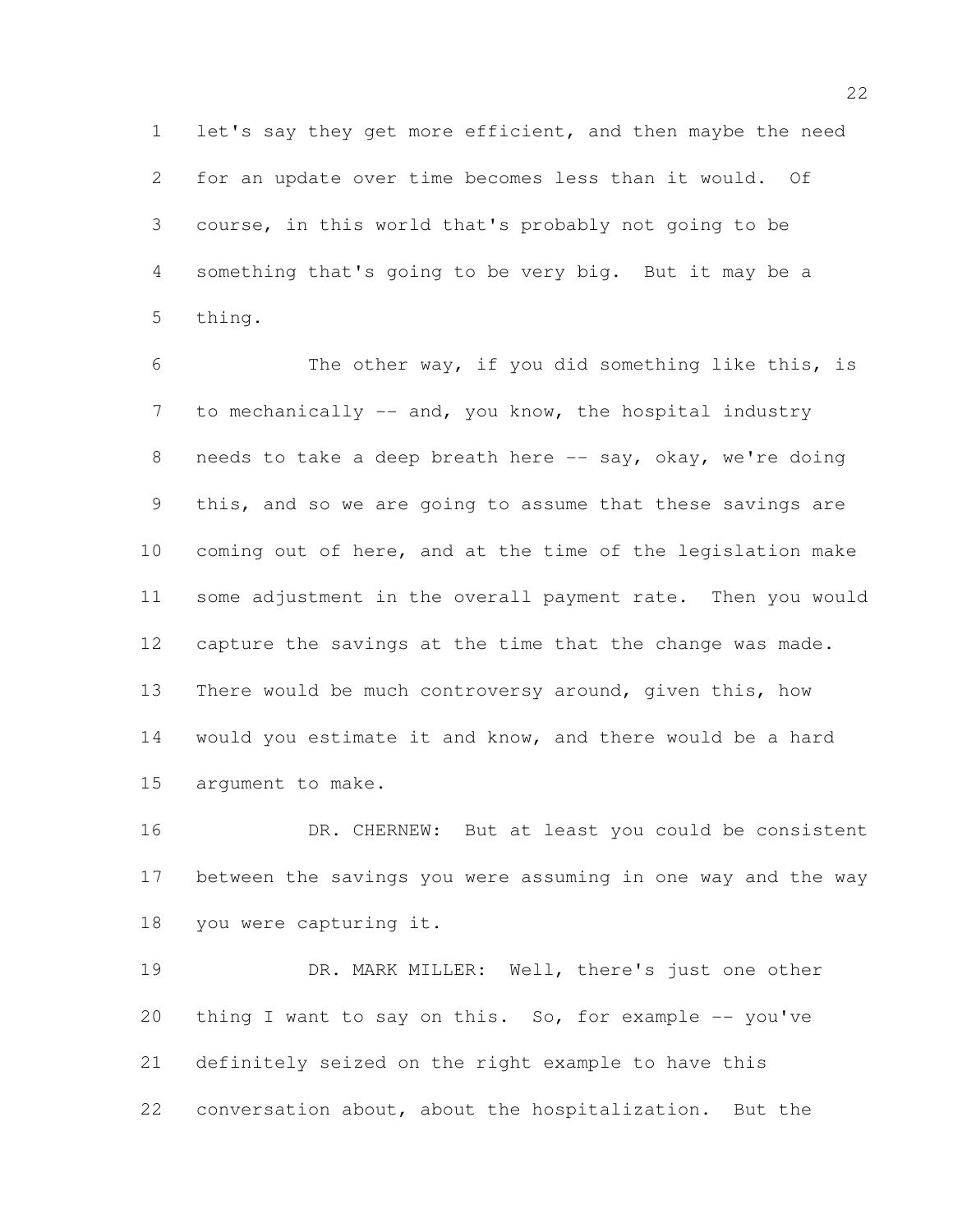other issue -- and you need to check me on this, Kim -- is let's say you set this up and in theory if you move a person from SNF to home, you would save, right? If they're in there for that sole reason -- which we don't know and all the rest of it, but let's pretend. But, of course, the nursing home has to be willing to let that happen, or at least at the discharge planning stage this has to be captured and moved to the right place. And the nursing home may not have a motivation to do that. So that's the other - - that's another problem of capture -- 11 [Inaudible comment off microphone.] 12 DR. MARK MILLER: And that's why we have that. Can I just say one quick thing before we move off of Mike? That exchange that you and Glenn had, can we just capture that in a paragraph or two and put that in the report, just to make sure we don't lose that thought? MR. BUTLER: I'm just a little unclear about fraud and abuse and woodwork effect and some of these things that you brought up. First, it wasn't a ringing endorsement. It said in interviews there's no reason to think this is any

different from any of the other services. It didn't say --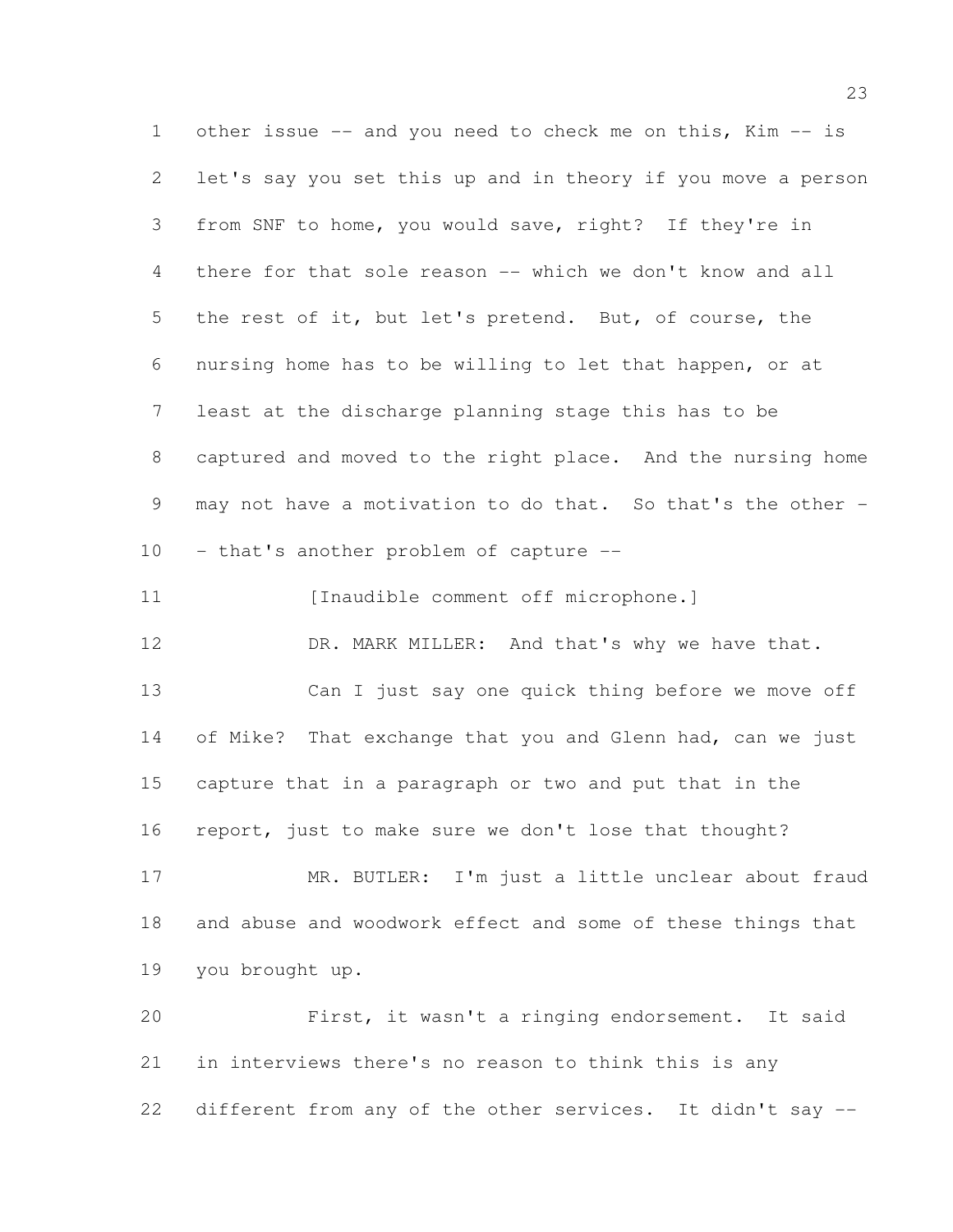1 you know, so it was a little bit -- it wasn't -- you know.

 And then are we worried about particularly the home health for-profit kind of -- not woodwork, but Dade County effect? Is that the issue? I'm just trying to understand the concern about excessive utilization, where it may occur, and who are the likely suspects that we would want to make sure are monitored.

8 DR. SOKOLOVSKY: On your last point, I would say yes. With nobody really monitoring it -- because what the plan said was they monitor so carefully in terms of both prior authorization and then post-utilization review and they know things that are flags, and if those flags come up, 13 then they can do something quickly about it. And they wondered how fee-for-service could have that same kind of structure to be able to monitor.

 MR. HACKBARTH: It seems to me there's sort of a fundamental tension here. As things move from institutional settings out to the home, you know, there are real benefits: convenience for the patient, perhaps in some instances better adherence with needed care, and on a unit cost basis potentially a lower unit cost of production. Whether Medicare realizes that or not obviously is a function of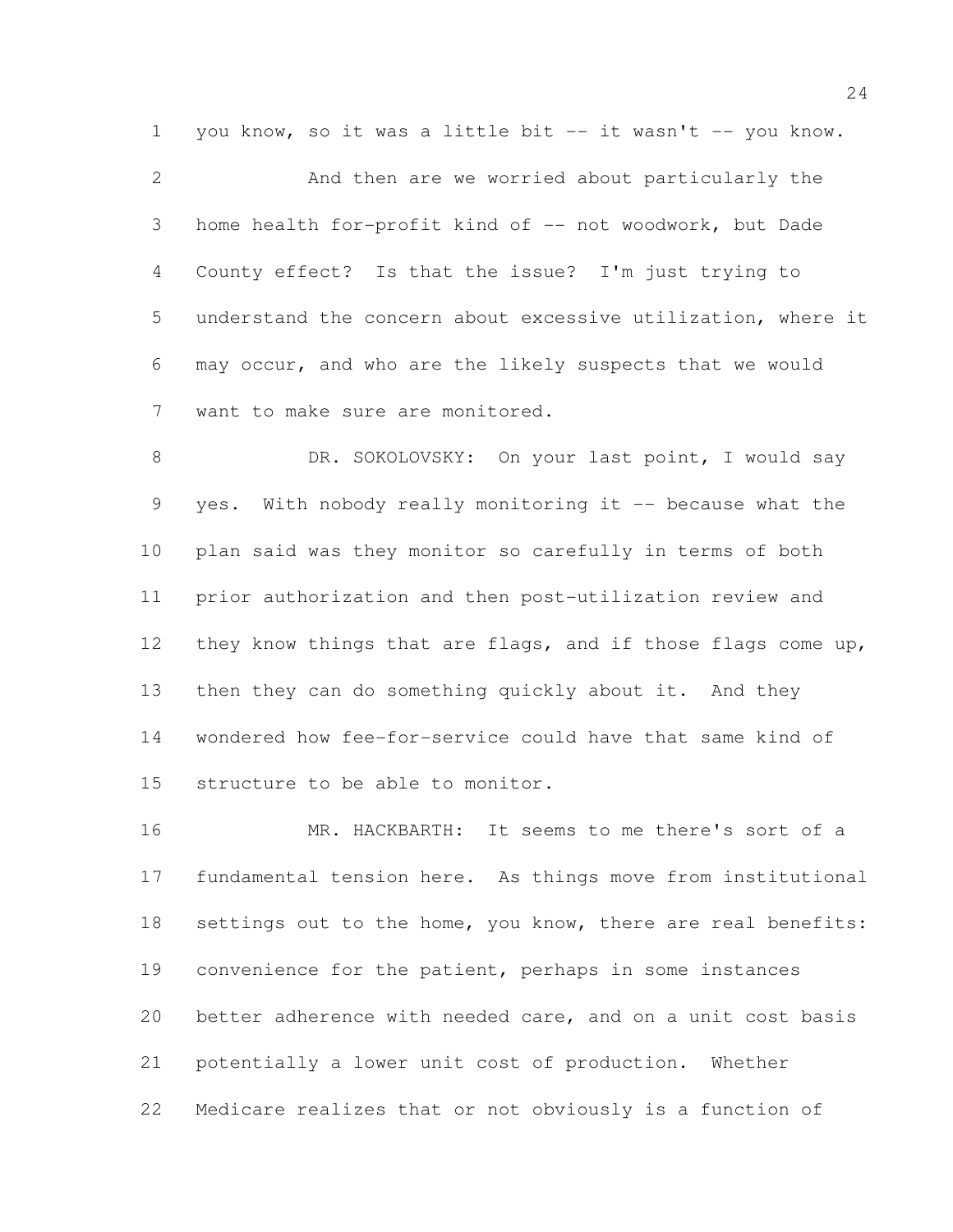what the payment rate is. So in that sense it's all very attractive.

 But it presents challenges. When you move out of institutional settings, there's less oversight, fewer people around to say is this the right thing to be done, and it becomes more difficult to bundle and create incentives for appropriate utilization. And so there's a real fundamental tension, and in that bundling is the Medicare's principal tool for dealing with utilization issues, and it becomes harder as it moves to home settings.

11 Now, I don't think the home health benefit, where we tried to do it through an episode payment, is, frankly a resounding success in showing bundling in the home setting really works well to control costs. And so we're torn between these two things.

16 Private payers, if I read the report correctly, 17 address that tension through intensive oversight, you know, prior authorization, close monitoring retrospectively of claims patterns and the like. But those are tools that have been difficult, if not impossible, for Medicare to use. And so we're trying to fit this development into a framework, an insurance framework, where really it's pretty awkward. It's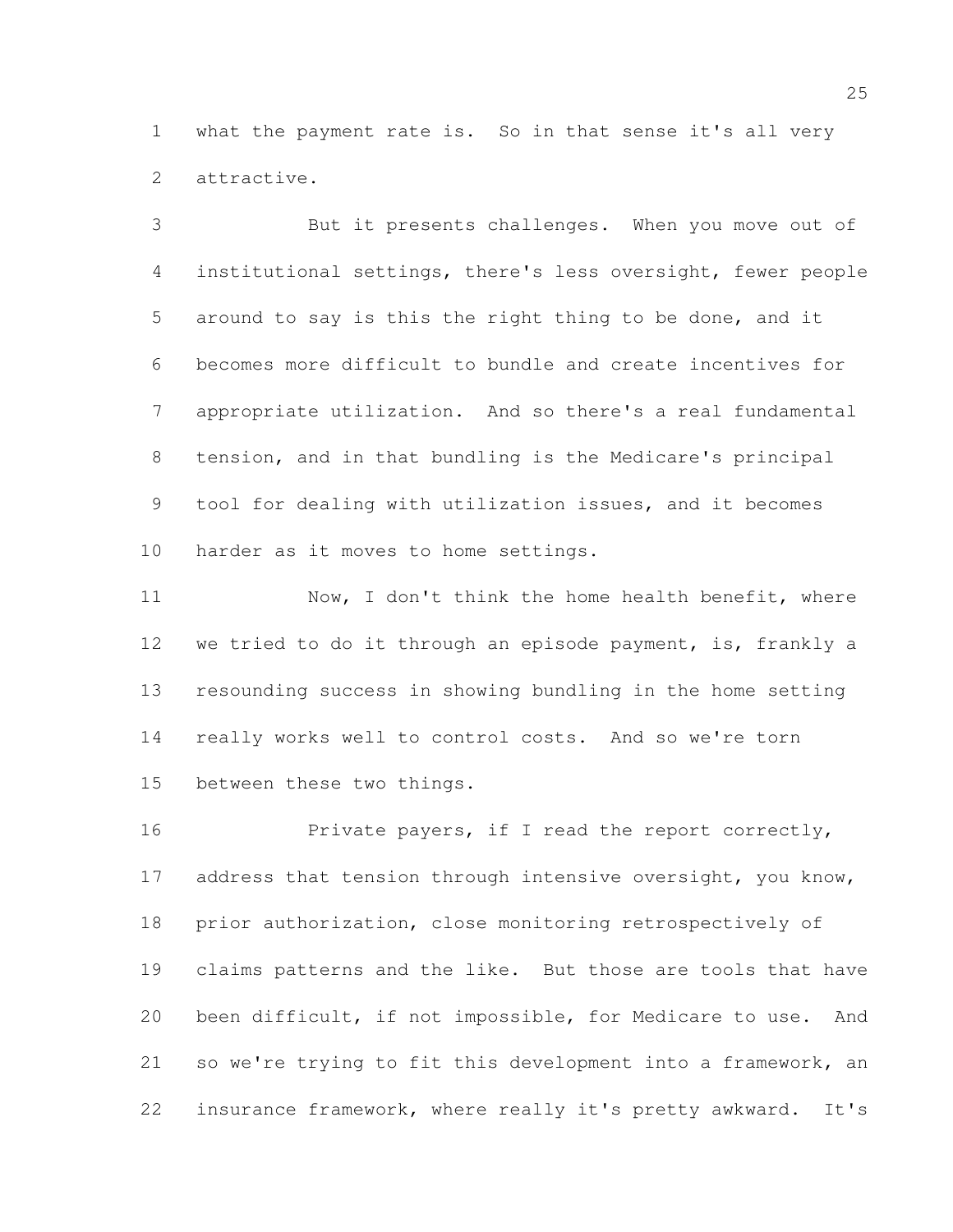really challenging.

| $\overline{2}$ | DR. NAYLOR: I just wanted to, getting back to                |
|----------------|--------------------------------------------------------------|
| 3              | Glenn's question, as I understand it, are you saying that we |
| $\overline{4}$ | don't know in skilled nursing facilities who's receiving     |
| 5              | infusion therapies and what their costs are?                 |
| 6              | MS. NEUMAN: So we know if somebody's getting an              |
| $7\phantom{.}$ | infusion. We don't know what's being infused. And they do    |
| $8\,$          | report charges on their claims, but it's not going to be     |
| 9              | specific to this person's getting vancomycin or this person  |
| 10             | -- so we don't know to the level of detail that we would     |
| 11             | need to know to be able to say there's this many people in   |
| 12             | the SNF getting this antibiotic. We can't say that.          |
| 13             | DR. MARK MILLER: And I also think a key thing we             |
| 14             | don't know is whether that person is there for that reason   |
| 15             | alone. So you kind of know somebody is getting infusion,     |
| 16             | and that would be the person who could move to the home.     |
| 17             | DR. NAYLOR: Right.                                           |
| 18             | DR. MARK MILLER: Whereas, if there were other --             |
| 19             | are you with me on that?                                     |
| 20             | DR. NAYLOR: Yes.                                             |
| 21             | DR. DEAN: I guess I would just ask, your recent              |
| 22             | comment, Glenn, we've talked about using pre-authorization.  |
|                |                                                              |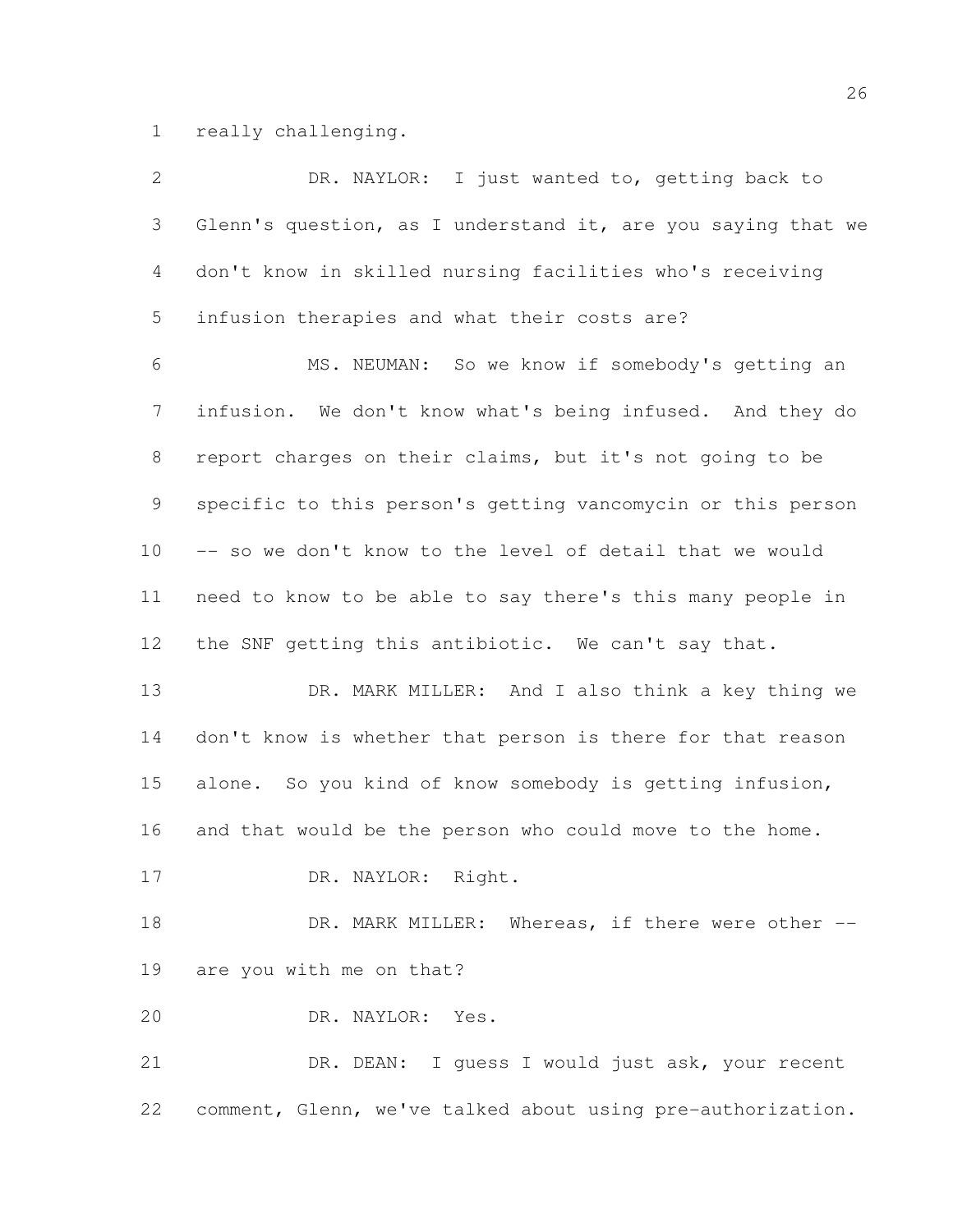Why would it not work in this setting? Because it seems to me this is a procedure where pre-authorization is quite appropriate. But does Medicare not have a structure to do that?

 MR. KUHN: A couple things, Tom, on that. One is a lot of entities that do pre-authorization have their own algorithms and their own processes they use. Those are proprietary items, and if they were to use that in the Medicare program, they would have to open those black boxes, and many have been unwilling to do that.

 The second thing is if a beneficiary is denied, then you have to set up an elaborate appeal process that ultimately could go all the way to an ALJ for review of it, and the appeal process could be lengthy, or they could do stuff on a short period of time, but it could be expensive 16 and costly. So to a large extent, except in real cases of fraud and abuse, particularly in the DME area, Medicare has pretty much passed in terms of a pre-auth in the fee-for-service program. But Bob might have more to add.

 DR. BERENSON: And there's one other problem which I faced when I was trying to get the agency to do some very targeted prior authorization, which is that the cost of the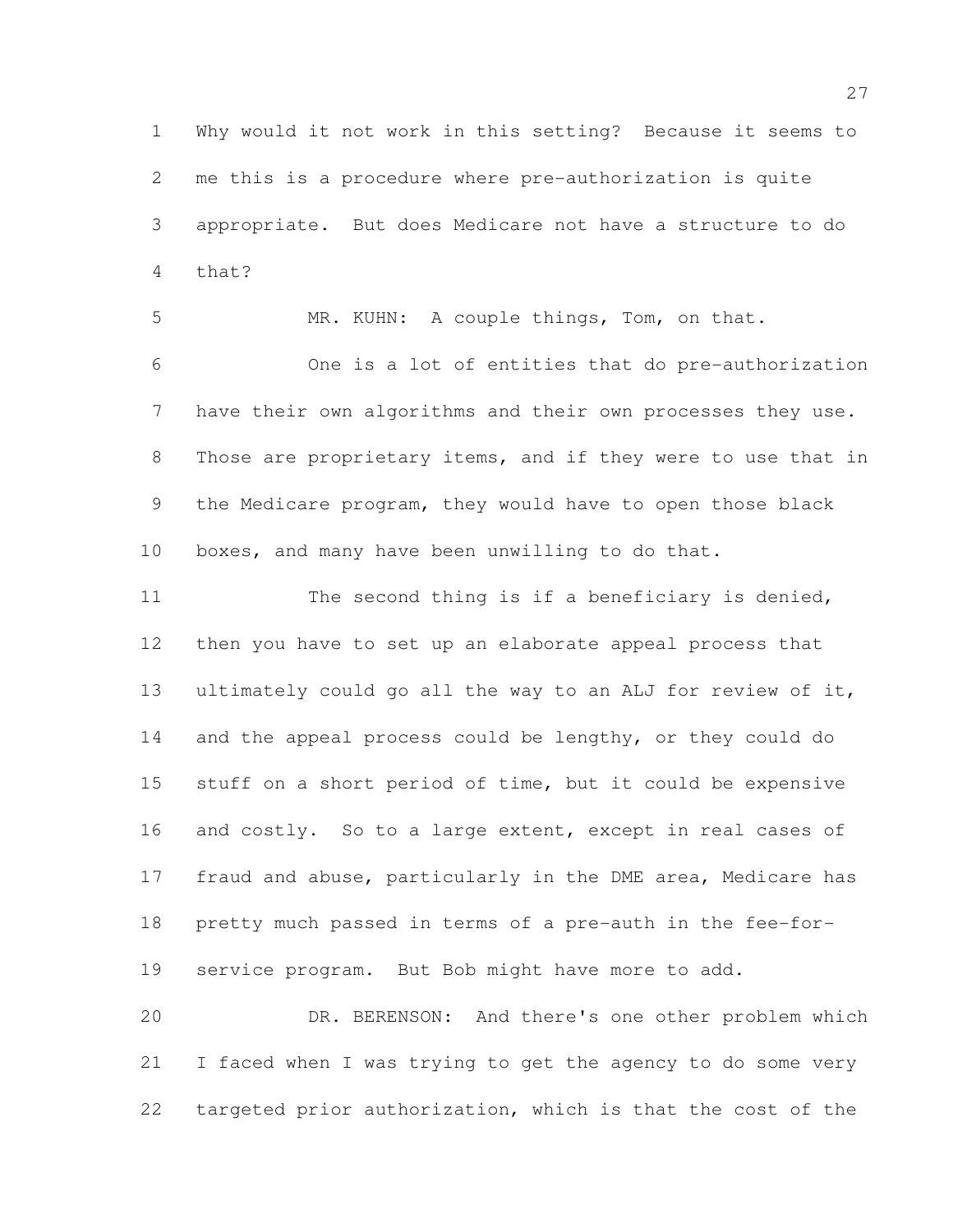prior authorization is on the administrative side and the administrative budget; the savings is in the mandatory side, so you can't spend \$1 to save \$5 because you don't -- I mean, somebody's got to be reviewing those cases. And so it goes to the problem of having separate walls between the two sources of funding, and so that's a very practical problem. But, again, in the long run, in our advanced imaging we made a specific recommendation, and I think in coverage policy, I think there's some very good opportunities to do pre- authorization. So it's not something we should drop. But we would have to recognize the current limitations. 12 DR. DEAN: Thank you. 13 DR. HALL: I think this is a very special circumstance here that we might start barking up wrong trees here. But let me just say at this stage, I think I heard you say that we have no ability to get at clinical indications for the use of parenteral nutrition or antibiotics, just taking two of the classes, that that information is not available to us? MS. NEUMAN: Can you say a little bit more? DR. HALL: Okay. So we are worried a lot about woodworking effect, which I think I would challenge that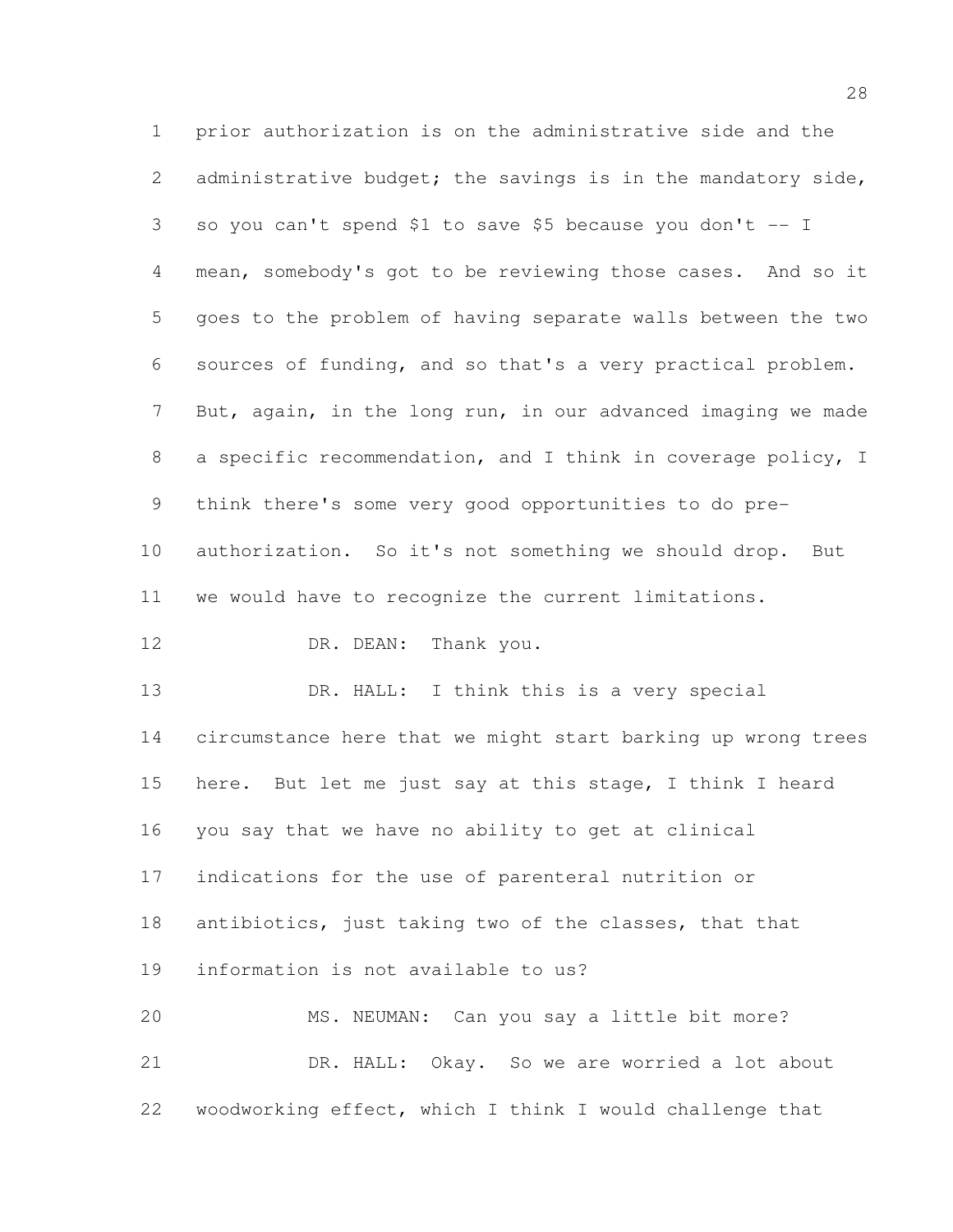there is much woodworking effect in this particular

 situation. But -- well, I'll just put it this way: I think the most telling table was actually in the reading material, Table 1, where you had the prices and the number of recipients by the major classes that are being used here. Just as an example, there are two drugs there, trepostinil and alpha 1-protease inhibitor, that account for a little under 50 percent of all the spending, and it applies to 1,500 bodies, human beings. The other 50 percent is in antibiotics and in parenteral nutrition. That's about the same percentage, a little bit higher, and it covers 56,000 Medicare --

13 MR. HACKBARTH: Can you give us the page number? 14 DR. HALL: It's page 14. So you've got apples and oranges here. The biggest burden of cost in this whole system is that biologics are not regulated in terms of cost 17 or competitive bidding. They're priced outrageously, and they, as always, benefit greatly very few numbers of people. So in terms of analysis -- maybe I'll have more to say on this in part two, but in terms of analysis, I think we really need to know what's the breakdown of indications 22 or diagnoses for parenteral nutrition, because there, there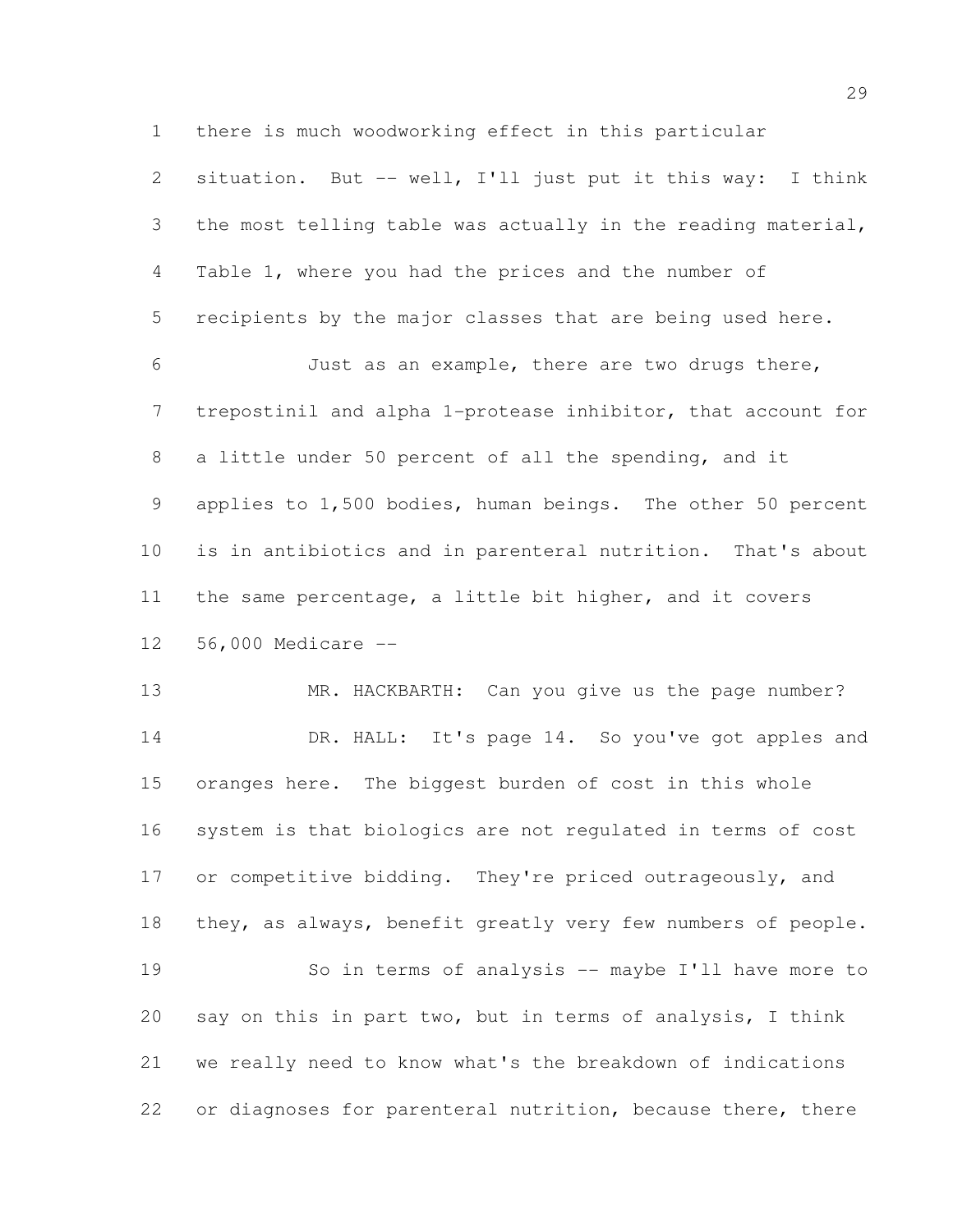might be some opportunities. And with antibiotics, I think we want to worry about woodworking effect. Generally speaking, the antibiotics that are used there are because people can't take the oral form of the drug, would probably be the main reason, but I can't imagine that there are too many situations where people are consciously deciding to use an IV drug at home rather than an oral drug. It just kind of boggles my imagination.

 So we could also find out what the breakdown of antibiotics are. Generally, these are going to be used for people who have very serious infections that require long- term treatment, like infections of a heart valve, certain 13 infections of the brain, or who have a very resistant 14 organism. And, by the way, that's one of the reasons why you don't want to keep these people in a hospital, because 16 they're nuclear weapons about to go off.

 But I think that the analysis part of this would be just to find out, taking these two big classes -- we can't do much about the biologics, but the two big classes of antibiotics and parenteral nutrition, and see if we can get some clinical data on that.

DR. SOKOLOVSKY: Just one thing I wanted to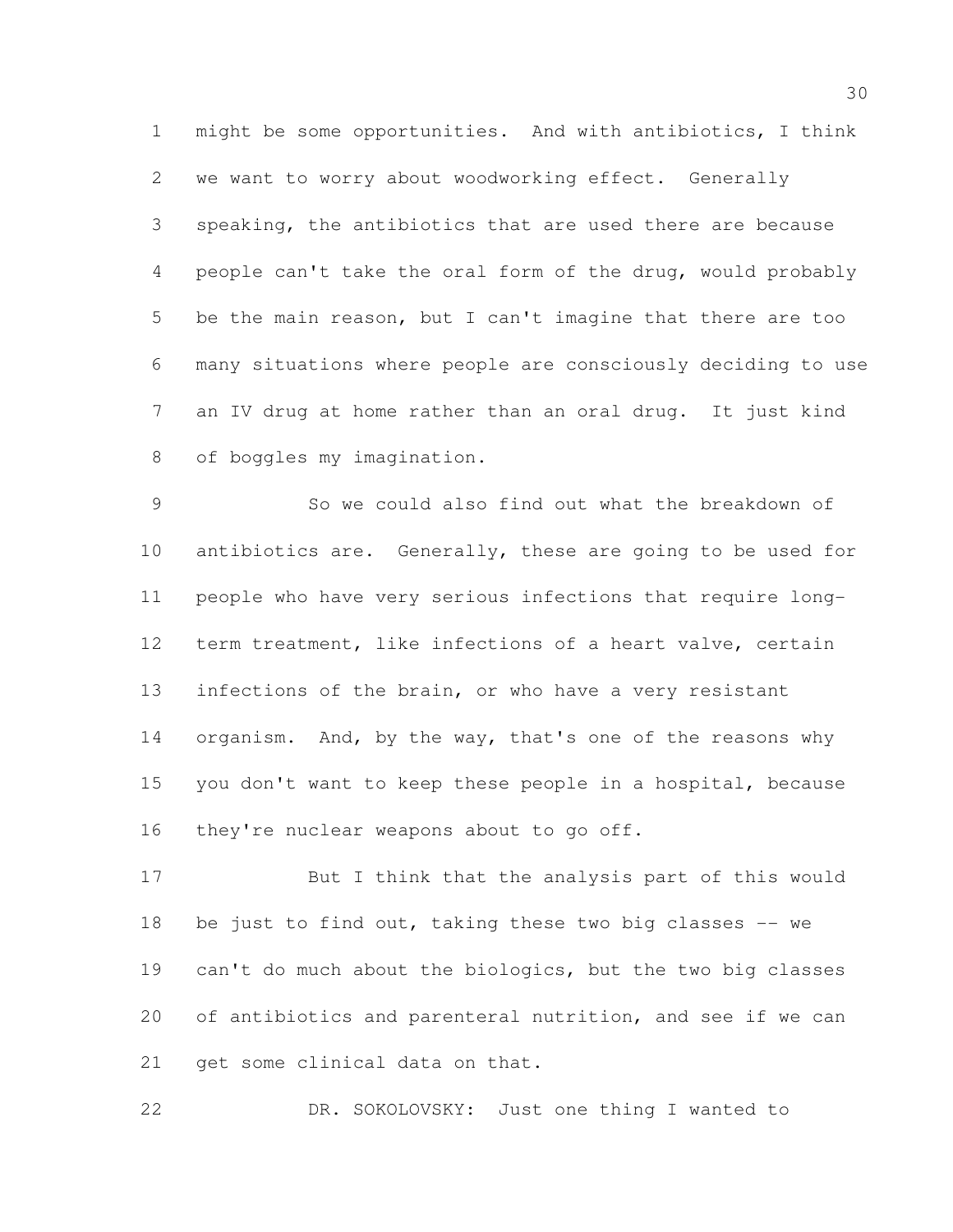mention in terms of woodwork effect. The Cleveland Clinic did a study, which they brought in infectious disease doctors to look at all of the patients coming through the clinic who were prescribed IV antibiotics. And of those patients -- and it had to take a while because it's just not frequent an event -- 29 percent, the infectious disease doctors said, either they could have taken an oral drug or 8 the drug they were being prescribed was incorrect. So from that, they concluded that without that kind of oversight, there was this potential.

11 DR. HALL: Well, that shows an area for cost savings then, if that's reproducible nationally.

13 DR. BERENSON: I would have endorsed everything you had said in terms of the doubt about woodwork effect, so I'm interested in that finding.

 I wanted to do things. One is just establish the scope of the spending in this. In the paper, not in the presentation, I have two numbers here: 602 million for Part B drugs, equipment, and supplies and 422 for drugs covered by Part D, and not including the home health episodes that might be created in Medicare Advantage. That is the total spending, really, we think for this activity, for home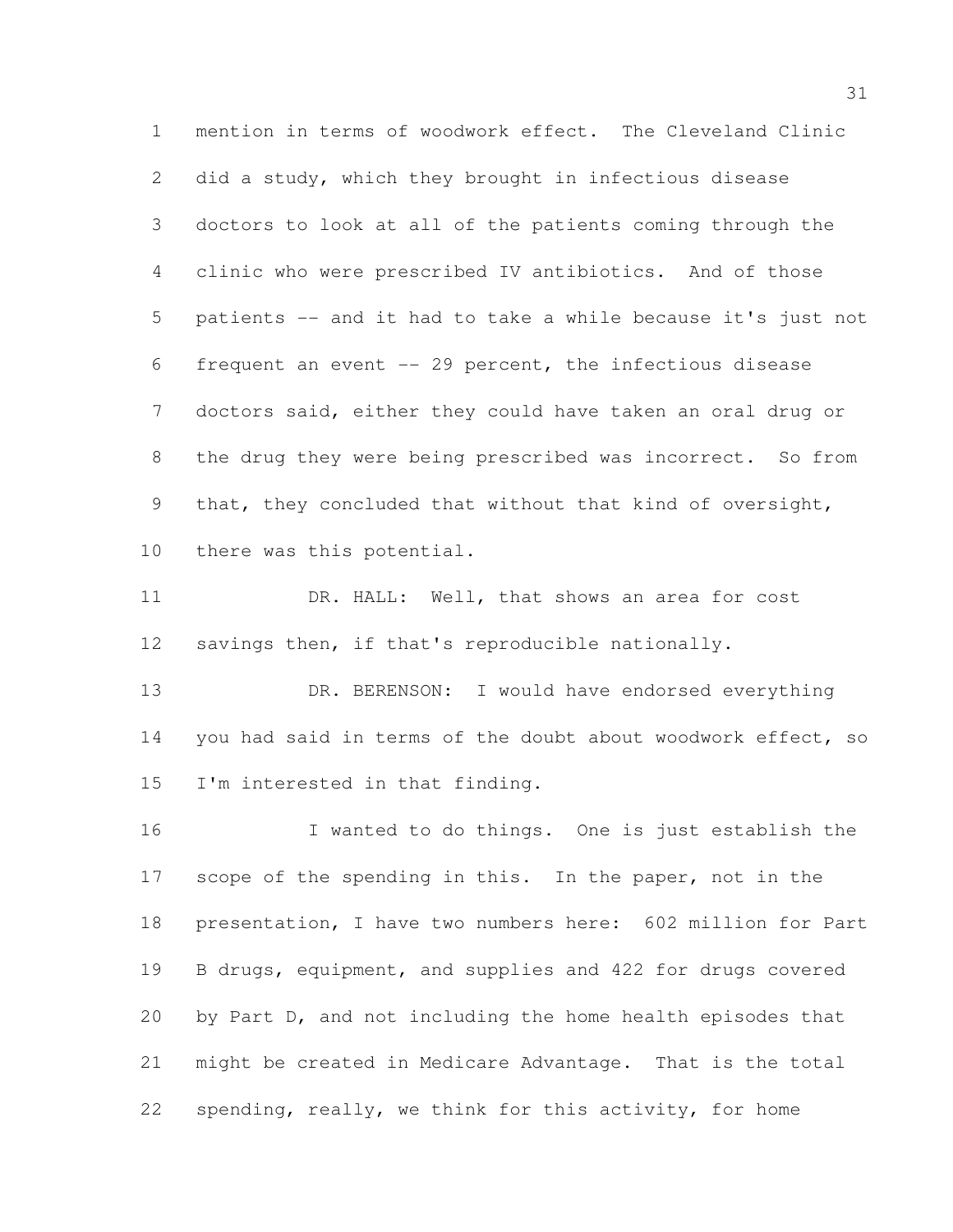infusion?

2 MS. NEUMAN: It currently is. DR. BERENSON: So that's about \$1 billion. So by my back-of-the-envelope calculation, we're talking about maybe 0.2 percent or something of Medicare spending. So in terms of coming up with lots of demonstrations and things like that, I just think we want to keep that in perspective. 8 Having said that, I wanted to pursue what Mike's questions were around the hospital. I assume down the road, if the hospital cost structure -- if there's a shorter length of stay because some patients aren't there for 30 or 45 days getting long-term antibiotics, that somehow, maybe imperceptively, finds its way into a lower-cost structure 14 and ultimately there is savings, without getting into that detail right now, my major concern was just what Bill said, is that we shouldn't have a system in which people are staying in hospitals for antibiotics. Do we know -- and this goes to the issue of whether we should do a demo of antibiotics as a specific benefit. Do we know whether hospitals actually have

 problems finding alternatives for home infusion, given all the alternatives, outpatient, SNF, home health? Do we know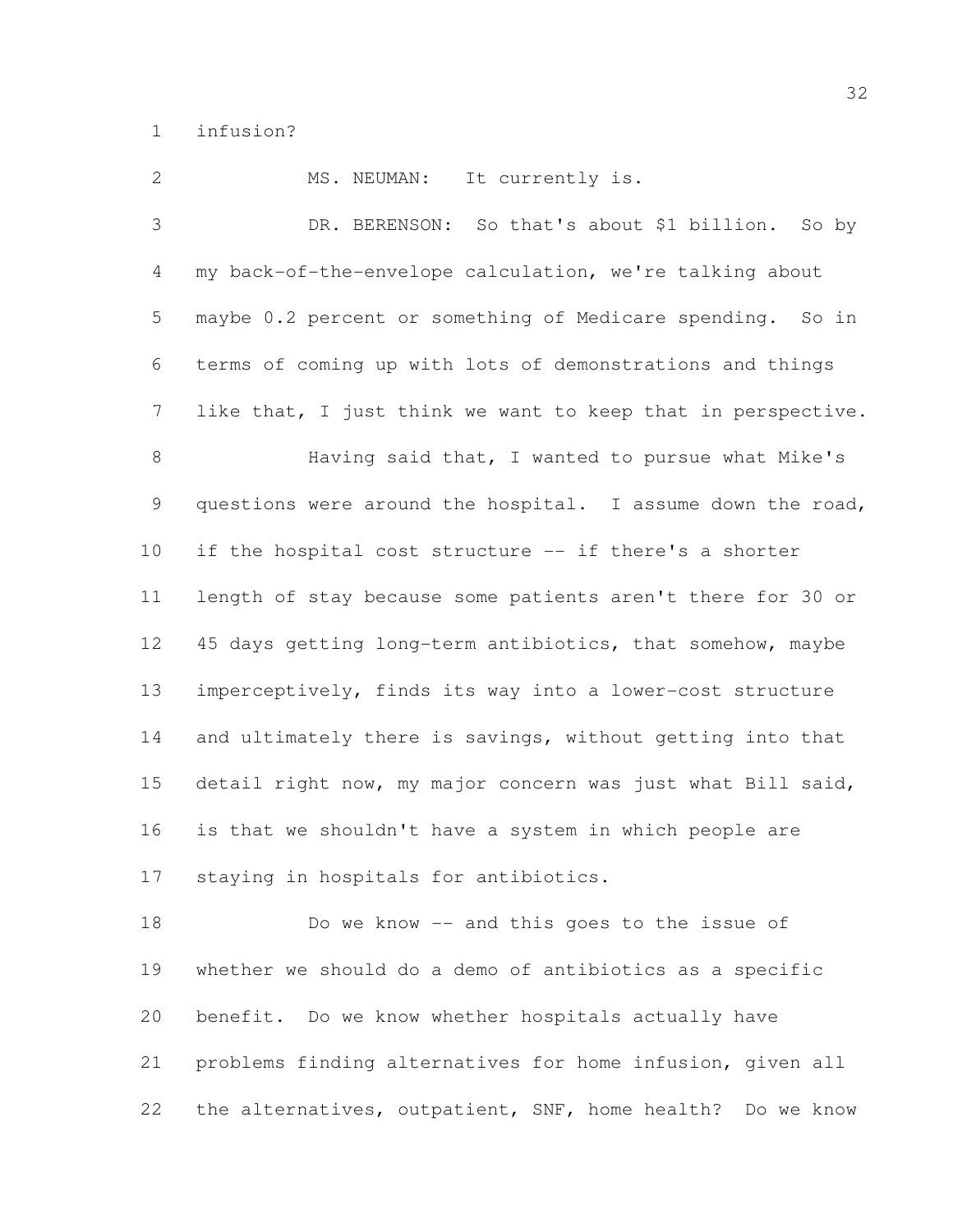if there are a lot of patients who actually stay in the hospital simply to get drug treatment?

 DR. SOKOLOVSKY: From our interviews, which is, you know, not perfect by any means -- we can't tell it from the data, but we didn't hear much in the way of many people staying in the hospital.

DR. BERENSON: Okay.

8 DR. SOKOLOVSKY: What we did hear were people going to SNFs to get anti --

10 DR. BERENSON: Okay, so the hospitals are finding some way to discharge these patients given the current incentives in the DRG system. I mean, that's what I was hoping you would say. Obviously, it's qualitative based on interviews. That would affect my views of how much effort we would want to spend on that particular demo.

 MR. HACKBARTH: Bill's comment about the woodworking effect is a really important one, and that's why it's good to have physicians around.

**For me that raises another question.** If I understand the report correctly, private insurers are using prior authorization, which suggests to me that they think there is a woodwork problem here and some inappropriate use.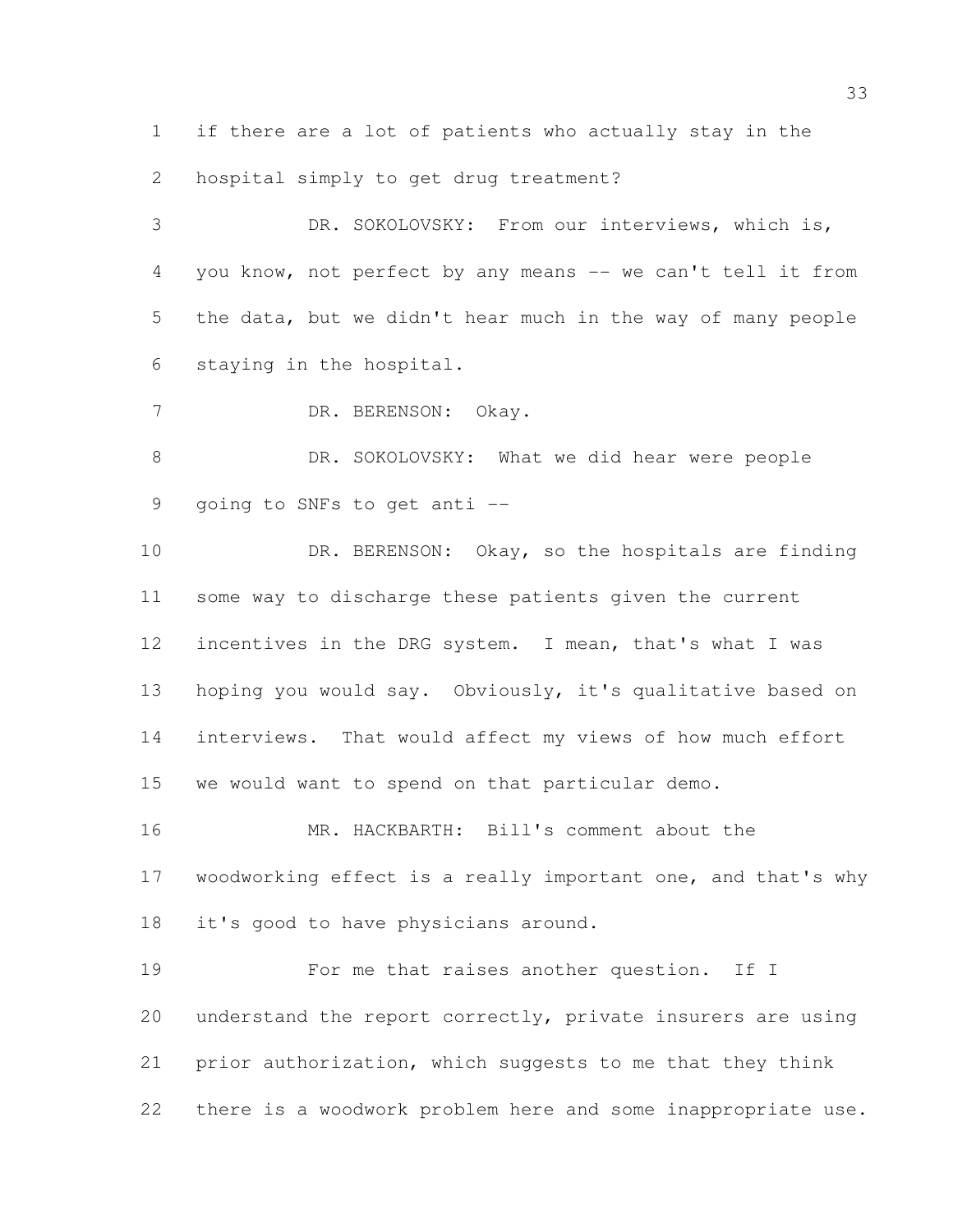Those programs cost money to run, and, in fact, there are instances where they have dropped prior authorization because they find that they're, you know, approving all the claims. And so if we could find out more concretely about their experience and are they denying a lot of claims with - - or denying a lot of requests for services under their prior authorization programs?

 DR. SOKOLOVSKY: I think that we didn't hear much initial denials so much as looking when it wanted to go 10 longer than they thought was appropriate, kind of stopping it.

 MR. KUHN: Joan, when you were talking about the notion of the demonstration, you mentioned the notion of maybe competitive bidding as maybe an option. Obviously, there's a lot of design difficulties here, but I think there's a lot of design difficulties with any demo that CMS tries to put together.

 But we also know that it takes a long time to do a demonstration from the development of it, to running it, then doing the evaluation.

 If it was done through competitive bidding, would that truncate the process? Or does it really matter, length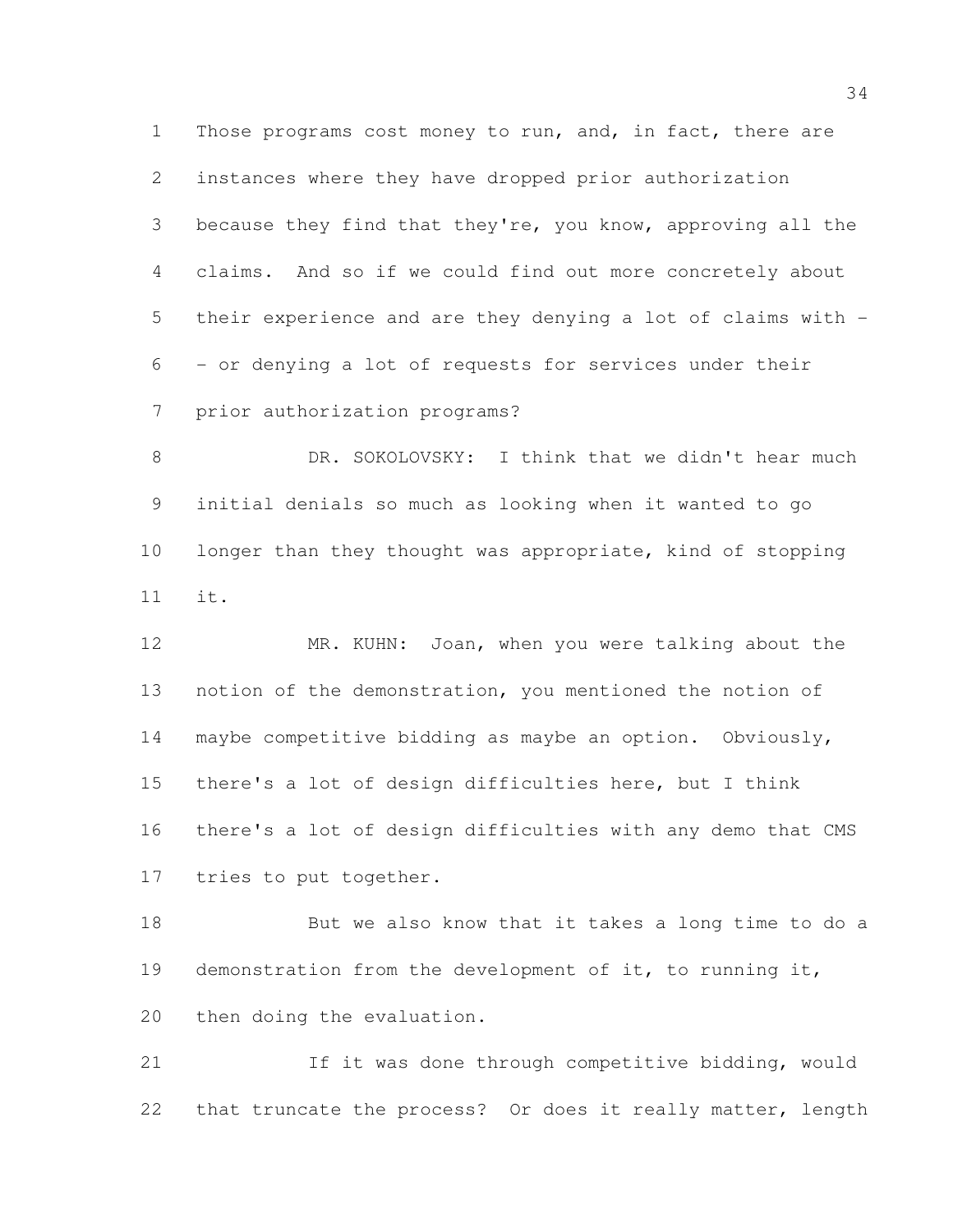of time, whether it's a regular demo or whether it's one that's done through competitive bidding? Or are they still probably the same length of time to run them the whole time? DR. SOKOLOVSKY: I think we think it's the same. It would help to get -- given our lack of data on what the payment rate should be, it would help in that area. But I don't necessarily think it would help in terms of figuring out is this a cost or a saver for Medicare. MR. KUHN: Thank you. 10 DR. BAICKER: Even though this punchline was uncertain, I thought it was really helpful to see the different categories of where we might get information, where it's really hard to get information, to think about the cost side. You mentioned in passing in the chapter about best practices for certain conditions. I wondered if we had a sense of on the benefit side patient outcomes in the

 different settings or patient satisfaction with the care in the different settings. Should we be balancing these

unknown costs against any way to quantify the benefits?

 MS. NEUMAN: So in terms of outcomes data across settings, there's no a lot of literature that has done head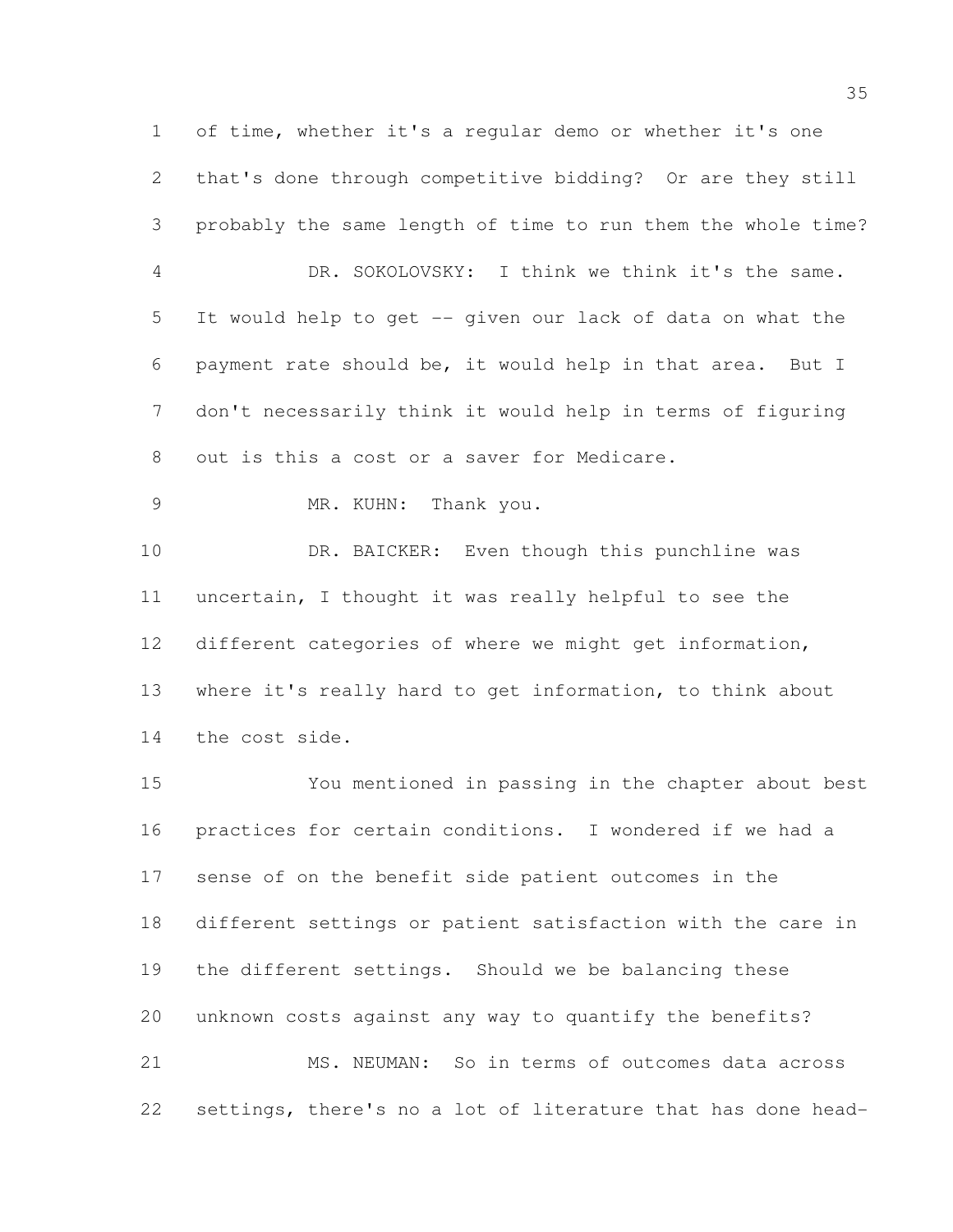to-head tests. But what we heard in our interviews is that, you know, with antibiotics and IVIG, which are ones that, you know, you hear a lot about in this area, that patients generally want to go home if they can. There are some who don't feel comfortable doing it at home, but big portions of them would prefer to go home. That's what we heard anecdotally.

8 MS. BEHROOZI: Just back to the topic of fraud, I don't know, it could be a leading indicator, because sometimes once somebody figures out how to do it, then suddenly there's an explosion as opposed to, you know, a gradual build-up. So it struck me when you cited a separate analysis of Part B claims data found roughly 50 percent more beneficiaries receiving infusion pumps than infusion drugs. Is that as big a deal as it looks? And not that they've figured it out, they can do it. So that's one question. And then the second question is: What can Medicare do about that? What should we be thinking of doing about that? 19 MS. NEUMAN: Okay, so a couple of things. First, that's on the Part B side, so we're not talking about lots of beneficiaries. It's on a smaller base.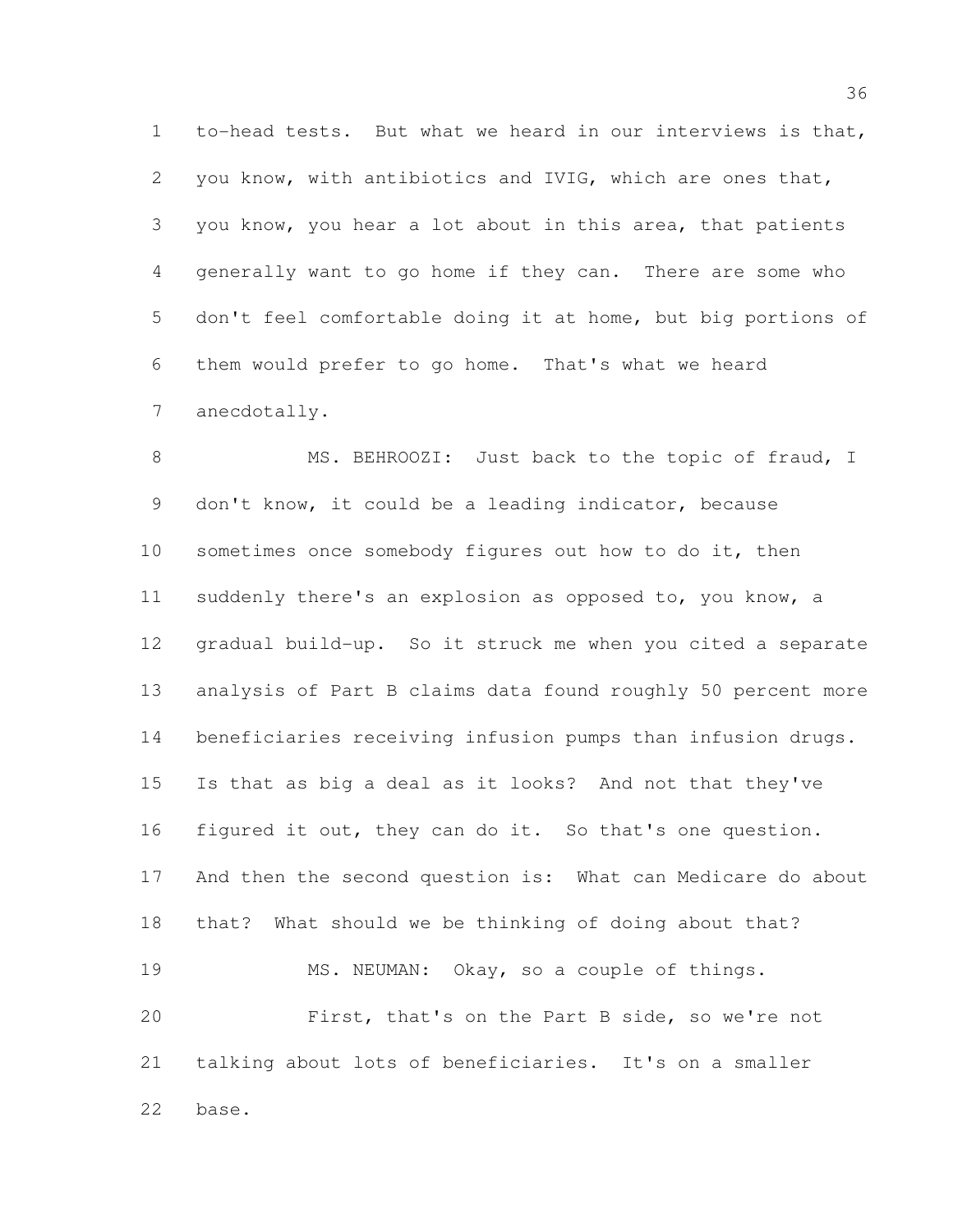1 The second piece is that, you know, we've been looking at that to try to figure out if there's some other explanation besides inappropriate billing and, you know, done some talking with CMS about that, and at this point it's still unclear. So we're kind of leaving it open-ended that we see this pattern, it's a potential area for more looking. It could be inappropriate billing, but a lot of work would have to be done to figure that out. So we kind of -- I know that's not satisfactory, but that's kind of where it's at.

11 MR. GEORGE MILLER: Yes, Herb hit on the point I wanted to raise, and let me see if I can put a different twist on that. From the competitive bid demonstration model, could we -- or have you considered designing a system 15 where we would let someone like Kaiser -- or you mentioned in your information the Cleveland Clinic -- design a competitive bidding process where you have the endgame in mind and see if that would -- with a control group, and design a system where they would take both the risk and then a benefit for seeing if we could move patients to a home setting and have cost savings to that group? Would that be a way to come at the problem from the standpoint of having a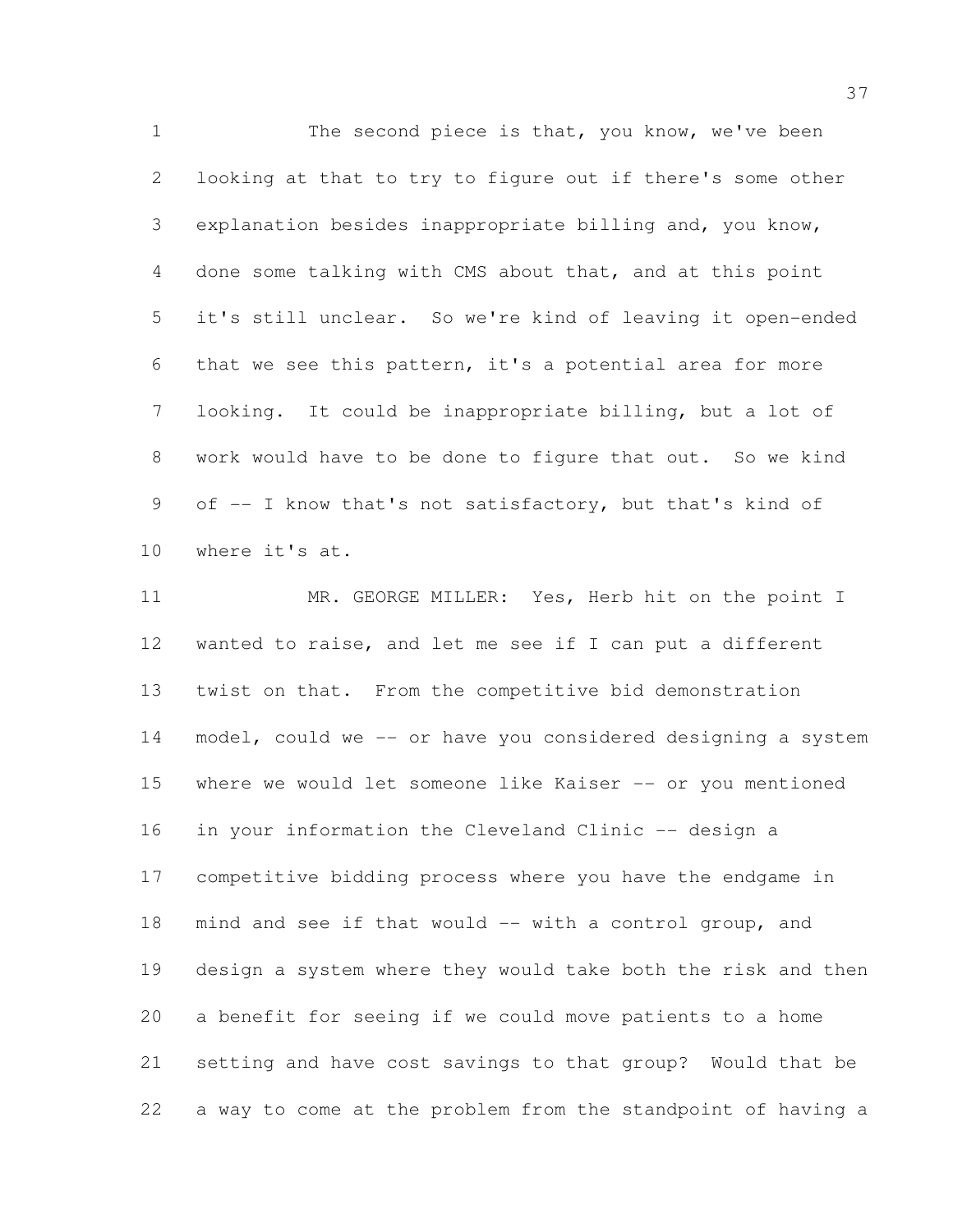design, without going through the entire system, but with a demonstration, a competitive bid demonstration find the desired effect?

 DR. SOKOLOVSKY: I think that in our ideal world it would be a place like Cleveland Clinic that would participate in this demonstration. Exactly how they would do the payment rate could be many models, but I think that would be our ideal. But as far as Medicare Advantage, a Kaiser plan, about 219 MA plans are already doing this.

 MR. GEORGE MILLER: So are there conclusions to drawn from that and see if it's applicable across a wider space?

13 DR. SOKOLOVSKY: Again, the issue there is that 14 they can monitor it, they can control it, and so to what extent can we transfer this to fee-for-service.

16 DR. MARK MILLER: George, I took your question this way -- is this what you were asking? That if you -- I think Herb was asking about getting at the price through a competitive bid. But were you saying would you design the 20 demonstration to say for an entity  $-$  I'm making this up  $-$  you have some control of a geographic area, and you're sort of at risk for how this benefit goes and at risk for whether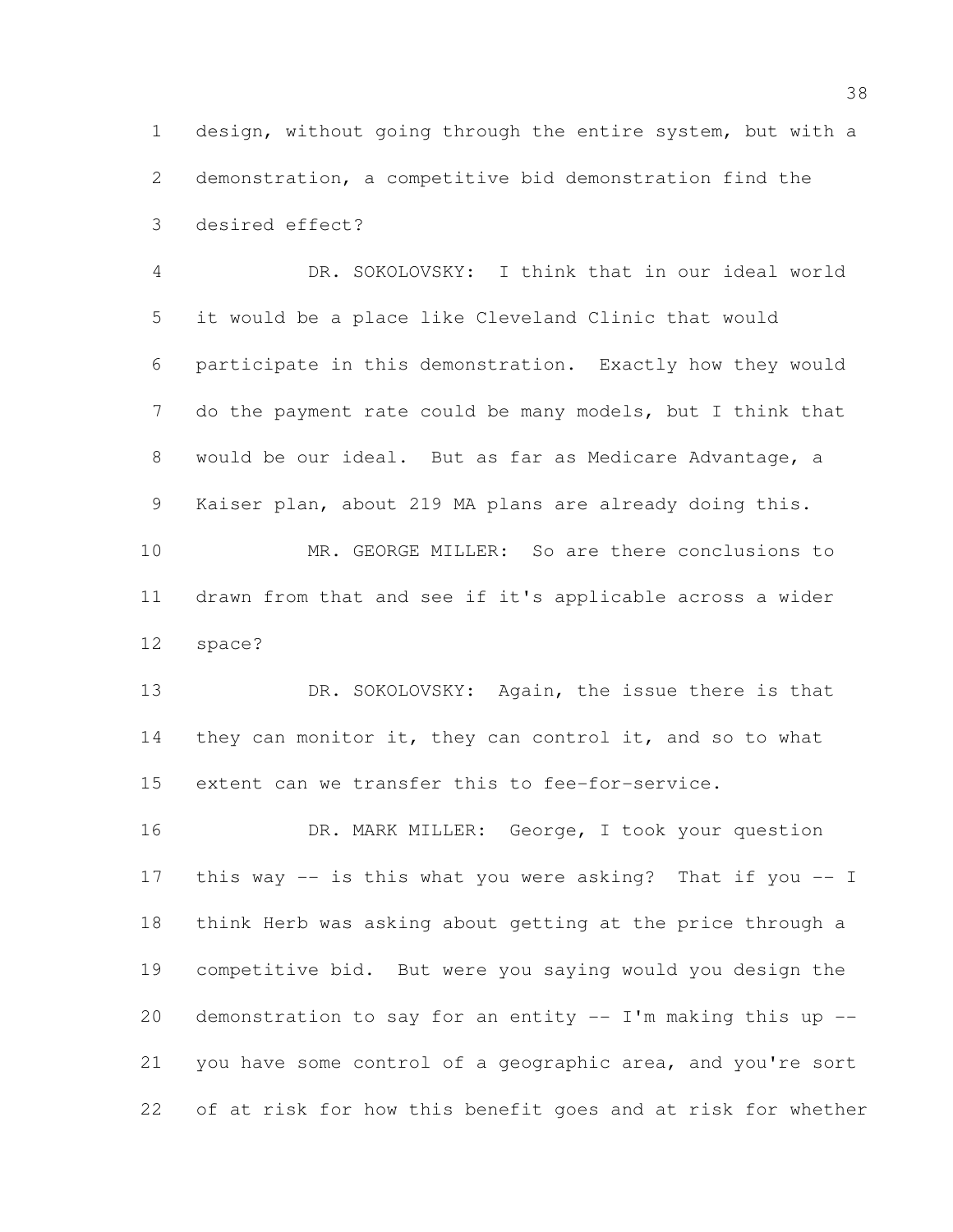the net spend which might be associated with these patients -- which is the \$64,000 question, but let's pretend -- goes up or down? And then you would set up something where the fee that's paid to the entity somehow reflects how well they control the expenditure, that's what you're asking, is could we design a demo that way?

 MR. GEORGE MILLER: Yeah. You said it much better than I did, but yes.

 DR. MARK MILLER: And I think you could design this demonstration a few different ways. One could contemplate a thing like that where you say, okay, this is a geographic area, some entity, either proprietary or making their black box known, would say, okay, I'll take responsibility for this. But there are still gigantic issues about how you define the control and know what would 16 have happened in the absence of that, given what these guys went through. But you could contemplate models like that. DR. STUART: I would like follow up on a point that Bob made about the difficulty of discharging individuals from hospitals that require infused medications. I recall after the SNF prospective payment system went into place that there was a lot of talk about difficulty among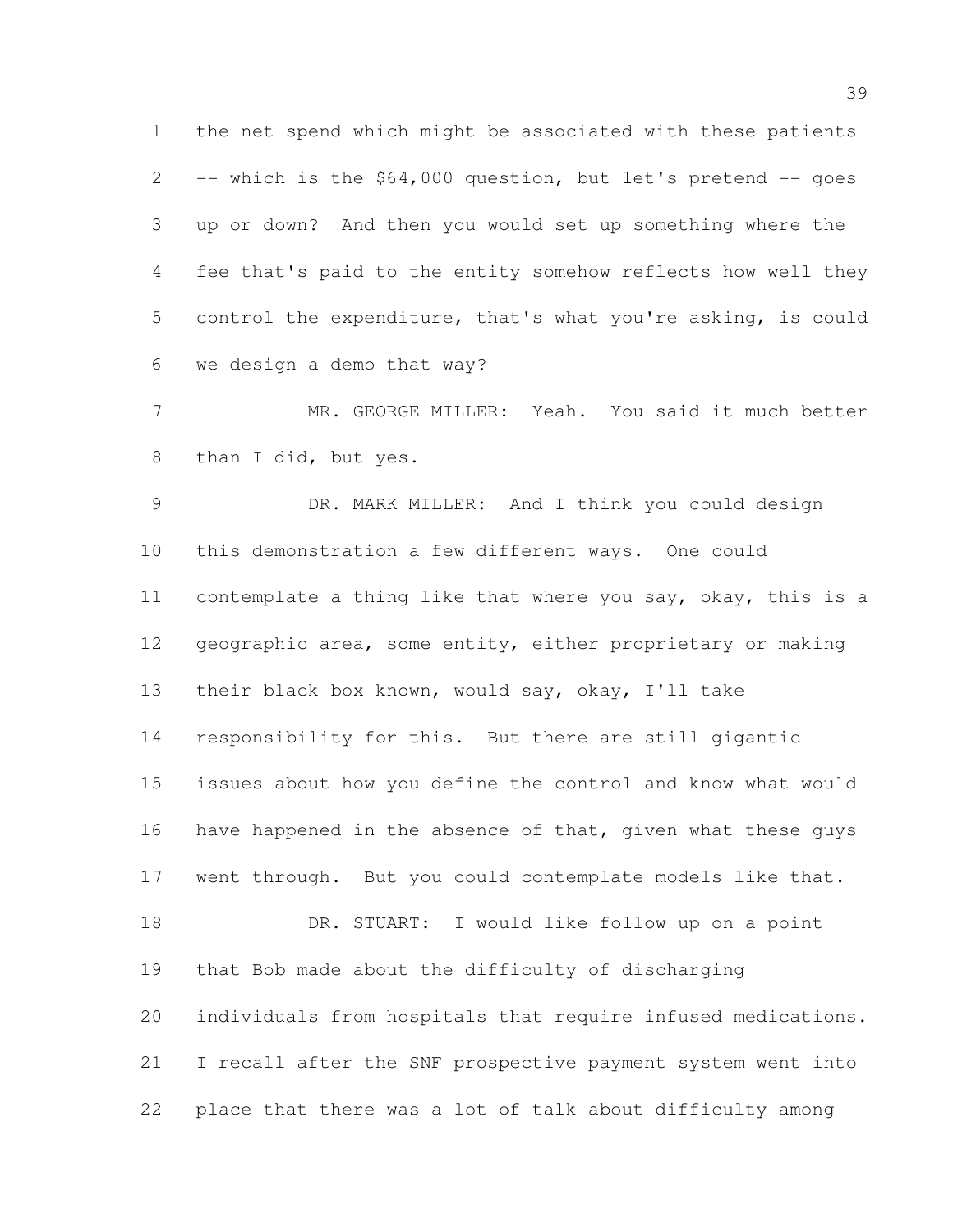hospital discharge planners in getting patients into SNFs because the nursing homes found these to be really high-cost patients and they were losing money on them so they didn't want to admit them.

 Has that changed? In other words, have the drugs moved from the A to the D side and, therefore, made it more profitable for nursing homes to admit patients directly from hospitals that require infusion?

 MS. NEUMAN: On the SNF side, the drugs continue 10 to be covered under the Part A SNF benefit and are bundled, except for chemo drugs. So the same incentives exist today as existed previously as far as SNFs having to consider how much total money they're going to get from the RUC payment and whether that's going to cover the cost of the drugs or not.

 In general, we heard in our interviews that in a number of areas they were able to place patients in SNFs. We did hear for some very high cost drugs there might be some unwillingness to take these patients in SNFs. DR. STUART: Were you able to then correlate that

 back to the hospital in terms of extra days that are spent in the hospital because of that?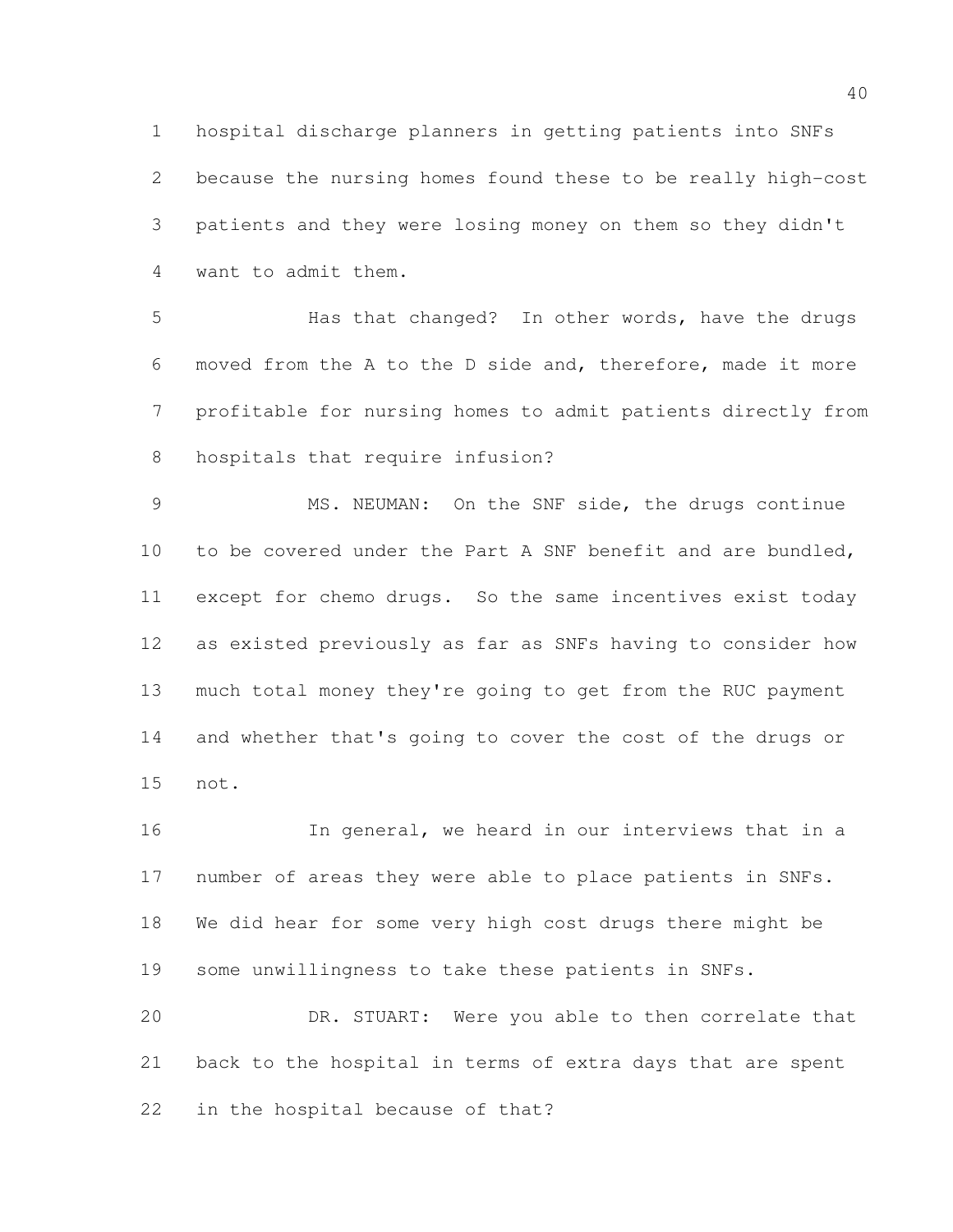MS. NEUMAN: No, we don't have the data at that level to be able to look at that.

 MR. HACKBARTH: So let me just pick up on that. When we've talked about SNF payment and improving the accuracy of SNF payment, one of the issues has been how the payment system currently deals with the non-therapy ancillaries, which includes the drugs, as I recall. And I think we've been saying that they're underpaying for the non-therapy ancillaries in the current construct, and we've made specific recommendations that would shift the dollars around so that there would be better payment for those things. And that may influence the profitability of handling patients with significant drug expenses and the desirability.

 DR. STUART: I think that's a really good observation because it says that if there is a problem -- and I think what you're saying is we don't know if there is a problem of people staying in the hospital because -- some people, who knows how many? -- because they can't be discharged, that this would be a more reasonable policy alternative than going down the line and trying to, you know, create this new benefit that would be provided in the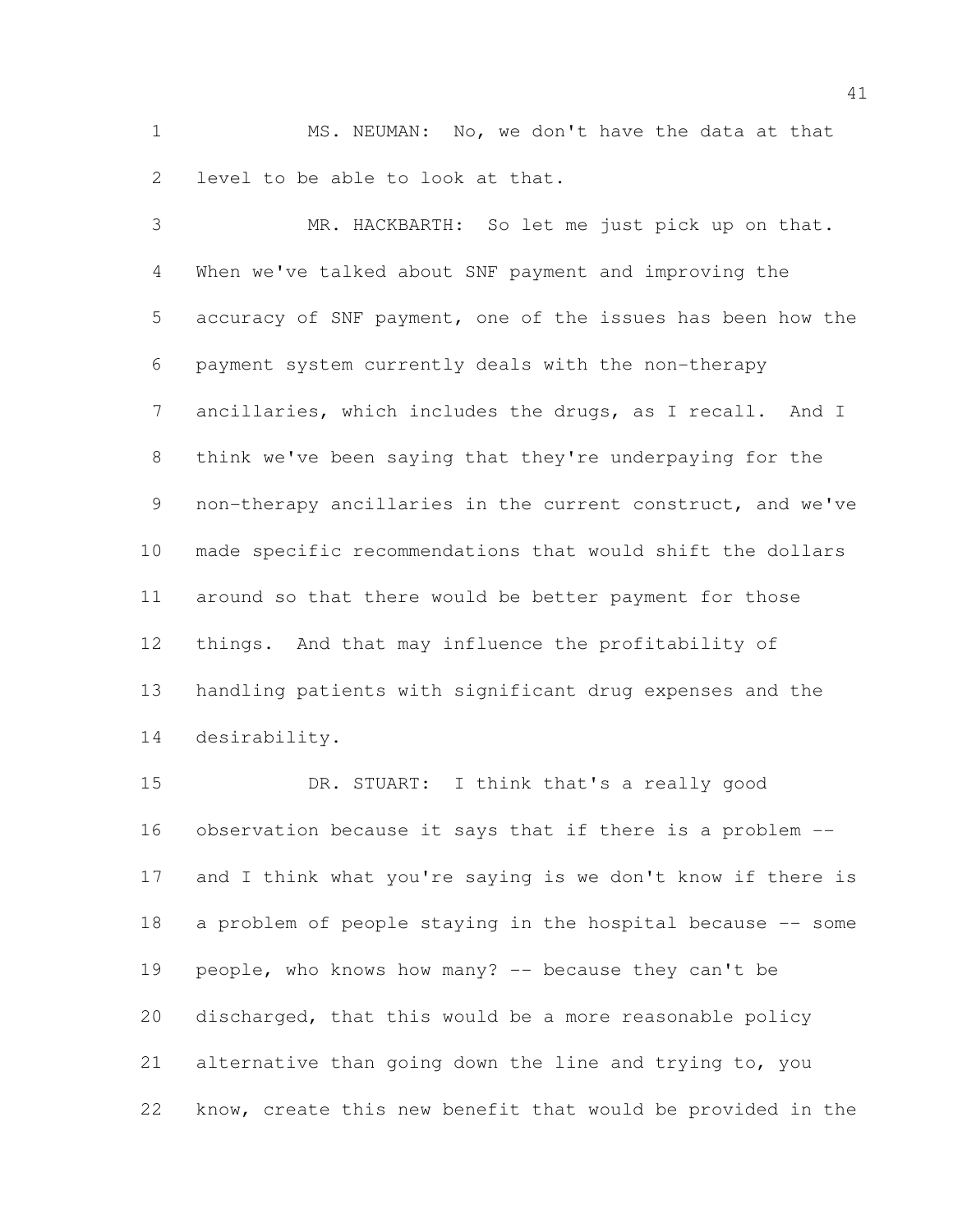home.

| $\mathbf{2}$   | DR. MARK MILLER: And the only thing I would                  |
|----------------|--------------------------------------------------------------|
| 3              | remind -- everything that you said is correct. The only      |
| $\overline{4}$ | thing I would remind you of is the Commission's thinking on  |
| 5              | SNF at the moment, and this is going to be a highly          |
| 6              | scientific chart here. We're saying, yes, non-               |
| 7              | therapy/therapy in terms of the relative payments, and so    |
| 8              | we've made recommendations to make that more equal, and      |
| 9              | that's the conversation you just had. But we've also said    |
| 10             | there's overpayment occurring, and so some of those          |
| 11             | incentives may have changed in the sense that if they found  |
| 12             | the PPS more profitable over time, in general there may have |
| 13             | been some effect there.                                      |
| 14             | DR. STUART: I think we all recognize that there              |
| 15             | are moving parts here and we have to think of them together. |
| 16             | I just think -- I guess what I'd like to see is in this      |
| 17             | analysis that we recognize that this policy is implicitly    |
| 18             | tied to other policies regarding SNF payment.                |
| 19             | MR. HACKBARTH: As Mike or somebody alluded to                |
| 20             | earlier, this also links directly to our discussion about    |
| 21             | bundling around post-acute services. In fact, a question     |
| 22             | that I had was can we say how many of these people would     |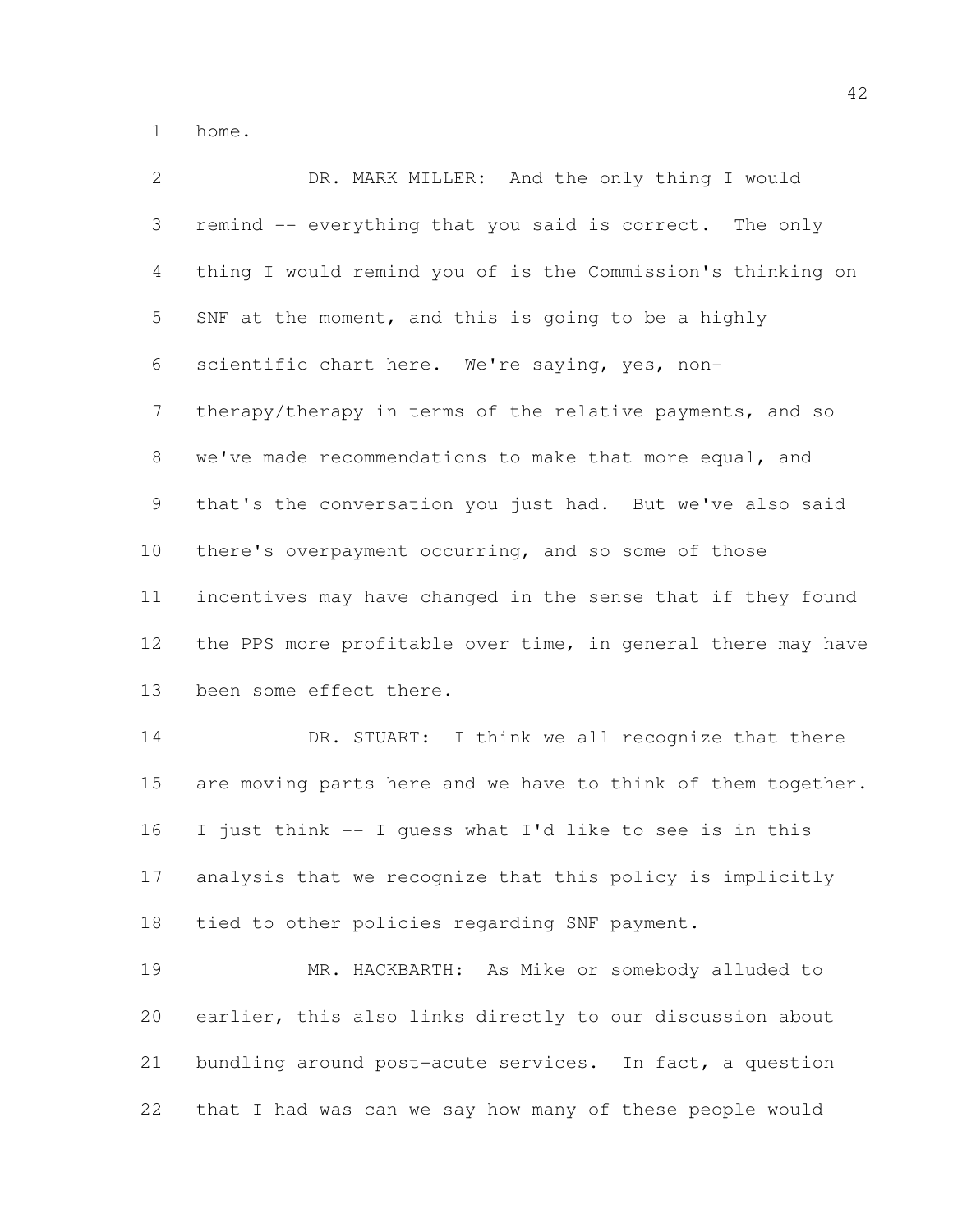fall within a 30-day post-admission window? Is that a number that's available?

 MS. NEUMAN: We don't have it. It's something we could see if we could calculate. MR. HACKBARTH: Okay. Ron, clarifying questions. DR. CASTELLANOS: Thank you. First of all, I live in this world with antibiotics and it's very confusion. 8 It's a tremendous amount of silos. And the real -- excuse 9 me, I always bring this in the real world -- it's the discharge planner in the hospital that really makes these differences to where that person goes, depending whether he or she has insurance, type of insurance. I mean, it can go all the way from the SNFs to having medication given in my office. But this is a real serious problem with silos. Two other points. One is the woodwork effect. Bill, I agree with you, and Bob, I agree with you. You know, I think we -- I know you mentioned the Cleveland

 Clinic Group study. I think we should look at it a little differently. Instead of a crook behind each tree, I think we ought to look at it maybe at appropriateness and clinical guidelines and education of the medical community for appropriateness. I'm not saying there isn't some fraud or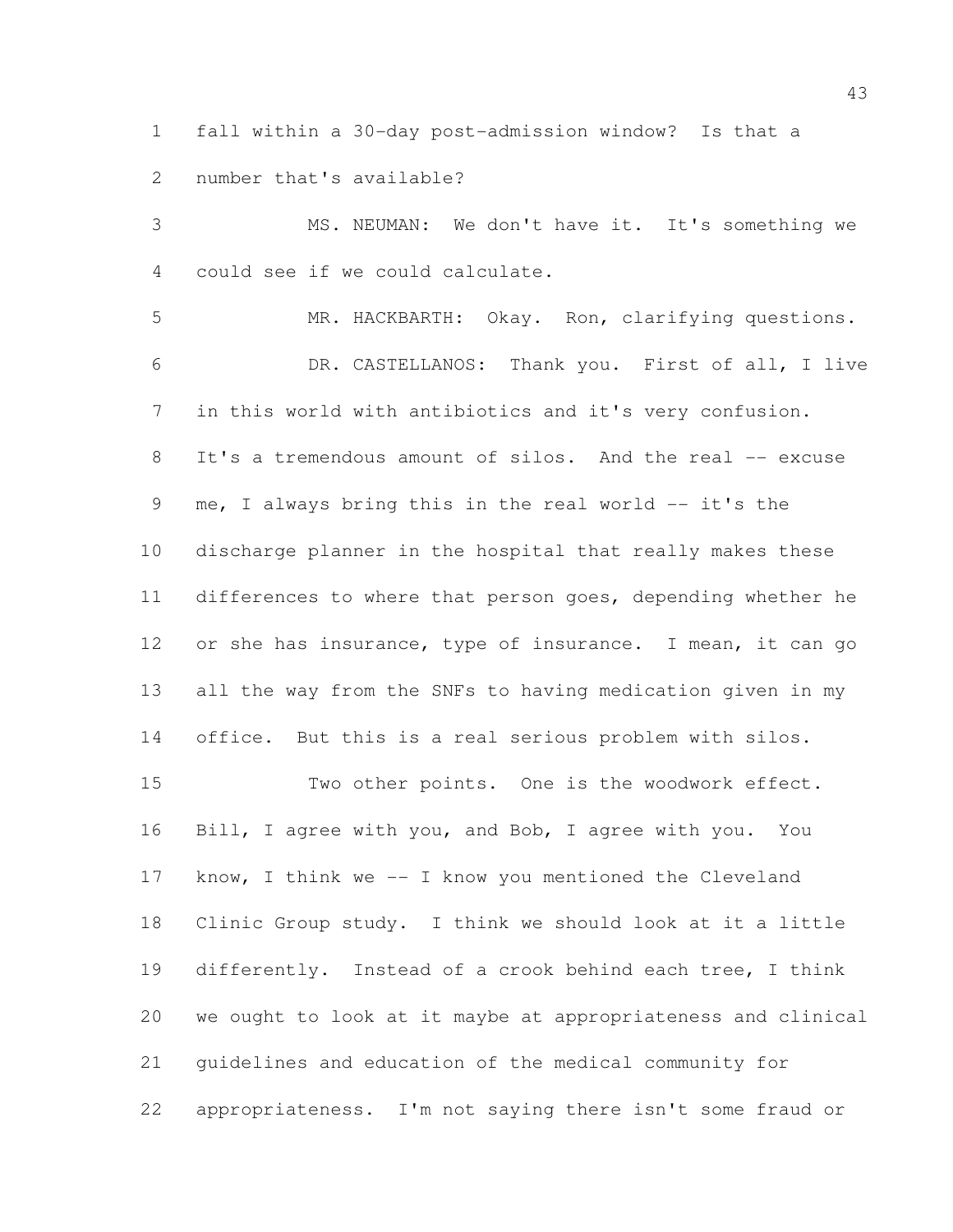abuse, but generally, I think, as Bill said and as Bob said, I don't think it's pervasive in this field, but it could be.

 And the third point I wanted to make is I know there's a bill in front of Congress now, the Medical Home Infusion Therapy bill. You didn't mention anything about that. Do you have any information on that? It's a bill that apparently gets around a lot of these silos, but I'm not sure where it stands or what it really means.

 MS. NEUMAN: So there's been a bill in Congress for the last few years to expand Medicare coverage for home infusion to cover the services and supplies and nursing and to leave the drugs in Part D. And so it's in Congress right now pending, and that's the most I can tell you about it. 14 As far as -- I mean, it's hard to know prospects and all that.

16 DR. CASTELLANOS: Would that get around some of the other silos?

 MS. NEUMAN: It would. It would in the sense that it's expanding coverage, creating this new coverage. So it would get around silos, but it would create its own silo in a way, you know what I'm saying?

DR. CASTELLANOS: Thank you.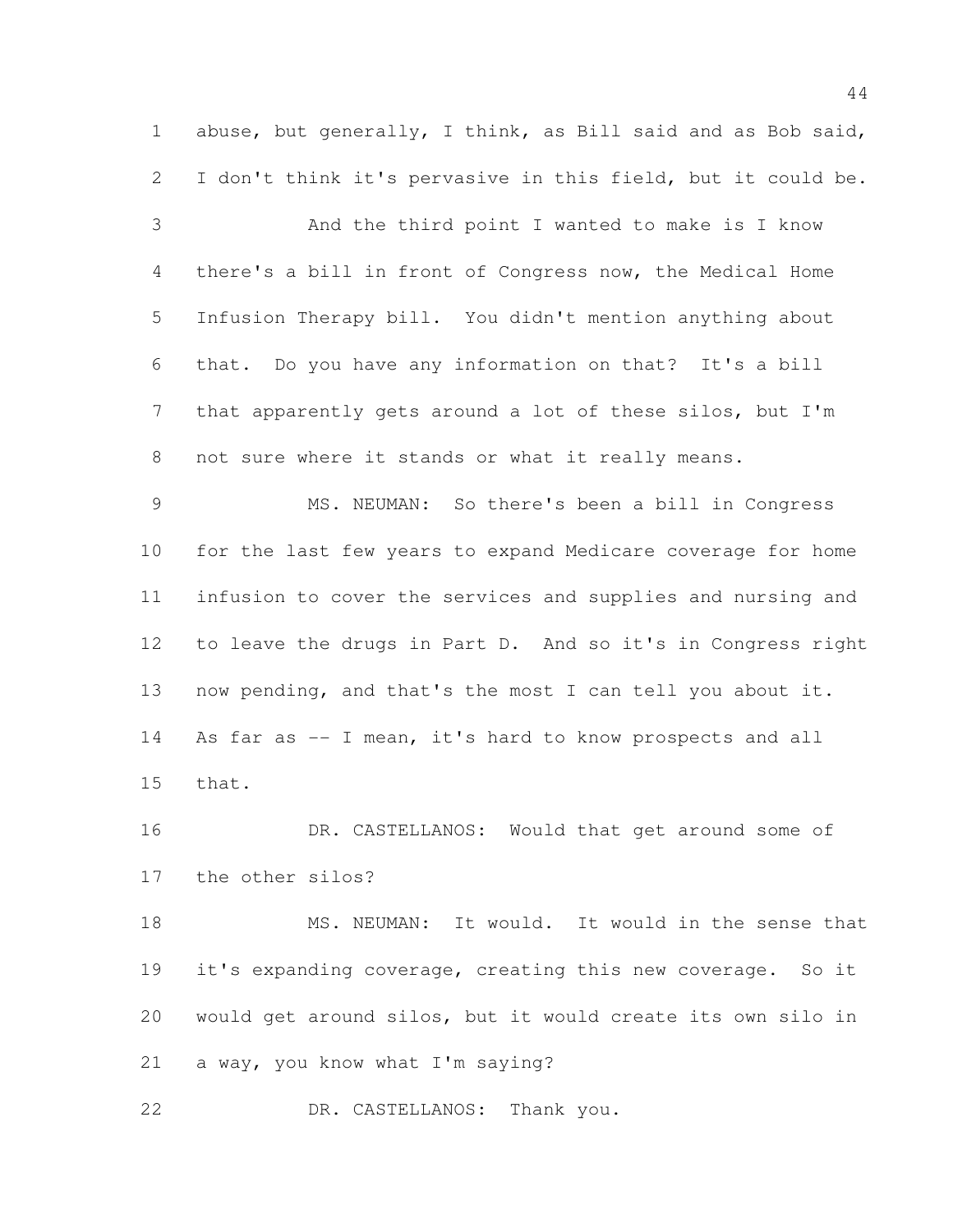DR. MARK MILLER: I mean, when they went through and set up the gaps that occur under fee-for-service at the beginning of the talk, what that bill does is said, okay, those gaps are now filled. So it's just -- it's saying the fee-for-service benefit now pays for the nurse, pays for the equipment in each of the settings. And the \$64,000 question is does it save or cost money, and that's what we're discussing. And I think Congress's desire is to fill the gap, but they also can't quite figure out whether it will cost and whether it will lead to the outcomes that they want to achieve.

 MS. NEUMAN: And one point I should add is that there isn't a score on the current bill that's in the Congress, but previously, our understanding is it's been scored as a cost.

 MR. GRADISON: I want to inquire a little bit further about the MA program's experiences in two ways. First, because of the preauthorization and so forth, I just wonder if you can give us any sense directionally of when these plans tend to approve home infusion and tend to say no.

And the second question is whether it's possible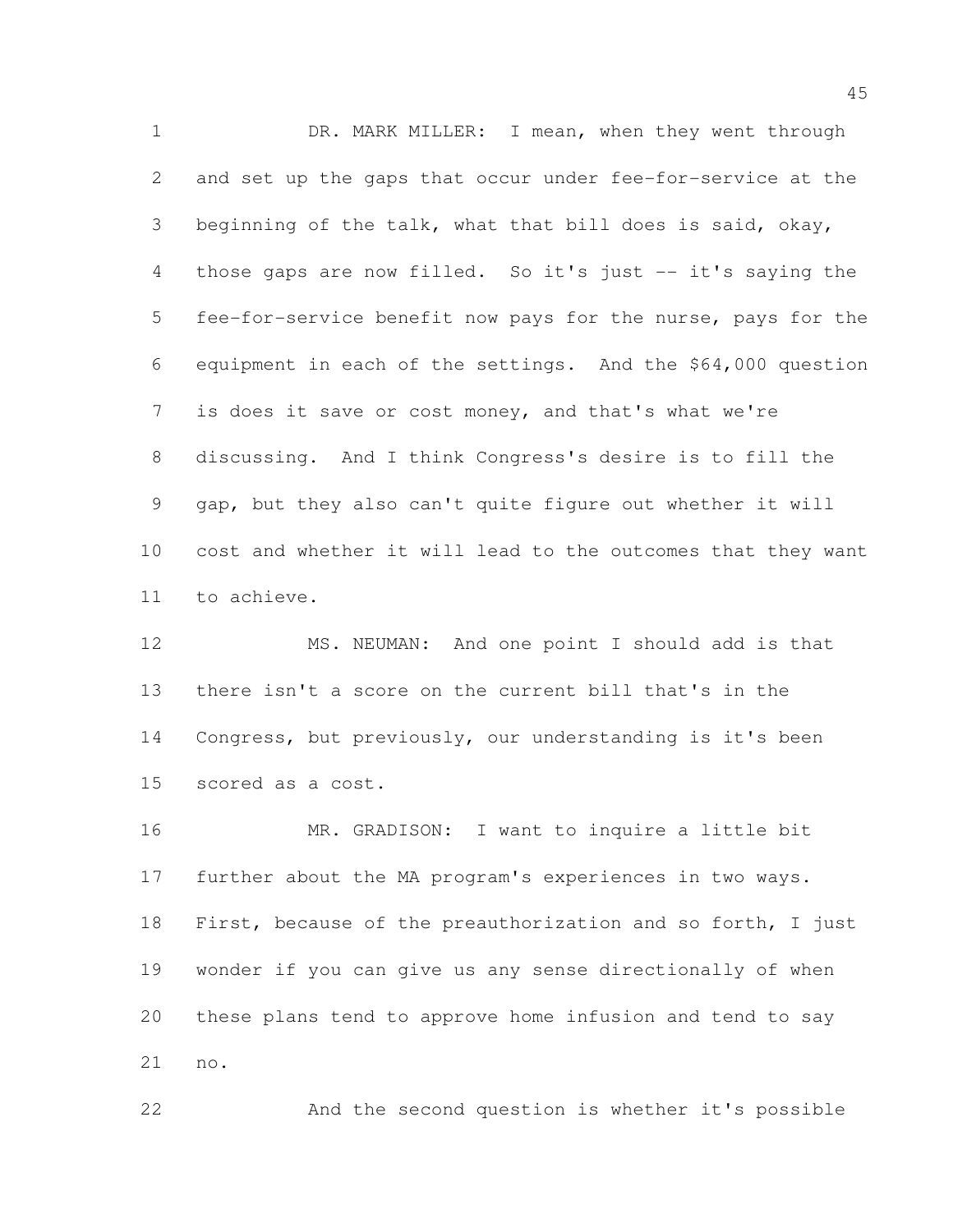to obtain from the plans any even rough idea of the costs that they experience in these instances. Thank you.

3 DR. SOKOLOVSKY: Well, Kim thinks -- to give you a real answer. I will give you a fake answer.

5 [Laughter.]

 DR. SOKOLOVSKY: But let me say, we did talk to many plans. Nobody really was willing to share data on that level. It's not surprising because it is proprietary. But what they did ask, on their prior authorization, they would want to know the diagnosis. They would want to know the beneficiary's age. They would want to know the drug. And they would want to know the expected duration. And a medical director on that basis would make the decision about whether it should be covered or not. And if it went beyond that duration, there would be another authorization necessary. Oh, and I forgot to mention, and how much nursing would be expected.

18 MR. HACKBARTH: Joan, if I understood you correctly earlier, you said that most of the action is not on denial of the initial request, but it's around the duration, extension of the duration? Did I understand that correctly?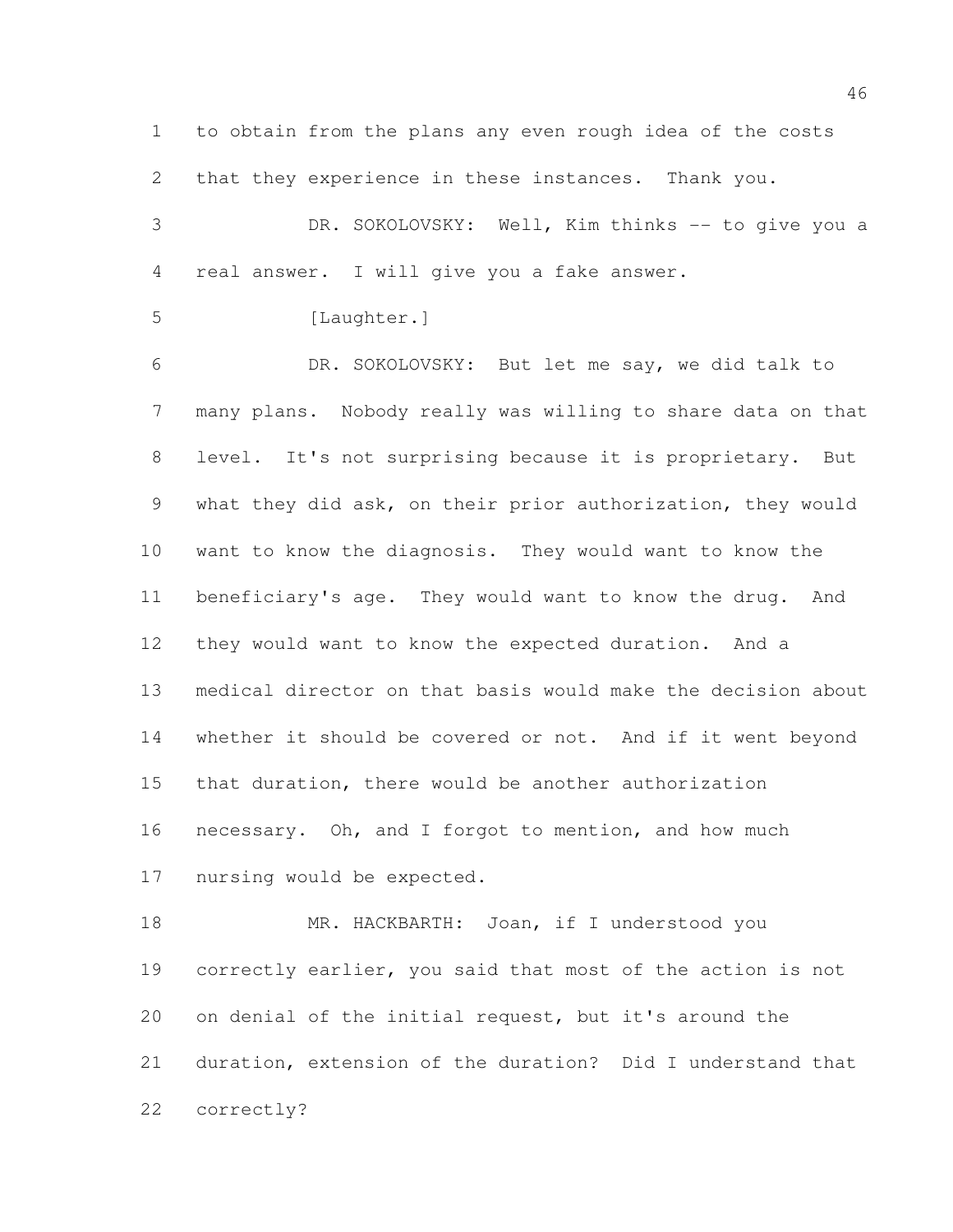DR. SOKOLOVSKY: They would tell us things like, if this goes beyond X weeks, that's a red flag. That was the expression we would often hear. This is a red flag. MR. GRADISON: Well, that's very helpful because a red flag to them might be -- thank you. DR. BORMAN: In your conversations, did you encounter anything to suggest or to predict that given some new drug that's on the way or some disease pattern that's emerging, that we should anticipate a significant change in the number of people that would appropriately require or come to use these kinds of services? DR. SOKOLOVSKY: I don't think we heard that specifically, but we did hear of one new oral antibiotic 14 that's quite expensive and that can, in fact, replace IV antibiotics, and under a Part D plan, a stand-alone Part D plan, it was often not on the formulary and rejected because that plan wouldn't recoup any kind of savings if there were savings from not having to have the IV.

 DR. BORMAN: So that at least on a pure basis, the -- looking to the future, it is consistent, at least with my personal experience, that we are ever moving toward oral substitutes for many things that have been given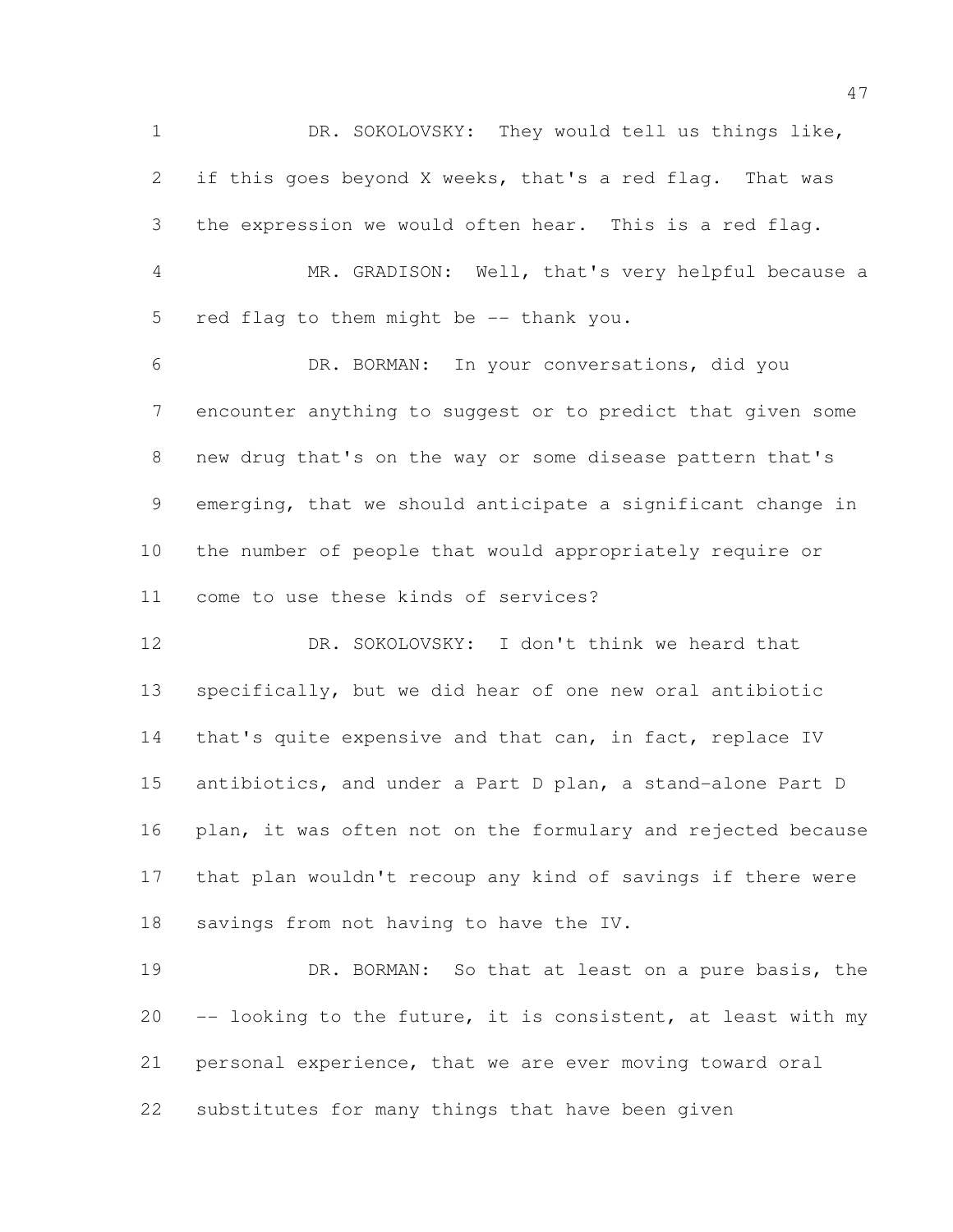perineurially [phonetic], whether IM or IV, so that it would seem that at least in the care, quality, risk sort of evaluation that the needs for these services may, in fact, if anything, be diminishing over time rather than increasing.

 Just as sort of a guess about, again, as Bob tries to say what percentage of the pie are we looking at here and how much time and energy is appropriate, I'm trying to get at is this -- seem to be something that's getting ready to explode as a need or potentially stay the same or diminish, and I would say that it's more likely to stay the same or diminish in the Medicare population.

13 DR. SOKOLOVSKY: The one thing that goes in the opposite direction that I could say that's not really from this study but the work we did previously on biologics, there are so many biologics in the pipeline now and it's much easier -- because they're big molecules, it's much easier to produce them as injections or infusions -- DR. BORMAN: Right.

20 DR. SOKOLOVSKY: -- than as orals, even though oral would be the desire.

DR. BORMAN: But the majority of those require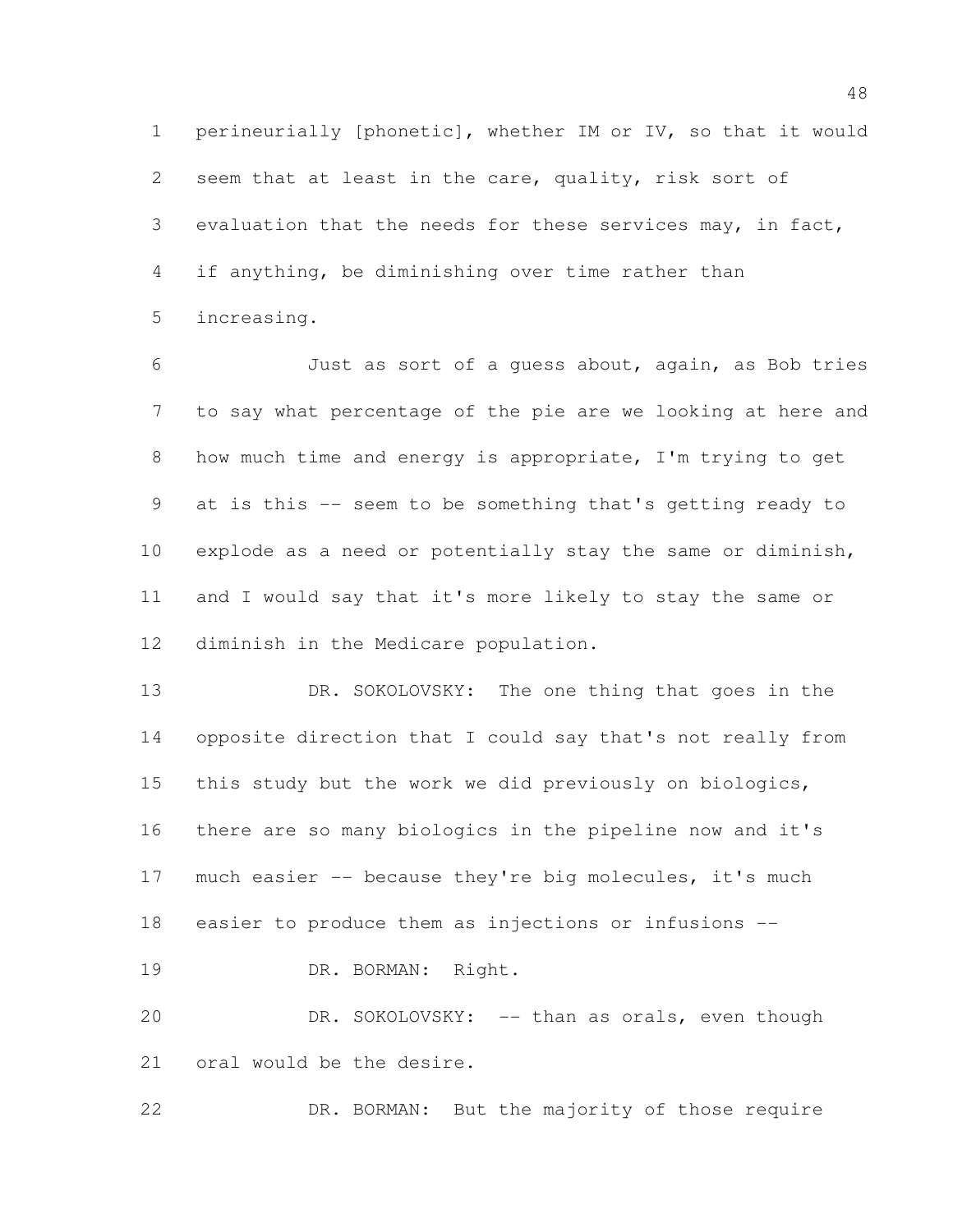almost continuous monitored setting to give because of the potential side-effects, yes? I mean, it's pretty rare, I would think, to give very -- I mean, most of the biologics, at least in terms of when we heard drug administration codes and went through a whole big revamp of that through the CPT process not that many years ago related to the fact that they had to be in these fairly carefully monitored settings and that it would be the rare family that would be prepared to detect that. Mary may have some sense about that from the nursing side. But I believe that most biologics are viewed as almost like giving chemotherapy, really. They are 12 sort of a subset of chemotherapy, depending on how you want to think about the definition. So I agree with you that if 14 the biologics become safer, that would be the growth market here, and certainly that's something to think about.

 I think that one of the big problems in this is that -- my guess would be that relatively seldom is this the 18 sole reason that the patient was admitted to the hospital. This is going to be somebody that came in with some manifestation of unknown fevers, with a new heart murmur, with change in mental status, with trauma and ended up having a diagnosis of endocarditis or osteomyelitis or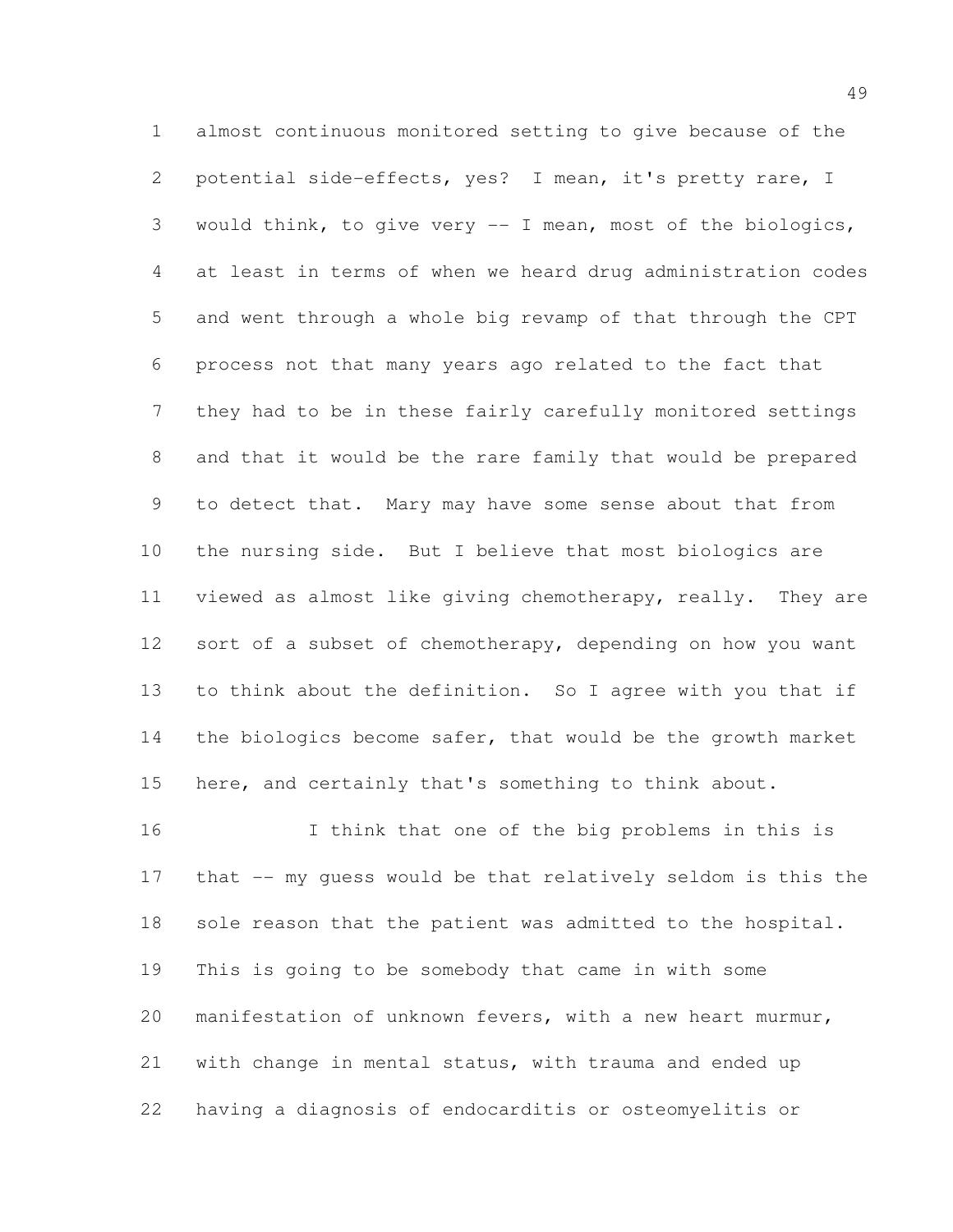things that need prolonged antibiotics, so that the notion that there's somebody who comes in specifically to receive IV antibiotics is really a dwindling population

4 And certainly the EDs that I've been associated with in the last ten years are certainly very aggressive about even sorting patients in the emergency department if they have some sort of complex laceration or something that they think needs some home antibiotics. They don't even touch down in the hospital. I mean, they have ways to link them up with that service the next morning.

 And so Scott may have some experience with that in terms of administering for his group, but I think that the number of patients where it's solely that is vanishingly 14 small. So I think -- and coming at that number, I agree with you, is going to be -- there's just no way to pick that, I don't think. I don't think anything on claims data 17 is going to begin to get you close to that number, so I think we've got to kind of quit thinking about that we're going to understand that.

20 1 I think that, as somebody pointed out, some of these drug infusions are for prolonged periods of time -- 22 six weeks of antibiotics for  $X$ ,  $Y$ , or  $Z$  -- and certainly you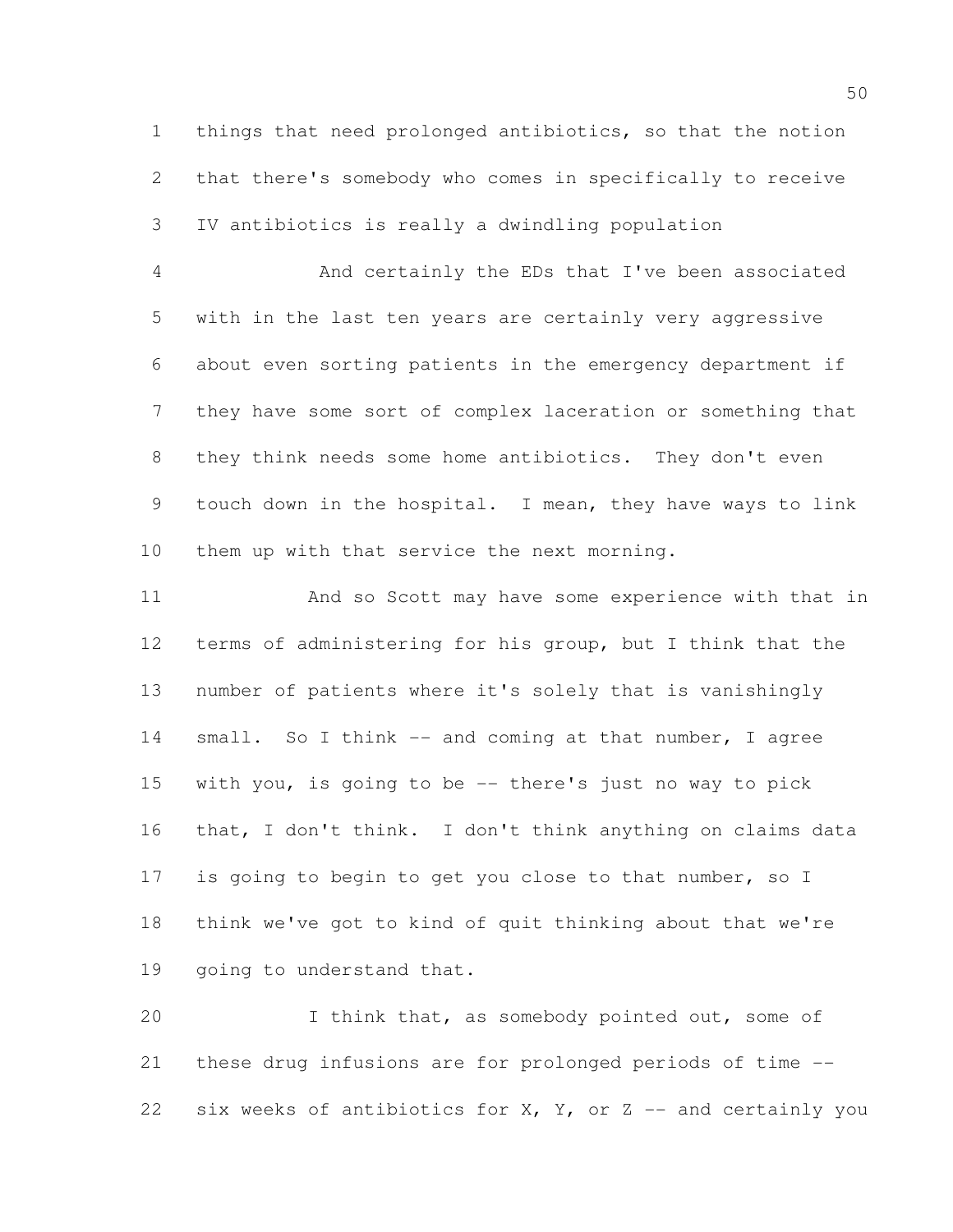would think there are some savings there. The question will be, does that same person who has osteomyelitis or a bad bone infection need to be in a very intensive physical therapy setting at the same time. So it's not necessarily so much the antibiotic that keeps them there. It's that they have this conjoint need.

7 Another thing about accessing these, or where they go to get these managed is how they're getting the drug. If 9 it's a peripheral IV line and not a port, those are more easily teachable to families. There's a lower skill set in terms of facility that's needed. Getting a patient transferred more often seemed to hinge on if they have an implanted venous access device. That's a little bit different skill set and that might be the barrier that where you would otherwise normally send them will not deal with accessing that port.

 So I think there are so many nuances to this and it is such a relatively small thing, I'd be really careful about getting caught up and trying to nitpick this to that. MR. ARMSTRONG: Yes. My question and a comment, and my question is actually in part a reflection of the questions we've been asking. And I just have to say, I'm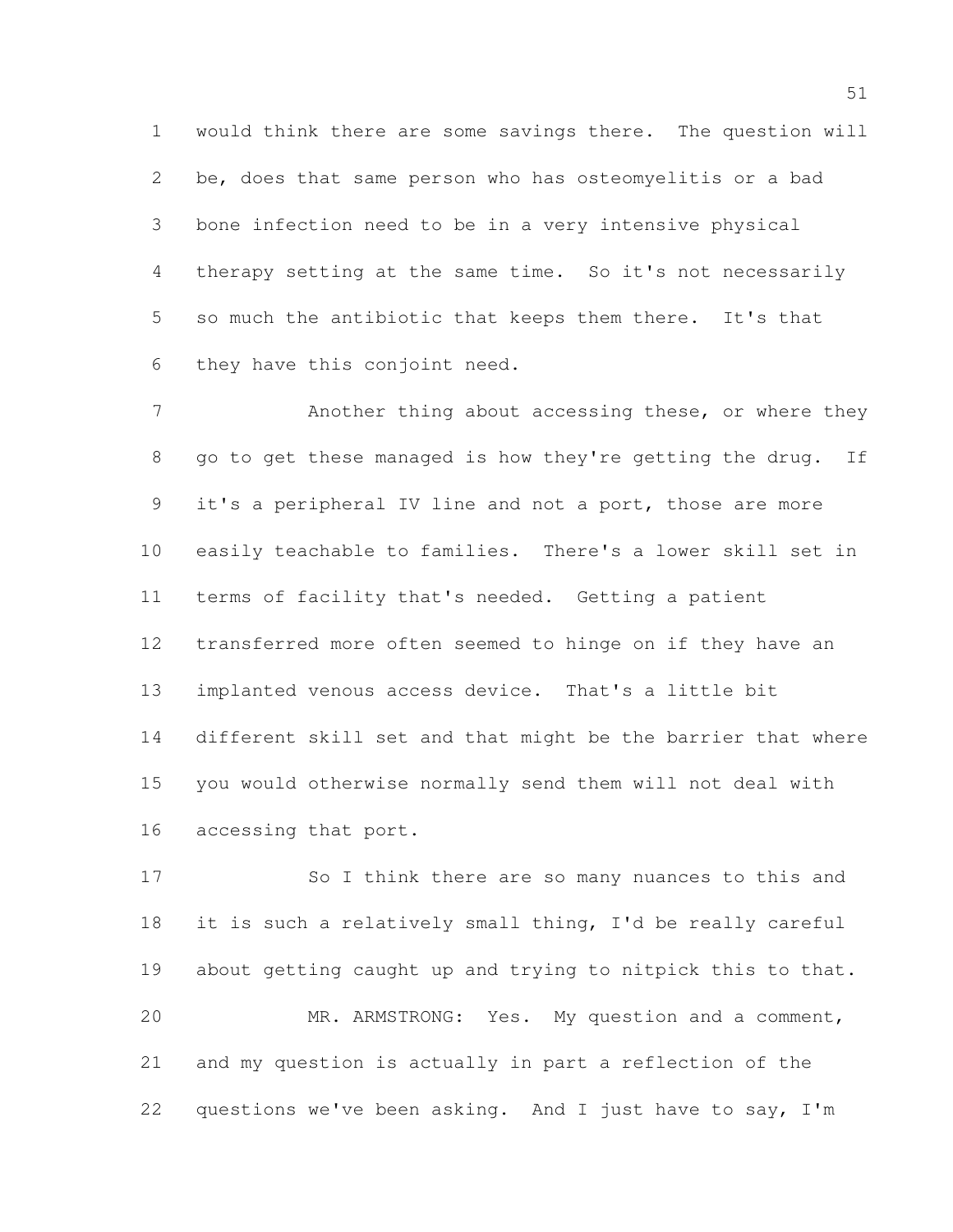honestly not sure what the problem is that we're trying to solve. Is it that costs are inflating at a trend that's worrisome to us? Is it a concern about quality of care provided in home for these patients? Is it, as a couple people just recently said, that we anticipate some explosion and we want to try to kind of get a handle on what's happening before services go crazy? And what was it that 8 inspired the mandate that we put this report together, because I feel like we're kind of fishing for, well, what are the problems that we want to analyze?

11 DR. MARK MILLER: All right. And you guys should 12 offer your opinion, as well. This is my sense of it, that what motivated the Congress, and it was that there are clearly gaps in the fee-for-service benefit and I think a 15 genuine desire of, well, if a person needs this, are they 16 are or are they not getting the support that they need, and perhaps some instinct, and I think a lot of the starting questions kind of point to this, is, well, clearly, say for antibiotics, if you move the person out of the hospital, that has got to save money, right?

21 MR. ARMSTRONG: Right.

DR. MARK MILLER: And so I think when they've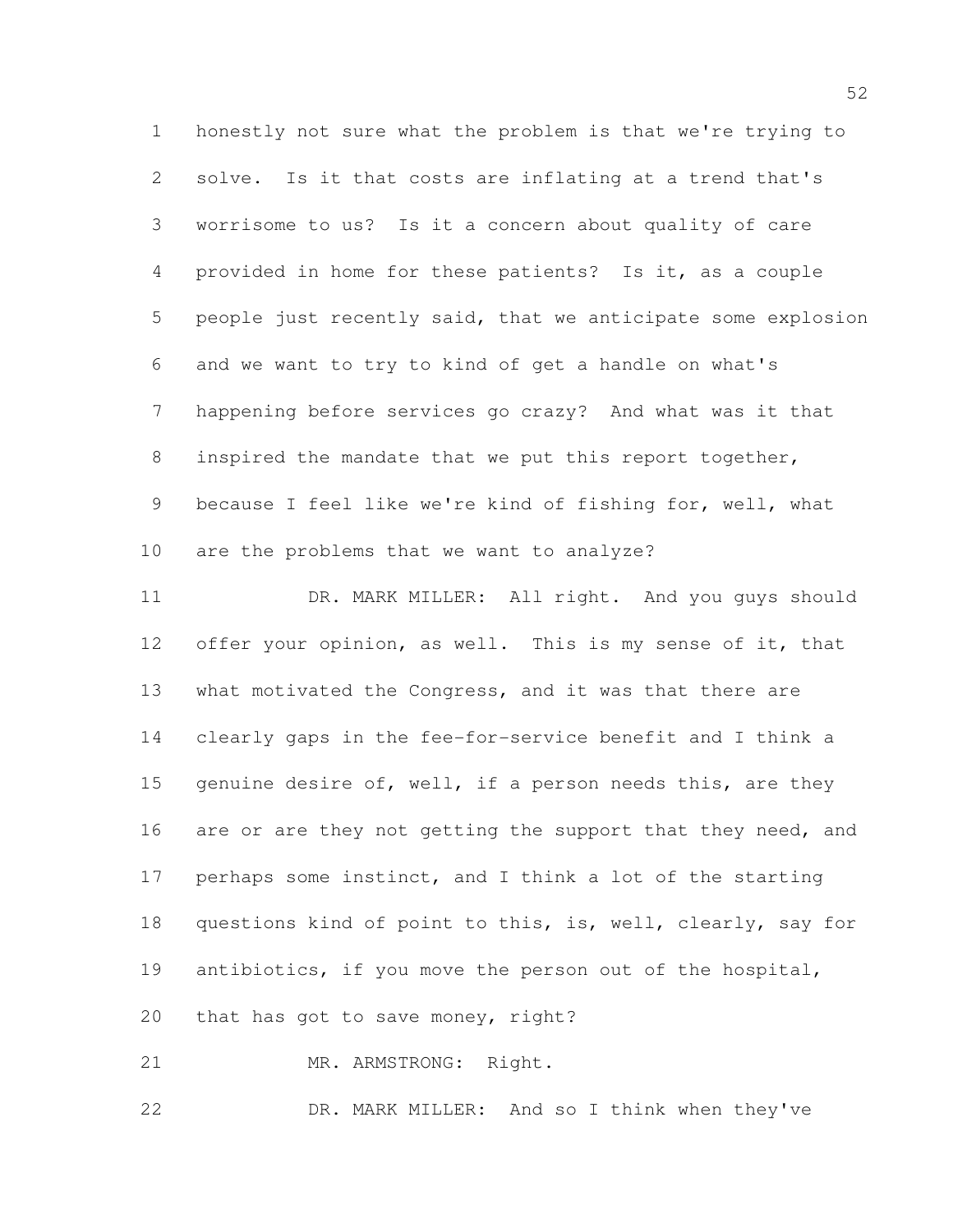offered these ideas and run into scores from CBO that says, no, not so straightforward, they've kind of come to us and said, what gives? That's kind of my take. But I think the instinct is there's a population -- and some of these populations, just to be really clear, I mean, some of them have very sympathetic and strong arguments on their situations and I think you have an emotional element that kind of runs through some of this, as well. I'm not sure some of the questions about biologics coming on or going off, that kind of thing, at least in some of the instances, those kinds of things are really driving it. It's more the immediate, I think. Do you guys have a reaction here? And just for 14 the record, we only give fake answers in the most extreme circumstances, right? It doesn't happen a lot. [Laughter.] DR. SOKOLOVSKY: I can't believe this is up to me. 18 DR. MARK MILLER: Very extreme, then we'll go to the fake answer. [Laughter.] MR. ARMSTRONG: I mean, I asked it, in part, we have limited resources. We've got a huge agenda. And I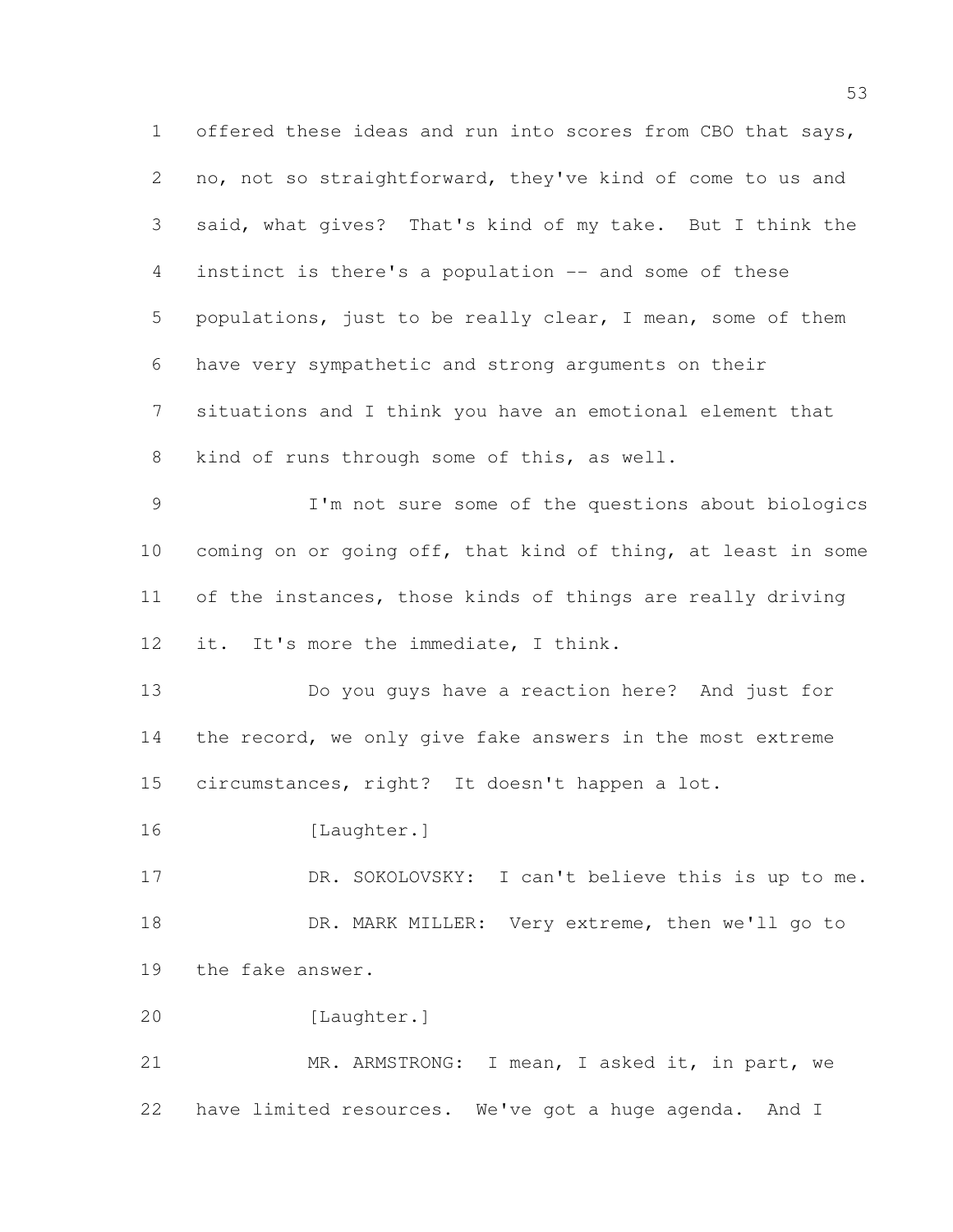know this is a required report, but we have some decisions to make about how we want to invest in demonstrations and studies and stuff like that --

 DR. MARK MILLER: I want to say to you guys, at least in terms of our efforts here, I mean, what I see happening here on this report is kind of laying out the product of this discussion, saying that the Congress can move in a few directions, which we've laid out for them, but there is a huge deficit in information. We've tried our best to inform you and at least give you the cells and the way to think about it. But we've done what we can.

12 MR. ARMSTRONG: Yes.

13 DR. MARK MILLER: I mean, we can't create and manufacture data, notwithstanding our fake answer approach to things. But, I mean, we can't do that, and so we're 16 going to have to say to them, this is what we know. And I think Kim has said to you, I know this is unsatisfactory. When we communicate this with the staff and ultimately the Congress, I think they're going to be frustrated, too. You didn't give us the answer. And it's going to be, there has got to be a lot more information collected to give them the answer.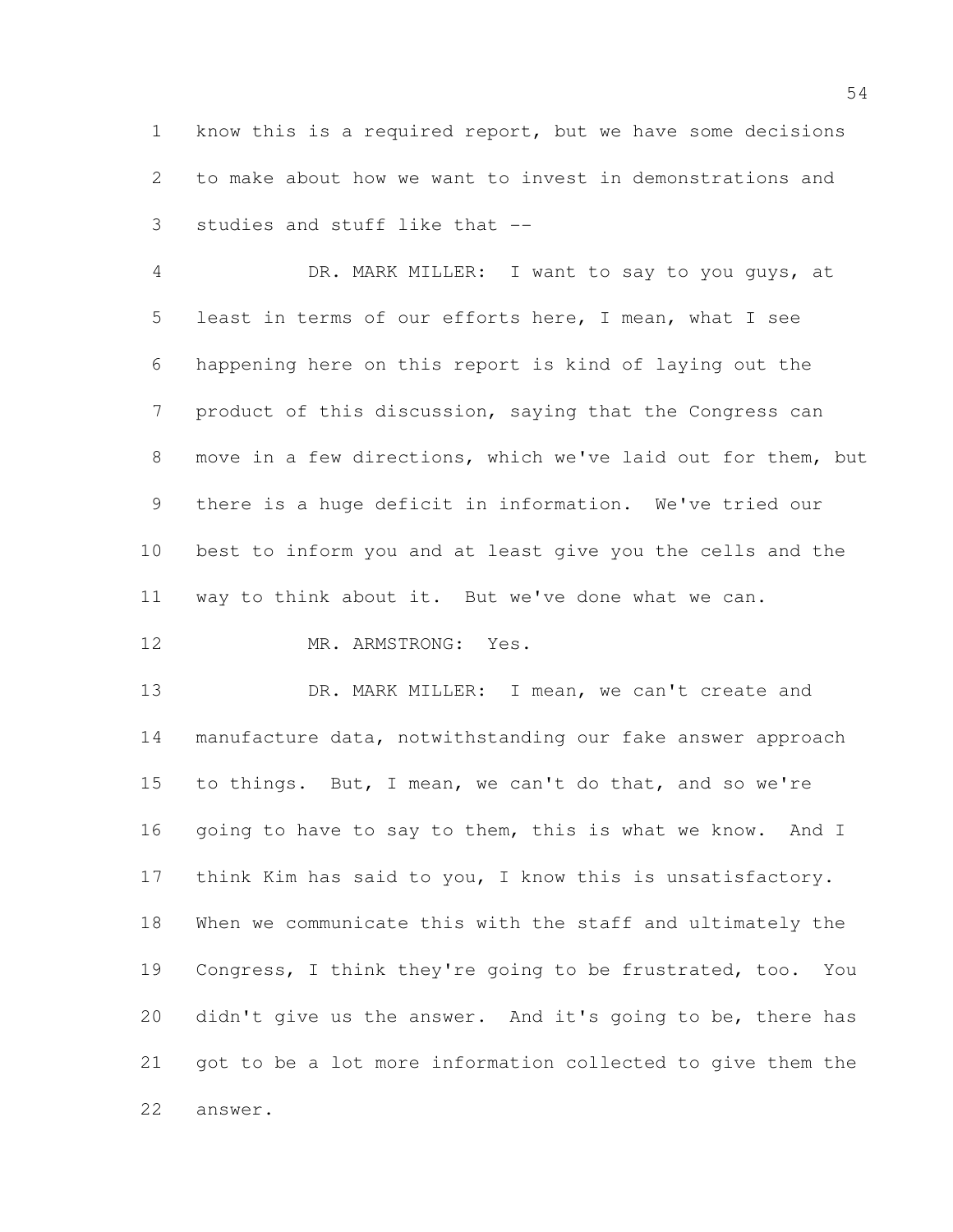1 MR. ARMSTRONG: Okay.

 MR. HACKBARTH: Okay. It is 9:07, so we're already, after round one, seven minutes over our budget for this topic. Could I see the hands of people who have an additional comment or question that they want to make? So I have Mary, Tom, Bill, Bob -- DR. MARK MILLER: Peter. 8 MR. HACKBARTH: -- and Peter. Anybody else on this side? Okay. So why don't we go through those people. Peter. MR. BUTLER: Yes. So I'm a little bit with Scott on this, that it's not just a woodwork effect. This is like a can of worms effect or something like that. And I would caution about the degree to which we can really be specific in our recommendations. 16 I do think that, for me, going to Bill's example of a valve infection or something, I mean, it should be about the beneficiary and not about the cost so much, and if a course of treatment at home, I would think, would make -- we want to make sure that the patient can get the right

treatment in the right place at the right time, and if there

are abuse or all these other things, I mean, we ought to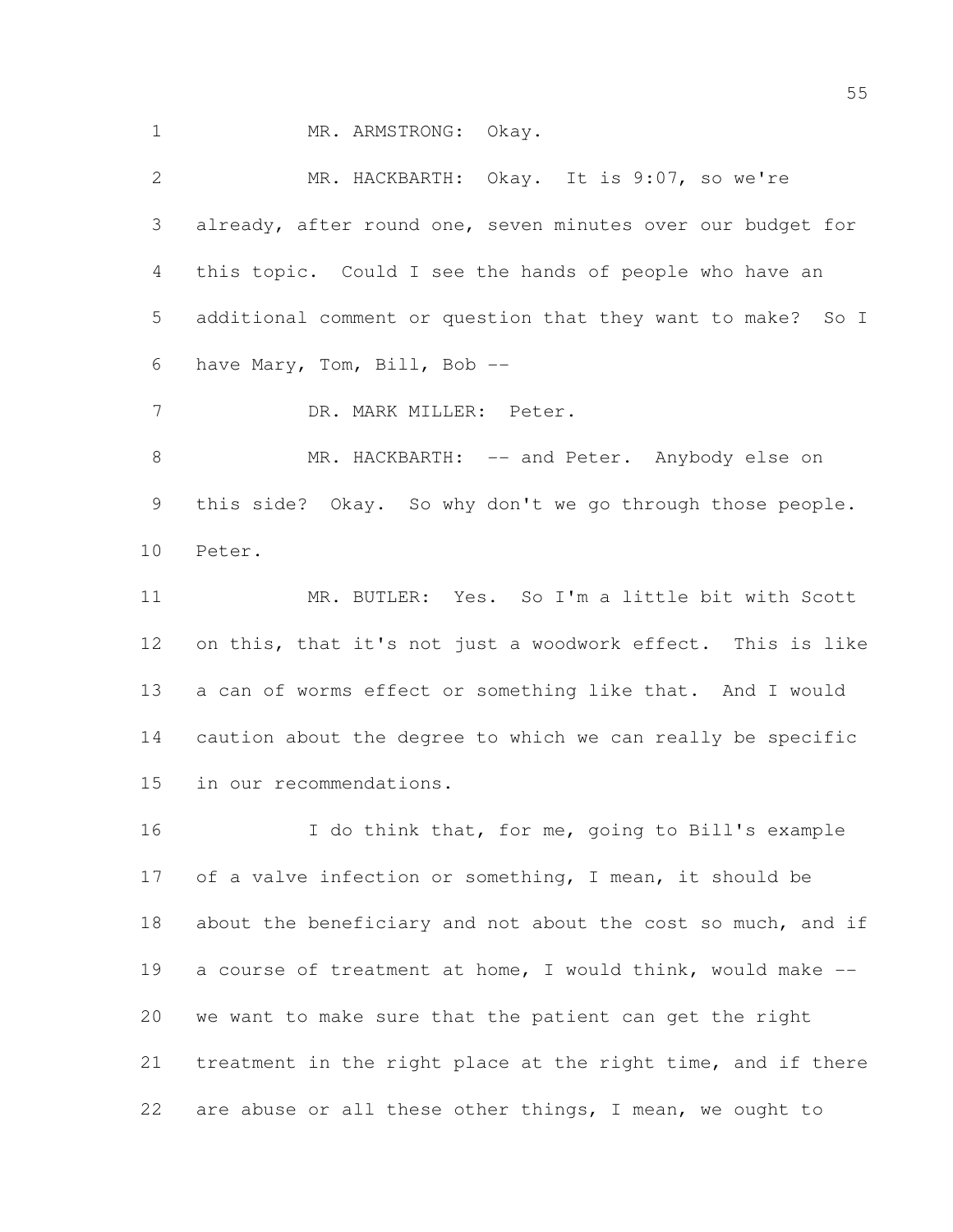find ways to be able to address that.

| $\mathbf{2}$    | My last -- this is a little out-of-the-box                   |
|-----------------|--------------------------------------------------------------|
| 3               | thinking. It's too bad you can't link this to, like, an ACO  |
| 4               | or some -- if they were more tightly configured and you felt |
| 5               | there was somebody overseeing it, you could say, okay, a     |
| 6               | pioneer ACO, you can have the benefit if you're sitting in   |
| $7\phantom{.0}$ | there. Of course, you don't always know who your members     |
| $8\,$           | That's the problem. But if there were some oversight<br>are. |
| 9               | structure that would naturally align with this, then you'd   |
| 10              | say, okay. For those people, we'll provide the benefit. So   |
| 11              | maybe there's something like that we could do.               |
| 12              | DR. NAYLOR: So I think that one possible way to              |
| 13              | frame this is under option three to think about -- because   |
| 14              | you have answered the question really well about whether or  |
| 15              | not we have current data that helps to know the costs and    |
| 16              | benefits of home infusion therapy, and the answer is we      |

 don't have robust data to really get that. So I think one way to frame it is if we were to pursue -- if a study -- and I wouldn't use the word "demo" -- is to pursue this

 question, then maybe some of the ways in which we could benefit more than from home infusion understanding is how do you stratify groups and at what point of time can you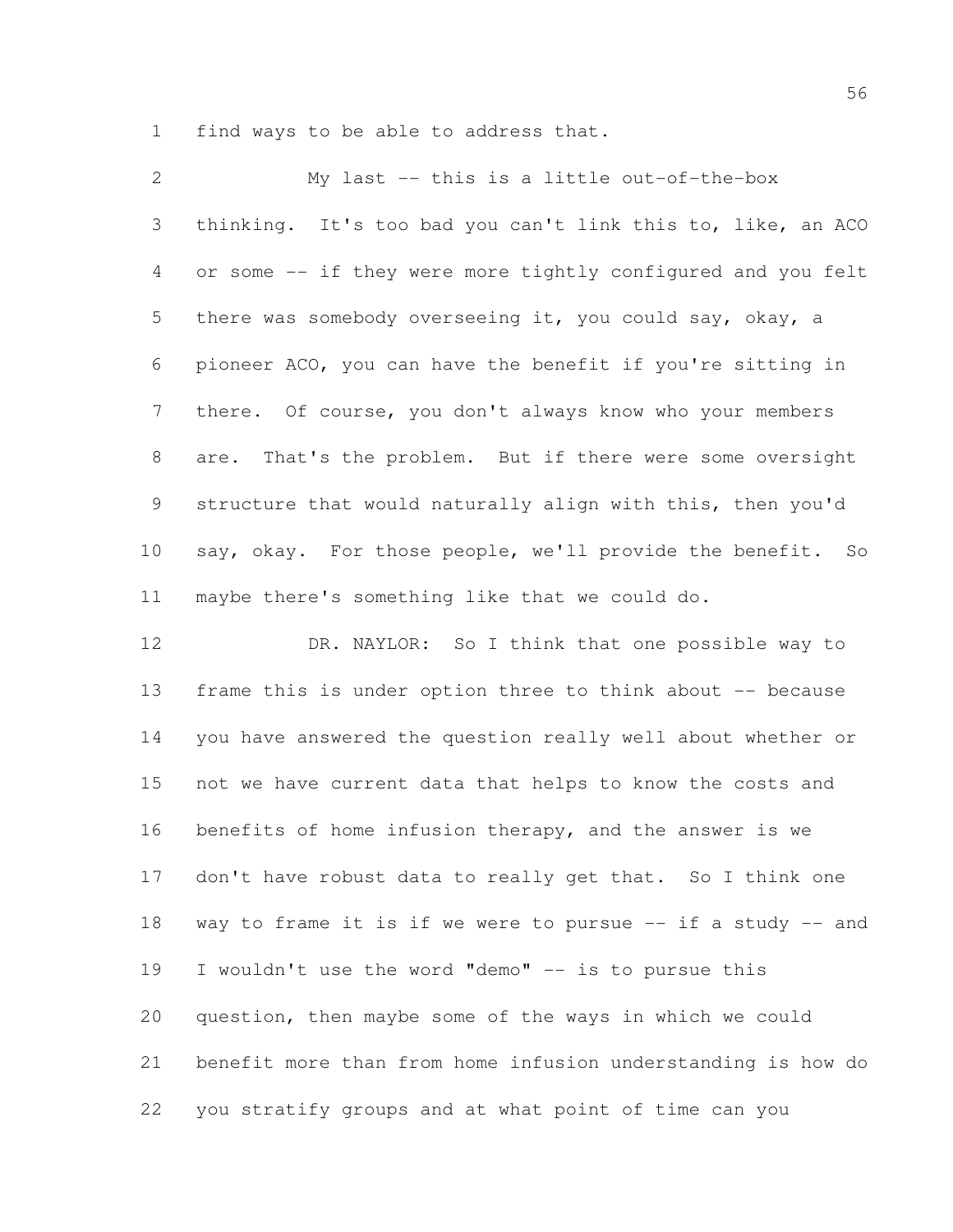stratify them to say whether or not they would benefit most from hospitalization, skilled nursing facility, or home infusion.

 What are the characteristics of those patients? What are the characteristics of the families? And it's a real question about whether or not people in hospitals can really assess the capacity and willingness of families to be able to do this. So I'm not sure that I would rely on the existing systems to do that.

 And then whether or not this also represents the opportunity to test out a payment bundle in the way we were describing that model yesterday as a payment mechanism, that if we put all in, that we could really come to it.

14 And finally, I think this issue around the quality metrics that need to be examined as part of that study, if that's the direction people want to pursue. I would stay away from demo and talk about CMMI as a potential area to pursue under their innovation option or something like that. But I think that builds a little bit on George's notion, you know, where you have a chance to do some comparison with an organization that wants to do this and test against a community or comparison group that doesn't have that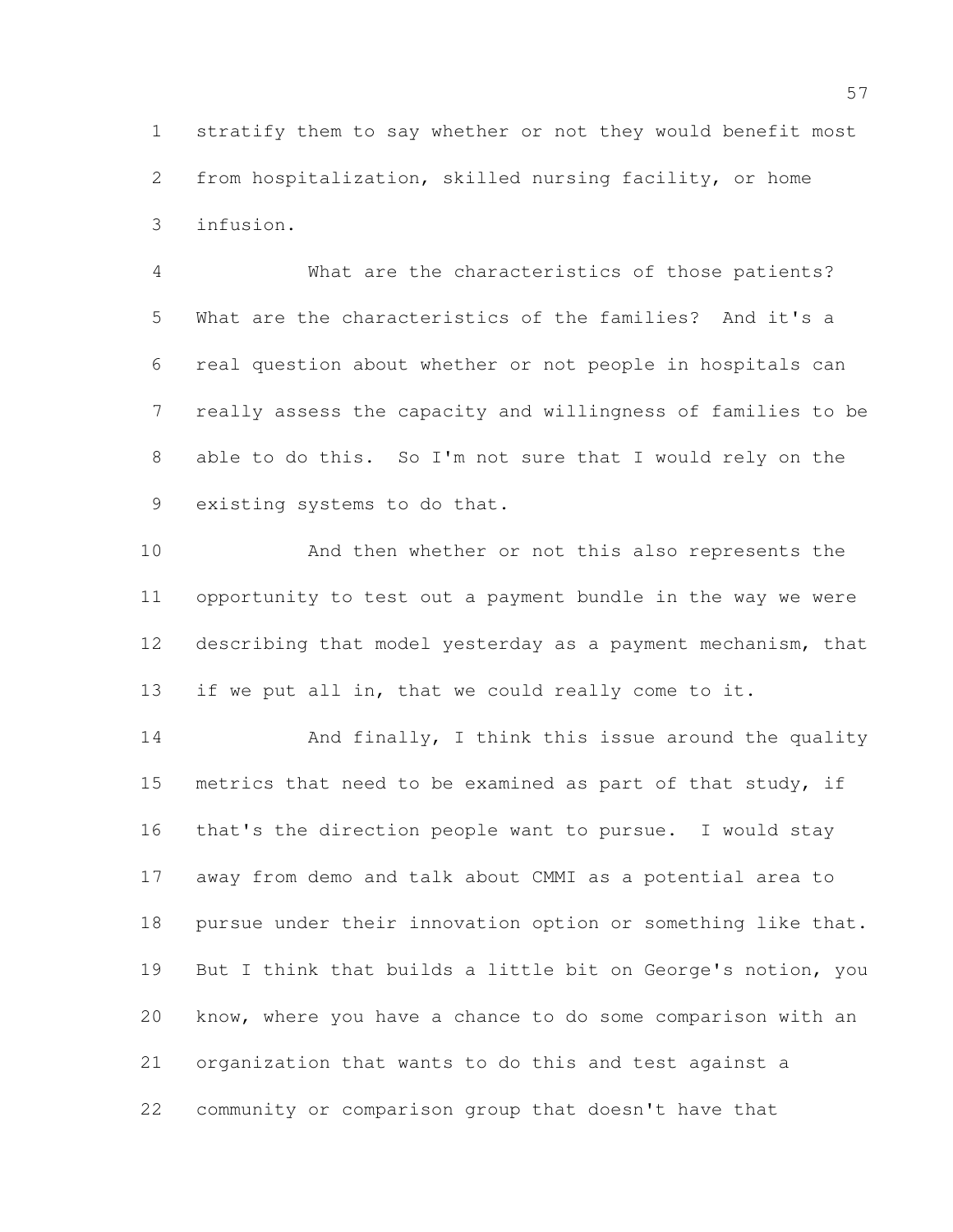availability and is using the traditional mechanisms.

 DR. DEAN: Just one -- just to sort of make it more confusion, you know, one thing we have not talked about is ta some point, the home situation has to be evaluated because everything else can be appropriate and if you don't have the proper people and settings at home -- I mean, I was a recipient of home infusion therapy for about six weeks after I got an infection after my hip fracture and, you know, it went fine and it was a great benefit. But there were, even though I know a little bit about this and my wife is a nurse, there was a lot of stuff we had to learn. And so there are a lot of home situations where it just may not work even though everything else is appropriate. 14 DR. HALL: Well, first of all, Joan and Kim, I think this was such an excellent report. I don't think

 there's anything like this anywhere in the health care literature that really looks in depth at this whole process and my hat is off to you for that.

 And I'm informed by the discussion. Just to give you sort of a clinical example, sometimes -- physicians will relate to this -- you do an extensive work-up for someone who thinks they have very serious disease and you end up and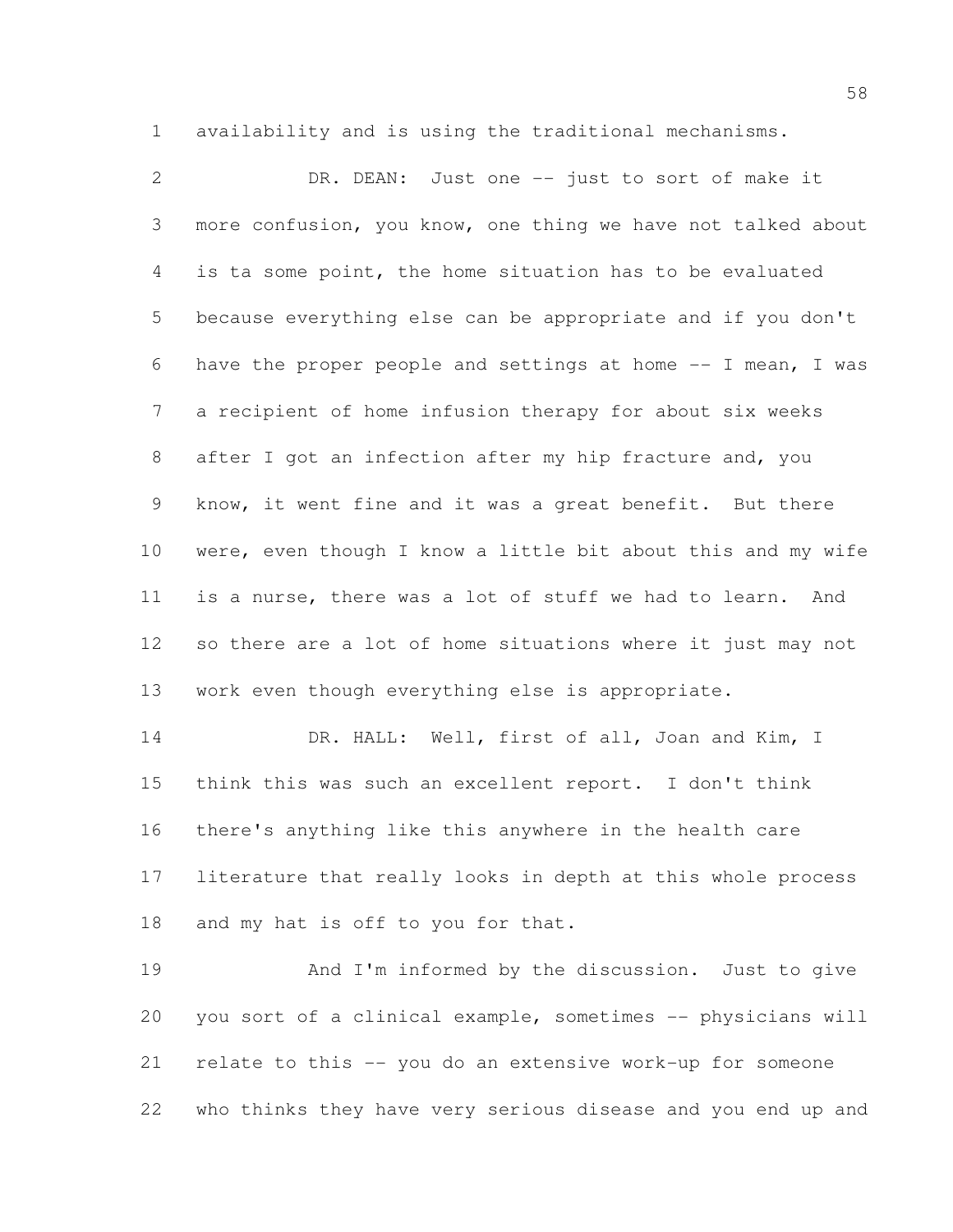you say, I've got some really good news for you. You don't have cancer. And you see this tremendous look of disappointment on their face that you didn't come up with a diagnosis.

 And I would say, to really stretch an analogy, we've looked at this carefully and we probably found that in the scope of major problems we have to deal with, that this doesn't rank way up there in terms of some of the things we look at.

10 And if I were to make any suggestion at all, it would be that it sounds like the quality control and regulatory apparatus here is a little bit loose, and maybe that's where the biggest bang for the buck might come. 14 DR. BERENSON: Yes. I'm pretty much where Bill would be and where some of the other Commissioners have indicated. I wanted to just say one thing. If we wanted to propose a demo in this area, I'd be giving more emphasis to an ability to test how CMS could administer prior authorization, because that is something we've talked about. I'm actually a proponent of very targeted prior authorization, where you've got essentially a concise clinical issue that's informed by objective data, a non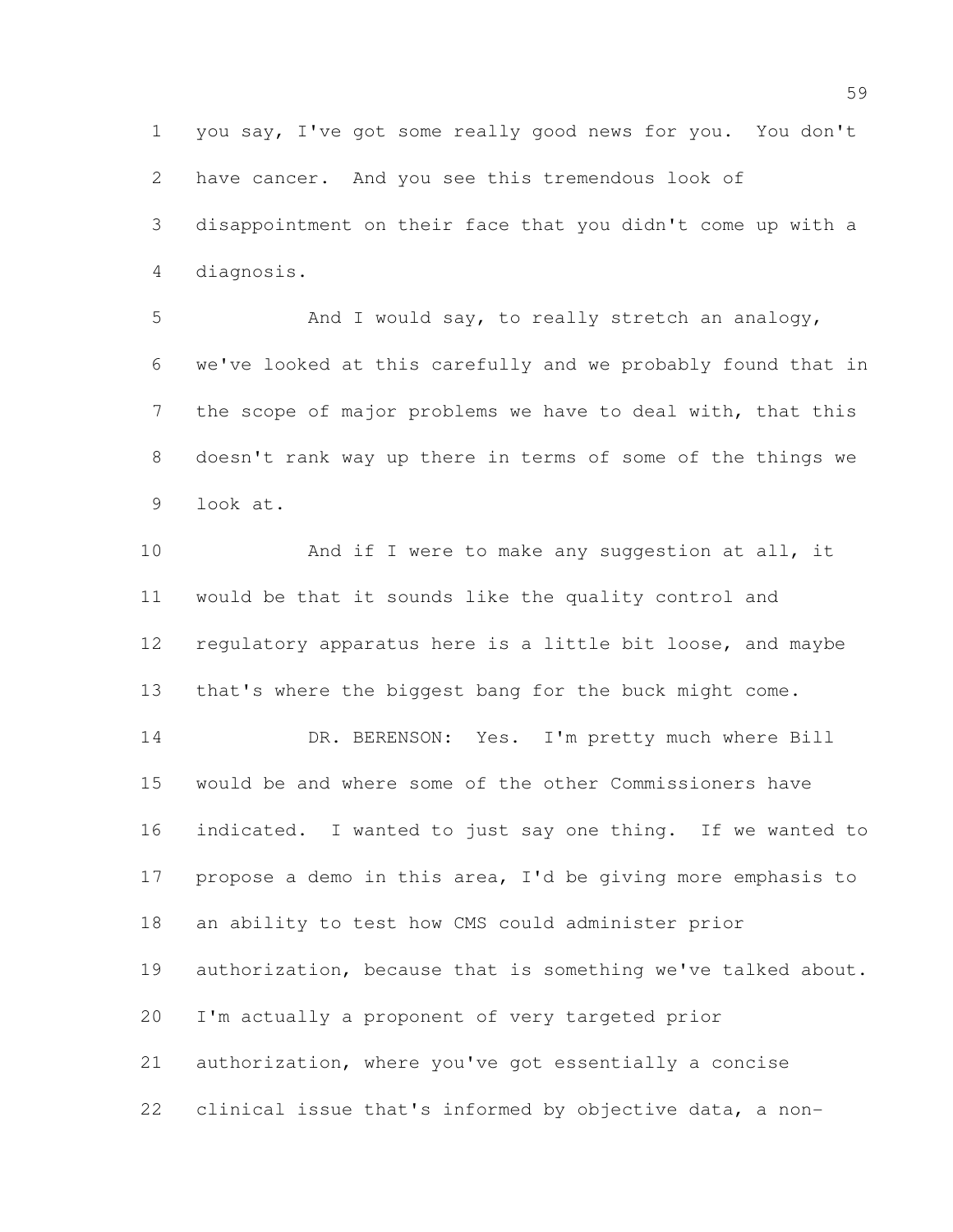emergency situation where there is some evidence of misuse or overuse and it suggests -- the Cleveland Clinic study suggests that that might be going on here.

 I would also have a criterion of very high unit cost so that your investment in that activity has a payoff, and I guess that's the one place I have some concern. It looks like the average drug cost, anyway, was \$1,200 or something like that, and so I'm not -- I don't see a compelling reason, frankly, to do a demo in this area, but if I did, it would be to really sort of learn operationally how to get some experience with prior authorization.

 MR. HACKBARTH: Okay. Thank you, Kim and Joan. Good job.

 We'll now move on to Risk Adjustment in Medicare Advantage. We're 15 minutes behind schedule, which we must make up, and so what I propose we do is we'll end this session right at 10:30, so as opposed to an hour-and-a-half, we'll do an hour and 15 minutes on risk adjustment so that we've got the allotted time for the dual eligible discussion at the end.

 DR. ZABINSKI: Okay. Last fall, the Commission made recommendations to improve risk adjustment for PACE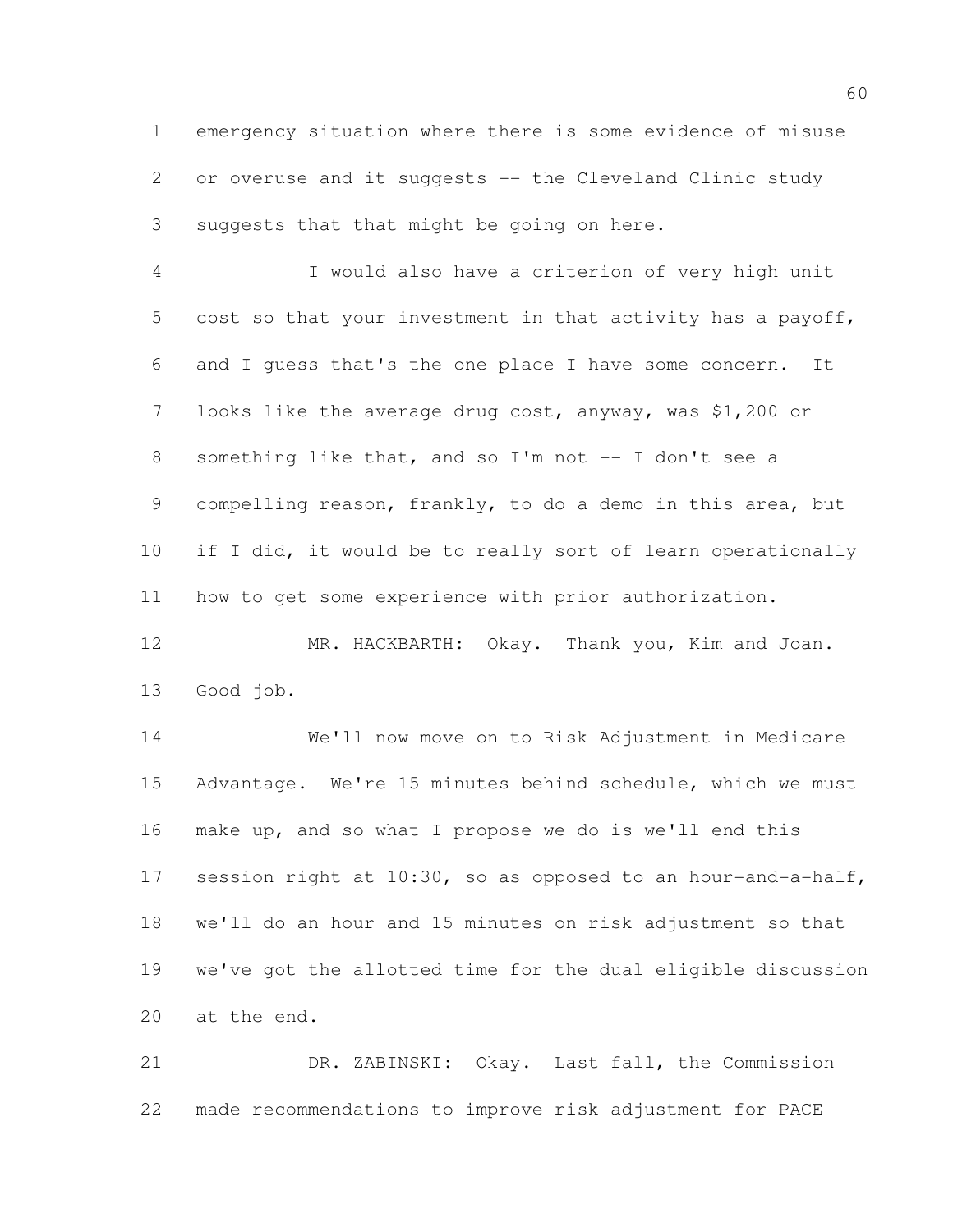plans, and today we'll broaden the scope of that work and discuss improving risk adjustment for the Medicare Advantage program in general.

 In Medicare Advantage, plans receive monthly capitated payments for each enrollee where each payment is the product of a local base rate and the risk of the enrollee. CMS drives these risk scores from the CMS hierarchical condition category CMS-HCC risk adjustment model. And the risk scores represent each enrollee's expected annual Medicare spending relative to the national average.

 The CMS-HCC uses data from each enrollee to determine the enrollee's risk score. The enrollee's data falls into two broad categories, demographic and conditions. The medical conditions are from diagnoses coded on claims for hospital inpatient stays, hospital outpatient visits, 17 and physician office visits that occurred the previous year. These diagnoses are then categorized in the broader condition categories called HCCs and there are 70 of them in the current version of this model. CMS then uses the demographic data, the medical conditions, and Medicare fee-for-service spending in a regression model that produces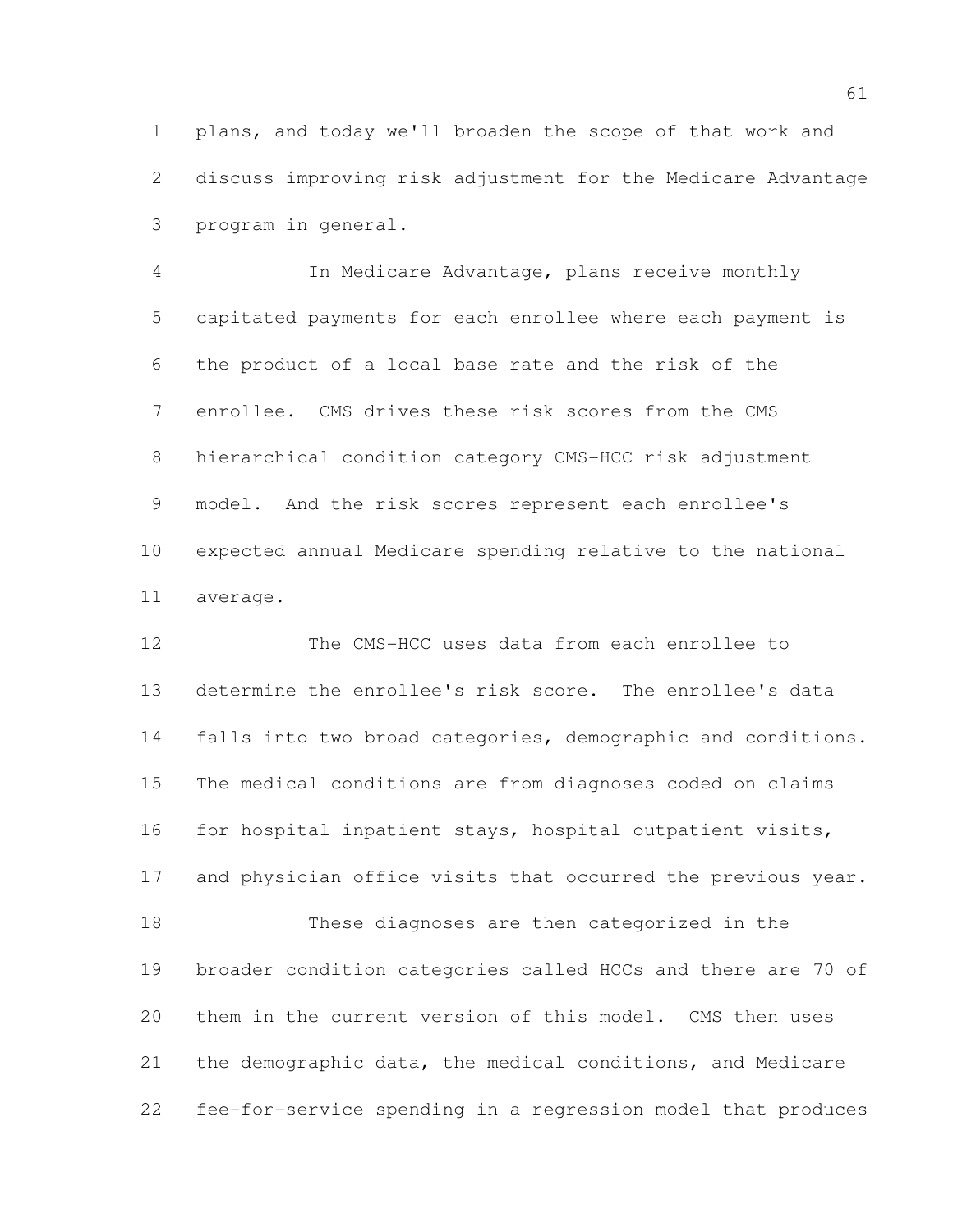coefficients for each demographic variable in each HCC,

which CMS then uses to determine risk scores.

 As an example of how risk scores are determined, consider a female who's aged 76 on Medicaid and has been diagnosed with COPD. For this beneficiary, the following coefficients from the CMS-HCC apply. For a female aged 75 to 79, .46; for a female on Medicaid and aged, .18; and for 8 any beneficiary who has COPD, .40.

 To determine this beneficiary's risk score, you simply add all the coefficients that apply to get a total of 1.04. So this person has a risk score that is close to the national average, which is 1.0 each year.

 The general purpose of the CMS-HCC is to adjust MA payments so that they accurately reflect how much each enrollee is expected to cost. Accurate payments prevent systematic overpayments and underpayments with respect to 17 each enrollee's characteristics. From this perspective, the CMS-HCC is much better than the demographic model that was previously used to adjust capitated payments.

 However, concerns remain over the CMS-HCC. First, there may still be systematic overpayments or underpayments for enrollees with specific characteristics. Therefore,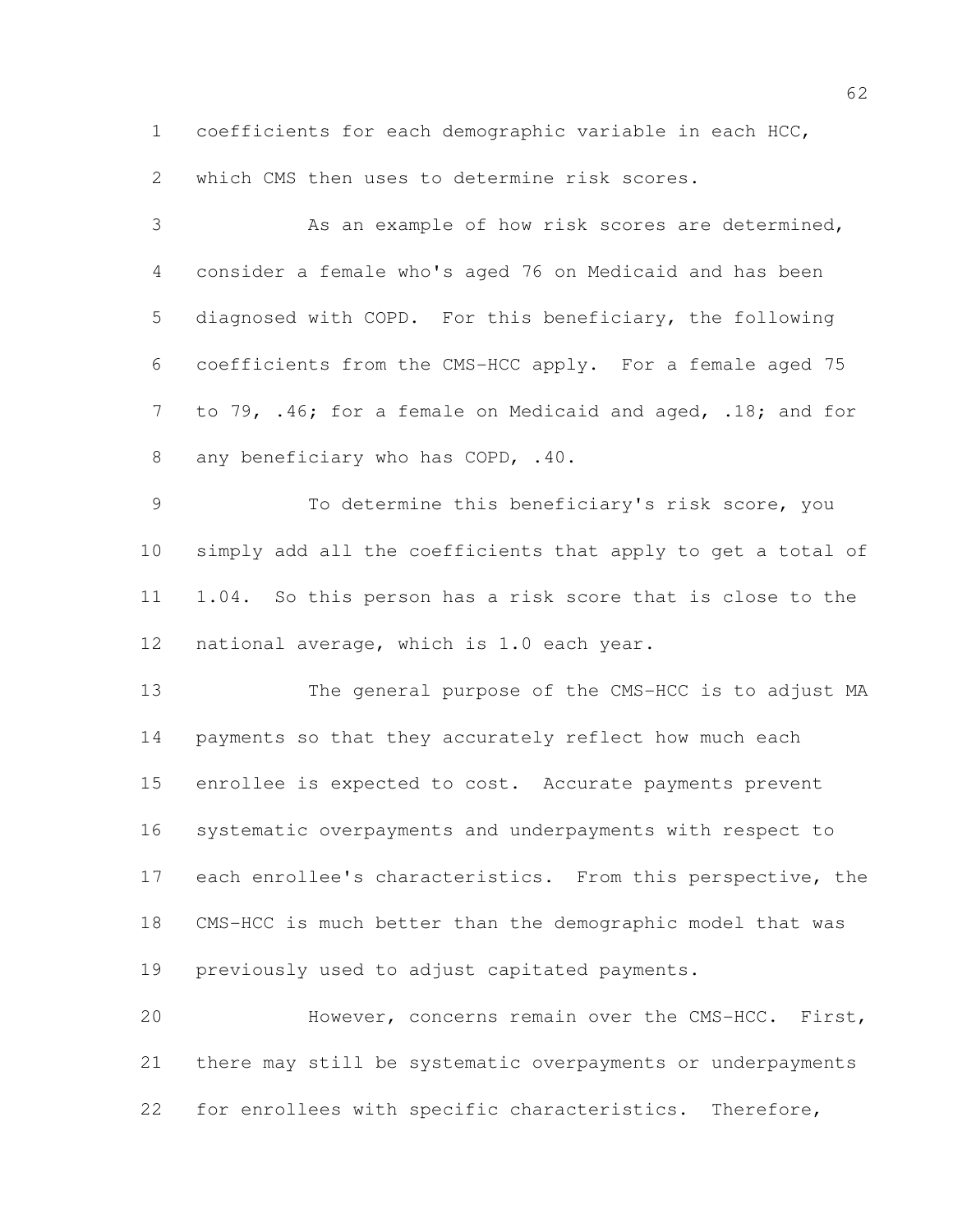plans can benefit financially depending on the profile of their enrollees. That is, from favorable selection. Also, research from the Dartmouth group indicates there are regional differences in level of service use in fee-for- service Medicare that leads to regional differences in coding of conditions and risk scores.

 And if these regional coding differences carry over into Medicare Advantage, plans that are in regions 9 where coding is most intensive will have higher risk scores, and payments and plans that are in areas where coding is less intensive.

 Finally, CMS estimates the coefficients in the CMS-HCC using constant diagnosis data from fee-for-service 14 beneficiaries. However, there's research by Newhouse and colleagues that indicates that the cost of treating conditions may be very different between fee-for-service Medicare and MA. Therefore, it may be beneficial for plans to attract enrollees with some conditions and avoid enrollees with other conditions.

 Over the following slides, we'll discuss each of these issues in more detail. An important feature of an effective risk adjustment model is that it addresses enough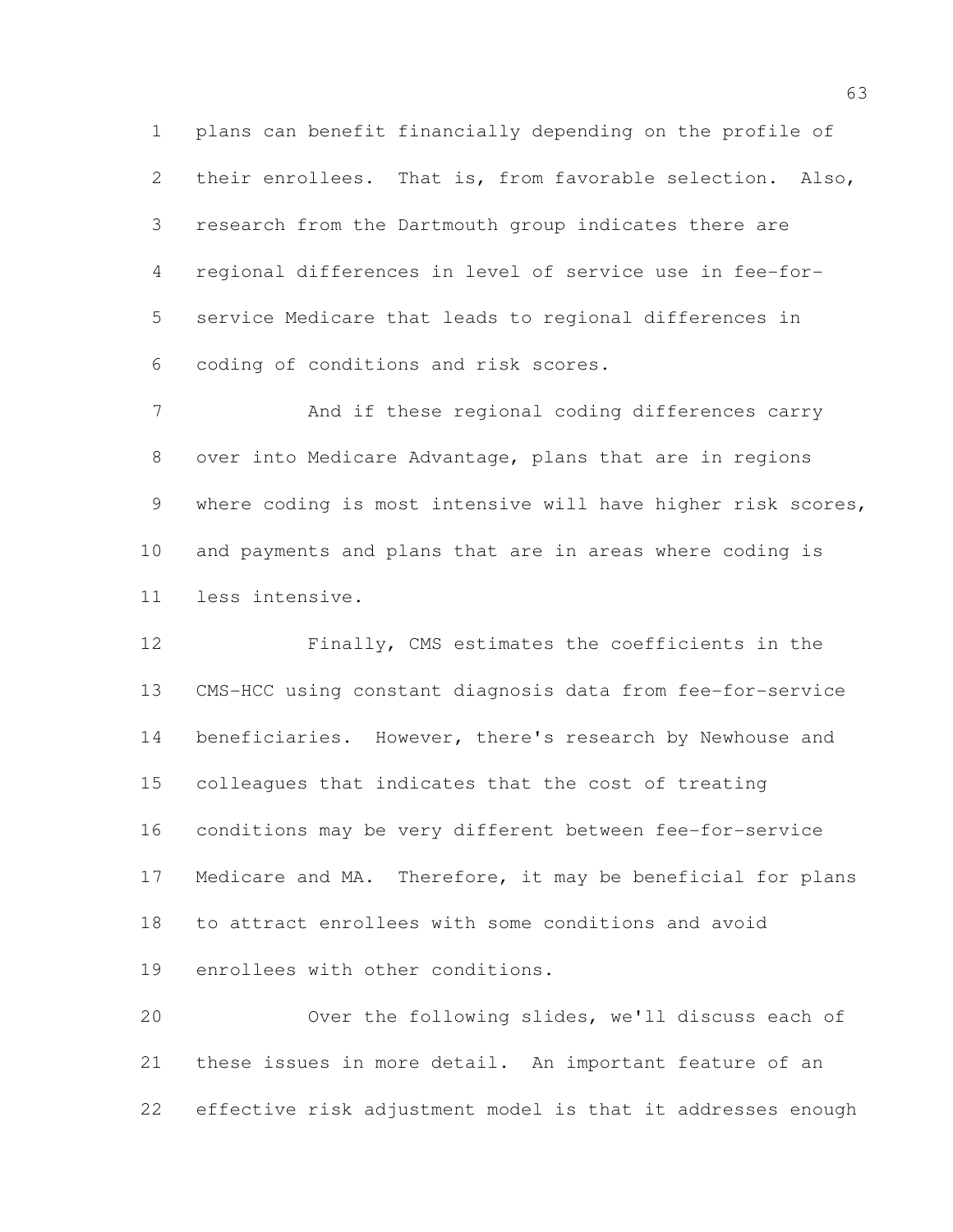of a variation in beneficiaries' costliness to minimize possibilities for plans to financially benefit or be disadvantaged simply because of their enrollees' risk profiles.

 A concern some have about the CMS-HCC is is that it accounts for about 11 percent of the variation in Medicare spending. And this may sound very low as it suggests that 89 percent of the variation is not explained. But that's not as bad as it sounds because much of the variation is strictly random and cannot be predicted by any risk adjustment model.

 Research by Newhouse and colleagues estimates that a lower bound on the variation that plans can predict is 20 to 25 percent. The remaining is random and not predictable. Therefore, the CMS-HCC may be explaining about half of the predictable variation.

 So is explaining half of the predictable variation enough to eliminate selection problems? Well, that's not clear, but it's possible that some problems are still present.

 Another issue regarding selection is that for beneficiaries who have the same condition, the CMS-HCC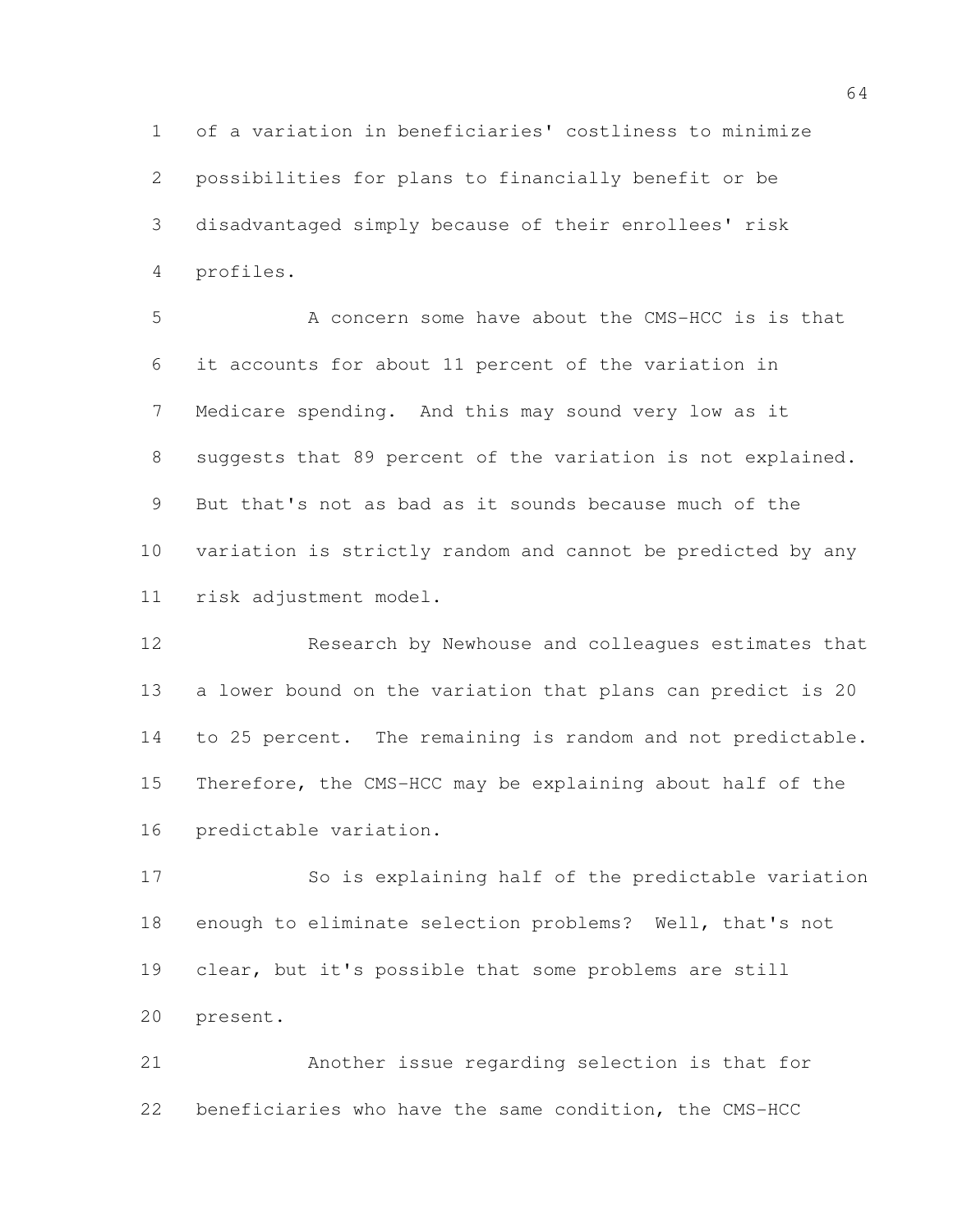adjusts payments by the same rate no matter the level of severity. But patient severity and cost do vary within each HCC, so for a given condition, plans could benefit if they attract the lowest cost beneficiaries who have that condition. At the same time, plans that focus on the sickest beneficiaries, such as SNPs and PACE, may be at a disadvantage.

 And due to data limitations, it is difficult to definitively determine whether favorable selection is widespread in the MA program, but we did an analysis that may suggest, but doesn't confirm, whether MA enrollees are on average lower risk than their fee-for-service

counterparts.

 In particular, we examined beneficiaries who were in fee-for-service Medicare throughout 2007 and divided them into two groups, those who stayed in fee-for-service Medicare into 2008 and those who enrolled in an MA plan in 2008, and then we compared the 2007 costliness of the two groups.

 We found that on average, those enrolled in MA were 15 percent less costly than those who stayed in fee-for-service, and perhaps more importantly, in 68 of the 70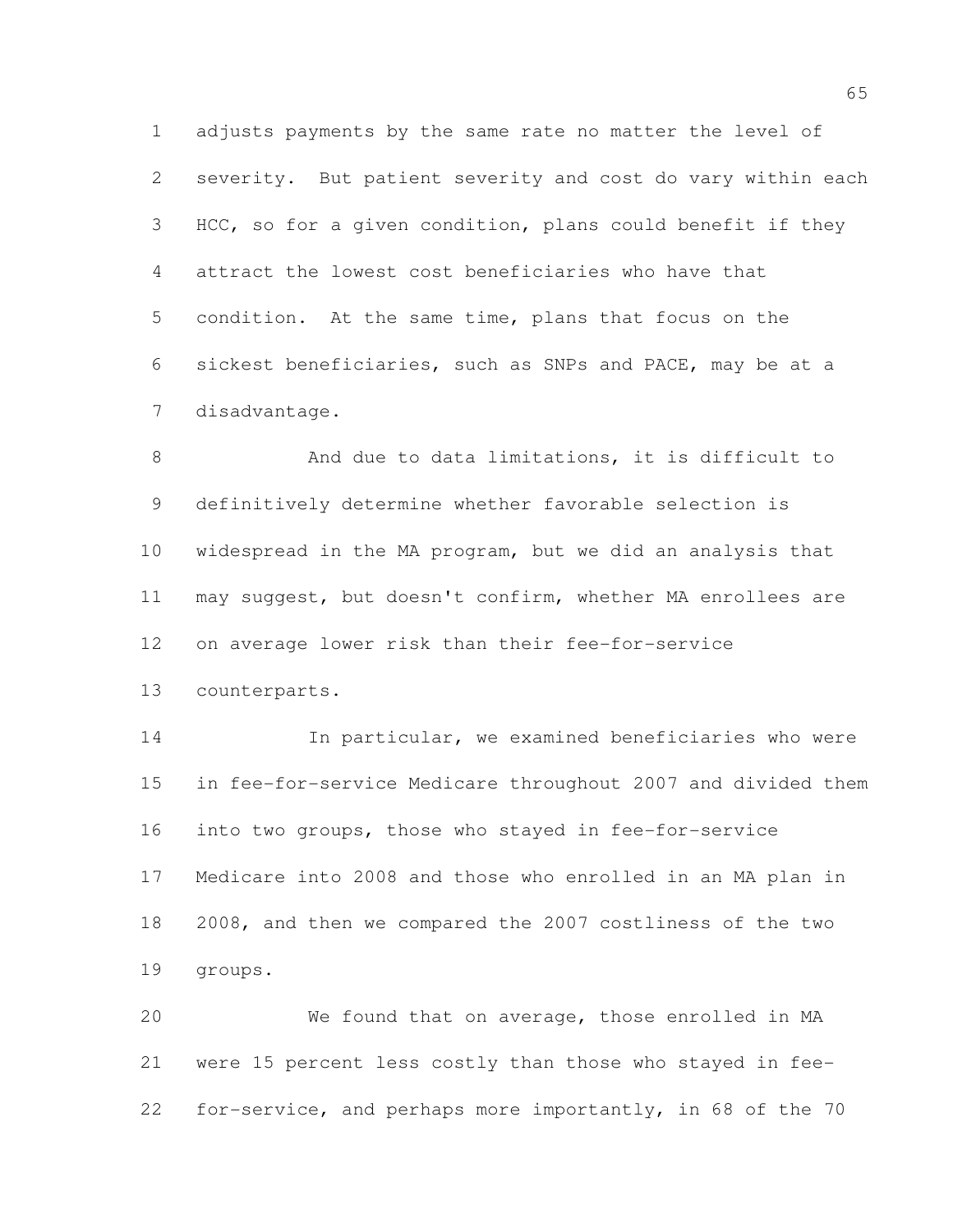HCCs, those who enrolled in MA were less costly than those who stayed in fee-for-service. I want to again emphasize that these results give no indication of the costliness of beneficiaries while they are in the MA program. They only indicate that those who enroll in MA are less costly while in fee-for-service Medicare than those who stay in fee-for-service Medicare.

 For today's presentation, we'll consider three options that might improve the predictive accuracy of the CMS-HCC and reduce problems related to selection. In one option, we added socioeconomic variables, in particular, measures of race and income to the standard CMS-HCC. In the second option, we added number of conditions that each beneficiary has to the model where number of conditions is simply the number of HCCs that each beneficiary's conditions map into.

17 Then in a third option, we used two years of diagnosis data to determine each beneficiary's HCCs, rather than the single year that CMS currently uses. Before we cover our results, though, from each of these options, I want to introduce measures that we used to evaluate the models' predictive power.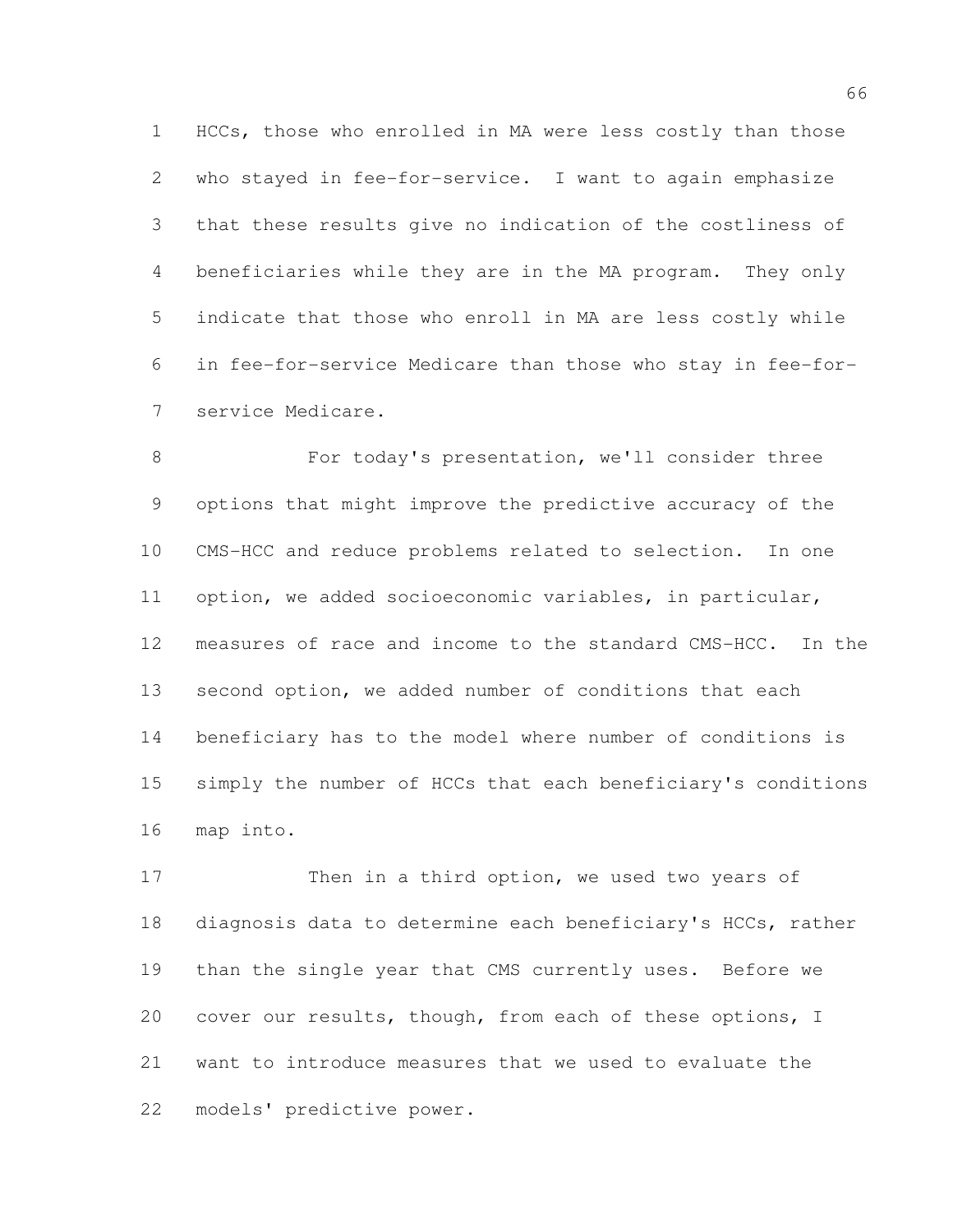One measure is the R-squared, which indicates how well the CMS-HCC accounts for variations across individuals. However, attempts to attract favorable risk are typically based on groups of beneficiaries defined by specific characteristics, not on specific individuals.

 Therefore, many analysts have used predictive ratios, which measure how well a model predicts cost for a group of beneficiaries with the specific characteristics such as a condition. And for a group of beneficiaries, the predictive ratio is simply the costs of the group as predicted by the CMS-HCC divided by the actual costs for that group.

 And the closer a predictive ratio is to 1.0, the better the model has performed. And if the predictive ratio is less than 1.0, the model is said to have under-predicted costs, and if a predictive ratio is greater than 1.0, the model is said to have over-predicted costs.

 We evaluated whether adding variables for beneficiaries' race and income improves the predictive power of the CMS-HCC. The race categories we added included black, white, Hispanic, and other races. The income variable is the mean income for the beneficiaries' county of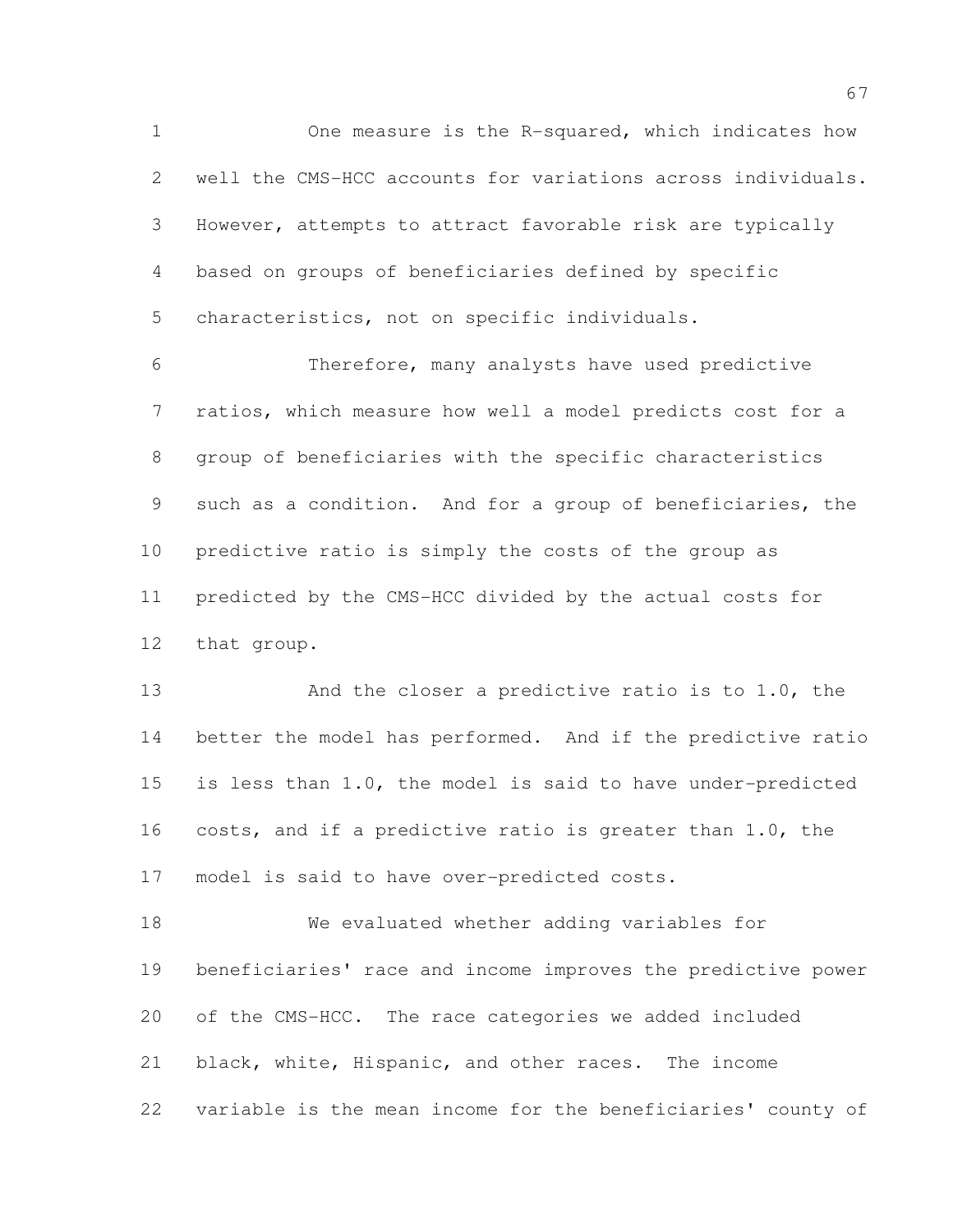residence.

| 2             | When we added race and income to the standard CMS-           |
|---------------|--------------------------------------------------------------|
| 3             | HCC, we found virtually no improvement in the models'        |
| 4             | predictive power. In particular, R-squared for both models   |
| 5             | is .11, and we evaluated predictive ratios for a number of   |
| 6             | condition groups and there's almost no change in this        |
| 7             | measure when we add race and income to the model.            |
| $8\,$         | On this table, we listed predictive ratios for               |
| $\mathcal{G}$ | some of the groups we evaluated. If you look at the first    |
| 10            | three lines, you can see that for specific conditions, the   |
| 11            | CMS-HCC performs quite well with or without race and income  |
| 12            | in the model. But the final four lines indicate that the     |
| 13            | CMS-HCC under-predicts for beneficiaries who have no         |
| 14            | conditions, over-predicts for those who have a few           |
| 15            | conditions, and then under-predicts again for those who have |
| 16            | eight or more conditions. And this is true with or without   |
| 17            | race and income in the model.                                |
| 18            | So I think the main thing to take away from this             |
| 19            | slide is that for a given condition, the CMS-HCC pays        |
| 20            | accurately, on average. Before a given condition, it         |
| 21            | underpays for those who have that condition, plus several    |

others. Therefore, plans that focus on the sickest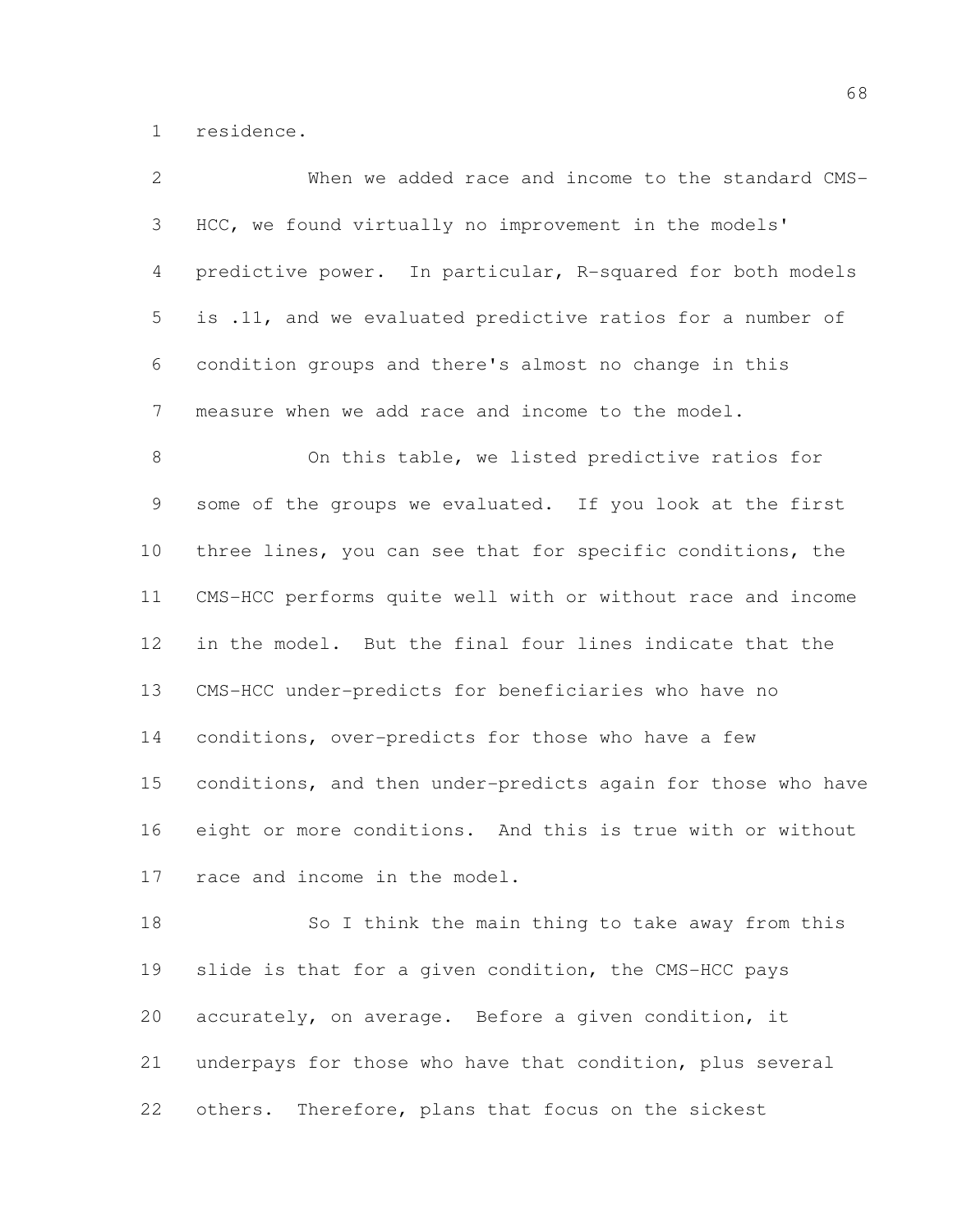beneficiaries such as SNPs and PACE may be at a

disadvantage.

 We also evaluated whether adding number of conditions for each beneficiary would improve the performance of the CMS-HCC. We found that adding the number of conditions would do little to improve the models' R-7 squared as it stays at .11. Also, the first three lines of this table indicate there would be little change in the predictive ratios for specific conditions.

 However, adding the number of conditions to the model would improve the predictive ratios for groups defined 12 by number of conditions. On the one hand, the standard model under-predicts for those with no conditions, over- predicts for those who have a few conditions, and under-predicts for those who have eight or more conditions.

 On the other hand, a CMS-HCC model that includes categories for number of conditions predicts accurately for 18 each of those groups. Therefore, adding categories for number of conditions to the CMS-HCC may be helpful to SNPs and PACE, and may help reduce the extent to which plans benefit simply because of the risk profile of their enrollees.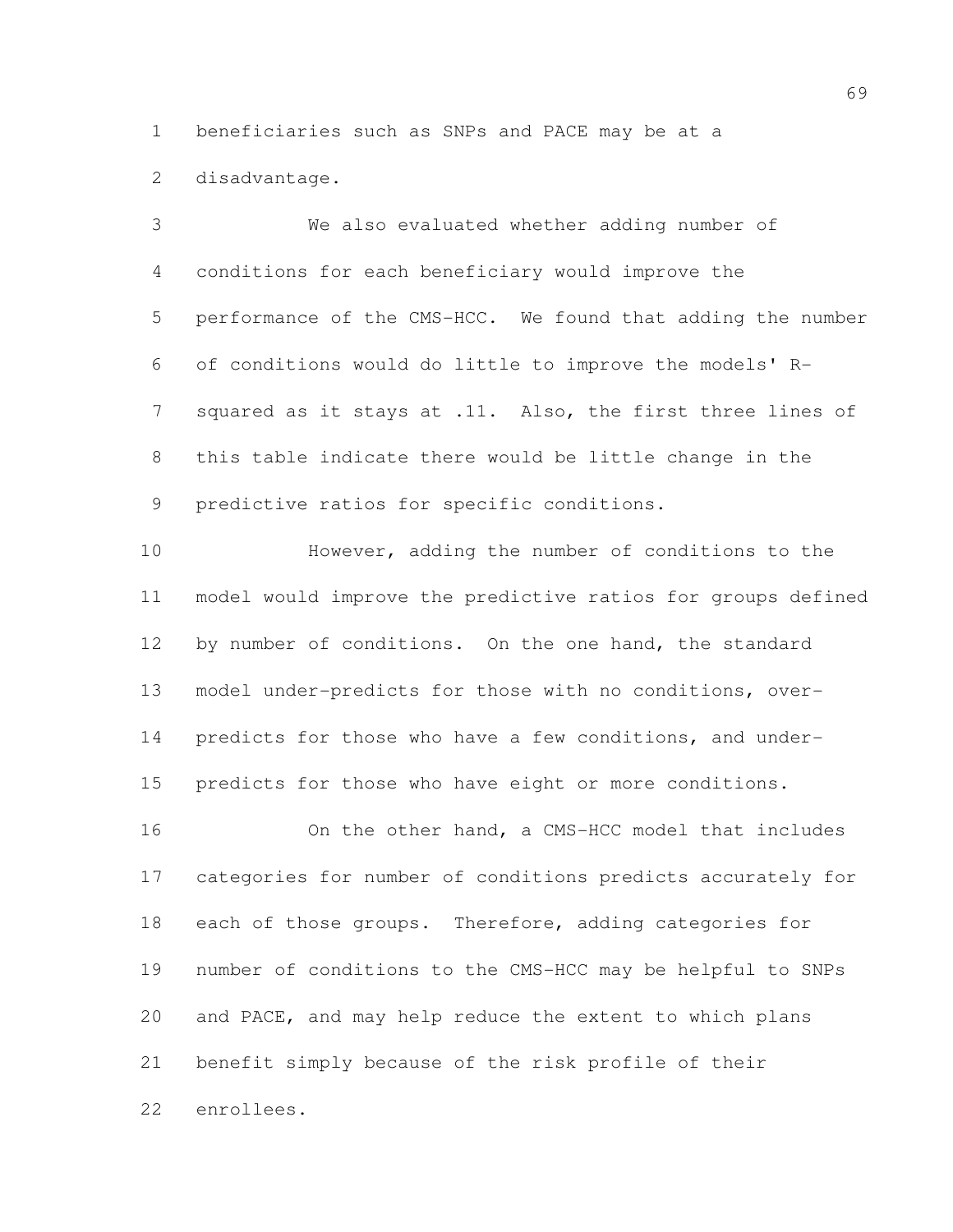A feature of the CMS-HCC that I mentioned earlier in passing is that CMS uses a single year of beneficiaries' diagnoses to estimate the model and determine beneficiaries' risk scores. Using just one year of diagnosis data may present some problems because we have found that beneficiaries who have a chronic condition appearing on a claim in one year often do not have that condition appearing on a claim in the following year.

 We found this is true both in fee-for-service Medicare and the MA program, but it is less pronounced in MA. Problems that are generated by inconsistent coding over time of conditions are that the coefficients on conditions in the CMS-HCC may not reflect the true cost of those conditions, and also, there's greater year to year fluctuations in beneficiaries' risk scores resulting in less stable revenue streams for MA plans.

 Using two years of diagnosis data to estimate the CMS-HCC and determine beneficiaries' risk scores would mitigate these problems. For example, we evaluated changes in beneficiaries' risk scores from 2008 to 2009 using risk scores based on one year of data and then risk scores based on two years of data. The correlation coefficient between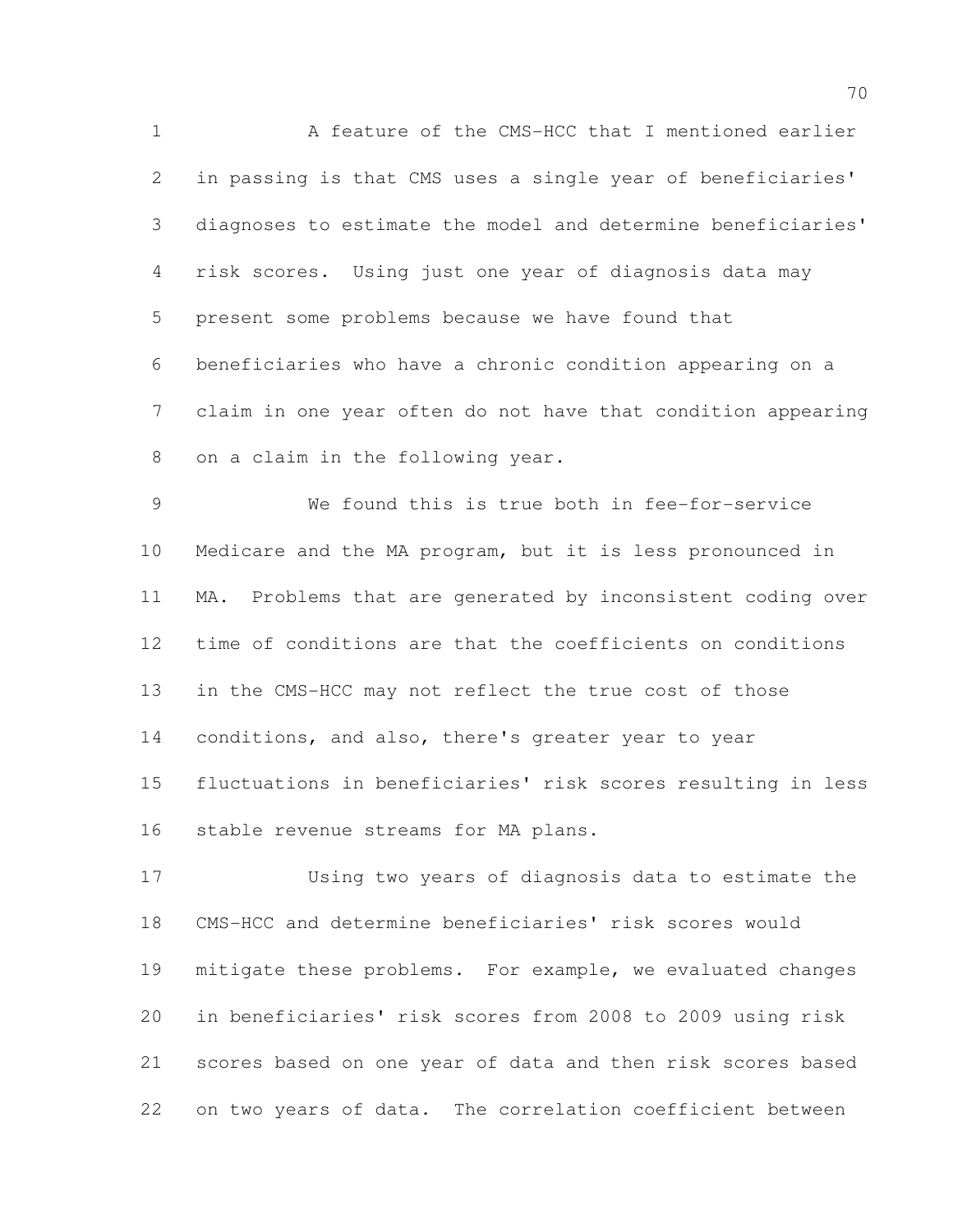the 2008 risk scores and the 2009 risk scores is .62 when using one year of data, but it goes up to .80 when using two years of data.

 We also found that using two years of data to estimate the CMS-HCC and determine risk scores would provide a small improvement in the predictive accuracy of the CMS- HCC for the sickest beneficiaries. For example, the last line of this table indicates that the predictive ratio for beneficiaries who have eight or more conditions would improve from .95 under the standard CMS-HCC to .97 under a model that uses two years of diagnosis data.

 Our next point of discussion is regional differences and coding of conditions. Song and colleagues from Dartmouth show that in fee-for-service Medicare, conditions are coded more intensively in regions with high service use, resulting in higher average risk scores among fee-for-service beneficiaries in those regions.

 If these regional differences in coding also occur in MA, plans that are in regions with relatively intensive coding would receive higher payments for an otherwise identical beneficiary compared to plans in regions with less intensive coding. However, all MA plans have an incentive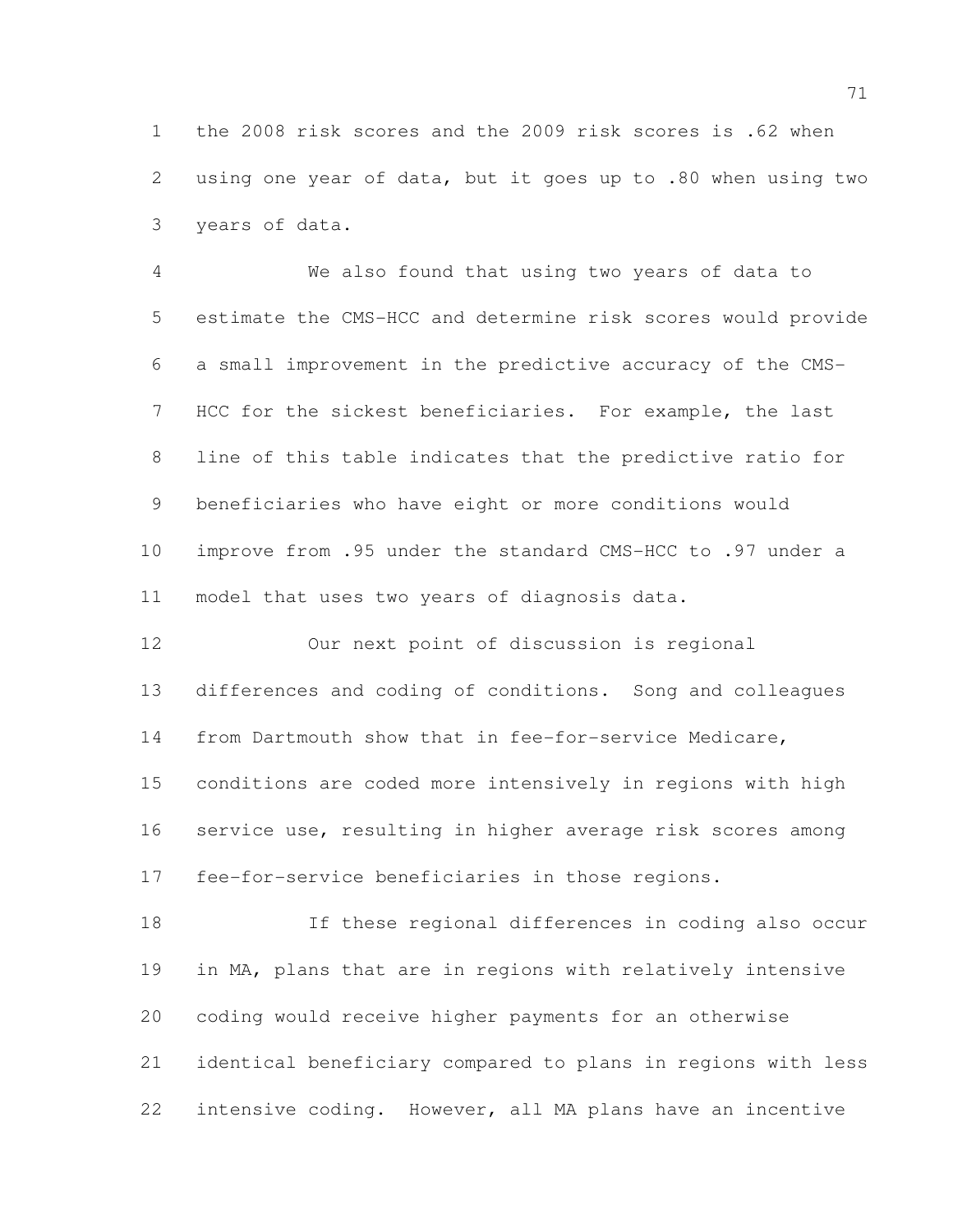to code conditions as intensively as possible. And studies by CMS and GAO indicate that plans have responded to this incentive, as the number of conditions coded has increased more rapidly in MA than in fee-for-service Medicare over time.

 Therefore, it is possible that regional differences in coding are smaller or non-existent among MA plans. CMS has begun collecting cost and diagnosis data from MA plans that should allow us to determine the extent of regional differences in coding among MA plans. And if there are regional differences in coding intensity among MA plans, how should this issue be addressed?

 Once enough data are available, we may want to use an approach similar to Song and colleagues and determine whether any regional differences in coding in MA lead to regional differences in risk scores. We could then adjust the MA risk scores in each region based on how much coding differences affect the average risk score in the region. In the regions where coding is relatively intensive, you could adjust risk scores downward. In regions where coding is less intensive, you could adjust risk scores upward. For example, if coding intensity raises the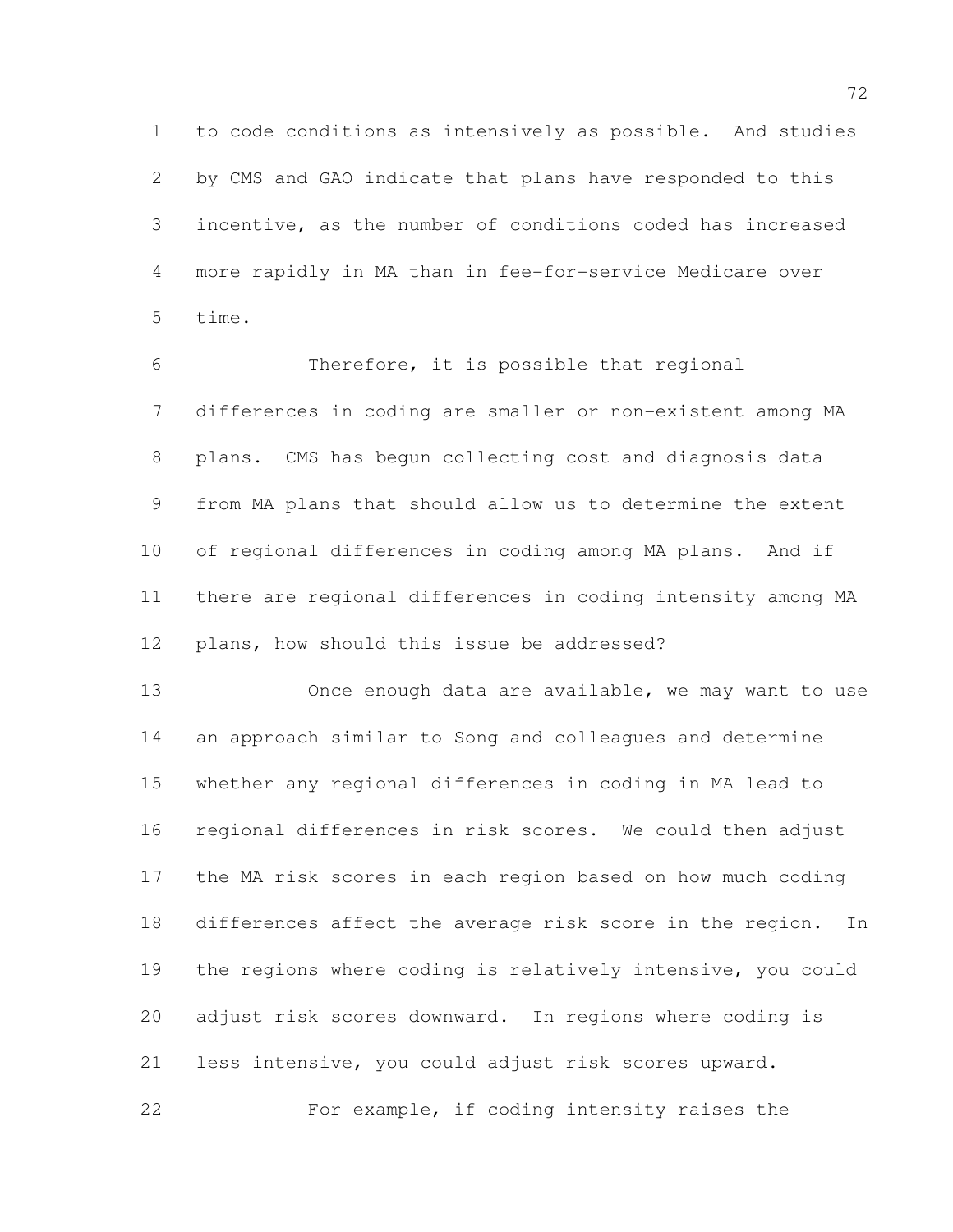average risk score in a region by 10 percent above the national average, you could reduce all risk scores in the region by 10 percent so that that region matches the national average.

 Then a final issue for discussion centers on the fact that CMS uses data from fee-for-service beneficiaries to estimate the CMS-HCC, even though CMS uses the model to determine risk scores for MA beneficiaries. On several previous occasions, the Commission has held the position of financial neutrality between fee-for-service Medicare and the MA program, meaning that capitated payments for MA enrollees should equal what each enrollee would cost in fee-for-service Medicare.

 From this perspective of financial neutrality, use of data from fee-for-service beneficiaries to estimate CMS-16 HCC is appropriate. However, there's a paper by Newhouse 17 and colleagues that indicates that in the large MA plan, the relative cost of treating many conditions differs between fee-for-service Medicare and MA.

 For some conditions, the relative cost is higher in the MA plan than in fee-for-service; for others, it is lower. If these large differences are widespread in the MA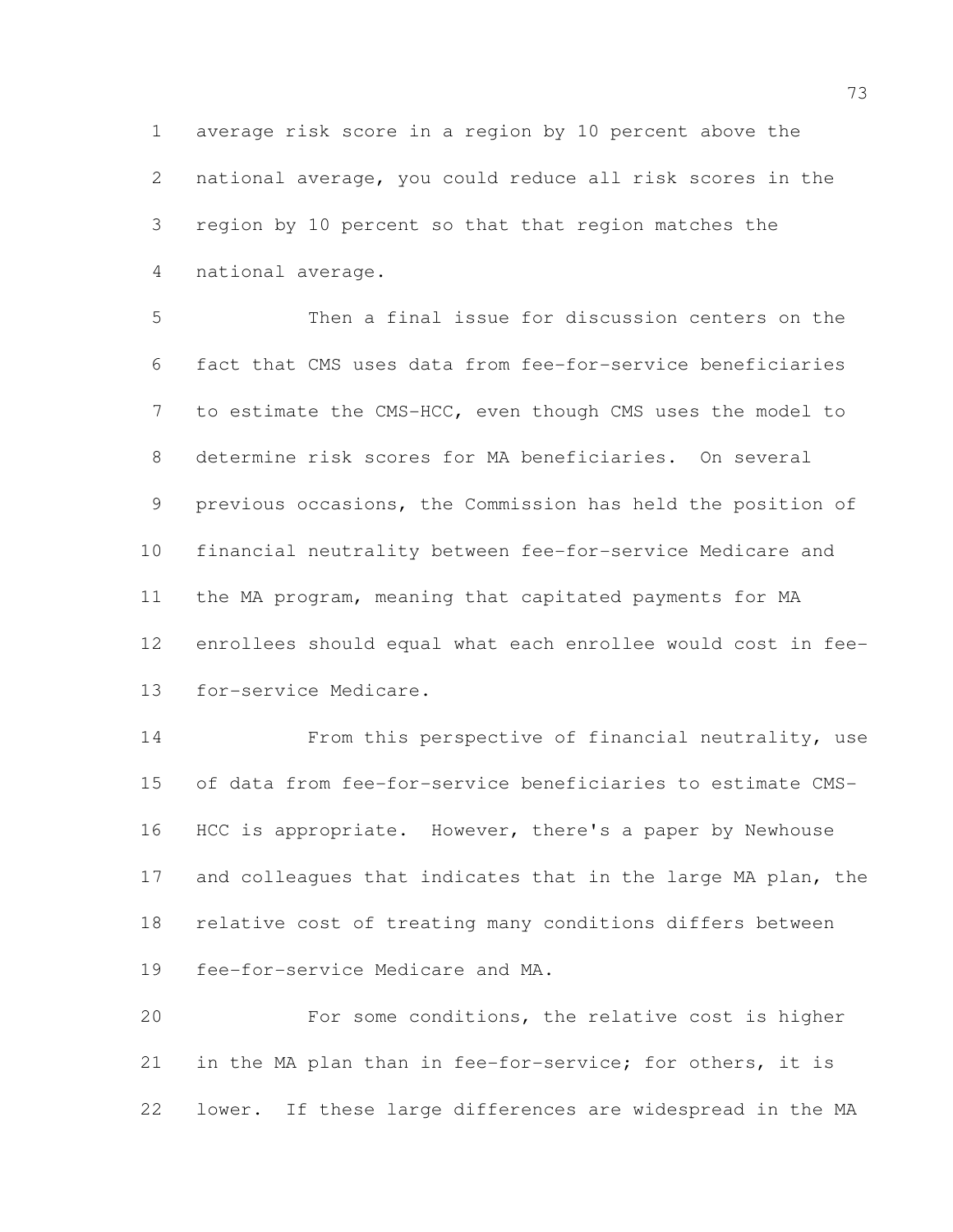program, plans could benefit financially by attracting beneficiaries with some conditions and finding ways to avoid beneficiaries with other conditions.

 This is a particularly relevant issue because CMS has begun collecting cost and diagnosis data from MA plans with the intent of using those data to estimate the CMS-HCC. So a summary of today's discussion is as follows. We considered alternatives for improving the predictive ratio of the CMS-HCC and we found that adding race and income to the model would not help; adding number of conditions for each beneficiary would help, especially for 12 the sickest beneficiaries; and using two years of diagnosis data to estimate the model and determine risk scores would help, to a lesser extent, but it will also make risk scores more stable over time.

 We also discussed the possible effects of regional 17 differences in coding intensity, and that issue needs more analysis. Finally, in light of a finding in a recent paper, a question will arise over whether to use MA or fee-for-service data to estimate the CMS-HCC.

 So in the future, we would like to further our analysis of the CMS-HCC in the following ways: First, we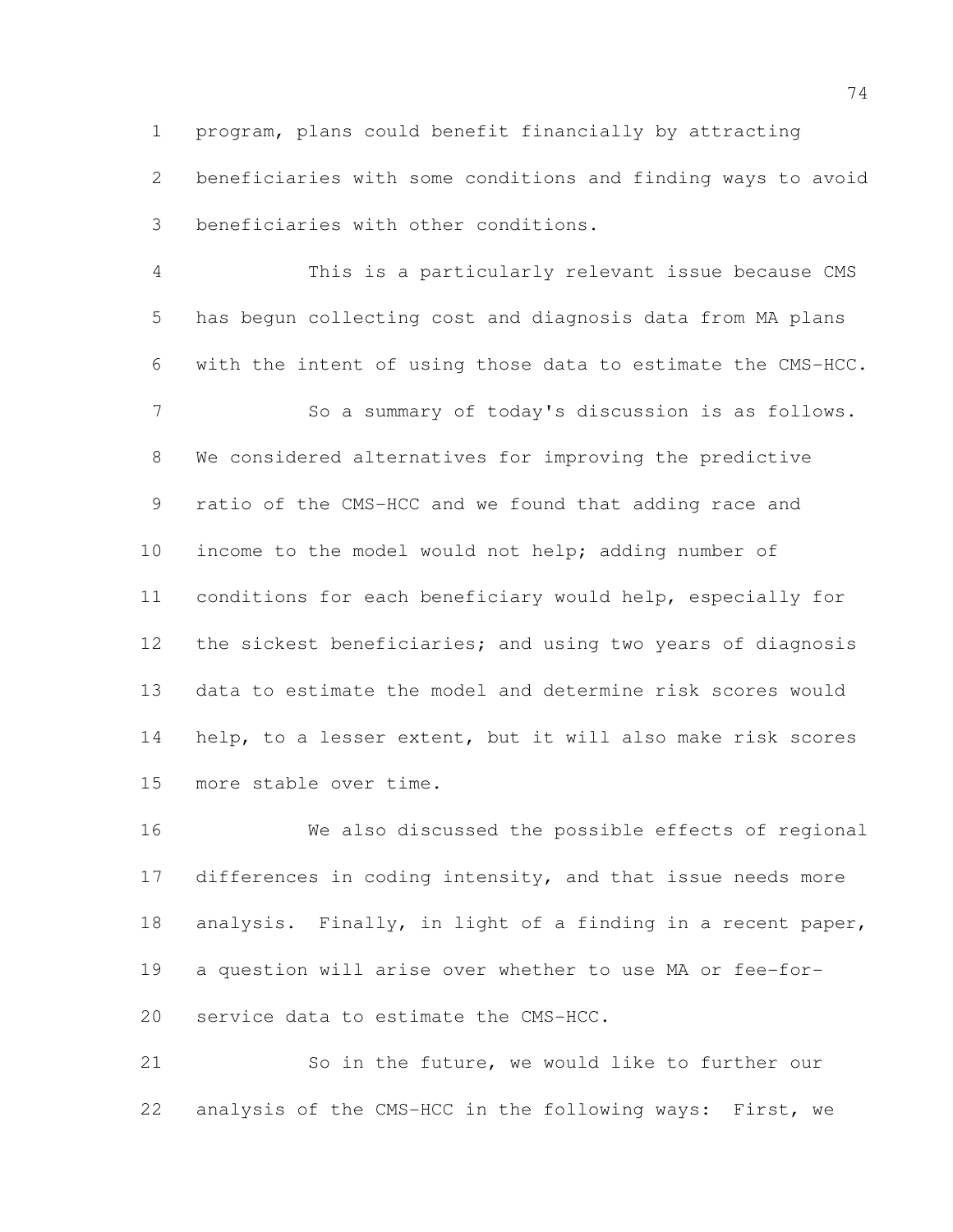would like to evaluate a version of the CMS-HCC that has both the number of conditions for each beneficiary and then uses two years of diagnosis data. Also, we would like to investigate a model that accounts for potential interactions between a specific condition and number of conditions each beneficiary has.

 For example, we may be able to tease out the extent to which diabetics who have several other conditions are more costly than those diabetics who do not have any other conditions. Finally, we'd like to consider a model that has more conditions than the 70 HCCs in the current model. CMS has begun using such a model for PACE plans and has chosen not to yet implement the same model for all MA plans. Now I turn things over to the Commission for discussion and questions.

 MR. HACKBARTH: Thanks, Dan, nice job. Kate, do you want to start with clarifying questions?

18 DR. BAICKER: I don't have any.

19 MR. HACKBARTH: Okay. Herb?

 MR. KUHN: Just a quick question on the coding intensity issue and just to help me kind of understand how that plays into the overall effort of the scores. For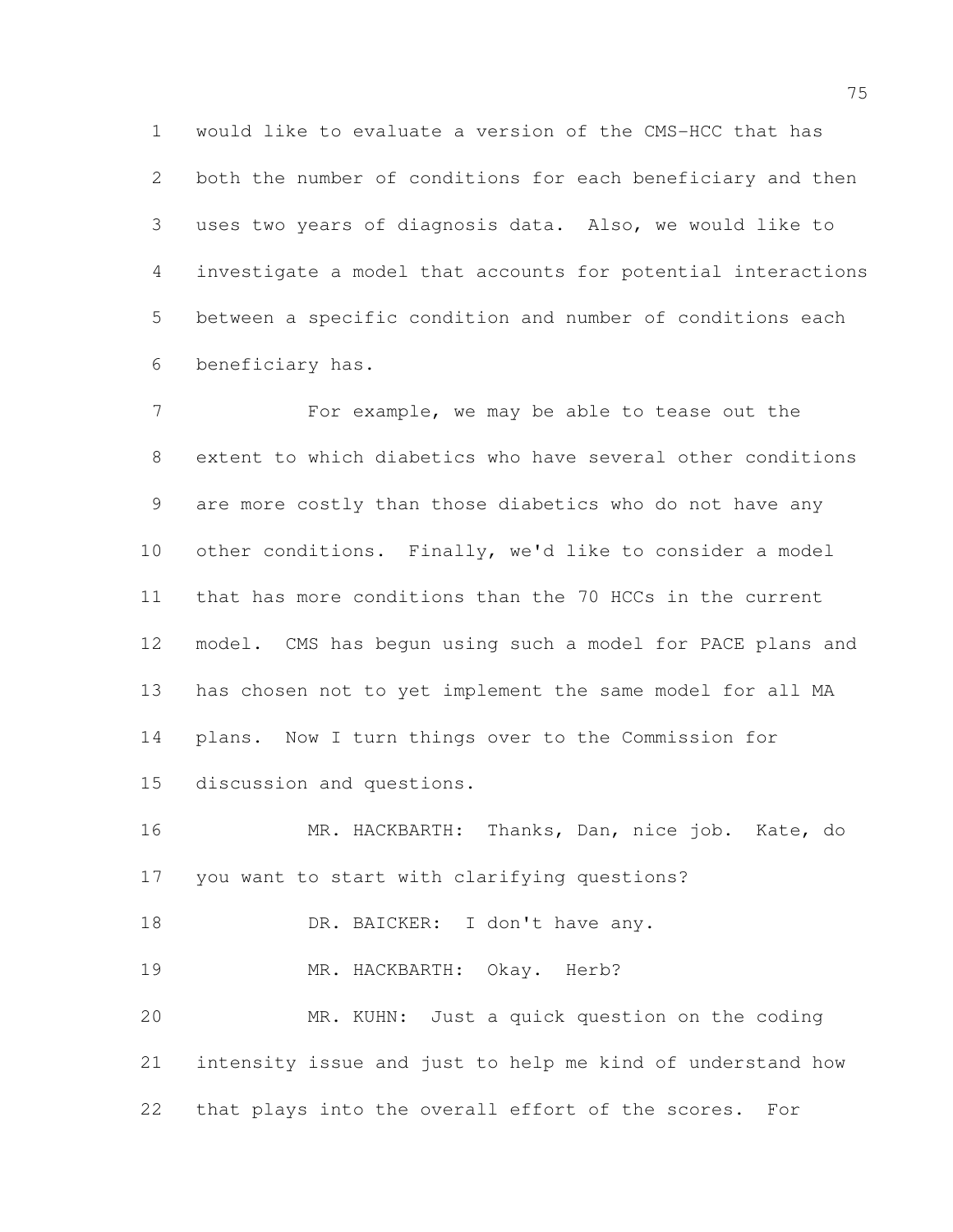example, on the fee-for-service side with hospitals in the last three years, we've made recommendations on the DCI adjustment, and not only to make that adjustment, but also to take money back out of the system as a result of that. How does coding intensity play into -- does it play into the HCC scores or is that a different part of the MA plan? I'm just trying to understand the interaction there. DR. ZABINSKI: Well, the way we have thought about it is that yeah, it would play into the risk scores. Consider a situation where you've got, if you can like clone a person, put them in two different areas so that they're 13 basically identical. Well, if, you know, you have more conditions coded for that same person in one area than another, they're going to have a higher risk score in the place that codes more conditions. 17 MR. KUHN: I get that. I guess the question is,

 how does the MA plan that adjusts for that coding intensity 19 -- you know, again, CMS has made adjustments in home health and SNF and in the hospital inpatient. How do they make those adjustments in the MA side?

DR. ZABINSKI: Right now there is no adjustment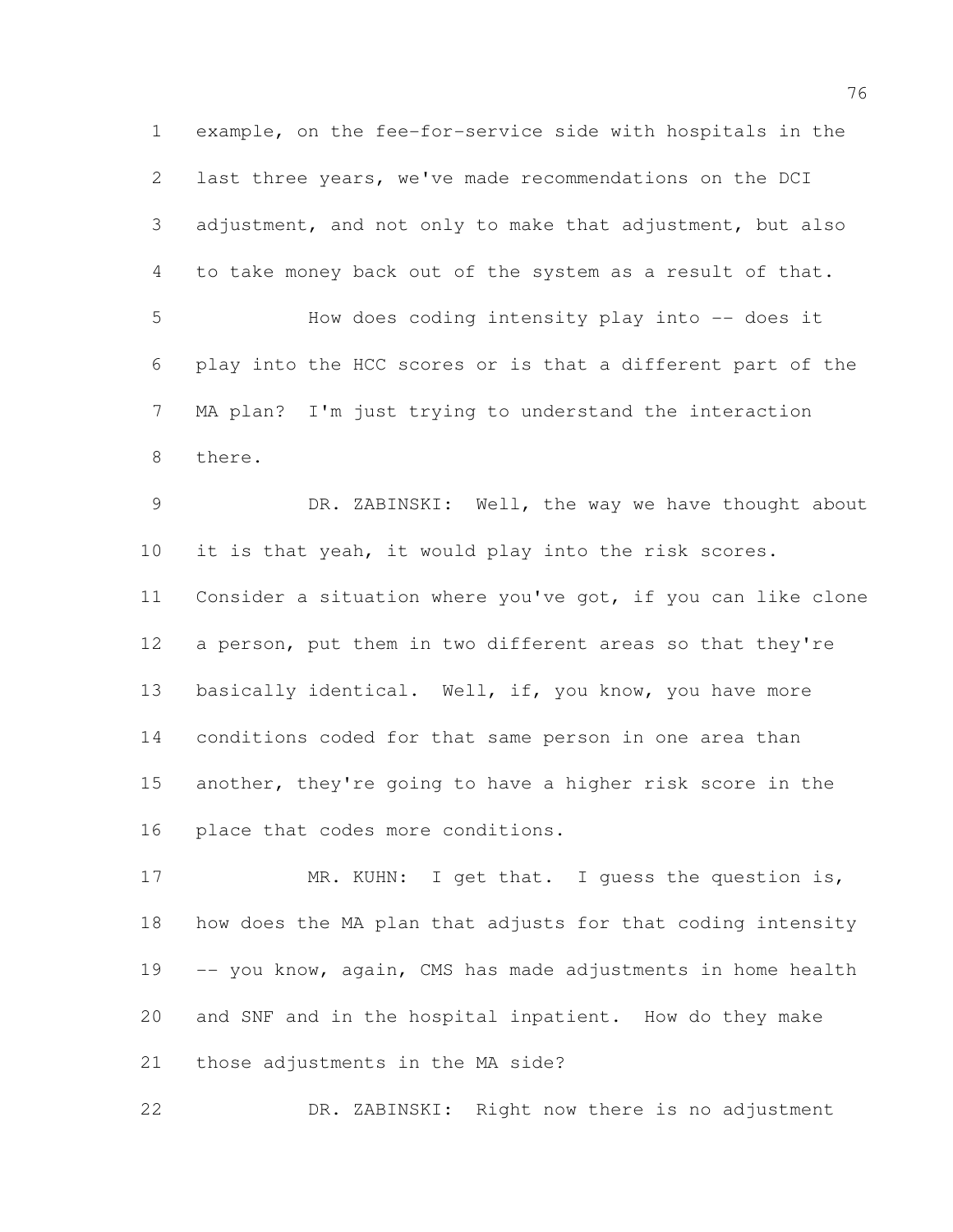for that on the MA side.

| 2               | DR. BERENSON: This was a very clear and excellent            |
|-----------------|--------------------------------------------------------------|
| 3               | DR. MARK MILLER: Excuse me.                                  |
| 4               | DR. BERENSON: I'm sorry.                                     |
| 5               | DR. MARK MILLER: I'm really sorry. Okay. What I              |
| 6               | would have said there, and maybe I didn't understand. What   |
| $7\phantom{.0}$ | I would have said is, is that whatever adjustments are being |
| 8               | taken in fee-for-service end up getting reflected in         |
| 9               | whatever the relative values in constructing the weights for |
| 10              | the HCC. Okay? And so, in a sense, all other things being    |
| 11              | equal, they will be in the underlying structure of the HCC   |
| 12              | when they manifest themselves on the MA side.                |
| 13              | And then the only other thing $-$ and I wasn't               |
| 14              | quite sure whether you meant this. There are efforts on the  |
| 15              | MA side that when they have seen coding increase faster than |
| 16              | fee-for-service, they have pulled that up.                   |
| 17              | So I would have said yes, there are. It's not SNF            |
| 18              | and it's not hospital, which is what you were answering and  |
| 19              | you're correct on that point, but there is a broader effort  |
| 20              | that says that they've observed these trends that are much   |
| 21              | higher coding on the MA side and pulled payments back.       |
| 22              | So there's linkage to fee-for-service<br>MR. KUHN:           |
|                 |                                                              |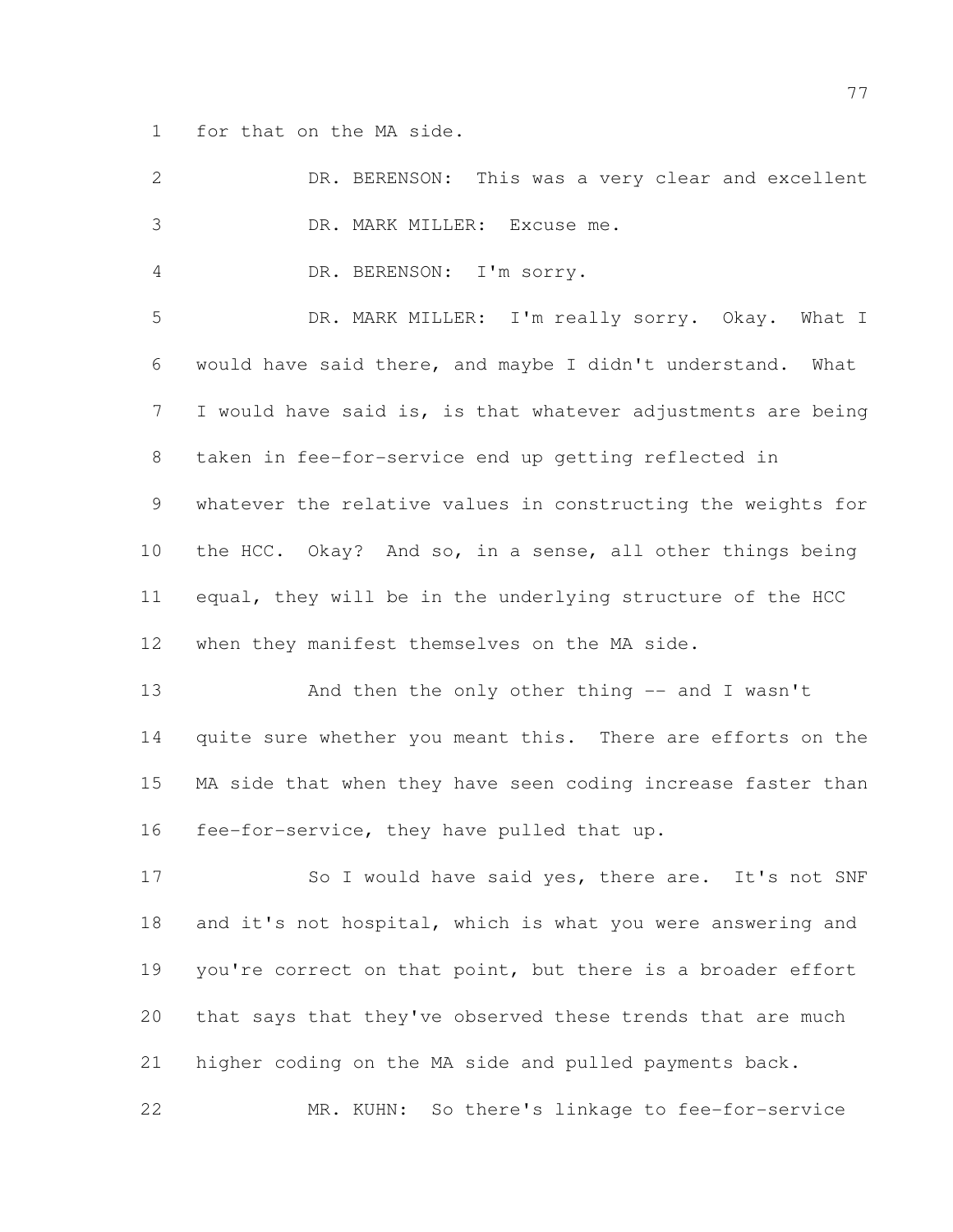overall between the two, plus when they see --

 DR. MARK MILLER: Through the weights. MR. KUHN: Through the weights. And then when they see coding that is in excess of the CMI or coding that is more intensive than for what the patients are ill, then they've made adjustments there as well? So it's consistent with fee-for-service in terms of the kind of adjustments that are going on? 9 DR. MARK MILLER: I think so and I think -- sorry -- that the relatives for any sets of patients in setting the weight kind of reflect all the adjustments that occur in fee-for-service. End of thought. Second thought, if the coding practices on the MA side divert significantly than fee-for-service, then there's a payment adjustment to the payments. Are you okay with all that? 16 DR. ZABINSKI: Yeah. Just the thought that -- I mean, the adjustment that they make on the MA side is sort of for -- you know, it's an across-the-board adjustment irrespective of region. But if there's regional differences in coding, those aren't adjusted for. DR. BERENSON: Yeah. As I was saying, this was

terrific work and I have two questions. One is around Slide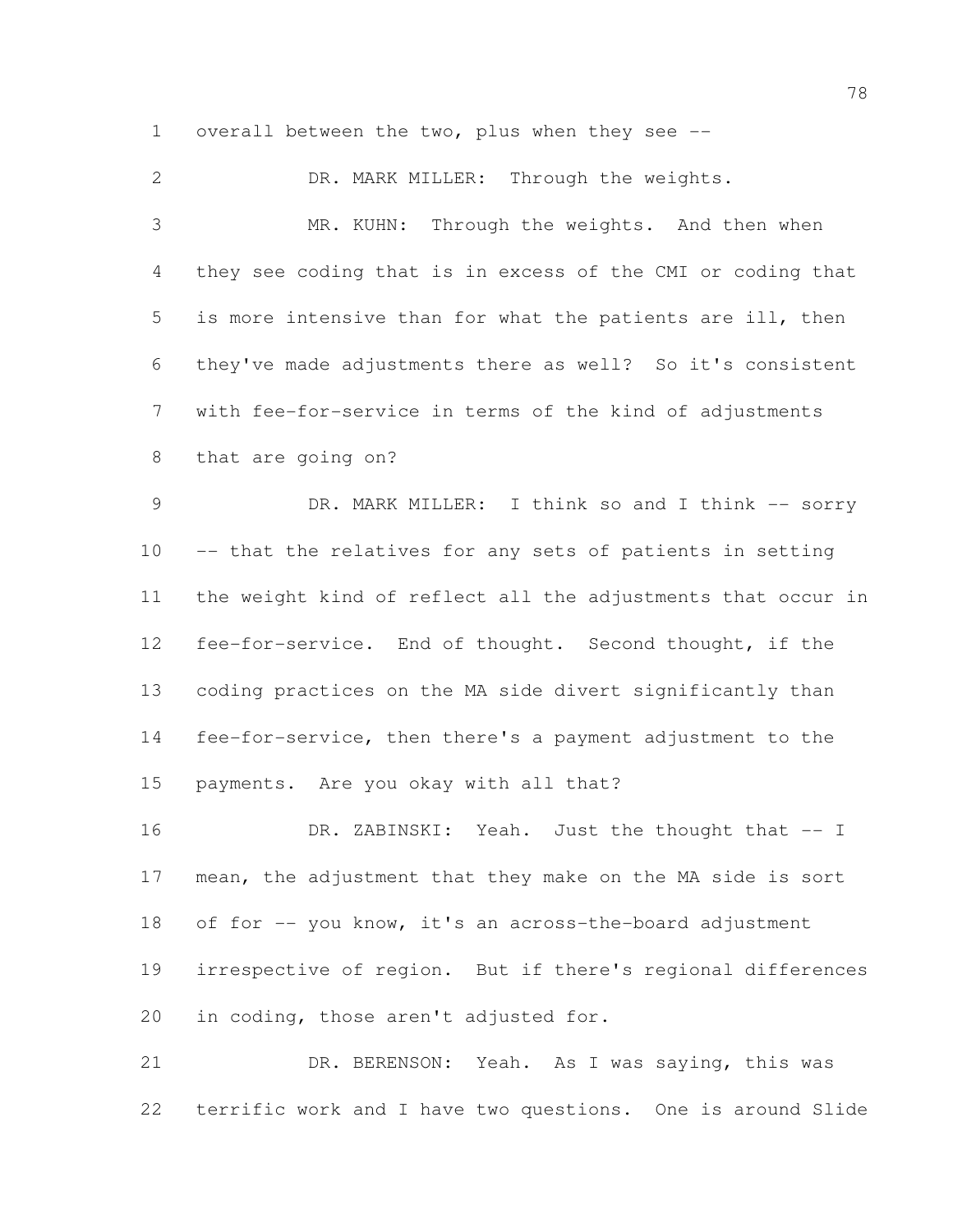7. I just want to understand the implications of the analysis you did in relationship to what the plans are reporting now as their risk scores. I mean, this suggests that there is more favorable selection than the plans that Scott, as I remember you presenting overall nationally, it was about 1.0 or so. They were right about the same risk score as fee-for-service.

8 So I guess my question would be, what could explain the difference? One would be coding, I assume, and two would be that plans have figured out a way to get more favorable patients within HCC categories? Are those sort of the plausible explanations?

 DR. ZABINSKI: Yeah. Those are two, and I would say a third one is that if you have an individual who's relatively healthy, you know, decides to go into an MA plan, and after they get in the MA plan, you know, the classic term is they regress to the mean.

18 And that's the limitation of this analysis, is that it doesn't look at people while they are in a plan, so you don't know what's exactly going on while they're an MA enrollee. It just says that before they enroll that they're relatively healthy, but once they're there, you don't know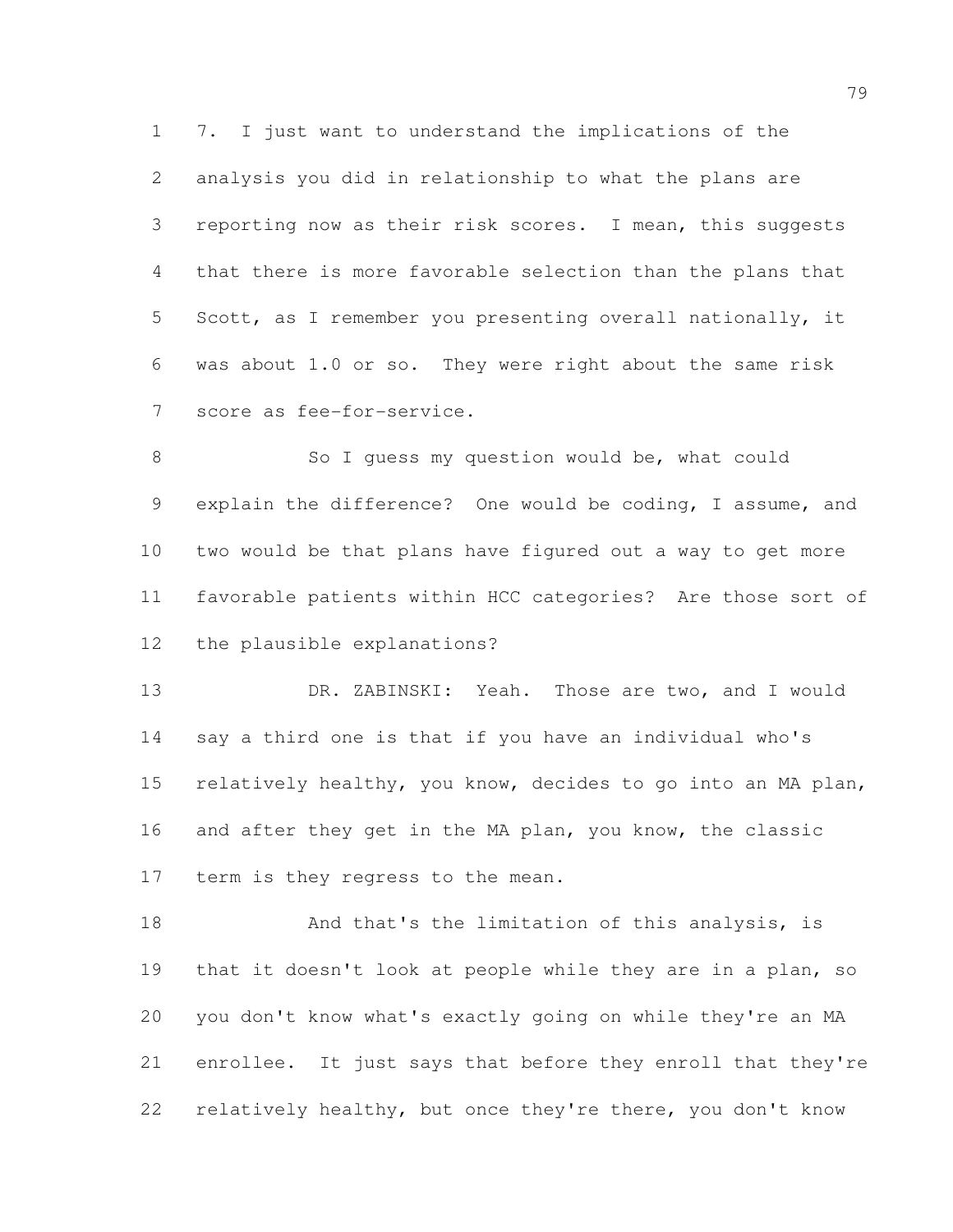what's going on.

 DR. BERENSON: But presumably that regression happens over a longer period of time? DR. ZABINSKI: Presumably. DR. BERENSON: Okay. The second one is more technical. It goes to your topic of adding the number of conditions, which is based around Slide 11, but I'm really going to refer to what you put in the written material. I was actually at CMS when we, under some pressure from the plans, agreed to create a CMS-HCC model rather than the full. And as you've said, there were 189 categories in the full model and 70 in the CMS model. 13 At the time, I remember that that translated into about 9,000 ICD-9 codes for the full model and about 3,000 for the reduced model or the CMS model, and I didn't know how that was reducing burden, which was the argument that the plans were making, that somehow managing 3,000 codes was 18 somehow a lot easier than 9,000. Once you're over three, I think you've got -- I'm exaggerating a little bit. So I guess in terms of understanding the -- and so, we then did our work to find that the predictive value

wasn't seriously affected, at least at that time, and so we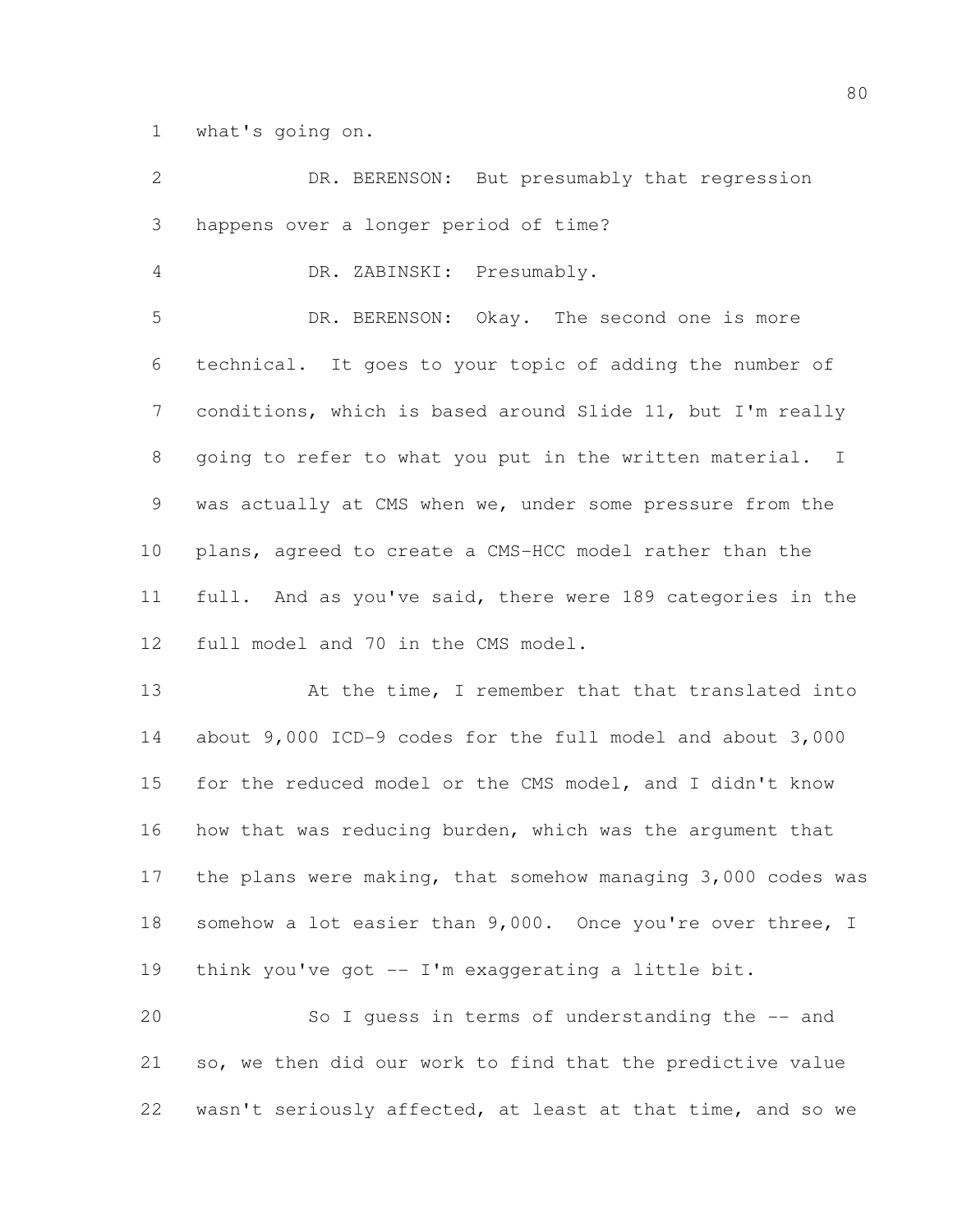were willing to make that accommodation. It also, by the way, Bruce, was the time we gave up getting encounter data, which would be another way to create full HCC scores.

 Do you have any views on sort of this administrative burden issue? Is it worth taking on this possibility of having a much more robust set of conditions? Do you get the predictive value gain? Is it worth it in terms of what the plans have to do to produce all of that? DR. ZABINSKI: I would say yeah. At one point today, I mentioned that there's sort of a more advanced model that's in use for the PACE plans and CMS considered it. But it has not implemented it for the MA program in general. And there are some things in that model that are kind of nice to have in it. One I really focus on is there's an indicator for dementia, which is in that more advanced model, but not in the current version. And as you know, you know, dementia is becoming a more prominent, you know, condition. So that would be a nice thing to have added in.

 DR. BERENSON: It is possible that you could then target a couple of specific conditions to add to the 70 rather than going to the full 189 or something?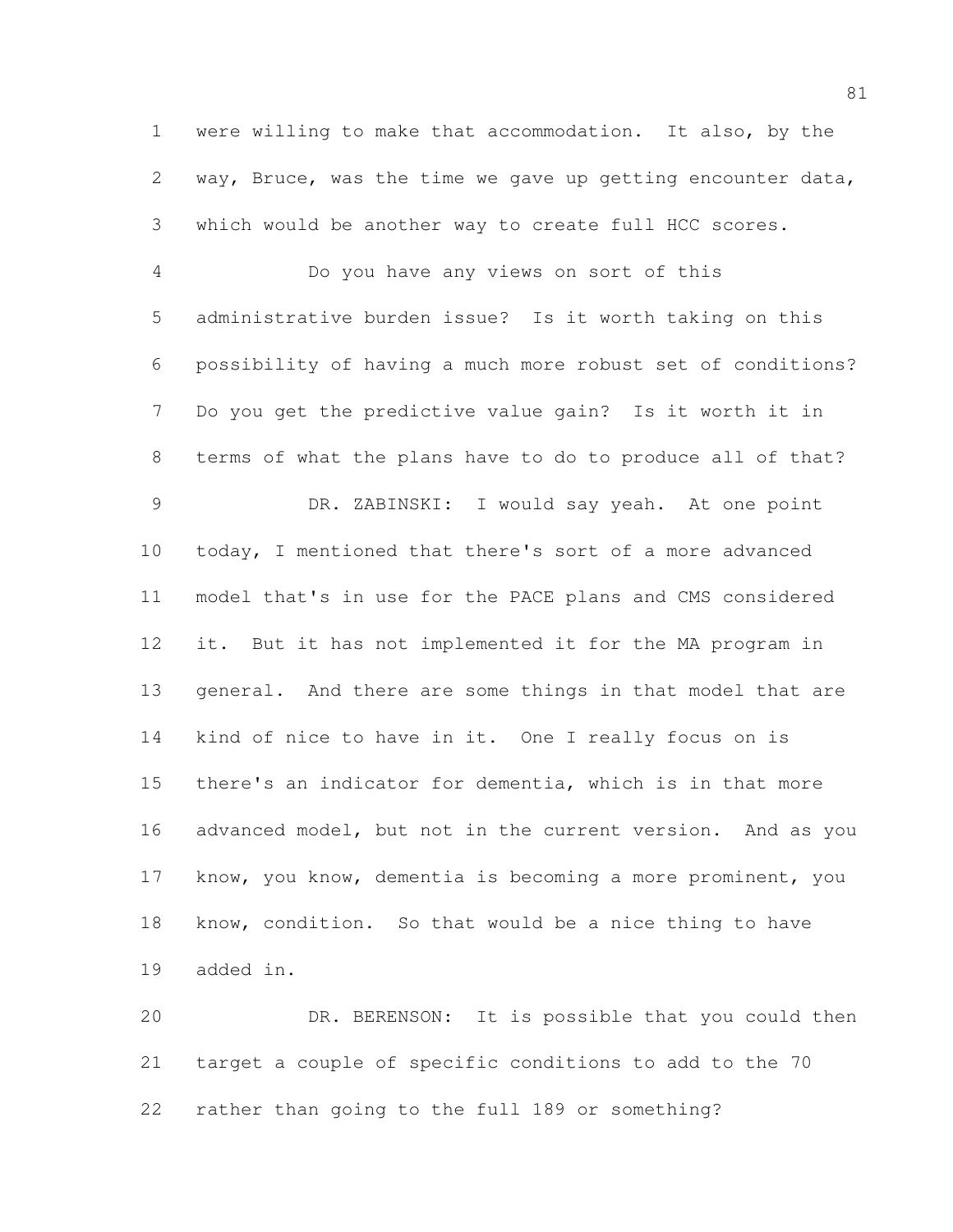DR. ZABINSKI: Right, yeah.

 DR. BERENSON: So there's some intermediary kinds of things like let's get some codes for dementia in there to increase predictive value, but not go to -- although I would need to be convinced that there is significantly more administrative burden with the full model rather than a smaller model. But thank you.

8 MR. HACKBARTH: Could I just piggy-back on Bob? Could you go back to Page 7, Dan?

10 I have a question about the third bullet, and I recognize there are limits in this approach as a way for assessing what the magnitude of risk selection might be. But just for the sake of discussion, let's say we had the perfect method, and we concluded that MA enrollees were 15 percent less costly on average. Wouldn't it matter, the pattern by which that 15 percent is arrived at? So if it's spread evenly across a broad population, you know, just a little bit here and there, the people who enroll in MA plans tend to be healthier than their fee-for-service counterparts, that leads you to one set of policy options. 21 If, however, you get that average by differences

in a small number of patients, for example, MA plans look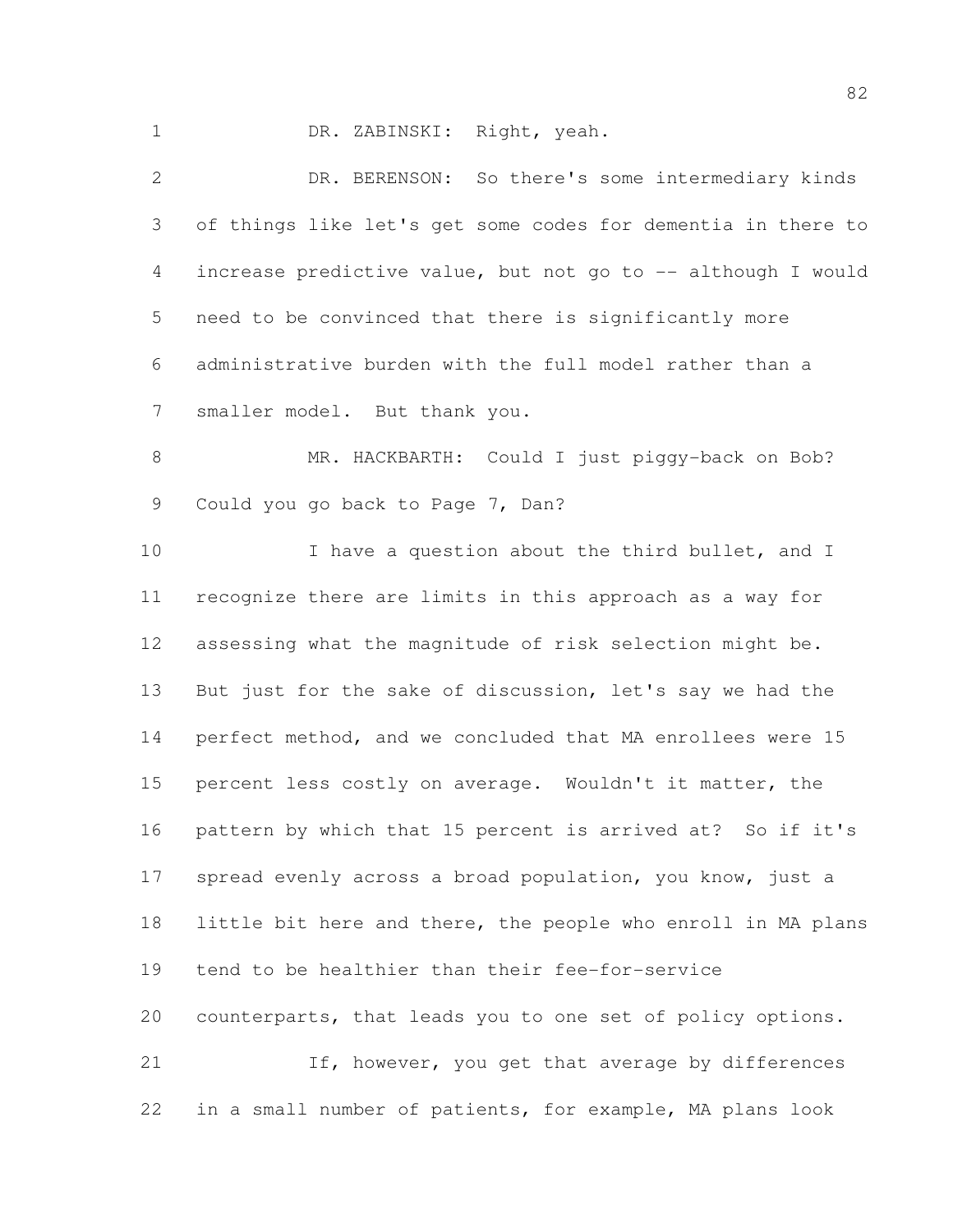very much alike for the broad enrollment, but they don't have the very expensive patients, you might look a very different place for your policy solutions.

 Is there any way to get at that pattern of where the differences are? If it tends to be concentrated in a few patients, then, you know, you may be thinking about, okay, what we need is some sort of policy, mandatory reinsurance where the government shares in the cost of high- cost patients and reduces the average rate across the board so plans that don't have high-cost patients are sort of overpaying for the reinsurance?

 DR. ZABINSKI: I think that's one possibility, the reinsurance. And I'm going to stick my neck out a little bit and say I think the idea of adding number of conditions that a person has to the model also might be helpful in that sense, because particularly if you have something like your conditions interacting with number of conditions, like a diabetic with plus zero other conditions, one other condition, up to however many you want, eight, nine, in the model, you might be able to get some pretty good teasing out of the differences in the costliness within -- patient severity within an HCC.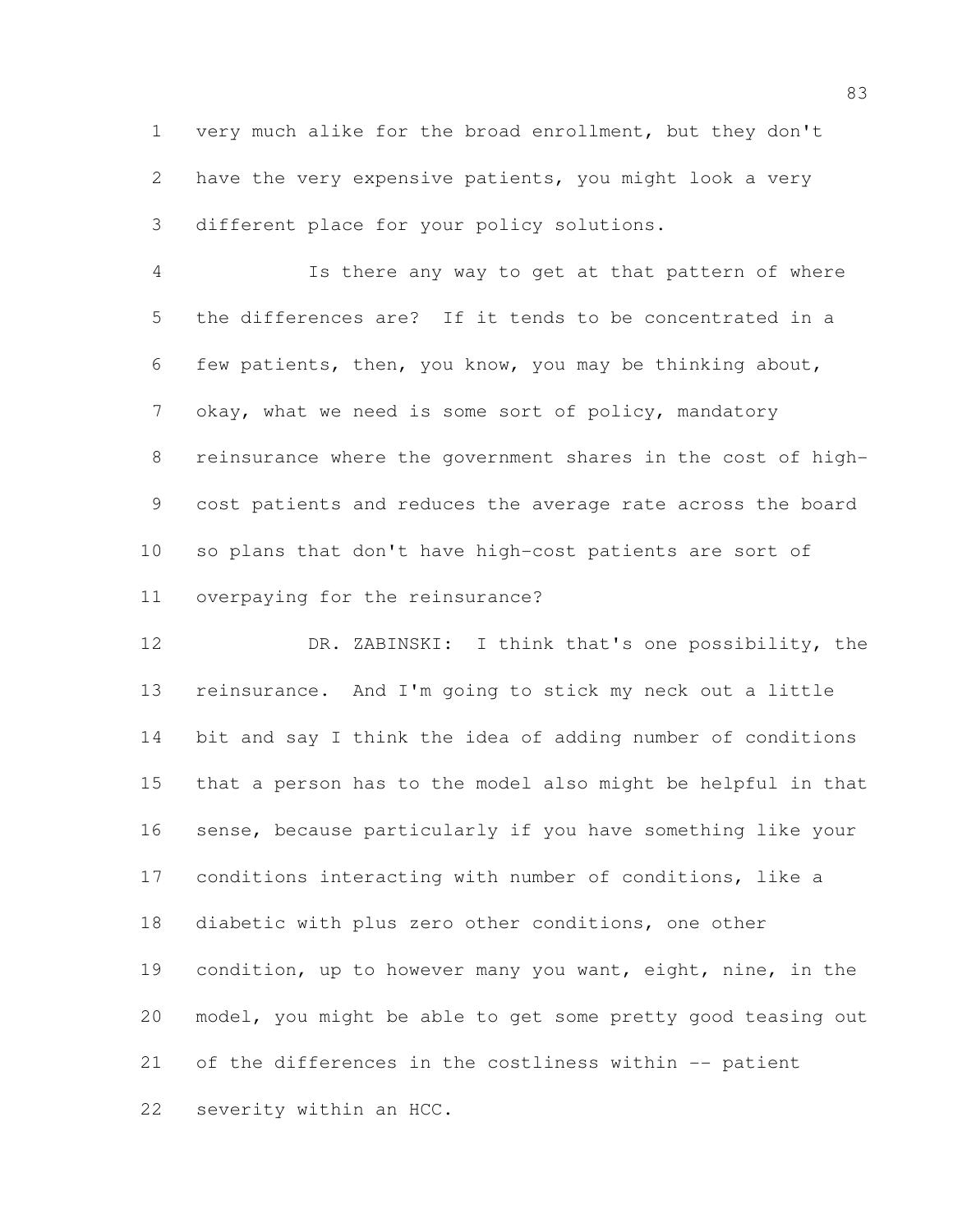MR. HACKBARTH: Yeah, and perhaps it's not an either/or, that you do more conditions or the other. But 3 adding conditions and trying to do that approach, it seems like inevitably it is going to underpredict at the extremes. And if your problem exists at the extremes, you may need to do other things to -- 7 DR. ZABINSKI: Yeah, that's sort of why I said I feel like I'm sticking my neck out a little bit when I say that. 10 DR. MARK MILLER: But on that, as long as your neck is out --

12 [Laughter.]

13 DR. MARK MILLER: On that, don't some of your 14 results suggest that when you do the numbers of conditions, you are kind of scooping up the missed variants at the extreme?

DR. ZABINSKI: Right, yeah.

18 DR. MARK MILLER: And the other thing I would say is I don't see -- to your number of conditions, to your question -- and this doesn't rule out the reinsurance policy at all. But you are going to be exploring the numbers of conditions question. That's what you were saying on the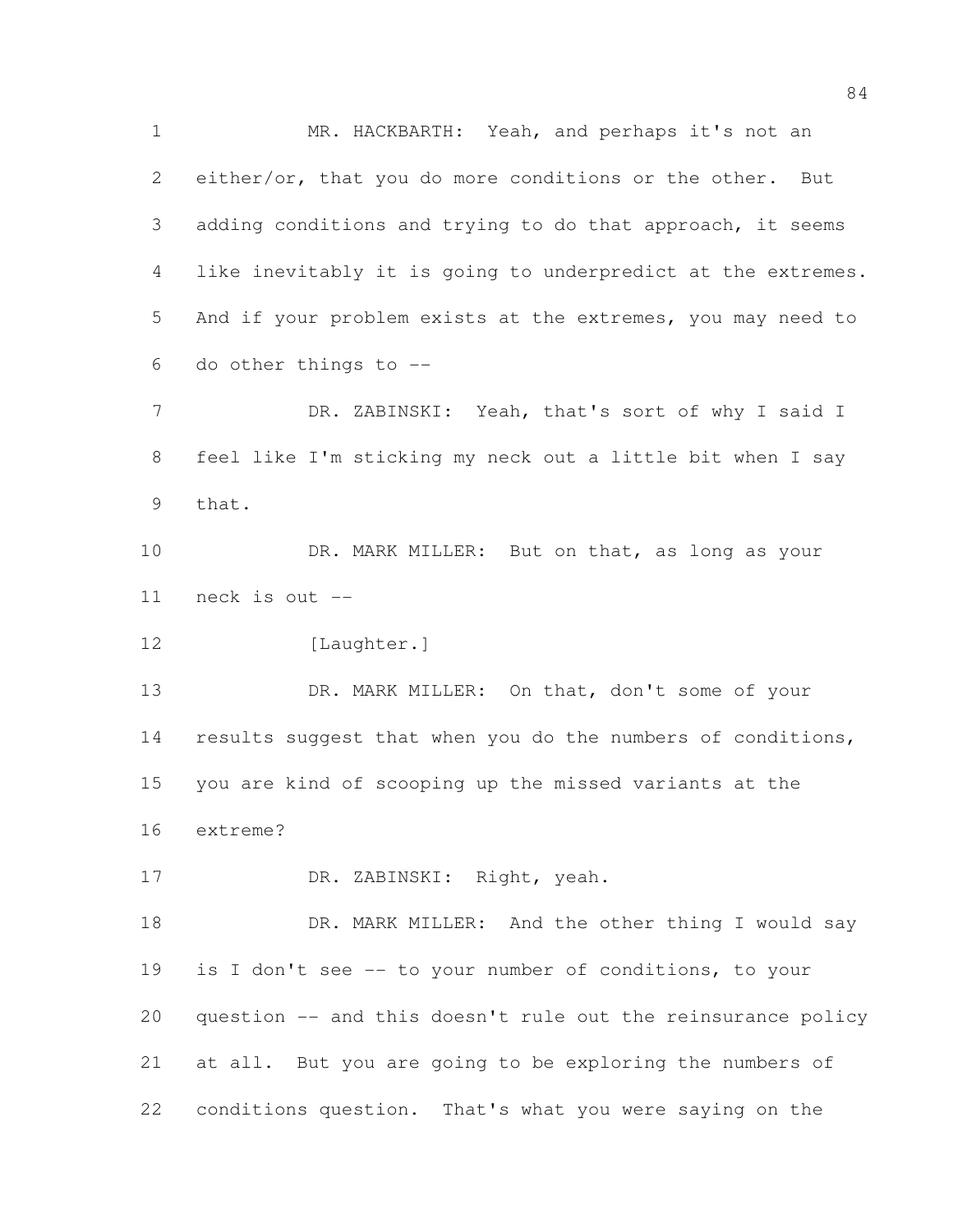last slide.

DR. ZABINSKI: Yes.

 DR. MARK MILLER: And, remember, these things are not mutually exclusive. It may be two years of data, numbers of conditions, adding conditions to the model, and then at that point you ask the question: Do you still need a reinsurance policy if you feel like you're falling short at some point in time? I still think there's even steps here that...

10 DR. HALL: Dan, just on that same issue, is there any information available, maybe from MA, about the dynamics of this selection process where it seems like sicker people stay with their fee-for-service and less sick move into MA? It would seem that a lot of people with active medical problems have sort of reached equanimity with the evil they 16 know, the doctor that takes care of them, the drug companies 17 that they have to deal with, or the drug exchanges, and they're not so attracted by MA saying you can have eyeglasses and dance lessons as they are with the hassle factor. And so I just wonder whether this is just a psychological thing that causes these people to stay out of MA. And then the advertising in MA is certainly not geared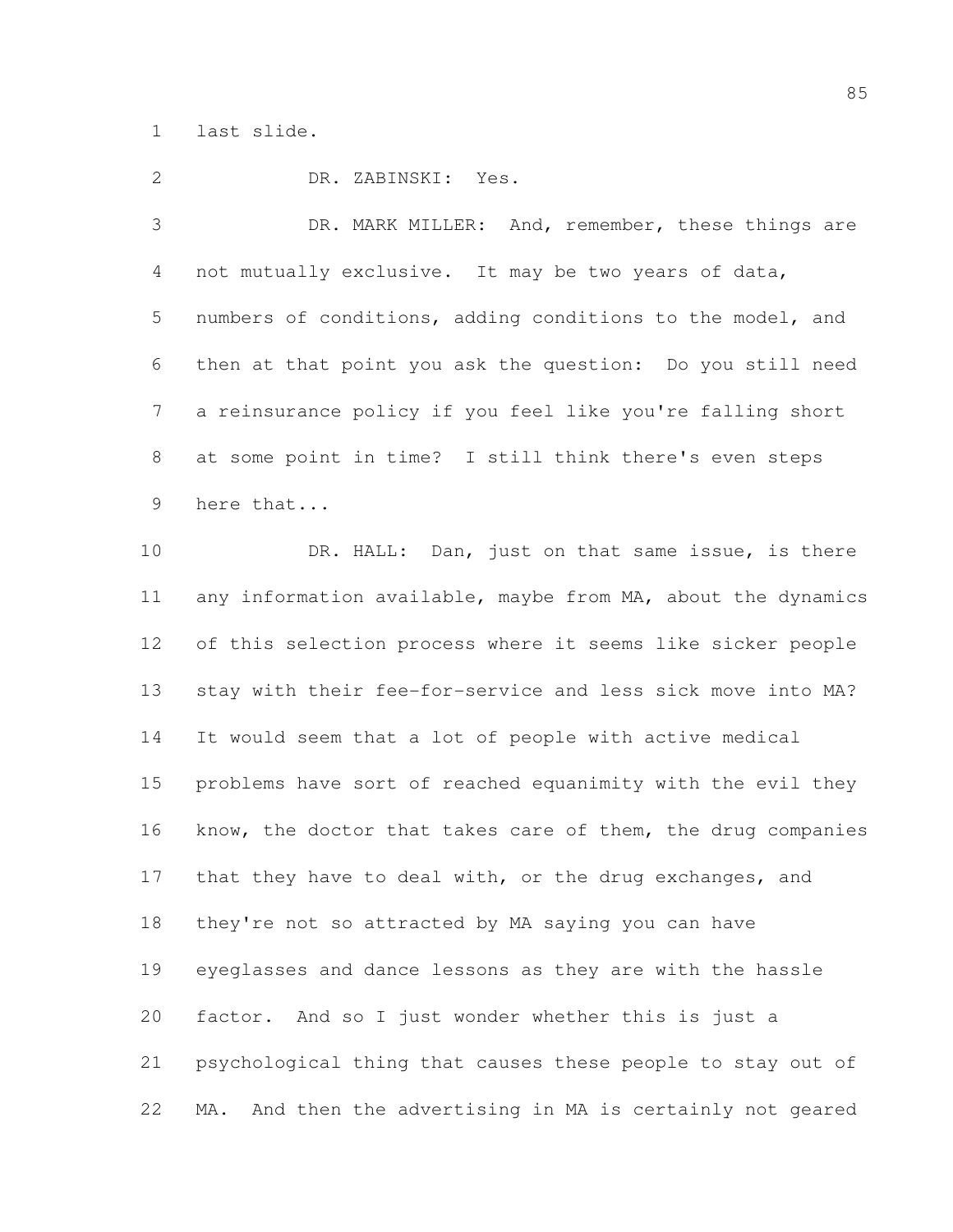1 -- "If you are a really sick person, would you like to join our plan?" is just not inherently what happens.

 DR. ZABINSKI: Yeah, you know, intuitively that makes a lot of sense, and I'm not sure if there's any literature that specifically gets into that. There probably is and I just haven't looked at it yet. But, yeah, as I said, intuitively that makes sense.

 MR. HACKBARTH: Years ago, weren't there some studies of differences in selection between plans that required people to change their physicians versus big network IPAs where people can keep the same physician? I vaguely recall there are some differences. And you would expect there to be some differences there.

14 DR. NAYLOR: So as you explore the issues around numbers of conditions, there has also been a lot of attention these -- and you mentioned it in the case of the 76-year-old with COPD about severity. And any work done to help -- not absent numbers or other co-existing co-morbid conditions, but any work to uncover severity of primary conditions?

 DR. ZABINSKI: Not within the context of risk adjustment, I don't think.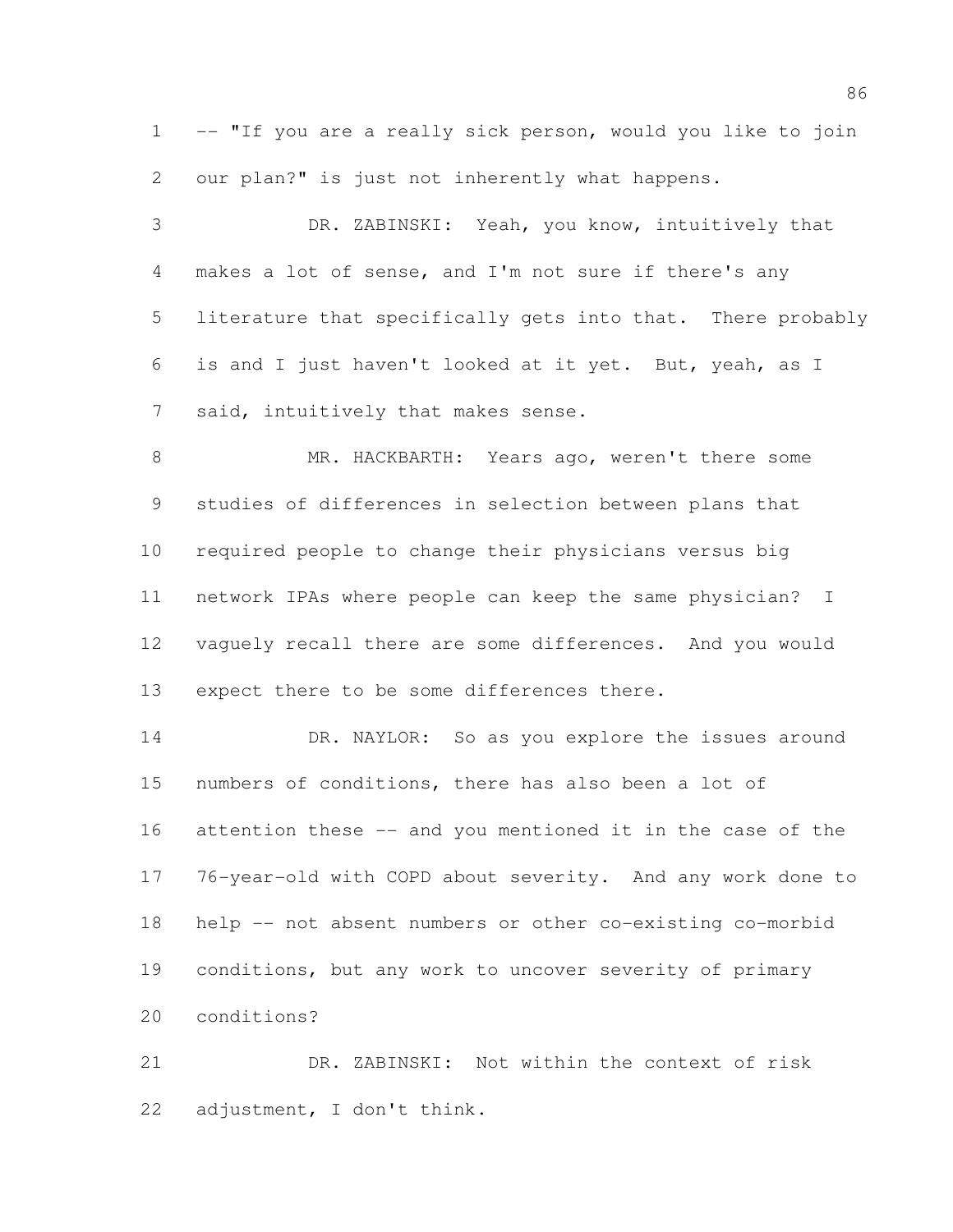DR. CHERNEW: I want to go to what in the written materials was Table 4. I can't remember what slide it was. It's the one that talks about when you add two years of data, I think.

 So one of the things that is complicated with these slides is that the number of people in the groups change. So I imagine what happens is when you shift to two years of data, the number of people with zero conditions drops dramatically. It drops. Okay. So I guess my clarifying question was the number of people with zero conditions is conditioned on how many years of data you were using, just in how you did this.

13 DR. ZABINSKI: Correct, yes.

 DR. CHERNEW: And so my then sort of related comment is: What sort of matters is not how well you're predicting for certain types of people, but if you could somehow lump these people in synthetic plans to know how you're predicting for the plan is almost more important than knowing how you're predicting for a certain type of patient for the particular disease. So, for example, if you were way off on COPD and way off on cancer but all plans had the same mix of COPD and cancer, it wouldn't matter as long as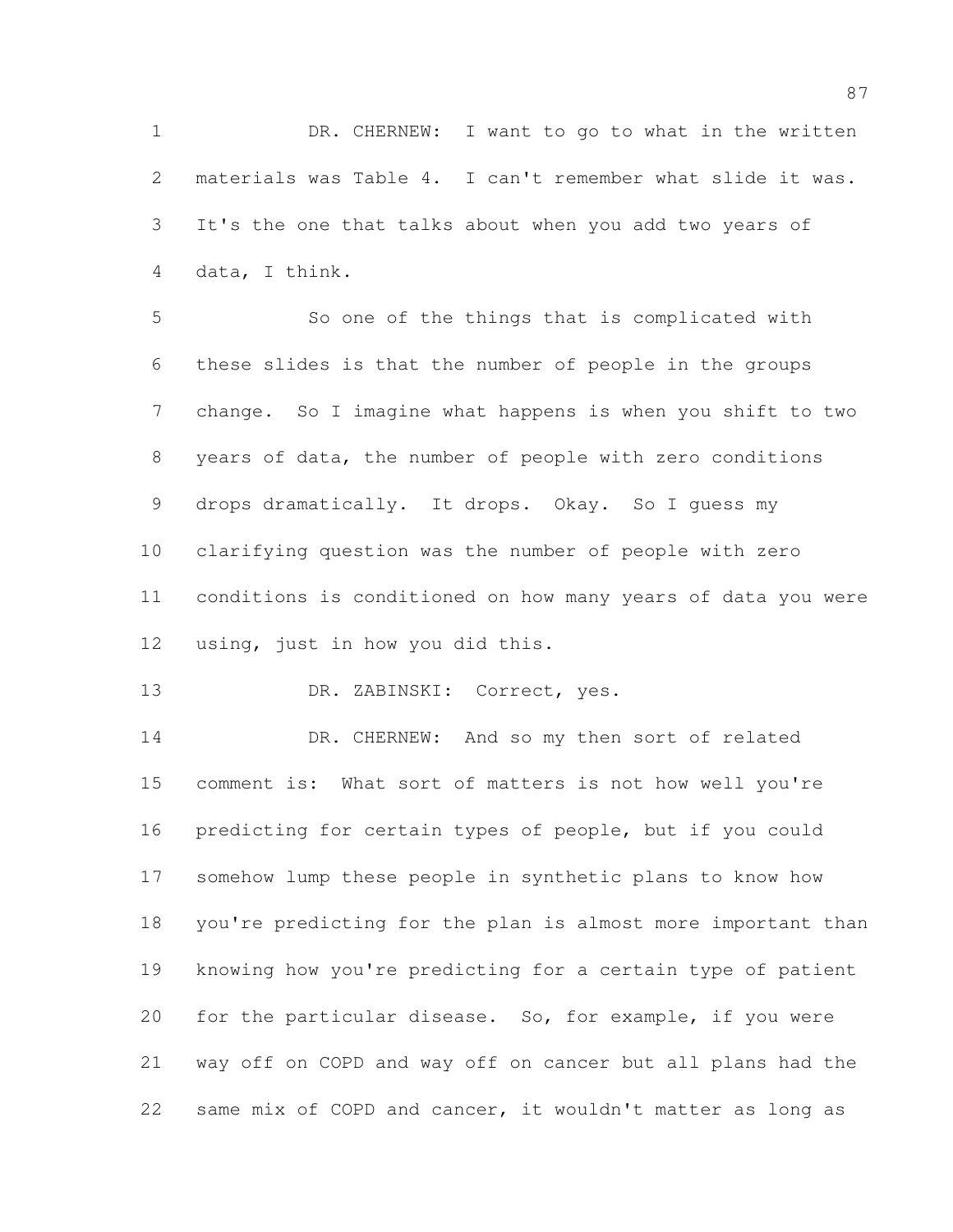you were right on average. And so figuring out how these people are -- how big the distribution of these traits or any other set of traits, how big the distribution across plans varies matters. So it matters if you have one plan that is all CHF, one plan that is all COPD, one plan that is all eight or more conditions, and one plan that is all no -- you know, that's the grouping that really matters for how far you're getting off for a plan as opposed to a particular type of person. 10 DR. ZABINSKI: That's clever.

 MR. ARMSTRONG: I read somewhere, I think, in the written report that we've recommended using two years of diagnostic data once before and that it didn't go anywhere. 14 I was just wondering why that didn't get any traction then. DR. ZABINSKI: I'm not sure why it didn't get traction, and you are correct. It tells you how long I've 17 been here. I mean, I was an author on that report as well. That was from 2000.

 MR. ARMSTRONG: Was it as good an idea then as it is now?

 DR. ZABINSKI: Yeah, same concept applied. [Laughter.]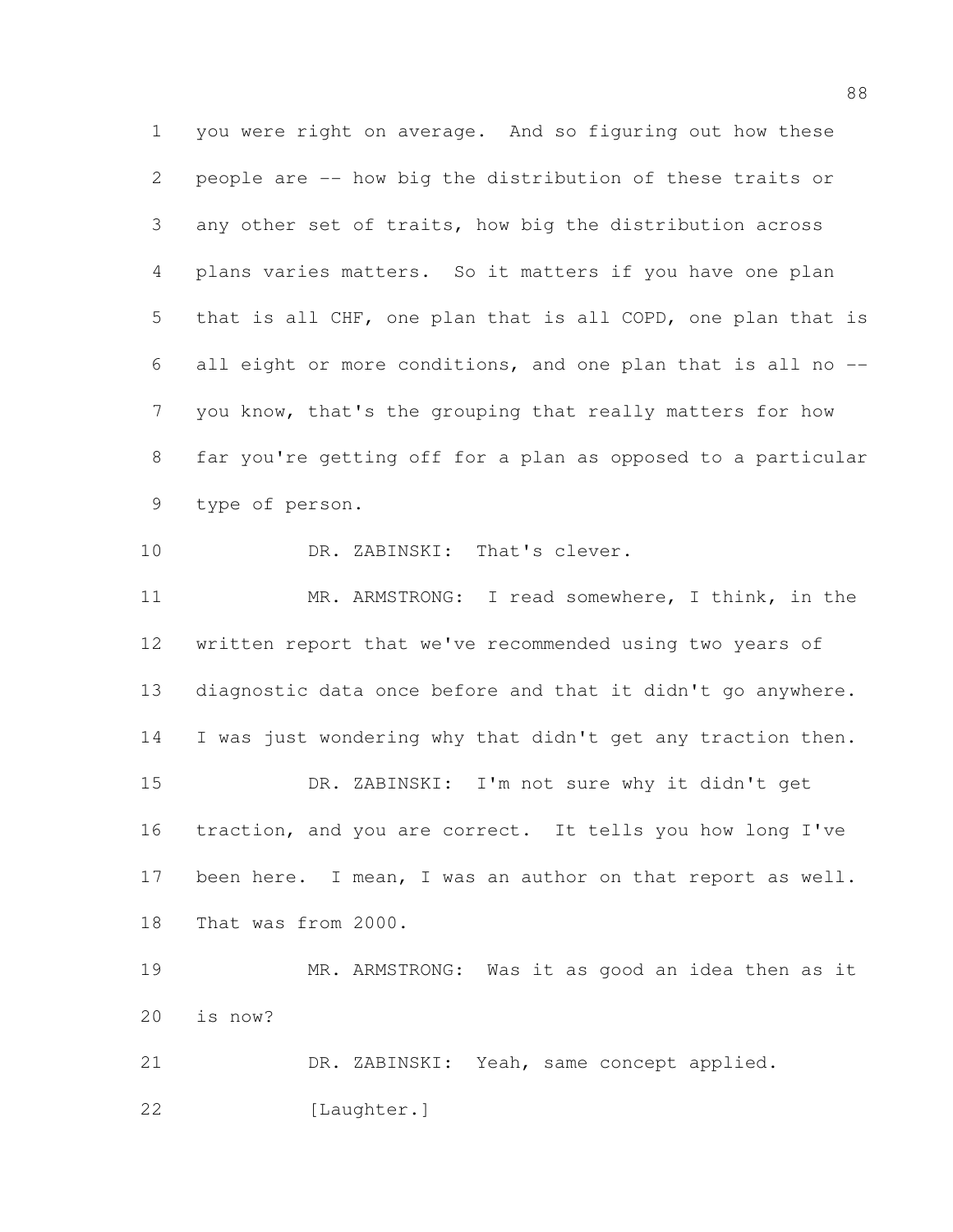MR. ARMSTRONG: Okay. Just the only other brief comment I would make is that I work with a group of 1,000 physicians. Part of their practice is MA, and they're convinced that our MA patients are far sicker than the average MA or fee-for-service patient. [Laughter.] 7 DR. BORMAN: I really think I understood this, which is scary, but I think you did a really nice job of laying it out. And I'll save my comments for Round 2. 10 DR. STUART: Yeah, I have a number, and you can tell me when I've crossed the line from 1 to 2 here. I'd like to go back to Slide 6 and focus on that number of 20 to 25 percent of explained variance. This was a study that was done by Newhouse and others that actually used data from the RAND health experiment. They got up to 20 percent for all services combined and about 25 percent for ambulatory services. And what they had is they had all of the information that we currently have available for the HCC, and they had clinical information. And this gets to

 increase the predictive power of this thing, what you need is you need clinical data. So if you're looking at somebody

the point that Mary was talking about, that if you want to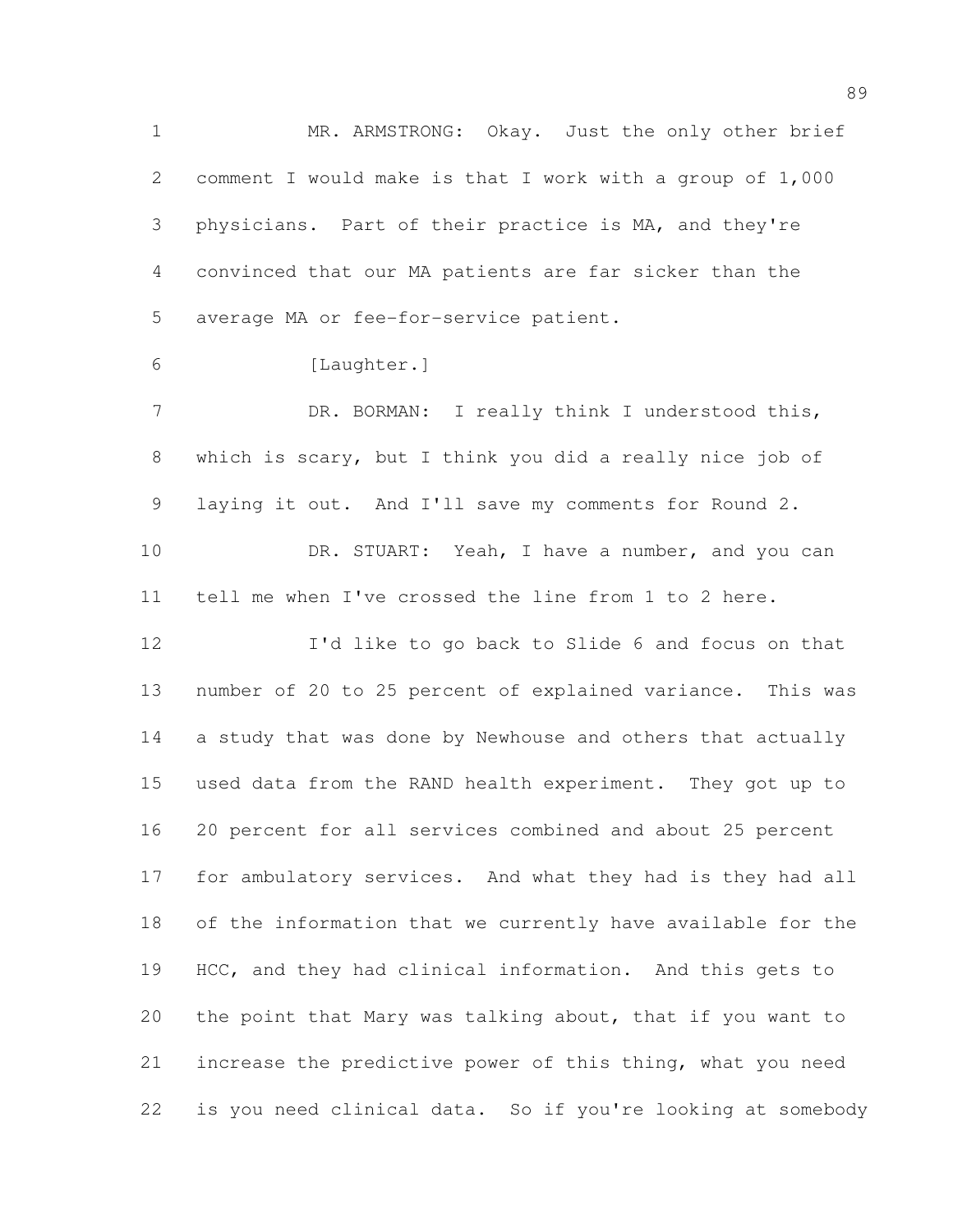that has COPD, what you would want to have is lung function. If you're looking at somebody that has CHF, you'd want to know the severity, you'd want to know whether it's diastolic or systolic or various other features.

 If you're interested in the severity of diabetes, well, it turns out that the ICD-9 coding is pretty good 7 about that. And, in fact, there are either five or seven --8 the number actually escapes me now -- individual HCCs within the diagnosis of diabetes. And so if somebody has complications, if somebody has an amputation for diabetes, then they've got a higher HCC score than if they have just plain old garden variety diabetes.

13 And that brings up the second point, which is the HCC actually does -- is an accounting mechanism as you went through. For each additional one of these conditions, you've got extra point on your score. And so for that reason, it's not surprising that adding condition counts does not increase the overall predictive amount that -- the R-square, because it's basically the same information that's there in the first place.

 So my guess is -- and the fact that you get better predictive ratios by condition counts is obvious. I mean,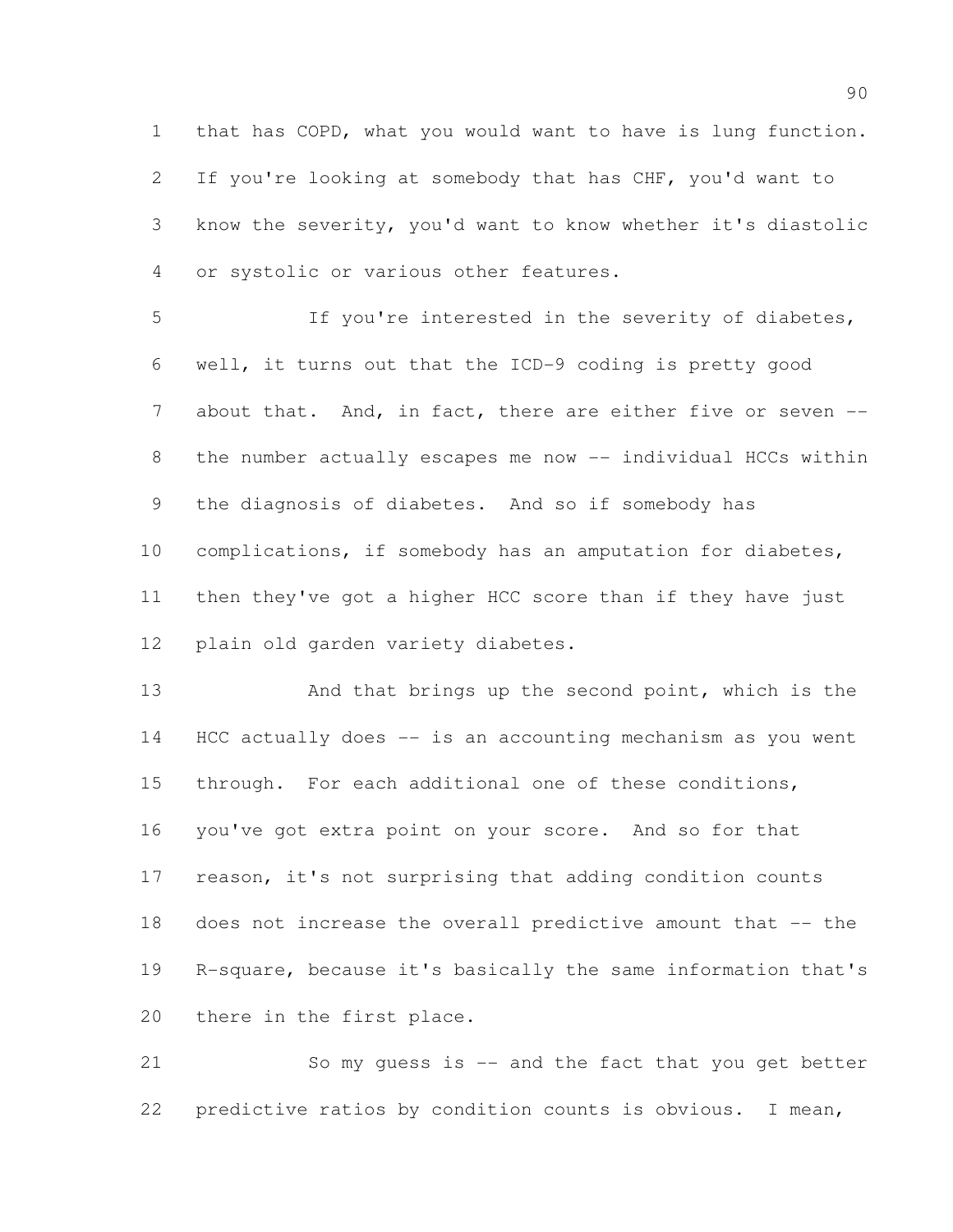it's like putting the same thing in a regression model on the right-hand side and the left-hand side, and voila, it looks really good.

 So to be honest, I'm not sure where the payoff is going to come in terms of just working with the elements that we currently have in the HCC, and this gets back to the point that Bob raised about the original HCC model that was 8 developed by -- well, the people are now in RTI -- that had 189 conditions. And for the issue in terms of difficult in terms of managing that, that's an old problem. I can't imagine that any self-respecting MA plan doesn't have the capability of just going through and counting all diagnostic codes as we do when we look at claims volume. But the point 14 being that the 189 had an R-square of, I think, 12 as opposed to 11. And so the extra hundred-and-whatever, you know, did very, very little in terms of overall prediction of the costliness of these patients.

18 That model, by the way, also included a whole bunch of interactions, and some of those interaction terms were statistically significant. But when you're assessing these models on literally millions of claims and individuals, everything is statistically significant. And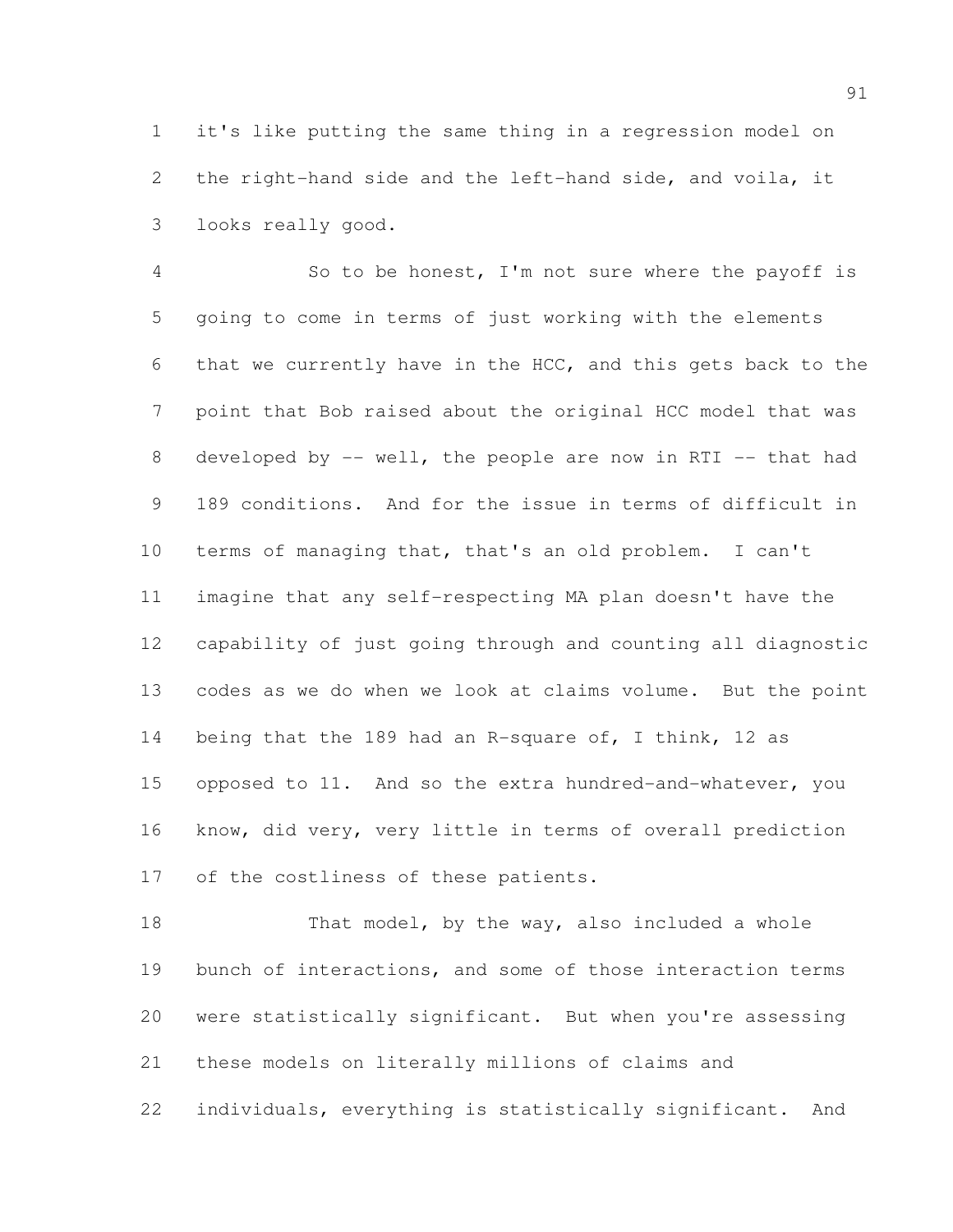so you're not getting a whole lot of bang for your buck in terms of overall predictability by manipulating these types of information. So there are two angles that I think we should head, and then I'll stop for this point.

 The first is we should be looking at ICD-10, and we should -- this is around the corner. It's going to 7 happen. We ought to see whether, in fact, these scores are going to go up, as I would expect they are because the diagnoses are more precise. So that's the first thing.

 Then the second thing would be to think about how you're going to integrate EMR data when we finally get that in terms of being able to use that for risk adjustment, because then you're back to Slide 6 here, where you have information that you have the same information in essence that the plan does in terms of selection, and so you have much more flexibility in terms of being able to address the 17 questions of overselection by the plans.

18 Then I'll end with just one final note. I believe that it's not overt selection by the plans that leads to favorable selection in every MA plan except Scott's but, rather, that it is de-selection by or non-selection by relatively sicker beneficiaries. And the reason for that is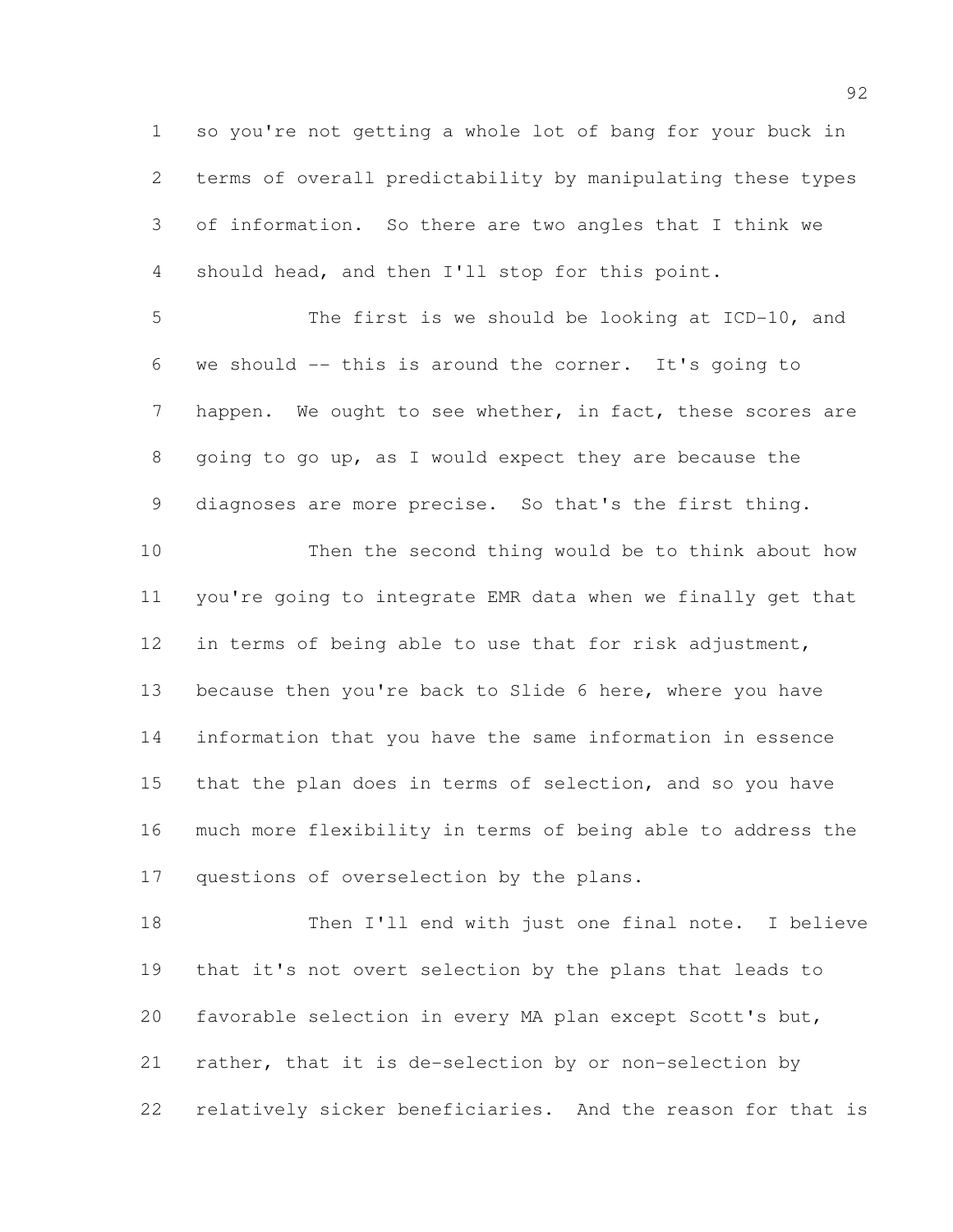that if you're in the fee-for-service sector and you're sick, it means that you've got probably a bigger network of physicians that you depend upon, and so the cost of moving to an MA plan is much higher because you have to give up those relationships.

 MR. GEORGE MILLER: Thank you, and, Dan, this is good work, and I appreciate reading the information.

8 If you could go to Slide 5 please, and I was just wondering if the regional differences in coding for the MA plans mirror the same as the other areas that we've looked a and if there's a pattern that we can learn from. As an example here, Miami-Dade County -- I mean, Dade County, is that the same issue here? Or is it different as far as the original regional differences in coding? Or have we looked at that and tried to map that? Is there a correlation between other areas that we've looked at as far as excessive or higher coding?

18 DR. ZABINSKI: Well, we know there has been research done that in fee-for-service the regional differences that exist also are reflected in the coding. In 21 MA, we don't know yet. Nobody has -- the information just isn't there yet to do it. But CMS is collecting the data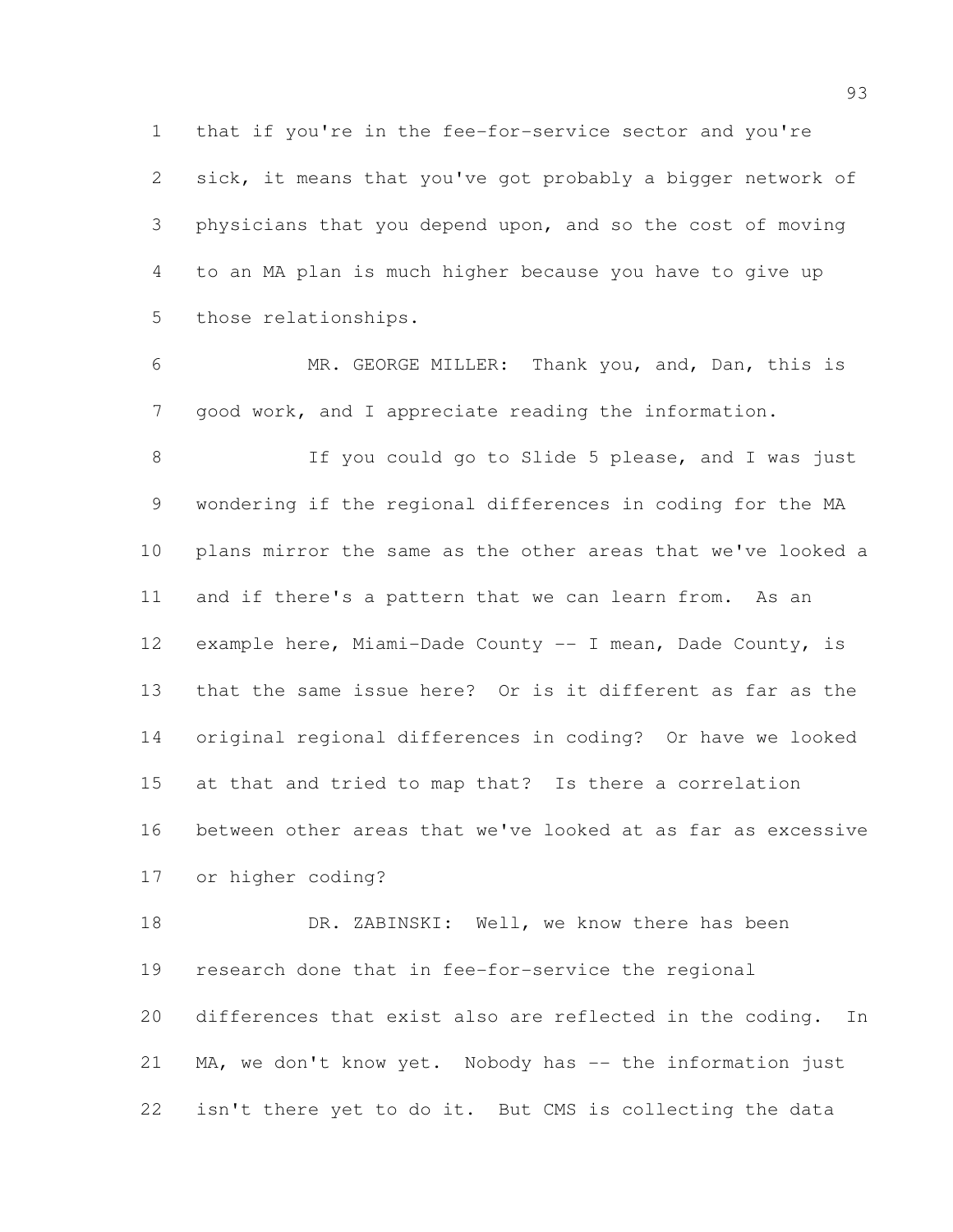that should allow us to eventually do it.

| $\mathbf{2}$  | MR. GEORGE MILLER: Okay. All right. I would be               |
|---------------|--------------------------------------------------------------|
| 3             | interested in seeing that, if there's a pattern here.        |
| 4             | MS. BEHROOZI: I have two quick Round 1, and then             |
| 5             | I won't have Round 2.                                        |
| 6             | Can you please turn to Slide 7, Dan? I have a                |
| 7             | question about duals. Did you exclude duals or are they      |
| 8             | fully in the group that you looked at to make this analysis? |
| $\mathcal{G}$ | DR. ZABINSKI: They're fully in.                              |
| 10            | MS. BEHROOZI: So of the people staying in fee-               |
| 11            | for-service Medicare, there would be a lot of duals, right?  |
| 12            | Because if they've already got coverage through Medicaid,    |
| 13            | they would -- you know, irrespective of their sickness       |
| 14            | level, they've got a lot of extra coverage, so they have     |
| 15            | less incentive to go into an MA plan. Is that the correct    |
| 16            | line of thinking or not so much?                             |
| 17            | DR. ZABINSKI: Empirically, I don't know.                     |
| 18            | Intuitively, once again, that makes sense.                   |
| 19            | MS. BEHROOZI: Okay, because that might have a                |
| 20            | fairly big impact on the costliness, and it might be related |
| 21            | to how sick duals are, or it might be related to their       |
| 22            | costliness because of their income level. And I know that -  |
|               |                                                              |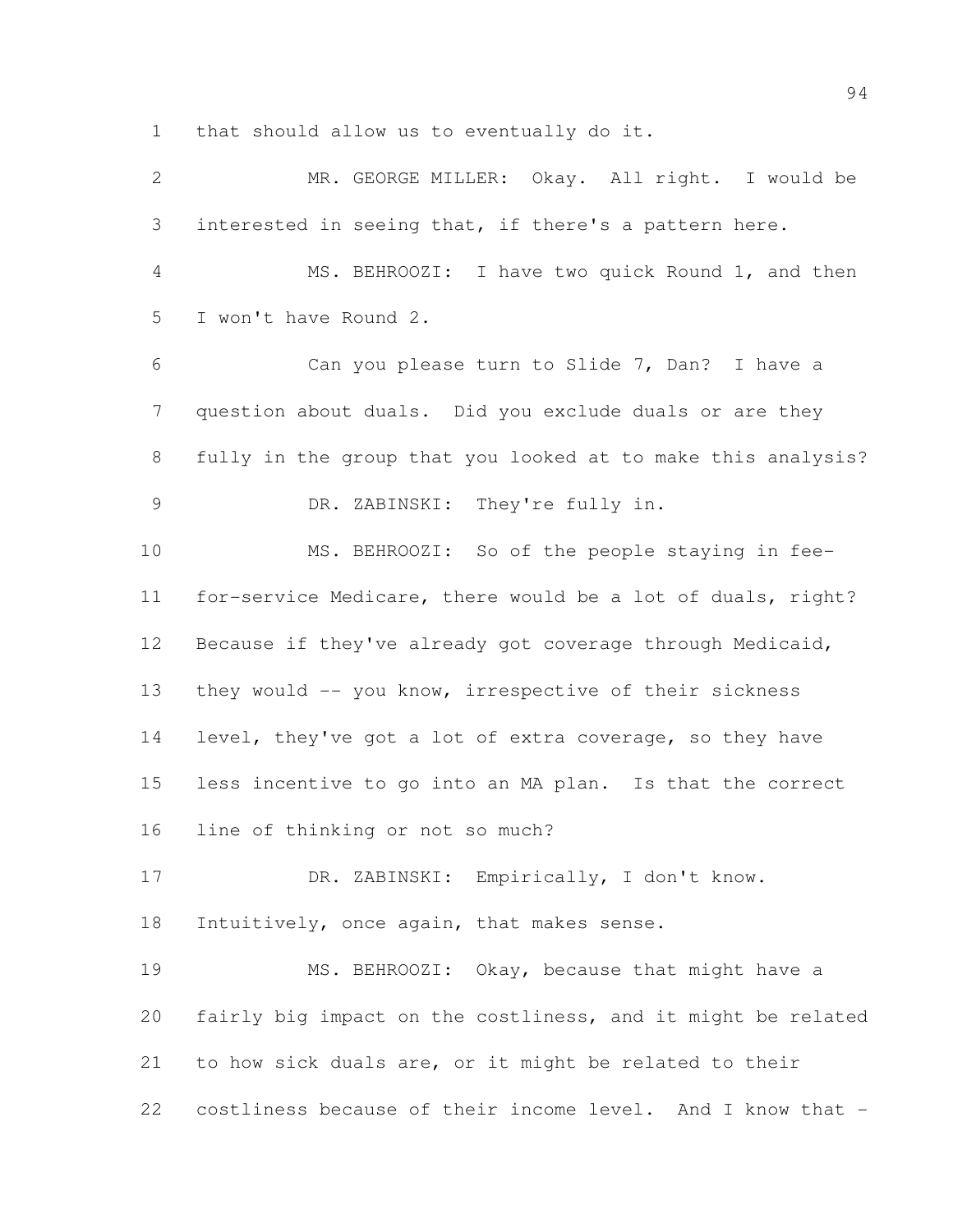1 - and this is the other question. I know that when you did race and income level, you didn't see an impact, but I wonder if you separated them out -- I mean, you know, in the next paper we see that duals comprise 18 percent of the population but account for 31 percent of the costs. And it feels like what you've done here suggests that that's just because they have more conditions, but I don't know that lumping race and income together necessarily tells you the impact of either one, particularly of income by itself. DR. ZABINSKI: In regard to the duals, being dual is an indicator in the model, and when making this comparison -- hopefully I did it properly -- I adjusted for 13 health status and the effects, including being dual, that would have on somebody's costliness. So I think I, you know, have adjusted appropriately so that being dual or not dual doesn't really influence the results.

17 DR. MARK MILLER: And the other thing I would say, I mean, you can certainly pull out populations and look at different effects, but I think part of our motivation here is that I think the plans' view of this is I am a kind of plan that is focused on certain kinds of patients, often duals and often multiple chronic conditions, and the risk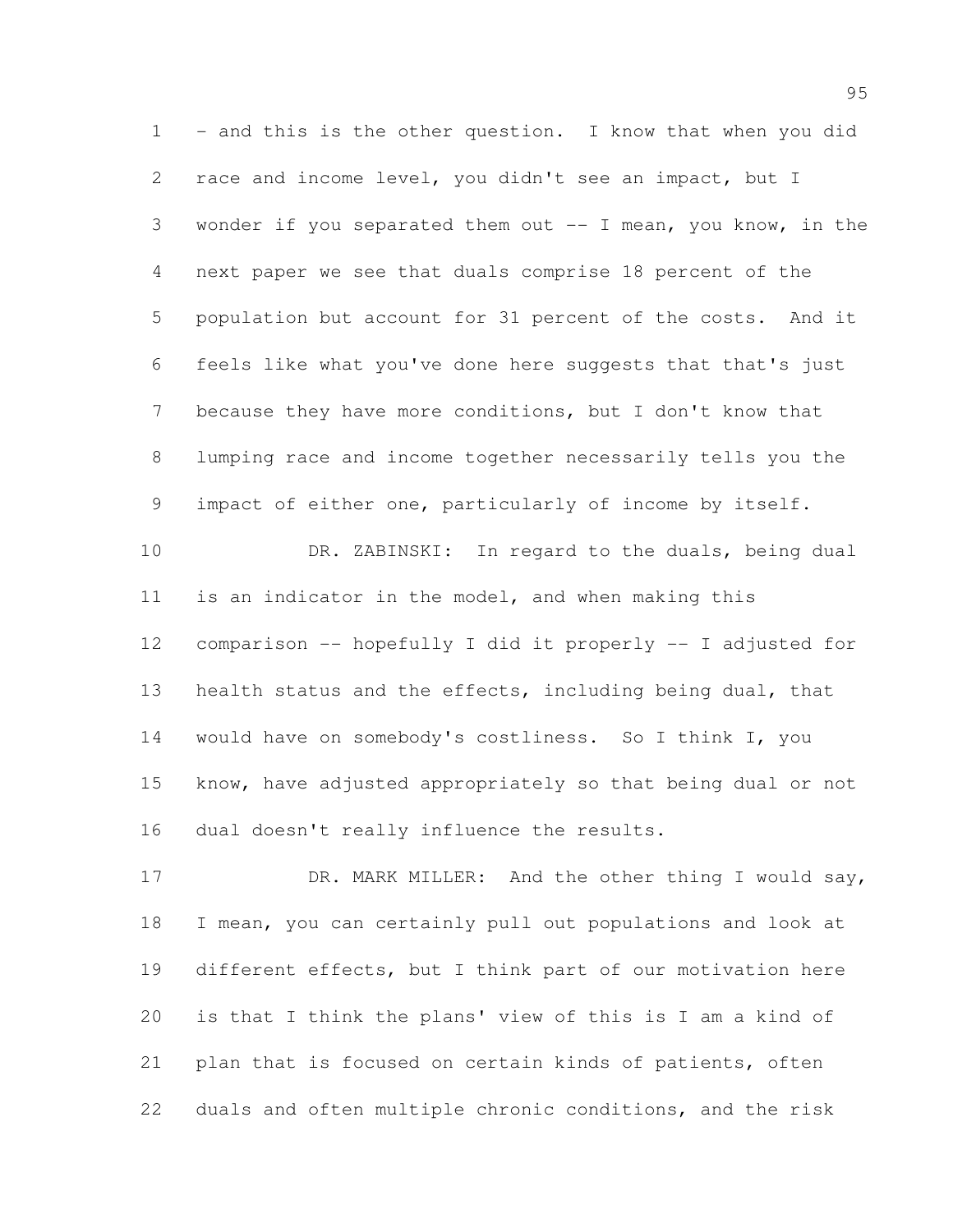adjustment system is not backing in behind me very well. And so I think one of the motivations here was to say so how could you -- and to Bruce's point, you're right, it's not jacking the explained variation up a lot, but what it's trying to say is can I calibrate the equity of payment better across different types of patients. So leaving them in and trying to get the model to explain that variance -- because it goes right to his point, which is if I'm a plan who says I'm going after those patients, I'm a SNP, you know, we're trying to make sure that the risk adjustment backs in behind that decision and the fact that I'm focused on that tail of the distribution, which is why we wanted them in because we're trying to get that variance.

14 Now, that's not to dispute your point. You could pull them out and look at separate effects of variables. 16 But in the end, for policy, you want them in and make sure that when they select that person we haven't underpaid them accidentally.

 MR. HACKBARTH: So I want to go back to Bruce's comments for a second, which made a lot of sense to me. One thing that Bruce said was that he thought it's likely that the issue is not so much overt selection by the plans as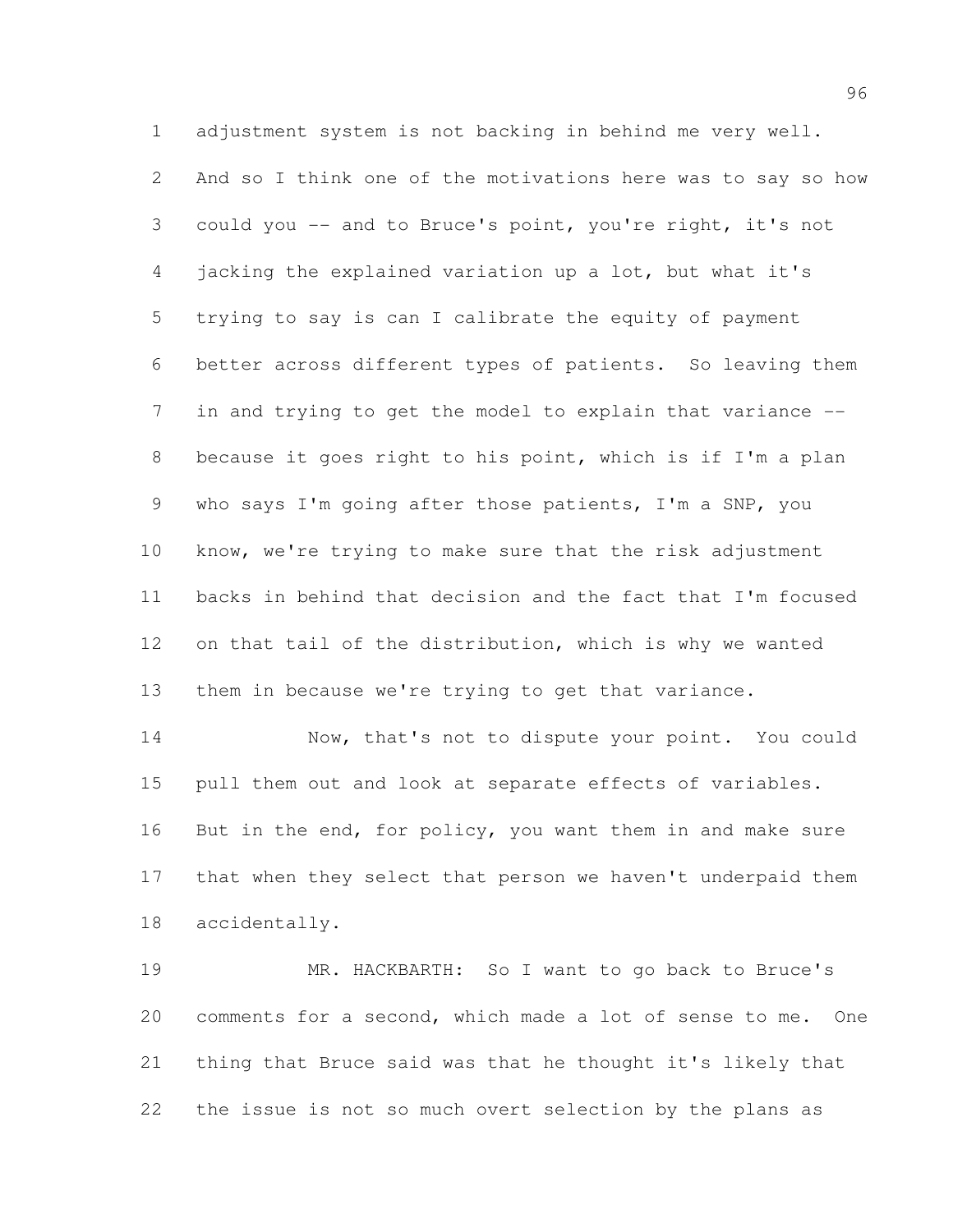opposed to self-selection by the enrollee. That makes sense to me certainly at the enrollment end of the enrollment end of the process.

 The other place where selection can happen is at the disenrollment and what the profile is of the people who disenroll. And I know there used to be studies that looked at the disenrollees from Medicare Advantage or its predecessors and their costs that they incurred upon re- entering fee-for-service. And my recollection was that the disenrollees tended to have much higher than average costs when they go back into fee-for-service.

Could you say a little bit about that?

13 DR. ZABINSKI: Yeah, it's actually in the paper as well. I didn't include it in the presentation, but yeah, I got the same result again. Those who disenrolled in their first year back into fee-for-service, they were about 16 percent higher than average than the people who stayed in fee-for-service the whole time.

 MR. HACKBARTH: Yeah, okay. I don't know. It just seems to me that, again, what you try to do to solve the problem might vary on whether it's a self-selection problem at the enrollment and/or an effort by plans to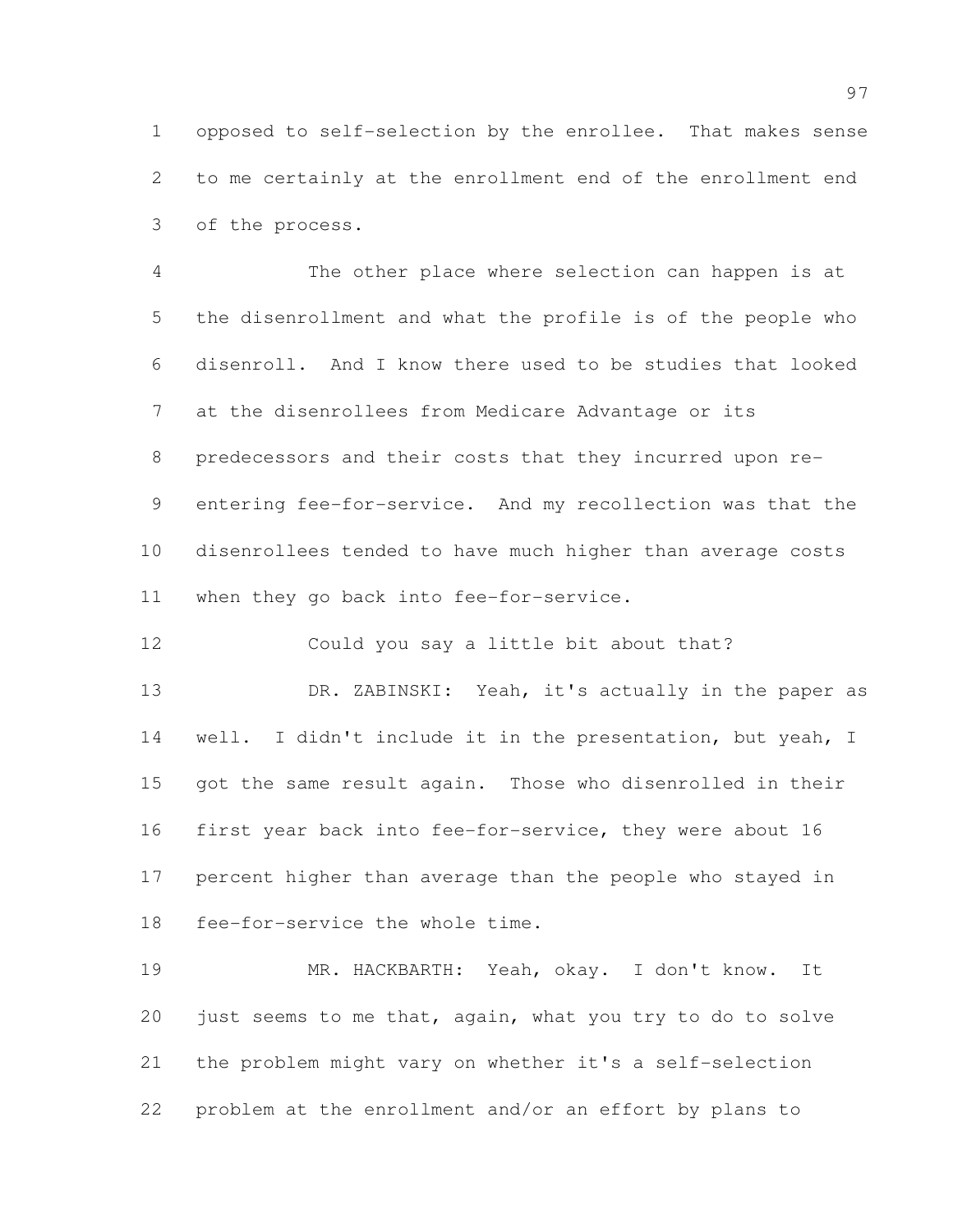disenroll people when they're found to have high costs.

There are different sorts of problems to deal with.

 DR. BAICKER: So it makes all sorts of sense to me to bake in as many of the interactions and number of conditions as you can to try to predict better, and that seems relatively low cost and likely to improve fit. And then that brings up the question of what's going on across regions between fee-for-service and MA, and there seemed to be two separate issues to me. One is differential coding across regions where actually nothing real has changed. Some places are better at ticking the right boxes, or ticking the wrong boxes, and that's about administration and ease with that. And then there's a second question which is some areas actually then treating conditions more intensively for a given set of patients, and there something real has changed in terms of resource use.

 And so there's a question of how you want to deal with differential ticking of the boxes that go into the HCCs, and then a separate question of how you want to deal with differential weights attached to those HCCs based on how people with those conditions are treated in different regions. And those seem separate issues to me, and that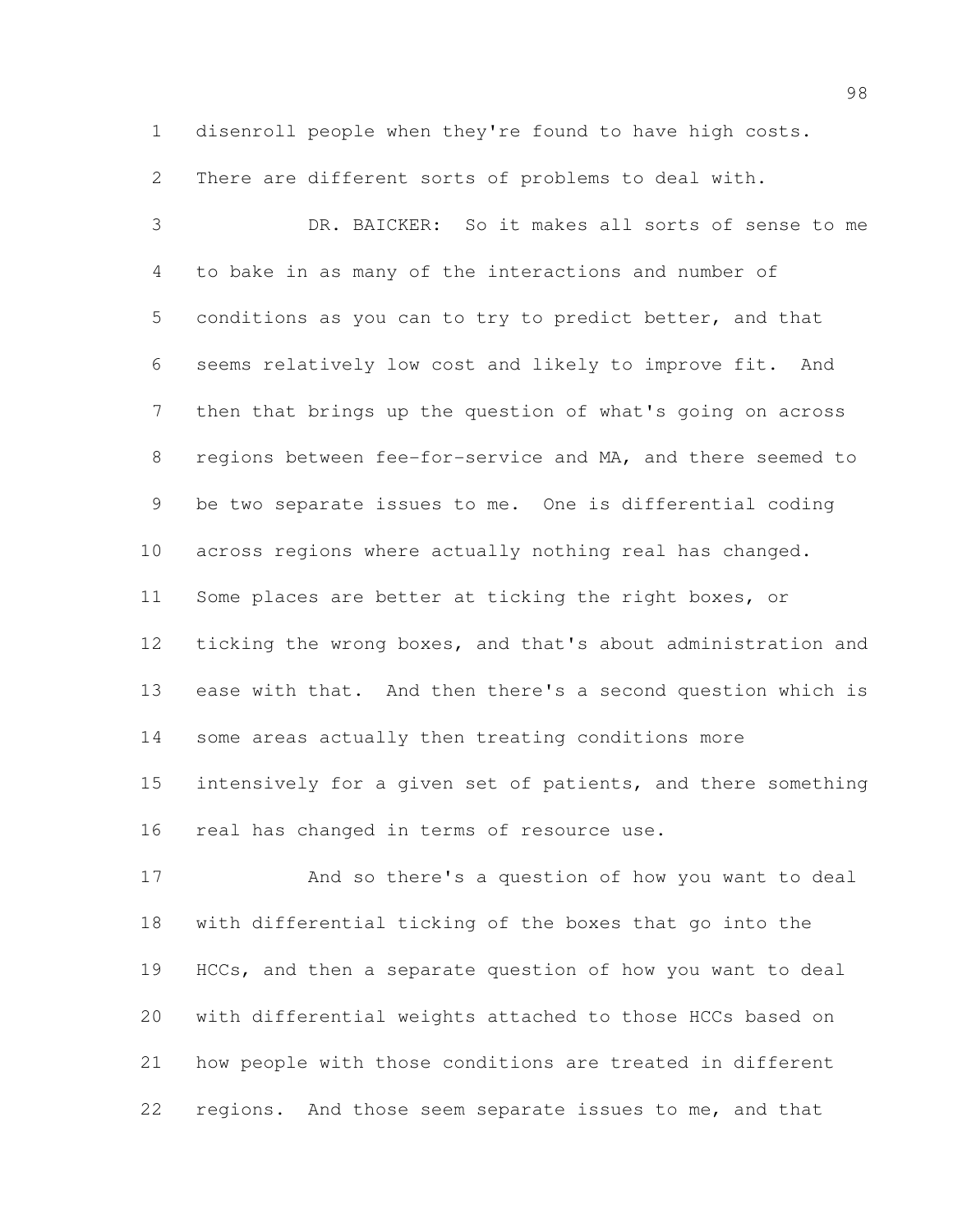gets to the ultimate question of what you want your risk scores to be targeting in terms of cost. Do you want separate ones for people enrolled in MA because treatment patterns are different? Or do you want to keep targeting the way treatment patterns are in fee-for-service when you make those adjustments? And I think part of the goal is t move people into more efficient, higher-value modes of treatment. So if MA plans are really good at treating patients with diabetes and there's a big wedge between the costs for those patients in an MA plan versus the cost for those patients in fee-for-service, I don't think we want to erase that difference in the risk adjusters when people select into MA plans because we want those people going into MA plans if MA plans are better able to manage their disease.

 So I think you want to keep having a wedge between -- you want that wedge between the costs to be advantageous for enrollment in MA if that's the more efficient mode to treat those people in. What you don't want to have is a reward for a greater ability to check the box that people are actually in that diabetic risk category. So that to me suggests more of an adjustment for the differential coding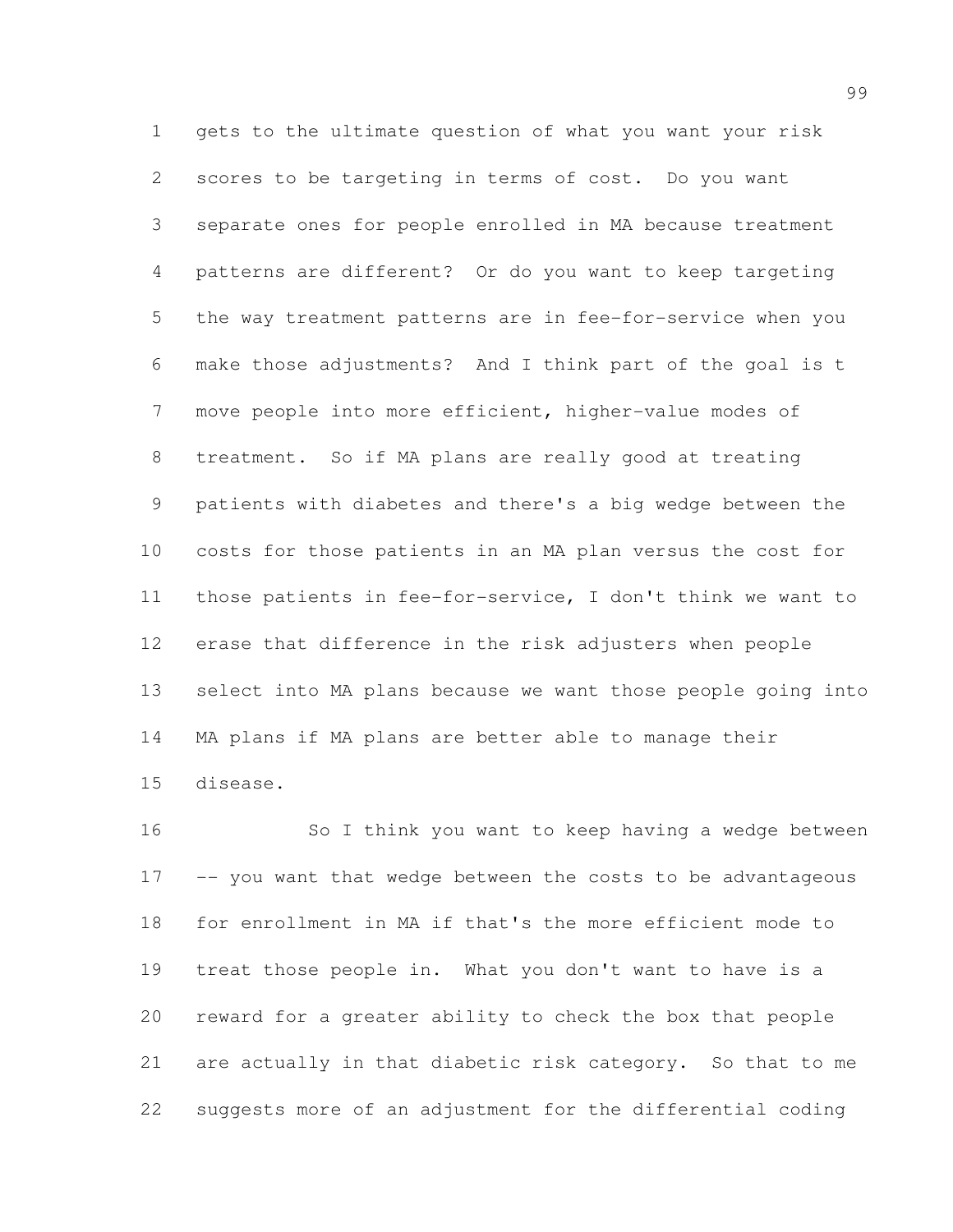and a different strategy for adjusting for differential costs.

 Now, if some regions are treating diabetics much more cost intensively in fee-for-service than others, I don't think you want MA plans in low-cost regions to benefit from the fact that fee-for-service treatment for those 7 patients in other regions is really expensive. So you want to adjust across -- you want to take into account the fact that some regions are more expensive in the sense that you don't want to then build that into your MA reimbursements. But you want to build in the fact that MA plans are more efficient at treating some disease classes within a region 13 than others. So maybe that's three buckets. 14 At this point I have even puzzled Mark. 15 [Laughter.] 16 MR. HACKBARTH: [off microphone] -- different HCC factors by region? Is that what you're saying? 18 DR. BAICKER: I guess what I'm saying is that you don't want to -- there's certain kinds of things we want to reward and certain kinds of things that we don't. So when the fee-for-service plan in a local area spends a lot of

money on diabetic enrollees, we don't want to say,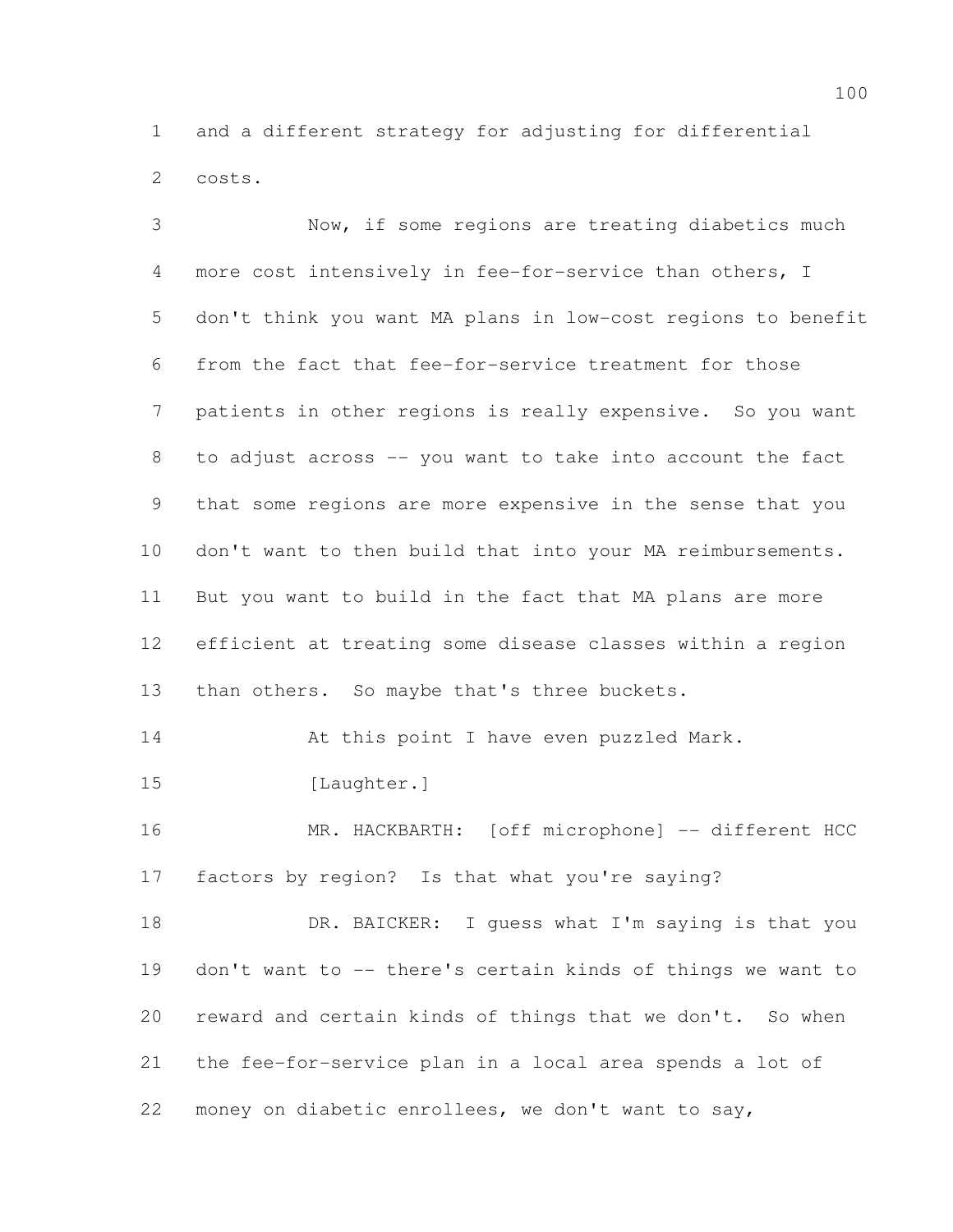therefore, the MA plans should also get a lot more money for those diabetic enrollees. So I think we don't want to adjust regionally that way.

 When local plans are better at marking the box that this person is diabetic, I think we want to net that out. So we don't want to differentially pay for better ability to flag who's diabetic, but we do want to pay for differential ability to manage diabetic patients better and lower their resource use.

10 DR. MARK MILLER: [off microphone].

 DR. BAICKER: I'm backing away from [off microphone].

 DR. MARK MILLER: [off microphone] we can get through this. I'm not quite with you yet, I honestly will 15 say that, but let me ask you this -- because when you went through answering his question, it sounded like the last thing that you said about the ability to check the box immediately triggers in my mind more the notion of differential coding, and that there's always the MA versus fee-for-service, but there could be two managed care plans, and I could be doing it more than him. And you're sort of raising that as a --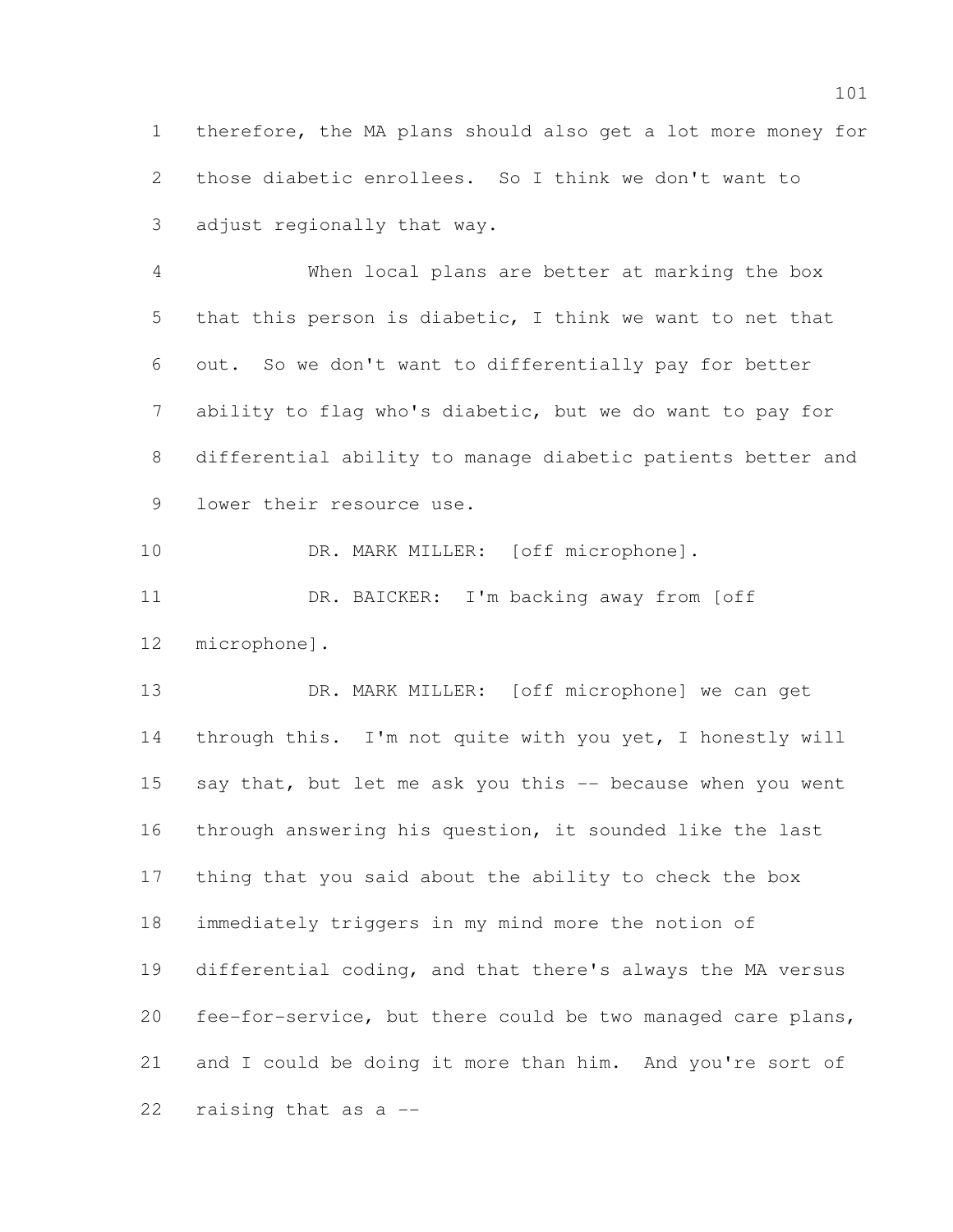DR. BAICKER: I'm punting on that. I don't think we're going to do such a -- I don't think we have the ability to differentiate between MA plans in the same area and their ability to check the box.

 DR. MARK MILLER: Fair enough [off microphone]. But then that would sort of lead us to, yeah, you're right, there may be differences in coding and, like we're doing now -- whether we're doing it well or not -- we should continue 9 to try and make sure we capture that back.

 But to your first and I think more important question, on the geography and relative to fee-for-service 12 and whether you're creating incentives, because I'm not sure I follow, so I'm going to ask this question: Do you think 14 if you built the weight using fee-for-service -- sorry, using managed care data, you would address that issue? DR. BAICKER: I don't think you want to build the weights just based on MA use patterns because we're trying to incentivize efficiency over --

19 DR. MARK MILLER: That's what I thought you were saying [off microphone].

 DR. BAICKER: Right, so that I like having -- now, do you want it to be just the fee-for-service weights in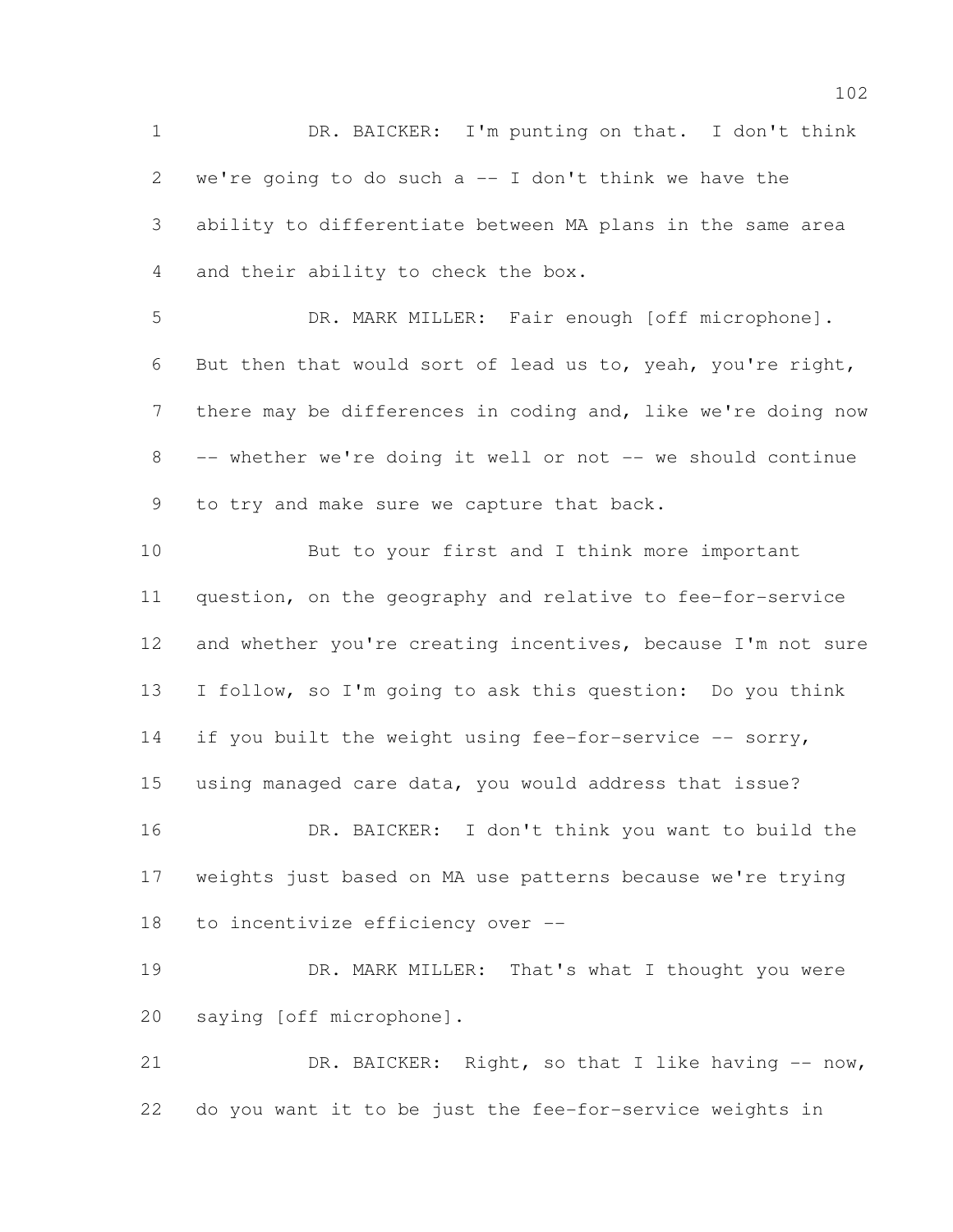perpetuity --

 DR. MARK MILLER: That's what I thought you were saying, too [off microphone].

 DR. BAICKER: -- that's a question. But I don't think you want to ignore the fee-for-service -- the weights that fee-for-service use would generate because, to the extent that you're improving more over what's going on in fee-for-service, that's a good thing. And ignoring what's going on in fee-for-service when you calculate your weights would eliminate the incentive to drive people differentially towards MA when MA is doing differentially better by them.

 DR. MARK MILLER: Right, and so that's kind of what I -- that's why I was confused, because I thought that's what you were saying. I've been thinking of this problem -- and we're going to have to face this problem. You know, someday Bruce is finally going to be right, and we're going to have the encounter data.

18 [Laughter.]

 DR. MARK MILLER: And I swear to God, if he's not here, I'm driving to his house, we're going to break open a bottle, you know, throw it down.

But, you know, when we finally get the day, the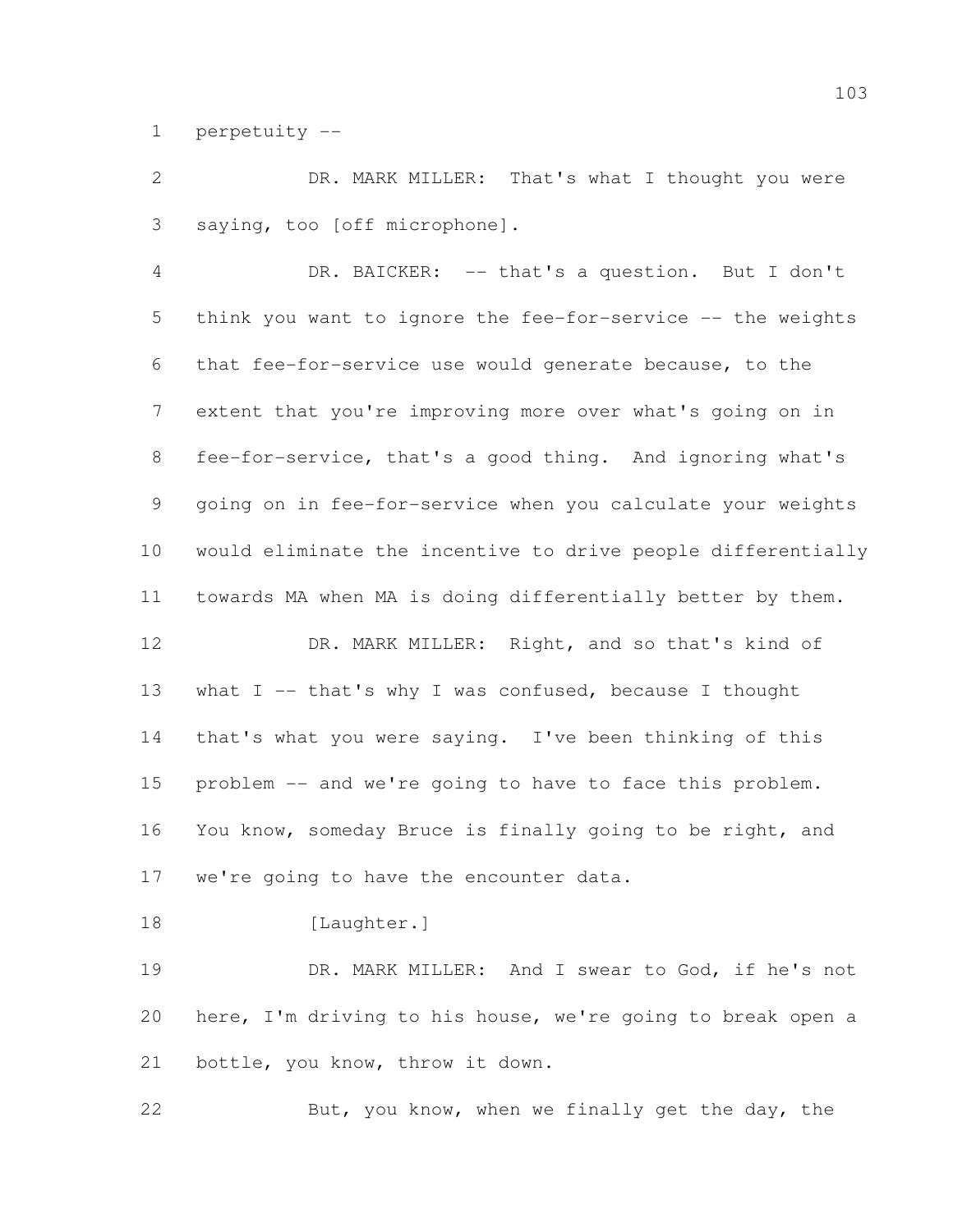way I've been conceiving this problem and having this conversation with Dan is are we building weights with fee- for-service, are we building weights with MA? And what I think Kate is saying is, remember, if there's some distance there, that's a signal to the MA plan that they ought to do that and reap the reward of it. And now she's confused the hell out of me because I used to have just two things to focus on, and she's saying you might want to think of some combination of those things, maybe. Weights based on fee- for-service and MA, kind of? Is that where you're going? 11 DR. BAICKER: Well, for a slightly different reason from what I think you just said, we can have fake questions, too, in addition to fake answers. No. So the reason to focus -- to include the fee-for- service-generated weights is that if fee-for-service is 16 expensive and I'm an MA plan and I can do it better, I should be wanting to attract those people. So that argument says you should stick with the weights generated by just fee-for-service. The caveat to that is that we want the plan,

 Medicare, to reap some of the benefits, too, and you don't want to say in perpetuity the MA plans, when fee-for-service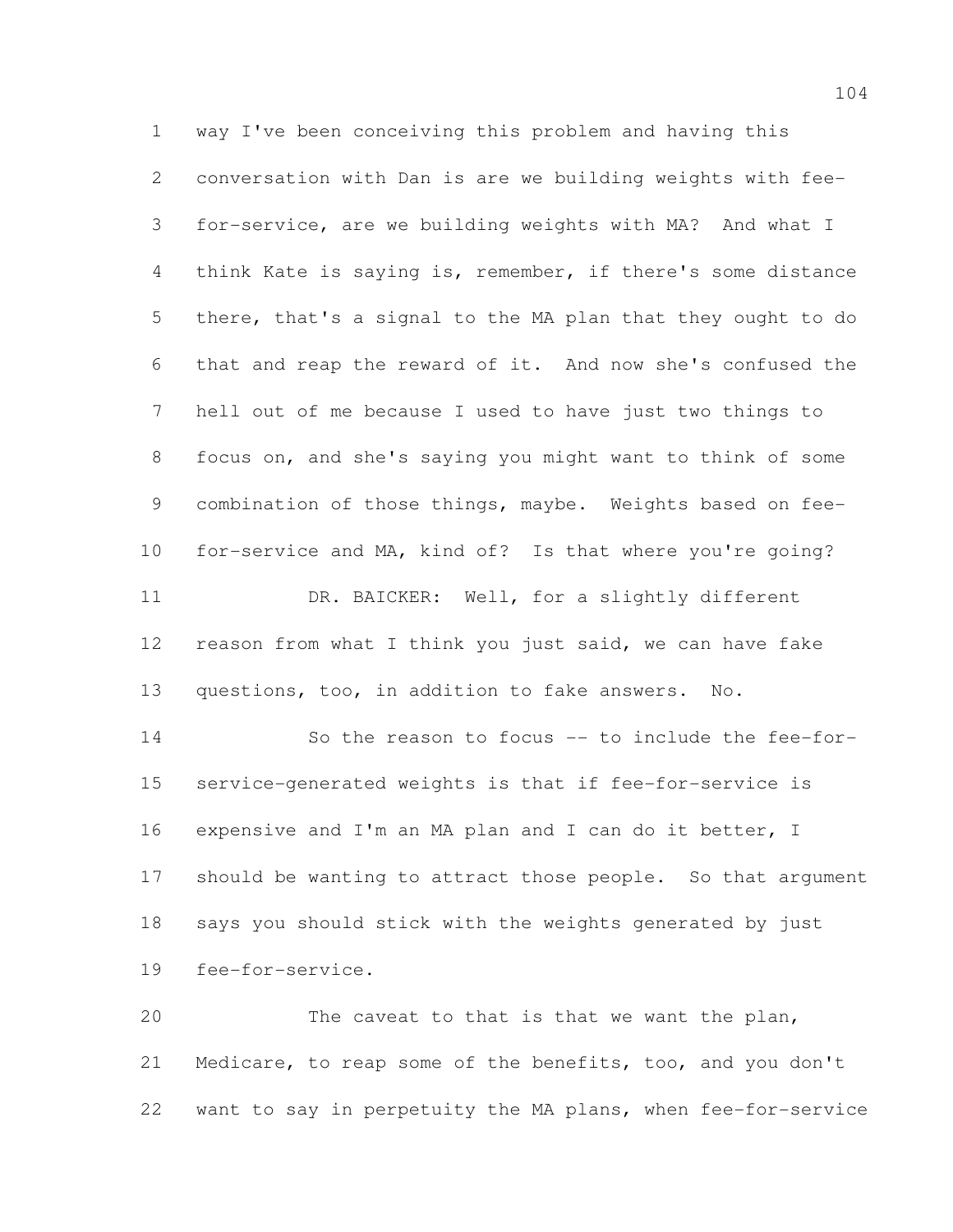is inefficient, all of the benefits of the improved efficiency should forever accrue to the MA plan. So the argument for a blend would be that you want to share the gains. Do you want the MA plan to have some of the gains so that they do more of it when they're providing better disease management, but we want to get some of that for the program also? So that would be my reason for moving toward the -- MR. HACKBARTH: You do that at the rate level. DR. BAICKER: Yeah. MR. HACKBARTH: How you set the overall rate as opposed to doing it by condition. DR. BAICKER: Yeah, I think so. 14 DR. BERENSON: Yeah, this has been a very interesting discussion. I think I strong want to support Bruce's notion of trying to get a hold of ICD-10 and rather 17 than just replicating work that has already been done, although it has been a while, and ICD-9 codes using multiple conditions in the full, robust model, and I think Kate has added a very important idea here about not wanting to control out the efficiencies of Medicare Advantage. I think

that's an important thing.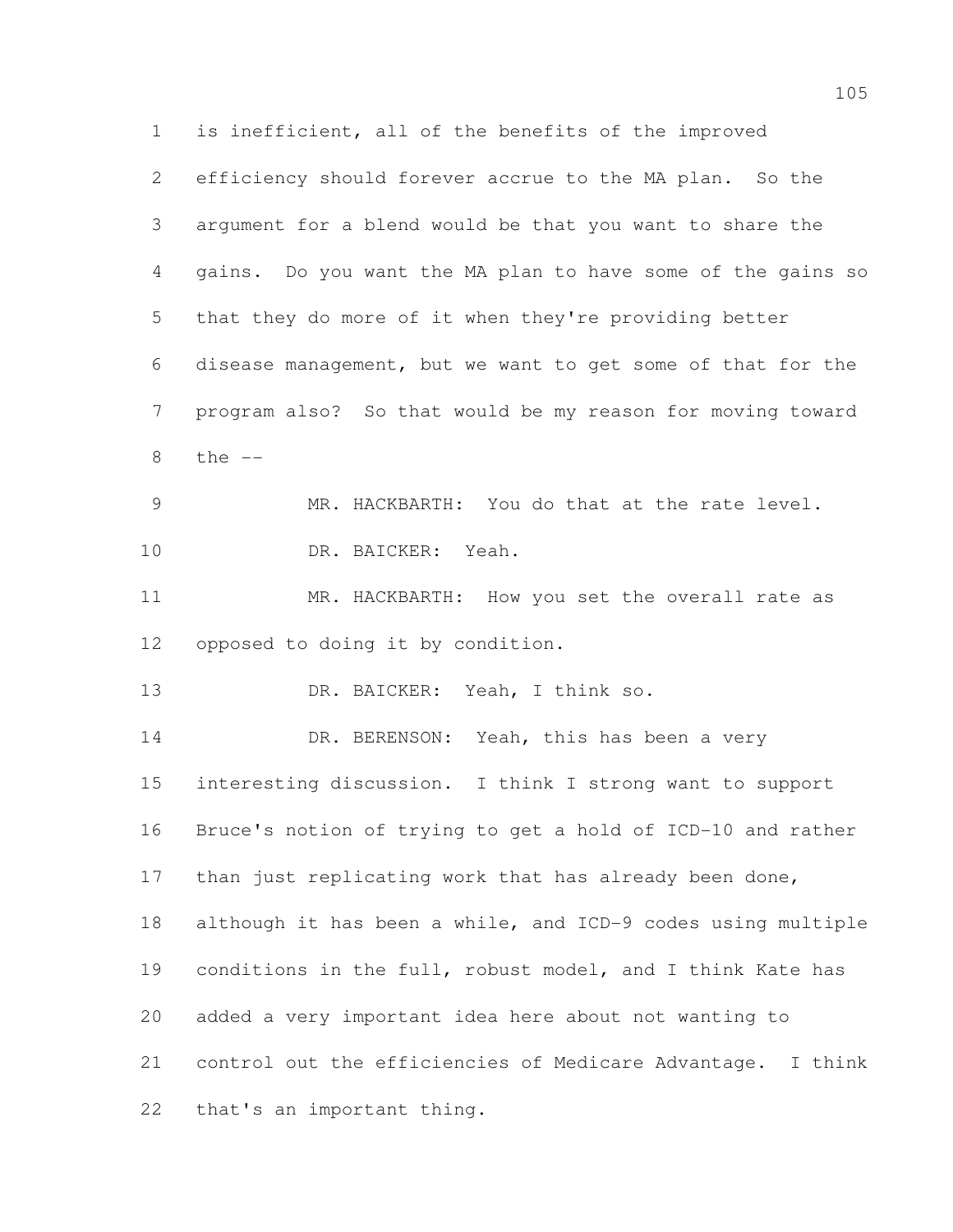I guess I would get a little narrower on just a couple of things. In terms of additional work, I generally support what you said in terms of next steps, which you had sort of three bullets. I think the one that seems easiest that doesn't involve burden that was proposed 10 years ago or longer was the two-year model, and I certainly think that 7 we should -- I think that's the ripest one for advancing the current HCC model. And I'd want to understand the reluctance to go in that direction.

 I'm not sure we would get very far by adding number of conditions or going through the full model of all -- the full HCC model or some other modification. And I'm concerned in that we then have to -- well, I want to understand more about administrative burden. I think I'm with Bruce and others that it really isn't significant administrative burden, but if it doesn't add much to predictability and it does bring in the specter of different coding practices in diverting attention at the plan level and to more attention to coding every diagnosis and less on managing patients, I'm not sure what the gain would be if we 21 go there.

22 So I'm more than happy to have you model it, but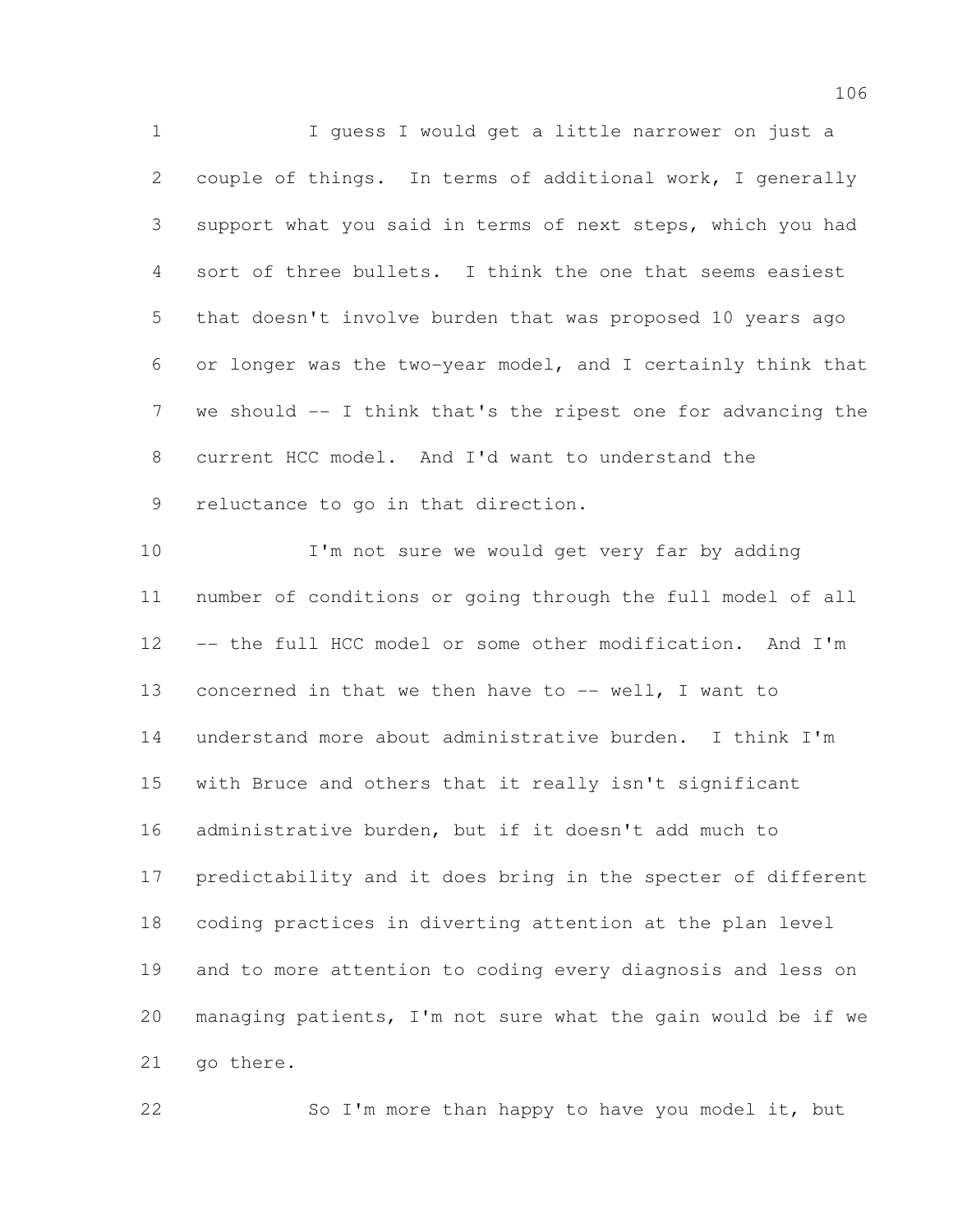that's one full step away from us wanting to recommend that. So I'd like a little more about the administrative burdens in that area

 And the other thing, Bruce, you were mentioning the EMR as what is down the road, but pharmacy data I assume is readily available now, and the question is around models that include prescription drugs ordering, I thought was more robust. Would you say something about that?

 DR. STUART: I'd be happy to. I'd like to put that in the context of when we moved into using these prospective models from cost reimbursement, and cost reimbursement obviously uses as the metric what was actually provided, and then you had these accounting mechanisms for putting dollars on it.

 The problem with using actual utilization for risk adjustment is that it provides an incentive under certain circumstances to provide that service so that you get paid for it. So in a way it's kind of moving back to cost reimbursement, at least theoretically.

 Having said that, I think it's certainly a way to kind of diagnose whether there are issues associated with severity. One of the things I was going to suggest to Dan,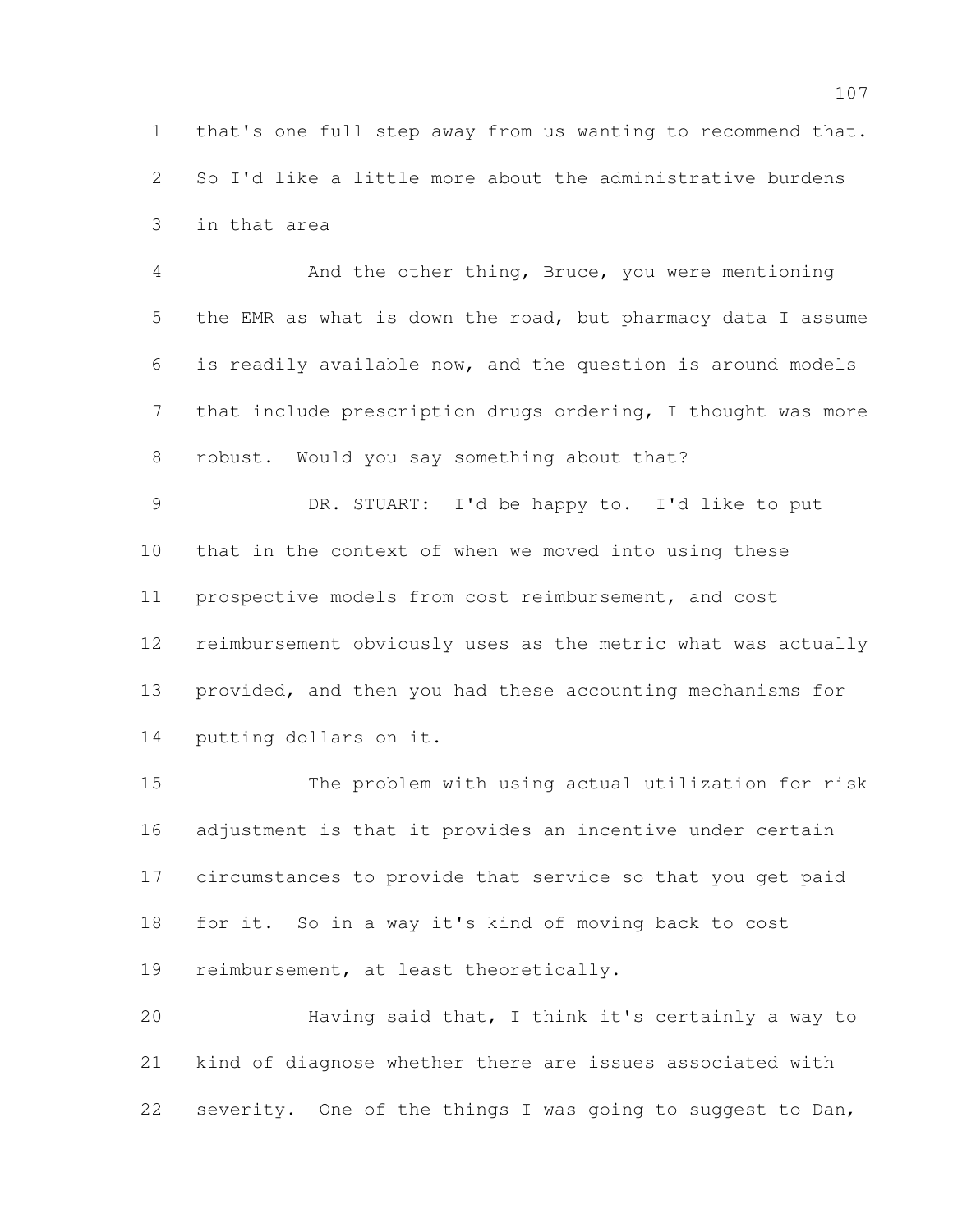for example, is to use COPD, as Mary pointed out. If you are really interested in whether somebody under the current system was less likely -- a more severe COPD patient was less likely to go into an MA plan, you're right, I would look at, among other things, the Part D drug files. I'd want to know whether they were taking -- you know, had consistent use of reliever medications, whether they were hospitalized for acute exacerbation of COPD, whether they were taking oxygen. All of these are proxy variables for severity.

11 Having said that, I wouldn't use any one of those in a risk adjustment model because of the potential for 13 gaming. And I don't want to push that too far, but I'm just kind of theoretically opposed to using utilization measures in risk adjustment if I can get away from it.

 If you were to just take those three measures that I just indicated in the fee-for-service, you could tell -- on Chart 7, you could tell whether people who had COPD, whether they were using these surrogate measures for severity, whether they were more likely to stay in fee-for- service as opposed to going into managed care. And you could use drugs for a lot of other conditions, but I would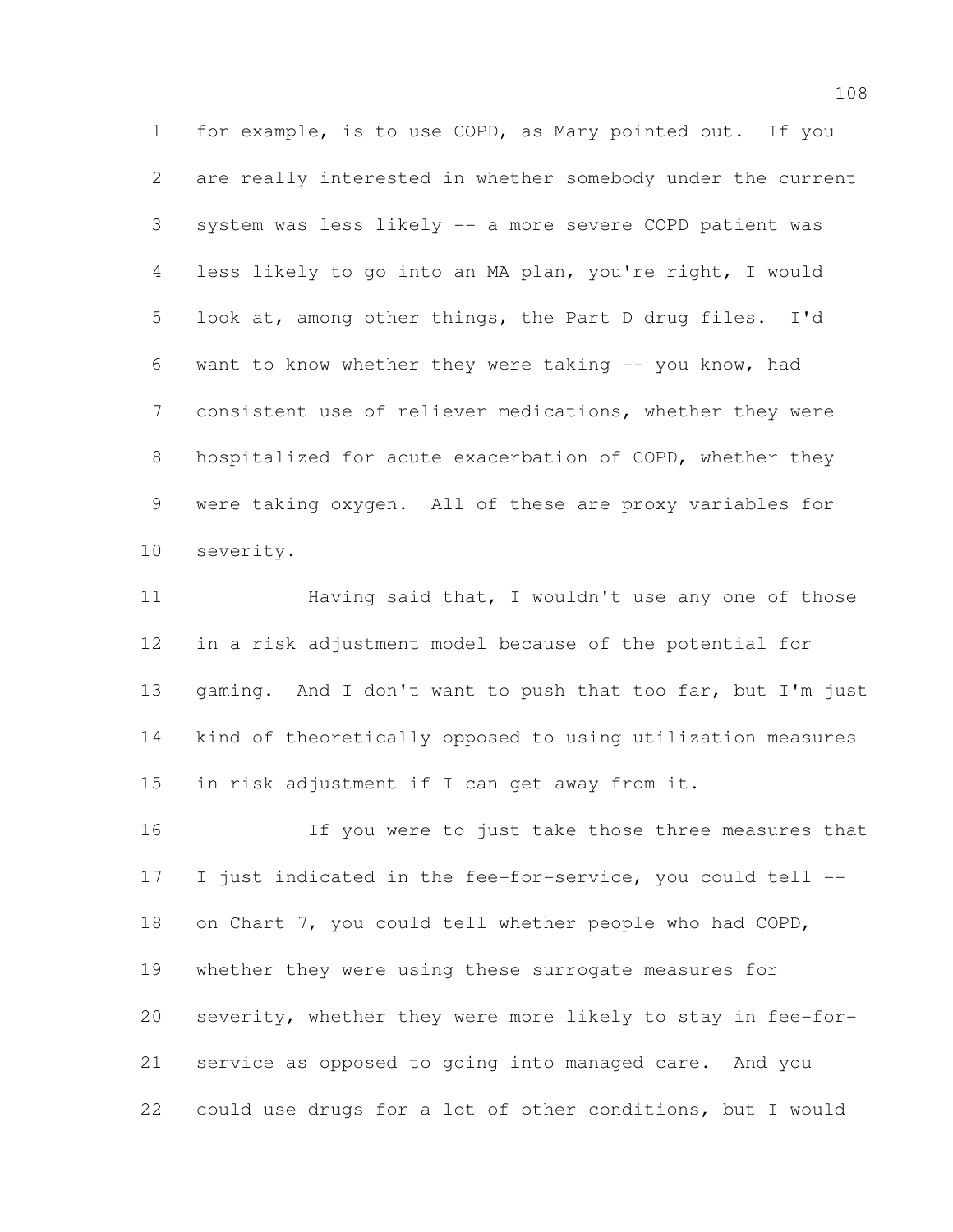be, again, hesitant to use those in an actual active risk 2 adjustment model.

 DR. BERENSON: Although the actual cost of the drug presumably would be more than the marginal increase you get, or maybe -- I mean, it probably doesn't make sense for a plan to do that, but we can have a side conversation about that.

 I wanted to make one final point. I wanted to just -- didn't MedPAC do work that partly answers George's question about the Miami-Dade situation and comparison episode groupers between Minnesota and South Florida, that, as I remember the findings, Miami has lower-cost episodes 13 but many more episodes per beneficiary, to suggest -- I think that's sort of comparable to the song at all findings -- and that was one was specific to Miami. Is that basically right? So that's --

17 DR. MARK MILLER: We took his question to mean and the way it was answered was: Do you see this same pattern in the coding of the MA data?

DR. BERENSON: I see [off microphone].

 DR. MARK MILLER: Because all your statements are true, his statements are true, everybody is correct here,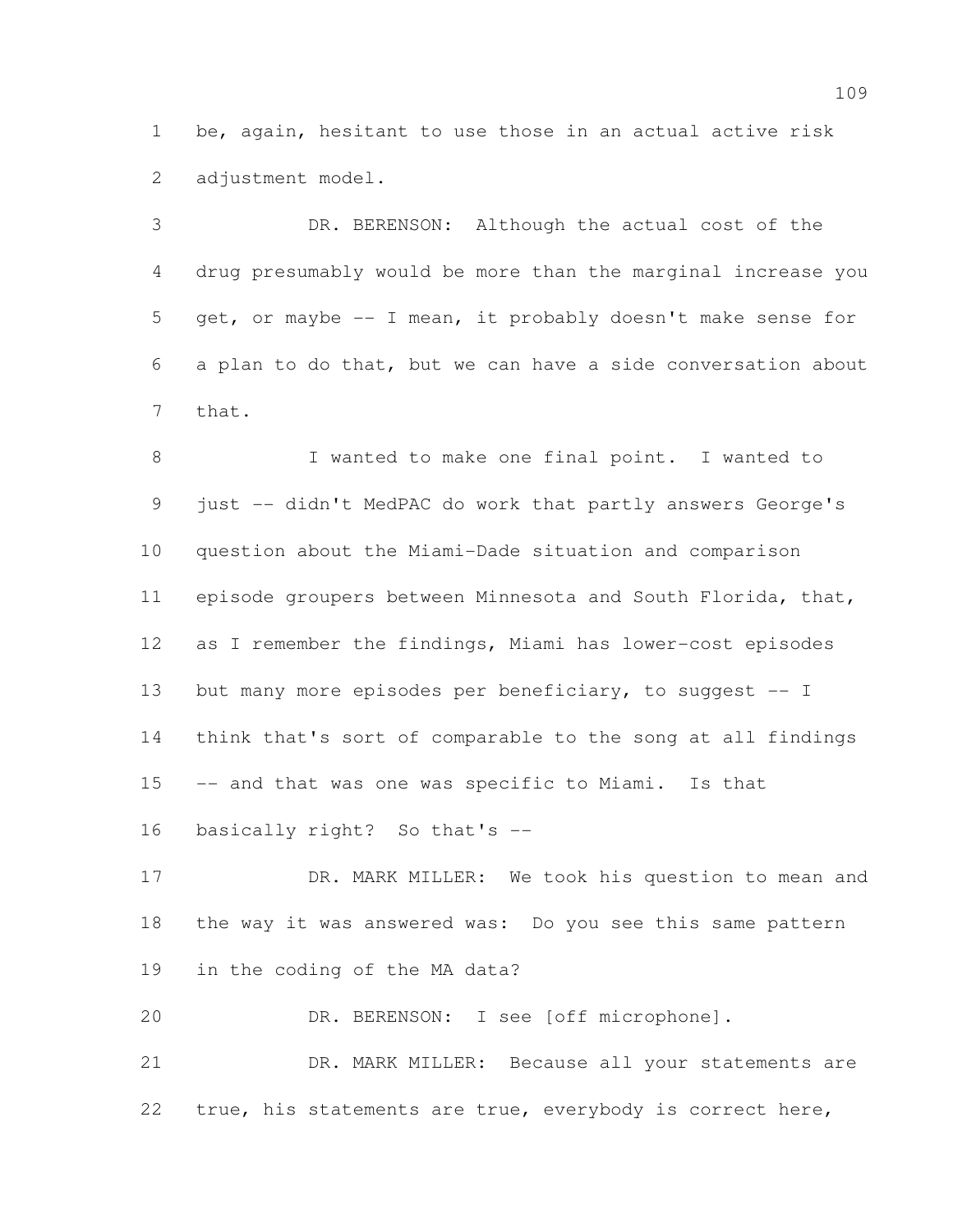but we're all talking about fee-for-service, and we thought 2 he meant do you see that when you see the -- right. MR. HACKBARTH: Comments [off microphone]? DR. NAYLOR: Just briefly, I see the problem in -- first of all, excellent report. It was just outstanding. The opportunity here is to take a look at the recommendations as it relates to the HCC system itself, and I do think taking a look at those 70 original conditions in light of science about which factors, conditions contribute to poor outcomes is really going to be important. Cognitive impairment is really important in looking at -- we know now how it accelerates poor outcomes among chronically ill people. On the numbers of chronic conditions, I think also

 placing attention on what we're learning about clusters of chronic conditions and this notion of active versus numbers 17 of chronic conditions, so active meaning those for which there is treatment, seeing maybe -- so just kind of the refinements in at least the science related to it. And then this building on -- gosh, I hope I got

 what Kate was saying, but this notion of risk being as you look at it comparing fee-for-service and MA or looking at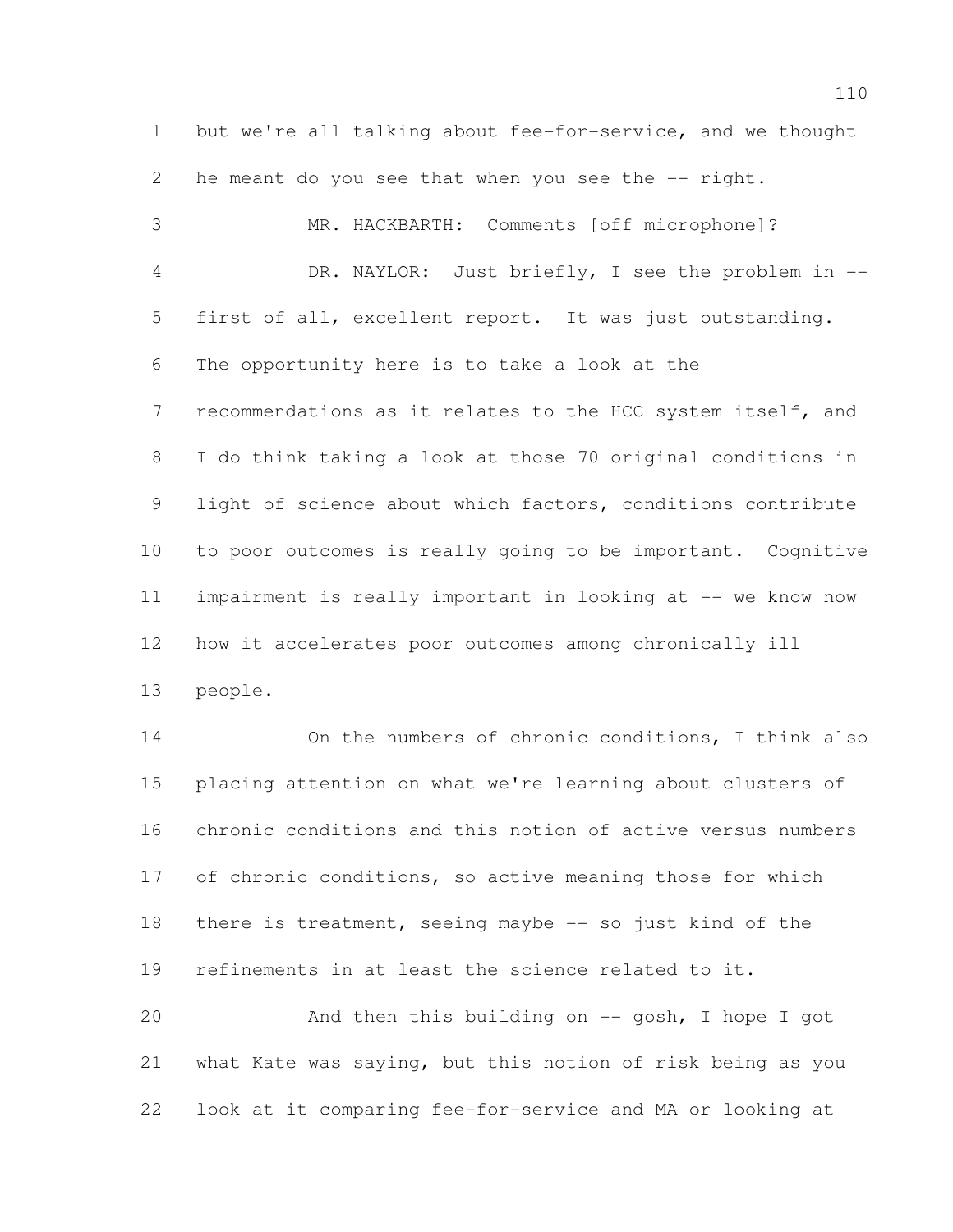what MA is doing, this importance of looking a

 longitudinally, you know, a good plan can reduce risk over time, and so you don't want to penalize plans for doing that.

 And the last thing has to do with, although it's not a part of your recommendations, the work on regional variation and the critical need to look within regions and variations within regions as well.

 DR. CHERNEW: So the first thing that I want to say is I don't think that the extra coding is just, oh, we're better at coding. There's things that happen in regions, like if you have people come back to the doctor's more often, you practice more intensively, they naturally 14 get more codes, and those codes may actually be the right codes. When you code someone in the high coding places, 16 it's not to imply that, oh, they don't really have those 17 things. They actually may, and by doing more prevention or other things or having people screening, you may actually be legitimately picking stuff up. It's not just, oh, we're doing a better job at checking a box in those areas.

 So it's always a challenge, and I think another part of that challenge is, related to the presentation, that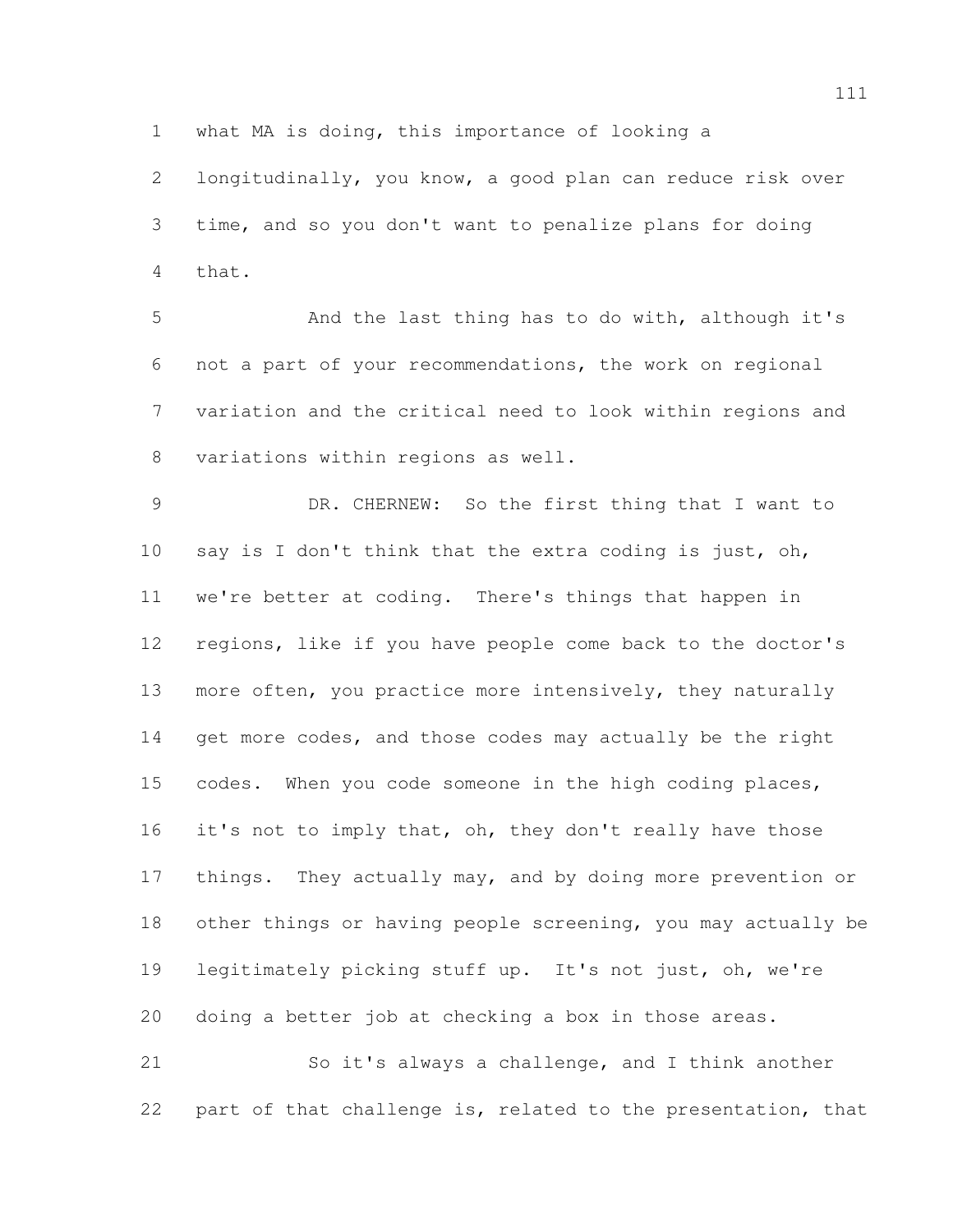coding isn't really a regional thing per se. It's not that everyone in Cleveland codes one way. It has to do with the different delivery systems, and it may vary between the MA plans and the non-MA plans and what you're using. And that makes all of this in some broad conceptual way extraordinarily hard to get right. And so I think -- and I really don't mean to be so unambitious, but our goal, I think, has to be to just do sort of well enough and avoid the worst kind of problems and to make sure we have a monitoring system where we can pick up the most egregious examples of what we think is going on, and we're going to have to constantly sort of play that. And the amount of resources we could spent through ICD-9/10 -- which, if I had 14 to do it, I think is probably more effort than it's worth, 15 but that's not my call. In any case, the idea of trying to get every micro thing right and putting a ton of effort into it is probably not where I would go.

18 The other thing that I want to say is I want to reiterate strongly what Kate said, and I want to say it slightly differently, about how we want to use -- whether we're going to use MA claims or fee-for-service claims, and here's the way that I would have said that.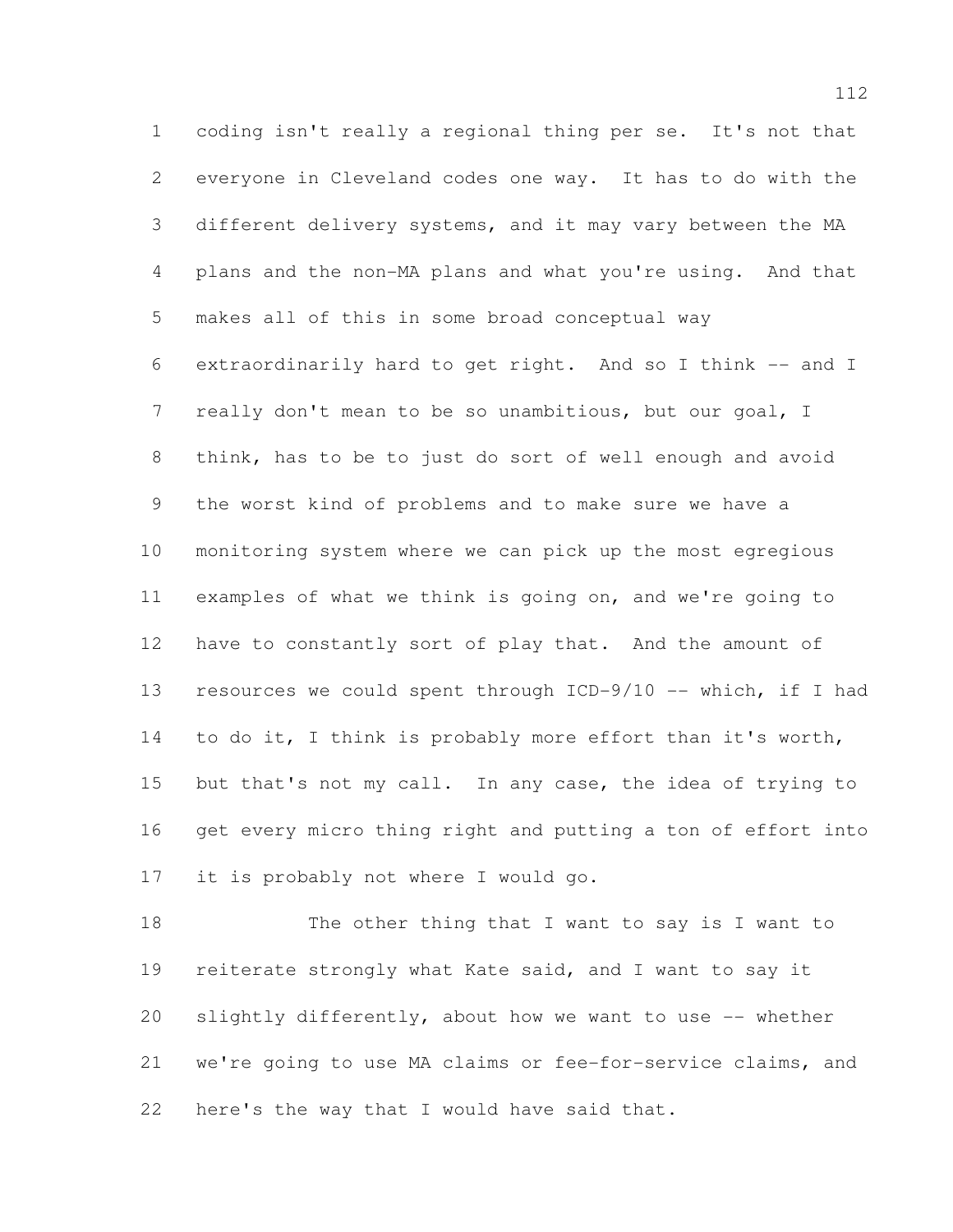The first thing is, if our goal is to make sure that MA plans are not profitable -- so that's our basic goal -- then we want to think about really what the MA costs are and adjust sort of within the MA system.

 I don't think that is our goal, and so another way to think about our goal is we want to pay the MA plans what we would have paid for that person if they were in fee-for- service. Then you want to use the fee-for-service weights because that's telling you what would have been spent there. And we could, again, fiddle with complicated blending things. My personal view is we have a tendency in our efforts to get it right to completely underestimate the phenomenal administrative burden associated with getting it right.

 And so I think sort of a simple view, if I were picking, I would stick with the fee-for-service claims to do 17 this. That I think has the better incentive properties. If the MA plans were able to attract the sicker people, cure them better, do a good thing and we're paying basically the same amount as we would in fee-for-service, I would basically say, "Halleluia." And because of the bidding system in MA, a lot of that gets returned back in terms of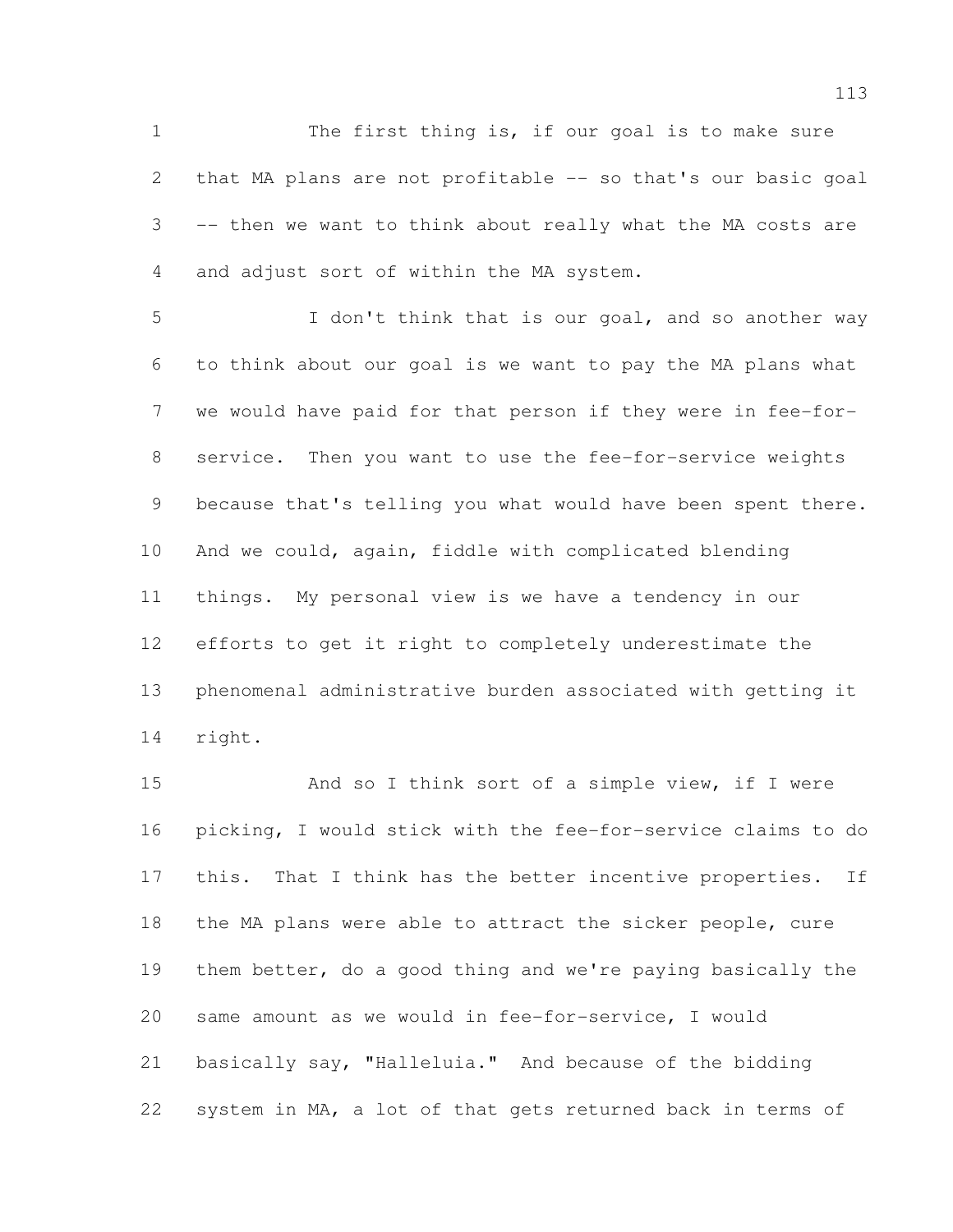better benefits and other things anyway.

| 3<br>would do there, and I would then think much more about<br>monitoring how much heterogeneity there was across plans.<br>4<br>5<br>If you saw plans entering for just one type of person, that<br>really might be a red flag for profitability, and I would<br>6<br>7<br>think about monitoring that way.<br>8<br>MR. HACKBARTH: And just to pick up on that, for<br>9<br>years MedPAC's position has been neutrality. It has not<br>10<br>business but, rather, have a neutral system.<br>11<br>12<br>MR. ARMSTRONG: Just briefly, I would say I<br>13<br>14<br>15<br>want to thank you for that.<br>16<br>[Laughter.]<br>17<br>MR. ARMSTRONG: Remember the comments about how<br>18<br>much we really appreciate our actuaries from yesterday?<br>19<br>That's really relevant now.<br>20<br>The only other point I would make is to endorse<br>21<br>that the work we're doing to try to improve the accuracy of<br>this coding I think is headed in the right direction.<br>22<br>T | 2 | So to a first-order approximation, that's what I             |
|--------------------------------------------------------------------------------------------------------------------------------------------------------------------------------------------------------------------------------------------------------------------------------------------------------------------------------------------------------------------------------------------------------------------------------------------------------------------------------------------------------------------------------------------------------------------------------------------------------------------------------------------------------------------------------------------------------------------------------------------------------------------------------------------------------------------------------------------------------------------------------------------------------------------------------------------------------------------------------------------|---|--------------------------------------------------------------|
|                                                                                                                                                                                                                                                                                                                                                                                                                                                                                                                                                                                                                                                                                                                                                                                                                                                                                                                                                                                            |   |                                                              |
|                                                                                                                                                                                                                                                                                                                                                                                                                                                                                                                                                                                                                                                                                                                                                                                                                                                                                                                                                                                            |   |                                                              |
|                                                                                                                                                                                                                                                                                                                                                                                                                                                                                                                                                                                                                                                                                                                                                                                                                                                                                                                                                                                            |   |                                                              |
|                                                                                                                                                                                                                                                                                                                                                                                                                                                                                                                                                                                                                                                                                                                                                                                                                                                                                                                                                                                            |   |                                                              |
|                                                                                                                                                                                                                                                                                                                                                                                                                                                                                                                                                                                                                                                                                                                                                                                                                                                                                                                                                                                            |   |                                                              |
|                                                                                                                                                                                                                                                                                                                                                                                                                                                                                                                                                                                                                                                                                                                                                                                                                                                                                                                                                                                            |   |                                                              |
|                                                                                                                                                                                                                                                                                                                                                                                                                                                                                                                                                                                                                                                                                                                                                                                                                                                                                                                                                                                            |   |                                                              |
|                                                                                                                                                                                                                                                                                                                                                                                                                                                                                                                                                                                                                                                                                                                                                                                                                                                                                                                                                                                            |   | been to try to take the profit out of the Medicare Advantage |
|                                                                                                                                                                                                                                                                                                                                                                                                                                                                                                                                                                                                                                                                                                                                                                                                                                                                                                                                                                                            |   |                                                              |
|                                                                                                                                                                                                                                                                                                                                                                                                                                                                                                                                                                                                                                                                                                                                                                                                                                                                                                                                                                                            |   |                                                              |
|                                                                                                                                                                                                                                                                                                                                                                                                                                                                                                                                                                                                                                                                                                                                                                                                                                                                                                                                                                                            |   | understand risk adjustment methodology far better now than I |
|                                                                                                                                                                                                                                                                                                                                                                                                                                                                                                                                                                                                                                                                                                                                                                                                                                                                                                                                                                                            |   | did yesterday, and I want to thank you for that. I think I   |
|                                                                                                                                                                                                                                                                                                                                                                                                                                                                                                                                                                                                                                                                                                                                                                                                                                                                                                                                                                                            |   |                                                              |
|                                                                                                                                                                                                                                                                                                                                                                                                                                                                                                                                                                                                                                                                                                                                                                                                                                                                                                                                                                                            |   |                                                              |
|                                                                                                                                                                                                                                                                                                                                                                                                                                                                                                                                                                                                                                                                                                                                                                                                                                                                                                                                                                                            |   |                                                              |
|                                                                                                                                                                                                                                                                                                                                                                                                                                                                                                                                                                                                                                                                                                                                                                                                                                                                                                                                                                                            |   |                                                              |
|                                                                                                                                                                                                                                                                                                                                                                                                                                                                                                                                                                                                                                                                                                                                                                                                                                                                                                                                                                                            |   |                                                              |
|                                                                                                                                                                                                                                                                                                                                                                                                                                                                                                                                                                                                                                                                                                                                                                                                                                                                                                                                                                                            |   |                                                              |
|                                                                                                                                                                                                                                                                                                                                                                                                                                                                                                                                                                                                                                                                                                                                                                                                                                                                                                                                                                                            |   |                                                              |
|                                                                                                                                                                                                                                                                                                                                                                                                                                                                                                                                                                                                                                                                                                                                                                                                                                                                                                                                                                                            |   |                                                              |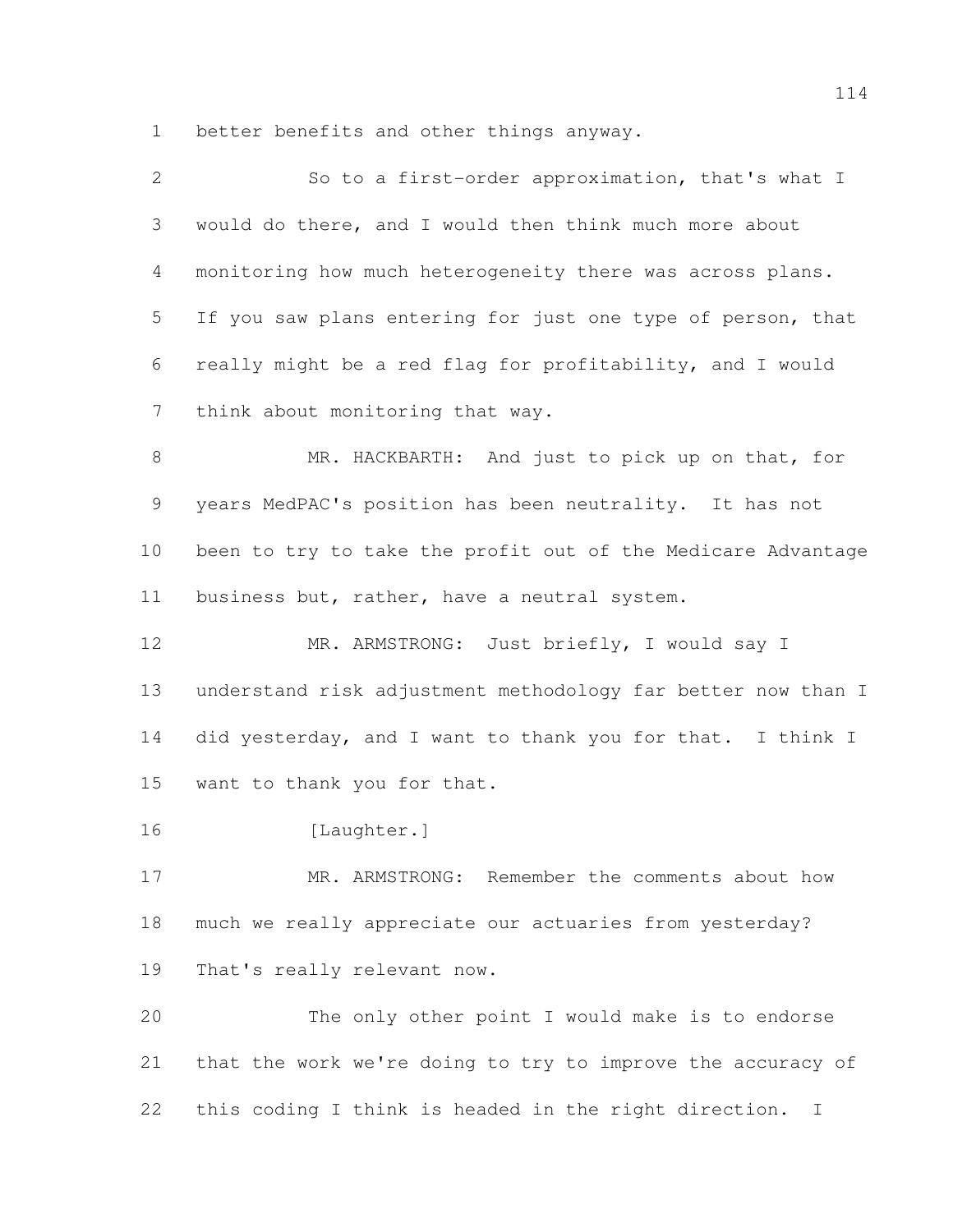appreciate the report. Thanks.

 DR. BORMAN: I would only want to second what Mike said about underestimating the administrative burden at multiple levels in the system. And in the pursuit of precision, we have to balance that with some sniff test of reality.

7 DR. STUART: just a very quick point. In 2008, CMS added additional diagnostic boxes to the physician claims form, and it increased the number of diagnoses from four to eight. And we've done some work on that, and it turns out that if you look at data for 2008, you tend to find more people that have conditions like hypertension and hyperlipidemia, conditions that tend not to be coded on most physician forms in the top positions because they generally aren't the reasons why the individual goes into the office for care.

 The reason that that is important is that in the old system, when the RTI was developing this back in the last decade, most of the diagnostic codes that were actually used to develop these HCCs came from hospital claims, because hospital claims you got up to ten diagnoses. Hospitals have a very strong financial incentive to code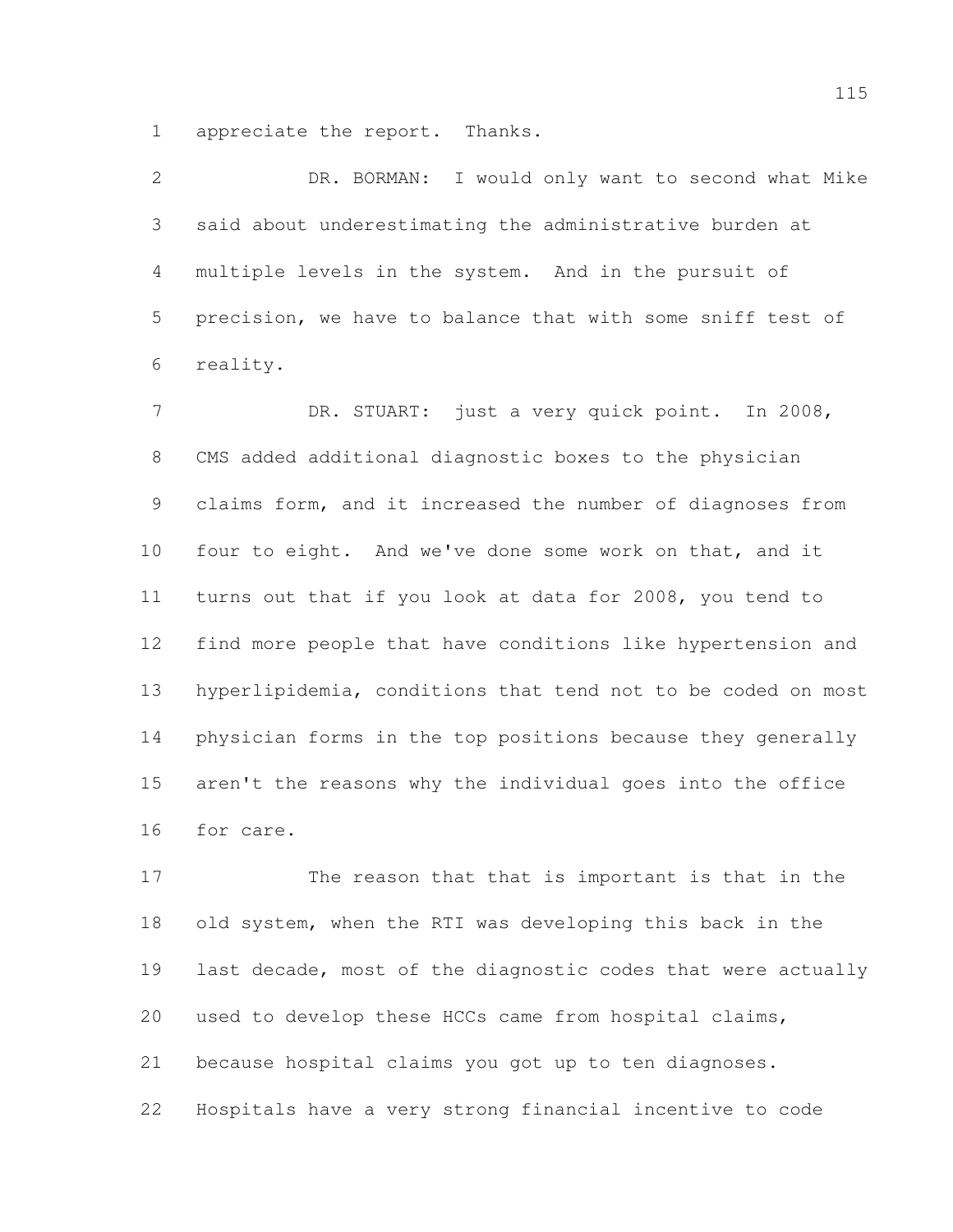everything they possibly can so that the grouper puts them into a higher DRG category.

 And so it might be worthwhile just seeing what happens when you use 2008 data here in terms of some of those conditions that might be treated in different ways in MA plans than you would in fee-for-service. 7 MR. HACKBARTH: Thank you, Dan. Very well done. 8 And our last item is dual eligibles. 9 [Pause.] MS. AGUIAR: Thank you. Today, Carlos and I will discuss integrated care programs for dual eligible beneficiaries. These individuals receive Medicare and Medicaid. They are high-cost and require a mix of medical, long-term care, and behavioral health services. There are approximately 9.9 million dual eligibles.

 This slide gives an overview of today's discussion. As you remember, in the fall, we discussed our analysis of PACE providers. During today's presentation, we will focus on dual eligible Special Needs Plans, or D-SNPs. We will also focus on a subset of D-SNPs called Fully Integrated D-SNPs, or FIDE-SNPs. We have been looking at these programs to assess whether they improve quality of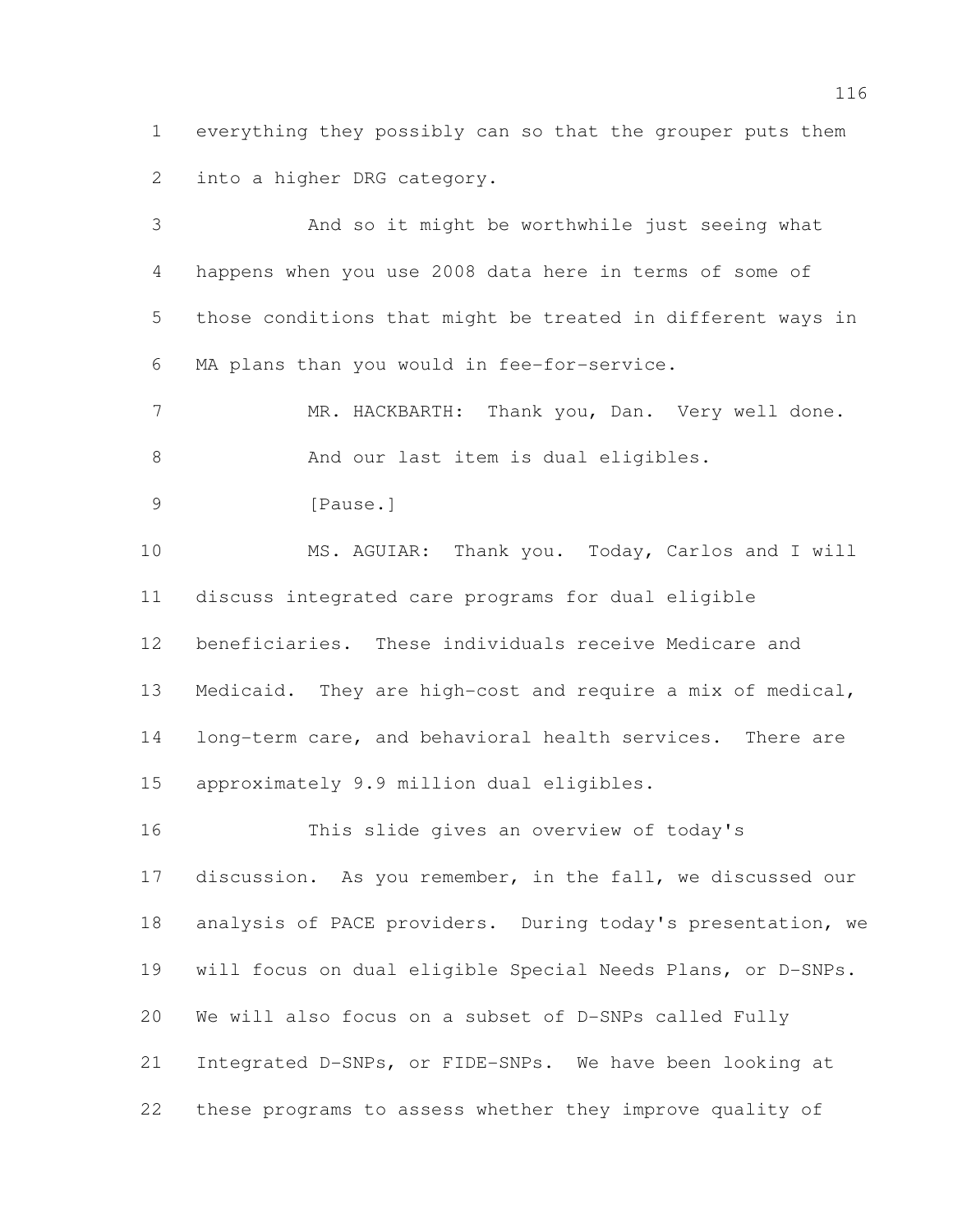care and reduce spending. We have also been analyzing whether these programs can be expanded to enroll more beneficiaries.

 During today's session, we will also update you on the CMS demonstrations on integrated care programs that are currently underway, and we will, at the end of the presentation -- we will end the presentation with a discussion of issues that the Commission can explore moving forward.

 Before we begin, we would like to thank Scott Harrison and Carol Carter for their assistance on this project.

 First, I'll briefly go over some backgrounds. D- SNPs are Medicare Advantage plans that only enroll dual 15 eligibles. They are not integrated with Medicaid. However, they can be if a D-SNP also has a State contract to cover Medicaid benefits. D-SNPs are required to have a State contract by 2013, but the contracts do not have to cover Medicaid benefits and can be limited to provisions such as data sharing. As a result, the majority of D-SNPs are either not integrated or are partially integrated with Medicaid benefits. There are a little over 300 of these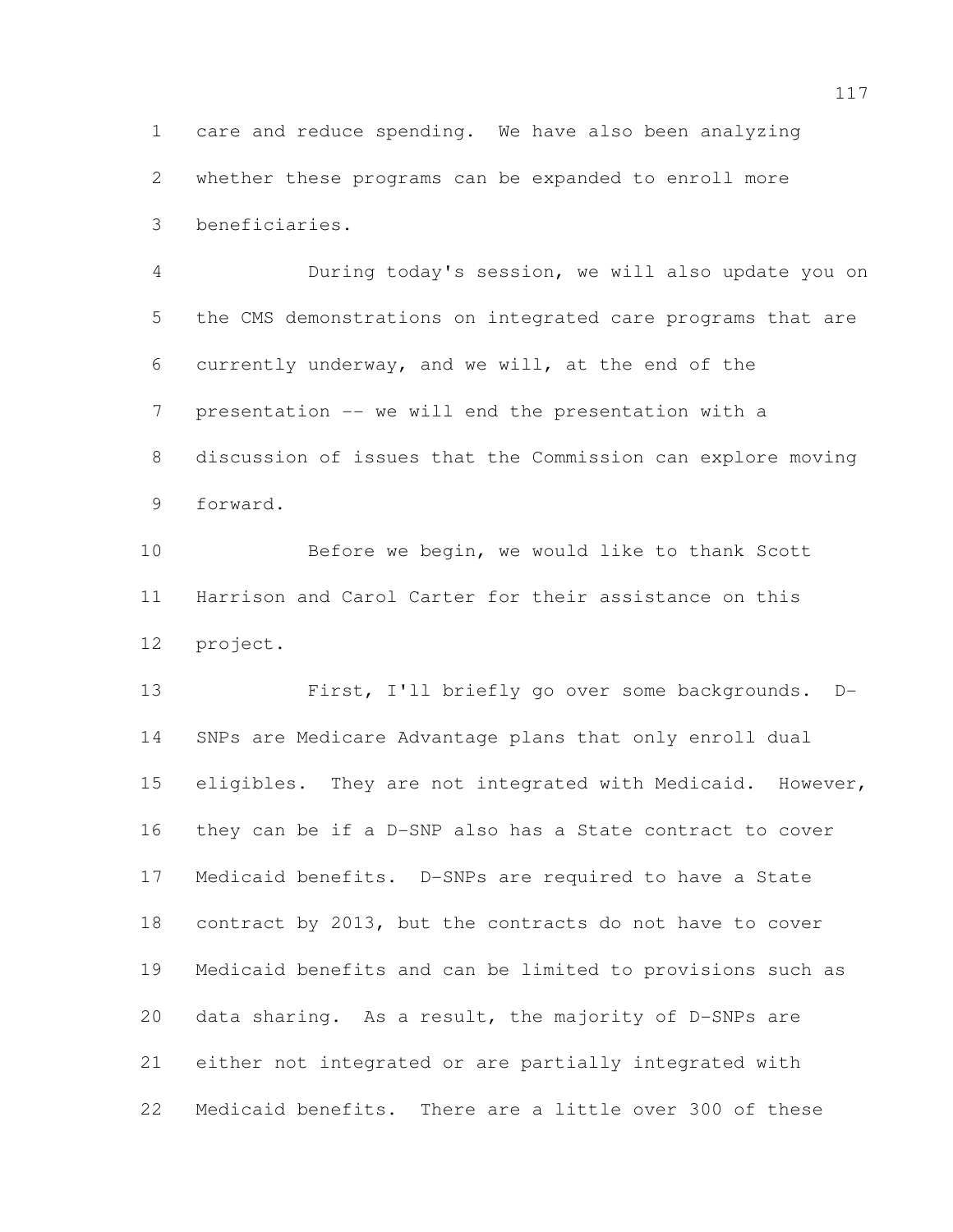plans and they enroll about 1.16 million dual eligibles.

 FIDE-SNPs are a subset of D-SNPs and they have State contracts to cover all Medicaid long-term care services. There are fewer than 20 FIDE-SNPs and together they enroll about two percent of all dual eligibles in D-SNPs.

 Turning now to quality, the key question is whether D-SNPs and FIDE-SNPs offer better quality of care than beneficiaries can receive in fee-for-service. However, our ability to make this assessment is limited because we cannot compare SNPs' performance to fee-for-service for the majority of available measures. Also, we should note that the available measures are process and intermediate outcome measures and not direct measures of care coordination.

 Working with the available measures, we find that D-SNPs' quality of care is generally mixed. We used a proxy method to identify D-SNPs so that we could evaluate them on the full set of HEDIS measures. We identify D-SNPs as plans with 75 percent or more of their enrollment in D-SNPs. We found that D-SNPs performed better than the non-SNPs on five HEDIS measures, but performed worse on the majority of measures. Although as a group D-SNPs' quality performance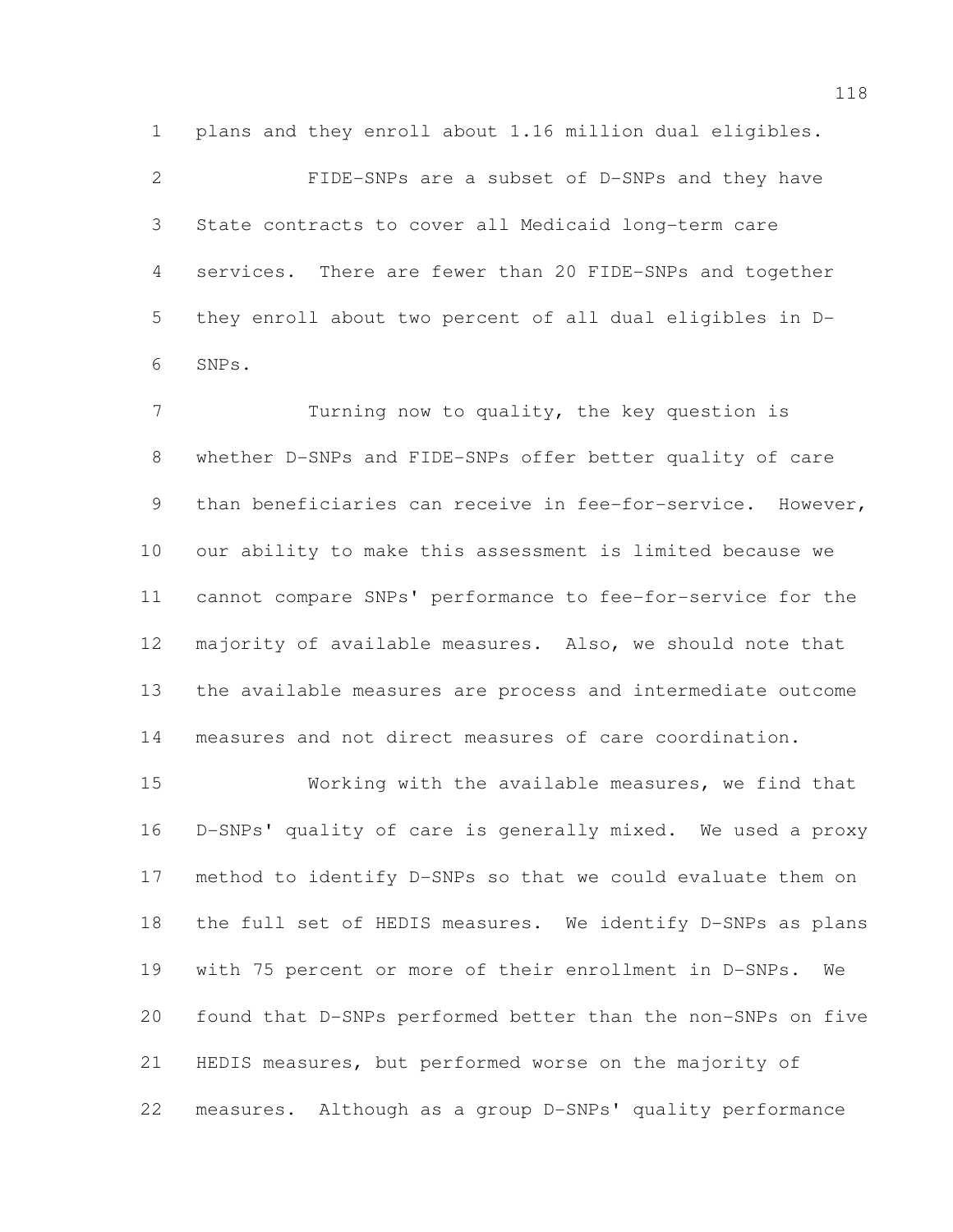is mixed, there are some D-SNPs that do perform better than non-SNPs on the HEDIS measures and that have high star ratings.

 In addition to the analysis of HEDIS measures, we used CAHPs data to compare dual eligibles enrolled in D-SNPs and non-SNP MA plans to those in fee-for-service on the rate of influenza vaccination. We found that there was no difference between dual eligibles in fee-for-service, those in non-SNP MA plans, and those in D-SNPs on this measure. To analyze the FIDE-SNPs' quality, we used a small subset of SNP-specific HEDIS measures. The results were more positive. We found that FIDE-SNPs performed better than other SNPs on the care for older adult measures. We also found that many FIDE-SNPs have very high scores on

 tracking the control of blood pressure among enrollees with hypertension.

 Overall, however, we are not able to determine whether D-SNPs or FIDE-SNP improve quality of care relative to fee-for-service because of the limited measures available to us to make this assessment.

 Now, I will turn to our analysis of Medicare payments. As you know, payments to MA plans in general are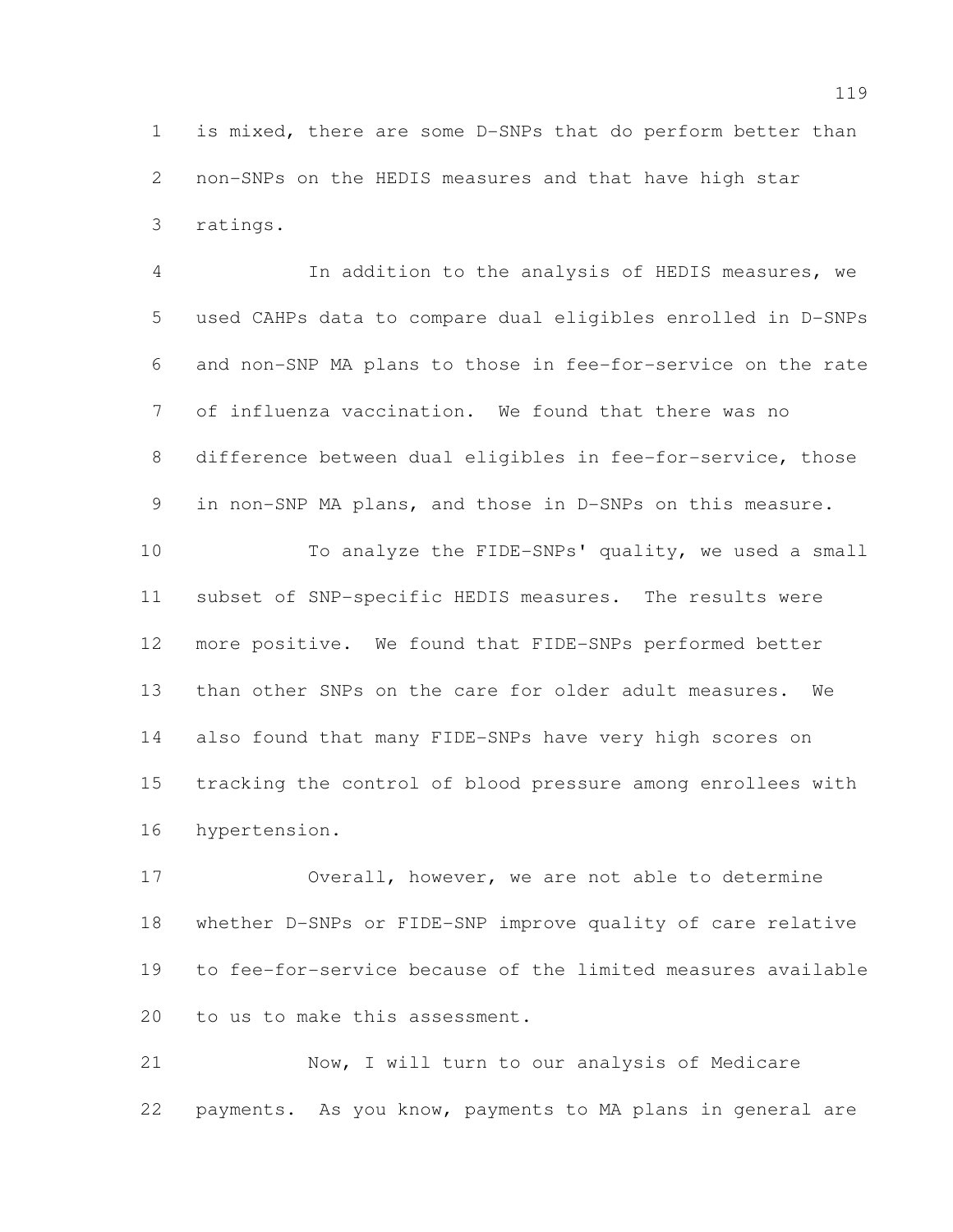higher than fee-for-service spending and, in some markets, MA spending always exceeds fee-for-service. Consistent with these general MA trends, we estimate that, on average, payments to D-SNPs and FIDE-SNPs will be between ten and 12 percent higher than fee-for-service.

 We also analyzed the bids for Part A and Part B services to see if D-SNPs and FIDE-SNPs expect to provide these services for less than the cost of fee-for-service. We found that the risk adjusted A-B bids for D-SNPs and FIDE-SNPs were between four and eight percent higher than fee-for-service. Based on these bids, it is not clear whether these plans can provide A-B services for less than the cost of fee-for-service.

14 As you remember, during the discussion of PACE program last fall, we discussed whether to extend PACE providers' flexibility to use Medicare funds to cover non- clinical services to FIDE-SNPs. PACE staff reported that this flexibility helps them provide enrollees with services that will maintain their health and allow them to live in the community.

 One issue to address is if this flexibility should be extended, and if so, how. FIDE-SNPs could be given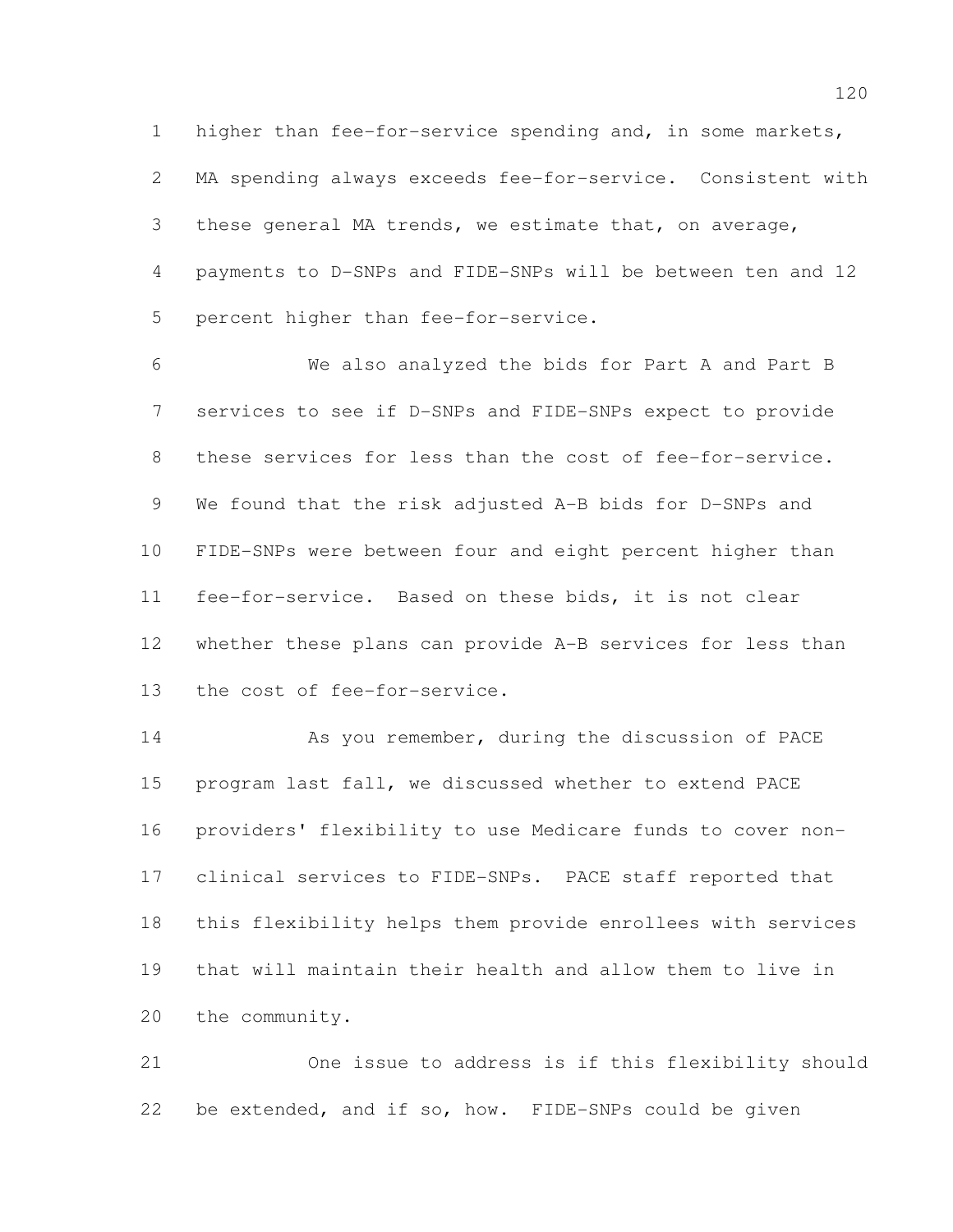flexibility to use their Medicare payments to cover non- clinical services. This is the flexibility that PACE providers have. Alternatively, FIDE-SNPs could be given flexibility to use the difference between the bids and the benchmark to cover non-clinical services. This approach was proposed by CMS but has not yet been finalized.

 Another issue is which plan should receive this flexibility. CMS proposes to give this flexibility only to high-quality FIDE-SNPs. Another option is to also extend this flexibility to D-SNPs that are partially integrated with long-term care.

 With respect to wider expansion of these programs, we find that it will be challenging for D-SNPs and FIDE-SNPs to expand to serve more dual eligibles under their current formats. Because we are not able to determine whether D- SNPs or FIDE-SNPs produce better quality of care than fee- for-service, we cannot conclude that these plans should be expanded based on quality of care alone. In addition, the higher Medicare spending on these plans raises questions about whether they should be expanded under their current payment system. It would also be challenging to increase the number of FIDE-SNPs because States have to contract with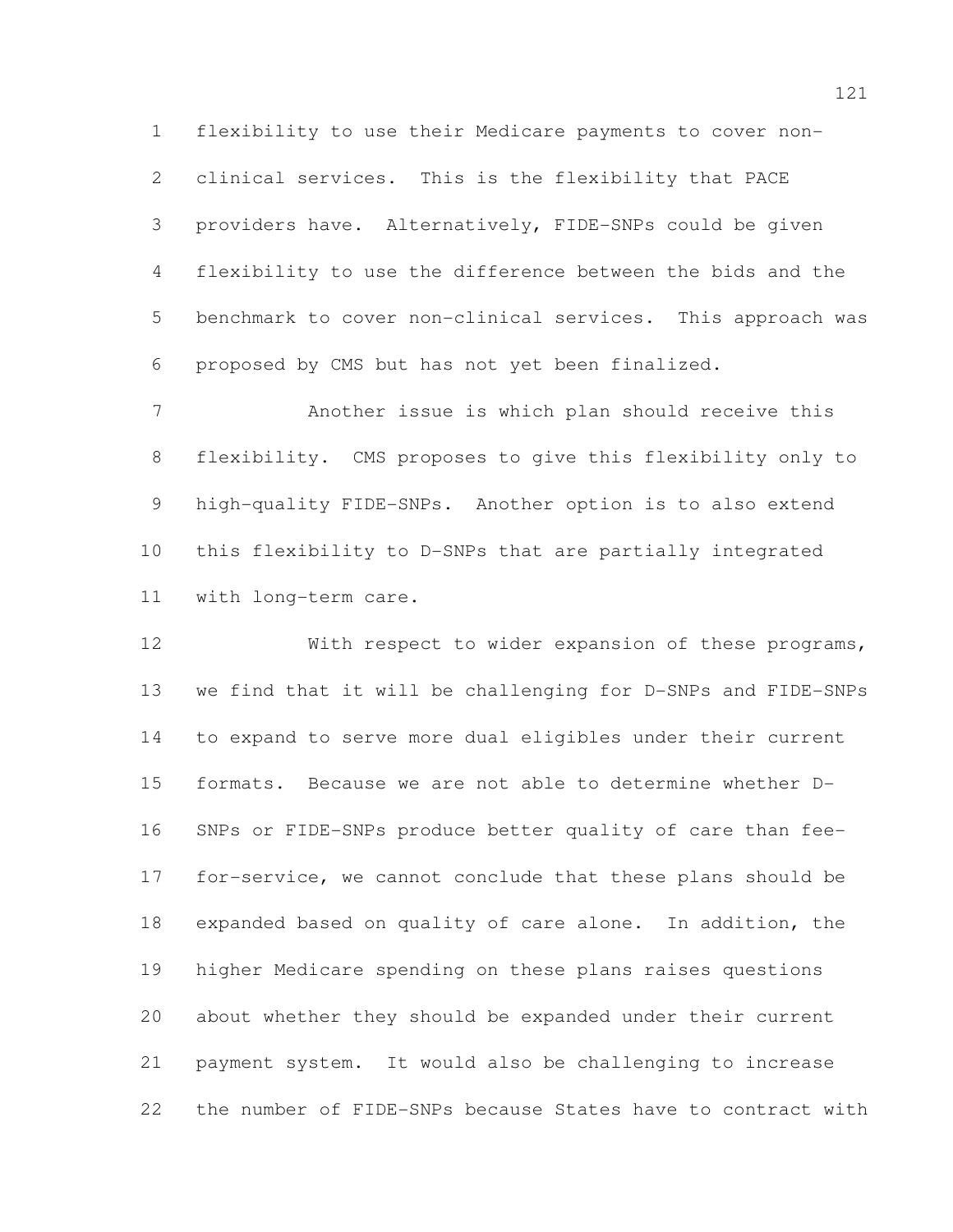these plans to cover all of their long-term care services and it is unlikely that a large number of States will establish these contracts in the near future. However, there are elements of these plans that could be incorporated into larger-scale programs. For example, the key care management characteristics of integrated care programs that we reported in last year's June report were identified from D-SNPs and PACE providers. These characteristics are listed on this slide. Another moving part is the CMS demonstrations. Last year, CMS established the financial alignment initiative to offer States the opportunity to test two models. Under the capitated model, CMS will sign a three- way contract with a State and a health plan. CMS will work with each State to develop the rates. Within a State, CMS will have a standard contract and rate setting methodology that it will apply to all health plans participating in that State's demonstration. CMS intends to develop the Medicare rates based on historical fee-for-service and MA spending within a State and to set the rates at a level where they provide for up-front savings to both CMS and the State. Proposals from the States interested in this model are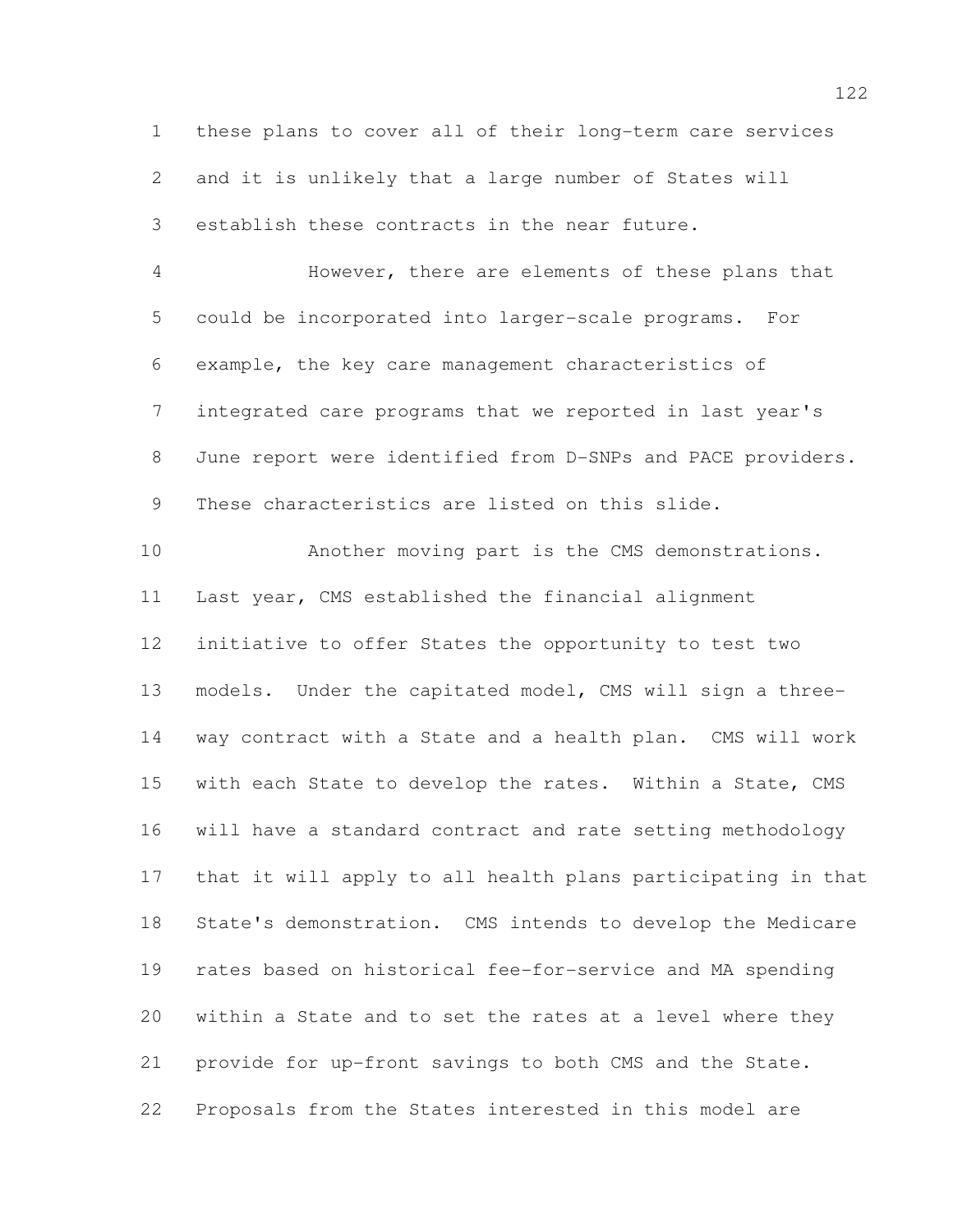expected to be submitted over this spring and CMS expects to sign some of the contracts in September.

 Under the managed fee-for-service model, States will finance care coordination programs for dual eligibles within fee-for-service. States will receive a retrospective performance payment if their programs meet certain quality thresholds and result in Medicare savings.

8 Over the next few slides, I will walk you through some possible directions to take this work. On this slide is a framework for you to keep in mind.

 One direction is to improve the programs that we currently have. Another direction is to think about issues related to wider expansion of integrated care programs. A third direction is to assess the issue that dual eligibles' care is provided through a bifurcated payment system.

 One option is for the Commission to explore outstanding issues with D-SNPs and FIDE-SNPs. It is important to note that this work would inform how to improve these programs and future integrated care programs. These issues that could be addressed include defining the criteria for a plan to be considered fully integrated, assessing which plans should be given flexibility to cover non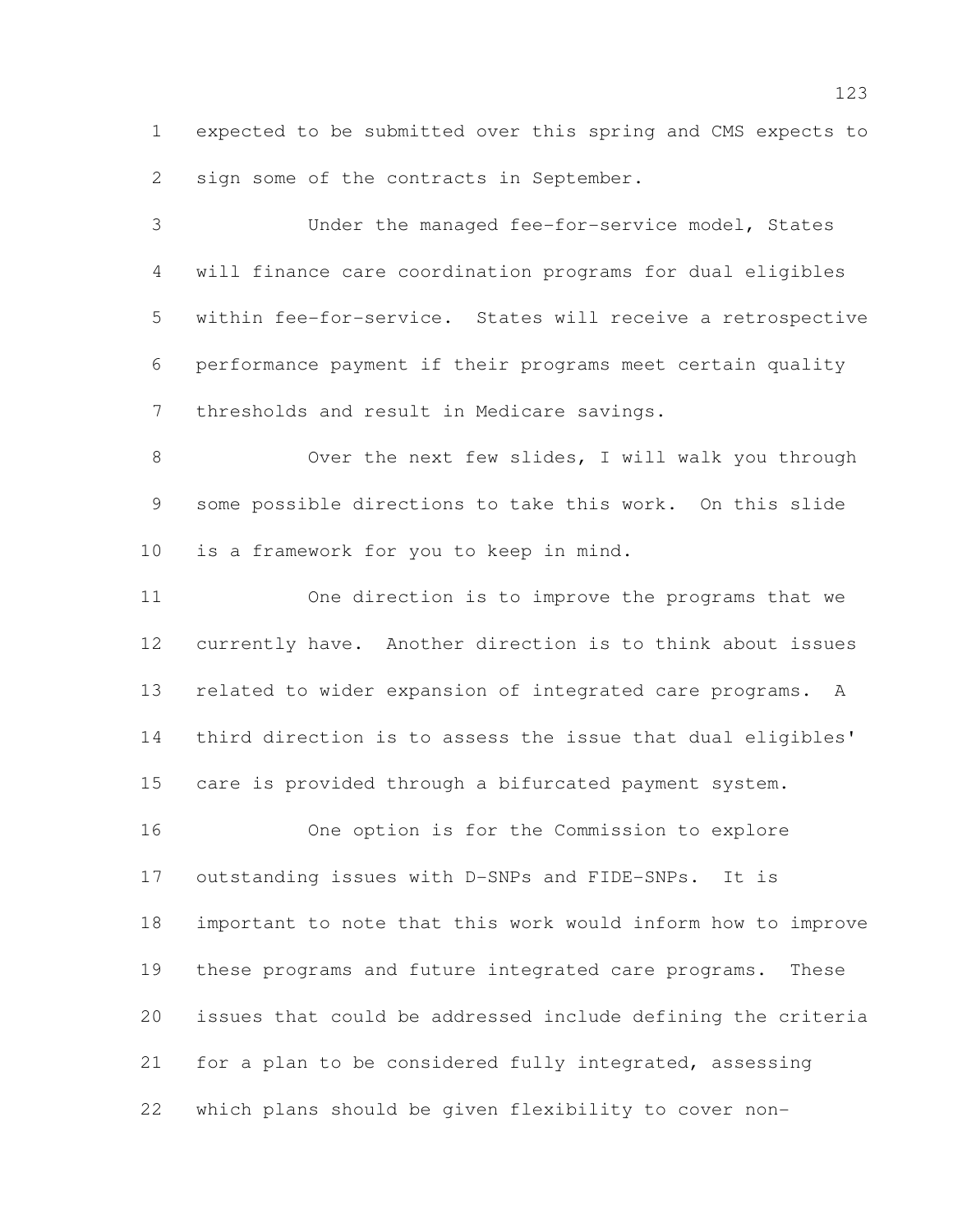clinical services, analyzing the appropriate payment system

for integrated care programs, and identifying quality

measures that the programs should report.

 In analyzing the appropriate payment system, the Commission could consider refinements to the MA payment system and can also consider paying these plans through another payment system.

 For the capitated model, the Commission could discuss how Medicare savings could be generated. One question is whether the rates should be adjusted to achieve savings. This would occur if the Medicare rates for the demonstration plans were set below current spending. However, it may be difficult to pay plans below current spending in markets where MA spending is higher than fee-for-service.

 Another question is whether States should share in the Medicare savings. The argument for States sharing in savings is that the State makes an up-front investment to develop programs and Medicaid savings from reductions in nursing home use are realized over the long run while Medicare realizes more immediate savings from reductions in emergency department visits and hospitalizations. However,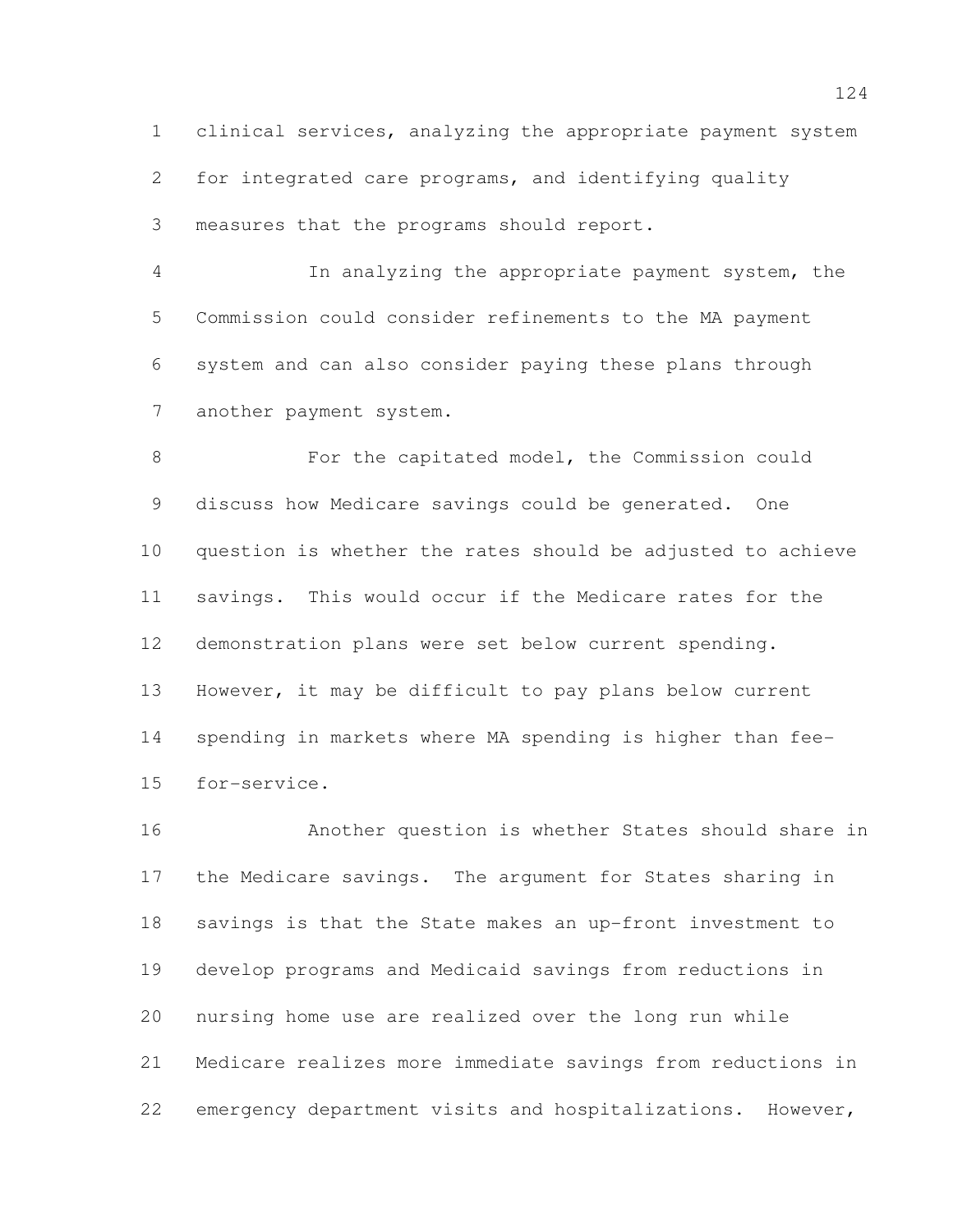programs like PACE that enroll the community-based long-term care population can produce immediate Medicaid savings by treating these beneficiaries in the community rather than in the nursing home. The policy for States to share in Medicare savings could also consider the more immediate Medicaid savings that States will realize.

 Another question is whether beneficiaries should share in the Medicare savings or whether the beneficiaries should benefit in some way when savings are realized.

 The Commission could also give guidance on which risk adjustment methodology should be used for the capitated model. It is not clear which methodology CMS intends to use.

 Finally, CMS will have to consistent collect a sufficient amount of quality and cost data in order to evaluate and compare the demonstration programs. The Commission could explore which type of data should be collected.

 Another option is for the Commission to explore additional issues related to the expansion of integrated care programs. One issue is the care management needs of disabled beneficiaries. We have not yet focused on this and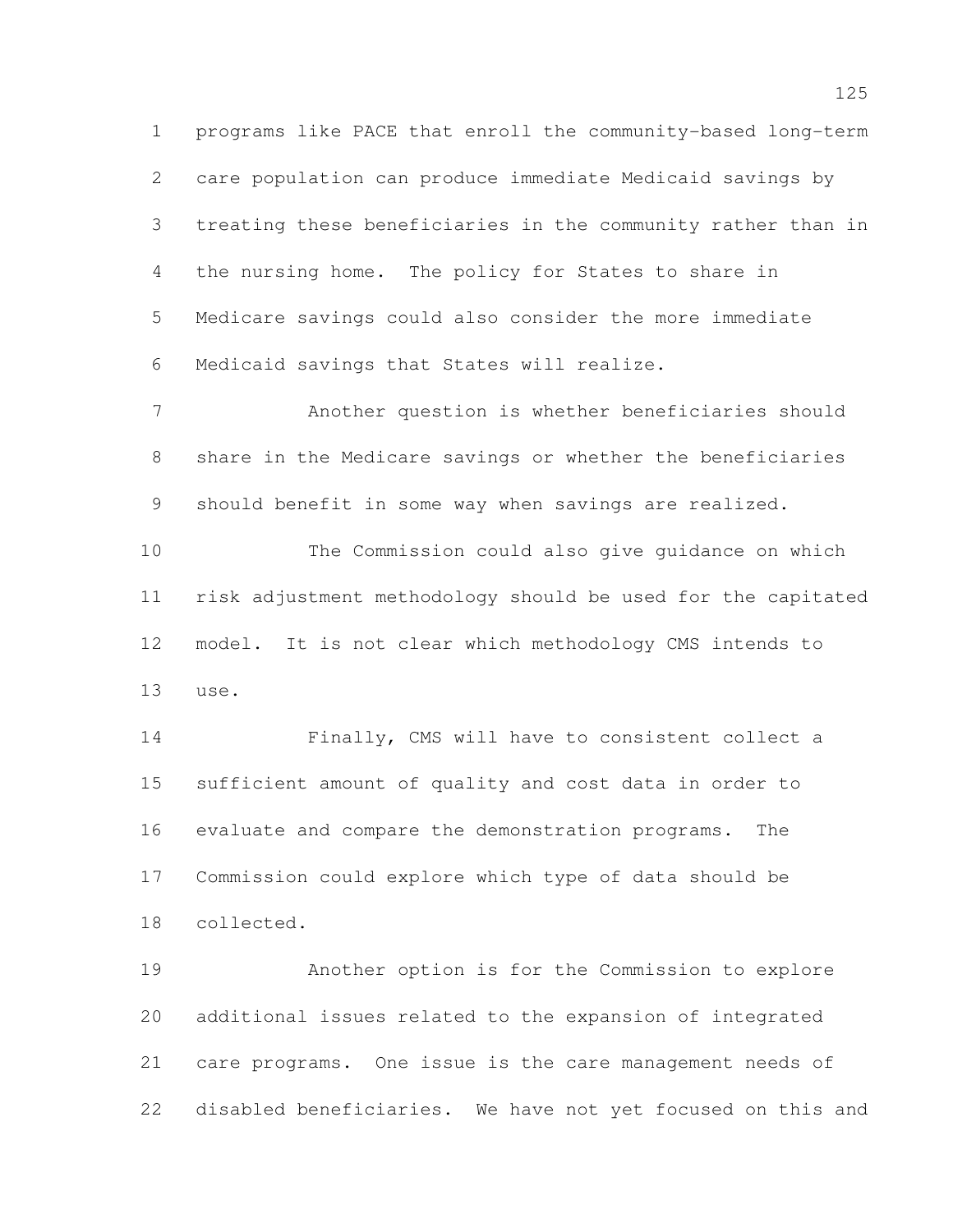should understand these beneficiaries' needs before

considering expansion of programs to this population.

 The Commission could also explore a conceptual variation of the PACE model that does not rely as heavily on the day care center and could expand the PACE model to more beneficiaries.

 Finally, as reported in your mailing materials, the Commission held an internal panel meeting on opt-out enrollment where participants identified standards for integrated care programs to be considered candidates for opt-out. The Commission could build on this work and develop a strategy for an opt-out enrollment policy.

 The Commission could also explore the outstanding question of whether care coordination of all services for all dual eligibles can occur under the current Medicare and Medicaid payment systems or whether financial responsibility for all services should be assumed by either Medicare or Medicaid. There would be many issues to address if one program provided all dual eligibles' benefits, and the Commission could comment on these issues.

 We would like for you to discuss during today's discussion the findings of our analysis. We would also like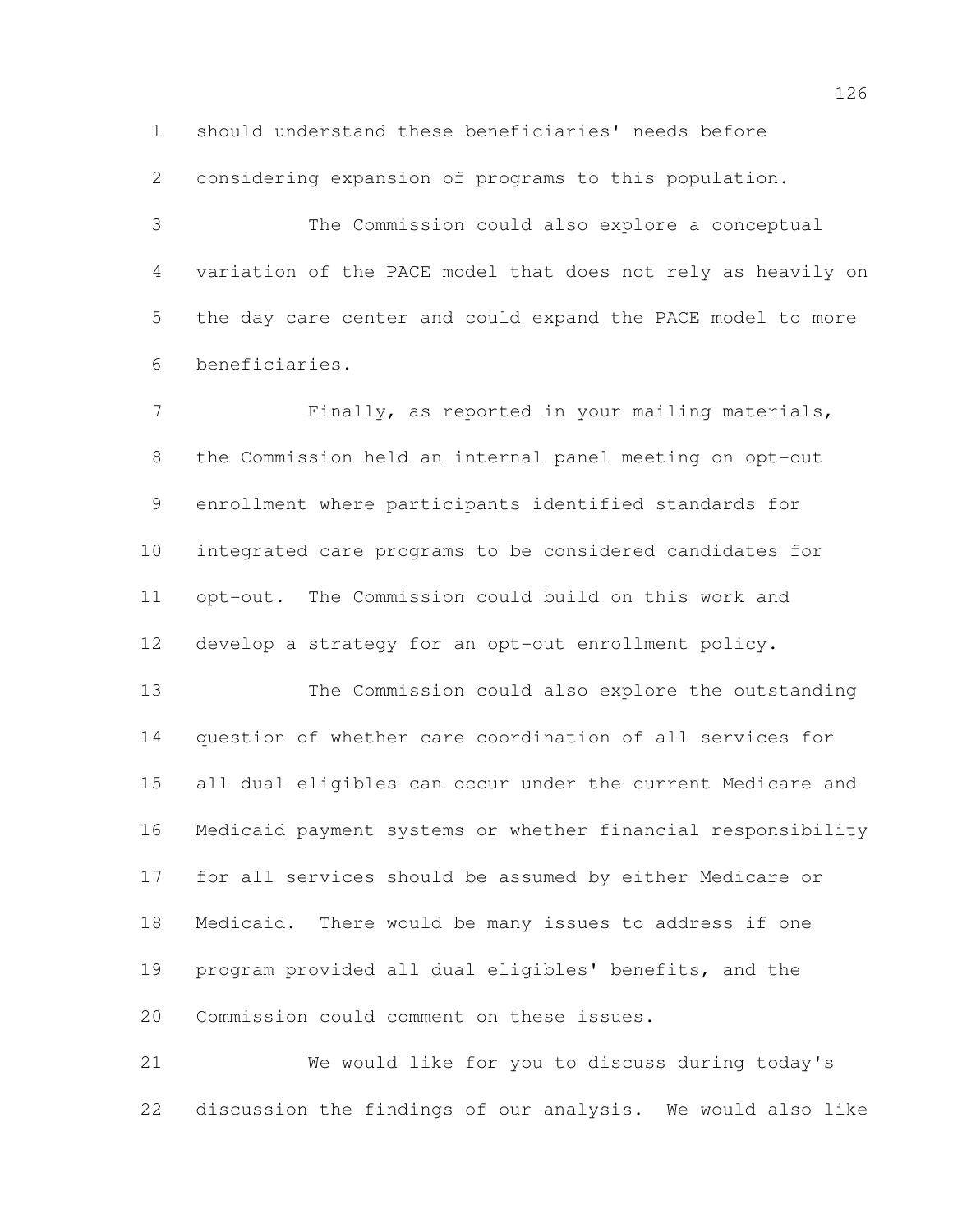for you to discuss which directions for moving forward you are interested in and to prioritize the order of the work. This concludes the presentation and we're happy to answer your questions. MR. HACKBARTH: Thank you, Christine. Bob, do you want to go first on this one, clarifying? 8 DR. BERENSON: Yes. I'm trying to find -- can you go to the -- well, you don't have to go to the slide. I'm just going to ask this general question around the demonstrations. Typically, in Medicare -- this may be 12 oversimplification, but I'll do it anyway -- in Medicare, demos are actually demos in the sense that the population is carefully defined, there's a control group ideally, it's got a time period, an evaluation, and a judgment about success. There's more of a tradition in Medicaid of sort of demonstration waivers in which authority is given to a State to basically put in across the whole system a fundamental change in how care is delivered and it's not subject to the same kind of evaluation. It's essentially a program change in the name of a demonstration.

Can we tell at this point, either from the RFP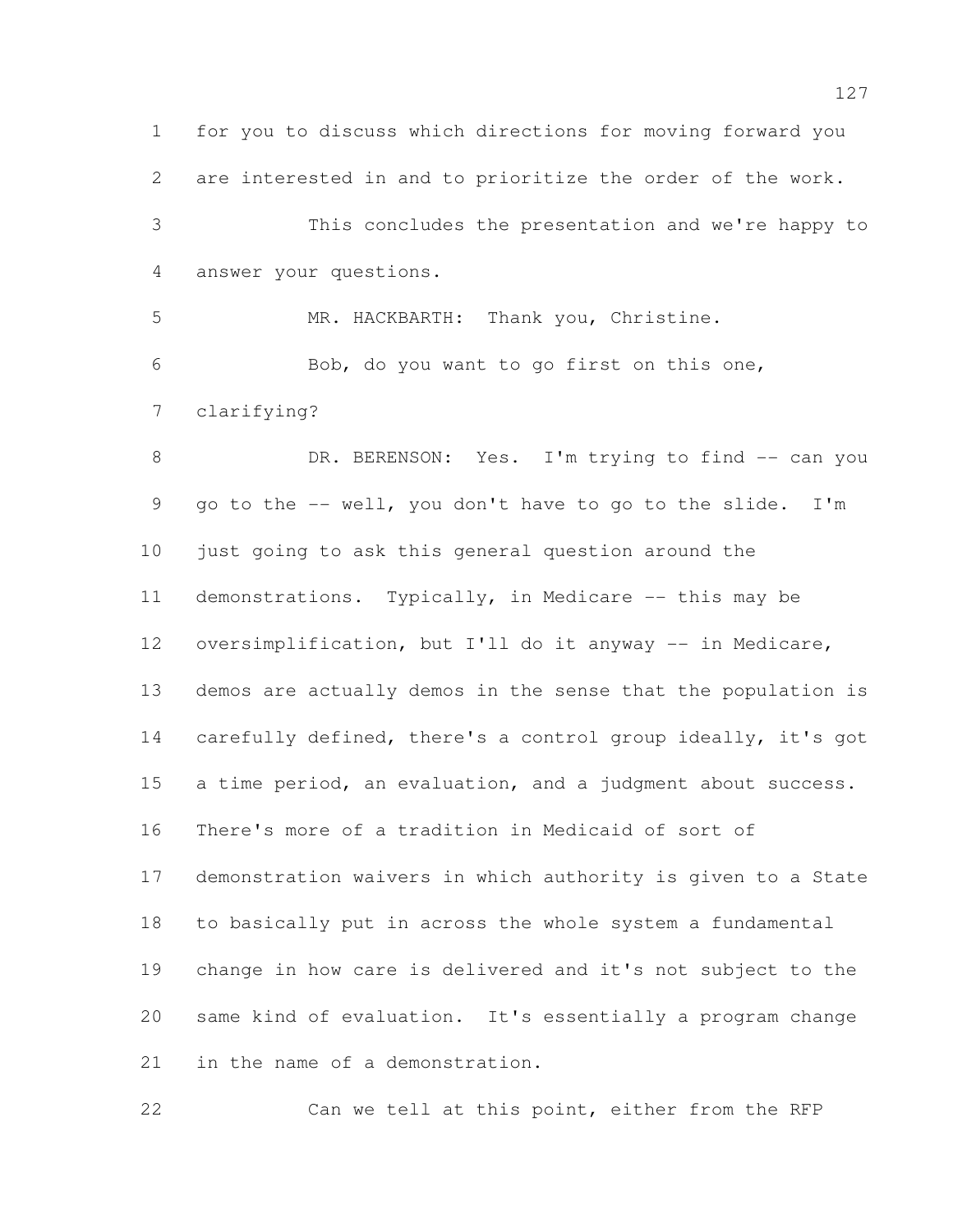that CMMI issued or some preliminary notions of what the States are proposing, whether it's more along the former lines, which is sort of a demonstration and a carefully controlled, or is it more like a waiver to allow the States to just change their care for the duals?

 MS. AGUIAR: So the financial alignment initiative demonstrations that will be run through CMS, that's a joint effort between the -- what I keep referring to as the Office of the Duals, although they have a formal title, and the Innovation Center. So because it's being run through the Innovation Center, it has to follow some of the more traditional Medicare requirements. There will be about a three-year demonstration. There will be a robust evaluation to be done, as are all of the demonstrations that are being conducted through the Innovation Center.

 Now, some of the States, and Oregon is a good example of this, they haven't submitted their final proposal to CMS yet. The way this works is that the States will have to post their proposals on their State websites for a 30-day comment period, incorporate those comments into the proposals, then send it to CMS, and then it will be up for 22 another 30 days. But Oregon -- so from what we know what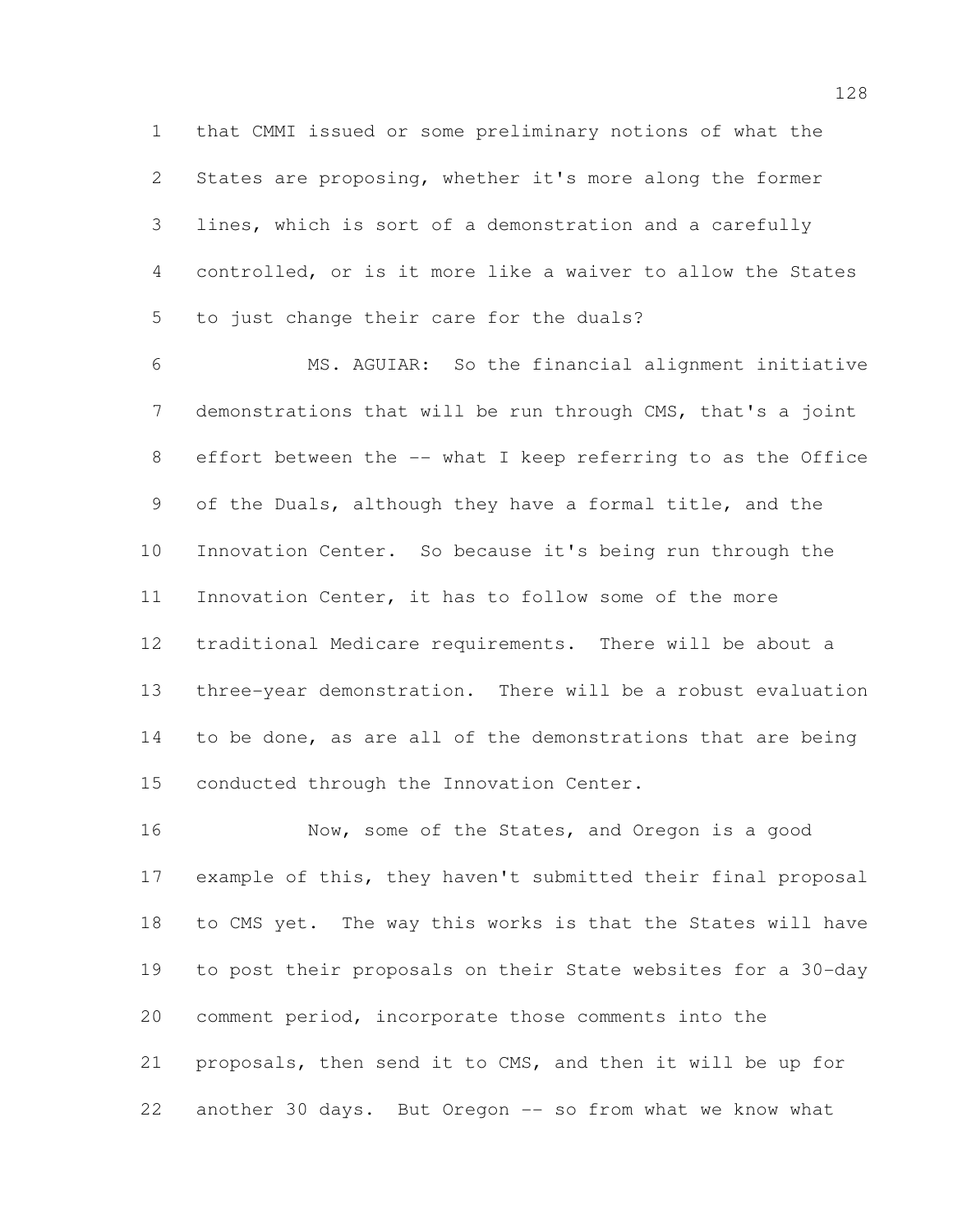Oregon is thinking through now, that's an example of where they are thinking of one of the financial alignment demonstrations that is related to the dual eligibles, but also aligning that with broader changes to the Medicaid system, the Innovation Center, that this demonstration through the Innovation Center wouldn't have authority over that. So they will also have to apply, I believe, for an 1115 waiver at the same time.

 DR. BERENSON: I see. One more, if I could. I've seen reference in a paper that some colleagues of mine at the Urban Institute wrote expressing concern about Medicaid taking the lead with care for the duals which references, actually, a MedPAC contractor report by Jim Verdier and colleagues and making the point that Medicaid managed care has typically focused on low-income children and moms and kids and really not the duals. Can you tell me any more about what we've learned from that contract in that area? 18 I guess, again, I'm going -- my concern about the demos is prematurely going away from what we're doing in Medicare with SNPs, et cetera, to sort of a broad expansion

 of Medicaid managed care within the States and I'm concerned about the capabilities of managing that kind of thing.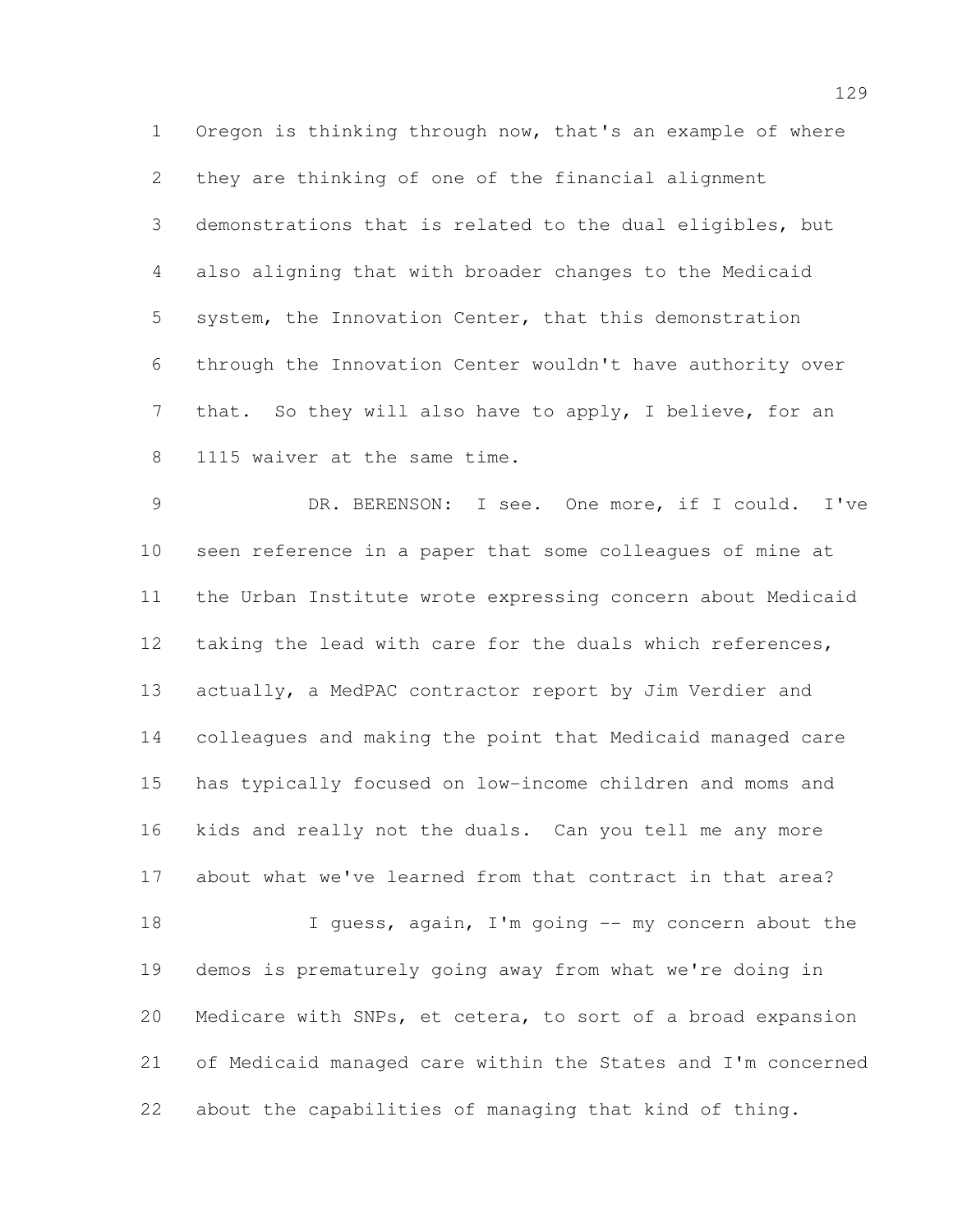MS. AGUIAR: Right. And so that is an issue that has been raised in the past, and I believe that we put this in the June 2010 report, that one of just sort of the limitations to development of these integrated care programs is that some States tend to have much more experience with the mom and kids population and lesser with Medicaid managed 7 care for all long-term care and behavioral health. So I would say that.

 The report for us that Jim Verdier did for us, which I think you said that they had quoted, I haven't seen that paper so I'm not quite sure of the context that they pulled out of that. That report that we did with him was a site visit report to look at some integrated care programs and really to sort of go through how they were able to set 15 up what are some of the  $-$  you know, what made them work, how they were able to get things running, and then what are 17 some of the limitations, again, to those types of programs expanding further.

19 DR. MARK MILLER: [Off microphone.] That's what I wanted to emphasize. The report was about looking at dual eligible programs --

MS. AGUIAR: Right.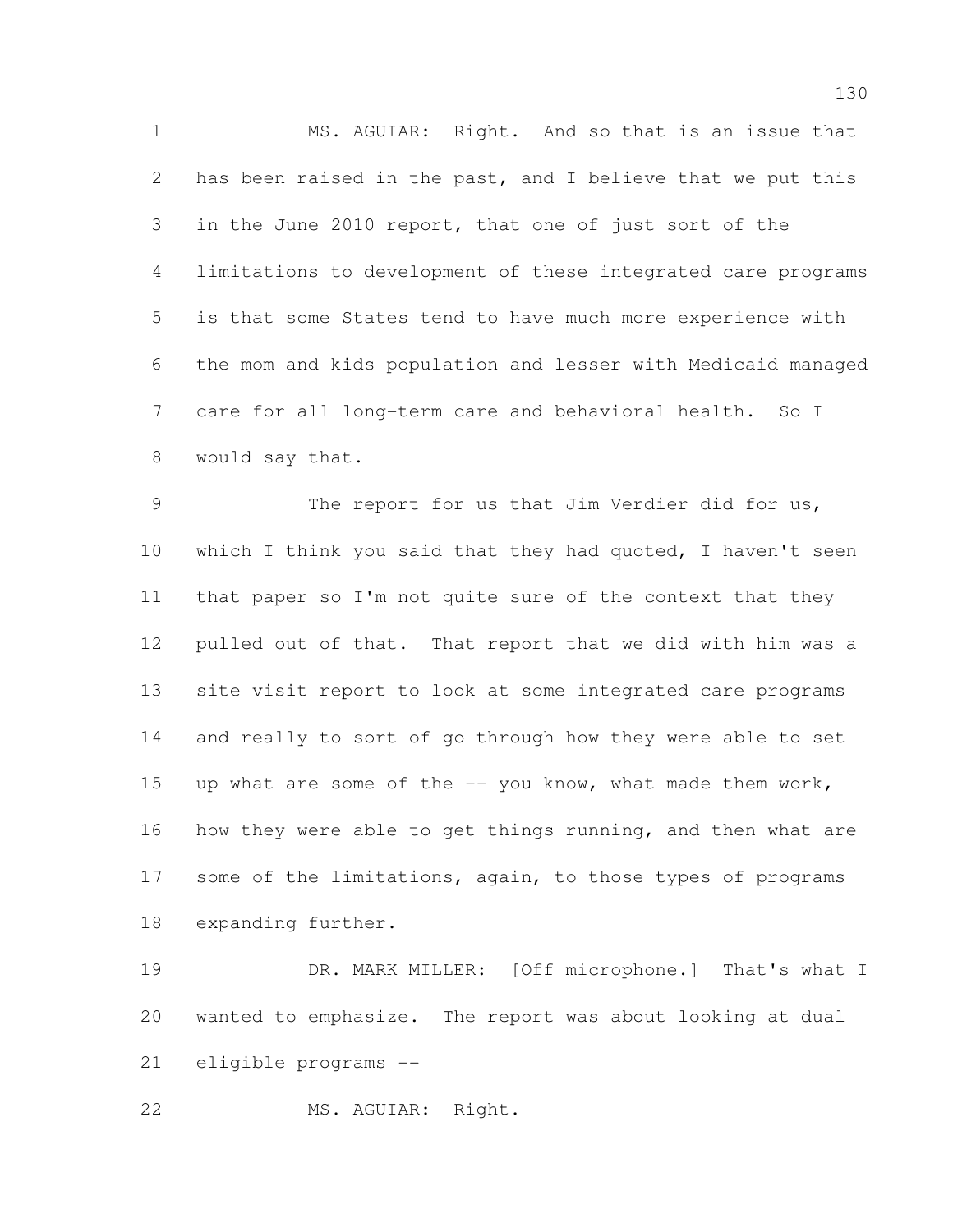1 DR. MARK MILLER: -- in the States, so that sentence might have just been something in the introduction. MS. AGUIAR: Yes.

 DR. MARK MILLER: You know, the States tend to do more of this. This report is about looking at these things. But the report was specifically about going out and looking at dual programs, which we did.

8 The other thing  $-$ 

 DR. BERENSON: So those were sort of prototype good programs that they went out and looked at. In other words, we weren't looking at sort of average programs. We were looking at sort of state-of-the-art programs that were in the States?

 MS. AGUIAR: Right, exactly. And we didn't select those programs based on quality measures. I think as you could see from this presentation, there is a limitation. We have a limitation to be able to look at some quality data. The ones that we selected is because they were fully integrated and they were really somewhat State-run. We went to New Mexico, for example, where they had decided to put their long-term care population into Medicaid

managed care and then the plans that were running that had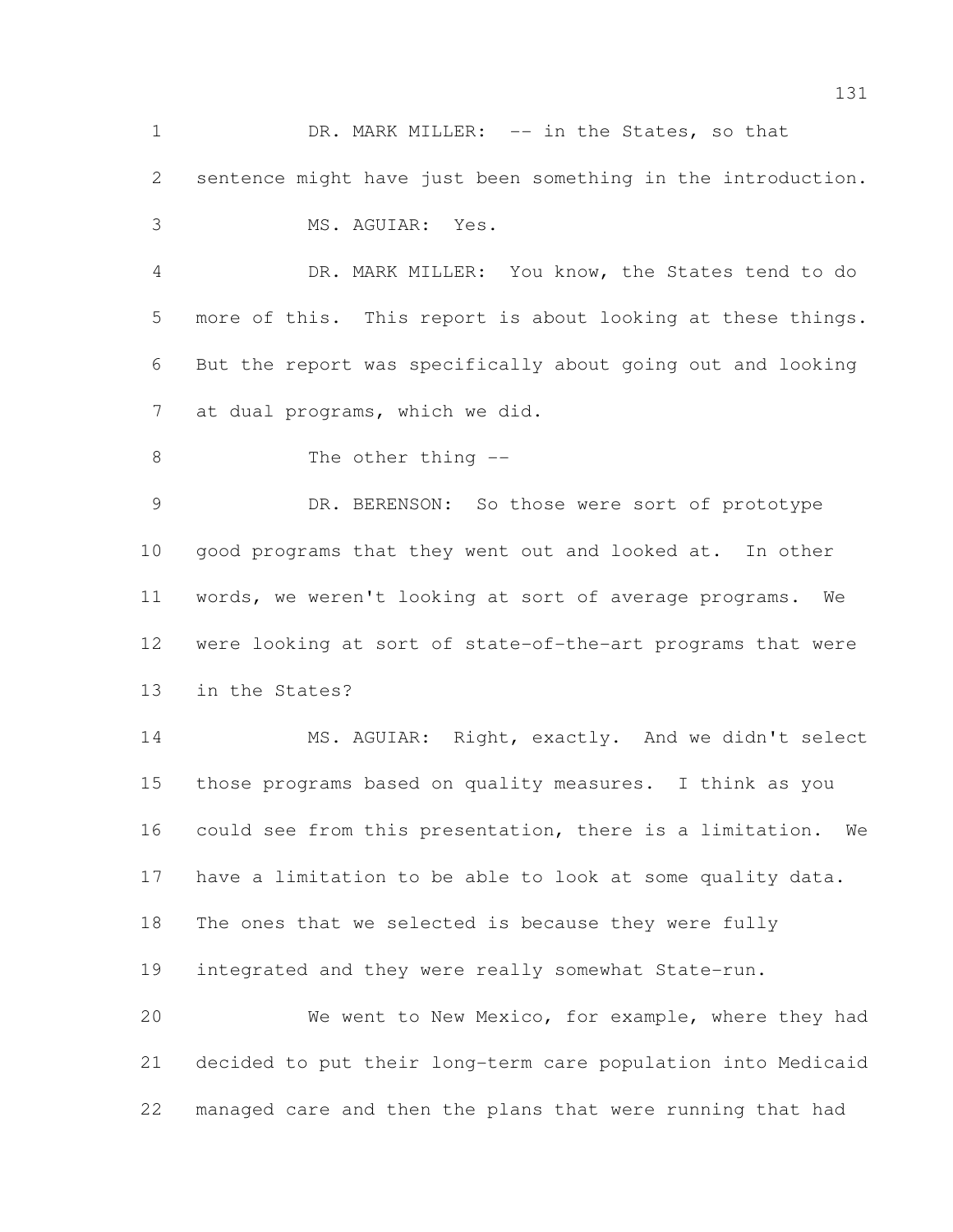the option to offer a companion SNP or MA plan. And so a beneficiary that was going to be possibly enrolled into the Medicaid managed care plan had the option to enroll with the same company into their Medicare Advantage plan.

 So we selected -- we basically looked at the programs in the -- I'm sorry, June 2010, the report that we 7 did the year before that, we had gone through a list of, no, here are the integrated programs as we understand it, the ones that States are working through with working with either MA or SNPs. And so we went to those. We also went to Massachusetts and then also to North Carolina, which is a fee-for-service overlay, which is much more like the managed fee-for-service model that is being -- one of the options under the CMS financial alignment demonstrations.

 Again, so that report was really to look at these programs to figure out how they were able to get set up and what were the challenges and that sort of thing.

18 DR. BERENSON: And real quick, the last one would be in the three-way contracts that have to be established in the capitated demos, will Medicare require oversight at least as rigorous as what Medicare provides to SNPs at this point? Do you know?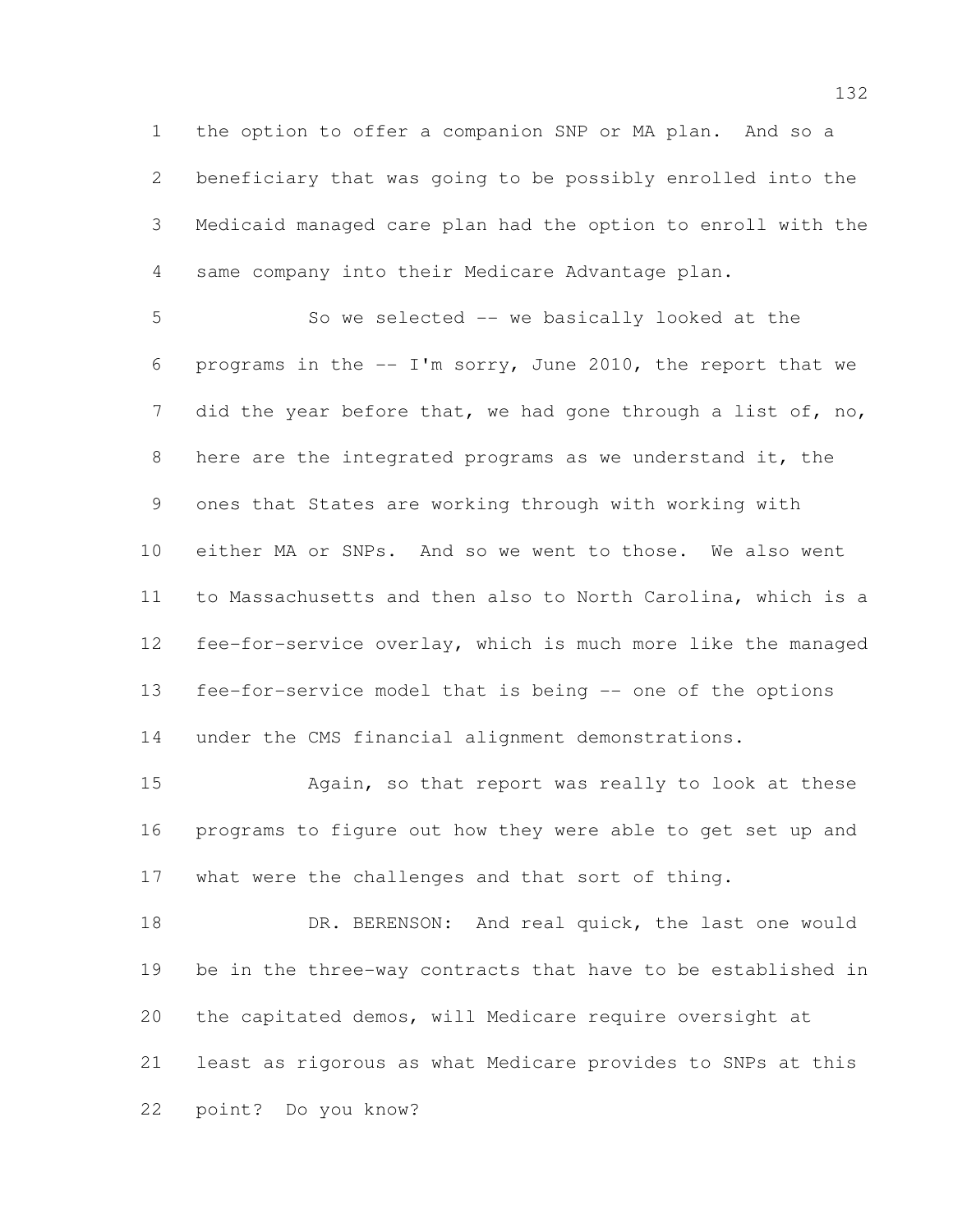MS. AGUIAR: I have to go back, actually, before I give you a definitive answer, and check their RFP that came out in a State Medicaid Director's level, because I know that they talk about oversight. It is my understanding that in some of the more oversight in some network requirements that they are looking at the MA program as an example. But, again, I have to go back and completely affirm that.

8 MR. HACKBARTH: In those projects where CMS has invited proposals, they do envision passive enrollment of duals?

 MS. AGUIAR: Yes, they do. And that, again -- so passive enrollment with an opt-out. And again, so not very many of the proposals have actually come out yet. The one that is up on CMS's website for comment, that is from Massachusetts and they do propose -- they have identified who their target population is. That one will operate Statewide. Their intention is to notify those beneficiaries that they can enroll in one of these programs. They call them integrated care options, ICOs. They could be managed care-based or provider-based. So they will notify the beneficiaries, now you have a choice to have one of these programs. If the beneficiary does not choose a program,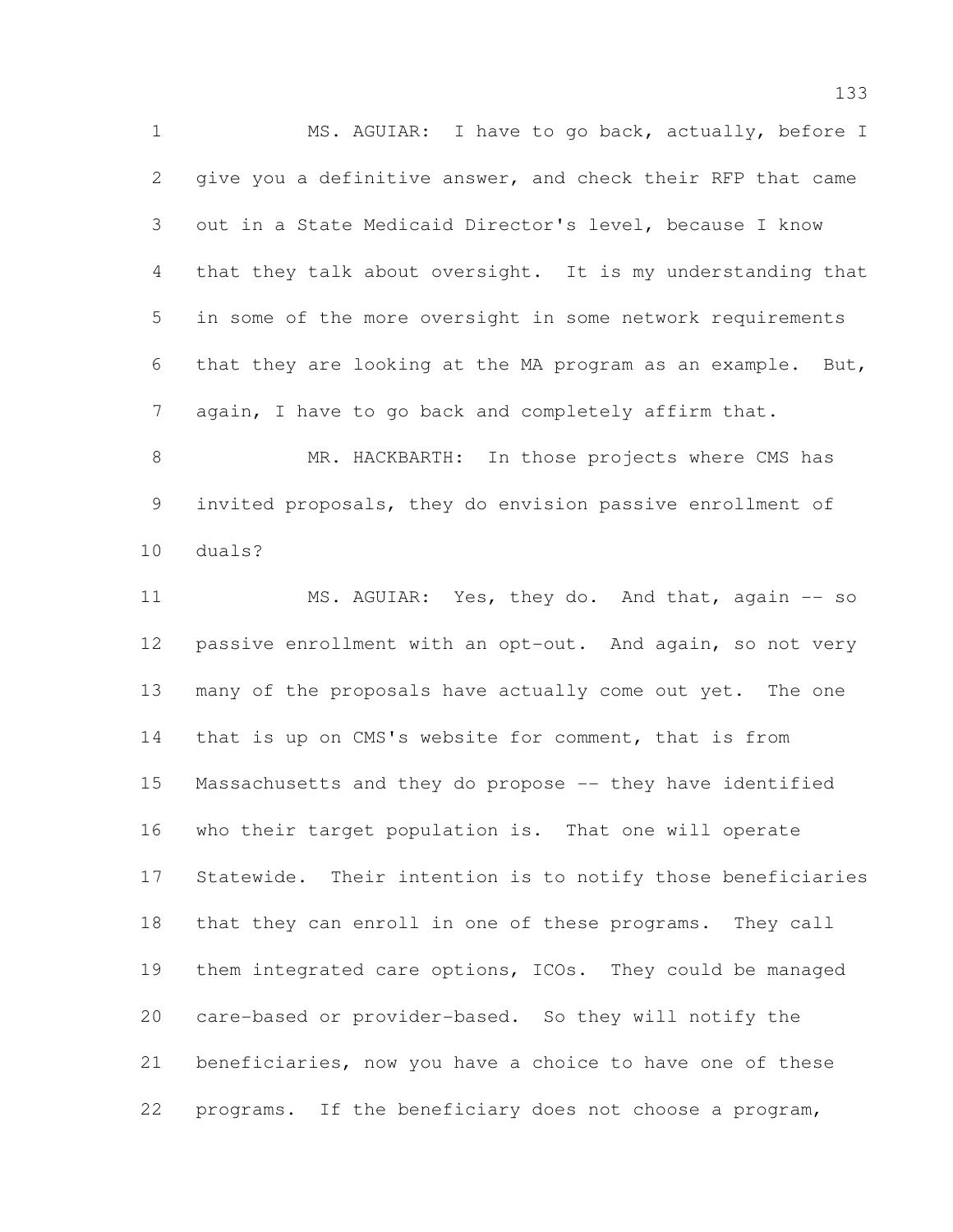then they will be assigned to one. So the beneficiary can opt out of the program.

 MR. HACKBARTH: And how early can they opt out? MS. AGUIAR: My understanding of it is that I think that they -- I think that they will be notified that they have to make a choice, and if they don't at that point decide, no, I don't want to participate in the program, they will be assigned to one. I'm not sure after that if there's a further sort of opt out.

 MR. HACKBARTH: Sort of month to month or – 11 MS. AGUIAR: Right. Now, there's another proposal -- and I don't want to get them too confused in my mind -- I think it's actually Michigan. There is another one that 14 says that they will be -- again, they have a choice. They will be auto-assigned into a program, and I think they have maybe a 30- to 60-day window to then opt out once they've been auto-assigned into the program.

18 MR. HACKBARTH: Okay. Bill, clarifying questions. DR. HALL: I'm just trying to get kind of the big picture of this population. You mentioned PACE several times in there and PACE Without Walls as a potential. Strictly speaking, are these SNFs or SNPs?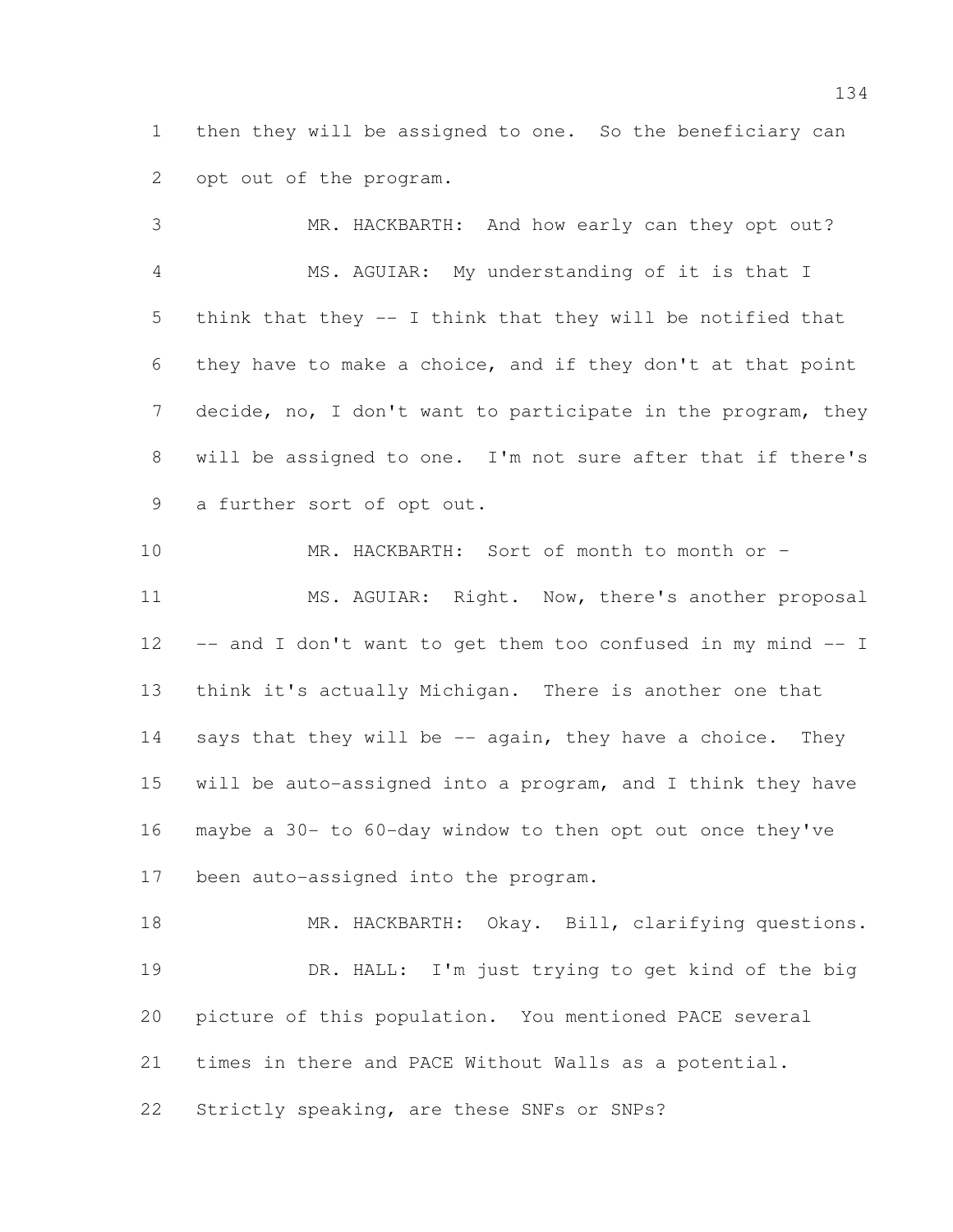MS. AGUIAR: You mean the PACE Without Walls? DR. HALL: Well, any of the PACE programs. MS. AGUIAR: No. So they're very– DR. HALL: They're really kind of SNP-oid – MS. AGUIAR: Exactly. They're different. DR. HALL: Right. MS. AGUIAR: They have their own authority, their own -- DR. HALL: Yes. Some people just have Medicare and some just have Medicaid. Okay. So my real question, then, is what's the age distribution of the SNP population nationwide? I'd be particularly interested in how many are on the very low end, you know, below age 65, and then how many are in the sort of frail elder age, 75 and above. MS. AGUIAR: We could get -- we'll get that for you. 17 DR. HALL: Do you have just a gestalt on that? I would guess it's a younger population. MR. ZARABOZO: Well, typically in MA, you do have a younger population, but we don't know if that's true also of the SNPs and duals, and among duals, what is the distribution there.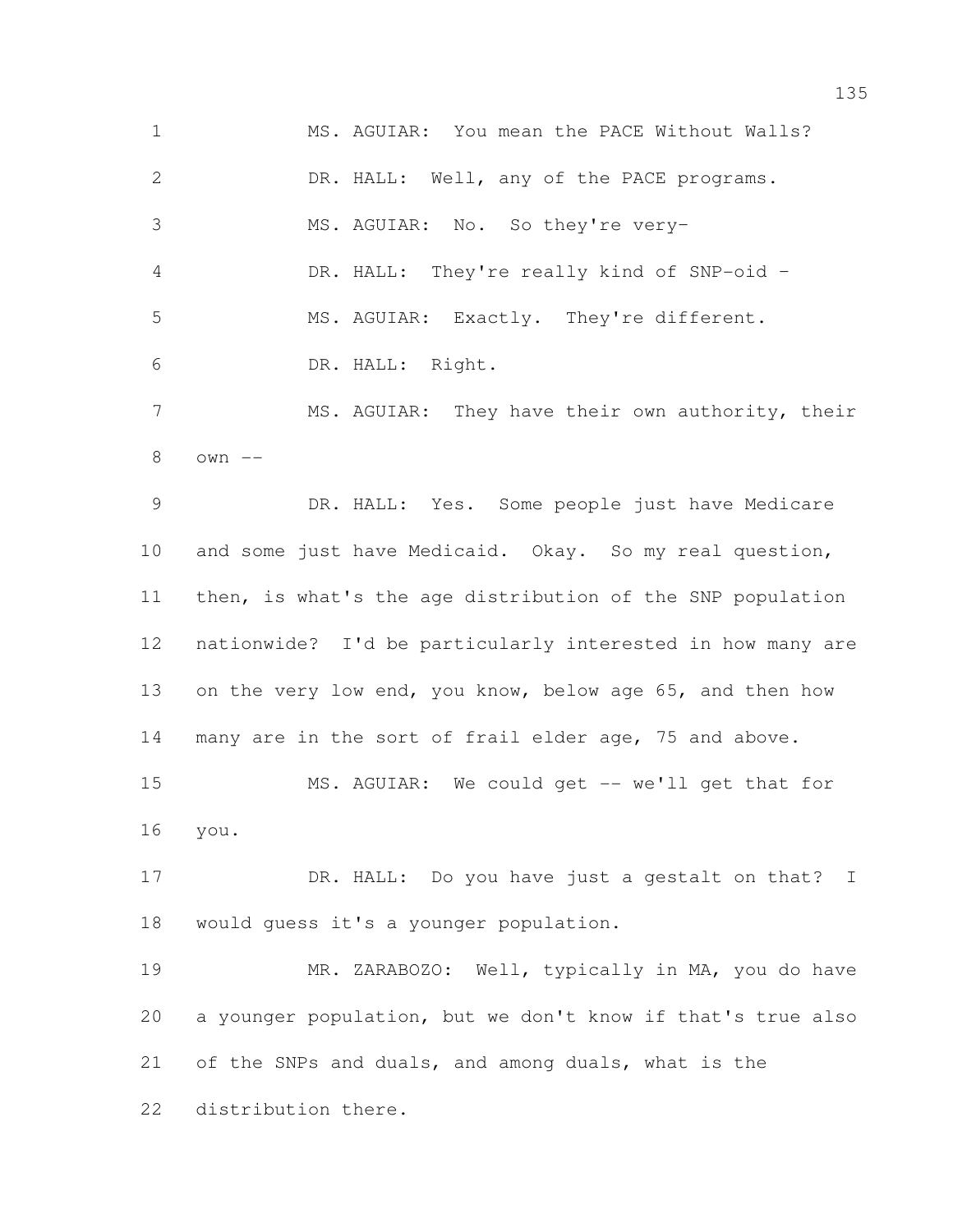1 DR. HALL: Okay.

 MR. ZARABOZO: So we can do that, but we don't have it yet.

DR. HALL: Okay. Thank you.

 DR. DEAN: Just on the quality of care issue. If I understood what you said, we can pretty well document that these programs are more expensive. We can't really document 8 that the care is really better. How difficult is it -- would it be -- to really kind of get the kind of data to know the quality or outcome issues? Is that something that's doable or is that out of our reach?

 MR. ZARABOZO: Well, as we mentioned with the CAHPs data, we had the person-level data so that we could classify people by different categories. The HEDIS data, there is person-level data reported, so you could do a similar classification. CMS has the data. But for important measures like intermediate outcome measures, those are done by a sampling of medical records. So you would 19 have to go through the whole process and say, well, you have given me a sample from your large group. Some of those people may be in SNPs. Some are maybe not. So what we want is a sample that is -- just do a sample of your SNP members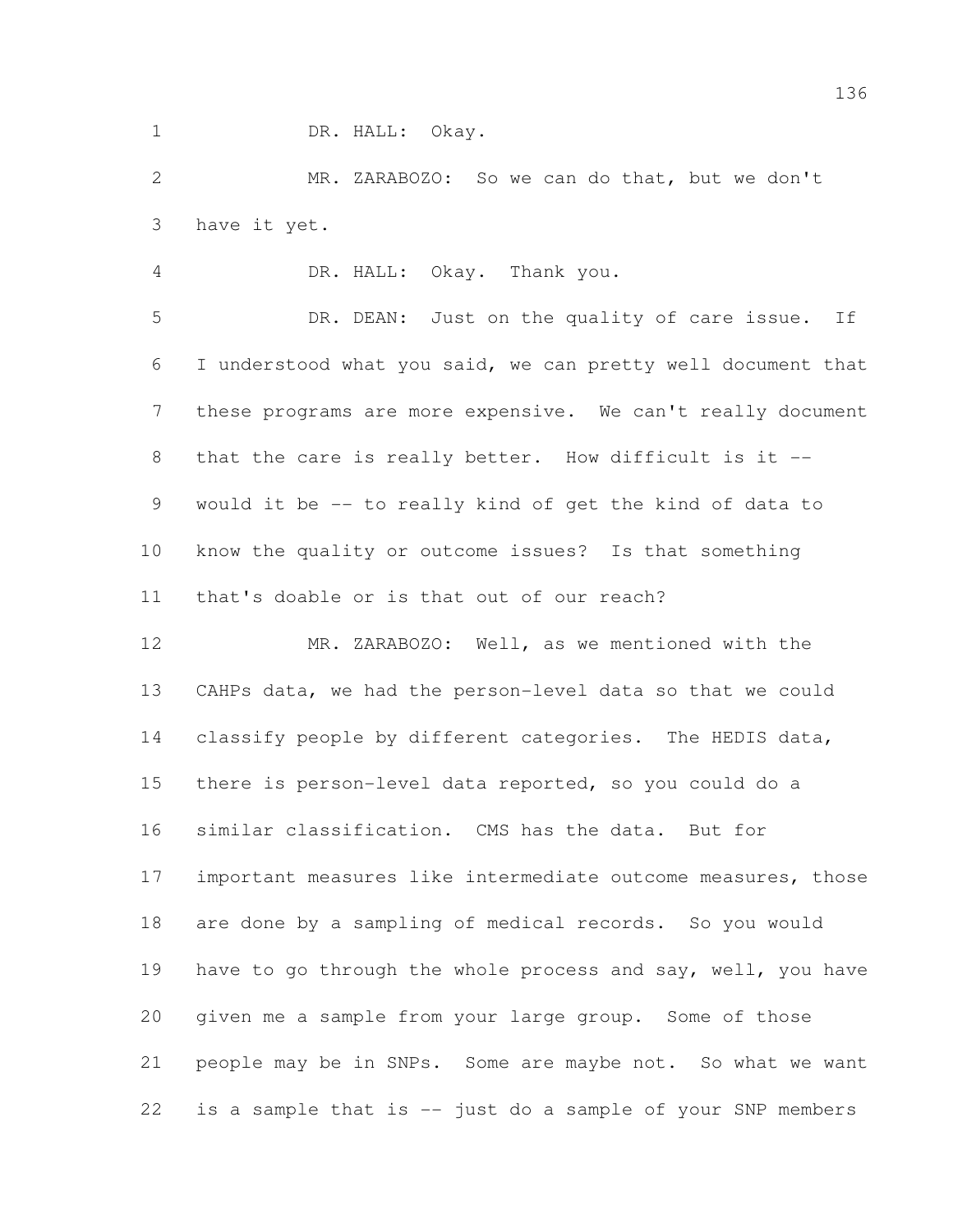so that we can compare it to other MA plans on a similar sampling basis.

 And then the other issue is how do you compare this to fee-for-service? We're not quite able to do the comparisons to fee-for-service. So -- DR. DEAN: So it would be difficult -- 7 MR. ZARABOZO: -- something can be done, but not what you would really fully want to have done. DR. NAYLOR: So Slide 14, first bullet, I just wanted to make sure that I understood. I thought I understood one thing from the paper, but this notion of exploring whether Medicare or Medicaid should assume full 13 responsibility for duals, and that is full sets of services, long-term and health, medical -- I mean, is that -- it seems to me a movement and a different principle. Even on PACE, it's funding stream. So I just wanted to make sure -- 17 MS. AGUIAR: Yes, exactly. We were -- and again, I think there was, you're right, a little bit more detail in the mailing materials about this. Here, we're sort of talking about merging the funding of the financial responsibility of the benefits to either the Medicare program or to the Medicaid program. So not working through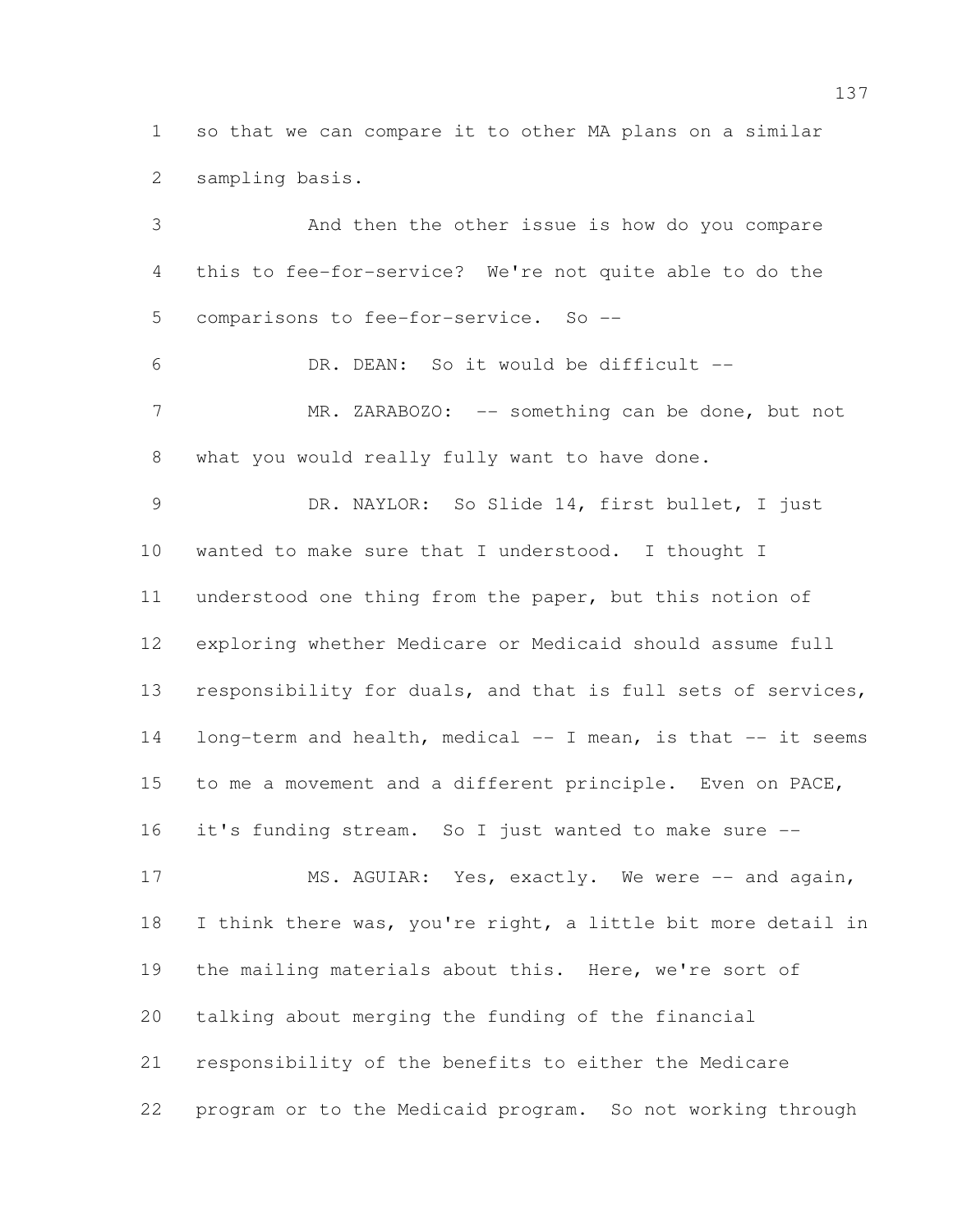a third entity like you do in PACE.

 DR. NAYLOR: Big change. Big implications. MR. HACKBARTH: I was just going to say that -- and some people think that, politically, that's probably not likely to happen. But conceptually, if one of the problems is that we've got separate streams of funding, one way to solve that is to join these streams of funding in a PACE program or in a fully integrated SNP, bring the two sets of dollars together and allow that private organization to manage the money. A fundamentally different approach is to say, well, let's merge the funding streams at the governmental level and say either Medicaid or Medicare has full financial responsibility for this population. 14 DR. NAYLOR: I really like that we're open to exploring that. MR. HACKBARTH: Yes. 17 DR. NAYLOR: I mean, so the other -- one other, beneficiary savings as a potential outcome. Are there other examples in the Medicare program where beneficiaries' savings, shared savings has been a part of our thinking and  $21 - -$ 22 [Pause.]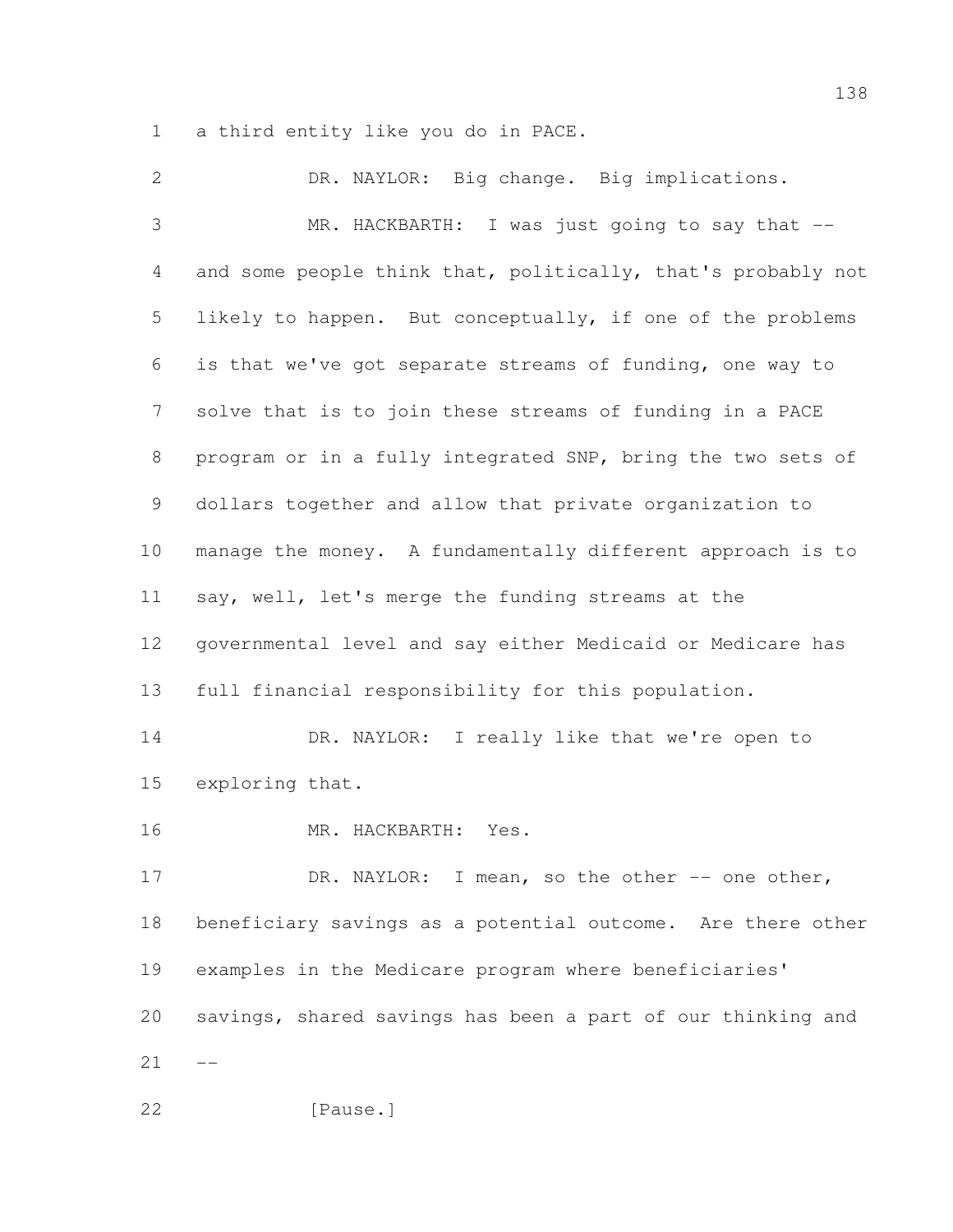DR. MARK MILLER: In our conversations, a couple of -- just a couple things to your comments. One is that in trying to set the direction for the Commission to go, we're trying to obviously exhaust all the possibilities to make sure that you understand there's a lot of different directions. Number one.

7 Number two, to your point, a few times in these conversations, in talking about the shared savings between the states and all this, there have been these one-off comments about where's the beneficiary in this. If everybody is getting something out of this, why aren't we entertaining the beneficiary? Which is where that thought came from.

 To your specific question, other examples, and I'm 15 happy to take some help here, but you could kind of say, in 16 MA, when there is reduction off of baseline -- I'm not going to save savings because we don't think it's actually a savings -- supposedly that goes back into benefits to the beneficiary. There's something there, but it's flawed by the fact that it's not real savings and it doesn't go into 21 the beneficiary's pocket, per se.

22 MR. KUHN: The ACE demo?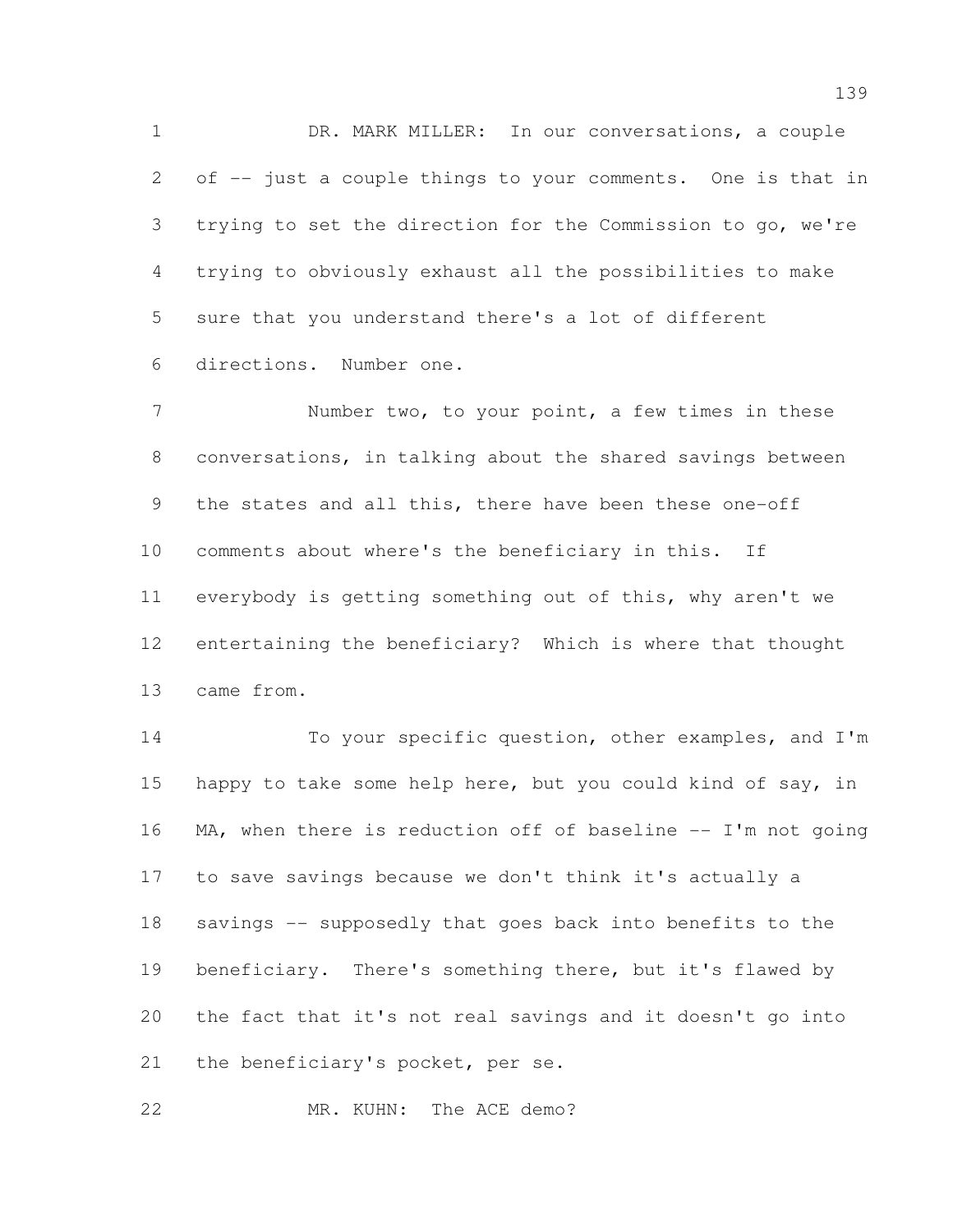DR. MARK MILLER: The what? Oh, the ACE demo. But actually in the ACE demo, I'm under the impression that they're abandoning it because -- I don't know who I'm looking at. I'm looking at Kelly. They're abandoning it and apparently this was kind of interesting, so the beneficiary got some money back, and Kelly, if you need to get to a microphone you should do that before I do any damage here. But the beneficiary was getting confused by the 10 fact that they were getting money back. MS. MILLER: By the time the beneficiary got the

 money back, they had sort of forgotten what it was for, that they were part of the demonstration. So it didn't seem like it was really driving their choices about where they were getting the care.

16 MR. HACKBARTH: And it might be a little bit more readily understood if it's an enrollment level sort of decision that, Okay, I'm enrolling in this organization and 19 I get some benefit from that, as opposed to just a set of services, which is a little tougher for people to grasp. And I'm the person who usually makes the one-off comment about  $-$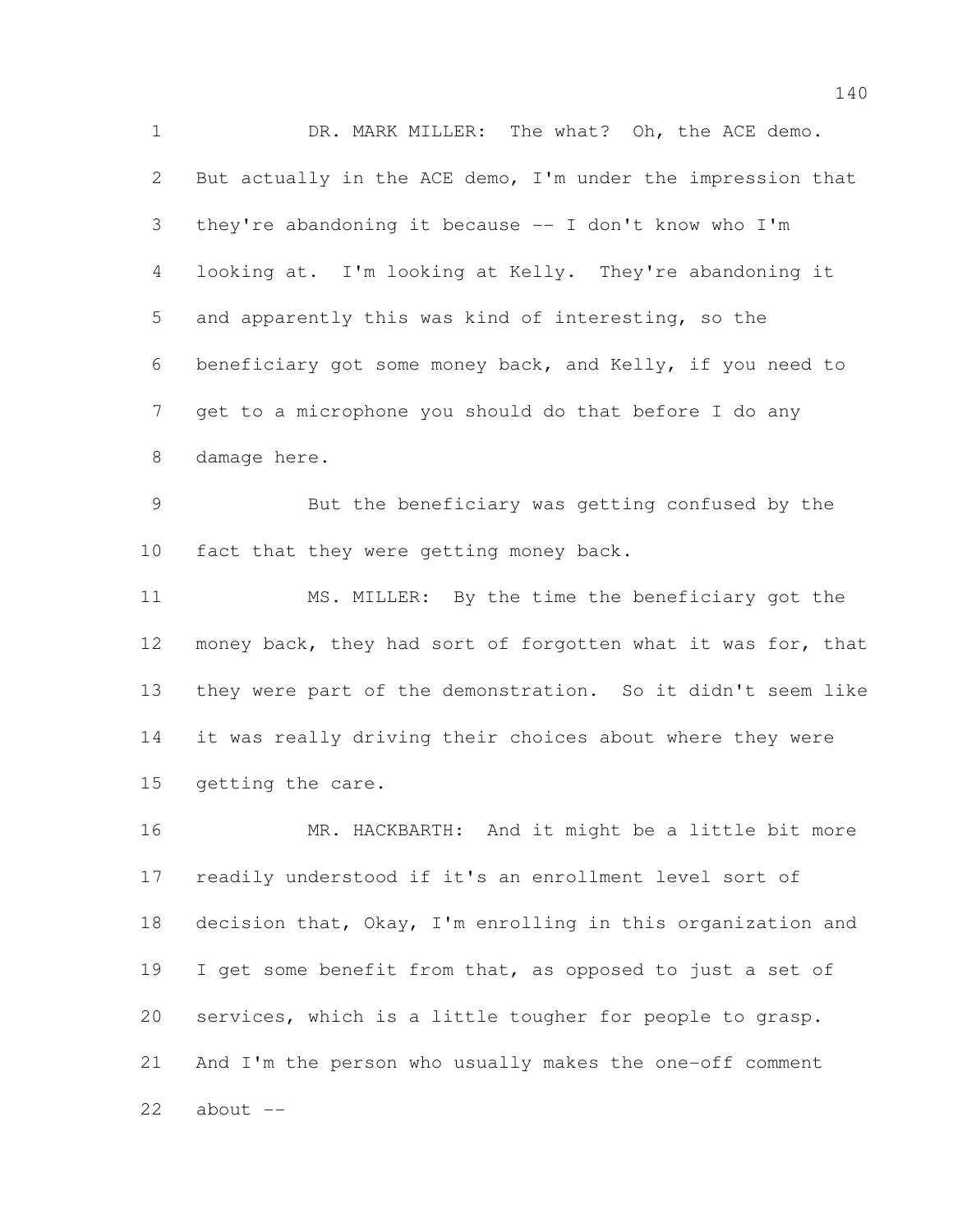DR. MARK MILLER: I was waiting for you to say that.

 MR. HACKBARTH: -- about how we're talking about how the Federal Government shares in the savings and the state government shares in the savings and the provider shares in the savings and the person, you know, almost never here mentioned is the patient, which is also, as people well 8 know, one of my concerns about the whole ACO thing. Again, it's we're going to divide up all these savings and forget the patient in the process. So that's why I'm raising that flag from time to time.

12 MR. ZARABOZO: Also within MA, there is -- one of the uses of the difference between the benchmark and the bid is return -- a reduction of the Part B premium. So there is a cash option, also, within MA, not frequently used, though. MR. BUTLER: So my --

17 MR. HACKBARTH: How frequently is that used? Just say a little bit more.

 MR. ZARABOZO: It's not frequently used, except in Puerto Rico, because of the special circumstances in Puerto Rico. So some plans offered it, but typically what it is, it's they're offering reduction in the Part B premium, but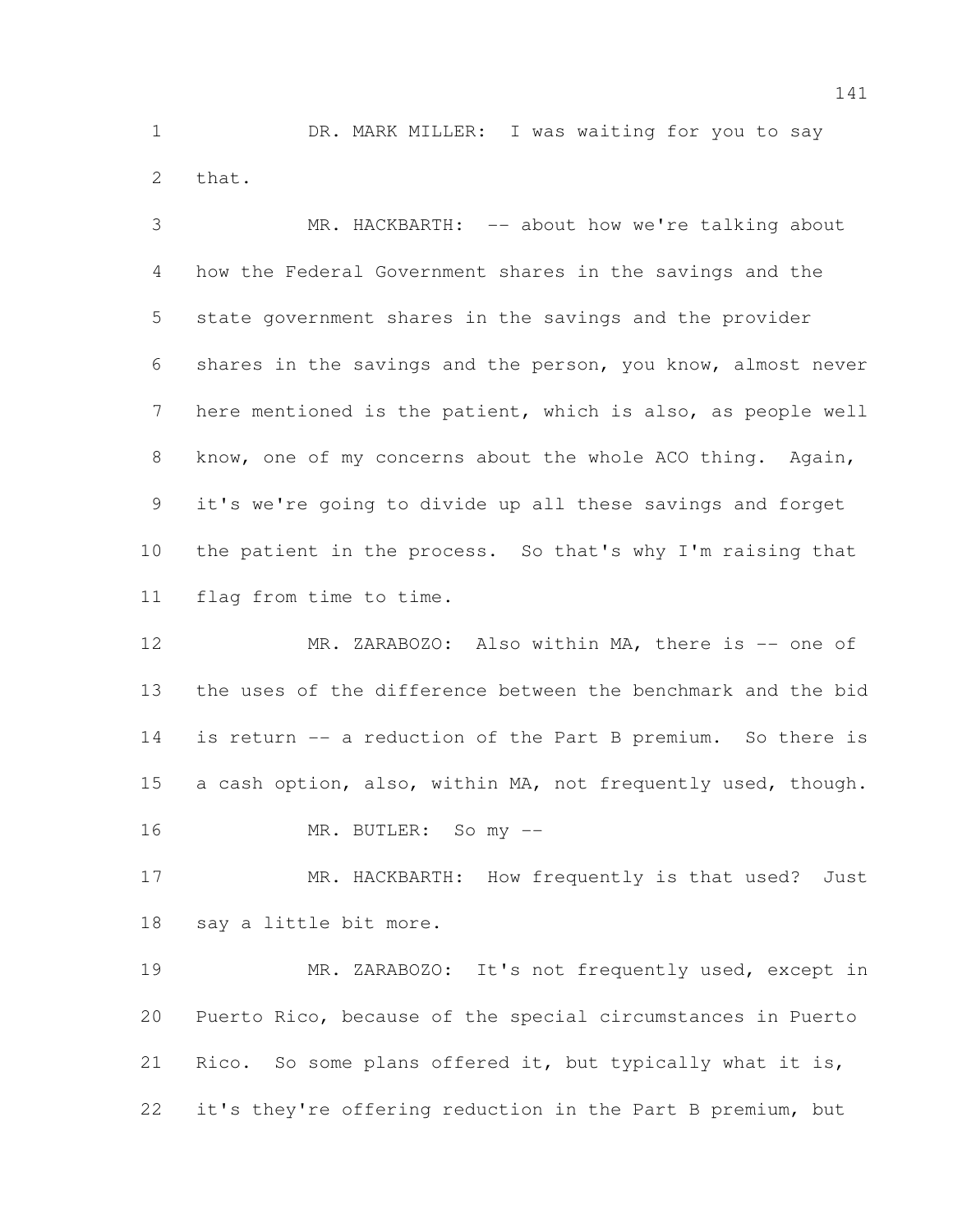at the same time you have higher cost-sharing or not as many extra benefits. So it's a trade-off.

 MR. BUTLER: I have two questions. One relates to how important is this to a state, and the second is, how ready are they to be a participant? With respect to how important it is, you say there are 10 million dual eligibles, 18 percent of Medicare enrollees and 31 percent of the spending. Now flip it to the state side. How much of the Medicaid spending in the state is in dual eligibles? MS. AGUIAR: I don't have that off the top of my head. I believe, and I'm looking at Carol Carter because 13 she was here, but I know that she took the lead on doing a data analysis where we had combined Medicare and Medicaid spending. And so, I'll have to go back and check to see if we have that statistic. MR. ZARABOZO: But it is significant because, of course, the large expense is the long-term care. MS. AGUIAR: Yeah. MR. ZARABOZO: Custodial care and home and community-based services. So there's a significant expense

associated for the states with this population.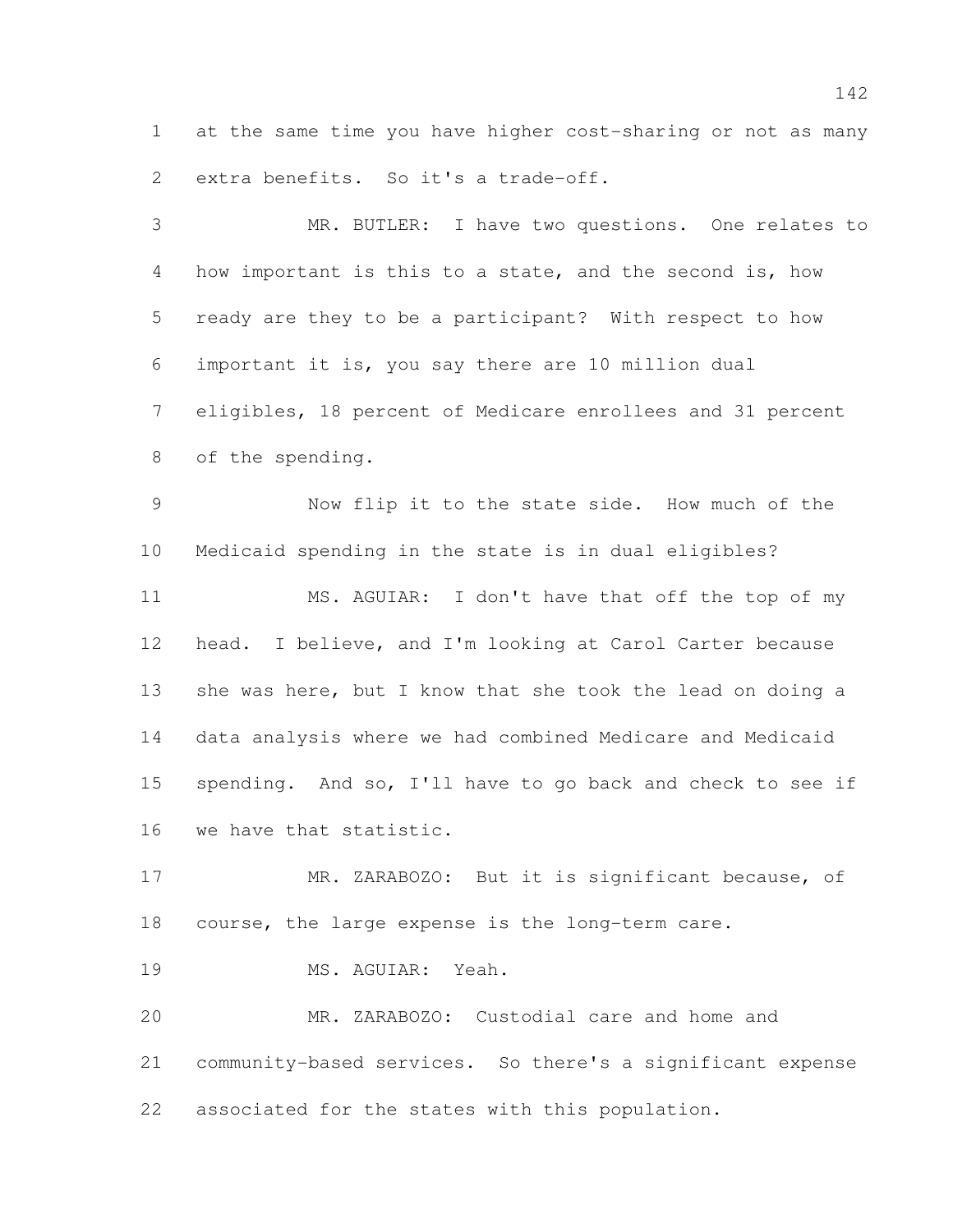MR. BUTLER: Okay. So you're likely to be high -- it's likely to be high on their list as an opportunity? MS. AGUIAR: Yes. MR. BUTLER: Looking at states that are in bad fiscal shape tend to also have a fairly unprogressive Medicaid system in place and are getting ready for an expanded number of enrollees and they're hardly equipped to even do that. 9 MS. AGUIAR: Yeah. 10 MR. BUTLER: And so I'm trying to get a sense, how great a partner -- it's a little related to Bob's question - - how are they going to do all this stuff on top of just kind of running the basic business? So if you give -- is there any way you can give some subjective answer to the range of readiness at states? Because I could see maybe a very uneven roll-out of this kind of thing depending on how progressive the state is, who's in the leadership position. It would impact a little bit about how I would feel about which way to go. MS. AGUIAR: Right. So again, our previous research, when we were looking at the integrated care

programs that really had been up and run by the state, we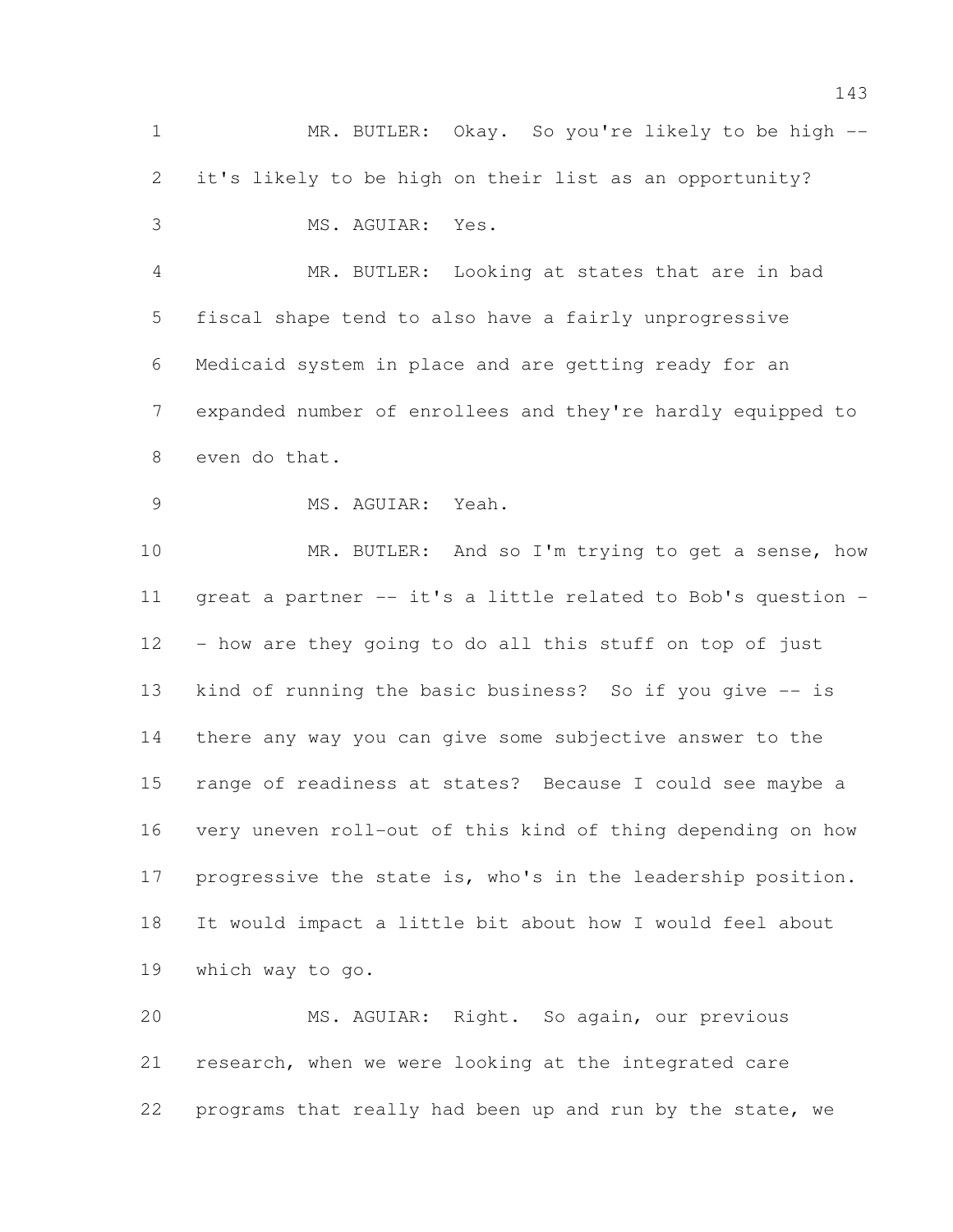got more of a sense of some of the barriers on the state side, and they were very frank and honest with us, and some of it was that they just don't have the resources. It requires just a lot of up-front work to develop these programs.

 However, there is an advantage to them to do so 7 because if you could have a program -- and, you know, we have seen this evidenced with the PACE program that they do this -- that they can sort of successfully manage the community-based long-term care of the nursing home certifiable population and keep them in the community as opposed to the nursing home, there is the potential for Medicaid savings. So that is the incentive for them to do so.

15 I mean, that said, we have heard just sort of very anecdotally that some of the states that expressed initial interest in some of these demonstrations may have to delay implementation of it, you know, just because there's a lot of things to figure out and they have a lot of other things going on, a lot of other pressures.

 So even though in some states I do feel it does appear to be that this is a priority to go through these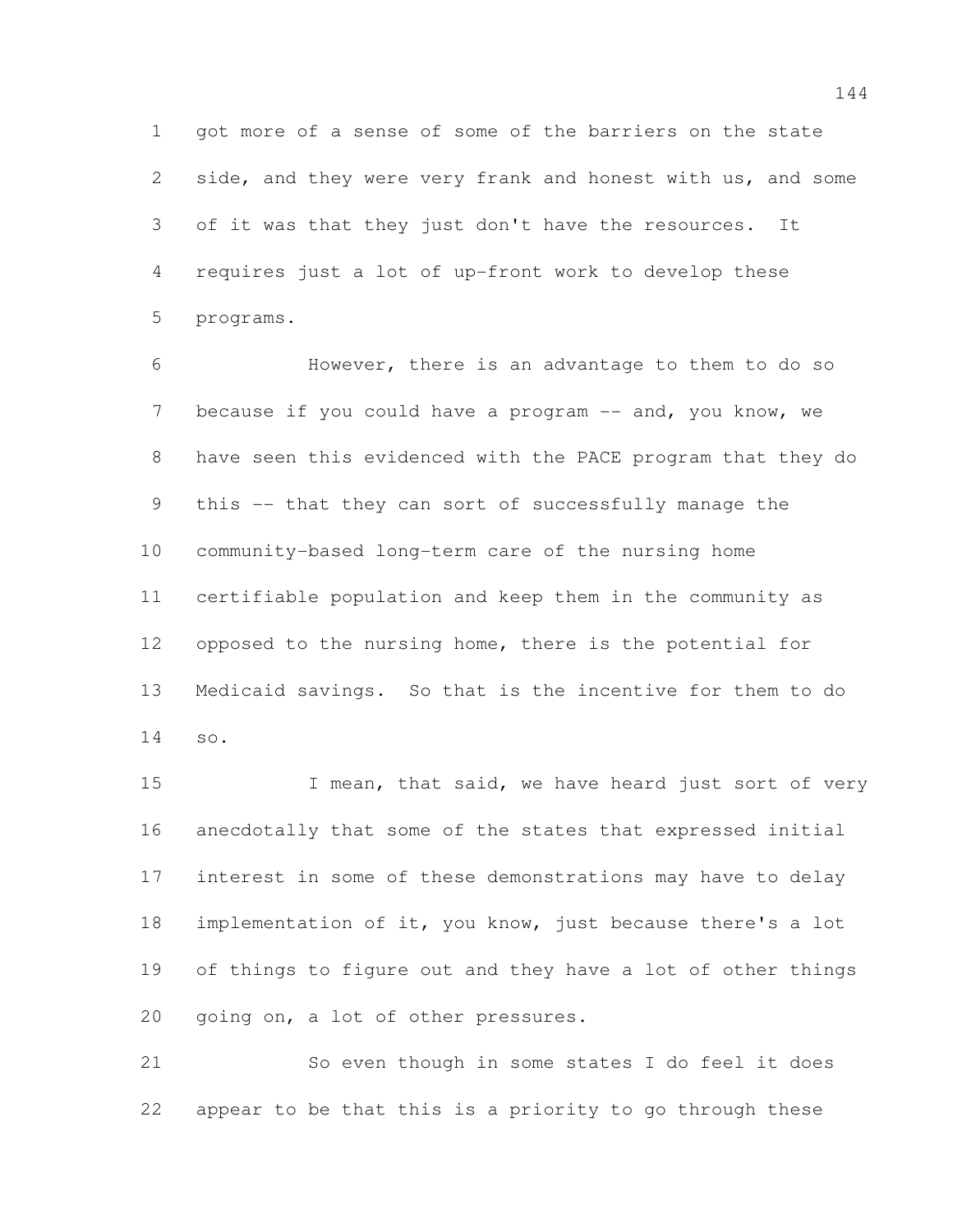demonstrations, some of them just may not be able to -- at the official time line, which CMS has set up the time line to sign the contracts, the three-way contracts by September. And so for some states, it seems like they won't be able to do that.

 So I think originally there was about like 38 states, I think, that had submitted letters of intent to do other, the capitated model or the managed fee-for-service model, and it seems like what we're hearing is that there will be less than that that are able to do it.

 MR. HACKBARTH: Christine, so one reason why a financially strapped state is interested is that they see an opportunity, perhaps, to reap some Medicaid savings by moving people out of institutions into lower cost settings. But also, aren't they motivated by an interest in sharing in Medicare savings?

17 MS. AGUIAR: Right. So the managed -- under the managed fee-for-service model, they will be able to save in 19 some of the Medicare savings, to the extent that there are Medicare savings generated from that program, and they meet certain performance measures.

What is less clear, and I don't feel like I've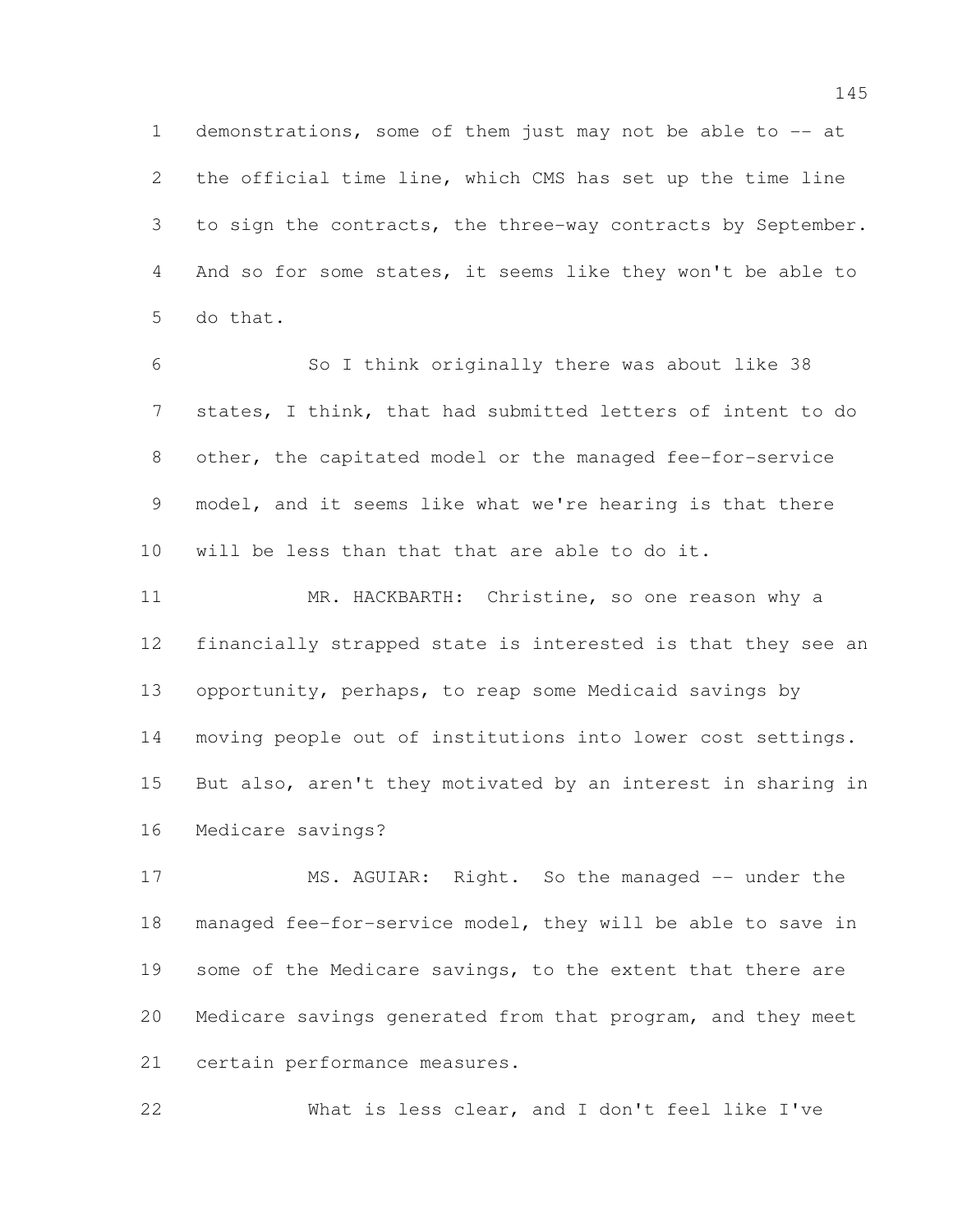seen this explicitly stated in some of what's come out about the capitated model, is when CMS talks about forming these three-way contracts between the state and the health plan and CMS, and they say that the capitated rates will provide for up-front savings to both programs, but then some of the states in their applications say that they don't think that 7 the Medicare money will only go to cover -- only go towards the Medicare services, that they will be able to cover some Medicaid services.

 It's not clear whether or not in that negotiation of the capped rate and what Medicare spending could be used on, if there will be an opportunity for the states to capture some of that Medicare savings, which is why we wanted to raise the issue of while we understand the rationale, the rationale for why some of the states felt they should be sharing in the Medicare savings, we did want 17 to address the issue of, you know, to the extent that these states are realizing more immediate long-term care savings, you know, if they will be going into these negotiations with CMS expecting to receive some of the Medicare savings, you know, one of the things that could be considered by the Commission is whether or not the potential for the states to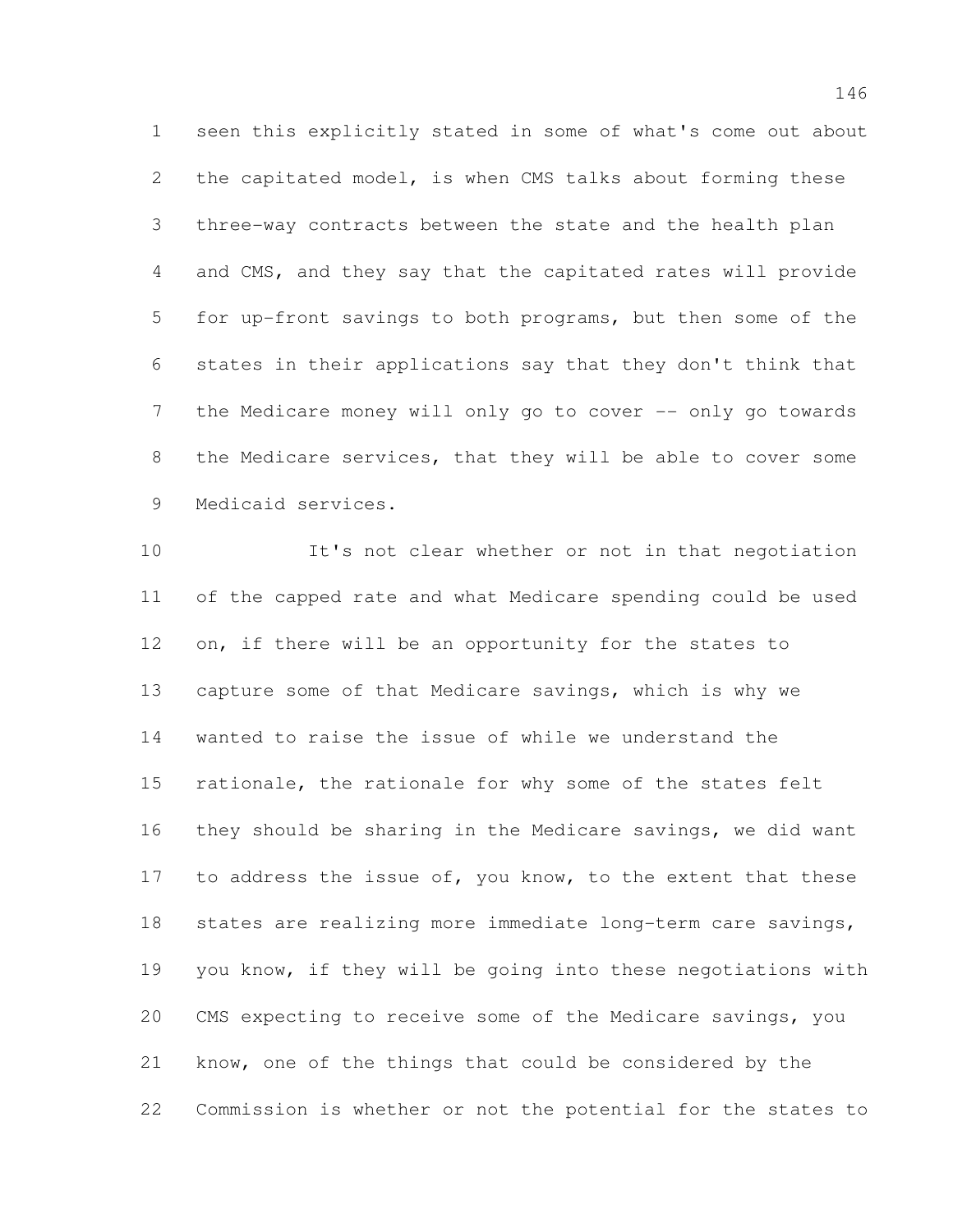share in their own Medicare savings should be taken into account and, you know, whether they should share in the Medicare savings at all.

 MR. BUTLER: So I won't comment on Round 2, but I think that in this case, I mean, our client is Congress. I think we can provide some important guidance and thoughts to states as a client on this and saying, Hey, this is how you might engage and solve some of your own problems. So I would think about them as a reader of this report as well. 10 DR. CHERNEW: So I have two quick questions. The first one is, who determines the state's share of the capitated payment portion? Is that just done through negotiation or is there a –

 MS. AGUIAR: Yes, that's done through the 15 negotiation. And again, the way that it reads so far -- our understanding to date, is what I want to caveat it with that -- is that in this negotiation there will be an opportunity for both Medicare and Medicaid to save, and it's not clear yet whether or not the states will share in some of that Medicare savings, but it will be done on a state-by-state basis.

DR. CHERNEW: And on a negotiated basis.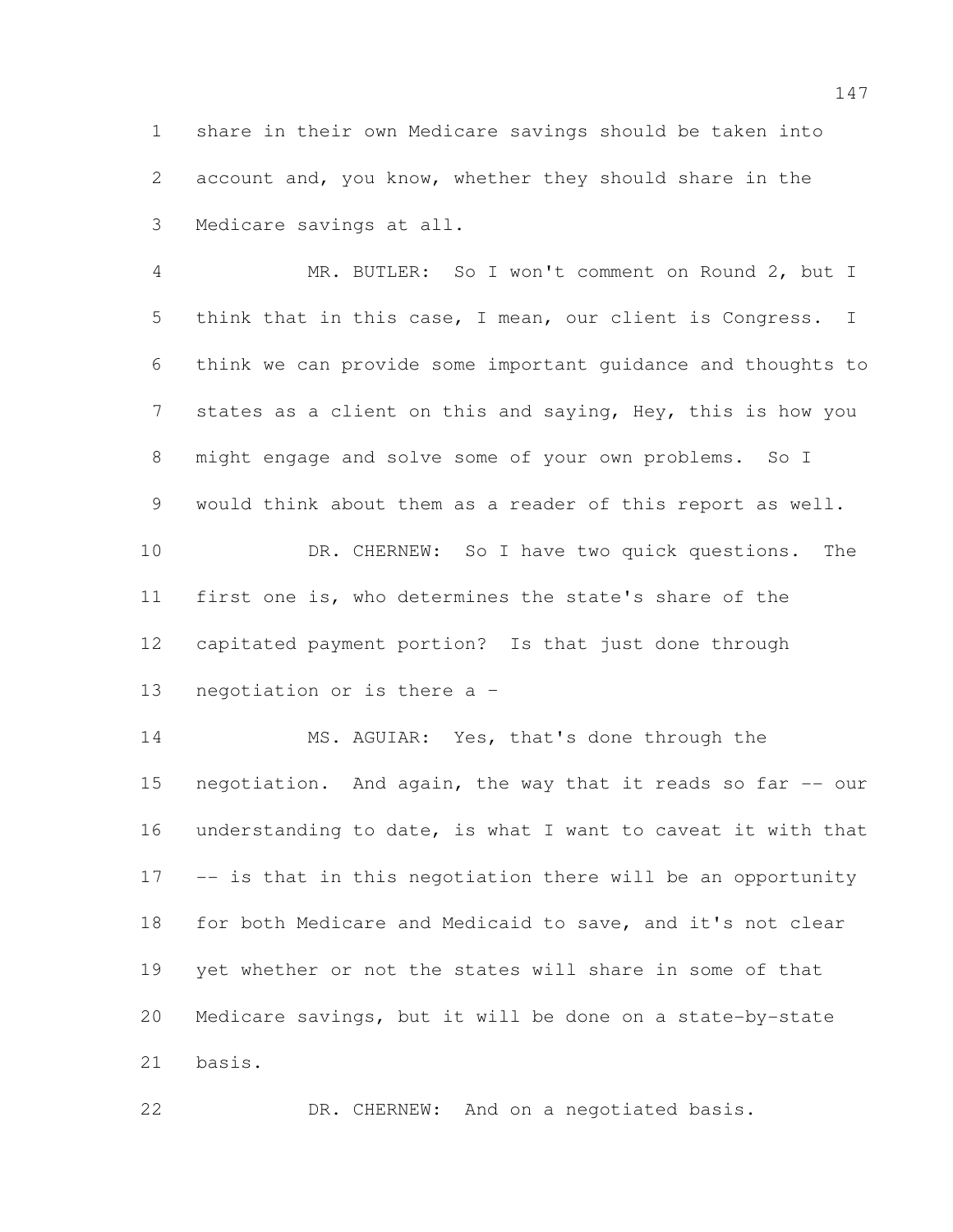1 MS. AGUIAR: Right.

 DR. CHERNEW: My second question is -- DR. MARK MILLER: And you mean in the demonstration. MS. AGUIAR: In the demonstrations. DR. MARK MILLER: Right. DR. CHERNEW: It will, but I assume a he demonstration is going to set the groundwork for how you might go forward, particularly if you're doing it on a state-by-state basis. 11 The second question I have is, I find the idea of moving to this sort of capitated, single stream payment very appealing as a general rule. Have there been attempts to 14 then simplify other regulations? Or do, in fact, regulations, when you do that, become more complicated because now you have to account for more things? So I want to know what other barriers there are besides just the financial separation that prevents integration and whether or not those barriers rise or fall when you integrate the finances. Do you find everyone requiring a more detailed accounting of every penny, or are they more willing to accept the capitated rates and have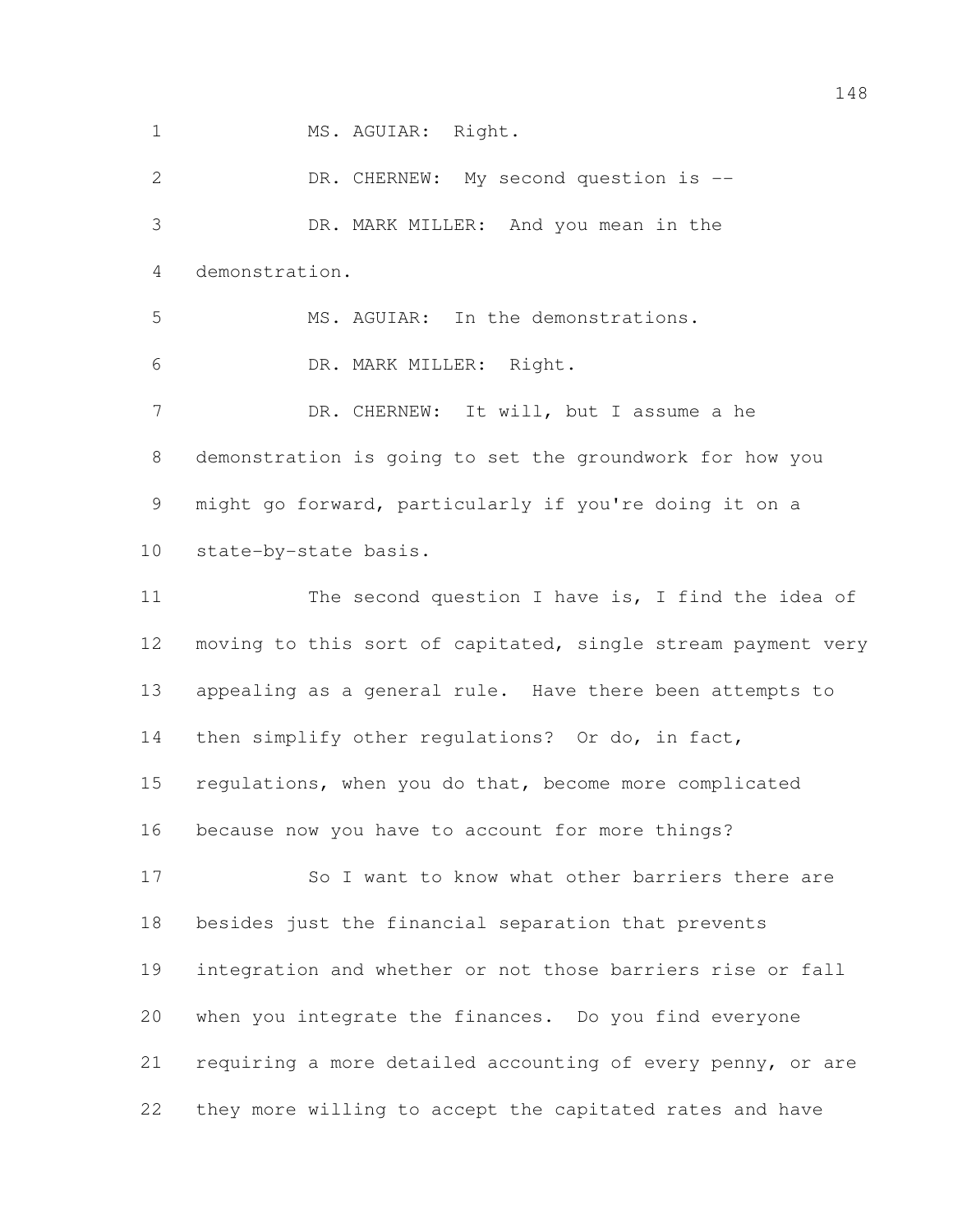less detailed accounting of every penny?

| $\mathbf{2}$   | MS. AGUIAR: I'll just say, we don't know that                |
|----------------|--------------------------------------------------------------|
| 3              | offhand, but we'll look into that for you.                   |
| $\overline{4}$ | MR. ZARABOZO: One of the purposes of the Duals               |
| 5              | Office in CMS was to address the other issues of why is it   |
| 6              | so hard to integrate, to have Medicare and Medicaid          |
| $\overline{7}$ | together, including, for example, appeals processes,         |
| 8              | enrollments and so on.                                       |
| $\overline{9}$ | DR. CHERNEW: And I can see they have different               |
| 10             | utilization procedures and then you get into a big fight     |
| 11             | about whose takes prominence.                                |
| 12             | MR. ZARABOZO: Yeah. So I assume that would be                |
| 13             | part of the negotiation, is what rules apply, essentially.   |
| 14             | I'll put it that way.                                        |
| 15             | MR. HACKBARTH: So there are differences within               |
| 16             | the fee-for-service programs at Medicare and Medicaid, but I |
| 17             | think Carlos has pointed out that even at the plan level,    |
| 18             | there are very different rules that need to be reconciled    |
| 19             | and perhaps streamlined.                                     |
| 20             | DR. CHERNEW: Understood your answer. The answers             |
| 21             | to whatever that is could differ by state. So it could be    |
| 22             | different in New Mexico and Ohio.                            |
|                |                                                              |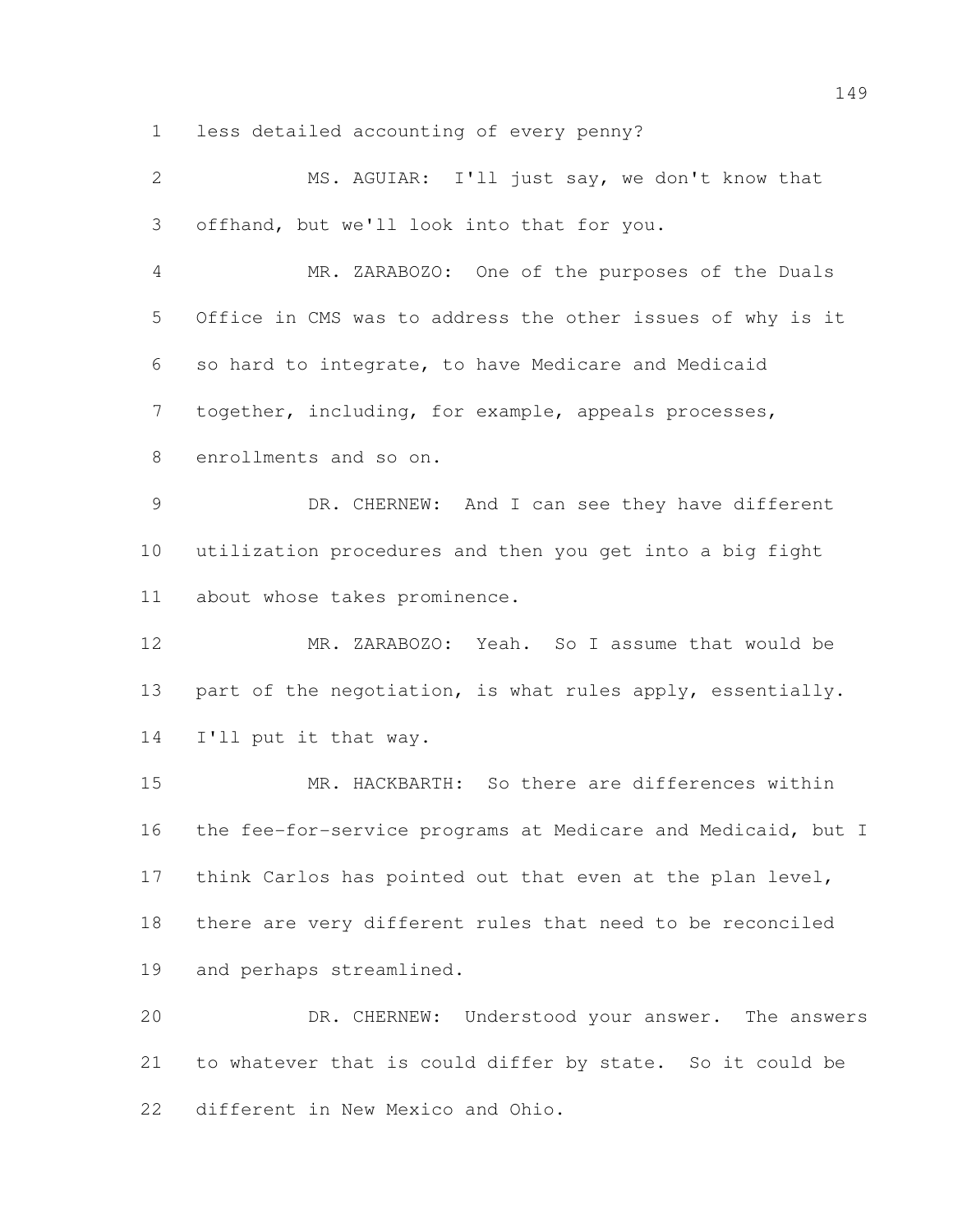MR. ZARABOZO: That appears to be the case, yeah. MS. AGUIAR: And I do think, though, there is some -- when CMS put out the -- it was in a state Medicaid director's level letter. I keep referring to it as an RFP, but it wasn't. But when they put that out, they sort of had laid out what some of the opportunities that they wanted to be able to align, do some of the financial alignment 8 opportunities within that. So I think they are sort of, because it happened. As Carlos said, they have been doing this back work to see what some of the barriers in the current system 12 are. So I think they are trying to fix some of those under these demonstrations. MR. GEORGE MILLER: Just a quick one. I'm intrigued by the PACE Without Walls and wondering if you have more information to share about how that may look, or is that something that we would allow the organization or the state to define for us. Have we looked at that? 19 And then possibly a second part of the question, what potential savings could there be if they're not limited by fiscal being and providing better benefits for their beneficiaries?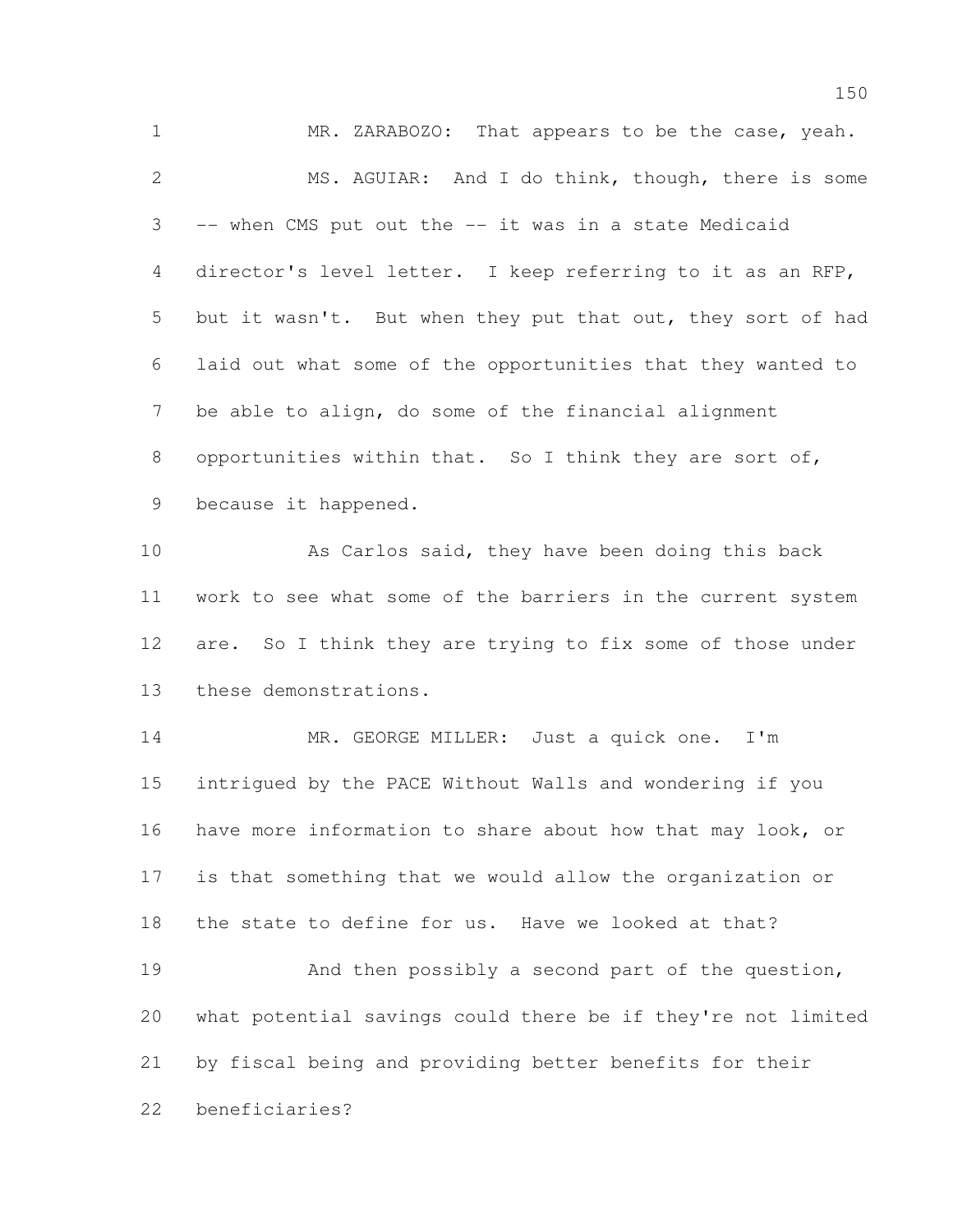MS. AGUIAR: I can address the first one a little bit more. The savings piece, that would really have to -- I think the first step is sort of to define what it is, and the second thing to be, how would we pay for it. And so, we have thought about this. Just in our interviews, just with PACE providers and just all around, this keeps coming up as a possibility.

8 Interestingly, Oregon is sort of -- has asked permission to try to test a little bit of this. And so, what it really means is, the PACE model, which again there is evidence that shows that it does reduce hospitalizations and nursing home use, it's very focused on this day care 13 center. And you have an IDT and multi-disciplinary -- you know, IDT team that really is closely monitoring.

 And so, the idea of the PACE Without Walls is that, do you need that day care center? Can you have this multi-disciplinary team that somehow is maybe using telephonic management, maybe it's mobile, that could maybe perhaps -- and maybe it's perhaps for a less frail population that that could work. So it could expand to serve more beneficiaries. That's sort of the idea. When we reported on our PACE site visits that we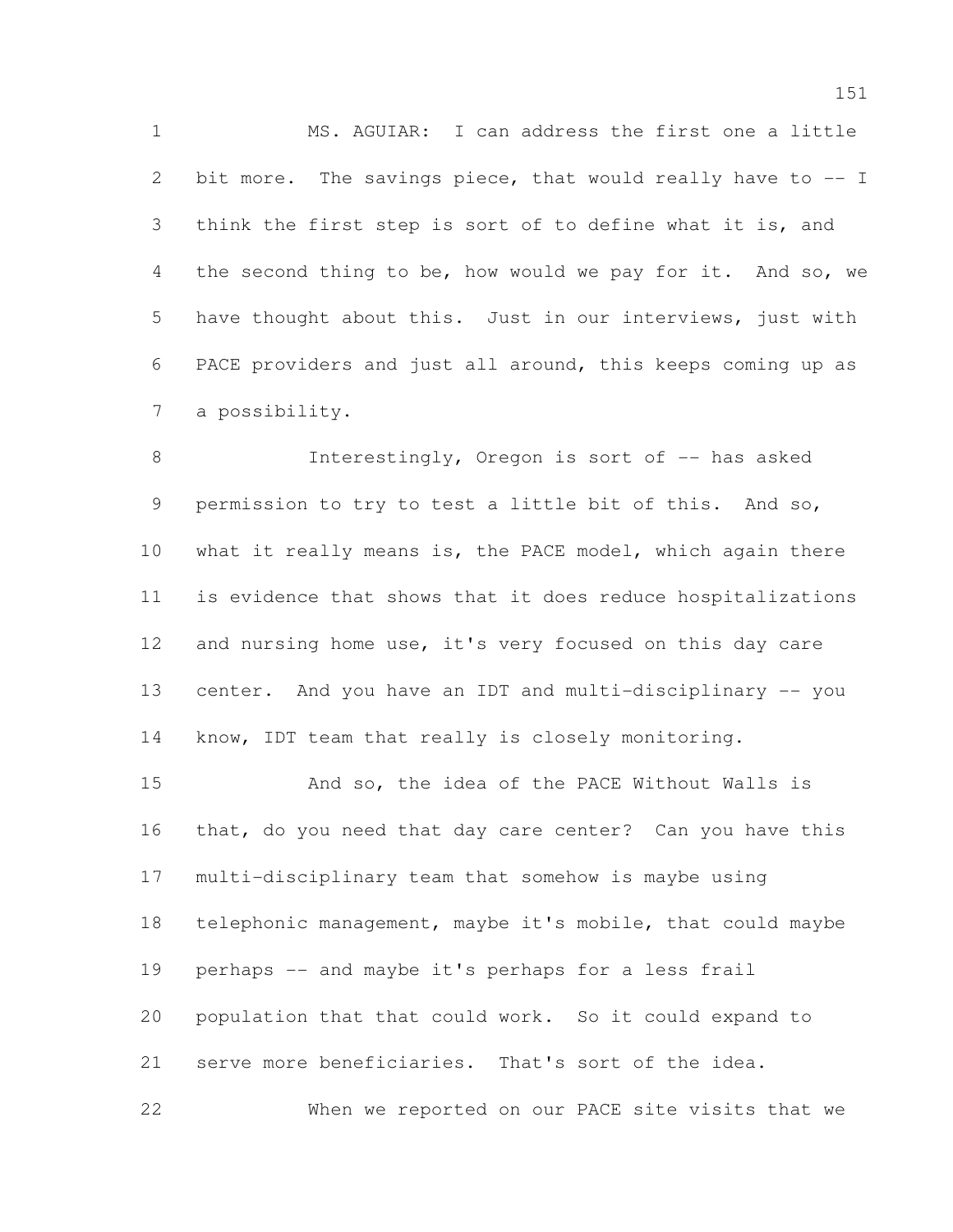had done in the fall, our hypothesis really going into that, the reason why we wanted to go see the rural PACE sites was because we thought that they might have had to have relaxed their model a little bit, and then maybe they would sort of see the challenges of operating in that environment.

 You know, they would be, perhaps, a little bit more supportive of this. And so we didn't actually find that to be the case just amongst the people that we had interviewed, but we know that there is still interest in it.

10 And so, you know, the reason we put this as a future step is, could you think a little bit about it more? What would it look like? And then, you know, if it is so much altered from PACE, at what point does it become a care model that perhaps a managed care plan could offer? You know, is it sort of a stand-alone thing? Is it a piece of a larger program? And then that gets into how you pay for it, how would you pay for it.

 MS. BEHROOZI: So just on the spending, so we don't see savings on the Medicare side with the sort of intensive programs, and I guess we don't have access to all the data on Medicaid spending, but is there anywhere, I mean, anyone, CMS, MACPAC, anybody looking at total Federal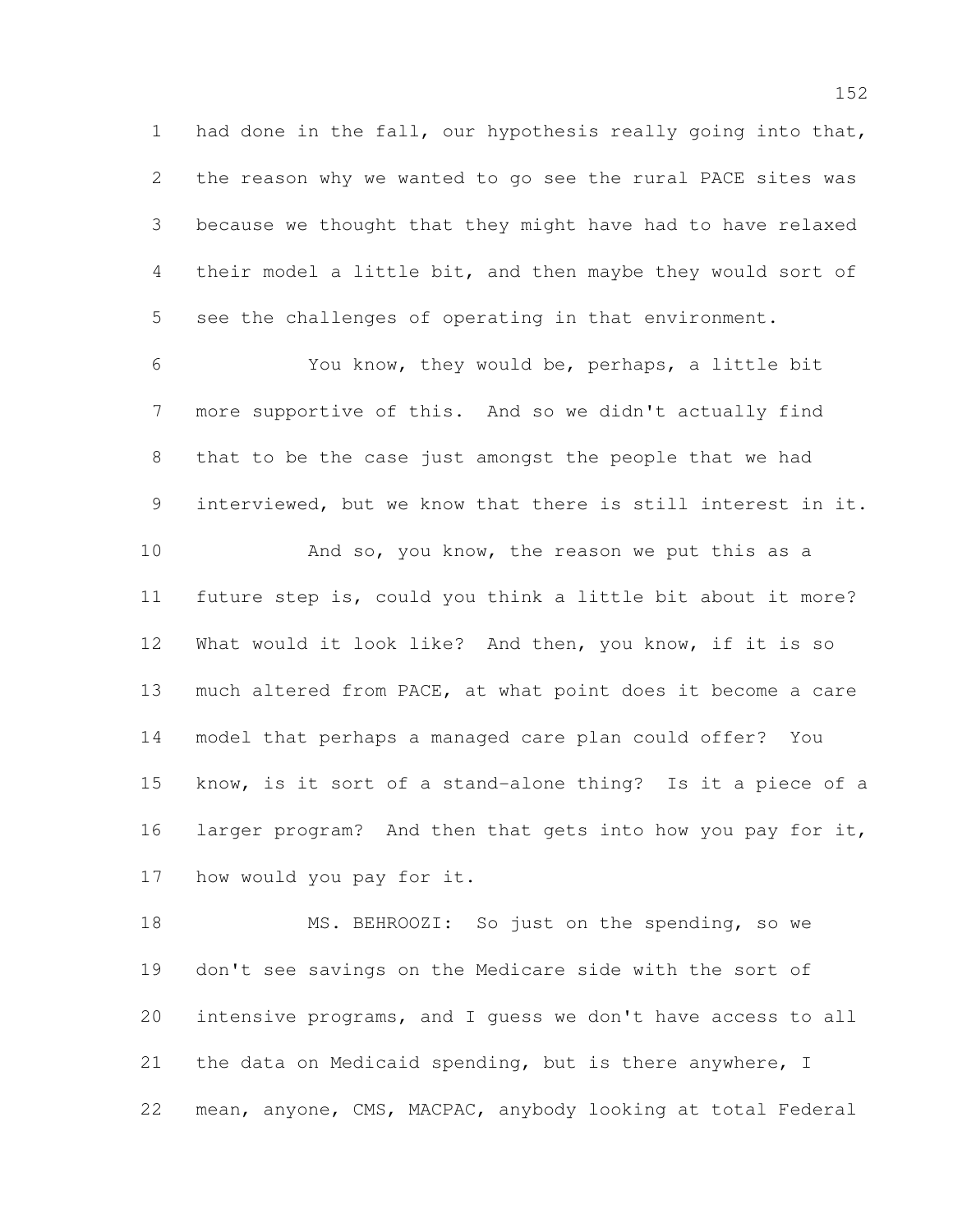1 spending on these programs, you know, the Federal share of Medicaid added to Medicare spending and seeing whether that's impacted? MS. AGUIAR: You mean -- MR. HACKBARTH: Any SNPs in particular. MS. BEHROOZI: Yeah, the PACE, PACE and these intensive SNPs, the dual SNPs. 8 MS. AGUIAR: To my knowledge, no, but we would have to go back and ask them, because I don't remember specifically asking them if they were considering -- if like MACPAC, for example, is considering to look at that now. You know, one of the things that we did propose that we could look into further really are, when analyzing the payment system for the five SNPs, you know, one of the things we proposed -- this was more in the mailing materials, not in the presentation -- was to really look at their cost structure. 18 And if we were, you know, both through data that we have and then through interviews, and if we could do that, we're hopeful to try to get a sense of what's going on

MACPAC to see if they have plans about that.

on the Medicaid side from them. But we could check with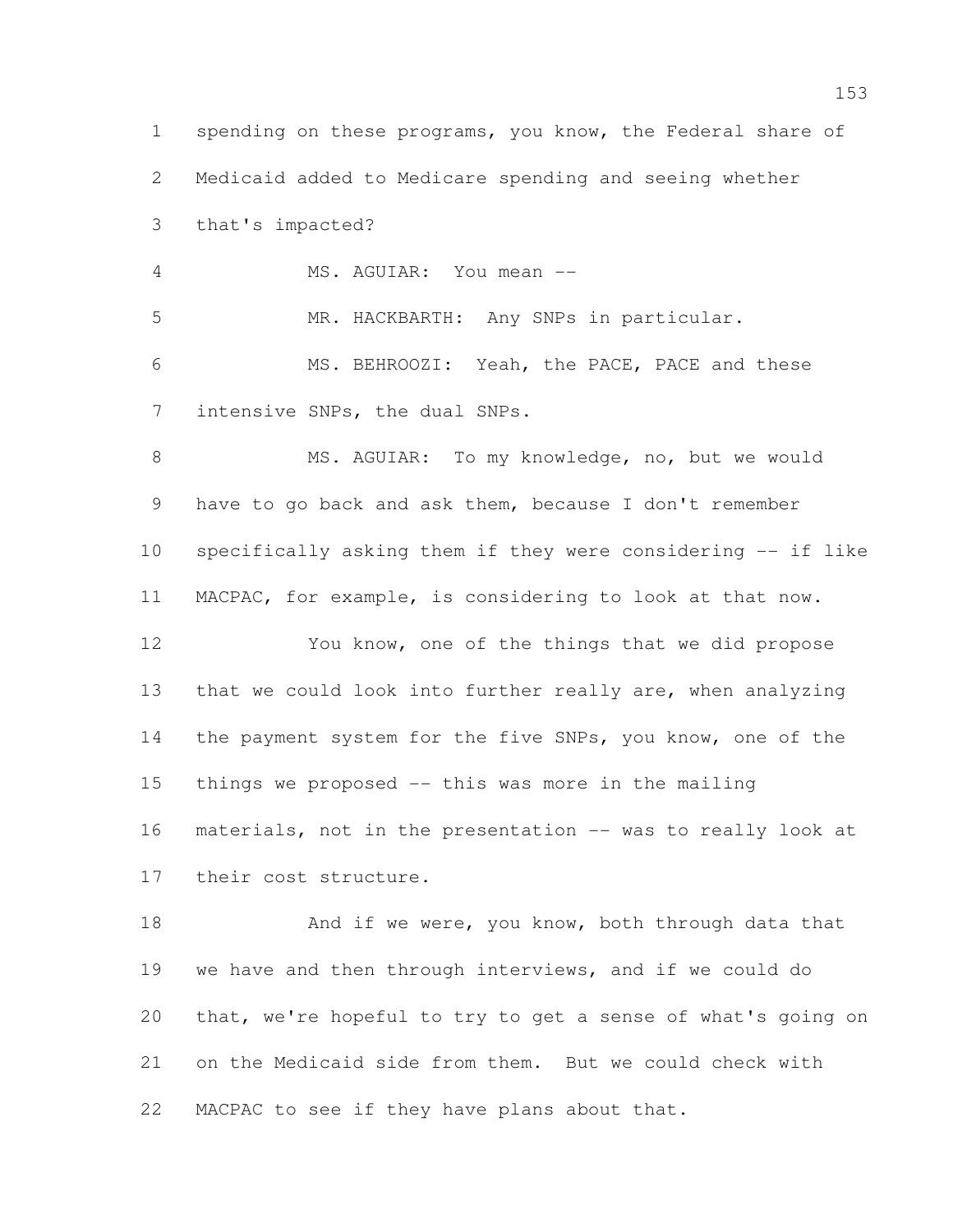MR. HACKBARTH: So, let's see, in mid-February, Mark and I met with MACPAC on the issue of duals, and just wanted to raise a couple things that came up there. The first point is sort of a contextual one and it relates to Bob's initial question and that's, how fast is this particular train moving.

7 And it relates to this question, are we going to be seeing statewide programs under this CMS initiative where 9 all of the duals in a given state are moved into new models, or are we just seeing what we would consider traditional Medicare demonstration projects?

12 And I don't know the answer to that question. One of the MACPAC Commissioners was saying he thinks it's definitely in at least some of the big states. They're talking about moving statewide, Massachusetts, California, I think are among them. So we're talking about potentially a 17 lot of people and a fast-moving train here, which has implications both for MedPAC and MACPAC participating in this discussion.

 Then much of the rest of the conversation focused on this issue of passive enrollment. Frankly, to my surprise, there were a number of MACPAC Commissioners, some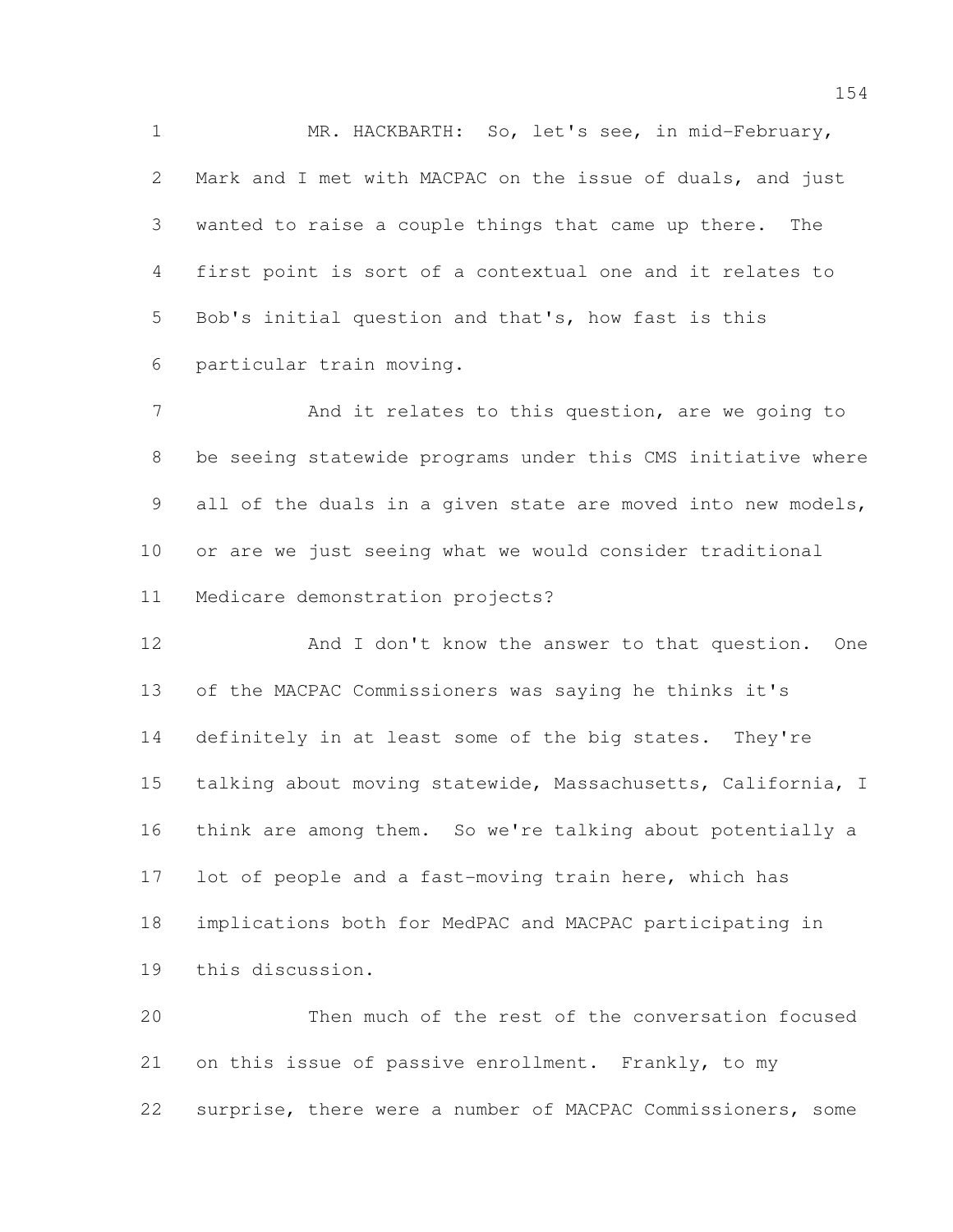of which I wouldn't have expected, who were strong vocal supporters of passive enrollment, believing that the care that the patients are receiving in the current arrangement is so un-coordinated, in some cases poor, that the opportunities, just from a patient perspective and a quality of care perspective, were quite large, and the only way to move quickly in that direction was through a passive enrollment process.

 I must say that I continue to have some reservations about passive enrollment based on the fact that the dual population is so heterogeneous, the needs are so diverse. You know, there's a segment of the dual population that's dually eligible, principally because they have low income and low assets.

 On the other hand, we've got people with significant cognitive impairments and physical impairments and very different sorts of challenging clinical needs to deal with. You know, the typical managed care plan may be just fine for dealing with people who are just low-income, but it may not be well matched to the needs of a patient with significant cognitive impairments or significant physical disabilities.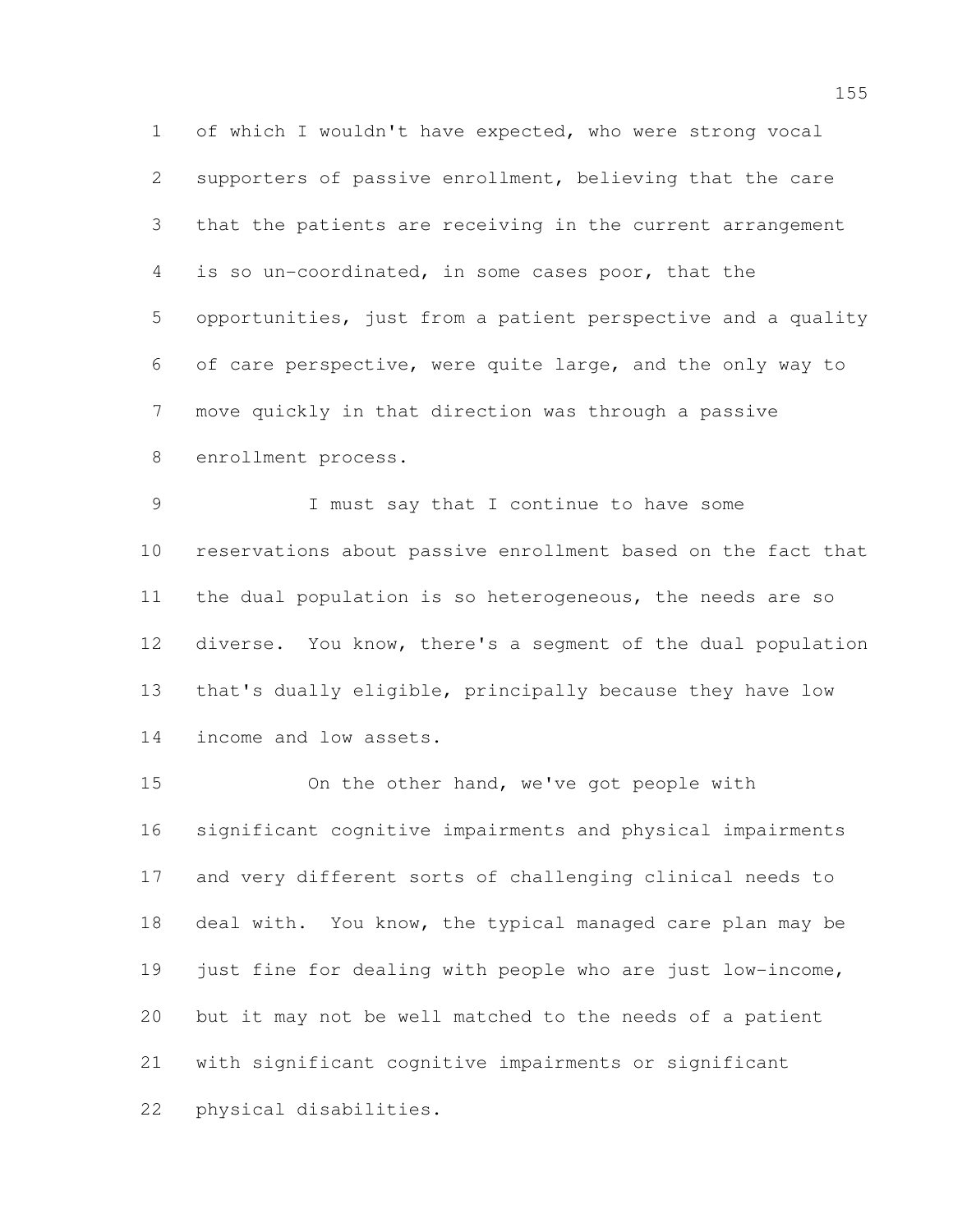And those organizations that can care well for those sub-populations have very particular clinical set-ups that allow them to be effective. And those clinical organizations are not, you know, just everywhere, statewide in Massachusetts or California.

 And so, you know, quickly moving duals on a statewide basis, the whole population, given these diverse needs and the scarcity of the clinical organizations, I worry about, frankly.

10 The other part of the conversation, very related, is if you have passive enrollment, what does the patient need to do to opt out and how quickly can they opt out? Say it's a patient with significant physical disabilities and they find themselves enrolled in a private plan that really doesn't have the care delivery system that can meet their 16 needs, how quickly can they get out?

 My concern about passive enrollment would be, the least, if they could get out immediately and had month-to- month dis-enrollment. But again, somewhat to my surprise, there were a number of people at the MACPAC session saying that month-to-month dis-enrollment doesn't work, and that, in fact, the providers who might lose money because of the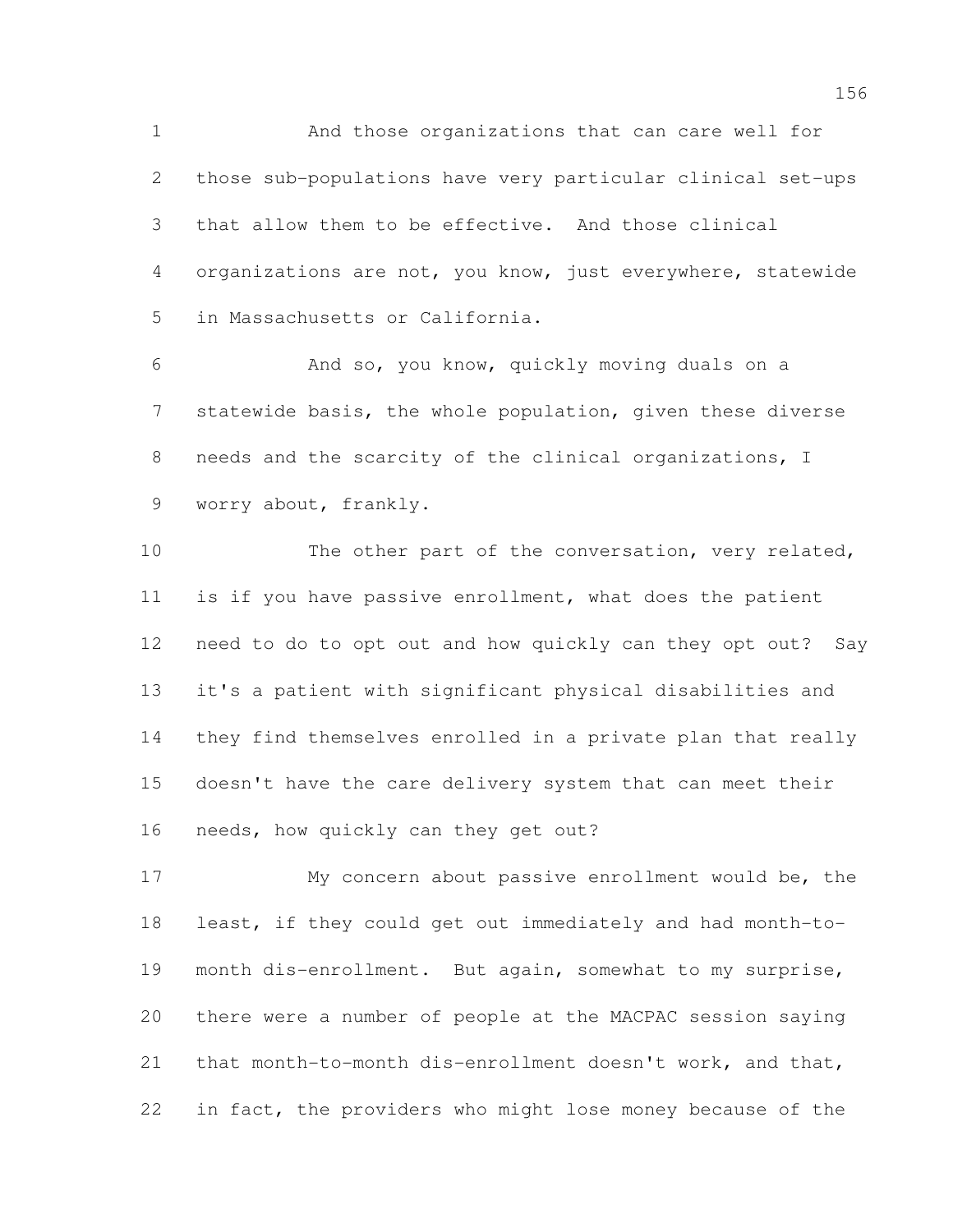effective management of the care, say a nursing home, they get the patients to quick dis-enroll because they see it as potential lost revenue as a result of better management.

 And so, they want not only passive enrollment, but lock-insurance for fairly significant periods of time. And that combination of passive enrollment with lock-in, given the diversity of the population, causes me a significant amount of anxiety and if, in fact, this is a fast-moving train where we're going to see large states go statewide with this, I'm a little uneasy.

11 DR. BERENSON: Well, first let me associate myself 12 with all those remarks and go -- up you a little more, if I could. I looked at the discussion about performance measures and I don't think we have good performance quality measures in this area.

16 I mean, I think the HEDIS measures are mostly irrelevant, even for an elderly medical population. They don't address those with physical disabilities. They don't address those with serious mental disability. So I don't think we can rely for good -- I mean, I just don't think the HEDIS measures are going to help us very much.

And outcome measures in this area are sort of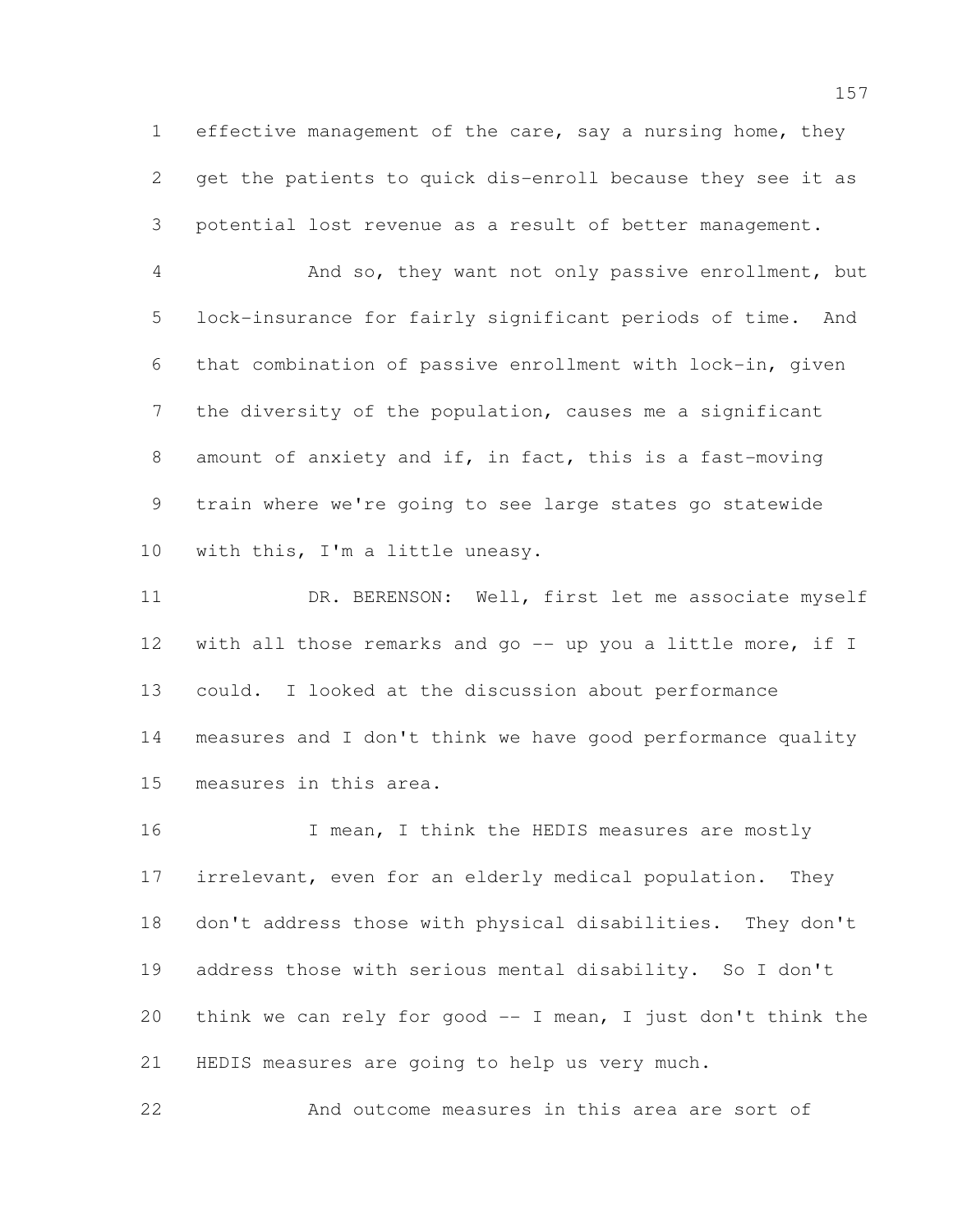challenging as well. So I think we, at least for the foreseeable future, are going to have to rely more on oversight and requirements, structural requirements, and it makes me nervous that we don't necessarily have those in place, although obviously we'll see what the states propose, but I would be very concerned.

7 On the passive enrollment side, I have no problems with the concept of passive enrollment into a high quality accountable organization. I have great problems with passive enrollment into an organization that has no experience in this area and is being selected partly because of budget predictability.

 So in terms of your questions about what we should 14 be focusing on, so far the discussion hasn't been very much about SNPs, per se. I do think because there's a reauthorization -- when is the reauthorization for the SNP program?

18 MR. ZARABOZO: The duals have to have -- the contract requirement is beginning 1/1/2013, so in other words, if you don't have one now, essentially, you know, in the next few months.

DR. BERENSON: I thought the program had to be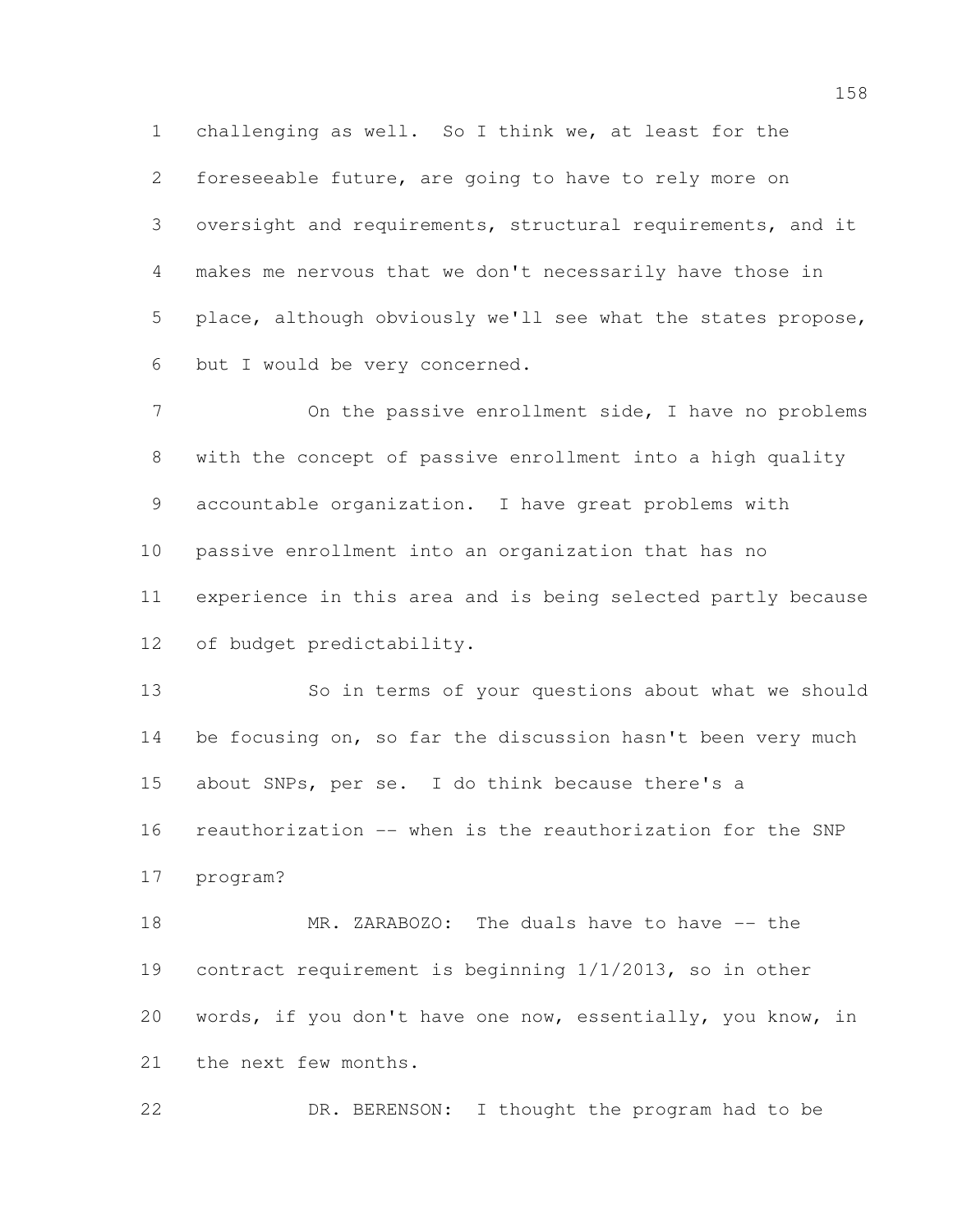reauthorized.

 MR. ZARABOZO: The program also, in general, for 2013.

 DR. BERENSON: That's what I wanted to know. I think to be relevant to our sort of customers, who are the Congress, I think we probably do want to look at the SNP program specifically over coming months and see if we want to make any recommendations about that reauthorization.

 But short term, it seems to me the opportunity to develop -- and this would be challenging, but I'll throw it out -- develop some basic principles or criteria under which we think these demos should go forward related to protecting beneficiaries as well as protecting Medicare trust fund dollars, I think would be a useful early activity.

 What you've done is listed a whole bunch of activities which I all think should be done. We've actually started in this area last year -- well, two years in 2010. I mean, I think we are proceeding in a very logical step- wise fashion, and I would hope we could ultimately get to the big Kahuna here which is who should take financial responsibility.

22 But I think we can't do it all at once and so, if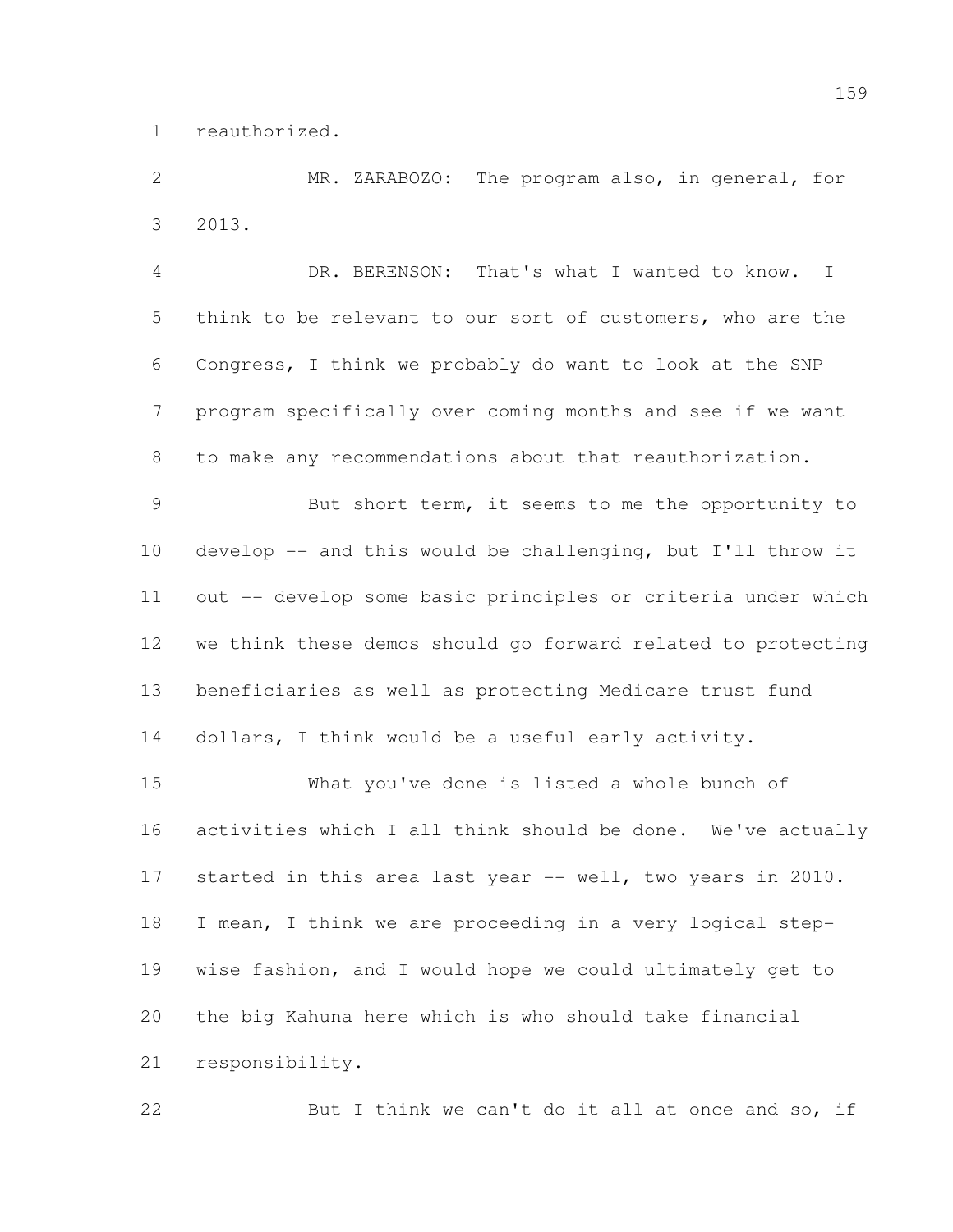I were giving a priority for the immediate future, it would be being able to comment on those demos, so developing a basis for commenting on those demos and getting into more detail in the SNP program so we can provide some guidance on the reauthorization.

 MR. HACKBARTH: Can I just say one other thing? I just want to make sure that I don't leave any inaccurate perceptions about my conversations of MACPAC. I did mention that because I wanted to make it clear to the Commissioners that we have engaged with MACPAC on an issue of mutual importance, and, you know, I took care to say with some MACPAC Commissioners, I have no idea what the overall point of view is within the Commission. You know, we didn't take 14 a straw vote, and as in any conversation, there are some people who are more vocal and participating more accurately. And so I focused on just some things that I heard from some of the MACPAC Commissioners that caught my ear and raised some issues in my mind that may or may not be an overall reflection of the point of view in MACPAC. I just want to emphasize that.

21 DR. HALL: I think this is really, really important. You know, there's something about the use of the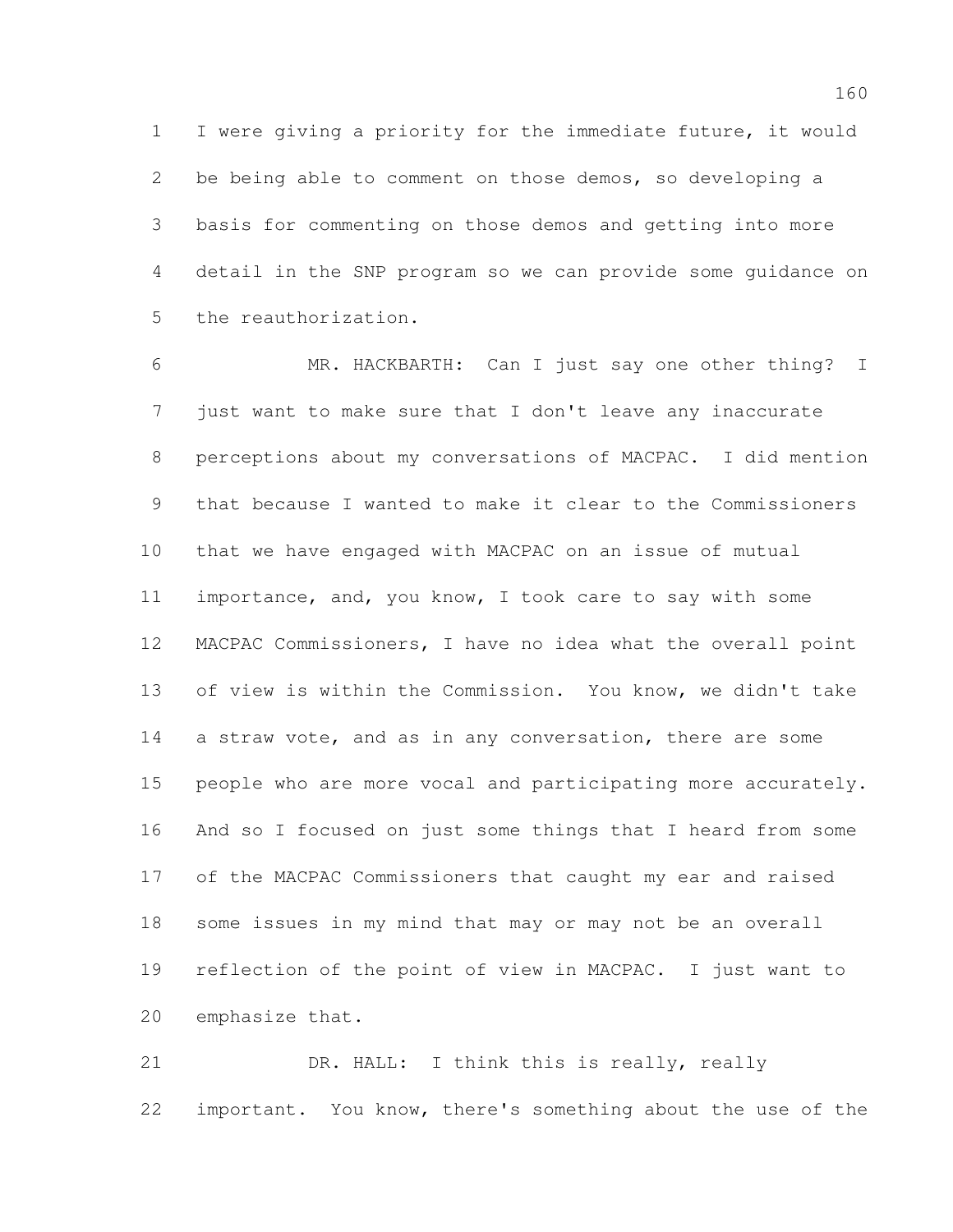term "duals" that it tends to sanitize what this population is really like, socially and medically. I occasionally think about Hubert Humphrey's quote that's carved into the marble at HHS that says, "You judge the character of a country by how it cares for its youth, disadvantaged people, and old."

 These are people who are the most vulnerable group of individuals in our society, and by the by, they're consuming 33 percent of Medicare resources right now. They're vulnerable -- I think this is a time where they are particularly vulnerable because of differences of political opinion on the role of Medicaid, the role of Federal 13 supports, and they're a group that can't really advocate for themselves. You don't see them lined up on the steps of any Capitol protesting very much.

 Also, I think 20 years from now duals will include 17 a very, very large proportion of older adults, I mean, a huge -- not a huge number, but a very large number who will be, by definition, dually eligible for Medicare and Medicaid. And there's a hint that there might be better programs available for them if we could figure out some of the intricacies of managing both of these payment streams.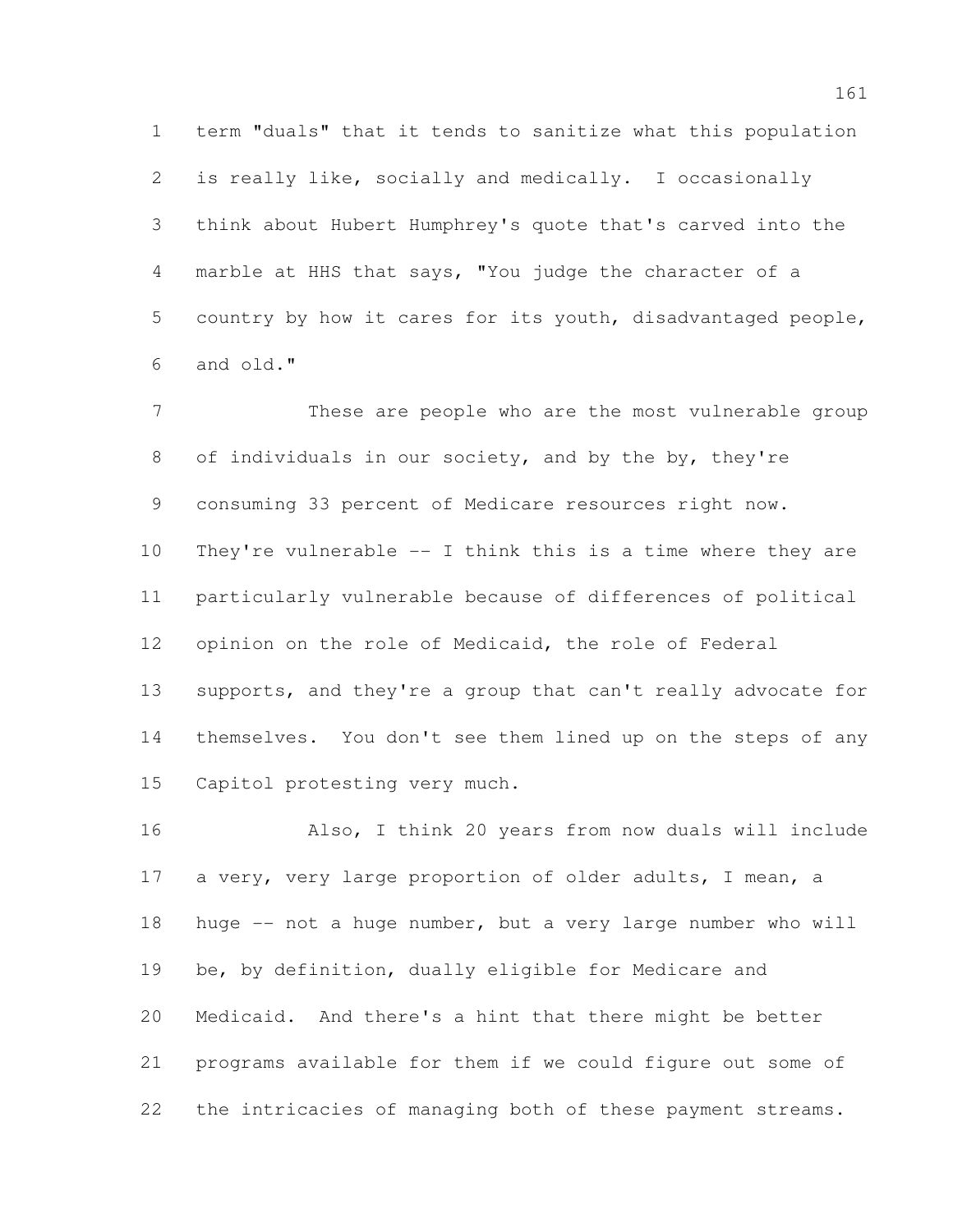So I think we need to emphasize kind of the human aspects of this as we go through this, that this is a very important population that is probably a growing population. So I agree entirely with what both Glenn and Bob have said. Also, I think we then need to take a look at some other quality measures. While influenza vaccination is a good metric and I applaud any group that gets good compliance with that, it really doesn't measure the things that are important to this group of people, who really, as you mentioned, can't make decisions very well for themselves often, who have very complex problems that transcend just what we pay for medical services.

 So I don't think we should drop this. I think that we should try and find if there are better ways of expressing the merit of the program other than what we've looked at. I don't know what those are off the top of my head.

18 DR. DEAN: I would just echo what Bill said. 19 DR. MARK MILLER: I would just say this: Peter, you asked the question earlier. About 18 percent of the people, 30-some-odd percent of dollars on Medicare, 15/40- ish on Medicaid. So I think that's what you were asking,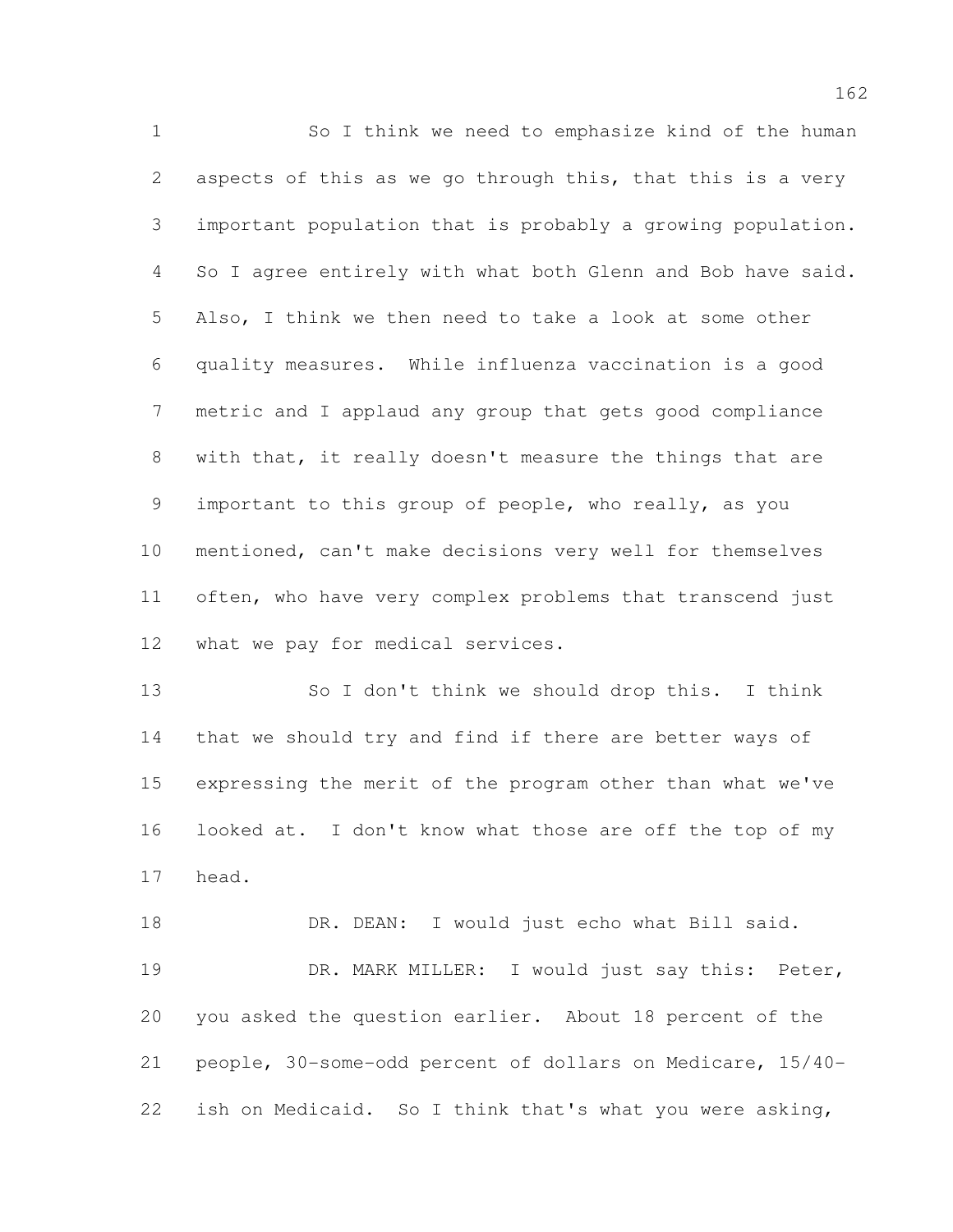what were the comparable portions.

 MR. BUTLER: So, what, 15 percent of the Medicaid members and 40 percent of the Medicaid expenditures of the state. DR. MARK MILLER: Right, so it is serious business for the state, and then to these comments, you know, that were being made up here as to why there's so much interest. MR. BUTLER: That's bigger than I would have thought. DR. CHERNEW: So I think based on past stuff that I've seen here, it's pretty clear to say that we have -- it's a very important population, and we have a lot of problems in the seams and a lot of things happen like churning between sites and gamings across programs and regulatory things that don't work. So I think there are probably a lot of aspects of inefficiency here, and a lot of room for improvement. And I think the challenge, in the 18 spirit of the other comments, is that in the best cases you could see where this works wonderfully and where you can do a lot better. And in the worst cases, you could see where things could really go bad.

And so the challenge is we don't want to let the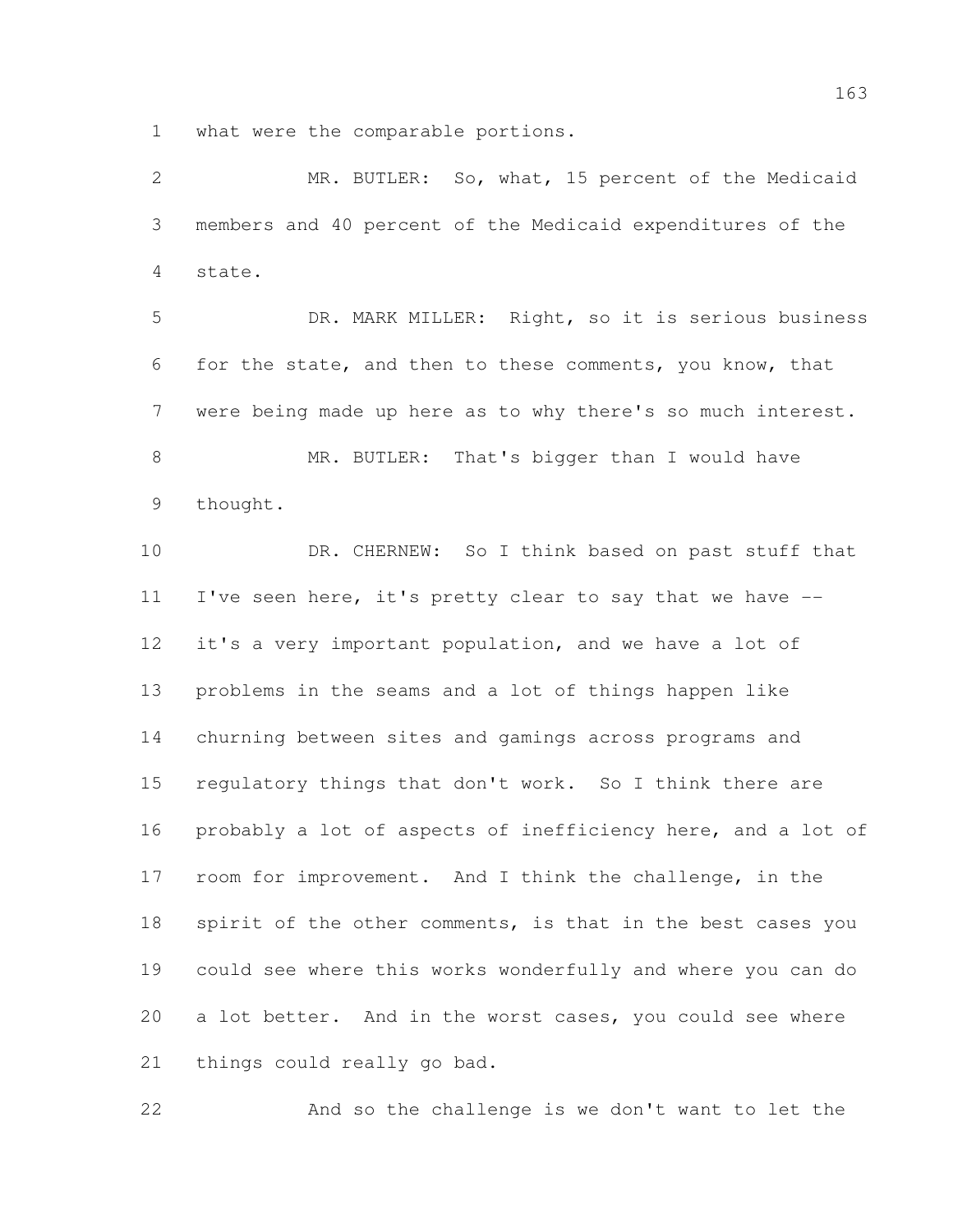sort of bad be the enemy of the good, so I think we have to figure out a way of going forward with this, and I'm very supportive of many of the models that were discussed. But I guess we have to make sure that we can do so in a way that the inevitable protections we put into place don't make the entire exercise worthless.

7 And I have to believe that there are ways to go forward, and in terms of focusing our energy, I think illuminating what those are, the places where we can get important improvements, I think that's where I would focus. And for me, what I'd like to understand is how prevalent are what I would call basically high-performing places in these states that really could do a good job and we could limit it to those places and we could have a program with some sort of entry -- in order to be eligible, you have to meet the following criteria. Is that a lot of groups? And so we really could think going forward -- are there really only a few organizations that are kind of the exception rather than the rule? I'd like to think that the former is true, that there's a lot of organizations. I've spoken to many that would say their lives would be much simpler if they could take dual stream funding with appropriate regulatory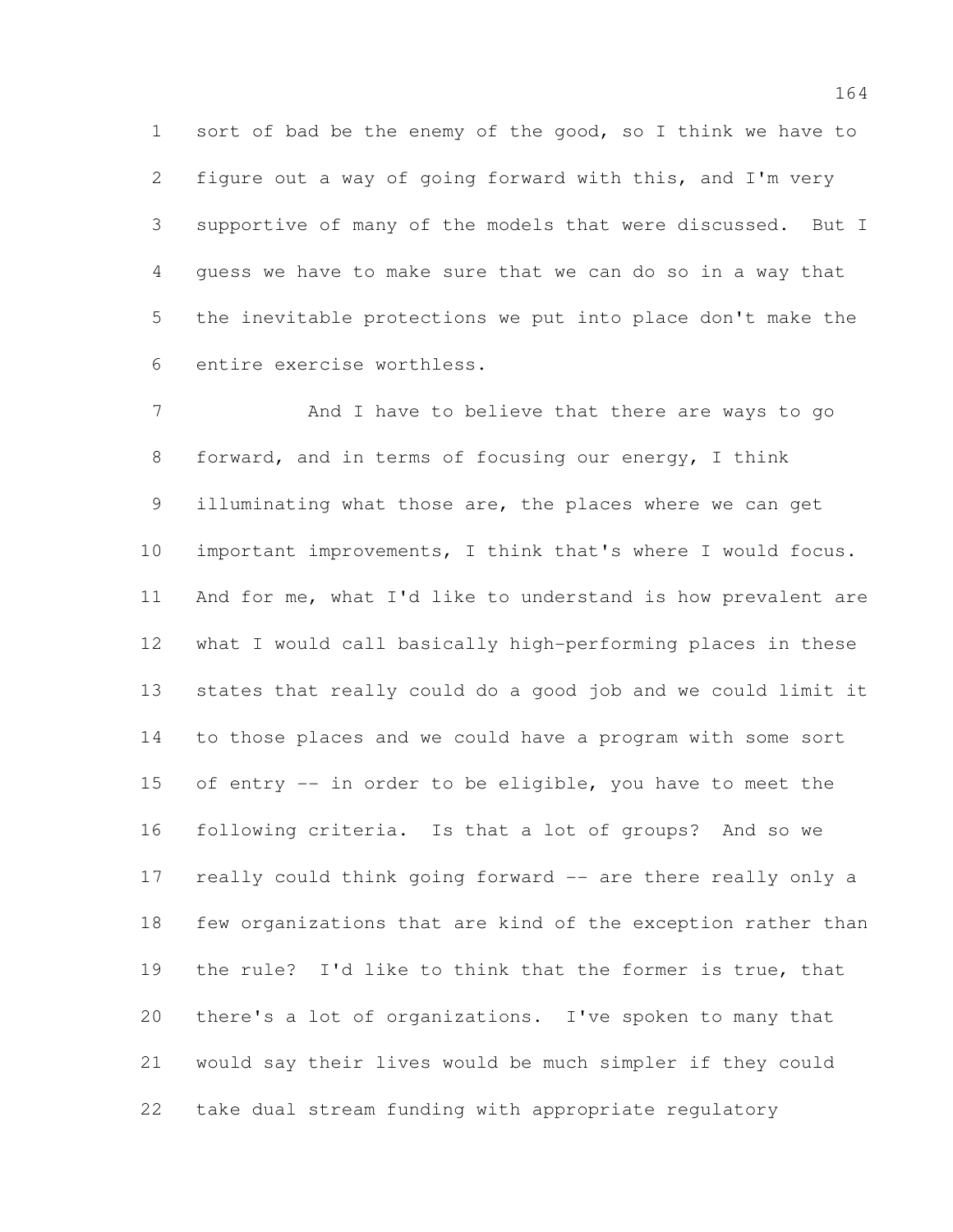simplification, and that they would do a great job for this population. And I actually believe that that's true. And I always feel somewhat sheepish when they note all the incredible barriers to doing that. And I think finding a way to remove those barriers without letting in a whole bunch of bad stuff should be the top priority.

7 MR. ARMSTRONG: I just would affirm I really support the way you're talking about going forward with this, and I really appreciate and agree with many of the comments that you all have made.

 The one thing I would add would simply be I'm not sure we've really identified and we should think about how we could advise Congress or whoever on how is it that this is an issue that everyone agrees is so significantly 15 important, and admittedly complex, but there are a lot of other complex issues, but why is it so hard for us to move this forward? Are we really asking that question and answering it in a way that allows us to be a little bit smarter about trying to get some acceleration moving forward with some of this work? I just don't know.

 MR. GRADISON: This is a learning experience for me, and I certainly congratulate you for the work that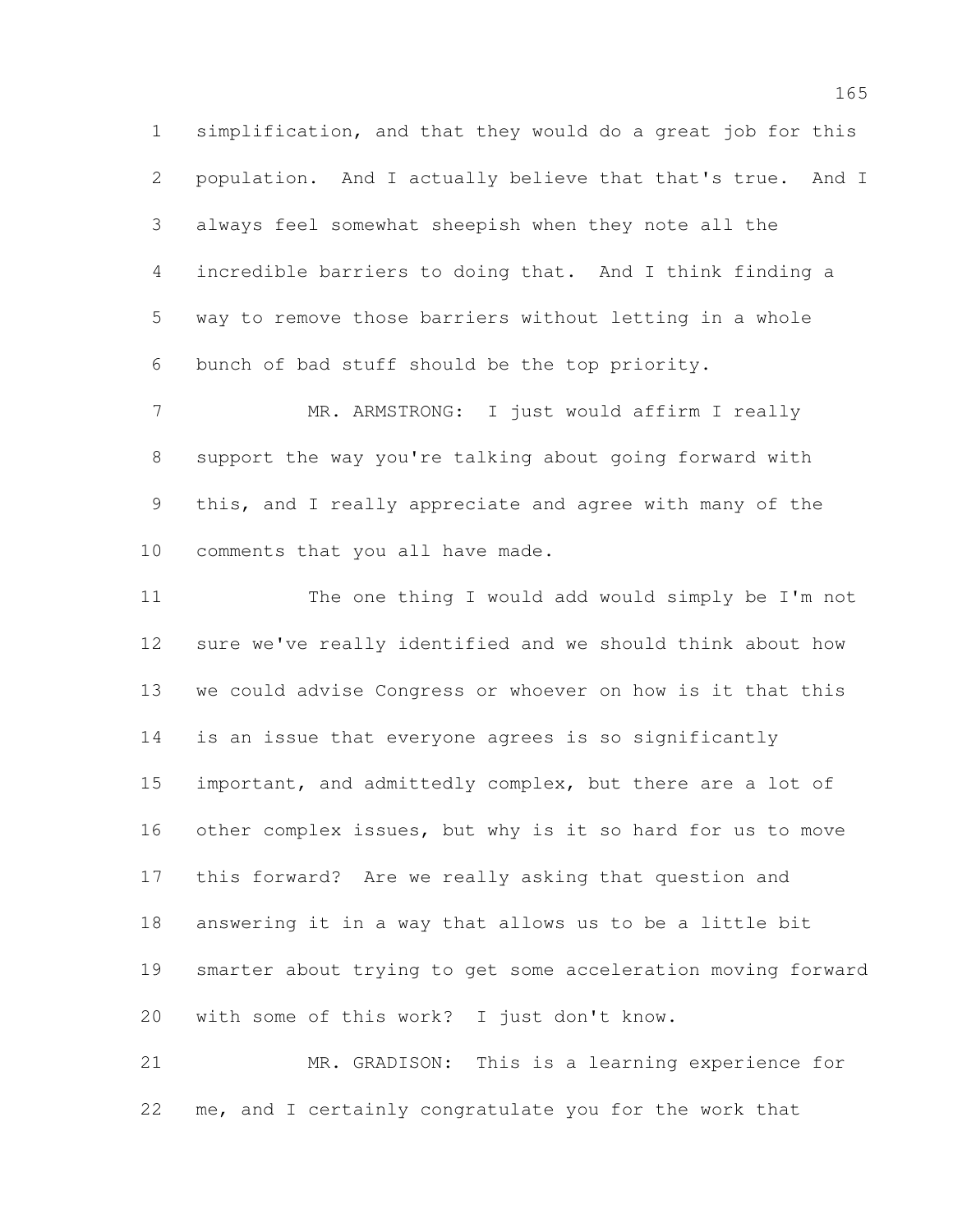you've done.

 My sense of it is that the states, somewhat in desperation, probably in desperation, are rushing to change their model of care not -- for all their Medicaid beneficiaries by moving whole blocs of people, sometimes trying to move the whole state into managed care in a very short period of time. What I'm going to say is not particularly logical, but just so you know what I'm thinking about, I think it's going to be important to try to monitor what's happening state by state with this migration of total population, not just the ones we have an interest in because they're duals, but what's happening at the state level in terms of quality of care and in terms of cost and in terms of the administrative capability of the managed care plans so quickly to take up such large numbers of people with such diverse needs.

17 Again, this may seem to be broadening it in a way that gets beyond what we're directly involved in, but somehow I have a feeling, at least for myself, that watching more carefully than I have in the past what's happening at the state level for their whole populations may help to inform us better what might be appropriate for this very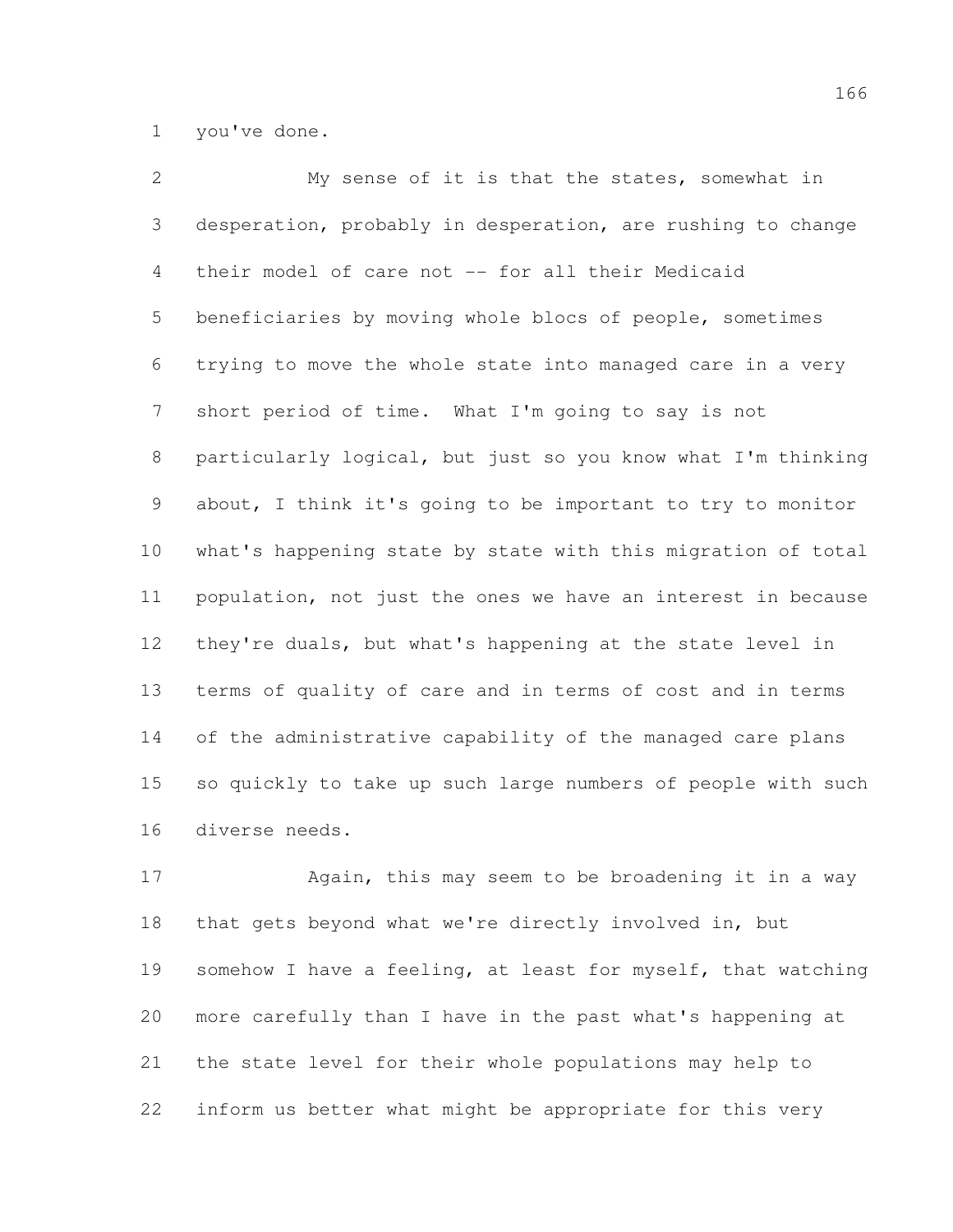large segment, but not the whole Medicaid population.

 DR. CASTELLANOS: It's just my experience in dealing in this group of patients, both the dual eligibles 4 and the Medicaid patients, that there are -- like Bill said, these people are really critically in need of care. My observation, however, is that there isn't always good access to their care, and under the law they're supposed to have equal access. I would really like us to kind of look at that because I really don't think that's happening today. MS. BEHROOZI: Just to share some of my colleagues' concern, among this population there are a lot 12 of sicker, older people, but there are also people who have recently aged into Medicare, and they're, you know, just 14 below the line. I mean, we have people, unfortunately, who work for a living who qualify for Medicaid, and then when they become 65 years old, they are eligible for Medicare, 17 and, you know, they're sort of -- they're, you know, on the margin, but they're not necessarily old and sick. And, of course, they need care coordination just like all the rest of us do. We all benefit from that when we need health care services.

But to see them as a part of a monolith that can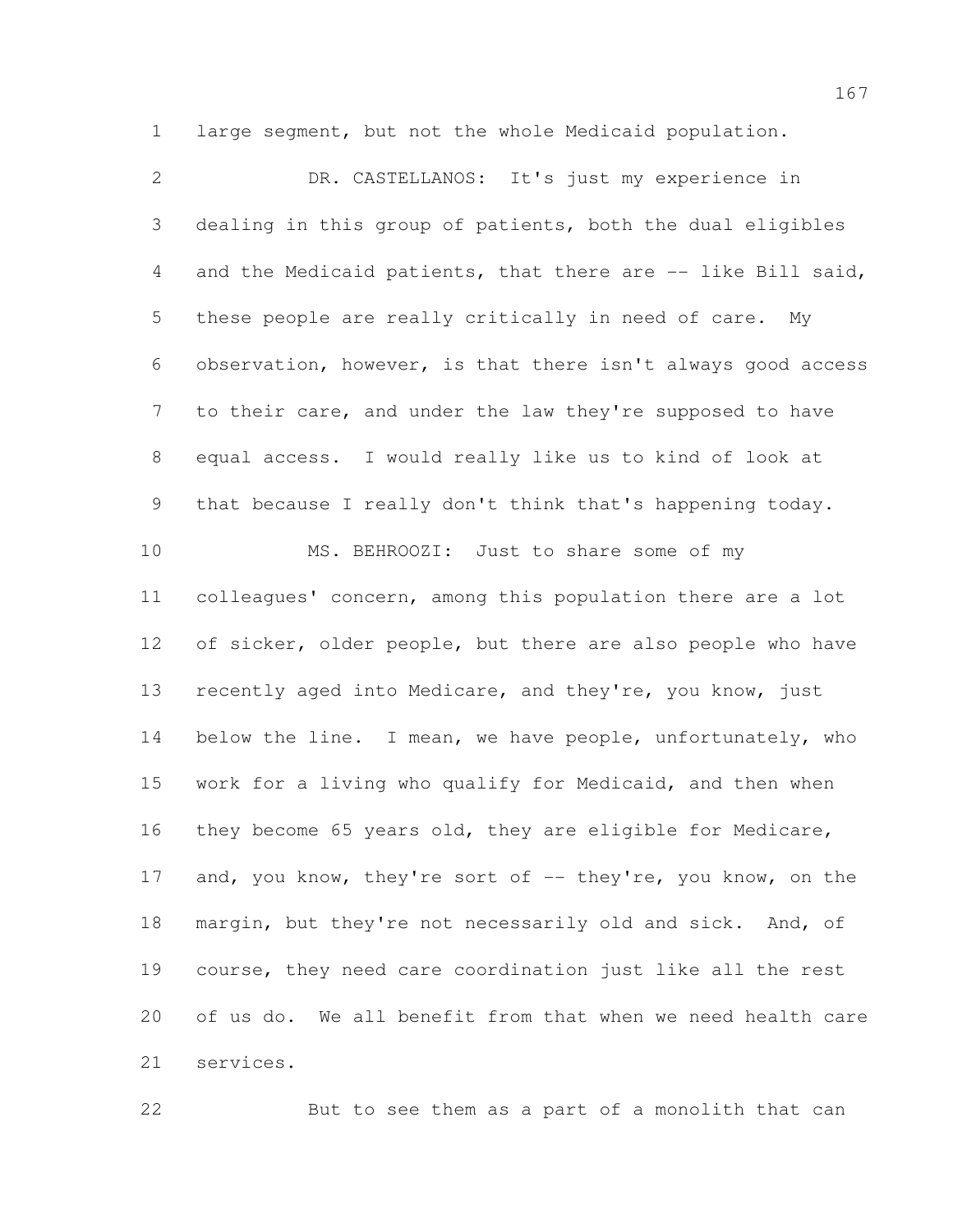be moved around by fiat I fear their commodification. And I love the way we started this conversation about looking at - - I don't mean today's conversation. I mean in general the work that you have been doing, looking at the programs that can really deliver high value for those in high need. But then to sort of move the conversation along, which I think we need to do, but I do think it's a little bit different, to what to do about duals and we encounter the challenges that states are facing and the sort of dramatic actions they're taking in response to their budgetary crises with this whole bloc of people and moving them around. And in my 12 own state, which shall remain nameless -- you know what it is -- we're right in the middle of this transition of long- term care into first Medicaid managed care -- this is just for, you know, the disabled people who are not yet eligible for Medicare -- and soon-to-be Medicare eligibles who will at least have to receive their long-term care through managed long-term care companies, not necessarily SNPs. 19 The wrenching transition, the lack of preparation of the carriers -- and I'm experiencing it just from a little window where we pay for the health care of the people who provide these services, and I try to talk to the people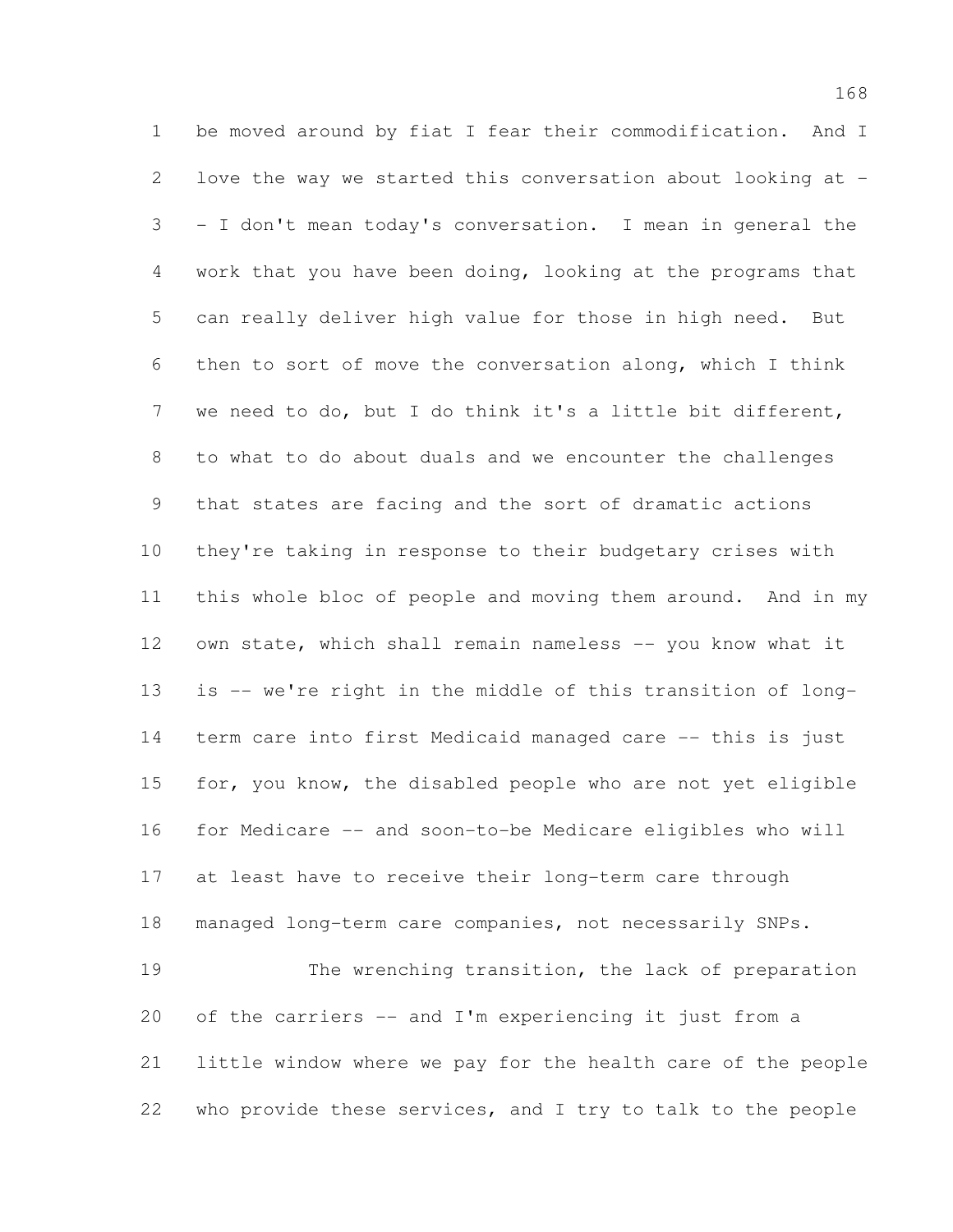running these Medicaid managed care companies about, okay, so, you know, you're supposed to be helping us track the hours that people work to see if they're eligible for health care coverage based on the services that they're providing that you're paying for, and they're like, "What are you talking about? Really? I don't know anything about long-term care. We'll deal with it when we get to it."

8 And that's not even the care of the people they are now responsible for a benefit that they've never been responsible for. So that's not to criticize them. They will get there. They're smart people. They're caring and concerned and whatever. But, anyway, I'm just adding you voice to the cautions about taking this bloc of people and 14 doing stuff with them that may or may not make sense, especially to do it abruptly.

 DR. BAICKER: I think all of the cautions that have been raised are really well taken, and it highlights in some ways that this group amplifies all the things that we've been talking about throughout the last day and a half, that risk adjustment is particularly important in this group because of the heterogeneity of the group and the complexity that they disproportionately represent. And care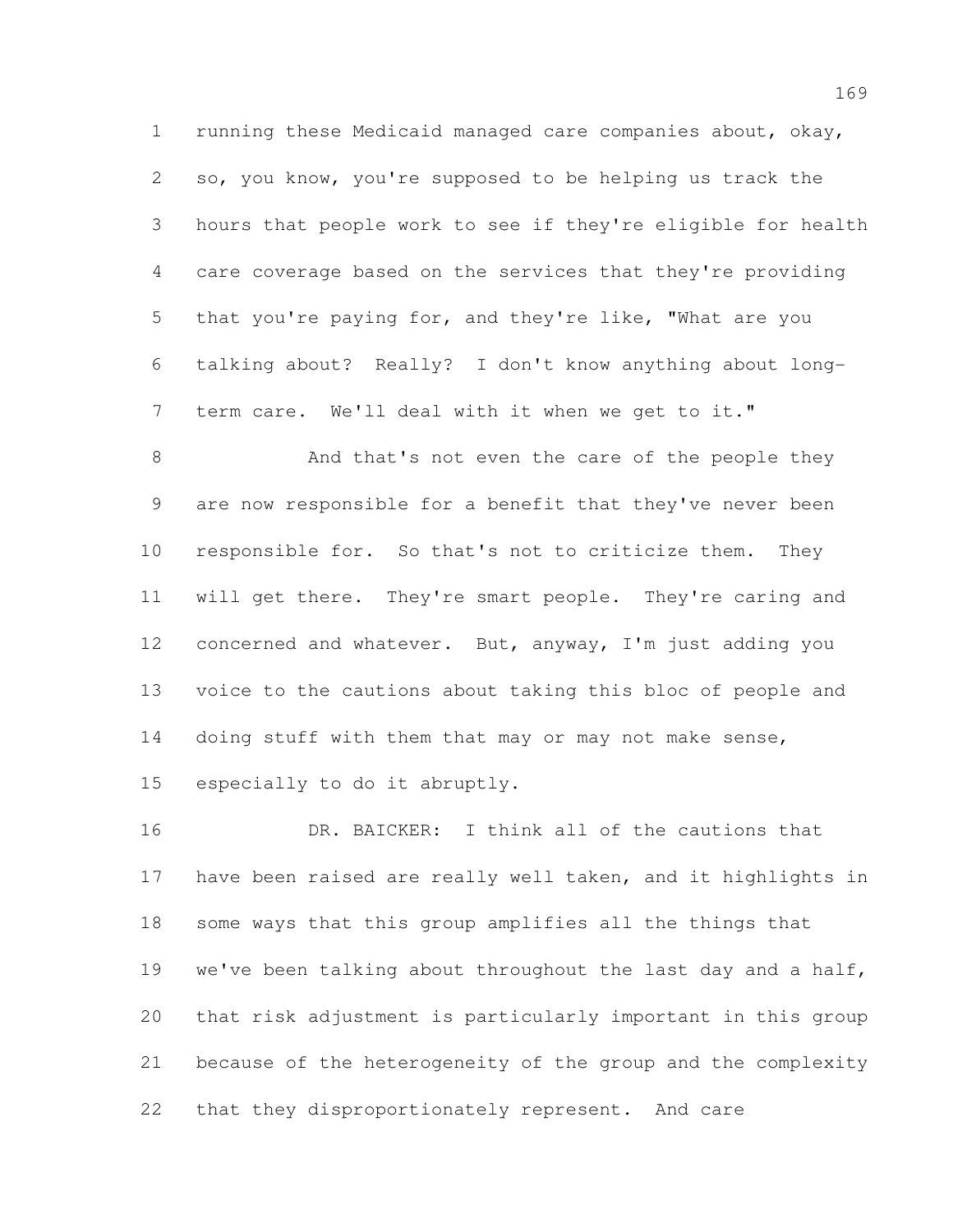coordination is particularly important with this group because of them moving not only across providers but across insurance silos.

 So all of that makes things hard, but on the other hand, it makes the returns to getting it right that much greater, that there are a lot of dollars at stake and there's a lot of health to be produced in this group so that it's worth investing in getting those coordination items right, especially in this group. And the fact that the state plays such a prominent role in some ways offers more opportunities to experiment with different delivery mechanisms.

 So I think states moving whole-scale their 14 populations is not necessarily the best model for that, although sometimes it might be if they're trying to do big coordinated entities. But we should be working with them to promote that kind of experimentation because the returns might be really great in this group and then would let us draw some of those lessons to the broader population. MR. HACKBARTH: Any other comments? Mark, anything you want to add to this or ask in order to get

direction for the next phase?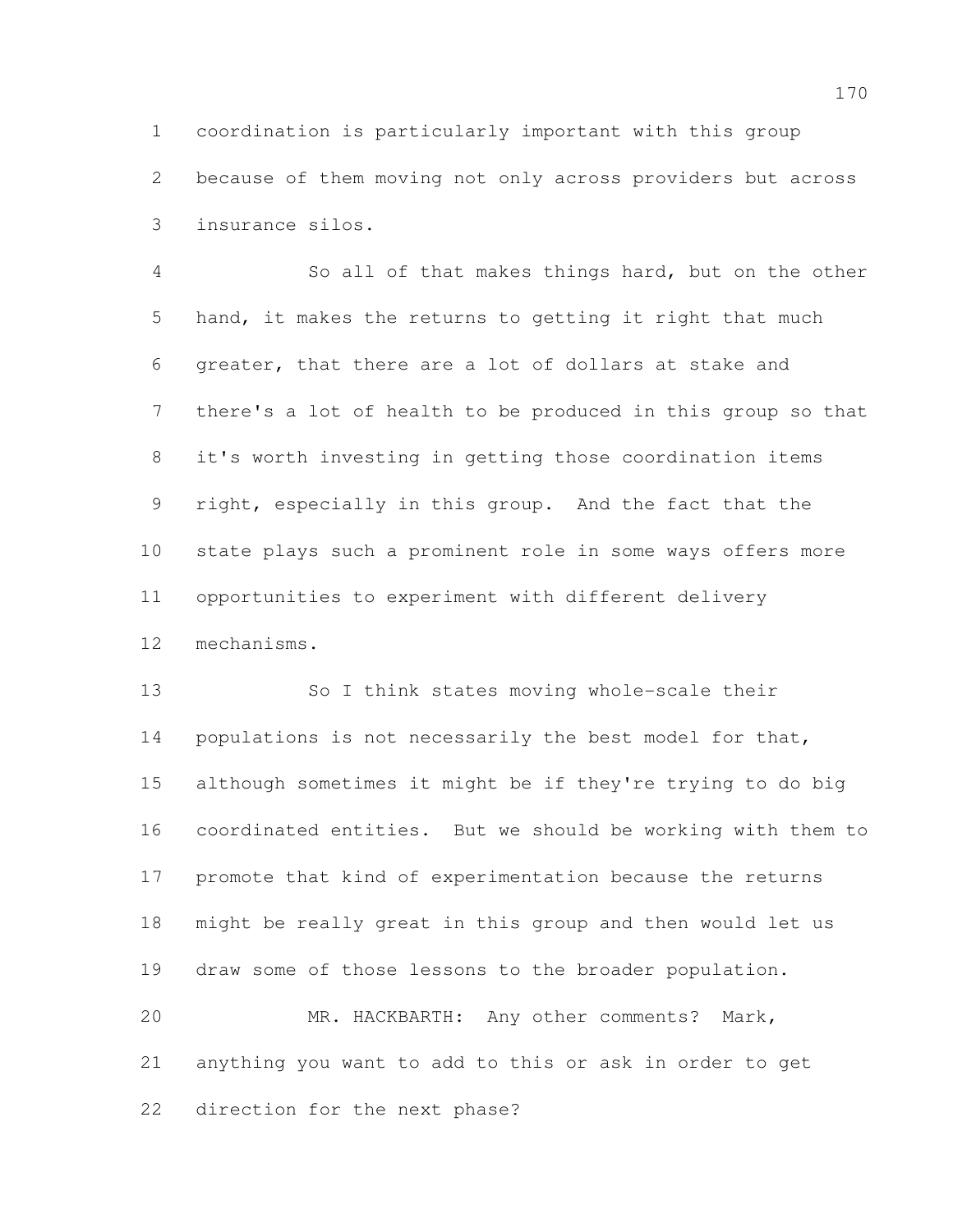DR. MARK MILLER: I was going to have that conversation with the two of you and sort through what we think we heard here. So that's how I was going to deal with it.

 MR. HACKBARTH: Okay. Thank you very much. Well done, Christine and Carlos.

We'll now have our public comment period.

 Up here is the slide with our ground rules for the public comment period, so please do begin with your name and your organization. And when this red light comes back on, that will signify the end of your time.

 MS. CARLSON: My name is Eileen Carlson with the American Nurses Association. I just wanted to comment with respect to care coordination for dual eligibles. I think one of the major barriers to achieving this with respect to the disabled population -- who I'm not sure what percentage they account for as beneficiaries, but I imagine that their expenditures are way out of line with the percentage of the population they account for -- is that what has happened over the past few decades, people with especially congenital disabilities are surviving to a much greater age than they used to. And, unfortunately, the health care system hasn't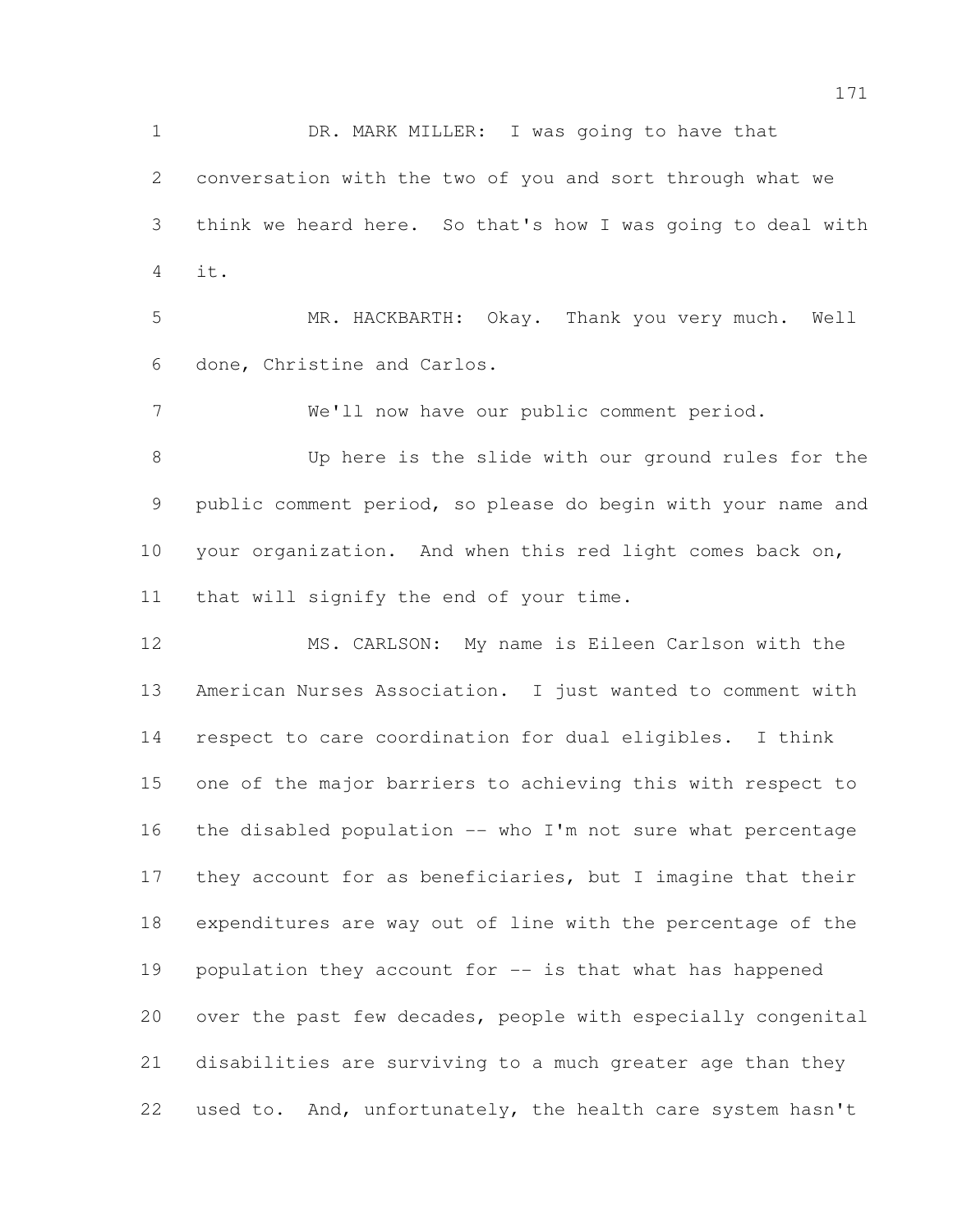really kept up with that.

 For example, for particular disabilities there are multidisciplinary clinics in children's hospitals, and yet as that population ages, those clinics are often closed to them, and they go out to the community, and their care is much more fragmented. So that's just something I wanted to raise to your attention, and I would be interested to see what you all have to say about that. MS. WILBUR: I'm Valerie Wilbur. I'm with the SNP Alliance. We represent about half of the SNP enrollees in

 the country. We have about 31 organizations that provide services to about 250 plans, so we have a pretty good cross- section of that population. I wanted to make several comments.

 First of all, I wanted to say in moving forward, instead of looking at just D-SNPs and FIDE-SNPs, I suggest that you also take into account institutional SNPs and institutional equivalent SNPs because, at least on the facility-based side, over 90 percent of their beneficiaries are dual eligible, so they have real relevance. And those SNPs have done phenomenally well in terms of producing good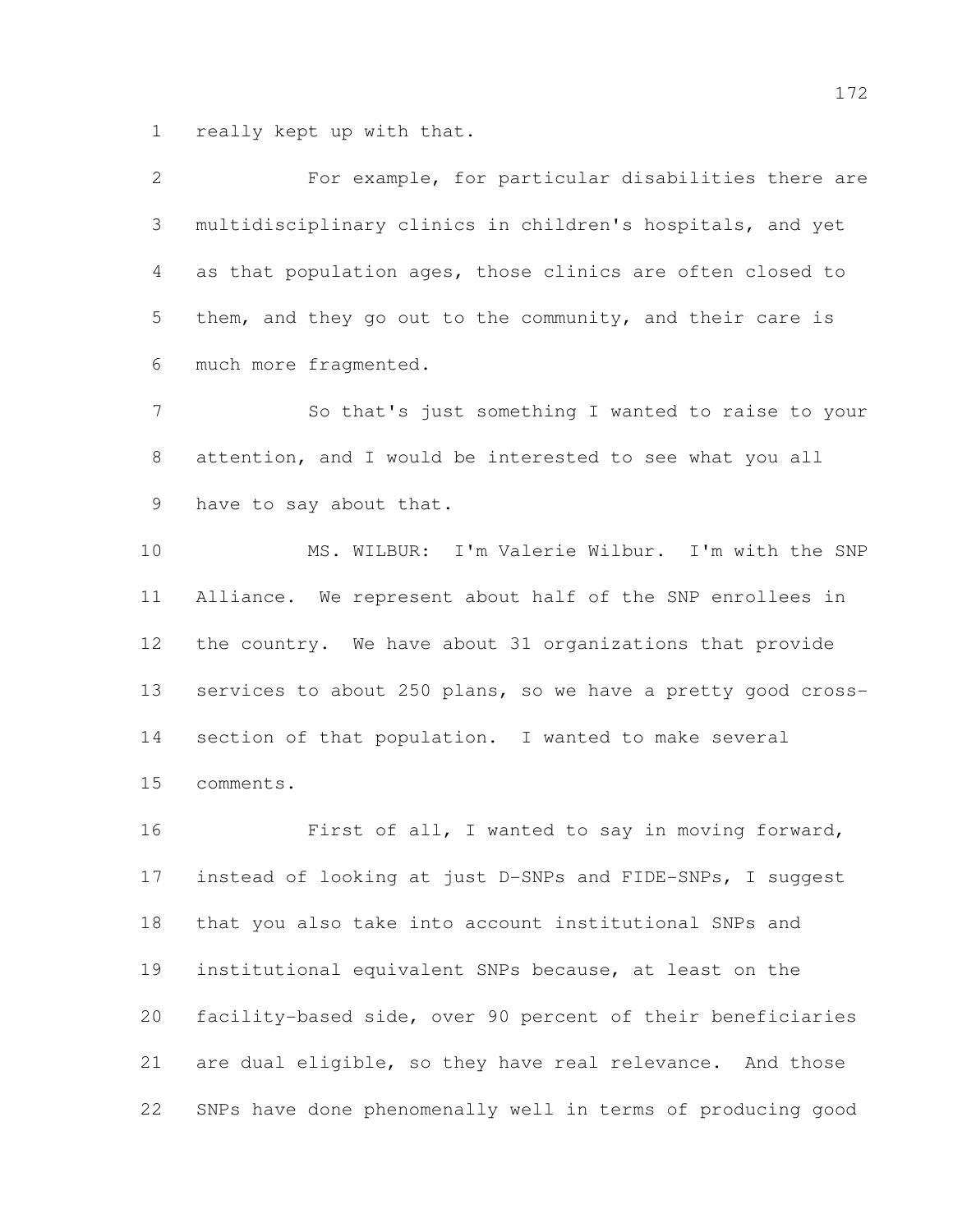outcomes like reducing hospitalization and emergency room rates.

 I wanted to second Dr. Berenson's suggestion that we think about the kind of measures that are being used to look at SNPs. I wouldn't say that HEDIS, HOS, and CAHPS measures are all bad for the populations. I think you need to look at which measures you're considering in relation to which special needs populations are being targeted by different SNPs. But I would say that they might not be the most meaningful in looking at whether SNPs are really doing anything different than what they should be doing to achieve effective outcomes for high-risk populations.

13 I can't remember whether Christine mentioned this, but you probably know that NQF and NCQA are doing a lot of work on appropriate measurement for the dual populations right now, and they're very bullish on more population-based approaches.

 Also, SNPs have to report on structure and process and model of care -- excuse me. They have to report on structure and process, and they have a series of model of care-related elements that they have to do, and neither of those two pieces are currently included in plan ratings.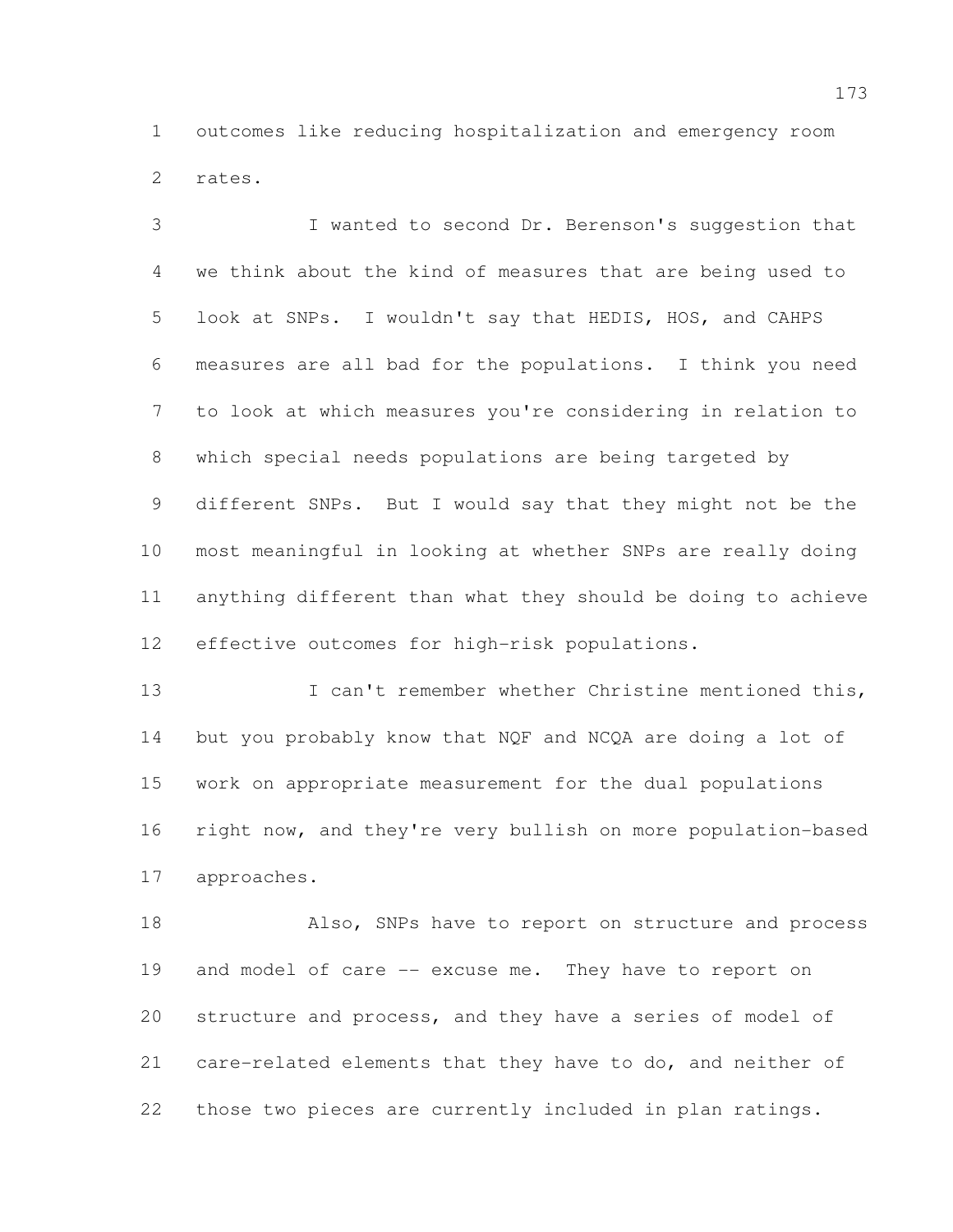That's something that we'd like to see, although they did just add a new HEDIS measure for care of older adults, which we're really happy about.

 The SNP Alliance has said really since the beginning that we really think we need to focus on outcomes, things like inpatient hospitalization, readmissions, emergency room, and long-term placement in nursing homes. And the SNP Alliance has just gotten results back from our 9 fourth annual survey of just our members -- not all SNPs but 10 just our members. And one of the questions raised was, you know, whether the FIDE-SNPs, for example, and some of the other SNPs are doing better than others. And what we find is that for the FIDE-SNPs, their inpatient utilization per thousand beneficiaries is significantly lower than fee-for-15 service duals. So 2,509 days per hundred -- or excuse me, per thousand versus 3,327 days for the fee-for-service 17 duals. And each year in the last three years, they've 18 reduced that number by 10 percent.

 They also have 72 percent of the FIDE-SNPs didn't have any hospitalizations in the 2010 data, and the percentage of people -- the percentage of duals in fee-for-service had five times as many hospitalizations in one year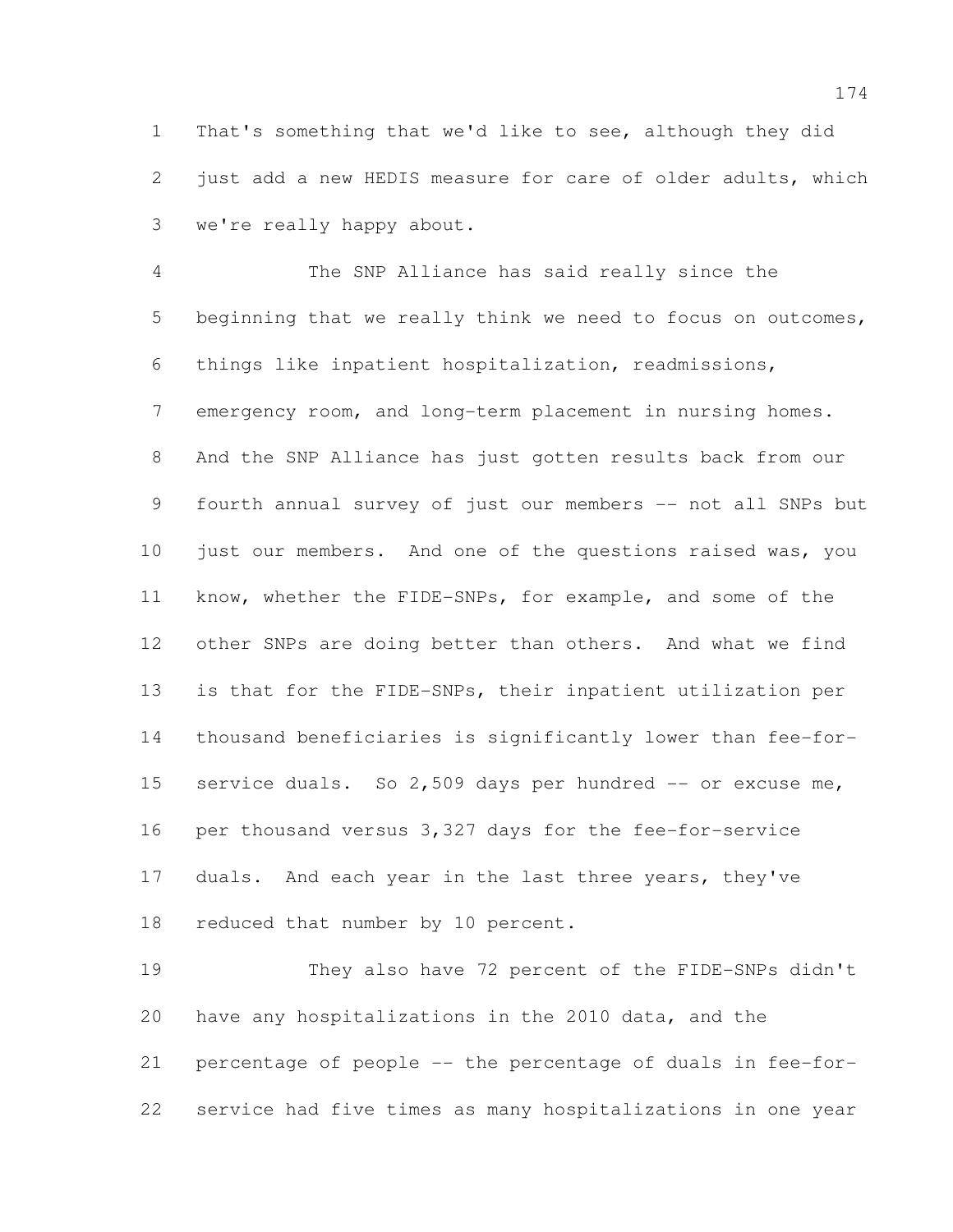relative to the FIDE-SNPs. So they're doing quite well there. They also have much lower ER rates. And the statistics for the I-SNPs are even more impressive. They had 1,820 days per thousand compared to 7,497 days per thousand in fee-for-service, and their emergency rates were 351 per thousand versus 714 visits compared to fee-for- service. So that's one of the reasons why I really encourage you to look at what are I-SNPs doing to help keep those rates down. 10 I haven't seen -- is the red light on? 11 MR. HACKBARTH: Yes. MS. WILBUR: Okay. I'm sorry. I wanted to echo what the other person said about the disabled. We have three members in Minnesota that were part of the Minnesota Disability Health Options Program that had to close because 16 of the rates, problems with the rates when the frailty adjuster was taken away. 18 Thank you very much. MR. HACKBARTH: Thank you. MS. SHEEHAN: Hello. Kathleen Sheehan with the Visiting Nurse Association representing nonprofit home health and hospice. I just wanted to echo what the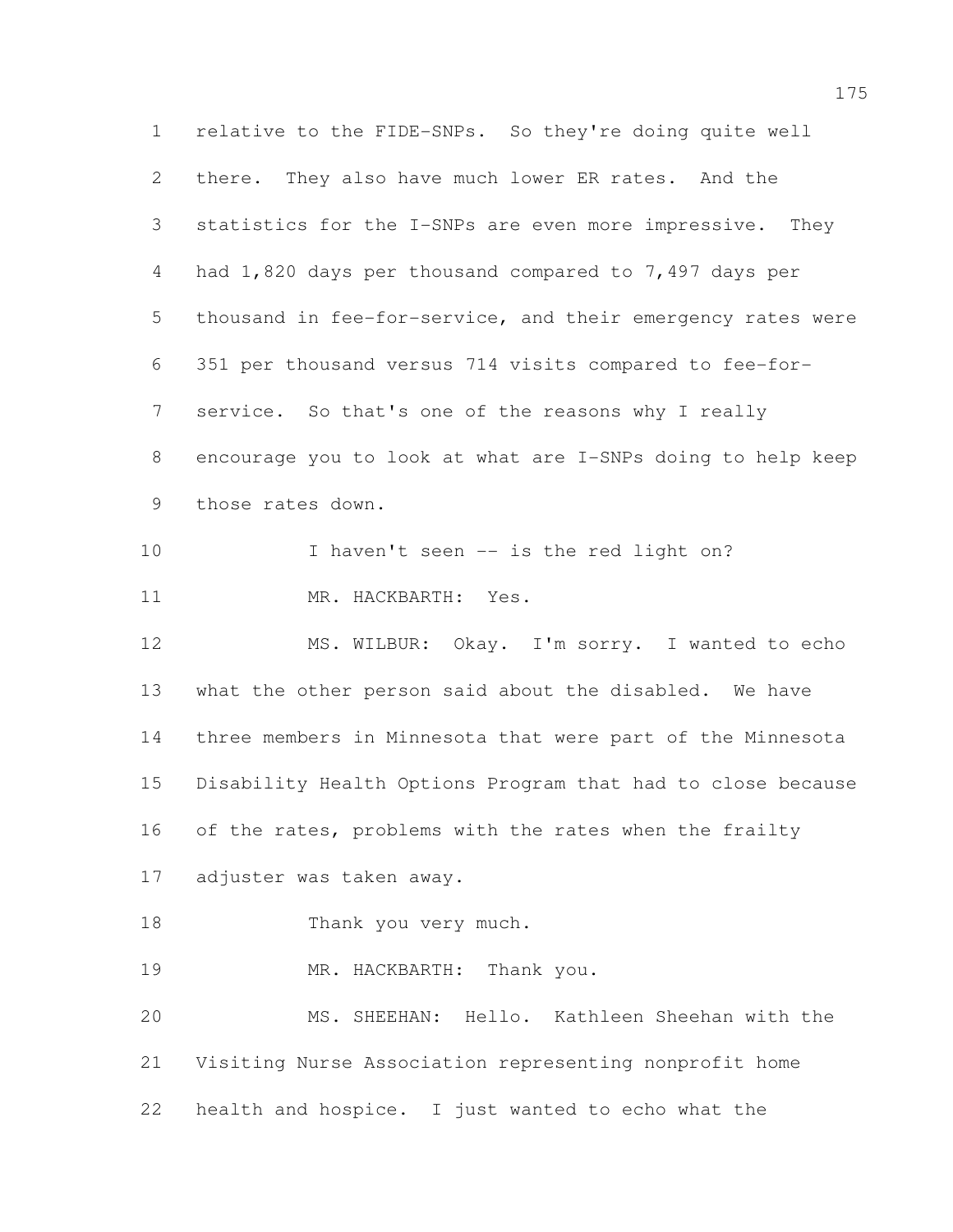Commissioners were talking about today in terms of the differences between the benefits and how that works for duals.

 For example, in the Medicare home health benefit, you have to be homebound, a skilled service. For Medicaid that's different. We find that Medicaid directors sometimes get mixed up on whether or not they can require homebound status. We've been working with CMS to be sure that Medicaid directors understand the differences as they do all these different kinds of things. We have recommended that HHS consider sending a "Dear Medicaid Director" letter. We think that would be very helpful.

13 One of the difficulties for patients, of course, when you come into this if you're a dual, you come out of the hospital and you're on Medicare. You get the home health benefit. Then you get off the benefit. You get put on Medicaid. Then you have some sort of a crisis. You go 18 back into the hospital. Then you're on Medicaid. So how is the patient notified? How does that happen for the patient? I think there's a lot of concern about what sort of notices the patients get and how that works in terms of the patient experience?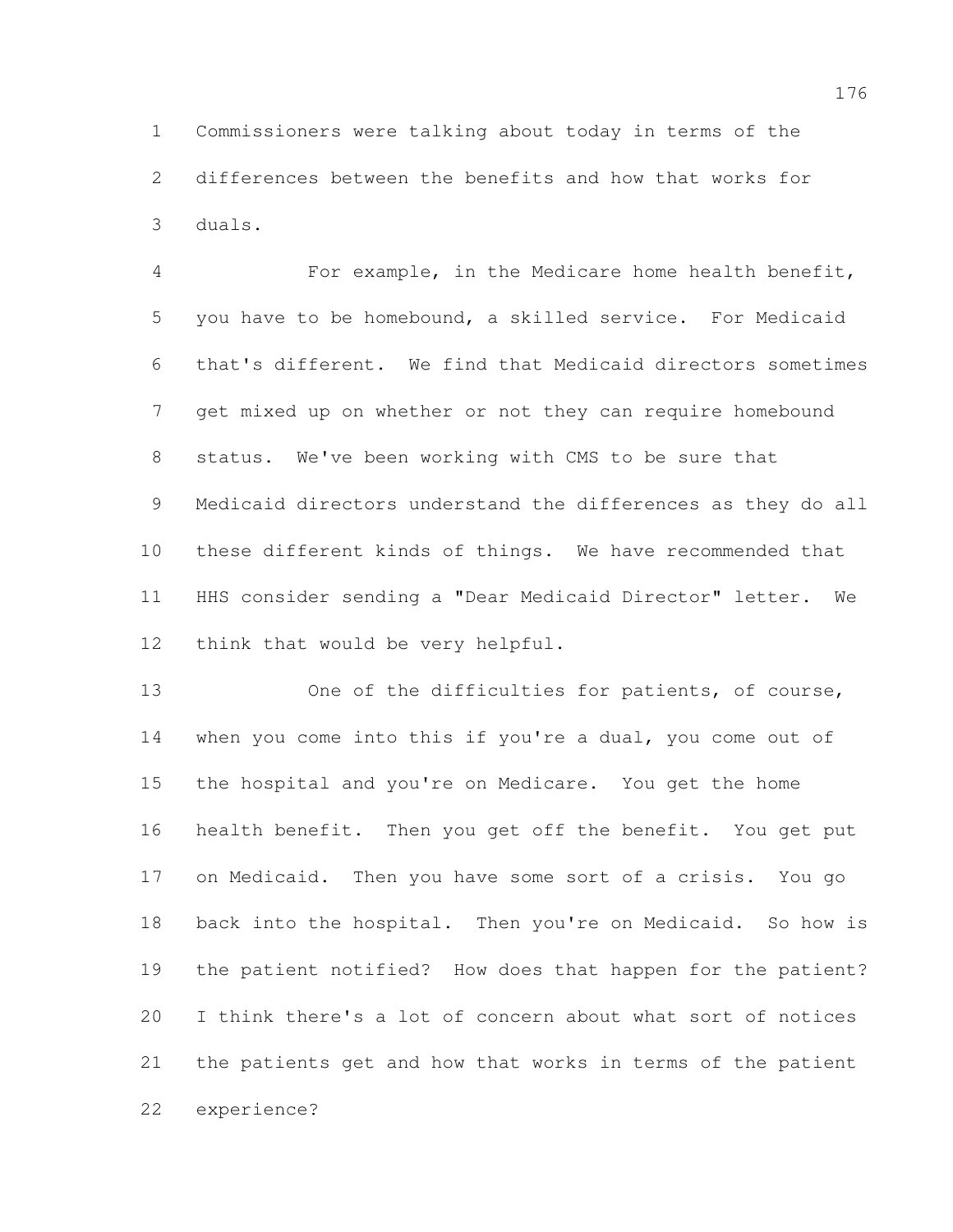1 Last, but not least, the billing process has been a nightmare in Region 1 and 2. CMS did hold a very interesting listening session. They basically had a Medicaid director get on, state associations get on, and they had all of the people within CMS who were involved in the appeal process largely saying that CMS is spending an incredible amount of time dealing with appeals, and that has been I think because we have some Medicaid directors that have said to providers, "You must submit the bill to Medicare first, whether or not they meet Medicare standards, and bring us back a rejected bill before we'll deal with this."

 Actually one of our members told us the other day that they were actually told to send a note to the physician saying, "You need to declare this patient to be homebound so we can submit it to" -- this was a Medicaid office telling this to a provider. "You need to submit it so they can be homebound."

 So the billing situation is a nightmare, and I think that HHS is spending a lot of time trying to deal with this. So we appreciate any thought and attention that you all give to how do you blend these two diverse benefits, how